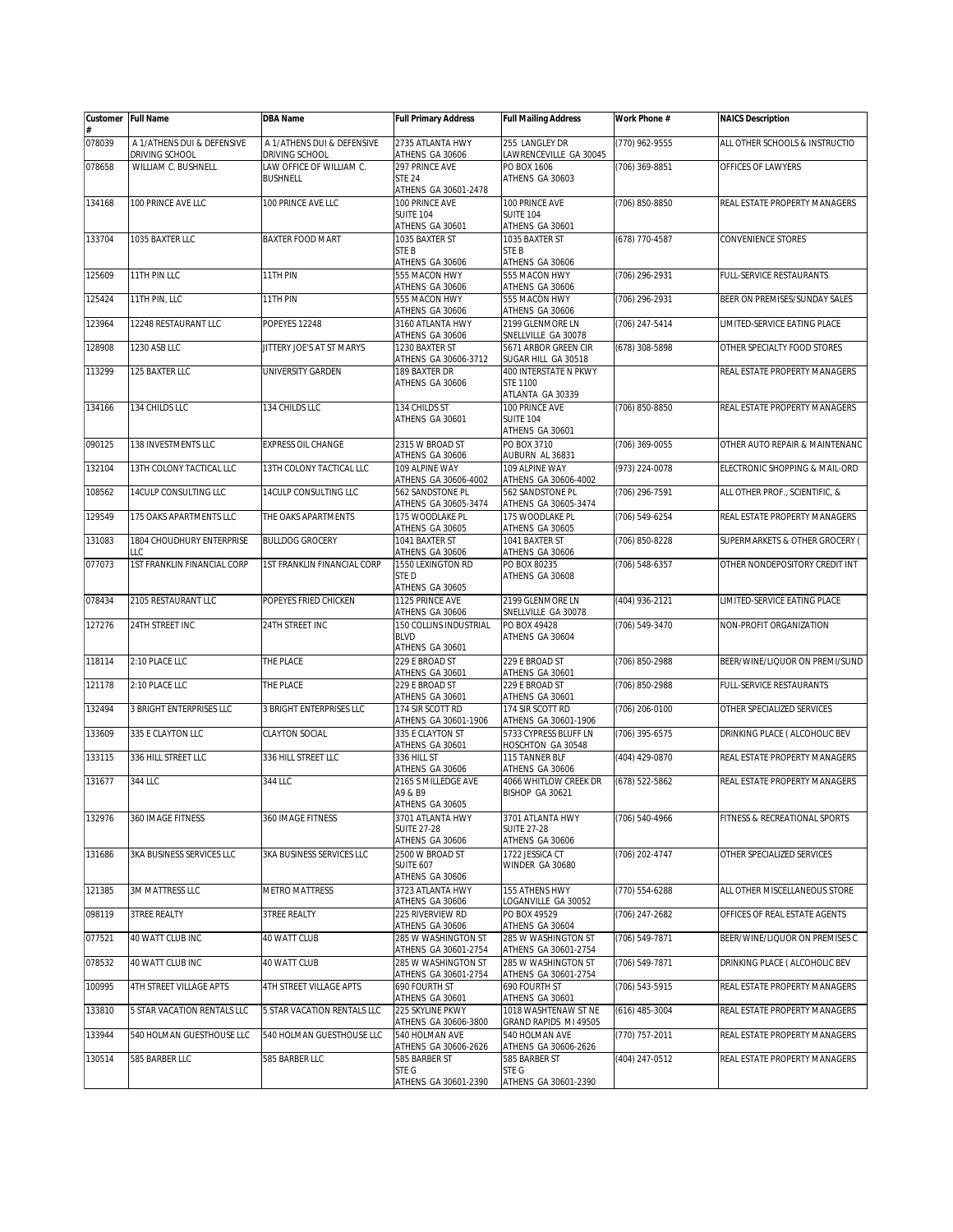| ATHENS GA 30605<br>ATHENS GA 30605<br>615 BARBER LLC<br>(404) 247-0512<br>130515<br>615 BARBER LLC<br>585 BARBER ST<br>585 BARBER ST<br>REAL ESTATE PROPERTY MANAGERS<br>STE G<br>STE G<br>ATHENS GA 30601-2390<br>ATHENS GA 30601-2390<br>6B&L LLC<br>CHOO CHOO JAPANESE KOREAN<br>1055 GAINES SCHOOL RD<br>3775 VENTURE DR<br>$(706) 543 - 8888$<br>BEER ON PREMISES/SUNDAY SALES<br>129320<br>STE#100 - 101<br><b>BLDG#E</b><br><b>GRILL EXPRESS</b><br>ATHENS GA 30605<br>DULUTH GA 30096<br>CHOO CHOO JAPANESE KOREAN<br>1055 GAINES SCHOOL RD<br>3775 VENTURE DR<br>(706) 254-7375<br>FULL-SERVICE RESTAURANTS<br>129518<br>6B&L LLC<br><b>BLDGE</b><br><b>GRILL EXPRESS</b><br><b>STE 101</b><br>ATHENS GA 30605<br>DULUTH GA 30096<br>700 S FOURTH STREET HOLDINGS<br><b>GEORGIA GREEN APARTMENTS</b><br>700 4TH ST<br>REAL ESTATE PROPERTY MANAGERS<br>125288<br>700 4TH ST<br>(706) 353-7720<br>ATHENS GA 30601<br>ATHENS GA 30601<br>706 TRUCKING LIMITED CO LLC<br>706 TRUCKING LIMITED CO LLC<br>108 HARVEST WAY<br>108 HARVEST WAY<br>(470) 226-4916<br>ONG-DISTANCE GENERAL FREIGHT<br>132555<br>ATHENS GA 30607<br>ATHENS GA 30607<br>078656<br>721 INC<br>TRUMPS CATERING<br>2026 S MILLEDGE AVE<br>2026 S MILLEDGE AVE<br>(706) 546-1320<br>CATERERS<br>STE B<br>STE B<br>ATHENS GA 30605<br>ATHENS GA 30605<br>721 INC<br>2026 S MILLEDGE AVE<br>2026 S MILLEDGE AVE<br>(706) 546-1320<br>BEER/WINE/LIQUOR/CATERER/SUNDA<br>086770<br>TRUMPS CATERING<br>STE B<br>STE B<br>ATHENS GA 30605<br>ATHENS GA 30605<br>840 ATHENS USA INC<br>BEER/WINE PKG/SUNDAY SALES<br>132286<br>840 MARATHON FOOD MART<br>840 HULL RD<br>840 HULL RD<br>(404) 604-4298<br>ATHENS GA 30601<br>ATHENS GA 30601<br>132400<br>840 ATHENS USA INC<br>840 MARATHON FOOD MART<br>840 HULL RD<br>840 HULL RD<br>(404) 604-4298<br><b>GASOLINE STATIONS WITH CONVENI</b><br>ATHENS GA 30601<br>ATHENS GA 30601<br>077896<br>A & A AIR CONDITIONING &<br>CLOCK WORK HEATING & AIR<br>255 COMMERCE BLVD<br>PO BOX 7393<br>(706) 549-3585<br>PLUMBING, HEATING, & AIR-CONDITI<br>REFRIGERATION INC<br>ATHENS GA 30606<br>ATHENS GA 30604<br>A & A'S NOTHING BUT MONEY LLC A & A'S NOTHING BUT MONEY LLC 145 KINGS CIR<br>131429<br>145 KINGS CIR<br>$(351) 254-1$<br>ELECTRONIC SHOPPING & MAIL-ORD<br>ATHENS GA 30606-1101<br>ATHENS GA 30606-1101<br>114387<br>A & D ACCOUNTING AND TAX<br>A & D ACCOUNTING AND TAX<br>365 DEER PARK DR<br>PO BOX 82333<br>(706) 354-8786<br>ACCOUNTING, TAX PREPARATION, B<br><b>SERVICE</b><br>ATHENS GA 30608<br>SERVICE<br>ATHENS GA 30605<br>150 PIONEER DR<br>150 PIONEER DR<br>077579<br>A & M TAX<br>A & M TAX<br>(706) 543-0215<br>ACCOUNTING, TAX PREPARATION, B<br>ATHENS GA 30605<br>ATHENS GA 30605<br>126235<br>A & N SHOE REPAIR LLC<br>ALPS SHOE REPAIIR<br>1077 BAXTER ST<br>1077 BAXTER ST<br>(706) 548-3477<br>OTHER SPECIALIZED SERVICES<br>SUITE I<br>SUITE I<br>ATHENS GA 30606-3767<br>ATHENS GA 30606-3767<br>A AARON MOBILE LOCKSMITHS<br>A AARON MOBILE LOCKSMITHS<br>145 RIDGEVIEW DR<br>PO BOX 49580<br>SECURITY SYSTEMS SERVICES<br>079375<br>(706) 425-9694<br>ATHENS GA 30606-3857<br>ATHENS GA 30604<br>ТC<br>LC<br>A BETTER WORLD<br>079767<br>A BETTER WORLD<br>1069 BAXTER ST<br>1069 BAXTER ST<br>(706) 354-8137<br>INSURANCE AGENCIES & BROKERAGE<br>STE B<br>STE <sub>B</sub><br>ATHENS GA 30606-6313<br>ATHENS GA 30606-6313<br>1075 GAINES SCHOOL RD<br>1075 GAINES SCHOOL RD<br>075112<br>A C T HOME CARE INC<br>A C T HOME CARE INC<br>(706) 559-4432<br>HOME HEALTH CARE SERVICES<br>ATHENS GA 30605<br>ATHENS GA 30605<br>081004<br>A GREEN WIRING LLC<br>A GREEN WIRING LLC<br>240 FERNCLIFF DR<br>240 FERNCLIFF DR<br>(706) 338-2563<br>ELECTRICAL CONTRACTORS<br>ATHENS GA 30606-2341<br>ATHENS GA 30606-2341<br>A LAFERA SALON INC<br>079569<br>A LAFERA SALON INC<br>2440 W BROAD ST<br>2440 W BROAD ST<br>(706) 548-2188<br>HAIR, NAIL, AND SKIN CARE SERV<br>STE <sub>2</sub><br>STE <sub>2</sub><br>ATHENS GA 30606-3429<br>ATHENS GA 30606-3429<br>133535<br>A MIRACLE AFTER CLEANING<br>A MIRACLE AFTER CLEANING<br>195-B NUNNALLY ST<br>300 COLONIAL CENTER<br>(678) 405-9363<br>JANITORIAL SERVICES<br><b>SERVICE</b><br>PARKWKAY<br><b>SERVICE</b><br>ATHENS GA 30606<br><b>STE 100 N</b><br>ROSWELL GA 30076<br>078165<br>160 WINSTON DR<br>A NAME FOR ALL SEASONS LLC<br>160 WINSTON DR<br>(706) 769-7461<br>OTHER PERSONAL & HOUSE GOODS R<br>HOW II MFG INC<br>STE <sub>7</sub><br>STE <sub>7</sub><br>ATHENS GA 30607-1177<br>ATHENS GA 30607-1177<br>1555 BARNETT SHOALS RD<br>1555 BARNETT SHOALS RD<br>CHILD DAY CARE SERVICES<br>130929<br>A PASSION 4 KIDS LLC<br>A PASSION 4 KIDS<br>(706) 850-1833<br>ATHENS GA 30605-3004<br>ATHENS GA 30605-3004<br>089855<br>264 GEORGIA AVE<br>264 GEORGIA AVE<br>(706) 227-9116<br>A SMALL GREEN FOOTPRINT<br>A SMALL GREEN FOOTPRINT<br>ELECTRONIC SHOPPING & MAIL-ORD<br>#B<br>#B<br>ATHENS GA 30606<br>ATHENS GA 30606<br>A STANDER ART & SCIENCE<br>A STANDER ART & SCIENCE<br>135 WINTERSETT PL<br>(706) 202-3861<br>INDEPENDENT ARTISTS, WRITERS,<br>128604<br>135 WINTERSETT PL<br>WINTERVILLE GA 30683<br>WINTERVILLE GA 30683<br>A TOUCH OF GA CHIROPRACTIC<br>A TOUCH OF GA CHIROPRACTIC<br>OFFICES OF CHIROPRACTORS<br>075832<br><b>485 HUNTINGTON RD</b><br>485 HUNTINGTON RD<br>(706) 548-5322<br><b>CLI</b><br><b>CLI</b><br><b>STE 194</b><br><b>STE 194</b><br>ATHENS GA 30606-1845<br>ATHENS GA 30606-1845<br>480 OLD HULL RD<br>077808<br>A Z SERVICES INC<br>A-Z SERVICES<br>480 OLD HULL RD<br>(706) 548-3636<br>JANITORIAL SERVICES<br>ATHENS GA 30601<br>ATHENS GA 30601<br>118458<br>A&K CLARK HOLDINGS INC<br>CHICK FIL A<br>3637 ATLANTA HWY<br>3637 ATLANTA HWY<br>(706) 369-1806<br>FULL-SERVICE RESTAURANTS<br>ATHENS GA 30606<br>ATHENS GA 30606<br>120200<br>A&M JAVA HUT INC<br>ATHENS JAVA HUT<br>3700 ATLANTA HWY<br>3700 ATLANTA HWY<br>(706) 548-7177<br>ALL OTHER MISCELLANEOUS STORE<br>$K-11$<br>K-11<br>ATHENS GA 30606<br>ATHENS GA 30606<br>113323<br>A-1 TOBY HINES CRANE &<br>A-1 TOBY HINES CRANE &<br>482 OLD HULL RD<br>1010 ATHENS RD<br>(706) 207-5522<br>OTHER SPECIALIZED SERVICES<br>EQUIPMENT<br>EQUIPMENT<br>ATHENS GA 30601<br>WINTERVILLE GA<br>30683-9703<br>459 E BROAD ST<br>(706) 369-0990<br>079227<br>A.C.O.Y.A.A.S. INC<br>PORTERHOUSE GRILL<br>PO BOX 8111<br>BEER/WINE/LIQUOR/SUN/AFTER HOU<br>ATHENS GA 30601<br>ATHENS GA 30603<br>078613<br>AAA REAL ESTATE SERVICES, INC<br>JOINER MANAGEMENT<br>155 INTERNATIONAL DR<br>155 INTERNATIONAL DR<br>(706) 353-6868<br>REAL ESTATE PROPERTY MANAGERS<br>ATHENS GA 30605<br>ATHENS GA 30605<br>AAMCO TRANSMISSIONS<br>MOTOR VEH. TRANSMISSION & POWE<br>082584<br>AAMCO TRANSMISSIONS<br>2120 W BROAD ST<br>2120 W BROAD ST<br>(706) 543-1790<br>ATHENS GA 30606<br>ATHENS GA 30606 | 133728 | 594 OCONEE STREET LLC | 594 OCONEE STREET LLC | 594 OCONEE ST | 594 OCONEE ST  | (706) 850-4848 | REAL ESTATE PROPERTY MANAGERS |
|--------------------------------------------------------------------------------------------------------------------------------------------------------------------------------------------------------------------------------------------------------------------------------------------------------------------------------------------------------------------------------------------------------------------------------------------------------------------------------------------------------------------------------------------------------------------------------------------------------------------------------------------------------------------------------------------------------------------------------------------------------------------------------------------------------------------------------------------------------------------------------------------------------------------------------------------------------------------------------------------------------------------------------------------------------------------------------------------------------------------------------------------------------------------------------------------------------------------------------------------------------------------------------------------------------------------------------------------------------------------------------------------------------------------------------------------------------------------------------------------------------------------------------------------------------------------------------------------------------------------------------------------------------------------------------------------------------------------------------------------------------------------------------------------------------------------------------------------------------------------------------------------------------------------------------------------------------------------------------------------------------------------------------------------------------------------------------------------------------------------------------------------------------------------------------------------------------------------------------------------------------------------------------------------------------------------------------------------------------------------------------------------------------------------------------------------------------------------------------------------------------------------------------------------------------------------------------------------------------------------------------------------------------------------------------------------------------------------------------------------------------------------------------------------------------------------------------------------------------------------------------------------------------------------------------------------------------------------------------------------------------------------------------------------------------------------------------------------------------------------------------------------------------------------------------------------------------------------------------------------------------------------------------------------------------------------------------------------------------------------------------------------------------------------------------------------------------------------------------------------------------------------------------------------------------------------------------------------------------------------------------------------------------------------------------------------------------------------------------------------------------------------------------------------------------------------------------------------------------------------------------------------------------------------------------------------------------------------------------------------------------------------------------------------------------------------------------------------------------------------------------------------------------------------------------------------------------------------------------------------------------------------------------------------------------------------------------------------------------------------------------------------------------------------------------------------------------------------------------------------------------------------------------------------------------------------------------------------------------------------------------------------------------------------------------------------------------------------------------------------------------------------------------------------------------------------------------------------------------------------------------------------------------------------------------------------------------------------------------------------------------------------------------------------------------------------------------------------------------------------------------------------------------------------------------------------------------------------------------------------------------------------------------------------------------------------------------------------------------------------------------------------------------------------------------------------------------------------------------------------------------------------------------------------------------------------------------------------------------------------------------------------------------------------------------------------------------------------------------------------------------------------------------------------------------------------------------------------------------------------------------------------------------------------------------------------------------------------------------------------------------------------------------------------------------------------------------------------------------------------------------------------------------------------------------------------------------------------------------------------------------------------------------------------------------------------------------------------------------------------------------------------------------------------------------------------------------------------------------------------------------------------------------------------------------------------------------------------------------------------------------------------------------------------------------------------------------------------------------------------------------------------------------------------------------------------------------------|--------|-----------------------|-----------------------|---------------|----------------|----------------|-------------------------------|
|                                                                                                                                                                                                                                                                                                                                                                                                                                                                                                                                                                                                                                                                                                                                                                                                                                                                                                                                                                                                                                                                                                                                                                                                                                                                                                                                                                                                                                                                                                                                                                                                                                                                                                                                                                                                                                                                                                                                                                                                                                                                                                                                                                                                                                                                                                                                                                                                                                                                                                                                                                                                                                                                                                                                                                                                                                                                                                                                                                                                                                                                                                                                                                                                                                                                                                                                                                                                                                                                                                                                                                                                                                                                                                                                                                                                                                                                                                                                                                                                                                                                                                                                                                                                                                                                                                                                                                                                                                                                                                                                                                                                                                                                                                                                                                                                                                                                                                                                                                                                                                                                                                                                                                                                                                                                                                                                                                                                                                                                                                                                                                                                                                                                                                                                                                                                                                                                                                                                                                                                                                                                                                                                                                                                                                                                                                                                                                                                                                                                                                                                                                                                                                                                                                                                                                                                                                      |        |                       |                       | STE 112       | <b>STE 112</b> |                |                               |
|                                                                                                                                                                                                                                                                                                                                                                                                                                                                                                                                                                                                                                                                                                                                                                                                                                                                                                                                                                                                                                                                                                                                                                                                                                                                                                                                                                                                                                                                                                                                                                                                                                                                                                                                                                                                                                                                                                                                                                                                                                                                                                                                                                                                                                                                                                                                                                                                                                                                                                                                                                                                                                                                                                                                                                                                                                                                                                                                                                                                                                                                                                                                                                                                                                                                                                                                                                                                                                                                                                                                                                                                                                                                                                                                                                                                                                                                                                                                                                                                                                                                                                                                                                                                                                                                                                                                                                                                                                                                                                                                                                                                                                                                                                                                                                                                                                                                                                                                                                                                                                                                                                                                                                                                                                                                                                                                                                                                                                                                                                                                                                                                                                                                                                                                                                                                                                                                                                                                                                                                                                                                                                                                                                                                                                                                                                                                                                                                                                                                                                                                                                                                                                                                                                                                                                                                                                      |        |                       |                       |               |                |                |                               |
|                                                                                                                                                                                                                                                                                                                                                                                                                                                                                                                                                                                                                                                                                                                                                                                                                                                                                                                                                                                                                                                                                                                                                                                                                                                                                                                                                                                                                                                                                                                                                                                                                                                                                                                                                                                                                                                                                                                                                                                                                                                                                                                                                                                                                                                                                                                                                                                                                                                                                                                                                                                                                                                                                                                                                                                                                                                                                                                                                                                                                                                                                                                                                                                                                                                                                                                                                                                                                                                                                                                                                                                                                                                                                                                                                                                                                                                                                                                                                                                                                                                                                                                                                                                                                                                                                                                                                                                                                                                                                                                                                                                                                                                                                                                                                                                                                                                                                                                                                                                                                                                                                                                                                                                                                                                                                                                                                                                                                                                                                                                                                                                                                                                                                                                                                                                                                                                                                                                                                                                                                                                                                                                                                                                                                                                                                                                                                                                                                                                                                                                                                                                                                                                                                                                                                                                                                                      |        |                       |                       |               |                |                |                               |
|                                                                                                                                                                                                                                                                                                                                                                                                                                                                                                                                                                                                                                                                                                                                                                                                                                                                                                                                                                                                                                                                                                                                                                                                                                                                                                                                                                                                                                                                                                                                                                                                                                                                                                                                                                                                                                                                                                                                                                                                                                                                                                                                                                                                                                                                                                                                                                                                                                                                                                                                                                                                                                                                                                                                                                                                                                                                                                                                                                                                                                                                                                                                                                                                                                                                                                                                                                                                                                                                                                                                                                                                                                                                                                                                                                                                                                                                                                                                                                                                                                                                                                                                                                                                                                                                                                                                                                                                                                                                                                                                                                                                                                                                                                                                                                                                                                                                                                                                                                                                                                                                                                                                                                                                                                                                                                                                                                                                                                                                                                                                                                                                                                                                                                                                                                                                                                                                                                                                                                                                                                                                                                                                                                                                                                                                                                                                                                                                                                                                                                                                                                                                                                                                                                                                                                                                                                      |        |                       |                       |               |                |                |                               |
|                                                                                                                                                                                                                                                                                                                                                                                                                                                                                                                                                                                                                                                                                                                                                                                                                                                                                                                                                                                                                                                                                                                                                                                                                                                                                                                                                                                                                                                                                                                                                                                                                                                                                                                                                                                                                                                                                                                                                                                                                                                                                                                                                                                                                                                                                                                                                                                                                                                                                                                                                                                                                                                                                                                                                                                                                                                                                                                                                                                                                                                                                                                                                                                                                                                                                                                                                                                                                                                                                                                                                                                                                                                                                                                                                                                                                                                                                                                                                                                                                                                                                                                                                                                                                                                                                                                                                                                                                                                                                                                                                                                                                                                                                                                                                                                                                                                                                                                                                                                                                                                                                                                                                                                                                                                                                                                                                                                                                                                                                                                                                                                                                                                                                                                                                                                                                                                                                                                                                                                                                                                                                                                                                                                                                                                                                                                                                                                                                                                                                                                                                                                                                                                                                                                                                                                                                                      |        |                       |                       |               |                |                |                               |
|                                                                                                                                                                                                                                                                                                                                                                                                                                                                                                                                                                                                                                                                                                                                                                                                                                                                                                                                                                                                                                                                                                                                                                                                                                                                                                                                                                                                                                                                                                                                                                                                                                                                                                                                                                                                                                                                                                                                                                                                                                                                                                                                                                                                                                                                                                                                                                                                                                                                                                                                                                                                                                                                                                                                                                                                                                                                                                                                                                                                                                                                                                                                                                                                                                                                                                                                                                                                                                                                                                                                                                                                                                                                                                                                                                                                                                                                                                                                                                                                                                                                                                                                                                                                                                                                                                                                                                                                                                                                                                                                                                                                                                                                                                                                                                                                                                                                                                                                                                                                                                                                                                                                                                                                                                                                                                                                                                                                                                                                                                                                                                                                                                                                                                                                                                                                                                                                                                                                                                                                                                                                                                                                                                                                                                                                                                                                                                                                                                                                                                                                                                                                                                                                                                                                                                                                                                      |        |                       |                       |               |                |                |                               |
|                                                                                                                                                                                                                                                                                                                                                                                                                                                                                                                                                                                                                                                                                                                                                                                                                                                                                                                                                                                                                                                                                                                                                                                                                                                                                                                                                                                                                                                                                                                                                                                                                                                                                                                                                                                                                                                                                                                                                                                                                                                                                                                                                                                                                                                                                                                                                                                                                                                                                                                                                                                                                                                                                                                                                                                                                                                                                                                                                                                                                                                                                                                                                                                                                                                                                                                                                                                                                                                                                                                                                                                                                                                                                                                                                                                                                                                                                                                                                                                                                                                                                                                                                                                                                                                                                                                                                                                                                                                                                                                                                                                                                                                                                                                                                                                                                                                                                                                                                                                                                                                                                                                                                                                                                                                                                                                                                                                                                                                                                                                                                                                                                                                                                                                                                                                                                                                                                                                                                                                                                                                                                                                                                                                                                                                                                                                                                                                                                                                                                                                                                                                                                                                                                                                                                                                                                                      |        |                       |                       |               |                |                |                               |
|                                                                                                                                                                                                                                                                                                                                                                                                                                                                                                                                                                                                                                                                                                                                                                                                                                                                                                                                                                                                                                                                                                                                                                                                                                                                                                                                                                                                                                                                                                                                                                                                                                                                                                                                                                                                                                                                                                                                                                                                                                                                                                                                                                                                                                                                                                                                                                                                                                                                                                                                                                                                                                                                                                                                                                                                                                                                                                                                                                                                                                                                                                                                                                                                                                                                                                                                                                                                                                                                                                                                                                                                                                                                                                                                                                                                                                                                                                                                                                                                                                                                                                                                                                                                                                                                                                                                                                                                                                                                                                                                                                                                                                                                                                                                                                                                                                                                                                                                                                                                                                                                                                                                                                                                                                                                                                                                                                                                                                                                                                                                                                                                                                                                                                                                                                                                                                                                                                                                                                                                                                                                                                                                                                                                                                                                                                                                                                                                                                                                                                                                                                                                                                                                                                                                                                                                                                      |        |                       |                       |               |                |                |                               |
|                                                                                                                                                                                                                                                                                                                                                                                                                                                                                                                                                                                                                                                                                                                                                                                                                                                                                                                                                                                                                                                                                                                                                                                                                                                                                                                                                                                                                                                                                                                                                                                                                                                                                                                                                                                                                                                                                                                                                                                                                                                                                                                                                                                                                                                                                                                                                                                                                                                                                                                                                                                                                                                                                                                                                                                                                                                                                                                                                                                                                                                                                                                                                                                                                                                                                                                                                                                                                                                                                                                                                                                                                                                                                                                                                                                                                                                                                                                                                                                                                                                                                                                                                                                                                                                                                                                                                                                                                                                                                                                                                                                                                                                                                                                                                                                                                                                                                                                                                                                                                                                                                                                                                                                                                                                                                                                                                                                                                                                                                                                                                                                                                                                                                                                                                                                                                                                                                                                                                                                                                                                                                                                                                                                                                                                                                                                                                                                                                                                                                                                                                                                                                                                                                                                                                                                                                                      |        |                       |                       |               |                |                |                               |
|                                                                                                                                                                                                                                                                                                                                                                                                                                                                                                                                                                                                                                                                                                                                                                                                                                                                                                                                                                                                                                                                                                                                                                                                                                                                                                                                                                                                                                                                                                                                                                                                                                                                                                                                                                                                                                                                                                                                                                                                                                                                                                                                                                                                                                                                                                                                                                                                                                                                                                                                                                                                                                                                                                                                                                                                                                                                                                                                                                                                                                                                                                                                                                                                                                                                                                                                                                                                                                                                                                                                                                                                                                                                                                                                                                                                                                                                                                                                                                                                                                                                                                                                                                                                                                                                                                                                                                                                                                                                                                                                                                                                                                                                                                                                                                                                                                                                                                                                                                                                                                                                                                                                                                                                                                                                                                                                                                                                                                                                                                                                                                                                                                                                                                                                                                                                                                                                                                                                                                                                                                                                                                                                                                                                                                                                                                                                                                                                                                                                                                                                                                                                                                                                                                                                                                                                                                      |        |                       |                       |               |                |                |                               |
|                                                                                                                                                                                                                                                                                                                                                                                                                                                                                                                                                                                                                                                                                                                                                                                                                                                                                                                                                                                                                                                                                                                                                                                                                                                                                                                                                                                                                                                                                                                                                                                                                                                                                                                                                                                                                                                                                                                                                                                                                                                                                                                                                                                                                                                                                                                                                                                                                                                                                                                                                                                                                                                                                                                                                                                                                                                                                                                                                                                                                                                                                                                                                                                                                                                                                                                                                                                                                                                                                                                                                                                                                                                                                                                                                                                                                                                                                                                                                                                                                                                                                                                                                                                                                                                                                                                                                                                                                                                                                                                                                                                                                                                                                                                                                                                                                                                                                                                                                                                                                                                                                                                                                                                                                                                                                                                                                                                                                                                                                                                                                                                                                                                                                                                                                                                                                                                                                                                                                                                                                                                                                                                                                                                                                                                                                                                                                                                                                                                                                                                                                                                                                                                                                                                                                                                                                                      |        |                       |                       |               |                |                |                               |
|                                                                                                                                                                                                                                                                                                                                                                                                                                                                                                                                                                                                                                                                                                                                                                                                                                                                                                                                                                                                                                                                                                                                                                                                                                                                                                                                                                                                                                                                                                                                                                                                                                                                                                                                                                                                                                                                                                                                                                                                                                                                                                                                                                                                                                                                                                                                                                                                                                                                                                                                                                                                                                                                                                                                                                                                                                                                                                                                                                                                                                                                                                                                                                                                                                                                                                                                                                                                                                                                                                                                                                                                                                                                                                                                                                                                                                                                                                                                                                                                                                                                                                                                                                                                                                                                                                                                                                                                                                                                                                                                                                                                                                                                                                                                                                                                                                                                                                                                                                                                                                                                                                                                                                                                                                                                                                                                                                                                                                                                                                                                                                                                                                                                                                                                                                                                                                                                                                                                                                                                                                                                                                                                                                                                                                                                                                                                                                                                                                                                                                                                                                                                                                                                                                                                                                                                                                      |        |                       |                       |               |                |                |                               |
|                                                                                                                                                                                                                                                                                                                                                                                                                                                                                                                                                                                                                                                                                                                                                                                                                                                                                                                                                                                                                                                                                                                                                                                                                                                                                                                                                                                                                                                                                                                                                                                                                                                                                                                                                                                                                                                                                                                                                                                                                                                                                                                                                                                                                                                                                                                                                                                                                                                                                                                                                                                                                                                                                                                                                                                                                                                                                                                                                                                                                                                                                                                                                                                                                                                                                                                                                                                                                                                                                                                                                                                                                                                                                                                                                                                                                                                                                                                                                                                                                                                                                                                                                                                                                                                                                                                                                                                                                                                                                                                                                                                                                                                                                                                                                                                                                                                                                                                                                                                                                                                                                                                                                                                                                                                                                                                                                                                                                                                                                                                                                                                                                                                                                                                                                                                                                                                                                                                                                                                                                                                                                                                                                                                                                                                                                                                                                                                                                                                                                                                                                                                                                                                                                                                                                                                                                                      |        |                       |                       |               |                |                |                               |
|                                                                                                                                                                                                                                                                                                                                                                                                                                                                                                                                                                                                                                                                                                                                                                                                                                                                                                                                                                                                                                                                                                                                                                                                                                                                                                                                                                                                                                                                                                                                                                                                                                                                                                                                                                                                                                                                                                                                                                                                                                                                                                                                                                                                                                                                                                                                                                                                                                                                                                                                                                                                                                                                                                                                                                                                                                                                                                                                                                                                                                                                                                                                                                                                                                                                                                                                                                                                                                                                                                                                                                                                                                                                                                                                                                                                                                                                                                                                                                                                                                                                                                                                                                                                                                                                                                                                                                                                                                                                                                                                                                                                                                                                                                                                                                                                                                                                                                                                                                                                                                                                                                                                                                                                                                                                                                                                                                                                                                                                                                                                                                                                                                                                                                                                                                                                                                                                                                                                                                                                                                                                                                                                                                                                                                                                                                                                                                                                                                                                                                                                                                                                                                                                                                                                                                                                                                      |        |                       |                       |               |                |                |                               |
|                                                                                                                                                                                                                                                                                                                                                                                                                                                                                                                                                                                                                                                                                                                                                                                                                                                                                                                                                                                                                                                                                                                                                                                                                                                                                                                                                                                                                                                                                                                                                                                                                                                                                                                                                                                                                                                                                                                                                                                                                                                                                                                                                                                                                                                                                                                                                                                                                                                                                                                                                                                                                                                                                                                                                                                                                                                                                                                                                                                                                                                                                                                                                                                                                                                                                                                                                                                                                                                                                                                                                                                                                                                                                                                                                                                                                                                                                                                                                                                                                                                                                                                                                                                                                                                                                                                                                                                                                                                                                                                                                                                                                                                                                                                                                                                                                                                                                                                                                                                                                                                                                                                                                                                                                                                                                                                                                                                                                                                                                                                                                                                                                                                                                                                                                                                                                                                                                                                                                                                                                                                                                                                                                                                                                                                                                                                                                                                                                                                                                                                                                                                                                                                                                                                                                                                                                                      |        |                       |                       |               |                |                |                               |
|                                                                                                                                                                                                                                                                                                                                                                                                                                                                                                                                                                                                                                                                                                                                                                                                                                                                                                                                                                                                                                                                                                                                                                                                                                                                                                                                                                                                                                                                                                                                                                                                                                                                                                                                                                                                                                                                                                                                                                                                                                                                                                                                                                                                                                                                                                                                                                                                                                                                                                                                                                                                                                                                                                                                                                                                                                                                                                                                                                                                                                                                                                                                                                                                                                                                                                                                                                                                                                                                                                                                                                                                                                                                                                                                                                                                                                                                                                                                                                                                                                                                                                                                                                                                                                                                                                                                                                                                                                                                                                                                                                                                                                                                                                                                                                                                                                                                                                                                                                                                                                                                                                                                                                                                                                                                                                                                                                                                                                                                                                                                                                                                                                                                                                                                                                                                                                                                                                                                                                                                                                                                                                                                                                                                                                                                                                                                                                                                                                                                                                                                                                                                                                                                                                                                                                                                                                      |        |                       |                       |               |                |                |                               |
|                                                                                                                                                                                                                                                                                                                                                                                                                                                                                                                                                                                                                                                                                                                                                                                                                                                                                                                                                                                                                                                                                                                                                                                                                                                                                                                                                                                                                                                                                                                                                                                                                                                                                                                                                                                                                                                                                                                                                                                                                                                                                                                                                                                                                                                                                                                                                                                                                                                                                                                                                                                                                                                                                                                                                                                                                                                                                                                                                                                                                                                                                                                                                                                                                                                                                                                                                                                                                                                                                                                                                                                                                                                                                                                                                                                                                                                                                                                                                                                                                                                                                                                                                                                                                                                                                                                                                                                                                                                                                                                                                                                                                                                                                                                                                                                                                                                                                                                                                                                                                                                                                                                                                                                                                                                                                                                                                                                                                                                                                                                                                                                                                                                                                                                                                                                                                                                                                                                                                                                                                                                                                                                                                                                                                                                                                                                                                                                                                                                                                                                                                                                                                                                                                                                                                                                                                                      |        |                       |                       |               |                |                |                               |
|                                                                                                                                                                                                                                                                                                                                                                                                                                                                                                                                                                                                                                                                                                                                                                                                                                                                                                                                                                                                                                                                                                                                                                                                                                                                                                                                                                                                                                                                                                                                                                                                                                                                                                                                                                                                                                                                                                                                                                                                                                                                                                                                                                                                                                                                                                                                                                                                                                                                                                                                                                                                                                                                                                                                                                                                                                                                                                                                                                                                                                                                                                                                                                                                                                                                                                                                                                                                                                                                                                                                                                                                                                                                                                                                                                                                                                                                                                                                                                                                                                                                                                                                                                                                                                                                                                                                                                                                                                                                                                                                                                                                                                                                                                                                                                                                                                                                                                                                                                                                                                                                                                                                                                                                                                                                                                                                                                                                                                                                                                                                                                                                                                                                                                                                                                                                                                                                                                                                                                                                                                                                                                                                                                                                                                                                                                                                                                                                                                                                                                                                                                                                                                                                                                                                                                                                                                      |        |                       |                       |               |                |                |                               |
|                                                                                                                                                                                                                                                                                                                                                                                                                                                                                                                                                                                                                                                                                                                                                                                                                                                                                                                                                                                                                                                                                                                                                                                                                                                                                                                                                                                                                                                                                                                                                                                                                                                                                                                                                                                                                                                                                                                                                                                                                                                                                                                                                                                                                                                                                                                                                                                                                                                                                                                                                                                                                                                                                                                                                                                                                                                                                                                                                                                                                                                                                                                                                                                                                                                                                                                                                                                                                                                                                                                                                                                                                                                                                                                                                                                                                                                                                                                                                                                                                                                                                                                                                                                                                                                                                                                                                                                                                                                                                                                                                                                                                                                                                                                                                                                                                                                                                                                                                                                                                                                                                                                                                                                                                                                                                                                                                                                                                                                                                                                                                                                                                                                                                                                                                                                                                                                                                                                                                                                                                                                                                                                                                                                                                                                                                                                                                                                                                                                                                                                                                                                                                                                                                                                                                                                                                                      |        |                       |                       |               |                |                |                               |
|                                                                                                                                                                                                                                                                                                                                                                                                                                                                                                                                                                                                                                                                                                                                                                                                                                                                                                                                                                                                                                                                                                                                                                                                                                                                                                                                                                                                                                                                                                                                                                                                                                                                                                                                                                                                                                                                                                                                                                                                                                                                                                                                                                                                                                                                                                                                                                                                                                                                                                                                                                                                                                                                                                                                                                                                                                                                                                                                                                                                                                                                                                                                                                                                                                                                                                                                                                                                                                                                                                                                                                                                                                                                                                                                                                                                                                                                                                                                                                                                                                                                                                                                                                                                                                                                                                                                                                                                                                                                                                                                                                                                                                                                                                                                                                                                                                                                                                                                                                                                                                                                                                                                                                                                                                                                                                                                                                                                                                                                                                                                                                                                                                                                                                                                                                                                                                                                                                                                                                                                                                                                                                                                                                                                                                                                                                                                                                                                                                                                                                                                                                                                                                                                                                                                                                                                                                      |        |                       |                       |               |                |                |                               |
|                                                                                                                                                                                                                                                                                                                                                                                                                                                                                                                                                                                                                                                                                                                                                                                                                                                                                                                                                                                                                                                                                                                                                                                                                                                                                                                                                                                                                                                                                                                                                                                                                                                                                                                                                                                                                                                                                                                                                                                                                                                                                                                                                                                                                                                                                                                                                                                                                                                                                                                                                                                                                                                                                                                                                                                                                                                                                                                                                                                                                                                                                                                                                                                                                                                                                                                                                                                                                                                                                                                                                                                                                                                                                                                                                                                                                                                                                                                                                                                                                                                                                                                                                                                                                                                                                                                                                                                                                                                                                                                                                                                                                                                                                                                                                                                                                                                                                                                                                                                                                                                                                                                                                                                                                                                                                                                                                                                                                                                                                                                                                                                                                                                                                                                                                                                                                                                                                                                                                                                                                                                                                                                                                                                                                                                                                                                                                                                                                                                                                                                                                                                                                                                                                                                                                                                                                                      |        |                       |                       |               |                |                |                               |
|                                                                                                                                                                                                                                                                                                                                                                                                                                                                                                                                                                                                                                                                                                                                                                                                                                                                                                                                                                                                                                                                                                                                                                                                                                                                                                                                                                                                                                                                                                                                                                                                                                                                                                                                                                                                                                                                                                                                                                                                                                                                                                                                                                                                                                                                                                                                                                                                                                                                                                                                                                                                                                                                                                                                                                                                                                                                                                                                                                                                                                                                                                                                                                                                                                                                                                                                                                                                                                                                                                                                                                                                                                                                                                                                                                                                                                                                                                                                                                                                                                                                                                                                                                                                                                                                                                                                                                                                                                                                                                                                                                                                                                                                                                                                                                                                                                                                                                                                                                                                                                                                                                                                                                                                                                                                                                                                                                                                                                                                                                                                                                                                                                                                                                                                                                                                                                                                                                                                                                                                                                                                                                                                                                                                                                                                                                                                                                                                                                                                                                                                                                                                                                                                                                                                                                                                                                      |        |                       |                       |               |                |                |                               |
|                                                                                                                                                                                                                                                                                                                                                                                                                                                                                                                                                                                                                                                                                                                                                                                                                                                                                                                                                                                                                                                                                                                                                                                                                                                                                                                                                                                                                                                                                                                                                                                                                                                                                                                                                                                                                                                                                                                                                                                                                                                                                                                                                                                                                                                                                                                                                                                                                                                                                                                                                                                                                                                                                                                                                                                                                                                                                                                                                                                                                                                                                                                                                                                                                                                                                                                                                                                                                                                                                                                                                                                                                                                                                                                                                                                                                                                                                                                                                                                                                                                                                                                                                                                                                                                                                                                                                                                                                                                                                                                                                                                                                                                                                                                                                                                                                                                                                                                                                                                                                                                                                                                                                                                                                                                                                                                                                                                                                                                                                                                                                                                                                                                                                                                                                                                                                                                                                                                                                                                                                                                                                                                                                                                                                                                                                                                                                                                                                                                                                                                                                                                                                                                                                                                                                                                                                                      |        |                       |                       |               |                |                |                               |
|                                                                                                                                                                                                                                                                                                                                                                                                                                                                                                                                                                                                                                                                                                                                                                                                                                                                                                                                                                                                                                                                                                                                                                                                                                                                                                                                                                                                                                                                                                                                                                                                                                                                                                                                                                                                                                                                                                                                                                                                                                                                                                                                                                                                                                                                                                                                                                                                                                                                                                                                                                                                                                                                                                                                                                                                                                                                                                                                                                                                                                                                                                                                                                                                                                                                                                                                                                                                                                                                                                                                                                                                                                                                                                                                                                                                                                                                                                                                                                                                                                                                                                                                                                                                                                                                                                                                                                                                                                                                                                                                                                                                                                                                                                                                                                                                                                                                                                                                                                                                                                                                                                                                                                                                                                                                                                                                                                                                                                                                                                                                                                                                                                                                                                                                                                                                                                                                                                                                                                                                                                                                                                                                                                                                                                                                                                                                                                                                                                                                                                                                                                                                                                                                                                                                                                                                                                      |        |                       |                       |               |                |                |                               |
|                                                                                                                                                                                                                                                                                                                                                                                                                                                                                                                                                                                                                                                                                                                                                                                                                                                                                                                                                                                                                                                                                                                                                                                                                                                                                                                                                                                                                                                                                                                                                                                                                                                                                                                                                                                                                                                                                                                                                                                                                                                                                                                                                                                                                                                                                                                                                                                                                                                                                                                                                                                                                                                                                                                                                                                                                                                                                                                                                                                                                                                                                                                                                                                                                                                                                                                                                                                                                                                                                                                                                                                                                                                                                                                                                                                                                                                                                                                                                                                                                                                                                                                                                                                                                                                                                                                                                                                                                                                                                                                                                                                                                                                                                                                                                                                                                                                                                                                                                                                                                                                                                                                                                                                                                                                                                                                                                                                                                                                                                                                                                                                                                                                                                                                                                                                                                                                                                                                                                                                                                                                                                                                                                                                                                                                                                                                                                                                                                                                                                                                                                                                                                                                                                                                                                                                                                                      |        |                       |                       |               |                |                |                               |
|                                                                                                                                                                                                                                                                                                                                                                                                                                                                                                                                                                                                                                                                                                                                                                                                                                                                                                                                                                                                                                                                                                                                                                                                                                                                                                                                                                                                                                                                                                                                                                                                                                                                                                                                                                                                                                                                                                                                                                                                                                                                                                                                                                                                                                                                                                                                                                                                                                                                                                                                                                                                                                                                                                                                                                                                                                                                                                                                                                                                                                                                                                                                                                                                                                                                                                                                                                                                                                                                                                                                                                                                                                                                                                                                                                                                                                                                                                                                                                                                                                                                                                                                                                                                                                                                                                                                                                                                                                                                                                                                                                                                                                                                                                                                                                                                                                                                                                                                                                                                                                                                                                                                                                                                                                                                                                                                                                                                                                                                                                                                                                                                                                                                                                                                                                                                                                                                                                                                                                                                                                                                                                                                                                                                                                                                                                                                                                                                                                                                                                                                                                                                                                                                                                                                                                                                                                      |        |                       |                       |               |                |                |                               |
|                                                                                                                                                                                                                                                                                                                                                                                                                                                                                                                                                                                                                                                                                                                                                                                                                                                                                                                                                                                                                                                                                                                                                                                                                                                                                                                                                                                                                                                                                                                                                                                                                                                                                                                                                                                                                                                                                                                                                                                                                                                                                                                                                                                                                                                                                                                                                                                                                                                                                                                                                                                                                                                                                                                                                                                                                                                                                                                                                                                                                                                                                                                                                                                                                                                                                                                                                                                                                                                                                                                                                                                                                                                                                                                                                                                                                                                                                                                                                                                                                                                                                                                                                                                                                                                                                                                                                                                                                                                                                                                                                                                                                                                                                                                                                                                                                                                                                                                                                                                                                                                                                                                                                                                                                                                                                                                                                                                                                                                                                                                                                                                                                                                                                                                                                                                                                                                                                                                                                                                                                                                                                                                                                                                                                                                                                                                                                                                                                                                                                                                                                                                                                                                                                                                                                                                                                                      |        |                       |                       |               |                |                |                               |
|                                                                                                                                                                                                                                                                                                                                                                                                                                                                                                                                                                                                                                                                                                                                                                                                                                                                                                                                                                                                                                                                                                                                                                                                                                                                                                                                                                                                                                                                                                                                                                                                                                                                                                                                                                                                                                                                                                                                                                                                                                                                                                                                                                                                                                                                                                                                                                                                                                                                                                                                                                                                                                                                                                                                                                                                                                                                                                                                                                                                                                                                                                                                                                                                                                                                                                                                                                                                                                                                                                                                                                                                                                                                                                                                                                                                                                                                                                                                                                                                                                                                                                                                                                                                                                                                                                                                                                                                                                                                                                                                                                                                                                                                                                                                                                                                                                                                                                                                                                                                                                                                                                                                                                                                                                                                                                                                                                                                                                                                                                                                                                                                                                                                                                                                                                                                                                                                                                                                                                                                                                                                                                                                                                                                                                                                                                                                                                                                                                                                                                                                                                                                                                                                                                                                                                                                                                      |        |                       |                       |               |                |                |                               |
|                                                                                                                                                                                                                                                                                                                                                                                                                                                                                                                                                                                                                                                                                                                                                                                                                                                                                                                                                                                                                                                                                                                                                                                                                                                                                                                                                                                                                                                                                                                                                                                                                                                                                                                                                                                                                                                                                                                                                                                                                                                                                                                                                                                                                                                                                                                                                                                                                                                                                                                                                                                                                                                                                                                                                                                                                                                                                                                                                                                                                                                                                                                                                                                                                                                                                                                                                                                                                                                                                                                                                                                                                                                                                                                                                                                                                                                                                                                                                                                                                                                                                                                                                                                                                                                                                                                                                                                                                                                                                                                                                                                                                                                                                                                                                                                                                                                                                                                                                                                                                                                                                                                                                                                                                                                                                                                                                                                                                                                                                                                                                                                                                                                                                                                                                                                                                                                                                                                                                                                                                                                                                                                                                                                                                                                                                                                                                                                                                                                                                                                                                                                                                                                                                                                                                                                                                                      |        |                       |                       |               |                |                |                               |
|                                                                                                                                                                                                                                                                                                                                                                                                                                                                                                                                                                                                                                                                                                                                                                                                                                                                                                                                                                                                                                                                                                                                                                                                                                                                                                                                                                                                                                                                                                                                                                                                                                                                                                                                                                                                                                                                                                                                                                                                                                                                                                                                                                                                                                                                                                                                                                                                                                                                                                                                                                                                                                                                                                                                                                                                                                                                                                                                                                                                                                                                                                                                                                                                                                                                                                                                                                                                                                                                                                                                                                                                                                                                                                                                                                                                                                                                                                                                                                                                                                                                                                                                                                                                                                                                                                                                                                                                                                                                                                                                                                                                                                                                                                                                                                                                                                                                                                                                                                                                                                                                                                                                                                                                                                                                                                                                                                                                                                                                                                                                                                                                                                                                                                                                                                                                                                                                                                                                                                                                                                                                                                                                                                                                                                                                                                                                                                                                                                                                                                                                                                                                                                                                                                                                                                                                                                      |        |                       |                       |               |                |                |                               |
|                                                                                                                                                                                                                                                                                                                                                                                                                                                                                                                                                                                                                                                                                                                                                                                                                                                                                                                                                                                                                                                                                                                                                                                                                                                                                                                                                                                                                                                                                                                                                                                                                                                                                                                                                                                                                                                                                                                                                                                                                                                                                                                                                                                                                                                                                                                                                                                                                                                                                                                                                                                                                                                                                                                                                                                                                                                                                                                                                                                                                                                                                                                                                                                                                                                                                                                                                                                                                                                                                                                                                                                                                                                                                                                                                                                                                                                                                                                                                                                                                                                                                                                                                                                                                                                                                                                                                                                                                                                                                                                                                                                                                                                                                                                                                                                                                                                                                                                                                                                                                                                                                                                                                                                                                                                                                                                                                                                                                                                                                                                                                                                                                                                                                                                                                                                                                                                                                                                                                                                                                                                                                                                                                                                                                                                                                                                                                                                                                                                                                                                                                                                                                                                                                                                                                                                                                                      |        |                       |                       |               |                |                |                               |
|                                                                                                                                                                                                                                                                                                                                                                                                                                                                                                                                                                                                                                                                                                                                                                                                                                                                                                                                                                                                                                                                                                                                                                                                                                                                                                                                                                                                                                                                                                                                                                                                                                                                                                                                                                                                                                                                                                                                                                                                                                                                                                                                                                                                                                                                                                                                                                                                                                                                                                                                                                                                                                                                                                                                                                                                                                                                                                                                                                                                                                                                                                                                                                                                                                                                                                                                                                                                                                                                                                                                                                                                                                                                                                                                                                                                                                                                                                                                                                                                                                                                                                                                                                                                                                                                                                                                                                                                                                                                                                                                                                                                                                                                                                                                                                                                                                                                                                                                                                                                                                                                                                                                                                                                                                                                                                                                                                                                                                                                                                                                                                                                                                                                                                                                                                                                                                                                                                                                                                                                                                                                                                                                                                                                                                                                                                                                                                                                                                                                                                                                                                                                                                                                                                                                                                                                                                      |        |                       |                       |               |                |                |                               |
|                                                                                                                                                                                                                                                                                                                                                                                                                                                                                                                                                                                                                                                                                                                                                                                                                                                                                                                                                                                                                                                                                                                                                                                                                                                                                                                                                                                                                                                                                                                                                                                                                                                                                                                                                                                                                                                                                                                                                                                                                                                                                                                                                                                                                                                                                                                                                                                                                                                                                                                                                                                                                                                                                                                                                                                                                                                                                                                                                                                                                                                                                                                                                                                                                                                                                                                                                                                                                                                                                                                                                                                                                                                                                                                                                                                                                                                                                                                                                                                                                                                                                                                                                                                                                                                                                                                                                                                                                                                                                                                                                                                                                                                                                                                                                                                                                                                                                                                                                                                                                                                                                                                                                                                                                                                                                                                                                                                                                                                                                                                                                                                                                                                                                                                                                                                                                                                                                                                                                                                                                                                                                                                                                                                                                                                                                                                                                                                                                                                                                                                                                                                                                                                                                                                                                                                                                                      |        |                       |                       |               |                |                |                               |
|                                                                                                                                                                                                                                                                                                                                                                                                                                                                                                                                                                                                                                                                                                                                                                                                                                                                                                                                                                                                                                                                                                                                                                                                                                                                                                                                                                                                                                                                                                                                                                                                                                                                                                                                                                                                                                                                                                                                                                                                                                                                                                                                                                                                                                                                                                                                                                                                                                                                                                                                                                                                                                                                                                                                                                                                                                                                                                                                                                                                                                                                                                                                                                                                                                                                                                                                                                                                                                                                                                                                                                                                                                                                                                                                                                                                                                                                                                                                                                                                                                                                                                                                                                                                                                                                                                                                                                                                                                                                                                                                                                                                                                                                                                                                                                                                                                                                                                                                                                                                                                                                                                                                                                                                                                                                                                                                                                                                                                                                                                                                                                                                                                                                                                                                                                                                                                                                                                                                                                                                                                                                                                                                                                                                                                                                                                                                                                                                                                                                                                                                                                                                                                                                                                                                                                                                                                      |        |                       |                       |               |                |                |                               |
|                                                                                                                                                                                                                                                                                                                                                                                                                                                                                                                                                                                                                                                                                                                                                                                                                                                                                                                                                                                                                                                                                                                                                                                                                                                                                                                                                                                                                                                                                                                                                                                                                                                                                                                                                                                                                                                                                                                                                                                                                                                                                                                                                                                                                                                                                                                                                                                                                                                                                                                                                                                                                                                                                                                                                                                                                                                                                                                                                                                                                                                                                                                                                                                                                                                                                                                                                                                                                                                                                                                                                                                                                                                                                                                                                                                                                                                                                                                                                                                                                                                                                                                                                                                                                                                                                                                                                                                                                                                                                                                                                                                                                                                                                                                                                                                                                                                                                                                                                                                                                                                                                                                                                                                                                                                                                                                                                                                                                                                                                                                                                                                                                                                                                                                                                                                                                                                                                                                                                                                                                                                                                                                                                                                                                                                                                                                                                                                                                                                                                                                                                                                                                                                                                                                                                                                                                                      |        |                       |                       |               |                |                |                               |
|                                                                                                                                                                                                                                                                                                                                                                                                                                                                                                                                                                                                                                                                                                                                                                                                                                                                                                                                                                                                                                                                                                                                                                                                                                                                                                                                                                                                                                                                                                                                                                                                                                                                                                                                                                                                                                                                                                                                                                                                                                                                                                                                                                                                                                                                                                                                                                                                                                                                                                                                                                                                                                                                                                                                                                                                                                                                                                                                                                                                                                                                                                                                                                                                                                                                                                                                                                                                                                                                                                                                                                                                                                                                                                                                                                                                                                                                                                                                                                                                                                                                                                                                                                                                                                                                                                                                                                                                                                                                                                                                                                                                                                                                                                                                                                                                                                                                                                                                                                                                                                                                                                                                                                                                                                                                                                                                                                                                                                                                                                                                                                                                                                                                                                                                                                                                                                                                                                                                                                                                                                                                                                                                                                                                                                                                                                                                                                                                                                                                                                                                                                                                                                                                                                                                                                                                                                      |        |                       |                       |               |                |                |                               |
|                                                                                                                                                                                                                                                                                                                                                                                                                                                                                                                                                                                                                                                                                                                                                                                                                                                                                                                                                                                                                                                                                                                                                                                                                                                                                                                                                                                                                                                                                                                                                                                                                                                                                                                                                                                                                                                                                                                                                                                                                                                                                                                                                                                                                                                                                                                                                                                                                                                                                                                                                                                                                                                                                                                                                                                                                                                                                                                                                                                                                                                                                                                                                                                                                                                                                                                                                                                                                                                                                                                                                                                                                                                                                                                                                                                                                                                                                                                                                                                                                                                                                                                                                                                                                                                                                                                                                                                                                                                                                                                                                                                                                                                                                                                                                                                                                                                                                                                                                                                                                                                                                                                                                                                                                                                                                                                                                                                                                                                                                                                                                                                                                                                                                                                                                                                                                                                                                                                                                                                                                                                                                                                                                                                                                                                                                                                                                                                                                                                                                                                                                                                                                                                                                                                                                                                                                                      |        |                       |                       |               |                |                |                               |
|                                                                                                                                                                                                                                                                                                                                                                                                                                                                                                                                                                                                                                                                                                                                                                                                                                                                                                                                                                                                                                                                                                                                                                                                                                                                                                                                                                                                                                                                                                                                                                                                                                                                                                                                                                                                                                                                                                                                                                                                                                                                                                                                                                                                                                                                                                                                                                                                                                                                                                                                                                                                                                                                                                                                                                                                                                                                                                                                                                                                                                                                                                                                                                                                                                                                                                                                                                                                                                                                                                                                                                                                                                                                                                                                                                                                                                                                                                                                                                                                                                                                                                                                                                                                                                                                                                                                                                                                                                                                                                                                                                                                                                                                                                                                                                                                                                                                                                                                                                                                                                                                                                                                                                                                                                                                                                                                                                                                                                                                                                                                                                                                                                                                                                                                                                                                                                                                                                                                                                                                                                                                                                                                                                                                                                                                                                                                                                                                                                                                                                                                                                                                                                                                                                                                                                                                                                      |        |                       |                       |               |                |                |                               |
|                                                                                                                                                                                                                                                                                                                                                                                                                                                                                                                                                                                                                                                                                                                                                                                                                                                                                                                                                                                                                                                                                                                                                                                                                                                                                                                                                                                                                                                                                                                                                                                                                                                                                                                                                                                                                                                                                                                                                                                                                                                                                                                                                                                                                                                                                                                                                                                                                                                                                                                                                                                                                                                                                                                                                                                                                                                                                                                                                                                                                                                                                                                                                                                                                                                                                                                                                                                                                                                                                                                                                                                                                                                                                                                                                                                                                                                                                                                                                                                                                                                                                                                                                                                                                                                                                                                                                                                                                                                                                                                                                                                                                                                                                                                                                                                                                                                                                                                                                                                                                                                                                                                                                                                                                                                                                                                                                                                                                                                                                                                                                                                                                                                                                                                                                                                                                                                                                                                                                                                                                                                                                                                                                                                                                                                                                                                                                                                                                                                                                                                                                                                                                                                                                                                                                                                                                                      |        |                       |                       |               |                |                |                               |
|                                                                                                                                                                                                                                                                                                                                                                                                                                                                                                                                                                                                                                                                                                                                                                                                                                                                                                                                                                                                                                                                                                                                                                                                                                                                                                                                                                                                                                                                                                                                                                                                                                                                                                                                                                                                                                                                                                                                                                                                                                                                                                                                                                                                                                                                                                                                                                                                                                                                                                                                                                                                                                                                                                                                                                                                                                                                                                                                                                                                                                                                                                                                                                                                                                                                                                                                                                                                                                                                                                                                                                                                                                                                                                                                                                                                                                                                                                                                                                                                                                                                                                                                                                                                                                                                                                                                                                                                                                                                                                                                                                                                                                                                                                                                                                                                                                                                                                                                                                                                                                                                                                                                                                                                                                                                                                                                                                                                                                                                                                                                                                                                                                                                                                                                                                                                                                                                                                                                                                                                                                                                                                                                                                                                                                                                                                                                                                                                                                                                                                                                                                                                                                                                                                                                                                                                                                      |        |                       |                       |               |                |                |                               |
|                                                                                                                                                                                                                                                                                                                                                                                                                                                                                                                                                                                                                                                                                                                                                                                                                                                                                                                                                                                                                                                                                                                                                                                                                                                                                                                                                                                                                                                                                                                                                                                                                                                                                                                                                                                                                                                                                                                                                                                                                                                                                                                                                                                                                                                                                                                                                                                                                                                                                                                                                                                                                                                                                                                                                                                                                                                                                                                                                                                                                                                                                                                                                                                                                                                                                                                                                                                                                                                                                                                                                                                                                                                                                                                                                                                                                                                                                                                                                                                                                                                                                                                                                                                                                                                                                                                                                                                                                                                                                                                                                                                                                                                                                                                                                                                                                                                                                                                                                                                                                                                                                                                                                                                                                                                                                                                                                                                                                                                                                                                                                                                                                                                                                                                                                                                                                                                                                                                                                                                                                                                                                                                                                                                                                                                                                                                                                                                                                                                                                                                                                                                                                                                                                                                                                                                                                                      |        |                       |                       |               |                |                |                               |
|                                                                                                                                                                                                                                                                                                                                                                                                                                                                                                                                                                                                                                                                                                                                                                                                                                                                                                                                                                                                                                                                                                                                                                                                                                                                                                                                                                                                                                                                                                                                                                                                                                                                                                                                                                                                                                                                                                                                                                                                                                                                                                                                                                                                                                                                                                                                                                                                                                                                                                                                                                                                                                                                                                                                                                                                                                                                                                                                                                                                                                                                                                                                                                                                                                                                                                                                                                                                                                                                                                                                                                                                                                                                                                                                                                                                                                                                                                                                                                                                                                                                                                                                                                                                                                                                                                                                                                                                                                                                                                                                                                                                                                                                                                                                                                                                                                                                                                                                                                                                                                                                                                                                                                                                                                                                                                                                                                                                                                                                                                                                                                                                                                                                                                                                                                                                                                                                                                                                                                                                                                                                                                                                                                                                                                                                                                                                                                                                                                                                                                                                                                                                                                                                                                                                                                                                                                      |        |                       |                       |               |                |                |                               |
|                                                                                                                                                                                                                                                                                                                                                                                                                                                                                                                                                                                                                                                                                                                                                                                                                                                                                                                                                                                                                                                                                                                                                                                                                                                                                                                                                                                                                                                                                                                                                                                                                                                                                                                                                                                                                                                                                                                                                                                                                                                                                                                                                                                                                                                                                                                                                                                                                                                                                                                                                                                                                                                                                                                                                                                                                                                                                                                                                                                                                                                                                                                                                                                                                                                                                                                                                                                                                                                                                                                                                                                                                                                                                                                                                                                                                                                                                                                                                                                                                                                                                                                                                                                                                                                                                                                                                                                                                                                                                                                                                                                                                                                                                                                                                                                                                                                                                                                                                                                                                                                                                                                                                                                                                                                                                                                                                                                                                                                                                                                                                                                                                                                                                                                                                                                                                                                                                                                                                                                                                                                                                                                                                                                                                                                                                                                                                                                                                                                                                                                                                                                                                                                                                                                                                                                                                                      |        |                       |                       |               |                |                |                               |
|                                                                                                                                                                                                                                                                                                                                                                                                                                                                                                                                                                                                                                                                                                                                                                                                                                                                                                                                                                                                                                                                                                                                                                                                                                                                                                                                                                                                                                                                                                                                                                                                                                                                                                                                                                                                                                                                                                                                                                                                                                                                                                                                                                                                                                                                                                                                                                                                                                                                                                                                                                                                                                                                                                                                                                                                                                                                                                                                                                                                                                                                                                                                                                                                                                                                                                                                                                                                                                                                                                                                                                                                                                                                                                                                                                                                                                                                                                                                                                                                                                                                                                                                                                                                                                                                                                                                                                                                                                                                                                                                                                                                                                                                                                                                                                                                                                                                                                                                                                                                                                                                                                                                                                                                                                                                                                                                                                                                                                                                                                                                                                                                                                                                                                                                                                                                                                                                                                                                                                                                                                                                                                                                                                                                                                                                                                                                                                                                                                                                                                                                                                                                                                                                                                                                                                                                                                      |        |                       |                       |               |                |                |                               |
|                                                                                                                                                                                                                                                                                                                                                                                                                                                                                                                                                                                                                                                                                                                                                                                                                                                                                                                                                                                                                                                                                                                                                                                                                                                                                                                                                                                                                                                                                                                                                                                                                                                                                                                                                                                                                                                                                                                                                                                                                                                                                                                                                                                                                                                                                                                                                                                                                                                                                                                                                                                                                                                                                                                                                                                                                                                                                                                                                                                                                                                                                                                                                                                                                                                                                                                                                                                                                                                                                                                                                                                                                                                                                                                                                                                                                                                                                                                                                                                                                                                                                                                                                                                                                                                                                                                                                                                                                                                                                                                                                                                                                                                                                                                                                                                                                                                                                                                                                                                                                                                                                                                                                                                                                                                                                                                                                                                                                                                                                                                                                                                                                                                                                                                                                                                                                                                                                                                                                                                                                                                                                                                                                                                                                                                                                                                                                                                                                                                                                                                                                                                                                                                                                                                                                                                                                                      |        |                       |                       |               |                |                |                               |
|                                                                                                                                                                                                                                                                                                                                                                                                                                                                                                                                                                                                                                                                                                                                                                                                                                                                                                                                                                                                                                                                                                                                                                                                                                                                                                                                                                                                                                                                                                                                                                                                                                                                                                                                                                                                                                                                                                                                                                                                                                                                                                                                                                                                                                                                                                                                                                                                                                                                                                                                                                                                                                                                                                                                                                                                                                                                                                                                                                                                                                                                                                                                                                                                                                                                                                                                                                                                                                                                                                                                                                                                                                                                                                                                                                                                                                                                                                                                                                                                                                                                                                                                                                                                                                                                                                                                                                                                                                                                                                                                                                                                                                                                                                                                                                                                                                                                                                                                                                                                                                                                                                                                                                                                                                                                                                                                                                                                                                                                                                                                                                                                                                                                                                                                                                                                                                                                                                                                                                                                                                                                                                                                                                                                                                                                                                                                                                                                                                                                                                                                                                                                                                                                                                                                                                                                                                      |        |                       |                       |               |                |                |                               |
|                                                                                                                                                                                                                                                                                                                                                                                                                                                                                                                                                                                                                                                                                                                                                                                                                                                                                                                                                                                                                                                                                                                                                                                                                                                                                                                                                                                                                                                                                                                                                                                                                                                                                                                                                                                                                                                                                                                                                                                                                                                                                                                                                                                                                                                                                                                                                                                                                                                                                                                                                                                                                                                                                                                                                                                                                                                                                                                                                                                                                                                                                                                                                                                                                                                                                                                                                                                                                                                                                                                                                                                                                                                                                                                                                                                                                                                                                                                                                                                                                                                                                                                                                                                                                                                                                                                                                                                                                                                                                                                                                                                                                                                                                                                                                                                                                                                                                                                                                                                                                                                                                                                                                                                                                                                                                                                                                                                                                                                                                                                                                                                                                                                                                                                                                                                                                                                                                                                                                                                                                                                                                                                                                                                                                                                                                                                                                                                                                                                                                                                                                                                                                                                                                                                                                                                                                                      |        |                       |                       |               |                |                |                               |
|                                                                                                                                                                                                                                                                                                                                                                                                                                                                                                                                                                                                                                                                                                                                                                                                                                                                                                                                                                                                                                                                                                                                                                                                                                                                                                                                                                                                                                                                                                                                                                                                                                                                                                                                                                                                                                                                                                                                                                                                                                                                                                                                                                                                                                                                                                                                                                                                                                                                                                                                                                                                                                                                                                                                                                                                                                                                                                                                                                                                                                                                                                                                                                                                                                                                                                                                                                                                                                                                                                                                                                                                                                                                                                                                                                                                                                                                                                                                                                                                                                                                                                                                                                                                                                                                                                                                                                                                                                                                                                                                                                                                                                                                                                                                                                                                                                                                                                                                                                                                                                                                                                                                                                                                                                                                                                                                                                                                                                                                                                                                                                                                                                                                                                                                                                                                                                                                                                                                                                                                                                                                                                                                                                                                                                                                                                                                                                                                                                                                                                                                                                                                                                                                                                                                                                                                                                      |        |                       |                       |               |                |                |                               |
|                                                                                                                                                                                                                                                                                                                                                                                                                                                                                                                                                                                                                                                                                                                                                                                                                                                                                                                                                                                                                                                                                                                                                                                                                                                                                                                                                                                                                                                                                                                                                                                                                                                                                                                                                                                                                                                                                                                                                                                                                                                                                                                                                                                                                                                                                                                                                                                                                                                                                                                                                                                                                                                                                                                                                                                                                                                                                                                                                                                                                                                                                                                                                                                                                                                                                                                                                                                                                                                                                                                                                                                                                                                                                                                                                                                                                                                                                                                                                                                                                                                                                                                                                                                                                                                                                                                                                                                                                                                                                                                                                                                                                                                                                                                                                                                                                                                                                                                                                                                                                                                                                                                                                                                                                                                                                                                                                                                                                                                                                                                                                                                                                                                                                                                                                                                                                                                                                                                                                                                                                                                                                                                                                                                                                                                                                                                                                                                                                                                                                                                                                                                                                                                                                                                                                                                                                                      |        |                       |                       |               |                |                |                               |
|                                                                                                                                                                                                                                                                                                                                                                                                                                                                                                                                                                                                                                                                                                                                                                                                                                                                                                                                                                                                                                                                                                                                                                                                                                                                                                                                                                                                                                                                                                                                                                                                                                                                                                                                                                                                                                                                                                                                                                                                                                                                                                                                                                                                                                                                                                                                                                                                                                                                                                                                                                                                                                                                                                                                                                                                                                                                                                                                                                                                                                                                                                                                                                                                                                                                                                                                                                                                                                                                                                                                                                                                                                                                                                                                                                                                                                                                                                                                                                                                                                                                                                                                                                                                                                                                                                                                                                                                                                                                                                                                                                                                                                                                                                                                                                                                                                                                                                                                                                                                                                                                                                                                                                                                                                                                                                                                                                                                                                                                                                                                                                                                                                                                                                                                                                                                                                                                                                                                                                                                                                                                                                                                                                                                                                                                                                                                                                                                                                                                                                                                                                                                                                                                                                                                                                                                                                      |        |                       |                       |               |                |                |                               |
|                                                                                                                                                                                                                                                                                                                                                                                                                                                                                                                                                                                                                                                                                                                                                                                                                                                                                                                                                                                                                                                                                                                                                                                                                                                                                                                                                                                                                                                                                                                                                                                                                                                                                                                                                                                                                                                                                                                                                                                                                                                                                                                                                                                                                                                                                                                                                                                                                                                                                                                                                                                                                                                                                                                                                                                                                                                                                                                                                                                                                                                                                                                                                                                                                                                                                                                                                                                                                                                                                                                                                                                                                                                                                                                                                                                                                                                                                                                                                                                                                                                                                                                                                                                                                                                                                                                                                                                                                                                                                                                                                                                                                                                                                                                                                                                                                                                                                                                                                                                                                                                                                                                                                                                                                                                                                                                                                                                                                                                                                                                                                                                                                                                                                                                                                                                                                                                                                                                                                                                                                                                                                                                                                                                                                                                                                                                                                                                                                                                                                                                                                                                                                                                                                                                                                                                                                                      |        |                       |                       |               |                |                |                               |
|                                                                                                                                                                                                                                                                                                                                                                                                                                                                                                                                                                                                                                                                                                                                                                                                                                                                                                                                                                                                                                                                                                                                                                                                                                                                                                                                                                                                                                                                                                                                                                                                                                                                                                                                                                                                                                                                                                                                                                                                                                                                                                                                                                                                                                                                                                                                                                                                                                                                                                                                                                                                                                                                                                                                                                                                                                                                                                                                                                                                                                                                                                                                                                                                                                                                                                                                                                                                                                                                                                                                                                                                                                                                                                                                                                                                                                                                                                                                                                                                                                                                                                                                                                                                                                                                                                                                                                                                                                                                                                                                                                                                                                                                                                                                                                                                                                                                                                                                                                                                                                                                                                                                                                                                                                                                                                                                                                                                                                                                                                                                                                                                                                                                                                                                                                                                                                                                                                                                                                                                                                                                                                                                                                                                                                                                                                                                                                                                                                                                                                                                                                                                                                                                                                                                                                                                                                      |        |                       |                       |               |                |                |                               |
|                                                                                                                                                                                                                                                                                                                                                                                                                                                                                                                                                                                                                                                                                                                                                                                                                                                                                                                                                                                                                                                                                                                                                                                                                                                                                                                                                                                                                                                                                                                                                                                                                                                                                                                                                                                                                                                                                                                                                                                                                                                                                                                                                                                                                                                                                                                                                                                                                                                                                                                                                                                                                                                                                                                                                                                                                                                                                                                                                                                                                                                                                                                                                                                                                                                                                                                                                                                                                                                                                                                                                                                                                                                                                                                                                                                                                                                                                                                                                                                                                                                                                                                                                                                                                                                                                                                                                                                                                                                                                                                                                                                                                                                                                                                                                                                                                                                                                                                                                                                                                                                                                                                                                                                                                                                                                                                                                                                                                                                                                                                                                                                                                                                                                                                                                                                                                                                                                                                                                                                                                                                                                                                                                                                                                                                                                                                                                                                                                                                                                                                                                                                                                                                                                                                                                                                                                                      |        |                       |                       |               |                |                |                               |
|                                                                                                                                                                                                                                                                                                                                                                                                                                                                                                                                                                                                                                                                                                                                                                                                                                                                                                                                                                                                                                                                                                                                                                                                                                                                                                                                                                                                                                                                                                                                                                                                                                                                                                                                                                                                                                                                                                                                                                                                                                                                                                                                                                                                                                                                                                                                                                                                                                                                                                                                                                                                                                                                                                                                                                                                                                                                                                                                                                                                                                                                                                                                                                                                                                                                                                                                                                                                                                                                                                                                                                                                                                                                                                                                                                                                                                                                                                                                                                                                                                                                                                                                                                                                                                                                                                                                                                                                                                                                                                                                                                                                                                                                                                                                                                                                                                                                                                                                                                                                                                                                                                                                                                                                                                                                                                                                                                                                                                                                                                                                                                                                                                                                                                                                                                                                                                                                                                                                                                                                                                                                                                                                                                                                                                                                                                                                                                                                                                                                                                                                                                                                                                                                                                                                                                                                                                      |        |                       |                       |               |                |                |                               |
|                                                                                                                                                                                                                                                                                                                                                                                                                                                                                                                                                                                                                                                                                                                                                                                                                                                                                                                                                                                                                                                                                                                                                                                                                                                                                                                                                                                                                                                                                                                                                                                                                                                                                                                                                                                                                                                                                                                                                                                                                                                                                                                                                                                                                                                                                                                                                                                                                                                                                                                                                                                                                                                                                                                                                                                                                                                                                                                                                                                                                                                                                                                                                                                                                                                                                                                                                                                                                                                                                                                                                                                                                                                                                                                                                                                                                                                                                                                                                                                                                                                                                                                                                                                                                                                                                                                                                                                                                                                                                                                                                                                                                                                                                                                                                                                                                                                                                                                                                                                                                                                                                                                                                                                                                                                                                                                                                                                                                                                                                                                                                                                                                                                                                                                                                                                                                                                                                                                                                                                                                                                                                                                                                                                                                                                                                                                                                                                                                                                                                                                                                                                                                                                                                                                                                                                                                                      |        |                       |                       |               |                |                |                               |
|                                                                                                                                                                                                                                                                                                                                                                                                                                                                                                                                                                                                                                                                                                                                                                                                                                                                                                                                                                                                                                                                                                                                                                                                                                                                                                                                                                                                                                                                                                                                                                                                                                                                                                                                                                                                                                                                                                                                                                                                                                                                                                                                                                                                                                                                                                                                                                                                                                                                                                                                                                                                                                                                                                                                                                                                                                                                                                                                                                                                                                                                                                                                                                                                                                                                                                                                                                                                                                                                                                                                                                                                                                                                                                                                                                                                                                                                                                                                                                                                                                                                                                                                                                                                                                                                                                                                                                                                                                                                                                                                                                                                                                                                                                                                                                                                                                                                                                                                                                                                                                                                                                                                                                                                                                                                                                                                                                                                                                                                                                                                                                                                                                                                                                                                                                                                                                                                                                                                                                                                                                                                                                                                                                                                                                                                                                                                                                                                                                                                                                                                                                                                                                                                                                                                                                                                                                      |        |                       |                       |               |                |                |                               |
|                                                                                                                                                                                                                                                                                                                                                                                                                                                                                                                                                                                                                                                                                                                                                                                                                                                                                                                                                                                                                                                                                                                                                                                                                                                                                                                                                                                                                                                                                                                                                                                                                                                                                                                                                                                                                                                                                                                                                                                                                                                                                                                                                                                                                                                                                                                                                                                                                                                                                                                                                                                                                                                                                                                                                                                                                                                                                                                                                                                                                                                                                                                                                                                                                                                                                                                                                                                                                                                                                                                                                                                                                                                                                                                                                                                                                                                                                                                                                                                                                                                                                                                                                                                                                                                                                                                                                                                                                                                                                                                                                                                                                                                                                                                                                                                                                                                                                                                                                                                                                                                                                                                                                                                                                                                                                                                                                                                                                                                                                                                                                                                                                                                                                                                                                                                                                                                                                                                                                                                                                                                                                                                                                                                                                                                                                                                                                                                                                                                                                                                                                                                                                                                                                                                                                                                                                                      |        |                       |                       |               |                |                |                               |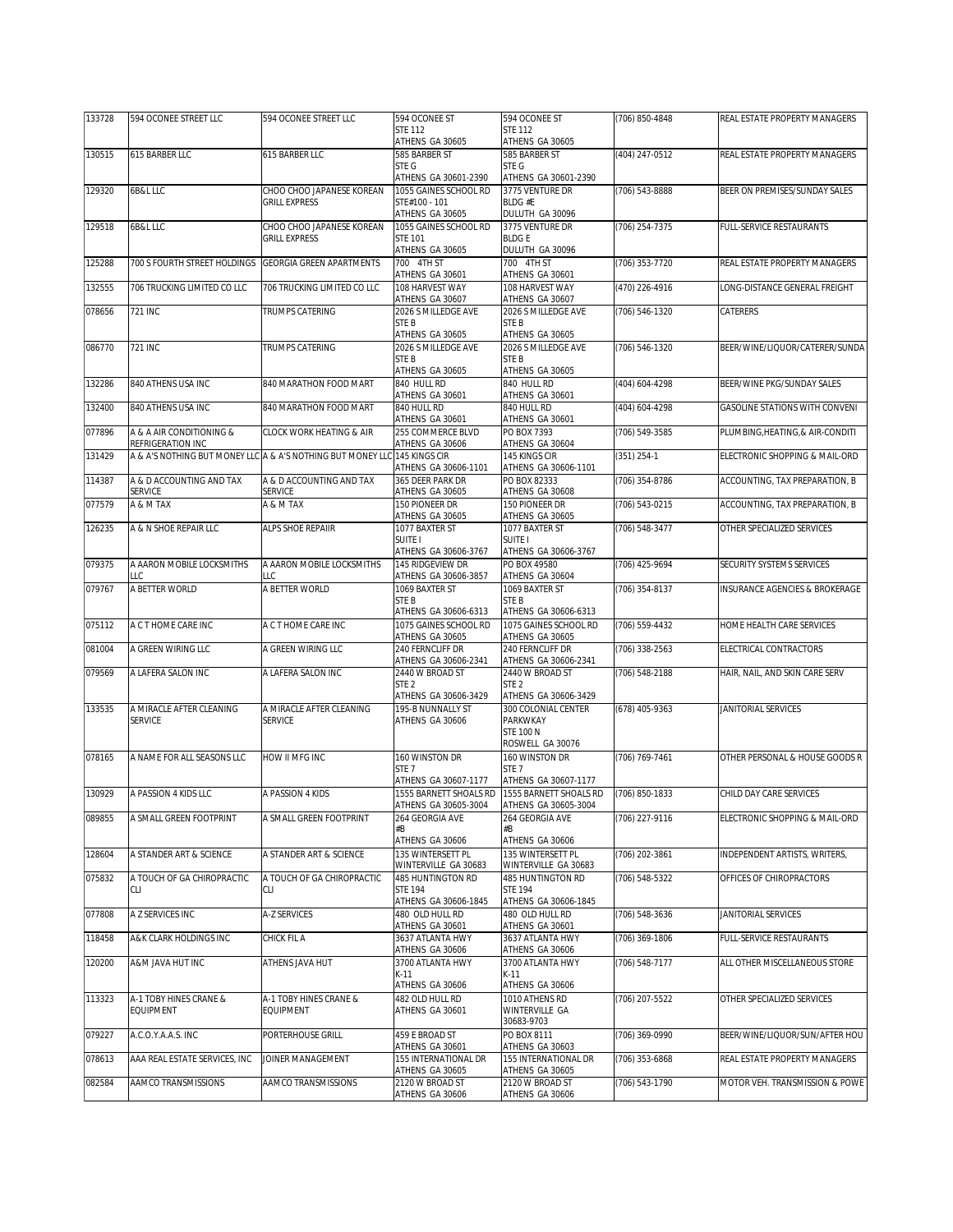| 133693 | AAR LLC                                                                   | RAJ BEAUTY SUPPLY                                                                        | 3190 ATLANTA HWY                                                         | 3190 ATLANTA HWY                                                         | (706) 715-0531   | ALL OTHER MISCELLANEOUS STORE   |
|--------|---------------------------------------------------------------------------|------------------------------------------------------------------------------------------|--------------------------------------------------------------------------|--------------------------------------------------------------------------|------------------|---------------------------------|
|        |                                                                           |                                                                                          | SUITE <sub>22</sub><br>ATHENS GA 30606                                   | SUITE <sub>22</sub><br>ATHENS GA 30606                                   |                  |                                 |
| 082471 | AARDVARK EXTERMINATING                                                    | AARDVARK EXTERMINATING                                                                   | 357 OAK ST<br>STE A<br>ATHENS GA 30601                                   | PO BOX 6294<br>ATHENS GA 30604                                           | (706) 353-7073   | EXTERMINATING & PEST SERVICES   |
| 126816 | AARON'S LLC                                                               | AARON'S SALES AND LEASE<br>OWNERSHIP #C1881                                              | 3250 LEXINGTON RD<br>ATHENS GA 30605                                     | PO BOX 100039<br>TAX DEPT<br>KENNESAW GA 30144                           | (706) 548-7104   | <b>GENERAL RENTAL CENTERS</b>   |
| 077704 | ABB INC                                                                   | ABB INC                                                                                  | 195 COLLINS INDUSTRIAL<br><b>BLVD</b><br>ATHENS GA 30601                 | 305 GREGSON DR<br>ATTN: INDIRECT TAX<br>CARY NC 27511                    | (706) 355-4524   | SEMICONDUCTOR & OTHER ELECT. C  |
| 107058 | ABDOU ENTERPRISES LLC                                                     | JIMMY JOHN'S GOURMET<br>SANDWICHES                                                       | 2301 COLLEGE STATION RD 5052 AUDLEY LN<br>$A-8$<br>ATHENS GA 30605       | PEACHTREE CORNERS GA<br>30092                                            | (404) 512-8484   | <b>FULL-SERVICE RESTAURANTS</b> |
| 125077 | ABDOU ENTERPRISES LLC                                                     | JIMMY JOHN'S                                                                             | 600 BAXTER ST<br>ATHENS GA 30605                                         | 5052 AUDLEY LN<br>PEACHTREE CORNERS GA<br>30092                          | (404) 512-8484   | LIMITED-SERVICE EATING PLACE    |
| 126344 | ABL CONSTRUCTION LLC                                                      | ABL CONSTRUCTION LLC                                                                     | 1700 CHARLIE BOLTON RD<br>WINTERVILLE GA 30683                           | 143 STONY BROOK CT<br>ATHENS GA 30605                                    | (770) 686-2883   | RESIDENTIAL BUILDING CONSTRUCT  |
| 133491 | ABLETEC SEATING & MOBILITY                                                | ABLETEC SEATING & MOBILITY                                                               | 165 BEN BURTON RD<br><b>SUITE B</b><br>BOGART GA 30622                   | 165 BEN BURTON RD<br><b>SUITE B</b><br>BOGART GA 30622                   | (770) 905-4456   | MEDICAL EQUIPMENT & SUPPLIES M  |
| 132344 | ABOVE AND BEYOND HOME CARE<br>COOPERATIVE LLC                             | ABOVE AND BEYOND HOME CARE<br>COOPERATIVE                                                | 1057 BAXTER ST<br>BOX 4<br>ATHENS GA 30606                               | 1057 BAXTER ST<br>BOX 4<br>ATHENS GA 30606                               | (706) 202-0324   | HOME HEALTH CARE SERVICES       |
| 120806 | <b>ABOVE AND BEYOND</b><br>PROFESSIONAL SERVICES                          | ABOVE AND BEYOND<br>PROFESSIONAL SERVICES                                                | 1435 N CHASE ST<br>ATHENS GA 30607                                       | 6190 OLD JEFFERSON RD<br>ATHENS GA 30607                                 | (706) 380-7699   | JANITORIAL SERVICES             |
| 130899 | ABRACADYSTRA LLC                                                          | DEBORAH'S SPECIALTY CAKES                                                                | 197 HOLLY HILLS CT<br>ATHENS GA 30606                                    | 197 HOLLY HILLS CT<br>ATHENS GA 30606                                    | (706) 424-4470   | OTHER SPECIALTY FOOD STORES     |
| 080516 | ABSOLUTE SOIL CONSULTING                                                  | ABSOLUTE SOIL CONSULTING                                                                 | 379 DEERTRIGGER LNDG                                                     | 379 DEERTRIGGER LNDG                                                     | (706) 254-9250   | ALL OTHER PROF., SCIENTIFIC, &  |
| 079435 | AC AUTO BODY & PAINT LLC                                                  | AC AUTO BODY & PAINT LLC                                                                 | ATHENS GA 30605<br>104 WHITEHEAD RD                                      | ATHENS GA 30605<br>8611 HWY 29 S                                         | (706) 546-5773   | AUTOMOTIVE MECHANICAL/ELECTRIC  |
| 076440 | ACADEMY LTD                                                               | ACADEMY SPORTS + OUTDOORS                                                                | ATHENS GA 30606<br>3505 ATLANTA HWY                                      | <b>HULL GA 30646</b><br>1800 N MASON RD                                  | (706) 354-5620   | SPORTING & RECREATION GOODS &   |
| 096472 | ACC HIGH SCHOOL COMPLETION                                                | ACC HIGH SCHOOL COMPLETION                                                               | ATHENS GA 30606<br>855 SUNSET DR                                         | <b>KATY TX 77449</b><br>855 SUNSET DR                                    | (706) 207-3223   | NON-PROFIT ORGANIZATION         |
|        | <b>INITIATIVE</b>                                                         | <b>INITIATIVE</b>                                                                        | 12<br>ATHENS GA 30606                                                    | 12<br>ATHENS GA 30606                                                    |                  |                                 |
| 133959 | ACCEBER SOLUTIONS LLC                                                     | INVENIRE UNLIMITED                                                                       | 525 BRASSIE LN<br>ATHENS GA 30606                                        | 196 ALPS RD<br>#310 SUITE 2<br>ATHENS GA 30606                           | (314) 497-1214   | ELECTRONIC SHOPPING & MAIL-ORD  |
| 121570 | ACCEPTANCE RECOVERY CENTER<br><b>INC</b>                                  | ACCEPTANCE RECOVERY CENTER<br><b>INC</b>                                                 | 125 HONEYSUCKLE LN<br>UNIT <sub>1</sub><br>ATHENS GA 30606               | PO BOX 6693<br>ATHENS GA 30604                                           | (706) 308-8860   | OTHER SPECIALIZED SERVICES      |
| 132719 | ACCEPTANCE RECOVERY CENTER<br>INC (305 WESTCHESTER)                       | ACCEPTANCE RECOVERY CENTER<br>INC (305 WESTCHESTER)                                      | 305 WESTCHESTER<br>ATHENS GA 30606                                       | PO BOX 6693<br>ATHENS GA 30606                                           | (706) 308-8860   | NON-PROFIT ORGANIZATION         |
| 132717 | ACCEPTANCE RECOVERY CENTER<br>INC (PRINCE AVE)                            | ACCEPTANCE RECOVERY CENTER<br>INC (PRINCE AVE)                                           | 1692 PRINCE AVE<br>ATHENS GA 30606-6021                                  | PO BOX 6693<br>ATHENS GA 30606                                           | (706) 308-8860   | NON-PROFIT ORGANIZATION         |
| 133879 | ACCOUNTING SOLUTIONS OF                                                   | ACCOUNTING SOLUTIONS OF                                                                  | 251 TAWNYBERRY DR                                                        | 251 TAWNYBERRY DR                                                        | (706) 461-5918   | ACCOUNTING, TAX PREPARATION, B  |
| 074603 | ATHENS LLC                                                                | ATHENS LLC<br>ACCOUNTING/PAYROLL SERVS INC ACCOUNTING/PAYROLL SERVS INC 105 WHITEHEAD RD | ATHENS GA 30606<br>STE A-1<br>ATHENS GA 30606-1554                       | ATHENS GA 30606<br>105 WHITEHEAD RD<br>STE A-1<br>ATHENS GA 30606-1554   | (706) 546-6755   | ACCOUNTING, TAX PREPARATION, B  |
| 077678 |                                                                           | ACCURUS AEROSPACE ATHENS LLC ACCURUS AEROSPACE ATHENS LLC 180 TRANS TECH DR              |                                                                          | <b>180 TRANS TECH DR</b>                                                 | (706) 548-5009   | MACHINE SHOP                    |
| 132718 | ACEPTANCE RECOVERY CENTER ACEPTANCE RECOVERY CENTER<br>INC (159 ONETA ST) | INC (159 ONETA ST)                                                                       | ATHENS GA 30601<br>159 ONETA ST<br>SUITE <sub>3</sub><br>ATHENS GA 30606 | ATHENS GA 30601<br>PO BOX 6693<br>ATHENS GA 30606                        |                  | NON-PROFIT ORGANIZATION         |
| 127783 | ACG HIGHLAND GREENS LLC                                                   | ACG HIGHLAND GREENS LLC                                                                  | 950 DANIELSVILLE RD<br>ATHENS GA 30601-1408                              | 2054 KILDAIRE FARM RD<br><b>STE 413</b><br>CARY NC 27518                 | (919) 924-8907   | REAL ESTATE PROPERTY MANAGERS   |
| 126886 | ACH ATHENS LLC                                                            | <b>WESTPARK CLUB</b>                                                                     | 150 WESTPARK DR<br>ATHENS GA 30606                                       | 6525 THE CORNERS PKWY<br><b>STE 216</b><br>PEACHTREE CORNERS GA<br>30092 |                  | ESSORS OF RESIDENTIAL BUILDIN   |
| 079201 | ACOYAAS INC                                                               | PORTERHOUSE GRILL                                                                        | 459 E BROAD ST<br>ATHENS GA 30601                                        | PO BOX 8111<br>ATHENS GA 30603                                           | $(706)$ 354-1869 | FULL-SERVICE RESTAURANTS        |
| 132908 | ACP ACCOUNTING SERVICES LLC                                               | ACP ACCOUNTING SERVICES LLC                                                              | 209 BOWDEN LN<br>ATHENS GA 30606                                         | 209 BOWDEN LN<br>ATHENS GA 30606                                         | (770) 605-9085   | ACCOUNTING, TAX PREPARATION, B  |
| 122315 | ACPRODUCTS INC                                                            | ACPRODUCTS INC                                                                           | O ATHENS/CLARKE ADDRES:<br>ATHENS GA 30606                               | S3551 PLANO PKWY<br><b>STE 200</b><br>THE COLONY TX 75056                | (214) 469-3079   | ALL OTHER SPECIALTY TRADE CONT  |
| 095166 | ACTION GROUP INC                                                          | ACTION TIRE CO                                                                           | 115 PARADISE BLVD<br>ATHENS GA 30607                                     | 410 LEES MILL RD<br>FOREST PARK GA 30297                                 | (404) 767-3235   | <b>TIRE DEALERS</b>             |
| 096640 | ACTIVE CLIMBING LLC                                                       | ACTIVE CLIMBING LLC                                                                      | 665 BARBER ST                                                            | 665 BARBER ST                                                            | (706) 354-0038   | FITNESS & RECREATIONAL SPORTS   |
| 078689 | ADA RECORDING LLC                                                         | ADA RECORDING LLC                                                                        | ATHENS GA 30601<br>160 WINSTON DR<br>ATHENS GA 30607                     | ATHENS GA 30601<br>160 WINSTON DR<br>STE 4                               | (706) 227-0680   | SOUND RECORDING STUDIOS         |
|        |                                                                           |                                                                                          |                                                                          | ATHENS GA 30607-1177                                                     |                  |                                 |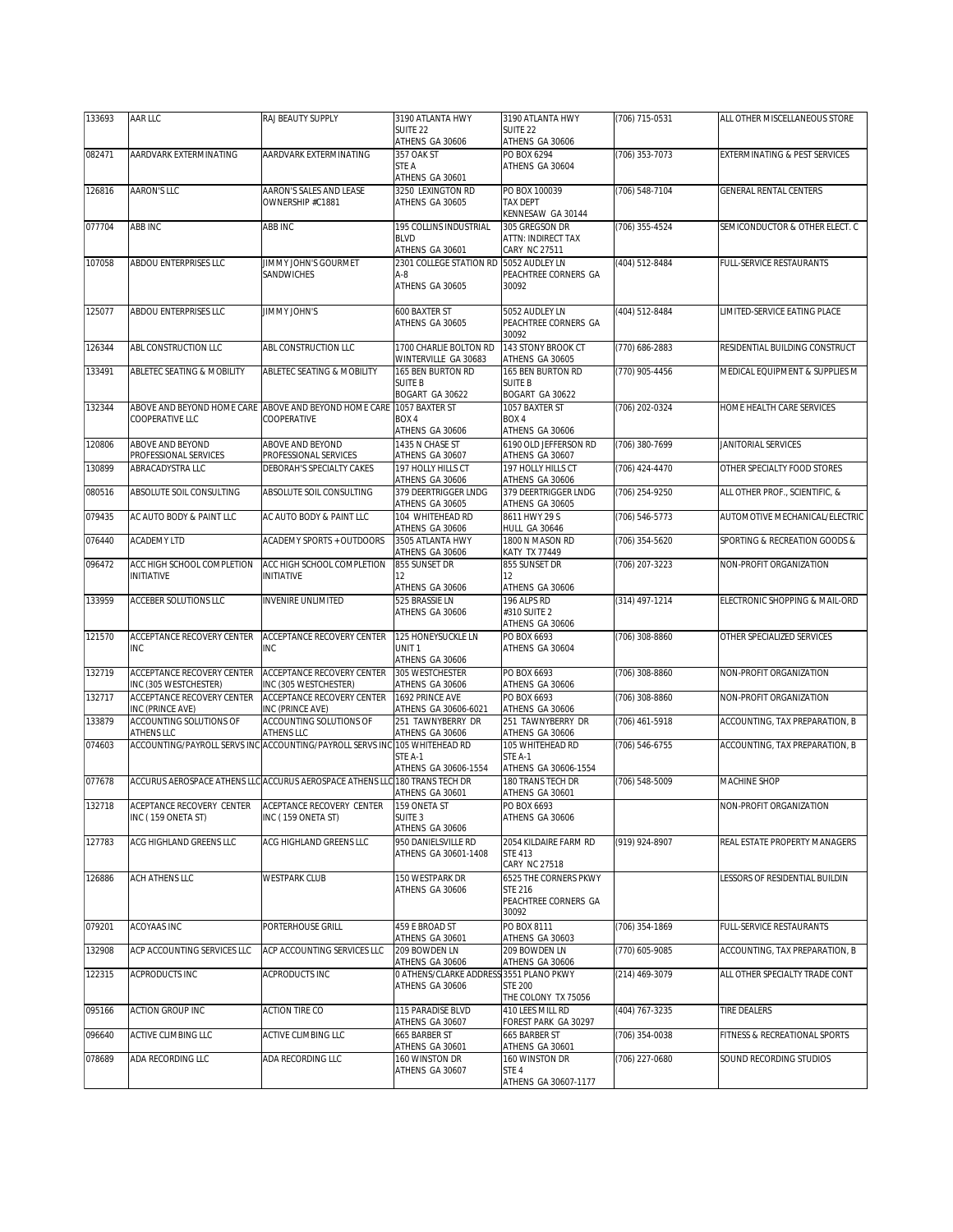| 077926 |                                               | ADAM & EVE HAIRDESIGNERS INC ADAM & EVE HAIRDESIGNERS INC 675 PULASKI ST |                                            | 675 PULASKI ST                             | (706) 549-9970     | HAIR. NAIL. AND SKIN CARE SERV            |
|--------|-----------------------------------------------|--------------------------------------------------------------------------|--------------------------------------------|--------------------------------------------|--------------------|-------------------------------------------|
|        |                                               |                                                                          | STE 8<br>ATHENS GA 30601-2380              | STE <sub>8</sub><br>ATHENS GA 30601-2380   |                    |                                           |
| 080508 | ADAMS ELECTRIC                                | ADAMS ELECTRIC                                                           | 125 WILLOW RUN                             | 125 WILLOW RUN                             | (706) 340-7932     | ELECTRICAL CONTRACTORS                    |
| 078934 | ADAMS MOTOR EXPRESS INC                       | ADAMS MOTOR EXPRESS INC                                                  | ATHENS GA 30606<br>440 ATHENA DR           | ATHENS GA 30606<br><b>PO BOX 450</b>       | (706) 384-4533     | LONG-DISTANCE GENERAL FREIGHT             |
|        |                                               |                                                                          | ATHENS GA 30601-1617                       | CARNESVILLE GA 30521                       |                    |                                           |
| 104989 | ADAMS TILE & TERRAZZO INC                     | ADAMS TILE & TERRAZZO INC                                                | 1101 OLD CREEK RD<br>$B-1$                 | 1101 OLD CREEK RD<br>$B-1$                 | (706) 548-6720     | FLOOR LAYING & FLOOR CONTRACTO            |
|        |                                               |                                                                          | ATHENS GA 30607                            | ATHENS GA 30607                            |                    |                                           |
| 130218 | ADAMSON & CLEVELAND LLC                       | ADAMSON & CLEVELAND LLC                                                  | 490 N MILLEDGE AVE<br>ATHENS GA 30601      | 490 N MILLEDGE AVE<br>ATHENS GA 30601      | (404) 581-9100     | OFFICES OF LAWYERS                        |
| 113810 |                                               | ADCOCK'S PAINT AND BODY SHOP ADCOCK'S PAINT AND BODY SHOP 225 CUSTOM PL  |                                            | 225 CUSTOM PL                              | (678) 693-0175     | OTHER AUTO REPAIR & MAINTENANC            |
| 074392 | ADD DRUGS INC                                 | ADD DRUGS INC                                                            | ATHENS GA 30606<br>1695 S LUMPKIN ST       | ATHENS GA 30606<br>1695 S LUMPKIN ST       | (706) 548-2239     | PHARMACIES & DRUG STORES                  |
|        |                                               |                                                                          | ATHENS GA 30606                            | ATHENS GA 30606                            |                    |                                           |
| 087906 | ADDAY INC                                     | <b>IHOP</b>                                                              | 1180 BAXTER ST<br>ATHENS GA 30606          | 4653 RUBY FORREST DR<br>STONE MTN GA 30083 | (706) 354-1356     | FULL-SERVICE RESTAURANTS                  |
| 134060 | ADOR'ROSE GLOSS AND BEAUTY                    | <b>ADOR'ROSE GLOSS AND BEAUTY</b>                                        | 205 OLD HULL RD                            | 205 OLD HULL RD                            | (706) 338-1003     | ALL OTHER MISCELLANEOUS STORE             |
|        | <b>BOUTIQUE LLC</b>                           | <b>BOUTIQUE LLC</b>                                                      | APT B 7<br>ATHENS GA 30601                 | APT B 7<br>ATHENS GA 30601                 |                    |                                           |
| 074394 | ADSMITH INC THE                               | ADSMITH INC THE                                                          | 680 S MILLEDGE AVE                         | PO BOX 391                                 | (706) 543-5555     | ADVERTISING AGENCIES                      |
| 078779 | ADVANCE STORES CO INC                         | ADVANCE AUTO PARTS #6123                                                 | ATHENS GA 30605-1251<br>4280 LEXINGTON RD  | ATHENS GA 30603<br>PO BOX 2710             | (540) 362-4911     | AUTOMOTIVE PARTS & ACCESSORIES            |
|        |                                               |                                                                          | ATHENS GA 30605                            | ROANOKE VA 24001                           |                    |                                           |
| 079085 | ADVANCE STORES CO INC                         | ADVANCE AUTO PARTS #5379                                                 | 332 NORTH AVE<br>ATHENS GA 30601-2246      | PO BOX 2710<br>ROANOKE VA 24001            | (540) 362-4911     | <b>AUTOMOTIVE PARTS &amp; ACCESSORIES</b> |
| 111533 | ADVANCE STORES COMPANY INC                    | ADVANCE AUTO PARTS #7298                                                 | 1880 W BROAD ST                            | PO BOX 2710                                | (706) 410-2600     | AUTOMOTIVE PARTS & ACCESSORIES            |
|        |                                               |                                                                          | ATHENS GA 30606                            | ATTN: LEASE & PROPERTY<br>TAX              |                    |                                           |
|        |                                               |                                                                          |                                            | ROANOKE VA 24001                           |                    |                                           |
| 131787 | ADVANCE STORES COMPANY INC                    | ADVANCE AUTO PARTS (#7883)                                               | 4440 ATLANTA HWY                           | PO BOX 2710                                |                    | <b>AUTOMOTIVE PARTS &amp; ACCESSORIES</b> |
|        |                                               |                                                                          | BOGART GA 30622                            | ATTN: LEASE & PROPERTY<br>TAX              |                    |                                           |
|        |                                               |                                                                          |                                            | ROANOKE VA 24001-2710                      |                    |                                           |
| 121762 | ADVANCED GYNECOLOGIC<br><b>SURGERY CENTER</b> | ADVANCED GYNECOLOGIC<br>SURGERY CENTER                                   | 1000 HAWTHORNE AVE<br>SUITE J              | 1750 S LUMPKIN ST<br>ATHENS GA 30606       | (706) 353-2550     | OTHER OUTPATIENT CARE CENTERS             |
|        |                                               |                                                                          | ATHENS GA 30606                            |                                            |                    |                                           |
| 078257 | ADVANCED PLUMBING AND<br>DRAIN CLEANING INC   | ADVANCED PLUMBING AND<br>DRAIN CLEANING INC                              | 170 SECURITY CIR<br>ATHENS GA 30605-3328   | 170 SECURITY CIR<br>ATHENS GA 30605-3328   | (706) 613-9325     | PLUMBING, HEATING, & AIR-CONDITI          |
| 129405 | ADVENTURE ATHLETE LLC                         | ADVENTURE ATHLETE LLC                                                    | 150 CHEROKEE FOREST DR                     | 150 CHEROKEE FOREST DR                     | (770) 630-8952     | FITNESS & RECREATIONAL SPORTS             |
| 105666 |                                               | ADVENTURE FITNESS OUTFITTERS ADVENTURE FITNESS OUTFITTERS                | ATHENS GA 30601<br>340 TIMBERIDGE CT       | ATHENS GA 30601<br>340 TIMBERIDGE CT       | $(615) 752 - 6617$ | OTHER SPECIALIZED SERVICES                |
|        |                                               |                                                                          | ATHENS GA 30605                            | ATHENS GA 30605                            |                    |                                           |
| 078866 | AE OUTFITTERS RETAIL CO                       | AMERICAN EAGLE OUTFITTERS<br>#354                                        | 3700 ATLANTA HWY<br>SUITE <sub>23</sub>    | 77 HOT METAL ST<br>PITTSBURGH PA 15203     | (706) 613-1441     | FAMILY CLOTHING STORES                    |
|        |                                               |                                                                          | ATHENS GA 30606-3155                       |                                            |                    |                                           |
| 125644 | AEGIS IT OF GEORGIA                           | AEGIS IT OF GEORGIA                                                      | 133 COLLETON DR<br>ATHENS GA 30606         | 133 COLLETON DR<br>ATHENS GA 30606         | (850) 362-9010     | ALL OTHER PROF., SCIENTIFIC, &            |
| 125978 | AERO CARE HOME MEDICAL INC                    | AERO CARE HOME MEDICAL INC                                               | 105 WHITEHEAD RD                           | 3325 BARTLETT BLVD                         | (407) 792-0055     | OTHER DIRECT SELLING ESTABLISH            |
|        |                                               |                                                                          | 7B.8B<br>ATHENS GA 30606                   | ORLANDO FL 32811                           |                    |                                           |
| 079412 | AERO SERVS INC                                | AERO SERVS INC                                                           | 1070 BEN EPPS DR                           | 1070 BEN EPPS DR                           | (706) 354-0060     | NONSHEDULED AIR TRANSPORTATION            |
| 125384 | AFFORDABLE CLEANING                           | AFFORDABLE CLEANING                                                      | ATHENS GA 30605<br>241 SIDNEY LANIER AVE   | ATHENS GA 30605<br>241 SIDNEY LANIER AVE   | (770) 714-9202     | JANITORIAL SERVICES                       |
|        | CONCEPTS                                      | CONCEPTS                                                                 | ATHENS GA 30607                            | ATHENS GA 30607                            |                    |                                           |
| 134032 | AFG SR ATHENS LLC                             | SONIC DRIVE-IN                                                           | 4340 LEXINGTON RD<br>ATHENS GA 30605-2561  | 3575 PIEDMONT RD NE<br>BLDG 15- STE 1200   | (404) 777-1795     | FULL-SERVICE RESTAURANTS                  |
|        |                                               |                                                                          |                                            | ATLANTA GA 30305                           |                    |                                           |
| 134031 | AFG SR BOGART LLC                             | SONIC DRIVE-IN                                                           | 4275 ATLANTA HWY<br>ATHENS GA 30606        | 3575 PIEDMONT RD NE<br>BLDG 15- STE 1200   | (404) 777-1795     | <b>ULL-SERVICE RESTAURANTS</b>            |
|        |                                               |                                                                          |                                            | ATLANTA GA 30305                           |                    |                                           |
| 094322 | AFTER HOURS DUI SCHOOL LLC                    | AFTER HOURS DUI SCHOOL LLC                                               | 4056 LEXINGTON RD<br>ATHENS GA 30605       | 4056 LEXINGTON RD<br>ATHENS GA 30605       | (706) 543-2297     | ALL OTHER SCHOOLS & INSTRUCTIO            |
| 112244 | AG PRO LLC                                    | AG PRO LLC                                                               | 2950 ATLANTA HWY                           | PO BOX 95                                  | (770) 725-8080     | OTHER SPECIALIZED SERVICES                |
| 121342 | AGA LLC                                       | GASTROENTEROLOGY ASSOCIATES                                              | ATHENS GA 30606<br>340 N MILLEDGE AVE      | BOSTON GA 31626<br>1355 PEACHTREE ST NE    | (706) 548-0008     | OFFICE OF PHYSICIANS                      |
|        |                                               | OF ATHENS                                                                | <b>SUITE B</b>                             | <b>SUITE 1600</b>                          |                    |                                           |
| 130924 | AGILITAS MOBILITY INC                         | <b>CUSTOM MOBILITY</b>                                                   | ATHENS GA 30601<br>315 WHITEHEAD RD        | ATLANTA GA 30309<br>315 WHITEHEAD RD       | (706) 353-1099     | ALL OTHER MISCELLANEOUS STORE             |
|        |                                               |                                                                          | ATHENS GA 30606                            | ATHENS GA 30606                            |                    |                                           |
| 131508 | AGIT PROP LLC                                 | AGIT PROP LLC                                                            | 415 KNOTTINGHAM DR<br>ATHENS GA 30606-2159 | 415 KNOTTINGHAM DR<br>ATHENS GA 30606-2159 | (815) 608-1054     | GRAPHIC DESIGN SERVICES                   |
| 133862 | AGRE ROYCE HOLDINGS LLC                       | ROYCE COUNTRY CORNERS LLC                                                | 1495 HWY 29 N                              | 4742 N 24TH ST                             | (706) 548-2315     | COMMUNITY HOUSING SERVICES                |
|        |                                               |                                                                          | ATHENS GA 30601                            | <b>SUITE 325</b><br>PHOENIX AZ 85016       |                    |                                           |
| 133465 | AGREE LIMITED PARTNERSHIP                     | <b>TARGET</b>                                                            | 131 E BROAD ST                             | 70 EAST LONG LAKE RD                       | (248) 744-4129     | REAL ESTATE PROPERTY MANAGERS             |
|        |                                               |                                                                          | ATHENS GA 30601-2852                       | BLOOMFIELD HILLS MI<br>48304               |                    |                                           |
| 078999 | AGUA LINDA INC                                | AGUA LINDA TAQUERIA                                                      | 1376 PRINCE AVE                            | 1376 PRINCE AVE                            | (706) 543-1500     | FULL-SERVICE RESTAURANTS                  |
| 079023 | AGUA LINDA INC                                | AGUA LINDA (PRINCE)                                                      | ATHENS GA 30606-2734<br>1376 PRINCE AVE    | ATHENS GA 30606<br>1376 PRINCE AVE         | (706) 543-1500     | BEER/WINE/LIQUOR/CATERER/SUNDA            |
|        |                                               |                                                                          | ATHENS GA 30606-2734                       | ATHENS GA 30606-2734                       |                    |                                           |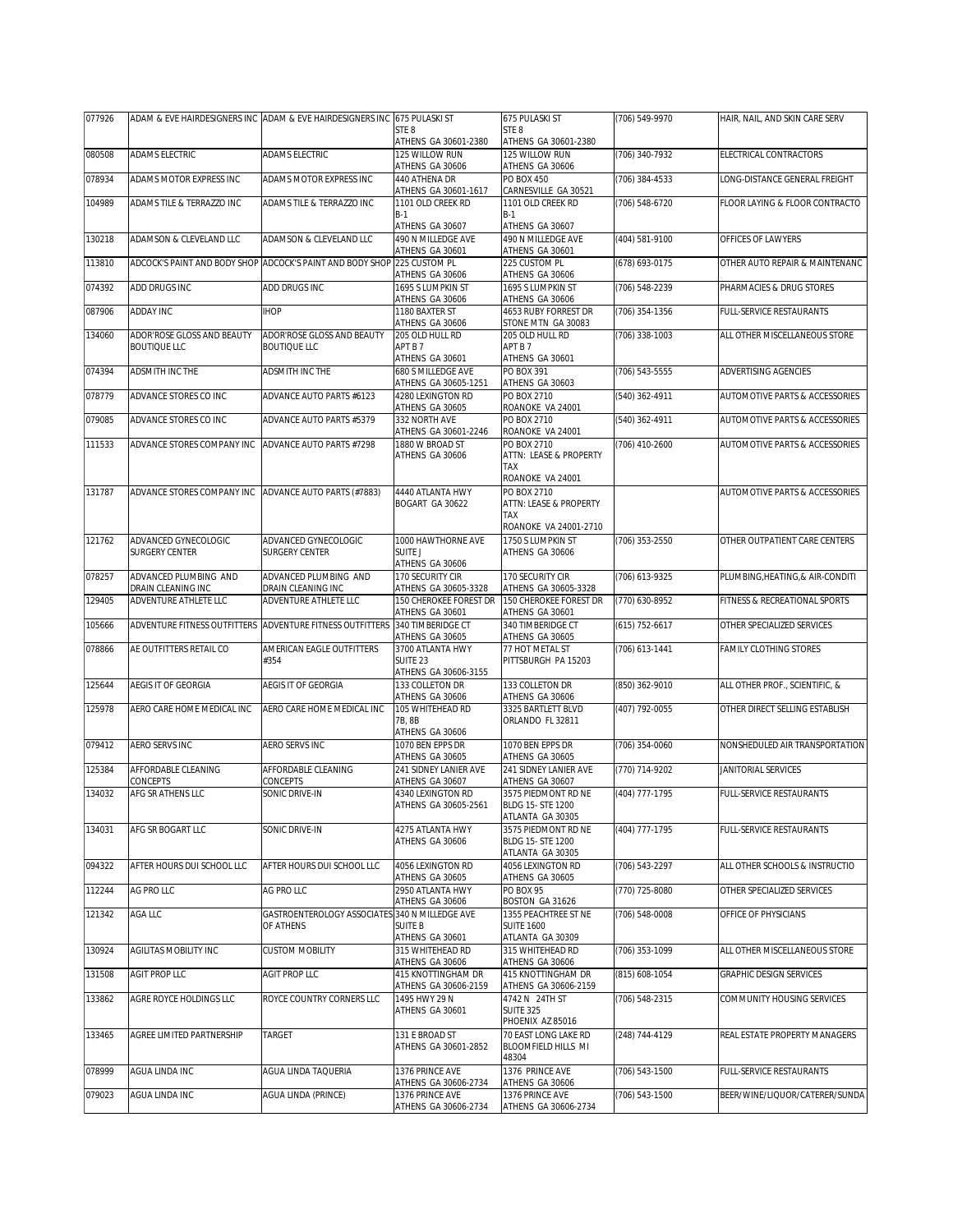| 130942 | AGUAR NIX PRODUCTIONS INC                 | DIGIMA 24                         | 115 BEAVER TRL<br>ATHENS GA 30605-4401                       | 115 BEAVER TRL<br>ATHENS GA 30605-4401                                                       | (706) 224-9310     | OTHER SPECIALIZED SERVICES       |
|--------|-------------------------------------------|-----------------------------------|--------------------------------------------------------------|----------------------------------------------------------------------------------------------|--------------------|----------------------------------|
| 081363 | AHB ENTERPRISES                           | AHB ENTERPRISES                   | 236 FREDERICK DR<br>ATHENS GA 30607-1602                     | 236 FREDERICK DR<br>ATHENS GA 30607-1602                                                     | (404) 797-6808     | EDUCATIONAL SUPPORT SERVICES     |
| 078024 | AIC INSURING AMERICA LLC                  | ATHENS INSURANCE CNTR INC.        | 3021 ATLANTA HWY                                             | PO BOX 6545                                                                                  | (706) 353-7811     | INSURANCE AGENCIES & BROKERAGE   |
| 129373 | AIRCRAFTSMEN OF GEORGIA LLC               | AIRCRAFTSMEN OF GEORGIA LLC       | ATHENS GA 30606<br>1060 BEN EPPS DR<br>ATHENS GA 30605       | ATHENS GA 30604<br>2822 ORCHARD CIR<br>WATKINSVILLE GA 30677                                 | $(706)$ 621-1272   | OTHER SPECIALIZED SERVICES       |
| 078116 | AIRGAS USA LLC                            | AIRGAS USA LLC                    | 1955 COMMERCE BLVD<br>ATHENS GA 30607                        | PO BOX 9219<br>MARIETTA GA 30065                                                             | (706) 635-1338     | OTHER CHEMICAL & ALLIED PRODUC   |
| 124976 | AIRWAVE CELLULAR & REPAIR LLC GENESIS     |                                   | 1700 COMMERCE RD<br>ATHENS GA 30607                          | 1700 COMMERCE RD<br>ATHENS GA 30607                                                          |                    | BEER/WINE/LIQUOR ON PREMISES C   |
| 125247 | AIRWAVE CELLULAR & REPAIR LLC GENESIS     |                                   | 1700 COMMERCE RD<br>ATHENS GA 30607                          | 1700 COMMERCE RD<br>ATHENS GA 30607                                                          | (678) 897-3919     | DRINKING PLACE ( ALCOHOLIC BEV   |
| 130159 | AIRWAVE CELLULAR & REPAIR LLC SOUND TRACK |                                   | 321 E CLAYTON ST<br>ATHENS GA 30601-2763                     | 321 E CLAYTON ST<br>ATHENS GA 30601-2763                                                     | (678) 897-3919     | BEER/WINE/LIQUOR ON PREMISES C   |
| 131206 | AIRWAVE CELLULAR & REPAIR LLC SOUND TRACK |                                   | 321 E CLAYTON ST<br>ATHENS GA 30601-2763                     | 321 E CLAYTON ST<br>ATHENS GA 30601-2763                                                     | (678) 897-3919     | DRINKING PLACE ( ALCOHOLIC BEV   |
| 114020 | AJC CONCEPTS INC                          | CLASSIC DESIGNS GIFTS             | 200 WOODRIDGE CIR<br>ATHENS GA 30601                         | 200 WOODRIDGE CIR<br>ATHENS GA 30601                                                         | (706) 340-1584     | ALL OTHER GENERAL MERCHANDISE    |
| 125013 | AK SAKURA INC                             | SAKURA HIBACHI & SUSHI BAR        | 1225 S MILLEDGE AVE<br>ATHENS GA 30605                       | 1225 S MILLEDGE AVE<br>ATHENS GA 30605                                                       | (770) 355-6119     | BEER/WINE/LIQUOR ON PREMI/SUND   |
| 125980 | AK SAKURA INC                             | SAKURA HIBACHI & SUSHI BAR        | 1225 S MILLEDGE AVE<br>ATHENS GA 30605                       | 1225 S MILLEDGE AVE<br>ATHENS GA 30605                                                       | (770) 355-6119     | FULL-SERVICE RESTAURANTS         |
| 125016 | AKADEMIA BREWING COMPANY<br>LLC           | AKADEMIA BREWING COMPANY          | 150 CRANE DR<br>ATHENS GA 30606                              | 150 CRANE DR<br>ATHENS GA 30606                                                              | (706) 461-3208     | BEER/WINE/LIQ/BREWPUB/BPKG/SS    |
| 125107 | AKADEMIA BREWING COMPANY<br>LC            | AKADEMIA BREWING COMPANY          | 150 CRANE DR<br>ATHENS GA 30606                              | 150 CRANE DR<br>ATHENS GA 30606                                                              | (678) 726-2288     | FULL-SERVICE RESTAURANTS         |
| 077791 | AKERS-BRUCKNER INC                        | <b>HORIZON INTERIORS</b>          | 195 DEER RDG<br>ATHENS GA 30605-4411                         | 195 DEER RDG<br>ATHENS GA 30605-4411                                                         | (706) 549-5094     | <b>INTERIOR DESIGNS SERVICES</b> |
| 095890 | AKF ATHENS MARTIAL ARTS                   | AKF ATHENS MARTIAL ARTS           | 2415 JEFFERSON RD<br>STE C<br>ATHENS GA 30606                | 1146 TOWNE SQUARE LN<br>ATHENS GA 30607                                                      | (706) 353-7743     | FITNESS & RECREATIONAL SPORTS    |
| 084493 | AKJ DENTAL PRACTICE<br>MANAGEMENT         | AKJ DENTAL PRACTICE<br>MANAGEMENT | 995 BAXTER ST<br>ATHENS GA 30606                             | 995 BAXTER ST<br>ATHENS GA 30606                                                             | (706) 338-0677     | OFFICE ADMINISTRATION SERVICES   |
| 104808 | AKO SIGNS INCORPORATED                    | AKO SIGNS INCORPORATED            | 4130 LEXINGNTON RD<br>ATHENS GA 30605                        | PO BOX 80561<br>ATHENS GA 30608                                                              | $(706) 548 - 5389$ | ALL OTHER MISCELLANEOUS STORE    |
| 103458 | ALDI INC GEORGIA                          | ALDI INC GEORGIA #18              | 3400 ATLANTA HWY<br>ATHENS GA 30606                          | 1597 DRY POND RD<br>JEFFERSON GA 30549                                                       | (706) 552-5384     | SUPERMARKETS & OTHER GROCERY (   |
| 105161 | ALDI INC (GEORGIA)                        | ALDI INC (GEORGIA) #18            | 3400 ATLANTA HWY<br>ATHENS GA 30606                          | 1597 DRY POND RD<br>ATTN: LICENSE<br>JEFFERSON GA 30549                                      | (706) 552-5384     | BEER/WINE PKG/SUNDAY SALES       |
| 126437 | ALDI INC (GEORGIA)                        | ALDI#03                           | 1055 GAINES SCHOOL RD<br>ATHENS GA 30605                     | 1597 DRY POND RD<br>JEFFERSON GA 30549                                                       | (706) 387-7700     | SUPERMARKETS & OTHER GROCERY (   |
| 126561 | ALDI INC (GEORGIA)                        | <b>ALDI #03</b>                   | 1055 GAINES SCHOOL RD<br><b>SUITE 104</b><br>ATHENS GA 30605 | 1597 DRY POND RD<br><b>ATTN: LICENSE</b><br>JEFFERSON GA 30549                               | (855) 955-2534     | BEER/WINE PKG/SUNDAY SALES       |
| 123716 | ALESIA CORNWELL                           | ALESIA CORNWELL                   | 100 N JACKSON ST<br>ATHENS GA 30601                          | 144 TRAIL CREEK ST<br>ATHENS GA 30601-3058                                                   | (678) 826-8392     | ALL OTHER PERSONAL SERVICES      |
| 077327 | ALEX DR GLENN C DMD PC                    | ALEX DR GLENN C DMD PC            | 140 TRINITY PL<br>UNIT A                                     | 140 TRINITY PL<br>UNIT A                                                                     | (706) 549-5678     | OFFICES OF DENTISTS              |
| 133883 | ALEXA BRUNETT                             | ALEXA BRUNETT                     | ATHENS GA 30607-2100<br>100 N JACKSON ST<br>ATHENS GA 30601  | ATHENS GA 30607-2100<br>4469 NORTHSIDE PKWY NW (470) 428-5770<br>APT 413<br>ATLANTA GA 30327 |                    | ALL OTHER PERSONAL SERVICES      |
| 077880 | ALEXANDRA G PSILLOS                       | ATHENS EQUINE MEDICAL SERVS       | 513 GAINES SCHOOL RD<br>ATHENS GA 30605                      | 250 NORMAL AVE<br>ATHENS GA 30606                                                            | (706) 354-4969     | <b>VETERINARY SERVICES</b>       |
| 074397 | ALHAMBRA CORP                             | THE GLOBE                         | 199 N LUMPKIN ST<br>ATHENS GA 30601-2808                     | 199 N LUMPKIN ST<br>ATHENS GA 30601-2808                                                     | (706) 353-4721     | DRINKING PLACE ( ALCOHOLIC BEV   |
| 077382 | ALHAMBRA INCORPORATED                     | THE GLOBE                         | 199 N LUMPKIN ST<br>ATHENS GA 30601-2808                     | 199 N LUMPKIN ST<br>ATHENS GA 30601-2808                                                     | (706) 353-4721     | BEER/WINE/LIQUOR ON PREMI/SUND   |
| 088663 | ALIASHAVA ENTERPRISES INC                 | <b>BLUE SKY</b>                   | 247 E BROAD ST<br>STE B<br>ATHENS GA 30601                   | 358 GREYSTONE TER<br>ATHENS GA 30606                                                         | (706) 207-6593     | BEER/WINE/LIQUOR ON PREMISES C   |
| 090721 | ALIASHAVA ENTERPRISES INC                 | <b>BLUE SKY</b>                   | 247 E BROAD ST<br>STE <sub>2</sub><br>ATHENS GA 30601        | <b>PO BOX 227</b><br>ATHENS GA 30603                                                         | (706) 850-3153     | DRINKING PLACE ( ALCOHOLIC BEV   |
| 130082 | ALICE ALTERATIONS                         | ALICE ALTERATIONS                 | 917 N CHASE ST<br>ATHENS GA 30601                            | 917 N CHASE ST<br>ATHENS GA 30601                                                            | (706) 612-8676     | OTHER SPECIALIZED SERVICES       |
| 110004 | ALICE DEAL LLC                            | ALICE DEAL                        | 1 HUNTINGTON RD<br>STE 703<br>ATHENS GA 30606-7214           | 1 HUNTINGTON RD<br><b>STE 703</b>                                                            | (864) 906-2114     | OFFICES OF MENTAL HEALTH PRACT   |
| 079524 | ALICE LUND SMITH                          | <b>HAVEN SALON</b>                | 184 BEN BURTON CIR<br>SUITE 200<br>BOGART GA 30622           | ATHENS GA 30606-7214<br>184 BEN BURTON CIR<br><b>SUITE 200</b><br>BOGART GA 30622            | (706) 546-7445     | HAIR, NAIL, AND SKIN CARE SERV   |
| 126315 | ALIGN MACHINE WORKS LLC                   | ALIGN MACHINE WORKS LLC           | 585 BARBER ST<br>STUDIO G<br>ATHENS GA 30601                 | 585 BARBER ST<br><b>STUDIO G</b><br>ATHENS GA 30601                                          | (404) 247-0512     | <b>ENGINEERING SERVICES</b>      |
| 100587 | ALISHA MANAGEMENT LLC                     | ABC PACKAGE                       | 2303 W BROAD ST<br>ATHENS GA 30606                           | 2303 W BROAD ST<br>ATHENS GA 30606                                                           | (706) 549-1686     | BEER/WINE/LIQUOR PKG/SUNDAY SA   |
| 125124 | ALISHA MANAGEMENT LLC                     | ABC PACKAGE                       | 2303 W BROAD ST<br>ATHENS GA 30606                           | 2303 W BROAD ST<br>ATHENS GA 30606                                                           | (706) 549-1686     | <b>CONVENIENCE STORES</b>        |
|        |                                           |                                   |                                                              |                                                                                              |                    |                                  |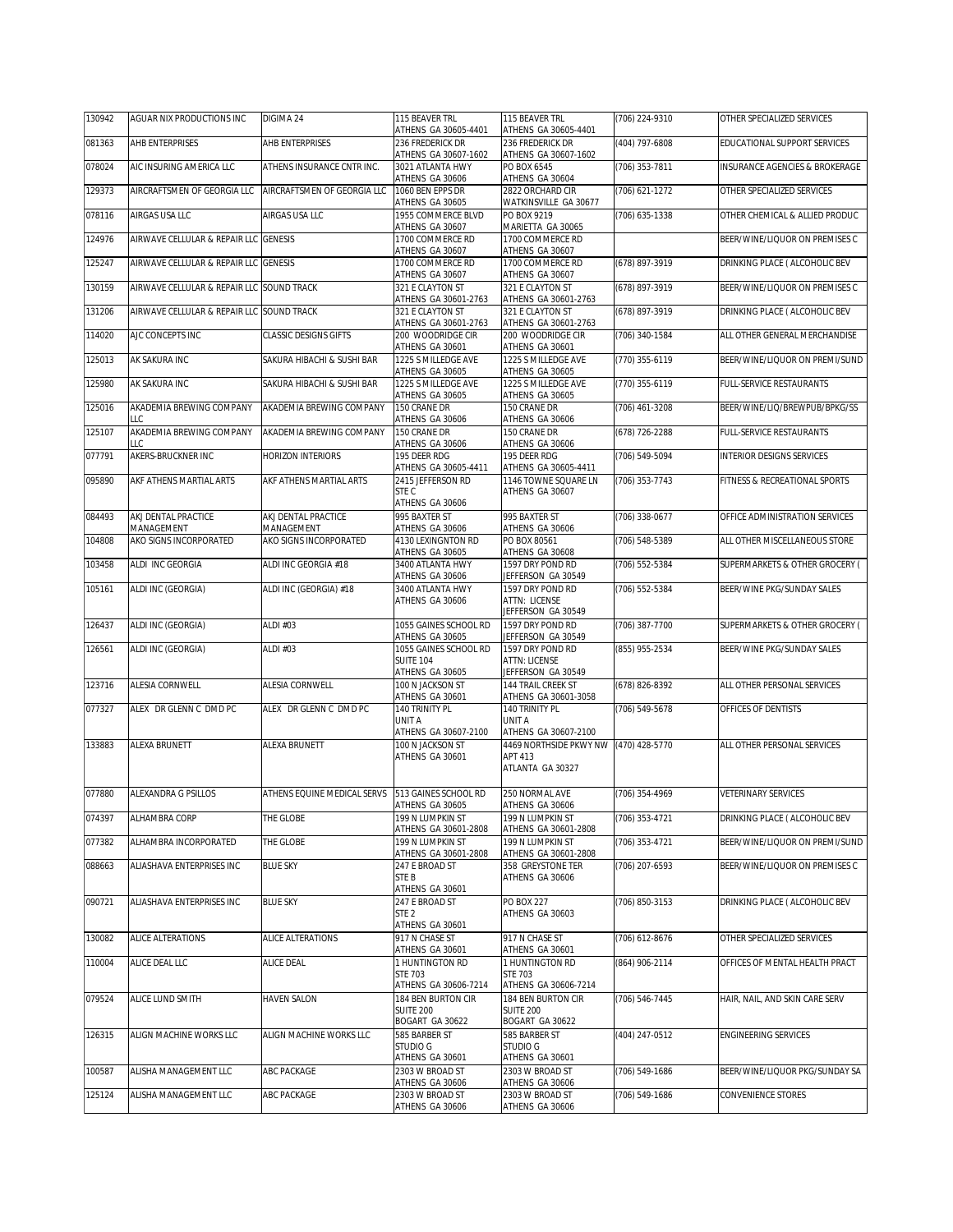| 129344 | <b>ALIYY LLC</b>                               | <b>BODYBRITE</b>                                                      | 191 ALPS RD                                         | 191 ALPS RD                                                    | (706) 543-0555   | HAIR, NAIL, AND SKIN CARE SERV           |
|--------|------------------------------------------------|-----------------------------------------------------------------------|-----------------------------------------------------|----------------------------------------------------------------|------------------|------------------------------------------|
|        |                                                |                                                                       | STE #12<br>ATHENS GA 30606                          | STE #12<br>ATHENS GA 30606                                     |                  |                                          |
| 131823 | ALL ABOUT THE DETAILS<br>CLEANING SERVICE      | ALL ABOUT THE DETAILS<br>CLEANING SERVICE                             | 107 WISTERIA WAY<br>ATHENS GA 30606                 | 107 WISTERIA WAY<br>ATHENS GA 30606                            | (706) 247-9394   | JANITORIAL SERVICES                      |
| 078723 | <b>INC</b>                                     | ALL AUTOMATION TECHNOLOGIES ALL AUTOMATION TECHNOLOGIES<br><b>INC</b> | 1895 COMMERCE RD<br>STE E                           | 1895 COMMERCE RD<br>STE E                                      | (706) 548-6922   | ELECTRICAL CONTRACTORS                   |
|        |                                                |                                                                       | ATHENS GA 30607-1088<br>1740 MONROE HWY             | ATHENS GA 30607-1088<br><b>PO BOX 443</b>                      |                  |                                          |
| 115073 | ALL GOOD SEPTIC SERVICES                       | ALL GOOD SEPTIC SERVICES                                              | ATHENS GA 30622                                     | STATHAM GA 30666                                               | (770) 771-8816   | SEPTIC SYSTEM CONTRACTOR                 |
| 134137 | ALL IN ONE TOWING LLC                          | ALL IN ONE TOWING LLC                                                 | 129 HEMLOCK DR<br>ATHENS GA 30601-1016              | 129 HEMLOCK DR<br>ATHENS GA 30601-1016                         | (404) 542-4207   | LONG-DISTANCE GENERAL FREIGHT            |
| 076046 | ALL TERRAIN LAWN SERV LLC                      | ALL TERRAIN LAWN SERV LLC                                             | 165 WINTERSETT PL<br>WINTERVILLE GA 30683           | PO BOX 533<br>BOGART GA 30622                                  | (706) 215-6202   | LANDSCAPING SERVICES                     |
| 132576 | ALL THINGS NEW CREATIONS LLC                   | ALL THINGS NEW CREATIONS LLC                                          | 2500 N BROAD ST<br>STE 510                          | 195 LEXINGTON CIR<br>ATHENS GA 30605                           | (706) 207-2042   | GRAPHIC DESIGN SERVICES                  |
| 078055 | ALL-AMERICAN PLUMBING INC                      | ALL-AMERICAN PLUMBING INC                                             | ATHENS GA 30606<br>1500 W HANCOCK AVE               | 1500 W HANCOCK AVE                                             | (706) 548-4257   | PLUMBING, HEATING, & AIR-CONDITI         |
| 077919 | ALLEN AUTOMOTIVE INC                           | HEYWARD ALLEN TOYOTA                                                  | ATHENS GA 30606<br>2910 ATLANTA HWY                 | ATHENS GA 30606<br>PO BOX 5967                                 | (706) 549-7002   | <b>NEW CAR DEALERS</b>                   |
| 110396 | ALLEN PROPERTIES INC                           | ALLEN PROPERTIES INC                                                  | ATHENS GA 30606-6976<br>246 W HANCOCK AVE           | ATHENS GA 30604<br>PO BOX 5219                                 | (706) 549-0706   | ALL OTHER PROF., SCIENTIFIC, &           |
| 078179 | ALLERGY PARTNERS P LLC                         | ALLERGY PARTNERS OF GEORGIA                                           | ATHENS GA 30601<br>330 HAWTHORNE LN                 | ATHENS GA 30604<br>1978 HENDERSONVILLE RD                      | (828) 277-1300   | OFFICE OF PHYSICIANS                     |
| 068214 | ALLEVON ENTERPRISES LLC                        | UNIQUELY YOURS HAIR                                                   | ATHENS GA 30606-2152<br>3701 ATI ANTA HWY           | ASHEVILLE NC 28803<br>PO BOX 49183                             | (706) 353-3859   | HAIR, NAIL, AND SKIN CARE SERV           |
|        |                                                | <b>DESIGNERS</b>                                                      | <b>STE 15</b><br>ATHENS GA 30606                    | ATHENS GA 30604                                                |                  |                                          |
| 113307 | ALLIANCE RECOVERY CENTER INC                   | ALLIANCE RECOVERY CENTER<br><b>ATHENS</b>                             | 119 SYCAMORE DR<br>ATHENS GA 30606                  | 1116 EAST PONCE DE LEON<br>AVE<br>DECATUR GA 30030             | (404) 377-7669   | OTHER OUTPATIENT CARE CENTERS            |
| 133595 | <b>ALLISON LAMB</b>                            | <b>ALLISON LAMB</b>                                                   | 385 OLD EPPS BRIDGE RD<br>APT 16<br>ATHENS GA 30606 | 385 OLD EPPS BRIDGE RD<br>APT <sub>16</sub><br>ATHENS GA 30606 | (229) 560-2310   | OUTPATIENT MENTAL HEALTH & SUB           |
| 078693 | ALLSOUTH CLASSIC INC                           | <b>BOARS HEAD LOUNGE</b>                                              | 260 E WASHINGTON ST<br>ATHENS GA 30601              | 3691 ROWAN OAK ESTATES<br>WAY<br>WATKINSVILLE GA 30677         | (706) 296-3026   | DRINKING PLACE ( ALCOHOLIC BEV           |
| 078700 | ALLSOUTH CLASSIC INC                           | <b>BOARS HEAD LOUNGE</b>                                              | 260 E WASHINGTON ST<br>ATHENS GA 30601              | 3691 ROWAN OAK ESTATES<br><b>WAY</b><br>ATHENS GA 30677        | (706) 369-3040   | BEER/WINE/LIQUOR ON PREMISES C           |
| 132115 | ALLURE BROWS LLC                               | ALLURE BROWS LLC                                                      | 3701 ATLANTA HWY<br>ATHENS GA 30606                 | 3701 ATLANTA HWY<br>ATHENS GA 30606                            | $(706)$ 206-0135 | OTHER SPECIALIZED SERVICES               |
| 124045 | ALMARESHA JOHNSON                              | NEVER THERE CLEANING SERVICES                                         | 1696 EAST BROAD ST<br>APT B                         | 1696 EAST BROAD ST<br><b>APT B</b>                             | (706) 352-1881   | JANITORIAL SERVICES                      |
| 133054 | ALPHA OMEGA INK AND ART                        | ALPHA OMEGA INK AND ART                                               | ATHENS GA 30601<br>2149 W BROAD ST                  | ATHENS GA 30601<br>PO BOX 461                                  | (706) 308-3552   | OTHER SPECIALIZED SERVICES               |
| 132485 | <b>GALLERY LLC</b><br>ALPS SERVICE STATION LLC | <b>GALLERY LLC</b><br>ALPS SERVICE STATION LLC                        | ATHENS GA 30606<br>197 ALPS RD                      | ATHENS GA 30603<br>197 ALPS RD                                 | (706) 543-1591   | OTHER AUTO REPAIR & MAINTENANC           |
| 076526 | <b>ALSTON MATT</b>                             | <b>ALSTON MATT</b>                                                    | ATHENS GA 30606<br>340 BOULEVARD                    | ATHENS GA 30606<br>340 BOULEVARD                               | (706) 340-4434   | RESIDENTIAL BUILDING CONSTRUCT           |
| 106481 | <b>ALT FARMS</b>                               | <b>ALT FARMS</b>                                                      | ATHENS GA 30601<br>685 N POPE ST                    | ATHENS GA 30601<br>685 N POPE ST                               | (706) 613-0122   | NON-PROFIT ORGANIZATION                  |
| 120814 | ALT FARMS LLC (PRODUCE)                        | ALT FARMS LLC (PRODUCE)                                               | ATHENS GA 30606<br>1573 W BROAD ST                  | ATHENS GA 30601-2331<br>685 N POPE ST                          | (706) 613-0122   | PRODUCE/FRESH, MERCHANT                  |
| 094400 | ALTERNATIVE TAX SERVICE                        | ALTERNATIVE TAX SERVICE                                               | ATHENS GA 30601<br>1060 W HANCOCK AVE               | ATHENS GA 30601-2331<br>1060 W HANCOCK AVE                     | (706) 461-1178   | WHOLES<br>ACCOUNTING, TAX PREPARATION, B |
|        |                                                |                                                                       | ATHENS GA 30606                                     | ATHENS GA 30606                                                |                  |                                          |
| 128182 | ALUMNI COOKIE DOUGH LLC                        | ALUMNI COOKIE DOUGH LLC                                               | 480 N THOMAS ST<br>ATHENS GA 30601-2629             | 480 N THOMAS ST<br>ATHENS GA 30601-2629                        | (706) 254-9171   | OTHER DIRECT SELLING ESTABLISH           |
| 077672 | ALVIN C KING                                   | KINGS HEATING & AIR COND                                              | 225 LOYS FARM RD<br>ATHENS GA 30605                 | 225 LOYS FARM RD<br>ATHENS GA 30605                            | (706) 549-9610   | PLUMBING, HEATING, & AIR-CONDITI         |
| 130933 | ALWAYS HAPPY LLC                               | UTAGE JAPANESE RESTAURANT                                             | 440 E CLAYTON ST<br>ATHENS GA 30601                 | 440 E CLAYTON ST<br>ATHENS GA 30601                            | (706) 227-9339   | BEER/WINE ON PREMISES/SUNDAY S           |
| 131584 | ALWAYS HAPPY LLC                               | UTAGE JAPANESE RESTAURANT                                             | 440 E CLAYTON ST<br>ATHENS GA 30601                 | 440 E CLAYTON ST<br>ATHENS GA 30601                            | (954) 895-7876   | <b>FULL-SERVICE RESTAURANTS</b>          |
| 126049 | ALYSSA REED                                    | ALYSSA REED                                                           | 1021 BAXTER ST<br>ATHENS GA 30606                   | 1021 BAXTER ST<br>ATHENS GA 30606                              | (770) 289-0487   | HAIR, NAIL, AND SKIN CARE SERV           |
| 132892 | AMANDA JOHNSON                                 | AMANDA JOHNSON                                                        | 100 N JACKSON ST<br>ATHENS GA 30601                 | 142 WINDY HILL PL<br>ATHENS GA 30606-3318                      | (706) 308-2598   | ALL OTHER PERSONAL SERVICES              |
| 130869 | AMANDA MCCALL LLC                              | AMANDA MCCALL LLC                                                     | 834 PRINCE AVE<br>ATHENS GA 30606                   | 834 PRINCE AVE<br>ATHENS GA 30606                              | (706) 680-5146   | OUTPATIENT MENTAL HEALTH & SUB           |
| 077314 | AMBROSE GIFTING LTD<br>PARTNERSHIP             | AMBROSE PROPERTIES                                                    | 960 OCONEE ST<br>ATHENS GA 30605-1729               | 960 OCONEE ST<br>ATHENS GA 30605-1729                          | (706) 549-2500   | REAL ESTATE PROPERTY MANAGERS            |
| 130776 | AMBROSE SKY LLC                                | MERLE NORMAN ATHENS                                                   | 2361 W BROAD ST<br>SUITE 7<br>ATHENS GA 30606       | PO BOX 1733<br>DOUGLAS GA 31534                                | (706) 543-6565   | COSMETICS, BEAUTY SUPPLIES, &            |
| 085590 | AMEDISYS HOME HEALTH OF<br>ATHENS              | AMEDISYS HOME HEALTH OF<br>ATHENS                                     | 1061 DOWDY RD<br>ATHENS GA 30606                    | 3854 AMERICAN WAY<br><b>SUITE A</b>                            | (225) 292-2031   | HOME HEALTH CARE SERVICES                |
|        |                                                |                                                                       |                                                     | BATON ROUGE LA 70816                                           |                  |                                          |
| 123607 | AMELIA'S APPAREL AND<br>ACCESSORIES INC        | AMELIA'S APPAREL                                                      | 1738 S LUMPKIN ST<br>ATHENS GA 30606                | 172 S MAIN ST<br>MADISON GA 30650                              | (706) 850-6373   | WOMEN'S CLOTHING STORES                  |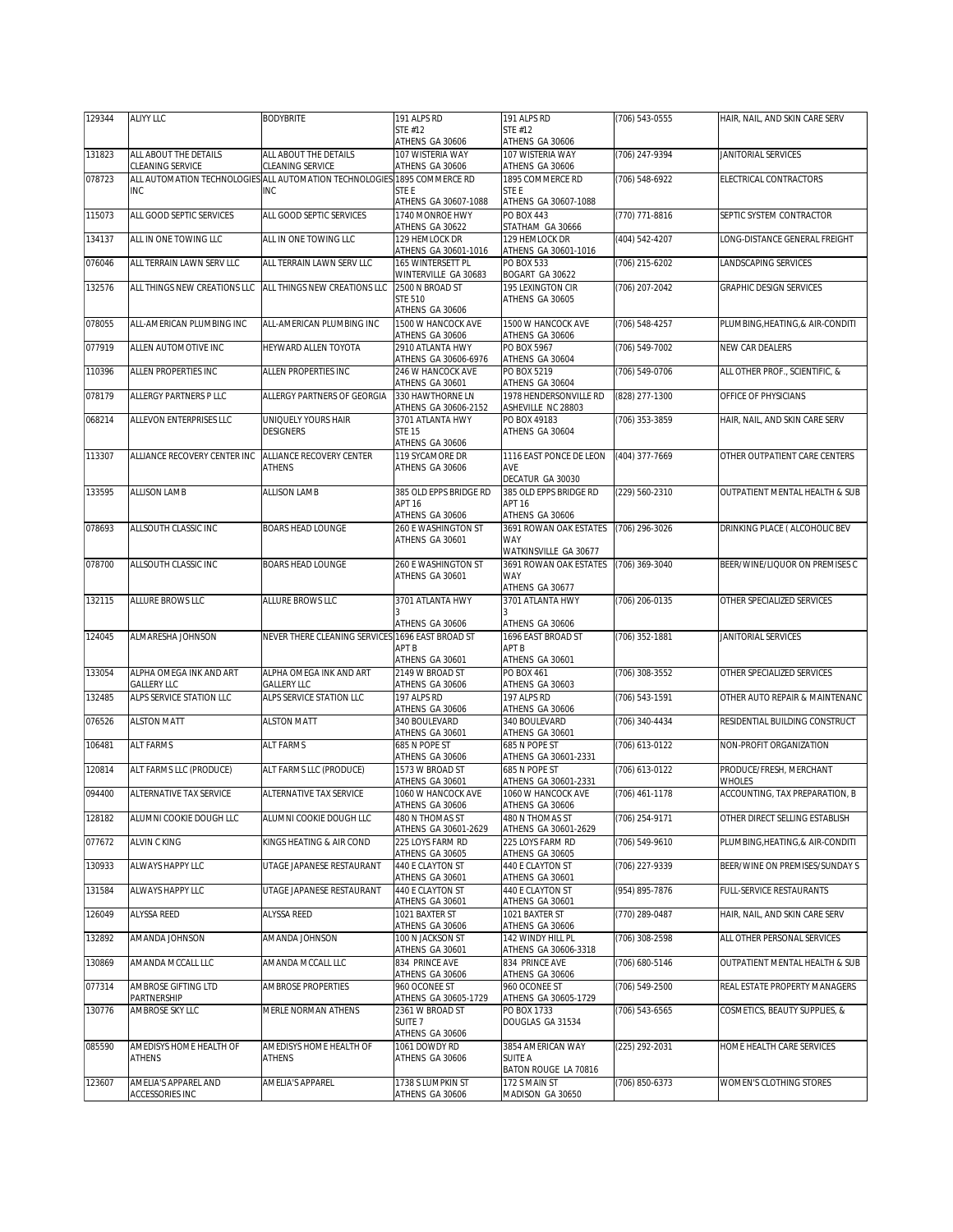| 122179 | AMERICA'S HOME PLACE INC                              | AMERICA'S HOME PLACE INC                                      | 4019 ATLANTA HWY<br>BOGART GA 30622-2212                                    | 2144 HILTON DR<br>GAINESVILLE GA 30501                                      | (706) 354-8129   | RESIDENTIAL BUILDING CONSTRUCT           |
|--------|-------------------------------------------------------|---------------------------------------------------------------|-----------------------------------------------------------------------------|-----------------------------------------------------------------------------|------------------|------------------------------------------|
| 079668 | AMERICAN ARTISTS GROUP INC                            | AMERICAN ARTISTS GROUP INC                                    | 178 DEARING ST<br>ATHENS GA 30605                                           | PO BOX 49313<br>ATHENS GA 30604                                             | (706) 227-0708   | PRINTING                                 |
| 075203 | LL                                                    | AMERICAN BLACK BELT ACADEMY AMERICAN BLACK BELT ACADEMY<br>LL | 165 BEN BURTON RD<br>BOGART GA 30622                                        | 165 BEN BURTON RD<br>BOGART GA 30622                                        | (706) 549-1671   | SPORTS & RECREATION INSTRUCTI            |
| 076332 | AMERICAN BUILDERS & CON SUP<br>CO                     | ABC SUPPLY CO INC/TAX DEPT                                    | 925 ATHENA DR<br>ATHENS GA 30601                                            | <b>PO BOX 838</b><br>ATTN: SALES TAX DEPT<br>BELOIT WI 53512-0838           | (608) 368-2338   | OTHER BUILDING MATERIAL DEALER           |
| 076495 | AMERICAN EYE SURGERY CENTER CLEAR VIEW SURGERY CENTER |                                                               | 651 S MILLEDGE AVE                                                          | 651 S MILLEDGE AVE                                                          | (706) 546-9290   | OTHER OUTPATIENT CARE CENTERS            |
| 130181 | INC<br>AMERICAN FREIGHT LLC                           | AMERICAN FREIGHT FURNITURE<br><b>AND MATTRESS</b>             | ATHENS GA 30605<br>3190 ATLANTA HWY<br>ATHENS GA 30606                      | ATHENS GA 30605<br>300 HARMON MEADOW<br><b>BLVD</b><br>SECAUCUS NJ 07094    | (740) 833-5695   | ALL OTHER MISCELLANEOUS STORE            |
| 108461 | AMERICAN HOME SALES AND<br>LEASE                      | AMERICAN HOME SALES AND<br>LEASE                              | 2980 LEXINGTON RD<br>ATHENS GA 30605                                        | 11545 PARK WOODS CIR<br>STE B<br>ALPHARETTA GA 30005                        | (770) 752-1911   | OTHER DIRECT SELLING ESTABLISH           |
| 077786 | AMERICAN PEST CONTROL INC                             | AMERICAN PEST CONTROL INC                                     | 3145 ATLANTA HWY<br>ATHENS GA 30606                                         | PO BOX 6467<br>ATHENS GA 30604                                              | (706) 546-1490   | EXTERMINATING & PEST SERVICES            |
| 121616 | AMERICAN PROMOTIONAL                                  | <b>TNT FIREWORKS</b>                                          | 4375 LEXINGTON RD<br>ATHENS GA 30605                                        | 180 FIELDSTONE EDGE<br>ALPHARETTA GA 30005                                  | (404) 353-0844   | ALL OTHER MISCELLANEOUS STORE            |
| 111188 | AMERICAN THREADS ATHENS INC                           | AMERICAN THREADS                                              | 269 N HULL ST<br><b>STE 300</b><br>ATHENS GA 30601-2791                     | 3900 PROSPECT AVE<br><b>SUITE F</b><br>YORBA LINDA CA 92886                 | (706) 353-8584   | WOMEN'S CLOTHING STORES                  |
| 078385 | AMERICAN WORK APPAREL &<br><b>ACCESS</b>              | AMERICAN WORK APPAREL &<br><b>ACCESS</b>                      | 395 OLD COMMERCE RD<br>ATHENS GA 30607                                      | 395 OLD COMMERCE RD<br>STE C<br>ATHENS GA 30607-7000                        | (706) 353-9690   | ALL OTHER MISCELLANEOUS STORE            |
| 093472 | AMERICAS THRIFT STORE OF<br><b>GEORGIA LLC</b>        | AMERICAS THRIFT STORE 43942                                   | 3190 ATLANTA HWY<br>ATHENS GA 30606                                         | 1900 CRESTWOOD BLVD<br><b>SUITE 302</b><br>IRONDALE AL 35210                | (706) 543-7030   | USED MERCHANDISE STORES                  |
| 132843 | AMERIKLEEN LLC                                        | AMERIKLEEN LLC                                                | 175 HICKMAN DR<br>APT <sub>20</sub><br>ATHENS GA 30601                      | 175 HICKMAN DR<br>APT <sub>20</sub><br>ATHENS GA 30601                      | (516) 574-2273   | JANITORIAL SERVICES                      |
| 092812 | AMERITRANS INC                                        | AMERITRANS INC                                                | 105 WESTPARK DR<br>SUITE B2<br>ATHENS GA 30606-3174                         | PO BOX 48242<br>ATHENS GA 30604                                             | (706) 546-4545   | LONG-DISTANCE GENERAL FREIGHT            |
| 121175 | AMI BUMGARDNER                                        | AMI BUMGARDNER                                                | 1363 S MILLEDGE AVE<br><b>SUITE B</b><br>ATHENS GA 30605-1447               | 550 QUAILWOOD DR<br>ATHENS GA 30606                                         | (706) 543-6560   | HAIR, NAIL, AND SKIN CARE SERV           |
| 128903 | AMTHA MOTI ATHENS LLC                                 | HARRY'S #34                                                   | 1195 CEDAR SHOALS DR<br>ATHENS GA 30605                                     | 1195 CEDAR SHOALS DR<br>ATHENS GA 30605                                     |                  | BEER/WINE PKG/SUNDAY SALES               |
| 129350 | AMTHA MOTI ATHENS LLC                                 | HARRY'S #34                                                   | 1195 CEDAR SHOALS DR<br>ATHENS GA 30605                                     | 1195 CEDAR SHOALS DR<br>ATHENS GA 30605                                     | (551) 237-4333   | CONVENIENCE STORES                       |
| 130000 | AMY DURAN COSMETIC TATTOO                             | AMY DURAN COSMETIC TATTOO                                     | 159 W CLAYTON ST<br>ATHENS GA 30601                                         | 180 LIVE OAK LN<br>COMER GA 30629                                           | (706) 461-3927   | OTHER SPECIALIZED SERVICES               |
| 130547 | AN FEAR RUA BAKERY LLC                                | INDEPENDENT BAKING CO                                         | 1625 S LUMPKIN ST<br>ATHENS GA 30606                                        | 1625 S LUMPKIN ST<br>ATHENS GA 30606                                        | (706) 850-3550   | BREAD AND BAKERY PRODUCT MANUF           |
| 130011 | AN VENTURE LLC                                        | FOOD MART CHEVRON                                             | 1190 COMMERCE RD<br>ATHENS GA 30607                                         | 1190 COMMERCE RD<br>ATHENS GA 30607                                         |                  | BEER/WINE PKG/SUNDAY SALES               |
| 130221 | AN VENTURE LLC                                        | FOOD MART CHEVRON                                             | 1190 COMMERCE RD<br>ATHENS GA 30607                                         | 1190 COMMERCE RD<br>ATHENS GA 30607                                         | (678) 906-5453   | GASOLINE STATIONS WITH CONVENI           |
| 093514 | ANCHOR TATTOO LLC                                     | LOVE HAWK STUDIO                                              | 2389 TALLASSEE RD<br>ATHENS GA 30607                                        | 2389 TALLASSEE RD<br>ATHENS GA 30607                                        |                  | INDEPENDENT ARTISTS, WRITERS,            |
| 079273 | ANDREE'S ESSENTIAL SOAPS                              | ANDREE'S ESSENTIAL SOAPS                                      | 688 S MILLEDGE AVE<br>ATHENS GA 30605                                       | 688 S MILLEDGE AVE<br>ATHENS GA 30605                                       | $(706)$ 354-1533 | OTHER DIRECT SELLING ESTABLISH           |
| 132516 | <b>ANDREW HEATON</b>                                  | ATHENS VESTA LLC                                              | 495 RUTH ST<br>ATHENS GA 30601-2101                                         | 495 RUTH ST<br>ATHENS GA 30601-2101                                         | (706) 538-3936   | MANAGEMENT OF COMPANIES &<br><b>ENTE</b> |
| 078631 | ANDREW J HANCOCK                                      | APEX SIGNS AND DESIGNS                                        | 160 WINSTON DR<br>SUITE <sub>1</sub><br>ATHENS GA 30607                     | 160 WINSTON DR<br>SUITE 1<br>ATHENS GA 30607                                | (706) 546-0094   | SIGN MANUFACTURING                       |
| 133760 | ANDREW PRATER LEGAL LLC                               | ANDREW PRATER LEGAL LLC                                       | 548 CHEROKEE RDG                                                            | 548 CHEROKEE RDG                                                            | (706) 340-2564   | OFFICES OF LAWYERS                       |
| 102998 | ANDY CASE PHD LLC                                     | ANDY CASE PHD LLC                                             | ATHENS GA 30606-1826<br>105 CEDAR ROCK TRCE<br>SUITE A 5<br>ATHENS GA 30605 | ATHENS GA 30606-1826<br>105 CEDAR ROCK TRCE<br>SUITE A 5<br>ATHENS GA 30605 | (678) 677-4851   | OFFICES OF MENTAL HEALTH PRACT           |
| 078258 | ANESTHESIA CONSULTANTS OF                             | ANESTHESIA CONSULTANTS OF                                     | 1230 BAXTER ST                                                              | 1165 CEDAR SHOALS DR                                                        | (706) 227-3450   | OFFICE OF PHYSICIANS                     |
| 080528 | <b>ATHENS</b><br>ANGEL OAKS ENTERPRISES INC           | <b>ATHENS</b><br>THE COLONELS B&B                             | ATHENS GA 30606-3712<br>3890 BARNETT SHOALS RD                              | ATHENS GA 30605-3592<br>3890 BARNETT SHOALS RD                              | (706) 559-9595   | HOTELS (EXCEPT CASINO HOTELS             |
| 128605 | ANGEL OAKS FARM                                       | ANGEL OAKS FARM                                               | ATHENS GA 30605<br>3900 BARNETT SHOALS RD                                   | ATHENS GA 30605<br>3900 BARNETT SHOALS RD                                   | (706) 559-9595   | OTHER SPECIALIZED SERVICES               |
| 130853 | ANGELES JANETH SUPERMARKET                            | ANGELES JANETH SUPERMARKET                                    | ATHENS GA 30605<br>50 GAINES SCHOOL RD<br>#7<br>ATHENS GA 30605             | ATHENS GA 30605<br>50 GAINES SCHOOL RD<br>#7<br>ATHENS GA 30605             | (706) 850-8599   | SUPERMARKETS & OTHER GROCERY (           |
| 127307 | ANGELS AND FLOWERS                                    | ANGELS AND FLOWERS                                            | 235 SYCAMORE DR<br>Р5<br>ATHENS GA 30606                                    | 235 SYCAMORE DR<br>Р5<br>ATHENS GA 30606                                    | (706) 818-3425   | <b>FLORIST</b>                           |
| 131336 | ANGELS MOBILE PHLEBOTOMY<br>SERVICES LLC              | ANGELS MOBILE PHLEBOTOMY                                      | 185 KIRBY LN<br>ATHENS GA 30605                                             | PO BOX 5693<br>ATHENS GA 30606                                              | (706) 255-0798   | ALL OTHER PERSONAL SERVICES              |
| 075176 | ANGER LISA LCSW                                       | ANGER LISA LCSW                                               | 500 N MILLEDGE AVE<br><b>SUITE 219</b><br>ATHENS GA 30601                   | 160 TIMBERLANE DR<br>ATHENS GA 30606                                        | (706) 540-6249   | OFFICES OF MENTAL HEALTH PRACT           |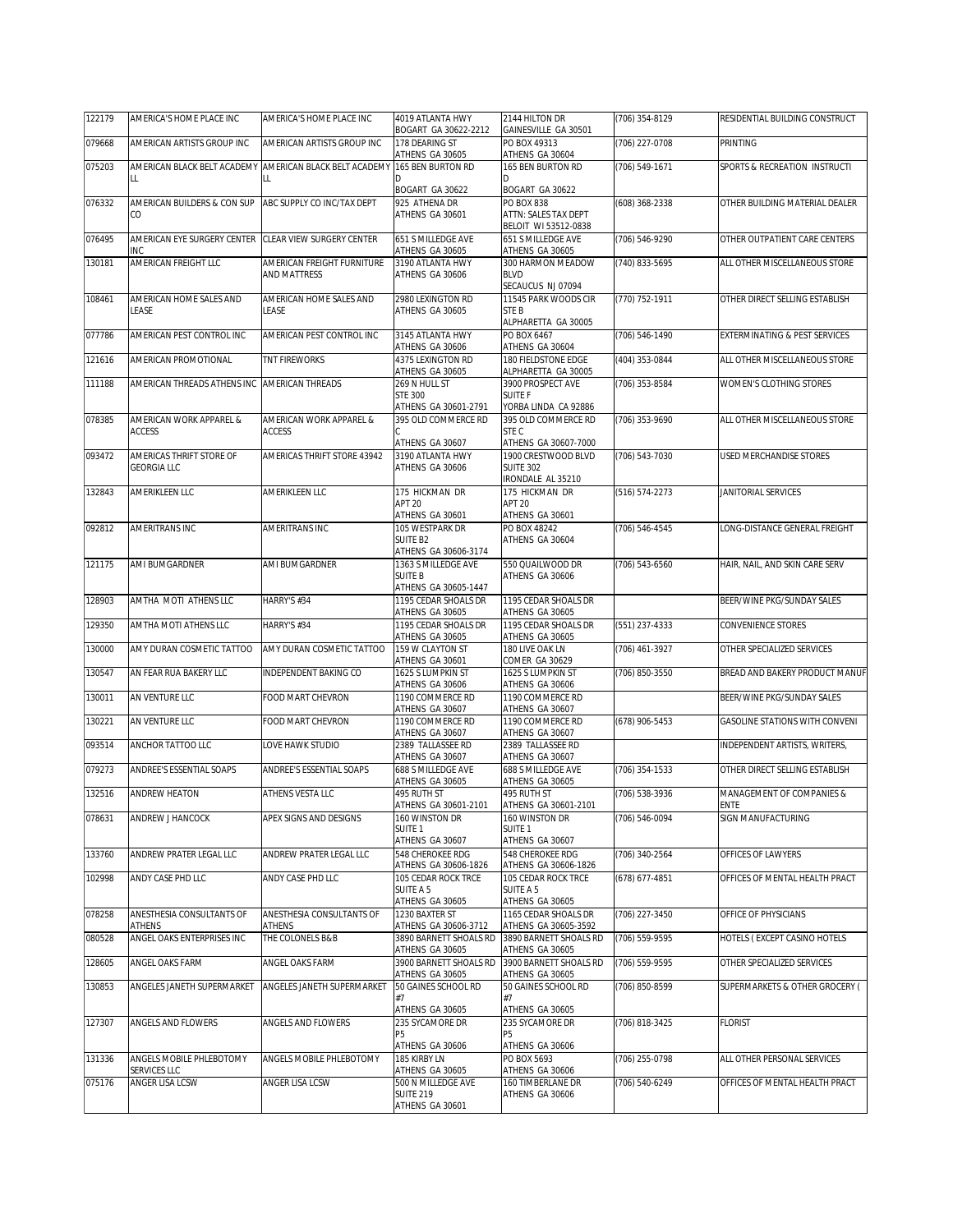| 122664 | ANIMAL EMERGENCY CLINIC OF<br>ATHENS           | ANIMAL EMERGENCY HOSPITAL                                                    | 2575 ATLANTA HWY<br>ATHENS GA 30606                | 2315 PRINCE AVE<br>ATHENS GA 30606                | (706) 354-4002 | VETERINARY SERVICES            |
|--------|------------------------------------------------|------------------------------------------------------------------------------|----------------------------------------------------|---------------------------------------------------|----------------|--------------------------------|
| 121223 | ANIMAL WELLNESS CENTER OF                      | ANIMAL WELLNESS CENTER OF                                                    | 112 ATHENS WEST PKWY                               | 112 ATHENS WEST PKWY                              | (706) 549-1400 | <b>VETERINARY SERVICES</b>     |
|        | ATHENS LLC                                     | <b>ATHENS LLC</b>                                                            | <b>STEF</b>                                        | STE F                                             |                |                                |
|        |                                                |                                                                              | ATHENS GA 30606-6999                               | ATHENS GA 30606-6999                              |                |                                |
| 120848 | ANITA MATHEW DDS LLC                           | ATHENS TLC DENTAL                                                            | 1000 HAWTHORNE AVE<br>STE R                        | 1000 HAWTHORNE AVE<br>STE R                       | (706) 546-6451 | OFFICES OF DENTISTS            |
|        |                                                |                                                                              | ATHENS GA 30606                                    | ATHENS GA 30606                                   |                |                                |
| 105618 | ANNE ETHIER COUNSELING                         | ANNE ETHIER COUNSELING                                                       | 985 GAINES SCHOOL RD                               | 150 CURTIS WAY                                    | (706) 614-6060 | OFFICES OF MENTAL HEALTH PRACT |
|        |                                                |                                                                              | SUITE 2E<br>ATHENS GA 30605                        | ATHENS GA 30605-3919                              |                |                                |
| 127748 | ANNETTE GREEN HAIR                             | ANNETTE GREEN HAIR                                                           | 100 ATHENS TOWN BLVD                               | 100 ATHENS TOWN BLVD                              | (706) 540-7493 | HAIR, NAIL, AND SKIN CARE SERV |
|        |                                                |                                                                              | <b>STE 500</b>                                     | <b>STE 500</b>                                    |                |                                |
| 075906 | ANNICE L RITTER                                | SWEET ESCAPES TRAVEL                                                         | ATHENS GA 30606<br>180 BRENTWOOD DR                | ATHENS GA 30606<br>180 BRENTWOOD DR               | (706) 224-1248 | OTHER TRAVEL ARRANGEMENTS & RE |
|        |                                                |                                                                              | ATHENS GA 30605                                    | ATHENS GA 30605                                   |                |                                |
| 093869 | ANNIE CHEATHAM VIDEO AND                       | ATHENS PHOTO BOOTHS                                                          | 801 CHARLIE BOLTON RD                              | PO BOX 80733                                      | (706) 742-5814 | PHOTOGRAPHIC SERVICES          |
| 132135 | PHOTO, LLC                                     | ANODYNE COUNSELING SERVICES ANODYNE COUNSELING SERVICES                      | WINTERVILLE GA 30683<br><b>242 CHESTERFIELD RD</b> | ATHENS GA 30608<br>242 CHESTERFIELD RD            | (706) 510-6978 | OFFICES OF MENTAL HEALTH PRACT |
|        | LLC                                            |                                                                              | BOGART GA 30622-1755                               | BOGART GA 30622-1755                              |                |                                |
| 127704 | ANOTHER DUI SCHOOL INC                         | ! ! 0 0 ANOTHER DUI SCHOOL DBA                                               | 1940 W BROAD ST                                    | 1940 W BROAD ST                                   | (706) 850-8400 | ALL OTHER SCHOOLS & INSTRUCTIO |
|        |                                                |                                                                              | ATHENS GA 30606                                    | ATHENS GA 30606                                   |                |                                |
| 133492 | ANOTHER DUI SCHOOL INC                         | ! ! 0 0 ANOTHER DUI SCHOOL                                                   | 2161 W BROAD ST<br>ATHENS GA 30606                 | 2161 W BROAD ST<br>ATHENS GA 30606                | (706) 850-8400 | ALL OTHER SCHOOLS & INSTRUCTIO |
| 131637 | ANSARI AESTHETICS BEAUTY BAY                   | ANSARI AESTHETICS                                                            | 500 N MILLEDGE AVE                                 | 144 MADINAH RD                                    | (404) 709-8085 | OTHER SPECIALIZED SERVICES     |
|        | LLC                                            |                                                                              | <b>STE 101</b>                                     | COMMERCE GA 30530                                 |                |                                |
| 077499 | ANTHONY CHIROPRACTIC OFFICE                    | ANTHONY CHIROPRACTIC OFFICE                                                  | ATHENS GA 30605<br>335 HAWTHORNE LN                | 335 HAWTHORNE LN                                  | (706) 543-5901 | OFFICES OF CHIROPRACTORS       |
|        |                                                |                                                                              | ATHENS GA 30606                                    | ATHENS GA 30606                                   |                |                                |
| 128541 | ANTON PAAR USA INC                             | <b>ANTON PAAR USA INC</b>                                                    | 0 ATHENS CLARKE CO                                 | 10215 TIMBER RIDGE DR                             | (804) 550-1051 | OTHER DIRECT SELLING ESTABLISH |
|        |                                                |                                                                              | <b>ADDRESS</b><br>ATHENS GA 30601                  | ASHLAND VA 23005                                  |                |                                |
| 132058 | APEX OMNISOURCE LLC                            | APEX OMNISOURCE                                                              | 1135 CEDAR SHOALS DR                               | 1135 CEDAR SHOALS DR                              | (701) 509-5923 | OTHER DIRECT SELLING ESTABLISH |
|        |                                                |                                                                              | SUITE C-2                                          | SUITE C-2                                         |                |                                |
| 130482 | APPALACHEE PLANTATION INC                      | APPALACHEE PLANTATION INC                                                    | ATHENS GA 30605<br>1070 BEN EPPS DR                | ATHENS GA 30605<br>1070 BEN EPPS DR               | (706) 343-8088 | LANDSCAPING SERVICES           |
|        |                                                |                                                                              | ATHENS GA 30605                                    | ATHENS GA 30605                                   |                |                                |
| 129979 | APPLIED BEHAVIORAL                             | APPLIED BEHAVIORAL                                                           | 1060 GAINES SCHOOL RD                              | 6151 DOVE FIELD CT                                | (770) 609-8777 | OTHER SPECIALIZED SERVICES     |
|        | CONSULTING                                     | CONSULTING                                                                   | STE <sub>C2</sub><br>ATHENS GA 30605-6324          | NORCROSS GA 30092                                 |                |                                |
| 133107 | APPLIED MECHANICS                              | <b>APPLIED MECHANICS</b>                                                     | 295 PARKWAY DR                                     | PO BOX 392                                        | (502) 228-9007 | <b>ENGINEERING SERVICES</b>    |
|        | INTERNATIONAL INC                              | INTERNATIONAL INC                                                            | ATHENS GA 30606-4949                               | ATHENS GA 30603                                   |                |                                |
| 074402 | APPOINTMENTS AT FIVE LTD                       | APPOINTMENTS AT FIVE LTD                                                     | 1730 S LUMPKIN ST<br>ATHENS GA 30606-4739          | 1730 S LUMPKIN ST<br>ATHENS GA 30606-4739         | (706) 353-8251 | GIFT, NOVELTY, & SOUVENIR STOR |
| 079088 | APPRAISAL CO THE                               | APPRAISAL CO THE                                                             | 185 PLUM NELLY RD                                  | PO BOX 5033                                       | (706) 215-6313 | OFFICE OF REAL ESTATE APPRAISE |
|        |                                                |                                                                              | ATHENS GA 30606                                    | ATHENS GA 30604                                   |                |                                |
| 100048 | APSCO INC                                      | AUTO PAINT SPECIALTY CO                                                      | 1275 COMMERCE RD<br>STE <sub>1</sub>               | 1275 COMMERCE RD<br>STE <sub>1</sub>              | (706) 549-8191 | AUTOMOTIVE BODY, PAINT, & GLAS |
|        |                                                |                                                                              | ATHENS GA 30607                                    | ATHENS GA 30607                                   |                |                                |
| 133369 | ARAMARK SPORTS AND                             | ARAMARK SPORTS AND                                                           | 280 E CAMPUS RD                                    | 610 SMITHFIELD ST STE#300                         | (404) 576-1562 | FOOD SERVICE CONTRACTORS       |
|        | <b>ENTERTAINMENT SERVICES LLC</b>              | ENTERTAINMENT SERV AT<br>SANFORD STADIUM                                     | GATE 6 LOADING DOCK<br>ATHENS GA 30602             | C/O FLAHERTY & O'HARA PC<br>PHILADELPHIA PA 15222 |                |                                |
|        |                                                |                                                                              |                                                    |                                                   |                |                                |
| 133711 | ARAMARK SPORTS AND                             | <b>ARAMARK SPORTS AND</b>                                                    | 100 SMITH ST                                       | 610 SMITHFIELD ST STE#300                         | (404) 576-1562 | LIMITED-SERVICE EATING PLACE   |
|        | ENTERTAINMENT SERVICES LLC                     | ENTERTAINMENT SERVICES AT<br>STEGEMAN COLISE                                 | ATHENS GA 30602                                    | C/O FLAHERTY & O'HARA PC<br>PHILADELPHIA PA 15222 |                |                                |
|        |                                                |                                                                              |                                                    |                                                   |                |                                |
| 129381 | ARBOR RIDGE APARTMENTS LLC                     | ARBOR RIDGE APARTMENTS LLC   150 CHATEAU TER                                 |                                                    | 120 S CENTRAL AVE                                 | (404) 477-3950 | REAL ESTATE PROPERTY MANAGERS  |
|        |                                                |                                                                              | ATHENS GA 30606                                    | SUITE 350 - C/O CT-BL<br>CLAYTON MO 63105         |                |                                |
| 130004 |                                                | ARC ELECTRIC CONSTRUCTION CO RAC ELECTRIC CONSTRUCTION CO O ATHENS CLARKE CO |                                                    | 1338 N CHURCH ST                                  | (570) 455-2370 | RESIDENTIAL BUILDING CONSTRUCT |
|        | <b>INC</b>                                     | <b>INC</b>                                                                   | ADDRESS                                            | HAZLE TOWNSHIP PA 18202                           |                |                                |
| 104839 | <b>ARCH PROPERTIES AND</b>                     | <b>ARCH PROPERTIES AND</b>                                                   | ATHENS GA 30601<br>1030 MACON HWY                  | 1030 MACON HWY                                    | (706) 548-1900 | REAL ESTATE PROPERTY MANAGERS  |
|        | INVESTMENT LLC                                 | INVESTMENT LLC                                                               | ATHENS GA 30606-4412                               | ATHENS GA 30606-4412                              |                |                                |
| 075109 | ARCHAEOLOGICAL CONSULTANTS                     | APALACHEE RESEARCH                                                           | 181 FIRST ST                                       | PO BOX 161                                        | (706) 316-0245 | R & D IN THE SOCIAL SCIENCE &  |
|        | INC<br>ARCHITECTURAL COLLABORATIVE             |                                                                              | ATHENS GA 30601-3023<br>1328 PRINCE AVE            | ATHENS GA 30603<br>1328 PRINCE AVE                |                | <b>ARCHITECTURAL SERVICES</b>  |
| 125682 | LLC                                            | ARCOLLAB                                                                     | SECOND FLOOR                                       | SECOND FLOOR                                      | (706) 355-3010 |                                |
|        |                                                |                                                                              | ATHENS GA 30606                                    | ATHENS GA 30606                                   |                |                                |
| 132300 | ARCHITECTURAL RESOURCES OF                     | ARCHITECTURAL RESOURCES OF                                                   | 147 STEEPLEVIEW DR                                 | 147 STEEPLEVIEW DR                                | (517) 974-0882 | ARCHITECTURAL SERVICES         |
| 119124 | <b>GEORGIA LLC</b><br>ARDEN'S GARDEN THE JUICE | GEORGIA<br>ARDEN'S GARDEN THE JUICE                                          | ATHENS GA 30606<br>184 COLLEGE AVE                 | ATHENS GA 30606<br>2181 SYLVAN RD                 | (706) 395-6654 | ALL OTHER MISCELLANEOUS STORE  |
|        | <b>MARKET</b>                                  | MARKET                                                                       | ATHENS GA 30601                                    | EAST POINT GA 30344                               |                |                                |
| 094782 | AREA LLC                                       | AREA LLC                                                                     | 580 FORTSON RD                                     | 580 FORTSON RD                                    | (706) 543-4333 | OFFICES OF REAL ESTATE AGENTS  |
| 131635 | ARETE STYLE                                    | ARETE STYLE                                                                  | ATHENS GA 30606<br>1035 BARNETT SHOALS RD          | ATHENS GA 30606<br>1860 BARNETT SHOALS RD         | (478) 550-4478 | ELECTRONIC SHOPPING & MAIL-ORD |
|        |                                                |                                                                              | 523                                                | STE 103-423                                       |                |                                |
|        |                                                |                                                                              | ATHENS GA 30605                                    | ATHENS GA 30605                                   |                |                                |
| 074404 | ARGO'S ENTERPRISES INC                         | ARGO'S FARMERS MARKET                                                        | 4011 DANIELSVILLE RD<br>ATHENS GA 30601            | 4011 DANIELSVILLE RD<br>ATHENS GA 30601           | (706) 548-0195 | VEGETABLE AND MELON FARMING    |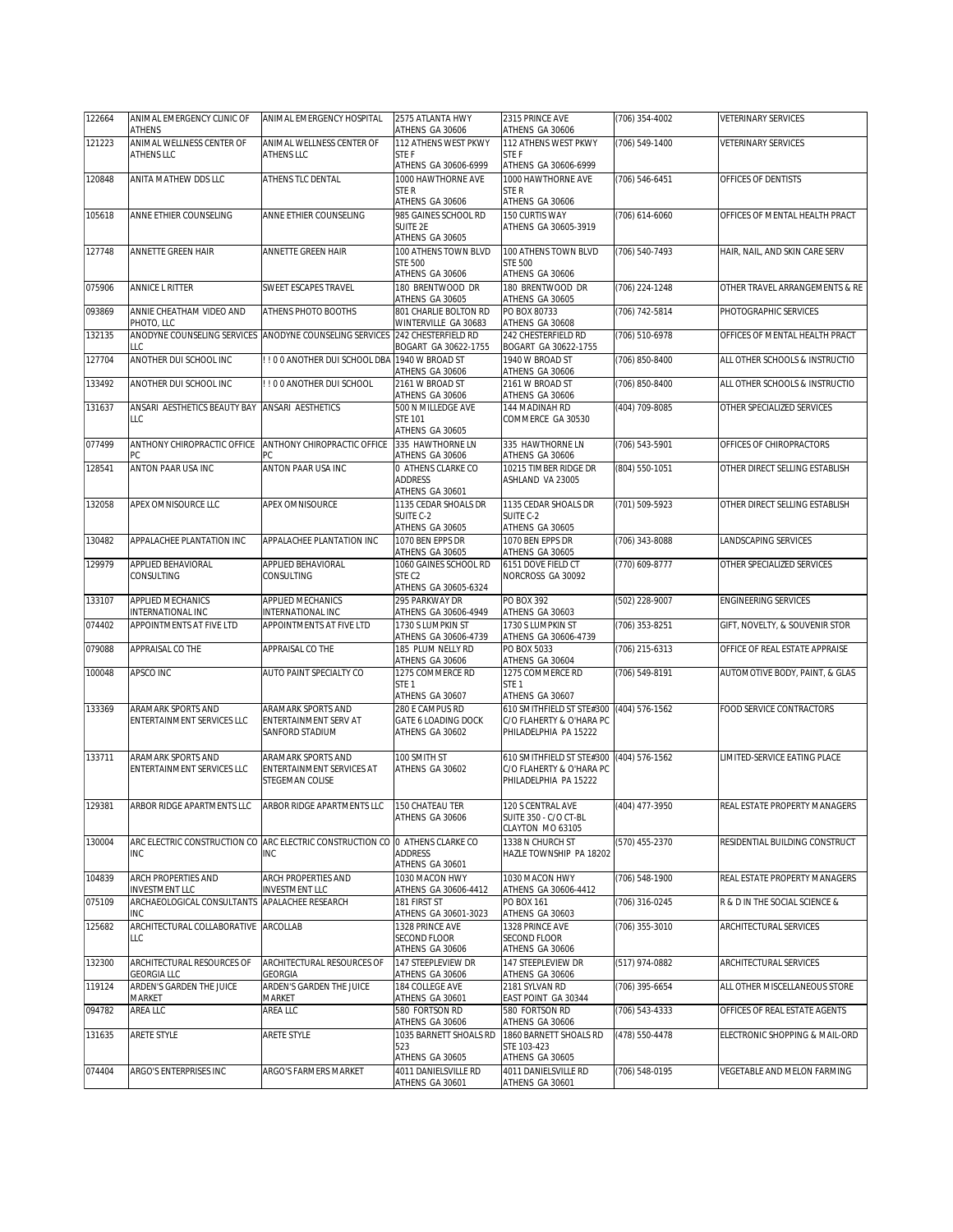| 077299 | ARGOS USA LLC                                | ARGOS USA LLC                                                          | 198 TRACY ST                                                      | 3015 WINDWARD PLZ                                                 | (706) 548-4441   | CONCRETE PIPE, BRICK, AND BLOC    |
|--------|----------------------------------------------|------------------------------------------------------------------------|-------------------------------------------------------------------|-------------------------------------------------------------------|------------------|-----------------------------------|
|        |                                              |                                                                        | ATHENS GA 30601                                                   | <b>STE 300</b><br>ALPHARETTA GA<br>30005-8713                     |                  |                                   |
| 112352 | ARHC ATATHGA01 TRS LLC                       | ARBOR TERRACE OF ATHENS                                                | ATHENS GA 30606                                                   | 170 MARILYN FARMER WAY 170 MARILYN FARMER WAY<br>ATHENS GA 30606  | (706) 353-0400   | <b>ASSISTED-LIVING FACILITIES</b> |
| 133691 | ARIAL SEILER MOBILE MASSAGE<br>THERAPY       | ARIAL SEILER MOBILE MASSAGE<br>THERAPY                                 | 190 MYLES CT<br>ATHENS GA 30605                                   | 190 MYLES CT<br>ATHENS GA 30605                                   | (915) 227-3166   | OTHER SPECIALIZED SERVICES        |
| 129536 | <b>ARIES RENTALS</b>                         | ARIES RENTALS                                                          | 258 ACADIA DR                                                     | 258 ACADIA DR                                                     | (706) 258-1544   | OTHER CONSUMER GOODS RENTAL       |
|        |                                              |                                                                        | ATHENS GA 30607<br>598 S MILLEDGE AVE                             | ATHENS GA 30607<br>598 S MILLEDGE AVE                             |                  |                                   |
| 074900 | ARJAY SEARCH INC                             | ARJAY SEARCH INC                                                       | STE8<br>ATHENS GA 30605-1262                                      | STE8<br>ATHENS GA 30605-1262                                      | (706) 548-6799   | ALL OTHER PROF., SCIENTIFIC, &    |
| 077859 | ARLETTE C REVELLS                            | <b>GREAT WORKS CREATION CO</b>                                         | 190 TORREY PINE PL<br>ATHENS GA 30605-3350                        | 190 TORREY PINE PI<br>ATHENS GA 30605-3350                        | (706) 369-9355   | GRAPHIC DESIGN SERVICES           |
| 077967 | ARMENTROUT MATHENY<br>THURMOND, PC           | <b>ARMENTROUT MATHENY</b><br>THURMOND, PC                              | 330 RESEARCH DR<br><b>STE A240</b><br>ATHENS GA 30605-2750        | 330 RESEARCH DR<br><b>STE A240</b><br>ATHENS GA 30605-2750        | (706) 548-8211   | ARCHITECTURAL SERVICES            |
| 101941 | ARMOR CORRECTIONAL HEALTH<br>SERVICES INC    | ARMOR CORRECTIONAL HEALTH<br>SERVICES INC                              | 0ATHENS/CL CO<br>ATHENS GA 30601                                  | 4960 SW 72ND AVE<br>SUITE 400<br>MIAMI FL 33155                   | (305) 662-8522   | OTHER HEALTH & PERSONAL CARE S    |
| 133852 | ARMOUR CONTRACTING<br>SOLUTIONS LLC          | ARMOUR CONTRACTING<br>SOLUTIONS LLC                                    | 105 WHITEHEAD RD<br>#4                                            | 105 WHITEHEAD RD<br>#4                                            | (706) 257-0142   | RESIDENTIAL BUILDING CONSTRUCT    |
| 077951 | ARMOUR SERVICES INC                          | ARMOUR SERVICES INC                                                    | ATHENS GA 30606<br>22 SUNNY HILLS DR                              | ATHENS GA 30606<br>22 SUNNY HILLS DR                              | (706) 338-5818   | ALL OTHER SPECIAL TRADE CONTRA    |
| 131433 | ARMOURCO INC                                 | ARMOURCO INC                                                           | ATHENS GA 30601<br>2555 S MILLEDGE AVE                            | ATHENS GA 30601<br>123 DIXIE CT                                   | (678) 789-4939 6 | ALL OTHER SPECIAL TRADE CONTRA    |
| 122614 | ARNELL WHITE JR                              | ARNELL WHITE JR                                                        | ATHENS GA 30601<br>132 KEVIN LN                                   | WOODSTOCK GA 30189<br>132 KEVIN LN                                | (706) 248-7606   | RESIDENTIAL BUILDING CONSTRUCT    |
| 079739 | ARNETH JUDY                                  | ARNETH JUDY                                                            | ATHENS GA 30601<br>390 KING AVE                                   | ATHENS GA 30601<br>390 KING AVE                                   | (706) 714-2592   | HAIR, NAIL, AND SKIN CARE SERV    |
| 067822 |                                              | ARNOLD ELECTRIC OF ATHENS INC ARNOLD ELECTRIC OF ATHENS INC            | ATHENS GA 30606<br>948 PLEASANT ACRES FARM PO BOX 5581            | ATHENS GA 30606                                                   | (706) 719-6330   | ELECTRICAL CONTRACTORS            |
|        |                                              |                                                                        | <b>RD</b><br>NICHOLSON GA 30565                                   | ATHENS GA 30604                                                   |                  |                                   |
| 133438 |                                              | AROUND THE HEDGES PRO WASH AROUND THE HEDGES PRO WASH 133 BENT TREE DR | ATHENS GA 30606-1945                                              | 133 BENT TREE DR<br>ATHENS GA 30606-1945                          | (706) 255-8290   | OTHER SERVICES TO BLDG & DWELL    |
| 126203 | ARRIAGA AUTO SERVICE LP                      | ARRIAGA AUTO SERVICE LP                                                | 104 FAIRFIELD CIR<br>ATHENS GA 30606                              | 104 FAIRFIELD CIR<br>ATHENS GA 30606                              |                  | OTHER AUTO REPAIR & MAINTENANC    |
| 067827 | <b>ARROW EXTERMINATORS</b>                   | ARROW EXTERMINATORS                                                    | 1952 W BROAD ST<br>ATHENS GA 30606-3542                           | 8613 ROSWELL RD NE<br>BLDG 4<br>ATLANTA GA 30350                  | (706) 765-2120   | EXTERMINATING & PEST SERVICES     |
| 117221 | ARROW SPACE FOR FAMILIES INC                 | <b>ARROW</b>                                                           | 490 PULASKI ST<br>ATHENS GA 30601-2345                            | 490 PULASKI ST<br>ATHENS GA 30601-2345                            | (706) 354-8383   | OTHER INDIVIDUAL & FAMILY SERV    |
| 122219 | ARTICULARIS HEALTHCARE                       | ARTHRITIS CENTER OF NORTH<br><b>GEORGIA</b>                            | 957 BAXTER ST<br>ATHENS GA 30606-3754                             | 961 SMOKY MTN SPGS<br>STE A<br>GAINESVILLE GA 30501               | (706) 410-9270   | OFFICE OF PHYSICIANS              |
| 100550 | <b>ARTINI'S INC</b>                          | <b>ARTINI'S</b>                                                        | 337 PRINCE AVE<br>ATHENS GA 30601                                 | 337 PRINCE AVE<br>ATHENS GA 30601                                 | (404) 414-8906   | FINE ARTS SCHOOLS                 |
| 125074 | <b>ARTINI'S INC</b>                          | <b>ARTINI'S</b>                                                        | 337 PRINCE AVE<br>ATHENS GA 30601                                 | 337 PRINCE AVE<br>ATHENS GA 30601                                 | (706) 353-8530   | BEER & WINE ON PREMISES CONSUM    |
| 126749 | ASAP CLEANING LLC                            | ASAP CLEANING LLC                                                      | 120 HOWARD DR<br>ATHENS GA 30601                                  | 120 HOWARD DR                                                     | (706) 612-0168   | JANITORIAL SERVICES               |
| 076479 | <b>ASCENT GROUP INC</b>                      | ASCENT GROUP INC                                                       | 120 RIVER OAK WAY                                                 | ATHENS GA 30601<br>120 RIVER OAK WAY                              | (706) 850-0508   | ALL OTHER PERSONAL SERVICES       |
| 130594 | ASHFORD AESTHETICS LLC                       | ASHFORD AESTHETICS LLC                                                 | ATHENS GA 30605<br>1354 S MILLEDGE AVE                            | ATHENS GA 30605<br>1750 S LUMPKIN ST                              | (706) 618-1993   | OFFICES OF ALL OTHER HEALTH PR    |
| 116484 | ASHFORD CLINIC LLC                           | ASHFORD CLINIC LLC                                                     | ATHENS GA 30606<br>1000 HAWTHORNE AVE<br>STE T                    | ATHENS GA 30606<br>1000 HAWTHORNE AVE<br>STE T                    | (706) 286-8343   | OFFICE OF PHYSICIANS              |
| 077328 | ASHFORD CLINTON B DR MD                      | DBA CLINTON B ASHFORD                                                  | ATHENS GA 30606<br>1750 S LUMPKIN ST                              | ATHENS GA 30606<br>1750 S LUMPKIN ST                              | (706) 353-2550   | OFFICE OF PHYSICIANS              |
| 127272 | ASHFORD PAIN SOLUTIONS LLC                   | ASHFORD PAIN SOLUTIONS LLC                                             | ATHENS GA 30606-4739<br>1000 HAWTHORNE AVE                        | ATHENS GA 30606-4739<br>1000 HAWTHORNE AVE                        | (706) 286-8344   | OFFICE OF PHYSICIANS              |
|        |                                              |                                                                        | SUITE J<br>ATHENS GA 30606                                        | <b>SUITE J</b><br>ATHENS GA 30606                                 |                  |                                   |
| 076188 | <b>ASHLEY BUGG BROWN</b>                     | ATHENS CENTER FOR MASSAGE<br>THERAPY                                   | 520 GAINES SCHOOL RD<br>ATHENS GA 30605                           | 520 GAINES SCHOOL RD<br>ATHENS GA 30605                           | (706) 552-0774   | OTHER PERSONAL CARE SERVICES      |
| 126772 | <b>ASHLEY FLOYD</b>                          | <b>ASHLEY FLOYD</b>                                                    | 1021 BAXTER ST<br>ATHENS GA 30606                                 | 2367 AIRPORT DR<br>ATHENS GA 30605                                | (706) 850-6755   | HAIR, NAIL, AND SKIN CARE SERV    |
| 130802 | ASHLEY HILL DMD LLC                          | ATHENS DENTAL ASSOCIATES                                               | 855 SUNSET DR<br><b>STE 10</b>                                    | 855 SUNSET DR<br><b>STE 10</b>                                    | (706) 549-1370   | OFFICES OF DENTISTS               |
| 124100 | <b>ASHLEY KING</b>                           | CLASSIC CITY CONFECTIONS                                               | ATHENS GA 30606-2273<br>120 BROOKSTONE DR<br>ATHENS GA 30605-4340 | ATHENS GA 30606-2273<br>120 BROOKSTONE DR<br>ATHENS GA 30605-4340 | (706) 255-5092   | BREAD AND BAKERY PRODUCT MANUF    |
| 126868 | ASHLEY KISSINGER INTEGRATIVE<br>WELLNESS LLC | ASHLEY KISSINGER INTEGRATIVE<br>WELLNESS LLC                           | 2080 PRINCE AVE<br>ATHENS GA 30606                                | 2080 PRINCE AVE<br>ATHENS GA 30606                                | (706) 850-2000   | OTHER SPECIALIZED SERVICES        |
| 132935 | ASHLEY MCDONALD LMT                          | ASHLEY MCDONALD LMT                                                    | 3701 ATLANTA HWY<br><b>UNIT 33</b>                                | 2325 JEFFERSON RIVER RD<br>JEFFERSON GA 30549                     | (912) 996-6972   | OTHER SPECIALIZED SERVICES        |
|        |                                              |                                                                        | ATHENS GA 30606                                                   |                                                                   |                  |                                   |
| 129066 | ASHLEY'S BARGINS & MORE LLC                  | ASHLEY'S BARGINS & MORE LLC                                            | 3079 DANIELSVILLE RD<br>ATHENS GA 30601                           | 1274 HULL RD<br>ATHENS GA 30601                                   | (706) 850-1255   | REGULATORY/PAWNBROKERS            |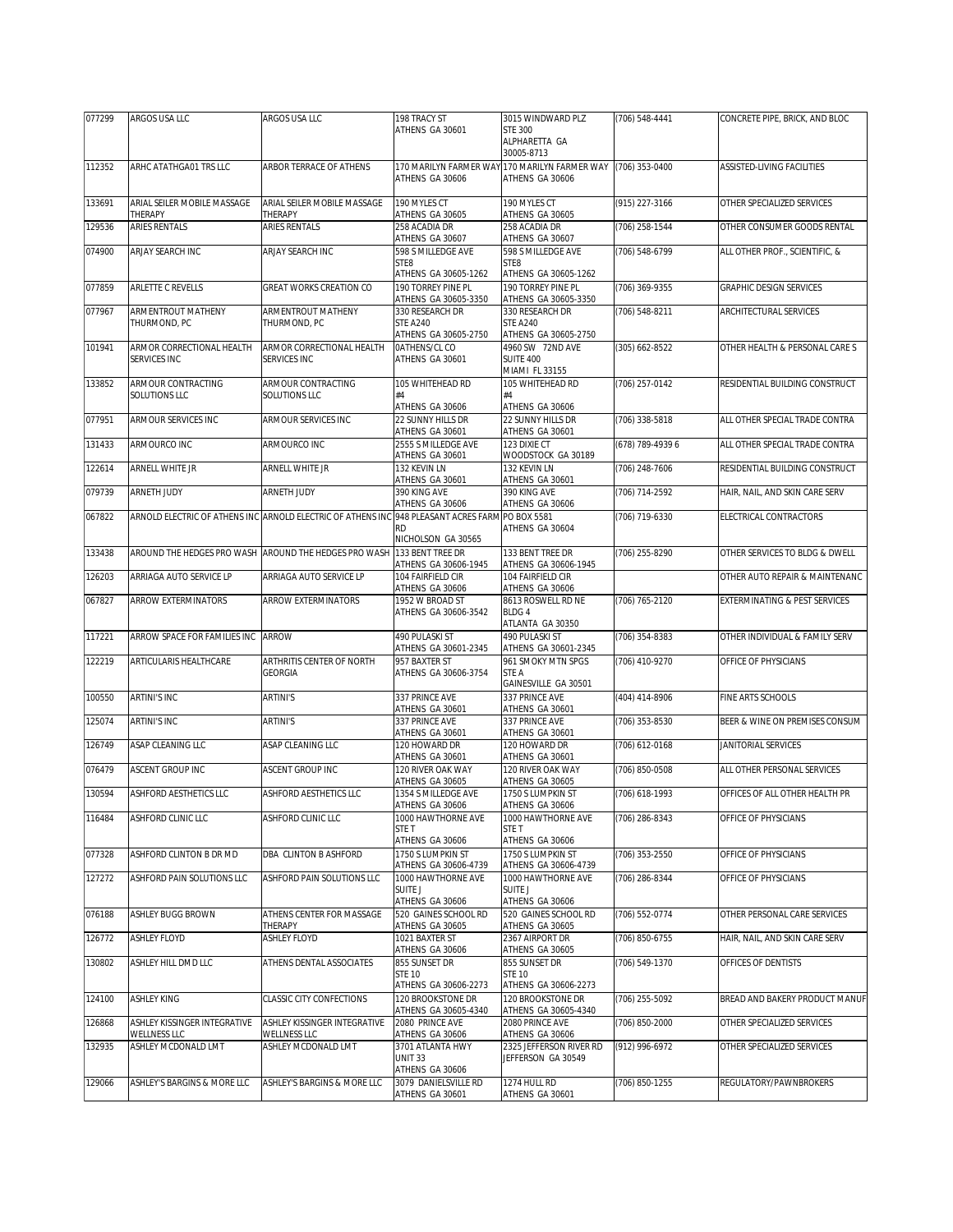| 077470 | ASHMORE AND GOLDEN LLC                      | ASHMORE AND GOLDEN LLC                                         | 740 PRINCE AVE                              | 740 PRINCE AVE                                | (706) 546-1241      | OFFICES OF DENTISTS              |
|--------|---------------------------------------------|----------------------------------------------------------------|---------------------------------------------|-----------------------------------------------|---------------------|----------------------------------|
|        |                                             |                                                                | BLDG 11<br>ATHENS GA 30606                  | BLDG 11<br>ATHENS GA 30606                    |                     |                                  |
| 131137 | ASIA MASSAGE                                | ASIA MASSAGE                                                   | 3575 ATLANTA HWY                            | 3575 ATLANTA HWY                              | (404) 319-0427      | OTHER SPECIALIZED SERVICES       |
|        |                                             |                                                                | ATHENS GA 30606                             | ATHENS GA 30606                               |                     |                                  |
| 133627 | ASSET CENTRAL HOLDINGS                      | ASSET CENTRAL HOLDINGS                                         | 125 FALLING SHOALS DR<br>ATHENS GA 30605    | 125 FALLING SHOALS DR<br>ATHENS GA 30605      | (706) 668-4442      | PHOTOGRAPHIC SERVICES            |
| 111311 | ASSOCIATED PATHOLOGISTS LLC                 | PATHGROUP ATHENS PSC                                           | 1270 PRINCE AVE                             | 5301 VIRGINIA WAY                             |                     | <b>TESING LABORATORIES</b>       |
|        |                                             |                                                                | <b>SUITE 304</b><br>ATHENS GA 30606         | <b>SUITE 300</b><br>BRENTWOOD TN 37027        |                     |                                  |
| 078241 | ASSOCIATED RESTAURANT                       | WENDY'S                                                        | 415 PRINCE AVE                              | 415 PRINCE AVE                                | (678) 878-3005      | LIMITED-SERVICE EATING PLACE     |
| 078242 | VENTURES<br>ASSOCIATED RESTAURANT           | WENDY'S                                                        | ATHENS GA 30601<br>1980 BARNETT SHOALS RD   | ATHENS GA 30601<br>1 HUNTINGTON RD            | (706) 549-8190      | LIMITED-SERVICE EATING PLACE     |
|        | VENTURES                                    |                                                                | ATHENS GA 30605-3626                        | <b>STE 206</b>                                |                     |                                  |
| 129249 | AT HOME STORES LLC                          | AT HOME                                                        | 2656 ATLANTA HWY                            | ATHENS GA 30606-7206<br>1600 E PLANO PKWY     | (214) 368-2525 301  | OTHER HOME FURNISHINGS STORE     |
|        |                                             |                                                                | ATHENS GA 30606-3341                        | <b>PLANO TX 75074</b>                         |                     |                                  |
| 133683 | AT THE AVENUE LLC                           | THE AVENUE                                                     | 468 N MILLEDGE AVE<br><b>STE 103</b>        | 468 N MILLEDGE AVE<br><b>STE 103</b>          | (706) 510-4555      | <b>INTERIOR DESIGNS SERVICES</b> |
|        |                                             |                                                                | ATHENS GA 30601                             | ATHENS GA 30601                               |                     |                                  |
| 079355 | AT THE HUB BICYCLES LLC                     | THE HUB BICYCLES                                               | 1220 S MILLEDGE AVE                         | 1220 S MILLEDGE AVE                           | (706) 355-3989      | SPORTING GOODS STORES            |
| 074408 | ATCO SUPPLY CO INC                          | ATCO SUPPLY CO INC                                             | ATHENS GA 30605<br>1475 N CHASE ST          | ATHENS GA 30605<br>PO BOX 1542                | (706) 548-2272      | PLUMBING, HEATING, & AIR-CONDITI |
|        |                                             |                                                                | ATHENS GA 30601                             | ATHENS GA 30603                               |                     |                                  |
| 133788 | ATH BNB LLC                                 | ATH BNB LLC                                                    | 1175 S MILLEDGE AVE<br>ATHENS GA 30605      | 1160 S MILLEDGE AVE<br>130                    | (706) 850-0902      | REAL ESTATE PROPERTY MANAGERS    |
|        |                                             |                                                                |                                             | ATHENS GA 30605                               |                     |                                  |
| 114209 | ATH GROUP LLC                               | ATH GROUP LLC                                                  | 400 HAWTHORNE AVE<br>STE 8                  | 1504 SNOW HILL DR<br>LAWRENCEVILLE GA 30045   | (706) 296-3804      | ACCOUNTING, TAX PREPARATION, B   |
|        |                                             |                                                                | ATHENS GA 30606-2556                        |                                               |                     |                                  |
| 131293 | ATH300 LLC                                  | <b>EARTH FARE</b>                                              | 1689 S LUMPKIN ST                           | 4100 HOMESTEAD CT<br>PRAIRIE VILLAGE KS 66208 | (828) 280-2897      | SUPERMARKETS & OTHER GROCERY (   |
| 131376 | ATH300 LLC                                  | <b>EARTH FARE</b>                                              | ATHENS GA 30606<br>1689 S LUMPKIN ST        | 1689 S LUMPKIN ST                             | (706) 353-2170      | BEER, WINE PACKAGE, WINE TASTE   |
|        | ATHENA BIOSCIENCE LLC                       |                                                                | ATHENS GA 30606-4742                        | ATHENS GA 30606-4742                          |                     |                                  |
| 125760 |                                             | ATHENA BIOSCIENCE LLC                                          | 244 E WASHINGTON ST<br>ATHENS GA 30601      | 244 E WASHINGTON ST<br>ATHENS GA 30601        | (404) 545-3742      | OTHER SPECIALIZED SERVICES       |
| 074409 | ATHENA BUSINESS SYSTEMS INC                 | ATHENA BUSINESS SYSTEMS INC                                    | 130 CONWAY DR                               | PO BOX 6527                                   | (706) 353-7582      | OFFICE SUPPLIES AND STATIONARY   |
|        |                                             |                                                                | STED<br>BOGART GA 30622                     | ATHENS GA 30604                               |                     |                                  |
| 091894 | ATHENA CAPITAL LLC                          | JOHNNY'S NEW YORK STYLE PIZZA                                  | 1040 GAINES SCHOOL RD                       | 4401 STILLING CIR                             | (706) 354-1515      | FULL-SERVICE RESTAURANTS         |
|        |                                             |                                                                | 219<br>ATHENS GA 30605                      | DESTIN FL 32541                               |                     |                                  |
| 091916 | ATHENA CAPITAL LLC                          | JOHNNY'S NEW YORK STYLE PIZZA                                  | 1040 GAINES SCHOOL RD                       | 4401 STILLING CIR                             | $(706)$ 354-1515    | BEER/WINE ON PREMISES/SUNDAY S   |
|        |                                             |                                                                | <b>STE 219</b><br>ATHENS GA 30605           | DESTIN FL 32541                               |                     |                                  |
| 081718 | ATHENA ENTERPRISES LLC                      | <b>JUNK SOUTH</b>                                              | 4120 LEXINGTON RD                           | 4120 LEXINGTON RD                             | (855) 747-5865      | OTHER HOME FURNISHINGS STORE     |
| 077149 | ATHENA JEWELERS INC                         | ATHENA JEWELERS INC                                            | ATHENS GA 30605<br>555 NOWHERE RD           | ATHENS GA 30605<br>555 NOWHERE RD             | (706) 549-6869      | GIFT, NOVELTY, & SOUVENIR STOR   |
|        |                                             |                                                                | SUITE A                                     | <b>SUITE A</b>                                |                     |                                  |
| 077989 | ATHENA LAWN CARE & SUPPLY                   | ATHENA LAWN CARE & SUPPLY                                      | ATHENS GA 30601<br>721 S MILLEDGE AVE       | ATHENS GA 30601<br>241 HAMILTON RD            | (706) 540-0094      | LANDSCAPING SERVICES             |
|        | INC                                         | INC                                                            | ATHENS GA 30605                             | ATHENS GA 30606                               |                     |                                  |
| 133008 | ATHENIAN FIRST DEVELOPMENT                  | ATHENIAN FIRST DEVELOPMENT                                     | 320 E CLAYTON ST                            | 320 E CLAYTON ST                              | (706) 206-1869      | PROFESSIONAL ORGANIZATIONS       |
|        | CORPORATION INC                             | CORPORATION INC                                                | <b>SUITE 436</b><br>ATHENS GA 30601         | <b>SUITE 436</b><br>ATHENS GA 30601           |                     |                                  |
| 123221 | ATHENIAN SERVICES INC                       | <b>MERRY MAIDS</b>                                             | 1060 GAINES SCHOOL RD                       | 1060 GAINES SCHOOL RD                         | (706) 583-1844      | JANITORIAL SERVICES              |
|        |                                             |                                                                | STE C<br>ATHENS GA 30605-6324               | STE C<br>ATHENS GA 30605-6324                 |                     |                                  |
| 130969 | ATHENS 1880 RETAIL INC                      | KWIK PICK FOOD MART                                            | 1880 N HWY 29                               | 1880 N HWY 29                                 | (404) 552-3821      | BEER/WINE PKG/SUNDAY SALES       |
|        |                                             |                                                                | STE#B<br>ATHENS GA 30601                    | STE#B<br>ATHENS GA 30601                      |                     |                                  |
| 131074 | ATHENS 1880 RETAIL INC                      | KWIK PICK FOOD MART                                            | 1880 N HWY 29                               | 1880 N HWY 29                                 | (404) 993-7299      | GASOLINE STATIONS WITH CONVENI   |
|        |                                             |                                                                | STE#B<br>ATHENS GA 30601                    | STE#B<br>ATHENS GA 30601                      |                     |                                  |
| 077771 | ATHENS ANIMAL MEDICAL CLINIC                | ANIMAL MEDICAL CLINIC                                          | 6300 JEFFERSON RD                           | 6300 JEFFERSON RD                             | (706) 548-4486      | <b>VETERINARY SERVICES</b>       |
|        | CORP                                        |                                                                | ATHENS GA 30607-1711                        | ATHENS GA 30607-1711                          |                     |                                  |
| 133084 | LLC                                         | ATHENS APARTMENT RESIDENCES ATHENS APARTMENT RESIDENCES<br>LLC | 225 JENNINGS MILL PKWY<br>ATHENS GA 30606   | 225 JENNINGS MILL PKWY<br>ATHENS GA 30606     | (706) 705-8877      | REAL ESTATE PROPERTY MANAGERS    |
| 074442 | ATHENS AREA COMMENCEMENT                    | ATHENS AREA COMMENCEMENT                                       | 1175 MITCHELL BRIDGE RD                     | 1175 MITCHELL BRIDGE RD                       | (706) 546-7355      | OUTPATIENT MENTAL HEALTH & SUB   |
| 129051 | CENTER<br>ATHENS AREA DIAPER BANK INC       | CENTER<br>ATHENS AREA DIAPER BANK INC                          | ATHENS GA 30606<br><b>485 HUNTINGTON RD</b> | ATHENS GA 30606<br>485 HUNTINGTON RD          | (919) 593-0853      | NON-PROFIT ORGANIZATION          |
|        |                                             |                                                                | <b>STE 192</b>                              | <b>STE 192</b>                                |                     |                                  |
| 133762 | ATHENS AREA FITNESS CLUB LLC                | <b>CREED FITNESS</b>                                           | ATHENS GA 30606-1860<br>2361 W BROAD ST     | ATHENS GA 30606-1860<br>2361 W BROAD ST       | $(678) 665 - 1463$  | FITNESS & RECREATIONAL SPORTS    |
|        |                                             |                                                                | <b>SUITE 1200</b>                           | <b>SUITE 1200</b>                             |                     |                                  |
| 078526 | ATHENS AREA HABITAT FOR                     | ATHENS AREA HABITAT FOR                                        | ATHENS GA 30606-3421<br>532 BARBER ST       | ATHENS GA 30606-3421<br>PO BOX 1261           | (706) 208-1001      | NON-PROFIT ORGANIZATION          |
|        | HUMANI                                      | HUMANI                                                         | ATHENS GA 30603                             | ATHENS GA 30603                               |                     |                                  |
| 112537 | ATHENS AREA HABITAT FOR<br>HUMANITY RESTORE | ATHENS AREA HABITAT FOR<br>HUMANITY RESTORE                    | 532 BARBER ST<br>ATHENS GA 30601            | PO BOX 1261<br>ATHENS GA 30603                | (706) 208-1001 x203 | NON-PROFIT ORGANIZATION          |
| 134133 | ATHENS AREA HUMANE SOCIETY                  | ATHENS AREA HUMANE SOCIETY                                     | 1030 MITCHELL BRIDGE RD                     | PO BOX 5008                                   | (706) 769-9155      | NON-PROFIT ORGANIZATION          |
|        | OF CLARKE COUNTY & SPCA                     |                                                                | ATHENS GA 30606                             | ATHENS GA 30604                               |                     |                                  |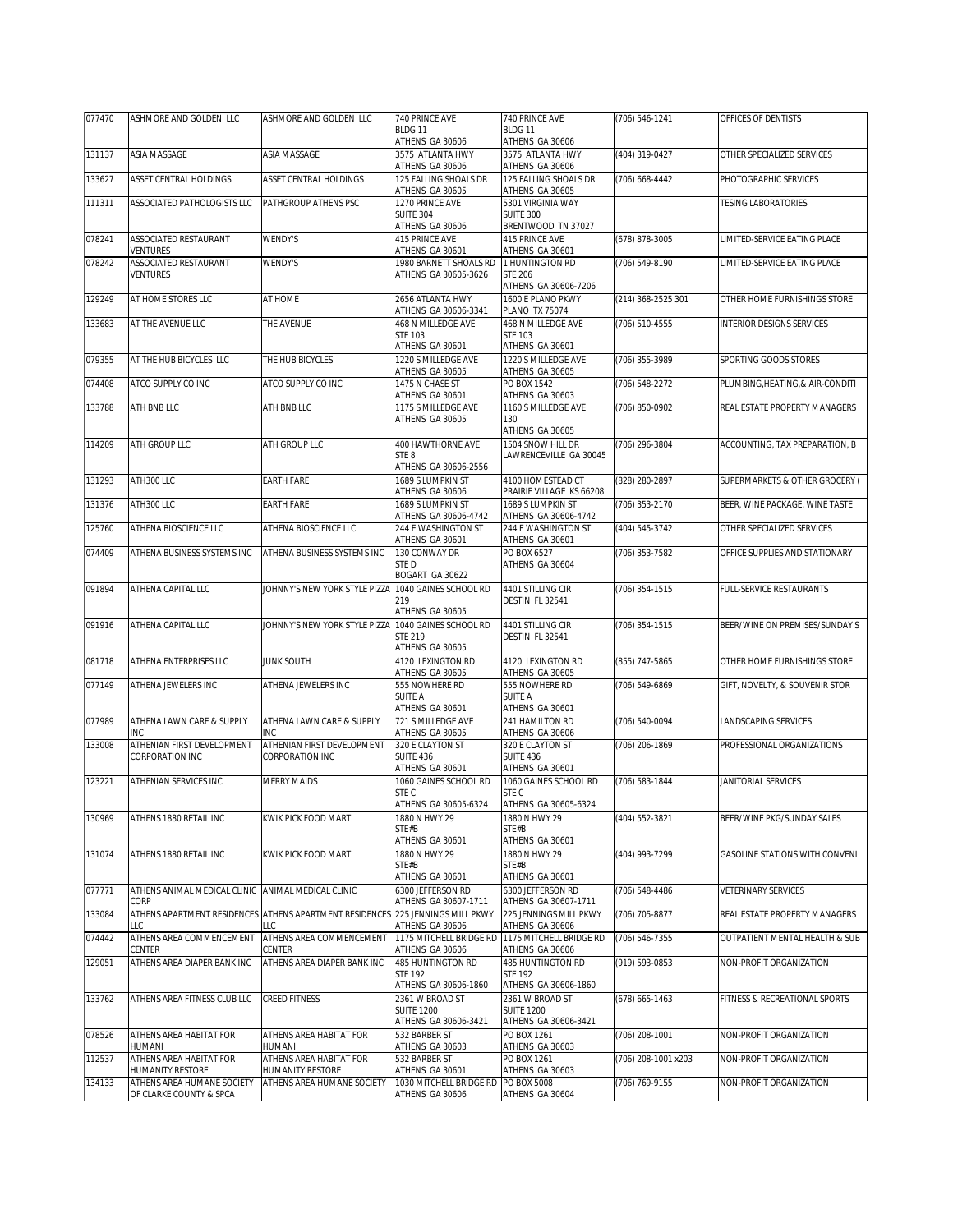| 079472 | ATHENS AREA SURGICAL ASSOC                                  | ATHENS AREA SURGICAL ASSOC                                                                          | 700 SUNSET DR                                                                     | 700 SUNSET DR                                                 | (706) 613-1040   | OFFICE OF PHYSICIANS                  |
|--------|-------------------------------------------------------------|-----------------------------------------------------------------------------------------------------|-----------------------------------------------------------------------------------|---------------------------------------------------------------|------------------|---------------------------------------|
|        | PC                                                          | PC                                                                                                  | ATHENS GA 30606                                                                   | <b>STE 503</b><br>ATHENS GA 30606-2288                        |                  |                                       |
| 111052 | ATHENS AREA UROLOGY PC                                      | ATHENS AREA UROLOGY PC                                                                              | 2142 W BROAD ST<br><b>BLDG 200 STE 200</b><br>ATHENS GA 30606                     | 2142 W BROAD ST<br><b>BLDG 200 STE 200</b><br>ATHENS GA 30606 | (706) 840-4859   | OFFICE OF PHYSICIANS                  |
| 078818 |                                                             | ATHENS ATLAS CHIROPRACTIC CTRIATHENS ATLAS CHIROPRACTIC CTRI855 SUNSET DR                           | STE 4<br>ATHENS GA 30606-7717                                                     | 855 SUNSET DR<br>STE 4<br>ATHENS GA 30606-7717                | (706) 543-5212   | OFFICES OF CHIROPRACTORS              |
| 108637 | ATHENS AUDIO VISUALS LLC                                    | ATHENS AUDIO VISUALS                                                                                | 1280 W BROAD ST<br>ATHENS GA 30606-3052                                           | 1280 W BROAD ST<br>ATHENS GA 30606-3052                       | (706) 202-9957   | OTHER SPECIALIZED SERVICES            |
| 124544 | ATHENS AUTO CONNECTION LLC                                  | ATHENS AUTO CONNECTION                                                                              | 1945 HWY 29 N                                                                     | 1945 HWY 29 N                                                 | (706) 850-7650   | <b>USED CAR DEALERS</b>               |
| 123051 | ATHENS AUTO WASH LLC                                        | ATHENS AUTO WASH & EXPRESS                                                                          | ATHENS GA 30601<br>4350 LEXINGTON RD                                              | ATHENS GA 30601<br>4350 LEXINGTON RD                          | (706) 850-9352   | OTHER SERVICES TO BLDG & DWELL        |
| 099990 | ATHENS AUTOMOTIVE LLC                                       | <b>LUBE CENTER</b><br><b>BULLDOG KIA</b>                                                            | ATHENS GA 30605<br>4305 ATLANTA HWY                                               | ATHENS GA 30605<br>4305 ATLANTA HWY                           | $(706)$ 608-5558 | NEW CAR DEALERS                       |
| 104099 | ATHENS BAGEL COMPANY                                        | ATHENS BAGEL COMPANY                                                                                | ATHENS GA 30606<br>268 N JACKSON ST                                               | ATHENS GA 30606<br>268 N JACKSON ST                           | (706) 543-5001   | LIMITED-SERVICE EATING PLACE          |
| 129713 | ATHENS BAGEL COMPANY INC                                    | ATHENS BAGEL COMPANY                                                                                | ATHENS GA 30601<br>268 N JACKSON ST                                               | ATHENS GA 30601<br>220 MCHENRY DR                             |                  | BEER/WINE ON PREMISES/SUNDAY S        |
| 124977 | ATHENS BAR COMPANY                                          | <b>CITY BAR</b>                                                                                     | ATHENS GA 30601<br>220 COLLEGE AVE                                                | ATHENS GA 30605<br>63 MONET CT NW                             | (404) 368-8393   | BEER & LIQUOR ON PREMISES CONS        |
|        |                                                             |                                                                                                     | 102<br>ATHENS GA 30601                                                            | ATLANTA GA 30327                                              |                  |                                       |
| 125033 | ATHENS BAR COMPANY                                          | <b>CITY BAR</b>                                                                                     | 220 COLLEGE AVE<br><b>STE 102</b><br>ATHENS GA 30601                              | 220 COLLEGE AVE<br><b>STE 102</b><br>ATHENS GA 30601          | (404) 368-8393   | DRINKING PLACE ( ALCOHOLIC BEV        |
| 074411 | ATHENS BLUEPRINT AND COPY                                   | ATHENS BLUEPRINT AND COPY                                                                           | <b>269 W DOUGHERTY ST</b>                                                         | 269 W DOUGHERTY ST                                            | (706) 548-0656   | <b>PRINTING</b>                       |
| 078495 | SHOP<br>ATHENS BONDING CO                                   | SHOP<br>ATHENS BONDING CO                                                                           | ATHENS GA 30601-2614<br>337 S MILLEDGE AVE                                        | ATHENS GA 30601-2614<br>PO BOX 2                              | (706) 549-7777   | ALL OTHER PERSONAL SERVICES           |
|        |                                                             |                                                                                                     | <b>STE 1028</b><br>ATHENS GA 30606                                                | WATKINSVILLE GA 30677                                         |                  |                                       |
| 132879 | ATHENS BRAIDS & BEAUTY                                      | ATHENS BRAIDS & BEAUTY                                                                              | 484 NORTH AVE<br><b>STE 490-A</b><br>ATHENS GA 30601                              | 484 NORTH AVE<br><b>STE 490-A</b><br>ATHENS GA 30601          | (706) 543-7966   | OTHER SPECIALIZED SERVICES            |
| 125550 | <b>ATHENS CENTER FOR</b><br>LLC                             | ATHENS CENTER FOR<br>COUNSELING AND PLAY THERAPY COUNSELING AND PLAY THERAPY ATHENS GA 30606<br>LLC | 485 HUNTINGTON RD                                                                 | 485 HUNTINGTON RD<br>ATHENS GA 30606                          |                  | REAL ESTATE PROPERTY MANAGERS         |
| 079871 | ATHENS CHEVROLET INC                                        | ATHENS CHEVROLET INC                                                                                | 4110 ATLANTA HWY<br>ATHENS GA 30606                                               | PO BOX 7248<br>ATHENS GA 30604                                | (706) 549-3512   | NEW CAR DEALERS                       |
| 117628 | ATHENS CLARKE COUNTY                                        | ATHENS CLARKE COUNTY                                                                                | 150 MAXEY BLVD                                                                    | PO BOX 12                                                     | (706) 548-1005   | OTHER SPECIALIZED SERVICES            |
| 078921 | NATURAL RESOURCE RECYCLING<br>ATHENS CLASSIC PROPERTIES INC | NATURAL RESOURCE RECYCLING<br>ATHENS CLASSIC PROPERTIES INC                                         | ATHENS GA 30607<br>1690 S LUMPKIN ST                                              | BOGART GA 30622<br>1690 S LUMPKIN ST                          | (706) 543-3800   | OFFICES OF REAL ESTATE AGENTS         |
| 122198 | ATHENS CLEANING COMPANY                                     | ATHENS CLEANING COMPANY                                                                             | ATHENS GA 30606<br>630 HAWTHORNE AVE                                              | ATHENS GA 30606<br>630 HAWTHORNE AVE                          | (706) 395-5060   | <b>JANITORIAL SERVICES</b>            |
| 075439 | ATHENS COFFEE CO                                            | JITTERY JOE'S                                                                                       | ATHENS GA 30606-2508<br>1230 S MILLEDGE AVE<br>ATHENS GA 30606                    | ATHENS GA 30606-2508<br>1480 BAXTER ST<br>SUITE C             | (706) 351-1121   | LIMITED-SERVICE EATING PLACE          |
| 079722 | ATHENS COFFEE CO                                            | JITTERY JOE'S                                                                                       | 1480 BAXTER ST                                                                    | ATHENS GA 30606-3716<br>1480 BAXTER ST                        | (706) 354-8000   | LIMITED-SERVICE EATING PLACE          |
|        |                                                             |                                                                                                     | SUITE <sub>C</sub><br>ATHENS GA 30606-3716                                        | SUITE <sub>C</sub><br>ATHENS GA 30606-3716                    |                  |                                       |
| 079905 | ATHENS COFFEE CO                                            | JITTERY JOE'S                                                                                       | <b>48 BAXTER ST</b><br>UGA-MLC                                                    | 1480 BAXTER ST<br>SUITE <sub>C</sub>                          | (706) 351-1121   | LIMITED-SERVICE EATING PLACE          |
| 080069 | ATHENS COFFEE CO                                            | JITTERY JOE'S                                                                                       | ATHENS GA 30602<br>1860 BARNETT SHOALS RD                                         | ATHENS GA 30606-3716<br>1480 BAXTER ST                        | (706) 354-8000   | LIMITED-SERVICE EATING PLACE          |
| 128608 | ATHENS COFFEE CO                                            | JITTERY JOE'S (LAW SCHOOL)                                                                          | ATHENS GA 30605<br>225 HERTY DR                                                   | ATHENS GA 30606-3716<br>1480 BAXTER ST                        | $(706)$ 353-3130 | LIMITED-SERVICE EATING PLACE          |
|        |                                                             |                                                                                                     | ATHENS GA 30602                                                                   | ATHENS GA 30606-3716                                          |                  |                                       |
| 103001 | ATHENS COFFEE COMPANY                                       | JITTERY JOE'S COFFEE                                                                                | 297 E BROAD ST<br>ATHENS GA 30601                                                 | 1480 BAXTER ST<br>ATHENS GA 30606                             | (706) 613-7449   | ALL OTHER MISCELLANEOUS STORE         |
| 126853 | ATHENS COFFEE COMPANY                                       | JITTERY JOE'S COFFEE                                                                                | 210 D W BROOKS DR<br>ATHENS GA 30602                                              | 1480 BAXTER ST<br>ATHENS GA 30606-3716                        | $(706)$ 353-3130 | LIMITED-SERVICE EATING PLACE          |
| 126705 | ATHENS COMMERCIAL PRINTERS<br><b>INC</b>                    | BEL JEAN COPY/ PRINT                                                                                | 163 E BROAD ST<br>ATHENS GA 30601                                                 | 7980 MACON HWY<br>WATKINSVILLE GA 30677                       | (706) 548-3648   | <b>BUSINESS SERVICES CENTERS</b>      |
| 078928 | ATHENS COMMUNITY COUNCIL<br>ON AGING                        | ATHENS COMMUNITY COUNCIL<br>ON AGING                                                                | 135 HOYT ST<br>ATHENS GA 30601-2646                                               | 135 HOYT ST<br>ATHENS GA 30601-2646                           | (706) 549-4850   | NON-PROFIT ORGANIZATION               |
| 078981 | ATHENS CONCRETE CUTTING LLC                                 | ATHENS CONCRETE CUTTING LLC                                                                         | 110 WALKER DR<br>ATHENS GA 30601                                                  | 110 WALKER DR<br>ATHENS GA 30601                              | (706) 354-6695   | CONCRETE CONTRACTORS                  |
| 122919 | ATHENS CONCUSSION &<br>NEUROPSYCHOLOGY CENTER LLC           | ATHENS CONCUSSION &<br>NEUROPSYCHOLOGY CENTER LLC                                                   | 575 RESEARCH DR<br>STE B<br>ATHENS GA 30605                                       | 575 RESEARCH DR<br>STE B<br>ATHENS GA 30605                   | (706) 850-9339   | OFFICES OF MENTAL HEALTH PRACT        |
| 076719 | <b>INC</b>                                                  | ATHENS CONSUMER LAW CENTER BARRY GORDON IRWIN ATTORNEY 337 S MILLEDGE AVE                           | <b>STE 228</b>                                                                    | PO BOX 1861<br>ATHENS GA 30603                                | (706) 548-9500   | OFFICES OF LAWYERS                    |
| 128036 | ATHENS COUNSELING &<br>PSYCHOTHERAPY LLC                    | ATHENS COUNSELING &<br>PSYCHOTHERAPY LLC                                                            | ATHENS GA 30605-5640<br>1 HUNTINGTON RD<br><b>STE 101</b><br>ATHENS GA 30606-7205 | 1 HUNTINGTON RD<br><b>STE 101</b><br>ATHENS GA 30606-7205     | (706) 514-1213   | OFFICES OF MENTAL HEALTH PRACT        |
| 074413 | ATHENS COUNTRY CLUB INC                                     | ATHENS COUNTRY CLUB                                                                                 | 2700 JEFFERSON RD<br>ATHENS GA 30607-1209                                         | 2700 JEFFERSON RD<br>ATHENS GA 30607-1209                     | $(706)$ 354-7100 | <b>GOLF CLUBS &amp; COUNTRY CLUBS</b> |
| 077404 | ATHENS COUNTRY CLUB INC                                     | ATHENS COUNTRY CLUB INC                                                                             | 2700 JEFFERSON RD<br>ATHENS GA 30607-1209                                         | 2700 JEFFERSON RD<br>ATHENS GA 30607-1209                     | (706) 354-7100   | BEER/WINE/LIQUOR/PRIV CLUB/SUN        |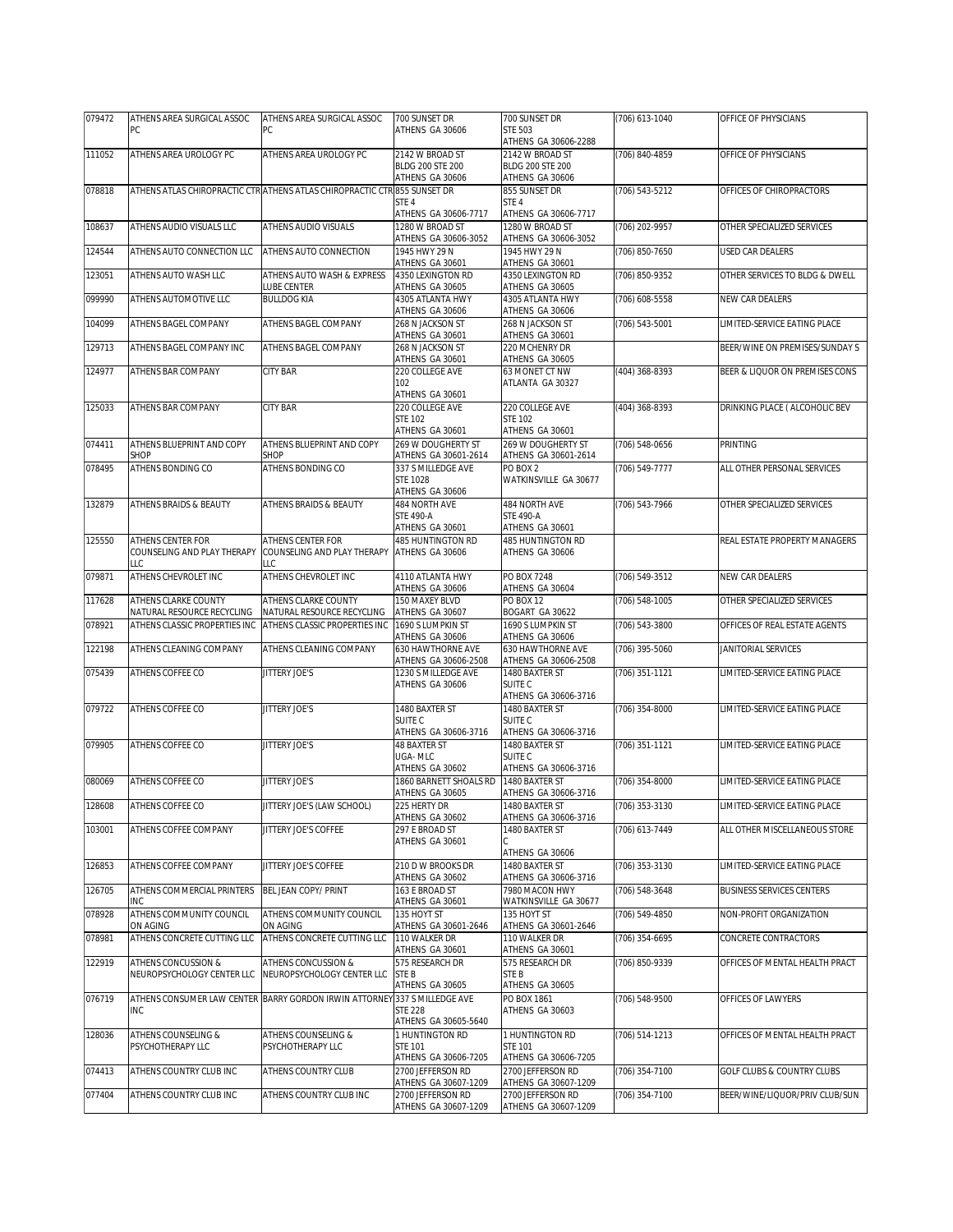| 129526 | ATHENS CPR LLC                                     | ATHENS CPR LLC                                                              | 1940 W BROAD ST<br>ATHENS GA 30606        | 1940 W BROAD ST<br>ATHENS GA 30606        | (706) 549-5882   | OTHER SPECIALIZED SERVICES           |
|--------|----------------------------------------------------|-----------------------------------------------------------------------------|-------------------------------------------|-------------------------------------------|------------------|--------------------------------------|
| 122590 | ATHENS CREATIVE DESIGN LLC                         | ATHENS CREATIVE DESIGN LLC                                                  | 130 BROOKWOOD DR<br>ATHENS GA 30605-3804  | 130 BROOKWOOD DR<br>ATHENS GA 30605       |                  | <b>GRAPHIC DESIGN SERVICES</b>       |
| 130229 | ATHENS DRIVING PREP LLC                            | ATHENS DRIVING PREP LLC                                                     | 2500 W BROAD ST                           | 25 S HICKORY PT                           | (706) 850-2800   | OTHER SPECIALIZED SERVICES           |
|        |                                                    |                                                                             | STE 611<br>ATHENS GA 30606                | <b>HULL GA 30646</b>                      |                  |                                      |
| 100667 | ATHENS ENDOSCOPY LLC                               | ATHENS ENDOSCOPY LLC                                                        | 21 JEFFERSON PL                           | 21 JEFFERSON PL                           | (706) 548-0058   | GENERAL MEDICAL & SURGICAL HOS       |
|        |                                                    |                                                                             | STE <sub>2</sub><br>ATHENS GA 30601-1761  | STE <sub>2</sub><br>ATHENS GA 30601-1761  |                  |                                      |
| 123590 | ATHENS ENGINEERING LLC                             | ATHENS ENGINEERING LLC                                                      | <b>6 CHESTNUT OAK RUN</b>                 | 632 EAGLE POINTE DR                       |                  | ALL OTHER PROF., SCIENTIFIC, &       |
|        |                                                    |                                                                             | ATHENS GA 30607                           | CANONSBURG PA<br>15317-7515               |                  |                                      |
| 113785 | ATHENS ENTERTAINMENT                               | MOONSHINE BAR                                                               | 275 E CLAYTON ST                          | 275 E CLAYTON ST                          | (443) 579-5566   | BEER/WINE/LIQUOR ON PREMISES C       |
| 116005 | CONCEPTS LLC<br>ATHENS ENTERTAINMENT               | MOONSHINE BAR                                                               | ATHENS GA 30601<br>275 E CLAYTON ST       | ATHENS GA 30601<br>275 E CLAYTON ST       | (443) 579-5566   | DRINKING PLACE ( ALCOHOLIC BEV       |
|        | CONCEPTS LLC                                       |                                                                             | ATHENS GA 30601                           | ATHENS GA 30601                           |                  |                                      |
| 068235 | ATHENS EXTERMINATING INC                           | ATHENS EXTERMINATING INC                                                    | 7080 SMOKEY RD<br>ATHENS GA 30601         | PO BOX 5772<br>ATHENS GA 30604            | (706) 510-0160   | EXTERMINATING & PEST SERVICES        |
| 079928 | ATHENS EYE DOCTORS AND                             | ATHENS EYE DOCTORS AND                                                      | 105 TRINITY PL                            | 105 TRINITY PL                            | (706) 549-9993   | OFFICE OF PHYSICIANS                 |
| 097325 | <b>SURGEONS LLC</b>                                | SURGEONS LLC<br>ATHENS EYE SURGERY CENTER LLC ATHENS EYE SURGERY CENTER LLC | ATHENS GA 30607<br>105 TRINITY PL         | ATHENS GA 30607<br>105 TRINITY PL         | (706) 549-9993   | ALL OTHER AMBULATORY HEALTH CA       |
|        |                                                    |                                                                             | <b>SUITE B</b><br>ATHENS GA 30607         | <b>SUITE B</b><br>ATHENS GA 30607         |                  |                                      |
| 124896 | ATHENS FAIRGROUND & FLEA                           | ATHENS FAIRGROUND & FLEA                                                    | 1001 DUNLAP RD                            | 1001 DUNLAP RD                            | (347) 535-7824   | OTHER DIRECT SELLING ESTABLISH       |
|        | MARKET                                             | MARKET                                                                      | WINTERVILLE GA 30683                      | WINTERVILLE GA 30683                      |                  |                                      |
| 119138 | ATHENS FAMILY MEDICINE                             | ATHENS FAMILY MEDICINE                                                      | 2205 BARNETT SHOALS RD<br>ATHENS GA 30605 | 2205 BARNETT SHOALS RD<br>ATHENS GA 30605 | (706) 548-1555   | OFFICE OF PHYSICIANS                 |
| 078761 | ATHENS FAMILY VISION CLINIC                        | ATHENS FAMILY VISION CLINIC                                                 | 270 HAWTHORNE AVE                         | 270 HAWTHORNE AVE                         | (706) 543-3599   | OFFICES OF OPTOMETRISTS              |
|        |                                                    |                                                                             | ATHENS GA 30606-2881                      | ATHENS GA 30606-2881                      |                  |                                      |
| 130371 | ATHENS FARMERS MARKET<br>COLLECTIVE, INC           | ATHENS FARMERS MARKET                                                       | 705 SUNSET DR<br>ATHENS GA 30606          | 32 OAK DR<br>HULL GA 30646                |                  | VEGETABLE AND MELON FARMING          |
| 103624 | ATHENS FILM ARTS INSTITUTE INC CINE                |                                                                             | 234 W HANCOCK AVE                         | 234 W HANCOCK AVE                         | (706) 353-7377   | BEER/WINE/LIQUOR ON PREMISES/C       |
| 104031 | ATHENS FILM ARTS INSTITUTE INC CINE                |                                                                             | ATHENS GA 30601<br>234 W HANCOCK AVE      | ATHENS GA 30601<br>234 W HANCOCK AVE      | (706) 353-7377   | MOTION PICTURE & VIDEO EXHIBIT       |
|        |                                                    |                                                                             | ATHENS GA 30601                           | ATHENS GA 30601                           |                  |                                      |
| 126668 | ATHENS FLOORS AND TILE LLC                         | ATHENS FLOORING DEPOT                                                       | 168 COMMERCE BLVD<br>STE A                | 168 COMMERCE BLVD<br>STE A                | (706) 552-0639   | FLOOR COVERING STORES                |
|        |                                                    |                                                                             | ATHENS GA 30606                           | ATHENS GA 30606                           |                  |                                      |
| 110998 | ATHENS FOUR CLOVER LLC                             | ATHENS FOUR CLOVER LLC                                                      | 140 CHEROKEE CT<br>ATHENS GA 30606        | 140 CHEROKEE CT<br>ATHENS GA 30606        | (706) 969-6467   | ALL OTHER PROF., SCIENTIFIC, &       |
| 125736 | ATHENS FUNCTIONAL MEDICINE                         | ATHENS FUNCTIONAL MEDICINE                                                  | 545 RESEARCH DR                           | 545 RESEARCH DR                           | (706) 850-2046   | OFFICE OF PHYSICIANS                 |
|        | LLC                                                | LLC                                                                         | STE A<br>ATHENS GA 30605                  | STE A<br>ATHENS GA 30605                  |                  |                                      |
| 132501 | ATHENS FURNITURE MART INC                          | ATHENS FURNITURE MART                                                       | 3190 ATLANTA HWY                          | 3190 ATLANTA HWY                          | (706) 549-0135   | FURNITURE STORES                     |
|        |                                                    |                                                                             | SUITE 10<br>ATHENS GA 30606               | SUITE 10<br>ATHENS GA 30606               |                  |                                      |
| 121503 | ATHENS GA HOMECARE LLC                             | VISITING ANGELS                                                             | 3700 ATLANTA HWY                          | 3700 ATLANTA HWY                          | (678) 710-8238   | OTHER HEALTH & PERSONAL CARE S       |
|        |                                                    |                                                                             | SUITE 40<br>ATHENS GA 30606               | SUITE 40<br>ATHENS GA 30606               |                  |                                      |
| 096170 | ATHENS GAS AND WELDING                             | ATHENS GAS AND WELDING                                                      | 1775 WINTERVILLE RD                       | PO BOX 81073                              | (706) 549-4848   | OTHER MISC NONDURABLE GOODS          |
| 132293 | SUPPLY INC<br>ATHENS GAS LLC                       | SUPPLY INC<br><b>ATHENS GAS</b>                                             | ATHENS GA 30605<br>723 BOULEVARD          | ATHENS GA 30608<br>2876 OVERLOOK WAY      | (706) 548-3412   | WΗ<br>GASOLINE STATIONS WITH CONVENI |
|        |                                                    |                                                                             | ATHENS GA 30601                           | ATLANTA GA 30324                          |                  |                                      |
| 076048 | ATHENS GASTROENTEROLOGY<br><b>ASSOCI</b>           | ATHENS GASTROENTEROLOGY<br><b>ASSOCI</b>                                    | 3320 OLD JEFFERSON RD<br>#400             | 3320 OLD JEFFERSON RD<br>#400             | (706) 613-1625   | OFFICE OF PHYSICIANS                 |
|        |                                                    |                                                                             | ATHENS GA 30607                           | ATHENS GA 30607                           |                  |                                      |
| 121344 | ATHENS GASTROENTEROLOGY<br><b>ENDOSCOPY CENTER</b> | ATHENS GASTROENTEROLOGY<br><b>ENDOSCOPY CENTER</b>                          | 3320 OLD JEFFERSON RD<br><b>BLDG 400</b>  | 3320 OLD JEFFERSON RD<br><b>BLDG 400</b>  | (706) 613-1625   | GENERAL MEDICAL & SURGICAL HOS       |
|        |                                                    |                                                                             | ATHENS GA 30607                           | ATHENS GA 30607                           |                  |                                      |
| 076847 | ATHENS GERIATRICS & INTERNAL<br>MEDICINE PC        | ATHENS GERIATRICS & INTERNAL<br>MEDICINE PC                                 | 1500 OGLETHORPE AVE<br><b>SUITE 3200</b>  | 1500 OGLETHORPE AVE<br><b>SUITE 3200</b>  | $(706) 549-8931$ | OFFICE OF PHYSICIANS                 |
|        |                                                    |                                                                             | ATHENS GA 30606-2185                      | ATHENS GA 30606-2185                      |                  |                                      |
| 115684 | ATHENS GUN CLUB LLC                                | ATHENS GUN CLUB LLC                                                         | 115 MILL CENTER BLVD<br>ATHENS GA 30622   | 115 MILL CENTER BLVD<br>ATHENS GA 30622   | (706) 546-6111   | ALL OTHER MISCELLANEOUS STORE        |
| 074415 | ATHENS HARDWARE CO                                 | ATHENS HARDWARE CO                                                          | 1080 US HWY 29 N<br>ATHENS GA 30601       | <b>PO BOX 552</b><br>ATHENS GA 30603      | (706) 543-4391   | HARDWARE STORES                      |
| 099224 | ATHENS HEALING MASSAGE                             | ATHENS HEALING MASSAGE                                                      | 465 HUNTINGTON RD                         | 465 HUNTINGTON RD                         | (706) 296-3822   | OTHER HEALTH & PERSONAL CARE S       |
|        | THERAPY INC                                        | THERAPY INC                                                                 | <b>STE 160</b><br>ATHENS GA 30606         | <b>STE 160</b><br>ATHENS GA 30606         |                  |                                      |
| 075389 | ATHENS HEALTHCARE FOR                              | ATHENS HEALTHCARE FOR                                                       | 1270 PRINCE AVE                           | 1270 PRINCE AVE                           | (706) 552-1600   | OFFICE OF PHYSICIANS                 |
|        | WOMEN PC                                           | <b>WOMEN PC</b>                                                             | <b>STE 308</b><br>ATHENS GA 30606-2727    | <b>STE 308</b><br>ATHENS GA 30606-2727    |                  |                                      |
| 078538 | ATHENS HEART CENTER PC                             | AHC SPECIALTY CLINICS                                                       | 2005 PRINCE AVE                           | 2005 PRINCE AVE                           | (706) 208-9700   | OFFICE OF PHYSICIANS                 |
| 125086 | ATHENS HEART CENTER PC AHC                         | FAMILY FIRST HEALTHCARE                                                     | ATHENS GA 30606-6032<br>1999 PRINCE AVE   | ATHENS GA 30606-6032<br>1999 PRINCE AVE   | (706) 208-9700   | OFFICE OF PHYSICIANS                 |
| 079712 | SPECIALTY CLINICS<br>ATHENS HOSPITALIST SERVS PC   | ATHENS HOSPITALIST SERVS PC                                                 | ATHENS GA 30606<br>1230 BAXTER ST         | ATHENS GA 30606<br>PO BOX 7695            | (706) 208-1990   | OFFICE OF PHYSICIANS                 |
|        |                                                    |                                                                             | ATHENS GA 30606-3712                      | ATHENS GA 30604                           |                  |                                      |
| 090240 | ATHENS HOSPITALITY HOLDINGS<br><b>GROUP LLC</b>    | HOTEL INDIGO - ATHENS                                                       | 500 COLLEGE AVE<br>ATHENS GA 30601        | 500 COLLEGE AVE<br>ATHENS GA 30601        | (706) 546-0430   | BEER/WINE/LIQ/CAT/HOT/AH/SU          |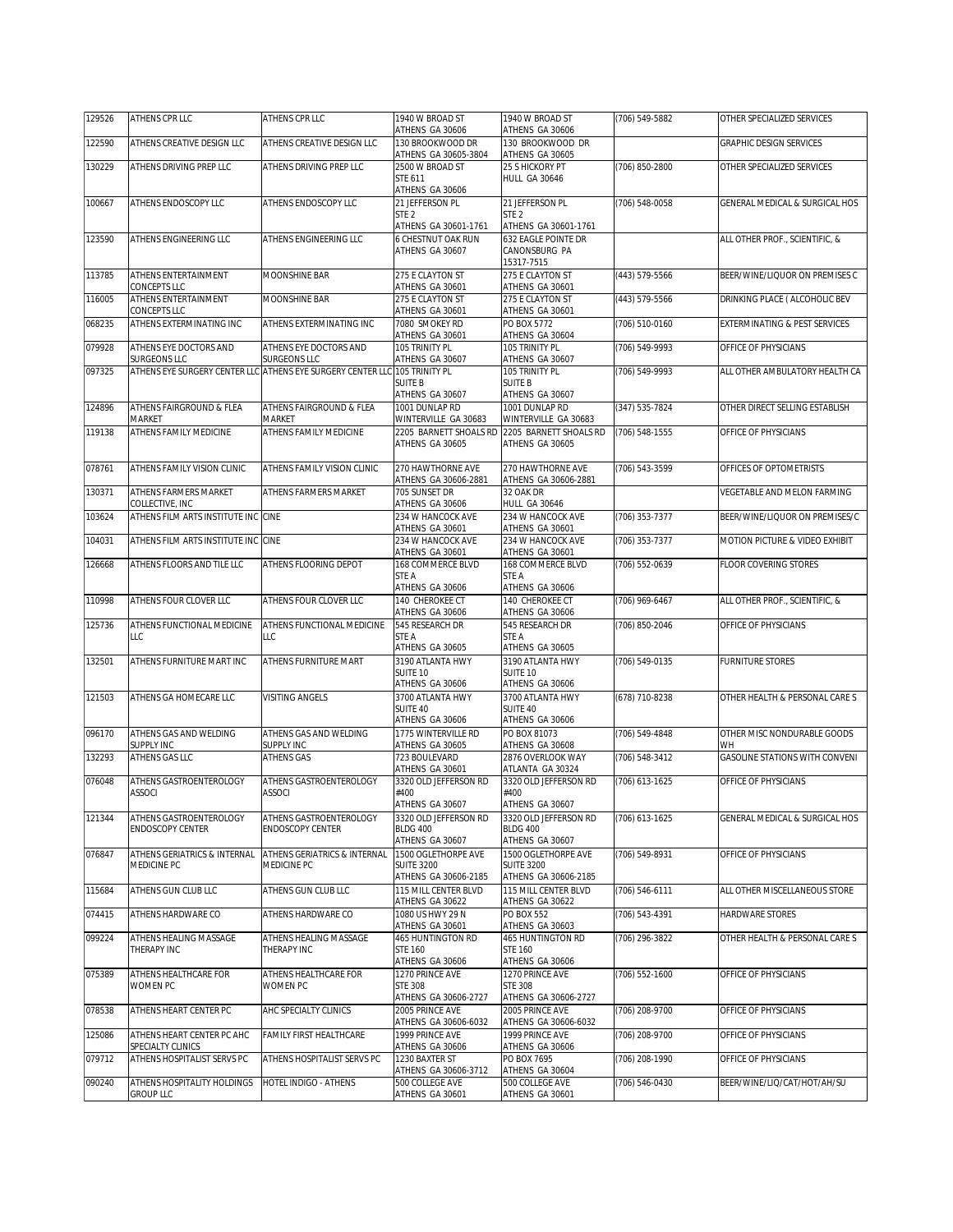| 091096 | ATHENS HOSPITALITY HOLDINGS<br><b>GROUP LLC</b>        | HOTEL INDIGO ATHENS                                                                  | 500 COLLEGE AVE<br>ATHENS GA 30601           | 500 COLLEGE AVE<br>ATHENS GA 30601          | (706) 546-0430     | HOTELS (EXCEPT CASINO HOTELS      |
|--------|--------------------------------------------------------|--------------------------------------------------------------------------------------|----------------------------------------------|---------------------------------------------|--------------------|-----------------------------------|
| 091541 | ATHENS HOSPITALITY HOLDINGS                            | THE RIALTO CLUB                                                                      | 500 COLLEGE AVE                              | 500 COLLEGE AVE                             | (706) 546-0430     | CIVIC & SOCIAL ORGANIZATIONS      |
|        | <b>GROUP LLC</b>                                       |                                                                                      | <b>SUITE 130</b><br>ATHENS GA 30601          | SUITE 130<br>ATHENS GA 30601                |                    |                                   |
| 078703 | ATHENS HOTEL CO INC                                    | HOLIDAY INN EXPRESS                                                                  | 513 W BROAD ST                               | PO BOX 1666                                 | (706) 546-8122     | HOTELS (EXCEPT CASINO HOTELS      |
|        |                                                        |                                                                                      | ATHENS GA 30601                              | ATHENS GA 30603                             |                    |                                   |
| 115316 | ATHENS INSTITUTE FOR<br>CONTEMPORARY ART               | ATHENS INSTITUTE FOR<br>CONTEMPORARY ART                                             | <b>675 PULASKI ST</b><br><b>SUITE 1200</b>   | 675 PULASKI ST<br><b>SUITE 1200</b>         |                    | NON-PROFIT ORGANIZATION           |
|        |                                                        |                                                                                      | ATHENS GA 30601                              | ATHENS GA 30601                             |                    |                                   |
| 076484 | ATHENS INTEGRATIVE MEDICINE                            | ATHENS INTEGRATIVE MEDICINE                                                          | 675 PULASKI ST<br>STE 1300                   | 675 PULASKI ST<br>STE 1300                  | (706) 424-4219     | OFFICES OF ALL OTHER HEALTH PR    |
|        |                                                        |                                                                                      | ATHENS GA 30601-2384                         | ATHENS GA 30601-2384                        |                    |                                   |
| 077593 | ATHENS JANITOR SUPPLY CO INC                           | ATHENS JANITOR SUPPLY CO INC                                                         | 900 OLD HULL RD<br>ATHENS GA 30601           | PO BOX 80105<br>ATHENS GA 30608             | (706) 548-1325     | ALL OTHER MISCELLANEOUS STORE     |
| 075602 | ATHENS KIDS SPECIALISTS PC                             | ATHENS KIDS SPECIALISTS PC                                                           | 1500 OGLETHORPE AVE                          | 1500 OGLETHORPE AVE                         | (706) 543-9899     | OFFICE OF PHYSICIANS              |
|        |                                                        |                                                                                      | <b>STE 100</b><br>ATHENS GA 30606            | <b>STE 100</b><br>ATHENS GA 30606           |                    |                                   |
| 075105 | ATHENS LAND TRUST INC                                  | ATHENS LAND TRUST INC                                                                | 685 N POPE ST                                | 685 N POPE ST                               | (706) 613-0122     | NON-PROFIT ORGANIZATION           |
|        |                                                        |                                                                                      | ATHENS GA 30601-2331                         | ATHENS GA 30601-2331                        |                    |                                   |
| 128460 | ATHENS LEASING LLC                                     | ATHENS LEASING LLC                                                                   | 120 EPPS BRIDGE RD<br>ATHENS GA 30606        | 120 EPPS BRIDGE RD<br>ATHENS GA 30606       | (706) 614-6378     | OTHER SPECIALIZED SERVICES        |
| 067991 | ATHENS LITHOTRIPSY LLC                                 | ATHENS LITHOTRIPSY LLC                                                               | O ATHENS/CLARKE CO.                          | 6339 E SPEEDWAY BLVD                        | (520) 323-8732     | MEDICAL & DIAGNOSTIC LABORATOR    |
|        |                                                        |                                                                                      | <b>ADDRESS</b><br>ATHENS GA 30606            | <b>STE 201</b><br>TUCSON AZ 85710-1147      |                    |                                   |
| 133191 | ATHENS LITTLE PLAYHOUSE                                | ATHENS LITTLE PLAYHOUSE                                                              | 1225 CEDAR SHOALS DR                         | PO BOX 5308                                 | (706) 705-9918     | THEATER COMPANIES & DINNER THE    |
|        |                                                        |                                                                                      | STE B<br>ATHENS GA 30605                     | ATHENS GA 30604                             |                    |                                   |
| 133359 | ATHENS LOCK STORAGE LLC                                | ATHENS LOCK STORAGE                                                                  | 1629 DANIELSVILLE RD                         | 1629 DANIELSVILLE RD                        | (706) 549-1697     | GENERAL WAREHOUSING & STORAGE     |
| 077594 | ATHENS MARINE INC                                      | ATHENS MARINE INC                                                                    | ATHENS GA 30601-1313<br>135 TRADE ST         | ATHENS GA 30601-1313<br>135 TRADE ST        | (706) 549-1326     | MOTORCYCLE, BOAT, & OTHER MOTO    |
|        |                                                        |                                                                                      | BOGART GA 30622                              | BOGART GA 30622                             |                    |                                   |
| 077767 |                                                        | ATHENS MATERIAL HANDLING INC ATHENS MATERIAL HANDLING INC 316 COMMERCE BLVD          | ATHENS GA 30606                              | PO BOX 6685<br>ATHENS GA 30604              | $(706) 543 - 7410$ | ALL OTHER SUPPORT SERVICES        |
| 077176 | <b>ATHENS MEDICAL ARTS</b>                             | HAWTHORNE DRUG CO                                                                    | 975 HAWTHORNE AVE                            | 975 HAWTHORNE AVE                           | (706) 548-5227     | PHARMACIES & DRUG STORES          |
|        | PHARMACY                                               |                                                                                      | SUITE A<br>ATHENS GA 30606                   | <b>SUITE A</b><br>ATHENS GA 30606           |                    |                                   |
| 074803 | ATHENS MEDICAL ASSOC PC                                | ATHENS MEDICAL ASSOC PC                                                              | 130 HAWTHORNE PARK                           | 130 HAWTHORNE PARK                          | (706) 227-2700     | OFFICE OF PHYSICIANS              |
|        |                                                        |                                                                                      | ATHENS GA 30606                              | ATHENS GA 30606                             |                    |                                   |
| 132723 | ATHENS MIND BODY CENTER LLC                            | ATHENS MIND BODY CENTER LLC                                                          | 1 HUNTINGTON RD<br><b>STE 101</b>            | 1 HUNTINGTON RD<br><b>STE 101</b>           | (706) 256-8269     | REAL ESTATE PROPERTY MANAGERS     |
|        |                                                        |                                                                                      | ATHENS GA 30606-7205                         | ATHENS GA 30606-7205                        |                    |                                   |
| 128842 | ATHENS MINI MART CORP                                  | MAKCO FOOD STORE                                                                     | 1925 W BROAD ST<br>ATHENS GA 30606           | 1925 W BROAD ST<br>ATHENS GA 30606          | (706) 296-4724     | CONVENIENCE STORES                |
| 128561 | ATHENS MOBILE DETAIL LLC                               | ATHENS MOBILE DETAIL LLC                                                             | 225 BURKLAND DR                              | 225 BURKLAND DR                             | (706) 308-3606     | OTHER SERVICES TO BLDG & DWELL    |
| 127922 | ATHENS MOOSE LODGE NO 767                              | ATHENS MOOSE LODGE 767                                                               | ATHENS GA 30601<br>185 BEN BURTON RD         | ATHENS GA 30601<br>185 BEN BURTON RD        | (706) 208-0033     | BEER/WINE/LIQUOR ON PREMISES C    |
|        | LOYAL ORDER OF THE MOOSE                               |                                                                                      | BOGART GA 30622                              | BOGART GA 30622                             |                    |                                   |
| 074417 | ATHENS MORTGAGE RESOURCES<br>INC                       | ATHENS MORTGAGE RESOURCES<br>INC                                                     | 710 S MILLEDGE AVE<br>ATHENS GA 30605-1253   | PO BOX 6025<br>ATHENS GA 30604              | (706) 369-9307     | MORTGAGE & NONMORTGAGE LOAN<br>BR |
| 077449 | ATHENS MOTORS INC                                      | ATHENS MOTORS INC                                                                    | 2205 LEXINGTON RD                            | 168 WILDERNESS PT                           | (706) 549-8448     | AUTOMOTIVE MECHANICAL/ELECTRIC    |
| 130231 | ATHENS NATIVE BRAND                                    | ATHENS NATIVE BRAND                                                                  | ATHENS GA 30605-2339<br>943 EPPS BRIDGE PKWY | HARTWELL GA 30643<br>943 EPPS BRIDGE PKWY   | (404) 213-7744     | ELECTRONIC SHOPPING & MAIL-ORD    |
|        |                                                        |                                                                                      | ATHENS GA 30606                              | ATHENS GA 30606                             |                    |                                   |
| 122111 | CENTER                                                 | ATHENS NEIGHBORHOOD HEALTH ATHENS NEIGHBORHOOD HEALTH 402 MCKINLEY DR<br>CENTER      | ATHENS GA 30601                              | 402 MCKINLEY DR<br>ATHENS GA 30601          | (706) 850-9041 103 | OFFICE OF PHYSICIANS              |
| 122118 |                                                        | ATHENS NEIGHBORHOOD HEALTH ATHENS NEIGHBORHOOD HEALTH                                | 675 COLLEGE AVE                              | PO BOX 147                                  | (706) 546-5526     | OFFICE OF PHYSICIANS              |
| 129899 | CENTER                                                 | CENTER<br>ATHENS NEIGHBORHOOD HEALTH ATHENS NEIGHBORHOOD HEALTH 870 GAINES SCHOOL RD | ATHENS GA 30601-2635                         | ATHENS GA 30603<br>PO BOX 147               | (706) 850-9041     | OFFICE OF PHYSICIANS              |
|        | CENTER                                                 | CENTER                                                                               | ATHENS GA 30605                              | ATHENS GA 30603                             |                    |                                   |
| 077477 | ATHENS NEUROLOGICAL ASSOC<br>РC                        | ATHENS NEUROLOGICAL ASSOC<br>PC                                                      | 1088 BAXTER ST<br>UNIT A                     | 1088 BAXTER ST<br>UNIT A                    | (706) 353-0606     | OFFICE OF PHYSICIANS              |
|        |                                                        |                                                                                      | ATHENS GA 30606-6316                         | ATHENS GA 30606-6316                        |                    |                                   |
| 075628 | ATHENS OBSTETRICS &                                    | ATHENS OBSTETRICS &                                                                  | 740 PRINCE AVE                               | 740 PRINCE AVE                              | (706) 548-4272     | OFFICE OF PHYSICIANS              |
|        | GYNECOLOGY LLC                                         | GYNECOLOGY LLC                                                                       | STE <sub>3</sub><br>ATHENS GA 30606-5903     | STE <sub>3</sub><br>ATHENS GA 30606-5903    |                    |                                   |
| 076275 | ATHENS ORTHOPEDIC CLINIC                               | AMBULATORY SURGERY CENTER                                                            | 1765 OLD WEST BROAD ST                       | 1765 OLD WEST BROAD ST                      | (706) 433-3242     | OFFICE OF PHYSICIANS              |
|        |                                                        |                                                                                      | BLDG 1 STE 300<br>ATHENS GA 30606            | BLDG 1 STE 300<br>ATHENS GA 30606           |                    |                                   |
| 120388 | ATHENS ORTHOPEDIC CLINIC                               | ATHENS ORTHOPEDIC CLINIC                                                             | 1774 OLD W BROAD ST                          | 1765 OLD WEST BROAD ST                      | (706) 549-1663     | OFFICES OF ALL OTHER HEALTH PR    |
| 120380 | <b>IMAGING CENTER</b><br>ATHENS ORTHOPEDIC CLINIC      | IMAGING CENTER<br>ATHENS ORTHOPEDIC CLINIC                                           | ATHENS GA 30606<br>855 KING AVE              | ATHENS GA 30606<br>1765 OLD WEST BROAD ST   | (706) 549-1663     | OFFICES OF ALL OTHER HEALTH PR    |
|        | OCCUPATIONAL HEALTH                                    | OCCUPATIONAL HEALTH                                                                  | ATHENS GA 30606                              | <b>BLDG 2-200</b>                           |                    |                                   |
|        |                                                        |                                                                                      |                                              | ATHENS GA 30606-2887                        |                    |                                   |
| 077478 | ATHENS ORTHOPEDIC CLINIC PA                            | ATHENS ORTHOPEDIC CLINIC PA                                                          | 1765 OLD WEST BROAD ST<br>ATHENS GA 30606    | 1765 OLD WEST BROAD ST<br><b>BLDG 2-200</b> | (706) 549-1663     | OFFICE OF PHYSICIANS              |
|        |                                                        |                                                                                      |                                              | ATHENS GA 30606-2887                        |                    |                                   |
| 113310 | ATHENS ORTHOPEDIC CLINIC<br>SPORTS PERFORMANCE & REHAB | ATHENS ORTHOPEDIC CLINIC<br>SPORTS PERFORMANCE &                                     | 1765 OLD WEST BROAD ST<br>BLDG <sub>3</sub>  | 1765 OLD WEST BROAD ST<br>BLDG <sub>3</sub> | (706) 549-1663     | OTHER SPECIALIZED SERVICES        |
|        |                                                        | REHABILITATION                                                                       | ATHENS GA 30606                              | ATHENS GA 30606                             |                    |                                   |
| 120387 | ATHENS ORTHOPEDIC CLINIC<br><b>URGENT CARE</b>         | ATHENS ORTHOPEDIC CLINIC<br>URGENT CARE                                              | 125 KING AVE<br>ATHENS GA 30606              | 1765 OLD WEST BROAD ST<br><b>BLDG 2-200</b> | (706) 549-1663     | OFFICES OF ALL OTHER HEALTH PR    |
|        |                                                        |                                                                                      |                                              | ATHENS GA 30606-2887                        |                    |                                   |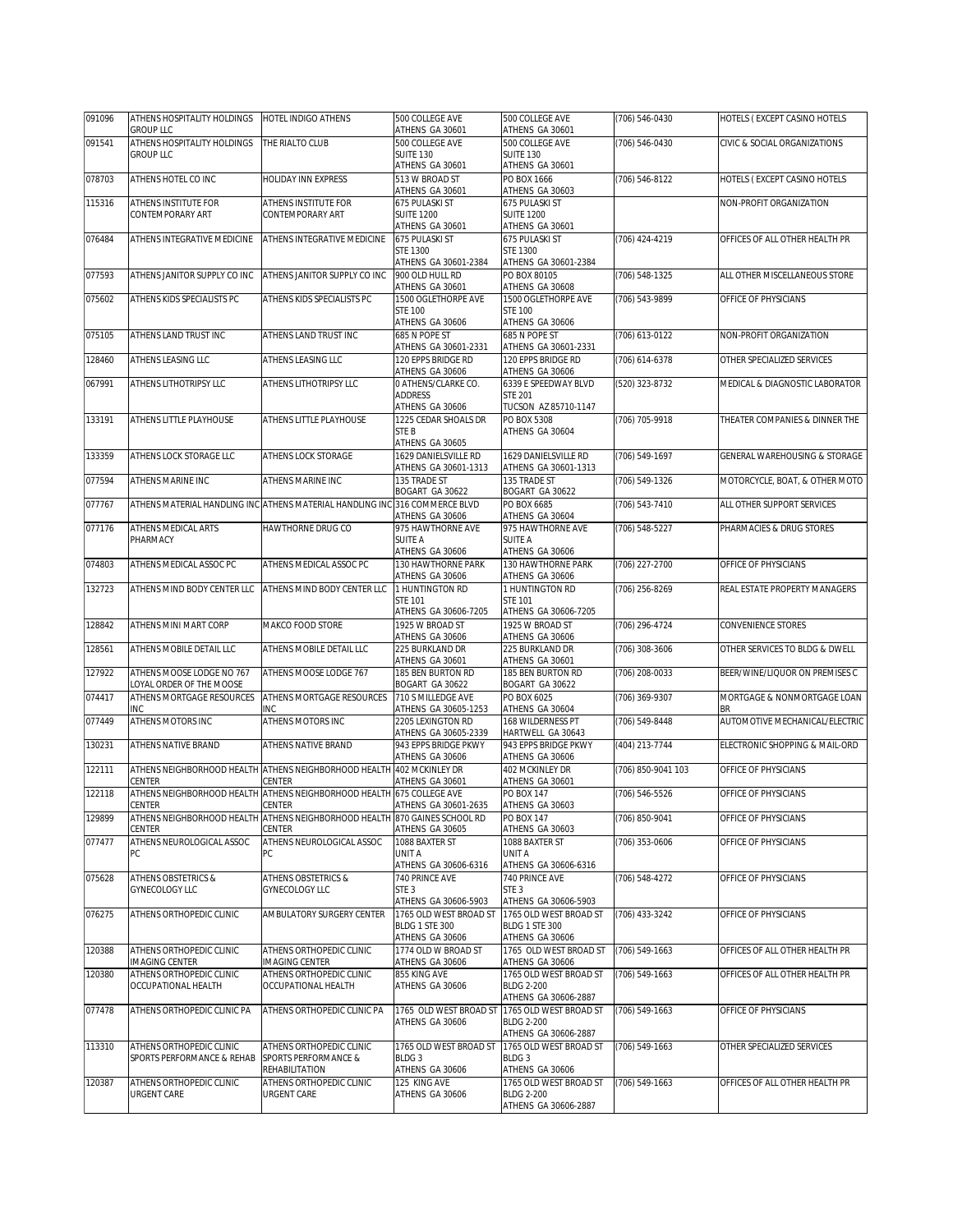| 078246 | ATHENS PAINT AND BODY INC                          | ATHENS PAINT AND BODY INC                     | 2425 LEXINGTON RD<br>ATHENS GA 30605        | 2425 LEXINGTON RD<br>ATHENS GA 30605       | (706) 546-6784     | AUTOMOTIVE BODY, PAINT, & GLAS   |
|--------|----------------------------------------------------|-----------------------------------------------|---------------------------------------------|--------------------------------------------|--------------------|----------------------------------|
| 079114 | ATHENS PERSONAL FITNESS INC                        | ATHENS PERSONAL FITNESS                       | 1550 TIMOTHY RD                             | 1550 TIMOTHY RD                            | (706) 425-9797     | FITNESS & RECREATIONAL SPORTS    |
|        |                                                    |                                               | <b>STF 101</b>                              | <b>STF 101</b>                             |                    |                                  |
| 078652 | ATHENS PINS AND APPAREL                            | ATHENS PINS AND APPAREL                       | ATHENS GA 30606-7834<br>365 CRESTWOOD DR    | ATHENS GA 30606-7834<br>365 CRESTWOOD DR   | (706) 613-0224     | OTHER DIRECT SELLING ESTABLISH   |
|        |                                                    |                                               | ATHENS GA 30605-3913                        | ATHENS GA 30605-3913                       |                    |                                  |
| 132129 | <b>ATHENS PIZZERIA LLC</b>                         | ATHENS PIZZA ITALIAN CUISINE                  | 2095 A SOUTH MILLEDGE                       | PO BOX 6566                                | (347) 486-9914     | FULL-SERVICE RESTAURANTS         |
|        |                                                    |                                               | AVE<br>ATHENS GA 30605                      | ATHENS GA 30604                            |                    |                                  |
| 074419 | ATHENS PLUMBING & WELL                             | ATHENS PLUMBING & WELL                        | 380 NANTAHALA AVE                           | 380 NANTAHALA AVE                          | (706) 543-1497     | PLUMBING, HEATING, & AIR-CONDITI |
|        | <b>SUPPLY</b>                                      | <b>SERVICE</b>                                | ATHENS GA 30601-1939                        | ATHENS GA 30601-1939                       |                    |                                  |
| 115193 | ATHENS POINTE MANAGEMENT                           | ATHENS POINTE SHOPPING                        | 3620 ATLANTA HWY                            | PO BOX 550532                              | (404) 575-4003 13  | REAL ESTATE PROPERTY MANAGERS    |
|        | LLC.<br>ATHENS PREGNANCY CENTER INC                | CENTER<br>ATHENS PREGNANCY CENTER INC         | ATHENS GA 30606-7219<br>767 OGLETHORPE AVE  | ATLANTA GA 30355<br>767 OGLETHORPE AVE     |                    |                                  |
| 125026 |                                                    |                                               | ATHENS GA 30606                             | ATHENS GA 30606                            | (678) 753-3184     | NON-PROFIT ORGANIZATION          |
| 128817 | ATHENS PRINT SHOP LLC                              | ATHENS PRINT SHOP LLC                         | 3450 JEFFERSON RD                           | 3450 JEFFERSON RD                          | (706) 308-6288     | OTHER SPECIALIZED SERVICES       |
|        |                                                    |                                               | ATHENS GA 30607-1477                        | ATHENS GA 30607-1477                       |                    |                                  |
| 077610 | ATHENS PRINTING CO                                 | ATHENS PRINTING CO                            | 1135 CEDAR SHOALS DR<br>ATHENS GA 30605     | 1135 CEDAR SHOALS DR<br>ATHENS GA 30605    | (706) 353-2632     | <b>PRINTING</b>                  |
| 122985 | ATHENS PROPERTY SERVICE LLC                        | ATHENS PROPERTY SERVICE LLC                   | 1150 BARBER ST                              | PO BOX 81886                               | (706) 395-8440     | OTHER SPECIALIZED SERVICES       |
|        |                                                    |                                               | ATHENS GA 30608                             | ATHENS GA 30608                            |                    |                                  |
| 077481 | ATHENS PULMONARY & SLEEP                           | ATHENS PULMONARY & SLEEP                      | 3320 OLD JEFFERSON RD                       | 3320 OLD JEFFERSON RD                      | (706) 549-5560     | OFFICE OF PHYSICIANS             |
|        | MEDICINE PC                                        | MEDICINE PC                                   | ATHENS GA 30607                             | <b>STE 200A</b><br>ATHENS GA 30607-1478    |                    |                                  |
| 080333 | <b>ATHENS OBOB LLC</b>                             | <b>BEEF O'BRADY'S</b>                         | 1860 BARNETT SHOALS RD                      | 1860 BARNETT SHOALS RD                     | (706) 850-1916     | BEER/WINE/LIQUOR ON PREMI/SUND   |
|        |                                                    |                                               | <b>STF 101</b>                              | <b>STE 101</b>                             |                    |                                  |
|        |                                                    |                                               | ATHENS GA 30605                             | ATHENS GA 30605                            |                    |                                  |
| 080897 | ATHENS QBOB LLC                                    | <b>BEEF O BRADY'S</b>                         | 1860 BARNETT SHOALS RD<br>101               | 1860 BARNETT SHOALS RD<br>101              | (706) 850-1916     | FULL-SERVICE RESTAURANTS         |
|        |                                                    |                                               | ATHENS GA 30605                             | ATHENS GA 30605                            |                    |                                  |
| 078926 | ATHENS RADIATION ONCOLOGY                          | ATHENS RADIATION ONCOLOGY                     | 1199 PRINCE AVE                             | 105 TANNER BLF                             | (706) 475-5650     | OFFICE OF PHYSICIANS             |
|        | РC                                                 | РC                                            | ATHENS GA 30606-2185                        | ATHENS GA 30606-3950<br><b>PO BOX 7879</b> |                    |                                  |
| 077998 | ATHENS RADIOLOGY ASSOCIATES<br>PC.                 | ATHENS RADIOLOGY ASSOCIATES                   | 1199 PRINCE AVE<br>ATHENS GA 30606-2185     | ATHENS GA 30604                            | (706) 202-8692     | OFFICE OF PHYSICIANS             |
| 103319 | ATHENS REAL ESTATE GROUP                           | ATHENS REAL ESTATE GROUP                      | 2350 PRINCE AVE                             | PO BOX 81284                               | (706) 549-7417     | OFFICES OF REAL ESTATE AGENTS    |
|        |                                                    |                                               | STE <sub>2</sub>                            | ATHENS GA 30608                            |                    |                                  |
|        |                                                    |                                               | ATHENS GA 30606-6039                        |                                            |                    |                                  |
| 076975 | ATHENS REALTY INC                                  | ATHENS REALTY INC                             | 855 SUNSET DR<br><b>STE 13</b>              | PO BOX 6003<br>ATHENS GA 30604             | (706) 353-0708     | OFFICES OF REAL ESTATE AGENTS    |
|        |                                                    |                                               | ATHENS GA 30606                             |                                            |                    |                                  |
|        |                                                    |                                               |                                             |                                            |                    |                                  |
| 119612 | ATHENS REALTY INVESTIMENTS                         | ATHENS REALTY INVESTIMENTS                    | 648 S MILLEDGE AVE                          | 648 S MILLEDGE AVE                         | (404) 658-5000     | REAL ESTATE PROPERTY MANAGERS    |
|        | LLC                                                | LLC                                           | ATHENS GA 30605                             | ATHENS GA 30605                            |                    |                                  |
| 075484 | ATHENS REGIONAL PATHOLOGY<br>ASSOC                 | ATHENS REGIONAL PATHOLOGY<br>ASSOC            | 1199 PRINCE AVE<br>ATHENS GA 30606-2185     | <b>PO BOX 7128</b><br>ATHENS GA 30604      | (706) 475-3398     | OFFICE OF PHYSICIANS             |
| 077534 | ATHENS REGIONAL PHY SVCS INC                       | PPG RESOURCE MEDICAL (3400                    | 1500 OGLETHORPE AVE                         | 2727 PACES FERRY RD                        | (706) 425-9362     | OFFICE OF PHYSICIANS             |
|        |                                                    | PRIMARY CARE)                                 | <b>SUITE 3400</b>                           | STE 1-1100                                 |                    |                                  |
|        |                                                    |                                               | ATHENS GA 30606-2185                        | ATLANTA GA 30339                           |                    |                                  |
| 079931 | ATHENS REGIONAL PHYSICIAN<br><b>SERV</b>           | PPG RESOURCE MEDICAL (600B<br>PEDS)           | 1500 OGLETHORPE AVE<br><b>STE 600B</b>      | 2727 PACES FERRY RD<br>STE 1-1100          | (706) 549-3426     | OFFICE OF PHYSICIANS             |
|        |                                                    |                                               | ATHENS GA 30606-2188                        | ATLANTA GA 30339                           |                    |                                  |
| 110580 | ATHENS REGIONAL PHYSICIAN                          | PPG HAWTHORNE MEDICAL                         | 120 HAWTHORNE PARK                          | 2727 PACES FERRY RD                        | (706) 353-8700     | OFFICE OF PHYSICIANS             |
|        | <b>SERVICE</b>                                     | <b>ATHENS</b>                                 | ATHENS GA 30606-2185                        | STE 1-1100                                 |                    |                                  |
| 075188 | ATHENS REGIONAL PHYSICIAN                          | PPG RESOURCE MEDICAL (2200                    | 1500 OGLETHORPE AVE                         | ATLANTA GA 30339<br>2727 PACES FERRY RD    | $(706) 543 - 0471$ | OFFICE OF PHYSICIANS             |
|        | <b>SERVICES</b>                                    | PRIMARY CARE)                                 | <b>SUITE 2200</b>                           | STE 1-1100                                 |                    |                                  |
|        |                                                    |                                               | ATHENS GA 30606-2185                        | ATLANTA GA 30339                           |                    |                                  |
| 080117 | ATHENS REGIONAL PHYSICIAN<br><b>SERVICES</b>       | PPG RESOURCE MEDICAL (2500<br>PRIMARY CARE)   | 1500 OGLETHORPE AVE<br><b>SUITE 2500</b>    | 2727 PACES FERRY RD<br>STE 1-1100          | (706) 548-7909     | OFFICE OF PHYSICIANS             |
|        |                                                    |                                               | ATHENS GA 30606                             | ATLANTA GA 30339                           |                    |                                  |
| 126316 | ATHENS REGIONAL PHYSICIANS                         | PPG RESOURCE MEDICAL 600 EF                   | 1500 OGLETHORPE AVE                         | 2727 PACES FERRY RD                        | (706) 475-4920     | OFFICE OF PHYSICIANS             |
|        | SERVICES INC                                       | PEDS                                          | 600 EF                                      | STE 1-1100                                 |                    |                                  |
| 082733 | ATHENS REGIONAL SPECIALTY SER PPG MIDWIFERY CLINIC |                                               | ATHENS GA 30606<br>242 KING AVE             | ATLANTA GA 30339<br>2727 PACES FERRY RD    | (706) 475-4929     | OFFICE OF PHYSICIANS             |
|        | <b>INC</b>                                         |                                               | MSB 1ST FLOOR                               | STE 1-1100                                 |                    |                                  |
|        |                                                    |                                               | ATHENS GA 30606                             | ATLANTA GA 30339                           |                    |                                  |
| 078710 | ATHENS REGIONAL SPECIALTY                          | PPG ATHENS PEDS HOSPITALIST                   | 1199 PRINCE AVE                             | 2727 PACES FERRY RD<br>STE 1-1100          | (706) 475-4530     | OTHER BUSINESS SUPPORT SERVICE   |
|        | <b>SERV INC</b>                                    |                                               | ATHENS GA 30606-2185                        | ATLANTA GA 30339                           |                    |                                  |
| 095592 | ATHENS REGIONAL SPECIALTY                          | PPG ATHENS WOUND CENTER                       | 1199 PRINCE AVE                             | 2727 PACES FERRY RD                        | (706) 475-2660     | OFFICE OF PHYSICIANS             |
|        | SERVICES INC                                       |                                               | (BASEMNT PRNC TWR)                          | STE 1-1100                                 |                    |                                  |
|        |                                                    |                                               | ATHENS GA 30606-2185<br>1500 OGLETHORPE AVE | ATLANTA GA 30339                           |                    |                                  |
| 099038 | ATHENS REGIONAL SPECIALTY<br>SERVICES INC          | DR GREGORY DELAURIER & DR<br>MOHAMMED OBEIDIN | STE 600 A ATTN A                            | 2727 PACES FERRY RD<br>STE 1-1100          | (706) 475-4929     | OFFICE OF PHYSICIANS             |
|        |                                                    |                                               | STRICKLAND                                  | ATLANTA GA 30339                           |                    |                                  |
|        |                                                    |                                               | ATHENS GA 30606-2188                        |                                            |                    |                                  |
| 125098 | ATHENS REGIONAL SPECIALTY<br>SERVICES INC          | PPG ATHENS NEUROSURGERY                       | 242 KING AVE<br>MSB 1ST FLOOR               | 2727 PACES FERRY RD<br>STE 1-1100          | (706) 475-4920     | OFFICE OF PHYSICIANS             |
|        |                                                    |                                               | ATHENS GA 30606                             | ATLANTA GA 30339                           |                    |                                  |
| 126111 | ATHENS REGIONAL SPECIALTY<br>SERVICES INC          | CARDIO THORACIC SURGEONS -<br><b>ATHENS</b>   | 242 KING AVE<br>MSB 2ND FLOOR               | 2727 PACES FERRY RD<br>STE 1-1100          | (706) 475-4920     | OFFICE OF PHYSICIANS             |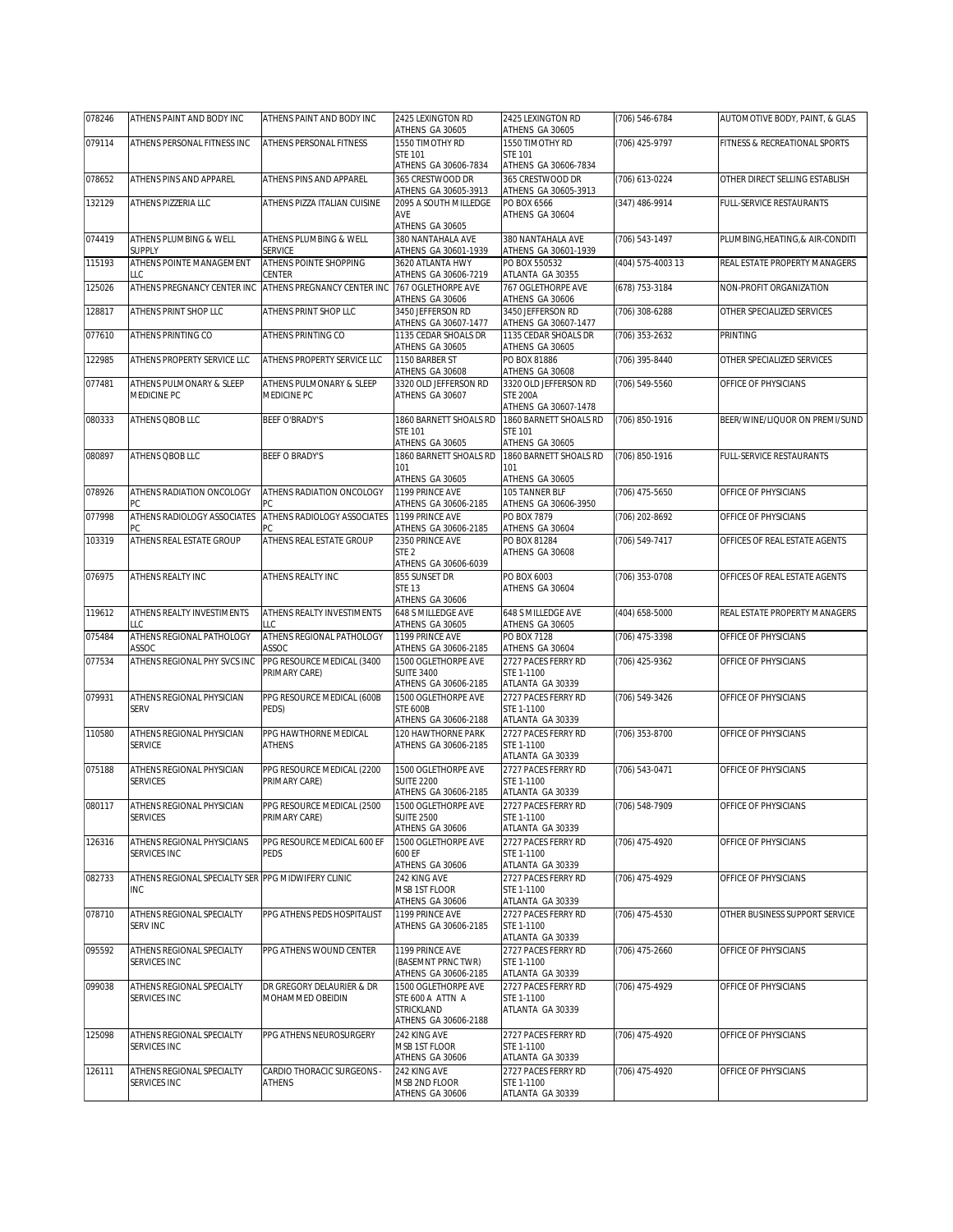| 126381 | ATHENS REGIONAL SPECIALTY               | PPG ATHENS SURGICALISTS                                                       | 242 KING AVE                              | 2727 PACES FERRY RD                       | (770) 317-4612     | OFFICE OF PHYSICIANS           |
|--------|-----------------------------------------|-------------------------------------------------------------------------------|-------------------------------------------|-------------------------------------------|--------------------|--------------------------------|
|        | <b>SERVS INC</b>                        |                                                                               | MSB 2ND FLOOR<br>ATHENS GA 30606          | BLDG 1-1100<br>ATLANTA GA 30339           |                    |                                |
| 124067 | ATHENS REGIONAL SPECIALTY               | PPG ATHENS ADULT PSYCHIATRY                                                   | 1199 PRINCE AVE                           | 2727 PACES FERRY RD                       | (706) 475-4920     | OFFICE OF PHYSICIANS           |
|        | SRVS                                    |                                                                               | ATHENS GA 30606-2185                      | STE 1-1100<br>ATLANTA GA 30339            |                    |                                |
| 083008 | ATHENS REGIONAL VETERINARY              | ATHENS REGIONAL VETERINARY                                                    | 4990 LEXINGTON RD                         | 4990 LEXINGTON RD                         | $(706) 546 - 8282$ | <b>VETERINARY SERVICES</b>     |
| 116185 | SERVICE INC<br>ATHENS RENAL CENTER LLC  | SERVICE INC<br>ATHENS RENAL CENTER LLC                                        | ATHENS GA 30605<br>2047 PRINCE AVE        | ATHENS GA 30605<br>2047 PRINCE AVE        | (706) 549-2133     | OTHER OUTPATIENT CARE CENTERS  |
|        |                                         |                                                                               | STE A                                     | STE A                                     |                    |                                |
|        |                                         |                                                                               | ATHENS GA 30606-6033                      | ATHENS GA 30606-6033                      |                    |                                |
| 128450 | ATHENS REPORTING LLC                    | ATHENS REPORTING LLC                                                          | 490 N THOMAS ST<br>ATHENS GA 30601        | <b>PO BOX 244</b><br>ATHENS GA 30603      | (770) 225-7663     | OTHER LEGAL SERVICES           |
| 076976 | <b>ATHENS RESEARCH &amp;</b>            | ATHENS RESEARCH &                                                             | 110 TRANS TECH DR                         | PO BOX 80785                              | (706) 546-0207     | <b>TESING LABORATORIES</b>     |
| 119435 | TECHNOLOGY<br>ATHENS ROOFING INC        | TECHNOLOGY<br>ATHENS ROOFING INC                                              | ATHENS GA 30601<br>2161 1/2 W BROAD ST    | ATHENS GA 30608<br>2161 1/2 W BROAD ST    | (706) 338-0472     | ROOFING, SIDING, & SHEET METAL |
|        |                                         |                                                                               | ATHENS GA 30606                           | ATHENS GA 30606                           |                    |                                |
| 095718 | ATHENS RUNNING COMPANY                  | ATHENS RUNNING COMPANY                                                        | 1210 S MILLEDGE AVE<br>ATHENS GA 30605    | 1210 S MILLEDGE AVE<br>ATHENS GA 30605    | (706) 850-6051     | <b>SHOE STORES</b>             |
| 074574 | ATHENS SCHOOL OF MUSIC                  | ATHENS SCHOOL OF MUSIC                                                        | 1550 LEXINGTON RD                         | 1550 LEXINGTON RD                         | (706) 543-5800     | FINE ARTS SCHOOLS              |
|        |                                         |                                                                               | SUITE C<br>ATHENS GA 30605                | SUITE C<br>ATHENS GA 30605                |                    |                                |
| 134201 | ATHENS SEAFOOD MARKET LLC               | ATHENS SEAFOOD MARKET LLC                                                     | 2362 W BROAD ST                           | 175 TREMONT CIR                           | (706) 215-7483     | FISH & SEAFOOD MARKET          |
|        |                                         |                                                                               | <b>SUITE A</b>                            | ATHENS GA 30606                           |                    |                                |
| 129844 | ATHENS SELF STORAGE LLC                 | CUBESMART                                                                     | ATHENS GA 30606<br>300 OLD EPPS BRIDGE RD | 5 OLD LANCASTER RD                        | (404) 202-6121     | GENERAL WAREHOUSING & STORAGE  |
|        |                                         |                                                                               | ATHENS GA 30606                           | SUITE 10                                  |                    |                                |
| 098720 | ATHENS SKATE INN LLC                    | ATHENS SKATE INN LLC                                                          | 295 COMMERCE BLVD                         | MALVERN PA 19355<br>295 COMMERCE BLVD     | (706) 353-3113     | ALL OTHER AMUSEMENT & RECREATI |
|        |                                         |                                                                               | ATHENS GA 30606                           | ATHENS GA 30606                           |                    |                                |
| 115159 | ATHENS SOUL CARE LLC                    | ATHENS SOUL CARE LLC                                                          | 325 N MILLEDGE AVE<br>ATHENS GA 30601     | 170 PLUM NELLY RD<br>ATHENS GA 30606-4644 | (706) 354-1639     | OFFICES OF MENTAL HEALTH PRACT |
| 117371 | ATHENS SOUTH LLC                        | <b>BAR SOUTH</b>                                                              | 104 E WASHINGTON ST                       | 104 E WASHINGTON ST                       | (706) 850-1329     | BEER/WINE/LIQUOR ON PREMISES C |
|        |                                         |                                                                               | ATHENS GA 30601                           | ATHENS GA 30601                           |                    |                                |
| 118192 | ATHENS SOUTH LLC                        | <b>BAR SOUTH</b>                                                              | 104 E WASHINGTON ST<br>ATHENS GA 30601    | 104 E WASHINGTON ST<br>ATHENS GA 30601    | (678) 372-0987     | DRINKING PLACE ( ALCOHOLIC BEV |
| 077355 | ATHENS SPINE CENTER PC                  | ATHENS SPINE CENTER PC                                                        | 830 KING AVE                              | 830 KING AVE                              | (706) 425-2400     | OFFICE OF PHYSICIANS           |
| 125494 | ATHENS SPINE PROCEDURAL                 | ATHENS SPINE PROCEDURAL                                                       | ATHENS GA 30606<br>1550 TIMOTHY RD        | ATHENS GA 30606<br>1550 TIMOTHY RD        | (706) 850-5667     | OTHER OUTPATIENT CARE CENTERS  |
|        | CENTER LLC                              | CENTER LLC                                                                    | <b>SUITE 103</b>                          | <b>SUITE 103</b>                          |                    |                                |
| 124924 | ATHENS STUDENT APARTMENTS               | ATHENS STUDENT APARTMENTS                                                     | ATHENS GA 30606<br>210 SPRING CT          | ATHENS GA 30606<br>6300 POWERS FERRY RD   | (404) 274-3235     | REAL ESTATE PROPERTY MANAGERS  |
|        | LLC                                     | LLC                                                                           | ATHENS GA 30601                           | SUITE 600-298                             |                    |                                |
| 130355 | ATHENS TRAILER SUPPLY LLC               | ATHENS TRAILER SUPPLY LLC                                                     | 175 TRADE ST                              | ATLANTA GA 30339<br>175 TRADE ST          | (706) 608-9660     | TRUCK, UTILITY TRAILER, & RV R |
|        |                                         |                                                                               | BOGART GA 30622                           | BOGART GA 30622                           |                    |                                |
| 134304 | <b>ATHENS TRANSIT LLC</b>               | ATHENS TRANSIT LLC                                                            | 159 ONETA ST                              | 1261 DOVE CREEK CIR                       | (706) 543-5646     | OTHER TRANSIT & GROUND PASSENG |
|        |                                         |                                                                               | BUILD #4 SUITE # 14<br>ATHENS GA 30601    | WINDER GA 30680                           |                    |                                |
| 114571 | ATHENS TROPHY SHOP INC                  | ATHENS TROPHY SHOP INC                                                        | 150 WINSTON DR                            | 150 WINSTON DR                            | (706) 543-3565     | ALL OTHER MISCELLANEOUS STORE  |
| 130080 | <b>ATHENS USA INC</b>                   | SHELL FOOD MART                                                               | ATHENS GA 30607<br>175 TALLASSEE RD       | ATHENS GA 30607<br>175 TALLASSEE RD       | (706) 850-5487     | BEER/WINE PKG/SUNDAY SALES     |
|        |                                         |                                                                               | STE#A                                     | STE#A                                     |                    |                                |
| 130432 | ATHENS USA INC                          | SHELL FOOD MART                                                               | ATHENS GA 30606<br>175 TALLASSEE RD       | ATHENS GA 30606<br>175 TALLASSEE RD       | (706) 850-5687     | GASOLINE STATIONS WITH CONVENI |
|        |                                         |                                                                               | ATHENS GA 30606                           | ATHENS GA 30606                           |                    |                                |
| 133164 | ATHENS USED AUTO LLC                    | ATHENS USED AUTO LLC                                                          | 1165 DANIELSVILLE RD<br>ATHENS GA 30601   | 1165 DANIELSVILLE RD<br>ATHENS GA 30601   | (706) 395-6455     | USED CAR DEALERS               |
| 079458 | ATHENS VETERINARY SURGERY               | ATHENS VETERINARY SURGERY                                                     | 2315 PRINCE AVE                           | 2315 PRINCE AVE                           | (706) 354-4002     | VETERINARY SERVICES            |
| 099450 | CENT                                    | CENT<br>ATHENS WINDOW AND DOOR INC ATHENS WINDOW AND DOOR INC 150 FRITZMAR LN | ATHENS GA 30606                           | ATHENS GA 30606<br>1015 CHEROKEE RD       | (706) 224-5785     | ALL OTHER MISCELLANEOUS STORE  |
|        |                                         |                                                                               | ATHENS GA 30607                           | WINTERVILLE GA 30683                      |                    |                                |
| 115631 | ATHENS WOK LLC                          | ATHENS WOK                                                                    | 493 E CLAYTON ST<br>ATHENS GA 30601       | 493 E CLAYTON ST                          | (706) 248-3813     | FULL-SERVICE RESTAURANTS       |
| 132766 | ATHENS WORX LLC                         | ATHENS WORX LLC                                                               | 160 GRAN ELLEN DR                         | ATHENS GA 30601<br>115 E HANCOCK          | (706) 363-0087     | LANDSCAPING SERVICES           |
|        |                                         |                                                                               | ATHENS GA 30606                           | #501                                      |                    |                                |
| 129507 | ATHENS-CLARKE HERITAGE                  | <b>HISTORIC ATHENS</b>                                                        | 489 PRINCE AVE                            | ATHENS GA 30601<br>PO BOX 81186           | (706) 353-1801     | NON-PROFIT ORGANIZATION        |
|        | FOUNDATION                              |                                                                               | ATHENS GA 30601                           | ATHENS GA 30608                           |                    |                                |
| 120301 | ATHENS-CLARKE SAFE CYCLING<br>ASSOC INC | <b>BIKE ATHENS</b>                                                            | 1075 WEST BROAD ST<br>ATHENS GA 30606     | 1075 WEST BROAD ST<br>ATHENS GA 30606     | (706) 224-0082     | NON-PROFIT ORGANIZATION        |
| 119988 | ATHENSPETS INC                          | ATHENSPETS INC                                                                | 237 HIAWASSEE AVE                         | PO BOX 1022                               | (703) 307-3363     | NON-PROFIT ORGANIZATION        |
| 129791 | ATHENTIC BREWING COMPANY                | ATHENTIC BREWING COMPANY                                                      | ATHENS GA 30601<br>108 PARK AVE           | ATHENS GA 30603<br>130 WHIPPOORWILL CIR   | (706) 206-2074     | BREWER, MANF OF MALT BEVERAGES |
|        | LLC                                     |                                                                               | ATHENS GA 30601                           | ATHENS GA 30605                           |                    |                                |
| 131100 | ATHENTIC BREWING COMPANY<br>LLC         | ATHENTIC BREWING                                                              | 108 PARK AVE<br>ATHENS GA 30601           | 130 WHIPPORWILL CIR<br>ATHENS GA 30605    | (706) 296-3992     | <b>BREWERIES</b>               |
| 132520 | <b>ATKINS &amp; ASSOC</b>               | ATKINS & ASSOC                                                                | 296 CARRINGTON DR                         | 296 CARRINGTON DR                         | (404) 421-3965     | ELECTRONIC SHOPPING & MAIL-ORD |
| 129300 | ATLANTA ALLERGY &                       | SLEEP AND SINUS CENTERS                                                       | ATHENS GA 30605<br>700 OGLETHORPE AVE     | ATHENS GA 30605<br>PO BOX 1728            | (678) 689-1100     | OFFICE OF PHYSICIANS           |
|        | OTOLARYNGOLOGY CENTER LLC               |                                                                               | STE B3                                    | WATKINSVILLE GA 30677                     |                    |                                |
|        |                                         |                                                                               | ATHENS GA 30606-2221                      |                                           |                    |                                |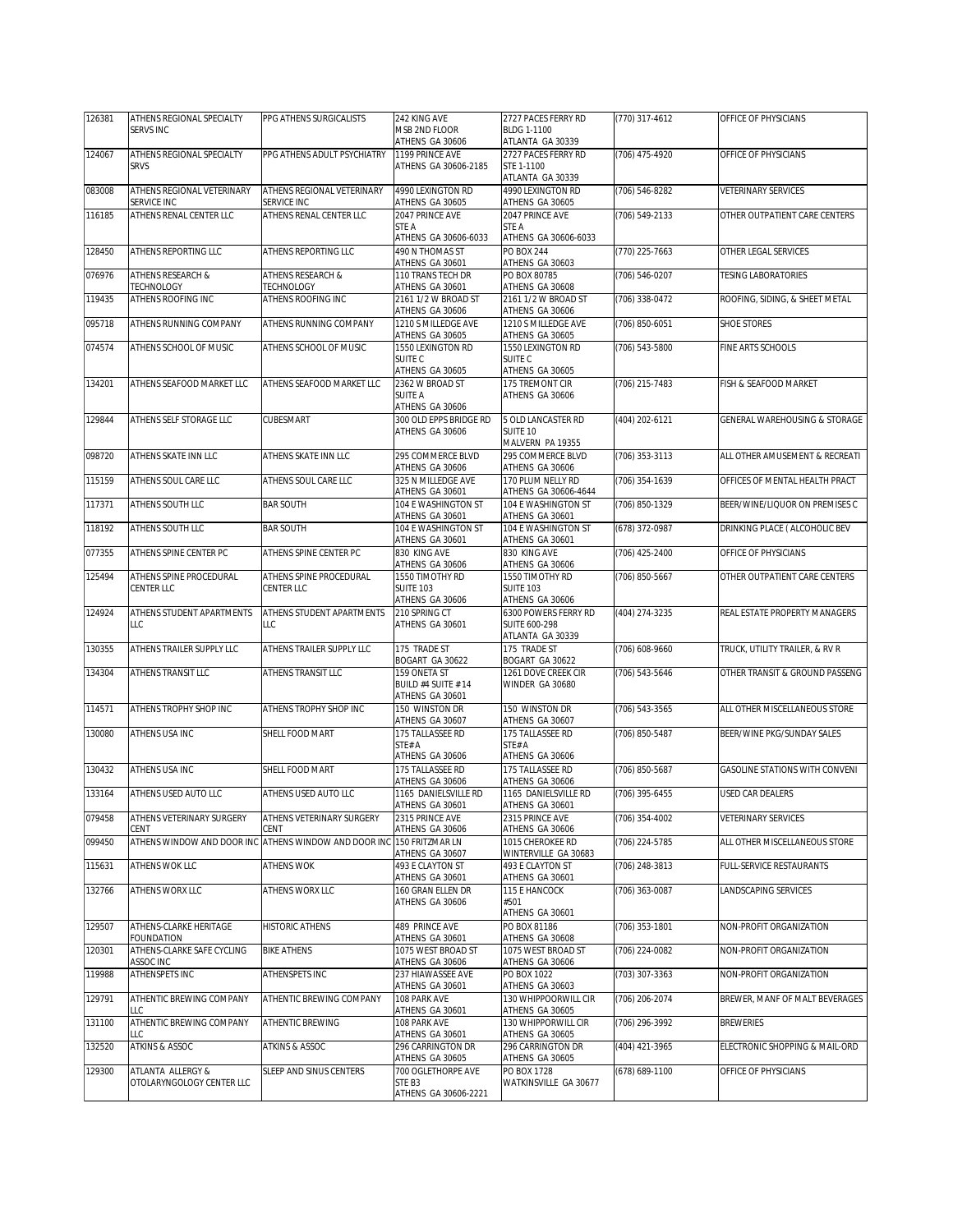| 074462 | ATLANTA ALLERGY &                                 | SLEEP AND SINUS CENTERS OF                                | 1000 HAWTHORNE AVE                            | PO BOX 1728                                         | (678) 689-1100     | OFFICE OF PHYSICIANS                      |
|--------|---------------------------------------------------|-----------------------------------------------------------|-----------------------------------------------|-----------------------------------------------------|--------------------|-------------------------------------------|
|        | OTOLARYNGOLOGY CENTERS LLC                        | <b>GEORGIA</b>                                            | STE O<br>ATHENS GA 30606                      | WATKINSVILLE GA 30677                               |                    |                                           |
| 079790 | ATLANTA COMMERCIAL TIRE INC                       | ATHENS COMMERCIAL TIRE                                    | 386 COMMERCE BLVD                             | 5067 KENNEDY RD                                     | (706) 353-9494     | <b>TIRE DEALERS</b>                       |
| 116182 | ATLANTA COMPUTER CARE LLC                         | CELLPHONES & COMPUTER                                     | BOGART GA 30622<br>480 E BROAD ST             | FOREST PARK GA 30297<br>116 GAINSBOROUGH WAY        | (404) 935-1977     | ALL OTHER MISCELLANEOUS STORE             |
|        |                                                   | REPAIR                                                    | <b>SUITE 103</b><br>ATHENS GA 30601           | LAWRENCEVILLE GA 30044                              |                    |                                           |
| 078989 | ATLANTA LUBES ONE LLC                             | JIFFY LUBE #2111                                          | 3745 ATLANTA HWY<br>BOGART GA 30622           | 790 PERSHING RD<br>RALEIGH NC 27608                 | (919) 828-9511     | AUTOMOTIVE MECHANICAL/ELECTRIC            |
| 076979 | ATLANTA UNION MISSION INC THE THRIFT STORE & MORE |                                                           | 2415 JEFFERSON RD                             | 2353 BOLTON RD                                      | (706) 546-5596     | USED MERCHANDISE STORES                   |
|        |                                                   |                                                           | STE D<br>ATHENS GA 30607-1238                 | ATLANTA GA 30318                                    |                    |                                           |
| 074575 | ATOMIC ELECTRIC LLC                               | ATOMIC ELECTRIC LLC                                       | 972 WADDELL ST<br>ATHENS GA 30606             | 972 WADDELL<br>ATHENS GA 30606                      | (706) 202-2296     | ELECTRICAL CONTRACTORS                    |
| 134287 | <b>ATYPICAL PETS</b>                              | <b>ATYPICAL PETS</b>                                      | 2826 LEXINGTON RD<br>ATHENS GA 30605          | 2826 LEXINGTON RD<br>ATHENS GA 30605                | (470) 234-4236     | PET & PET SUPPLIES STORE                  |
| 131610 | AUBREY ENTERTAINMENT LLC                          | AUBREY ENTERTAINMENT LLC                                  | 110 SHARON CIR<br>ATHENS GA 30606-1715        | 110 SHARON CIR<br>ATHENS GA 30606-1715              | (706) 380-4610     | PROMOTERS OF PERF ARTS, SPORTS            |
| 116932 | AUDIO ICONS LLC                                   | AUDIO ICONS LLC                                           | 150 MEADOWVIEW RD<br>ATHENS GA 30606-4224     | 150 MEADOWVIEW RD<br>ATHENS GA 30606-4224           | $(305) 588 - 4127$ | OTHER SPECIALIZED SERVICES                |
| 119788 | AUGUSTA PROSTHETICS AND                           | AOPI ORTHOTICS AND                                        | 1000 HAWTHORNE AVE                            | 2068 WRIGHTSBORO RD                                 | (706) 850-5604     | OTHER HEALTH & PERSONAL CARE S            |
|        | ORTHOTICS INC                                     | <b>PROSTHETICS</b>                                        | SUITE I<br>ATHENS GA 30606                    | AUGUSTA GA 30904                                    |                    |                                           |
| 132123 | AURA MORRIS LLC                                   | AURA MORRIS LLC                                           | 3075 SMOKEY RD<br>ATHENS GA 30601             | 3075 SMOKEY RD<br>ATHENS GA 30601                   | (706) 540-7225     | OFFICES OF MENTAL HEALTH PRACT            |
| 076980 | AURUM STUDIOS LTD                                 | <b>AURUM STUDIOS LTD</b>                                  | 125 E CLAYTON ST<br>ATHENS GA 30601-2702      | 125 E CLAYTON ST<br>ATHENS GA 30601-2702            | (706) 546-8826     | <b>JEWELRY STORES</b>                     |
| 110075 |                                                   | AUSTIN SUMNER PROPERTIES LLC AUSTIN SUMNER PROPERTIES LLC | 248 PRINCE AVE                                | 248 PRINCE AVE                                      | (706) 255-6003     | OFFICES OF REAL ESTATE AGENTS             |
|        |                                                   |                                                           | STE <sub>3</sub><br>ATHENS GA 30601           | STE <sub>3</sub><br>ATHENS GA 30601                 |                    |                                           |
| 078142 | AUTO AGE USED CARS INC                            | AUTO AGE USED CARS                                        | 1925 COMMERCE RD<br>ATHENS GA 30607           | 1925 COMMERCE RD<br>ATHENS GA 30607                 | (706) 613-7242     | USED CAR DEALERS                          |
| 133377 | AUTO HAIL SPECIALIST INC                          | AUTO HAIL SPECIALIST INC                                  | 4285 ATLANTA HWY<br>BOGART GA 30622-2226      | 4823 W PONKAN RD<br>APOPKA FL 32712                 | (407) 758-1197     | OTHER SPECIALIZED SERVICES                |
| 076982 | AUTO TECH OF ATHENS INC                           | AUTO TECH OF ATHENS INC                                   | 170 COILE DR                                  | 170 COILE DR                                        | (706) 549-3316     | AUTOMOTIVE MECHANICAL/ELECTRIC            |
| 125828 | AUTOMATED BILLING INC                             | AUTOMATED BILLING INC                                     | ATHENS GA 30606<br>320 E CLAYTON ST           | ATHENS GA 30606<br>PO BOX 330                       | (706) 310-0252     | OTHER BUSINESS SUPPORT SERVICE            |
|        |                                                   |                                                           | <b>STE 443</b><br>ATHENS GA 30601             | WATKINSVILLE GA 30677                               |                    |                                           |
| 117936 | AUTOMATIC PIZZA LLC                               | <b>AUTOMATIC PIZZA</b>                                    | 1397 PRINCE AVE                               | 1397 PRINCE AVE                                     | (706) 850-2037     | BEER/WINE ON PREMISES/SUNDAY S            |
| 118725 | AUTOMATIC PIZZA LLC                               | AUTOMATIC PIZZA LLC                                       | ATHENS GA 30606<br>1397 PRINCE AVE            | ATHENS GA 30606<br>1397 PRINCE AVE                  | (706) 850-2037     | FULL-SERVICE RESTAURANTS                  |
| 128950 | AUTOMETRIC ENTERPRISES LLC                        | <b>AUTOMETRIC ENTERPRISES</b>                             | ATHENS GA 30606<br>186 CATAWBA AVE            | ATHENS GA 30606<br>186 CATAWBA AVE                  | (919) 491-9406     | ELECTRONIC SHOPPING & MAIL-ORD            |
| 133182 | AUTORAM LLC                                       | <b>AUTORAM LLC</b>                                        | ATHENS GA 30606-4304<br>845 W BROAD ST        | ATHENS GA 30606-4304<br>845 W BROAD ST              | (706) 850-1614     | USED CAR DEALERS                          |
|        |                                                   |                                                           | ATHENS GA 30601                               | ATHENS GA 30601                                     |                    |                                           |
| 078021 | AUTOZONE STORES INC                               | AUTOZONE #89 ATTN: #8088                                  | 1875 W BROAD ST<br>ATHENS GA 30606            | PO BOX 2198<br><b>DEPT 8088</b><br>MEMPHIS TN 38101 | (706) 613-0153     | AUTOMOTIVE PARTS & ACCESSORIES            |
| 075442 | AUTOZONE STORES LLC                               | AUTOZONE #3449                                            | 315 NORTH AVE                                 | PO BOX 2198                                         | (706) 583-8531     | <b>AUTOMOTIVE PARTS &amp; ACCESSORIES</b> |
|        |                                                   |                                                           | ATHENS GA 30601                               | <b>DEPT 8088</b><br>MEMPHIS TN 38101                |                    |                                           |
| 078104 | AUTOZONE STORES LLC                               | AUTOZONE #903                                             | 1925 BARNETT SHOALS RD<br>ATHENS GA 30605     | PO BOX 2198<br><b>DEPT 8088</b>                     | (706) 549-9409     | <b>AUTOMOTIVE PARTS &amp; ACCESSORIES</b> |
| 102669 | AVENUE GROUP LLC                                  | THE SILVER DOLLAR BAR                                     | 262 COLLEGE AVE                               | MEMPHIS TN 38101<br>262 COLLEGE AVE                 | (706) 353-3093     | BEER/WINE/LIQUOR ON PREMISES C            |
|        |                                                   |                                                           | ATHENS GA 30601                               | ATHENS GA 30601                                     |                    |                                           |
| 102963 | AVENUE GROUP LLC                                  | THE SILVER DOLLAR BAR                                     | 262 COLLEGE AVE<br>ATHENS GA 30601            | 262 COLLEGE AVE<br>ATHENS GA 30601                  | (706) 353-3093     | DRINKING PLACE ( ALCOHOLIC BEV            |
| 130338 | <b>AVERY'S GIFT GALLERY</b>                       | AVERY'S GIFT GALLERY                                      | 444 HUNTINGTON RD<br>ATHENS GA 30605          | 444 HUNTINGTON RD<br>ATHENS GA 30605                | (706) 340-9757     | ALL OTHER MISCELLANEOUS STORE             |
| 090103 | AVIAN DIAGNOSTIC                                  | AVIAN DIAGNOSTIC                                          | 105 OLD EPPS BRIDGE RD<br>SUITE <sub>C</sub>  | 105 OLD EPPS BRIDGE RD<br>SUITE <sub>C</sub>        | (706) 850-6896     | ALL OTHER PROF., SCIENTIFIC, &            |
| 123626 | AVID BOOKSHOP                                     | AVID BOOKSHOP                                             | ATHENS GA 30606<br>1662 S LUMPKIN ST          | ATHENS GA 30606<br>1662 S LUMPKIN ST                | (706) 850-2843     | <b>BOOK STORES &amp; NEWS DEALERS</b>     |
|        |                                                   |                                                           | ATHENS GA 30606-4741                          | ATHENS GA 30606-4741                                |                    |                                           |
| 083675 | AVIS RENT A CAR SYSTEM LLC                        | AVIS RENT A CAR SYSTEM LLC                                | 3700 ATLANTA HWY<br>ATHENS GA 30606-3155      | 6 SYLVAN WAY<br>PARSIPPANY NJ 07054                 | (706) 543-3904     | PASSENGER CAR RENTAL & LEASING            |
| 132916 | AYESHA & AMY INVESTMENT LLC                       | NORMAL TOWN LAUNDRY                                       | 135 SATULA AVE<br>ATHENS GA 30601             | 2899 ORCHARD WALK<br>WATKINSVILLE GA 30677          |                    | DRYCLEANING & LAUNDRY SERVICES            |
| 132109 | AYVN WELDING & FABRICATION<br>LLC.                | AYVN WELDING & FABRICATION<br>LC                          | 375 ASHTON DR<br>ATHENS GA 30606-1621         | 375 ASHTON DR<br>ATHENS GA 30606-1621               | (706) 850-8995     | ALL OTHER FABRICATED METAL PRO            |
| 128601 | <b>B &amp; B MOBILE HOME RENTALS</b>              | <b>B &amp; B MOBILE HOME RENTALS</b>                      | 1250 SPRING VALLEY RD<br>WINTERVILLE GA 30683 | 189 HIDDEN LAKE DR<br>HULL GA 30646                 | (706) 369-9643     | REAL ESTATE PROPERTY MANAGERS             |
| 131421 | <b>B &amp; B PRESSURE CLEANING LLC</b>            | <b>B &amp; B PRESSURE CLEANING LLC</b>                    | 220 PALOMA TRL<br>ATHENS GA 30601             | 220 PALOMA TRL<br>ATHENS GA 30601                   | (706) 380-9242     | OTHER SERVICES TO BLDG & DWELL            |
| 078633 | <b>B &amp; S ENTERPRISES INC</b>                  | <b>B &amp; S ENTERPRISES INC</b>                          | 104 ASHLEY CIR                                | 727 WELLS RD                                        | (706) 677-7438     | RESIDENTIAL BUILDING CONSTRUCT            |
| 078378 | <b>BSEINC</b>                                     | COMPRENT MOTOR SPORTS                                     | ATHENS GA 30605-2851<br>125 PARADISE BLVD     | HOMER GA 30547<br>125 PARADISE BLVD                 | (706) 543-1797     | AUTOMOTIVE MECHANICAL/ELECTRIC            |
|        |                                                   |                                                           | ATHENS GA 30607                               | ATHENS GA 30607                                     |                    |                                           |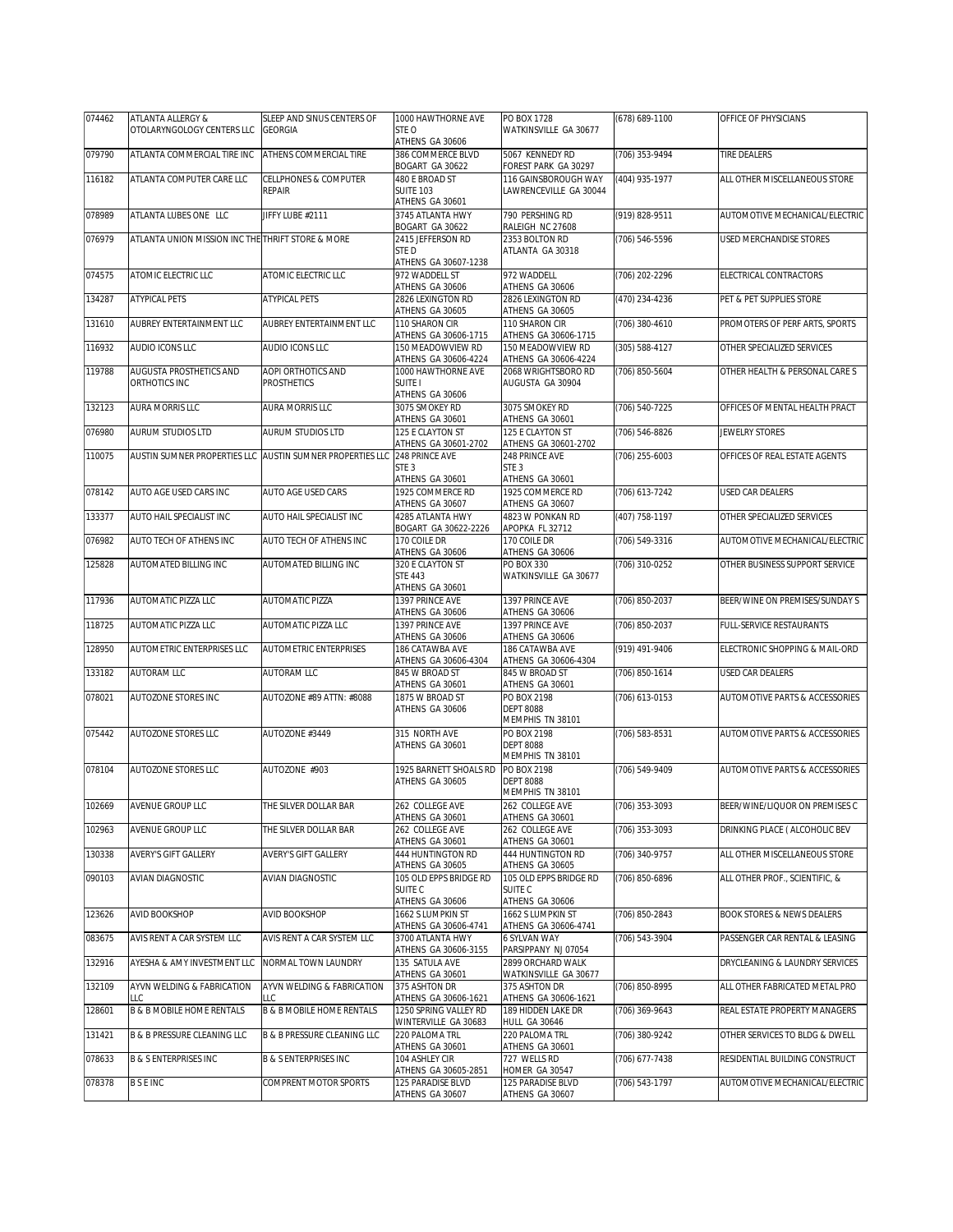| 128869 | <b>B.A. KITCHEN INC</b>                             | SQUARE ONE FISH CO                                          | 1298 PRINCE AVE<br>ATHENS GA 30606                                     | 1298 PRINCE AVE<br>ATHENS GA 30606                                    | (706) 353-8862     | BEER/WINE/LIQUOR ON PREMISES C           |
|--------|-----------------------------------------------------|-------------------------------------------------------------|------------------------------------------------------------------------|-----------------------------------------------------------------------|--------------------|------------------------------------------|
| 129329 | <b>B.A. KITCHEN INC</b>                             | SQUARE ONE FISH CO                                          | 1298 PRINCE AVE<br>ATHENS GA 30606                                     | 1298 PRINCE AVE<br>ATHENS GA 30606                                    | (706) 353-8862     | FULL-SERVICE RESTAURANTS                 |
| 126420 | BAC MEDIA GROUP                                     | <b>BAC MEDIA GROUP</b>                                      | 515 CHEYENNE AVE                                                       | 515 CHEYENNE AVE                                                      | (706) 248-5009     | OTHER SPECIALIZED SERVICES               |
| 131664 | <b>BACK 2 BETTER LLC</b>                            | <b>BACK 2 BETTER LLC</b>                                    | ATHENS GA 30601<br>232 EPPS BRIDGE RD                                  | ATHENS GA 30601<br>232 EPPS BRIDGE RD                                 | (770) 344-7690     | OFFICES OF PHYSICAL/SPEECH THE           |
|        |                                                     |                                                             | 12 H<br>ATHENS GA 30606                                                | 12 H<br>ATHENS GA 30606                                               |                    |                                          |
| 133807 | BACKYARD WILDLIFE HABITATS<br>LLC                   | BACKYARD WILDLIFE HABITATS<br>LLC                           | 165 AUSTIN DR<br>ATHENS GA 30606                                       | 165 AUSTIN DR<br>ATHENS GA 30606                                      | (404) 202-1836     | <b>LANDSCAPING SERVICES</b>              |
| 119574 | BACON-SOUTHALL INC                                  | BLIND PIG TAVERN EASTSIDE                                   | 2301 COLLEGE STATION RD                                                | 310 RESEARCH DR                                                       | (706) 850-4919     | BEER/WINE/LIQUOR ON PREMI/SUND           |
|        |                                                     |                                                             | #11<br>ATHENS GA 30605                                                 | 502<br>ATHENS GA 30605                                                |                    |                                          |
| 120382 | <b>BACON-SOUTHALL INC</b>                           | <b>BLIND PIG TAVERN EASTSIDE</b>                            | 2301 COLLEGE STATION RD 1180 BRIGHTON LN<br>ATHENS GA 30605-3619       | BOGART GA 30622                                                       | (706) 540-5794     | FULL-SERVICE RESTAURANTS                 |
| 128531 | <b>BAD MOON BAR LLC</b>                             | <b>BAD MOON BAR</b>                                         | 246 E CLAYTON ST<br>ATHENS GA 30601                                    | 2296 HWY 29 SOUTH<br>COLBERT GA 30628                                 | (404) 539-9769     | BEER & LIQUOR ON PREMISES CONS           |
| 128628 | <b>BAD MOON BAR LLC</b>                             | <b>BAD MOON BAR</b>                                         | 246 E CLAYTON ST<br>ATHENS GA 30601                                    | 246 E CLAYTON ST<br>ATHENS GA 30601                                   | (404) 218-5327     | DRINKING PLACE ( ALCOHOLIC BEV           |
| 123308 | BAILEY                                              | <b>BAILEY</b>                                               | 100 N JACKSON ST<br>ATHENS GA 30601                                    | 704 WALTON RD NW<br>MONROE GA 30656                                   | (864) 915-2696     | ALL OTHER PERSONAL SERVICES              |
| 133467 | <b>BAILEY WHITEHEAD</b>                             | <b>BAILEY WHITEHEAD</b>                                     | 100 N JACKSON ST<br>ATHENS GA 30601                                    | 1040 PLANTERS RIDGE DR<br>BOGART GA 30622                             | (706) 247-2874     | ALL OTHER PERSONAL SERVICES              |
| 078298 | BAIYEWU CO THE                                      | <b>GIFTS UNLIMITED</b>                                      | 420 RIVERMONT RD<br>ATHENS GA 30606-2320                               | 420 RIVERMONT RD<br>ATHENS GA 30606-2320                              | (706) 546-8404     | MANAGEMENT CONSULTING SERVICES           |
| 077807 |                                                     | BAKER DISTRIBUTING CO LLC 565 BAKER DISTRIBUTING CO LLC 565 | <b>150 PARADISE BLVD</b><br>BLDG B, STE A<br>ATHENS GA 30607-6442      | 14610 BREAKERS DR<br>JACKSONVILLE FL 32258                            | (706) 546-6411     | HVAC EQUIPMENT & SUPPLIES WHOL           |
| 116899 | <b>BALANCE POOLS, LLC</b>                           | <b>BALANCE POOLS, LLC</b>                                   | 152 WELLINGTON CT<br>ATHENS GA 30605-3530                              | 2090 DUNWOODY CLUB DR<br><b>SUITE 106-30</b><br>ATLANTA GA 30350      | (404) 277-9450     | ALL OTHER SPECIAL TRADE CONTRA           |
| 127474 | <b>BALANCED BEHAVIORAL</b><br>COUNSELING SERVICES   | <b>BALANCED BEHAVIORAL</b><br>COUNSELING SERVICES           | 337 S MILLEDGE AVE<br><b>STE 119</b><br>ATHENS GA 30605-5662           | PO BOX 5282<br>ATHENS GA 30604                                        | (706) 338-8557     | OUTPATIENT MENTAL HEALTH & SUB           |
| 079813 | <b>BALI FLOWERS</b>                                 | <b>BALI FLOWERS</b>                                         | 450 MILLEDGE CIR                                                       | 450 MILLEDGE CIR                                                      | (706) 549-7693     | OTHER DIRECT SELLING ESTABLISH           |
| 131168 | <b>BALI NAILS LLC</b>                               | <b>BALI NAILS</b>                                           | ATHENS GA 30606-4336<br>196 ALPS RD<br>#19                             | ATHENS GA 30606-4336<br>1578 BROOMFIELD WAY<br>LAWRENCEVILLE GA 30044 | $(706) 549 - 4247$ | HAIR, NAIL, AND SKIN CARE SERV           |
|        |                                                     |                                                             | ATHENS GA 30606                                                        |                                                                       |                    |                                          |
| 131063 | <b>BANDITBUILT LLC</b>                              | <b>BANDITBUILT LLC</b>                                      | 110 TREMONT CT<br>ATHENS GA 30606                                      | 110 TREMONT CT<br>ATHENS GA 30606                                     | (404) 590-1239     | OTHER SCIENTIFIC & TECHNICAL C           |
| 132427 | <b>BANGING BODIES SHAPERS &amp;</b><br>MORE LLC     | <b>BANGING BODIES SHAPERS &amp;</b><br>MORE LLC             | 2500 W BROAD ST<br>BLDG 100 / STE 109<br>ATHENS GA 30606               | 195 SYCAMORE DR<br><b>B14</b><br>ATHENS GA 30606                      | (706) 380-5675     | APPAREL ACCESSORIES AND OTHER            |
| 116249 | <b>BANK SOUTH MORTGAGE</b>                          | <b>BANK SOUTH MORTGAGE</b>                                  | 100 ATHENS TOWN BLVD<br>STE <sub>2</sub><br>ATHENS GA 30606            | 3290 NORTHSIDE PKWY<br><b>SUITE 600</b><br>ATLANTA GA 30327           | (706) 823-5401     | MORTGAGE & NONMORTGAGE LOAN<br><b>BR</b> |
| 078692 | <b>BARBARA BACON</b>                                | PRIMETIME PUBLICITY<br>CONSULTANT                           | 132 ROBINS NEST<br>ATHENS GA 30606                                     | 132 ROBINS NEST<br>ATHENS GA 30606                                    | (706) 552-3278     | OTHER BUSINESS SUPPORT SERVICE           |
| 131017 | <b>BARBARA SMALLEY</b>                              | <b>CRUISE PLANNERS</b>                                      | 700 MITCHELL BRIDGE RD<br>50                                           | 700 MITCHELL BRIDGE RD<br>50                                          | (706) 255-9301     | TRAVEL AGENCIES                          |
|        |                                                     |                                                             | ATHENS GA 30606                                                        | ATHENS GA 30606                                                       |                    |                                          |
| 076984 | <b>BARBER ST CAR WASH</b>                           | <b>BARBER ST CAR WASH</b>                                   | 150 BARBER ST<br>ATHENS GA 30601                                       | <b>3 THRASHER DR</b><br>WATKINSVILLE GA 30677                         | (706) 540-6628     | OTHER AUTO REPAIR & MAINTENANC           |
| 079917 | <b>BARBERITOS EASTSIDE</b>                          | BARBERITOS EASTSIDE                                         | 1860 BARNETT SHOALS RD PO BOX 888<br><b>STE 301</b><br>ATHENS GA 30605 | ATHENS GA 30605                                                       | (706) 549-9954     | LIMITED-SERVICE EATING PLACE             |
| 116640 | <b>BARBERITOS FIVE POINTS</b>                       | <b>BARBERITOS FIVE POINTS</b>                               | 1739 S LUMPKIN ST<br>ATHENS GA 30606                                   | <b>PO BOX 888</b><br>ATHENS GA 30603                                  | (706) 316-3344     | LIMITED-SERVICE EATING PLACE             |
| 075054 | BARBERITOS FRANCHISING INC                          | BARBERITOS FRANCHISING INC                                  | 1090 S MILLEDGE AVE<br>ATHENS GA 30605                                 | <b>PO BOX 888</b><br>ATHENS GA 30603                                  | (706) 316-3344     | OFFICE ADMINISTRATION SERVICES           |
| 133386 | BARBERITOS PRINCE INC                               | <b>BARBERITOS</b>                                           | 1180 PRINCE AVE<br>ATHENS GA 30606                                     | <b>PO BOX 888</b><br>ATHENS GA 30603                                  | (706) 316-3344     | <b>FULL-SERVICE RESTAURANTS</b>          |
| 077128 | BARKER'S ATHENS ART INC                             | ATHENS ART & FRAME                                          | 1285 CEDAR SHOALS DR<br>ATHENS GA 30605                                | 1021 PARKWAY BLVD<br><b>STE 111</b><br>ATHENS GA 30606                | (706) 208-8433     | OTHER HOME FURNISHINGS STORE             |
| 079033 | <b>BARNES &amp; NOBLE BOOKSELLERS</b><br><b>INC</b> | <b>BARNES &amp; NOBLE BOOKSELLERS</b><br>INC #2974          | 3650 ATLANTA HWY<br>ATHENS GA 30606                                    | 1400 OLD COUNTRY RD<br><b>ATTN: BUSINESS LIC</b><br>WESTBURY NY 11590 | (706) 354-1195     | <b>BOOK STORES &amp; NEWS DEALERS</b>    |
| 129903 | BARNETT AUTOHAUL INC                                | BARNETT AUTOHAUL INC                                        | 180 MEREDITH RIDGE RD<br>ATHENS GA 30605                               | 180 MEREDITH RIDGE RD<br>ATHENS GA 30605                              | (205) 565-9122     | OTHER SPECIALIZED SERVICES               |
| 117766 | BARRELMAN PRODUCTIONS LLC                           | BARRELMAN PRODUCTIONS LLC                                   | 915 RIVERBEND PKWY<br>ATHENS GA 30605-2674                             | 915 RIVERBEND PKWY<br>ATHENS GA 30605-2674                            | (408) 857-0745     | MOTION PICTURE & VIDEO PRODUCT           |
| 092184 | BARRETT DEVELOPMENT GROUP<br>LLC                    | BARRETT DEVELOPMENT GROUP<br>LLC                            | 1744 S LUMPKIN ST<br>ATHENS GA 30606                                   | 1744 S LUMPKIN ST<br>ATHENS GA 30606                                  | (706) 353-7627     | RESIDENTIAL BUILDING CONSTRUCT           |
| 079228 | BARRETTS TOWING INC                                 | <b>BARRETTS TOWING INC</b>                                  | 2570 DANIELSVILLE RD<br>ATHENS GA 30601                                | 2570 DANIELSVILLE RD<br>ATHENS GA 30601                               | (706) 543-0900     | MOTOR VEHICLE TOWING                     |
| 133560 | BARRON'S RENTAL EQUIPMENT<br>LLC                    | <b>BARRON'S RENTAL EQUIPMENT</b><br>LLC                     | 340 HAWTHORNE AVE<br>ATHENS GA 30606                                   | 340 HAWTHORNE AVE<br>ATHENS GA 30606                                  | (706) 543-3486     | <b>GENERAL RENTAL CENTERS</b>            |
|        |                                                     |                                                             |                                                                        |                                                                       |                    |                                          |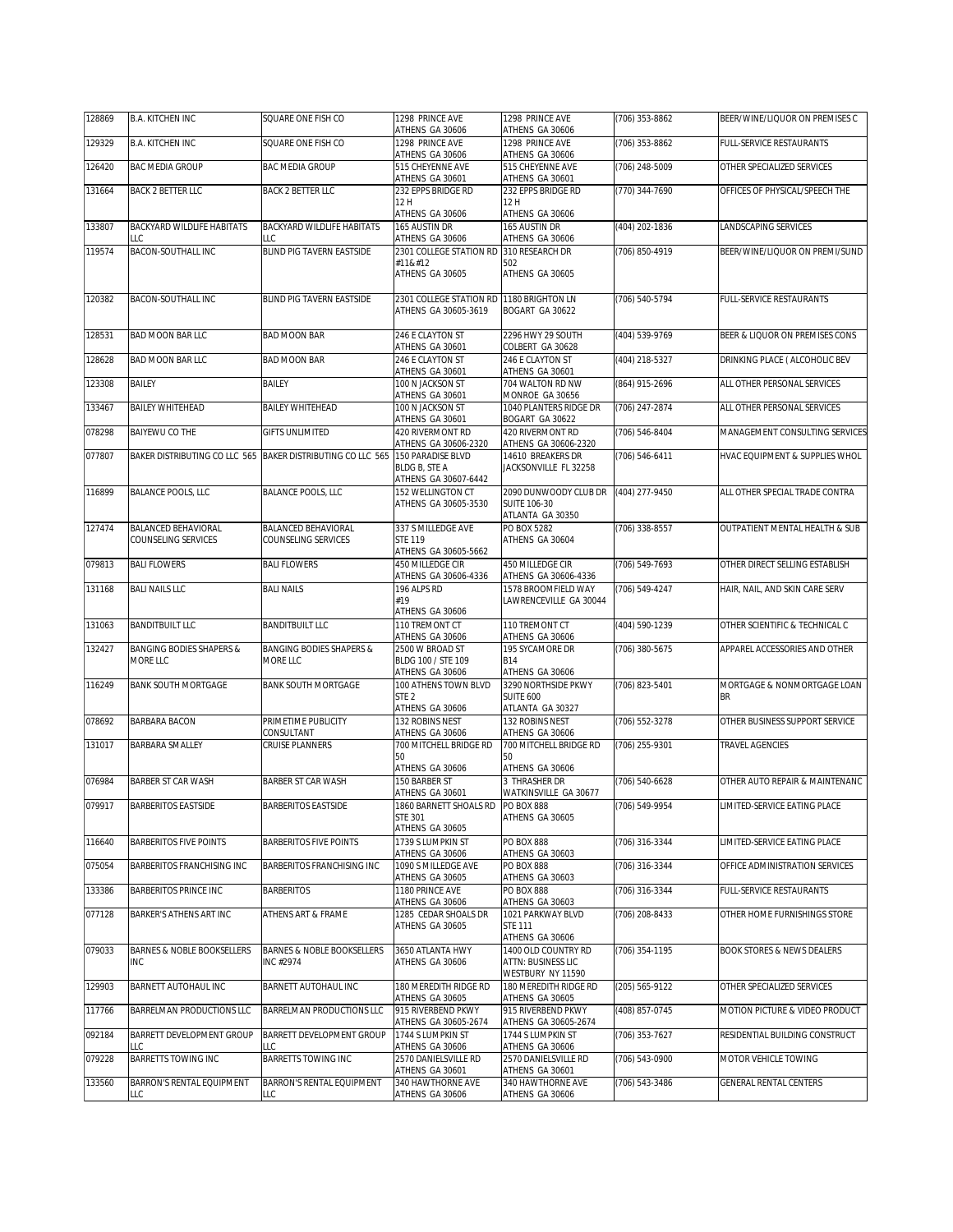| 127919 | РC                                   | BARROW RADIOLOGY ASSOCIATES BARROW RADIOLOGY ASSOCIATES 130 ARTHUR CIR<br>PC. | ATHENS GA 30605-4412                       | 130 ARTHUR CIR<br>ATHENS GA 30605-4412      |                | OTHER SPECIALIZED SERVICES       |
|--------|--------------------------------------|-------------------------------------------------------------------------------|--------------------------------------------|---------------------------------------------|----------------|----------------------------------|
| 077484 | BARRY D SIMMONS DDS PC               | BARRY D SIMMONS DDS PC                                                        | 847 S MILLEDGE AVE                         | 847 S MILLEDGE AVE                          | (706) 546-1716 | OFFICES OF DENTISTS              |
| 132463 | <b>BASKAT LLC</b>                    | MUNCH-HUT STORE                                                               | ATHENS GA 30605<br>175 E BROAD ST          | ATHENS GA 30605<br>4780 ASHFORD DUNWOODY    | (706) 714-0644 | CONVENIENCE STORES               |
|        |                                      |                                                                               | SUITE A<br>ATHENS GA 30601                 | RD.<br>A-270                                |                |                                  |
|        |                                      |                                                                               |                                            | ATLANTA GA 30338                            |                |                                  |
| 076986 | <b>BASS LANDSCAPING CARE</b>         | <b>BASS LANDSCAPING CARE</b>                                                  | 2278 CLEVELAND RD<br>BOGART GA 30622       | <b>PO BOX 506</b><br>BOGART GA 30622        | (770) 725-0203 | LANDSCAPING SERVICES             |
| 079233 | BATH & BODY WORKS LLC #1528          | BATH & BODY WORKS LLC #1528                                                   | 196 ALPS RD<br>SUITE <sub>8</sub>          | PO BOX 182515                               | (614) 856-6927 | ALL OTHER MISCELLANEOUS STORE    |
|        |                                      |                                                                               | ATHENS GA 30606                            | COLUMBUS OH 43218                           |                |                                  |
| 078409 | BATH AND BODY WORKS #233             | BATH AND BODY WORKS #233                                                      | 3700 ATLANTA HWY<br>12                     | PO BOX 182515<br>ATTN: BUSINESS LICENSE     | (706) 543-2039 | COSMETICS, BEAUTY SUPPLIES, &    |
|        |                                      |                                                                               | ATHENS GA 30605                            | <b>DEPT</b>                                 |                |                                  |
| 133199 | BATTINO CONTRACTING                  | BATTINO CONTRACTING                                                           | O ATHENS CLARKE CO                         | COLUMBUS OH 43218<br>5969 BROAD ST          | (703) 408-9162 | RESIDENTIAL BUILDING CONSTRUCT   |
|        | SOLUTIONS LLC                        | SOLUTIONS LLC                                                                 | <b>ADDRESS</b>                             | MOUNT JACKSON VA 22842                      |                |                                  |
| 125543 |                                      | BATTS & BRIDGES FUNERAL HOME BATTS & BRIDGES FUNERAL HOME 3035 ATLANTA HWY    | ATHENS GA 30601                            | 3035 ATLANTA HWY                            | (706) 543-2551 | FUNERAL HOMES & FUNERAL SERVIC   |
| 130604 | <b>BAWOOD LLC</b>                    | <b>BAWOOD LLC</b>                                                             | ATHENS GA 30606<br>2500 W BROAD ST         | ATHENS GA 30606<br>105 MINERAL SPRINGS DR   | (706) 380-0052 | HAIR, NAIL, AND SKIN CARE SERV   |
|        |                                      |                                                                               | <b>SUITE 205</b>                           | ATHENS GA 30601                             |                |                                  |
| 096229 | <b>BAXENDALE GUITAR</b>              | <b>BAXENDALE GUITAR</b>                                                       | ATHENS GA 30606<br>160 WINSTON DR          | 160 WINSTON DR                              | (720) 251-6996 | MUSICAL INSTRUMENTS & SUPPLIES   |
|        |                                      |                                                                               |                                            |                                             |                |                                  |
| 131481 | BAXTER BARBER & SALON                | <b>BAXTER BARBER &amp; SALON</b>                                              | ATHENS GA 30607<br>1063 BAXTER ST          | ATHENS GA 30607<br>1063 BAXTER ST           | (706) 548-4264 | HAIR. NAIL. AND SKIN CARE SERV   |
|        |                                      |                                                                               | <b>SUITE B</b><br>ATHENS GA 30606          | <b>SUITE B</b><br>ATHENS GA 30606           |                |                                  |
| 125304 | <b>BB AND SONS LLC</b>               | LITTLE CAESARS PIZZA                                                          | 4375 LEXINGTON RD                          | 4375 LEXINGTON RD                           | (706) 354-7800 | LIMITED-SERVICE EATING PLACE     |
|        |                                      |                                                                               | C-8<br>ATHENS GA 30605                     | $C-8$<br>ATHENS GA 30605                    |                |                                  |
| 128179 | <b>BC MOBILE ATHENS</b>              | <b>BC MOBILE ATHENS</b>                                                       | 3190 ATLANTA HWY                           | 3190 ATLANTA HWY                            | (404) 512-8553 | ALL OTHER MISCELLANEOUS STORE    |
|        |                                      |                                                                               | STE 14<br>ATHENS GA 30606                  | <b>STE 14</b><br>ATHENS GA 30606            |                |                                  |
| 128178 | BC MOBILE EAST LLC                   | BC MOBILE EAST LLC                                                            | 386 OAK ST                                 | 386 OAK ST                                  | (706) 850-6927 | ALL OTHER MISCELLANEOUS STORE    |
|        |                                      |                                                                               | <b>SUITE B</b><br>ATHENS GA 30601          | <b>SUITE B</b><br>ATHENS GA 30601           |                |                                  |
| 075282 | <b>BCB CAFE LLC</b>                  | <b>BIG CITY BREAD CAFE</b>                                                    | 393 N FINLEY ST<br>STUDIO A                | 393 N FINLEY ST<br><b>STUDIO A</b>          | (706) 543-1187 | LIMITED-SERVICE EATING PLACE     |
|        |                                      |                                                                               | ATHENS GA 30601                            | ATHENS GA 30601                             |                |                                  |
| 086317 | <b>BCB CAFE LLC</b>                  | <b>BIG CITY BREAD CAFE</b>                                                    | 393 N FINLEY ST<br>STE A                   | 393 N FINLEY ST<br>STE A                    | (706) 353-0029 | BEER/WINE ON PREMISES/SUNDAY S   |
|        |                                      |                                                                               | ATHENS GA 30601-2409                       | ATHENS GA 30601-2409                        |                |                                  |
| 133537 | <b>BDO CONSTRUCTION</b>              | <b>BDO CONSTRUCTION</b>                                                       | 278 RHODES DR<br>ATHENS GA 30606           | 278 RHODES DR<br>ATHENS GA 30606            | (229) 881-1633 | RESIDENTIAL BUILDING CONSTRUCT   |
| 131119 | <b>BEACON BAKEHOUSE</b>              | <b>BEACON BAKEHOUSE</b>                                                       | 1380 W HANCOCK AVE<br>ATHENS GA 30606-2912 | 1380 W HANCOCK AVE<br>ATHENS GA 30606-2912  | (706) 380-4899 | BREAD AND BAKERY PRODUCT MANUF   |
| 122704 | BEALL'S OUTLET STORES INC            | BEALL'S OUTLET STORE #474                                                     | 3652 ATLANTA HWY                           | PO BOX 25207                                | (941) 747-2355 | OTHER CLOTHING STORES            |
|        |                                      |                                                                               | STE 3652<br>ATHENS GA 30606-6979           | BRADENTON FL 34206                          |                |                                  |
| 111591 | BEAR CREEK CONSTRUCTION INC          | BEAR CREEK CONSTRUCTION INC                                                   | 135 CARLTON TER                            | 135 CARLTON TER                             | (770) 715-3049 | SINGLE FAMILY HOUSING CONSTRUC   |
| 124892 | BEAR HUG HONEY COMPANY LLC           | BEAR HUG HONEY COMPANY LLC                                                    | ATHENS GA 30606-4701<br>193 E CLAYTON ST   | ATHENS GA 30606-4701<br>193 E CLAYTON ST    | (912) 531-4825 | ALL OTHER MISCELLANEOUS STORE    |
| 131388 | BEARLY PURRFECT LLC                  | <b>BEARLY PURRFECT</b>                                                        | ATHENS GA 30601<br>108 BERLIN ST           | ATHENS GA 30601<br>108 BERLIN ST            | (404) 431-0125 | ELECTRONIC SHOPPING & MAIL-ORD   |
|        |                                      |                                                                               | APT <sub>3</sub>                           | APT <sub>3</sub>                            |                |                                  |
| 096227 | <b>BEARPHAT LLC</b>                  | AMICI ITALIAN CAFE                                                            | ATHENS GA 30601<br>233 E CLAYTON ST        | ATHENS GA 30601<br>PO BOX 1932              | (706) 353-0000 | FULL-SERVICE RESTAURANTS         |
|        |                                      |                                                                               | ATHENS GA 30601                            | ATHENS GA 30603                             |                |                                  |
| 096197 | BEARPHAT, LLC                        | AMICI ITALIAN CAFE                                                            | 233 E CLAYTON ST<br>ATHENS GA 30601        | PO BOX 1932<br>ATHENS GA 30603              | (706) 353-0000 | BEER, WINE, LIQUOR ON PREM/SUNDA |
| 127018 | BEDFORD FALLS STYLES INC             | BEDFORD FALLS STYLES INC                                                      | 4375 LEXINGTON RD<br>ATHENS GA 30605       | 1720 EPPS BRIDGE PKWY<br>STE 108 #413       | (706) 425-9400 | HAIR, NAIL, AND SKIN CARE SERV   |
|        |                                      |                                                                               |                                            | ATHENS GA 30606                             |                |                                  |
| 133849 | BEDROCK COUNTERTOP INC               | BEDROCK COUNTERTOP INC                                                        | 2235 W BROAD ST<br>SUITE C                 | 617 BARRINGTON HILLS DR<br>ATLANTA GA 30350 | (706) 850-1122 | WOOD KITCHEN CABINET & COUNTER   |
|        |                                      |                                                                               | ATHENS GA 30606                            |                                             |                |                                  |
| 132443 | BEE NATURAL HONEY LLC                | BEE NATURAL HONEY                                                             | 209 HIGHLAND PARK DR<br>ATHENS GA 30605    | 209 HIGHLAND PARK DR<br>ATHENS GA 30605     | (706) 713-1357 | OTHER SPECIALIZED SERVICES       |
| 077630 | BEECHWOOD SEWING CENTER              | A C SEW & VACUUM                                                              | 3555 ATLANTA HWY                           | 3555 ATLANTA HWY                            | (706) 543-8342 | APPLIANCE, TV, & OTHER ELECTRO   |
| 103564 | INC<br>BEFORE N AFTER HAIR SALON LLC | BEFORE N AFTER HAIR SALON LLC                                                 | ATHENS GA 30606<br>3620 ATLANTA HWY        | ATHENS GA 30606<br>140 MCLEROY PL           | (706) 549-5283 | HAIR, NAIL, AND SKIN CARE SERV   |
|        |                                      |                                                                               | <b>STE 200</b><br>ATHENS GA 30606-3163     | BOGART GA 30622-1547                        |                |                                  |
| 079014 | BEISSWENGER THOMAS H PC              | BEISSWENGER THOMAS H PC                                                       | 272 W HANCOCK AVE                          | 272 W HANCOCK AVE                           | (706) 208-8484 | OFFICES OF LAWYERS               |
|        |                                      |                                                                               | <b>STE 300B</b><br>ATHENS GA 30601-4552    | <b>STE 300B</b><br>ATHENS GA 30601-4552     |                |                                  |
| 131289 | BEIZA CONSTRUCTION &                 | BEIZA CONSTRUCTION &                                                          | 120 HUNTERS POINTE DR                      | 120 HUNTERS POINTE DR                       | (706) 340-9699 | RESIDENTIAL BUILDING CONSTRUCT   |
|        | REMODELING                           | REMODELING                                                                    | ATHENS GA 30606                            | ATHENS GA 30606                             |                |                                  |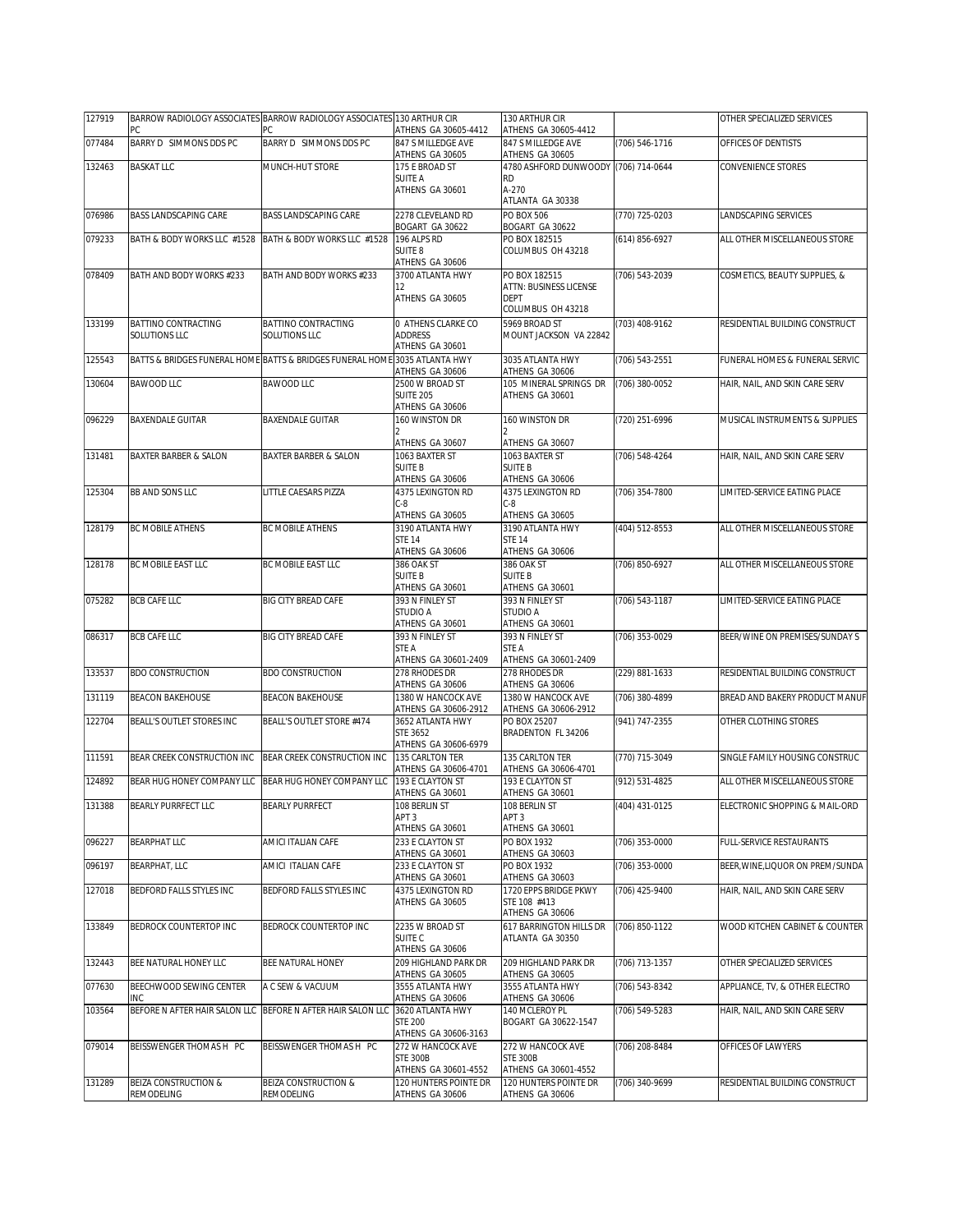| CHARLOTTE NC 28217-4525<br>ATHENS GA 30606-3155<br>BELL CONSTRUCTION INC<br>0 COLLINS INDUSTIAL BLVD PO BOX 328<br>RESIDENTIAL BUILDING CONSTRUCT<br>076992<br><b>BELL CONSTRUCTION INC</b><br>(706) 338-0446<br>ATHENS ADDRESS GA<br>LEXINGTON GA 30648<br>99999<br>076993<br>BELL'S FOOD MARKET INC<br>BELL'S FOOD MARKET INC<br>995 HAWTHORNE AVE<br>PO BOX 48087<br>(706) 548-1307<br>SUPERMARKETS & OTHER GROCERY (<br>STE 101<br>ATHENS GA 30604<br>ATHENS GA 30606-2139<br>132499<br>BELLA BY TINA FOY LTD CO<br>BELLA BY TINA FOY LTD CO<br>130 ASHLEY CIR<br>575 OLYMPIC DR<br>(706) 940-3900<br>HAIR, NAIL, AND SKIN CARE SERV<br>#8218<br>ATHENS GA 30605<br>ATHENS GA 30608<br>BELLA DENTISTRY LLC<br>BELLA DENTISTRY LLC<br>105 IVY CT<br>105 IVY CT<br>(706) 546-7722<br>OFFICES OF DENTISTS<br>ATHENS GA 30606<br>ATHENS GA 30606<br>BELLA MARIA INC<br>120 MILL CENTER BLVD<br>OTHER BUILDING MATERIAL DEALER<br><b>BELLA MARIA</b><br>PO BOX 639<br>(706) 543-4144<br>068860<br>BOGART GA 30622<br>BOGART GA 30622<br>BELLA WARM THOUGHTS<br>1060 W HANCOCK AVE<br>1060 W HANCOCK AVE<br>131625<br>BELLA WARM THOUGHTS<br>(706) 254-5684<br>SEWING, NEEDLEWORK, & PIECE GO<br>ATHENS GA 30606<br>ATHENS GA 30606<br>132772<br>BELLADONNA ARTS LLC<br>BELLADONNA TATTOOS<br>675 PULASKI ST<br>1391 OVERLOOK RIDGE RD<br>OTHER SPECIALIZED SERVICES<br>(215) 279-2740<br>BISHOP GA 30621<br><b>STE 120</b><br>ATHENS GA 30601-2383<br>2525 ATLANTA HWY<br>130871<br>BELLAMY MOTORS OF GEORGIA<br>BELLAMY MOTORS OF GEORGIA<br>2525 ATLANTA HWY<br>(706) 395-6797<br>USED CAR DEALERS<br>LLC<br>LLC<br>ATHENS GA 30606<br>ATHENS GA 30606<br>9D'S<br><b>BELLEWIS INC</b><br>400 E CLAYTON ST<br>400 E CLAYTON ST<br>(706) 254-3998<br>BEER & LIQUOR ON PREMISES CONS<br>STE B<br>STE B<br>ATHENS GA 30601<br>ATHENS GA 30601<br><b>BELLEWIS INC</b><br>9D'S<br>(706) 254-3998<br>DRINKING PLACE ( ALCOHOLIC BEV<br>099290<br>400 E CLAYTON ST<br>400 F CLAYTON ST<br>STE B<br>STE <sub>B</sub><br>ATHENS GA 30601<br>ATHENS GA 30601<br>BELLS' FOOD MARKET INC<br>BELL'S FOOD MARKET #1<br>995 HAWTHORNE AVE<br>PO BOX 48087<br>(706) 548-1307<br>BEER/WINE PKG/SUNDAY SALES<br>078102<br><b>STE #1</b><br>ATHENS GA 30604<br>ATHENS GA 30606-2139<br>BELMONT HOLDINGS LLC<br><b>BELMONT HOLDINGS LLC</b><br>500 BELMONT RD<br>$(678) 787 - 8202$<br>REAL ESTATE PROPERTY MANAGERS<br>129071<br>500 BELMONT RD<br>ATHENS GA 30605<br>ATHENS GA 30605<br>068038<br>BELT LINE BULDGE INC<br>BELT LINE BULDGE INC<br>480 E BROAD ST<br>480 E BROAD ST<br>(706) 783-5204<br>REAL ESTATE PROPERTY MANAGERS<br>116<br>116<br>ATHENS GA 30601<br>ATHENS GA 30601<br>TRI-STATE DISTRIBUTORS<br>1160 BARBER ST<br>PO BOX 559<br>(706) 549-8009<br>067975<br><b>BELVINS INC</b><br>HVAC EQUIPMENT & SUPPLIES WHOL<br>ATHENS GA 30607<br>ROYSTON GA 30662<br>BEN GREENBERG PSY D LLC<br>OFFICES OF MENTAL HEALTH PRACT<br>129897<br>BEN GREENBERG PSY D LLC<br>1751 S LUMPKIN ST<br>310 CLOVER ST<br>(706) 389-5087<br>ATHENS GA 30606-2606<br>ATHENS GA 30606<br>118964<br>BENCHMARK BLUFFS LLC<br>BENCHMARK BLUFFS LLC<br>195 EPPS BRIDGE RD<br>4053 MAPLE RD<br>(706) 546-9000<br>REAL ESTATE PROPERTY MANAGERS<br>ATHENS GA 30606<br>AMHERST NY 14226<br>BENCHMARK CLEANING<br>900 OLD HULL RD<br>JANITORIAL SERVICES<br>126056<br>BENCHMARK CLEANING<br>900 OLD HULL RD<br>(706) 286-8321<br><b>SUITE 200</b><br><b>SUITE 200</b><br>CONSULTANTS INC<br>CONSULTANTS INC<br>ATHENS GA 30601<br>ATHENS GA 30601<br>077012<br>BENNY PAYNE REALTY INC<br>BENNY PAYNE REALTY INC<br>1540 MORTON RD<br>PO BOX 1784<br>(706) 543-2511<br>OFFICES OF REAL ESTATE AGENTS<br>ATHENS GA 30605<br>ATHENS GA 30603<br>124498<br>BENZER PHARMACY ATHENS LLC<br>BENZER PHARMACY ATHENS LLC<br>484 NORTH AVE<br>484 NORTH AVE<br>(706) 510-4040<br>PHARMACIES & DRUG STORES<br>ATHENS GA 30601<br>ATHENS GA 30601<br>BERGER MICHAEL L.<br>078549<br><b>BERGER MICHAEL L.</b><br>1 HUNTINGTON RD<br>1 HUNTINGTON RD<br>(706) 613-1112<br>OFFICES OF LAWYERS<br><b>STE 106</b><br><b>STE 106</b><br>ATHENS GA 30606-7205<br>ATHENS GA 30606-7205<br>BERNSTEIN FUNERAL HOME &<br>BERNSTEIN FUNERAL HOME &<br>FUNERAL HOMES & FUNERAL SERVIC<br>077965<br>3195 ATLANTA HWY<br>PO BOX 130548<br>(706) 543-7373<br>CREMATION<br>CREMATION<br>ATHENS GA 30606<br>HOUSTON TX 77219-0548<br>BERTRAM EXCLUSIVES LLC<br>BERTRAM EXCLUSIVES LLC<br>516 N BILLUPS ST<br>516 N BILLUPS ST<br>ALL OTHER MISCELLANEOUS STORE<br>126308<br>(706) 614-7013<br>ATHENS GA 30606<br>ATHENS GA 30606<br>BEST ELITE TRUCKING LLC<br>BEST ELITE TRUCKING LLC<br>675 CLUB DR<br>675 CLUB DR<br>133480<br>(706) 201-3182<br>LOCAL GENERAL FREIGHT TRUCKING<br>ATHENS GA 30607<br>ATHENS GA 30607<br>BEST FRIENDS VETERINARY<br>BEST FRIENDS VETERINARY<br>522 CASTALIA AVE<br>522 CASTALIA AVE<br>(706) 549-1811<br>VETERINARY SERVICES<br><b>SERVICE</b><br>SERVICE<br>ATHENS GA 30606-4302<br>ATHENS GA 30606-4302<br>BEST WAY TRANSPORTATION INC<br>BEST WAY TRANSPORTATION INC<br>074782<br>1460 DANIELSVILLE RD<br>PO BOX 81005<br>(706) 548-4025<br>LONG-DISTANCE GENERAL FREIGHT<br>ATHENS GA 30601-1310<br>ATHENS GA 30608<br>(706) 351-1422<br>BESURE CONSULTING GROUP LLC<br>BESURE CONSULTING GROUP LLC<br>150 THE PRESERVE DR<br>PO BOX 81632<br>INSURANCE CARRIER, DIRECT LIFE,<br>ATHENS GA 30608<br>41<br>ATHENS GA 30606<br>BET-TOWNSEND HEARING AID INC BET-TOWNSEND HEARING AID INC<br>1650 W BROAD ST<br>1650 W BROAD ST<br>OTHER HEALTH & PERSONAL CARE S<br>(706) 548-5245<br>ATHENS GA 30606-3550<br>ATHENS GA 30606-3550<br><b>BETAJET LLC</b><br><b>BETAJET LLC</b><br>585 BARBER ST<br>585 BARBER ST<br>(404) 247-0512<br><b>ENGINEERING SERVICES</b><br>130516<br>STE G<br>STE G<br>ATHENS GA 30601-2390<br>ATHENS GA 30601-2390<br>BETH BLANTON ENTERPRISES<br>106 LUCY LN<br>BETH BLANTON ENTERPRISES<br>106 LUCY LN<br>(706) 546-0736<br>OTHER DIRECT SELLING ESTABLISH<br>ATHENS GA 30606<br>ATHENS GA 30606<br>BETHANY CHRISTIAN SERVICES OF<br>BETHANY CHRISTIAN SERVICES OF<br>1 HUNTINGTON RD<br>6645 PEACHTREE<br>(706) 395-7034<br>127449<br>NON-PROFIT ORGANIZATION<br>DUNWOODY RD<br>GA<br>GA<br><b>STE 806</b><br>ATHENS GA 30606<br>SANDY SPRINGS GA 30328<br>BETSY L WICKLEIN LPC<br>BETSY L WICKLEIN LPC<br>(706) 552-0706<br>OFFICES OF MENTAL HEALTH PRACT<br>099589<br>1 HUNTINGTON RD<br>1 HUNTINGTON RD<br><b>SUITE 704</b><br><b>SUITE 704</b><br>ATHENS GA 30606<br>ATHENS GA 30606<br>BETWEEN YOU AND ME DESIGNS<br>BETWEEN YOU AND ME DESIGNS<br>630 HAWTHORNE AVE<br>630 HAWTHORNE AVE<br>INTERIOR DESIGNS SERVICES<br>130245<br>(706) 296-0619 | 077575 | BELK INC #54 | BELK INC #54 | 3700 ATLANTA HWY     | 2801 W TYVOLA RD     | (704) 426-8501 | DEPARTMENT STORES |
|-------------------------------------------------------------------------------------------------------------------------------------------------------------------------------------------------------------------------------------------------------------------------------------------------------------------------------------------------------------------------------------------------------------------------------------------------------------------------------------------------------------------------------------------------------------------------------------------------------------------------------------------------------------------------------------------------------------------------------------------------------------------------------------------------------------------------------------------------------------------------------------------------------------------------------------------------------------------------------------------------------------------------------------------------------------------------------------------------------------------------------------------------------------------------------------------------------------------------------------------------------------------------------------------------------------------------------------------------------------------------------------------------------------------------------------------------------------------------------------------------------------------------------------------------------------------------------------------------------------------------------------------------------------------------------------------------------------------------------------------------------------------------------------------------------------------------------------------------------------------------------------------------------------------------------------------------------------------------------------------------------------------------------------------------------------------------------------------------------------------------------------------------------------------------------------------------------------------------------------------------------------------------------------------------------------------------------------------------------------------------------------------------------------------------------------------------------------------------------------------------------------------------------------------------------------------------------------------------------------------------------------------------------------------------------------------------------------------------------------------------------------------------------------------------------------------------------------------------------------------------------------------------------------------------------------------------------------------------------------------------------------------------------------------------------------------------------------------------------------------------------------------------------------------------------------------------------------------------------------------------------------------------------------------------------------------------------------------------------------------------------------------------------------------------------------------------------------------------------------------------------------------------------------------------------------------------------------------------------------------------------------------------------------------------------------------------------------------------------------------------------------------------------------------------------------------------------------------------------------------------------------------------------------------------------------------------------------------------------------------------------------------------------------------------------------------------------------------------------------------------------------------------------------------------------------------------------------------------------------------------------------------------------------------------------------------------------------------------------------------------------------------------------------------------------------------------------------------------------------------------------------------------------------------------------------------------------------------------------------------------------------------------------------------------------------------------------------------------------------------------------------------------------------------------------------------------------------------------------------------------------------------------------------------------------------------------------------------------------------------------------------------------------------------------------------------------------------------------------------------------------------------------------------------------------------------------------------------------------------------------------------------------------------------------------------------------------------------------------------------------------------------------------------------------------------------------------------------------------------------------------------------------------------------------------------------------------------------------------------------------------------------------------------------------------------------------------------------------------------------------------------------------------------------------------------------------------------------------------------------------------------------------------------------------------------------------------------------------------------------------------------------------------------------------------------------------------------------------------------------------------------------------------------------------------------------------------------------------------------------------------------------------------------------------------------------------------------------------------------------------------------------------------------------------------------------------------------------------------------------------------------------------------------------------------------------------------------------------------------------------------------------------------------------|--------|--------------|--------------|----------------------|----------------------|----------------|-------------------|
|                                                                                                                                                                                                                                                                                                                                                                                                                                                                                                                                                                                                                                                                                                                                                                                                                                                                                                                                                                                                                                                                                                                                                                                                                                                                                                                                                                                                                                                                                                                                                                                                                                                                                                                                                                                                                                                                                                                                                                                                                                                                                                                                                                                                                                                                                                                                                                                                                                                                                                                                                                                                                                                                                                                                                                                                                                                                                                                                                                                                                                                                                                                                                                                                                                                                                                                                                                                                                                                                                                                                                                                                                                                                                                                                                                                                                                                                                                                                                                                                                                                                                                                                                                                                                                                                                                                                                                                                                                                                                                                                                                                                                                                                                                                                                                                                                                                                                                                                                                                                                                                                                                                                                                                                                                                                                                                                                                                                                                                                                                                                                                                                                                                                                                                                                                                                                                                                                                                                                                                                                                                                                                                                                                                                                                                                                                                                                                                                                                                                                                                                                                                                                                                                   |        |              |              | STE 175              | <b>STE 208</b>       |                |                   |
|                                                                                                                                                                                                                                                                                                                                                                                                                                                                                                                                                                                                                                                                                                                                                                                                                                                                                                                                                                                                                                                                                                                                                                                                                                                                                                                                                                                                                                                                                                                                                                                                                                                                                                                                                                                                                                                                                                                                                                                                                                                                                                                                                                                                                                                                                                                                                                                                                                                                                                                                                                                                                                                                                                                                                                                                                                                                                                                                                                                                                                                                                                                                                                                                                                                                                                                                                                                                                                                                                                                                                                                                                                                                                                                                                                                                                                                                                                                                                                                                                                                                                                                                                                                                                                                                                                                                                                                                                                                                                                                                                                                                                                                                                                                                                                                                                                                                                                                                                                                                                                                                                                                                                                                                                                                                                                                                                                                                                                                                                                                                                                                                                                                                                                                                                                                                                                                                                                                                                                                                                                                                                                                                                                                                                                                                                                                                                                                                                                                                                                                                                                                                                                                                   |        |              |              |                      |                      |                |                   |
|                                                                                                                                                                                                                                                                                                                                                                                                                                                                                                                                                                                                                                                                                                                                                                                                                                                                                                                                                                                                                                                                                                                                                                                                                                                                                                                                                                                                                                                                                                                                                                                                                                                                                                                                                                                                                                                                                                                                                                                                                                                                                                                                                                                                                                                                                                                                                                                                                                                                                                                                                                                                                                                                                                                                                                                                                                                                                                                                                                                                                                                                                                                                                                                                                                                                                                                                                                                                                                                                                                                                                                                                                                                                                                                                                                                                                                                                                                                                                                                                                                                                                                                                                                                                                                                                                                                                                                                                                                                                                                                                                                                                                                                                                                                                                                                                                                                                                                                                                                                                                                                                                                                                                                                                                                                                                                                                                                                                                                                                                                                                                                                                                                                                                                                                                                                                                                                                                                                                                                                                                                                                                                                                                                                                                                                                                                                                                                                                                                                                                                                                                                                                                                                                   |        |              |              |                      |                      |                |                   |
|                                                                                                                                                                                                                                                                                                                                                                                                                                                                                                                                                                                                                                                                                                                                                                                                                                                                                                                                                                                                                                                                                                                                                                                                                                                                                                                                                                                                                                                                                                                                                                                                                                                                                                                                                                                                                                                                                                                                                                                                                                                                                                                                                                                                                                                                                                                                                                                                                                                                                                                                                                                                                                                                                                                                                                                                                                                                                                                                                                                                                                                                                                                                                                                                                                                                                                                                                                                                                                                                                                                                                                                                                                                                                                                                                                                                                                                                                                                                                                                                                                                                                                                                                                                                                                                                                                                                                                                                                                                                                                                                                                                                                                                                                                                                                                                                                                                                                                                                                                                                                                                                                                                                                                                                                                                                                                                                                                                                                                                                                                                                                                                                                                                                                                                                                                                                                                                                                                                                                                                                                                                                                                                                                                                                                                                                                                                                                                                                                                                                                                                                                                                                                                                                   |        |              |              |                      |                      |                |                   |
|                                                                                                                                                                                                                                                                                                                                                                                                                                                                                                                                                                                                                                                                                                                                                                                                                                                                                                                                                                                                                                                                                                                                                                                                                                                                                                                                                                                                                                                                                                                                                                                                                                                                                                                                                                                                                                                                                                                                                                                                                                                                                                                                                                                                                                                                                                                                                                                                                                                                                                                                                                                                                                                                                                                                                                                                                                                                                                                                                                                                                                                                                                                                                                                                                                                                                                                                                                                                                                                                                                                                                                                                                                                                                                                                                                                                                                                                                                                                                                                                                                                                                                                                                                                                                                                                                                                                                                                                                                                                                                                                                                                                                                                                                                                                                                                                                                                                                                                                                                                                                                                                                                                                                                                                                                                                                                                                                                                                                                                                                                                                                                                                                                                                                                                                                                                                                                                                                                                                                                                                                                                                                                                                                                                                                                                                                                                                                                                                                                                                                                                                                                                                                                                                   |        |              |              |                      |                      |                |                   |
|                                                                                                                                                                                                                                                                                                                                                                                                                                                                                                                                                                                                                                                                                                                                                                                                                                                                                                                                                                                                                                                                                                                                                                                                                                                                                                                                                                                                                                                                                                                                                                                                                                                                                                                                                                                                                                                                                                                                                                                                                                                                                                                                                                                                                                                                                                                                                                                                                                                                                                                                                                                                                                                                                                                                                                                                                                                                                                                                                                                                                                                                                                                                                                                                                                                                                                                                                                                                                                                                                                                                                                                                                                                                                                                                                                                                                                                                                                                                                                                                                                                                                                                                                                                                                                                                                                                                                                                                                                                                                                                                                                                                                                                                                                                                                                                                                                                                                                                                                                                                                                                                                                                                                                                                                                                                                                                                                                                                                                                                                                                                                                                                                                                                                                                                                                                                                                                                                                                                                                                                                                                                                                                                                                                                                                                                                                                                                                                                                                                                                                                                                                                                                                                                   |        |              |              |                      |                      |                |                   |
|                                                                                                                                                                                                                                                                                                                                                                                                                                                                                                                                                                                                                                                                                                                                                                                                                                                                                                                                                                                                                                                                                                                                                                                                                                                                                                                                                                                                                                                                                                                                                                                                                                                                                                                                                                                                                                                                                                                                                                                                                                                                                                                                                                                                                                                                                                                                                                                                                                                                                                                                                                                                                                                                                                                                                                                                                                                                                                                                                                                                                                                                                                                                                                                                                                                                                                                                                                                                                                                                                                                                                                                                                                                                                                                                                                                                                                                                                                                                                                                                                                                                                                                                                                                                                                                                                                                                                                                                                                                                                                                                                                                                                                                                                                                                                                                                                                                                                                                                                                                                                                                                                                                                                                                                                                                                                                                                                                                                                                                                                                                                                                                                                                                                                                                                                                                                                                                                                                                                                                                                                                                                                                                                                                                                                                                                                                                                                                                                                                                                                                                                                                                                                                                                   |        |              |              |                      |                      |                |                   |
|                                                                                                                                                                                                                                                                                                                                                                                                                                                                                                                                                                                                                                                                                                                                                                                                                                                                                                                                                                                                                                                                                                                                                                                                                                                                                                                                                                                                                                                                                                                                                                                                                                                                                                                                                                                                                                                                                                                                                                                                                                                                                                                                                                                                                                                                                                                                                                                                                                                                                                                                                                                                                                                                                                                                                                                                                                                                                                                                                                                                                                                                                                                                                                                                                                                                                                                                                                                                                                                                                                                                                                                                                                                                                                                                                                                                                                                                                                                                                                                                                                                                                                                                                                                                                                                                                                                                                                                                                                                                                                                                                                                                                                                                                                                                                                                                                                                                                                                                                                                                                                                                                                                                                                                                                                                                                                                                                                                                                                                                                                                                                                                                                                                                                                                                                                                                                                                                                                                                                                                                                                                                                                                                                                                                                                                                                                                                                                                                                                                                                                                                                                                                                                                                   |        |              |              |                      |                      |                |                   |
|                                                                                                                                                                                                                                                                                                                                                                                                                                                                                                                                                                                                                                                                                                                                                                                                                                                                                                                                                                                                                                                                                                                                                                                                                                                                                                                                                                                                                                                                                                                                                                                                                                                                                                                                                                                                                                                                                                                                                                                                                                                                                                                                                                                                                                                                                                                                                                                                                                                                                                                                                                                                                                                                                                                                                                                                                                                                                                                                                                                                                                                                                                                                                                                                                                                                                                                                                                                                                                                                                                                                                                                                                                                                                                                                                                                                                                                                                                                                                                                                                                                                                                                                                                                                                                                                                                                                                                                                                                                                                                                                                                                                                                                                                                                                                                                                                                                                                                                                                                                                                                                                                                                                                                                                                                                                                                                                                                                                                                                                                                                                                                                                                                                                                                                                                                                                                                                                                                                                                                                                                                                                                                                                                                                                                                                                                                                                                                                                                                                                                                                                                                                                                                                                   |        |              |              |                      |                      |                |                   |
|                                                                                                                                                                                                                                                                                                                                                                                                                                                                                                                                                                                                                                                                                                                                                                                                                                                                                                                                                                                                                                                                                                                                                                                                                                                                                                                                                                                                                                                                                                                                                                                                                                                                                                                                                                                                                                                                                                                                                                                                                                                                                                                                                                                                                                                                                                                                                                                                                                                                                                                                                                                                                                                                                                                                                                                                                                                                                                                                                                                                                                                                                                                                                                                                                                                                                                                                                                                                                                                                                                                                                                                                                                                                                                                                                                                                                                                                                                                                                                                                                                                                                                                                                                                                                                                                                                                                                                                                                                                                                                                                                                                                                                                                                                                                                                                                                                                                                                                                                                                                                                                                                                                                                                                                                                                                                                                                                                                                                                                                                                                                                                                                                                                                                                                                                                                                                                                                                                                                                                                                                                                                                                                                                                                                                                                                                                                                                                                                                                                                                                                                                                                                                                                                   | 086963 |              |              |                      |                      |                |                   |
|                                                                                                                                                                                                                                                                                                                                                                                                                                                                                                                                                                                                                                                                                                                                                                                                                                                                                                                                                                                                                                                                                                                                                                                                                                                                                                                                                                                                                                                                                                                                                                                                                                                                                                                                                                                                                                                                                                                                                                                                                                                                                                                                                                                                                                                                                                                                                                                                                                                                                                                                                                                                                                                                                                                                                                                                                                                                                                                                                                                                                                                                                                                                                                                                                                                                                                                                                                                                                                                                                                                                                                                                                                                                                                                                                                                                                                                                                                                                                                                                                                                                                                                                                                                                                                                                                                                                                                                                                                                                                                                                                                                                                                                                                                                                                                                                                                                                                                                                                                                                                                                                                                                                                                                                                                                                                                                                                                                                                                                                                                                                                                                                                                                                                                                                                                                                                                                                                                                                                                                                                                                                                                                                                                                                                                                                                                                                                                                                                                                                                                                                                                                                                                                                   |        |              |              |                      |                      |                |                   |
|                                                                                                                                                                                                                                                                                                                                                                                                                                                                                                                                                                                                                                                                                                                                                                                                                                                                                                                                                                                                                                                                                                                                                                                                                                                                                                                                                                                                                                                                                                                                                                                                                                                                                                                                                                                                                                                                                                                                                                                                                                                                                                                                                                                                                                                                                                                                                                                                                                                                                                                                                                                                                                                                                                                                                                                                                                                                                                                                                                                                                                                                                                                                                                                                                                                                                                                                                                                                                                                                                                                                                                                                                                                                                                                                                                                                                                                                                                                                                                                                                                                                                                                                                                                                                                                                                                                                                                                                                                                                                                                                                                                                                                                                                                                                                                                                                                                                                                                                                                                                                                                                                                                                                                                                                                                                                                                                                                                                                                                                                                                                                                                                                                                                                                                                                                                                                                                                                                                                                                                                                                                                                                                                                                                                                                                                                                                                                                                                                                                                                                                                                                                                                                                                   |        |              |              |                      |                      |                |                   |
|                                                                                                                                                                                                                                                                                                                                                                                                                                                                                                                                                                                                                                                                                                                                                                                                                                                                                                                                                                                                                                                                                                                                                                                                                                                                                                                                                                                                                                                                                                                                                                                                                                                                                                                                                                                                                                                                                                                                                                                                                                                                                                                                                                                                                                                                                                                                                                                                                                                                                                                                                                                                                                                                                                                                                                                                                                                                                                                                                                                                                                                                                                                                                                                                                                                                                                                                                                                                                                                                                                                                                                                                                                                                                                                                                                                                                                                                                                                                                                                                                                                                                                                                                                                                                                                                                                                                                                                                                                                                                                                                                                                                                                                                                                                                                                                                                                                                                                                                                                                                                                                                                                                                                                                                                                                                                                                                                                                                                                                                                                                                                                                                                                                                                                                                                                                                                                                                                                                                                                                                                                                                                                                                                                                                                                                                                                                                                                                                                                                                                                                                                                                                                                                                   |        |              |              |                      |                      |                |                   |
|                                                                                                                                                                                                                                                                                                                                                                                                                                                                                                                                                                                                                                                                                                                                                                                                                                                                                                                                                                                                                                                                                                                                                                                                                                                                                                                                                                                                                                                                                                                                                                                                                                                                                                                                                                                                                                                                                                                                                                                                                                                                                                                                                                                                                                                                                                                                                                                                                                                                                                                                                                                                                                                                                                                                                                                                                                                                                                                                                                                                                                                                                                                                                                                                                                                                                                                                                                                                                                                                                                                                                                                                                                                                                                                                                                                                                                                                                                                                                                                                                                                                                                                                                                                                                                                                                                                                                                                                                                                                                                                                                                                                                                                                                                                                                                                                                                                                                                                                                                                                                                                                                                                                                                                                                                                                                                                                                                                                                                                                                                                                                                                                                                                                                                                                                                                                                                                                                                                                                                                                                                                                                                                                                                                                                                                                                                                                                                                                                                                                                                                                                                                                                                                                   |        |              |              |                      |                      |                |                   |
|                                                                                                                                                                                                                                                                                                                                                                                                                                                                                                                                                                                                                                                                                                                                                                                                                                                                                                                                                                                                                                                                                                                                                                                                                                                                                                                                                                                                                                                                                                                                                                                                                                                                                                                                                                                                                                                                                                                                                                                                                                                                                                                                                                                                                                                                                                                                                                                                                                                                                                                                                                                                                                                                                                                                                                                                                                                                                                                                                                                                                                                                                                                                                                                                                                                                                                                                                                                                                                                                                                                                                                                                                                                                                                                                                                                                                                                                                                                                                                                                                                                                                                                                                                                                                                                                                                                                                                                                                                                                                                                                                                                                                                                                                                                                                                                                                                                                                                                                                                                                                                                                                                                                                                                                                                                                                                                                                                                                                                                                                                                                                                                                                                                                                                                                                                                                                                                                                                                                                                                                                                                                                                                                                                                                                                                                                                                                                                                                                                                                                                                                                                                                                                                                   |        |              |              |                      |                      |                |                   |
|                                                                                                                                                                                                                                                                                                                                                                                                                                                                                                                                                                                                                                                                                                                                                                                                                                                                                                                                                                                                                                                                                                                                                                                                                                                                                                                                                                                                                                                                                                                                                                                                                                                                                                                                                                                                                                                                                                                                                                                                                                                                                                                                                                                                                                                                                                                                                                                                                                                                                                                                                                                                                                                                                                                                                                                                                                                                                                                                                                                                                                                                                                                                                                                                                                                                                                                                                                                                                                                                                                                                                                                                                                                                                                                                                                                                                                                                                                                                                                                                                                                                                                                                                                                                                                                                                                                                                                                                                                                                                                                                                                                                                                                                                                                                                                                                                                                                                                                                                                                                                                                                                                                                                                                                                                                                                                                                                                                                                                                                                                                                                                                                                                                                                                                                                                                                                                                                                                                                                                                                                                                                                                                                                                                                                                                                                                                                                                                                                                                                                                                                                                                                                                                                   |        |              |              |                      |                      |                |                   |
|                                                                                                                                                                                                                                                                                                                                                                                                                                                                                                                                                                                                                                                                                                                                                                                                                                                                                                                                                                                                                                                                                                                                                                                                                                                                                                                                                                                                                                                                                                                                                                                                                                                                                                                                                                                                                                                                                                                                                                                                                                                                                                                                                                                                                                                                                                                                                                                                                                                                                                                                                                                                                                                                                                                                                                                                                                                                                                                                                                                                                                                                                                                                                                                                                                                                                                                                                                                                                                                                                                                                                                                                                                                                                                                                                                                                                                                                                                                                                                                                                                                                                                                                                                                                                                                                                                                                                                                                                                                                                                                                                                                                                                                                                                                                                                                                                                                                                                                                                                                                                                                                                                                                                                                                                                                                                                                                                                                                                                                                                                                                                                                                                                                                                                                                                                                                                                                                                                                                                                                                                                                                                                                                                                                                                                                                                                                                                                                                                                                                                                                                                                                                                                                                   |        |              |              |                      |                      |                |                   |
|                                                                                                                                                                                                                                                                                                                                                                                                                                                                                                                                                                                                                                                                                                                                                                                                                                                                                                                                                                                                                                                                                                                                                                                                                                                                                                                                                                                                                                                                                                                                                                                                                                                                                                                                                                                                                                                                                                                                                                                                                                                                                                                                                                                                                                                                                                                                                                                                                                                                                                                                                                                                                                                                                                                                                                                                                                                                                                                                                                                                                                                                                                                                                                                                                                                                                                                                                                                                                                                                                                                                                                                                                                                                                                                                                                                                                                                                                                                                                                                                                                                                                                                                                                                                                                                                                                                                                                                                                                                                                                                                                                                                                                                                                                                                                                                                                                                                                                                                                                                                                                                                                                                                                                                                                                                                                                                                                                                                                                                                                                                                                                                                                                                                                                                                                                                                                                                                                                                                                                                                                                                                                                                                                                                                                                                                                                                                                                                                                                                                                                                                                                                                                                                                   | 098388 |              |              |                      |                      |                |                   |
|                                                                                                                                                                                                                                                                                                                                                                                                                                                                                                                                                                                                                                                                                                                                                                                                                                                                                                                                                                                                                                                                                                                                                                                                                                                                                                                                                                                                                                                                                                                                                                                                                                                                                                                                                                                                                                                                                                                                                                                                                                                                                                                                                                                                                                                                                                                                                                                                                                                                                                                                                                                                                                                                                                                                                                                                                                                                                                                                                                                                                                                                                                                                                                                                                                                                                                                                                                                                                                                                                                                                                                                                                                                                                                                                                                                                                                                                                                                                                                                                                                                                                                                                                                                                                                                                                                                                                                                                                                                                                                                                                                                                                                                                                                                                                                                                                                                                                                                                                                                                                                                                                                                                                                                                                                                                                                                                                                                                                                                                                                                                                                                                                                                                                                                                                                                                                                                                                                                                                                                                                                                                                                                                                                                                                                                                                                                                                                                                                                                                                                                                                                                                                                                                   |        |              |              |                      |                      |                |                   |
|                                                                                                                                                                                                                                                                                                                                                                                                                                                                                                                                                                                                                                                                                                                                                                                                                                                                                                                                                                                                                                                                                                                                                                                                                                                                                                                                                                                                                                                                                                                                                                                                                                                                                                                                                                                                                                                                                                                                                                                                                                                                                                                                                                                                                                                                                                                                                                                                                                                                                                                                                                                                                                                                                                                                                                                                                                                                                                                                                                                                                                                                                                                                                                                                                                                                                                                                                                                                                                                                                                                                                                                                                                                                                                                                                                                                                                                                                                                                                                                                                                                                                                                                                                                                                                                                                                                                                                                                                                                                                                                                                                                                                                                                                                                                                                                                                                                                                                                                                                                                                                                                                                                                                                                                                                                                                                                                                                                                                                                                                                                                                                                                                                                                                                                                                                                                                                                                                                                                                                                                                                                                                                                                                                                                                                                                                                                                                                                                                                                                                                                                                                                                                                                                   |        |              |              |                      |                      |                |                   |
|                                                                                                                                                                                                                                                                                                                                                                                                                                                                                                                                                                                                                                                                                                                                                                                                                                                                                                                                                                                                                                                                                                                                                                                                                                                                                                                                                                                                                                                                                                                                                                                                                                                                                                                                                                                                                                                                                                                                                                                                                                                                                                                                                                                                                                                                                                                                                                                                                                                                                                                                                                                                                                                                                                                                                                                                                                                                                                                                                                                                                                                                                                                                                                                                                                                                                                                                                                                                                                                                                                                                                                                                                                                                                                                                                                                                                                                                                                                                                                                                                                                                                                                                                                                                                                                                                                                                                                                                                                                                                                                                                                                                                                                                                                                                                                                                                                                                                                                                                                                                                                                                                                                                                                                                                                                                                                                                                                                                                                                                                                                                                                                                                                                                                                                                                                                                                                                                                                                                                                                                                                                                                                                                                                                                                                                                                                                                                                                                                                                                                                                                                                                                                                                                   |        |              |              |                      |                      |                |                   |
|                                                                                                                                                                                                                                                                                                                                                                                                                                                                                                                                                                                                                                                                                                                                                                                                                                                                                                                                                                                                                                                                                                                                                                                                                                                                                                                                                                                                                                                                                                                                                                                                                                                                                                                                                                                                                                                                                                                                                                                                                                                                                                                                                                                                                                                                                                                                                                                                                                                                                                                                                                                                                                                                                                                                                                                                                                                                                                                                                                                                                                                                                                                                                                                                                                                                                                                                                                                                                                                                                                                                                                                                                                                                                                                                                                                                                                                                                                                                                                                                                                                                                                                                                                                                                                                                                                                                                                                                                                                                                                                                                                                                                                                                                                                                                                                                                                                                                                                                                                                                                                                                                                                                                                                                                                                                                                                                                                                                                                                                                                                                                                                                                                                                                                                                                                                                                                                                                                                                                                                                                                                                                                                                                                                                                                                                                                                                                                                                                                                                                                                                                                                                                                                                   |        |              |              |                      |                      |                |                   |
|                                                                                                                                                                                                                                                                                                                                                                                                                                                                                                                                                                                                                                                                                                                                                                                                                                                                                                                                                                                                                                                                                                                                                                                                                                                                                                                                                                                                                                                                                                                                                                                                                                                                                                                                                                                                                                                                                                                                                                                                                                                                                                                                                                                                                                                                                                                                                                                                                                                                                                                                                                                                                                                                                                                                                                                                                                                                                                                                                                                                                                                                                                                                                                                                                                                                                                                                                                                                                                                                                                                                                                                                                                                                                                                                                                                                                                                                                                                                                                                                                                                                                                                                                                                                                                                                                                                                                                                                                                                                                                                                                                                                                                                                                                                                                                                                                                                                                                                                                                                                                                                                                                                                                                                                                                                                                                                                                                                                                                                                                                                                                                                                                                                                                                                                                                                                                                                                                                                                                                                                                                                                                                                                                                                                                                                                                                                                                                                                                                                                                                                                                                                                                                                                   |        |              |              |                      |                      |                |                   |
|                                                                                                                                                                                                                                                                                                                                                                                                                                                                                                                                                                                                                                                                                                                                                                                                                                                                                                                                                                                                                                                                                                                                                                                                                                                                                                                                                                                                                                                                                                                                                                                                                                                                                                                                                                                                                                                                                                                                                                                                                                                                                                                                                                                                                                                                                                                                                                                                                                                                                                                                                                                                                                                                                                                                                                                                                                                                                                                                                                                                                                                                                                                                                                                                                                                                                                                                                                                                                                                                                                                                                                                                                                                                                                                                                                                                                                                                                                                                                                                                                                                                                                                                                                                                                                                                                                                                                                                                                                                                                                                                                                                                                                                                                                                                                                                                                                                                                                                                                                                                                                                                                                                                                                                                                                                                                                                                                                                                                                                                                                                                                                                                                                                                                                                                                                                                                                                                                                                                                                                                                                                                                                                                                                                                                                                                                                                                                                                                                                                                                                                                                                                                                                                                   |        |              |              |                      |                      |                |                   |
|                                                                                                                                                                                                                                                                                                                                                                                                                                                                                                                                                                                                                                                                                                                                                                                                                                                                                                                                                                                                                                                                                                                                                                                                                                                                                                                                                                                                                                                                                                                                                                                                                                                                                                                                                                                                                                                                                                                                                                                                                                                                                                                                                                                                                                                                                                                                                                                                                                                                                                                                                                                                                                                                                                                                                                                                                                                                                                                                                                                                                                                                                                                                                                                                                                                                                                                                                                                                                                                                                                                                                                                                                                                                                                                                                                                                                                                                                                                                                                                                                                                                                                                                                                                                                                                                                                                                                                                                                                                                                                                                                                                                                                                                                                                                                                                                                                                                                                                                                                                                                                                                                                                                                                                                                                                                                                                                                                                                                                                                                                                                                                                                                                                                                                                                                                                                                                                                                                                                                                                                                                                                                                                                                                                                                                                                                                                                                                                                                                                                                                                                                                                                                                                                   |        |              |              |                      |                      |                |                   |
|                                                                                                                                                                                                                                                                                                                                                                                                                                                                                                                                                                                                                                                                                                                                                                                                                                                                                                                                                                                                                                                                                                                                                                                                                                                                                                                                                                                                                                                                                                                                                                                                                                                                                                                                                                                                                                                                                                                                                                                                                                                                                                                                                                                                                                                                                                                                                                                                                                                                                                                                                                                                                                                                                                                                                                                                                                                                                                                                                                                                                                                                                                                                                                                                                                                                                                                                                                                                                                                                                                                                                                                                                                                                                                                                                                                                                                                                                                                                                                                                                                                                                                                                                                                                                                                                                                                                                                                                                                                                                                                                                                                                                                                                                                                                                                                                                                                                                                                                                                                                                                                                                                                                                                                                                                                                                                                                                                                                                                                                                                                                                                                                                                                                                                                                                                                                                                                                                                                                                                                                                                                                                                                                                                                                                                                                                                                                                                                                                                                                                                                                                                                                                                                                   |        |              |              |                      |                      |                |                   |
|                                                                                                                                                                                                                                                                                                                                                                                                                                                                                                                                                                                                                                                                                                                                                                                                                                                                                                                                                                                                                                                                                                                                                                                                                                                                                                                                                                                                                                                                                                                                                                                                                                                                                                                                                                                                                                                                                                                                                                                                                                                                                                                                                                                                                                                                                                                                                                                                                                                                                                                                                                                                                                                                                                                                                                                                                                                                                                                                                                                                                                                                                                                                                                                                                                                                                                                                                                                                                                                                                                                                                                                                                                                                                                                                                                                                                                                                                                                                                                                                                                                                                                                                                                                                                                                                                                                                                                                                                                                                                                                                                                                                                                                                                                                                                                                                                                                                                                                                                                                                                                                                                                                                                                                                                                                                                                                                                                                                                                                                                                                                                                                                                                                                                                                                                                                                                                                                                                                                                                                                                                                                                                                                                                                                                                                                                                                                                                                                                                                                                                                                                                                                                                                                   |        |              |              |                      |                      |                |                   |
|                                                                                                                                                                                                                                                                                                                                                                                                                                                                                                                                                                                                                                                                                                                                                                                                                                                                                                                                                                                                                                                                                                                                                                                                                                                                                                                                                                                                                                                                                                                                                                                                                                                                                                                                                                                                                                                                                                                                                                                                                                                                                                                                                                                                                                                                                                                                                                                                                                                                                                                                                                                                                                                                                                                                                                                                                                                                                                                                                                                                                                                                                                                                                                                                                                                                                                                                                                                                                                                                                                                                                                                                                                                                                                                                                                                                                                                                                                                                                                                                                                                                                                                                                                                                                                                                                                                                                                                                                                                                                                                                                                                                                                                                                                                                                                                                                                                                                                                                                                                                                                                                                                                                                                                                                                                                                                                                                                                                                                                                                                                                                                                                                                                                                                                                                                                                                                                                                                                                                                                                                                                                                                                                                                                                                                                                                                                                                                                                                                                                                                                                                                                                                                                                   |        |              |              |                      |                      |                |                   |
|                                                                                                                                                                                                                                                                                                                                                                                                                                                                                                                                                                                                                                                                                                                                                                                                                                                                                                                                                                                                                                                                                                                                                                                                                                                                                                                                                                                                                                                                                                                                                                                                                                                                                                                                                                                                                                                                                                                                                                                                                                                                                                                                                                                                                                                                                                                                                                                                                                                                                                                                                                                                                                                                                                                                                                                                                                                                                                                                                                                                                                                                                                                                                                                                                                                                                                                                                                                                                                                                                                                                                                                                                                                                                                                                                                                                                                                                                                                                                                                                                                                                                                                                                                                                                                                                                                                                                                                                                                                                                                                                                                                                                                                                                                                                                                                                                                                                                                                                                                                                                                                                                                                                                                                                                                                                                                                                                                                                                                                                                                                                                                                                                                                                                                                                                                                                                                                                                                                                                                                                                                                                                                                                                                                                                                                                                                                                                                                                                                                                                                                                                                                                                                                                   |        |              |              |                      |                      |                |                   |
|                                                                                                                                                                                                                                                                                                                                                                                                                                                                                                                                                                                                                                                                                                                                                                                                                                                                                                                                                                                                                                                                                                                                                                                                                                                                                                                                                                                                                                                                                                                                                                                                                                                                                                                                                                                                                                                                                                                                                                                                                                                                                                                                                                                                                                                                                                                                                                                                                                                                                                                                                                                                                                                                                                                                                                                                                                                                                                                                                                                                                                                                                                                                                                                                                                                                                                                                                                                                                                                                                                                                                                                                                                                                                                                                                                                                                                                                                                                                                                                                                                                                                                                                                                                                                                                                                                                                                                                                                                                                                                                                                                                                                                                                                                                                                                                                                                                                                                                                                                                                                                                                                                                                                                                                                                                                                                                                                                                                                                                                                                                                                                                                                                                                                                                                                                                                                                                                                                                                                                                                                                                                                                                                                                                                                                                                                                                                                                                                                                                                                                                                                                                                                                                                   |        |              |              |                      |                      |                |                   |
|                                                                                                                                                                                                                                                                                                                                                                                                                                                                                                                                                                                                                                                                                                                                                                                                                                                                                                                                                                                                                                                                                                                                                                                                                                                                                                                                                                                                                                                                                                                                                                                                                                                                                                                                                                                                                                                                                                                                                                                                                                                                                                                                                                                                                                                                                                                                                                                                                                                                                                                                                                                                                                                                                                                                                                                                                                                                                                                                                                                                                                                                                                                                                                                                                                                                                                                                                                                                                                                                                                                                                                                                                                                                                                                                                                                                                                                                                                                                                                                                                                                                                                                                                                                                                                                                                                                                                                                                                                                                                                                                                                                                                                                                                                                                                                                                                                                                                                                                                                                                                                                                                                                                                                                                                                                                                                                                                                                                                                                                                                                                                                                                                                                                                                                                                                                                                                                                                                                                                                                                                                                                                                                                                                                                                                                                                                                                                                                                                                                                                                                                                                                                                                                                   |        |              |              |                      |                      |                |                   |
|                                                                                                                                                                                                                                                                                                                                                                                                                                                                                                                                                                                                                                                                                                                                                                                                                                                                                                                                                                                                                                                                                                                                                                                                                                                                                                                                                                                                                                                                                                                                                                                                                                                                                                                                                                                                                                                                                                                                                                                                                                                                                                                                                                                                                                                                                                                                                                                                                                                                                                                                                                                                                                                                                                                                                                                                                                                                                                                                                                                                                                                                                                                                                                                                                                                                                                                                                                                                                                                                                                                                                                                                                                                                                                                                                                                                                                                                                                                                                                                                                                                                                                                                                                                                                                                                                                                                                                                                                                                                                                                                                                                                                                                                                                                                                                                                                                                                                                                                                                                                                                                                                                                                                                                                                                                                                                                                                                                                                                                                                                                                                                                                                                                                                                                                                                                                                                                                                                                                                                                                                                                                                                                                                                                                                                                                                                                                                                                                                                                                                                                                                                                                                                                                   |        |              |              |                      |                      |                |                   |
|                                                                                                                                                                                                                                                                                                                                                                                                                                                                                                                                                                                                                                                                                                                                                                                                                                                                                                                                                                                                                                                                                                                                                                                                                                                                                                                                                                                                                                                                                                                                                                                                                                                                                                                                                                                                                                                                                                                                                                                                                                                                                                                                                                                                                                                                                                                                                                                                                                                                                                                                                                                                                                                                                                                                                                                                                                                                                                                                                                                                                                                                                                                                                                                                                                                                                                                                                                                                                                                                                                                                                                                                                                                                                                                                                                                                                                                                                                                                                                                                                                                                                                                                                                                                                                                                                                                                                                                                                                                                                                                                                                                                                                                                                                                                                                                                                                                                                                                                                                                                                                                                                                                                                                                                                                                                                                                                                                                                                                                                                                                                                                                                                                                                                                                                                                                                                                                                                                                                                                                                                                                                                                                                                                                                                                                                                                                                                                                                                                                                                                                                                                                                                                                                   |        |              |              |                      |                      |                |                   |
|                                                                                                                                                                                                                                                                                                                                                                                                                                                                                                                                                                                                                                                                                                                                                                                                                                                                                                                                                                                                                                                                                                                                                                                                                                                                                                                                                                                                                                                                                                                                                                                                                                                                                                                                                                                                                                                                                                                                                                                                                                                                                                                                                                                                                                                                                                                                                                                                                                                                                                                                                                                                                                                                                                                                                                                                                                                                                                                                                                                                                                                                                                                                                                                                                                                                                                                                                                                                                                                                                                                                                                                                                                                                                                                                                                                                                                                                                                                                                                                                                                                                                                                                                                                                                                                                                                                                                                                                                                                                                                                                                                                                                                                                                                                                                                                                                                                                                                                                                                                                                                                                                                                                                                                                                                                                                                                                                                                                                                                                                                                                                                                                                                                                                                                                                                                                                                                                                                                                                                                                                                                                                                                                                                                                                                                                                                                                                                                                                                                                                                                                                                                                                                                                   |        |              |              |                      |                      |                |                   |
|                                                                                                                                                                                                                                                                                                                                                                                                                                                                                                                                                                                                                                                                                                                                                                                                                                                                                                                                                                                                                                                                                                                                                                                                                                                                                                                                                                                                                                                                                                                                                                                                                                                                                                                                                                                                                                                                                                                                                                                                                                                                                                                                                                                                                                                                                                                                                                                                                                                                                                                                                                                                                                                                                                                                                                                                                                                                                                                                                                                                                                                                                                                                                                                                                                                                                                                                                                                                                                                                                                                                                                                                                                                                                                                                                                                                                                                                                                                                                                                                                                                                                                                                                                                                                                                                                                                                                                                                                                                                                                                                                                                                                                                                                                                                                                                                                                                                                                                                                                                                                                                                                                                                                                                                                                                                                                                                                                                                                                                                                                                                                                                                                                                                                                                                                                                                                                                                                                                                                                                                                                                                                                                                                                                                                                                                                                                                                                                                                                                                                                                                                                                                                                                                   |        |              |              |                      |                      |                |                   |
|                                                                                                                                                                                                                                                                                                                                                                                                                                                                                                                                                                                                                                                                                                                                                                                                                                                                                                                                                                                                                                                                                                                                                                                                                                                                                                                                                                                                                                                                                                                                                                                                                                                                                                                                                                                                                                                                                                                                                                                                                                                                                                                                                                                                                                                                                                                                                                                                                                                                                                                                                                                                                                                                                                                                                                                                                                                                                                                                                                                                                                                                                                                                                                                                                                                                                                                                                                                                                                                                                                                                                                                                                                                                                                                                                                                                                                                                                                                                                                                                                                                                                                                                                                                                                                                                                                                                                                                                                                                                                                                                                                                                                                                                                                                                                                                                                                                                                                                                                                                                                                                                                                                                                                                                                                                                                                                                                                                                                                                                                                                                                                                                                                                                                                                                                                                                                                                                                                                                                                                                                                                                                                                                                                                                                                                                                                                                                                                                                                                                                                                                                                                                                                                                   |        |              |              |                      |                      |                |                   |
|                                                                                                                                                                                                                                                                                                                                                                                                                                                                                                                                                                                                                                                                                                                                                                                                                                                                                                                                                                                                                                                                                                                                                                                                                                                                                                                                                                                                                                                                                                                                                                                                                                                                                                                                                                                                                                                                                                                                                                                                                                                                                                                                                                                                                                                                                                                                                                                                                                                                                                                                                                                                                                                                                                                                                                                                                                                                                                                                                                                                                                                                                                                                                                                                                                                                                                                                                                                                                                                                                                                                                                                                                                                                                                                                                                                                                                                                                                                                                                                                                                                                                                                                                                                                                                                                                                                                                                                                                                                                                                                                                                                                                                                                                                                                                                                                                                                                                                                                                                                                                                                                                                                                                                                                                                                                                                                                                                                                                                                                                                                                                                                                                                                                                                                                                                                                                                                                                                                                                                                                                                                                                                                                                                                                                                                                                                                                                                                                                                                                                                                                                                                                                                                                   |        |              |              |                      |                      |                |                   |
|                                                                                                                                                                                                                                                                                                                                                                                                                                                                                                                                                                                                                                                                                                                                                                                                                                                                                                                                                                                                                                                                                                                                                                                                                                                                                                                                                                                                                                                                                                                                                                                                                                                                                                                                                                                                                                                                                                                                                                                                                                                                                                                                                                                                                                                                                                                                                                                                                                                                                                                                                                                                                                                                                                                                                                                                                                                                                                                                                                                                                                                                                                                                                                                                                                                                                                                                                                                                                                                                                                                                                                                                                                                                                                                                                                                                                                                                                                                                                                                                                                                                                                                                                                                                                                                                                                                                                                                                                                                                                                                                                                                                                                                                                                                                                                                                                                                                                                                                                                                                                                                                                                                                                                                                                                                                                                                                                                                                                                                                                                                                                                                                                                                                                                                                                                                                                                                                                                                                                                                                                                                                                                                                                                                                                                                                                                                                                                                                                                                                                                                                                                                                                                                                   |        |              |              |                      |                      |                |                   |
|                                                                                                                                                                                                                                                                                                                                                                                                                                                                                                                                                                                                                                                                                                                                                                                                                                                                                                                                                                                                                                                                                                                                                                                                                                                                                                                                                                                                                                                                                                                                                                                                                                                                                                                                                                                                                                                                                                                                                                                                                                                                                                                                                                                                                                                                                                                                                                                                                                                                                                                                                                                                                                                                                                                                                                                                                                                                                                                                                                                                                                                                                                                                                                                                                                                                                                                                                                                                                                                                                                                                                                                                                                                                                                                                                                                                                                                                                                                                                                                                                                                                                                                                                                                                                                                                                                                                                                                                                                                                                                                                                                                                                                                                                                                                                                                                                                                                                                                                                                                                                                                                                                                                                                                                                                                                                                                                                                                                                                                                                                                                                                                                                                                                                                                                                                                                                                                                                                                                                                                                                                                                                                                                                                                                                                                                                                                                                                                                                                                                                                                                                                                                                                                                   |        |              |              |                      |                      |                |                   |
|                                                                                                                                                                                                                                                                                                                                                                                                                                                                                                                                                                                                                                                                                                                                                                                                                                                                                                                                                                                                                                                                                                                                                                                                                                                                                                                                                                                                                                                                                                                                                                                                                                                                                                                                                                                                                                                                                                                                                                                                                                                                                                                                                                                                                                                                                                                                                                                                                                                                                                                                                                                                                                                                                                                                                                                                                                                                                                                                                                                                                                                                                                                                                                                                                                                                                                                                                                                                                                                                                                                                                                                                                                                                                                                                                                                                                                                                                                                                                                                                                                                                                                                                                                                                                                                                                                                                                                                                                                                                                                                                                                                                                                                                                                                                                                                                                                                                                                                                                                                                                                                                                                                                                                                                                                                                                                                                                                                                                                                                                                                                                                                                                                                                                                                                                                                                                                                                                                                                                                                                                                                                                                                                                                                                                                                                                                                                                                                                                                                                                                                                                                                                                                                                   |        |              |              |                      |                      |                |                   |
|                                                                                                                                                                                                                                                                                                                                                                                                                                                                                                                                                                                                                                                                                                                                                                                                                                                                                                                                                                                                                                                                                                                                                                                                                                                                                                                                                                                                                                                                                                                                                                                                                                                                                                                                                                                                                                                                                                                                                                                                                                                                                                                                                                                                                                                                                                                                                                                                                                                                                                                                                                                                                                                                                                                                                                                                                                                                                                                                                                                                                                                                                                                                                                                                                                                                                                                                                                                                                                                                                                                                                                                                                                                                                                                                                                                                                                                                                                                                                                                                                                                                                                                                                                                                                                                                                                                                                                                                                                                                                                                                                                                                                                                                                                                                                                                                                                                                                                                                                                                                                                                                                                                                                                                                                                                                                                                                                                                                                                                                                                                                                                                                                                                                                                                                                                                                                                                                                                                                                                                                                                                                                                                                                                                                                                                                                                                                                                                                                                                                                                                                                                                                                                                                   |        |              |              |                      |                      |                |                   |
|                                                                                                                                                                                                                                                                                                                                                                                                                                                                                                                                                                                                                                                                                                                                                                                                                                                                                                                                                                                                                                                                                                                                                                                                                                                                                                                                                                                                                                                                                                                                                                                                                                                                                                                                                                                                                                                                                                                                                                                                                                                                                                                                                                                                                                                                                                                                                                                                                                                                                                                                                                                                                                                                                                                                                                                                                                                                                                                                                                                                                                                                                                                                                                                                                                                                                                                                                                                                                                                                                                                                                                                                                                                                                                                                                                                                                                                                                                                                                                                                                                                                                                                                                                                                                                                                                                                                                                                                                                                                                                                                                                                                                                                                                                                                                                                                                                                                                                                                                                                                                                                                                                                                                                                                                                                                                                                                                                                                                                                                                                                                                                                                                                                                                                                                                                                                                                                                                                                                                                                                                                                                                                                                                                                                                                                                                                                                                                                                                                                                                                                                                                                                                                                                   |        |              |              |                      |                      |                |                   |
|                                                                                                                                                                                                                                                                                                                                                                                                                                                                                                                                                                                                                                                                                                                                                                                                                                                                                                                                                                                                                                                                                                                                                                                                                                                                                                                                                                                                                                                                                                                                                                                                                                                                                                                                                                                                                                                                                                                                                                                                                                                                                                                                                                                                                                                                                                                                                                                                                                                                                                                                                                                                                                                                                                                                                                                                                                                                                                                                                                                                                                                                                                                                                                                                                                                                                                                                                                                                                                                                                                                                                                                                                                                                                                                                                                                                                                                                                                                                                                                                                                                                                                                                                                                                                                                                                                                                                                                                                                                                                                                                                                                                                                                                                                                                                                                                                                                                                                                                                                                                                                                                                                                                                                                                                                                                                                                                                                                                                                                                                                                                                                                                                                                                                                                                                                                                                                                                                                                                                                                                                                                                                                                                                                                                                                                                                                                                                                                                                                                                                                                                                                                                                                                                   |        |              |              |                      |                      |                |                   |
|                                                                                                                                                                                                                                                                                                                                                                                                                                                                                                                                                                                                                                                                                                                                                                                                                                                                                                                                                                                                                                                                                                                                                                                                                                                                                                                                                                                                                                                                                                                                                                                                                                                                                                                                                                                                                                                                                                                                                                                                                                                                                                                                                                                                                                                                                                                                                                                                                                                                                                                                                                                                                                                                                                                                                                                                                                                                                                                                                                                                                                                                                                                                                                                                                                                                                                                                                                                                                                                                                                                                                                                                                                                                                                                                                                                                                                                                                                                                                                                                                                                                                                                                                                                                                                                                                                                                                                                                                                                                                                                                                                                                                                                                                                                                                                                                                                                                                                                                                                                                                                                                                                                                                                                                                                                                                                                                                                                                                                                                                                                                                                                                                                                                                                                                                                                                                                                                                                                                                                                                                                                                                                                                                                                                                                                                                                                                                                                                                                                                                                                                                                                                                                                                   |        |              |              |                      |                      |                |                   |
|                                                                                                                                                                                                                                                                                                                                                                                                                                                                                                                                                                                                                                                                                                                                                                                                                                                                                                                                                                                                                                                                                                                                                                                                                                                                                                                                                                                                                                                                                                                                                                                                                                                                                                                                                                                                                                                                                                                                                                                                                                                                                                                                                                                                                                                                                                                                                                                                                                                                                                                                                                                                                                                                                                                                                                                                                                                                                                                                                                                                                                                                                                                                                                                                                                                                                                                                                                                                                                                                                                                                                                                                                                                                                                                                                                                                                                                                                                                                                                                                                                                                                                                                                                                                                                                                                                                                                                                                                                                                                                                                                                                                                                                                                                                                                                                                                                                                                                                                                                                                                                                                                                                                                                                                                                                                                                                                                                                                                                                                                                                                                                                                                                                                                                                                                                                                                                                                                                                                                                                                                                                                                                                                                                                                                                                                                                                                                                                                                                                                                                                                                                                                                                                                   | 078704 |              |              |                      |                      |                |                   |
|                                                                                                                                                                                                                                                                                                                                                                                                                                                                                                                                                                                                                                                                                                                                                                                                                                                                                                                                                                                                                                                                                                                                                                                                                                                                                                                                                                                                                                                                                                                                                                                                                                                                                                                                                                                                                                                                                                                                                                                                                                                                                                                                                                                                                                                                                                                                                                                                                                                                                                                                                                                                                                                                                                                                                                                                                                                                                                                                                                                                                                                                                                                                                                                                                                                                                                                                                                                                                                                                                                                                                                                                                                                                                                                                                                                                                                                                                                                                                                                                                                                                                                                                                                                                                                                                                                                                                                                                                                                                                                                                                                                                                                                                                                                                                                                                                                                                                                                                                                                                                                                                                                                                                                                                                                                                                                                                                                                                                                                                                                                                                                                                                                                                                                                                                                                                                                                                                                                                                                                                                                                                                                                                                                                                                                                                                                                                                                                                                                                                                                                                                                                                                                                                   |        |              |              |                      |                      |                |                   |
|                                                                                                                                                                                                                                                                                                                                                                                                                                                                                                                                                                                                                                                                                                                                                                                                                                                                                                                                                                                                                                                                                                                                                                                                                                                                                                                                                                                                                                                                                                                                                                                                                                                                                                                                                                                                                                                                                                                                                                                                                                                                                                                                                                                                                                                                                                                                                                                                                                                                                                                                                                                                                                                                                                                                                                                                                                                                                                                                                                                                                                                                                                                                                                                                                                                                                                                                                                                                                                                                                                                                                                                                                                                                                                                                                                                                                                                                                                                                                                                                                                                                                                                                                                                                                                                                                                                                                                                                                                                                                                                                                                                                                                                                                                                                                                                                                                                                                                                                                                                                                                                                                                                                                                                                                                                                                                                                                                                                                                                                                                                                                                                                                                                                                                                                                                                                                                                                                                                                                                                                                                                                                                                                                                                                                                                                                                                                                                                                                                                                                                                                                                                                                                                                   |        |              |              |                      |                      |                |                   |
|                                                                                                                                                                                                                                                                                                                                                                                                                                                                                                                                                                                                                                                                                                                                                                                                                                                                                                                                                                                                                                                                                                                                                                                                                                                                                                                                                                                                                                                                                                                                                                                                                                                                                                                                                                                                                                                                                                                                                                                                                                                                                                                                                                                                                                                                                                                                                                                                                                                                                                                                                                                                                                                                                                                                                                                                                                                                                                                                                                                                                                                                                                                                                                                                                                                                                                                                                                                                                                                                                                                                                                                                                                                                                                                                                                                                                                                                                                                                                                                                                                                                                                                                                                                                                                                                                                                                                                                                                                                                                                                                                                                                                                                                                                                                                                                                                                                                                                                                                                                                                                                                                                                                                                                                                                                                                                                                                                                                                                                                                                                                                                                                                                                                                                                                                                                                                                                                                                                                                                                                                                                                                                                                                                                                                                                                                                                                                                                                                                                                                                                                                                                                                                                                   | 092120 |              |              |                      |                      |                |                   |
|                                                                                                                                                                                                                                                                                                                                                                                                                                                                                                                                                                                                                                                                                                                                                                                                                                                                                                                                                                                                                                                                                                                                                                                                                                                                                                                                                                                                                                                                                                                                                                                                                                                                                                                                                                                                                                                                                                                                                                                                                                                                                                                                                                                                                                                                                                                                                                                                                                                                                                                                                                                                                                                                                                                                                                                                                                                                                                                                                                                                                                                                                                                                                                                                                                                                                                                                                                                                                                                                                                                                                                                                                                                                                                                                                                                                                                                                                                                                                                                                                                                                                                                                                                                                                                                                                                                                                                                                                                                                                                                                                                                                                                                                                                                                                                                                                                                                                                                                                                                                                                                                                                                                                                                                                                                                                                                                                                                                                                                                                                                                                                                                                                                                                                                                                                                                                                                                                                                                                                                                                                                                                                                                                                                                                                                                                                                                                                                                                                                                                                                                                                                                                                                                   |        |              |              |                      |                      |                |                   |
|                                                                                                                                                                                                                                                                                                                                                                                                                                                                                                                                                                                                                                                                                                                                                                                                                                                                                                                                                                                                                                                                                                                                                                                                                                                                                                                                                                                                                                                                                                                                                                                                                                                                                                                                                                                                                                                                                                                                                                                                                                                                                                                                                                                                                                                                                                                                                                                                                                                                                                                                                                                                                                                                                                                                                                                                                                                                                                                                                                                                                                                                                                                                                                                                                                                                                                                                                                                                                                                                                                                                                                                                                                                                                                                                                                                                                                                                                                                                                                                                                                                                                                                                                                                                                                                                                                                                                                                                                                                                                                                                                                                                                                                                                                                                                                                                                                                                                                                                                                                                                                                                                                                                                                                                                                                                                                                                                                                                                                                                                                                                                                                                                                                                                                                                                                                                                                                                                                                                                                                                                                                                                                                                                                                                                                                                                                                                                                                                                                                                                                                                                                                                                                                                   | 076994 |              |              |                      |                      |                |                   |
|                                                                                                                                                                                                                                                                                                                                                                                                                                                                                                                                                                                                                                                                                                                                                                                                                                                                                                                                                                                                                                                                                                                                                                                                                                                                                                                                                                                                                                                                                                                                                                                                                                                                                                                                                                                                                                                                                                                                                                                                                                                                                                                                                                                                                                                                                                                                                                                                                                                                                                                                                                                                                                                                                                                                                                                                                                                                                                                                                                                                                                                                                                                                                                                                                                                                                                                                                                                                                                                                                                                                                                                                                                                                                                                                                                                                                                                                                                                                                                                                                                                                                                                                                                                                                                                                                                                                                                                                                                                                                                                                                                                                                                                                                                                                                                                                                                                                                                                                                                                                                                                                                                                                                                                                                                                                                                                                                                                                                                                                                                                                                                                                                                                                                                                                                                                                                                                                                                                                                                                                                                                                                                                                                                                                                                                                                                                                                                                                                                                                                                                                                                                                                                                                   |        |              |              |                      |                      |                |                   |
|                                                                                                                                                                                                                                                                                                                                                                                                                                                                                                                                                                                                                                                                                                                                                                                                                                                                                                                                                                                                                                                                                                                                                                                                                                                                                                                                                                                                                                                                                                                                                                                                                                                                                                                                                                                                                                                                                                                                                                                                                                                                                                                                                                                                                                                                                                                                                                                                                                                                                                                                                                                                                                                                                                                                                                                                                                                                                                                                                                                                                                                                                                                                                                                                                                                                                                                                                                                                                                                                                                                                                                                                                                                                                                                                                                                                                                                                                                                                                                                                                                                                                                                                                                                                                                                                                                                                                                                                                                                                                                                                                                                                                                                                                                                                                                                                                                                                                                                                                                                                                                                                                                                                                                                                                                                                                                                                                                                                                                                                                                                                                                                                                                                                                                                                                                                                                                                                                                                                                                                                                                                                                                                                                                                                                                                                                                                                                                                                                                                                                                                                                                                                                                                                   |        |              |              |                      |                      |                |                   |
|                                                                                                                                                                                                                                                                                                                                                                                                                                                                                                                                                                                                                                                                                                                                                                                                                                                                                                                                                                                                                                                                                                                                                                                                                                                                                                                                                                                                                                                                                                                                                                                                                                                                                                                                                                                                                                                                                                                                                                                                                                                                                                                                                                                                                                                                                                                                                                                                                                                                                                                                                                                                                                                                                                                                                                                                                                                                                                                                                                                                                                                                                                                                                                                                                                                                                                                                                                                                                                                                                                                                                                                                                                                                                                                                                                                                                                                                                                                                                                                                                                                                                                                                                                                                                                                                                                                                                                                                                                                                                                                                                                                                                                                                                                                                                                                                                                                                                                                                                                                                                                                                                                                                                                                                                                                                                                                                                                                                                                                                                                                                                                                                                                                                                                                                                                                                                                                                                                                                                                                                                                                                                                                                                                                                                                                                                                                                                                                                                                                                                                                                                                                                                                                                   |        |              |              |                      |                      |                |                   |
|                                                                                                                                                                                                                                                                                                                                                                                                                                                                                                                                                                                                                                                                                                                                                                                                                                                                                                                                                                                                                                                                                                                                                                                                                                                                                                                                                                                                                                                                                                                                                                                                                                                                                                                                                                                                                                                                                                                                                                                                                                                                                                                                                                                                                                                                                                                                                                                                                                                                                                                                                                                                                                                                                                                                                                                                                                                                                                                                                                                                                                                                                                                                                                                                                                                                                                                                                                                                                                                                                                                                                                                                                                                                                                                                                                                                                                                                                                                                                                                                                                                                                                                                                                                                                                                                                                                                                                                                                                                                                                                                                                                                                                                                                                                                                                                                                                                                                                                                                                                                                                                                                                                                                                                                                                                                                                                                                                                                                                                                                                                                                                                                                                                                                                                                                                                                                                                                                                                                                                                                                                                                                                                                                                                                                                                                                                                                                                                                                                                                                                                                                                                                                                                                   | 079007 |              |              |                      |                      |                |                   |
|                                                                                                                                                                                                                                                                                                                                                                                                                                                                                                                                                                                                                                                                                                                                                                                                                                                                                                                                                                                                                                                                                                                                                                                                                                                                                                                                                                                                                                                                                                                                                                                                                                                                                                                                                                                                                                                                                                                                                                                                                                                                                                                                                                                                                                                                                                                                                                                                                                                                                                                                                                                                                                                                                                                                                                                                                                                                                                                                                                                                                                                                                                                                                                                                                                                                                                                                                                                                                                                                                                                                                                                                                                                                                                                                                                                                                                                                                                                                                                                                                                                                                                                                                                                                                                                                                                                                                                                                                                                                                                                                                                                                                                                                                                                                                                                                                                                                                                                                                                                                                                                                                                                                                                                                                                                                                                                                                                                                                                                                                                                                                                                                                                                                                                                                                                                                                                                                                                                                                                                                                                                                                                                                                                                                                                                                                                                                                                                                                                                                                                                                                                                                                                                                   |        |              |              |                      |                      |                |                   |
|                                                                                                                                                                                                                                                                                                                                                                                                                                                                                                                                                                                                                                                                                                                                                                                                                                                                                                                                                                                                                                                                                                                                                                                                                                                                                                                                                                                                                                                                                                                                                                                                                                                                                                                                                                                                                                                                                                                                                                                                                                                                                                                                                                                                                                                                                                                                                                                                                                                                                                                                                                                                                                                                                                                                                                                                                                                                                                                                                                                                                                                                                                                                                                                                                                                                                                                                                                                                                                                                                                                                                                                                                                                                                                                                                                                                                                                                                                                                                                                                                                                                                                                                                                                                                                                                                                                                                                                                                                                                                                                                                                                                                                                                                                                                                                                                                                                                                                                                                                                                                                                                                                                                                                                                                                                                                                                                                                                                                                                                                                                                                                                                                                                                                                                                                                                                                                                                                                                                                                                                                                                                                                                                                                                                                                                                                                                                                                                                                                                                                                                                                                                                                                                                   |        |              |              |                      |                      |                |                   |
|                                                                                                                                                                                                                                                                                                                                                                                                                                                                                                                                                                                                                                                                                                                                                                                                                                                                                                                                                                                                                                                                                                                                                                                                                                                                                                                                                                                                                                                                                                                                                                                                                                                                                                                                                                                                                                                                                                                                                                                                                                                                                                                                                                                                                                                                                                                                                                                                                                                                                                                                                                                                                                                                                                                                                                                                                                                                                                                                                                                                                                                                                                                                                                                                                                                                                                                                                                                                                                                                                                                                                                                                                                                                                                                                                                                                                                                                                                                                                                                                                                                                                                                                                                                                                                                                                                                                                                                                                                                                                                                                                                                                                                                                                                                                                                                                                                                                                                                                                                                                                                                                                                                                                                                                                                                                                                                                                                                                                                                                                                                                                                                                                                                                                                                                                                                                                                                                                                                                                                                                                                                                                                                                                                                                                                                                                                                                                                                                                                                                                                                                                                                                                                                                   |        |              |              |                      |                      |                |                   |
|                                                                                                                                                                                                                                                                                                                                                                                                                                                                                                                                                                                                                                                                                                                                                                                                                                                                                                                                                                                                                                                                                                                                                                                                                                                                                                                                                                                                                                                                                                                                                                                                                                                                                                                                                                                                                                                                                                                                                                                                                                                                                                                                                                                                                                                                                                                                                                                                                                                                                                                                                                                                                                                                                                                                                                                                                                                                                                                                                                                                                                                                                                                                                                                                                                                                                                                                                                                                                                                                                                                                                                                                                                                                                                                                                                                                                                                                                                                                                                                                                                                                                                                                                                                                                                                                                                                                                                                                                                                                                                                                                                                                                                                                                                                                                                                                                                                                                                                                                                                                                                                                                                                                                                                                                                                                                                                                                                                                                                                                                                                                                                                                                                                                                                                                                                                                                                                                                                                                                                                                                                                                                                                                                                                                                                                                                                                                                                                                                                                                                                                                                                                                                                                                   |        |              |              |                      |                      |                |                   |
|                                                                                                                                                                                                                                                                                                                                                                                                                                                                                                                                                                                                                                                                                                                                                                                                                                                                                                                                                                                                                                                                                                                                                                                                                                                                                                                                                                                                                                                                                                                                                                                                                                                                                                                                                                                                                                                                                                                                                                                                                                                                                                                                                                                                                                                                                                                                                                                                                                                                                                                                                                                                                                                                                                                                                                                                                                                                                                                                                                                                                                                                                                                                                                                                                                                                                                                                                                                                                                                                                                                                                                                                                                                                                                                                                                                                                                                                                                                                                                                                                                                                                                                                                                                                                                                                                                                                                                                                                                                                                                                                                                                                                                                                                                                                                                                                                                                                                                                                                                                                                                                                                                                                                                                                                                                                                                                                                                                                                                                                                                                                                                                                                                                                                                                                                                                                                                                                                                                                                                                                                                                                                                                                                                                                                                                                                                                                                                                                                                                                                                                                                                                                                                                                   |        |              |              |                      |                      |                |                   |
|                                                                                                                                                                                                                                                                                                                                                                                                                                                                                                                                                                                                                                                                                                                                                                                                                                                                                                                                                                                                                                                                                                                                                                                                                                                                                                                                                                                                                                                                                                                                                                                                                                                                                                                                                                                                                                                                                                                                                                                                                                                                                                                                                                                                                                                                                                                                                                                                                                                                                                                                                                                                                                                                                                                                                                                                                                                                                                                                                                                                                                                                                                                                                                                                                                                                                                                                                                                                                                                                                                                                                                                                                                                                                                                                                                                                                                                                                                                                                                                                                                                                                                                                                                                                                                                                                                                                                                                                                                                                                                                                                                                                                                                                                                                                                                                                                                                                                                                                                                                                                                                                                                                                                                                                                                                                                                                                                                                                                                                                                                                                                                                                                                                                                                                                                                                                                                                                                                                                                                                                                                                                                                                                                                                                                                                                                                                                                                                                                                                                                                                                                                                                                                                                   |        | LLC          | LLC          | ATHENS GA 30606-2508 | ATHENS GA 30606-2508 |                |                   |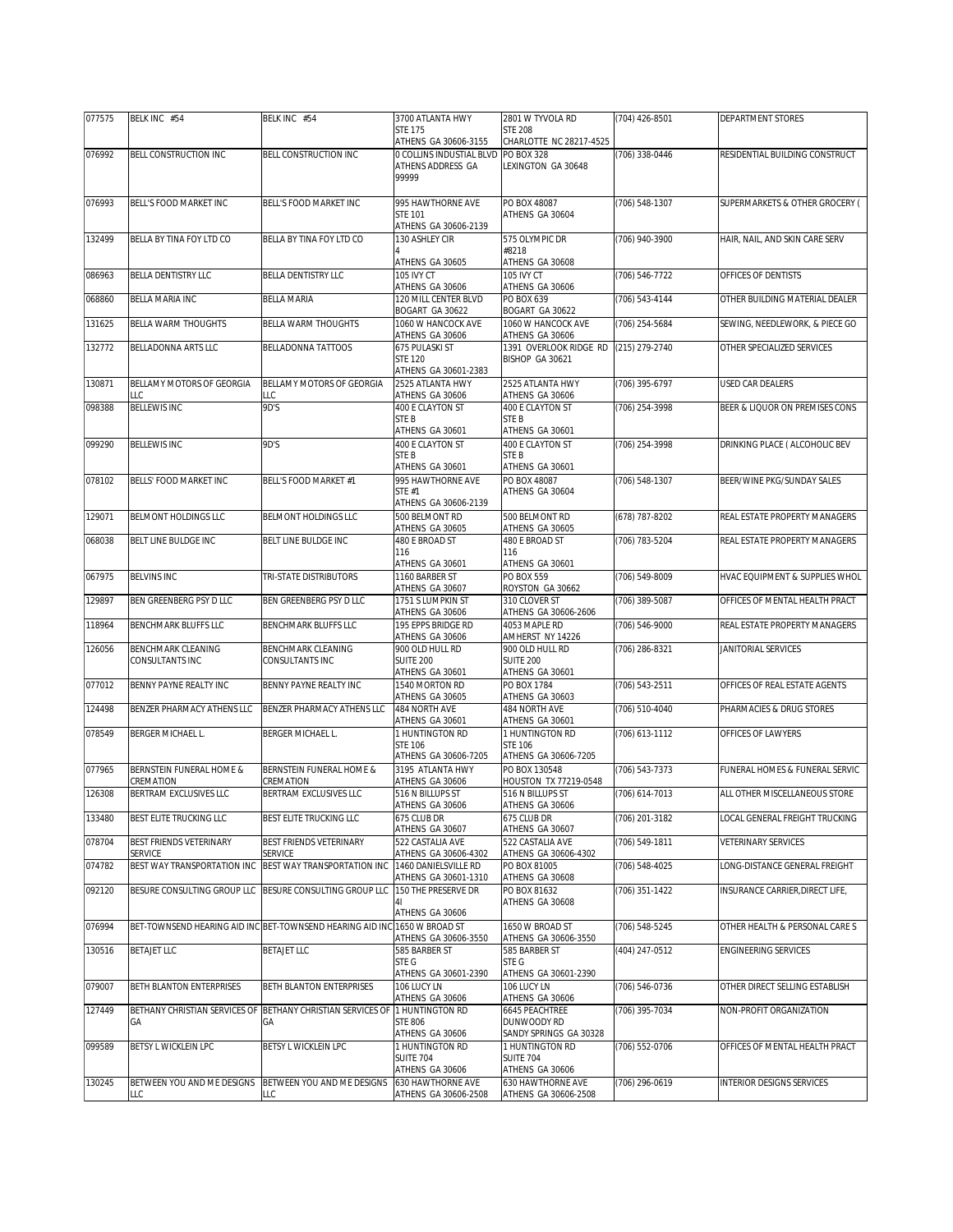| 128913 | BEVERLY VARNADO LLC                  | BEVERLY VARNADO LLC                                                       | 210 ATKINSON DR<br>ATHENS GA 30606                 | 210 ATKINSON DR<br>ATHENS GA 30606                    | (706) 546-9194     | ELECTRONIC SHOPPING & MAIL-ORD   |
|--------|--------------------------------------|---------------------------------------------------------------------------|----------------------------------------------------|-------------------------------------------------------|--------------------|----------------------------------|
| 131152 | BIG DOGS ON THE RIVER LLC            | BIG DOGS ON THE RIVER LLC                                                 | 265 EPPS BRIDGE LN<br>ATHENS GA 30606              | 2525 ATLANTA HWY<br>ATHENS GA 30606                   | (706) 353-6248     | OTHER SPECIALIZED SERVICES       |
| 078826 |                                      | BIG DOGS TIRE AND SERVICES INC BIG DOGS TIRE AND SERVICES INC             | 2525 ATLANTA HWY                                   | 2525 ATLANTA HWY                                      | (706) 353-6002     | TIRE DEALERS                     |
| 078033 | <b>BIG LOTS #1429</b>                | <b>BIG LOTS #1429</b>                                                     | ATHENS GA 30606<br>3190 ATLANTA HWY                | ATHENS GA 30606<br>4900 E DUBLIN GRANVILLE            | (706) 227-9661     | ALL OTHER GENERAL MERCHANDISE    |
|        |                                      |                                                                           | ATHENS GA 30606                                    | <b>RD</b><br><b>TAX DEPT</b>                          |                    |                                  |
|        |                                      |                                                                           |                                                    | COLUMBUS OH 43081                                     |                    |                                  |
| 086727 | <b>BILL PHARR &amp; ASSOC</b>        | <b>BILL PHARR &amp; ASSOC</b>                                             | 240 HUNTINGTON SHOALS<br>DR                        | PO BOX 7322<br>ATHENS GA 30604                        | (706) 369-6970     | OFFICES OF REAL ESTATE AGENTS    |
| 078751 | <b>BILLY F WILLOUGHBY</b>            | <b>MELL'S PLACE</b>                                                       | ATHENS GA 30606<br>4698 ATLANTA HWY                | 4698 ATLANTA HWY                                      | (678) 726-2016     | BEER & LIQUOR ON PREMISES CONS   |
| 078758 | <b>BILLY F WILLOUGHBY</b>            | <b>MELL'S PLACE</b>                                                       | ATHENS GA 30606<br>4698 ATLANTA HWY                | ATHENS GA 30606<br>4698 ATLANTA HWY                   | (706) 548-0830     | DRINKING PLACE ( ALCOHOLIC BEV   |
|        | <b>BILLY P GREER</b>                 |                                                                           | ATHENS GA 30606<br>350 GAINES SCHOOL RD            | ATHENS GA 30606<br>350 GAINES SCHOOL RD               |                    |                                  |
| 077709 |                                      | SPECTRUM INTERIOR DESIGN                                                  | ATHENS GA 30605-3122                               | ATHENS GA 30605-3122                                  | (706) 548-5232     | <b>INTERIOR DESIGNS SERVICES</b> |
| 115724 | BIMBO BAKERIES USA INC               | BIMBO BAKERIES USA INC                                                    | 370 COMMERCE BLVD<br>BOGART GA 30622               | 100 HOLIDAY INN DR<br>CAMBRIDGE ONTARIO BC<br>N3C 0A1 | (519) 620-5011     | BREAD AND BAKERY PRODUCT MANUF   |
| 132052 | BIRTH TISSUE DONOR SERVICES          | BIRTH TISSUE DONOR SERVICES                                               | 1865 W BROAD ST<br>STE D                           | 107 S WASHINGTON AVE<br>STE A                         | (931) 526-2885     | OTHER SPECIALIZED SERVICES       |
|        |                                      |                                                                           | ATHENS GA 30606                                    | COOKEVILLE TN 38506                                   |                    |                                  |
| 112180 | BITES PEST SOLUTIONS INC             | ORKIN PEST CONTROL                                                        | 130 CONWAY DR<br><b>SUITE B</b><br>BOGART GA 30622 | 130 CONWAY DR<br><b>SUITE B</b><br>BOGART GA 30622    | $(706) 546 - 1051$ | EXTERMINATING & PEST SERVICES    |
| 122963 | <b>BJ'S PRODUCE INC</b>              | <b>BJ'S PRODUCE INC</b>                                                   | <b>185 PARADISE BI VD</b><br>ATHENS GA 30607       | 185 PARADISE BLVD<br>ATHENS GA 30607                  | (706) 353-8343     | VEGETABLE AND MELON FARMING      |
| 124607 | <b>BKPI LLC</b>                      | <b>BKPILLC</b>                                                            | 1090 BARNETT SHLS<br>ATHENS GA 30605               | <b>PO BOX 460</b><br>HULL GA 30646                    | (706) 540-0989     | REAL ESTATE PROPERTY MANAGERS    |
| 125387 | BLACKOUT TINT & DETAIL LLC           | BLACKOUT TINT & DETAIL LLC                                                | 2575 COMMERCE RD                                   | 2575 COMMERCE RD                                      | (706) 247-0240     | OTHER SPECIALIZED SERVICES       |
| 126429 | <b>BLAINE A NORRIS PC</b>            | NORRIS LAW                                                                | ATHENS GA 30607<br>1143 PRINCE AVE                 | ATHENS GA 30607<br>1143 PRINCE AVE                    | (706) 850-9400     | OFFICES OF LAWYERS               |
| 130003 | <b>BLAIR'S BELTS LLC</b>             | <b>BLAIR'S BELTS LLC</b>                                                  | ATHENS GA 30606<br>269 N HULL ST                   | ATHENS GA 30606<br>2741 ATWOOD RD                     | (912) 230-6112     | CLOTHING ACCESSORIES STORES      |
|        |                                      |                                                                           | <b>STE 400</b><br>ATHENS GA 30601                  | ATLANTA GA 30305                                      |                    |                                  |
| 112909 |                                      | BLASINGAME BURCH GARRARD & BLASINGAME BURCH GARRARD &                     | 440 COLLEGE AVE                                    | PO BOX 832                                            | (706) 354-4000     | OFFICES OF LAWYERS               |
|        | <b>ASHLEY PC</b>                     | <b>ASHLEY PC</b>                                                          | <b>SUITE 320</b><br>ATHENS GA 30601                | ATHENS GA 30603                                       |                    |                                  |
| 086712 | BLESS EDUCATION GROUP                | BLESS EDUCATION GROUP                                                     | 190 OAK WOOD TER<br>ATHENS GA 30607                | 190 OAK WOOD TER<br>ATHENS GA 30607                   | (706) 296-0454     | ALL OTHER PERSONAL SERVICES      |
| 131085 | <b>BLOSSOMING WELLNESS</b>           | <b>BLOSSOMING WELLNESS</b>                                                | 775 GAINES SCHOOL RD<br>ATHENS GA 30605-3129       | PO BOX 130<br>WATKINSVILLE GA 30677                   | (678) 215-3306     | OTHER SPECIALIZED SERVICES       |
| 133021 | BLOSSOMS WHOLESALE LLC               | BLOSSOMS WHOLESALE LLC                                                    | 2159 W BROAD ST<br>ATHENS GA 30606-3545            | 2159 W BROAD ST<br>ATHENS GA 30606-3545               | (706) 549-9874     | <b>FLORIST</b>                   |
| 077770 | BLOUNT MECHANICAL INC                | BLOUNT HEATING AND COOLING                                                | 204 BEN BURTON CIR                                 | <b>PO BOX 6947</b>                                    | (706) 548-6933     | PLUMBING, HEATING, & AIR-CONDITI |
| 077954 | <b>BLS GROUP INC</b>                 | BOYDSMITH CONSTRUCTION                                                    | BOGART GA 30622<br>235 GARLAND HILL DR             | ATHENS GA 30604<br>1860 BARNETT SHOALS RD             | (706) 207-0054     | RESIDENTIAL BUILDING CONSTRUCT   |
|        |                                      |                                                                           | ATHENS GA 30605                                    | <b>SUITE 103</b><br>ATHENS GA 30605                   |                    |                                  |
| 129700 | BLUE GREEN & RED<br>CONSTRUCTION LLC | <b>BGR CONSTRUCTION</b>                                                   | 259 WYNBURN AVE<br>#С.                             | PO BOX 347<br>ATHENS GA 30603                         | (706) 296-7302     | RESIDENTIAL BUILDING CONSTRUCT   |
|        |                                      |                                                                           | ATHENS GA 30601                                    |                                                       |                    |                                  |
| 083927 | BLUE MOON ELECTRIC INC               | BLUE MOON ELECTRIC INC                                                    | 1059 BAXTER ST<br>STE C                            | PO BOX 48792<br>ATHENS GA 30604                       | (678) 907-5945     | ELECTRICAL CONTRACTORS           |
| 077632 | BLUE RIDGE PAPER PRODUCTS            | EVERGREEN PACKAGING                                                       | ATHENS GA 30606-3753<br>600 DAIRY PAK RD           | 600 DAIRY PAK RD                                      | (706) 552-1100     | PAPERBOARD MILLS                 |
| 133081 | BOAC AUTO LLC                        | <b>BOAC AUTO LLC</b>                                                      | ATHENS GA 30607-1118<br>2053 LEXINGTON RD          | ATHENS GA 30607-1118<br>2053 LEXINGTON RD             | (706) 202-7932     | USED CAR DEALERS                 |
| 114198 | BOB ALLEN REAL ESTATE LLC            | <b>GREATER ATHENS PROPERTIES</b>                                          | ATHENS GA 30605-2335<br>575 N HARRIS ST            | ATHENS GA 30605-2335<br>575 N HARRIS ST               | (706) 424-5741     | REAL ESTATE PROPERTY MANAGERS    |
|        |                                      |                                                                           | ATHENS GA 30601-2415                               | ATHENS GA 30601-2415                                  |                    |                                  |
| 133122 | BOB ALLEN REAL ESTATE LLC            | RENT OCONEE CLARKE                                                        | 660 MEIGS ST<br>ATHENS GA 30601                    | 660 MEIGS ST<br>ATHENS GA 30601                       | (706) 424-5741     | REAL ESTATE PROPERTY MANAGERS    |
| 074830 | BOBBY ANDERSON                       | <b>BJ'S PAINTING CO</b>                                                   | 106 WOODHAVEN POINTE<br>ATHENS GA 30606            | 106 WOODHAVEN POINTE<br>ATHENS GA 30606               | (706) 316-2866     | PAINTING AND WALL COVERING CON   |
| 076998 | BODIFORD INC                         | AAA WELDING                                                               | 1955 WINTERVILLE RD<br>ATHENS GA 30605             | PO BOX 81665<br>ATHENS GA 30608                       | (706) 543-8244     | COMMERCIAL & INDUSTRIAL MACH &   |
| 103708 | BODY MECHANICS MASSAGE               | BODY MECHANICS MASSAGE                                                    | 594 OCONEE ST                                      | 594 OCONEE ST                                         | (706) 338-9371     | OTHER PERSONAL CARE SERVICES     |
|        | THERAPY LLC                          | THERAPY LLC                                                               | <b>STE 200</b><br>ATHENS GA 30605                  | <b>STE 200</b><br>ATHENS GA 30605                     |                    |                                  |
| 128306 | HEALTH USA INC                       | BOEHRINGER INGELHEIM ANIMAL BOEHRINGER INGELHEIM ANIMAL<br>HEALTH USA INC | 1730 OLYMPIC DR<br>ATHENS GA 30601                 | 3239 SATELLITE BLVD<br>DULUTH GA 30096                | (706) 522-2764     | PHARMACEUTICAL AND MEDICINE MA   |
| 133335 | BOFFIN PROPERTIES LLC                | BOFFIN PROPERTIES LLC                                                     | 1015 MACON HWY<br>ATHENS GA 30606                  | 250 GREYSTONE TER<br>ATHENS GA 30605                  | (706) 548-2381     | REAL ESTATE PROPERTY MANAGERS    |
| 115990 | BOJANGLES RESTAURANTS INC            | BOJANGLES #926                                                            | 3210 LEXINGTON RD<br>ATHENS GA 30605               | 9432 SOUTHERN PINE BLVD<br>CHARLOTTE NC 28273         | (706) 687-8069     | LIMITED-SERVICE EATING PLACE     |
| 125834 | BOJANGLES RESTAURANTS INC            | BOJANGLES RESTAURANTS INC                                                 | 755 US HIGHWAY 29 N                                | 9432 SOUTHERN PINE BLVD                               | (704) 940-8688     | FULL-SERVICE RESTAURANTS         |
|        | #2015                                | #2015                                                                     | ATHENS GA 30601                                    | CHARLOTTE NC 28273                                    |                    |                                  |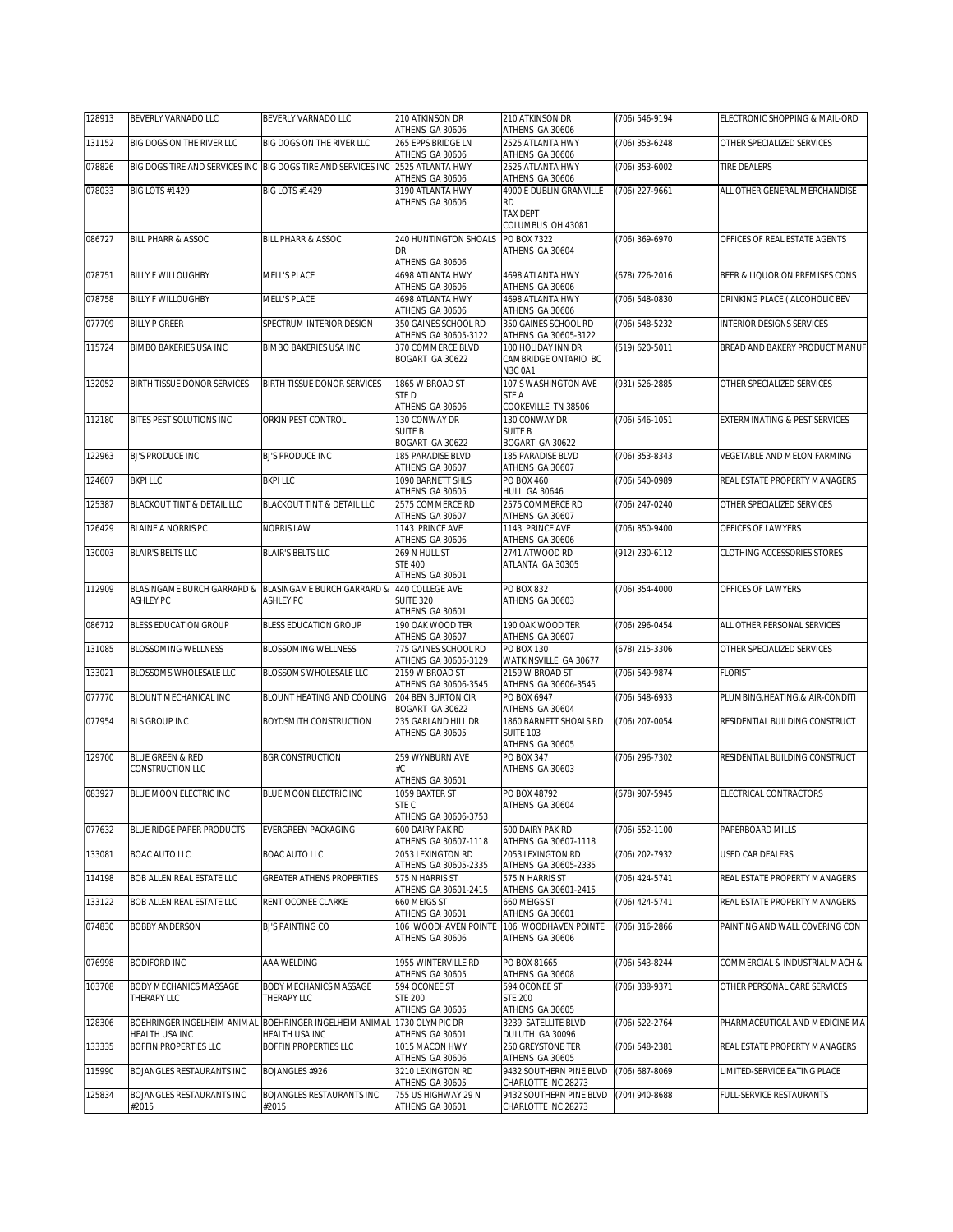| 133171 | <b>BOLDEN LANDSCAPING</b>                   | BOLDEN LANDSCAPING                                                          | 100 LAUREN LN                                   | 100 LAUREN LN                                            | (770) 654-2496   | LANDSCAPING SERVICES                              |
|--------|---------------------------------------------|-----------------------------------------------------------------------------|-------------------------------------------------|----------------------------------------------------------|------------------|---------------------------------------------------|
| 131035 | BOMB BODY SCULPTING                         | <b>BOMB BODY SCULPTING</b>                                                  | ATHENS GA 30605<br>2500 W BROAD ST              | ATHENS GA 30605<br>2500 W BROAD ST                       | (706) 201-9809   | OTHER HEALTH & PERSONAL CARE S                    |
|        |                                             |                                                                             | BLDG 300 STE 309                                | BLDG 300 STE 309                                         |                  |                                                   |
|        |                                             |                                                                             | ATHENS GA 30606                                 | ATHENS GA 30606                                          |                  |                                                   |
| 079407 | <b>BONAMY OLLIVIER</b>                      | <b>BONAMY OLLIVIER</b>                                                      | 187 WHITE CIR<br>ATHENS GA 30605                | 187 WHITE CIR<br>ATHENS GA 30605                         | (706) 224-1406   | INDUSTRIAL DESIGN SERVICES                        |
| 079048 | BOND JAMES BOND INC                         | BOND JAMES BOND INC                                                         | 3020 LEXINGTON RD                               | PO BOX 2307                                              | (770) 382-9111   | OTHER SPECIALIZED SERVICES                        |
| 131843 | <b>BONDS HANGTIME</b>                       | <b>BONDS HANGTIME</b>                                                       | ATHENS GA 30605<br>180 MERCER LN                | CARTERSVILLE GA 30120<br>180 MERCER LN                   | (706) 614-6833   | OTHER SPECIALIZED SERVICES                        |
|        |                                             |                                                                             | ATHENS GA 30601                                 | ATHENS GA 30601                                          |                  |                                                   |
| 132514 | BONNER CONTRACTING LLC                      | CLASSIC CITY PLUMBING                                                       | 190 BEN BURTON RD<br>BOGART GA 30622            | 190 BEN BURTON RD<br>BOGART GA 30622                     | (706) 340-2538   | PLUMBING, HEATING, & AIR-CONDITI                  |
| 131596 | <b>BOOKER'S LANDSCAPE &amp;</b>             | <b>BOOKER'S LANDSCAPE &amp;</b>                                             | 561 CHESTERFIELD RD                             | 561 CHESTERFIELD RD                                      | (706) 410-0161   | <b>LANDSCAPING SERVICES</b>                       |
| 129915 | DEVELOPMENT<br><b>BOOM ATHENS</b>           | DEVELOPMENT<br><b>BOOM ATHENS</b>                                           | BOGART GA 30622<br>135 WOODY DR                 | BOGART GA 30622<br>PO BOX 7602                           | (256) 454-4595   | OTHER PUBLISHERS                                  |
|        |                                             |                                                                             | ATHENS GA 30606                                 | ATHENS GA 30604                                          |                  |                                                   |
| 125725 | BOOM BOOM RESTAURANTS LLC                   | SISTER LOUISA'S CHURCH                                                      | 254 W CLAYTON ST<br>ATHENS GA 30601             | 450 RUTH ST<br>ATHENS GA 30601-2146                      | (706) 850-3668   | BEER/WINE/LIQUOR ON PREMISES C                    |
| 125900 | BOOM BOOM RESTAURANTS LLC                   | SISTER LOUISA'S CHURCH                                                      | 254 W CLAYTON ST                                | 450 RUTH ST                                              | (404) 550-8609   | DRINKING PLACE ( ALCOHOLIC BEV                    |
| 133120 | <b>BOOZE R US LLC</b>                       | <b>BOOZERUS</b>                                                             | ATHENS GA 30601<br>3970 ATLANTA HWY             | ATHENS GA 30601-2146<br>3970 ATLANTA HWY                 |                  | BEER, WINE, & LIQUOR STORES                       |
|        |                                             |                                                                             | <b>SUITE B</b>                                  | <b>SUITE B</b>                                           | (404) 944-1895   |                                                   |
|        |                                             |                                                                             | ATHENS GA 30606<br>1 HUNTINGTON RD              | ATHENS GA 30606                                          |                  |                                                   |
| 067845 | BORN RICHARD PHD LLC                        | BORN RICHARD PHD LLC                                                        | <b>STE 205</b>                                  | 1 HUNTINGTON RD<br><b>STE 205</b>                        | (706) 543-7605   | OFFICES OF MENTAL HEALTH PRACT                    |
|        |                                             |                                                                             | ATHENS GA 30606-7206                            | ATHENS GA 30606-7206                                     |                  |                                                   |
| 075979 | <b>BOS SECURITY INC</b>                     | <b>BOS SECURITY INC</b>                                                     | <b>455 EPPS BRIDGE PKWY</b><br><b>SUITE 200</b> | <b>455 EPPS BRIDGE PKWY</b><br><b>SUITE 200</b>          | (706) 353-3030   | INVESTIGATION, GUARD, & ARMORE                    |
|        |                                             |                                                                             | ATHENS GA 30606                                 | ATHENS GA 30606                                          |                  |                                                   |
| 077004 | <b>BOS TEMPORARIES INC</b>                  | <b>BOS TEMPORARIES INC</b>                                                  | 651 W BROAD ST<br>ATHENS GA 30601               | 651 W BROAD ST<br>ATHENS GA 30601                        | (706) 353-3030   | TEMPORARY HELP SERVICES                           |
| 131712 | <b>BOSS BEAUTY WIGS</b>                     | <b>BOSS BEAUTY WIGS</b>                                                     | 212 RHODES DR                                   | 212 RHODES DR                                            | (706) 248-8828   | OTHER DIRECT SELLING ESTABLISH                    |
|        |                                             |                                                                             | ATHENS GA 30606                                 | ATHENS GA 30606                                          |                  |                                                   |
| 116622 | <b>BOSS BROS LANDSCAPE SERVICES</b><br>LLC. | <b>BOSS BROS LANDSCAPESERVICES</b><br>LLC                                   | 1243 HULL RD<br>ATHENS GA 30601-3921            | 1243 HULL RD<br>ATHENS GA 30601-3921                     | (678) 544-9766   | LANDSCAPING SERVICES                              |
| 077779 | <b>BOSWELL OIL CO</b>                       | <b>BOSWELL OIL CO</b>                                                       | 150 FLOYD DR                                    | 150 FLOYD DR                                             | (706) 546-8863   | PETROLEUM & PETROLEUM                             |
| 077695 | BOTTLING GROUP LLC                          | BOTTLING GROUP LLC                                                          | ATHENS GA 30607-1466<br>4885 ATLANTA HWY        | ATHENS GA 30607-1466<br>4885 ATLANTA HWY                 | (770) 725-2900   | <b>PRODUCTS</b><br>SOFT DRINK AND ICE MANUFACTURI |
|        |                                             |                                                                             | ATHENS GA 30606                                 | ATHENS GA 30606                                          |                  |                                                   |
| 126861 | BOULEVARD ANTIQUES AND<br>VINTAGE           | BOULEVARD ANTIQUES AND<br>VINTAGE                                           | 130 COMMERCE BLVD<br>ATHENS GA 30606            | 130 COMMERCE BLVD<br>ATHENS GA 30606                     | (706) 202-6486   | ALL OTHER MISCELLANEOUS STORE                     |
| 117861 | BOULEVARD FAMILY PRACTICE PC                | BOULEVARD FAMILY PRACTICE PC                                                | 855 W BROAD ST                                  | 855 W BROAD ST                                           | (706) 850-6134   | OFFICE OF PHYSICIANS                              |
|        |                                             |                                                                             | STE A<br>ATHENS GA 30601                        | STE A<br>ATHENS GA 30601                                 |                  |                                                   |
| 122391 | BOULEVARD PROPERTIES LLC                    | <b>BOULEVARD PROPERTIES LLC</b>                                             | 180-A PARK AVE                                  | 180-A PARK AVE                                           | (706) 548-9797   | REAL ESTATE PROPERTY MANAGERS                     |
| 130158 | <b>BOURBON ST ATHENS LLC</b>                | <b>BOURBON ST</b>                                                           | ATHENS GA 30601<br>333 E BROAD ST               | ATHENS GA 30601<br>333 E BROAD ST                        | $(706)$ 369-1313 | BEER/WINE/LIQUOR ON PREMISES C                    |
|        |                                             |                                                                             | ATHENS GA 30601                                 | ATHENS GA 30601                                          |                  |                                                   |
| 130224 | BOURBON ST ATHENS LLC                       | <b>BOURBON ST</b>                                                           | 333 E BROAD ST<br>ATHENS GA 30601               | 333 E BROAD ST<br>ATHENS GA 30601                        | (706) 369-1313   | DRINKING PLACE ( ALCOHOLIC BEV                    |
| 133368 | BOYD VENTURE GROUP LLC                      | BOYD VENTURE GROUP LLC                                                      | 150 W BROAD ST                                  | 150 W BROAD ST                                           | (949) 460-3940   | OTHER SPECIALIZED SERVICES                        |
|        |                                             |                                                                             | APT 535<br>ATHENS GA 30601                      | APT 535<br>ATHENS GA 30601                               |                  |                                                   |
| 131682 | <b>BPC PLASMA INC</b>                       | <b>BPC PLASMA INC</b>                                                       | 233 W HANCOCK AVE                               | 901 YAMATO RD                                            | (561) 569-3100   | OTHER SPECIALIZED SERVICES                        |
|        |                                             |                                                                             | ATHENS GA 30605                                 | <b>SUITE 101</b><br>BOCA RATON FL 33431                  |                  |                                                   |
| 126186 | BR BOCK CONSULTING INC                      | BR BOCK CONSULTING INC                                                      | 102 TELFAIR PL                                  | 102 TELFAIR PL                                           | (256) 627-5035   | ALL OTHER PROF., SCIENTIFIC, &                    |
|        |                                             |                                                                             | ATHENS GA 30606                                 | ATHENS GA 30606                                          |                  |                                                   |
| 127513 | BRAD BRADFORD CONSTRUCTION<br>INC.          | BRAD BRADFORD CONSTRUCTION<br><b>INC</b>                                    | 355 THE PRESERVE DR<br>ATHENS GA 30606          | 1800 HOG MOUNTAIN RD<br>500-103<br>WATKINSVILLE GA 30677 | (706) 389-5101   | COMMERCIAL & INSTITUTIONAL BLD                    |
| 127549 | BRAD BRADFORD REALTY INC                    | BRAD BRADFORD REALTY INC                                                    | 355 THE PRESERVE DR                             | 1800 HOG MOUNTAIN RD                                     | (770) 389-5101   | REAL ESTATE PROPERTY MANAGERS                     |
|        |                                             |                                                                             | ATHENS GA 30606                                 | 500-103<br>WATKINSVILLE GA 30677                         |                  |                                                   |
| 127510 |                                             | BRADFORD ATHENS PARTNERSHIP BRADFORD ATHENS PARTNERSHIP 355 THE PRESERVE DR | ATHENS GA 30606                                 | PO BOX 6407<br>ATHENS GA 30604-6407                      | (770) 389-5101   | REAL ESTATE PROPERTY MANAGERS                     |
| 076024 | <b>BRADY &amp; BEARS</b>                    | <b>B &amp; B RENTALS</b>                                                    | 132 RIDGEWOOD PL                                | PO BOX 322                                               | (706) 714-1807   | REAL ESTATE PROPERTY MANAGERS                     |
| 130597 | BRAIDS AND WEAVES BY CERE                   | BRAIDS AND WEAVES BY CERE                                                   | ATHENS GA 30606<br>50 GAINES SCHOOL RD          | ATHENS GA 30603<br>5308 CATTAIL LN                       | (678) 851-4805   | OTHER PERSONAL CARE SERVICES                      |
|        |                                             |                                                                             | <b>UNIT #12</b><br>ATHENS GA 30605              | ATLANTA GA 30349                                         |                  |                                                   |
| 078919 | BRAMBLETT AMY LMT                           | <b>BRAMBLETT AMY LMT</b>                                                    | 6 KESLER ST                                     | <b>6 KESLER ST</b>                                       | (706) 369-7595   | OTHER PERSONAL CARE SERVICES                      |
| 120275 | BRANDON G SMITH INC                         | BGS CONTRACTING HOME                                                        | ATHENS GA 30601<br>153 SPRING LAKE DR           | ATHENS GA 30601<br>1860 BARNETT SHOALS RD                | (706) 254-4490   | <b>BUILDING INSPECTION SERVICES</b>               |
|        |                                             | INSPECTIONS OF NGA                                                          | ATHENS GA 30605                                 | SUITE103-415<br>ATHENS GA 30605                          |                  |                                                   |
| 133623 | BRASHER MEDIA                               | <b>BRASHER MEDIA</b>                                                        | 190 MOCKINGBIRD CIR                             | 1860 BARNETT SHOALS RD                                   | (706) 206-5436   | OTHER SPECIALIZED SERVICES                        |
|        |                                             |                                                                             | ATHENS GA 30605                                 | STE103-574                                               |                  |                                                   |
| 104748 | <b>BREAD LLC</b>                            | CLARKE'S COLLECTIVE                                                         | 225 N LUMPKIN ST                                | ATHENS GA 30605<br>225 N LUMPKIN ST                      | (706) 850-5152   | BEER/WINE/LIQUOR ON PREMISES/C                    |
|        |                                             |                                                                             | ATHENS GA 30601                                 | ATHENS GA 30601                                          |                  |                                                   |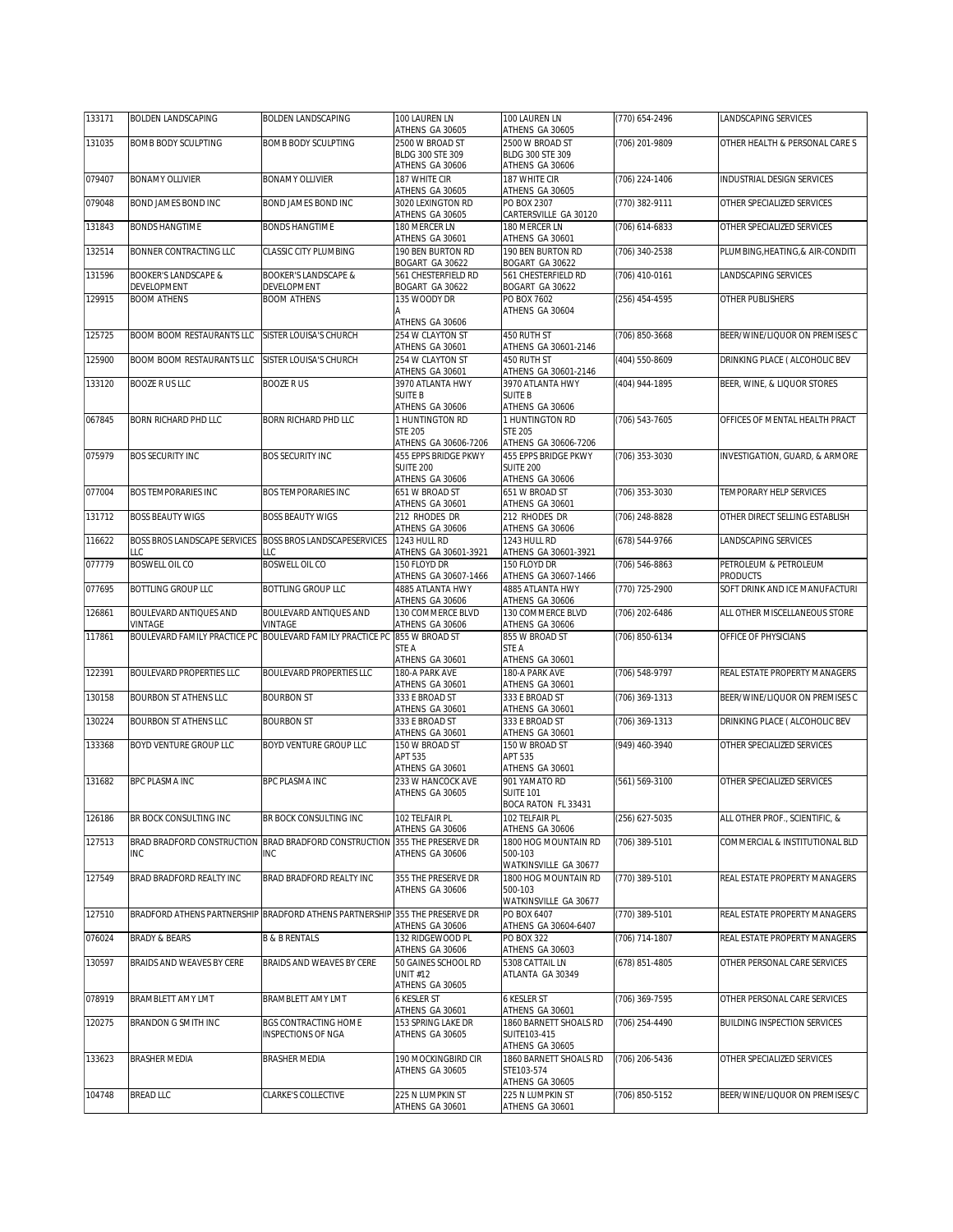| 107626 | <b>BREAD LLC</b>                                        | CLARKE'S                                                                   | 225 N LUMPKIN ST                           | 225 N LUMPKIN ST                                       | (706) 850-5152 | FULL-SERVICE RESTAURANTS       |
|--------|---------------------------------------------------------|----------------------------------------------------------------------------|--------------------------------------------|--------------------------------------------------------|----------------|--------------------------------|
| 132901 | BREANNA LENA FOUTS                                      | BREANNA LENA FOUTS                                                         | ATHENS GA 30601<br>100 N JACKSON ST        | ATHENS GA 30601<br>86 VENITA DR                        | (678) 978-0205 | ALL OTHER PERSONAL SERVICES    |
|        |                                                         |                                                                            | ATHENS GA 30601                            | APT F<br>ATHENS GA 30606                               |                |                                |
| 132268 | <b>BRENDA SERVICES</b>                                  | BRENDA SERVICES                                                            | 180 FOX HALL TRL<br>ATHENS GA 30601-6365   | 180 FOX HALL TRL<br>ATHENS GA 30601-6365               | (706) 254-3907 | JANITORIAL SERVICES            |
| 132270 | <b>BRENDA SERVICES</b>                                  | BRENDA SERVICES                                                            | 180 FOX HALL TRL<br>ATHENS GA 30601-6365   | 180 FOX HALL TRL<br>ATHENS GA 30601-6365               | (706) 254-3907 | OTHER TRANSIT & GROUND PASSENG |
| 078395 | <b>BRENT A ENGLISH</b>                                  | ENGLISH CONSTRUCTION AND                                                   | 152 WEATHERLY WOODS                        | 152 WEATHERLY WOODS CIR (706) 613-0650                 |                | ROOFING, SIDING, & SHEET METAL |
|        |                                                         | RENOVATION                                                                 | CIR.<br>WINTERVILLE GA 30683               | WINTERVILLE GA 30683                                   |                |                                |
| 129520 | BRETT MAGNER MD LLC                                     | BRETT MAGNER MD LLC                                                        | 855 W BROAD ST                             | 248 GEORGIA AVE                                        | (541) 880-3092 | OFFICE OF PHYSICIANS           |
|        |                                                         |                                                                            | SUITE <sub>1</sub><br>ATHENS GA 30601      | ATHENS GA 30606-2712                                   |                |                                |
| 132890 | BRHPAN II GEORGIA LLC                                   | PANERA BREAD                                                               | 3151 ATLANTA HWY<br>ATHENS GA 30606        | 3309 COLLINS LN<br>OUISVILLE KY 40245                  | (706) 546-6812 | FULL-SERVICE RESTAURANTS       |
| 133785 | BRIANNA TILLMAN                                         | BRIANNA TILLMAN                                                            | 100 N JACKSON ST<br>ATHENS GA 30601        | 128 PRISTINE DR<br>OCUST GROVE GA 30248                | (470) 451-3000 | ALL OTHER PERSONAL SERVICES    |
| 132964 | BRIANNE BALSAMO                                         | BRIANNE BALSAMO                                                            | 100 N JACKSON ST<br>ATHENS GA 30601        | 301 KELLUM LN<br>COMER GA 30629                        | (762) 234-0945 | ALL OTHER PERSONAL SERVICES    |
| 077966 | BRIDGES FUNERAL HOME INC                                | BRIDGES FUNERAL HOME INC                                                   | 205 WELLS DR<br>ATHENS GA 30606            | PO BOX 1267<br>ATHENS GA 30603                         | (706) 543-2551 | FUNERAL HOMES & FUNERAL SERVIC |
| 079188 | <b>BRIDGESTONE RETAIL</b>                               | TIRES PLUS #7085                                                           | 275 COLLINS INDUSTRIAL                     | 200 4TH AVE SOUTH                                      | (706) 549-6816 | <b>TIRE DEALERS</b>            |
|        | OPERATIONS LLC                                          |                                                                            | <b>BLVD</b><br>ATHENS GA 30601             | SUITE 100<br>NASHVILLE TN 37201                        |                |                                |
| 079189 | BRIDGESTONE RETAIL<br>OPERATIONS LLC                    | TIRES PLUS #7087                                                           | 1425 COLLEGE STATION RD<br>ATHENS GA 30605 | 200 4TH AVE SOUTH<br>NASHVILLE TN 37201                | (706) 208-9918 | <b>TIRE DEALERS</b>            |
| 079190 | BRIDGESTONE RETAIL                                      | TIRES PLUS #7086                                                           | 3965 ATLANTA HWY                           | 200 4TH AVE SOUTH                                      | (706) 389-9489 | <b>TIRE DEALERS</b>            |
|        | OPERATIONS LLC                                          |                                                                            | BOGART GA 30622                            | SUITE 100<br>NASHVILLE TN 37201                        |                |                                |
| 077462 | <b>BRINKER GEORGIA INC</b>                              | CHILIS SOUTHWEST GRILL & BAR                                               | 183 ALPS RD                                | 3000 OLYMPUS BLVD                                      | (706) 613-5405 | BEER/WINE/LIQUOR ON PREMI/SUND |
|        |                                                         |                                                                            | ATHENS GA 30606                            | ATTN: LEGAL DEPT<br>DALLAS TX 75019                    |                |                                |
| 077463 | <b>BRINKER GEORGIA INC</b>                              | CHILI'S SOUTHWEST BAR & GRILL                                              | 183 ALPS RD<br>ATHENS GA 30606             | 3000 OLYMPUS BLVD<br>ATTN: TAX DEPT<br>DALLAS TX 75019 | (706) 613-5405 | FULL-SERVICE RESTAURANTS       |
| 132440 | <b>BRISA &amp; YAN LLC</b>                              | THE COPPER CLOSET                                                          | 165 W CLAYTON ST                           | 165 W CLAYTON ST                                       | (912) 398-8360 | WOMEN'S CLOTHING STORES        |
| 132191 | <b>BROAD EVENTS LLC</b>                                 | <b>BROAD EVENTS</b>                                                        | ATHENS GA 30601<br>345 E BROAD ST          | ATHENS GA 30601<br>110 LONGVIEW DR                     | (478) 796-3552 | BEER/WINE/LIQUOR ON PREM/CATER |
|        |                                                         |                                                                            | ATHENS GA 30601                            | ATHENS GA 30605-4509                                   |                |                                |
| 132652 | <b>BROAD EVENTS LLC</b>                                 | <b>BROAD EVENTS</b>                                                        | 345 E BROAD ST<br>ATHENS GA 30601          | 110 LONGVIEW DR<br>ATHENS GA 30605-4509                | (706) 621-9766 | OTHER SPECIALIZED SERVICES     |
| 133015 | BROAD STREET REDDY MEDICAL<br><b>GROUP</b>              | BROAD STREET REDDY MEDICAL<br>Group                                        | 855 W BROAD ST<br>ATHENS GA 30601          | 1061 DOWDY RD<br>ATHENS GA 30606                       | (706) 621-7575 | OFFICE OF PHYSICIANS           |
| 118847 |                                                         | BROMSGROVE MANAGEMENT LLC BROMSGROVE MANAGEMENT LLC 389 S POPE ST          | ATHENS GA 30605-1022                       | 195 RAMBLING RD<br>ATHENS GA 30606                     | (706) 540-5238 | REAL ESTATE PROPERTY MANAGERS  |
| 134145 | BROOM AND CANDLE LLC                                    | BROOM AND CANDLE LLC                                                       | 375 BROOKSTONE DR<br>ATHENS GA 30605-4335  | 375 BROOKSTONE DR<br>ATHENS GA 30605-4335              | (706) 248-0874 | ELECTRONIC SHOPPING & MAIL-ORD |
| 124295 | BROTHERS LAWN MAINTENANCE                               | BROTHERS LAWN MAINTENANCE                                                  | 430 CATALPA CT<br>ATHENS GA 30601          | 430 CATALPA CT<br>ATHENS GA 30601                      | (706) 247-3227 | LANDSCAPING SERVICES           |
| 077820 | BROWN CAT INC                                           | BROWN CAT INC                                                              | 400 FOUNDRY ST<br>ATHENS GA 30601-2623     | PO BOX 1983<br>ATHENS GA 30603                         | (706) 354-8301 | INDEPENDENT ARTISTS, WRITERS,  |
| 131965 | <b>BROWN SCIENTIFICS LLC</b>                            | <b>BROWN SCIENTIFICS LLC</b>                                               | 159 WOODSTONE DR                           | 159 WOODSTONE DR                                       | (706) 521-1223 | OTHER SPECIALIZED SERVICES     |
| 132662 | BRUNO & SON'S TRUCKING INC                              | BRUNO & SON'S TRUCKING INC                                                 | ATHENS GA 30605<br>488 RIVER CHASE DR      | ATHENS GA 30605<br>488 RIVER CHASE DR                  | (786) 651-4937 | OCAL GENERAL FREIGHT TRUCKING  |
| 104969 | <b>BSH HAIR</b>                                         | <b>BSH HAIR</b>                                                            | ATHENS GA 30606-4570<br>3620 ATLANTA HWY   | ATHENS GA 30606-4570<br>14 WOODLAKE DR                 | (706) 424-4272 | HAIR, NAIL, AND SKIN CARE SERV |
|        |                                                         |                                                                            | <b>SUITE 200</b><br>ATHENS GA 30606-7219   | COLBERT GA 30628                                       |                |                                |
| 126856 | <b>BUCKEYE LANDSCAPING</b>                              | <b>BUCKEYE LANDSCAPING</b>                                                 | 170 ROCK AND SHOALS DR<br>ATHENS GA 30605  | 170 ROCK AND SHOALS DR<br>ATHENS GA 30605              | (706) 206-3509 | <b>LANDSCAPING SERVICES</b>    |
| 078460 | <b>BUDGET RENT-A-CAR</b>                                | <b>BUDGET RENT-A-CAR</b>                                                   | 1870 W BROAD ST<br>ATHENS GA 30606-3540    | 6 SYLVAN WAY<br>PARSIPPANY NJ 07054                    | (706) 448-6064 | PASSENGER CAR RENTAL & LEASING |
| 121956 | <b>BULLDAWG DOUGH LLC</b>                               | D P DOUGH                                                                  | 180 W BROAD ST<br>ATHENS GA 30601          | 180 W BROAD ST<br>ATHENS GA 30601                      | (706) 842-2828 | FULL-SERVICE RESTAURANTS       |
| 126759 | <b>BULLDAWG MEDICAL</b>                                 | <b>BULLDAWG MEDICAL</b>                                                    | 315 E MEADOW DR                            | 315 E MEADOW DR                                        | (706) 207-3098 | OTHER TRANSIT & GROUND PASSENG |
| 109646 | TRANSPORTATION<br><b>BULLDOG BARBERS</b>                | TRANSPORTATION<br><b>BULLDOG BARBERS</b>                                   | ATHENS GA 30605<br>1063 BAXTER ST          | ATHENS GA 30605<br>1063 BAXTER ST                      | (706) 353-0777 | HAIR, NAIL, AND SKIN CARE SERV |
|        |                                                         |                                                                            | <b>SUITE B</b><br>ATHENS GA 30606          | SUITE B<br>ATHENS GA 30606                             |                |                                |
| 078390 | BULLDOG CAR WASH INC                                    | BULLDOG CAR WASH INC                                                       | 2920 ATLANTA HWY<br>ATHENS GA 30606        | 2920 ATLANTA HWY<br>ATHENS GA 30606                    | (706) 353-8448 | OTHER AUTO REPAIR & MAINTENANC |
| 079280 |                                                         | BULLDOG DETECTIVE AGENCY INC BULLDOG DETECTIVE AGENCY INC 305 PINEWOOD CIR | ATHENS GA 30606                            | PO BOX 6743<br>ATHENS GA 30604                         | (706) 548-5444 | INVESTIGATION, GUARD, & ARMORE |
| 080963 | BULLDOG PARK CONDO ASSN INC BULLDOG PARK CONDO ASSN INC |                                                                            | <b>655 HANCOCK INDUSTRIAL</b>              | PO BOX 1251                                            | (264) 980-8836 | REAL ESTATE PROPERTY MANAGERS  |
|        |                                                         |                                                                            | WAY<br>ATHENS GA 30606                     | JONESBORO GA 30237                                     |                |                                |
| 125028 | <b>BULLDOG URGENT CARE LLC</b>                          | <b>BULLDOG URGENT CARE LLC</b>                                             | 494 BAXTER ST                              | 1004 MEMORIAL LN                                       | (912) 472-0071 | OTHER OUTPATIENT CARE CENTERS  |
|        |                                                         |                                                                            | STE C<br>ATHENS GA 30605-6115              | <b>STE 200</b><br>SAVANNAH GA 31410                    |                |                                |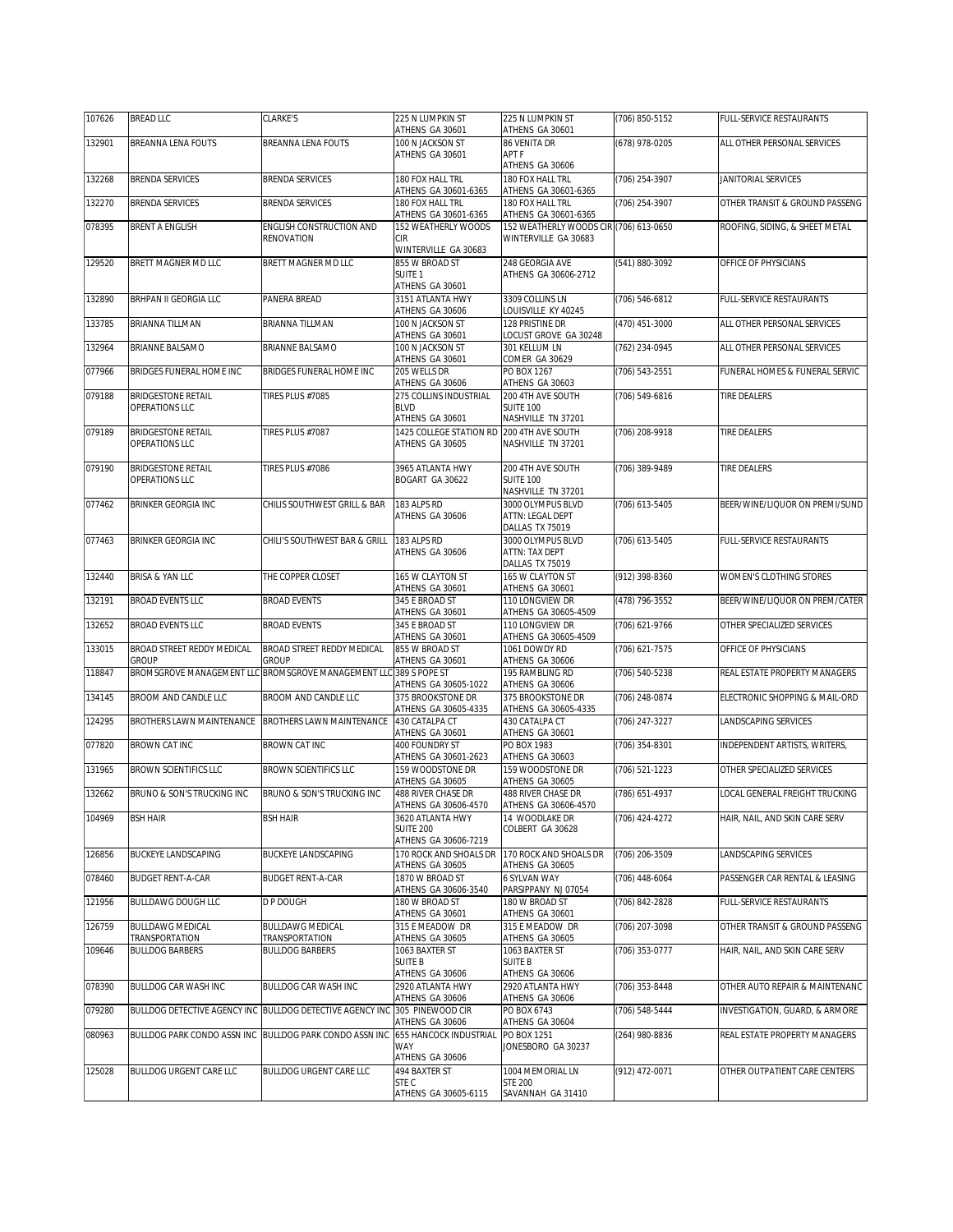| 133391 | <b>BUNKER MUNITIONS LLC</b>                   | <b>BUNKER MUNITIONS LLC</b>                                                    | 148 BUNKER DR                                                      | 148 BUNKER DR                                                            | (706) 255-8564 | OTHER SPECIALIZED SERVICES       |
|--------|-----------------------------------------------|--------------------------------------------------------------------------------|--------------------------------------------------------------------|--------------------------------------------------------------------------|----------------|----------------------------------|
| 077389 | BURCH CHARLES B JR DMD                        | BURCH CHARLES B JR DMD                                                         | ATHENS GA 30607-1406<br>175 HAWTHORNE PARK<br>ATHENS GA 30606-1721 | ATHENS GA 30607-1406<br>175 HAWTHORNE PARK<br>ATHENS GA 30606-1721       | (706) 353-7860 | OFFICES OF DENTISTS              |
| 133615 | <b>BURGAMY PLACE LLC</b>                      | <b>BURGAMY PLACE LLC</b>                                                       | 353 EDGEWATER DR<br>ATHENS GA 30605                                | 353 EDGEWATER DR<br>ATHENS GA 30605                                      | (478) 290-1717 | LANDSCAPING SERVICES             |
| 132866 | <b>BURLINGTON COAT FACTORY</b><br>WHSE CORP   | <b>BURLINGTON COAT FACTORY</b><br><b>WHSE CORP</b>                             | 191 ALPS RD<br>UNIT 15 & 16<br>ATHENS GA 30606                     | 1830 ROUTE 130 NORTH<br><b>BURLINGTON NJ</b><br>08016-0317               | (609) 387-7800 | FAMILY CLOTHING STORES           |
| 077983 | <b>BURNETTE STEPHEN R</b>                     | <b>BURNETTE STEPHEN R</b>                                                      | 142 HIGHLAND PARK DR<br>ATHENS GA 30605                            | PO BOX 1442<br>ATHENS GA 30603                                           | (706) 353-8597 | COMPUTER SYSTEMS DESIGNS & REL   |
| 105637 | BURNSIDE LAW FIRM LLP                         | BURNSIDE LAW FIRM LLP                                                          | 325 N MILLEDGE AVE<br>ATHENS GA 30601                              | PO BOX 15636<br>AUGUSTA GA 30919-1636                                    | (706) 432-8320 | OFFICES OF LAWYERS               |
| 131655 | BURTON HOME CARE LLC                          | <b>BURTON HOME CARE LLC</b>                                                    | 3021 ATLANTA HWY<br><b>STE 107</b><br>ATHENS GA 30607              | 21 IVYWOOD DR<br><b>HULL GA 30646</b>                                    | (706) 340-2899 | HOME HEALTH CARE SERVICES        |
| 132093 | BUTCHER & VINE ATHENS LLC                     | <b>BUTCHER &amp; VINE ATHENS</b>                                               | 1653 S LUMPKIN ST<br>ATHENS GA 30606                               | 1653 S LUMPKIN ST<br>ATHENS GA 30606                                     | (706) 850-7767 | BEER/WINE/LIQUOR ON PREMI/SUND   |
| 132272 | BUTCHER & VINE ATHENS LLC                     | <b>BUTCHER &amp; VINE ATHENS</b>                                               | 1653 S LUMPKIN ST<br>ATHENS GA 30606                               | 1653 S LUMPKIN ST<br>ATHENS GA 30606                                     | (706) 202-0236 | FULL-SERVICE RESTAURANTS         |
| 077308 |                                               | BUTLER CORP OF ATHENS INC THE BUTLER CORP OF ATHENS INC THE 337 S MILLEDGE AVE | <b>STE 109</b><br>ATHENS GA 30605-1084                             | 337 S MILLEDGE AVE<br><b>STE 109</b><br>ATHENS GA 30605-1083             | (706) 548-3999 | LESSORS OF NONRESIDENTIAL BLDG   |
| 080070 | <b>BUTLERS AUTOMOTIVE INC</b>                 | BUTLERS AUTOMOTIVE INC                                                         | 1563 S LUMPKIN ST<br>ATHENS GA 30605-1363                          | 1563 S LUMPKIN ST<br>ATHENS GA 30605-1363                                | (706) 769-0035 | AUTOMOTIVE MECHANICAL/ELECTRIC   |
| 074486 | BUTRYN MATT F PHD LLC                         | ATHENS NEUROPSYCHOLOGY AND 1 HUNTINGTON RD                                     | <b>STE 802</b><br>ATHENS GA 30606-7216                             | 1 HUNTINGTON RD<br><b>STE 802</b><br>ATHENS GA 30606-7216                | (706) 338-8059 | OFFICES OF MENTAL HEALTH PRACT   |
| 131647 | <b>BUTTER BITES LLC</b>                       | <b>BUTTER BITES LLC</b>                                                        | 390 BROOKSTONE DR<br>ATHENS GA 30605-4371                          | <b>390 BROOKSTONE DR</b><br>ATHENS GA 30605-4371                         | (706) 436-4587 | OTHER SPECIALIZED SERVICES       |
| 125986 | <b>BUVEZ LLC</b>                              | <b>BUVEZ</b>                                                                   | 585 BARBER ST<br>UNIT A<br>ATHENS GA 30601-2310                    | 585 BARBER ST<br>UNIT A<br>ATHENS GA 30601-2310                          | (706) 372-1198 | BEER/WINE/LIQUOR ON PREMI/SUND   |
| 126677 | <b>BUVEZ LLC</b>                              | <b>BUVEZ</b>                                                                   | 585 BARBER ST<br>Α<br>ATHENS GA 30601                              | 585 BARBER ST<br>Δ<br>ATHENS GA 30601                                    |                | DRINKING PLACE ( ALCOHOLIC BEV   |
| 077005 | <b>BUY WISE DRUGS INC</b>                     | <b>BUY WISE DRUGS INC</b>                                                      | 740 N CHASE ST<br>ATHENS GA 30601                                  | 740 N CHASE ST<br>ATHENS GA 30601                                        | (706) 353-7847 | PHARMACIES & DRUG STORES         |
| 081195 | <b>BVM LODGING LLC</b>                        | <b>BULLDOG INN</b>                                                             | 1225 COMMERCE RD<br>ATHENS GA 30607                                | 1225 COMMERCE RD<br>ATHENS GA 30607                                      | (706) 543-3611 | HOTELS (EXCEPT CASINO HOTELS     |
| 107222 | BY YOUR LEAVE FAMILY<br><b>RESOURCE</b>       | BY YOUR LEAVE FAMILY<br><b>RESOURCE</b>                                        | 220 N MILLEDGE AVE<br>ATHENS GA 30601-3804                         | 220 N MILLEDGE AVE<br>ATHENS GA 30601-3804                               | (706) 352-2100 | EDUCATIONAL SUPPORT SERVICES     |
| 108556 | BYOPLANET INTERNATIONAL LLC                   | BYOPLANET INTERNATIONAL LLC                                                    | 120 OLD MONROE RD<br>ATHENS GA 30606                               | 1305 SHOTGUN RD<br>SUNRISE FL 33326                                      | (954) 603-2318 | ALL OTHER PROF., SCIENTIFIC, &   |
| 079719 | C & C PLUMBING & PUMP SERVS                   | C & C PLUMBING & PUMP SERVS                                                    | 225 NANTAHALA EXT<br>ATHENS GA 30601                               | 4300 THOMSON MILL RD<br>BUFORD GA 30519                                  | (706) 227-2363 | PLUMBING, HEATING, & AIR-CONDITI |
| 121868 | C & G SITE SERVICES LLC                       | C & G SITE SERVICES LLC                                                        | 172 PINENUT LN<br>BOGART GA 30622                                  | 172 PINENUT LN<br>BOGART GA 30622                                        | (678) 378-0109 | LANDSCAPING SERVICES             |
| 083241 | C & T'S COMMERCIAL CLEANING<br><b>SERVICE</b> | C & T'S COMMERCIAL CLEANING<br>SERVICE                                         | 165 COURTNEY PL<br>WINTERVILLE GA 30683                            | PO BOX 82348<br>ATHENS GA 30608                                          | (706) 255-7777 | JANITORIAL SERVICES              |
| 127772 | C & W RENTALS LLC                             | C & W RENTALS LLC                                                              | 175 TRADE ST<br>BOGART GA 30622                                    | 175 TRADE ST<br>BOGART GA 30622                                          | (678) 661-0384 | TRUCK, UTILITY TRAILER, & RV R   |
| 080557 | C AND B ENTERPRISES OF<br><b>GEORGIA LLC</b>  | ATHEN'S WASH HOUSE                                                             | 2026 S MILLEDGE AVE<br>D <sub>5</sub><br>ATHENS GA 30605           | <b>PO BOX 521</b><br>BOGART GA 30622                                     | (770) 891-6437 | COIN-OPERATED LAUNDRIES & DRYC   |
| 105152 | C EDWIN PITTMAN MD PC                         | PITTMAN PLASTIC SURGERY PC                                                     | 3320 OLD JEFFERSON RD<br><b>BLDG 100</b><br>ATHENS GA 30607        | 3320 OLD JEFFERSON RD<br><b>BLDG 100</b><br>ATHENS GA 30607              | (706) 549-3203 | OFFICE OF PHYSICIANS             |
| 078551 | C G HARDIN INCORPORATED                       | HARDIN INSURANCE                                                               | 485 HUNTINGTON RD<br><b>STE 203</b><br>ATHENS GA 30606-1845        | 485 HUNTINGTON RD<br>STE 203<br>ATHENS GA 30606-1845                     | (706) 548-8905 | INSURANCE AGENCIES & BROKERAGE   |
| 078441 | C HAMILTON AND ASSOCIATES                     | HAMILTON AND ASSOCIATES                                                        | 587 N MILLEDGE AVE<br>ATHENS GA 30601                              | PO BOX 7326<br>ATHENS GA 30604                                           | (706) 613-9001 | OFFICES OF REAL ESTATE AGENTS    |
| 132176 | C L SERVICES INC                              | C L SERVICES                                                                   | 314 E WASHINGTON ST<br>ATHENS GA 30601                             | 4245 INTERNATIONAL PKWY (678) 538-2608<br>#125<br>ATLANTA GA 30354       |                | ONG-DISTANCE GENERAL FREIGHT     |
| 118496 | C R NORTH DEVELOPMENT INC                     | C R NORTH DEVELOPMENT INC                                                      | O ATHENS CLARKE CO<br><b>ADDRESS</b><br>ATHENS GA 30601            | 2061 EXPERIMENT STATION<br>RD<br>STE 301 - #466<br>WATKINSVILLE GA 30677 | (706) 372-1961 | RESIDENTIAL BUILDING CONSTRUCT   |
| 131500 | C SQUARED ACQUISITIONS LLC                    | C SQUARED ACQUISITIONS LLC                                                     | 294 E CREEK BND<br>ATHENS GA 30605                                 | 294 E CREEK BND<br>ATHENS GA 30605                                       | (678) 787-3619 | REAL ESTATE PROPERTY MANAGERS    |
| 076411 | C W MATTHEWS CONTRACTING<br>CO IN             | C W MATTHEWS CONTRACTING<br>CO IN                                              | 1675 WINTERVILLE RD<br>ATHENS GA 30605                             | PO BOX 970<br>MARIETTA GA 30061                                          | (706) 546-1727 | ALL OTHER SPECIAL TRADE CONTRA   |
| 121256 | C WHITE SALON                                 | C WHITE SALON                                                                  | 100 ATHENS TOWN BLVD<br>ATHENS GA 30606                            | 100 ATHENS TOWN BLVD<br>ATHENS GA 30606                                  | (706) 296-4071 | HAIR, NAIL, AND SKIN CARE SERV   |
| 112602 | C&P FITNESS LLC                               | PURE BARRE                                                                     | 191 ALPS RD<br>SUITE <sub>17</sub>                                 | 191 ALPS RD<br>SUITE 17                                                  | (706) 850-4000 | FITNESS & RECREATIONAL SPORTS    |
| 133866 | C.COATESCONSULTING, LLC                       | C.COATESCONSULTING, LLC                                                        | ATHENS GA 30606-4092<br>115 COUPLET DR<br>ATHENS GA 30606          | ATHENS GA 30606-4092<br>PO BOX 49781<br>ATHENS GA 30604                  | (706) 424-5427 | ALL OTHER PROF., SCIENTIFIC, &   |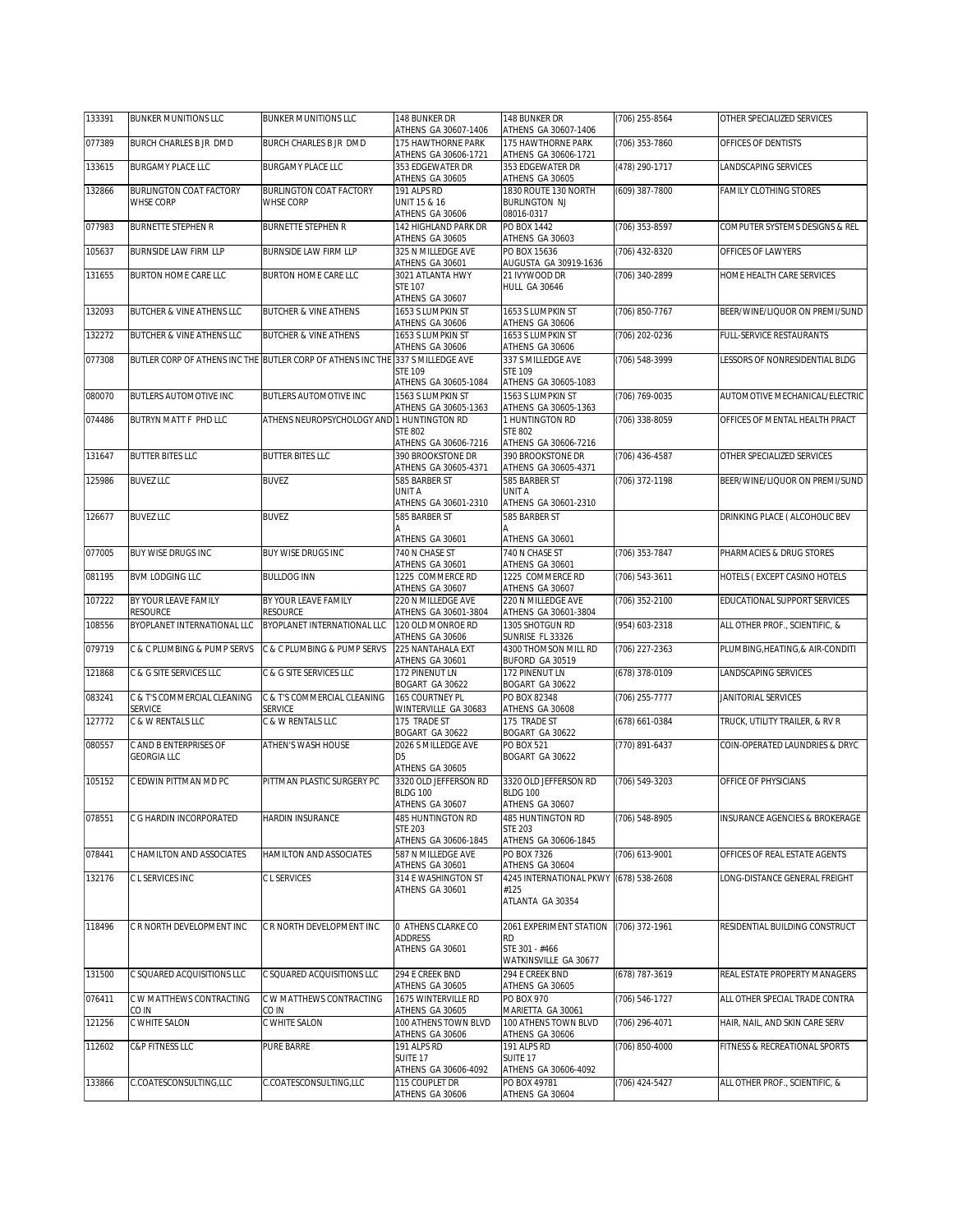| 121396 | CA STUDENT LIVING ATHENS LLC               | <b>UNCOMMON ATHENS</b>                                    | 165 E DOUGHERTY ST<br>ATHENS GA 30601                              | 165 E DOUGHERTY ST<br>ATHENS GA 30601                                           | (312) 994-1880 | REAL ESTATE PROPERTY MANAGERS            |
|--------|--------------------------------------------|-----------------------------------------------------------|--------------------------------------------------------------------|---------------------------------------------------------------------------------|----------------|------------------------------------------|
| 131115 | CAAP MEDICAL GROUP LLC                     | ATHENS DIABETES AND                                       | 700 SUNSET DR                                                      | 1181 LANGFORD DR                                                                | (706) 208-1990 | OFFICE OF PHYSICIANS                     |
|        |                                            | ENDOCRINOLOGY                                             | 601<br>ATHENS GA 30606                                             | BLDG 100-103<br>WATKINSVILLE GA 30677                                           |                |                                          |
| 131372 | CADEANDKIDS                                | CADEANDKIDS                                               | 240 WEYMANDA CIR<br>ATHENS GA 30606                                | 240 WEYMANDA CIR<br>ATHENS GA 30606                                             | (706) 853-7774 | LANDSCAPING SERVICES                     |
| 130967 | CAJUN SEAFOOD ATHENS LLC                   | <b>HOOK REEL CAJUN SEAFOOD</b>                            | 3640 ATLANTA HWY<br>ATHENS GA 30606-3149                           | 3640 ATLANTA HWY<br>ATHENS GA 30606-3149                                        |                | BEER/WINE/LIQUOR ON PREMI/SUND           |
| 131079 | CAJUN SEAFOOD ATHENS LLC                   | HOOK REEL CAJUN SEAFOOD                                   | 3640 ATLANTA HWY<br>ATHENS GA 30606-3149                           | 3640 ATLANTA HWY<br>ATHENS GA 30606-3149                                        | (706) 850-2010 | FULL-SERVICE RESTAURANTS                 |
| 129013 | CAKESMITH                                  | CAKESMITH                                                 | 112 BLAKE WAY<br>ATHENS GA 30605                                   | 112 BLAKE WAY<br>ATHENS GA 30605                                                | (601) 940-6809 | BREAD AND BAKERY PRODUCT MANUF           |
| 131073 | CALEDONIA ANESTHESIA                       | CALEDONIA ANESTHESIA                                      | 1000 HAWTHORNE AVE<br><b>SUITE V</b><br>ATHENS GA 30606            | 1000 HAWTHORNE AVE<br><b>SUITE J</b><br>ATHENS GA 30606                         | (706) 355-2550 | OFFICE OF PHYSICIANS                     |
| 129504 | CALIBER BODYWORKS OF                       | CALIBER COLLISION CENTERS                                 | 1950 JIMMY DANIEL RD                                               | 2941 LAKE VISTA DR                                                              | (469) 948-9500 | AUTOMOTIVE BODY, PAINT, & GLAS           |
| 077118 | <b>GEORGIA LLC</b><br>CALISTA CO INC       | <b>SCHLOTZSKYS</b>                                        | ATHENS GA 30606<br>1490 BAXTER ST                                  | LEWISVILLE TX 75067<br>103 W LAKE CT                                            | (706) 543-1521 | LIMITED-SERVICE EATING PLACE             |
| 078300 | CALL CYNTHIA E PC                          | CALL CYNTHIA E PC                                         | ATHENS GA 30606-3716<br>161 S STRATFORD DR<br>ATHENS GA 30605-3025 | ATHENS GA 30606<br>1860 BARNETT SHOALS RD<br>STE 103 PMB 527<br>ATHENS GA 30605 | (706) 548-9705 | OFFICES OF LAWYERS                       |
| 079982 | CALLAWAY ATHENS PROPERTIES                 | ATHENS INTERIORS MARKET                                   | 250 OLD EPPS BRIDGE RD<br>ATHENS GA 30606                          | 250 OLD EPPS BRIDGE RD<br>ATHENS GA 30606                                       | (706) 583-4095 | ALL OTHER MISCELLANEOUS STORE            |
| 108683 | CALLIDUS MARKETING LLC                     | CALLIDUS MARKETING LLC                                    | 125 JENNINGS MILL PKWY<br>#7102<br>ATHENS GA 30606                 | 1720 EPPS BRIDGE RD<br>STE 108-376<br>ATHENS GA 30606                           | (706) 389-5505 | ALL OTHER PROF., SCIENTIFIC, &           |
| 126299 | CALVIN FLEMING                             | <b>COUNTRY LINE ENTERPRISES</b>                           | 5800 OLD LEXINGTON RD<br>ATHENS GA 30605                           | 5800 OLD LEXINGTON RD<br>ATHENS GA 30605                                        | (706) 540-1094 | <b>LANDSCAPING SERVICES</b>              |
| 128228 | <b>CALWOOD PROPERTIES</b>                  | AMERICAN SPIRITS                                          | 1050 HULL RD<br>ATHENS GA 30601                                    | 3150 KNOTTSLANDING RD<br>ELBERTON GA 30635                                      | (706) 227-9993 | BEER/WINE/LIQUOR PACKAGE                 |
| 128725 | CALWOOD PROPERTIES LLC                     | AMERICAN SPIRITS                                          | 1050 HULL RD<br>ATHENS GA 30601                                    | 3150 KNOTTSLANDING RD<br>ELBERTON GA 30635                                      | (706) 227-9993 | BEER, WINE, & LIQUOR STORES              |
| 098797 | <b>CAM TRADING INC</b>                     | CAM TRADING INC                                           | 420 ATHENA DR                                                      | 420 ATHENA DR                                                                   | (706) 546-0722 | WHOLESALE DURABLE GOODS - TRAD           |
| 133995 | CAMERON IVIE                               | CAMERON IVIE                                              | ATHENS GA 30601<br>100 N JACKSON ST<br>ATHENS GA 30601             | ATHENS GA 30601<br>100 CHESHIRE BRIDGE RD NE (770) 312-7129<br>ATLANTA GA 30324 |                | ALL OTHER PERSONAL SERVICES              |
| 074875 | CAMPBELL S CPA PC                          | CAMPBELL S CPA PC                                         | 300 THREE OAKS DR<br>ATHENS GA 30607-2285                          | 300 THREE OAKS DR<br>ATHENS GA 30607-2285                                       | (706) 613-8195 | ACCOUNTING, TAX PREPARATION, B           |
| 078478 | CAMPBELL SALES AND SERV                    | CAMPBELL SALES AND SERV                                   | 140 MAXEY BLVD<br>ATHENS GA 30607                                  | <b>PO BOX 488</b><br>ATHENS GA 30603                                            | (706) 546-5959 | ALL OTHER MISCELLANEOUS STORE            |
| 126444 | CAMPUS HOTEL LLC                           | SPRINGHILL SUITES                                         | 220 S HULL ST<br>ATHENS GA 30605-1132                              | PO BOX 1666<br>ATHENS GA 30603                                                  | (706) 850-2072 | BEER/WINE/LIQUOR/CATERER/SUNDA           |
| 127151 | CAMPUS HOTEL LLC                           | SPRINGHILL SUITES                                         | 220 S HULL ST<br>ATHENS GA 30605-1132                              | PO BOX 1666<br>ATHENS GA 30603                                                  | (706) 850-2072 | HOTELS (EXCEPT CASINO HOTELS             |
| 111829 | CAMPUS INVESTERS RIVERMILLS<br>LLC         | RIVER MILLS APARTMENTS                                    | 199 STONE MILL RUN<br>ATHENS GA 30605                              | 199 STONE MILL RUN<br>ATHENS GA 30605                                           |                | REAL ESTATE PROPERTY MANAGERS            |
| 124174 | CANDACE COUCH COUNSELING                   | CANDACE COUCH COUNSELING                                  | 1 HUNTINGTON RD<br><b>SUITE 704</b><br>ATHENS GA 30606             | 1 HUNTINGTON RD<br><b>SUITE 704</b><br>ATHENS GA 30606                          | (706) 552-0706 | OFFICES OF MENTAL HEALTH PRACT           |
| 126775 | CANDUCT HOLDINGS USA INC                   | CANDUCT INDUSTRIES INC                                    | 1195 OLYMPIC DR<br>ATHENS GA 30601                                 | 525 MCCLURG RD                                                                  | (706) 549-1439 | ROOFING, SIDING, AND INSULATIO           |
| 134015 | CANDY LANTER                               | CANDY LANTER                                              | 100 N JACKSON ST                                                   | YOUNGSTOWN OH 44512<br>1305 CAPSTONE WAY                                        | (913) 547-0569 | ALL OTHER PERSONAL SERVICES              |
| 077992 | CANNON FINANCIAL INSTITUTE<br><b>INC</b>   | CANNON FINANCIAL INSTITUTE<br><b>INC</b>                  | ATHENS GA 30601<br>649 S MILLEDGE AVE<br>SUITE 4                   | COMMERCE GA 30529<br>649 S MILLEDGE AVE<br>SUITE 4                              | (706) 353-3346 | ALL OTHER PROF., SCIENTIFIC, &           |
| 077008 |                                            | CANNON FINANCIAL STRATEGISTS CANNON FINANCIAL STRATEGISTS | ATHENS GA 30605-5806<br>649 S MILLEDGE AVE                         | ATHENS GA 30605-5806<br>649 S MILLEDGE AVE                                      | (706) 548-3422 | SECURITIES BROKERAGE                     |
|        | INC                                        |                                                           | SUITE 8<br>ATHENS GA 30605-5806                                    | SUITE 8<br>ATHENS GA 30605-5806                                                 |                |                                          |
| 079360 | <b>CANNON INVESTMENT</b><br>PROPERTIES INC | ABC INSTALLATIONS                                         | 115 KINGS RD<br>ATHENS GA 30606                                    | PO BOX 48749<br>ATHENS GA 30604                                                 | (706) 202-3187 | ALL OTHER SPECIAL TRADE CONTRA           |
| 077891 | CANNON INVESTMENTS INC<br>PROFESSIONAL     | CANNON INVESTMENTS INC<br>PROFESSIONAL                    | 649 S MILLEDGE AVE<br>STE 8<br>ATHENS GA 30605-1259                | 649 S MILLEDGE AVE<br>STE <sub>8</sub><br>ATHENS GA 30605-1259                  | (706) 353-3178 | DRYCLEANING & LAUNDRY SERVICES           |
| 104480 | CANNON SECURITIES INC                      | CANNON SECURITIES INC                                     | 649 S MILLEDGE AVE<br>SUITE 6<br>ATHENS GA 30605-5806              | 649 S MILLEDGE AVE<br>SUITE 6<br>ATHENS GA 30605-5806                           | (706) 548-3422 | SECURITIES BROKERAGE                     |
| 079643 | <b>CANOPY STUDIO</b>                       | CANOPY STUDIO                                             | 160 TRACY ST<br>#6<br>ATHENS GA 30601                              | 160 TRACY ST<br>#6<br>ATHENS GA 30601                                           | (706) 543-5017 | FINE ARTS SCHOOLS                        |
| 126004 | CAPITAL CITY HOME LOANS LLC                | CAPITAL CITY HOME LOANS LLC                               | 1045 S MILLEDGE AVE<br><b>STE 201</b><br>ATHENS GA 30605           | 1255 LAKES PKWY<br>BLDG 300 SUITE 300<br>LAWRENCEVILLE GA 30043                 | (706) 424-2275 | MORTGAGE & NONMORTGAGE LOAN<br><b>BR</b> |
| 087610 | CAPITOL MATERIALS INC                      | CAPITOL MATERIALS INC                                     | 180 FOWLER MILL RD<br>BOGART GA 30622                              | 1466 WHITE RD CT<br><b>BLDG #200</b><br>MARIETTA GA 30060                       | (404) 733-2105 | WHOLESALE STONE PRODUCTS                 |
| 129682 | CAPSTONE LOGISTICS LLC                     | CAPSTONE LOGISTICS LLC                                    | 300 HIGHWAY 29 N<br>ATHENS GA 30601                                | 30 TECHNOLOGY PKWY S<br><b>STE 200</b><br>PEACHTREE CORNERS GA<br>30092         | (770) 414-1929 | GENERAL WAREHOUSING & STORAGE            |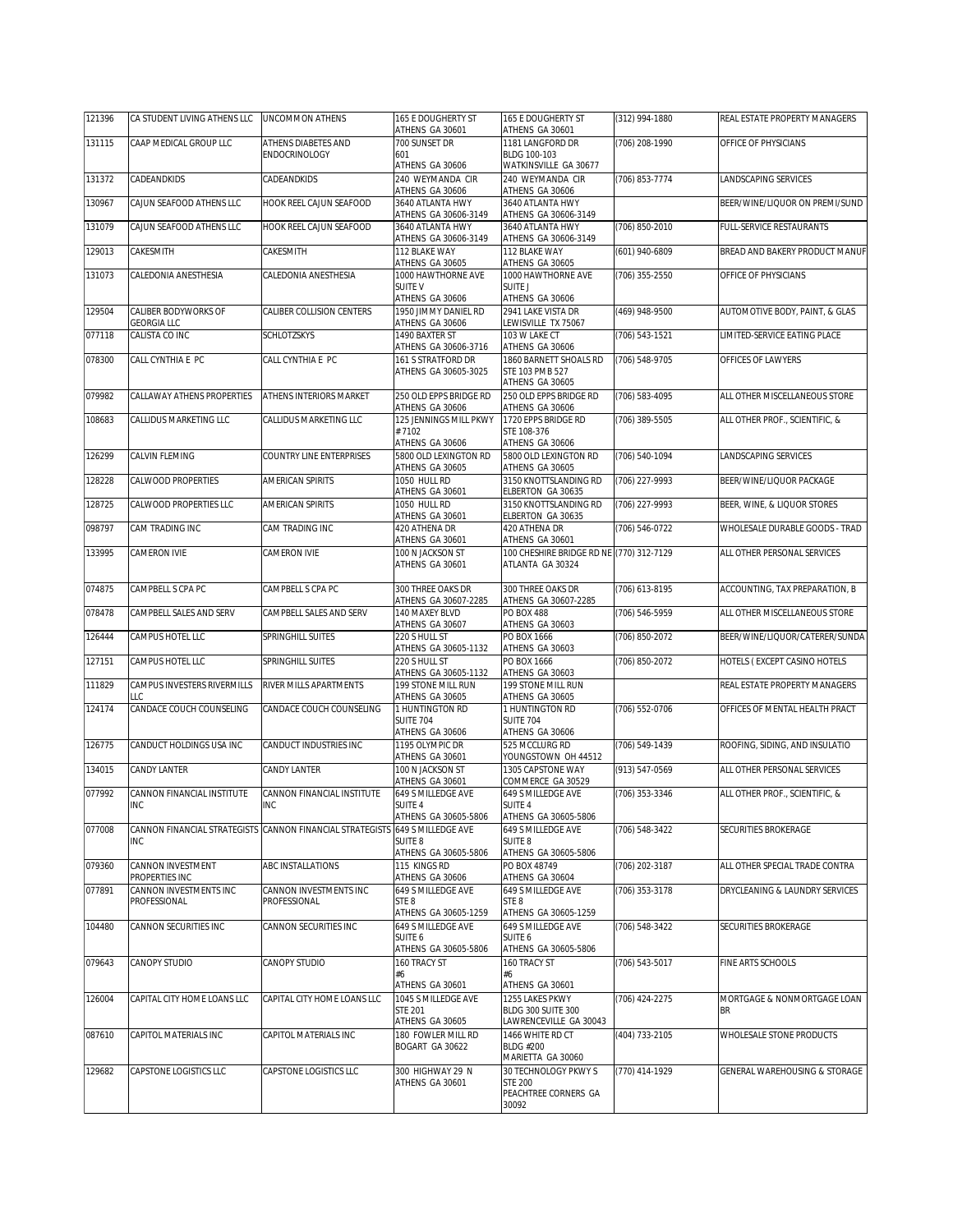| 077773 | CARE MEDICAL OF ATHENS INC                                | CARE MEDICAL                                           | 1242 PRINCE AVE<br>ATHENS GA 30606                        | 1019 TOWN DR<br>WILDER KY 41076                                                        | (706) 354-4136      | ALL OTHER MISCELLANEOUS STORE    |
|--------|-----------------------------------------------------------|--------------------------------------------------------|-----------------------------------------------------------|----------------------------------------------------------------------------------------|---------------------|----------------------------------|
| 076298 | CAREAWAY CAKES & GIFTS                                    | CAREAWAY CAKES & GIFTS                                 | 265 HELICAN SPRING RD<br>ATHENS GA 30601                  | 265 HELICAN SPRINGS RD<br>ATHENS GA 30601-1089                                         | (706) 410-2253      | OCAL MESSENGERS & LOCAL DELIV    |
| 126213 | CARL A BLOUNT INSURANCE<br>AGENCY INC                     | CARL A BLOUNT INSURANCE<br>AGENCY INC                  | 325 N MILLEDGE AVE<br>ATHENS GA 30601                     | PO BOX 1944<br>ATHENS GA 30603                                                         | (706) 613-1501      | INSURANCE AGENCIES & BROKERAGE   |
| 079006 | CARL D GRIMES                                             | GREENBRIAR LANDSCAPE                                   | 120 SPALDING CT                                           | 120 SPALDING CT                                                                        | (706) 316-0702      | LANDSCAPING SERVICES             |
| 124669 | CARLENE LLC                                               | MANAGEMENT<br>PRECISION TUNE AUTO CARE                 | ATHENS GA 30605<br>2205 W BROAD ST                        | ATHENS GA 30605<br>2205 W BROAD ST                                                     | (706) 353-8863      | AUTOMOTIVE MECHANICAL/ELECTRIC   |
| 102717 | CARLISLE ILLUSTRATION                                     | CARLISLE ILLUSTRATION                                  | ATHENS GA 30606<br>155 S STRATFORD DR                     | ATHENS GA 30606<br>155 S STRATFORD DR                                                  | (706) 621-2376      | MUSICAL GROUPS & ARTISTS         |
| 129433 | CARMAX AUTO SUPERSTORES INC CARMAX                        |                                                        | ATHENS GA 30605<br>4300 ATLANTA HWY                       | ATHENS GA 30605<br>PO BOX 29965                                                        | (804) 747-0422 4457 | OTHER SPECIALIZED SERVICES       |
| 130400 | CARNES CREATIVE GROUP LLC                                 | LAUREN CARNES PHOTOGRAPHY                              | ATHENS GA 30606<br>446 MORTON AVE                         | RICHMOND VA 23242<br>446 MORTON AVE                                                    |                     | PHOTOGRAPHIC SERVICES            |
| 079904 | CARNEY BRIAN S PC                                         | CARNEY BRIAN S PC                                      | ATHENS GA 30605<br>263 MILLEDGE CIR                       | ATHENS GA 30605<br>196 ALPS RD                                                         | (706) 552-3636      | OFFICES OF LAWYERS               |
|        |                                                           |                                                        | ATHENS GA 30606-4707                                      | STE 2-313<br>ATHENS GA 30606-4085                                                      |                     |                                  |
| 077609 | CAROL CUFF                                                | CAROL CUFF DESIGNS                                     | 1025 TANGLEBROOK DR<br>ATHENS GA 30606                    | 1025 TANGLEBROOK DR<br>ATHENS GA 30606                                                 | (706) 549-9598      | <b>INTERIOR DESIGNS SERVICES</b> |
| 129725 | CAROLINA CARPORTS                                         | CAROLINA CARPORTS                                      | 0 ATHENS CLARKE CO<br><b>ADDRESS</b><br>ATHENS GA 30601   | 187 CARDINAL RIDGE TRL<br>DOBSON NC 27017                                              | $(800) 670 - 4262$  | ALL OTHER MISCELLANEOUS STORE    |
| 098553 | CAROLYN E STEPHENS MSW PHD<br>BCBA                        | CAROLYN E STEPHENS MSW PHD<br><b>BCBA</b>              | 165 RAINTREE CT<br>ATHENS GA 30607                        | 165 RAINTREE CT<br>ATHENS GA 30607                                                     | (706) 224-8586      | ALL OTHER PROF., SCIENTIFIC, &   |
| 131491 | CAROLYN'S STUFF AND MORE                                  | CAROLYN'S STUFF AND MORE                               | 408 JEFFERSON RIVER RD                                    | 408 JEFFERSON RIVER RD<br>ATHENS GA 30607-1551                                         | (706) 850-6228      | ELECTRONIC SHOPPING & MAIL-ORD   |
| 075466 | CAROLYNS FLOWERS INC                                      | FLOWERLAND                                             | ATHENS GA 30607-1551<br>823 PRINCE AVE                    | 823 PRINCE AVE                                                                         | (706) 549-1884      | <b>FLORIST</b>                   |
| 078351 | CAROUSEL VILLAGE APTS INC                                 | CAROUSEL VILLAGE APTS INC                              | ATHENS GA 30606-2723<br>1907 S MILLEDGE AVE               | ATHENS GA 30606-2723<br>1907 S MILLEDGE AVE                                            | $(706) 548 - 1132$  | REAL ESTATE PROPERTY MANAGERS    |
|        |                                                           |                                                        | STE A9<br>ATHENS GA 30605-1648                            | STE A9<br>ATHENS GA 30605-1648                                                         |                     |                                  |
| 125732 | CARPENTIERI NOVELTIES GA INC                              | WILD SIDE SMOKE SHOP                                   | 740 BAXTER ST<br>ATHENS GA 30605                          | 18875 KIRKCOLM LN<br>NORTHRIDGE CA 91326                                               | (81) 855-4583 4     | ALL OTHER MISCELLANEOUS STORE    |
| 130882 | CARR CARNIVAL                                             | CARR CARNIVAL                                          | 3898 ATLANTA HWY<br>BOGART GA 30622                       | 1001 DUNLAP RD<br>WINTERVILLE GA 30683                                                 | (347) 535-7824      | ALL OTHER AMUSEMENT & RECREATI   |
| 075154 | CARRABBAS ITALIAN GRILL LLC<br>#6114                      | CARRABBA'S ITALIAN GRILL LLC<br>#6114                  | 3194 ATLANTA HWY<br>ATHENS GA 30606                       | 2202 N WEST SHORE BLVD<br>5TH FL                                                       | $(706) 546 - 9938$  | FULL-SERVICE RESTAURANTS         |
| 075172 | CARRABBAS ITALIAN GRILL LLC<br>(FLORIDA)                  | CARRABBA'S ITALIAN GRILL                               | 3194 ATLANTA HWY<br>ATHENS GA 30606                       | TAMPA FL 33607<br>2202 N WEST SHORE BLVD<br>5TH FLOOR/LICENSING<br>TAMPA FL 33607-5761 | (706) 546-9938      | BEER/WINE/LIQUOR ON PREMI/SUND   |
| 077761 | CARRIAGE HOUSE REALTY INC                                 | CARRIAGE HOUSE REALTY INC                              | 855 GAINES SCHOOL RD<br><b>SUITE N</b><br>ATHENS GA 30605 | PO BOX 81135<br>ATHENS GA 30608                                                        | (706) 549-4701      | OFFICES OF REAL ESTATE AGENTS    |
| 077833 | CARRIER TRANSICOLD                                        | CARRIER TRANSICOLD                                     | 700 OLYMPIC DR<br>ATHENS GA 30601                         | 700 OLYMPIC DR<br>ATTN: MICHAEL COCHRAN<br>ATHENS GA 30601                             | (706) 357-7272      | HVAC & COMM REFRIGERATION EQUI   |
| 079123 | CARSON ADVISORY INC                                       | CARSON ADVISORY GROUP                                  | 470 HILL ST<br>ATHENS GA 30601                            | 470 HILL ST<br>ATHENS GA 30601                                                         | (706) 543-6578      | <b>INVESTMENT ADVICE</b>         |
| 077011 | CARSON PLUMBING INC                                       | CARSON PLUMBING INC                                    | 259 WYNBURN AVF<br>ATHENS GA 30601                        | 259 WYNBURN AVE<br>ATHENS GA 30601                                                     | (706) 548-3397      | PLUMBING, HEATING, & AIR-CONDITI |
| 077562 | CARTER APPRAISAL SERVS INC                                | CARTER APPRAISAL SERVS INC                             | 500 W LAKE DR                                             | 500 W LAKE DR                                                                          | (706) 353-0090      | OFFICE OF REAL ESTATE APPRAISE   |
| 118859 | CARTERS FOOD SERVICE EQUIP &                              | CARTERS FOOD SERVICE                                   | ATHENS GA 30606<br>1145 NORTH CHASE ST                    | ATHENS GA 30606<br><b>PO BOX 476</b>                                                   | (706) 340-5975      | OTHER COMMERCIAL & INDUST EQUI   |
| 077933 | AUCTION CO INC<br>CARTEY ELECTRIC MOTOR SERV              | EQUIPMENT<br>CARTEY ELECTRIC MOTOR SERV                | ATHENS GA 30601<br>1201 COMMERCE RD                       | COMMERCE GA 30529<br>1201 COMMERCE RD                                                  | (706) 543-1190      | COMMERCIAL & INDUSTRIAL MACH &   |
| 128836 | CARTWRIGHT AVIATION                                       | CARTWRIGHT AVIATION                                    | ATHENS GA 30607<br>1010 BEN EPPS DR                       | ATHENS GA 30607<br>1901 BROADLANDS DR                                                  | (706) 207-5759      | OTHER SPECIALIZED SERVICES       |
|        |                                                           |                                                        | HANGER B-6<br>ATHENS GA 30605                             | WATKINSVILLE GA 30677                                                                  |                     |                                  |
| 121351 | CASE MANAGEMENT GROUP LLC                                 | <b>DRESS UP</b>                                        | 198 W BROAD ST<br>B 100<br>ATHENS GA 30601                | 961 CHESTNUT ST SE<br><b>SUITE 101</b><br>GAINESVILLE GA 30501                         | (678) 971-1205      | WOMEN'S CLOTHING STORES          |
| 109639 | CASEY RESTORATION, LLC                                    | RAINBOW INTERNATIONAL                                  | 187 BEN BURTON CIR                                        | PO BOX 6801                                                                            | (770) 725-1088      | ALL OTHER SPECIAL TRADE CONTRA   |
| 127473 | CASH ACCOUNTING & BUSINESS                                | RESTORATION OF ATHENS GA<br>CASH ACCOUNTING & BUSINESS | BOGART GA 30622<br>367 PRINCE AVE                         | ATHENS GA 30604<br>PO BOX 5203                                                         | (706) 614-0516      | OTHER SPECIALIZED SERVICES       |
|        | SERVICES LLC                                              | <b>SERVICES LLC</b>                                    | SUITE N<br>ATHENS GA 30601                                | ATHENS GA 30601                                                                        |                     |                                  |
| 074855 | CASSANDRA HUNTER                                          | K HUNTER CONSULTING GROUP                              | 145 ANGUS LN<br>ATHENS GA 30607                           | PO BOX 534<br>ATHENS GA 30603                                                          | (706) 316-3111      | <b>COMPUTER TRAINING</b>         |
| 132550 | CASTRO'S MARTIAL ARTS CENTER CASTRO'S MARTIAL ARTS CENTER |                                                        | 2145 W BROAD ST<br>ATHENS GA 30606                        | 2145 W BROAD ST<br>ATHENS GA 30606                                                     |                     | FITNESS & RECREATIONAL SPORTS    |
| 109890 | CAT SPORTS & MARKETING<br>Group                           | CAT SPORTS & MARKETING<br>GROUP                        | 161 WENDY LN<br>ATHENS GA 30605                           | 161 WENDY LN<br>ATHENS GA 30605                                                        | (706) 424-2368      | ALL OTHER PROF., SCIENTIFIC, &   |
| 081941 | CAT ZIP ALLIANCE                                          | CAT ZIP ALLIANCE                                       | 215 PLUM NELLY RD<br>ATHENS GA 30606                      | PO BOX 902<br>WATKINSVILLE GA 30677                                                    | (706) 207-1013      | NON-PROFIT ORGANIZATION          |
| 122281 | CATHE STEIN                                               | ATHENS ANTIQUE & VINTAGE                               | 4615 ATLANTA HWY<br>ATHENS GA 30606                       | 4615 ATLANTA HWY<br>ATHENS GA 30606                                                    | (706) 304-1354      | USED MERCHANDISE STORES          |
| 097145 | CATHERINE JACOBS LLC                                      | CHEEKY PEACH BOUTIQUE                                  | 160 W CLAYTON ST<br>ATHENS GA 30601                       | 160 W CLAYTON ST<br>ATHENS GA 30601                                                    | (706) 353-1322      | WOMEN'S CLOTHING STORES          |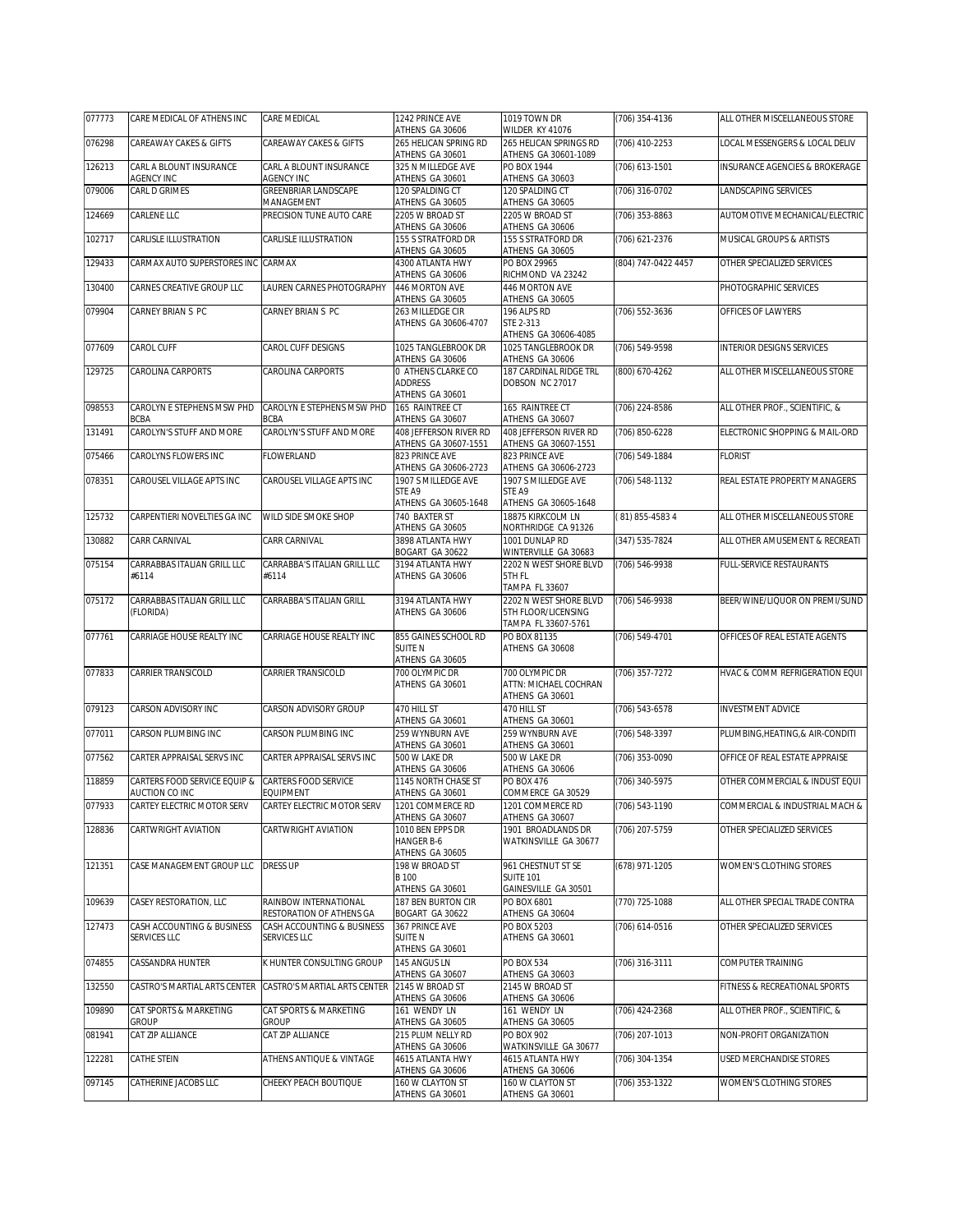| 133714 | CAVA MEZZE GRILL LLC                     | CAVA MEZZE GRILL LLC                                                                     | 145 ALPS RD<br>ATHENS GA 30606                               | PO BOX 1067<br>DECATUR GA 30031                                 | (706) 715-5481 | FULL-SERVICE RESTAURANTS       |
|--------|------------------------------------------|------------------------------------------------------------------------------------------|--------------------------------------------------------------|-----------------------------------------------------------------|----------------|--------------------------------|
| 078616 | CAVE CANEM INC                           | <b>MAGNOLIAS</b>                                                                         | 312 E BROAD ST<br>ATHENS GA 30601-2819                       | 312 E BROAD ST<br>ATHENS GA 30601-2819                          | (706) 543-0797 | BEER/WINE/LIQUOR ON PREMISES C |
| 078709 | CAVE CANEM INC                           | MAGNOLIAS                                                                                | 312 E BROAD ST                                               | 312 E BROAD ST                                                  | (706) 543-0797 | DRINKING PLACE ( ALCOHOLIC BEV |
| 131023 | CB CONSTRUCTS LC                         | CB CONSTRUCTS LC                                                                         | ATHENS GA 30601-2819<br>505 CLUB DR                          | ATHENS GA 30601-2819<br>505 CLUB DR                             | (770) 255-8696 | RESIDENTIAL BUILDING CONSTRUCT |
| 078650 | CBD LANDSCAPE MANAGEMENT                 | <b>EARTHWORKS</b>                                                                        | ATHENS GA 30607-1421<br>199 PARK AVE                         | ATHENS GA 30607-1421<br>PO BOX 51                               | (706) 353-1130 | LANDSCAPING SERVICES           |
|        |                                          |                                                                                          | ATHENS GA 30601                                              | ATHENS GA 30603                                                 |                |                                |
| 079873 | CBG PROPERTIES LLC                       | <b>CBG PROPERTIES LLC</b>                                                                | 1915 NEW JIMMY DANIEL<br>RD                                  | 1915 NEW JIMMY DANIEL RD (706) 353-1940 4275<br>ATHENS GA 30606 |                | REAL ESTATE PROPERTY MANAGERS  |
| 134246 | CEC ENTERTAINMENT LLC                    | CHUCK E CHEESE                                                                           | ATHENS GA 30606<br>3654 ATLANTA HWY                          | 1707 MARKET PLACE BLVD                                          | (972) 258-4217 | FULL-SERVICE RESTAURANTS       |
|        |                                          |                                                                                          | STE <sub>1</sub><br>ATHENS GA 30606                          | STE 200 LICENSE DEPT<br>IRVING TX 75063                         |                |                                |
| 131139 | CECILIA'S CAKE SHOP                      | CECILIA'S CAKE SHOP                                                                      | 610 N MILLEDGE AVE                                           | 610 N MILLEDGE AVE                                              | (706) 338-1540 | BREAD AND BAKERY PRODUCT MANUF |
| 122223 | CEDAR CREEK WELLNESS LLC                 | CEDAR CREEK WELLNESS LLC                                                                 | ATHENS GA 30601<br>985 C GAINES SCHOOL RD                    | ATHENS GA 30601<br>1860 BARNETT SHOALS RD                       | (706) 968-1766 | OFFICES OF MENTAL HEALTH PRACT |
|        |                                          |                                                                                          | ATHENS GA 30605                                              | <b>SUITE 103-402</b><br>ATHENS GA 30605                         |                |                                |
| 133990 | CEDAR DENTAL CLINICAL I LLC              | ORTHODONTIC CARE OF GEORGIA 4011 ATLANTA HWY                                             |                                                              | 4011 ATLANTA HWY                                                | (954) 683-2693 | OFFICES OF DENTISTS            |
| 079598 | CEDAR SHOALS INVESTORS                   | CEDAR SHOALS INVESTORS                                                                   | ATHENS GA 30606<br>113 ROWE RD                               | ATHENS GA 30606<br>PO BOX 7968                                  | (706) 548-6666 | REAL ESTATE PROPERTY MANAGERS  |
| 077793 | CELEBRITY PRODUCTS AND GIFTS             | CELEBRITY PRODUCTS AND GIFTS                                                             | ATHENS GA 30601<br>290 LENOX RD                              | ATHENS GA 30604<br>290 LENOX RD                                 | (706) 543-9461 | OTHER DIRECT SELLING ESTABLISH |
|        |                                          | CELESTIAL HEALTHCARE SERVICES                                                            | ATHENS GA 30606-3128                                         | ATHENS GA 30606-3128                                            |                |                                |
| 132415 | CELESTIAL HEALTHCARE SERVICES<br>INC     |                                                                                          | 248 BOB WAGES RD<br>BOGART GA 30622                          | 248 BOB WAGES RD<br>BOGART GA 30622                             | (678) 863-5537 | OTHER HEALTH & PERSONAL CARE S |
| 127494 | CELL PHONE CLINIC INC                    | CELL PHONE CLINIC INC                                                                    | 165 E CLAYTON ST<br>ATHENS GA 30601                          | 116 GAINSBOROUGH WAY<br>LAWRENCEVILLE GA 30044                  | (706) 254-2104 | ALL OTHER MISCELLANEOUS STORE  |
| 093203 | CELLULAR SALES OF GEORGIA LLC            | CELLULAR SALES OF GEORGIA LLC                                                            | 105 GAINES SCHOOL RD<br>ATHENS GA 30605                      | 9040 EXECUTIVE PARK DR<br>3RD FL - TAX DEPT                     | (865) 584-7555 | APPLIANCE, TV, & OTHER ELECTRO |
|        |                                          |                                                                                          |                                                              | KNOXVILLE TN 37923-4607                                         |                |                                |
| 131794 | CENTER CITY BALLET AND<br>MOVEMENT ARTS  | CENTER CITY BALLET AND<br>MOVEMENT ARTS                                                  | 750 N CHASE ST<br>ATHENS GA 30601-1902                       | 750 N CHASE ST<br>ATHENS GA 30601-1902                          | (706) 850-6540 | FITNESS & RECREATIONAL SPORTS  |
| 079491 | CENTER FOR PLASTIC AND<br><b>RECONST</b> | CENTER FOR PLASTIC AND<br><b>RECONST</b>                                                 | 3320 OLD JEFFERSON RD<br><b>BLDG 100</b>                     | 3320 OLD JEFFERSON RD<br><b>BLDG 100</b>                        | (706) 353-3600 | OFFICE OF PHYSICIANS           |
|        |                                          |                                                                                          | ATHENS GA 30607                                              | ATHENS GA 30607                                                 |                |                                |
| 118833 | CENTRO ATHENS LLC                        | CENTRO                                                                                   | 400 E CLAYTON ST<br>STE A                                    | 400 E CLAYTON ST<br>STE A                                       | (678) 358-6822 | BEER/WINE/LIQUOR ON PREMISES C |
| 118998 | CENTRO ATHENS LLC                        | CENTRO                                                                                   | ATHENS GA 30601<br>400 E CLAYTON ST                          | ATHENS GA 30601<br>400 E CLAYTON ST                             | (678) 358-6822 | DRINKING PLACE ( ALCOHOLIC BEV |
|        |                                          |                                                                                          | <b>STE A</b><br>ATHENS GA 30601                              | STE A<br>ATHENS GA 30601                                        |                |                                |
| 129814 |                                          | CENTURION CONSTRUCTIONS LLC CENTURION CONSTRUCTIONS LLC                                  | 105 PUTTERS DR                                               | 170 STANLEY CT                                                  | (678) 242-8411 | RESIDENTIAL BUILDING CONSTRUCT |
|        |                                          |                                                                                          | ATHENS GA 30607                                              | <b>SUITE A</b><br>LAWRENCEVILLE GA 30046                        |                |                                |
| 134009 | CERRA WARREN                             | CERRA WARREN                                                                             | 100 N JACKSON ST<br>ATHENS GA 30601                          | 622 FOUR POINTS RD<br>JACKSON GA 30233                          | (678) 356-4216 | ALL OTHER PERSONAL SERVICES    |
| 077582 | CERTAIN TEED CORP                        | CERTAIN TEED CORP                                                                        | 425 ATHENA DR<br>ATHENS GA 30601-1618                        | 20 MOORES RD<br>ATTN: SALES TAX DEPT                            | (706) 546-9005 | FIBERGLASS MANUFACTURING       |
|        |                                          |                                                                                          |                                                              | MALVERN PA 19355                                                |                |                                |
| 076896 | CESAR A GUMUCIO MD PC                    | <b>GUMUCIO PLASTIC SURGERY</b>                                                           | 489 N MILLEDGE AVE<br>ATHENS GA 30601                        | 489 N MILLEDGE AVE<br>ATHENS GA 30601                           | (706) 613-6650 | OFFICES OF ALL OTHER HEALTH PR |
| 126298 | CEU OPTIONS INC                          | CEU OPTIONS INC                                                                          | 218 PINEFIELD WAY<br>ATHENS GA 30607                         | 218 PINEFIELD WAY<br>ATHENS GA 30607                            | (912) 547-6050 | EDUCATIONAL SUPPORT SERVICES   |
| 127929 | CEVA LOGISTICS                           | CEVA LOGISTICS                                                                           | 1420 OLYMPIC DR<br>ATHENS GA 30601                           | 15350 VICKERY DR<br>HOUSTON TX 77032                            | (706) 286-1460 | GENERAL WAREHOUSING & STORAGE  |
| 089499 | CHA CHA CHA PUBLISHING INC               | BULLDAWG ILLUSTRATED & GUIDE 432 UNIVERSITY DR                                           |                                                              | 432 UNIVERSITY DR                                               | (912) 230-1318 | PERIODICAL PUBLISHERS          |
| 121068 |                                          | TO ATHENS<br>CHALISES HEAVENLY INSPIRED LLC CHALISES HEAVENLY INSPIRED LLC 216 BOWDEN LN | ATHENS GA 30605                                              | ATHENS GA 30605<br>216 BOWDEN LN                                | (706) 549-9779 | OTHER HEALTH & PERSONAL CARE S |
| 079920 | CHAMPIONS FOR CHILDREN INC               | APPLETREE PREP LLC                                                                       | ATHENS GA 30606<br>810 OLYMPIC DR                            | ATHENS GA 30606<br>2500 DANIELS BRIDGE RD                       | (706) 208-1437 | CHILD DAY CARE SERVICES        |
|        |                                          |                                                                                          | ATHENS GA 30601                                              | BLDG 100 2ND FLOOR<br>ATHENS GA 30606                           |                |                                |
| 133717 | CHAPMAN CANOPY INC                       | CHAPMAN CANOPY INC                                                                       | 0 ATHENS CLARKE CO                                           | PO BOX 3527                                                     | (205) 491-4845 | RESIDENTIAL BUILDING CONSTRUCT |
|        |                                          |                                                                                          | <b>ADDRESS</b><br>ATHENS GA 30601                            | HUEYTOWN AL 35023                                               |                |                                |
| 123378 | CHARACTER BUILT LLC                      | CHARACTER BUILT LLC                                                                      | 355 ONETA ST<br>SUITE 400 B                                  | 355 ONETA ST<br>SUITE 400 B                                     | (706) 224-3860 | COMMERCIAL & INSTITUTIONAL BLD |
| 077611 | CHARLES CARTER SEED FARM INC             | CHARLES CARTER SEED FARM INC                                                             | ATHENS GA 30601<br>1010 BEAVERDAM RD<br>WINTERVILLE GA 30683 | ATHENS GA 30601<br>1010 BEAVERDAM RD                            | (336) 435-2000 | ALL OTHER MISCELLANEOUS STORE  |
| 075417 | CHARLES F CARSON                         | CHARLES F CARSON                                                                         | 445 OAK GROVE RD                                             | WINTERVILLE GA 30683<br>445 OAK GROVE RD                        | (706) 543-4205 | REAL ESTATE PROPERTY MANAGERS  |
| 124928 | CHARLES L UPCHURCH III                   | COLDWELL BANKER UPCHURCH                                                                 | ATHENS GA 30607<br>2405 W BROAD ST                           | ATHENS GA 30607<br>2405 W BROAD ST                              | (706) 543-4000 |                                |
|        |                                          | REALTY LAKE PROPERTIES                                                                   | <b>SUITE 150</b><br>ATHENS GA 30606                          | <b>SUITE 150</b><br>ATHENS GA 30606                             |                |                                |
| 078863 |                                          | CHARLES L UPCHURCH III & ASSOC COLDWELL BANKER UPCHURCH R                                | 2405 W BROAD ST                                              | 2405 W BROAD ST                                                 | (706) 433-2100 | OFFICES OF REAL ESTATE AGENTS  |
|        |                                          |                                                                                          | <b>STE 150</b><br>ATHENS GA 30603                            | <b>STE 150</b><br>ATHENS GA 30603                               |                |                                |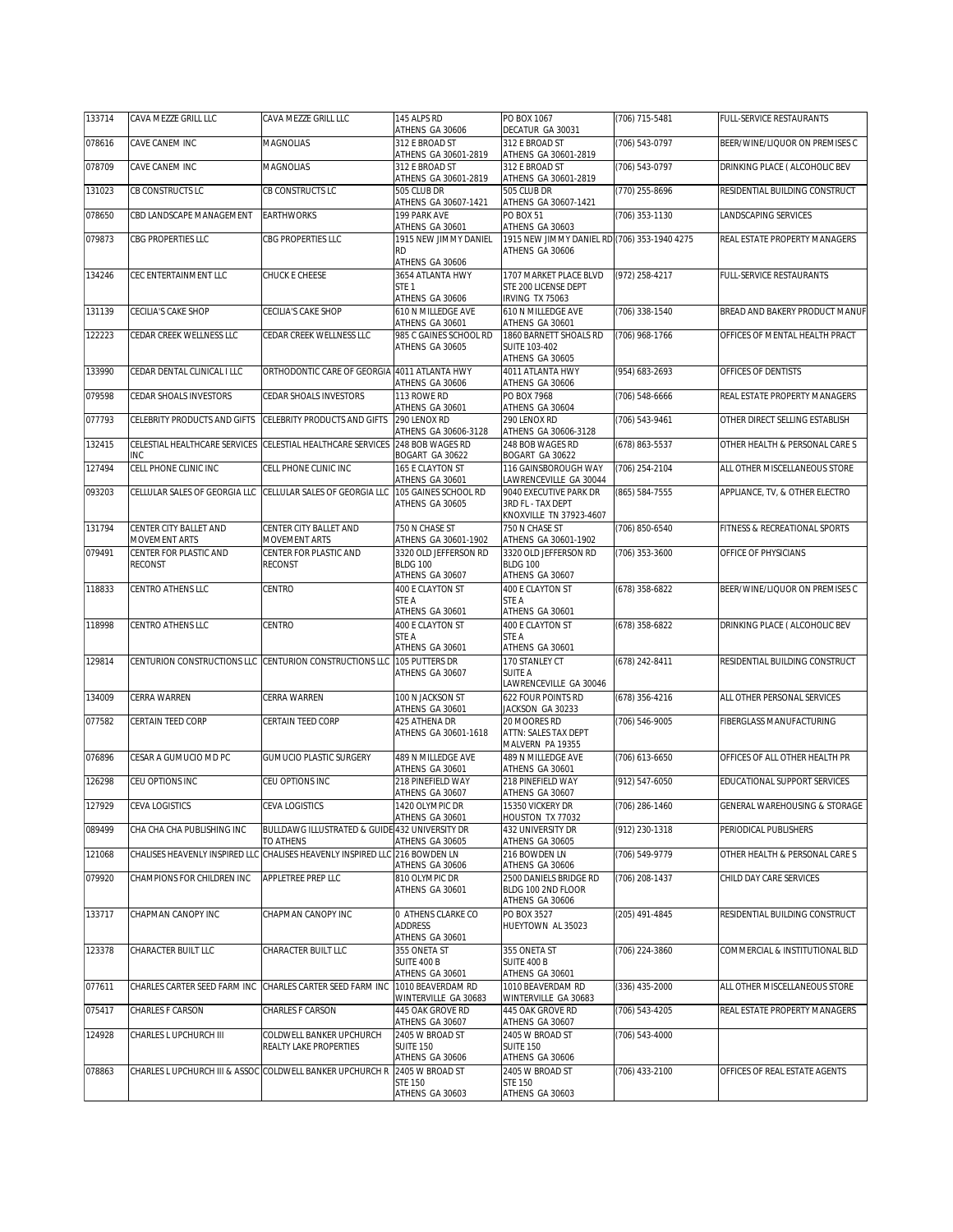| 101381 | CHARLES M MIXSON M D P C               | CHARLES M MIXSON M D P C                     | 150 NACOOCHEE AVE<br>ATHENS GA 30601              | 150 NACOOCHEE AVE<br>ATHENS GA 30601                       | (706) 546-7908     | OFFICE OF PHYSICIANS                  |
|--------|----------------------------------------|----------------------------------------------|---------------------------------------------------|------------------------------------------------------------|--------------------|---------------------------------------|
| 134308 | CHARLES R SMITH AIR BNB LLC            | CHARLES R SMITH AIR BNB LLC                  | 330 HAMPTON PARK DR<br>ATHENS GA 30606            | 330 HAMPTON PARK DR<br>ATHENS GA 30606                     | (706) 818-3300     | REAL ESTATE PROPERTY MANAGERS         |
| 132538 | CHARLIE YEARBY CONSTRUCTION            | CHARLIE YEARBY CONSTRUCTION                  | 141 KENWOOD DR                                    | 141 KENWOOD DR                                             | (706) 351-1682     | ALL OTHER SPECIAL TRADE CONTRA        |
| 128272 | CHARLOTTE JOHNSON HOMES INC            | CHARLOTTE JOHNSON HOMES INC 287 WOODLAWN AVE | ATHENS GA 30601                                   | ATHENS GA 30601<br>PO BOX 5306                             | (706) 207-9686     | RESIDENTIAL BUILDING CONSTRUCT        |
| 077014 | CHASTAIN AND ASSOCIATES INS            | CHASTAIN AND ASSOCIATES INS                  | ATHENS GA 30606<br>272 W HANCOCK AVE              | ATHENS GA 30604<br>PO BOX 1908                             | (706) 543-2575     | INSURANCE AGENCIES & BROKERAGE        |
| 076807 | AGENCY<br>CHASTAIN JENKINS & LEATHERS  | <b>AGENCY</b><br>CJ&L                        | ATHENS GA 30601-4552<br>940 PRINCE AVE            | ATHENS GA 30603<br>940 PRINCE AVE                          | (706) 559-4520     | OFFICES OF REAL ESTATE AGENTS         |
|        | LLC                                    |                                              | SUITE C<br>ATHENS GA 30606                        | SUITE <sub>C</sub><br>ATHENS GA 30606                      |                    |                                       |
| 133450 | CHAVONNE'S                             | CHAVONNE'S                                   | 1860 BARNETT SHOALS RD<br>STE 103-511             | 1860 BARNETT SHOALS RD<br>STE 103-511                      | (706) 380-1285     | OTHER CLOTHING STORES                 |
|        |                                        |                                              | ATHENS GA 30605                                   | ATHENS GA 30605                                            |                    |                                       |
| 077617 | CHEATHAMS GARAGE LLC                   | CHEATHAMS GARAGE                             | 155 CHEATHAM DR<br>ATHENS GA 30606                | <b>155 CHEATHAM DR</b><br>ATHENS GA 30606                  | (706) 543-4589     | AUTOMOTIVE MECHANICAL/ELECTRIC        |
| 112918 | CHECK INTO CASH OF GEORGIA<br>LLC      | GREAT AMERICAN & CHECK INTO<br>CASH          | 4014 LEXINGTON RD<br>ATHENS GA 30605-2528         | PO BOX 550<br>CLEVELAND TN 37364-0550                      | (423) 479-2400     | OTHER SPECIALIZED SERVICES            |
| 131359 | CHECKLIST HOSPITALITY SERVICES         | CHECKLIST HOSPITALITY SERVICES               | 1001 WINTERVILLE RD<br>SUITE <sub>11</sub>        | 1001 WINTERVILLE RD<br>SUITE 11                            | (240) 707-1833     | JANITORIAL SERVICES                   |
| 130492 | CHELC'S HAIR STUDIO LLC                | CHELC'S HAIR STUDIO LLC                      | ATHENS GA 30605<br>159 W CLAYTON ST               | ATHENS GA 30605<br>159 W CLAYTON ST                        | (706) 380-0052     | HAIR, NAIL, AND SKIN CARE SERV        |
|        | CHEROKEE MOBILE HOME PARK              |                                              | ATHENS GA 30601<br>1595 CHEROKEE RD               | ATHENS GA 30601<br>225 GARNETT WARD RD                     |                    |                                       |
| 120103 |                                        | CHEROKEE MOBILE HOME PARK                    | WINTERVILLE GA 30683                              | <b>HULL GA 30646</b>                                       | (706) 713-0510     | LESSORS OF OTHER REAL ESTATE P        |
| 129993 | CHERRY HILL PROGRAMS INC               | CHERRY HILL PROGRAMS INC                     | 3700 ATLANTA HWY<br>ATHENS GA 30606-3193          | 4 E STOW RD<br>SUITE <sub>1</sub>                          | (856) 663-1616     | PHOTOGRAPHIC SERVICES                 |
| 079893 | CHESTER WEALTH MANAGEMENT              | CHESTER WEALTH MANAGEMENT                    | 470 HILL ST                                       | MARLTON NJ 08053<br>470 HILL ST                            | $(706) 543 - 6578$ | <b>INVESTMENT ADVICE</b>              |
| 103495 | INC<br>CHEVRON LEXINGTON LLC           | INC<br>QUICK STOP CHEVRON                    | ATHENS GA 30601<br>1960 LEXINGTON RD              | ATHENS GA 30601<br>1960 LEXINGTON RD                       | (706) 870-9898     | <b>GASOLINE STATIONS WITH CONVENI</b> |
| 105516 | CHICK-FIL-A INC                        | CHICK-FIL-A INC                              | ATHENS GA 30605<br>3637 ATLANTA HWY               | ATHENS GA 30605<br>PO BOX 8000                             | (845) 356-8390 110 | OFFICES OF REAL ESTATE AGENTS         |
|        |                                        |                                              | ATHENS GA 30606                                   | ATTN: BUSINESS LICENSES<br>LLC                             |                    |                                       |
| 121057 | CHICO LOU'S FINE TATTOO                | CHICO LOU'S FINE TATTOO                      | 1580 PRINCE AVE                                   | MONSEY NY 10952<br>1580 PRINCE AVE                         | (706) 543-3656     | OTHER PERSONAL CARE SERVICES          |
| 074500 | CHICOS FAS INC                         | CHICOS #452                                  | ATHENS GA 30606<br>196 ALPS RD                    | ATHENS GA 30606<br>11215 METRO PKWY                        | (239) 274-5157     | WOMEN'S CLOTHING STORES               |
|        |                                        |                                              | SUITE 36<br>ATHENS GA 30606                       | FORT MYERS FL 33966                                        |                    |                                       |
| 078383 | CHILDCARE NETWORK INC #31              | CHILDCARE NETWORK INC #31                    | 1145 CEDAR SHOALS DR<br>ATHENS GA 30605           | 6053 VETERANS PKWY<br><b>BLDG 300</b><br>COLUMBUS GA 31909 | (706) 543-9242     | CHILD DAY CARE SERVICES               |
| 123976 | CHINA 1 1977 INC                       | CHINA 1 1977                                 | 2026 S MILLEDGE AVE<br>D4<br>ATHENS GA 30605      | 2026 S MILLEDGE AVE<br>D <sub>4</sub><br>ATHENS GA 30605   | (706) 850-7788     | FULL-SERVICE RESTAURANTS              |
| 125949 | CHINA STAR 168 INC                     | CHINA STAR SUPER BUFFET                      | 3567 ATLANTA HWY                                  | 3567 ATLANTA HWY                                           | (706) 316-3382     | FULL-SERVICE RESTAURANTS              |
| 108266 | CHIPOTLE MEXICAN GRILL OF              | CHIPOTLE MEXICAN GRILL                       | ATHENS GA 30606<br>165 ALPS RD                    | ATHENS GA 30606<br>PO BOX 182566                           | (706) 548-7210     | <b>FULL-SERVICE RESTAURANTS</b>       |
|        | COLORADO LLC                           |                                              | ATHENS GA 30606                                   | <b>ATTN LICENSING</b><br>COLUMBUS OH 43218                 |                    |                                       |
| 075390 | CHONG SUNG CORP INC                    | PAN AM SUPERMARKET                           | 155 NELLIE B AVE<br>ATHENS GA 30601               | 3575 KOGER BLVD<br><b>STE 230</b>                          | (706) 353-8175     | SUPERMARKETS & OTHER GROCERY (        |
| 130977 | <b>CHOPPERS HAIR STUDIO</b>            | <b>CHOPPERS HAIR STUDIO</b>                  | 100 ATHENS TOWN BLVD                              | DULUTH GA 30096<br>222 LAKE FOREST DR                      | (770) 891-8202     | HAIR, NAIL, AND SKIN CARE SERV        |
|        |                                        |                                              | <b>STE 500</b><br>ATHENS GA 30606                 | ELBERTON GA 30635                                          |                    |                                       |
| 128879 | CHOSEWOOD LLC                          | KEMPT                                        | 175 N LUMPKIN ST                                  | 175 N LUMPKIN ST                                           | (770) 876-0709     | MEN'S CLOTHING STORES                 |
| 078605 | CHRIS BARTENFELD                       | CHRIS BARTENFELD'S ELECTRIC                  | ATHENS GA 30601<br>475 MEIGS ST                   | ATHENS GA 30601<br>475 MEIGS ST                            | (706) 354-8491     | ELECTRICAL CONTRACTORS                |
| 078573 | CHRIS J VOGELEY                        | QUALITY HOME REHABILITATION                  | ATHENS GA 30601<br>195 LITTLE ST                  | ATHENS GA 30601<br>195 LITTLE ST                           | (706) 548-9844     | ALL OTHER SPECIAL TRADE CONTRA        |
| 076450 | CHRIS LYVERS STYLIST                   | CHRIS LYVERS STYLIST                         | ATHENS GA 30605<br>1363 S MILLEDGE AVE            | ATHENS GA 30605<br>7020 HICKORY DR                         | (706) 206-9441     | HAIR, NAIL, AND SKIN CARE SERV        |
|        |                                        |                                              | <b>SUITE B</b><br>ATHENS GA 30605-1447            | WINTERVILLE GA 30683                                       |                    |                                       |
| 130279 | CHRISTIAN ROOFING &<br>REMODELING INC  | CHRISTIAN ROOFING &<br>REMODELING INC        | 120 COLLINS INDUSTRIAL<br>BLVD<br>ATHENS GA 30601 | 120 COLLINS INDUSTRIAL<br><b>BLVD</b><br>ATHENS GA 30601   | (706) 310-0505     | ROOFING, SIDING, & SHEET METAL        |
| 132949 | CHRISTIAN RYAN                         | CHRISTIAN RYAN                               | 100 N JACKSON ST<br>ATHENS GA 30601               | 1030 DR MLK JR PKWY<br><b>UNIT 13</b><br>ATHENS GA 30601   | (803) 442-0930     | ALL OTHER PERSONAL SERVICES           |
| 121254 | CHRISTINA CALLAWAY LIFE<br>COACHING    | CHRISTINA CALLAWAY LIFE<br>COACHING          | 150 THE PRESERVE DR<br>UNIT 2C<br>ATHENS GA 30606 | PO BOX 6881<br>ATHENS GA 30604                             | (706) 215-2019     | ALL OTHER PROF., SCIENTIFIC, &        |
| 128788 | CHRISTINA NOELLE COLLISON              | CHRISTINA NOELLE COLLISON                    | 100 N JACKSON ST<br>ATHENS GA 30601               | 340 RUTH ST<br>APT B                                       | (706) 613-0504     | ALL OTHER PERSONAL SERVICES           |
|        |                                        |                                              |                                                   | ATHENS GA 30601<br>600 TIMOTHY RD                          |                    |                                       |
| 123690 | CHRISTINE SHEATS PUBLISHING<br>COMPANY | CHRISTINE SHEATS PUBLISHING<br>COMPANY       | 600 TIMOTHY RD<br>ATHENS GA 30606-4438            | ATHENS GA 30606-4438                                       | (404) 447-2353     | OTHER PUBLISHERS                      |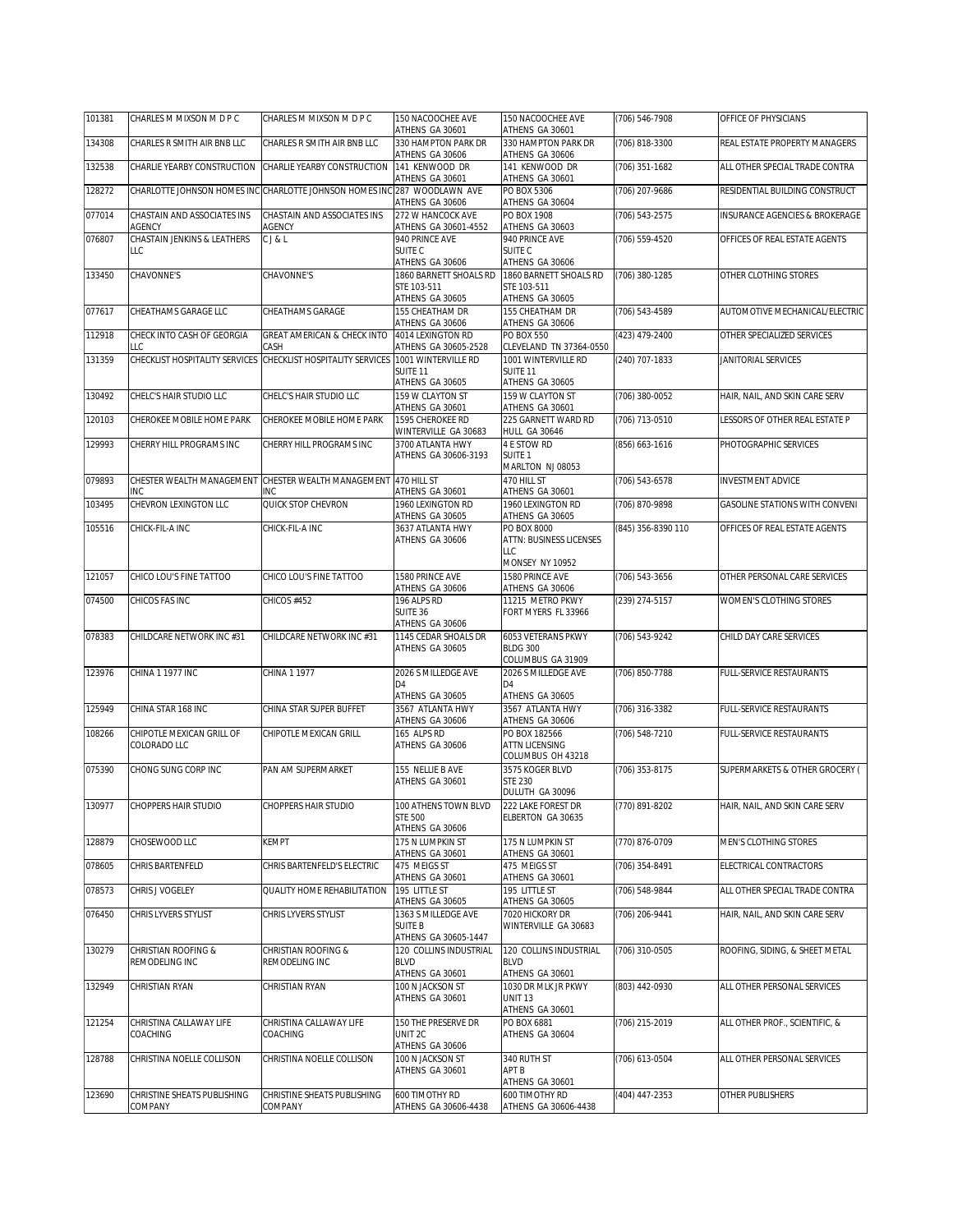| 128505 | CHRISTOPHER BALTHROP                              | CHRISTOPHER BALTHROP                                  | 485 CLUB DR<br>ATHENS GA 30607-1419        | 485 CLUB DR<br>ATHENS GA 30607-1419        | (706) 714-1978     | OTHER SCIENTIFIC & TECHNICAL C        |
|--------|---------------------------------------------------|-------------------------------------------------------|--------------------------------------------|--------------------------------------------|--------------------|---------------------------------------|
| 101752 | CHRISTOPHER C NICHOLS P C                         | CHRISTOPHER C NICHOLS P C                             | 455 EPPS BRIDGE PKWY                       | 455 EPPS BRIDGE PKWY                       | (706) 355-9960     | OFFICES OF LAWYERS                    |
|        |                                                   |                                                       | <b>SUITE 103</b>                           | <b>SUITE 103</b>                           |                    |                                       |
|        |                                                   |                                                       | ATHENS GA 30606                            | ATHENS GA 30606                            |                    |                                       |
| 106146 | CHRISTOPHER E DOERR DO PC                         | ATHENS NEURO & BALANCE<br>REHABILITATION              | 1088 BAXTER ST<br>SUITE <sub>C</sub>       | 195 MILES ST<br>ATHENS GA 30601            | (706) 546-1333     | OFFICES OF ALL OTHER HEALTH PR        |
|        |                                                   |                                                       | ATHENS GA 30606                            |                                            |                    |                                       |
| 093915 | CHRISTOPHER MARK                                  | CHRISTOPHER MARK                                      | 180 JOHNSON DR                             | 180 JOHNSON DR                             | (706) 338-5620     | PHOTOGRAPHIC SERVICES                 |
|        | <b>PRODUCTIONS</b>                                | <b>PRODUCTIONS</b>                                    | ATHENS GA 30605                            | ATHENS GA 30605                            |                    |                                       |
| 074762 | CHRISTY BAKER JENKINS INC                         | CHRISTY BAKER JENKINS INC                             | 940 PRINCE AVE<br>SUITE C                  | 940 PRINCE AVE<br>SUITE C                  | (706) 540-8787     | OFFICES OF REAL ESTATE AGENTS         |
|        |                                                   |                                                       | ATHENS GA 30606                            | ATHENS GA 30606                            |                    |                                       |
| 116492 | CHUCK ZANONE PH D LLC                             | CHUCK ZANONE PH D LLC                                 | 1160 S MILLEDGE AVE                        | 1160 S MILLEDGE AVE                        | (706) 201-6921     | OFFICES OF MENTAL HEALTH PRACT        |
|        |                                                   |                                                       | <b>STE 240</b><br>ATHENS GA 30605-1388     | <b>STE 240</b><br>ATHENS GA 30605-1388     |                    |                                       |
| 127822 | CHUCK'S FISH ATHENS LLC                           | <b>CHUCK'S FISH</b>                                   | 220 W BROAD ST                             | 220 W BROAD ST                             | (706) 395-6611     | BEER/WINE/LIQUOR ON PREMISES C        |
|        |                                                   |                                                       | ATHENS GA 30601                            | ATHENS GA 30601                            |                    |                                       |
| 129020 | CHUCK'S FISH ATHENS LLC                           | <b>CHUCK'S FISH</b>                                   | 220 W BROAD ST                             | 220 W BROAD ST                             | (850) 830-3337     | FULL-SERVICE RESTAURANTS              |
| 131851 |                                                   | CHUMANI PERSONAL CARE HOME CHUMANI PERSONAL CARE HOME | ATHENS GA 30601<br>164 RAMBLE HILLS DR     | ATHENS GA 30601<br>164 RAMBLE HILLS DR     | (706) 296-8255     | OTHER RESIDENTAL CARE FACILITI        |
|        |                                                   |                                                       | ATHENS GA 30606                            | ATHENS GA 30606                            |                    |                                       |
| 075760 | CICIELY TILLMAN                                   | CELL PHONE REPAIRS AND MORE                           | 50 GAINES SCHOOL RD                        | 50 GAINES SCHOOL RD                        | (706) 351-4248     | APPLIANCE, TV, & OTHER ELECTRO        |
|        |                                                   |                                                       | SUITE <sub>2</sub><br>ATHENS GA 30605-7401 | SUITE <sub>2</sub><br>ATHENS GA 30605-7401 |                    |                                       |
| 095705 | CILLIES CLOTHING                                  | CILLIES CLOTHING                                      | 175 E CLAYTON ST                           | 175 E CLAYTON ST                           | $(706)$ 369-7418   | WOMEN'S CLOTHING STORES               |
|        |                                                   |                                                       | ATHENS GA 30601                            | ATHENS GA 30601                            |                    |                                       |
| 121180 | CIRCLE K STORES INC                               | CIRCLE K #2723346                                     | 290 US HWY 29 N                            | 2550 W TYVOLA RD.                          | (706) 353-6624     | BEER/WINE PKG/SUNDAY SALES            |
|        |                                                   |                                                       | ATHENS GA 30606                            | STE 200 LICENSING-<br>CHARLOTTE NC 28217   |                    |                                       |
| 121183 | CIRCLE K STORES INC                               | CIRCLE K #2723320                                     | 990 PRINCE AVE                             | 2550 W TYVOLA RD.                          | (406) 354-6886     | BEER/WINE PKG/SUNDAY SALES            |
|        |                                                   |                                                       | ATHENS GA 30606                            | STE 200 LICENSING-                         |                    |                                       |
|        |                                                   |                                                       |                                            | CHARLOTTE NC 28217                         |                    |                                       |
| 121338 | CIRCLE K STORES INC                               | CIRCLE K #2723320                                     | 990 PRINCE AVE<br>ATHENS GA 30606          | 2550 W TYVOLA RD<br><b>SUITE 200</b>       | (704) 583-5728     | <b>GASOLINE STATIONS WITH CONVENI</b> |
|        |                                                   |                                                       |                                            | CHARLOTTE NC 28217                         |                    |                                       |
| 121339 | CIRCLE K STORES INC                               | CIRCLE K #2723346                                     | 290 US 29 HWY                              | 2550 W TYVOLA RD                           | (706) 353-6624     | GASOLINE STATIONS WITH CONVENI        |
|        |                                                   |                                                       | ATHENS GA 30601                            | <b>SUITE 200</b><br>CHARLOTTE NC 28217     |                    |                                       |
| 121340 | CIRCLE K STORES INC                               | CIRCLE K #2723316                                     | 1333 LUMPKIN ST                            | 2550 W TYVOLA RD                           | (704) 583-5728     | GASOLINE STATIONS WITH CONVENI        |
|        |                                                   |                                                       | ATHENS GA 30605                            | SUITE 200                                  |                    |                                       |
|        |                                                   |                                                       |                                            | CHARLOTTE NC 28217                         |                    |                                       |
| 078636 | <b>CISSY HARRISON</b>                             | CISSY HARRISON FINANCIAL SER.                         | 485 HUNTINGTON RD<br><b>STE 203</b>        | 485 HUNTINGTON RD<br><b>STE 203</b>        | (706) 548-1055     | SECURITIES BROKERAGE                  |
|        |                                                   |                                                       | ATHENS GA 30606-1845                       | ATHENS GA 30606-1845                       |                    |                                       |
| 075160 | CITI TRENDS INC                                   | CITI TRENDS #031                                      | 3190 ATLANTA HWY                           | 104 COLEMAN BLVD                           | (706) 227-6112     | FAMILY CLOTHING STORES                |
|        |                                                   |                                                       | <b>BAY 118A</b><br>ATHENS GA 30606         | SAVANNAH GA 31408                          |                    |                                       |
| 126127 | CITY BLOCK COMMUNITIES LLC                        | CITY BLOCK COMMUNITIES LLC                            | 367 PRINCE AVE                             | 367 PRINCE AVE                             | (678) 661-1347     | RESIDENTIAL BUILDING CONSTRUCT        |
|        |                                                   |                                                       | 3H                                         | 3H                                         |                    |                                       |
|        |                                                   | CITY ELECTRIC SUPPLY                                  | ATHENS GA 30601                            | ATHENS GA 30601                            | (706) 208-0544     | OTHER ELECTRONIC PARTS & EQUIP        |
| 079264 | CITY ELECTRIC SUPPLY                              |                                                       | 545 OLYMPIC DR<br>ATHENS GA 30601          | PO BOX 131811<br>DALLAS TX 75313           |                    |                                       |
| 118382 | CITY GARDEN COMPANY LLC                           | CITY GARDEN COMPANY LLC                               | 1720 S LUMPKIN ST                          | 1720 S LUMPKIN ST                          | (706) 818-0673     | LANDSCAPING SERVICES                  |
|        |                                                   |                                                       | ATHENS GA 30606-4739                       | ATHENS GA 30606-4739                       |                    |                                       |
| 133011 | CITY GEAR #6157                                   | CITY GEAR #6157                                       | 4375 LEXINGTON RD<br>STE C6                | 2700 MILAN CT<br>BIRMINGHAM AL             | (205) 912-7339     | FAMILY CLOTHING STORES                |
|        |                                                   |                                                       | ATHENS GA 30605                            | 35211-6919                                 |                    |                                       |
| 079967 | CITY GLASS CO                                     | CITY GLASS CO                                         | 150 PARADISE BLVD                          | 150 PARADISE BLVD                          | (706) 548-3106     | GLASS AND GLAZING CONTRACTORS         |
|        |                                                   |                                                       | BLDG B STE B<br>ATHENS GA 30607            | <b>BLDG B STE B</b>                        |                    |                                       |
| 120897 | CITY NAILS & SPA OF ATHENS LLC                    | CITY NAILS & SPA OF ATHENS LLC                        | 690 HWY 29 NORTH                           | ATHENS GA 30607<br>690 HWY 29 NORTH        | $(706) 543 - 5400$ | HAIR, NAIL, AND SKIN CARE SERV        |
|        |                                                   |                                                       | SUITE 105 & 110                            | SUITE 105 & 110                            |                    |                                       |
|        |                                                   |                                                       | ATHENS GA 30601                            | ATHENS GA 30601                            |                    |                                       |
| 129672 | CJ INDUSTRIES LLC                                 | CJ INDUSTRIES LLC                                     | 0 ATHENS CLARKE CO<br><b>ADDRESS</b>       | 610 S 78TH ST<br>STE <sub>1</sub>          | (913) 208-1129     | RESIDENTIAL BUILDING CONSTRUCT        |
|        |                                                   |                                                       | ATHENS GA 30601                            | KANSAS CITY KS 66111                       |                    |                                       |
| 121964 | CJS CREATIVE LLC                                  | CJS CREATIVE LLC                                      | 265 TALL PINE LN                           | 265 TALL PINE LN                           | (678) 910-9036     | OTHER SPECIALIZED SERVICES            |
|        |                                                   | <b>CLADDING &amp; COMPONENT</b>                       | ATHENS GA 30605                            | ATHENS GA 30605                            |                    | ALL OTHER FABRICATED METAL PRO        |
| 130442 | <b>CLADDING &amp; COMPONENT</b><br>SOLUTIONS, INC | SOLUTIONS, INC                                        | 0 ATHENS-CLARKE COUNTY<br>ATHENS GA 30601  | 2705 NORTHGATE CT<br>CUMMING GA 30041      | (770) 887-2777     |                                       |
| 115433 | CLAIRE N ZIMMERMAN LLC                            | CLAIRE N ZIMMERMAN LLC                                | 1 HUNTINGTON RD                            | 1 HUNTINGTON RD                            | (706) 425-8900     | OTHER INDIVIDUAL & FAMILY SERV        |
|        |                                                   |                                                       | <b>STE 703</b>                             | <b>STE 703</b>                             |                    |                                       |
|        |                                                   |                                                       | ATHENS GA 30606-7214                       | ATHENS GA 30606-7214                       |                    |                                       |
| 077750 | CLAIRES BOUTIQUES INC #5497                       | CLAIRES BOUTIQUES INC #5497                           | 3700 ATLANTA HWY<br>#115                   | 3 SW 129TH AVE<br><b>UNIT 400</b>          | $(706) 548-8439$   | WOMEN'S CLOTHING STORES               |
|        |                                                   |                                                       | ATHENS GA 30606                            | PEMBROKE PINES FL                          |                    |                                       |
|        |                                                   |                                                       |                                            | 33027-1775                                 |                    |                                       |
| 075790 | CLARENCE HOWARD                                   | HOWARD & SON PAINT & BODY<br>SHOP                     | 695 W BROAD ST<br>ATHENS GA 30601          | 695 W BROAD ST<br>ATHENS GA 30601          | (706) 353-8252     | AUTOMOTIVE BODY, PAINT, & GLAS        |
|        |                                                   |                                                       |                                            |                                            |                    |                                       |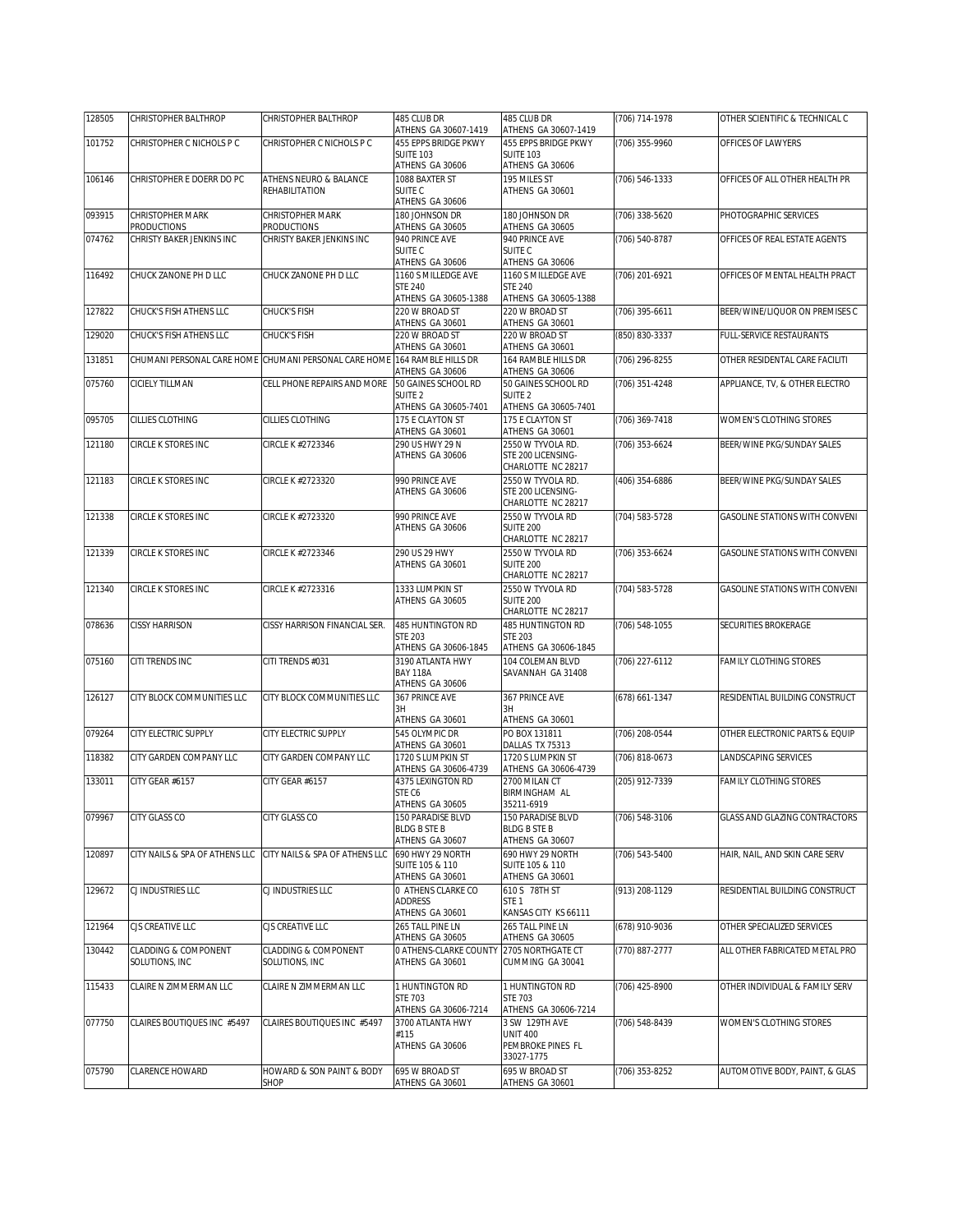| 076578 | CLARK ALYSSA G                              | CLARK ALYSSA G                                                             | 1150 S MILLEDGE AVE                        | 1150 S MILLEDGE AVE                           | (706) 354-4204   | OFFICES OF MENTAL HEALTH PRACT            |
|--------|---------------------------------------------|----------------------------------------------------------------------------|--------------------------------------------|-----------------------------------------------|------------------|-------------------------------------------|
|        |                                             |                                                                            | STE <sub>3</sub><br>ATHENS GA 30605-6723   | STE <sub>3</sub><br>ATHENS GA 30605-6723      |                  |                                           |
| 079639 |                                             | CLARKE CO HEALTH DEPARTMENT CLARKE CO HEALTH DEPARTMENT 345 N HARRIS ST    |                                            | 345 N HARRIS ST                               | (706) 542-8600   | NON-PROFIT ORGANIZATION                   |
| 123273 | CLARKE COUNTY ENDOSCOPY                     | ATHENS-CLARKE COUNTY                                                       | ATHENS GA 30601-2411<br>340 N MILLEDGE AVE | ATHENS GA 30601-2411<br>1355 PEACHTREE ST NE  | (706) 548-0008   | GENERAL MEDICAL & SURGICAL HOS            |
|        | CENTER LLC                                  | ENDOSCOPY                                                                  | <b>SUITE A</b><br>ATHENS GA 30601-3806     | <b>SUITE 1600</b><br>ATLANTA GA 30309         |                  |                                           |
| 078122 | CLARKE COUNTY FARM BUREAU                   | CLARKE COUNTY FARM BUREAU                                                  | 4330 LEXINGTON RD                          | 4330 LEXINGTON RD                             | (706) 354-0801   | <b>INSURANCE AGENCIES &amp; BROKERAGE</b> |
| 077023 | CLARKE COUNTY LOCK & KEY INC                | CLARKE COUNTY LOCK & KEY INC                                               | ATHENS GA 30605<br>1957 W BROAD ST         | ATHENS GA 30605<br>1957 W BROAD ST            | (706) 546-1986   | SECURITY SYSTEMS SERVICES                 |
|        |                                             |                                                                            | ATHENS GA 30606-3541                       | ATHENS GA 30606-3541                          |                  |                                           |
| 131616 | CLARKE USA INC                              | ATHENS FOOD MART                                                           | 1555 OGLETHORPE AVE<br>ATHENS GA 30606     | 1555 OGLETHORPE AVE<br>ATHENS GA 30606        | (678) 951-7909   | BEER/WINE PKG/SUNDAY SALES                |
| 131803 | CLARKE USA INC                              | ATHENS FOOD MART                                                           | 1555 OGLETHORPE AVE<br>ATHENS GA 30606     | 1555 OGLETHORPE AVE<br>ATHENS GA 30606        | (678) 951-7907   | CONVENIENCE STORES                        |
| 123294 | CLARKE-OCONEE FAMILY                        | CLARKE-OCONEE FAMILY<br>MEDICINE LLC                                       | 700 SUNSET DR<br><b>STE 400 A</b>          | 700 SUNSET DR<br><b>STE 400 A</b>             | (706) 353-7747   | OFFICE OF PHYSICIANS                      |
|        | MEDICINE LLC                                |                                                                            | ATHENS GA 30606                            | ATHENS GA 30606                               |                  |                                           |
| 129042 | CLARKE-TIMOTHY LLC                          | THE COLUMNS AT TIMOTHY ROAD 2035 TIMOTHY RD.                               | ATHENS GA 30606                            | 2100 POWERS FERRY RD SE<br><b>STE 200</b>     | (706) 548-7747   | REAL ESTATE PROPERTY MANAGERS             |
|        |                                             |                                                                            |                                            | ATLANTA GA 30339                              |                  |                                           |
| 076538 | CLASSIC CASH INC (BROAD<br>STREET)          | <b>CLASSIC CASH</b>                                                        | 2141 W BROAD ST<br>STE C                   | PO BOX 6705<br>ATHENS GA 30604                | (706) 353-3473   | OTHER NONDEPOSITORY CREDIT INT            |
| 077560 | CLASSIC CASH INC                            | <b>CLASSIC CASH</b>                                                        | ATHENS GA 30606<br>630 HAWTHORNE AVE       | PO BOX 6705                                   | (706) 353-3473   | OTHER NONDEPOSITORY CREDIT INT            |
|        | (HAWTHORNEAVE)                              |                                                                            | ATHENS GA 30606                            | ATHENS GA 30604                               |                  |                                           |
| 123175 | CLASSIC CITY AUTOMOTIVE<br><b>GROUP INC</b> | HUGHES SUBARU                                                              | 3010 ATLANTA HWY<br>ATHENS GA 30606        | 3010 ATLANTA HWY<br>ATHENS GA 30606           | (706) 715-6300   | NEW CAR DEALERS                           |
| 132569 | <b>CLASSIC CITY BAGS</b>                    | <b>CLASSIC CITY BAGS</b>                                                   | 1258 TOWNE SQUARE CT<br>ATHENS GA 30607    | 1258 TOWNE SQUARE CT<br>ATHENS GA 30607       | (912) 580-9811   | OTHER DIRECT SELLING ESTABLISH            |
| 131970 | CLASSIC CITY BANK                           | CLASSIC CITY BANK                                                          | 2365 W BROAD ST                            | <b>PO BOX 7238</b>                            | (706) 222-2265   | FINANCIAL PROCESSING, RESERVE,            |
| 079697 | CLASSIC CITY BEVERAGES LLC                  | BEVERAGES SOUTH-ATHENS                                                     | ATHENS GA 30606<br>530 CALHOUN DR          | ATHENS GA 30604<br>3 VILLA DR                 | (706) 353-1650   | BEER & ALE WHOLESALERS                    |
| 079733 | CLASSIC CITY BEVERAGES LLC                  | BEVERAGES SOUTH-ATHENS                                                     | ATHENS GA 30601<br>530 CALHOUN DR          | <b>ROME GA 30165</b><br>3 VILLA DR NW         |                  | WHOLESALE BEER/WINE/LIQUOR                |
|        |                                             |                                                                            | ATHENS GA 30601                            | <b>ROME GA 30165</b>                          | (706) 353-1650   |                                           |
| 123340 | <b>CLASSIC CITY BLINDS</b>                  | CLASSIC CITY BLINDS                                                        | 196 ALPS RD<br><b>STE 2 PMB 238</b>        | 2988 CLARIDGE CT<br>MACON GA 31204            | (478) 737-3997   | ALL OTHER MISCELLANEOUS STORE             |
|        |                                             |                                                                            | ATHENS GA 30606-4098                       |                                               |                  |                                           |
| 133838 | CLASSIC CITY BNB LLC                        | CLASSIC CITY BNB LLC                                                       | 250 LITTLE ST<br><b>UNIT B 109</b>         | 1401 CALLS CREEK CIR<br>WATKINSVILLE GA 30677 | $(706)$ 248-3735 | REAL ESTATE PROPERTY MANAGERS             |
| 111808 | CLASSIC CITY CAFE CATERING                  | CLASSIC CITY CAFE CATERING                                                 | ATHENS GA 30605<br>2147 W BROAD ST         | 2147 W BROAD ST                               | (706) 340-5186   | CATERERS                                  |
|        |                                             |                                                                            | ATHENS GA 30606                            | ATHENS GA 30606                               |                  |                                           |
| 131156 | CLASSIC CITY CARPENTRY LLC                  | CLASSIC CITY CARPENTRY LLC                                                 | 160 DEVEREUX DR<br>ATHENS GA 30606-1635    | 160 DEVEREUX DR<br>ATHENS GA 30606-1635       | (706) 215-9044   | RESIDENTIAL BUILDING CONSTRUCT            |
| 123348 | CLASSIC CITY CHEF INC                       | CLASSIC CITY CHEF INC                                                      | 185 BEN BURTON RD<br>BOGART GA 30622       | PO BOX 48388<br>ATHENS GA 30604               | (706) 714-6090   | CATERERS                                  |
| 132584 | CLASSIC CITY CHIROPRACTIC PC                | CLASSIC CITY CHIROPRACTIC                                                  | 514 MACON HWY                              | 514 MACON HWY                                 | (762) 499-2274   | OFFICES OF CHIROPRACTORS                  |
| 127906 | CLASSIC CITY COMPOSITION LLC                | CLASSIC CITY COMPOSITION LLC                                               | ATHENS GA 30606<br>297 CARRINGTON DR       | ATHENS GA 30606<br>297 CARRINGTON DR          | (706) 818-8989   | OTHER PUBLISHERS                          |
| 131123 | CLASSIC CITY CYCLING                        | CLASSIC CITY CYCLING                                                       | ATHENS GA 30605<br>230 W CLAYTON ST        | ATHENS GA 30605<br>3344 LEES AVE              | (706) 850-8033   | FITNESS & RECREATIONAL SPORTS             |
|        |                                             |                                                                            | ATHENS GA 30601                            | LONG BEACH CA 90808                           |                  |                                           |
| 090488 | CLASSIC CITY DIALYSIS                       | CLASSIC CITY DIALYSIS                                                      | 1686 PRINCE AVE<br>ATHENS GA 30606-6012    | 5200 VIRGINA WAY<br><b>L&amp;C DEPT</b>       | (706) 850-7400   | OTHER OUTPATIENT CARE CENTERS             |
| 075641 |                                             | CLASSIC CITY DOOR & HARDWARE CLASSIC CITY DOOR & HARDWARE 150 FRITZ MAR LN |                                            | BRENTWOOD TN 37027<br>150 FRITZ MAR LN        | (706) 543-8857   | OTHER BUILDING MATERIAL DEALER            |
|        |                                             |                                                                            | STE 4                                      | STE <sub>4</sub>                              |                  |                                           |
| 132375 | CLASSIC CITY ELECTRIC LLC                   | CLASSIC CITY ELECTRIC                                                      | ATHENS GA 30607-1100<br>160 WINTERBERRY DR | ATHENS GA 30607-1100<br>160 WINTERBERRY DR    | (706) 614-9711   | ELECTRICAL CONTRACTORS                    |
| 131461 | CLASSIC CITY FLATBREADS LLC                 | PITA PIT ATHENS                                                            | ATHENS GA 30606<br>123 N JACKSON ST        | ATHENS GA 30606<br>123 N JACKSON ST           | (706) 552-0051   | FULL-SERVICE RESTAURANTS                  |
|        |                                             |                                                                            | ATHENS GA 30601                            | ATHENS GA 30601                               |                  |                                           |
| 130168 | CLASSIC CITY HEALTH LLC                     | FRANNY'S FARMACY                                                           | 2361 W BROAD ST<br>SUITE 10                | 2361 W BROAD ST<br>SUITE 10                   | (706) 224-9505   | ALL OTHER MISCELLANEOUS STORE             |
|        |                                             | CLASSIC CITY HOME INSPECTION                                               | ATHENS GA 30606<br>124 BEACHAM DR          | ATHENS GA 30606<br>124 BEACHAM DR             | (706) 614-7308   | <b>BUILDING INSPECTION SERVICES</b>       |
| 125104 | CLASSIC CITY HOME INSPECTION                |                                                                            | ATHENS GA 30606-4004                       | ATHENS GA 30606-4004                          |                  |                                           |
| 075843 | CLASSIC CITY HOTEL CO INC                   | <b>HILTON GARDEN INN</b>                                                   | 390 E WASHINGTON ST<br>ATHENS GA 30601     | PO BOX 1666<br>ATHENS GA 30603                | (706) 543-6800   | HOTELS (EXCEPT CASINO HOTELS              |
| 075849 | CLASSIC CITY HOTEL CO INC                   | <b>HILTON GARDEN INN</b>                                                   | 390 E WASHINGTON ST                        | PO BOX 1666                                   | (706) 353-6800   | BEER/WINE/LIQ/CATER/SUN/HOTEL             |
| 121349 | CLASSIC CITY INK                            | CLASSIC CITY INK                                                           | ATHENS GA 30601<br>2440 WEST BROAD ST      | ATHENS GA 30603<br>2440 WEST BROAD ST         | (706) 850-9707   | OTHER PERSONAL CARE SERVICES              |
|        |                                             |                                                                            | SUITE 16<br>ATHENS GA 30606                | SUITE 16<br>ATHENS GA 30606                   |                  |                                           |
| 117858 | CLASSIC CITY INSURANCE GROUP                | CLASSIC CITY INSURANCE GROUP                                               | 680 HWY 29 N                               | 680 HWY 29 N                                  | (706) 850-4945   | INSURANCE AGENCIES & BROKERAGE            |
|        |                                             |                                                                            | <b>STE 230</b><br>ATHENS GA 30601          | <b>STE 230</b><br>ATHENS GA 30601             |                  |                                           |
| 079919 |                                             | CLASSIC CITY INTERNAL MEDICINE CLASSIC CITY INTERNAL MEDICINE              | 385 HAWTHORNE LN<br><b>STE 200</b>         | 385 HAWTHORNE LN<br><b>STE 200</b>            | (706) 543-3130   | OFFICE OF PHYSICIANS                      |
|        |                                             |                                                                            | ATHENS GA 30606                            | ATHENS GA 30606-2100                          |                  |                                           |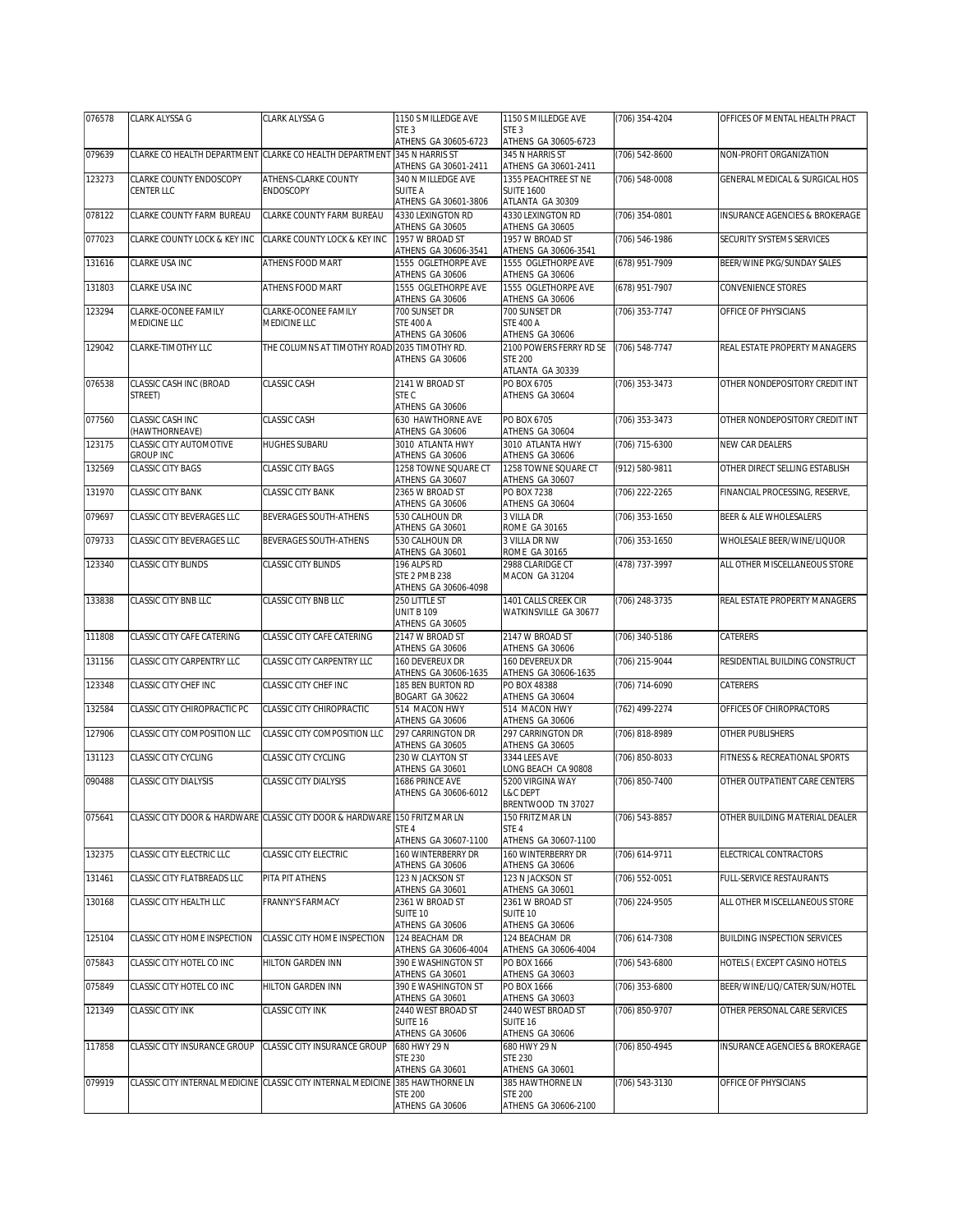| 097699 | CLASSIC CITY K9 GROOMING                    | CLASSIC CITY K9 GROOMING                    | 2475 JEFFERSON RD                                            | 2475 JEFFERSON RD                                            | (706) 850-8585   | PET CARE (X VETERINARY) SERV      |
|--------|---------------------------------------------|---------------------------------------------|--------------------------------------------------------------|--------------------------------------------------------------|------------------|-----------------------------------|
|        |                                             |                                             | <b>STE 100</b><br>ATHENS GA 30607-1240                       | <b>STE 100</b><br>ATHENS GA 30607-1240                       |                  |                                   |
| 126630 | CLASSIC CITY KARATE LLC                     | CLASSIC CITY KARATE                         | 1050 BAXTER ST<br>ATHENS GA 30606                            | 1230 SCARLET OAK CIR<br>ATHENS GA 30606                      | (404) 316-3881   | FITNESS & RECREATIONAL SPORTS     |
| 093994 | CLASSIC CITY MANAGEMENT<br><b>GROUP INC</b> | CLASSIC CITY MANAGEMENT<br><b>GROUP INC</b> | 3200 ATLANTA HWY<br>ATHENS GA 30606-3329                     | 3200 ATLANTA HWY<br>ATHENS GA 30606-3329                     | (706) 549-3530   | ALL OTHER PROF., SCIENTIFIC, &    |
| 104047 | CLASSIC CITY MOTORWORKS LLC                 | <b>CLASSIC CITY MOTORWORKS LLC</b>          | 174 OLD EPPS BRIDGE RD<br>ATHENS GA 30606                    | 174 OLD EPPS BRIDGE RD<br>ATHENS GA 30606                    | (706) 549-0818   | OTHER AUTO REPAIR & MAINTENANC    |
| 079995 | CLASSIC CITY OFF ROAD                       | CLASSIC CITY OFF ROAD                       | 1947 COMMERCE RD<br>ATHENS GA 30607                          | 1947 COMMERCE RD<br>ATHENS GA 30607                          | (706) 207-4140   | AUTOMOTIVE MECHANICAL/ELECTRIC    |
| 130488 | CLASSIC CITY ORTHODONTICS LLC               | CLASSIC CITY ORTHODONTICS LLC               | 600 OGLETHORPE AVE<br>STE <sub>3</sub><br>ATHENS GA 30606    | 600 OGLETHORPE AVE<br>STE <sub>3</sub><br>ATHENS GA 30606    | (706) 549-4748   | OFFICES OF DENTISTS               |
| 075525 | CLASSIC CITY PTG INC                        | CERTAPRO PAINTERS OF ATHEN                  | 3235 JEFFERSON RD<br>ATHENS GA 30607                         | 3235 JEFFERSON RD<br>ATHENS GA 30607                         | (706) 353-3555   | PAINTING AND WALL COVERING CON    |
| 133489 | CLASSIC CITY REAL ESTATE LLC                | <b>CLASSIC CITY PROPERTY.COM</b>            | 387 OLD COMMERCE RD<br>SUITE <sub>C</sub>                    | 387 OLD COMMERCE RD<br>SUITE <sub>C</sub>                    | (706) 247-6469   | REAL ESTATE PROPERTY MANAGERS     |
| 077845 | CLASSIC CITY REFRIGERATION INC              | CLASSIC CITY REFRIGERATION INC              | ATHENS GA 30607<br>140 WARE ST                               | ATHENS GA 30607<br>140 WARE ST                               | (706) 549-7282   | ALL OTHER SPECIAL TRADE CONTRA    |
| 131159 | CLASSIC CITY REHAB LLC                      | CLASSIC CITY REHAB LLC                      | ATHENS GA 30601<br>184 TOWNS WALK DR<br>ATHENS GA 30606      | ATHENS GA 30601<br>184 TOWNS WALK DR<br>ATHENS GA 30606      | (706) 424-1592 1 | OFFICES OF PHYSICAL/SPEECH THE    |
| 079251 | CLASSIC CITY ROASTER INC                    | JITTERY JOE'S ROASTING<br>COMPANY           | 425 BARBER ST<br>ATHENS GA 30601                             | 1480 BAXTER ST<br>ATHENS GA 30606-3716                       | (706) 227-2161   | COFFEE AND TEA MANUFACTURING      |
| 133414 | CLASSIC CITY VINTAGE GUITARS<br>LLC         | <b>CLASSIC CITY VINTAGE GUITARS</b><br>LLC  | 149 ONETA ST<br>UNIT 6A-1                                    | 149 ONETA ST<br>UNIT 6A-1                                    | (707) 601-9604   | MUSICAL INSTRUMENTS & SUPPLIES    |
| 132994 | CLASSIC COLLISION                           | CLASSIC COLLISION OF ATHENS                 | ATHENS GA 30601<br>4150 ATLANTA                              | ATHENS GA 30601<br>7475 ROSWELL RD                           | (706) 543-1609   | OTHER AUTO REPAIR & MAINTENANC    |
|        |                                             |                                             | ATHENS GA 30606                                              | SANDY SPRINGS GA 30350                                       |                  |                                   |
| 077726 | CLASSIC GROUNDCOVERS INC                    | CLASSIC GROUNDCOVERS INC                    | 405 BELMONT RD<br>ATHENS GA 30605                            | 405 BELMONT RD<br>ATHENS GA 30605                            | (706) 543-0145   | NURSERY AND FLORICULTURE PRODU    |
| 079658 | CLASSIC HEADQUARTERS                        | <b>CLASSIC HEADQUARTERS</b>                 | 410 ATHENA DR<br>ATHENS GA 30601-1617                        | 410 ATHENA DR<br>ATHENS GA 30601-1617                        | (706) 546-9997   | OTHER MOTOR VEH PARTS<br>MANUFACT |
| 074687 | CLAUDIE L PULLIAN                           | PULLIANS STUMP REMOVAL                      | 445 KINGS RD<br>ATHENS GA 30606-3115                         | 445 KINGS RD<br>ATHENS GA 30606-3115                         | (706) 546-9772   | LANDSCAPING SERVICES              |
| 132319 | CLC ENTERTAINMENT INC                       | CLOUD                                       | 164 E CLAYTON ST<br>STE B<br>ATHENS GA 30601                 | 150 GRIFFETH ST<br>ATHENS GA 30601                           | (678) 602-0499   | BEER/WINE/LIQUOR ON PREMISES C    |
| 132432 | CLC ENTERTAINMENT INC                       | CLOUD                                       | 164 E CLAYTON ST<br>STE B                                    | 164 E CLAYTON ST<br>STE B                                    | (404) 519-1770   | DRINKING PLACE ( ALCOHOLIC BEV    |
| 078225 | CLEAN CAR WASH                              | CLEAN CAR WASH                              | ATHENS GA 30601<br>1215 CEDAR SHOALS DR                      | ATHENS GA 30601<br>130 PIONEER DR                            | (706) 543-2831   | OTHER AUTO REPAIR & MAINTENANC    |
|        |                                             |                                             | ATHENS GA 30605                                              | ATHENS GA 30605                                              |                  |                                   |
| 104771 | CLEAN MASTERS INC                           | CLEAN MASTERS INC                           | 175 HONEYTREE DR<br>ATHENS GA 30605                          | 175 HONEYTREE DR<br>ATHENS GA 30605                          | (706) 372-3806   | JANITORIAL SERVICES               |
| 128711 | CLEAN POOL CARE LLC                         | CLEAN POOL CARE LLC                         | 175 PEACHTREE LN<br>ATHENS GA 30607                          | 175 PEACHTREE LN<br>ATHENS GA 30607                          | (706) 247-2226   | OTHER SPECIALIZED SERVICES        |
| 132566 | CLEAR LEE WASHED LLC                        | CLEAR LEE WASHED LLC                        | 507 CHEYENNE AVE<br>ATHENS GA 30601                          | 507 CHEYENNE AVE<br>ATHENS GA 30601                          | (678) 425-8191   | JANITORIAL SERVICES               |
| 079690 | CLEAR TECH SOLUTIONS, LLC                   | CLEAR TECH SOLUTIONS, LLC                   | 182 BEN BURTON CIR<br><b>STE 200</b><br>BOGART GA 30622-6848 | 182 BEN BURTON CIR<br><b>STE 200</b><br>BOGART GA 30622-6848 | (706) 549-2809   | COMPUTER SYSTEMS DESIGNS & REL    |
| 078788 | CLEAR WATER FILTRATION<br>SYSTEMS           | CLEAR WATER FILTRATION<br><b>SYSTEMS</b>    | 235 HANOVER DR<br>BOGART GA 30622                            | 235 HANOVER DR<br>BOGART GA 30622                            | (706) 207-4398   | OTHER DIRECT SELLING ESTABLISH    |
| 075657 | CLELAND GEORGE MD                           | ELBERT COUNTY INTERNAL MED                  | 740 PRINCE AVE<br>#13<br>ATHENS GA 30606                     | PO BOX 1468<br>ATHENS GA 30603                               | (706) 549-8682   | OFFICE OF PHYSICIANS              |
| 094777 | CLH <sub>2</sub>                            | CLH <sub>2</sub>                            | 110 SMOKEY PT                                                | PO BOX 80081                                                 | (706) 714-9826   | ALL OTHER MISCELLANEOUS STORE     |
| 111406 | CLIFF LEWIS ENTERPRISES INC                 | LEWIS PROPERTIES                            | ATHENS GA 30601<br>930 BARNETT SHOALS RD<br>1505             | ATHENS GA 30608<br>930 BARNETT SHOALS RD<br>1505             |                  | REAL ESTATE PROPERTY MANAGERS     |
| 126255 | CLIMBING ROSE VETERINARY                    | CLIMBING ROSE VETERINARY                    | ATHENS GA 30605<br>109 CRESTVIEW DR                          | ATHENS GA 30605<br>196 ALPS RD                               | (706) 489-0295   | <b>VETERINARY SERVICES</b>        |
|        | SERVICES LLC                                | <b>SERVICES</b>                             | ATHENS GA 30605                                              | <b>STE 2 PMB 153</b><br>ATHENS GA 30606                      |                  |                                   |
| 133110 | CLM INC                                     | CLM INC                                     | 2159 W BROAD ST<br>ATHENS GA 30606-3545                      | PO BOX 7428<br>ATHENS GA 30604                               | (706) 461-1202   | REAL ESTATE PROPERTY MANAGERS     |
| 133398 | CLOUD 9 SMOKE CO 24 INC                     | CLOUD 9 SMOKE CO 24 INC                     | 3690 ATLANTA HWY<br><b>SUITE 106</b><br>ATHENS GA 30606      | PO BOX 2630<br>KENNESAW GA 30156                             | (404) 477-7081   | ALL OTHER MISCELLANEOUS STORE     |
| 124641 | CLOUD 9 SMOKE CO 7 LLC                      | CLOUD 9 SMOKE CO 7 LLC                      | 378 E BROAD ST<br>ATHENS GA 30601                            | PO BOX 2630<br>KENNESAW GA 30156                             | (706) 613-3120   | ALL OTHER MISCELLANEOUS STORE     |
| 078442 | CLUBHOUSE THE                               | <b>CLUBHOUSE THE</b>                        | 157 COLLEGE AVE<br>ATHENS GA 30601-2804                      | 157 COLLEGE AVE<br>ATHENS GA 30601-2804                      | (706) 353-2677   | GIFT, NOVELTY, & SOUVENIR STOR    |
| 121554 | CLW INC                                     | THE ROADHOUSE                               | 137 N LUMPKIN ST<br>ATHENS GA 30601                          | 180 BRIARCLIFF RD<br>ATHENS GA 30606                         | (706) 540-0035   | BEER & LIQUOR ON PREMISES CONS    |
| 121655 | CLW INC                                     | THE ROADHOUSE                               | 137 N LUMPKIN ST                                             | 180 BRIARCLIFF RD                                            | (706) 540-0035   | DRINKING PLACE ( ALCOHOLIC BEV    |
| 095410 | CLYDE ARMORY INC                            | CLYDE ARMORY INC                            | ATHENS GA 30601<br>4800 ATLANTA HWY                          | ATHENS GA 30606<br>4800 ATLANTA HWY                          | (706) 549-1842   | ALL OTHER MISCELLANEOUS STORE     |
|        |                                             |                                             | ATHENS GA 30606                                              | ATHENS GA 30606                                              |                  |                                   |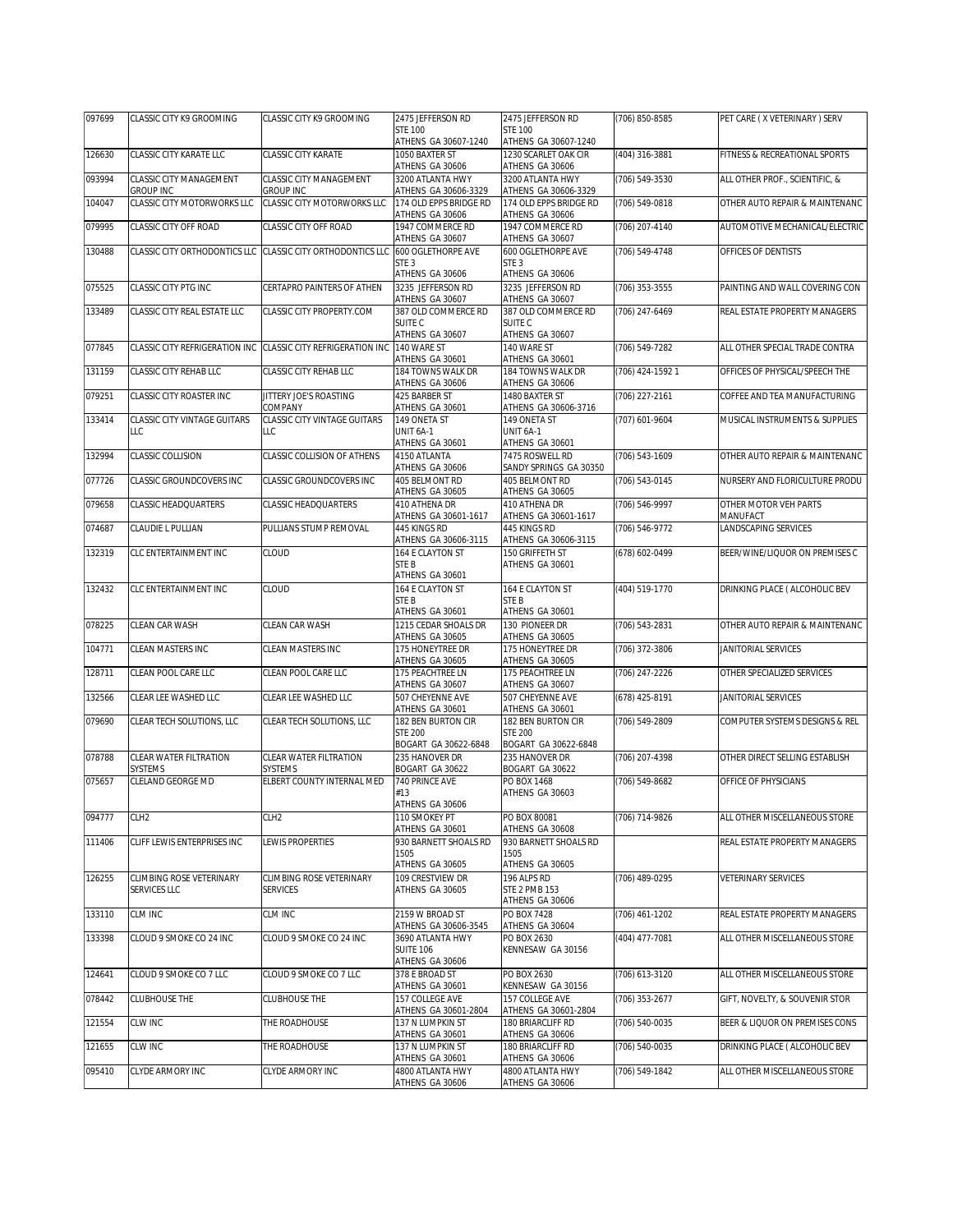| 130863 | CM MEEKINS CONSTRUCTION                            | CM MEEKINS CONSTRUCTION                                                                                 | 0 ATHENS CLARKE CO                                           | 6062 SHILOH CAMP RD                                              | (410) 924-1556   | OTHER SPECIALIZED SERVICES          |
|--------|----------------------------------------------------|---------------------------------------------------------------------------------------------------------|--------------------------------------------------------------|------------------------------------------------------------------|------------------|-------------------------------------|
|        |                                                    |                                                                                                         | ADDRESS<br>ATHENS GA 30601                                   | HURLOCK MD 21643                                                 |                  |                                     |
| 129532 | CM SYSTEMS LLC                                     | CM SYSTEMS LLC                                                                                          | 341 W HANCOCK AVE                                            | 1000 HURRICANE SHOALS RD (706) 424-1365                          |                  | ALL OTHER SUPPORT SERVICES          |
|        |                                                    |                                                                                                         | ATHENS GA 30601                                              | <b>STE A100</b><br>LAWRENCEVILLE GA 30043                        |                  |                                     |
| 128049 | CMC INDUSTRIAL SUPPLY LLC                          | CMC INDUSTRIAL SUPPLY LLC                                                                               | 265 COMMERCE RD                                              | 1050 WINDY CREEK DR                                              | (706) 296-7879   | ELECTRONIC SHOPPING & MAIL-ORD      |
|        |                                                    |                                                                                                         | SUITE 15<br>ATHENS GA 30606                                  | WATKINSVILLE GA 30677                                            |                  |                                     |
| 101827 | CMM INC                                            | MADDOX MAINTENANCE                                                                                      | 115 AVALON DR<br>ATHENS GA 30606                             | PO BOX 1845<br>ATHENS GA 30603                                   | (706) 548-6948   | JANITORIAL SERVICES                 |
| 132873 | CMS SERVICES TRANSPORTATION                        | CMS SERVICES TRANSPORTATION                                                                             | 288 BOWDEN LN                                                | 288 BOWDEN LN                                                    | $(706)$ 352-7857 | OTHER SPECIALIZED SERVICES          |
| 132829 | LLC<br>CNS HOLDING INC                             | LLC<br>CNS HOLDING INC                                                                                  | ATHENS GA 30606<br>0 ATHENS CLARKE CO                        | ATHENS GA 30606<br>32 CREEKWOOD CT                               | (706) 464-7953   | RESIDENTIAL BUILDING CONSTRUCT      |
|        |                                                    |                                                                                                         | <b>ADDRESS</b><br>ATHENS GA 30601                            | FORTSON GA 31808                                                 |                  |                                     |
| 133430 | COASTAL HOME CARE LLC                              | HELP AT HOME                                                                                            | 1075 GAINES SCHOOL RD<br>ATHENS GA 30605                     | 1075 GAINES SCHOOL RD<br>ATHENS GA 30605                         | (706) 851-971    | OTHER HEALTH & PERSONAL CARE S      |
| 118130 | COBBLESTONE PROPERTY                               | <b>COBBLESTONE PROPERTY</b>                                                                             | 494 BAXTER ST                                                | PO BOX 6691                                                      | (706) 705-5800   | REAL ESTATE PROPERTY MANAGERS       |
|        | MANAGEMENT GROUP INC                               | MANAGEMENT GROUP INC                                                                                    | #A<br>ATHENS GA 30605                                        | ATHENS GA 30604                                                  |                  |                                     |
| 124514 | COCA-COLA BOTTLING COMPANY                         | COCA-COLA BOTTLING COMPANY                                                                              | 650 ATHENA DR                                                | 4600 EAST LAKE BLVD                                              | (205) 841-2653   | ALL OTHER MISCELLANEOUS MANUFA      |
|        | UNITED EAST LLC                                    | UNITED EAST                                                                                             | ATHENS GA 30601-1607                                         | BIRMINGHAM AL 35217                                              |                  |                                     |
| 133512 | COE AGENCY LLC                                     | COE AGENCY LLC                                                                                          | 405 GAINES SCHOOL RD                                         | 405 GAINES SCHOOL RD                                             | (706) 850-6790   | INSURANCE AGENCIES & BROKERAGE      |
|        |                                                    |                                                                                                         | SUITE C-3<br>ATHENS GA 30605-3123                            | SUITE C-3<br>ATHENS GA 30605-3123                                |                  |                                     |
| 077621 |                                                    | COFERS HOME & GARDEN CENTER COFERS HOME & GARDEN CENTER 1145 MITCHELL BRIDGE RD 1145 MITCHELL BRIDGE RD |                                                              |                                                                  | (706) 353-1519   | <b>NURSERY &amp; GARDEN CENTERS</b> |
|        |                                                    |                                                                                                         | ATHENS GA 30606                                              | ATHENS GA 30606                                                  |                  |                                     |
| 077836 | COHRAN CONSTRUCTION CO IN                          | COHRAN CONSTRUCTION CO IN                                                                               | ATHENS GA 30607                                              | 3198 LEBANON CHURCH RD 3198 LEBANON CHURCH RD<br>ATHENS GA 30607 | (706) 369-3804   | ALL OTHER SPECIAL TRADE CONTRA      |
| 126614 | COINSTAR ASSET HOLDINGS                            | COINSTAR-1720 EPPS BR RD                                                                                | 1720 EPPS BRIDGE RD                                          | 330 120TH AVE NE                                                 | (425) 943-8704   | COMM. & SERVICE INDUSTRY MACHI      |
|        |                                                    |                                                                                                         | KROGER                                                       | BELLEVUE WA 98005-3014                                           |                  |                                     |
|        |                                                    |                                                                                                         | ATHENS GA 30606                                              |                                                                  |                  |                                     |
| 126586 | COINSTAR ASSET HOLDINGS LLC                        | COINSTAR-4375 LEX RD                                                                                    | 4375 LEXINGTON RD<br>WAL-MART SUPERCENTER<br>ATHENS GA 30605 | 330 120TH AVE NE<br>BELLEVUE WA 98005-3014                       | (425) 943-8000   | COMM. & SERVICE INDUSTRY MACHI      |
| 126598 | COINSTAR ASSET HOLDINGS LLC                        | COINSTAR-2365 PRINCE AVE                                                                                | 2365 PRINCE AVE                                              | 330 120TH AVE NE                                                 | (425) 943-8704   | COMM. & SERVICE INDUSTRY MACHI      |
|        |                                                    |                                                                                                         | ADB&T<br>ATHENS GA 30605                                     | BELLEVUE WA 98005-3014                                           |                  |                                     |
| 126601 | COINSTAR ASSET HOLDINGS LLC                        | COINSTAR-700 US HWY N                                                                                   | 700 US HWY N                                                 | 330 120TH AVE NE                                                 | (425) 943-8704   | COMM. & SERVICE INDUSTRY MACHI      |
|        |                                                    |                                                                                                         | KROGER<br>ATHENS GA 30601                                    | BELLEVUE WA 98005-3014                                           |                  |                                     |
| 126604 | COINSTAR ASSET HOLDINGS LLC                        | COINSTAR-1911 EPPS BDGE                                                                                 | 3130 ATLANTA HWY                                             | 330 120TH AVE NE                                                 | (425) 410-7713   | COMM. & SERVICE INDUSTRY MACHI      |
|        |                                                    |                                                                                                         | NEIGHBORHOOD MARKET<br>ATHENS GA 30606                       | BELLEVUE WA 98005-3014                                           |                  |                                     |
| 126608 | COINSTAR ASSET HOLDINGS LLC                        | COINSTAR-3130 ATL HWY                                                                                   | 3130 ATLANTA HWY<br>NEIGHBORHOOD MARKET                      | 330 120TH AVE NE<br>BELLEVUE WA 98005-3014                       | (425) 943-8704   | COMM. & SERVICE INDUSTRY MACHI      |
|        |                                                    |                                                                                                         | ATHENS GA 30606                                              |                                                                  |                  |                                     |
| 126611 | COINSTAR ASSET HOLDINGS LLC                        | COINSTAR-191 ALPS RD                                                                                    | 191 ALPS RD                                                  | 330 120TH AVE NE                                                 | (425) 943-8704   | COMM. & SERVICE INDUSTRY MACHI      |
|        |                                                    |                                                                                                         | KROGER<br>ATHENS GA 30606                                    | BELLEVUE WA 98005-3014                                           |                  |                                     |
| 126617 | COINSTAR ASSET HOLDINGS LLC                        | COINSTAR-2301 COLL STAT                                                                                 | 2301 COLLEGE STATION RD 330 120TH AVE NE                     |                                                                  | (425) 943-8704   | COMM. & SERVICE INDUSTRY MACHI      |
|        |                                                    |                                                                                                         | KROGER                                                       | BELLEVUE WA 98005-3014                                           |                  |                                     |
|        |                                                    |                                                                                                         | ATHENS GA 30605                                              |                                                                  |                  |                                     |
| 126620 | COINSTAR ASSET HOLDINGS LLC COINSTAR-484 NORTH AVE |                                                                                                         | 484 NORTH AVE                                                | 330 120TH AVE NE                                                 | (425) 943-8704   | COMM. & SERVICE INDUSTRY MACHI      |
|        |                                                    |                                                                                                         | PIGGLY WIGGLY                                                | BELLEVUE WA 98005-3014                                           |                  |                                     |
|        |                                                    |                                                                                                         | ATHENS GA 30601                                              |                                                                  |                  |                                     |
| 099380 | COLE HIXON INSURANCE INC                           | THE LAURA COLE HIXON AGENCY                                                                             | 1640 PRINCE AVE                                              | 1640 PRINCE AVE                                                  | (706) 353-8055   | INSURANCE AGENCIES & BROKERAGE      |
| 124438 | COLE HIXON INSURANCE INC                           | COLE HIXON INSURANCE INC                                                                                | ATHENS GA 30606<br>1875 COMMERCE RD                          | ATHENS GA 30606<br>2023 HOG MOUNTAIN RD                          | (706) 548-1171   | INSURANCE AGENCIES & BROKERAGE      |
|        |                                                    |                                                                                                         | STE D<br>ATHENS GA 30607-1082                                | WATKINSVILLE GA 30677                                            |                  |                                     |
| 078014 | COLEMAN BARKS                                      | <b>MAYPOP</b>                                                                                           | 180 PARK AVE<br>ATHENS GA 30601                              | 196 WESTVIEW DR<br>ATHENS GA 30606                               | (706) 543-2148   | PERIODICAL PUBLISHERS               |
| 078596 | COLEMAN BILL LMT                                   | COLEMAN BILL LMT                                                                                        | 1528 PRINCE AVE                                              | 1528 PRINCE AVE                                                  | (706) 227-1669   | OTHER PERSONAL CARE SERVICES        |
|        |                                                    |                                                                                                         | ATHENS GA 30606                                              | ATHENS GA 30606                                                  |                  |                                     |
| 103693 | COLHOUSATHENS LLC                                  | COLHOUSATHENS LLC                                                                                       | 247 E WASHINGTON ST<br>305<br>ATHENS GA 30601                | 1221 S MOPAC EXPY<br><b>SUITE 400</b><br>AUSTIN TX 78746         | (512) 306-7185   | REAL ESTATE PROPERTY MANAGERS       |
| 133500 | COLLABORATIVE RELATIONSHIP                         | COLLABORATIVE RELATIONSHIP                                                                              | 1 HUNTINGTON RD                                              | 1 HUNTINGTON RD                                                  | (706) 534-8558   | OFFICES OF MENTAL HEALTH PRACT      |
|        | THERAPY LLC                                        | THERAPY LLC                                                                                             | <b>STE 703</b><br>ATHENS GA 30606-7214                       | <b>STE 703</b><br>ATHENS GA 30606-7214                           |                  |                                     |
| 078712 | COLLECTION SERVS OF ATHENS                         | COLLECTION SERVS OF ATHENS                                                                              | 110 NEWTON BRIDGE RD                                         | PO BOX 8048                                                      | (706) 357-9126   | COLLECTION AGENCIES                 |
|        |                                                    |                                                                                                         | <b>BLDG A</b><br>ATHENS GA 30603-8048                        | ATHENS GA 30603                                                  |                  |                                     |
| 132855 | COLLEGE FRESH IN C                                 | COLLEGE FRESH IN C                                                                                      | 317 S MILLEDGE AVE                                           | 701 DEVONSHIRE DR<br>SUITE C23                                   | (217) 239-6622   | FOOD SERVICE CONTRACTORS            |
|        |                                                    |                                                                                                         | ATHENS GA 30605                                              | CHAMPAIGN IL 61820                                               |                  |                                     |
|        |                                                    |                                                                                                         |                                                              |                                                                  |                  |                                     |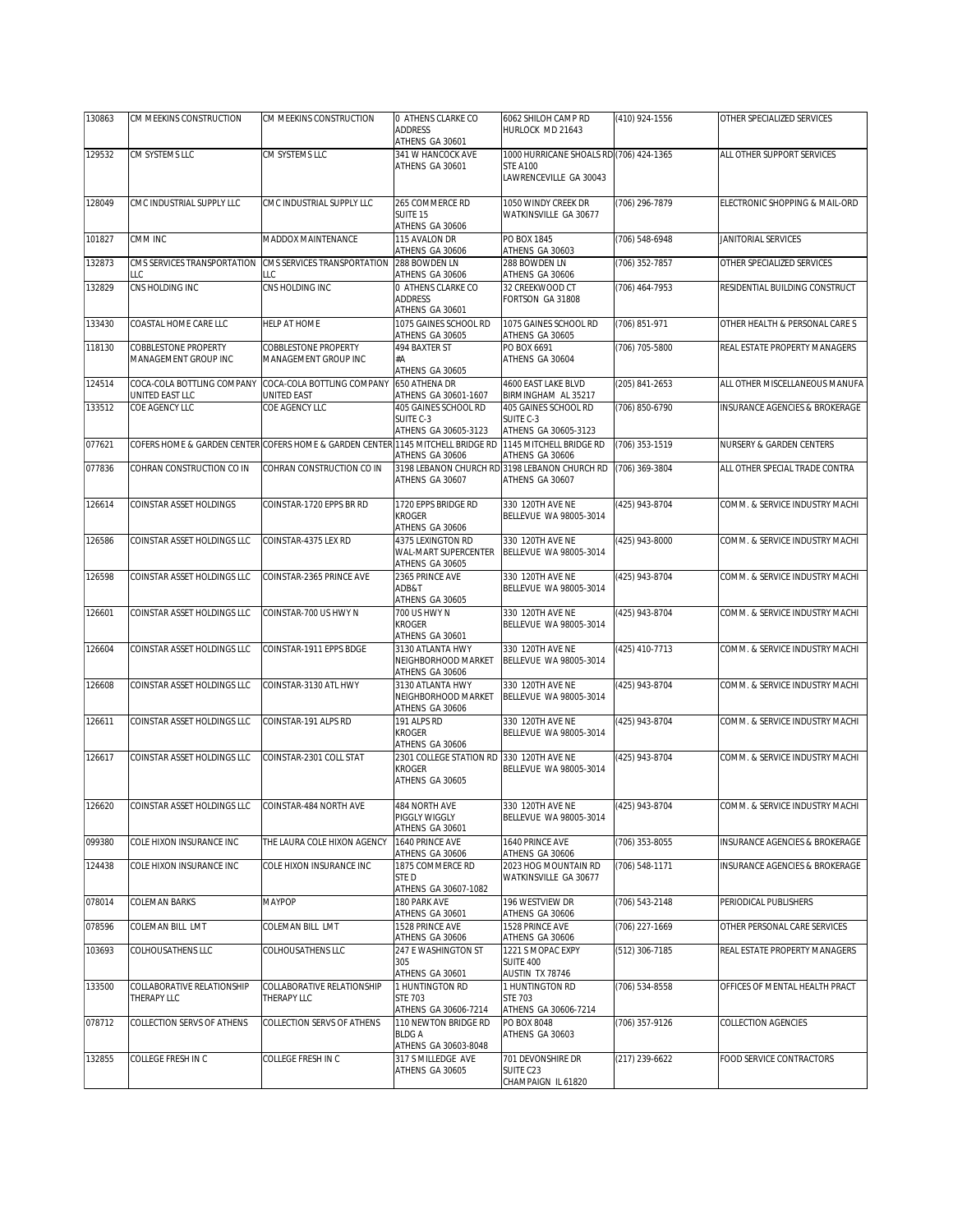| 129819 | <b>COLLEGE FRESH INC</b>                                | <b>COLLEGE FRESH INC</b>                                                    | 1190 S MILLEDGE AVE                                           | 701 DEVONSHIRE DR                                                          | (217) 239-6622   | OTHER SPECIALIZED SERVICES               |
|--------|---------------------------------------------------------|-----------------------------------------------------------------------------|---------------------------------------------------------------|----------------------------------------------------------------------------|------------------|------------------------------------------|
|        |                                                         |                                                                             | ATHENS GA 30601                                               | SUITE C23<br>CHAMPAIGN IL 61820                                            |                  |                                          |
| 129820 | <b>COLLEGE FRESH INC</b>                                | COLLEGE FRESH INC                                                           | 525 BLOOMFIELD ST<br>ATHENS GA 30605                          | 701 DEVONSHIRE DR<br>SUITE C23<br>CHAMPAIGN IL 61820                       | $(217)$ 239-6622 | OTHER SPECIALIZED SERVICES               |
| 129821 | <b>COLLEGE FRESH INC</b>                                | COLLEGE FRESH INC                                                           | 654 S MILLEDGE AVE<br>ATHENS GA 30605-1251                    | 701 DEVONSHIRE DR<br>SUITE C23<br>CHAMPAIGN IL 61820                       | (217) 239-6622   | OTHER SPECIALIZED SERVICES               |
| 129822 | COLLEGE FRESH INC                                       | COLLEGE FRESH INC                                                           | 398 S MILLEDGE AVE<br>ATHENS GA 30605                         | 701 DEVONSHIRE DR<br>SUITE C23<br>CHAMPAIGN IL 61820                       | (217) 239-6622   | OTHER SPECIALIZED SERVICES               |
| 129823 | COLLEGE FRESH INC                                       | COLLEGE FRESH INC                                                           | 886 S MILLEDGE AVE<br>ATHENS GA 30605                         | 701 DEVONSHIRE DR<br>SUITE C23<br>CHAMPAIGN IL 61820                       | (212) 239-6622   | OTHER SPECIALIZED SERVICES               |
| 129838 | COLLEGE TOWN CONSTRUCTION<br>LLC                        | COLLEGE TOWN CONSTRUCTION<br>LLC                                            | 428 N MILLEDGE AVE<br>ATHENS GA 30601                         | 428 N MILLEDGE AVE<br>ATHENS GA 30601                                      | (706) 850-7740   | RESIDENTIAL BUILDING CONSTRUCT           |
| 102651 | COLLEGE TOWN PROPERTIES LLC                             | COLLEGE TOWN PROPERTIES LLC                                                 | 428 N MILLEDGE AVE<br>ATHENS GA 30601                         | 428 N MILLEDGE AVE<br>ATHENS GA 30601                                      | (706) 200-7082   | OFFICES OF REAL ESTATE AGENTS            |
| 127005 | COLLEGIATE HOTEL GROUP LLC                              | <b>GRADUATE ATHENS</b>                                                      | 295 DOUGHERTY ST<br>ATHENS GA 30601                           | 2000 HIGH WICKHAM PL<br><b>SUITE 300</b><br>OUISVILLE KY 40245             | (502) 489-3737   | HOTELS (EXCEPT CASINO HOTELS             |
| 106244 | COLLIER URS ATHENS LLC                                  | COLLIER URS ATHENS LLC                                                      | 110 INTERNATIONAL DR<br>ATHENS GA 30605                       | 220 N MAIN ST<br>GAINESVILLE FL 32601                                      | (352) 375-2152   | REAL ESTATE PROPERTY MANAGERS            |
| 097348 | COLLINS INSURANCE INC                                   | COLLINS INSURANCE INC                                                       | 455 NEWTON BRIDGE RD<br>ATHENS GA 30607                       | PO BOX 709<br>ATHENS GA 30603-0709                                         | (706) 549-9439   | INSURANCE AGENCIES & BROKERAGE           |
| 077968 | COLLINS/MOODY AND CO PC                                 | COLLINS/MOODY AND CO PC                                                     | 455 NEWTON BRIDGE RD<br>ATHENS GA 30607                       | <b>PO BOX 709</b><br>ATHENS GA 30603                                       | (706) 543-3493   | ACCOUNTING, TAX PREPARATION, B           |
| 079973 | COLLINS/MOODY FINANCIAL<br>SERVS                        | COLLINS/MOODY FINANCIAL<br><b>SERVS</b>                                     | 455 NEWTON BRIDGE RD<br>ATHENS GA 30607                       | PO BOX 709<br>ATHENS GA 30603                                              | (706) 543-3493   | <b>INVESTMENT ADVICE</b>                 |
| 077623 | COLONIAL GRAPHICS LTD                                   | COLONIAL GRAPHICS LTD                                                       | 129 MCDUFFIE DR<br>ATHENS GA 30605                            | 129 MCDUFFIE DR<br>ATHENS GA 30605                                         | (706) 549-9650   | GRAPHIC DESIGN SERVICES                  |
| 116835 | COLONIAL PIPELINE COMPANY                               | COLONIAL PIPELINE COMPANY                                                   | 200 CAMAK DR<br>ATHENS GA 30604                               | 1185 SANCTUARY PKWY<br>SUITE 100 LEGAL DEPT<br>ALPHARETTA GA<br>30009-4765 | (800) 548-4779   | PETROLEUM & PETROLEUM<br><b>PRODUCTS</b> |
| 120385 | COLUMBIA BROOKSIDE SENIOR<br><b>RESIDENCES</b>          | COLUMBIA BROOKSIDE SENIOR<br><b>RESIDENCES</b>                              | <b>100 BROOKSIDE AVE</b><br>ATHENS GA 30606                   | 1718 PEACHTREE ST NW<br>#684<br>ATLANTA GA 30309                           | (706) 369-6960   | REAL ESTATE PROPERTY MANAGERS            |
| 128009 | COMMERCE PRIME LLC                                      | VALERO FOOD MART                                                            | 1650 COMMERCE RD<br>ATHENS GA 30607                           | 1650 COMMERCE RD<br>ATHENS GA 30607                                        | (706) 543-5890   | BEER/WINE PKG/SUNDAY SALES               |
| 128125 | COMMERCE PRIME LLC                                      | VALERO FOOD MART                                                            | 1650 COMMERCE RD<br>ATHENS GA 30607                           | 1650 COMMERCE RD<br>ATHENS GA 30607                                        | (706) 543-5890   | CONVENIENCE STORES                       |
| 110156 | COMMERCE RD SHELL INC                                   | COMMERCE RD SHELL                                                           | 1790 COMMERCE RD<br>ATHENS GA 30607                           | 1790 COMMERCE RD<br>ATHENS GA 30607                                        | (770) 696-5231   | GASOLINE STATIONS WITH CONVENI           |
| 110370 | COMMERCE RD SHELL INC                                   | COMMERCE RD SHELL                                                           | 1790 COMMERCE RD<br>ATHENS GA 30607                           | 1790 COMMERCE RD<br>ATHENS GA 30607                                        | (706) 850-3102   | BEER/WINE PKG/SUNDAY SALES               |
| 075064 | COMMUNICATIONS &<br>TECHNOLOGY SOLUTIONS &<br>CLEARLINK | ABCI TELCOM                                                                 | 182 BEN BURTON CIR<br><b>STE 200</b><br>BOGART GA 30622-6848  | 182 BEN BURTON CIR<br><b>STE 200</b><br>BOGART GA 30622-6848               | (706) 548-2371   | APPLIANCE, TV, & OTHER ELECTRO           |
| 078252 | COMMUNITY NEWSPAPERS INC                                | COMMUNITY NEWSPAPERS INC                                                    | 2365 PRINCE AVE<br>SUITE A<br>ATHENS GA 30606                 | <b>PO BOX 792</b><br>ATHENS GA 30603                                       | (706) 548-0010   | NEWSPAPER PUBLISHERS                     |
| 079279 | COMMUNITY WATER<br>MANAGEMENT LLC                       | COMMUNITY WATER<br>MANAGEMENT LLC                                           | 1045 S MILLEDGE AVE<br><b>STE 101</b><br>ATHENS GA 30605-1385 | 1045 S MILLEDGE AVE<br><b>STE 101</b><br>ATHENS GA 30605-1385              | (706) 354-0504   | OTHER BUSINESS SUPPORT SERVICE           |
| 074609 | COMPANIONVETS PC                                        | COMPANION ANIMAL HOSPITAL                                                   | 2000 HIGHWAY 29 N<br>ATHENS GA 30601                          | 2000 HIGHWAY 29 N                                                          | (706) 549-6043   | <b>VETERINARY SERVICES</b>               |
| 130439 | COMPASS COMMUNITY LLC                                   | COMPASS COMMUNITY LLC                                                       | 160 CHINQUAPIN PL                                             | ATHENS GA 30601<br>160 CHINQUAPIN PL                                       |                  | EDUCATIONAL SUPPORT SERVICES             |
| 089573 |                                                         | COMPASS INDUSTRIAL GROUP LLC COMPASS INDUSTRIAL GROUP LLC 135 BEN BURTON RD | ATHENS GA 30605-3314                                          | ATHENS GA 30605-3314<br>PO BOX 772                                         | (706) 549-5999   | ALL OTHER MISCELLANEOUS STORE            |
| 097721 | COMPASSIONATE CARE HOSPICE<br>OF NORTHERN GA LLC        | COMPASSIONATE CARE HOSPICE<br>OF NORTHERN GA LLC                            | BOGART GA 30622<br>2340 PRINCE AVE<br>SUITE A                 | BOGART GA 30622<br>3854 AMERICAN WAY<br>SUITE A                            | (609) 267-1178   | ALL OTHER SUPPORT SERVICES               |
| 128639 | COMPLETE MOBILE CANNING LLC                             | CMC BEVERAGE SOLUTIONS                                                      | ATHENS GA 30606-6004<br>360 COMMERCE BLVD<br>ATHENS GA 30606  | BATON ROUGE LA 70816<br>1480 BAXTER ST<br>STE C<br>ATHENS GA 30606         | (706) 369-0549   | OTHER SPECIALIZED SERVICES               |
| 129604 | COMPUTRON PC                                            | COMPUTRON PC                                                                | 120 LAUREL DR<br>ATHENS GA 30606                              | 120 LAUREL DR<br>ATHENS GA 30606                                           | (706) 352-5933   | MANAGEMENT OF COMPANIES &<br><b>ENTE</b> |
| 078512 | CON PAC SOUTH INC                                       | CON PAC SOUTH INC                                                           | 130 LYONS RD<br>ATHENS GA 30605                               | PO BOX 80805<br>ATHENS GA 30608                                            | (706) 548-5010   | OTHER BUSINESS SUPPORT SERVICE           |
| 080978 | CONCEPTOS INC                                           | AGUA LINDA MEXICAN<br>RESTAURANT                                            | 2080 TIMOTHY RD<br>STE A<br>ATHENS GA 30606                   | 2080 TIMOTHY RD<br>STE A<br>ATHENS GA 30606                                | (706) 543-0154   | BEER/WINE/LIQUOR ON PREMI/SUND           |
| 081948 | CONCEPTOS INC                                           | AGUA LINDA (TIMOTHY)                                                        | 2080 TIMOTHY RD<br>SUITE A<br>ATHENS GA 30606                 | 2080 TIMOTHY RD<br>SUITE A<br>ATHENS GA 30606                              | (706) 543-0154   | FULL-SERVICE RESTAURANTS                 |
| 104961 | CONCORD TANK CORPORATION                                | CONCORD TANK CORPORATION                                                    | 3460 JEFFERSON RD<br>ATHENS GA 30607                          | PO BOX 5207<br>CONCORD NC 28027                                            | (704) 230-4145   | ALL OTHER SPECIALTY TRADE CONT           |
| 118659 | CONDOR CHOCOLATES LLC                                   | CONDOR CHOCOLATES LLC                                                       | 1658 S LUMPKIN ST<br>ATHENS GA 30606                          | 1658 S LUMPKIN ST<br>ATHENS GA 30606                                       | (706) 850-4803   | OTHER SPECIALTY FOOD STORES              |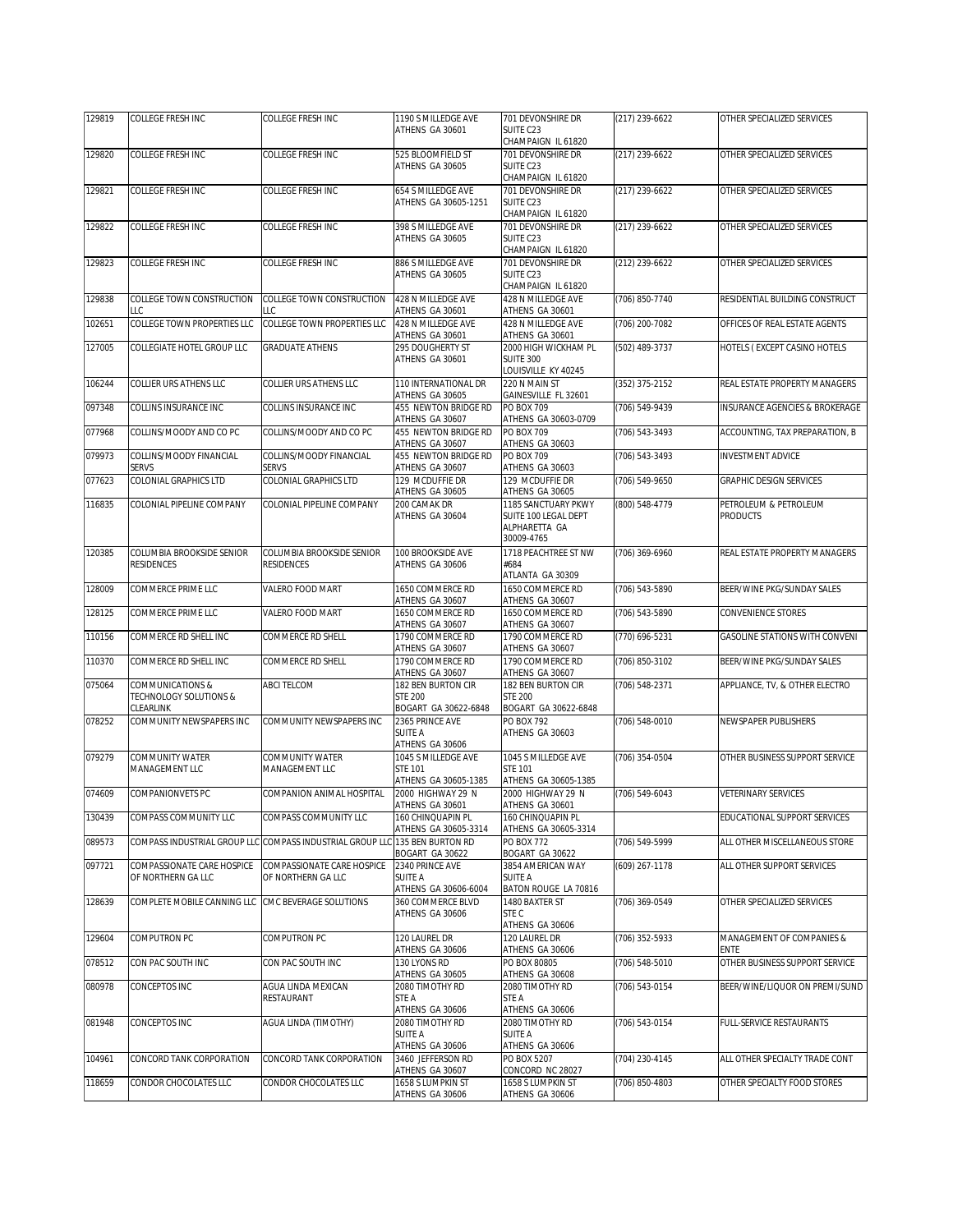| 079528<br>1550 TIMOTHY RD<br>PO BOX 1864<br>(706) 546-1422<br>CONNECTED TECHNOLOGIES<br>CONNECTED TECHNOLOGIES<br>COMPUTER SYSTEMS DESIGNS & REL<br>ATHENS GA 30606<br>ATHENS GA 30603<br>CONSOLIDATED DESIGN AND<br>CONSOLIDATED DESIGN AND<br>O ATHENS/CLARKE CO.<br>122949<br>PO BOX 846<br>(256) 840-6990<br>RESIDENTIAL BUILDING CONSTRUCT<br>MACHINE INC<br>MACHINE INC<br><b>ADDRESS</b><br><b>BOAZ AL 35957</b><br>ATHENS GA 30606<br>CONSOLIDATED ELECTRICAL DISTR CONSOLIDATED ELECTRICAL DISTR 1280 COMMERCE RD<br>1920 WESTRIDGE DR<br>(706) 549-1320<br>OTHER BUILDING MATERIAL DEALER<br>ATHENS GA 30607<br>IRVING TX 75038-2901<br>077638<br>CONSOLIDATED ELECTRICAL<br>ALL PHASE ELECTRIC SUPPLY CO<br>162 COMMERCE BLVD<br>1920 WESTRIDGE DR<br>ELECT. APAPR & EQUIP. WIRING C<br>(706) 546-8381<br>DISTRIBUTORS INC<br>IRVING TX 75038-2901<br>BOGART GA 30622<br>CONTESOL LLC<br>119297<br>THE TABLE BISTRO<br>1075 BAXTER ST<br>1075 BAXTER ST<br>(706) 395-6599<br>FULL-SERVICE RESTAURANTS<br>SUITE B102<br>SUITE B102<br>ATHENS GA 30606<br>ATHENS GA 30606<br>078525<br>3700 ATLANTA HWY<br>3700 ATLANTA HWY<br>CONTINENTAL JEWELER'S INC<br>CONTINENTAL JEWELER'S<br>(706) 613-9498<br><b>JEWELRY STORES</b><br>STE 73<br><b>STE 73</b><br>ATHENS GA 30606-7426<br>ATHENS GA 30606-7426<br>133619<br>CONVENIENCE MART LLC<br>CONVENIENCE MART LLC<br>480 E BROAD ST<br>480 E BROAD ST<br>(706) 351-5810<br>ELECTRONIC SHOPPING & MAIL-ORD<br>102<br>102<br>ATHENS GA 30601<br>ATHENS GA 30601<br>105495<br>CONVENIENCE STORE INC<br>JP JEFFERSON ROAD<br>3465 JEFFERSON RD<br>PO BOX 948<br>(706) 316-3338<br>GASOLINE STATIONS WITH CONVENI<br>JACKSON GA 30233<br>ATHENS GA 30607<br>CONVENIENCE STORE INC<br>3465 JEFFERSON RD<br><b>PO BOX 948</b><br>LIMITED-SERVICE EATING PLACE<br>117168<br>DAIRY QUEEN<br>(706) 614-9915<br>JACKSON GA 30233<br>ATHENS GA 30607<br>CONVENIENCE STORE INC<br>121299<br><b>ATHENS SUBWAY</b><br>3465 JEFFERSON RD<br>PO BOX 948<br>(706) 316-3338<br>LIMITED-SERVICE EATING PLACE<br>JACKSON GA 30233<br>ATHENS GA 30607<br>CONVENIENCE STORES INC<br><b>JP JEFFERSON ROAD</b><br><b>PO BOX 948</b><br>(706) 316-3338<br>BEER/WINE PKG/SUNDAY SALES<br>105158<br>3465 JEFFERSON RD<br>JACKSON GA 30233<br>ATHENS GA 30607<br>CONWAY ENTERPRISES<br>117358<br>DOMINO'S PIZZA #8875<br>824 HULL RD<br>824 HULL RD<br>(706) 255-1314<br>LIMITED-SERVICE EATING PLACE<br>ATHENS GA 30601<br>ATHENS GA 30601<br>CONWED PLASTICS LLC<br>CONWED PLASTICS<br>1755 OLYMPIC DR<br>OTHER PLASTICS PRODUCT MANUFAC<br>077625<br>1755 OLYMPIC DR<br>ATHENS GA 30601<br>ATHENS GA 30601<br>077500<br>COOK & TOLLEY LLP<br>304 E WASHINGTON ST<br>PO BOX 1927<br>OFFICES OF LAWYERS<br>COOK & TOLLEY LLP<br>(706) 549-6111<br>ATHENS GA 30603<br>ATHENS GA 30601<br>094721<br>COOK COACHING AND<br>COOK COACHING AND<br>320 E CLAYTON ST<br>125 WESTOVER DR<br>(706) 363-0539<br>ALL OTHER PROF., SCIENTIFIC, &<br>CONSULTING LLC<br>CONSULTING LLC<br><b>SUITE 430</b><br>ATHENS GA 30606-2749<br>ATHENS GA 30601<br>1917 W BROAD ST<br>120970<br>COOK OUT - UGA INC<br>COOK OUT - UGA INC<br>PO BOX 698<br>(336) 313-5226<br>FULL-SERVICE RESTAURANTS<br>THOMASVILLE NC 27361<br>ATHENS GA 30606<br>132582<br>COOL CARGO LLC<br>COOL CARGO LLC<br>185 PARADISE BLVD<br>PO BOX 5686<br>(706) 353-2343<br>OTHER SPECIALIZED SERVICES<br>ATHENS GA 30604<br>ATHENS GA 30607<br>(941) 894-0007 x105<br>124111<br>COPY TALK BUSINESS SERVICES<br>COPY TALK BUSINESS SERVICES<br>2026 S MILLEDGE AVE<br>500 TALLEVAST RD<br>OFFICE ADMINISTRATION SERVICES<br><b>GEORGIA LLC</b><br><b>GEORGIA LLC</b><br>STED-3<br><b>SUITE 102</b><br>SARASOTA FL 34243<br>ATHENS GA 30605-1657<br>078674<br>670 HANCOCK INDUSTRIAL<br>PO BOX 80600<br>(254) 772-5355<br>CORE & MAIN LP<br>CORE & MAIN LP<br>PLUMBING & HEATING EQUIP & SUP<br>WAY<br>C/O DMA<br>ATHENS GA 30605<br>INDIANAPOLIS IN 46280<br>CORNER'S EDGE BUTCHER SHOPPE CORNER'S EDGE BUTCHER SHOPPE 1959 BARNETT SHOALS RD<br>(404) 917-3685<br>ALL OTHER MISCELLANEOUS STORE<br>132040<br>1959 BARNETT SHOALS RD<br>ATHENS GA 30605<br>ATHENS GA 30605<br>CORVID ENVIRONMENTAL<br>CORVID ENVIRONMENTAL<br>915 RIVERBEND PKWY<br>915 RIVERBEND PKWY<br>129812<br>(970) 201-2577<br>MANAGEMENT CONSULTING SERVICES<br>CONSULTING<br>CONSULTING<br>ATHENS GA 30605-2674<br>ATHENS GA 30605-2674<br>COSBY TRUCKING<br>COSBY TRUCKING<br>LOCAL GENERAL FREIGHT TRUCKING<br>127679<br>221 GILLELAND DR<br>221 GILLELAND DR<br>(706) 255-7539<br>ATHENS GA 30606<br>ATHENS GA 30606<br>127391<br>COSMIC COACHING LLC<br>COSMIC COACHING LLC<br>360 SEGREST CIR<br>(706) 255-1010<br>OTHER SPECIALIZED SERVICES<br>360 SEGREST CIR<br>ATHENS GA 30605-3740<br>ATHENS GA 30605-3740<br>075672<br>COSTA DE JALISCO #2<br>COSTA DE JALISCO #2<br>140 BARBER ST<br>140 BARBER ST<br>(706) 369-1593<br>SUPERMARKETS & OTHER GROCERY (<br>ATHENS GA 30601<br>ATHENS GA 30601<br>079775<br>1 HUNTINGTON RD<br>COUNSELING ASSOCIATES FOR<br>COUNSELING ASSOCIATES FOR<br>1 HUNTINGTON RD<br>(706) 425-8900<br>OFFICES OF MENTAL HEALTH PRACT<br>WELL-BEING<br>WELL-BEING<br><b>STE 703</b><br>STE 703<br>ATHENS GA 30606-7214<br>ATHENS GA 30606-7214<br>COURTNEYS CLEANING SERVICES<br>COURTNEYS CLEANING SERVICES<br>540 OGLETHORPE AVE<br>PO BOX 623<br>(470) 330-2643<br>JANITORIAL SERVICES<br>121896<br>SUITE J-1<br>BETHLEHEM GA 30620<br>ATHENS GA 30606<br>075851<br>COUTURE BODIES LLC<br>COUTURE BODIES LLC<br>830 HAWTHORNE AVE<br>(706) 224-1189<br>ALL OTHER PERSONAL SERVICES<br>PO BOX 5731<br>ATHENS GA 30606<br>ATHENS GA 30604<br>131145<br>COVERED BY GRACE LLC<br>COVERED BY GRACE<br>890 BURKLAND DR<br>890 BURKLAND DR<br>(678) 858-2885<br>OTHER TRANSIT & GROUND PASSENG<br>ATHENS GA 30601<br>ATHENS GA 30601<br>077029<br>COVINGTON CREDIT CORP OF<br>COVINGTON CREDIT CORP OF<br>2475 JEFFERSON RD<br>PO BOX 1947<br>(864) 233-9033<br>OTHER NONDEPOSITORY CREDIT INT<br><b>STE 600</b><br>GREENVILLE SC 29602<br>ATHENS GA03<br>ATHENS GA03<br>ATHENS GA 30607-1241<br>COWSERT HEATH LLP<br>COWSERT HEATH LLP<br>2405 W BROAD ST<br>PO BOX 627<br>(706) 543-7700<br>OFFICES OF LAWYERS<br><b>STE 250</b><br>ATHENS GA 30603<br>ATHENS GA 30606-3451<br>090148<br>850 BOBBIN MILL RD<br>COX ENTERPRISES INC<br>COX RADIO ATHENS WNGC<br>1010 TOWER PL<br>(706) 410-9421<br>RADIO BROADCASTING<br>ATHENS GA 30601<br>WATKINSVILLE GA 30677<br>132699<br>COZART REALTY LLC<br>COZART REALTY LLC<br>2005 S MILLEDGE AVE<br>2005 S MILLEDGE AVE<br>(706) 410-1941<br>REAL ESTATE PROPERTY MANAGERS<br><b>SUITE 101</b><br><b>SUITE 101</b><br>ATHENS GA 30605<br>ATHENS GA 30605<br>CQIU LLC<br>COIU LLC<br>1860 BARNETT SHOALS RD<br>1860 BARNETT SHOALS RD<br>ALL OTHER PROF., SCIENTIFIC, &<br>127968<br>(404) 964-6898<br>STE 103-407<br>STE 103-407<br>ATHENS GA 30605<br>ATHENS GA 30605 | 134175 | CONDOR CHOCOLATES LLC | CONDOR CHOCOLATES LLC | 160 E WASHINGTON ST<br>ATHENS GA 30601 | 160 E WASHINGTON ST<br>ATHENS GA 30601 | (706) 621-9545 | OTHER SPECIALTY FOOD STORES |
|-----------------------------------------------------------------------------------------------------------------------------------------------------------------------------------------------------------------------------------------------------------------------------------------------------------------------------------------------------------------------------------------------------------------------------------------------------------------------------------------------------------------------------------------------------------------------------------------------------------------------------------------------------------------------------------------------------------------------------------------------------------------------------------------------------------------------------------------------------------------------------------------------------------------------------------------------------------------------------------------------------------------------------------------------------------------------------------------------------------------------------------------------------------------------------------------------------------------------------------------------------------------------------------------------------------------------------------------------------------------------------------------------------------------------------------------------------------------------------------------------------------------------------------------------------------------------------------------------------------------------------------------------------------------------------------------------------------------------------------------------------------------------------------------------------------------------------------------------------------------------------------------------------------------------------------------------------------------------------------------------------------------------------------------------------------------------------------------------------------------------------------------------------------------------------------------------------------------------------------------------------------------------------------------------------------------------------------------------------------------------------------------------------------------------------------------------------------------------------------------------------------------------------------------------------------------------------------------------------------------------------------------------------------------------------------------------------------------------------------------------------------------------------------------------------------------------------------------------------------------------------------------------------------------------------------------------------------------------------------------------------------------------------------------------------------------------------------------------------------------------------------------------------------------------------------------------------------------------------------------------------------------------------------------------------------------------------------------------------------------------------------------------------------------------------------------------------------------------------------------------------------------------------------------------------------------------------------------------------------------------------------------------------------------------------------------------------------------------------------------------------------------------------------------------------------------------------------------------------------------------------------------------------------------------------------------------------------------------------------------------------------------------------------------------------------------------------------------------------------------------------------------------------------------------------------------------------------------------------------------------------------------------------------------------------------------------------------------------------------------------------------------------------------------------------------------------------------------------------------------------------------------------------------------------------------------------------------------------------------------------------------------------------------------------------------------------------------------------------------------------------------------------------------------------------------------------------------------------------------------------------------------------------------------------------------------------------------------------------------------------------------------------------------------------------------------------------------------------------------------------------------------------------------------------------------------------------------------------------------------------------------------------------------------------------------------------------------------------------------------------------------------------------------------------------------------------------------------------------------------------------------------------------------------------------------------------------------------------------------------------------------------------------------------------------------------------------------------------------------------------------------------------------------------------------------------------------------------------------------------------------------------------------------------------------------------------------------------------------------------------------------------------------------------------------------------------------------------------------------------------------------------------------------------------------------------------------------------------------------------------------------------------------------------------------------------------------------------------------------------------------------------------------------------------------------------------------------------------------------------------------------------------------------------------------------------------------------------------------------------------------------------------------------------------------------------------------------------------------------------------------------------------------------------------------------------------------------------------------------------------------------------------------------|--------|-----------------------|-----------------------|----------------------------------------|----------------------------------------|----------------|-----------------------------|
|                                                                                                                                                                                                                                                                                                                                                                                                                                                                                                                                                                                                                                                                                                                                                                                                                                                                                                                                                                                                                                                                                                                                                                                                                                                                                                                                                                                                                                                                                                                                                                                                                                                                                                                                                                                                                                                                                                                                                                                                                                                                                                                                                                                                                                                                                                                                                                                                                                                                                                                                                                                                                                                                                                                                                                                                                                                                                                                                                                                                                                                                                                                                                                                                                                                                                                                                                                                                                                                                                                                                                                                                                                                                                                                                                                                                                                                                                                                                                                                                                                                                                                                                                                                                                                                                                                                                                                                                                                                                                                                                                                                                                                                                                                                                                                                                                                                                                                                                                                                                                                                                                                                                                                                                                                                                                                                                                                                                                                                                                                                                                                                                                                                                                                                                                                                                                                                                                                                                                                                                                                                                                                                                                                                                                                                                                                                                                                                                                                                                                                                                                                                                                                                                                                                                                                                                                                                                                                           |        |                       |                       |                                        |                                        |                |                             |
|                                                                                                                                                                                                                                                                                                                                                                                                                                                                                                                                                                                                                                                                                                                                                                                                                                                                                                                                                                                                                                                                                                                                                                                                                                                                                                                                                                                                                                                                                                                                                                                                                                                                                                                                                                                                                                                                                                                                                                                                                                                                                                                                                                                                                                                                                                                                                                                                                                                                                                                                                                                                                                                                                                                                                                                                                                                                                                                                                                                                                                                                                                                                                                                                                                                                                                                                                                                                                                                                                                                                                                                                                                                                                                                                                                                                                                                                                                                                                                                                                                                                                                                                                                                                                                                                                                                                                                                                                                                                                                                                                                                                                                                                                                                                                                                                                                                                                                                                                                                                                                                                                                                                                                                                                                                                                                                                                                                                                                                                                                                                                                                                                                                                                                                                                                                                                                                                                                                                                                                                                                                                                                                                                                                                                                                                                                                                                                                                                                                                                                                                                                                                                                                                                                                                                                                                                                                                                                           |        |                       |                       |                                        |                                        |                |                             |
|                                                                                                                                                                                                                                                                                                                                                                                                                                                                                                                                                                                                                                                                                                                                                                                                                                                                                                                                                                                                                                                                                                                                                                                                                                                                                                                                                                                                                                                                                                                                                                                                                                                                                                                                                                                                                                                                                                                                                                                                                                                                                                                                                                                                                                                                                                                                                                                                                                                                                                                                                                                                                                                                                                                                                                                                                                                                                                                                                                                                                                                                                                                                                                                                                                                                                                                                                                                                                                                                                                                                                                                                                                                                                                                                                                                                                                                                                                                                                                                                                                                                                                                                                                                                                                                                                                                                                                                                                                                                                                                                                                                                                                                                                                                                                                                                                                                                                                                                                                                                                                                                                                                                                                                                                                                                                                                                                                                                                                                                                                                                                                                                                                                                                                                                                                                                                                                                                                                                                                                                                                                                                                                                                                                                                                                                                                                                                                                                                                                                                                                                                                                                                                                                                                                                                                                                                                                                                                           |        |                       |                       |                                        |                                        |                |                             |
|                                                                                                                                                                                                                                                                                                                                                                                                                                                                                                                                                                                                                                                                                                                                                                                                                                                                                                                                                                                                                                                                                                                                                                                                                                                                                                                                                                                                                                                                                                                                                                                                                                                                                                                                                                                                                                                                                                                                                                                                                                                                                                                                                                                                                                                                                                                                                                                                                                                                                                                                                                                                                                                                                                                                                                                                                                                                                                                                                                                                                                                                                                                                                                                                                                                                                                                                                                                                                                                                                                                                                                                                                                                                                                                                                                                                                                                                                                                                                                                                                                                                                                                                                                                                                                                                                                                                                                                                                                                                                                                                                                                                                                                                                                                                                                                                                                                                                                                                                                                                                                                                                                                                                                                                                                                                                                                                                                                                                                                                                                                                                                                                                                                                                                                                                                                                                                                                                                                                                                                                                                                                                                                                                                                                                                                                                                                                                                                                                                                                                                                                                                                                                                                                                                                                                                                                                                                                                                           | 077624 |                       |                       |                                        |                                        |                |                             |
|                                                                                                                                                                                                                                                                                                                                                                                                                                                                                                                                                                                                                                                                                                                                                                                                                                                                                                                                                                                                                                                                                                                                                                                                                                                                                                                                                                                                                                                                                                                                                                                                                                                                                                                                                                                                                                                                                                                                                                                                                                                                                                                                                                                                                                                                                                                                                                                                                                                                                                                                                                                                                                                                                                                                                                                                                                                                                                                                                                                                                                                                                                                                                                                                                                                                                                                                                                                                                                                                                                                                                                                                                                                                                                                                                                                                                                                                                                                                                                                                                                                                                                                                                                                                                                                                                                                                                                                                                                                                                                                                                                                                                                                                                                                                                                                                                                                                                                                                                                                                                                                                                                                                                                                                                                                                                                                                                                                                                                                                                                                                                                                                                                                                                                                                                                                                                                                                                                                                                                                                                                                                                                                                                                                                                                                                                                                                                                                                                                                                                                                                                                                                                                                                                                                                                                                                                                                                                                           |        |                       |                       |                                        |                                        |                |                             |
|                                                                                                                                                                                                                                                                                                                                                                                                                                                                                                                                                                                                                                                                                                                                                                                                                                                                                                                                                                                                                                                                                                                                                                                                                                                                                                                                                                                                                                                                                                                                                                                                                                                                                                                                                                                                                                                                                                                                                                                                                                                                                                                                                                                                                                                                                                                                                                                                                                                                                                                                                                                                                                                                                                                                                                                                                                                                                                                                                                                                                                                                                                                                                                                                                                                                                                                                                                                                                                                                                                                                                                                                                                                                                                                                                                                                                                                                                                                                                                                                                                                                                                                                                                                                                                                                                                                                                                                                                                                                                                                                                                                                                                                                                                                                                                                                                                                                                                                                                                                                                                                                                                                                                                                                                                                                                                                                                                                                                                                                                                                                                                                                                                                                                                                                                                                                                                                                                                                                                                                                                                                                                                                                                                                                                                                                                                                                                                                                                                                                                                                                                                                                                                                                                                                                                                                                                                                                                                           |        |                       |                       |                                        |                                        |                |                             |
|                                                                                                                                                                                                                                                                                                                                                                                                                                                                                                                                                                                                                                                                                                                                                                                                                                                                                                                                                                                                                                                                                                                                                                                                                                                                                                                                                                                                                                                                                                                                                                                                                                                                                                                                                                                                                                                                                                                                                                                                                                                                                                                                                                                                                                                                                                                                                                                                                                                                                                                                                                                                                                                                                                                                                                                                                                                                                                                                                                                                                                                                                                                                                                                                                                                                                                                                                                                                                                                                                                                                                                                                                                                                                                                                                                                                                                                                                                                                                                                                                                                                                                                                                                                                                                                                                                                                                                                                                                                                                                                                                                                                                                                                                                                                                                                                                                                                                                                                                                                                                                                                                                                                                                                                                                                                                                                                                                                                                                                                                                                                                                                                                                                                                                                                                                                                                                                                                                                                                                                                                                                                                                                                                                                                                                                                                                                                                                                                                                                                                                                                                                                                                                                                                                                                                                                                                                                                                                           |        |                       |                       |                                        |                                        |                |                             |
|                                                                                                                                                                                                                                                                                                                                                                                                                                                                                                                                                                                                                                                                                                                                                                                                                                                                                                                                                                                                                                                                                                                                                                                                                                                                                                                                                                                                                                                                                                                                                                                                                                                                                                                                                                                                                                                                                                                                                                                                                                                                                                                                                                                                                                                                                                                                                                                                                                                                                                                                                                                                                                                                                                                                                                                                                                                                                                                                                                                                                                                                                                                                                                                                                                                                                                                                                                                                                                                                                                                                                                                                                                                                                                                                                                                                                                                                                                                                                                                                                                                                                                                                                                                                                                                                                                                                                                                                                                                                                                                                                                                                                                                                                                                                                                                                                                                                                                                                                                                                                                                                                                                                                                                                                                                                                                                                                                                                                                                                                                                                                                                                                                                                                                                                                                                                                                                                                                                                                                                                                                                                                                                                                                                                                                                                                                                                                                                                                                                                                                                                                                                                                                                                                                                                                                                                                                                                                                           |        |                       |                       |                                        |                                        |                |                             |
|                                                                                                                                                                                                                                                                                                                                                                                                                                                                                                                                                                                                                                                                                                                                                                                                                                                                                                                                                                                                                                                                                                                                                                                                                                                                                                                                                                                                                                                                                                                                                                                                                                                                                                                                                                                                                                                                                                                                                                                                                                                                                                                                                                                                                                                                                                                                                                                                                                                                                                                                                                                                                                                                                                                                                                                                                                                                                                                                                                                                                                                                                                                                                                                                                                                                                                                                                                                                                                                                                                                                                                                                                                                                                                                                                                                                                                                                                                                                                                                                                                                                                                                                                                                                                                                                                                                                                                                                                                                                                                                                                                                                                                                                                                                                                                                                                                                                                                                                                                                                                                                                                                                                                                                                                                                                                                                                                                                                                                                                                                                                                                                                                                                                                                                                                                                                                                                                                                                                                                                                                                                                                                                                                                                                                                                                                                                                                                                                                                                                                                                                                                                                                                                                                                                                                                                                                                                                                                           |        |                       |                       |                                        |                                        |                |                             |
|                                                                                                                                                                                                                                                                                                                                                                                                                                                                                                                                                                                                                                                                                                                                                                                                                                                                                                                                                                                                                                                                                                                                                                                                                                                                                                                                                                                                                                                                                                                                                                                                                                                                                                                                                                                                                                                                                                                                                                                                                                                                                                                                                                                                                                                                                                                                                                                                                                                                                                                                                                                                                                                                                                                                                                                                                                                                                                                                                                                                                                                                                                                                                                                                                                                                                                                                                                                                                                                                                                                                                                                                                                                                                                                                                                                                                                                                                                                                                                                                                                                                                                                                                                                                                                                                                                                                                                                                                                                                                                                                                                                                                                                                                                                                                                                                                                                                                                                                                                                                                                                                                                                                                                                                                                                                                                                                                                                                                                                                                                                                                                                                                                                                                                                                                                                                                                                                                                                                                                                                                                                                                                                                                                                                                                                                                                                                                                                                                                                                                                                                                                                                                                                                                                                                                                                                                                                                                                           |        |                       |                       |                                        |                                        |                |                             |
|                                                                                                                                                                                                                                                                                                                                                                                                                                                                                                                                                                                                                                                                                                                                                                                                                                                                                                                                                                                                                                                                                                                                                                                                                                                                                                                                                                                                                                                                                                                                                                                                                                                                                                                                                                                                                                                                                                                                                                                                                                                                                                                                                                                                                                                                                                                                                                                                                                                                                                                                                                                                                                                                                                                                                                                                                                                                                                                                                                                                                                                                                                                                                                                                                                                                                                                                                                                                                                                                                                                                                                                                                                                                                                                                                                                                                                                                                                                                                                                                                                                                                                                                                                                                                                                                                                                                                                                                                                                                                                                                                                                                                                                                                                                                                                                                                                                                                                                                                                                                                                                                                                                                                                                                                                                                                                                                                                                                                                                                                                                                                                                                                                                                                                                                                                                                                                                                                                                                                                                                                                                                                                                                                                                                                                                                                                                                                                                                                                                                                                                                                                                                                                                                                                                                                                                                                                                                                                           |        |                       |                       |                                        |                                        |                |                             |
|                                                                                                                                                                                                                                                                                                                                                                                                                                                                                                                                                                                                                                                                                                                                                                                                                                                                                                                                                                                                                                                                                                                                                                                                                                                                                                                                                                                                                                                                                                                                                                                                                                                                                                                                                                                                                                                                                                                                                                                                                                                                                                                                                                                                                                                                                                                                                                                                                                                                                                                                                                                                                                                                                                                                                                                                                                                                                                                                                                                                                                                                                                                                                                                                                                                                                                                                                                                                                                                                                                                                                                                                                                                                                                                                                                                                                                                                                                                                                                                                                                                                                                                                                                                                                                                                                                                                                                                                                                                                                                                                                                                                                                                                                                                                                                                                                                                                                                                                                                                                                                                                                                                                                                                                                                                                                                                                                                                                                                                                                                                                                                                                                                                                                                                                                                                                                                                                                                                                                                                                                                                                                                                                                                                                                                                                                                                                                                                                                                                                                                                                                                                                                                                                                                                                                                                                                                                                                                           |        |                       |                       |                                        |                                        |                |                             |
|                                                                                                                                                                                                                                                                                                                                                                                                                                                                                                                                                                                                                                                                                                                                                                                                                                                                                                                                                                                                                                                                                                                                                                                                                                                                                                                                                                                                                                                                                                                                                                                                                                                                                                                                                                                                                                                                                                                                                                                                                                                                                                                                                                                                                                                                                                                                                                                                                                                                                                                                                                                                                                                                                                                                                                                                                                                                                                                                                                                                                                                                                                                                                                                                                                                                                                                                                                                                                                                                                                                                                                                                                                                                                                                                                                                                                                                                                                                                                                                                                                                                                                                                                                                                                                                                                                                                                                                                                                                                                                                                                                                                                                                                                                                                                                                                                                                                                                                                                                                                                                                                                                                                                                                                                                                                                                                                                                                                                                                                                                                                                                                                                                                                                                                                                                                                                                                                                                                                                                                                                                                                                                                                                                                                                                                                                                                                                                                                                                                                                                                                                                                                                                                                                                                                                                                                                                                                                                           |        |                       |                       |                                        |                                        |                |                             |
|                                                                                                                                                                                                                                                                                                                                                                                                                                                                                                                                                                                                                                                                                                                                                                                                                                                                                                                                                                                                                                                                                                                                                                                                                                                                                                                                                                                                                                                                                                                                                                                                                                                                                                                                                                                                                                                                                                                                                                                                                                                                                                                                                                                                                                                                                                                                                                                                                                                                                                                                                                                                                                                                                                                                                                                                                                                                                                                                                                                                                                                                                                                                                                                                                                                                                                                                                                                                                                                                                                                                                                                                                                                                                                                                                                                                                                                                                                                                                                                                                                                                                                                                                                                                                                                                                                                                                                                                                                                                                                                                                                                                                                                                                                                                                                                                                                                                                                                                                                                                                                                                                                                                                                                                                                                                                                                                                                                                                                                                                                                                                                                                                                                                                                                                                                                                                                                                                                                                                                                                                                                                                                                                                                                                                                                                                                                                                                                                                                                                                                                                                                                                                                                                                                                                                                                                                                                                                                           |        |                       |                       |                                        |                                        |                |                             |
|                                                                                                                                                                                                                                                                                                                                                                                                                                                                                                                                                                                                                                                                                                                                                                                                                                                                                                                                                                                                                                                                                                                                                                                                                                                                                                                                                                                                                                                                                                                                                                                                                                                                                                                                                                                                                                                                                                                                                                                                                                                                                                                                                                                                                                                                                                                                                                                                                                                                                                                                                                                                                                                                                                                                                                                                                                                                                                                                                                                                                                                                                                                                                                                                                                                                                                                                                                                                                                                                                                                                                                                                                                                                                                                                                                                                                                                                                                                                                                                                                                                                                                                                                                                                                                                                                                                                                                                                                                                                                                                                                                                                                                                                                                                                                                                                                                                                                                                                                                                                                                                                                                                                                                                                                                                                                                                                                                                                                                                                                                                                                                                                                                                                                                                                                                                                                                                                                                                                                                                                                                                                                                                                                                                                                                                                                                                                                                                                                                                                                                                                                                                                                                                                                                                                                                                                                                                                                                           |        |                       |                       |                                        |                                        |                |                             |
|                                                                                                                                                                                                                                                                                                                                                                                                                                                                                                                                                                                                                                                                                                                                                                                                                                                                                                                                                                                                                                                                                                                                                                                                                                                                                                                                                                                                                                                                                                                                                                                                                                                                                                                                                                                                                                                                                                                                                                                                                                                                                                                                                                                                                                                                                                                                                                                                                                                                                                                                                                                                                                                                                                                                                                                                                                                                                                                                                                                                                                                                                                                                                                                                                                                                                                                                                                                                                                                                                                                                                                                                                                                                                                                                                                                                                                                                                                                                                                                                                                                                                                                                                                                                                                                                                                                                                                                                                                                                                                                                                                                                                                                                                                                                                                                                                                                                                                                                                                                                                                                                                                                                                                                                                                                                                                                                                                                                                                                                                                                                                                                                                                                                                                                                                                                                                                                                                                                                                                                                                                                                                                                                                                                                                                                                                                                                                                                                                                                                                                                                                                                                                                                                                                                                                                                                                                                                                                           |        |                       |                       |                                        |                                        |                |                             |
|                                                                                                                                                                                                                                                                                                                                                                                                                                                                                                                                                                                                                                                                                                                                                                                                                                                                                                                                                                                                                                                                                                                                                                                                                                                                                                                                                                                                                                                                                                                                                                                                                                                                                                                                                                                                                                                                                                                                                                                                                                                                                                                                                                                                                                                                                                                                                                                                                                                                                                                                                                                                                                                                                                                                                                                                                                                                                                                                                                                                                                                                                                                                                                                                                                                                                                                                                                                                                                                                                                                                                                                                                                                                                                                                                                                                                                                                                                                                                                                                                                                                                                                                                                                                                                                                                                                                                                                                                                                                                                                                                                                                                                                                                                                                                                                                                                                                                                                                                                                                                                                                                                                                                                                                                                                                                                                                                                                                                                                                                                                                                                                                                                                                                                                                                                                                                                                                                                                                                                                                                                                                                                                                                                                                                                                                                                                                                                                                                                                                                                                                                                                                                                                                                                                                                                                                                                                                                                           |        |                       |                       |                                        |                                        |                |                             |
|                                                                                                                                                                                                                                                                                                                                                                                                                                                                                                                                                                                                                                                                                                                                                                                                                                                                                                                                                                                                                                                                                                                                                                                                                                                                                                                                                                                                                                                                                                                                                                                                                                                                                                                                                                                                                                                                                                                                                                                                                                                                                                                                                                                                                                                                                                                                                                                                                                                                                                                                                                                                                                                                                                                                                                                                                                                                                                                                                                                                                                                                                                                                                                                                                                                                                                                                                                                                                                                                                                                                                                                                                                                                                                                                                                                                                                                                                                                                                                                                                                                                                                                                                                                                                                                                                                                                                                                                                                                                                                                                                                                                                                                                                                                                                                                                                                                                                                                                                                                                                                                                                                                                                                                                                                                                                                                                                                                                                                                                                                                                                                                                                                                                                                                                                                                                                                                                                                                                                                                                                                                                                                                                                                                                                                                                                                                                                                                                                                                                                                                                                                                                                                                                                                                                                                                                                                                                                                           |        |                       |                       |                                        |                                        |                |                             |
|                                                                                                                                                                                                                                                                                                                                                                                                                                                                                                                                                                                                                                                                                                                                                                                                                                                                                                                                                                                                                                                                                                                                                                                                                                                                                                                                                                                                                                                                                                                                                                                                                                                                                                                                                                                                                                                                                                                                                                                                                                                                                                                                                                                                                                                                                                                                                                                                                                                                                                                                                                                                                                                                                                                                                                                                                                                                                                                                                                                                                                                                                                                                                                                                                                                                                                                                                                                                                                                                                                                                                                                                                                                                                                                                                                                                                                                                                                                                                                                                                                                                                                                                                                                                                                                                                                                                                                                                                                                                                                                                                                                                                                                                                                                                                                                                                                                                                                                                                                                                                                                                                                                                                                                                                                                                                                                                                                                                                                                                                                                                                                                                                                                                                                                                                                                                                                                                                                                                                                                                                                                                                                                                                                                                                                                                                                                                                                                                                                                                                                                                                                                                                                                                                                                                                                                                                                                                                                           |        |                       |                       |                                        |                                        |                |                             |
|                                                                                                                                                                                                                                                                                                                                                                                                                                                                                                                                                                                                                                                                                                                                                                                                                                                                                                                                                                                                                                                                                                                                                                                                                                                                                                                                                                                                                                                                                                                                                                                                                                                                                                                                                                                                                                                                                                                                                                                                                                                                                                                                                                                                                                                                                                                                                                                                                                                                                                                                                                                                                                                                                                                                                                                                                                                                                                                                                                                                                                                                                                                                                                                                                                                                                                                                                                                                                                                                                                                                                                                                                                                                                                                                                                                                                                                                                                                                                                                                                                                                                                                                                                                                                                                                                                                                                                                                                                                                                                                                                                                                                                                                                                                                                                                                                                                                                                                                                                                                                                                                                                                                                                                                                                                                                                                                                                                                                                                                                                                                                                                                                                                                                                                                                                                                                                                                                                                                                                                                                                                                                                                                                                                                                                                                                                                                                                                                                                                                                                                                                                                                                                                                                                                                                                                                                                                                                                           |        |                       |                       |                                        |                                        |                |                             |
|                                                                                                                                                                                                                                                                                                                                                                                                                                                                                                                                                                                                                                                                                                                                                                                                                                                                                                                                                                                                                                                                                                                                                                                                                                                                                                                                                                                                                                                                                                                                                                                                                                                                                                                                                                                                                                                                                                                                                                                                                                                                                                                                                                                                                                                                                                                                                                                                                                                                                                                                                                                                                                                                                                                                                                                                                                                                                                                                                                                                                                                                                                                                                                                                                                                                                                                                                                                                                                                                                                                                                                                                                                                                                                                                                                                                                                                                                                                                                                                                                                                                                                                                                                                                                                                                                                                                                                                                                                                                                                                                                                                                                                                                                                                                                                                                                                                                                                                                                                                                                                                                                                                                                                                                                                                                                                                                                                                                                                                                                                                                                                                                                                                                                                                                                                                                                                                                                                                                                                                                                                                                                                                                                                                                                                                                                                                                                                                                                                                                                                                                                                                                                                                                                                                                                                                                                                                                                                           |        |                       |                       |                                        |                                        |                |                             |
|                                                                                                                                                                                                                                                                                                                                                                                                                                                                                                                                                                                                                                                                                                                                                                                                                                                                                                                                                                                                                                                                                                                                                                                                                                                                                                                                                                                                                                                                                                                                                                                                                                                                                                                                                                                                                                                                                                                                                                                                                                                                                                                                                                                                                                                                                                                                                                                                                                                                                                                                                                                                                                                                                                                                                                                                                                                                                                                                                                                                                                                                                                                                                                                                                                                                                                                                                                                                                                                                                                                                                                                                                                                                                                                                                                                                                                                                                                                                                                                                                                                                                                                                                                                                                                                                                                                                                                                                                                                                                                                                                                                                                                                                                                                                                                                                                                                                                                                                                                                                                                                                                                                                                                                                                                                                                                                                                                                                                                                                                                                                                                                                                                                                                                                                                                                                                                                                                                                                                                                                                                                                                                                                                                                                                                                                                                                                                                                                                                                                                                                                                                                                                                                                                                                                                                                                                                                                                                           |        |                       |                       |                                        |                                        |                |                             |
|                                                                                                                                                                                                                                                                                                                                                                                                                                                                                                                                                                                                                                                                                                                                                                                                                                                                                                                                                                                                                                                                                                                                                                                                                                                                                                                                                                                                                                                                                                                                                                                                                                                                                                                                                                                                                                                                                                                                                                                                                                                                                                                                                                                                                                                                                                                                                                                                                                                                                                                                                                                                                                                                                                                                                                                                                                                                                                                                                                                                                                                                                                                                                                                                                                                                                                                                                                                                                                                                                                                                                                                                                                                                                                                                                                                                                                                                                                                                                                                                                                                                                                                                                                                                                                                                                                                                                                                                                                                                                                                                                                                                                                                                                                                                                                                                                                                                                                                                                                                                                                                                                                                                                                                                                                                                                                                                                                                                                                                                                                                                                                                                                                                                                                                                                                                                                                                                                                                                                                                                                                                                                                                                                                                                                                                                                                                                                                                                                                                                                                                                                                                                                                                                                                                                                                                                                                                                                                           |        |                       |                       |                                        |                                        |                |                             |
|                                                                                                                                                                                                                                                                                                                                                                                                                                                                                                                                                                                                                                                                                                                                                                                                                                                                                                                                                                                                                                                                                                                                                                                                                                                                                                                                                                                                                                                                                                                                                                                                                                                                                                                                                                                                                                                                                                                                                                                                                                                                                                                                                                                                                                                                                                                                                                                                                                                                                                                                                                                                                                                                                                                                                                                                                                                                                                                                                                                                                                                                                                                                                                                                                                                                                                                                                                                                                                                                                                                                                                                                                                                                                                                                                                                                                                                                                                                                                                                                                                                                                                                                                                                                                                                                                                                                                                                                                                                                                                                                                                                                                                                                                                                                                                                                                                                                                                                                                                                                                                                                                                                                                                                                                                                                                                                                                                                                                                                                                                                                                                                                                                                                                                                                                                                                                                                                                                                                                                                                                                                                                                                                                                                                                                                                                                                                                                                                                                                                                                                                                                                                                                                                                                                                                                                                                                                                                                           |        |                       |                       |                                        |                                        |                |                             |
|                                                                                                                                                                                                                                                                                                                                                                                                                                                                                                                                                                                                                                                                                                                                                                                                                                                                                                                                                                                                                                                                                                                                                                                                                                                                                                                                                                                                                                                                                                                                                                                                                                                                                                                                                                                                                                                                                                                                                                                                                                                                                                                                                                                                                                                                                                                                                                                                                                                                                                                                                                                                                                                                                                                                                                                                                                                                                                                                                                                                                                                                                                                                                                                                                                                                                                                                                                                                                                                                                                                                                                                                                                                                                                                                                                                                                                                                                                                                                                                                                                                                                                                                                                                                                                                                                                                                                                                                                                                                                                                                                                                                                                                                                                                                                                                                                                                                                                                                                                                                                                                                                                                                                                                                                                                                                                                                                                                                                                                                                                                                                                                                                                                                                                                                                                                                                                                                                                                                                                                                                                                                                                                                                                                                                                                                                                                                                                                                                                                                                                                                                                                                                                                                                                                                                                                                                                                                                                           |        |                       |                       |                                        |                                        |                |                             |
|                                                                                                                                                                                                                                                                                                                                                                                                                                                                                                                                                                                                                                                                                                                                                                                                                                                                                                                                                                                                                                                                                                                                                                                                                                                                                                                                                                                                                                                                                                                                                                                                                                                                                                                                                                                                                                                                                                                                                                                                                                                                                                                                                                                                                                                                                                                                                                                                                                                                                                                                                                                                                                                                                                                                                                                                                                                                                                                                                                                                                                                                                                                                                                                                                                                                                                                                                                                                                                                                                                                                                                                                                                                                                                                                                                                                                                                                                                                                                                                                                                                                                                                                                                                                                                                                                                                                                                                                                                                                                                                                                                                                                                                                                                                                                                                                                                                                                                                                                                                                                                                                                                                                                                                                                                                                                                                                                                                                                                                                                                                                                                                                                                                                                                                                                                                                                                                                                                                                                                                                                                                                                                                                                                                                                                                                                                                                                                                                                                                                                                                                                                                                                                                                                                                                                                                                                                                                                                           |        |                       |                       |                                        |                                        |                |                             |
|                                                                                                                                                                                                                                                                                                                                                                                                                                                                                                                                                                                                                                                                                                                                                                                                                                                                                                                                                                                                                                                                                                                                                                                                                                                                                                                                                                                                                                                                                                                                                                                                                                                                                                                                                                                                                                                                                                                                                                                                                                                                                                                                                                                                                                                                                                                                                                                                                                                                                                                                                                                                                                                                                                                                                                                                                                                                                                                                                                                                                                                                                                                                                                                                                                                                                                                                                                                                                                                                                                                                                                                                                                                                                                                                                                                                                                                                                                                                                                                                                                                                                                                                                                                                                                                                                                                                                                                                                                                                                                                                                                                                                                                                                                                                                                                                                                                                                                                                                                                                                                                                                                                                                                                                                                                                                                                                                                                                                                                                                                                                                                                                                                                                                                                                                                                                                                                                                                                                                                                                                                                                                                                                                                                                                                                                                                                                                                                                                                                                                                                                                                                                                                                                                                                                                                                                                                                                                                           |        |                       |                       |                                        |                                        |                |                             |
|                                                                                                                                                                                                                                                                                                                                                                                                                                                                                                                                                                                                                                                                                                                                                                                                                                                                                                                                                                                                                                                                                                                                                                                                                                                                                                                                                                                                                                                                                                                                                                                                                                                                                                                                                                                                                                                                                                                                                                                                                                                                                                                                                                                                                                                                                                                                                                                                                                                                                                                                                                                                                                                                                                                                                                                                                                                                                                                                                                                                                                                                                                                                                                                                                                                                                                                                                                                                                                                                                                                                                                                                                                                                                                                                                                                                                                                                                                                                                                                                                                                                                                                                                                                                                                                                                                                                                                                                                                                                                                                                                                                                                                                                                                                                                                                                                                                                                                                                                                                                                                                                                                                                                                                                                                                                                                                                                                                                                                                                                                                                                                                                                                                                                                                                                                                                                                                                                                                                                                                                                                                                                                                                                                                                                                                                                                                                                                                                                                                                                                                                                                                                                                                                                                                                                                                                                                                                                                           |        |                       |                       |                                        |                                        |                |                             |
|                                                                                                                                                                                                                                                                                                                                                                                                                                                                                                                                                                                                                                                                                                                                                                                                                                                                                                                                                                                                                                                                                                                                                                                                                                                                                                                                                                                                                                                                                                                                                                                                                                                                                                                                                                                                                                                                                                                                                                                                                                                                                                                                                                                                                                                                                                                                                                                                                                                                                                                                                                                                                                                                                                                                                                                                                                                                                                                                                                                                                                                                                                                                                                                                                                                                                                                                                                                                                                                                                                                                                                                                                                                                                                                                                                                                                                                                                                                                                                                                                                                                                                                                                                                                                                                                                                                                                                                                                                                                                                                                                                                                                                                                                                                                                                                                                                                                                                                                                                                                                                                                                                                                                                                                                                                                                                                                                                                                                                                                                                                                                                                                                                                                                                                                                                                                                                                                                                                                                                                                                                                                                                                                                                                                                                                                                                                                                                                                                                                                                                                                                                                                                                                                                                                                                                                                                                                                                                           |        |                       |                       |                                        |                                        |                |                             |
|                                                                                                                                                                                                                                                                                                                                                                                                                                                                                                                                                                                                                                                                                                                                                                                                                                                                                                                                                                                                                                                                                                                                                                                                                                                                                                                                                                                                                                                                                                                                                                                                                                                                                                                                                                                                                                                                                                                                                                                                                                                                                                                                                                                                                                                                                                                                                                                                                                                                                                                                                                                                                                                                                                                                                                                                                                                                                                                                                                                                                                                                                                                                                                                                                                                                                                                                                                                                                                                                                                                                                                                                                                                                                                                                                                                                                                                                                                                                                                                                                                                                                                                                                                                                                                                                                                                                                                                                                                                                                                                                                                                                                                                                                                                                                                                                                                                                                                                                                                                                                                                                                                                                                                                                                                                                                                                                                                                                                                                                                                                                                                                                                                                                                                                                                                                                                                                                                                                                                                                                                                                                                                                                                                                                                                                                                                                                                                                                                                                                                                                                                                                                                                                                                                                                                                                                                                                                                                           |        |                       |                       |                                        |                                        |                |                             |
|                                                                                                                                                                                                                                                                                                                                                                                                                                                                                                                                                                                                                                                                                                                                                                                                                                                                                                                                                                                                                                                                                                                                                                                                                                                                                                                                                                                                                                                                                                                                                                                                                                                                                                                                                                                                                                                                                                                                                                                                                                                                                                                                                                                                                                                                                                                                                                                                                                                                                                                                                                                                                                                                                                                                                                                                                                                                                                                                                                                                                                                                                                                                                                                                                                                                                                                                                                                                                                                                                                                                                                                                                                                                                                                                                                                                                                                                                                                                                                                                                                                                                                                                                                                                                                                                                                                                                                                                                                                                                                                                                                                                                                                                                                                                                                                                                                                                                                                                                                                                                                                                                                                                                                                                                                                                                                                                                                                                                                                                                                                                                                                                                                                                                                                                                                                                                                                                                                                                                                                                                                                                                                                                                                                                                                                                                                                                                                                                                                                                                                                                                                                                                                                                                                                                                                                                                                                                                                           |        |                       |                       |                                        |                                        |                |                             |
|                                                                                                                                                                                                                                                                                                                                                                                                                                                                                                                                                                                                                                                                                                                                                                                                                                                                                                                                                                                                                                                                                                                                                                                                                                                                                                                                                                                                                                                                                                                                                                                                                                                                                                                                                                                                                                                                                                                                                                                                                                                                                                                                                                                                                                                                                                                                                                                                                                                                                                                                                                                                                                                                                                                                                                                                                                                                                                                                                                                                                                                                                                                                                                                                                                                                                                                                                                                                                                                                                                                                                                                                                                                                                                                                                                                                                                                                                                                                                                                                                                                                                                                                                                                                                                                                                                                                                                                                                                                                                                                                                                                                                                                                                                                                                                                                                                                                                                                                                                                                                                                                                                                                                                                                                                                                                                                                                                                                                                                                                                                                                                                                                                                                                                                                                                                                                                                                                                                                                                                                                                                                                                                                                                                                                                                                                                                                                                                                                                                                                                                                                                                                                                                                                                                                                                                                                                                                                                           |        |                       |                       |                                        |                                        |                |                             |
|                                                                                                                                                                                                                                                                                                                                                                                                                                                                                                                                                                                                                                                                                                                                                                                                                                                                                                                                                                                                                                                                                                                                                                                                                                                                                                                                                                                                                                                                                                                                                                                                                                                                                                                                                                                                                                                                                                                                                                                                                                                                                                                                                                                                                                                                                                                                                                                                                                                                                                                                                                                                                                                                                                                                                                                                                                                                                                                                                                                                                                                                                                                                                                                                                                                                                                                                                                                                                                                                                                                                                                                                                                                                                                                                                                                                                                                                                                                                                                                                                                                                                                                                                                                                                                                                                                                                                                                                                                                                                                                                                                                                                                                                                                                                                                                                                                                                                                                                                                                                                                                                                                                                                                                                                                                                                                                                                                                                                                                                                                                                                                                                                                                                                                                                                                                                                                                                                                                                                                                                                                                                                                                                                                                                                                                                                                                                                                                                                                                                                                                                                                                                                                                                                                                                                                                                                                                                                                           |        |                       |                       |                                        |                                        |                |                             |
|                                                                                                                                                                                                                                                                                                                                                                                                                                                                                                                                                                                                                                                                                                                                                                                                                                                                                                                                                                                                                                                                                                                                                                                                                                                                                                                                                                                                                                                                                                                                                                                                                                                                                                                                                                                                                                                                                                                                                                                                                                                                                                                                                                                                                                                                                                                                                                                                                                                                                                                                                                                                                                                                                                                                                                                                                                                                                                                                                                                                                                                                                                                                                                                                                                                                                                                                                                                                                                                                                                                                                                                                                                                                                                                                                                                                                                                                                                                                                                                                                                                                                                                                                                                                                                                                                                                                                                                                                                                                                                                                                                                                                                                                                                                                                                                                                                                                                                                                                                                                                                                                                                                                                                                                                                                                                                                                                                                                                                                                                                                                                                                                                                                                                                                                                                                                                                                                                                                                                                                                                                                                                                                                                                                                                                                                                                                                                                                                                                                                                                                                                                                                                                                                                                                                                                                                                                                                                                           |        |                       |                       |                                        |                                        |                |                             |
|                                                                                                                                                                                                                                                                                                                                                                                                                                                                                                                                                                                                                                                                                                                                                                                                                                                                                                                                                                                                                                                                                                                                                                                                                                                                                                                                                                                                                                                                                                                                                                                                                                                                                                                                                                                                                                                                                                                                                                                                                                                                                                                                                                                                                                                                                                                                                                                                                                                                                                                                                                                                                                                                                                                                                                                                                                                                                                                                                                                                                                                                                                                                                                                                                                                                                                                                                                                                                                                                                                                                                                                                                                                                                                                                                                                                                                                                                                                                                                                                                                                                                                                                                                                                                                                                                                                                                                                                                                                                                                                                                                                                                                                                                                                                                                                                                                                                                                                                                                                                                                                                                                                                                                                                                                                                                                                                                                                                                                                                                                                                                                                                                                                                                                                                                                                                                                                                                                                                                                                                                                                                                                                                                                                                                                                                                                                                                                                                                                                                                                                                                                                                                                                                                                                                                                                                                                                                                                           |        |                       |                       |                                        |                                        |                |                             |
|                                                                                                                                                                                                                                                                                                                                                                                                                                                                                                                                                                                                                                                                                                                                                                                                                                                                                                                                                                                                                                                                                                                                                                                                                                                                                                                                                                                                                                                                                                                                                                                                                                                                                                                                                                                                                                                                                                                                                                                                                                                                                                                                                                                                                                                                                                                                                                                                                                                                                                                                                                                                                                                                                                                                                                                                                                                                                                                                                                                                                                                                                                                                                                                                                                                                                                                                                                                                                                                                                                                                                                                                                                                                                                                                                                                                                                                                                                                                                                                                                                                                                                                                                                                                                                                                                                                                                                                                                                                                                                                                                                                                                                                                                                                                                                                                                                                                                                                                                                                                                                                                                                                                                                                                                                                                                                                                                                                                                                                                                                                                                                                                                                                                                                                                                                                                                                                                                                                                                                                                                                                                                                                                                                                                                                                                                                                                                                                                                                                                                                                                                                                                                                                                                                                                                                                                                                                                                                           |        |                       |                       |                                        |                                        |                |                             |
|                                                                                                                                                                                                                                                                                                                                                                                                                                                                                                                                                                                                                                                                                                                                                                                                                                                                                                                                                                                                                                                                                                                                                                                                                                                                                                                                                                                                                                                                                                                                                                                                                                                                                                                                                                                                                                                                                                                                                                                                                                                                                                                                                                                                                                                                                                                                                                                                                                                                                                                                                                                                                                                                                                                                                                                                                                                                                                                                                                                                                                                                                                                                                                                                                                                                                                                                                                                                                                                                                                                                                                                                                                                                                                                                                                                                                                                                                                                                                                                                                                                                                                                                                                                                                                                                                                                                                                                                                                                                                                                                                                                                                                                                                                                                                                                                                                                                                                                                                                                                                                                                                                                                                                                                                                                                                                                                                                                                                                                                                                                                                                                                                                                                                                                                                                                                                                                                                                                                                                                                                                                                                                                                                                                                                                                                                                                                                                                                                                                                                                                                                                                                                                                                                                                                                                                                                                                                                                           |        |                       |                       |                                        |                                        |                |                             |
|                                                                                                                                                                                                                                                                                                                                                                                                                                                                                                                                                                                                                                                                                                                                                                                                                                                                                                                                                                                                                                                                                                                                                                                                                                                                                                                                                                                                                                                                                                                                                                                                                                                                                                                                                                                                                                                                                                                                                                                                                                                                                                                                                                                                                                                                                                                                                                                                                                                                                                                                                                                                                                                                                                                                                                                                                                                                                                                                                                                                                                                                                                                                                                                                                                                                                                                                                                                                                                                                                                                                                                                                                                                                                                                                                                                                                                                                                                                                                                                                                                                                                                                                                                                                                                                                                                                                                                                                                                                                                                                                                                                                                                                                                                                                                                                                                                                                                                                                                                                                                                                                                                                                                                                                                                                                                                                                                                                                                                                                                                                                                                                                                                                                                                                                                                                                                                                                                                                                                                                                                                                                                                                                                                                                                                                                                                                                                                                                                                                                                                                                                                                                                                                                                                                                                                                                                                                                                                           |        |                       |                       |                                        |                                        |                |                             |
|                                                                                                                                                                                                                                                                                                                                                                                                                                                                                                                                                                                                                                                                                                                                                                                                                                                                                                                                                                                                                                                                                                                                                                                                                                                                                                                                                                                                                                                                                                                                                                                                                                                                                                                                                                                                                                                                                                                                                                                                                                                                                                                                                                                                                                                                                                                                                                                                                                                                                                                                                                                                                                                                                                                                                                                                                                                                                                                                                                                                                                                                                                                                                                                                                                                                                                                                                                                                                                                                                                                                                                                                                                                                                                                                                                                                                                                                                                                                                                                                                                                                                                                                                                                                                                                                                                                                                                                                                                                                                                                                                                                                                                                                                                                                                                                                                                                                                                                                                                                                                                                                                                                                                                                                                                                                                                                                                                                                                                                                                                                                                                                                                                                                                                                                                                                                                                                                                                                                                                                                                                                                                                                                                                                                                                                                                                                                                                                                                                                                                                                                                                                                                                                                                                                                                                                                                                                                                                           |        |                       |                       |                                        |                                        |                |                             |
|                                                                                                                                                                                                                                                                                                                                                                                                                                                                                                                                                                                                                                                                                                                                                                                                                                                                                                                                                                                                                                                                                                                                                                                                                                                                                                                                                                                                                                                                                                                                                                                                                                                                                                                                                                                                                                                                                                                                                                                                                                                                                                                                                                                                                                                                                                                                                                                                                                                                                                                                                                                                                                                                                                                                                                                                                                                                                                                                                                                                                                                                                                                                                                                                                                                                                                                                                                                                                                                                                                                                                                                                                                                                                                                                                                                                                                                                                                                                                                                                                                                                                                                                                                                                                                                                                                                                                                                                                                                                                                                                                                                                                                                                                                                                                                                                                                                                                                                                                                                                                                                                                                                                                                                                                                                                                                                                                                                                                                                                                                                                                                                                                                                                                                                                                                                                                                                                                                                                                                                                                                                                                                                                                                                                                                                                                                                                                                                                                                                                                                                                                                                                                                                                                                                                                                                                                                                                                                           |        |                       |                       |                                        |                                        |                |                             |
|                                                                                                                                                                                                                                                                                                                                                                                                                                                                                                                                                                                                                                                                                                                                                                                                                                                                                                                                                                                                                                                                                                                                                                                                                                                                                                                                                                                                                                                                                                                                                                                                                                                                                                                                                                                                                                                                                                                                                                                                                                                                                                                                                                                                                                                                                                                                                                                                                                                                                                                                                                                                                                                                                                                                                                                                                                                                                                                                                                                                                                                                                                                                                                                                                                                                                                                                                                                                                                                                                                                                                                                                                                                                                                                                                                                                                                                                                                                                                                                                                                                                                                                                                                                                                                                                                                                                                                                                                                                                                                                                                                                                                                                                                                                                                                                                                                                                                                                                                                                                                                                                                                                                                                                                                                                                                                                                                                                                                                                                                                                                                                                                                                                                                                                                                                                                                                                                                                                                                                                                                                                                                                                                                                                                                                                                                                                                                                                                                                                                                                                                                                                                                                                                                                                                                                                                                                                                                                           |        |                       |                       |                                        |                                        |                |                             |
|                                                                                                                                                                                                                                                                                                                                                                                                                                                                                                                                                                                                                                                                                                                                                                                                                                                                                                                                                                                                                                                                                                                                                                                                                                                                                                                                                                                                                                                                                                                                                                                                                                                                                                                                                                                                                                                                                                                                                                                                                                                                                                                                                                                                                                                                                                                                                                                                                                                                                                                                                                                                                                                                                                                                                                                                                                                                                                                                                                                                                                                                                                                                                                                                                                                                                                                                                                                                                                                                                                                                                                                                                                                                                                                                                                                                                                                                                                                                                                                                                                                                                                                                                                                                                                                                                                                                                                                                                                                                                                                                                                                                                                                                                                                                                                                                                                                                                                                                                                                                                                                                                                                                                                                                                                                                                                                                                                                                                                                                                                                                                                                                                                                                                                                                                                                                                                                                                                                                                                                                                                                                                                                                                                                                                                                                                                                                                                                                                                                                                                                                                                                                                                                                                                                                                                                                                                                                                                           |        |                       |                       |                                        |                                        |                |                             |
|                                                                                                                                                                                                                                                                                                                                                                                                                                                                                                                                                                                                                                                                                                                                                                                                                                                                                                                                                                                                                                                                                                                                                                                                                                                                                                                                                                                                                                                                                                                                                                                                                                                                                                                                                                                                                                                                                                                                                                                                                                                                                                                                                                                                                                                                                                                                                                                                                                                                                                                                                                                                                                                                                                                                                                                                                                                                                                                                                                                                                                                                                                                                                                                                                                                                                                                                                                                                                                                                                                                                                                                                                                                                                                                                                                                                                                                                                                                                                                                                                                                                                                                                                                                                                                                                                                                                                                                                                                                                                                                                                                                                                                                                                                                                                                                                                                                                                                                                                                                                                                                                                                                                                                                                                                                                                                                                                                                                                                                                                                                                                                                                                                                                                                                                                                                                                                                                                                                                                                                                                                                                                                                                                                                                                                                                                                                                                                                                                                                                                                                                                                                                                                                                                                                                                                                                                                                                                                           |        |                       |                       |                                        |                                        |                |                             |
|                                                                                                                                                                                                                                                                                                                                                                                                                                                                                                                                                                                                                                                                                                                                                                                                                                                                                                                                                                                                                                                                                                                                                                                                                                                                                                                                                                                                                                                                                                                                                                                                                                                                                                                                                                                                                                                                                                                                                                                                                                                                                                                                                                                                                                                                                                                                                                                                                                                                                                                                                                                                                                                                                                                                                                                                                                                                                                                                                                                                                                                                                                                                                                                                                                                                                                                                                                                                                                                                                                                                                                                                                                                                                                                                                                                                                                                                                                                                                                                                                                                                                                                                                                                                                                                                                                                                                                                                                                                                                                                                                                                                                                                                                                                                                                                                                                                                                                                                                                                                                                                                                                                                                                                                                                                                                                                                                                                                                                                                                                                                                                                                                                                                                                                                                                                                                                                                                                                                                                                                                                                                                                                                                                                                                                                                                                                                                                                                                                                                                                                                                                                                                                                                                                                                                                                                                                                                                                           | 077334 |                       |                       |                                        |                                        |                |                             |
|                                                                                                                                                                                                                                                                                                                                                                                                                                                                                                                                                                                                                                                                                                                                                                                                                                                                                                                                                                                                                                                                                                                                                                                                                                                                                                                                                                                                                                                                                                                                                                                                                                                                                                                                                                                                                                                                                                                                                                                                                                                                                                                                                                                                                                                                                                                                                                                                                                                                                                                                                                                                                                                                                                                                                                                                                                                                                                                                                                                                                                                                                                                                                                                                                                                                                                                                                                                                                                                                                                                                                                                                                                                                                                                                                                                                                                                                                                                                                                                                                                                                                                                                                                                                                                                                                                                                                                                                                                                                                                                                                                                                                                                                                                                                                                                                                                                                                                                                                                                                                                                                                                                                                                                                                                                                                                                                                                                                                                                                                                                                                                                                                                                                                                                                                                                                                                                                                                                                                                                                                                                                                                                                                                                                                                                                                                                                                                                                                                                                                                                                                                                                                                                                                                                                                                                                                                                                                                           |        |                       |                       |                                        |                                        |                |                             |
|                                                                                                                                                                                                                                                                                                                                                                                                                                                                                                                                                                                                                                                                                                                                                                                                                                                                                                                                                                                                                                                                                                                                                                                                                                                                                                                                                                                                                                                                                                                                                                                                                                                                                                                                                                                                                                                                                                                                                                                                                                                                                                                                                                                                                                                                                                                                                                                                                                                                                                                                                                                                                                                                                                                                                                                                                                                                                                                                                                                                                                                                                                                                                                                                                                                                                                                                                                                                                                                                                                                                                                                                                                                                                                                                                                                                                                                                                                                                                                                                                                                                                                                                                                                                                                                                                                                                                                                                                                                                                                                                                                                                                                                                                                                                                                                                                                                                                                                                                                                                                                                                                                                                                                                                                                                                                                                                                                                                                                                                                                                                                                                                                                                                                                                                                                                                                                                                                                                                                                                                                                                                                                                                                                                                                                                                                                                                                                                                                                                                                                                                                                                                                                                                                                                                                                                                                                                                                                           |        |                       |                       |                                        |                                        |                |                             |
|                                                                                                                                                                                                                                                                                                                                                                                                                                                                                                                                                                                                                                                                                                                                                                                                                                                                                                                                                                                                                                                                                                                                                                                                                                                                                                                                                                                                                                                                                                                                                                                                                                                                                                                                                                                                                                                                                                                                                                                                                                                                                                                                                                                                                                                                                                                                                                                                                                                                                                                                                                                                                                                                                                                                                                                                                                                                                                                                                                                                                                                                                                                                                                                                                                                                                                                                                                                                                                                                                                                                                                                                                                                                                                                                                                                                                                                                                                                                                                                                                                                                                                                                                                                                                                                                                                                                                                                                                                                                                                                                                                                                                                                                                                                                                                                                                                                                                                                                                                                                                                                                                                                                                                                                                                                                                                                                                                                                                                                                                                                                                                                                                                                                                                                                                                                                                                                                                                                                                                                                                                                                                                                                                                                                                                                                                                                                                                                                                                                                                                                                                                                                                                                                                                                                                                                                                                                                                                           |        |                       |                       |                                        |                                        |                |                             |
|                                                                                                                                                                                                                                                                                                                                                                                                                                                                                                                                                                                                                                                                                                                                                                                                                                                                                                                                                                                                                                                                                                                                                                                                                                                                                                                                                                                                                                                                                                                                                                                                                                                                                                                                                                                                                                                                                                                                                                                                                                                                                                                                                                                                                                                                                                                                                                                                                                                                                                                                                                                                                                                                                                                                                                                                                                                                                                                                                                                                                                                                                                                                                                                                                                                                                                                                                                                                                                                                                                                                                                                                                                                                                                                                                                                                                                                                                                                                                                                                                                                                                                                                                                                                                                                                                                                                                                                                                                                                                                                                                                                                                                                                                                                                                                                                                                                                                                                                                                                                                                                                                                                                                                                                                                                                                                                                                                                                                                                                                                                                                                                                                                                                                                                                                                                                                                                                                                                                                                                                                                                                                                                                                                                                                                                                                                                                                                                                                                                                                                                                                                                                                                                                                                                                                                                                                                                                                                           |        |                       |                       |                                        |                                        |                |                             |
|                                                                                                                                                                                                                                                                                                                                                                                                                                                                                                                                                                                                                                                                                                                                                                                                                                                                                                                                                                                                                                                                                                                                                                                                                                                                                                                                                                                                                                                                                                                                                                                                                                                                                                                                                                                                                                                                                                                                                                                                                                                                                                                                                                                                                                                                                                                                                                                                                                                                                                                                                                                                                                                                                                                                                                                                                                                                                                                                                                                                                                                                                                                                                                                                                                                                                                                                                                                                                                                                                                                                                                                                                                                                                                                                                                                                                                                                                                                                                                                                                                                                                                                                                                                                                                                                                                                                                                                                                                                                                                                                                                                                                                                                                                                                                                                                                                                                                                                                                                                                                                                                                                                                                                                                                                                                                                                                                                                                                                                                                                                                                                                                                                                                                                                                                                                                                                                                                                                                                                                                                                                                                                                                                                                                                                                                                                                                                                                                                                                                                                                                                                                                                                                                                                                                                                                                                                                                                                           |        |                       |                       |                                        |                                        |                |                             |
|                                                                                                                                                                                                                                                                                                                                                                                                                                                                                                                                                                                                                                                                                                                                                                                                                                                                                                                                                                                                                                                                                                                                                                                                                                                                                                                                                                                                                                                                                                                                                                                                                                                                                                                                                                                                                                                                                                                                                                                                                                                                                                                                                                                                                                                                                                                                                                                                                                                                                                                                                                                                                                                                                                                                                                                                                                                                                                                                                                                                                                                                                                                                                                                                                                                                                                                                                                                                                                                                                                                                                                                                                                                                                                                                                                                                                                                                                                                                                                                                                                                                                                                                                                                                                                                                                                                                                                                                                                                                                                                                                                                                                                                                                                                                                                                                                                                                                                                                                                                                                                                                                                                                                                                                                                                                                                                                                                                                                                                                                                                                                                                                                                                                                                                                                                                                                                                                                                                                                                                                                                                                                                                                                                                                                                                                                                                                                                                                                                                                                                                                                                                                                                                                                                                                                                                                                                                                                                           |        |                       |                       |                                        |                                        |                |                             |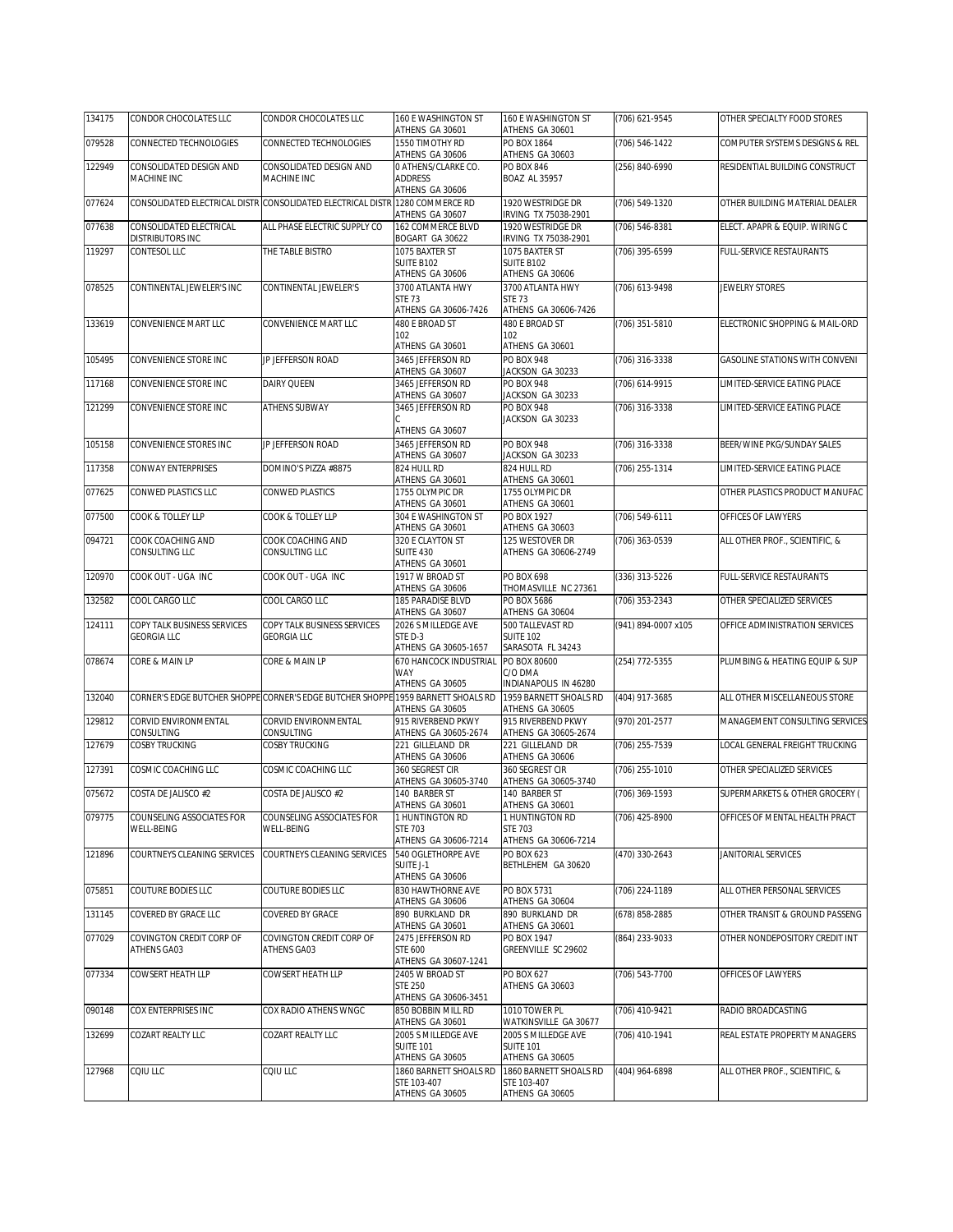| 131135 | CRAFT ELECTRICAL SERVICES INC                   | CRAFT ELECTRICAL SERVICES INC                                                | 105 WHITEHEAD RD                            | PO BOX 5254                             | (706) 207-6608 | ELECTRICAL CONTRACTORS           |
|--------|-------------------------------------------------|------------------------------------------------------------------------------|---------------------------------------------|-----------------------------------------|----------------|----------------------------------|
|        |                                                 |                                                                              | SUITE A-3                                   | ATHENS GA 30606                         |                |                                  |
| 075755 | CRAIN LAW GROUP LLC                             | CRAIN LAW GROUP LLC                                                          | ATHENS GA 30607<br>297 PRINCE AVE           | 297 PRINCE AVE                          | (415) 641-1116 | OFFICES OF LAWYERS               |
|        |                                                 |                                                                              | <b>STE 24</b>                               | <b>STE 24</b>                           |                |                                  |
|        |                                                 |                                                                              | ATHENS GA 30601-2478                        | ATHENS GA 30601-2478                    |                |                                  |
| 130619 | CRAVINGS! OF ATHENS LLC                         | CRAVINGS! OF ATHENS LLC                                                      | 480 E BROAD ST<br><b>SUITE 101</b>          | 480 E BROAD ST<br><b>SUITE 101</b>      | (478) 451-7725 | FULL-SERVICE RESTAURANTS         |
|        |                                                 |                                                                              | ATHENS GA 30601                             | ATHENS GA 30601                         |                |                                  |
| 133747 | CRAZYFAST SIGNS & GRAPHICS                      | CRAZYFAST SIGNS & GRAPHICS                                                   | 3701 ATLANTA HWY                            | 1040 GARNET TRL                         | (706) 410-6168 | SIGN MANUFACTURING               |
|        |                                                 |                                                                              | SUITE <sub>1</sub><br>ATHENS GA 30606       | BOGART GA 30622                         |                |                                  |
| 089709 | CREATIVE CONCEPTS KITCHEN                       | CREATIVE CONCEPTS KITCHEN                                                    | 3706 ATLANTA HWY                            | 3706 ATLANTA HWY                        | (706) 546-5878 | ALL OTHER MISCELLANEOUS STORE    |
|        | AND BATH LLC                                    | AND BATH LLC                                                                 | STE <sub>4</sub>                            | STE 4                                   |                |                                  |
|        |                                                 |                                                                              | ATHENS GA 30606                             | ATHENS GA 30606                         |                |                                  |
| 079679 | <b>CREATIVE CREATIONS</b>                       | CREATIVE CREATIONS                                                           | 344 GREYSTONE TER<br>ATHENS GA 30606        | 344 GREYSTONE TER<br>ATHENS GA 30606    | (706) 583-8333 | OTHER HOME FURNISHINGS STORE     |
| 125983 | CREATIVE MIX PARFUM LLC                         | CREATIVE MIX PARFUM LLC                                                      | 158 CANDY CIR                               | 158 CANDY CIR                           | (706) 202-6985 | ELECTRONIC SHOPPING & MAIL-ORD   |
|        |                                                 |                                                                              | WINTERVILLE GA                              | WINTERVILLE GA                          |                |                                  |
| 115816 | CREATURE COMFORTS BREWING                       | CREATURE COMFORTS                                                            | 30683-9509<br>355 ONETA ST                  | 30683-9509<br>355 ONETA ST              | (706) 410-1043 | <b>BREWERIES</b>                 |
|        | COMPANY                                         |                                                                              | BLDG A100                                   | BLDG A100                               |                |                                  |
|        |                                                 |                                                                              | ATHENS GA 30601                             | ATHENS GA 30601                         |                |                                  |
| 114186 | CREATURE COMFORTS BREWING<br>COMPANY LLC        | CREATURE COMFORTS                                                            | 271 W HANCOCK AVE<br>ATHENS GA 30601        | 271 W HANCOCK AVE<br>ATHENS GA 30601    | (706) 410-1043 | BREWER, MANF OF MALT BEVERAGES   |
| 125795 | CREATURE COMFORTS BREWING                       | CREATURE COMFORTS                                                            | 355 ONETA ST                                | 355 ONETA ST                            | (706) 395-2763 | BREWER, MANF OF MALT BEVERAGES   |
|        | COMPANY LLC                                     |                                                                              | BLDG A100                                   | BLDG A100                               |                |                                  |
| 126157 | CREATURE COMFORTS BREWING                       | CREATURE COMFORTS 2                                                          | ATHENS GA 30601<br>271 W HANCOCK AVE        | ATHENS GA 30601<br>271 W HANCOCK AVE    | (706) 395-2763 | <b>BREWERIES</b>                 |
|        | COMPANY LLC                                     |                                                                              | ATHENS GA 30601                             | ATHENS GA 30601                         |                |                                  |
| 131418 | CREATURE COMFORTS BREWING                       | CREATURE COMFORTS                                                            | 271 W HANCOCK AVE                           | 271 W HANCOCK AVE                       | (706) 410-1043 | <b>DISTILLED SPIRITS</b>         |
|        | COMPANY LLC                                     |                                                                              | ATHENS GA 30601<br>112 ATHENS WEST PKWY     | ATHENS GA 30601                         |                |                                  |
| 125820 | CREDIT CENTRAL SOUTH LLC                        | CREDIT CENTRAL                                                               | STE A                                       | 700 E NORTH ST<br><b>STE 15</b>         | (864) 770-8959 | OTHER NONDEPOSITORY CREDIT INT   |
|        |                                                 |                                                                              | ATHENS GA 30606-6999                        | GREENVILLE SC 29601                     |                |                                  |
| 100417 | CREGGER COMPANY INC                             | CREGGER COMPANY INC                                                          | 375-A COMMERCE BLVD<br>BOGART GA 30622      | PO BOX 3829<br><b>IRMO SC 29063</b>     | (706) 395-1240 | HVAC & COMM REFRIGERATION EQUI   |
| 130581 | CRESTLINE HOTELS & RESORTS LLC COURTYARD ATHENS |                                                                              | 166 N FINLEY ST                             | 3950 UNIVERSITY DR                      | (706) 369-7000 | HOTELS (EXCEPT CASINO HOTELS     |
|        |                                                 | <b>DOWNTOWN</b>                                                              | ATHENS GA 30601-2520                        | SUITE 301-LAW DEPT                      |                |                                  |
|        |                                                 |                                                                              |                                             | FAIRFAX VA 22030                        |                |                                  |
| 130817 | CRESTLINE HOTELS & RESORTS LLC COURTYARD ATHENS | <b>DOWNTOWN</b>                                                              | 166 N FINLEY ST<br>ATHENS GA 30601-2520     | 3950 UNIVERSITY DR<br>STE 301-LAW DEPT  | (703) 369-7000 | BEER, WINE, LIQUOR SUN/INROOM SE |
|        |                                                 |                                                                              |                                             | FAIRFAX VA 22030                        |                |                                  |
| 133077 | CRITICAL ENERGY SERVICES INC                    | CRITICAL ENERGY SERVICES INC                                                 | 0 ATHENS CLARKE CO                          | 3425 N CENTER ST                        | (704) 218-0763 | ELECTRICAL CONTRACTORS           |
|        |                                                 |                                                                              | <b>ADDRESS</b><br>ATHENS GA 30601           | C/O SHERI REDFERN<br>HICKORY NC 28601   |                |                                  |
| 126892 | CROSBY AERIAL MEDIA                             | CROSBY AERIAL MEDIA                                                          | 2072 PRINCE AVE                             | 2072 PRINCE AVE                         | (912) 257-8197 | PHOTOGRAPHIC SERVICES            |
|        |                                                 |                                                                              | ATHENS GA 30606                             | ATHENS GA 30606                         |                |                                  |
| 078204 | CROWE DAVID                                     | CROWE DAVID                                                                  | 230 COLLEGE AVE<br>ATHENS GA 30601-2714     | 230 COLLEGE AVE<br>ATHENS GA 30601-2714 | (706) 549-0097 | OFFICES OF LAWYERS               |
| 102712 | CRT PHARMACY INC                                | HODGSON'S PHARMACY                                                           | 1260 S MILLEDGE AVE                         | 1260 S MILLEDGE AVE                     | (706) 543-7306 | PHARMACIES & DRUG STORES         |
|        |                                                 |                                                                              | STE F-1                                     | STE F-1                                 |                |                                  |
| 131738 | CRYSTAL HAMILTON LLC                            | CRYSTAL HAMILTON LLC                                                         | ATHENS GA 30605-1446<br>675 PULASKI ST      | ATHENS GA 30605-1446<br>675 PULASKI ST  | (706) 510-7057 | OUTPATIENT MENTAL HEALTH & SUB   |
|        |                                                 |                                                                              | <b>SUITE 1400</b>                           | <b>SUITE 1400</b>                       |                |                                  |
|        |                                                 |                                                                              | ATHENS GA 30601                             | ATHENS GA 30601                         |                |                                  |
| 081213 | CRYSTAL POOLS OF ATHENS LLC                     | CRYSTAL POOLS OF ATHENS LLC                                                  | 165 ETON CT<br>BOGART GA 30622              | 165 ETON CT<br>BOGART GA 30622          | (706) 247-9129 | OTHER SERVICES TO BLDG & DWELL   |
| 127755 | CS 103 HIGH RIDGE APTS DST                      | CS 103 HIGH RIDGE APTS DST                                                   | 700 MITCHELL BR RD                          | 700 MITCHELL BR RD                      | (706) 549-2303 | REAL ESTATE PROPERTY MANAGERS    |
|        |                                                 |                                                                              | ATHENS GA 30606                             | ATHENS GA 30606                         |                |                                  |
| 132707 | LLC                                             | CSJ&H TRANSPORTATION SERVICE CSJ&H TRANSPORTATION SERVICE 280 LEANN DR<br>LC | ATHENS GA 30601-1116                        | 280 LEANN DR<br>ATHENS GA 30601-1116    | (706) 248-1180 | ONG-DISTANCE SPECI GOODS (X U    |
| 129377 | CSTORE MERCHANT LLC                             | HULL FOOD MART                                                               | 1112 HULL RD                                | 1112 HULL RD                            | (706) 548-5050 | BEER/WINE PKG/SUNDAY SALES       |
|        |                                                 |                                                                              | ATHENS GA 30601                             | ATHENS GA 30601                         |                |                                  |
| 129734 | CSTORE MERCHANT LLC                             | HULL FOOD MART                                                               | 1112 HULL RD<br>ATHENS GA 30601             | 1112 HULL RD<br>ATHENS GA 30601         | (972) 839-6822 | GASOLINE STATIONS WITH CONVENI   |
| 079346 | CULBRETH'S JEWELERS, LLC                        | CULBRETH'S JEWELERS                                                          | 3190 ATLANTA HWY                            | 3190 ATLANTA HWY                        | (706) 613-5409 | JEWELRY STORES                   |
|        |                                                 |                                                                              | SUITE 16                                    | SUITE 16                                |                |                                  |
| 122547 | CULLEN & COMPANY INTERIOR                       | CULLEN & COMPANY INTERIOR                                                    | ATHENS GA 30606<br>495 SOMERSET DR          | ATHENS GA 30606<br>495 SOMERSET DR      | (706) 621-0707 | <b>INTERIOR DESIGNS SERVICES</b> |
|        | DESIGN                                          | DESIGN                                                                       | ATHENS GA 30606                             | ATHENS GA 30606                         |                |                                  |
| 120509 | CULTIVATING A LIFETIME OF                       | CULTIVATING A LIFETIME OF                                                    | 115 SYCAMORE DR                             | PO BOX 401                              | (706) 449-6193 | NON-PROFIT ORGANIZATION          |
|        | LEGACY INC                                      | <b>LEGACY INC</b>                                                            | <b>SUITE 205</b><br>ATHENS GA 30606         | BOGART GA 30622                         |                |                                  |
| 090524 | CUPPA COFFEE INC                                | DUNKIN DONUTS                                                                | 771 PRINCE AVE                              | 110 MILLWICK CV                         | (706) 548-3444 | FULL-SERVICE RESTAURANTS         |
|        |                                                 |                                                                              | ATHENS GA 30606                             | ALPHARETTA GA 30005                     |                |                                  |
| 099637 | CUSTOM CONTROLS OF GEORGIA<br><b>INC</b>        | CUSTOM CONTROLS OF GEORGIA<br>INC                                            | 345 HUFF LAKE RD<br>BOGART GA 30622         | 345 HUFF LAKE RD<br>BOGART GA 30622     | (706) 206-1428 | RESIDENTIAL BUILDING CONSTRUCT   |
| 124816 | CUSTOM HEALTHCARE LLC                           | PHOENIX REHAB & MOBILITY                                                     | 1101 OLD CREEK RD                           | 3700 BRAINERD RD                        | (423) 697-0057 | OTHER DIRECT SELLING ESTABLISH   |
|        |                                                 |                                                                              | STE A1                                      | CHATTANOOGA TN 37411                    |                |                                  |
| 077867 | <b>CUSTOM SERVICES INC</b>                      | <b>CUSTOM SERVICES</b>                                                       | ATHENS GA 30607-1090<br>696 HANCOCK IND WAY | PO BOX 80365                            |                | HARDWARE MANFACTURING            |
|        |                                                 |                                                                              | ATHENS GA 30605                             | ATHENS GA 30608                         | (706) 353-1854 |                                  |
|        |                                                 |                                                                              |                                             |                                         |                |                                  |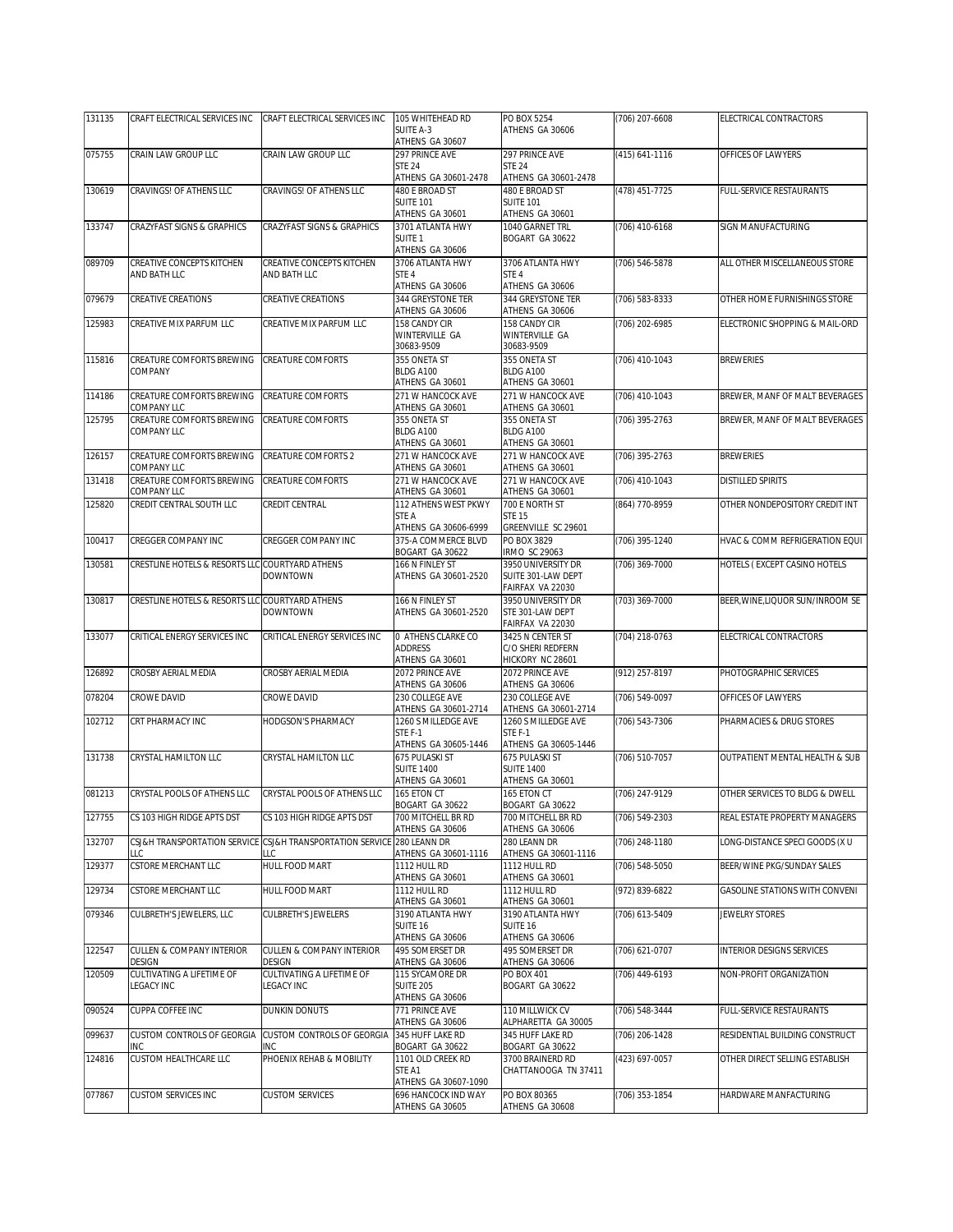| 077629 | CUSTOM SOUND OF ATHENS INC CUSTOM SOUND OF ATHENS INC   |                                                                                       | 120 EPPS BRIDGE RD<br>ATHENS GA 30606                          | 120 EPPS BRIDGE RD<br>ATHENS GA 30606                        | (706) 549-4844 | ALL OTHER MISCELLANEOUS STORE    |
|--------|---------------------------------------------------------|---------------------------------------------------------------------------------------|----------------------------------------------------------------|--------------------------------------------------------------|----------------|----------------------------------|
| 076489 | CWRIGHT TOWING                                          | <b>CWRIGHT TOWING</b>                                                                 | 205 OLD MONROE RD<br>ATHENS GA 30606                           | 1937 DIAMOND RIDGE DR<br>STATHAM GA 30666                    | (706) 372-8292 | MOTOR VEHICLE TOWING             |
| 068217 | CYCLE WORLD OF ATHENS                                   | CYCLE WORLD OF ATHENS                                                                 | 4225 ATLANTA HWY<br>ATHENS GA 30606                            | 4225 ATLANTA HWY                                             | (706) 548-3300 | MOTORCYCLE, BOAT, & OTHER MOTO   |
| 127184 | CYJ CLEANING SERVICES LLC                               | CYJ CLEANING SERVICES LLC                                                             | 202 CHALFONT LN<br>ATHENS GA 30606                             | ATHENS GA 30606<br><b>202 CHALFONT LN</b><br>ATHENS GA 30606 | (706) 521-9848 | JANITORIAL SERVICES              |
| 075296 | CYNTHIA C MAINOR                                        | SPRUCE SALON                                                                          | 673 N MILLEDGE AVE<br>ATHENS GA 30601                          | 1795 DUNCAN RD<br>COMMERCE GA 30530                          | (706) 552-0595 | HAIR, NAIL, AND SKIN CARE SERV   |
| 132342 | CYNTHIA ROCHOW                                          | CYNTHIA ROCHOW                                                                        | 110 TANNER BLF<br>ATHENS GA 30606                              | 110 TANNER BLF<br>ATHENS GA 30606                            | (904) 655-1761 | <b>INTERIOR DESIGNS SERVICES</b> |
| 128658 | D & B KLEAN LLC                                         | D & B KLEAN LLC                                                                       | 240 MEELER CIR<br>BOGART GA 30622                              | 240 MEELER CIR<br>BOGART GA 30622                            | (706) 247-0530 | JANITORIAL SERVICES              |
| 133455 | <b>D &amp; C CLEANING SERVICE</b>                       | D & C CLEANING SERVICE                                                                | 504 FREEMAN DR<br>ATHENS GA 30601                              | 504 FREEMAN DR<br>ATHENS GA 30601                            | (706) 206-7715 | JANITORIAL SERVICES              |
| 077785 | D & D HEATING & AIR COND. INC                           | D & D HEATING & AIR COND. INC                                                         | 100 LYONS RD<br>ATHENS GA 30605                                | PO BOX 333<br><b>HULL GA 30646</b>                           | (706) 546-1810 | PLUMBING, HEATING, & AIR-CONDITI |
| 133206 | <b>D &amp; D RENEWAL PRO LLC</b>                        | <b>D &amp; D RENEWAL PRO LLC</b>                                                      | 700 MITCHELL BRIDGE RD<br>APT 40<br>ATHENS GA 30606            | 700 MITCHELL BRIDGE RD<br>APT 40<br>ATHENS GA 30606          | (706) 308-4456 | PAINTING AND WALL COVERING CON   |
| 131365 | D 10 TIRES                                              | D 10 TIRES                                                                            | 130 GAINES SCHOOL RD<br>ATHENS GA 30605                        | 130 GAINES SCHOOL RD<br>ATHENS GA 30605                      | (770) 265-6092 | TIRE DEALERS                     |
| 124811 | D AND D HOTELS LLC                                      | AMERICAS BEST VALUE INN                                                               | 898 W BROAD ST<br>ATHENS GA 30601                              | 898 W BROAD ST<br>ATHENS GA 30601                            | (706) 549-5400 | HOTELS (EXCEPT CASINO HOTELS     |
| 116245 | D H PACE COMPANY INC                                    | D H PACE DOOR SERVICES OF<br><b>ATHENS</b>                                            | 190 BEN BURTON RD<br>#E<br>ATHENS GA 30606                     | 1901 E 119TH ST<br>OLATHE KS 66061                           | (404) 872-3667 | OTHER SPECIALIZED SERVICES       |
| 078951 | <b>D J ROBERTS INC</b>                                  | <b>D J ROBERTS INC</b>                                                                | 625 W CLOVERHURST AVE<br>ATHENS GA 30606                       | 625 W CLOVERHURST AVE<br>ATHENS GA 30606                     | (706) 548-6546 | RESIDENTIAL BUILDING CONSTRUCT   |
| 078946 | D M AND A D R INC.                                      | D M AND A D R INC.                                                                    | 1710 COMMERCE RD<br>ATHENS GA 30607                            | 1710 COMMERCE RD<br>ATHENS GA 30607                          | (706) 546-7555 | OFFICE OF PHYSICIANS             |
| 077036 | D M R ENTERPRISES INC                                   | CARROLL ENGINE REBUILDERS                                                             | 1786 OLD WEST BROAD ST<br>ATHENS GA 30606                      | 1786 OLD WEST BROAD ST<br>ATHENS GA 30606                    | (706) 543-1967 | AUTOMOTIVE MECHANICAL/ELECTRIC   |
| 131884 | DA MUNCHIEZZ                                            | DA MUNCHIEZZ                                                                          | 1880 COMMERCE RD<br>110                                        | 1880 COMMERCE RD<br>110                                      | (706) 201-3982 | ALL OTHER MISCELLANEOUS MANUFA   |
| 133599 | DADDY OF ACES LLC (440                                  | DADDY OF ACES LLC (440                                                                | ATHENS GA 30607<br>440 BALDWIN ST                              | ATHENS GA 30607<br>163 CARSON PL                             | (404) 433-8600 | REAL ESTATE PROPERTY MANAGERS    |
|        | <b>BALDWIN ST)</b>                                      | <b>BALDWIN ST)</b>                                                                    | UNIT <sub>6</sub><br>ATHENS GA 30605                           | CAROLLTON GA 30117                                           |                |                                  |
| 133598 | AVE)                                                    | DADDY OF ACES LLC (860 COLLEGE DADDY OF ACES LLC (860 COLLEGE 860 COLLEGE AVE<br>AVE) | ATHENS GA 30601-2640                                           | 163 CARSON PL<br>CARROLLTON GA 30117                         | (404) 433-8600 | REAL ESTATE PROPERTY MANAGERS    |
| 077978 | DAILY GROCERIES CO-OP                                   | DAILY GROCERIES CO-OP                                                                 | 523 PRINCE AVE<br>ATHENS GA 30601-2450                         | 523 PRINCE AVE<br>ATHENS GA 30601-2450                       | (706) 548-1732 | SUPERMARKETS & OTHER GROCERY (   |
| 113152 | DAILY GROCERIES CO-OP INC                               | DAILY GROCERIES CO-OP                                                                 | 523 PRINCE AVE<br>ATHENS GA 30601-2450                         | 523 PRINCE AVE<br>ATHENS GA 30601-2450                       | (706) 548-7132 | BEER/WINE PKG/WINE TAST/SUNDAY   |
| 124594 | DAISY B WALLER                                          | WALLER MOBILE REPAIR                                                                  | 230 MONTY DR<br>ATHENS GA 30601-1439                           | 230 MONTY DR<br>ATHENS GA 30601-1439                         | (706) 338-6353 | OTHER AUTO REPAIR & MAINTENANC   |
| 098810 | DALE ELECTRIC LLC                                       | DALE ELECTRIC LLC                                                                     | 585 WHITE CIR<br>#5                                            | 585 WHITE CIR<br>#5                                          | (706) 817-1554 | ELECTRICAL CONTRACTORS           |
| 133341 | DAN & JO ENTERPRISES                                    | SIGN GYPSIES ATHENS AREA                                                              | ATHENS GA 30605<br>140 GRAN ELLEN DR                           | ATHENS GA 30605<br>140 GRAN FLLEN DR                         | (770) 870-4175 | OTHER SPECIALIZED SERVICES       |
| 075376 | <b>DAN A BARTLETT</b>                                   | <b>DAN A BARTLETT</b>                                                                 | ATHENS GA 30606-4914<br>3320 OLD JEFFERSON RD                  | ATHENS GA 30606-4914<br>PO BOX 6254                          | (706) 499-6901 | OFFICES OF ALL OTHER HEALTH PR   |
| 079307 | DANCEFX INC                                             | DANCEFX INC                                                                           | ATHENS GA 30607<br>396 FOUNDRY ST                              | ATHENS GA 30604<br>396 FOUNDRY ST                            | (706) 355-3078 | NON-PROFIT ORGANIZATION          |
|        |                                                         |                                                                                       | ATHENS GA 30601-2621<br>750 N CHASE ST                         | ATHENS GA 30601-2621                                         |                |                                  |
| 078837 | DANI L MCCALL                                           | <b>TOTAL TRAINING</b>                                                                 | ATHENS GA 30601-1902                                           | 750 N CHASE ST<br>ATHENS GA 30601-1902                       | (706) 548-3109 | ALL OTHER PERSONAL SERVICES      |
| 125224 | DANIEL RICHARDS INC                                     | ARCHER PAPER GOODS                                                                    | 220 E CLAYTON ST<br>ATHENS GA 30601                            | 40 JOHN PORTMAN BLVD<br>#1634<br>ATLANTA GA 30303            | (404) 589-8200 | OFFICE SUPPLIES AND STATIONARY   |
| 127344 | DANIEL WOODRUM LLC                                      | THE WOODRUM FIRM PC                                                                   | 598 S MILLEDGE AVE<br>STE <sub>4</sub><br>ATHENS GA 30605-1262 | 598 S MILLEDGE AVE<br>STE 4<br>ATHENS GA 30605-1262          | (912) 690-1875 | OFFICES OF LAWYERS               |
| 094811 | DANIELLE'S SALON                                        | DANIELLE'S SALON                                                                      | 960 OCONEE ST<br>ATHENS GA 30605                               | 960 OCONEE ST<br>ATHENS GA 30605                             | (706) 255-8148 | HAIR, NAIL, AND SKIN CARE SERV   |
| 124814 | DANIMER BIOPLASTICS INC                                 | DANIMER SCIENTIFIC                                                                    | 110 RIVERBEND RD<br>RM 173<br>ATHENS GA 30602                  | PO BOX 7965<br>BAINBRIDGE GA 39818                           | (706) 338-3324 | <b>TESING LABORATORIES</b>       |
| 128584 | DARDEN TRUCKING                                         | DARDEN TRUCKING                                                                       | 225 COLIMA AVE<br>ATHENS GA 30606-3507                         | 225 COLIMA AVE<br>ATHENS GA 30606-3507                       | (706) 308-5885 | LOCAL GENERAL FREIGHT TRUCKING   |
| 079029 | DARRELL DANIEL AGENCY INC THE THE DARRELL DANIEL AGENCY |                                                                                       | 1165 MITCHELL BRIDGE RD<br>ATHENS GA 30606-6411                | 1165 - C MITCHELL BRIDGE<br>RD<br>ATHENS GA 30606-6411       | (706) 548-2234 | INSURANCE AGENCIES & BROKERAGE   |
| 079140 | DARRELL SOSBEE                                          | D AND R ELECTRIC                                                                      | 105 OLD EPPS BRIDGE RD<br>ste d                                | 105 OLD EPPS BRIDGE RD<br>STE D                              | (706) 425-0777 | ELECTRICAL CONTRACTORS           |
|        |                                                         |                                                                                       | ATHENS GA 30606                                                | ATHENS GA 30606                                              |                |                                  |
| 089724 | DAS REAL ESTATE INVESTMENTS<br><b>INC</b>               | DAS REAL ESTATE INVESTMENTS<br>INC                                                    | 1500 OGLETHORPE AVE<br><b>SUITE 3100</b><br>ATHENS GA 30606    | 1500 OGLETHORPE AVE<br><b>SUITE 3100</b><br>ATHENS GA 30606  | (706) 725-4594 | REAL ESTATE PROPERTY MANAGERS    |
| 101852 | DAV CORPORATION                                         | QUICK PANTRY                                                                          | 1480 DANIELSVILLE RD<br>ATHENS GA 30601                        | 1480 DANIELSVILLE RD<br>ATHENS GA 30601                      | (706) 850-7735 | BEER/WINE PKG/SUNDAY SALES       |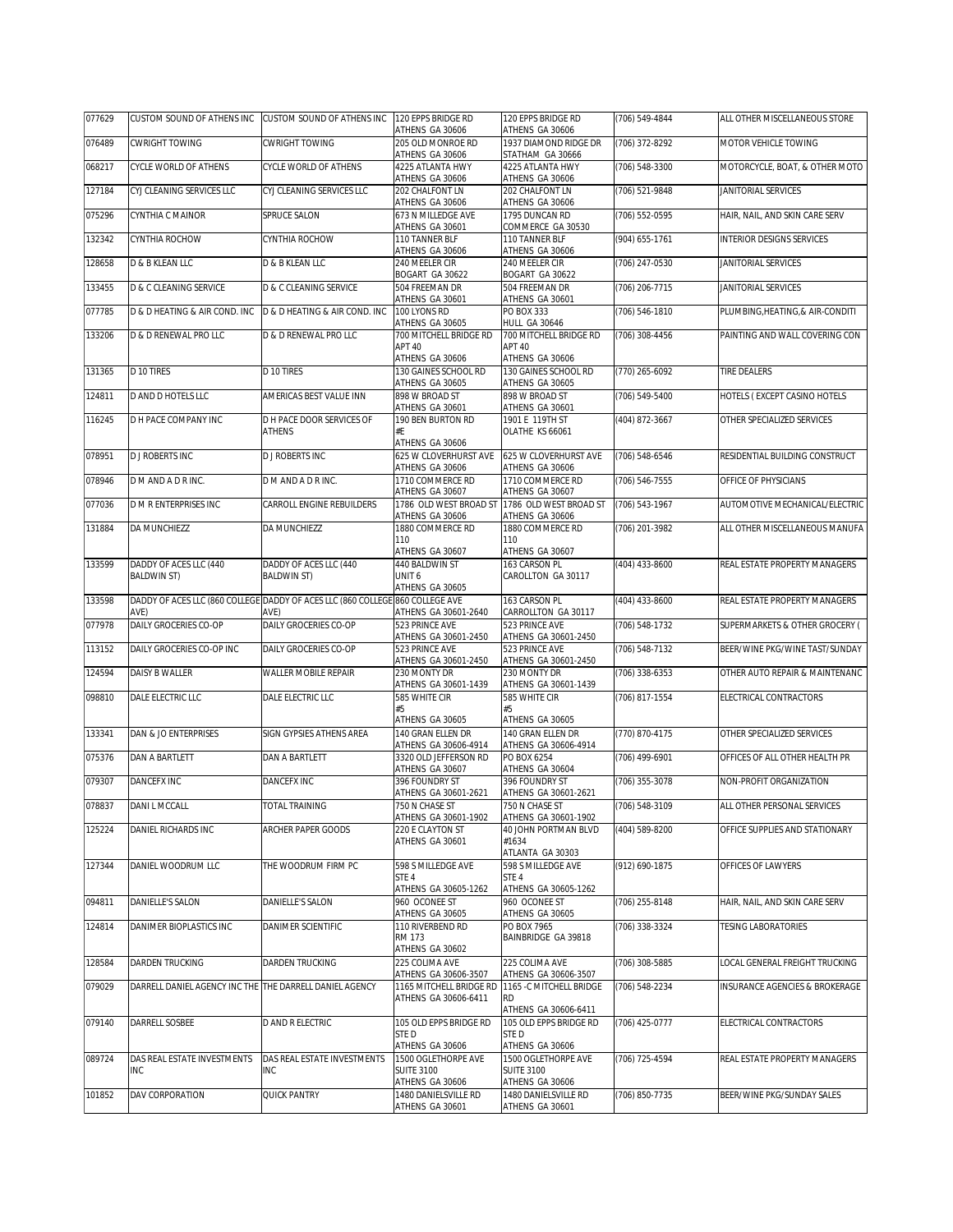| 103036 | DAV CORPORATION                         | <b>QUICK PANTRY</b>                                                            | 1480 DANIELSVILLE RD<br>ATHENS GA 30601                         | 1480 DANIELSVILLE RD<br>ATHENS GA 30601                           | (706) 850-7735      | GASOLINE STATIONS WITH CONVENI           |
|--------|-----------------------------------------|--------------------------------------------------------------------------------|-----------------------------------------------------------------|-------------------------------------------------------------------|---------------------|------------------------------------------|
| 078471 | DAVE HUDGINS, ATTORNEY AT<br>LAW        | DAVE HUDGINS, ATTORNEY AT<br>LAW                                               | 255 E HANCOCK AVE<br>ATHENS GA 30601                            | PO BOX 93<br>ATHENS GA 30603                                      | (706) 548-0085      | OFFICES OF LAWYERS                       |
| 131839 | DAVID ALLEN COMPANY INC                 | DAVID ALLEN COMPANY INC                                                        | 1199 PRINCE AVE<br>ATHENS GA 30606-2185                         | PO BOX 27705<br>ATTN: PAT ZIMMERLY<br>RALEIGH NC 27611            | (919) 232-2693      | FLOOR LAYING & FLOOR CONTRACTO           |
| 112959 | DAVID B CAMPBELL PHD                    | DAVID B CAMPBELL PHD                                                           | 1150 S MILLEDGE AVE<br>STE <sub>3</sub><br>ATHENS GA 30605-6723 | 1150 S MILLEDGE AVE<br>STE <sub>3</sub><br>ATHENS GA 30605-6723   | (706) 714-1468      | OFFICES OF MENTAL HEALTH PRACT           |
| 078878 | DAVID BARNETT                           | BARNETT TAEKWONDO ACADEMY                                                      | 2250 BARNETT SHOALS RD<br>ATHENS GA 30605-3606                  | 2250 BARNETT SHOALS RD<br>ATHENS GA 30605-3606                    | (706) 353-8733      | SPORTS & RECREATION INSTRUCTI            |
| 130364 | DAVID F ELLISON LLC                     | <b>ELLISON LAW</b>                                                             | 248 PRINCE AVE<br>ATHENS GA 30601                               | 248 PRINCE AVE<br>ATHENS GA 30601                                 | (706) 208-3688      | OFFICES OF LAWYERS                       |
| 127857 | DAVID SCOTT STEWART                     | DAVID SCOTT STEWART                                                            | 245 OAK MEADOW DR<br>ATHENS GA 30605                            | 245 OAK MEADOW DR<br>ATHENS GA 30605                              |                     | OTHER SPECIALIZED SERVICES               |
| 077246 | <b>DAVID SHOEMAKER</b>                  | SHOEMAKER IRRIGATION CO                                                        | 930 NEWTON RIDGE RD<br>ATHENS GA 30607                          | 930 NEWTON RIDGE RD<br>ATHENS GA 30607                            | $(706) 546 - 9760$  | WATER SUPPLY AND IRRIGATION SY           |
| 133337 | DAVIS & FAMILY CLEANING<br>SERVICE LLC  | DAVIS & FAMILY CLEANING<br>SERVICE LLC                                         | 163 CHEROKEE RDG<br>ATHENS GA 30606-1817                        | 163 CHEROKEE RDG<br>ATHENS GA 30606-1817                          | (706) 248-3005      | JANITORIAL SERVICES                      |
| 080007 | DAVIS FAMILY ENTERPRISES INC            | DAVIS THOMAS A PH.D.                                                           | 1057 BAXTER ST<br>ATHENS GA 30606                               | PO BOX 48867<br>ATHENS GA 30604                                   | (706) 548-9850      | OFFICES OF MENTAL HEALTH PRACT           |
| 075377 | DAVIS PAINTING INC                      | DAVIS PAINTING INC                                                             | 2145 S MILLEDGE AVE<br><b>UNIT 561</b><br>ATHENS GA 30605-3619  | 1860 BARNETT SHOALS RD<br><b>SUITE 103-561</b><br>ATHENS GA 30605 | (706) 354-4894      | PAINTING AND WALL COVERING CON           |
| 101524 | DAVIS WORLDWIDE INC                     | DAVIS WORLDWIDE INC                                                            | 3700 ATLANTA HWY<br>82<br>ATHENS GA 30606                       | 3700 ATLANTA HWY<br>82<br>ATHENS GA 30606                         | (706) 338-3083      | ELECTRONIC SHOPPING & MAIL-ORD           |
| 097467 | DAVISON PROFESSIONALS INC               | DAVISON PROFESSIONALS INC                                                      | 235 WELLS DR<br>ATHENS GA 30606                                 | 235 WELLS DR<br>ATHENS GA 30606                                   | (706) 353-3745      | ALL OTHER PROF., SCIENTIFIC, &           |
| 129002 | DAWG TREATS LLC                         | PELICAN'S SNOBALLS ATHENS                                                      | 510 BAXTER ST<br>STE A&B<br>ATHENS GA 30605                     | 115 WELLS DR<br>ATHENS GA 30606-4051                              | (803) 429-6686      | OTHER SPECIALTY FOOD STORES              |
| 132026 | DAWG-EARED BOOKSELLER                   | <b>WALLS OF BOOKS</b>                                                          | 1091 BAXTER ST<br>ATHENS GA 30606                               | <b>115 HUNTINGTON WAY</b><br>CENTERVILLE GA 31028                 | (706) 850-4776      | ALL OTHER MISCELLANEOUS STORE            |
| 075434 | DBD TOGETHER INC                        | PLATOS CLOSET                                                                  | 3725 ATLANTA HWY<br>ATHENS GA 30606                             | 1261 OLD MILL DR<br>WATKINSVILLE GA 30677                         | (706) 369-0920      | OTHER CLOTHING STORES                    |
| 074878 | DBT MERCHANDISE INC                     | DBT MERCHANDISE INC                                                            | 160 WINSTON DR<br>STE <sub>5</sub><br>ATHENS GA 30607-1177      | 900 DIVISION ST<br>NASHVILLE TN 37203                             | (615) 242-2727      | MANAGEMENT OF COMPANIES &<br><b>ENTE</b> |
| 075273 | DBT RECORDING INC                       | DBT RECORDING INC                                                              | 1550 TIMOTHY RD<br><b>STE 203</b><br>ATHENS GA 30606            | 900 DIVISION ST<br>NASHVILLE TN 37203                             | (706) 546-1422 1144 | INDEPENDENT ARTISTS, WRITERS,            |
| 131099 | DCH REALTY LLC                          | DCH REALTY LLC                                                                 | 186 CATAWBA AVE<br>ATHENS GA 30606-4304                         | 186 CATAWBA AVE<br>ATHENS GA 30606-4304                           | (919) 491-9406      | OFFICES OF REAL ESTATE AGENTS            |
| 077841 | DCO INC                                 | DALTON CARPET                                                                  | 3690 ATLANTA HWY<br><b>STE 108</b><br>ATHENS GA 30606-3178      | 300 COMMERCE BLVD<br>ATHENS GA 30606                              | (706) 353-0547      | <b>FLOOR COVERING STORES</b>             |
| 098296 | <b>DEAN'S BARBERSHOP</b>                | <b>DEAN'S BARBERSHOP</b>                                                       | 3701 ATLANTA HWY<br>STE 4<br>ATHENS GA 30606-0818               | 175 MERLIN DR<br>ATHENS GA 30606                                  | (706) 583-8008      | HAIR, NAIL, AND SKIN CARE SERV           |
| 132492 |                                         | DEAN'S LAWNCARE AND SERVICES DEAN'S LAWNCARE AND SERVICES 705 SPRING VALLEY RD | LOT 219<br>ATHENS GA 30605                                      | 705 SPRING VALLEY RD<br>LOT 219<br>ATHENS GA 30605                | (706) 461-8781      | LANDSCAPING SERVICES                     |
| 127860 | DEANGELO BROTHERS LLC                   | DEANGELO BROTHERS LLC                                                          | 859 NEWTON BRIDGE RD<br>ATHENS GA 30607                         | 100 N CONAHAN DR<br>HAZLETON PA 18201                             | (570) 459-1112      | LANDSCAPING SERVICES                     |
| 075517 | DEATON MECHANICAL LLC                   | DEATON MECHANICAL LLC                                                          | 539 OLYMPIC DR<br>Α<br>ATHENS GA 30601                          | PO BOX 80066<br>ATHENS GA 30608                                   | (706) 353-0009      | PLUMBING, HEATING, & AIR-CONDITI         |
| 083566 | DEB'S CARE & CLEANING                   | DEB'S CARE & CLEANING                                                          | 160 LOMBARDY DR<br>ATHENS GA 30601                              | 160 LOMBARDY DR<br>ATHENS GA 30601                                | (706) 546-9692      | JANITORIAL SERVICES                      |
| 127221 | DEBALSKI HEATING & COOLING              | DEBALSKI HEATING & COOLING                                                     | 170 CARPENTERS CIR<br>ATHENS GA 30601                           | 170 CARPENTERS CIR<br>ATHENS GA 30601                             | (706) 612-4014      | PLUMBING, HEATING, & AIR-CONDITI         |
| 133553 | DEBBIE HATMAKER                         | DEBBIE HATMAKER                                                                | 216 TOWNSHIP LN<br>ATHENS GA 30606                              | 8710 CAMERON ST<br>#416<br>SILVER SPRING MD 20910                 | (706) 540-6176      | REAL ESTATE PROPERTY MANAGERS            |
| 078309 | DEBORAH R WILLIAMS                      | PANACHE                                                                        | 1644 S LUMPKIN ST<br>ATHENS GA 30606                            | 1644 S LUMPKIN ST<br>ATHENS GA 30606                              | (706) 208-1042      | HAIR, NAIL, AND SKIN CARE SERV           |
| 132969 | DEEDS CREATIVE LLC                      | DEEDS CREATIVE LLC                                                             | 145 DEERTREE DR<br>ATHENS GA 30605-4501                         | 145 DEERTREE DR<br>ATHENS GA 30605-4501                           | (706) 225-8580      | COMPUTER SYSTEMS DESIGNS & REL           |
| 078467 | DEER PARK VILLAGE                       | DEER PARK VILLAGE                                                              | 575 GAINES SCHOOL RD<br>ATHENS GA 30605-3125                    | 575 GAINES SCHOOL RD<br>ATHENS GA 30605-3125                      | (706) 353-8478      | REAL ESTATE PROPERTY MANAGERS            |
| 074451 | DEGOD INC                               | <b>CUTTERS PUB</b>                                                             | 120 E CLAYTON ST<br>ATHENS GA 30601                             | 190 ATKINSON DR<br>ATHENS GA 30606-1625                           | (706) 353-9800      | DRINKING PLACE ( ALCOHOLIC BEV           |
| 074470 | <b>DEGOD INC</b>                        | <b>CUTTERS PUB</b>                                                             | 120 E CLAYTON ST<br>ATHENS GA 30601                             | 190 ATKINSON DR<br>ATHENS GA 30606-1625                           | (706) 353-9800      | BEER/WINE/LIQUOR ON PREMISES C           |
| 133604 | DEK WORLD WIDE LLC (220<br>COLLEGE AVE) | DEK WORLD WIDE LLC (220<br>COLLEGE AVE)                                        | 220 COLLEGE AVE<br>ATHENS GA 30601                              | 130 GRAYSTONE TER<br>ALPHARETTA GA 30005                          | (770) 633-7210      | VENDING MACHINE OPERATORS                |
| 133601 | DEK WORLDWIDE LLC (120 E<br>WASHINGTON) | DEK WORLDWIDE LLC (120 E<br>WASHINGTON)                                        | 120 E WASHINGTON ST<br>ATHENS GA 30601                          | 130 GRAYSTONE TER<br>ALPHARETTA GA 30005                          | (770) 633-7210      | VENDING MACHINE OPERATORS                |
| 133602 | DEK WORLDWIDE LLC (262<br>COLLEGE AVE)  | DEK WORLDWIDE LLC (262<br>COLLEGE AVE)                                         | 262 COLLEGE AVE<br>ATHENS GA 30601                              | 130 GRAYSTONE TER<br>ALPHARETTA GA 30005                          | (770) 633-7210      | VENDING MACHINE OPERATORS                |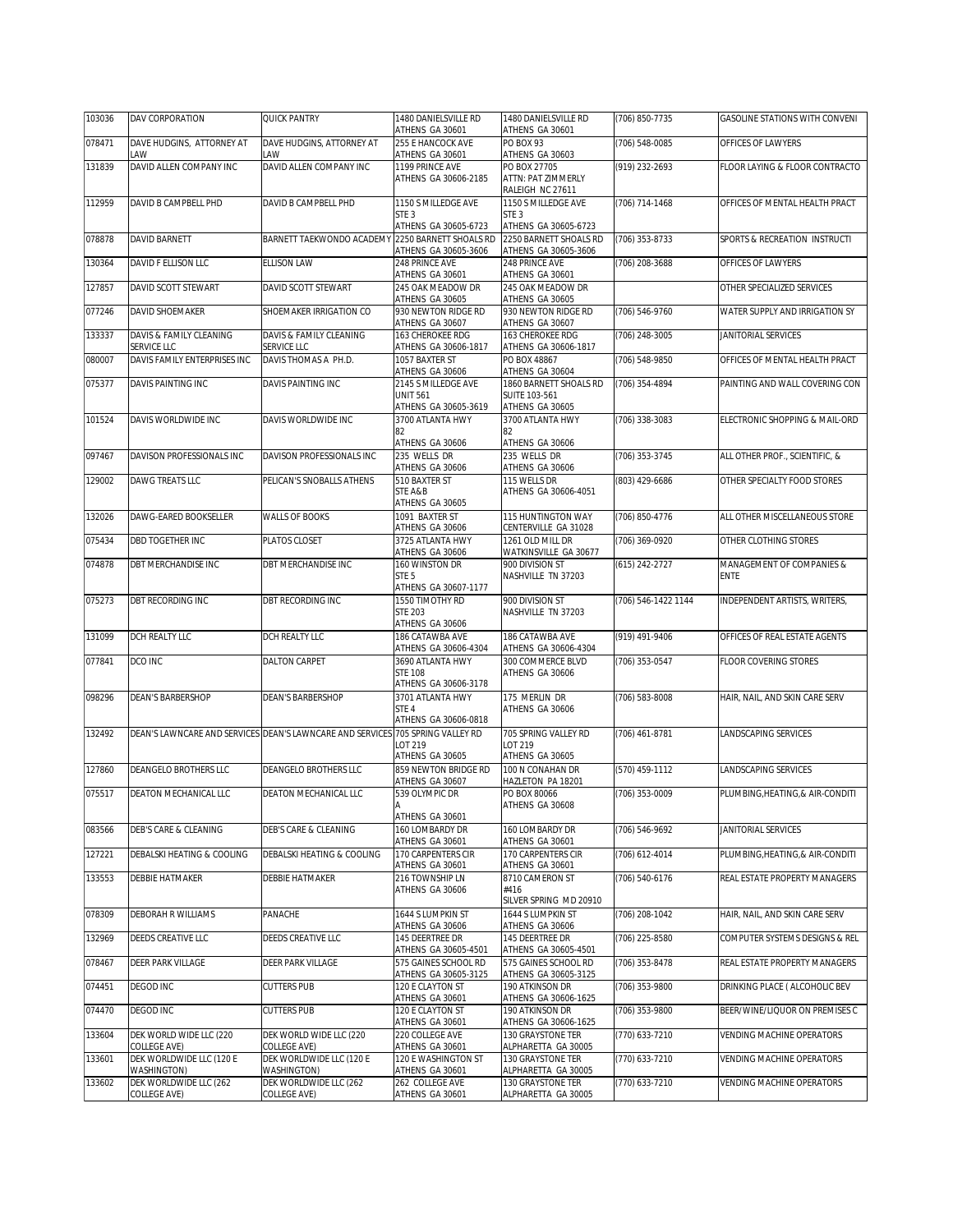| 133640 | DEK WORLDWIDE LLC (400 E<br>CLAYTON)                      | DEK WORLDWIDE LLC (400 E<br>CLAYTON)         | 400 E CLAYTON ST<br>ATHENS GA 30601-2757                       | 130 GRAYSTONE TER<br>ALPHARETTA GA 30005                                 | (770) 633-7210     | VENDING MACHINE OPERATORS      |
|--------|-----------------------------------------------------------|----------------------------------------------|----------------------------------------------------------------|--------------------------------------------------------------------------|--------------------|--------------------------------|
| 133603 | DEK WORLDWIDE LLC (429 E<br><b>BROAD ST)</b>              | DEK WORLDWIDE LLC (429 E<br><b>BROAD ST)</b> | 429 E BROAD ST<br>ATHENS GA 30601                              | 130 GRAYSTONE TER<br>ALPHARETTA GA 30005                                 | (770) 633-7210     | VENDING MACHINE OPERATORS      |
| 079159 | DEKLE REALTY ENTERPRISES LLC                              | DEKLE REALTY ENTERPRISES LLC                 | 1425 BARNETT SHOALS RD<br>ATHENS GA 30605                      | 1425 BARNETT SHOALS RD<br>ATHENS GA 30605                                | $(706) 548 - 0580$ | REAL ESTATE PROPERTY MANAGERS  |
| 126290 | DEL TORO SOUND LLC                                        | DEL TORO SOUND LLC                           | 175 MCLEROY DR<br>ATHENS GA 30606                              | 175 MCLEROY DR<br>ATHENS GA 30606                                        | (706) 372-9880     | OTHER SPECIALIZED SERVICES     |
| 132413 | DELANY MCCONNELL                                          | DELANY MCCONNELL                             | 100 N JACKSON ST                                               | 127 SARTAIN DR                                                           | (706) 613-0504     | ALL OTHER PERSONAL SERVICES    |
| 074572 | DELI MANAGEMENT INC                                       | <b>JASONS DELI</b>                           | ATHENS GA 30601<br>140 ALPS RD<br>SUITE 56<br>ATHENS GA 30606  | ATHENS GA 30605<br>350 PINE ST<br><b>SUITE 1775</b><br>BEAUMONT TX 77701 | (706) 425-4950     | FULL-SERVICE RESTAURANTS       |
| 128851 | DELIGHT TASTY PARTNERS LLC                                | AMERICAN DELI                                | 2139 W BROAD ST<br>ATHENS GA 30606                             | 2139 W BROAD ST<br>ATHENS GA 30606                                       | (706) 395-6615     | LIMITED-SERVICE EATING PLACE   |
| 133781 | DELOACH LAND HOLDINGS LLC                                 | DELOACH LAND HOLDINGS LLC                    | 130 SHARON CIR<br>ATHENS GA 30606-1715                         | 130 SHARON CIR<br>ATHENS GA 30606-1715                                   | (912) 614-3379     | OFFICES OF REAL ESTATE AGENTS  |
| 130478 | DENISE CATERING                                           | DENISE CATERING                              | 741 BRANCH ST<br>ATHENS GA 30601-3114                          | 164 RAMBLE HILLS DR<br>ATHENS GA 30606                                   | (706) 202-3174     | CATERERS                       |
| 112776 | <b>DENISE MORELAND</b>                                    | C&M SERVICES                                 | 485 HUNTINGTON RD<br>191<br>ATHENS GA 30606                    | 485 HUNTINGTON RD<br>191<br>ATHENS GA 30606                              | (706) 552-1623     | ACCOUNTING, TAX PREPARATION, B |
| 133689 | DENNIS & JUDY'S TOWING LLC                                | DENNIS & JUDY'S TOWING LLC                   | 1275 COMMERCE RD<br>ATHENS GA 30607                            | 1275 COMMERCE RD<br>ATHENS GA 30607                                      | (706) 543-0004     | MOTOR VEHICLE TOWING           |
| 113713 | <b>DENYS OMAR POSADAS</b>                                 | P & P AUTO REPAIR                            | 1025 WINTERVILLE RD<br>ATHENS GA 30605                         | 1025 WINTERVILLE RD<br>ATHENS GA 30605                                   |                    | AUTOMOTIVE MECHANICAL/ELECTRIC |
| 077042 | DEPALMA'S ITALIAN CAFE II INC                             | DEPALMAS ITALIAN CAFE                        | 401 E BROAD ST<br>ATHENS GA 30601                              | 401 E BROAD ST<br>ATHENS GA 30601                                        | $(706)$ 354-6966   | FULL-SERVICE RESTAURANTS       |
| 078044 | DEPALMA'S ITALIAN CAFES INC IV                            | DEPALMA'S ITALIAN CAFE IV                    | 1965 BARNETT SHOALS RD<br>ATHENS GA 30605                      | 1965 BARNETT SHOALS RD<br>ATHENS GA 30605                                | (706) 369-0085     | BEER/WINE/LIQUOR ON PREMI/SUND |
| 078054 | DEPALMA'S ITALIAN CAFES INC IV                            | DEPALMA'S ITALIAN CAFES INC IV               | 1965 BARNETT SHOALS RD<br>ATHENS GA 30605                      | 1965 BARNETT SHOALS RD<br>ATHENS GA 30605                                | (706) 369-0085     | FULL-SERVICE RESTAURANTS       |
| 092920 | DEPALMAS ITAILIAN CAFE VI INC                             | DEPALMAS TIMOTHY                             | 2080 TIMOTHY RD<br>STE C<br>ATHENS GA 30606                    | 2080 TIMOTHY RD<br>STE C<br>ATHENS GA 30606                              | (706) 552-1237     | BEER/WINE/LIQUOR ON PREMI/SUND |
| 077408 | DEPALMAS ITALIAN CAFE II INC                              | DEPALMA'S DOWNTOWN                           | 401 E BROAD ST<br>ATHENS GA 30601                              | 401 E BROAD ST<br>ATHENS GA 30601                                        | $(706)$ 354-6966   | BEER/WINE/LIQUOR ON PREMI/SUND |
| 075077 | DEPALMAS ITALIAN CAFE VI                                  | DEPALMAS ITALIAN CAFE VI                     | 2080 TIMOTHY RD<br>STE C<br>ATHENS GA 30606                    | 2080 TIMOTHY RD<br>STE C<br>ATHENS GA 30606                              | (706) 255-2645     | FULL-SERVICE RESTAURANTS       |
| 124858 | <b>DEREK JESWEAK</b>                                      | DEREK JESWEAK                                | 357 MEELER CIR<br>BOGART GA 30622                              | 357 MEELER CIR<br>BOGART GA 30622                                        | (706) 215-2896     | RESIDENTIAL BUILDING CONSTRUCT |
| 100332 | <b>DERI LADELY</b>                                        | <b>DERI LADELY</b>                           | 1528 PRINCE AVE<br>ATHENS GA 30606                             | 1528 PRINCE AVE<br>ATHENS GA 30606                                       | (706) 254-3069     | HAIR, NAIL, AND SKIN CARE SERV |
| 079534 | DERMATOLOGY AFFILIATES LLC                                | DERMATOLOGY OF ATHENS                        | 2000 PRINCE AVE<br>ATHENS GA 30606-6016                        | 2000 PRINCE AVE<br>ATHENS GA 30606-6016                                  | (706) 353-8220     | OFFICE OF PHYSICIANS           |
| 133127 | DERMATOLOGY SOLUTIONS<br><b>GROUP LLC</b>                 | DERMATOLOGY SOLUTIONS<br><b>GROUP LLC</b>    | 728 COBB ST<br>ATHENS GA 30606                                 | PO BOX 2423<br>FORT WALTON BEACH FL<br>32549                             | (850) 252-4401     | OFFICES OF ALL OTHER HEALTH PR |
| 077403 | DERMATOLOGY SPECIALISTS OF<br><b>GEORGIA LLC</b>          | DERMATOLOGY SPECIALISTS OF<br>GА             | 728 COBB ST<br>ATHENS GA 30606                                 | PO BOX 2423<br>FORT WALTON BEACH FL<br>32549                             | (706) 548-3019     | OFFICE OF PHYSICIANS           |
| 124541 | <b>DESFLO INC</b>                                         | DESFLO                                       | 120 FAWN DR<br>ATHENS GA 30605                                 | 120 FAWN DR<br>ATHENS GA 30605                                           | (724) 633-7356     | EDUCATIONAL SUPPORT SERVICES   |
| 086513 | DESIGN CONSULTANT SHIRLEY N<br>CHAMBLISS                  | DESIGN CONSULTANT SHIRLEY N<br>CHAMBLISS     | 675 PULASKI ST<br><b>STE 2200</b><br>ATHENS GA 30601           | 640 RIVERHILL DR<br>ATHENS GA 30606                                      | (859) 533-6960     | ALL OTHER PROF., SCIENTIFIC, & |
| 123116 | DESIGN TILES BY ZUMPANO INC                               | <b>ZUMPANO ENTERPRISES</b>                   | 205 CLEVELAND RD<br>STE C<br>BOGART GA 30622-1704              | 6354 WARREN DR<br>NORCROSS GA 30093                                      | (706) 549-5455     | ALL OTHER MISCELLANEOUS STORE  |
| 110561 | DESIGNED TO BUILD LLC                                     | DESIGNED TO BUILD LLC                        | 203 ROCKYFORD RD<br>ATHENS GA 30606                            | PO BOX 1943<br>ATHENS GA 30603                                           | (706) 546-1422     | RESIDENTIAL BUILDING CONSTRUCT |
| 131190 | DESIGNS BY NATURE HAIR SALON DESIGNS BY NATURE HAIR SALON |                                              | 2500 W BROAD ST<br>BLDG 400 SUITE 414<br>ATHENS GA 30606       | PO BOX 82307<br>ATHENS GA 30608                                          | (706) 850-8298     | HAIR, NAIL, AND SKIN CARE SERV |
| 133840 | DESIREE JOHNSON                                           | DESIREE JOHNSON                              | 100 N JACKSON ST<br>ATHENS GA 30601                            | 125 JENNINGS MILL PKWY<br>APT 4104<br>ATHENS GA 30606                    | (770) 568-4064     | ALL OTHER PERSONAL SERVICES    |
| 129354 | <b>DESTINED INC</b>                                       | DESTINED INC                                 | 985 GAINES SCHOOL RD<br>H<br>ATHENS GA 30605                   | PO BOX 80605<br>ATHENS GA 30608                                          | (706) 461-6678     | NON-PROFIT ORGANIZATION        |
| 128548 | <b>DEVONA GREGORY</b>                                     | CROWNVONA                                    | 155 SYCAMORE LN<br>APT A<br>ATHENS GA 30605                    | PO BOX 81181<br>ATHENS GA 30608                                          | $(631) 530 - 5524$ | ALL OTHER MISCELLANEOUS STORE  |
| 080043 | DEWITT AND CHISOLM LLC                                    | DEWITT AND CHISOLM LLC                       | 1500 OGLETHORPE AVE<br><b>STE 3300</b><br>ATHENS GA 30606-2190 | 1500 OGLETHORPE AVE<br>STE 3300<br>ATHENS GA 30606-2190                  | (706) 208-1406     | OFFICE OF PHYSICIANS           |
| 120888 | DHANRAJ SRK LLC                                           | NORWOOD PACKAGE                              | 4005 DANIELSVILLE RD                                           | 4005 DANIELSVILLE RD                                                     | (706) 850-9476     | BEER/WINE/LIQUOR PKG/SUNDAY SA |
|        |                                                           |                                              | ATHENS GA 30601                                                | ATHENS GA 30601                                                          |                    |                                |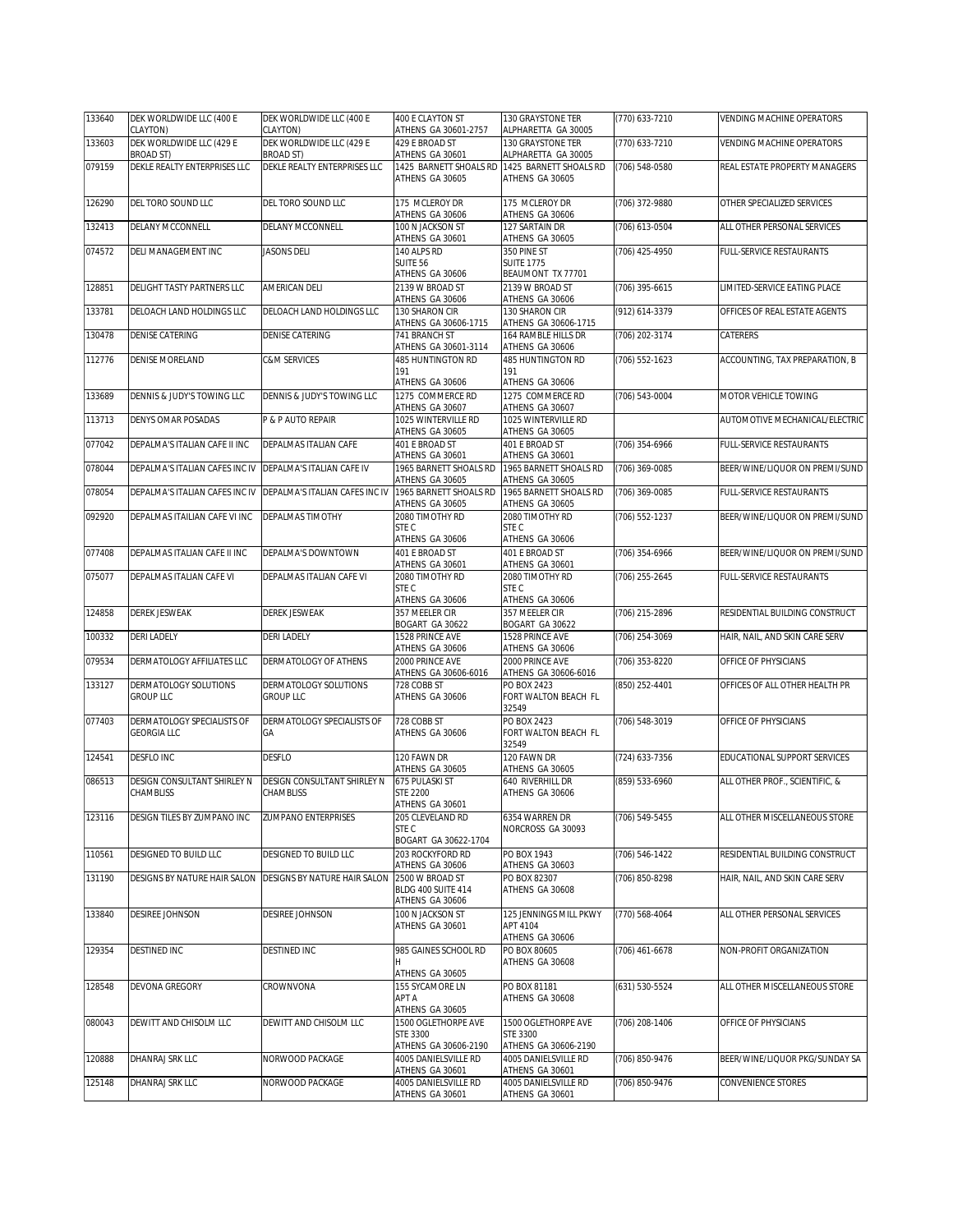| 079352 | DIAGNOSTIC CLINIC OF ATHENS                        | ATHENS DIAGNOSTIC CENTER                                              | 1063 BAXTER ST<br>ATHENS GA 30606                               | PO BOX 48267<br>ATHENS GA 30604                                       | (706) 354-1036 | MEDICAL & DIAGNOSTIC LABORATOR |
|--------|----------------------------------------------------|-----------------------------------------------------------------------|-----------------------------------------------------------------|-----------------------------------------------------------------------|----------------|--------------------------------|
| 078513 | DIALAMERICA MARKETING INC                          | DIALAMERICA MARKETING INC                                             | 2411 JEFFERSON RD<br><b>SUITE A</b>                             | 960 MACARTHUR BLVD<br>MAHWAH NJ 07430                                 | (706) 552-2000 | TELEPHONE CALL CENTERS         |
| 122240 | DIANA CALANO                                       | ATHENS ARVIGO                                                         | ATHENS GA 30605<br>120 GATEWOOD CIR<br>ATHENS GA 30607          | 120 GATEWOOD CIR<br>ATHENS GA 30607                                   | (678) 923-6445 | OTHER HEALTH & PERSONAL CARE S |
| 124878 | DIANA F BURKE LPC LLC                              | DIANA F BURKE LPC LLC                                                 | 337 S MILLEDGE AVE<br><b>STE 216</b><br>ATHENS GA 30605-5668    | 337 S MILLEDGE AVE<br><b>STE 216</b>                                  | (706) 410-5786 | OFFICES OF MENTAL HEALTH PRACT |
| 074389 | <b>DIANE F BELL</b>                                | A FLAIR WITH HAIR                                                     | 1737 1/2 S LUMPKIN ST<br>ATHENS GA 30606-4740                   | ATHENS GA 30605-5668<br>1737 1/2 S LUMPKIN ST<br>ATHENS GA 30606-4740 | (706) 546-5181 | HAIR, NAIL, AND SKIN CARE SERV |
| 127375 |                                                    | DIANNE'S BABY SITTING SERVICES DIANNE'S BABY SITTING SERVICES         | 435 SOMERSET DR<br>ATHENS GA 30606                              | 435 SOMERSET DR<br>ATHENS GA 30606                                    | (706) 549-1024 | OTHER SPECIALIZED SERVICES     |
| 128403 | DIDDLY SQUAT LLC                                   | DIDDLY SQUAT LLC                                                      | 102 FAIRWAY TER<br>ATHENS GA 30607                              | 102 FAIRWAY TER<br>ATHENS GA 30607                                    | (706) 224-8674 | ELECTRONIC SHOPPING & MAIL-ORD |
| 078493 | DIE HAVSFRAV INC                                   | DIE HAVSFRAV INC                                                      | 103 E MEADOW DR<br>ATHENS GA 30605                              | 103 E MEADOW DR<br>ATHENS GA 30605                                    | (706) 548-8802 | PERIODICAL PUBLISHERS          |
| 132488 | <b>REPAIR</b>                                      | DIESEL DOCTOR TRUCK & TRAILER DIESEL DOCTOR TRUCK & TRAILER<br>REPAIR | 180 PRODUCE LN<br>ATHENS GA 30605                               | 311 CROOKED CREEK RD<br>ATHENS GA 30607                               | (706) 296-6472 | OTHER AUTO REPAIR & MAINTENANC |
| 075875 | DILLARD & DILLARD LLC                              | DILLARD & DILLARD LLC                                                 | 2405 W BROAD ST<br>STE 150<br>ATHENS GA 30603                   | 195 RAMBLING RD<br>ATHENS GA 30606                                    | (706) 540-5238 | OFFICES OF REAL ESTATE AGENTS  |
| 077048 | DILLARD REALTY INC                                 | DILLARD REALTY INC                                                    | 420 WADDELL ST<br>ST <sub>2</sub><br>ATHENS GA 30605            | PO BOX 1965<br>ATHENS GA 30603                                        | (706) 353-2333 | OFFICES OF REAL ESTATE AGENTS  |
| 078091 | DILLARD SHIRLEY M.                                 | DILLARD SHIRLEY M.                                                    | 2326 W BROAD ST<br>ATHENS GA 30606                              | 1964 HOLMAN AUTRY RD<br>DANIELSVILLE GA 30633                         | (706) 369-8874 | HAIR, NAIL, AND SKIN CARE SERV |
| 124551 | DINA LA FERA SKIN CARE LLC                         | DINA LA FERA SKIN CARE LLC                                            | 545 RESEARCH DR<br>SUITE <sub>C</sub>                           | 545 RESEARCH DR<br>SUITE C                                            | (706) 215-9565 | HAIR, NAIL, AND SKIN CARE SERV |
| 131629 | DING TEA NORCROSS LLC                              | <b>DING TEA ATHENS</b>                                                | ATHENS GA 30605<br>125 W WASHINGTON ST<br>ATHENS GA 30601       | ATHENS GA 30605<br>485 WOODBURN LN<br>LAWRENCEVILLE GA 30044          | (706) 850-3737 | ALL OTHER MISCELLANEOUS STORE  |
| 078270 | DIRECT GENERAL INS AGENCY INC                      | DIRECT GENERAL INS AGENCY INC                                         | 3190 ATLANTA HWY<br>SUITE <sub>21</sub>                         | 5630 UNIVERSITY PKWY<br>WINSTON SALEM NC 27105                        | (706) 546-5511 | INSURANCE AGENCIES & BROKERAGE |
| 132560 | DISCOUNT GARAGE DOORS &<br>REPAIRS LLC             | PRECISION GARAGE DOOR<br><b>SERVICE</b>                               | ATHENS GA 30606<br>4390 ATLANTA HWY<br>STE B<br>BOGART GA 30622 | 1865 BEAVER RIDGE CIR<br>STE C<br>NORCROSS GA 30071                   | (770) 880-1262 | OTHER SPECIALIZED SERVICES     |
| 106239 | DISCOUNT MATTRESS BUNKBEDS<br>& MORE INC           | THE SLEEP CENTER                                                      | 3814 ATLANTA HWY<br>ATHENS GA 30606                             | 3814 ATLANTA HWY<br>ATHENS GA 30606                                   | (706) 206-7873 | OTHER HOME FURNISHINGS STORE   |
| 127228 | DISCOUNT TIRE COMPANY OF<br><b>GEORGIA INC</b>     | DISCOUNT TIRE                                                         | 1020 ULTIMATE DR<br>ATHENS GA 30606                             | 20225 N SCOTTSDALE RD<br><b>DEPT 2800</b><br>SCOTTSDALE AZ 85255      | (706) 715-6668 | TIRE DEALERS                   |
| 074922 | DISH NETWORK SERVS LLC                             | DISH NETWORK SERVICES                                                 | 1740 MONROE HWY<br>BOGART GA 30622                              | PO BOX 6623<br>ENGLEWOOD CO 80155                                     | (303) 723-1262 | SATELLITE TELECOMMUNICATIONS   |
| 078808 | DISHAW RANDALL DR.                                 | DISHAW RANDALL DR.                                                    | 300 HAWTHORNE LN<br>ATHENS GA 30606                             | 300 HAWTHORNE LN<br>ATHENS GA 30606                                   | (706) 353-7779 | OFFICES OF CHIROPRACTORS       |
| 124475 | DISTINCTIVE HAIR SALON LLC                         | DISTINCTIVE HAIR SALON LLC                                            | 5230 ATLANTA HWY<br>BOGART GA 30622                             | 2682 WINTERVILLE RD<br>ATHENS GA 30605-2126                           | (706) 340-9781 | HAIR, NAIL, AND SKIN CARE SERV |
| 132773 | DIVA WHO WIN FREEDOM<br>CENTER INC                 | DIVA WHO WIN FREEDOM<br>CENTER INC                                    | 160 TRACY ST<br>2B & 2C<br>ATHENS GA 30601-1979                 | 160 TRACY ST<br>2B & 2C<br>ATHENS GA 30601-1979                       | (706) 850-5945 | NON-PROFIT ORGANIZATION        |
| 124690 | DIVAS WHO WIN FREEDOM<br>CENTER INC                | DIVAS WHO WIN FREEDOM<br>CENTER INC                                   | 160 TRACY ST<br>2В<br>ATHENS GA 30601-1980                      | 645 HAWTHORNE AVE<br>ATHENS GA 30606                                  | (404) 360-1173 | NON-PROFIT ORGANIZATION        |
| 074693 | DIVERSIFIED CAPITAL GROUP INC                      | <b>FASTSIGNS OF ATHENS</b>                                            | 2565 ATLANTA HWY<br>ATHENS GA 30606                             | 2565 ATLANTA HWY<br>ATHENS GA 30606                                   | (706) 433-0350 | SIGN MANUFACTURING             |
| 075774 | DIVINE TIRES LLC                                   | DIVINE TIRES LLC                                                      | 395 HAWTHORNE AVE<br>ATHENS GA 30606                            | 395 HAWTHORNE AVE<br>ATHENS GA 30606                                  | (706) 546-6787 | <b>TIRE DEALERS</b>            |
| 128564 | DIVISION TWELVE COMMERCIAL<br><b>INTERIORS LLC</b> | DIVISION TWELVE COMMERCIAL<br><b>INTERIORS LLC</b>                    | 2740 ATLANTA HWY<br>ATHENS GA 30606                             | 2740 ATLANTA HWY<br>ATHENS GA 30606                                   | (762) 728-9195 | WOOD KITCHEN CABINET & COUNTER |
| 124837 | DIXIE ATHENS ENTERPRISES INC                       | DIXIE ATHENS ENTERPRISES INC                                          | 190 PARK AVE<br>ATHENS GA 30601                                 | 1860 BARNETT SHLS<br><b>SUITE 103 PMB 582</b><br>ATHENS GA 30605      | (706) 548-9397 | PAINTING AND WALL COVERING CON |
| 077049 | DIXIE CANNER CO                                    | DIXIE CANNER CO                                                       | 326 COMMERCE BLVD<br>ATHENS GA 30606                            | PO BOX 1348<br>ATHENS GA 30603                                        | (706) 549-1914 | INDUSTRIAL MACHINERY & EQUIP W |
| 093705 | DIXIE PEACHES COUTURE LLC                          | THE PREPPY PEACH                                                      | 890 OLD HULL RD<br>ATHENS GA 30601                              | 324 MEELER CIR<br>BOGART GA 30622                                     | (706) 549-4531 | ELECTRONIC SHOPPING & MAIL-ORD |
| 104105 | DIXON'S AUTOMOTIVE LLC                             | DIXON'S AUTOMOTIVE                                                    | 1416 DANIELSVILLE RD<br>ATHENS GA 30601                         | 1416 DANIELSVILLE RD<br>ATHENS GA 30601                               | (706) 614-1379 | OTHER AUTO REPAIR & MAINTENANC |
| 087884 | DK COLOUR SOLUTIONS                                | DK COLOUR SOLUTIONS                                                   | 3620 ATLANTA HWY<br><b>STE 200</b><br>ATHENS GA 30606-3163      | 241 LAVENDER LAKES DR<br>ATHENS GA 30606-1158                         | (706) 549-5283 | HAIR, NAIL, AND SKIN CARE SERV |
| 131013 | DOAK CONTRACTING INC                               | DOAK CONTRACTING INC                                                  | 0 ATHENS CLARKE CO<br>ADDRESS<br>ATHENS GA 30601                | 1014 TAYLOR AVE<br>RICHMOND VA 23225                                  | (804) 564-2421 | PLUMBING, HEAT & AIR CONDITION |
| 120698 | DOC TODD LOVE LLC                                  | DOC TODD LOVE LLC                                                     | 585 RESEARCH DR<br>B<br>ATHENS GA 30605                         | 845 RIVERBEND PKWY<br>ATHENS GA 30605                                 | (706) 383-7401 | OFFICES OF MENTAL HEALTH PRACT |
| 078066 | DOC UNLIMITED INC                                  | DOC UNLIMITED INC                                                     | 1091 BOULEVARD<br>#B<br>ATHENS GA 30601                         | 1091 BOULEVARD<br>#B<br>ATHENS GA 30601                               | (706) 369-8689 | RESIDENTIAL BUILDING CONSTRUCT |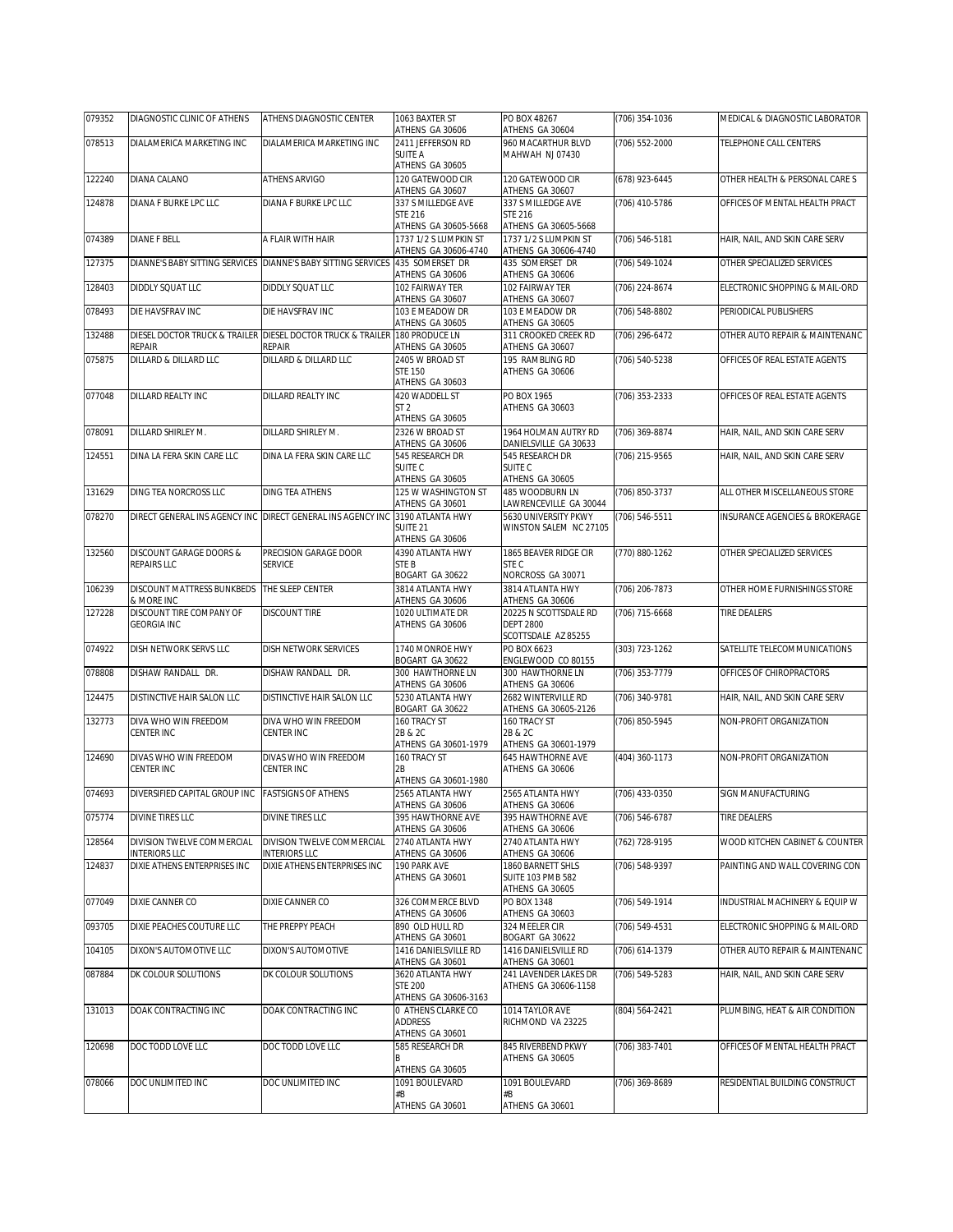| 118947 | DOCEBO NA INC                 | DOCEBO NA INC                              | 600 N THOMAS ST<br>ATHENS GA 30601        | 600 N THOMAS ST<br>ATHENS GA 30601              | (800) 681-4601 | ALL OTHER PROF., SCIENTIFIC, & |
|--------|-------------------------------|--------------------------------------------|-------------------------------------------|-------------------------------------------------|----------------|--------------------------------|
| 078925 | DOERR CHRISTOPHER E. D.O. P.C | PHYSICIANS BACK & NECK CLINIC              | 195 MILES ST<br>ATHENS GA 30601           | 195 MILES ST<br>ATHENS GA 30601                 | (706) 546-1333 | OFFICE OF PHYSICIANS           |
| 102255 | DOHERTY DUGGAN HART &         | DOHERTY DUGGAN HART &                      | 345 W HANCOCK AVE                         | PO BOX 71628                                    | (706) 395-0185 | INSURANCE AGENCIES & BROKERAGE |
|        | TIERNAN INSURORS INC          | TIERNAN INSURORS INC                       | <b>STE 100</b><br>ATHENS GA 30601         | ALBANY GA 31708                                 |                |                                |
| 075505 | DOLGENCORP LLC                | DOLLAR GENERAL #13517                      | 2411 JEFFERSON RD                         | 100 MISSION RDG                                 | (706) 354-4660 | ALL OTHER GENERAL MERCHANDISE  |
|        |                               |                                            | STE B<br>ATHENS GA 30607                  | ATTN: TAX<br>GOODLETTSVILLE TN                  |                |                                |
| 078178 | DOLGENCORP LLC                | DOLLAR GENERAL STORE                       | 4640 ATLANTA HWY                          | 37072-2171<br>100 MISSION RDG                   | (706) 549-7171 |                                |
|        |                               | CORP#3023                                  | BOGART GA 30622                           | TAX DEPT                                        |                | ALL OTHER GENERAL MERCHANDISE  |
|        |                               |                                            |                                           | <b>GOODLETTSVILLE TN</b><br>37072-2171          |                |                                |
| 078599 | DOLGENCORP LLC                | DOLLAR GENERAL STORE #3547                 | 1225 CEDAR SHOALS RD                      | 100 MISSION RDG                                 | (706) 227-0844 | ALL OTHER GENERAL MERCHANDISE  |
|        |                               |                                            | ATHENS GA 30605                           | ATTN: TAX<br>GOODLETTSVILLE TN                  |                |                                |
|        |                               |                                            |                                           | 37072-2171                                      |                |                                |
| 108311 | DOLGENCORP LLC                | DOLLAR GENERAL STORE #13858                | 800 DANIELSVILLE RD<br>ATHENS GA 30601    | 100 MISSION RDG<br>ATTN: TAX DEPT               | (706) 389-9632 | ALL OTHER MISCELLANEOUS STORE  |
|        |                               |                                            |                                           | GOODLETTSVILLE TN<br>37072-2171                 |                |                                |
| 108994 | DOLGENCORP LLC                | DOLLAR GENERAL STORE #14048                | 1125 W BROAD ST                           | 100 MISSION RDG                                 | (706) 247-7861 | ALL OTHER MISCELLANEOUS STORE  |
|        |                               |                                            | ATHENS GA 30606                           | ATTN: TAX<br><b>GOODLETTSVILLE TN</b>           |                |                                |
|        |                               |                                            |                                           | 37072-2171                                      |                |                                |
| 115729 | <b>DOLGENCORP LLC</b>         | DOLLAR GENERAL STORE #15295                | 2194 LEXINGTON RD<br>ATHENS GA 30605      | 100 MISSION RDG<br>ATTN: TAX DEPT               | (706) 395-5876 | ALL OTHER MISCELLANEOUS STORE  |
|        |                               |                                            |                                           | <b>GOODLETTSVILLE TN</b>                        |                |                                |
| 115730 | DOLGENCORP LLC                | DOLLAR GENERAL STORE #15280                | 880 WHITEHALL RD                          | 37072-2171<br>100 MISSION RDG                   | (706) 395-8426 | ALL OTHER MISCELLANEOUS STORE  |
|        |                               |                                            | ATHENS GA 30605                           | ATTN: TAX                                       |                |                                |
|        |                               |                                            |                                           | <b>GOODLETTSVILLE TN</b><br>37072-2171          |                |                                |
| 129076 | <b>DOLGENCORP LLC</b>         | DOLLAR GENERAL STORE #13517                | 2411 JEFFERSON RD                         | 100 MISSION RDG                                 | (706) 354-4660 | BEER/WINE PKG/SUNDAY SALES     |
|        |                               |                                            | STE B<br>ATHENS GA 30607                  | ATTN TAX DEPT<br><b>GOODLETTSVILLE TN</b>       |                |                                |
| 122561 | DOLLAR TREE #1503             | DOLLAR TREE #1503                          | 4410 LEXINGTON RD                         | 37072-2171<br>500 VOLVO PKWY                    |                | ALL OTHER MISCELLANEOUS STORE  |
|        |                               |                                            | ATHENS GA 30605                           | CHESAPEAKE VA 23320                             | (757) 321-5405 |                                |
| 077823 | DOLLAR TREE STORES INC #020   | DOLLAR TREE STORE #020                     | 3565 ATLANTA HWY<br>ATHENS GA 30606-3152  | 500 VOLVO PKWY<br>CHESAPEAKE VA 23320           | (706) 425-8973 | ALL OTHER GENERAL MERCHANDISE  |
| 121000 | DOLLAR TREE STORES INC        | DOLLAR TREE #6521                          | 1005 BAXTER ST<br>ATHENS GA 30606-6340    | 500 VOLVO PKWY<br>CHESAPEAKE VA 23320           | (706) 549-9880 | ALL OTHER MISCELLANEOUS STORE  |
| 123893 | DOMINAR LTD                   | <b>DOMINAR FILMS</b>                       | 159 ONETA ST                              | 194 CHILDS ST                                   | (912) 996-2408 | MOTION PICTURE & VIDEO PRODUCT |
| 107380 | DON FULLER PHOTOGRAPHY        | DON FULLER PHOTOGRAPHY                     | ATHENS GA 30601<br>264 ROCKSPRINGS CT     | ATHENS GA 30601<br>264 ROCKSPRINGS CT           | (706) 351-0987 | PHOTOGRAPHIC SERVICES          |
| 075468 | <b>DONDEROS KITCHEN</b>       | <b>DONDEROS KITCHEN</b>                    | ATHENS GA 30606<br>590 N MILLEDGE AVE     | ATHENS GA 30606<br>590 N MILLEDGE AVE           | (706) 389-7955 | SUPERMARKETS & OTHER GROCERY ( |
|        |                               |                                            | ATHENS GA 30601-3810                      | ATHENS GA 30601-3810                            |                |                                |
| 075872 | <b>DORIS COLBERT</b>          | AROUND THE WORLD TRAVEL<br><b>SERVICES</b> | 145 DWIGHT RD<br>ATHENS GA 30605-1901     | 145 DWIGHT RD<br>ATHENS GA 30605-1901           | (706) 548-1106 | TRAVEL AGENCIES                |
| 075167 | DORMINEY ELIZABETH K          | DORMINEY ELIZABETH K                       | 357 HILL ST<br>ATHENS GA 30601            | 357 HILL ST<br>ATHENS GA 30601                  | (404) 365-0900 | OFFICES OF LAWYERS             |
| 113350 | DOUBLE HELIX STEAM SCHOOL     | DOUBLE HELIX STEAM SCHOOL                  | 973 PRINCE AVE                            | PO BOX 6267                                     | (706) 521-5477 | ALL OTHER SCHOOLS & INSTRUCTIO |
| 068247 | LLC<br>DOUBLE NICKLE INC      | LC<br>DOUBLE NICKLE INC                    | ATHENS GA 30606<br>139 TOWNS GROCERY RD   | ATHENS GA 30604<br>139 TOWNS GROCERY RD         | (706) 548-6194 | ELECTRONIC SHOPPING & MAIL-ORD |
|        |                               |                                            | ATHENS GA 30605                           | ATHENS GA 30605                                 |                |                                |
| 078185 | DOUBLE O BONDING CO INC       | DOUBLE O BONDING CO INC                    | 1938 LEXINGTON RD<br>ATHENS GA 30605-2334 | PO BOX 80585<br>ATHENS GA 30608                 | (706) 353-6467 | ALL OTHER PERSONAL SERVICES    |
| 128699 | DOUBLE X TRANSPORT LLC        | DOUBLE X TRANSPORT LLC                     | 225 COLLINS INDUSTRIAL<br><b>BLVD</b>     | 225 COLLINS INDUSTRIAL<br><b>BLVD</b>           | (706) 988-0384 | OTHER DIRECT SELLING ESTABLISH |
|        |                               |                                            | ATHENS GA 30601                           | ATHENS GA 30601                                 |                |                                |
| 107001 | DOUG GILES DC LLC             | <b>GRAND OAK HEALTHCARE</b>                | 2425 W BROAD ST<br>ATHENS GA 30606        | 2425 W BROAD ST<br>ATHENS GA 30606              | (706) 543-2584 | OFFICES OF CHIROPRACTORS       |
| 077199 | DOUG OLDHAM                   | DOUG OLDHAM'S BODY AND                     | 382 OAK ST                                | 382 OAK ST                                      | (706) 543-7289 | AUTOMOTIVE BODY, PAINT, & GLAS |
| 134196 | DOUGLAS HOLLADAY              | PAINT<br>DOUGLAS HOLLADAY                  | ATHENS GA 30601<br>4130 OLD LEXINGTON RD  | ATHENS GA 30601<br>PO BOX 3089                  | (208) 250-1400 | REAL ESTATE PROPERTY MANAGERS  |
|        |                               |                                            | ATHENS GA 30605                           | C/O AVALARA MYLODGE TAX<br>GREENWOOD VILLAGE CO |                |                                |
|        |                               |                                            |                                           | 80155-3089                                      |                |                                |
| 077797 | DOUGLAS MACHINE INC           | DOUGLAS MACHINE INC                        | 355 OLD COMMERCE RD                       | PO BOX 80135                                    | (706) 546-9261 | MACHINE SHOP                   |
|        |                               |                                            | ATHENS GA 30607                           | ATHENS GA 30608-0135                            |                |                                |
| 078206 | DOWNS BERTIS E IV PC          | DOWNS BERTIS E IV PC                       | 675 PULASKI ST<br>500                     | PO BOX 1864<br>ATHENS GA 30603                  | (706) 543-5033 | OFFICES OF LAWYERS             |
|        |                               |                                            | ATHENS GA 30601                           |                                                 |                |                                |
| 078243 | DOWNTOWN BURGER INC           | THE GRILL                                  | 171 COLLEGE AVE<br>ATHENS GA 30601-2804   | 171 COLLEGE AVE<br>ATHENS GA 30601-2804         | (706) 543-4770 | FULL-SERVICE RESTAURANTS       |
| 078245 | DOWNTOWN BURGER INC           | THE GRILL                                  | 171 COLLEGE AVE<br>ATHENS GA 30601-2804   | 171 COLLEGE AVE<br>ATHENS GA 30601-2804         | (706) 543-5878 | BEER ON PREMISES/SUNDAY SALES/ |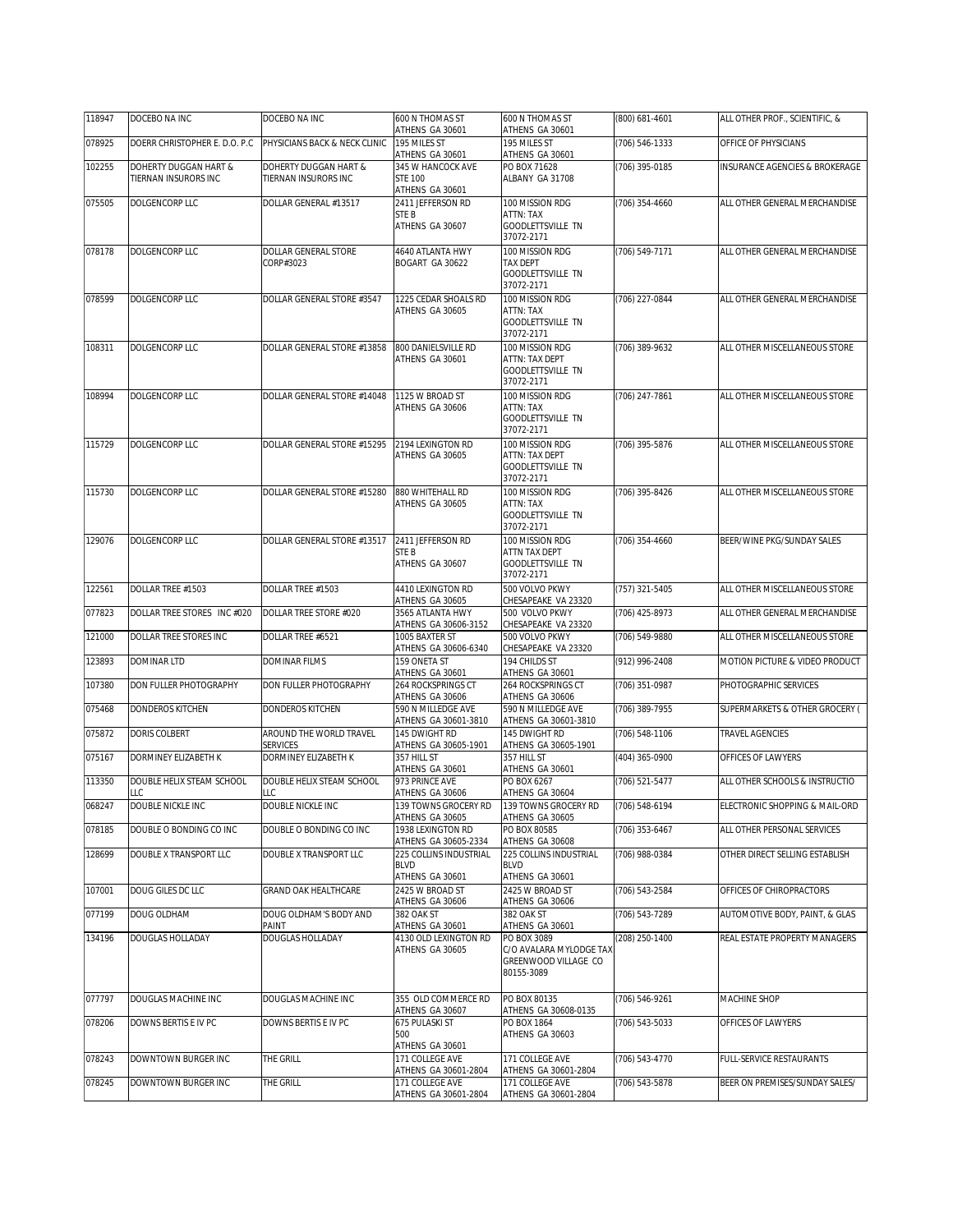| 078284 | DR AUDIO INC                        | DR AUDIO INC                                              | 275 PROVIDENCE RD<br>ATHENS GA 30606-1900                              | 275 PROVIDENCE RD<br>ATHENS GA 30606-1900                              | (706) 338-7597 | AUTOMOTIVE PARTS & ACCESSORIES |
|--------|-------------------------------------|-----------------------------------------------------------|------------------------------------------------------------------------|------------------------------------------------------------------------|----------------|--------------------------------|
| 131185 | DR BAILEY JOY IRVINE                | DR BAILEY JOY IRVINE                                      | 245 FALLING SHOALS DR<br>ATHENS GA 30605                               | 245 FALLING SHOALS DR<br>ATHENS GA 30605                               | (706) 546-8440 | OFFICES OF MENTAL HEALTH PRACT |
| 123142 | DR GS GLOBAL INGREDIENTS            | DR GS GLOBAL INGREDIENTS                                  | 145 BEN BURTON RD<br>BOGART GA 30622-1796                              | PO BOX 48119<br>ATHENS GA 30604                                        | (706) 369-9453 | ALL OTHER PROF., SCIENTIFIC, & |
| 122492 | DR HEATHER FLOYD LUNDY              | DR HEATHER FLOYD LUNDY                                    | 485 HUNTINGTON RD<br><b>STE 201</b><br>ATHENS GA 30606-1845            | 485 HUNTINGTON RD<br><b>STE 201</b><br>ATHENS GA 30606-1845            | (706) 546-8440 | OFFICES OF MENTAL HEALTH PRACT |
| 089138 | DR J KENNETH COOK PC                | CHIROPRACTIC WORKS                                        | 101 CEDAR ROCK TRCE                                                    | 101 CEDAR ROCK TRCE                                                    | (706) 548-8984 | OFFICES OF CHIROPRACTORS       |
| 128948 | DR JENNIFER GONYEA                  | DR JENNIFER GONYEA                                        | ATHENS GA 30605-7701<br>1492 PRINCE AVE<br>ATHENS GA 30606             | ATHENS GA 30605-7701<br>1492 PRINCE AVE<br>ATHENS GA 30606             | (762) 499-6700 | OFFICES OF MENTAL HEALTH PRACT |
| 103446 | DR MEL MCDONALD ND DAOM<br>LAC      | DR MEL MCDONALD ND DAOM<br>LAC                            | 999 BAXTER ST<br>STE B                                                 | 999 BAXTER ST<br>STE <sub>B</sub>                                      | (706) 208-1199 | ALL OTHER SUPPORT SERVICES     |
| 114379 | DRAGONSTAR HOBBIES LLC              | <b>DRAGONSTAR HOBBIES</b>                                 | ATHENS GA 30606-3705<br>1961 BARNETT SHOALS RD                         | ATHENS GA 30606-3705<br>1961 BARNETT SHOALS RD                         | (706) 248-3896 | ALL OTHER MISCELLANEOUS STORE  |
| 109577 | <b>DRAYTONWORKS LLC</b>             | DRAYTONWORKS LLC                                          | ATHENS GA 30605<br>1274 E BROAD ST                                     | ATHENS GA 30605<br>PO BOX 121                                          | (706) 338-5802 | RESIDENTIAL BUILDING CONSTRUCT |
| 078806 | DREE AND CO A HAIR STUDIO INC       | DREE AND CO A HAIR STUDIO INC                             | ATHENS GA 30601-3050<br>697 S MILLEDGE AVE<br><b>SUITE 101</b>         | ATHENS GA 30601<br>697 S MILLEDGE AVE<br><b>SUITE 101</b>              | (706) 548-0770 | HAIR, NAIL, AND SKIN CARE SERV |
| 099697 | DRIFT WELLNESS STUDIO               | DRIFT WELLNESS STUDIO                                     | ATHENS GA 30605<br>105 A CEDAR ROCK TRCE<br>SUITE 4<br>ATHENS GA 30605 | ATHENS GA 30605<br>105 A CEDAR ROCK TRCE<br>SUITE 4<br>ATHENS GA 30605 | (706) 399-9796 | OTHER PERSONAL CARE SERVICES   |
| 129564 | DRIVE TIME CAR SALES COMPANY<br>LLC | <b>DRIVE TIME</b>                                         | 4375 ATLANTA HWY<br>ATHENS GA 30606                                    | 1720 W RIO SALADO PKWY<br>TEMPE AZ 85281-6590                          | (706) 363-9165 | <b>USED CAR DEALERS</b>        |
| 077607 | DRIVER CONSTRUCTION CO INC          | DRIVER CONSTRUCTION CO INC                                | 199 MOSS SIDE DR<br>ATHENS GA 30607                                    | 199 MOSS SIDE DR<br>ATHENS GA 30607                                    | (706) 546-8060 | COMMERCIAL & INSTITUTIONAL BLD |
| 101438 | DSI DESIGN AND CONSTRUCTION<br>INC  | DSI DESIGN AND CONSTRUCTION<br>INC                        | 455 N MILLEDGE AVE<br>ATHENS GA 30601                                  | 455 N MILLEDGE AVE<br>ATHENS GA 30601                                  | (706) 208-9778 | COMMERCIAL & INSTITUTIONAL BLD |
| 130609 | DUKES CLOTHING LLC                  | DUKES CLOTHING LLC                                        | 225 W CLAYTON ST<br>ATHENS GA 30601                                    | 914 QUEEN CITY AVE<br>TUSCALOOSA AL 35401                              | (205) 344-0756 | OTHER CLOTHING STORES          |
| 134135 | DUNCANS AUTOMOTIVE REPAIR           | DUNCANS AUTOMOTIVE REPAIR                                 | 510 MACON HWY<br>ATHENS GA 30606                                       | 510 MACON HWY<br>ATHENS GA 30606                                       | (706) 340-9905 | OTHER AUTO REPAIR & MAINTENANC |
| 077053 | DUPLICATING SYSTEMS INC             | DUPLICATING SYSTEMS INC                                   | 177 NEWTON BRIDGE RD<br>ATHENS GA 30607-1147                           | 177 NEWTON BRIDGE RD<br>ATHENS GA 30607-1147                           | (706) 546-1220 | ALL OTHER MISCELLANEOUS STORE  |
| 132507 | DURAZO TRUCKING LLC                 | DURAZO TRUCKING LLC                                       | 1860 BARNETT SHLS<br>SUITE 103 PMB 473<br>ATHENS GA 30605              | 1860 BARNETT SHLS<br><b>SUITE 103 PMB 473</b><br>ATHENS GA 30605       | (530) 643-0163 | OTHER SPECIALIZED SERVICES     |
| 078685 | DUSOUL COMPANY INC                  | TECHNICAL SERVICES AUDIO<br><b>VISUAL</b>                 | 775 BARBER ST<br>ATHENS GA 30601                                       | 775 BARBER ST<br>ATHENS GA 30601                                       | (706) 613-8759 | OTHER BUSINESS SUPPORT SERVICE |
| 133686 | DUVALL DELUXE LLC                   | DUVALL DELUXE LLC                                         | 117 COVINGTON PL<br>ATHENS GA 30606                                    | 117 COVINGTON PL<br>ATHENS GA 30606                                    | (706) 818-2403 | ELECTRONIC SHOPPING & MAIL-ORD |
| 077271 | DWAIN CHAMBERS                      | SUNSHINE CLEANERS                                         | 754 N CHASE ST<br>ATHENS GA 30601                                      | 754 N CHASE ST<br>ATHENS GA 30601                                      | (706) 546-7375 | DRYCLEANING & LAUNDRY SERVICES |
| 120202 | DYANA'S GIFTS & DECORATIONS         | DYANA'S GIFTS & DECORATIONS                               | 401 NORTH AVE<br>STE 4<br>ATHENS GA 30601-2256                         | 401 NORTH AVE<br>STE 4<br>ATHENS GA 30601-2256                         | (706) 546-6908 | OTHER CLOTHING STORES          |
| 129840 | DYE ART DARLING                     | DYE ART DARLING                                           | 100 ATHENS TOWN BLVD<br>ATHENS GA 30606                                | 100 ATHENS TOWN BLVD<br>ATHENS GA 30606                                | (770) 845-0430 | HAIR, NAIL, AND SKIN CARE SERV |
| 077641 | DYE SHEET METAL LLC                 | DYE SHEET METAL LLC                                       | 135 BEN BURTON RD<br>BOGART GA 30622                                   | PO BOX 80186<br>ATHENS GA 30608                                        | (706) 548-1101 | METAL SERVICE CENTERS & OFFICE |
| 079270 | <b>DYER DEBORAH</b>                 | IRIS PLACE BEAUTY SALON                                   | 755 EPPS BRIDGE PKWY<br>ATHENS GA 30606                                | 1150 LOCH LOMOND CIR<br>WATKINSVILLE GA 30677                          | (706) 546-9630 | HAIR, NAIL, AND SKIN CARE SERV |
| 131535 |                                     | DYNAMIC CUSTOM PRINTING LLLC DYNAMIC CUSTOM PRINTING LLLC | 2500 W BROAD ST<br>STE 510<br>ATHENS GA 30606                          | 256 WHITE CIR<br>WINTERVILLE GA 30683                                  | (706) 206-1046 | GRAPHIC DESIGN SERVICES        |
| 120945 | DYNVA B LAWLER INTERIORS            | DYNVA B LAWLER INTERIORS                                  | 365 S CHURCH ST<br>UNIT C<br>ATHENS GA 30605                           | 365 S CHURCH ST<br>UNIT C<br>ATHENS GA 30605                           | (619) 708-1732 | INTERIOR DESIGNS SERVICES      |
| 131125 | DZURINO ENTERPRISES LLC             | DZURINO ENTERPRISES LLC                                   | 162 PARKRIDGE CT<br>ATHENS GA 30605                                    | 162 PARKRIDGE CT<br>ATHENS GA 30605                                    | (724) 747-3355 | REAL ESTATE PROPERTY MANAGERS  |
| 132102 | E & K GROUP INC                     | AMERICAN DELI                                             | 1055 GAINES SCHOOL RD<br><b>SUITE 102</b><br>ATHENS GA 30605           | 1055 GAINES SCHOOL RD<br><b>SUITE 102</b><br>ATHENS GA 30605           | (678) 372-6773 | LIMITED-SERVICE EATING PLACE   |
| 102140 | E + E ARCHITECTURE INC              | E + E ARCHITECTURE INC                                    | 297 PRINCE AVE<br>SUITE 28B<br>ATHENS GA 30601                         | 297 PRINCE AVE<br>SUITE 28B<br>ATHENS GA 30601                         | (706) 850-1330 | ARCHITECTURAL SERVICES         |
| 078713 | E R SNELL CONTRACTOR INC            | E R SNELL CONTRACTOR INC                                  | 1002 WINTERVILLE RD<br>ATHENS GA 30605                                 | PO BOX 306<br>SNELLVILLE GA 30078                                      | (770) 985-0600 | HIGHWAY, STREET, AND BRIDGE CO |
| 087134 | EARTHBOUND HOLDING LLC              | EARTHBOUND TRADING<br>COMPANY #389                        | 3700 ATLANTA HWY<br>SUITE <sub>71</sub><br>ATHENS GA 30606             | 4051 FREEPORT PKWY<br>400<br>GRAPEVINE TX 76051                        | (972) 919-6722 | ALL OTHER MISCELLANEOUS STORE  |
| 112800 | EAST ATHENS COUNSELING              | EAST ATHENS COUNSELING                                    | 1720 LEXINGTON RD<br>ATHENS GA 30605                                   | PO BOX 81542<br>ATHENS GA 30608                                        | (706) 338-1291 | OFFICES OF MENTAL HEALTH PRACT |
| 078092 | EAST ATHENS FAMILY DENTISTRY        | EAST ATHENS FAMILY DENTISTRY                              | 348 OAK ST<br>ATHENS GA 30601                                          | 348 OAK ST<br>ATHENS GA 30601                                          | (706) 543-6527 | OFFICES OF DENTISTS            |
| 132563 | EAST ATHENS FAMILY VISION           | EAST ATHENS FAMILY VISION                                 | 850 GAINES SCHOOL RD<br>ATHENS GA 30605                                | 850 GAINES SCHOOL RD<br>ATHENS GA 30605                                | (706) 714-1897 | OFFICES OF OPTOMETRISTS        |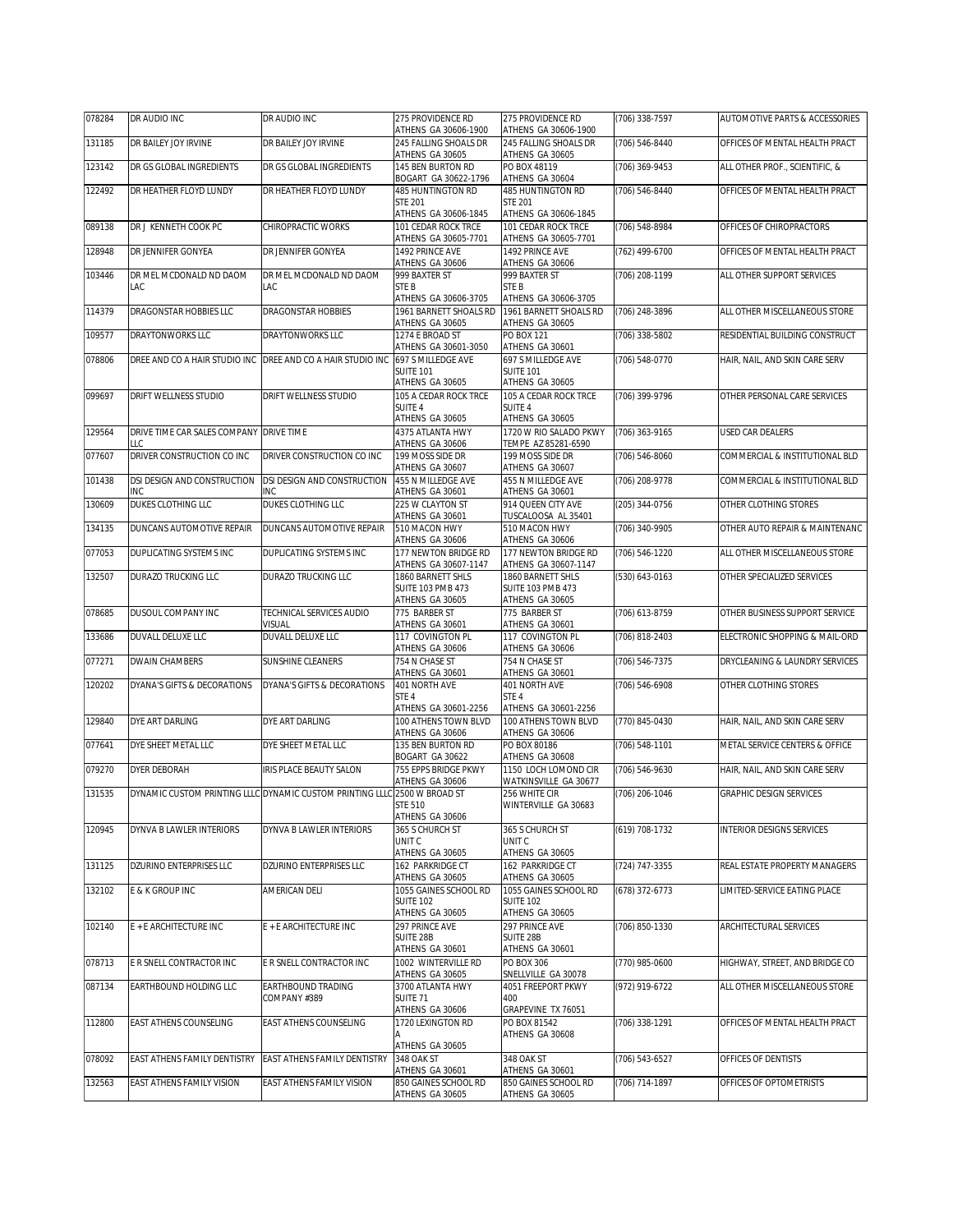| 079703 |                                                         | EAST ATHENS PHYSICAL THERAPY I EAST ATHENS PHYSICAL THERAPY I 665 GAINES SCHOOL RD | ATHENS GA 30605                             | 665 GAINES SCHOOL RD<br>ATHENS GA 30605           | (706) 369-8115 | OFFICES OF PHYSICAL/SPEECH THE            |
|--------|---------------------------------------------------------|------------------------------------------------------------------------------------|---------------------------------------------|---------------------------------------------------|----------------|-------------------------------------------|
| 133580 | EAST GEORGIA LAND &                                     | EAST GEORGIA LAND &                                                                | 688 S MILLEDGE AVE                          | PO BOX 49311                                      | (706) 410-0640 | ALL OTHER FINANCIAL INVESTMENT            |
|        | <b>INVESTMENTS LLC</b>                                  | <b>INVESTMENTS LLC</b>                                                             | STE <sub>3</sub><br>ATHENS GA 30601         | ATHENS GA 30604                                   |                |                                           |
| 128453 | EASTSIDE ROOFING LLC                                    | EASTSIDE ROOFING LLC                                                               | 360 CLUB DR                                 | 360 CLUB DR                                       | (706) 308-0890 | ROOFING, SIDING, & SHEET METAL            |
|        |                                                         |                                                                                    | ATHENS GA 30607-1418                        | ATHENS GA 30607-1418                              |                |                                           |
| 126253 | EASY MILE ATHENS LLC                                    | PLANET FITNESS                                                                     | 3658 ATLANTA HWY<br>ATHENS GA 30606         | 501 BOYLSTON ST<br>FLOOR 10                       | (706) 549-4000 | FITNESS & RECREATIONAL SPORTS             |
|        |                                                         |                                                                                    |                                             | BOSTON MA02116                                    |                |                                           |
| 133043 | EASY SERVICES LLC                                       | <b>EASY SERVICES LLC</b>                                                           | 182 BEN BURTON CIR                          | 182 BEN BURTON CIR                                | (770) 503-4122 |                                           |
|        |                                                         |                                                                                    | 100<br>BOGART GA 30622                      | 100<br>BOGART GA 30622                            |                |                                           |
| 109773 | EASY SOLUTIONS INC                                      | EASY                                                                               | 163 COMMERCE DR                             | 182 BEN BURTON CIR                                | (770) 503-4122 | OTHER SPECIALIZED SERVICES                |
|        |                                                         |                                                                                    | ATHENS GA 30604                             | STE 500-1                                         |                |                                           |
| 078541 | EATON CORP SUPERCHARGER                                 | <b>EATON CORP SUPERCHARGER</b>                                                     | 695 INDIAN HILLS RD                         | BOGART GA 30622<br>695 INDIAN HILLS RD            | (706) 543-5250 | ALL OTHER MISCELLANEOUS MANUFA            |
|        | <b>DIVISI</b>                                           | <b>DIVISI</b>                                                                      | ATHENS GA 30601                             | ATHENS GA 30601                                   |                |                                           |
| 079883 | EBERHARDT & HALE LLP                                    | EBERHARDT & HALE LLP                                                               | 1160 S MILLEDGE AVE                         | PO BOX 7908                                       | (706) 549-1965 | OFFICES OF LAWYERS                        |
|        |                                                         |                                                                                    | <b>SUITE 120</b><br>ATHENS GA 30605         | ATHENS GA 30604                                   |                |                                           |
| 123878 | EBROAD LLC                                              | <b>BOOTLEGGER</b>                                                                  | 106 TALLASSEE RD                            | 106 TALLASSEE RD                                  | (706) 201-8471 | BEER/WINE/LIQUOR PKG/SUNDAY SA            |
| 125157 | EBROAD LLC                                              | <b>BOOTLEGGER</b>                                                                  | ATHENS GA 30606<br>106 TALLASSEE RD         | ATHENS GA 30606<br>106 TALLASSEE RD               |                | <b>CONVENIENCE STORES</b>                 |
|        |                                                         |                                                                                    | ATHENS GA 30606                             | ATHENS GA 30606                                   | (706) 201-8674 |                                           |
| 128971 | ECARRART                                                | ECARRART                                                                           | 210 WHITEHALL RD                            | 210 WHITEHALL RD                                  | (804) 712-2670 | ELECTRONIC SHOPPING & MAIL-ORD            |
|        |                                                         |                                                                                    | 9Α<br>ATHENS GA 30605-4262                  | <b>9A</b><br>ATHENS GA 30605-4262                 |                |                                           |
| 116747 | ECOATM LLC KA0428                                       | ECOATM LLC KA0428                                                                  | 191 ALPS RD                                 | 10121 BARNES CANYON RD                            | (858) 766-7241 | OTHER ACT. RELATED TO CREDIT I            |
|        |                                                         |                                                                                    | ATHENS GA 30606                             | SAN DIEGO CA 92121-2725                           |                |                                           |
| 124298 | ECOATM LLC KA0618                                       | ECOATM LLC KA0618                                                                  | 700 US HWY 29 N<br>ATHENS GA 30601          | 10121 BARNES CANYON RD<br>SAN DIEGO CA 92121-2725 | (858) 766-7241 | OTHER ACT. RELATED TO CREDIT I            |
| 114448 | ECOATM LLC WM2811                                       | ECOATM LLC WM2811                                                                  | 4375 LEXINGTON RD                           | 10121 BARNES CANYON RD                            | (858) 766-7249 | OTHER SPECIALIZED SERVICES                |
|        |                                                         |                                                                                    | (WM 2811)                                   | SAN DIEGO CA 92121-2725                           |                |                                           |
| 077056 | <b>ECRU LTD</b>                                         | ECRU LTD                                                                           | ATHENS GA 30605<br>123 BENT TREE DR         | 123 BENT TREE DR                                  | (706) 549-2550 | REAL ESTATE PROPERTY MANAGERS             |
|        |                                                         |                                                                                    | ATHENS GA 30606-1945                        | ATHENS GA 30606-1945                              |                |                                           |
| 096765 | ED GLAUSER LPC                                          | MIND BODY MEDICINE NETWORK<br>LLC                                                  | 115 ROCKY BRANCH RD<br>ATHENS GA 30605      | 115 ROCKY BRANCH RD<br>ATHENS GA 30605            | (706) 202-3590 | OTHER HEALTH & PERSONAL CARE S            |
| 133311 | EDDIE DAVIS ELECTRICAL                                  | <b>WIZARD SPARKY</b>                                                               | 27 BRAEBURN DR                              | 27 BRAEBURN DR                                    | (470) 529-9887 | ELECTRICAL CONTRACTORS                    |
|        |                                                         |                                                                                    | ATHENS GA 30601                             | ATHENS GA 30601                                   |                |                                           |
| 132392 | EDELIA'S HAIR SALON                                     | EDELIA'S HAIR SALON                                                                | 2415 JEFFERSON RD<br>UNIT#7                 | 2415 JEFFERSON RD<br>UNIT#7                       | (706) 613-6706 | HAIR, NAIL, AND SKIN CARE SERV            |
|        |                                                         |                                                                                    | ATHENS GA 30607                             | ATHENS GA 30607                                   |                |                                           |
| 103391 | EDWARD D JONES & CO LP                                  | EDWARD D JONES & CO LP                                                             | 1895 LEXINGTON RD<br>ATHENS GA 30605        | PO BOX 66719<br>BRANCH TAX #71860                 | (314) 515-2813 | ALL OTHER PROF., SCIENTIFIC, &            |
|        |                                                         |                                                                                    |                                             | SAINT LOUIS MO                                    |                |                                           |
|        |                                                         |                                                                                    |                                             | 63166-6528                                        |                |                                           |
| 078499 | EDWARD D JONES AND CO 01639 EDWARD D JONES AND CO 01639 |                                                                                    | 790 GAINES SCHOOL RD<br>SUITE A             | PO BOX 66719<br>ATTN: BRANCH TAX #01639           | (706) 613-2300 | SECURITIES BROKERAGE                      |
|        |                                                         |                                                                                    | ATHENS GA 30605                             | SAINT LOUIS MO                                    |                |                                           |
| 078502 | EDWARD D JONES AND CO 02482                             | EDWARD D JONES AND CO 02482                                                        | 598 S MILLEDGE AVE                          | 63166-6528<br>PO BOX 66719                        | (706) 549-2950 | INVESTMENT BANKING & SECURITIE            |
|        |                                                         |                                                                                    | STE 2                                       | ATTN: BRANCH TAX #02482                           |                |                                           |
|        |                                                         |                                                                                    | ATHENS GA 30605-1262                        | SAINT LOUIS MO                                    |                |                                           |
| 074771 | EDWARD D JONES AND CO 22480                             | EDWARD D JONES AND CO 22480                                                        | 1684 PRINCE AVE                             | 63166-6528<br>PO BOX 66719                        | (706) 548-1696 | <b>INVESTMENT BANKING &amp; SECURITIE</b> |
|        |                                                         |                                                                                    | SUITE A                                     | BRANCH TAX #22480                                 |                |                                           |
|        |                                                         |                                                                                    | ATHENS GA 30606                             | SAINT LOUIS MO<br>63166-6528                      |                |                                           |
| 124535 | EDWARD D JONES CO LP                                    | EDWARD D JONES CO LP                                                               | 690 HWY 29                                  | PO BOX 66719                                      | (706) 543-7952 | ALL OTHER FINANCIAL INVESTMENT            |
|        |                                                         |                                                                                    | <b>STE 100</b>                              | ATTN BRANCH TAX #41861                            |                |                                           |
| 075275 | EDWARD JONES 21868                                      | EDWARD JONES 21868                                                                 | ATHENS GA 30601<br>2440 W BROAD ST          | ST LOUIS MO 63166-6528<br>PO BOX 66719            | (314) 515-4931 | SECURITIES BROKERAGE                      |
|        |                                                         |                                                                                    | <b>SUITE 113</b>                            | ATTN: BRANCH TAX #21868                           |                |                                           |
|        |                                                         |                                                                                    | ATHENS GA 30606                             | SAINT LOUIS MO<br>63166-6528                      |                |                                           |
| 127852 |                                                         | EFRAIN PAINTING SOLUTIONS LLC EFRAIN PAINTING SOLUTIONS LLC 1 PINE HOLLOW DR       |                                             | 1 PINE HOLLOW DR                                  | (706) 352-8243 | PAINTING AND WALL COVERING CON            |
|        |                                                         |                                                                                    | ATHENS GA 30601                             | ATHENS GA 30601                                   |                |                                           |
| 124713 | EGREENE DESIGNS                                         | <b>EGREENE DESIGNS</b>                                                             | 450 PONDEROSA DR<br>ATHENS GA 30605         | PO BOX 82115<br>ATHENS GA 30605                   | (706) 372-0159 | OTHER SPECIALIZED SERVICES                |
| 131782 | EIEIO LLC                                               | EIEIO LLC                                                                          | 295 MILLEDGE HTS                            | 295 MILLEDGE HTS                                  | (404) 790-1986 | OTHER SCIENTIFIC & TECHNICAL C            |
| 133526 | EIGHTFIVEEIGHT LLC                                      | EIGHTFIVEEIGHT                                                                     | ATHENS GA 30606<br>100 N JACKSON ST         | ATHENS GA 30606<br>1210 ST ANDREWS DR             | (678) 726-2233 | OTHER SPECIALIZED SERVICES                |
|        |                                                         |                                                                                    | ATHENS GA 30601                             | WATKINSVILLE GA 30677                             |                |                                           |
| 132784 | EL BAJIO MEXICAN RESTAURANT                             | EL BAJIO MEXICAN RESTAURANT                                                        | 400 HAWTHORNE AVE                           | 400 HAWTHORNE AVE                                 | (706) 248-9161 | FULL-SERVICE RESTAURANTS                  |
|        | LLC                                                     | LLC                                                                                | STE 12<br>ATHENS GA 30606-2556              | <b>STE 12</b><br>ATHENS GA 30606-2556             |                |                                           |
| 129476 | EL BARRIO TACOS & TEQUILA                               | EL BARRIO TACOS & TEQUILA                                                          | 1331 S MILLEDGE AVE                         | 1331 S MILLEDGE AVE                               | (706) 850-0708 | FULL-SERVICE RESTAURANTS                  |
| 128809 | EL BARRIO TACOS & TEQUILA LLC                           | EL BARRIO TACOS & TEQUILA                                                          | ATHENS GA 30605-1447<br>1331 S MILLEDGE AVE | ATHENS GA 30605-1447<br>1331 S MILLEDGE AVE       | (706) 208-0059 | BEER/WINE/LIQUOR ON PREMI/SUND            |
|        |                                                         |                                                                                    | ATHENS GA 30605                             | ATHENS GA 30605                                   |                |                                           |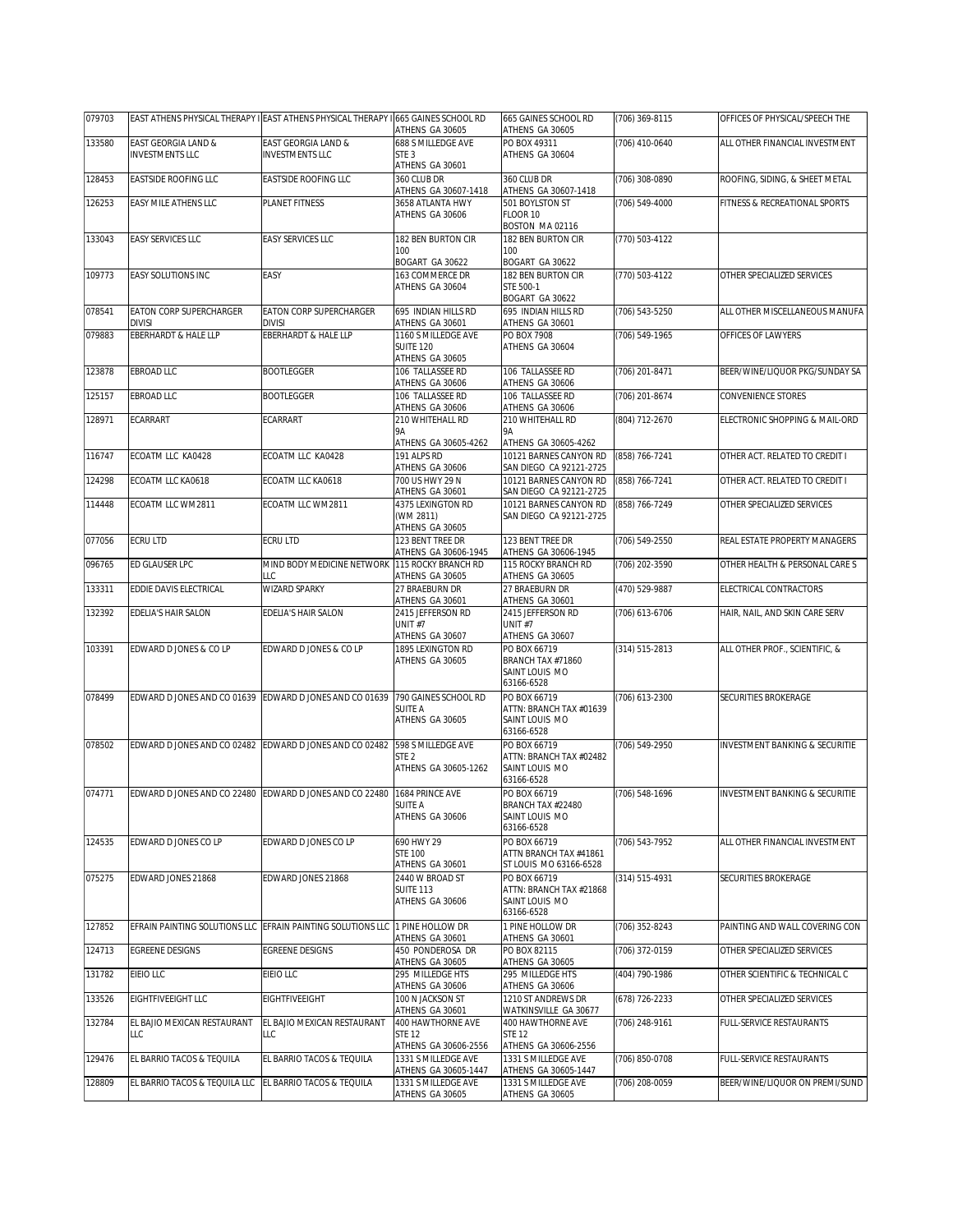| 122025 | EL CARRETONERO LLC                                    | EL CARRETONERO                             | 124 ROWE RD<br>ATHENS GA 30601                        | 124 ROWE RD<br>ATHENS GA 30601                               | (706) 247-0171 | BEER ON PREMISES CONSUMPTION    |
|--------|-------------------------------------------------------|--------------------------------------------|-------------------------------------------------------|--------------------------------------------------------------|----------------|---------------------------------|
| 122379 | EL CARRETONERO LLC                                    | EL CARRETONERO                             | 124 ROWE RD<br>ATHENS GA 30601                        | 124 ROWE RD<br>ATHENS GA 30601                               | (706) 247-0171 | DRINKING PLACE ( ALCOHOLIC BEV  |
| 129360 | EL COQUI TAINO INFORMATION<br><b>SYSTEM LLC</b>       | EL COQUI TAINO INFORMATION<br>SYSTEM LLC   | 120 PUTTERS DR<br>ATHENS GA 30607-5406                | 120 PUTTERS DR<br>ATHENS GA 30607-5406                       | (706) 206-6064 | DISABLED VETERAN                |
| 074508 | EL PRIMO AUTO SALES INC                               | EL PRIMO AUTO SALES INC                    | 2400 DANIELSVILLE RD                                  | 2400 DANIELSVILLE RD                                         | (706) 549-2545 | USED CAR DEALERS                |
| 077209 | <b>ELBERT PARKER</b>                                  | PARKERS APPLIANCE SERV                     | ATHENS GA 30601-1036<br>80 CAROLE LN                  | ATHENS GA 30601-1036<br>80 CAROLE LN                         | (706) 548-2466 | PERSONAL & HOUSEHOLD EQUIP/APP  |
| 076491 | ELBOW ROOM HOLDINGS LLC                               | ELBOW ROOM HOLDINGS LLC                    | ATHENS GA 30606-1526<br>925 DANIELSVILLE RD           | ATHENS GA 30606-1526<br>925 DANIELSVILLE RD                  | (706) 369-9278 | LESSORS OF MINIWAREHOUSES & SE  |
| 077479 | ELDER DENTAL GROUP P C                                | ELDER DENTAL GROUP P C                     | ATHENS GA 30601-1407<br>2300 PRINCE AVE               | ATHENS GA 30601<br>2300 PRINCE AVE                           | (706) 543-4717 | OFFICES OF DENTISTS             |
| 132307 | ELEOS COUNSELING LLC                                  | ELEOS COUNSELING                           | ATHENS GA 30606-6004<br>530 HILLCREST AVE             | ATHENS GA 30606-6004<br>530 HILLCREST AVE                    | (214) 535-6235 | OFFICES OF MENTAL HEALTH PRACT  |
| 132966 | <b>ELISA WEHUNT</b>                                   | ELISA WEHUNT                               | ATHENS GA 30606<br>100 N JACKSON ST                   | ATHENS GA 30606<br>203 DIAMOND HILL NEESE                    | (706) 540-0162 | ALL OTHER PERSONAL SERVICES     |
|        |                                                       |                                            | ATHENS GA 30601                                       | RD.<br>COLBERT GA 30645                                      |                |                                 |
| 134192 | ELITE FURNITURE DESIGN LLC                            | ELITE FURNITURE DESIGN LLC                 | 3700 ATLANTA HWY<br>#74                               | 3700 ATLANTA HWY<br>#74                                      | (678) 971-5671 | FURNITURE STORES                |
| 078969 | ELITE REALTY SERVS INC                                | ELITE REALTY SERVS INC                     | ATHENS GA 30606-3155<br>705 SPRING VALLEY RD          | ATHENS GA 30606-3155<br>705 SPRING VALLEY RD                 | (706) 549-2843 | REAL ESTATE PROPERTY MANAGERS   |
| 130399 | ELITE RESTAURANTS LLC                                 | EDDIE'S CALZONES                           | ATHENS GA 30605<br>227 E CLAYTON ST                   | ATHENS GA 30605<br>227 E CLAYTON ST                          | (706) 549-9676 | LIMITED-SERVICE EATING PLACE    |
|        |                                                       |                                            | ATHENS GA 30601                                       | ATHENS GA 30601                                              |                |                                 |
| 132322 | ELITE RESTAURANTS LLC                                 | EDDIE'S CALZONES                           | 227 E CLAYTON ST<br>ATHENS GA 30601                   | 1860 BARNETT SHOALS RD<br>STE 103 PMB 447<br>ATHENS GA 30605 | (706) 549-9676 | BEER ON PREMISES/SUNDAY SALES   |
| 078209 | ELIZABETH DYE                                         | <b>JUST WICK</b>                           | 253 NORMAL AVE<br>ATHENS GA 30606-2754                | 253 NORMAL AVE<br>ATHENS GA 30606-2754                       | (706) 549-8223 | ALL OTHER MISCELLANEOUS STORE   |
| 134028 | ELIZABETH ELLIOTT<br>PHOTOGRAPHY                      | ELIZABETH ELLIOTT<br>PHOTOGRAPHY           | 380 MEIGS ST<br>ATHENS GA 30601                       | 380 MEIGS ST<br>ATHENS GA 30601                              | (706) 389-0965 | PHOTOGRAPHIC SERVICES           |
| 123828 | ELIZABETH SHEPPARD MASSAGE<br>THERAPY                 | ELIZABETH SHEPPARD MASSAGE<br>THERAPY      | 2350 PRINCE AVE<br>SUITE 19                           | 185 GLENHAVEN AVE                                            | (404) 310-3779 | OFFICES OF ALL OTHER HEALTH PR  |
|        |                                                       |                                            | ATHENS GA 30606-6031                                  | ATHENS GA 30606                                              |                |                                 |
| 134101 | ELIZALDE'S CLEANING LLC                               | ELIZALDE'S CLEANING LLC                    | 120 PORT LN<br>ATHENS GA 30605                        | 120 PORT LN<br>ATHENS GA 30605                               | (706) 247-5055 | JANITORIAL SERVICES             |
| 103126 | ELIZALDEZ CLEANING                                    | ELIZALDEZ CLEANING                         | 120 PORT LN<br>ATHENS GA 30605                        | 120 PORT LN<br>ATHENS GA 30605                               | (706) 247-5055 | JANITORIAL SERVICES             |
| 133498 | <b>ELLEN BAKER</b>                                    | <b>ELLEN BAKER</b>                         | 228 HUNTINGTON SHOALS<br>DR                           | 228 HUNTINGTON SHOALS<br>DR                                  | (706) 340-1565 | OTHER SPECIALIZED SERVICES      |
| 130352 | ELLEN BARGERON THERAPY LLC                            | ELLEN BARGERON THERAPY LLC                 | ATHENS GA 30606<br>1 HUNTINGTON RD                    | ATHENS GA 30606<br>1 HUNTINGTON RD                           | (706) 309-4670 | OFFICES OF MENTAL HEALTH PRACT  |
|        |                                                       |                                            | <b>STE 101</b><br>ATHENS GA 30606-7205                | <b>STE 101</b><br>ATHENS GA 30606-7205                       |                |                                 |
| 074669 | ELLIOTT AND FITZPATRICK INC                           | ELLIOTT AND FITZPATRICK INC                | 1135 CEDAR SHOALS DR<br>BLDG <sub>5</sub>             | 1135 CEDAR SHOALS DR<br>BLDG <sub>5</sub>                    | (706) 548-8161 | OTHER DIRECT SELLING ESTABLISH  |
| 127750 | <b>ELLIS</b>                                          | <b>ELLIS</b>                               | ATHENS GA 30605<br>345 RESEARCH DR                    | ATHENS GA 30605<br>345 RESEARCH DR                           | (781) 507-1048 | OTHER SCIENTIFIC & TECHNICAL C  |
|        |                                                       |                                            | APT <sub>43</sub><br>ATHENS GA 30605                  | APT 43<br>ATHENS GA 30605                                    |                |                                 |
| 076029 | <b>ELLIS ENTERPRISES</b>                              | KRISPY KREME OF ATHENS                     | 3703 ATLANTA HWY<br>ATHENS GA 30606                   | 4210 HOLLY SPRINGS RD<br>PENDERGRASS GA 30567                | (770) 722-6006 | OTHER SPECIALTY FOOD STORES     |
| 132635 | ELLIS MOBILE DETAILING                                | ELLIS MOBILE DETAILING                     | 232 EPPS BRIDGE RD<br>#6E                             | 232 EPPS BRIDGE RD<br>#6E                                    | (470) 334-9367 | OTHER SERVICES TO BLDG & DWELL  |
|        |                                                       |                                            | ATHENS GA 30606                                       | ATHENS GA 30606                                              |                |                                 |
| 092458 | ELLISON'S INSURANCE AGENCY ELLISON'S INSURANCE AGENCY |                                            | 1711 PRINCE AVE<br>5                                  | <b>PO BOX 822</b><br>ATHENS GA 30603                         | (706) 369-7147 | INSURANCE CARRIER, DIRECT LIFE, |
| 099693 | ELMC LLC                                              | EAST LAWN MEMORIAL                         | ATHENS GA 30606<br>825 WINTERVILLE RD                 | PO BOX 1379                                                  | (706) 372-3267 | CEMETERIES & CREMATORIES        |
| 123130 | ELWALKER DESIGN                                       | CEMETERY<br>ELWALKER DESIGN                | ATHENS GA 30605<br>580 BELVOIR HTS                    | WINDER GA 30680<br>580 BELVOIR HTS                           | (706) 424-1277 | GRAPHIC DESIGN SERVICES         |
| 076032 | ELWOOD & GOETZ WEALTH                                 | ELWOOD & GOETZ WEALTH                      | ATHENS GA 30606-2704<br>687 S MILLEDGE AVE            | ATHENS GA 30606-2704<br>687 S MILLEDGE AVE                   | (706) 548-1025 | <b>INVESTMENT ADVICE</b>        |
| 132061 | ADVISORY GROUP LLC<br><b>EMACITY BOUTIQUE LLC</b>     | ADVISORY GROUP LLC<br>EMACITY BOUTIQUE LLC | ATHENS GA 30605-1250<br>1540 S LUMPKIN ST             | ATHENS GA 30605-1250<br>1270 LENRU RD                        | (706) 340-6698 | OTHER CLOTHING STORES           |
|        |                                                       |                                            | SUITE <sub>2</sub><br>ATHENS GA 30605                 | BOGART GA 30622                                              |                |                                 |
| 074586 | <b>EMAD AHMED</b>                                     | KIDNEY CLINIC OF ATHENS PC                 | 385 HAWTHORNE LN<br>SUITE 200<br>ATHENS GA 30606-2100 | 385 HAWTHORNE LN<br><b>SUITE 200</b><br>ATHENS GA 30606-2100 | (706) 543-3130 | OFFICE OF PHYSICIANS            |
| 132999 | <b>EMILEE CHASTAIN</b>                                | <b>EMILEE CHASTAIN</b>                     | 100 N JACKSON ST<br>ATHENS GA 30601                   | 324 JENNY LN<br>CORNELIA GA 30531                            | (706) 491-9031 | ALL OTHER PERSONAL SERVICES     |
| 132922 | <b>EMILY BARBEE</b>                                   | <b>EMILY BARBEE</b>                        | 100 N JACKSON ST<br>ATHENS GA 30601                   | 35 EDGEWOOD DR<br>DANIELSVILLE GA 30633                      | (706) 961-1423 | ALL OTHER PERSONAL SERVICES     |
| 133794 | <b>EMILY COWAN</b>                                    | EMILY COWAN                                | 100 N JACKSON ST<br>ATHENS GA 30601                   | 144 BUSBIN LN<br>COLBERT GA 30628                            | (706) 613-0504 | ALL OTHER PERSONAL SERVICES     |
| 094914 | <b>EMJ HEALTHCARE</b>                                 | BRIGHTSTAR HEALTHCARE                      | 3021 ATLANTA HWY<br><b>STE 106</b><br>ATHENS GA 30605 | 175 LANGLEY DR<br>STE D3<br>LAWRENCEVILLE GA<br>30046-6952   | (678) 377-6985 | OTHER HEALTH & PERSONAL CARE S  |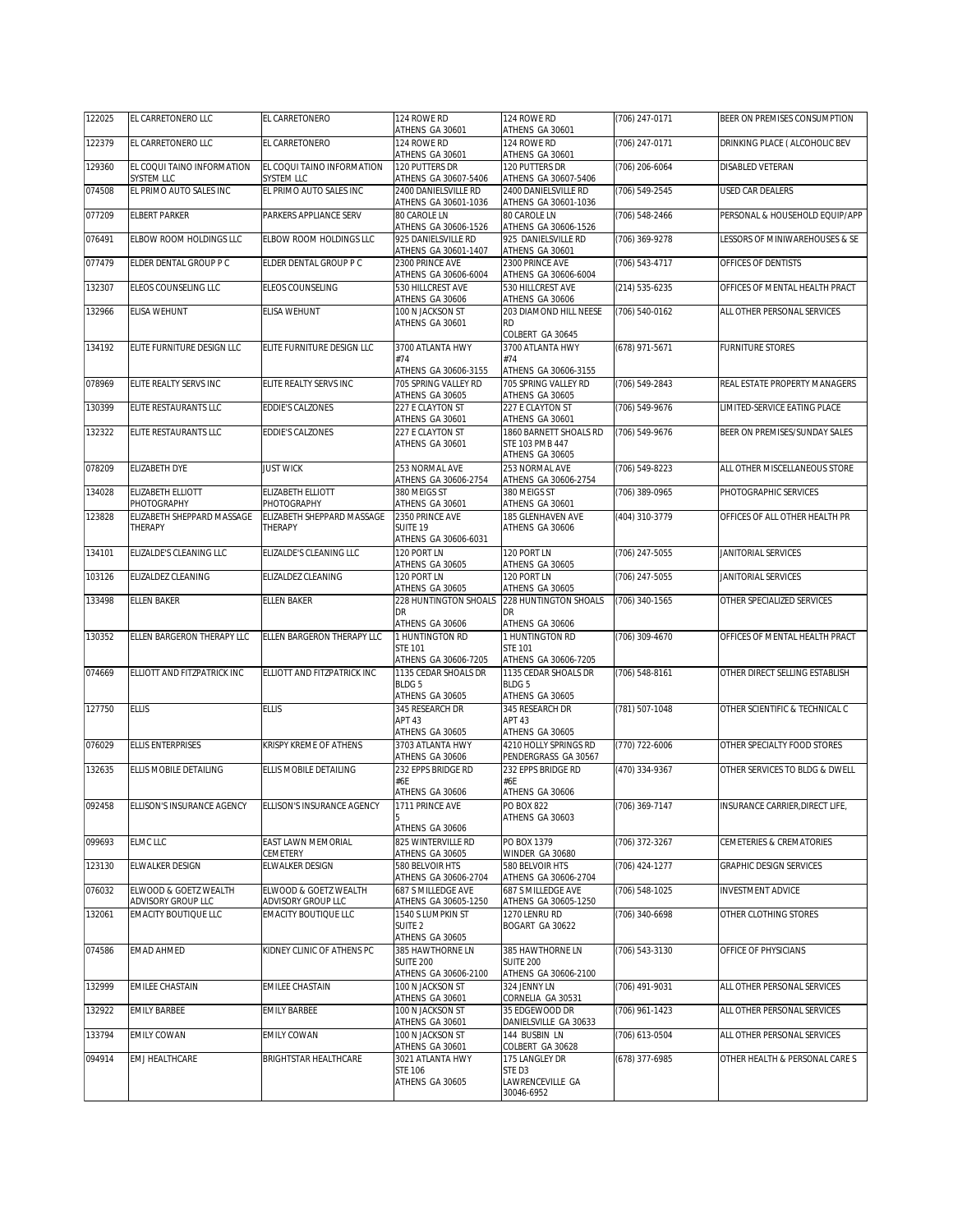| 079148 | <b>EMORY EGLESTON CHILDRENS</b>                    | SIBLEY HEART CARDIOLOGY                 | 1000 HAWTHORNE AVE                     | 2835 BRANDYWINE RD                        | (706) 548-2777 | OFFICE OF PHYSICIANS                      |
|--------|----------------------------------------------------|-----------------------------------------|----------------------------------------|-------------------------------------------|----------------|-------------------------------------------|
|        | <b>HEART</b>                                       |                                         | STE S<br>ATHENS GA 30606-2168          | 4TH FLOOR<br>ATLANTA GA 30341             |                |                                           |
| 115663 | <b>EMPIRE PLUMBING</b>                             | <b>FMPIRE PLUMBING</b>                  | 150 ASHTON DR                          | 150 ASHTON DR                             | (706) 254-1273 | PLUMBING, HEAT & AIR CONDITION            |
|        |                                                    |                                         | ATHENS GA 30606-1618                   | ATHENS GA 30606-1618                      |                |                                           |
| 121189 | EMPIRE SOUTH CLOTHIER LLC                          | EMPIRE SOUTH CLOTHIER LLC               | 164 W CLAYTON ST                       | 2250 OLD BISHOP RD                        | (478) 290-5483 | ALL OTHER MISCELLANEOUS STORE             |
|        |                                                    |                                         | ATHENS GA 30601                        | SUITE <sub>1</sub><br>BISHOP GA 30621     |                |                                           |
| 133356 | <b>ENCAPTIVATING EVENTS LLC</b>                    | ENCAPTIVATING EVENTS LLC                | 1059 BAXTER ST                         | 212 TRADITIONS DR                         | (404) 200-8131 | OTHER SPECIALIZED SERVICES                |
|        |                                                    |                                         | <b>SUITE A</b>                         | LOGANVILLE GA 30052                       |                |                                           |
|        |                                                    |                                         | ATHENS GA 30606                        |                                           |                |                                           |
| 121108 | ENCHANTING BEAUTY BAR LLC                          | ENCHANTING BEAUTY BAR LLC               | 182 BEN BURTON CIR<br>BOGART GA 30622  | PO BOX 6502<br>ATHENS GA 30606            | (706) 372-2556 | ALL OTHER MISCELLANEOUS STORE             |
| 077266 | <b>ENERCON SALES INC</b>                           | STANFIELD AIR SYSTEMS                   | 1130 MITCHELL BRIDGE RD                | 1130 MITCHELL BRIDGE RD                   | (706) 549-4767 | PLUMBING, HEATING, & AIR-CONDITI          |
|        |                                                    |                                         | ATHENS GA 30606                        | ATHENS GA 30606                           |                |                                           |
| 130446 | <b>ENGINEERED FABRICATION INC</b>                  | ENGINEERED FABRICATION INC              | 140 VOYLES RD<br><b>STE 200</b>        | PO BOX 383<br>WATKINSVILLE GA 30677       |                | ALL OTHER FABRICATED METAL PRO            |
|        |                                                    |                                         | ATHENS GA 30601                        |                                           |                |                                           |
| 125637 | <b>ENLIGHTENED MEDIA</b>                           | ENLIGHTENED MEDIA                       | 585 VINE ST                            | 585 VINE ST                               | (706) 380-5151 | OTHER SPECIALIZED SERVICES                |
|        | <b>PRODUCTIONS</b>                                 | <b>PRODUCTIONS</b>                      |                                        |                                           |                |                                           |
| 128578 | ENO'S BAKED LLC                                    | ENO'S BAKED LLC                         | ATHENS GA 30601<br>245 HANOVER DR      | ATHENS GA 30601<br>245 HANOVER DR         | (706) 612-8397 | FOOD SERVICE CONTRACTORS                  |
|        |                                                    |                                         | BOGART GA 30622                        | BOGART GA 30622                           |                |                                           |
| 133175 | ENSEMBLED ARCHITECTURE AND                         | <b>ENSEMBLED</b>                        | 257 CARRINGTON DR                      | 257 CARRINGTON DR                         | (706) 207-9751 | <b>ENGINEERING SERVICES</b>               |
|        | ENGINEERING LLC                                    |                                         | ATHENS GA 30605                        | ATHENS GA 30605                           |                |                                           |
| 079119 | <b>ENSURE ALL INS</b>                              | WALTER C SMITH JR                       | 500 MILLEDGE AVE<br>ATHENS GA 30601    | PO BOX 80073<br>ATHENS GA 30608           | (706) 548-4411 | <b>INSURANCE AGENCIES &amp; BROKERAGE</b> |
| 076724 | ENT OF ATHENS LLC                                  | ENT OF ATHENS LLC                       | 150 NACOOCHEE AVE                      | 150 NACOOCHEE AVE                         | (706) 546-7908 | OFFICE OF PHYSICIANS                      |
|        |                                                    |                                         | ATHENS GA 30601                        | ATHENS GA 30601                           |                |                                           |
| 133742 | ENTERPRISE REALTY GROUP LLC                        | ENTERPRISE REALTY GROUP LLC             | 250 LITTLE ST                          | 1810 DELOACH CHURCH RD                    | (678) 708-5030 | REAL ESTATE PROPERTY MANAGERS             |
|        |                                                    |                                         | D106<br>ATHENS GA 30605                | NEVILS GA 31321                           |                |                                           |
| 068232 | ENTERPRISE RENT A CAR                              | ENTERPRISE RENT A CAR                   | 4760 ATLANTA HWY                       | 5909 PEACHTREE                            | (706) 543-0771 | PASSENGER CAR RENTAL & LEASING            |
|        |                                                    |                                         | ATHENS GA 30604                        | DUNWOODY RD                               |                |                                           |
|        |                                                    |                                         |                                        | ATLANTA GA 30328-8102                     |                |                                           |
| 079521 | ENTERPRISE RENT A CAR                              | ENTERPRISE RENT A CAR                   | 3100 ATLANTA HWY<br>ATHENS GA 30606    | 5909 PEACHTREE<br>DUNWOODY RD             | (706) 552-0448 | PASSENGER CAR RENTAL & LEASING            |
|        |                                                    |                                         |                                        | <b>SUITE 500</b>                          |                |                                           |
|        |                                                    |                                         |                                        | ATLANTA GA 30328-8102                     |                |                                           |
| 078988 | ENTERPRISE RENT A CAR (0374)                       | ENTERPRISE RENT A CAR (0374)            | 368 OAK ST                             | 5909 PEACHTREE                            | (770) 982-7901 | PASSENGER CAR RENTAL & LEASING            |
|        |                                                    |                                         | ATHENS GA 30601                        | DUNWOODY RD<br><b>SUITE 500</b>           |                |                                           |
|        |                                                    |                                         |                                        | ATLANTA GA 30328-8102                     |                |                                           |
| 084427 | <b>ENTOURAGE CLOTHING &amp;</b>                    | <b>ENTOURAGE CLOTHING &amp;</b>         | 2095 S MILLEDGE AVE                    | PO BOX 5974                               | (706) 224-9305 | ALL OTHER MISCELLANEOUS STORE             |
|        | ACCESSORIES INC                                    | <b>ACCESSORIES INC</b>                  | В7                                     | ATHENS GA 30604                           |                |                                           |
| 116562 | EPIPHANY                                           | EPIPHANY                                | ATHENS GA 30605<br>294 W WASHINGTON ST | 294 W WASHINGTON ST                       | (706) 395-6904 | WOMEN'S CLOTHING STORES                   |
|        |                                                    |                                         | ATHENS GA 30601                        | ATHENS GA 30601                           |                |                                           |
| 130176 | EPTING SUPPORT SERVICES                            | EPTING SUPPORT SERVICES                 | 199 PARADISE VALLEY RD                 | 1430 N CHASE ST                           | (706) 540-6577 | ALL OTHER SUPPORT SERVICES                |
| 124824 | ERAZO SPORTS LLC                                   | <b>ERAZO SPORTS LLC</b>                 | ATHENS GA 30607<br>400 HAWTHORNE AVE   | ATHENS GA 30601-1850<br>400 HAWTHORNE AVE |                | SPORTING GOODS STORES                     |
|        |                                                    |                                         | UNIT <sub>6</sub>                      | UNIT <sub>6</sub>                         | (678) 855-5497 |                                           |
|        |                                                    |                                         | ATHENS GA 30606-2556                   | ATHENS GA 30606-2556                      |                |                                           |
| 125525 | ERIC DILLARD ROOFING &                             | ERIC DILLARD ROOFING &                  | 61 HEAD ST                             | 61 HEAD ST                                | (706) 308-8073 | ROOFING, SIDING, & SHEET METAL            |
| 074559 | REMODELING<br>ERIC SMALLS                          | REMODELING<br>E&E PROFESSIONAL CLEANING | ATHENS GA 30601<br>185 RIDGEVIEW DR    | ATHENS GA 30601<br>185 RIDGEVIEW DR       | (706) 338-2009 | <b>JANITORIAL SERVICES</b>                |
|        |                                                    | <b>SVC</b>                              | ATHENS GA 30606                        | ATHENS GA 30606                           |                |                                           |
| 097445 | <b>ERIC TAILOR SHOP</b>                            | ERIC TAILOR SHOP                        | 630 HAWTHORNE AVE                      | 630 HAWTHORNE AVE                         | (706) 247-6446 | CUT AND SEW APPAREL CONTRACTOR            |
|        |                                                    | ERICKSEN PERFORMANCE.                   | ATHENS GA 30606                        | ATHENS GA 30606<br>130 TILLMAN LN         |                |                                           |
| 123901 | ERICKSEN PERFORMANCE,<br>NUTRITION AND DEVELOPMENT | NUTRITION AND DEVELOPMENT               | 130 TILLMAN LN<br>ATHENS GA 30606-4116 | ATHENS GA 30606-4116                      | (706) 207-6850 | OTHER HEALTH & PERSONAL CARE S            |
|        | LLC                                                | LLC                                     |                                        |                                           |                |                                           |
| 116291 | ERIKA HEINZLE MS LPC LLC                           | ERIKA HEINZLE MS LPC LLC                | 1 HUNTINGTON RD                        | 145 PENDLETON DR                          | (706) 395-5266 | OFFICES OF MENTAL HEALTH PRACT            |
|        |                                                    |                                         | <b>SUITE 802</b><br>ATHENS GA 30606    | ATHENS GA 30606-1644                      |                |                                           |
| 125648 | ERLEICHDA LLC                                      | <b>WASECA BIOMES</b>                    | 1635 W BROAD ST                        | 1635 W BROAD ST                           | (706) 546-8833 | OTHER SPECIALIZED SERVICES                |
|        |                                                    |                                         | ATHENS GA 30606                        | ATHENS GA 30606                           |                |                                           |
| 077179 | ERNIE MITCHELL SR                                  | MITCHELL CO THE                         | 539 OLYMPIC DR                         | PO BOX 5900                               | (706) 546-6666 | REAL ESTATE PROPERTY MANAGERS             |
| 117564 | ESCAPE THE SPACE                                   | ESCAPE THE SPACE                        | ATHENS GA 30601<br>540 HAWTHORNE AVE   | ATHENS GA 30604<br>540 HAWTHORNE AVE      | (706) 389-5931 | INDEPENDENT ARTISTS. WRITERS.             |
|        |                                                    |                                         | ATHENS GA 30606                        | ATHENS GA 30606                           |                |                                           |
| 077945 | ESCOE INDUSTRIAL CONTR INC                         | ESCOE INDUSTRIAL CONTR INC              | 650 OLYMPIC DR                         | PO BOX 80287                              | (706) 546-6613 | ELECTRICAL CONTRACTORS                    |
|        |                                                    |                                         | ATHENS GA 30601-1629                   | ATHENS GA 30608                           |                |                                           |
| 078146 | ESCOE INDUSTRIAL MECHANICAL                        | ESCOE INDUSTRIAL MECHANICAL<br>IN       | 650 OLYMPIC DR<br>ATHENS GA 30601-1629 | PO BOX 80287<br>ATHENS GA 30608           | (706) 353-6896 | METAL SERVICE CENTERS & OFFICE            |
| 080378 | ESG EVENT PLANNING &                               | ESG EVENT PLANNING &                    | 6025 SMOKEY RD                         | 6025 SMOKEY RD                            | (706) 224-0556 | <b>INTERIOR DESIGNS SERVICES</b>          |
|        | DECORATING SERVICE                                 | DECORATING SERVICE                      | ATHENS GA 30601                        | ATHENS GA 30601                           |                |                                           |
| 123642 | ESJ BOUTIQUE LLC                                   | <b>VIVI BOUTIQUE</b>                    | 3700 ATLANTA HWY                       | 4195 PLEASANT HILL RD                     | (770) 884-2491 | WOMEN'S CLOTHING STORES                   |
|        |                                                    |                                         | <b>SUITE #20</b><br>ATHENS GA 30606    | #302<br>DULUTH GA 30096                   |                |                                           |
| 076148 | ESPANGLISH INC                                     | CALI-N-TITOS                            | 1427 S LUMPKIN ST                      | 152 LAKE FOREST CIR                       | (706) 227-9979 | FULL-SERVICE RESTAURANTS                  |
|        |                                                    |                                         | ATHENS GA 30605                        | ATHENS GA 30607                           |                |                                           |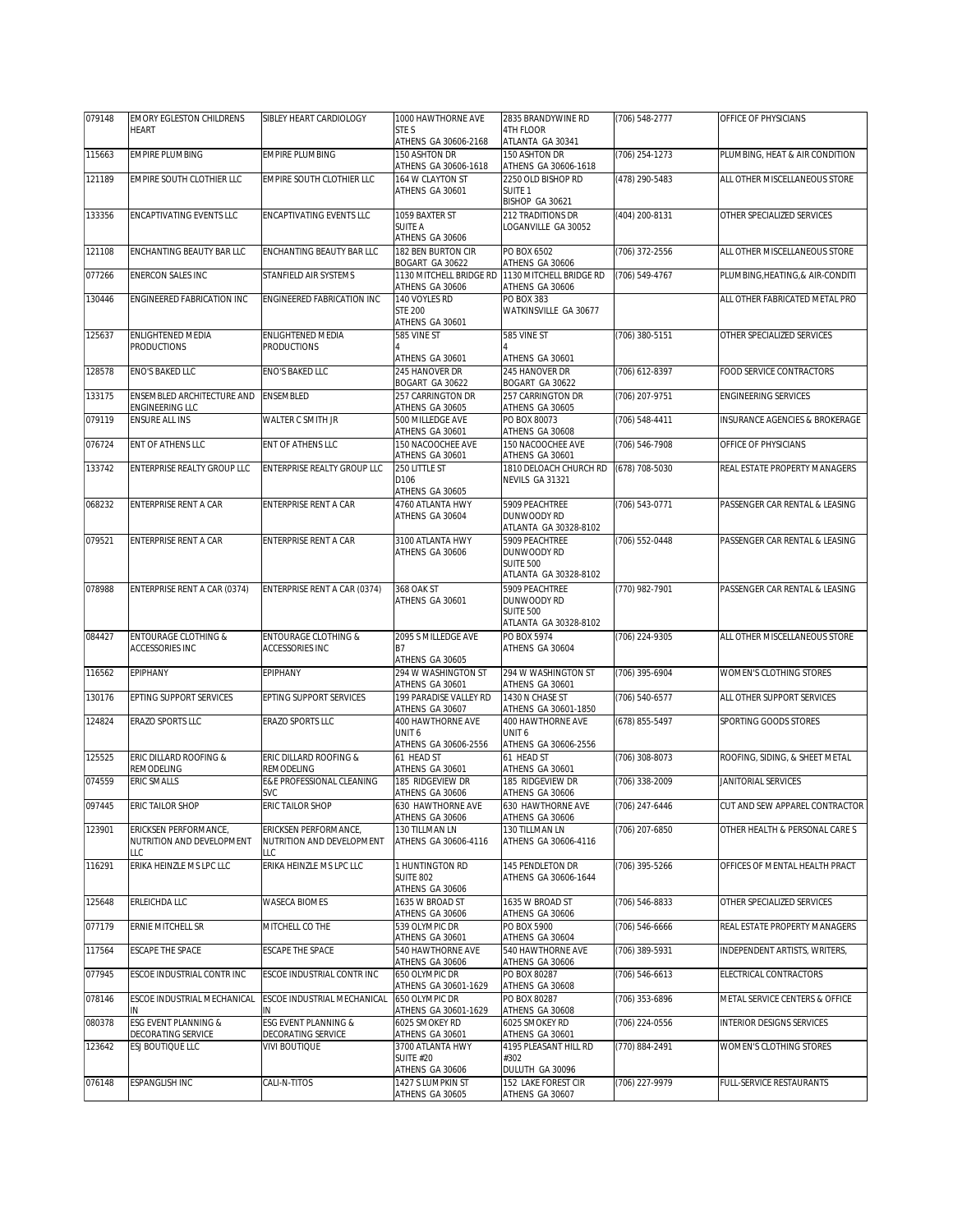| 123459 | ESSEX TECHNOLOGY GROUP LLC                  | <b>BARGAIN HUNT STORES</b>                                                         | 3660 ATLANTA HWY<br>ATHENS GA 30606          | 3815 LOGISTICS WAY<br>ANTIOCH TN 37013                   | (615) 846-3938 | ALL OTHER MISCELLANEOUS STORE  |
|--------|---------------------------------------------|------------------------------------------------------------------------------------|----------------------------------------------|----------------------------------------------------------|----------------|--------------------------------|
| 078858 | <b>ESSIE BELL</b>                           | <b>ESSIE ALTERATIONS</b>                                                           | 100 WOODRIDGE CIR<br>ATHENS GA 30601         | 100 WOODRIDGE CIR<br>ATHENS GA 30601                     | (706) 549-0044 | OTHER PERSONAL & HOUSE GOODS R |
| 078916 | <b>ESTES EXPRESS LINES</b>                  | <b>ESTES EXPRESS LINES</b>                                                         | 855 NEWTON BRIDGE RD<br>ATHENS GA 30607      | PO BOX 25612<br>RICHMOND VA 23260                        | (804) 353-1900 | LONG-DISTANCE GENERAL FREIGHT  |
| 077055 |                                             | ETCON EMPLOYMENT SOLUTIONS ETCON EMPLOYMENT SOLUTIONS 435 HAWTHORNE AVE            |                                              | PO BOX 1376                                              | (770) 532-8449 | TEMPORARY HELP SERVICES        |
|        |                                             |                                                                                    | <b>STE 700</b><br>ATHENS GA 30606            | GAINESVILLE GA 30503                                     |                |                                |
| 129128 | <b>ETHNIC BRAIDS</b>                        | ETHNIC BRAIDS                                                                      | 2545 ATLANTA HWY<br><b>SUITE A</b>           | 2545 ATLANTA HWY<br>SUITE A                              | (706) 351-0604 | OTHER PERSONAL CARE SERVICES   |
|        |                                             |                                                                                    | ATHENS GA 30606-6919                         | ATHENS GA 30606-6919                                     |                |                                |
| 128481 | EUPHORIC SKINCARE & WAXING<br><b>STUDIO</b> | EUPHORIC SKINCARE & WAXING<br><b>STUDIO</b>                                        | 182 BEN BURTON CIR<br><b>SUITE 500</b>       | 182 BEN BURTON CIR<br><b>SUITE 500</b>                   | (706) 351-8330 | OTHER SPECIALIZED SERVICES     |
| 132716 | EV CONSTRUCTION CO                          | EV CONSTRUCTION CO                                                                 | BOGART GA 30622<br>233 W HANCOCK AVE         | BOGART GA 30622<br>86 E 6TH ST                           | (616) 392-2383 | RESIDENTIAL BUILDING CONSTRUCT |
| 132186 | <b>EVEREST TRADING LLC</b>                  | FLYING BISCUIT CAFE                                                                | ATHENS GA 30605<br>1180 PRINCE AVE           | HOLLAND MI 49423<br>420 ATHENA DR                        | (706) 850-5656 | BEER/WINE ON PREMISES/SUNDAY S |
|        |                                             |                                                                                    | STE B<br>ATHENS GA 30606                     | ATHENS GA 30601                                          |                |                                |
| 132821 | <b>EVEREST TRADING LLC</b>                  | FLYING BISCUIT CAFE                                                                | 1180 PRINCE AVE                              | 420 ATHENA DR                                            | (706) 850-5656 | FULL-SERVICE RESTAURANTS       |
|        |                                             |                                                                                    | <b>SUITE B</b><br>ATHENS GA 30606            | ATHENS GA 30601                                          |                |                                |
| 079399 | EVERT & WEATHERSBY LLC                      | EVERT WEATHERSBY HOUFF                                                             | 200 CLEVELAND RD<br>BOGART GA 30622-1782     | 200 CLEVELAND RD<br>STE 6                                | (678) 651-1200 | OFFICES OF LAWYERS             |
| 134075 | <b>EWLL LLC</b>                             | EWLL LLC                                                                           | 275 S CHURCH ST                              | BOGART GA 30622-1782<br>275 S CHURCH ST                  | (706) 340-0427 | OTHER SPECIALIZED SERVICES     |
| 132781 | EXCLUSIVE CUTS & STYLES LLC                 | <b>EXCLUSIVE CUTS &amp; STYLES LLC</b>                                             | ATHENS GA 30605<br>3701 ATI ANTA HWY         | ATHENS GA 30605<br>3701 ATLANTA HWY                      | (678) 661-0270 | HAIR, NAIL, AND SKIN CARE SERV |
|        |                                             |                                                                                    | #8<br>BOGART GA 30622-2247                   | #8<br>BOGART GA 30622-2247                               |                |                                |
| 133706 | EXOTIC SMOKE ATHENS INC                     | EXOTIC SMOKE ATHENS INC                                                            | 3701 ATLANTA HWY                             | 1604 MAES OVERLOOK                                       | (678) 782-9664 | ALL OTHER MISCELLANEOUS STORE  |
|        |                                             |                                                                                    | <b>STE 13</b><br>ATHENS GA 30606             | OGANVILLE GA 30052                                       |                |                                |
| 121758 | EXPERIENCE INSIGHT GROUP INC                | EXPERIENCE INSIGHT GROUP INC                                                       | 233 WESTPARK DR<br>ATHENS GA 30606           | 233 WESTPARK DR<br>ATHENS GA 30606                       | (404) 245-9378 | ALL OTHER PROF., SCIENTIFIC, & |
| 075087 |                                             | EXPERIENCE STRATEGY PARTNERS EXPERIENCE STRATEGY PARTNERS 241 MCHENRY DR           |                                              | PO BOX 481                                               | (770) 722-8123 | OTHER SCIENTIFIC & TECHNICAL C |
| 077064 | INC<br>EXPLORATION RESOURCES INC            | INC<br>EXR                                                                         | ATHENS GA 30606<br>770 GAINES SCHOOL RD      | ATHENS GA 30603<br>770 GAINES SCHOOL RD                  | (706) 353-7983 | COMPUTER SYSTEMS DESIGNS & REL |
|        |                                             |                                                                                    | <b>SUITE B</b><br>ATHENS GA 30605            | SUITE B<br>ATHENS GA 30605                               |                |                                |
| 079395 | EXPRESS HOME PROGRAM INC                    | EXPRESS HOME PROGRAM INC                                                           | 975 GAINES SCHOOL RD<br>ATHENS GA 30605-3133 | 366 SANDY CROSS RD<br>LEXINGTON GA 30648                 | (706) 743-3437 | NON-PROFIT ORGANIZATION        |
| 115819 | <b>EXPRESS NAILS</b>                        | <b>EXPRESS NAILS</b>                                                               | 347 PRINCE AVE<br>ATHENS GA 30601            | 347 PRINCE AVE<br>ATHENS GA 30601                        | (706) 425-2007 | HAIR, NAIL, AND SKIN CARE SERV |
| 132875 | <b>EXPRESS OIL CHANGELLC</b>                | EXPRESS OIL CHANGELLC                                                              | 2315 W BROAD ST                              | 358 SAW MILL RIVER RD                                    | (706) 369-0055 | AUTOMOTIVE MECHANICAL/ELECTRIC |
| 074471 | EXTERIOR SOLUTIONS OF GA                    | T WEB CONT INC/BONE DRY RO                                                         | ATHENS GA 30606<br>120 BEN BURTON RD         | MILLWOOD NY 10546<br>PO BOX 7756                         | (706) 543-1275 | ROOFING, SIDING, & SHEET METAL |
| 125741 | EXTRA SPACE MANAGEMENT INC                  | EXTRA SPACE STORAGE 8939                                                           | BOGART GA 30622<br>101 HUNTINGTON CT         | ATHENS GA 30604<br>2795 E COTTONWOOD PKWY (762) 499-5777 |                | GENERAL WAREHOUSING & STORAGE  |
|        |                                             |                                                                                    | ATHENS GA 30606                              | ATTN: LEGAL DEPT STE #300<br>SALT LAKE CITY UT 84121     |                |                                |
| 124591 | EYE CANDY LASH & BROW BAR                   | EYE CANDY LASH & BROW BAR                                                          | 325 N HULL ST<br>ATHENS GA 30601             | 315 ROBERTS RD<br>ATHENS GA 30606-1227                   | (706) 296-2167 | OTHER SPECIALIZED SERVICES     |
| 133049 | <b>EZ BIZ INC</b>                           | @ JOINT                                                                            | 840 HULL RD                                  | 840 HULL RD                                              | (404) 604-4298 | ALL OTHER MISCELLANEOUS STORE  |
|        |                                             |                                                                                    | <b>SUITE B</b><br>ATHENS GA 30601            | <b>SUITE B</b><br>ATHENS GA 30601                        |                |                                |
| 082019 | F & E PRODUCTIONS LLC                       | FISCUS PRODUCTION COMPANY                                                          | 159 ONETA ST<br>BLDG 3 UNIT 36               | 296 BOULEVARD<br>ATHENS GA 30601-1931                    | (404) 216-2293 | PHOTOGRAPHIC SERVICES          |
|        |                                             |                                                                                    | ATHENS GA 30601                              |                                                          |                |                                |
| 133249 | F AND S LLC                                 | <b>FAND STRUCKING</b>                                                              | 261 HIGHLAND PARK DR<br>ATHENS GA 30601-3579 | 261 HIGHLAND PARK DR<br>ATHENS GA 30601-3579             | (706) 206-7490 | LONG-DISTANCE GENERAL FREIGHT  |
| 124484 | F LAMAR LEWIS                               | LAMAR LEWIS                                                                        | 279 MEIGS ST<br>ATHENS GA 30601              | 279 MEIGS ST<br>ATHENS GA 30601                          | (706) 353-6585 | OFFICES OF LAWYERS             |
| 077323 | F M POWER JR                                | POWER PROPERTIES                                                                   | 240 SYCAMORE DR<br>ATHENS GA 30606           | 240 SYCAMORE DR<br>ATHENS GA 30606                       | (706) 549-2309 | REAL ESTATE PROPERTY MANAGERS  |
| 075409 | F O M INC                                   | <b>ELATIONS</b>                                                                    | 4100 LEXINGTON RD<br>ATHENS GA 30605         | 1188 CENTRAL AVE<br>EAST POINT GA 30344                  | (706) 552-1492 | ALL OTHER GENERAL MERCHANDISE  |
| 079773 | <b>FABREGAS DESIGN SERVICES</b>             | FABREGAS DESIGN SERVICES                                                           | 77 LENOX RD                                  | 77 LENOX RD                                              | (706) 296-8051 | COMPUTER SYSTEMS DESIGNS & REL |
| 132633 | FACILITY CONCESSION SERVICES                | SPECTRUM AT THE GEORGIA                                                            | ATHENS GA 30606<br>215 N LUMPKIN ST          | ATHENS GA 30606<br>PO BOX 7130                           | (706) 850-7670 | LIMITED-SERVICE EATING PLACE   |
|        | <b>INC</b>                                  | THEATRE                                                                            | ATHENS GA 30601-2741                         | THE WOODLANDS TX 77387                                   |                |                                |
| 075266 | FAIRWAY OUTDOOR FUNDING<br>LLC              | FAIRWAY OUTDOOR FUNDING LLC 241 COLLINS INDUSTRIAL                                 | <b>BLVD</b>                                  | 241 COLLINS INDUSTRIAL<br><b>BLVD</b>                    | (706) 543-0380 | DISPLAY ADVERTISING            |
| 075427 |                                             | FAIRWAYS AT JENNINGS MILL THE FAIRWAYS AT JENNINGS MILL THE 355 JENNINGS MILL PKWY | ATHENS GA 30601                              | ATHENS GA 30601<br>2100 POWERS FERRY RD SE               | (706) 552-1244 | REAL ESTATE PROPERTY MANAGERS  |
|        |                                             |                                                                                    | ATHENS GA 30606                              | <b>STE 200</b><br>ATLANTA GA 30339                       |                |                                |
| 126763 | FAITH & WATER LLC                           | FAITH & WATER LLC                                                                  | 220 BEN BURTON CIR                           | 220 BEN BURTON CIR                                       | (678) 736-0336 | OTHER SPECIALIZED SERVICES     |
|        |                                             |                                                                                    | STE A<br>BOGART GA 30622                     | STE A<br>BOGART GA 30622                                 |                |                                |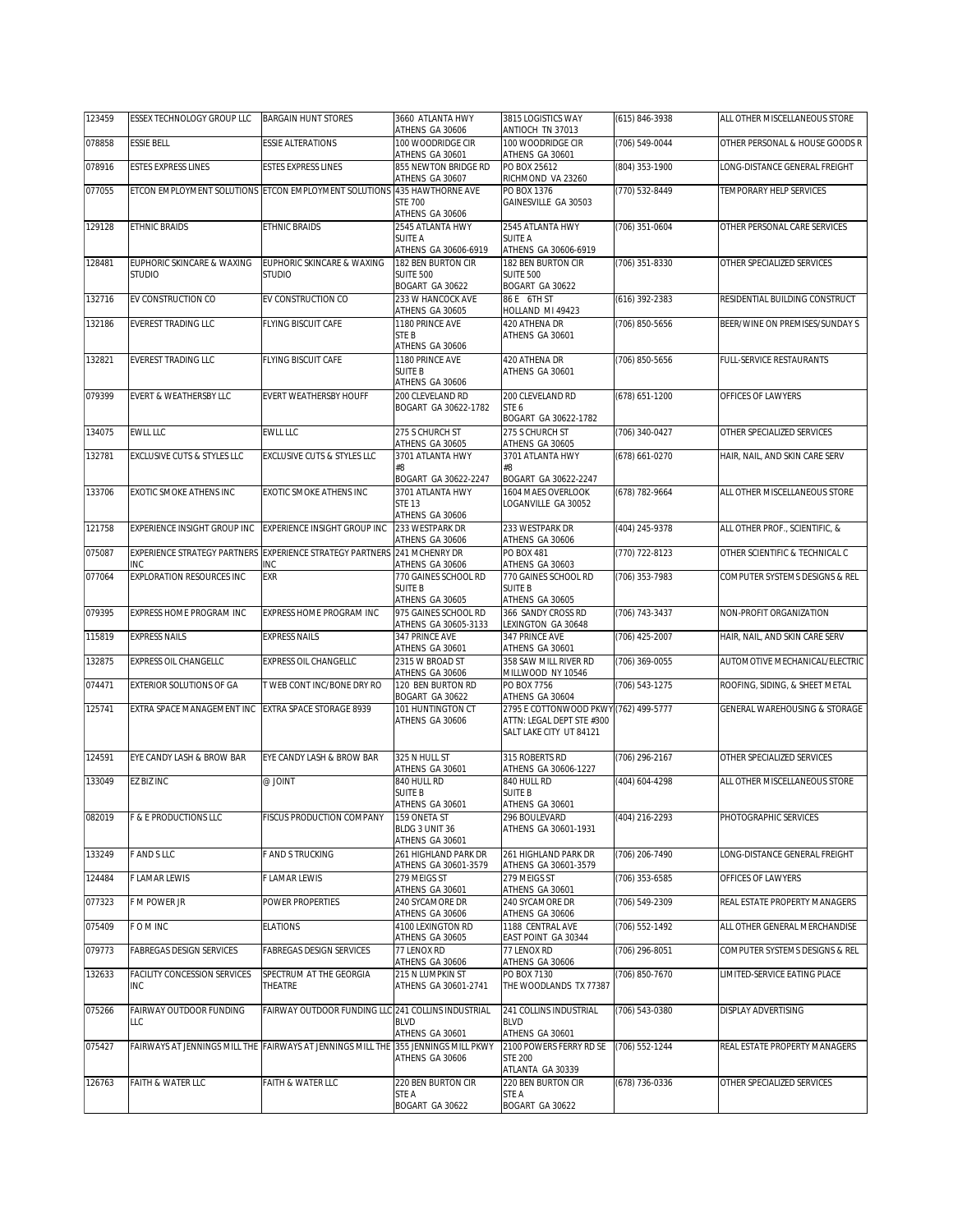| 095597 | FAITH TECHNOLOGIES INC                        | <b>FAITH TECHNOLOGIES INC</b>            | O ATHENS/CLARKE CO.                                             | PO BOX 260                                           | (920) 225-6500      | ELECTRICAL CONTRACTORS                |
|--------|-----------------------------------------------|------------------------------------------|-----------------------------------------------------------------|------------------------------------------------------|---------------------|---------------------------------------|
|        |                                               |                                          | <b>ADDRESS</b><br>ATHENS GA 30606                               | MENASHA WI 54952                                     |                     |                                       |
| 079583 | FAITH TODAY MINISTRIES INC                    | FAITH TODAY MINISTRIES INC               | 240 KINGS CIR<br>ATHENS GA 30606-1104                           | PO BOX 1721<br>ATHENS GA 30603                       | (706) 353-7519      | NON-PROFIT ORGANIZATION               |
| 132647 | FALCONS BURGER LLC                            | CHECKERS 3888                            | 2198 W BROAD ST<br>ATHENS GA 30606                              | PO BOX 673457<br>MARIETTA GA 30006                   | (678) 909-2362      | LIMITED-SERVICE EATING PLACE          |
| 076827 | <b>FALILLC</b>                                | ANDY'S CAR WASH                          | 187 OAK ST<br>ATHENS GA 30601-3615                              | 3856 FERN HILL RD<br>BOGART GA 30622                 | (770) 215-1364      | OTHER AUTO REPAIR & MAINTENANC        |
| 129398 | FAMILIAR GAMES LLC                            | FAMILIAR GAMES LLC                       | 120 WESTWOOD DR<br>ATHENS GA 30606                              | 120 WESTWOOD DR<br>ATHENS GA 30606                   | (928) 277-7341      | ELECTRONIC SHOPPING & MAIL-ORD        |
| 133551 | FAMILIES ON THE RISE LLC                      | FAMILIES ON THE RISE LLC                 | 253 HAMPTON PARK DR<br>ATHENS GA 30606-2481                     | 253 HAMPTON PARK DR<br>ATHENS GA 30606-2481          | (678) 612-7336      | OTHER SPECIALIZED SERVICES            |
| 079535 | FAMILY CARE INC                               | FAMILY CARE HOME CARE                    | 735 S MILLEDGE AVE<br>ATHENS GA 30605                           | <b>PO BOX 565</b><br>THOMSON GA 30824                | (800) 791-5156      | HOME HEALTH CARE SERVICES             |
| 078529 | FAMILY CHIROPRACTIC OF<br>ATHENS              | FAMILY CHIROPRACTIC OF<br><b>ATHENS</b>  | 2330 W BROAD ST<br>ATHENS GA 30606                              | 2330 W BROAD ST<br>ATHENS GA 30606                   | (706) 549-5433      | OFFICES OF CHIROPRACTORS              |
| 078095 | FAMILY COUNSELING SERV                        | FAMILY COUNSELING SERV                   | 1435 OGLETHORPE AVE<br>ATHENS GA 30606                          | 1435 OGLETHORPE AVE<br>ATHENS GA 30606               | (706) 549-7755      | OFFICES OF MENTAL HEALTH PRACT        |
| 078671 | FAMILY DOLLAR STORE OF GA LLC                 | FAMILY DOLLAR STORE OF GA LLC<br>#23055  | 4060 LEXINGTON RD<br>ATHENS GA 30605                            | 500 VOLVO PKWY<br>CHESAPEAKE VA 23320                | (706) 227-6059      | ALL OTHER GENERAL MERCHANDISE         |
| 081405 | FAMILY DOLLAR STORE OF GA LLC                 | FAMILY DOLLAR STORE OF GA INC<br>#27765  | 415 HAWTHORNE AVE<br>ATHENS GA 30606-2556                       | 500 VOLVO PKWY<br>CHESAPEAKE VA 23320                | (706) 353-2428      | CLOTHING ACCESSORIES STORES           |
| 077644 | FAMILY DOLLAR STORES OF GA<br>LLC             | FAMILY DOLLAR STORES OF GA<br>LLC #20103 | 335 NORTH AVE<br>ATHENS GA 30601                                | 500 VOLVO PKWY<br>CHESAPEAKE VA 23320                | (706) 549-9897      | ALL OTHER GENERAL MERCHANDISE         |
| 124118 | FAMILY DOLLAR STORES OF<br><b>GEORGIA LLC</b> | FAMILY DOLLAR #31739                     | 3870 OLD JEFFERSON RD                                           | 500 VOLVO PKWY                                       | (757) 321-5405      | ALL OTHER MISCELLANEOUS STORE         |
| 125598 | FAMILY DOLLAR STORES OF                       | FAMILY DOLLAR #32036                     | ATHENS GA 30607<br>995 WINTERVILLE RD                           | CHESAPEAKE VA 23320<br>500 VOLVO PKWY                | (757) 321-5405      | ALL OTHER MISCELLANEOUS STORE         |
| 128613 | <b>GEORGIA LLC</b><br><b>FARM CART LLC</b>    | <b>FARM CART</b>                         | ATHENS GA 30601<br>1074 BAXTER ST                               | CHESAPEAKE VA 23320<br>2001 CHANDLER BRIDGE RD       | (706) 850-8150      | BEER/WINE ON PREMISES/SUNDAY S        |
| 128997 | FARM CART LLC                                 | <b>FARM CART</b>                         | ATHENS GA 30606<br>1074 BAXTER ST                               | NICHOLSON GA 30565<br>2001 CHANDLER BRIDGE RD        | (706) 850-7931      | FULL-SERVICE RESTAURANTS              |
| 077818 | <b>FARMERS FURNITURE</b>                      | <b>FARMERS FURNITURE</b>                 | ATHENS GA 30606<br>2130 W BROAD ST                              | NICHOLSON GA 30565<br>PO BOX 1140                    | (706) 354-4554      | FURNITURE STORES                      |
| 131141 | FARRELL HOLDING INC                           | FARRELL HOLDING INC                      | ATHENS GA 30606<br>0 ATHENS CLARKE CO                           | DUBLIN GA 31040<br>10260 FISHER AVE                  | (804) 343-0001      | ROOFING, SIDING, AND INSULATIO        |
|        |                                               |                                          | <b>ADDRESS</b><br>ATHENS GA 30601                               | <b>TAMPA FL 33619</b>                                |                     |                                       |
| 131091 | FASHION BOMB SHOP                             | <b>FASHION BOMB SHOP</b>                 | 50 GAINES SCHOOL RD<br>STE <sub>3</sub><br>ATHENS GA 30605-3143 | PO BOX 80053<br>ATHENS GA 30608                      | (706) 614-0345      | WOMEN'S CLOTHING STORES               |
| 131812 | FASHION MINIS BOUTIQUE                        | <b>FASHION MINIS BOUTIQUE</b>            | 2500 W BROAD ST<br><b>STE 110</b>                               | 2500 W BROAD ST<br><b>STE 110</b>                    | (706) 614-8977      | OTHER CLOTHING STORES                 |
|        |                                               |                                          | ATHENS GA 30606                                                 | ATHENS GA 30606                                      |                     |                                       |
| 074777 | <b>FASHION NEWS</b>                           | <b>FASHION NEWS</b>                      | 488 NORTH AVE<br>ATHENS GA 30601                                | 488 NORTH AVE<br>ATHENS GA 30601                     | (706) 353-2146      | ALL OTHER GENERAL MERCHANDISE         |
| 132839 | FASHIONISTA FUNDRAISING LLC                   | 525 FASHION                              | 3700 ATLANTA HWY<br>ATHENS GA 30606-3193                        | 1010 GUNTER CIR<br>ATHENS GA 30606                   | (706) 215-7939      | WOMEN'S CLOTHING STORES               |
| 078041 | FASTENAL                                      | FASTENAL                                 | 590 OLYMPIC DR<br>ATHENS GA 30601                               | PO BOX 1206<br>WINONA MN 55987                       | (507) 453-8293      | ALL OTHER MISCELLANEOUS STORE         |
| 124805 | FASTENAL COMPANY                              | <b>FASTENAL COMPANY</b>                  | 695 INDIAN HILLS RD<br>ATHENS GA 30601                          | PO BOX 1206<br>WINONA MN 55987                       | (507) 453-8293      | ALL OTHER MISCELLANEOUS STORE         |
| 133573 | <b>FASTENAL COMPANY</b>                       | <b>FASTENAL COMPANY</b>                  | 197 COLLINS INDUSTRIAL<br><b>BLVD</b>                           | PO BOX 1206<br>WINONA MN 30601                       | (507) 454-5374      | COMMERCIAL & INDUSTRIAL MACH &        |
| 119328 | FAT BOY'S GOLF CARTS                          | FAT BOY'S GOLF CARTS                     | ATHENS GA 30601<br>116 COMMERCE BLVD                            | 1587 ACCESS RD                                       | (706) 369-5311      | ALL OTHER MISCELLANEOUS STORE         |
| 074737 | <b>FATIMA B IMAM</b>                          | CHARMINAR                                | ATHENS GA 30606<br>1745 HIGHWAY 29 N                            | COVINGTON GA 30014<br>1745 HIGHWAY 29 N              | (706) 546-7286      | <b>GASOLINE STATIONS WITH CONVENI</b> |
| 131412 | <b>FAVOR-IT CLEANING SERVICES</b>             | FAVOR-IT CLEANING SERVICES               | ATHENS GA 30601<br>135 GARNETT RIDGE DR                         | ATHENS GA 30601<br>135 GARNETT RIDGE DR              | (706) 351-5414      | JANITORIAL SERVICES                   |
| 127843 | <b>FAYE THAXTON</b>                           | <b>FAYE THAXTON</b>                      | ATHENS GA 30607<br>297 CARRINGTON DR                            | ATHENS GA 30607<br>297 CARRINGTON DR                 | (706) 818-8989      | OTHER SPECIALIZED SERVICES            |
| 132405 | <b>FAZAL &amp; SONS CORP</b>                  | FROGGER                                  | ATHENS GA 30605<br>228 W HANCOCK AVE                            | ATHENS GA 30605<br>228 W HANCOCK AVE                 | (706) 540-9437      | CONVENIENCE STORES                    |
| 132407 | <b>FAZAL &amp; SONS CORP</b>                  | FROGGER 2                                | ATHENS GA 30601<br>485 E CLAYTON ST                             | ATHENS GA 30601<br>485 E CLAYTON ST                  | (706) 540-9437      | CONVENIENCE STORES                    |
| 132283 | <b>FAZAL&amp;SONS CORP</b>                    | FROGGER 2                                | ATHENS GA 30601<br>485 E CLAYTON ST                             | ATHENS GA 30601<br>4033 TWIN LN                      | (706) 540-9437      | BEER/WINE PKG/SUNDAY SALES            |
| 132284 | <b>FAZAL&amp;SONS CORP</b>                    | FROGGER                                  | ATHENS GA 30601<br>228 W HANCOCK AVE                            | WINTERVILLE GA 30683<br>4033 TWIN LN                 | (706) 540-9437      | BEER/WINE PKG/SUNDAY SALES            |
| 128247 | FEARS TAX AND BUSINESS                        | <b>FEARS TAX AND BUSINESS</b>            | ATHENS GA 30601<br>2500 W BROAD ST                              | WINTERVILLE GA 30683<br>2500 W BROAD ST              | (706) 540-3335      | ACCOUNTING. TAX PREPARATION. B        |
|        | SERVICES LLC                                  | SERVICES LLC                             | STE 604<br>ATHENS GA 30606                                      | <b>STE 604</b><br>ATHENS GA 30606                    |                     |                                       |
| 079078 | FEDERAL EXPRESS CORP #A2042                   | FEDERAL EXPRESS CORP #A2042              | 1090 MITCHELL BRIDGE RD<br>ATHENS GA 30606                      | PO BOX 8000<br>ATTN: BUSINESS LICENSES<br><b>LLC</b> | (845) 356-8390 X155 | LOCAL MESSENGERS & LOCAL DELIV        |
| 105143 | FEDEX FREIGHT INC #AHN                        | FEDEX FREIGHT INC #AHN                   | 655 ATHENA DR                                                   | MONSEY NY 10952<br>PO BOX 8000                       | (706) 353-8995      | <b>BUSINESS SERVICES CENTERS</b>      |
|        |                                               |                                          | ATHENS GA 30601                                                 | C/O BUSINESS LICENSES, LLC<br>MONSEY NY 10952        |                     |                                       |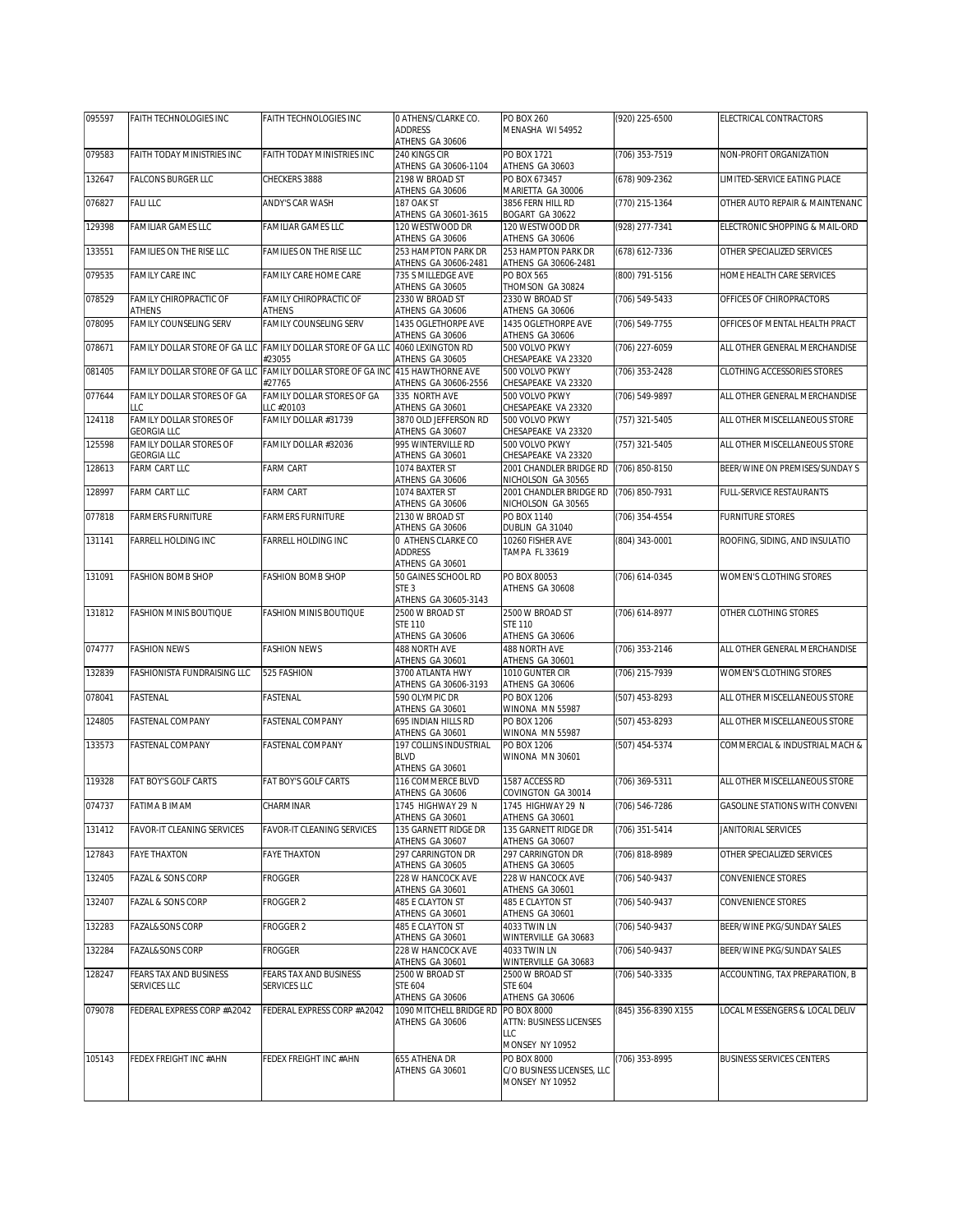| 076287 |                                                     | FEDEX GROUND PACKAGE SYSTEM FEDEX GROUND PACKAGE SYSTEM 1655 OLYMPIC DR         | ATHENS GA 30601                                         | PO BOX 8000<br>MONSEY NY 10952                                   | (412) 262-7622     | <b>BUSINESS SERVICES CENTERS</b>         |
|--------|-----------------------------------------------------|---------------------------------------------------------------------------------|---------------------------------------------------------|------------------------------------------------------------------|--------------------|------------------------------------------|
| 078734 | FEDEX OFFICE AND PRINT<br>SERVICES INC              | FEDEX OFFICE #1501                                                              | 2235 W BROAD ST<br>ATHENS GA 30606                      | PO BOX 8000<br><b>MONSEY NY 10952</b>                            | (706) 353-8755     | <b>BUSINESS SERVICES CENTERS</b>         |
| 124209 | FEE FAVOR INC                                       | FEE FAVOR INC                                                                   | 320 E CLAYTON ST<br>SUITE 500 C<br>ATHENS GA 30601      | 320 E CLAYTON ST<br>SUITE 500 C<br>ATHENS GA 30601               | (404) 392-5997     | SOFTWARE PUBLISHERS                      |
| 134252 | FEED THE FAMILY LOGISTICS                           | FEED THE FAMILY LOGISTICS                                                       | 103 WINDING BROOK TRL<br>WINTERVILLE GA 30683           | 103 WINDING BROOK TRL<br>WINTERVILLE GA 30683                    | (706) 461-9272     | LOCAL GENERAL FREIGHT TRUCKING           |
| 111028 | FELIPA GRACIANO                                     | SECRET'S HAIR SALON CORP                                                        | 3701 ATLANTA HWY<br><b>STE 19</b><br>ATHENS GA 30606    | 3701 ATLANTA HWY<br><b>STE 19</b><br>ATHENS GA 30606             | $(706)$ 612-0702   | HAIR, NAIL, AND SKIN CARE SERV           |
| 128414 | FELTMAN BROS INC                                    | FELTMAN BROS INC                                                                | 0 ATHENS CLARKE CO<br><b>ADDRESS</b><br>ATHENS GA 30601 | PO BOX 317<br>FAIR PLAY SC 29643                                 | (864) 972-9808     | MASONRY CONTRACTOR                       |
| 130726 | FENCING CLUB IN ATHENS LLC                          | ATHENS FENCING CLUB                                                             | 3700 ATLANTA HWY<br>ATHENS GA 30606-3155                | 360 RIDGE POINTE DR<br>ATHENS GA 30606                           | (770) 713-1240     | SPORTS & RECREATION INSTRUCTI            |
| 079566 | FERGUSON ENTERPRISES LLC                            | FERGUSON ENTERPRISES LLC                                                        | 160 PARADISE BLVD<br>ATHENS GA 30607                    | PO BOX 2778<br>ATTN TAX-BL<br>NEWPORT NEWS VA<br>23609-0778      | (770) 442-1800     | OTHER MISCELLANEOUS<br>NONDURABLE        |
| 077068 | FERGUSONS DICK CLOTHING<br>STORE                    | FERGUSONS DICK CLOTHING<br>STORE                                                | 1059 BAXTER ST<br>ATHENS GA 30606                       | 1059 BAXTER ST<br>ATHENS GA 30606                                | (706) 548-7246     | MEN'S CLOTHING STORES                    |
| 077601 | FERRELLGAS L P                                      | BLUE RHINO LIMITED                                                              | 1010 WALTER SAMS RD<br>WINTERVILLE GA 30683             | 1 LIBERTY PLAZA<br>#22<br>LIBERTY MO 64068                       | (816) 792-6902     | PETROLEUM & PETROLEUM<br><b>PRODUCTS</b> |
| 126167 | FFC ATHENS LLC                                      | FOUR FAT COWS                                                                   | 723 BAXTER ST<br>SUITE1<br>ATHENS GA 30606              | 30 PHARR RD NW<br>ATLANTA GA 30305                               | (770) 850-8510     | BREAD AND BAKERY PRODUCT MANUF           |
| 078435 | FIBER VISIONS PRODUCTS INC                          | FIBER VISIONS PRODUCTS INC                                                      | 1885 OLYMPIC DR<br>ATHENS GA 30601                      | 1885 OLYMPIC DR<br>ATHENS GA 30601                               | (706) 357-5100     | RESIN AND SYNTHETIC RUBBER MAN           |
| 130912 | FIDELIS HOME INSPECTIONS INC                        | PILLAR TO POST PROFESSIONAL<br>HOME INSPECTION                                  | 166 LAUREL DR<br>ATHENS GA 30606-1641                   | PO BOX 49791<br>ATHENS GA 30604                                  | (706) 850-3315     | <b>BUILDING INSPECTION SERVICES</b>      |
| 130180 | FIGMENT BREWING                                     | FIGMENT BREWING                                                                 | 1085 BAXTER ST<br>ATHENS GA 30606                       | 1091 TWIN OAKS TRL<br>WATKINSVILLE GA 30677                      | (614) 832-8680     | SOFT DRINK AND ICE MANUFACTURI           |
| 079557 | FILLITALIA CORP                                     | <b>PEPPINOS</b>                                                                 | 950 WHITEHALL RD<br>ATHENS GA 30605                     | 950 E WHITEHALL RD<br>ATHENS GA 30605                            | (706) 613-1616     | FULL-SERVICE RESTAURANTS                 |
| 079600 | FILLITALIA CORP                                     | PEPPINO'S                                                                       | 950 E WHITEHALL RD<br>ATHENS GA 30605                   | 950 E WHITEHALL RD<br>ATHENS GA 30605                            | $(706)$ 613-1616   | BEER/WINE ON PREMISES/SUNDAY S           |
| 074516 | FILM CO THE                                         | FILM CO THE                                                                     | 248 PRINCE AVE<br>ATHENS GA 30601                       | PO BOX 1864<br>ATHENS GA 30603                                   | $(706) 546 - 1422$ | MOTION PICTURE & VIDEO PRODUCT           |
| 125884 | FIN TRUST CAPITAL PARTNERS LLC FIN TRUST INVESTMENT | <b>ADVISORS</b>                                                                 | 1550 TIMOTHY RD<br><b>SUITE 102</b><br>ATHENS GA 30606  | 1550 TIMOTHY RD<br><b>SUITE 102</b><br>ATHENS GA 30606           | (706) 208-1166     | <b>INVESTMENT ADVICE</b>                 |
| 080753 | FIN-ALLEY                                           | FIN-ALLEY                                                                       | 1095 BAXTER ST<br>ATHENS GA 30606                       | 470 RAYMOND DR<br>WINDER GA 30680                                | (706) 340-7241     | PET & PET SUPPLIES STORE                 |
| 075404 | FINCH DEBRA M PC                                    | FINCH DEBRA M PC                                                                | 585 RESEARCH DR<br><b>SUITE B</b><br>ATHENS GA 30605    | 585 RESEARCH DR<br>SUITE B<br>ATHENS GA 30605                    | (706) 353-1533     | OFFICES OF LAWYERS                       |
| 078607 | FINISH LINE INC THE #029                            | FINISH LINE INC THE #029                                                        | 3700 ATLANTA HWY<br><b>STE 45</b><br>ATHENS GA 30606    | 3308 N MITTHOEFFER RD<br>ATTN: TAX DEPT<br>INDIANAPOLIS IN 46235 | (317) 899-1022     | <b>SHOE STORES</b>                       |
| 099747 | <b>FINISHING TOUCHES</b>                            | LEGALEASE                                                                       | 437 MILLEDGE CIR<br>ATHENS GA 30606                     | 437 MILLEDGE CIR<br>ATHENS GA 30606                              | (706) 548-8308     | GRAPHIC DESIGN SERVICES                  |
| 124131 | FINISHMASTER INC                                    | <b>FINISHMASTER</b>                                                             | 199 BEN BURTON CIR<br>BOGART GA 30622-1791              | 115 W WASHINGTON ST<br>SUITE 700 SOUTH<br>INDIANAPOLIS IN 46204  | (909) 553-6470     | ALL OTHER MISCELLANEOUS STORE            |
| 079034 | FIRST ACCEPTANCE INSURANCE<br>CO OF GA INC          | <b>ACCEPTANCE INSURANCE</b>                                                     | 2141 W BROAD ST<br>STE C<br>ATHENS GA 30606             | PO BOX 23410<br>NASHVILLE TN 37202                               | (706) 543-6500     | INSURANCE AGENCIES & BROKERAGE           |
| 076786 | FIRST AMERICAN TITLE LENDING<br>OF GEORGIA LLC      | FIRST AMERICAN TITLE LENDING<br>OF GEORGIA LLC                                  | 2235 W BROAD ST<br>STE C<br>ATHENS GA 30606             | 3855 N OCOEE ST<br>5TH FLR<br>CLEVELAND TN 37312                 | (706) 549-8797     | OTHER NONDEPOSITORY CREDIT INT           |
| 077676 |                                                     | FIRST PRIZE LAWN MAINTENANCE FIRST PRIZE LAWN MAINTENANCE 1520 GAINES SCHOOL RD | ATHENS GA 30605-3126                                    | 520 GAINES SCHOOL RD<br>ATHENS GA 30605-3126                     | (706) 548-9100     | LANDSCAPING SERVICES                     |
| 079219 | FIRST QUALITY MACHINE INC                           | FIRST QUALITY MACHINE INC                                                       | 810 OLD HULL RD<br>ATHENS GA 30601                      | 810 OLD HULL RD<br>ATHENS GA 30601                               | (706) 353-8998     | MACHINE SHOP                             |
| 074791 | <b>FISKE HOPKINS</b>                                | F C HOPKINS CONSTRUCTION                                                        | 110 TANGLEWOOD DR<br>ATHENS GA 30606                    | PO BOX 5119<br>ATHENS GA 30604                                   | (706) 296-7380     | SINGLE FAMILY HOUSING CONSTRUC           |
| 097439 | FITNESS @ FIVE OF ATHENS INC                        | FITNESS @ FIVE                                                                  | 1260 S MILLEDGE AVE<br>A1<br>ATHENS GA 30606            | 1260 S MILLEDGE AVE<br>A1<br>ATHENS GA 30606                     | (706) 353-6030     | FITNESS & RECREATIONAL SPORTS            |
| 132937 | FITNESS BY FORD FITNESS CLUB<br>LLC                 | FITNESS BY FORD FITNESS CLUB<br>LLC                                             | 340 COMMERCE BLVD<br>SUITE 102 A<br>ATHENS GA 30606     | 340 COMMERCE BLVD<br>SUITE 102 A<br>ATHENS GA 30606              | (706) 351-7738     | FITNESS & RECREATIONAL SPORTS            |
| 079125 | FIVE & TEN INC                                      | FIVE & TEN                                                                      | 1073 S MILLEDGE AVE<br>ATHENS GA 30605                  | 1073 S MILLEDGE AVE<br>ATHENS GA 30605                           | (706) 546-7300     | <b>FULL-SERVICE RESTAURANTS</b>          |
| 108904 | FIVE & TEN INC                                      | FIVE & TEN                                                                      | 1073 S MILLEDGE AVE<br>ATHENS GA 30605                  | 1073 S MILLEDGE AVE<br>ATHENS GA 30605                           | (706) 546-7300     | BEER/WINE/LIQUOR/CATERER/SUNDA           |
| 133228 | FIVE BELOW (#6164)                                  | <b>FIVE BELOW (#6164)</b>                                                       | 191 ALPS RD<br>SUITE <sub>14</sub><br>ATHENS GA 30606   | 701 MARKET ST<br><b>SUITE 300</b><br>PHILADELPHIA PA 19106       | (215) 546-7909     | ALL OTHER MISCELLANEOUS STORE            |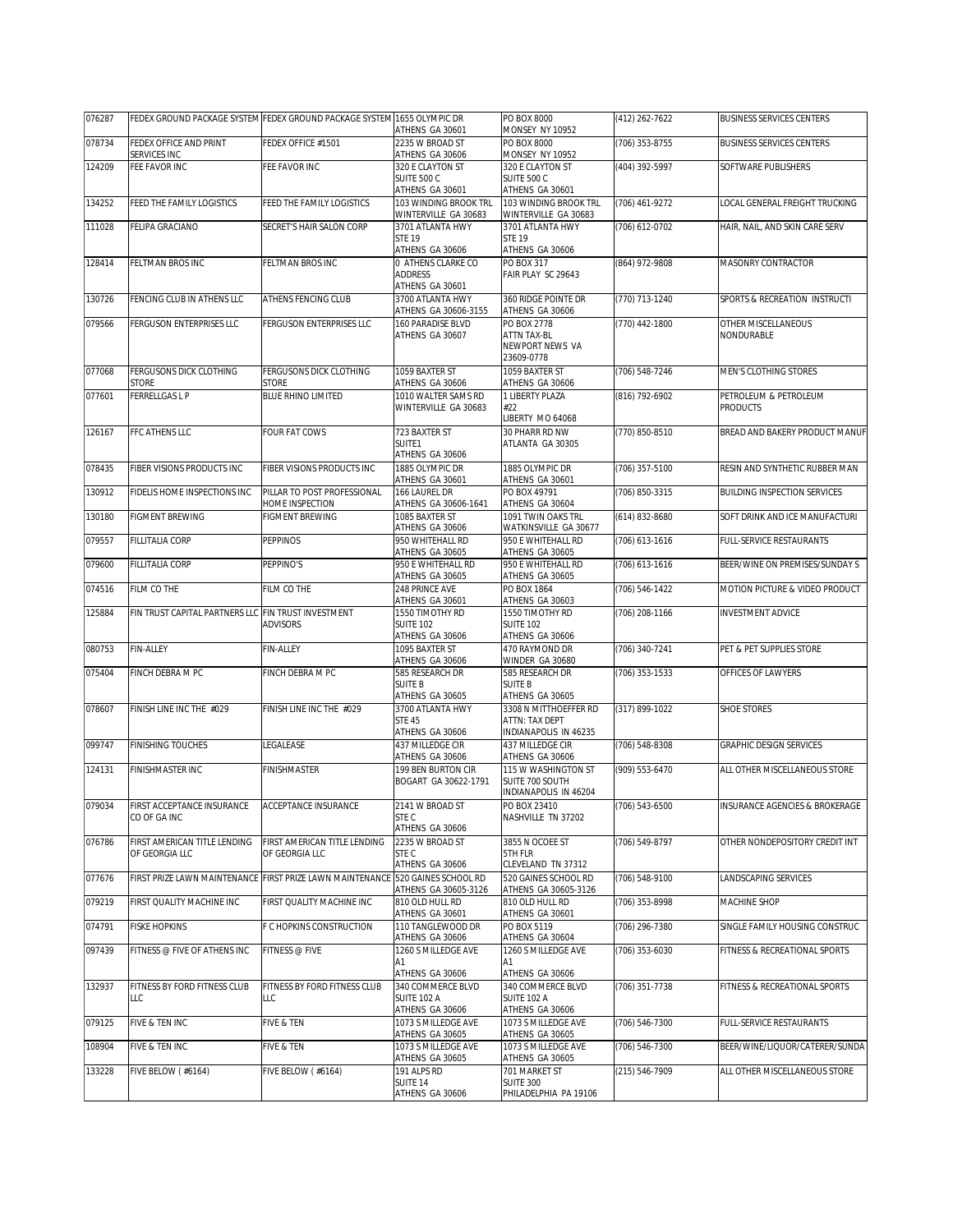| 119918 | FIVE MARKET REALTY LLC                        | 5 MARKET REALTY LLC                                                           | 824 S MILLEDGE AVE<br>ATHENS GA 30605                | 824 S MILLEDGE AVE<br>ATHENS GA 30605                | (706) 850-4636     | OFFICES OF REAL ESTATE AGENTS     |
|--------|-----------------------------------------------|-------------------------------------------------------------------------------|------------------------------------------------------|------------------------------------------------------|--------------------|-----------------------------------|
| 078098 | FIVE POINTS OPTICAL INC                       | FIVE POINTS OPTICAL INC                                                       | 698 S MILLEDGE AVE<br>ATHENS GA 30605                | 698 S MILLEDGE AVE<br>ATHENS GA 30605                | (706) 543-2020     | OPTICAL GOODS STORES              |
| 077398 | FIVE POINTS OPTOMETRISTS PC                   | FIVE POINTS EYE CARE CTR                                                      | <b>698 S MILLEDGE AVE</b>                            | 698 S MILLEDGE AVE                                   | (706) 543-2020     | OFFICES OF OPTOMETRISTS           |
| 092968 | FIVE POINTS PSYCHIATRY                        | FIVE POINTS PSYCHIATRY                                                        | ATHENS GA 30605<br>188 S MILLEDGE AVE                | ATHENS GA 30605<br>188 S MILLEDGE AVE                | $(706) 549 - 2087$ | OFFICES OF MENTAL HEALTH PRACT    |
|        |                                               |                                                                               | STE <sub>3</sub><br>ATHENS GA 30605                  | STE <sub>3</sub><br>ATHENS GA 30605                  |                    |                                   |
| 126063 | FIVE POINTS REAL ESTATE LLP                   | FIVE POINTS (RESIDENTIAL                                                      | 546 CASTALIA AVE                                     | 546 CASTALIA AVE                                     | (912) 856-8381     | ROOFING, SIDING, & SHEET METAL    |
| 131883 | FIVE POINTS STORAGE LLC                       | ROOFING)<br>FIVE POINTS STORAGE                                               | ATHENS GA 30606-4302<br>185 S MILLEDGE RD            | ATHENS GA 30606-4302<br>1138 N GERMTOWN PKWY         | (901) 737-7336 706 | GENERAL WAREHOUSING & STORAGE     |
|        |                                               |                                                                               | ATHENS GA 30606                                      | STE101-371<br>CORDOVA TN 38016-5872                  |                    |                                   |
| 087140 | <b>FIVE POINTS YOGA</b>                       | FIVE POINTS YOGA                                                              | 1260 S MILLEDGE AVE<br>SUITE E1                      | 1260 S MILLEDGE AVE<br><b>SUITE E1</b>               |                    | ALL OTHER SCHOOLS & INSTRUCTIO    |
|        |                                               |                                                                               | ATHENS GA 30605                                      | ATHENS GA 30605                                      |                    |                                   |
| 132868 | <b>FIVE POINTS YOGA</b>                       | FIVE POINTS YOGA                                                              | 1260 S MILLEDGE AVE<br>SUITE E1                      | 1260 S MILLEDGE AVE<br><b>SUITE E1</b>               | (706) 355-3114     | FITNESS & RECREATIONAL SPORTS     |
|        |                                               | <b>AGEILITY PHYSICAL THERAPY</b>                                              | ATHENS GA 30605                                      | ATHENS GA 30605<br>400 CENTRE ST                     |                    |                                   |
| 131148 | FIVE STAR REHABILITATION AND<br>WELLNESS SVCS | SOLUTIONS AT MORNINGSIDE OF<br><b>ATHENS</b>                                  | 1291 CEDAR SHOALS DR<br>ATHENS GA 30605              | NEWTON MA 02458                                      | (617) 796-8387     | OFFICES OF PHYSICAL/SPEECH THE    |
| 075579 |                                               | FIVE STAR TIRE/AUTOMOTIVE INC FIVE STAR TIRE/AUTOMOTIVE INC 530 MACON HWY     |                                                      | 530 MACON HWY                                        | (706) 353-0059     | AUTOMOTIVE MECHANICAL/ELECTRIC    |
| 077074 | FLAGPOLE INC                                  | <b>FLAGPOLE INC</b>                                                           | ATHENS GA 30606<br>220 PRINCE AVE                    | ATHENS GA 30606<br>PO BOX 1027                       | (706) 549-9523     | PERIODICAL PUBLISHERS             |
|        |                                               |                                                                               | ATHENS GA 30601-2473                                 | ATHENS GA 30603                                      |                    |                                   |
| 077645 | FLAMINGO HOME SALES INC                       | FLAMINGO HOME SALES INC                                                       | 119 COMMERCE BLVD<br>ATHENS GA 30606                 | 119 COMMERCE BLVD<br>ATHENS GA 30606                 | (706) 549-3600     | MANUFACTURED (MOBILE) HOME DEA    |
| 115553 | FLANIGAN'S PORTRAIT STUDIO                    | FLANIGAN'S PORTRAIT STUDIO                                                    | 585 VINE ST<br>SUITE 4                               | 585 VINE ST<br><b>SUITE 4</b>                        | (706) 380-5151     | PHOTOGRAPHIC SERVICES             |
|        |                                               |                                                                               | ATHENS GA 30601                                      | ATHENS GA 30601                                      |                    |                                   |
| 127637 | FLASH LENDING GROUP INC                       | FLASH LENDING GROUP INC                                                       | 210 HAWTHORNE AVE<br>ATHENS GA 30606                 | 320 UNIVERSITY DR<br>ATHENS GA 30605                 |                    | OTHER ACT. RELATED TO CREDIT I    |
| 129337 | FLASH LENDING GROUP INC                       | FLASH LENDING GROUP INC                                                       | 1501 LEXINGTON RD<br>ATHENS GA 30605-2325            | 320 UNIVERSITY DR<br>ATHENS GA 30605                 | (706) 540-3601     | REGULATORY/PAWNBROKERS            |
| 106202 | FLAT ROCK SERVICES INC                        | OCONEE OFF-ROAD                                                               | 3975 ATLANTA HWY<br>ATHENS GA 30606                  | 3975 ATLANTA HWY<br>ATHENS GA 30606                  | (706) 769-2014     | ELECTRONIC SHOPPING & MAIL-ORD    |
| 126496 | FLAT WATER POULTRY                            | FLAT WATER POULTRY                                                            | 116 RIVERBOTTOM TER<br>ATHENS GA 30606               | PO BOX 5994<br>ATHENS GA 30604                       |                    | ALL OTHER PROF., SCIENTIFIC, &    |
| 120932 | FLEET FEET SPORTS<br>DEVELOPMENT CO           | FLEET FEET SPORTS                                                             | 1694 S LUMPKIN ST<br>ATHENS GA 30606                 | 310 E MAIN ST<br>CARRBORO NC 27510                   | (919) 913-4426     | SHOE STORES                       |
| 079060 | FLICKER THEATER & BAR INC                     | FLICKER THEATER & BAR                                                         | 263 W WASHINGTON ST<br>ATHENS GA 30601               | 78 GARLAND RD<br>DANIELSVILLE GA 30633               | (706) 546-0039     | DRINKING PLACE ( ALCOHOLIC BEV    |
| 127875 | FLICKER THEATER & BAR INC                     | <b>FLICKER THEATER</b>                                                        | 263 W WASHINGTON ST                                  | 78 GARLAND RD                                        | (706) 546-0039     | BEER/WINE/LIQUOR ON PREMISES/C    |
| 079455 | FLIEGEL EVAN J. MD P.C.                       | FLIEGEL EVAN J. MD P.C.                                                       | ATHENS GA 30601<br>1000 HAWTHORNE AVE                | DANIELSVILLE GA 30633<br>1000 HAWTHORNE AVE          | (706) 546-5340     | OFFICE OF PHYSICIANS              |
|        |                                               |                                                                               | <b>BLDGP</b><br>ATHENS GA 30606                      | <b>BLDGP</b><br>ATHENS GA 30606                      |                    |                                   |
| 120014 | FLOURISH HAIR SALON                           | FLOURISH HAIR SALON                                                           | 1379 PRINCE AVE                                      | 1011 SHARON PL                                       | (706) 354-0054     | HAIR, NAIL, AND SKIN CARE SERV    |
| 079134 | <b>FLOWERS BAKERY STORE</b>                   | FLOWERS BAKERY STORE                                                          | ATHENS GA 30606<br>1455 N CHASE ST                   | WATKINSVILLE GA 30677<br>PO BOX 250                  | (770) 459-2883     | OTHER SPECIALTY FOOD STORES       |
| 078626 |                                               | FLOWERS BAKING CO OF VILLA RIC FLOWERS BAKING CO OF VILLA RIC 1455 N CHASE ST | ATHENS GA 30601                                      | VILLA RICA GA 30180<br>PO BOX 250                    | (706) 549-7222     | OTHER GROCERY & RELATED PRODUC    |
|        |                                               |                                                                               | ATHENS GA 30601                                      | VILLA RICA GA 30180                                  |                    |                                   |
| 077813 | <b>FLOWERS INC</b>                            | <b>BURTON &amp; BURTON</b>                                                    | 325 CLEVELAND RD<br>BOGART GA 30622-1766             | 325 CLEVELAND RD<br>BOGART GA 30622-1766             | (706) 548-1588     | OTHER MISC NONDURABLE GOODS<br>WH |
| 077078 | <b>FLOWERS NANCY</b>                          | FLOWERS NANCY & CO REAL<br>ESTATE LLC                                         | 1500 MORTON RD<br>ATHENS GA 30605-5030               | 1500 MORTON RD<br>ATHENS GA 30605-5030               | (706) 546-7946     | OFFICES OF REAL ESTATE AGENTS     |
| 078240 | FLOYD BUTLER AND SON INC                      | HAWTHORNE AUTOMOTIVE                                                          | 475 HAWTHORNE AVE                                    | 475 HAWTHORNE AVE                                    | (706) 548-4943     | GASOLINE STATIONS WITH CONVENI    |
| 102169 | FLOYD DOWNER PHOTOGRAPHY                      | FLOYD DOWNER PHOTOGRAPHY                                                      | ATHENS GA 30606-2503<br>114 TANNER BLF               | ATHENS GA 30606-2503<br>114 TANNER BLF               | (706) 548-3140     | PHOTOGRAPHIC SERVICES             |
| 131301 | FLT CREEKSIDE ATHENS LLC                      | SERENE AT CREEKSTONE                                                          | ATHENS GA 30606<br>385 CREEK STONE CT                | ATHENS GA 30606<br>385 CREEK STONE CT                | (706) 247-7101     | REAL ESTATE PROPERTY MANAGERS     |
| 131300 | FLT KNOLLWOOD LLC                             | SERENE AT NORTHSIDE                                                           | ATHENS GA 30601-6102<br>205 OLD HULL RD              | ATHENS GA 30601-6102<br>205 OLD HULL RD              | (949) 399-2500     | REAL ESTATE PROPERTY MANAGERS     |
| 131330 | FLT RIVERWOOD LLC                             | SERENE AT RIVERWOOD                                                           | ATHENS GA 30601<br>130 COLE MANOR DR                 | ATHENS GA 30601<br>130 COLE MANOR DR                 | (706) 247-7746     | REAL ESTATE PROPERTY MANAGERS     |
|        |                                               |                                                                               | ATHENS GA 30606                                      | ATHENS GA 30606                                      |                    |                                   |
| 133543 | FLYII ALIEN LLC                               | <b>FLYII ALIEN LLC</b>                                                        | 750 GAINES SCHOOL RD.<br>APT G124<br>ATHENS GA 30605 | 750 GAINES SCHOOL RD.<br>APT G124<br>ATHENS GA 30605 | (678) 232-0057     | ELECTRONIC SHOPPING & MAIL-ORD    |
| 077454 | FOGG ZAREIE ENTERPRISES INC                   | ATHENS FAMILY DENTAL                                                          | 3380 OLD JEFFERSON RD<br>ATHENS GA 30607             | 3380 OLD JEFFERSON RD<br>ATHENS GA 30607             | (706) 548-3279     | OFFICES OF DENTISTS               |
| 077083 | FOLCO INC                                     | FOLCO INC                                                                     | 940 W BROAD ST                                       | 940 W BROAD ST                                       | (706) 543-1320     | <b>FURNITURE STORES</b>           |
| 079861 | FOOKS FOODS INC                               | FOOKS FOODS INC                                                               | ATHENS GA 30601-2514<br>2026 S MILLEDGE AVE          | ATHENS GA 30601-2514<br>2026 S MILLEDGE AVE          | (706) 208-8839     | SUPERMARKETS & OTHER GROCERY (    |
|        |                                               |                                                                               | STE C6<br>ATHENS GA 30605                            | STE C6<br>ATHENS GA 30605                            |                    |                                   |
| 077565 | FOOT LOCKER RETAIL INC                        | FOOT LOCKER #7190                                                             | 3700 ATLANTA HWY<br>254                              | PO BOX 2731<br>HARRISBURG PA 17105                   | (706) 548-2683     | <b>SHOE STORES</b>                |
|        |                                               |                                                                               | ATHENS GA 30606-3155                                 |                                                      |                    |                                   |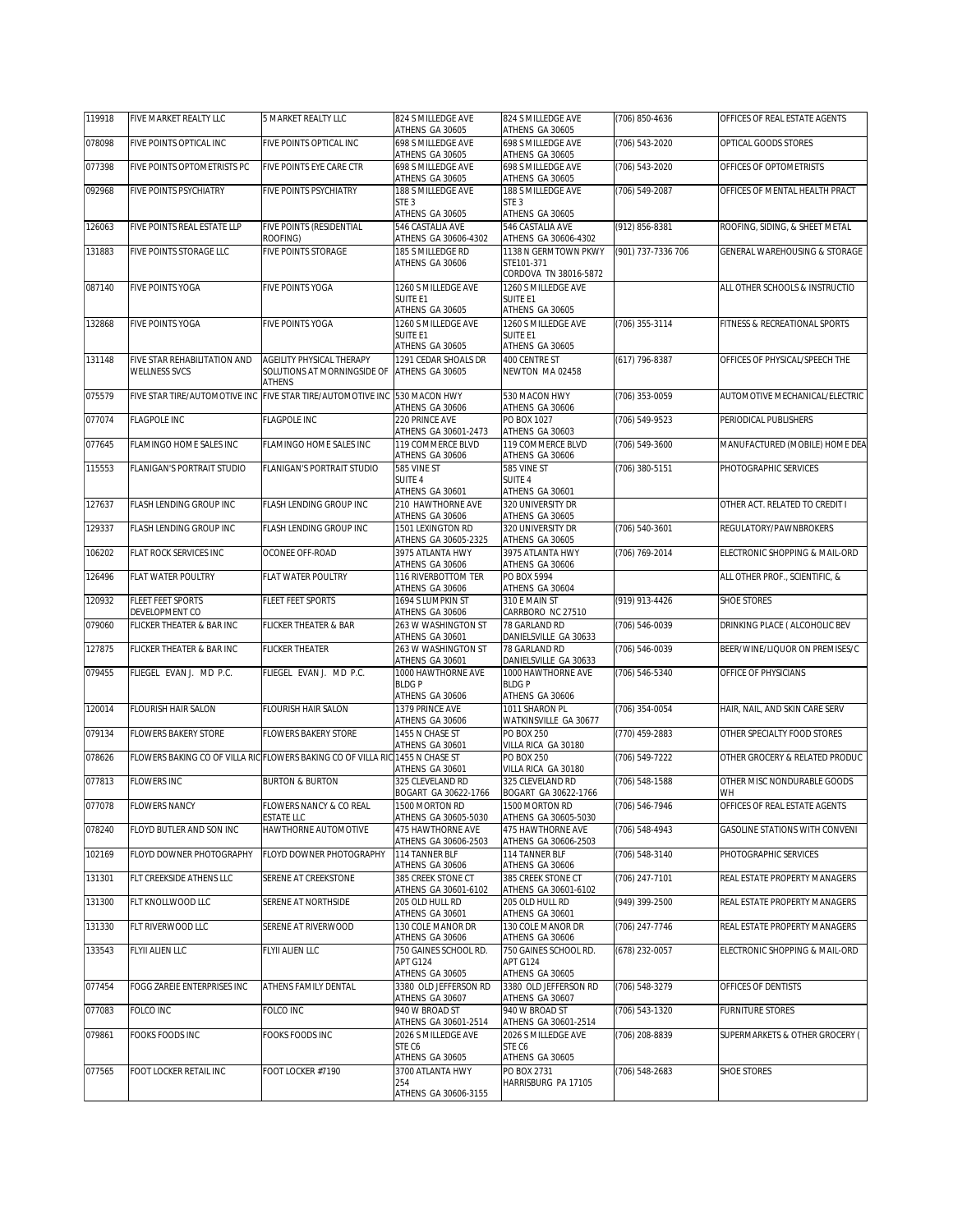| 132331 | FOOT PALACE ATHENS LLC                         | <b>FOOT PALACE</b>                                                                  | 196 ALPS RD                                                                  | PO BOX 5994                                                                  | (706) 521-5290   | BEER & WINE ON PREMISES CONSUM  |
|--------|------------------------------------------------|-------------------------------------------------------------------------------------|------------------------------------------------------------------------------|------------------------------------------------------------------------------|------------------|---------------------------------|
|        |                                                |                                                                                     | STE 31<br>ATHENS GA 30606                                                    | ATHENS GA 30604                                                              |                  |                                 |
| 132691 | FOOT PALACE ATHENS LLC                         | <b>FOOT PALACE</b>                                                                  | 196 ALPS RD<br>SUITE 31<br>ATHENS GA 30606                                   | PO BOX 5994<br>ATHENS GA 30604                                               | (706) 296-8535   | OTHER PERSONAL CARE SERVICES    |
| 077843 | FORMTECH ENTERPRISES INC                       | FORMTECH ENTERPRISES INC                                                            | 126 BEN BURTON CIR<br>BOGART GA 30622                                        | 126 BEN BURTON CIR<br>BOGART GA 30622                                        | (706) 543-2428   | RESIN AND SYNTHETIC RUBBER MAN  |
| 079841 | FORTY TREES LLC                                | FORTY TREES LLC                                                                     | 1091 BOULEVARD<br><b>STUDIO B</b><br>ATHENS GA 30601                         | 1091 BOULEVARD<br><b>STUDIO B</b><br>ATHENS GA 30601                         | (706) 369-8689   | REAL ESTATE PROPERTY MANAGERS   |
| 093450 | FOUNTAIN GATE PUBLISHERS                       | FOUNTAIN GATE PUBLISHERS                                                            | 325 PINECREST DR<br>ATHENS GA 30605                                          | 325 PINECREST DR<br>ATHENS GA 30605                                          | (706) 546-6641   | OTHER PUBLISHERS                |
| 133735 | FOX TECH MOBILE LLC                            | <b>ITECH DEVICE REPAIR</b>                                                          | 3190 ATI ANTA HWY<br>ATHENS GA 30606                                         | 3190 ATI ANTA HWY<br>ATHENS GA 30606                                         | (678) 780-6503   | ELECTRONIC & PRECISION EQUIP R  |
| 111238 | <b>FOSR LLC</b>                                | KBP FOODS (BARNETT SHOALS RD) 2150 BARNETT SHOALS RD                                | ATHENS GA 30605                                                              | PO BOX 789705<br>WICHITA KS 67278                                            | (706) 549-4371   | LIMITED-SERVICE EATING PLACE    |
| 111239 | <b>FOSR LLC</b>                                | KBP FOODS KENTUCKY FRIED<br>CHICKEN (ATLANTA HWY)                                   | 3196 ATLANTA HWY<br>ATHENS GA 30606                                          | PO BOX 789705<br>WICHITA KS 67278                                            | (706) 548-9920   | LIMITED-SERVICE EATING PLACE    |
| 133611 | FRANCESCA COHN                                 | FRANCESCA COHN                                                                      | 100 N JACKSON ST<br>ATHENS GA 30601                                          | 100 N JACKSON ST<br>ATHENS GA 30601                                          | $(678)$ 378-9603 | ALL OTHER PERSONAL SERVICES     |
| 074761 | FRANCHISE SOLUTIONS INC                        | <b>BARBERITOS</b>                                                                   | 259 E CLAYTON ST<br>ATHENS GA 30601                                          | 259 E CLAYTON ST<br>ATHENS GA 30601                                          | (706) 549-9008   | FULL-SERVICE RESTAURANTS        |
| 078326 | FRANK DANIEL                                   | DANIEL TREE REMOVAL/PAINTING 145 MERLIN DR                                          | ATHENS GA 30606                                                              | 145 MERLIN DR<br>ATHENS GA 30606                                             | (706) 714-5789   | LANDSCAPING SERVICES            |
| 077929 | FRANKLIN GUNSHOP INC                           | FRANKLIN GUNSHOP INC                                                                | 3941 ATI ANTA HWY<br>ATHENS GA 30606                                         | 3941 ATLANTA HWY<br>ATHENS GA 30606                                          | (706) 543-7803   | SPORTING GOODS STORES           |
| 133722 | FRAU ADAM                                      | <b>FRAU ADAM</b>                                                                    | 195 SEGREST CIR<br>ATHENS GA 30605-3707                                      | 195 SEGREST CIR<br>ATHENS GA 30605-3707                                      | (925) 297-9308   | EDUCATIONAL SUPPORT SERVICES    |
| 123771 | FRED NASH                                      | FRED NASH                                                                           | 148 GRETCHEN LN<br>WINTERVILLE GA 30683                                      | 148 GRETCHEN LN<br>WINTERVILLE GA 30683                                      | (404) 747-5534   | OTHER DIRECT SELLING ESTABLISH  |
| 077870 | FREDDIE MASSEY                                 | FREDDIE MASSEY RENTAL &<br>CONST                                                    | 1215 DANIELSVILLE RD<br>ATHENS GA 30601-1328                                 | 1215 DANIELSVILLE RD<br>ATHENS GA 30601-1328                                 | (706) 543-4249   | RESIDENTIAL BUILDING CONSTRUCT  |
| 078516 | FREDS HISTORIC PROPERTIES INC                  | FREDS HISTORIC PROPERTIES INC                                                       | 220 COLLEGE AVE<br><b>STE 505</b><br>ATHENS GA 30601                         | <b>PO BOX 168</b><br>ATHENS GA 30603                                         | (706) 613-2742   | LESSORS OF RESIDENTIAL BUILDIN  |
| 120433 | FREE RADICAL LABS LLC                          | FREE RADICAL LABS LLC                                                               | 182 BEN BURTON CIR<br>STE 700B, LOWER LEVEL<br>BOGART GA 30622               | 400 ASHTON DR<br>ATHENS GA 30606-1623                                        | (706) 521-3790   | ALL OTHER PROF., SCIENTIFIC, &  |
| 074953 | FREEDOM FROM BONDAGE INC                       | FREEDOM FROM BONDAGE INC                                                            | 190/192/194 HIGHLAND<br><b>PARK DR</b><br>ATHENS GA 30605-3576               | PO BOX 80744<br>ATHENS GA 30608                                              | (706) 614-4964   | NON-PROFIT ORGANIZATION         |
| 074530 | FREESTYLE CONNECTION LLC                       | FREESTYLE CONNECTION LLC                                                            | 316 JASMINE TRL<br>ATHENS GA 30606                                           | 1805 N WASHINGTON ST<br>APT#2<br>WILMINGTON DE 19802                         | (706) 202-8404   | EDUCATIONAL SUPPORT SERVICES    |
| 078716 | FRESH AIR BARBECUE OF ATHENS<br>INC            | FRESH AIR BARBECUE OF ATHENS<br>INC                                                 | 1110 HULL RD<br>ATHENS GA 30601                                              | 1110 HULL RD<br>ATHENS GA 30601                                              | (706) 546-6060   | FULL-SERVICE RESTAURANTS        |
| 078868 | FRESH AIR BBQ OF ATHENS INC                    | FRESH AIR BBQ OF ATHENS INC                                                         | 5170 ATLANTA HWY<br>BOGART GA 30622                                          | 1110 HULL RD<br>ATHENS GA 30601                                              | (706) 546-6060   | FULL-SERVICE RESTAURANTS        |
| 111914 | FRESH CUT LANDSCAPING                          | FRESH CUT LANDSCAPING                                                               | 117 HUNNICUTT DR<br>ATHENS GA 30606-1705                                     | PO BOX 49661<br>ATHENS GA 30604                                              | (706) 296-1291   | LANDSCAPING SERVICES            |
| 093092 | FRIENDS AND FAMILY DAY CARE                    | FRIENDS AND FAMILY DAY CARE                                                         | 305 LAVENDER RD<br>ATHENS GA 30606                                           | 305 LAVENDER RD<br>ATHENS GA 30606                                           | (706) 850-5723   | CHILD DAY CARE SERVICES         |
| 129848 | LLC                                            | FRINGE WITH BENEFITS BOUTIQUE FRINGE WITH BENEFITS BOUTIQUE 153 E CLAYTON ST<br>LLC | ATHENS GA 30601                                                              | 153 E CLAYTON ST<br>ATHENS GA 30601                                          | (706) 425-8707   | WOMEN'S CLOTHING STORES         |
| 080079 | FRITZ ORTHOTICS AND<br>PROSTHETIC              | FRITZ ORTHOTICS AND<br><b>PROSTHETIC</b>                                            | 700 OGLETHORPE AVE<br>STE B <sub>2</sub><br>ATHENS GA 30606-2221             | 700 OGLETHORPE AVE<br>STE B <sub>2</sub><br>ATHENS GA 30606-2221             | (706) 425-9000   | OTHER HEALTH & PERSONAL CARE S  |
| 123140 | FROG STOMP CHILDREN'S ART<br><b>STUDIO LLC</b> | FROG STOMP CHILDREN'S ART<br><b>STUDIO LLC</b>                                      | 160 TRACY ST<br>1-A<br>ATHENS GA 30601                                       | 160 TRACY ST<br>1-A<br>ATHENS GA 30601                                       | (706) 338-2136   | INDEPENDENT ARTISTS, WRITERS,   |
| 078701 | FRONKO'S INC                                   | LITTLE ITALY PIZZA                                                                  | 125 N LUMPKIN ST<br>ATHENS GA 30601                                          | 125 N LUMPKIN ST<br>ATHENS GA 30601                                          | (706) 613-7100   | LIMITED-SERVICE EATING PLACE    |
| 079344 | FRONKO'S INC                                   | LITTLE ITALY PIZZERIA                                                               | 125 N LUMPKIN ST<br>ATHENS GA 30601                                          | 125 N LUMPKIN ST<br>ATHENS GA 30601                                          | (706) 613-7100   | BEER ON PREMISES/AFTER HOURS S  |
| 123874 | FULLER VETERINARY SERVICES                     | FULLER VETERINARY SERVICES                                                          | 390 PONDEROSA DR<br>ATHENS GA 30605                                          | 390 PONDEROSA DR<br>ATHENS GA 30605                                          | (706) 247-2677   | VETERINARY SERVICES             |
| 120444 | FULLER-SALLE LLC                               | PHARMACARE SERVICES                                                                 | 775 SUNSET DR<br>ATHENS GA 30606                                             | PO BOX 1240<br>#250                                                          | (706) 425-1500   | PHARMACIES & DRUG STORES        |
| 123423 | FUN CAFE LLC                                   | <b>BUBBLE CAFE</b>                                                                  | 247 E BROAD ST                                                               | BLANCO TX 78606<br>247 E BROAD ST<br>ATHENS GA 30601-2802                    | (706) 355-3002   | <b>FULL-SERVICE RESTAURANTS</b> |
| 107351 | FUN GALAXY ATHENS INC                          | FUN GALAXY ATHENS INC                                                               | ATHENS GA 30601-2802<br>3030 CHEROKEE RD                                     | 184 CRESTVIEW RD                                                             | (706) 546-5951   | FITNESS & RECREATIONAL SPORTS   |
| 132800 | FUNES AUTOMOTIVE                               | TOP DAWG TIRE                                                                       | ATHENS GA 30605<br>4720 ATLANTA HWY                                          | JACKSON GA 30233<br>4720 ATLANTA HWY                                         | (706) 534-9953   | OTHER AUTO REPAIR & MAINTENANC  |
| 129207 | FUTURISTICKICKS LLC                            | FUTURISTICKICKS LLC                                                                 | ATHENS GA 30606<br>3701 ATLANTA HWY<br><b>STE 35</b><br>BOGART GA 30622-2259 | ATHENS GA 30606<br>3701 ATLANTA HWY<br><b>STE 35</b><br>BOGART GA 30622-2259 | (770) 866-0937   | ALL OTHER MISCELLANEOUS STORE   |
| 131291 | FWC PACES-CRYSTAL LLC                          | SERENE AT WOODLAKE                                                                  | 132 WOODLAKE DR<br>#201<br>ATHENS GA 30606                                   | 132 WOODLAKE DR<br>#201<br>ATHENS GA 30606                                   | (706) 613-0505   | REAL ESTATE PROPERTY MANAGERS   |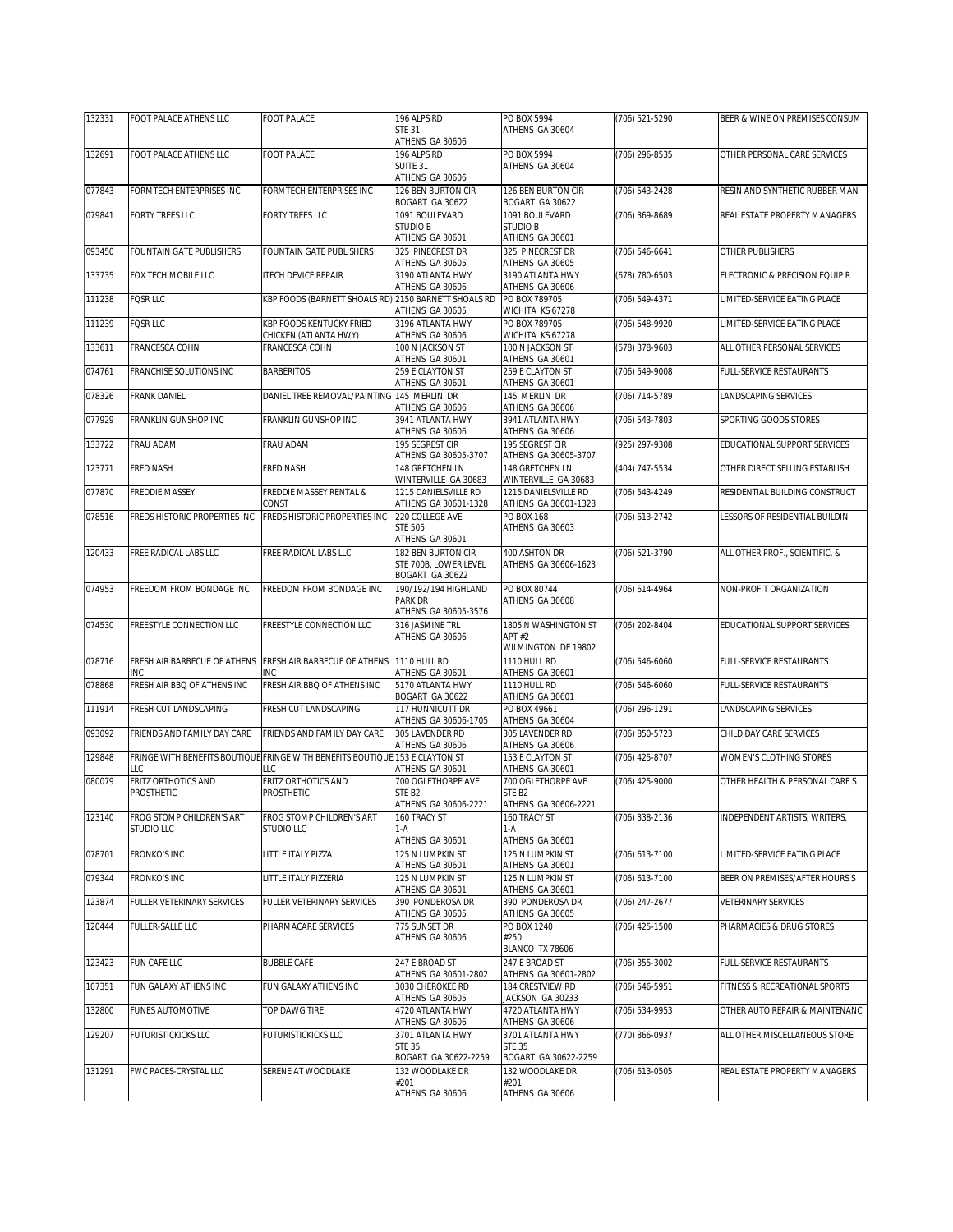| 128587 | G GROSSMAN FINE ART LLC                        | G GROSSMAN FINE ART LLC                                     | 237 HIGHLAND AVE<br>ATHENS GA 30606           | 237 HIGHLAND AVE<br>ATHENS GA 30606                             | (706) 255-9082   | <b>ART DEALERS</b>               |
|--------|------------------------------------------------|-------------------------------------------------------------|-----------------------------------------------|-----------------------------------------------------------------|------------------|----------------------------------|
| 125503 | G-N-A PROFESSIONAL SERVICES                    | G-N-A PROFESSIONAL SERVICES                                 | 130 TAWNYBERRY LN<br>ATHENS GA 30606          | 130 TAWNYBERRY LN<br>ATHENS GA 30606                            | (706) 540-2380   | JANITORIAL SERVICES              |
| 077341 | GA EMERGENCY MEDICINE SPCL<br>PC               | GA EMERGENCY MEDICINE SPCL                                  | 1199 PRINCE AVE<br>ATHENS GA 30606-2185       | PO BOX 742528<br>DALLAS TX 75374                                | (706) 475-7000   | OFFICE OF PHYSICIANS             |
| 077925 | <b>GA INSTITUTE OF COSMETOLOGY</b>             | GA INSTITUTE OF COSMETOLOGY                                 | 3529 ATLANTA HWY                              | 3529 ATLANTA HWY                                                | (706) 549-6400   | TECHNICAL & TRADE SCHOOLS        |
| 078528 |                                                | GA LITHOTRIPSY & LASER CENTER GA LITHOTRIPSY & LASER CENTER | ATHENS GA 30606<br>120 TRINITY PL             | ATHENS GA 30606<br>120 TRINITY PI                               | (706) 543-2718   | OFFICE OF PHYSICIANS             |
| 080050 | INC<br>GA/FLORIDA SOYBEAN ASSOC INC            | INC<br>GA/FLORIDA SOYBEAN ASSOC INC                         | ATHENS GA 30607-2100<br>2425 S MILLEDGE AVE   | ATHENS GA 30607-2100<br>2425 S MILLEDGE AVE                     | (706) 542-3793   | NON-PROFIT ORGANIZATION          |
| 128012 | GAIA INTERNATIONAL LLC                         | SAKE MAMA                                                   | ATHENS GA 30605-1639<br>166 E CLAYTON ST      | ATHENS GA 30605-1639<br>166 E CLAYTON ST                        | (248) 765-7636   | BEER & WINE ON PREMISES CONSUM   |
| 128193 | <b>GAIA INTERNATIONAL LLC</b>                  | SAKE MAMA                                                   | ATHENS GA 30601<br>166 E CLAYTON ST           | ATHENS GA 30601<br>166 E CLAYTON ST                             | (248) 765-7636   | LIMITED-SERVICE EATING PLACE     |
| 131357 | <b>GALA TEA PARTIES LLC</b>                    | <b>GALA TEA PARTIES LLC</b>                                 | ATHENS GA 30601<br>210 BEDFORD DR             | ATHENS GA 30601<br>210 BEDFORD DR                               | (305) 606-1528   | <b>INTERIOR DESIGNS SERVICES</b> |
| 078474 | <b>GALAXY INC</b>                              | ATHENS WEST CLEANERS                                        | ATHENS GA 30606<br>110 ATHENS WEST PKWY       | ATHENS GA 30606<br>110 ATHENS WEST PKWY                         | (706) 354-8160   | DRYCLEANING & LAUNDRY SERVICES   |
| 111106 | GALAXY TAX AND SERVICES INC                    | GALAXY TAX AND SERVICES INC                                 | ATHENS GA 30606<br>645 DANIELSVILLE RD        | ATHENS GA 30606<br>PO BOX 81764                                 | (706) 850-2761   | OTHER SPECIALIZED SERVICES       |
|        |                                                |                                                             | <b>SUITE B</b><br>ATHENS GA 30601             | ATHENS GA 30608-1764                                            |                  |                                  |
| 078346 | <b>GALIS DENNY C</b>                           | <b>GALIS DENNY C</b>                                        | 277 HENDERSON AVE                             | PO BOX 907                                                      | (706) 549-8242   | ALL OTHER PROF., SCIENTIFIC, &   |
| 078601 | <b>GALIS PROPERTIES INC</b>                    | GALIS PROPERTIES INC                                        | ATHENS GA 30605-1036<br>1040 GAINES SCHOOL RD | ATHENS GA 30603<br>1040 GAINES SCHOOL RD                        | (706) 546-7800   | ESSORS OF RESIDENTIAL BUILDIN    |
|        |                                                |                                                             | 217<br>ATHENS GA 30605                        | 217<br>ATHENS GA 30605                                          |                  |                                  |
| 074606 | GAMESTOP #2663                                 | GAMESTOP #2663                                              | 3061 ATLANTA HWY<br>STE C                     | 625 WESTPORT PKWY<br>GRAPEVINE TX 76051                         | (817) 424-2000   | HOBBY, TOY, & GAME STORES        |
| 088589 | <b>GAMESTOP INC</b>                            | GAMESTOP #6433                                              | ATHENS GA 30606<br>4375 LEXINGTON RD          | 625 WESTPORT PKWY                                               | (706) 354-6747   | HOBBY, TOY, & GAME STORES        |
| 128599 | GARCIAS FAMILY LANDSCAPING                     | GARCIAS FAMILY LANDSCAPING                                  | ATHENS GA 30605<br>160 BLOOMINGTON DR         | GRAPEVINE TX 76051<br>160 BLOOMINGTON DR                        | (706) 308-3661   | LANDSCAPING SERVICES             |
| 132429 | GARDENIA FLORAL DESIGN LLC                     | GARDENIA FLORAL DESIGN LLC                                  | ATHENS GA 30606<br>123 BORDEAUX LN            | ATHENS GA 30606<br>123 BORDEAUX LN                              | (706) 743-5388   | <b>FLORIST</b>                   |
|        |                                                |                                                             | ATHENS GA 30605                               | ATHENS GA 30605                                                 |                  |                                  |
| 082187 | GARDENS SOUTH LANDSCAPE &<br><b>DESIGN INC</b> | GARDENS SOUTH LANDSCAPE &<br>DESIGN INC                     | 1290 BARNETT RDG<br>ATHENS GA 30605           | 1290 BARNETT RDG<br>ATHENS GA 30605                             | (706) 354-0705   | LANDSCAPING SERVICES             |
| 079248 | GARDENVIEW FUNERAL CHAPEL<br>LLC.              | GARDENVIEW FUNERAL CHAPEL<br>LLC                            | 605 OLYMPIC DR<br>ATHENS GA 30601             | PO BOX 80982<br>ATHENS GA 30608                                 | (706) 546-1125   | FUNERAL HOMES & FUNERAL SERVIC   |
| 127777 | GARDNER-HOWELL CONSULTING<br>LLC               | COURTNEY FIELDS MCVEY LCSW                                  | 445 HUNTINGTON RD<br><b>SUITE 120</b>         | 445 HUNTINGTON RD<br><b>SUITE 120</b>                           | (706) 363-3352 3 | OUTPATIENT MENTAL HEALTH & SUB   |
| 123367 | GARLAND VOICEOVERS LLC                         | <b>GARLAND VOICEOVERS LLC</b>                               | ATHENS GA 30606<br>345 LAKELAND DR            | ATHENS GA 30606<br>345 LAKELAND DR                              | (706) 207-6849   | RECORD PRODUCTION                |
| 074615 | GARRETT PAVING CO INC                          | GARRETT PAVING CO INC                                       | ATHENS GA 30607<br>1195 WINTERVILLE RD        | ATHENS GA 30607<br>1195 WINTERVILLE RD                          | (706) 546-7643   | ALL OTHER SPECIAL TRADE CONTRA   |
| 077312 | <b>GARRETT PROPERTIES LLC</b>                  | <b>GARRETT PROPERTIES LLC</b>                               | ATHENS GA 30605-2119<br>112 E CLOVERHURST AVE | ATHENS GA 30605-2119<br>112 E CLOVERHURST AVE                   | (706) 353-1429   | REAL ESTATE PROPERTY MANAGERS    |
|        |                                                | GATEWAY JEWELRY & PAWN INC                                  | ATHENS GA 30605-1222                          | ATHENS GA 30605-1222                                            |                  |                                  |
| 075960 | GATEWAY JEWELRY & PAWN INC                     |                                                             | 401 NORTH AVE<br>STE <sub>7</sub>             | 401 NORTH AVE<br>STE <sub>7</sub>                               | (706) 354-4653   | REGULATORY/PAWNBROKERS           |
| 078805 | GATEWAY JEWELRY AND PAWN                       | GATEWAY JEWELRY AND PAWN                                    | ATHENS GA 30601-2256<br>3970 ATLANTA HWY      | ATHENS GA 30601-2256<br>3970 ATLANTA HWY                        | (706) 354-4653   | REGULATORY/PAWNBROKERS           |
|        | INC.                                           | <b>INC</b>                                                  | #A<br>ATHENS GA 30606                         | #A<br>ATHENS GA 30606                                           |                  |                                  |
| 132620 | GATRELL TOP TO BOTTOM<br>CLEANING SERVICE      | GATRELL TOP TO BOTTOM<br><b>CLEANING SERVICE</b>            | 2500 W BROAD ST<br>STE 514<br>ATHENS GA 30606 | 141 LAKE PL<br>ATHENS GA 30606                                  | (706) 202-7671   | JANITORIAL SERVICES              |
| 127805 | <b>GB LICENSE LLC</b>                          | <b>GOPUFF</b>                                               | 1905 COMMERCE RD<br>ATHENS GA 30607           | 537 N 3RD ST<br>PHILADELPHIA PA 19123                           | (267) 595-9509   | OTHER SPECIALIZED SERVICES       |
| 132290 | <b>GB LICENSE LLC</b>                          | <b>GOPUFF</b>                                               | 1905 COMMERCE RD<br>ATHENS GA 30607           | 537 N 3RD ST<br>PHILADELPHIA PA 19123                           |                  | BEER/WINE PKG/SUNDAY SALES       |
| 113176 | GCG GROUP INC                                  | <b>GC COMPUTER</b>                                          | 3700 ATLANTA HWY<br><b>UNIT 82</b>            | 3700 ATLANTA HWY<br><b>UNIT 82</b>                              | (706) 549-3889   | COMPUTER & SOFTWARE STORES       |
|        |                                                |                                                             | ATHENS GA 30606-7201                          | ATHENS GA 30606-7201                                            |                  |                                  |
| 129107 | GEE TRANSPORT INC                              | UNIVERSITY MOVING AND<br>STORAGE                            | 3410 JEFFERSON RD<br>ATHENS GA 30607          | 3410 JEFFERSON RD<br>ATHENS GA 30607                            | (706) 353-1141   | GENERAL WAREHOUSING & STORAGE    |
| 130624 | <b>GEEK IN STITCHES</b>                        | <b>GEEK IN STITCHES</b>                                     | 132 WOODLAKE DR<br><b>APT 202</b>             | 132 WOODLAKE DR<br><b>APT 202</b>                               | (706) 207-4483   | INDEPENDENT ARTISTS, WRITERS,    |
| 078997 | GENESCO INC                                    | JOURNEYS #986                                               | ATHENS GA 30606<br>3700 ATLANTA HWY           | ATHENS GA 30606<br>1415 MURFREESBORO PIKE                       | (615) 367-8311   | <b>SHOE STORES</b>               |
|        |                                                |                                                             | <b>STE 156</b><br>ATHENS GA 30606             | <b>RM 240</b><br>NASHVILLE TN 37217                             |                  |                                  |
| 124091 | <b>GENESIS RESTAURANT GROUP LLC WENDY'S</b>    |                                                             | 705 US HWY 29 N<br>ATHENS GA 30601            | <b>THUNTINGTON RD</b><br><b>STE 206</b><br>ATHENS GA 30606-7206 | (706) 546-7628   | FULL-SERVICE RESTAURANTS         |
| 125754 | GENUINE PARTS COMPANY                          | NAPA AUTO PARTS                                             | 2505 RIVERBEND RD<br>ATHENS GA 30605          | 5420 PEACHTREE<br><b>INDUSTRIAL BLVD</b><br>NORCROSS GA 30071   | (770) 246-4357   | ALL OTHER MISCELLANEOUS STORE    |
| 077838 | GEO-HYDRO ENGINEERS INC                        | GEO-HYDRO ENGINEERS INC                                     | 190 BEN BURTON RD                             | 1000 COBB PLACE BLVD                                            | (706) 354-1800   | <b>ENGINEERING SERVICES</b>      |
|        |                                                |                                                             | STE C<br>BOGART GA 30622-6832                 | <b>SUITE 290</b><br>KENNESAW GA 30144                           |                  |                                  |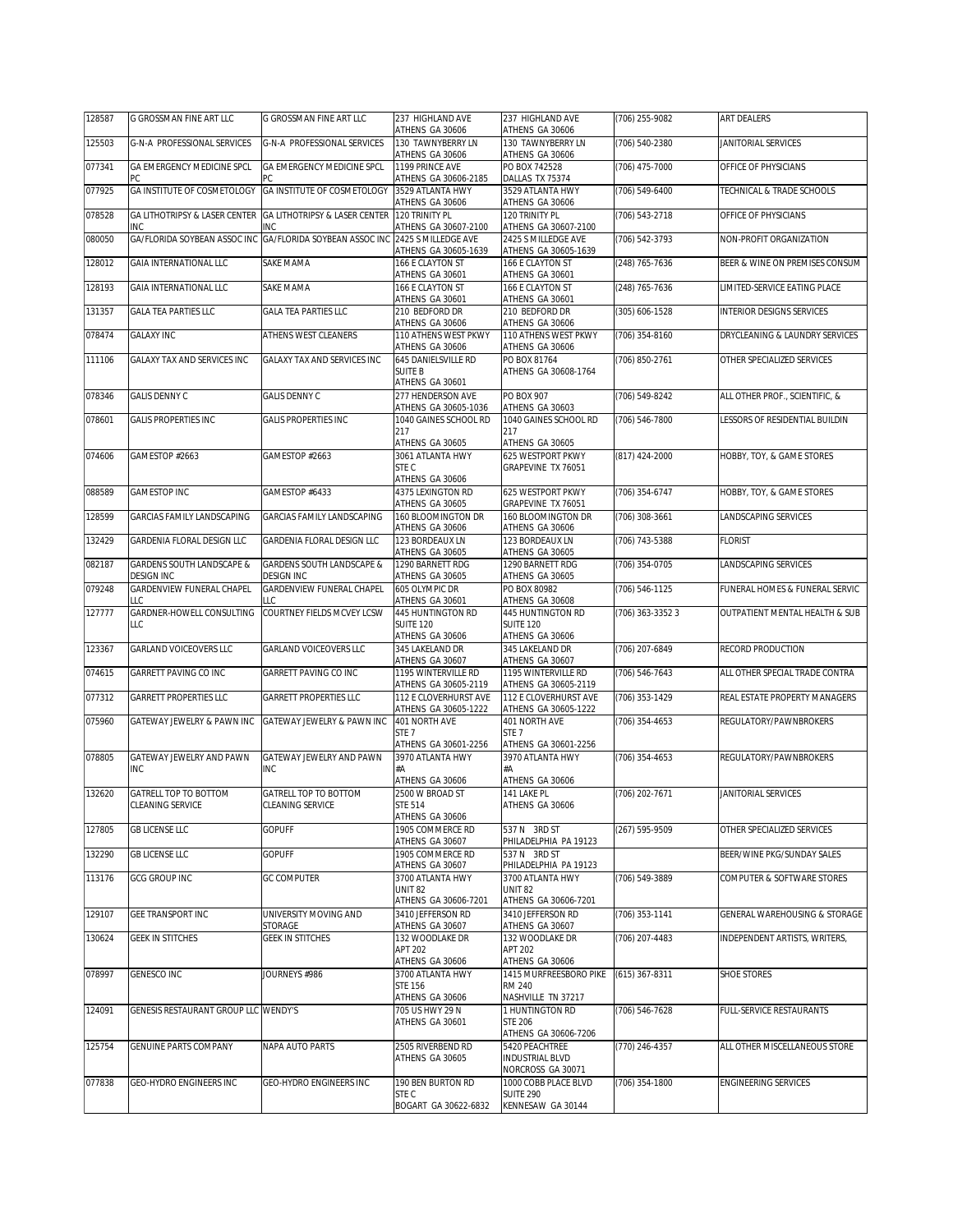| 068307 | <b>GEORGE HEARD</b>                                 | HEARDS HEATING AIR CONDITION 214 E MEADOW DR        | ATHENS GA 30605                                               | PO BOX 1065<br>ATHENS GA 30603                                                  | (706) 354-7941 | PERSONAL & HOUSEHOLD EQUIP/APP |
|--------|-----------------------------------------------------|-----------------------------------------------------|---------------------------------------------------------------|---------------------------------------------------------------------------------|----------------|--------------------------------|
| 077651 | <b>GEORGETOWN VILLAGE</b><br>APARTMENTS             | <b>GEORGETOWN VILLAGE</b><br>APARTMENTS             | 170 SECURITY CIR<br>ATHENS GA 30605-3328                      | 170 SECURITY CIR<br>ATHENS GA 30605-3328                                        | (706) 353-7368 | REAL ESTATE PROPERTY MANAGERS  |
| 123660 | <b>GEORGIA APARTMENT REPAIRS</b>                    | <b>GEORGIA APARTMENT REPAIRS</b>                    | 144 MERLIN DR                                                 | 144 MERLIN DR                                                                   | (706) 850-0506 | OTHER SPECIALIZED SERVICES     |
| 133117 | <b>GEORGIA AUTO HUB LLC</b>                         | GEORGIA AUTO HUB LLC                                | ATHENS GA 30606-1220<br>115 SYCAMORE DR                       | ATHENS GA 30606-1220<br>200 CLAYSTONE TRCE                                      | (706) 215-9665 | USED CAR DEALERS               |
|        |                                                     |                                                     | <b>SUITE 206</b><br>ATHENS GA 30606                           | ATHENS GA 30606                                                                 |                |                                |
| 078772 | <b>GEORGIA CNC INC</b>                              | GEORGIA CNC INC                                     | 750 OLD HULL RD<br>ATHENS GA 30601-1574                       | 750 OLD HULL RD<br>ATHENS GA 30601-1574                                         | (706) 549-5100 | MACHINE SHOP                   |
| 077584 | GEORGIA CVS PHARMACY LLC                            | CVS PHARMACY 4555                                   | 4044 LEXINGTON RD<br>ATHENS GA 30605                          | 1 CVS DR, MD #1160<br>CAROL FONTAINE<br>WOONSOCKET RI 02895                     | (706) 546-7903 | PHARMACIES & DRUG STORES       |
| 078265 | GEORGIA CVS PHARMACY LLC                            | CVS PHARMACY 3678                                   | 196 ALPS RD<br>STE #20-B<br>ATHENS GA 30606                   | 1 CVS DR, MC 1160<br>ATT LIC<br>WOONSOCKET RI 02895                             | (706) 369-3490 | PHARMACIES & DRUG STORES       |
| 084384 | GEORGIA CVS PHARMACY LLC                            | CVS/PHARMACY #3771                                  | 395 NORTH AVE<br>ATHENS GA 30601                              | 1 CVS DR. MD #1160<br>CAROL FONTAINE<br>WOONSOCKET RI 02895                     | (706) 546-6627 | PHARMACIES & DRUG STORES       |
| 090711 | GEORGIA CVS PHARMACY LLC                            | CVS/PHARMACY #5704                                  | 795 OGLETHORPE AVE<br>ATHENS GA 30606                         | 1 CVS DR, MD #1160<br>CAROL FONTAINE<br>WOONSOCKET RI 02895                     | (706) 549-6838 | PHARMACIES & DRUG STORES       |
| 093512 | GEORGIA CVS PHARMACY LLC                            | CVS PHARMACY #5704                                  | 795 OGLETHORPE AVE<br>ATHENS GA 30606                         | 1 CVS DR, MC #1160<br>LICENSE DEPT<br>WOONSOCKET RI 02895                       | (706) 549-6838 | BEER/WINE PKG/SUNDAY SALES     |
| 100757 | <b>GEORGIA CVS PHARMACY LLC</b>                     | CVS / PHARMACY #3874                                | 3595 ATLANTA HWY<br>ATHENS GA 30606                           | 1 CVS DR, MD #1160<br>CAROL FONTAINE<br>WOONSOCKET RI 02895                     | (706) 549-8985 | PHARMACIES & DRUG STORES       |
| 101390 | GEORGIA CVS PHARMACY LLC                            | CVS PHARMACY #3874                                  | 3595 ATLANTA HWY<br>ATHENS GA 30606                           | 1 CVS DR. MD #1160<br>LICENSE DEPT<br>WOONSOCKET RI 02895                       | (706) 549-8985 | BEER/WINE PKG/SUNDAY SALES     |
| 122934 | GEORGIA CVS PHARMACY LLC                            | CVS / PHARMACY #10865                               | 170 W BROAD ST<br>ATHENS GA 30601                             | 1 CVS DR M/C 1160<br>LICENSE DEPT<br>WONNSOCKET RI 02895                        | (706) 546-7476 | BEER/WINE PKG/SUNDAY SALES     |
| 123112 | GEORGIA CVS PHARMACY LLC                            | CVS/PHARMACY #10865                                 | 170 W BROAD ST<br>ATHENS GA 30601                             | 1 CVS DR<br>LICENSING DEPT/MC1160<br>WOONSOCKET RI 02895                        | (401) 765-1500 | PHARMACIES & DRUG STORES       |
| 124622 | GEORGIA CVS PHARMACY LLC                            | CVS PHARMACY #16785                                 | 3065 ATLANTA HWY<br>ATHENS GA 30606                           | 1 CVS DR<br>MC 1160<br>WOONSOCKET RI 02895                                      | (706) 548-8656 | PHARMACIES & DRUG STORES       |
| 078168 | GEORGIA CVS PHARMACY, LLC                           | CVS/PHARMACY #4555                                  | 4044 LEXINGTON RD<br>ATHENS GA 30605                          | 1 CVS DR, MAIL DROP #1160 (706) 546-7903<br>LICENSE DEPT<br>WOONSOCKET RI 02895 |                | BEER/WINE PKG/SUNDAY SALES     |
| 084573 | GEORGIA CVS PHARMACY, LLC                           | CVS/PHARMACY #3771                                  | 395 NORTH AVE<br>ATHENS GA 30601                              | 1 CVS DR, MD #1160<br>LICENSE DEPT<br>WOONSOCKET RI 02895                       | (706) 546-6627 | BEER/WINE PKG/SUNDAY SALES     |
| 127811 | GEORGIA DOGWOODS INC                                | FRENCHIES MODERN NAIL CARE                          | 843 PRINCE AVE<br>ATHENS GA 30606                             | 1180 SETTLERS RIDGE RD<br>ATHENS GA 30606                                       | (706) 395-8305 | HAIR, NAIL, AND SKIN CARE SERV |
| 129846 | <b>GEORGIA EYE LLC</b>                              | <b>GEORGIA EYE</b>                                  | 140 TRINITY PL<br>STE B<br>ATHENS GA 30607-2100               | 140 TRINITY PL<br>STE B<br>ATHENS GA 30607-2100                                 | (706) 248-2206 | OFFICE OF PHYSICIANS           |
| 132512 | GEORGIA FAMILY MASSAGE LLC                          | GEORGIA FAMILY MASSAGE LLC                          | 2080 PRINCE AVE<br>ATHENS GA 30606                            | 2103 KIRKLAND DR<br>STATHAM GA 30666                                            | (706) 202-7934 | OTHER SPECIALIZED SERVICES     |
| 133362 | <b>GEORGIA FOODS LLC</b>                            | <b>BOJANGLES</b>                                    | 3993 ATLANTA HWY<br>ATHENS GA 30606                           | 140 S SCALES ST<br><b>SUITE 201</b><br>REIDSVILLE NC 27320                      | (336) 791-9023 | LIMITED-SERVICE EATING PLACE   |
| 130305 | GEORGIA GOLF MINISTRY INC                           | GEORGIA GOLF MINISTRY INC                           | 720 W LAKE DR<br>ATHENS GA 30606                              | 720 W LAKE DR<br>ATHENS GA 30606                                                | (706) 201-5864 | SPORTS & RECREATION INSTRUCTI  |
| 127380 | GEORGIA HEARING AID FACTORY<br>OUTLET               | GEORGIA HEARING AID FACTORY<br>OUTLET               | 3700 ATLANTA HWY<br>SUITE 61<br>ATHENS GA 30606               | 3700 ATLANTA HWY<br>SUITE 61<br>ATHENS GA 30606                                 | (706) 888-6921 | OTHER HEALTH & PERSONAL CARE S |
| 075756 | <b>GEORGIA HOME THEATER &amp;</b><br>ELECTRICAL INC | <b>GEORGIA HOME THEATER &amp;</b><br>ELECTRICAL INC | 236 FALLING SHOALS DR<br>ATHENS GA 30605                      | 236 FALLING SHOALS DR<br>ATHENS GA 30605                                        | (706) 215-5707 | ALL OTHER SPECIAL TRADE CONTRA |
| 126296 | GEORGIA MOVE REALTY INC                             | <b>GEORGIA MOVE REALTY INC</b>                      | 238 YONAH AVE<br>ATHENS GA 30601                              | 238 YONAH AVE<br>ATHENS GA 30601                                                | (678) 787-3848 | OFFICES OF REAL ESTATE AGENTS  |
| 131105 | GEORGIA NEUROLOGICAL<br><b>SURGERY</b>              | GEORGIA NEUROLOGICAL<br><b>SURGERY</b>              | 2142 W BROAD ST<br><b>BLDG 100 STE 200</b><br>ATHENS GA 30606 | 2142 W BROAD ST<br><b>BLDG 100 STE 200</b><br>ATHENS GA 30606                   | (706) 548-6881 | OFFICE OF PHYSICIANS           |
| 078134 | <b>GEORGIA OPTIONS INC</b>                          | <b>GEORGIA OPTIONS INC</b>                          | 1494 PRINCE AVE<br>ATHENS GA 30606                            | 1494 PRINCE AVE<br>ATHENS GA 30606                                              | (706) 546-0009 | NON-PROFIT ORGANIZATION        |
| 133083 | <b>GEORGIA PALLET RACK LLC</b>                      | GEORGIA PALLET RACK LLC                             | 3500 JEFFERSON RD<br>UNIT B<br>ATHENS GA 30607                | 4035 JEWEL RDG<br>MONROE GA 30655                                               | (678) 994-9129 | OTHER DIRECT SELLING ESTABLISH |
| 111433 | <b>GEORGIA REAL ESTATE</b><br>EVALUATION SVCS INC   | ERA SUNRISE REALTY                                  | 115 W WASHINGTON ST<br>ATHENS GA 30601                        | 115 W WASHINGTON ST<br>ATHENS GA 30601                                          | (770) 720-1515 | REAL ESTATE PROPERTY MANAGERS  |
| 085719 | GEORGIA RENAL ASSOCIATES PC                         | GEORGIA RENAL ASSOCIATES PC                         | 1500 OGLETHORPE AVE<br>SUITE 500C<br>ATHENS GA 30606          | 1500 OGLETHORPE AVE<br>SUITE 500C<br>ATHENS GA 30606                            | (706) 546-7484 | OFFICE OF PHYSICIANS           |
| 130350 | <b>GEORGIA RIVER NETWORK</b>                        | GEORGIA RIVER NETWORK                               | 126 S MILLEDGE AVE<br>STE #E3<br>ATHENS GA 30605              | 126 S MILLEDGE AVE<br>STE #E3<br>ATHENS GA 30605                                | (706) 549-4508 | NON-PROFIT ORGANIZATION        |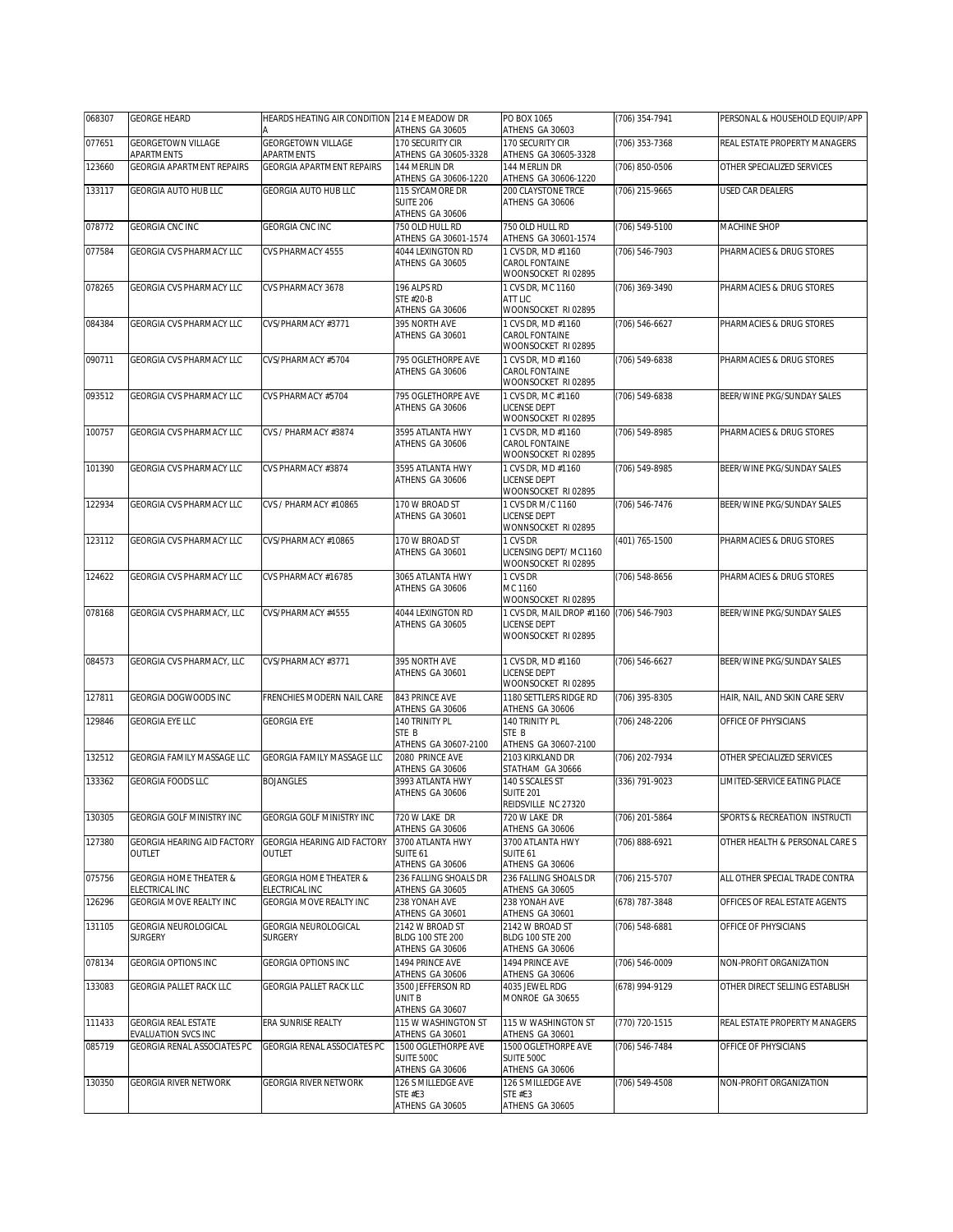| 129419 | GEORGIA SEAFOOD 6AE LLC                         | THE CRAB HUT                                                | 2361 W BROAD ST                                | 2361 W BROAD ST<br>ATHENS GA 30606-3421                        | (678) 477-4930     | FULL-SERVICE RESTAURANTS              |
|--------|-------------------------------------------------|-------------------------------------------------------------|------------------------------------------------|----------------------------------------------------------------|--------------------|---------------------------------------|
| 129616 | GEORGIA SEAFOOD 6AE LLC                         | THE CRAB HUT                                                | ATHENS GA 30606-3421<br>2361 W BROAD ST        | 1070 TERRAPIN CT                                               |                    | BEER/WINE/LIQUOR ON PREMI/SUND        |
|        |                                                 |                                                             | STE#3 45<br>ATHENS GA 30606                    | WATKINSVILLE GA 30677                                          |                    |                                       |
| 122229 |                                                 | GEORGIA SERVICE APPLIANCE LLC GEORGIA SERVICE APPLIANCE LLC | 1280 OCONEE ST<br>ATHENS GA 30605              | 1280 OCONEE ST<br>ATHENS GA 30605                              | (706) 224-9015     | APPLIANCE, TV, & OTHER ELECTRO        |
| 098429 | GEORGIA STRENGTH LLC                            | <b>CLASSIC CITY CROSS FIT</b>                               | 1337 W HANCOCK AVE<br>ATHENS GA 30606          | 130 TILLMAN LN<br>ATHENS GA 30606-4116                         | (706) 372-5464     | FITNESS & RECREATIONAL SPORTS         |
| 077996 | <b>GEORGIA THEATRE COMPANY - II</b>             | BEECHWOOD CINEMA                                            | 196 ALPS RD                                    | 50 CINEMA LN                                                   | $(706) 546 - 1012$ | MOTION PICTURE & VIDEO EXHIBIT        |
|        |                                                 |                                                             | SUITE 8<br>ATHENS GA 30606                     | ST SIMONS ISLAND GA<br>31522                                   |                    |                                       |
| 119452 | <b>GEORGIA THEATRE COMPANY - II</b>             | BEECHWOOD CINEMAS                                           | 196 ALPS RD                                    | 50 CINEMA LN                                                   | (706) 546-1012     | BEER/WINE/LIQUOR ON PREMI/SUND        |
|        |                                                 |                                                             | STE #8<br>ATHENS GA 30606                      | LICENSE<br>ST SIMONS ISLAND GA                                 |                    |                                       |
|        |                                                 |                                                             |                                                | 31522                                                          |                    |                                       |
| 122530 | <b>GEORGIA THEATRE OPERATING</b><br>LLC.        | <b>GA THEATRE</b>                                           | 215 N LUMPKIN ST<br>ATHENS GA 30601-2741       | 1111 S FIGUEROA ST<br><b>SUITE 3100</b>                        | (706) 227-6882     | DRINKING PLACE ( ALCOHOLIC BEV        |
|        |                                                 |                                                             |                                                | LOS ANGELES CA 90015                                           |                    |                                       |
| 100544 | <b>GEORGIA TRADITIONS</b><br>CONDOMINIUM OWNERS | <b>GEORGIA TRADITIONS</b><br>CONDOMINIUM OWNERS             | 755 E BROAD ST<br>ATHENS GA 30601              | TWO RAVINIA DR<br>STE 610                                      | (706) 850-6787     | REAL ESTATE PROPERTY MANAGERS         |
|        | <b>ASSOCIATION I</b>                            | ASSOCIATION INC                                             |                                                | ATLANTA GA 30346                                               |                    |                                       |
| 129513 | GEORGIA UROLOGY PA                              | GEORGIA UROLOGY PA                                          | 120 TRINITY PL<br>ATHENS GA 30607-2100         | 1930 BRANNAN RD<br>MCDONOUGH GA 30253                          | (678) 284-4047     | OFFICE OF PHYSICIANS                  |
| 132764 | <b>GEORGIA'S EXTERIOR CLEANERS</b>              | <b>GEORGIA'S EXTERIOR CLEANERS</b>                          | 215 CHINA ST                                   | 215 CHINA ST                                                   | (706) 818-8843     | OTHER SPECIALIZED SERVICES            |
|        |                                                 |                                                             | <b>APT 314</b><br>ATHENS GA 30605              | <b>APT 314</b><br>ATHENS GA 30605                              |                    |                                       |
| 077027 | <b>GEORGIAN PRESS THE</b>                       | <b>GEORGIAN PRESS THE</b>                                   | 895 COLLEGE AVE                                | 895 COLLEGE AVE                                                | (706) 546-6245     | <b>PRINTING</b>                       |
| 076729 | GEOVANNA PALOMINO                               | GEOVANNA CLEANING SERVICE                                   | ATHENS GA 30601-2665<br>1120 DARLINGTON        | ATHENS GA 30601-2665<br>1120 DARLINGTON STATION (770) 725-2556 |                    | JANITORIAL SERVICES                   |
|        |                                                 |                                                             | <b>STATION RD</b>                              | <b>RD</b>                                                      |                    |                                       |
| 077094 | <b>GERARD INC</b>                               | <b>GERARD INC</b>                                           | BOGART GA 30622<br>165 FAIRWAY CIR             | BOGART GA 30622<br>165 FAIRWAY CIR                             | (706) 543-2772     | ALL OTHER SPECIAL TRADE CONTRA        |
|        |                                                 |                                                             | ATHENS GA 30607-1451                           | ATHENS GA 30607-1451                                           |                    |                                       |
| 124993 | <b>GET COVERED LLC</b>                          | <b>VELOX INSURANCE</b>                                      | 2597 ATI ANTA HWY<br>ATHENS GA 30606           | 85 TENNESSEE ST<br>CARTERSVILLE GA 30120                       | (706) 386-8661     | INSURANCE AGENCIES & BROKERAGE        |
| 133542 | GH EQUIPMENT LLC                                | <b>GH EQUIPMENT LLC</b>                                     | 275 COMMERCE BLVD                              | 275 COMMERCE BLVD                                              | (770) 601-7794     | OTHER NONMETALLIC MINERAL MINI        |
| 077178 | GILBERT MILNER                                  | GILBERT MILNER AGENT                                        | ATHENS GA 30606<br>256 HAMILTON RD             | ATHENS GA 30606<br>256 HAMILTON RD                             | (706) 549-5859     | ALL OTHER PROF., SCIENTIFIC, &        |
| 096290 | GILL FAMILY ENTERPRISES LLC                     | PAUL DAVIS RESTORATION OF NE                                | ATHENS GA 30606-5082<br>255 COLLINS INDUSTRIAL | ATHENS GA 30606-5082<br>PO BOX 81237                           | (706) 548-5800     | ALL OTHER SPECIAL TRADE CONTRA        |
|        |                                                 | <b>GEORGIA</b>                                              | <b>BLVD</b>                                    | ATHENS GA 30608                                                |                    |                                       |
| 123630 | GINKGO CREATIONS                                | <b>GINKGO CREATIONS</b>                                     | ATHENS GA 30601<br>421 HAMPTON CT              | 421 HAMPTON CT                                                 | (706) 540-2713     | INDEPENDENT ARTISTS, WRITERS,         |
|        |                                                 |                                                             | ATHENS GA 30605-1515                           | ATHENS GA 30605-1515                                           |                    |                                       |
| 128724 | GIORDANA DIAZ LMFT LLC                          | GIORDANA DIAZ LMFT LLC                                      | 1492 PRINCE AVE<br>ATHENS GA 30606             | 1492 PRINCE AVE<br>ATHENS GA 30606                             | (706) 510-5906     | OUTPATIENT MENTAL HEALTH & SUB        |
| 090063 | GIRLS ROCK ATHENS INC                           | GIRLS ROCK ATHENS INC                                       | 458 ATLANTA AVE                                | <b>PO BOX 423</b>                                              | (706) 510-7095     | ALL OTHER PERSONAL SERVICES           |
| 125095 | GIVE BACK REAL ESTATE LLC                       | GIVE BACK REAL ESTATE LLC                                   | ATHENS GA 30601<br>624 S MILLEDGE AVE          | ATHENS GA 30603<br>624 S MILLEDGE AVE                          | (706) 612-1100     | OFFICES OF REAL ESTATE AGENTS         |
|        |                                                 |                                                             | <b>STE 101</b>                                 | <b>STE 101</b><br>ATHENS GA 30605                              |                    |                                       |
| 132460 | GJA CLEANING SERVICE LLC                        | <b>GJA CLEANING SERVICE LLC</b>                             | ATHENS GA 30605                                | 278 PARKVIEW EXT HOMES 278 PARKVIEW EXT HOMES                  | (706) 614-2530     | <b>JANITORIAL SERVICES</b>            |
|        |                                                 |                                                             | ATHENS GA 30605                                | ATHENS GA 30605                                                |                    |                                       |
| 074818 | GLASSMAN ALAN D. MD PC                          | GLASSMAN ALAN D. MD PC                                      | 700 SUNSET DR                                  | 700 SUNSET DR                                                  | (706) 549-3943     | OFFICE OF PHYSICIANS                  |
|        |                                                 |                                                             | STE 504<br>ATHENS GA 30606-2288                | <b>STE 504</b><br>ATHENS GA 30606-2288                         |                    |                                       |
| 123279 | <b>GLATT AUTO INC</b>                           | <b>GLATT AUTO INC</b>                                       | 4890 ATLANTA HWY                               | 4890 ATLANTA HWY                                               | (407) 748-9224     | USED CAR DEALERS                      |
|        |                                                 |                                                             | Α<br>BOGART GA 30622                           | STE A<br>ATHENS GA 30606                                       |                    |                                       |
| 128186 | GLAZE AND ALLEN VAN LIFT INC                    | <b>R&amp;R VAN LIFT</b>                                     | 164 COMMERCE BLVD                              | 2130 SIGMAN RD NW                                              | (678) 614-8415     | OTHER SPECIALIZED SERVICES            |
| 127461 | <b>GLENNA NIX</b>                               | <b>GLENNA NIX</b>                                           | ATHENS GA 30606<br>100 N JACKSON ST            | CONYERS GA 30012<br>148 OLD WILL HUNTER RD                     | (706) 247-1620     | ALL OTHER PERSONAL SERVICES           |
|        |                                                 |                                                             | ATHENS GA 30601                                | APT D3                                                         |                    |                                       |
| 094360 | <b>GLN CONSULTING</b>                           | <b>GLN CONSULTING</b>                                       | 145 TUXEDO RD                                  | ATHENS GA 30606<br>145 TUXEDO RD                               | (706) 548-4294     | ALL OTHER PROF., SCIENTIFIC, &        |
|        |                                                 |                                                             | ATHENS GA 30606-3133                           | ATHENS GA 30606-3133                                           |                    |                                       |
| 079079 | GLOBAL ESCAPES INC                              | <b>GLOBAL ESCAPES</b>                                       | 697 S MILLEDGE AVE<br>ATHENS GA 30605          | 697 S MILLEDGE AVE<br>ATHENS GA 30605                          | (706) 549-1164     | TRAVEL AGENCIES                       |
| 121021 | <b>GLOBAL TEL LINK</b>                          | <b>GLOBAL TEL LINK</b>                                      | O ATHENS/CLARKE CO.<br><b>ADDRESS</b>          | 900 WESTERN AMERICA CIR<br><b>STE 300</b>                      | (251) 338-8875     | OTHER TELECOMMUNICATIONS              |
| 133583 | GLORIA'S PAINTING LLC                           | <b>GLORIA'S PAINTING LLC</b>                                | ATHENS GA 30606<br>100 CHATEAU TRC             | MOBILE AL 36609<br>781 FITZROY DR                              | (706) 818-3592     | PAINTING AND WALL COVERING CON        |
|        |                                                 |                                                             | APT 16                                         | ATHENS GA 30606                                                |                    |                                       |
| 113128 | GLORY GLORY MEDIA LLC                           | GLORY GLORY MEDIA LLC                                       | ATHENS GA 30606<br>O ATHENS/CLARKE CO.         | PO BOX 246                                                     | (770) 595-3741     | <b>BOOK STORES &amp; NEWS DEALERS</b> |
|        |                                                 |                                                             | ADDRESS<br>ATHENS GA 30606                     | TEMPLE GA 30179                                                |                    |                                       |
| 119117 | GLYCOCONSULTING LLC                             | GLYCOCONSULTING LLC                                         | 250 GREYSTONE TER                              | 250 GREYSTONE TER                                              | (706) 548-2381     | ALL OTHER PROF., SCIENTIFIC, &        |
| 092527 | GLYCOSENSORS AND                                | LECTENZ BIO                                                 | ATHENS GA 30605<br>111 RIVERBEND RD            | ATHENS GA 30605<br>111 RIVERBEND RD                            | (706) 549-4484     | PHARMACEUTICAL AND MEDICINE MA        |
|        | <b>DIAGNOSTICS</b>                              |                                                             | ATHENS GA 30602                                | ATHENS GA 30602                                                |                    |                                       |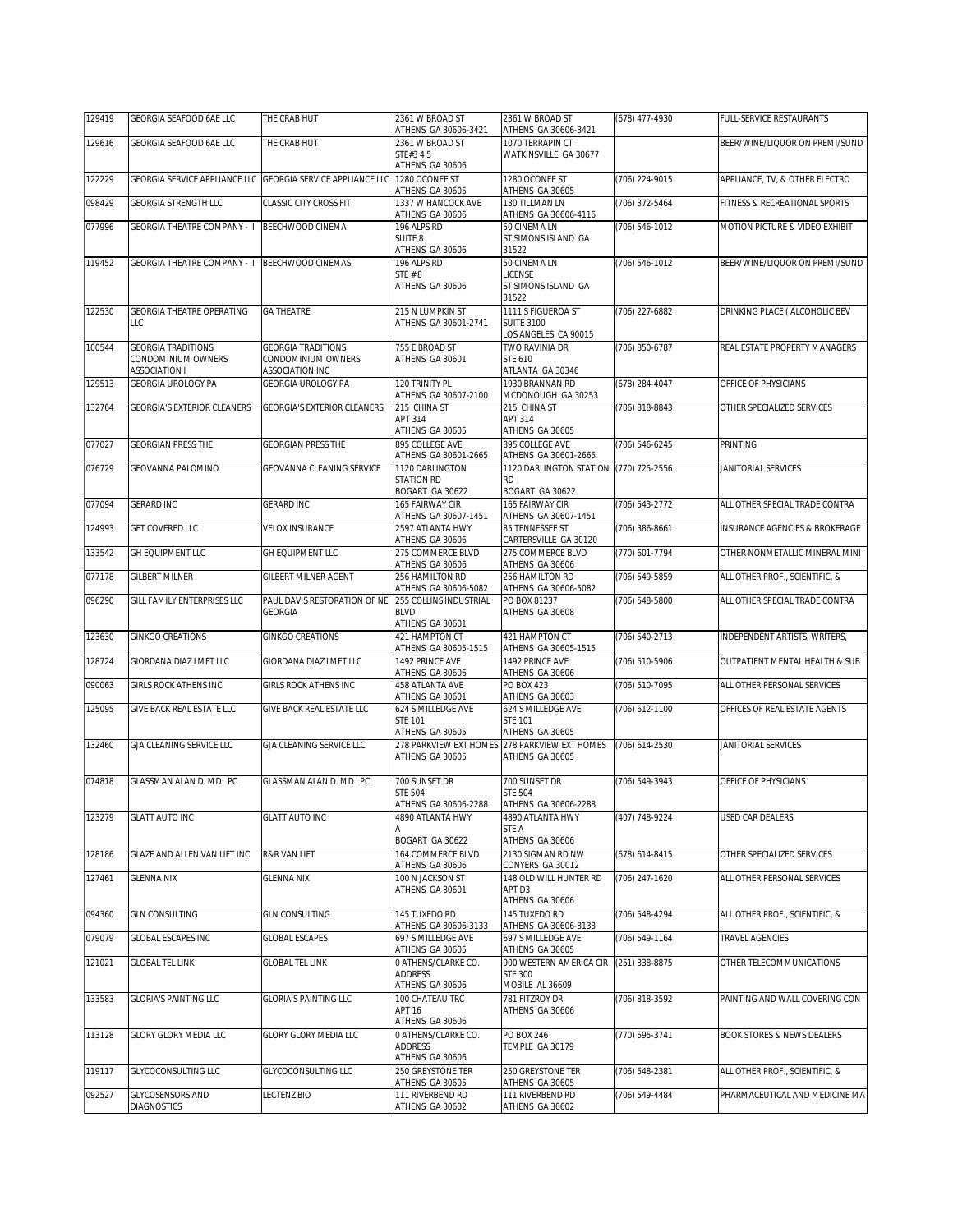| 126702 | GMG COUNSELING LLC                               | GMG COUNSELING LLC                           | 598 S MILLEDGE AVE                               | 598 S MILLEDGE AVE                               | (706) 353-0709     | OFFICES OF MENTAL HEALTH PRACT        |
|--------|--------------------------------------------------|----------------------------------------------|--------------------------------------------------|--------------------------------------------------|--------------------|---------------------------------------|
|        |                                                  |                                              | STE 5<br>ATHENS GA 30605-1262                    | STE <sub>5</sub><br>ATHENS GA 30605-1262         |                    |                                       |
| 074666 | <b>GMRI INC</b>                                  | THE OLIVE GARDEN ITALIAN                     | 3666 ATLANTA HWY                                 | PO BOX 695016                                    | (706) 227-2225     | FULL-SERVICE RESTAURANTS              |
| 074668 | <b>GMRI INC</b>                                  | RESTAURANT #1625<br>THE OLIVE GARDEN ITALIAN | ATHENS GA 30606<br>3666 ATLANTA HWY              | ORLANDO FL 32869-5011<br>PO BOX 695016           | (706) 227-2225     | BEER/WINE/LIQUOR ON PREMI/SUND        |
|        |                                                  | RESTAURANT #1625                             | ATHENS GA 30606                                  | <b>ATTN: LICENSING</b>                           |                    |                                       |
| 077342 | GOETZ THEODORE M PHD PC                          | GOETZ THEODORE M PHD PC                      | 1751 S LUMPKIN ST                                | ORLANDO FL 32869-5016<br>1751 S LUMPKIN ST       | (706) 548-9441     | OFFICES OF MENTAL HEALTH PRACT        |
|        |                                                  |                                              | ATHENS GA 30606-4740                             | ATHENS GA 30606-4740                             |                    |                                       |
| 077343 | GOGGIN THOMAS W MD PC                            | GOGGIN THOMAS W MD PC                        | 700 SUNSET DR<br>STE 602<br>ATHENS GA 30606-7720 | 700 SUNSET DR<br>STE 602<br>ATHENS GA 30606-7720 | (706) 353-0711     | OFFICE OF PHYSICIANS                  |
| 133105 | <b>GOINS HEATING &amp; AIR</b>                   | <b>GOINS HEATING &amp; AIR</b>               | 0 ATHENS CLARKE CO                               | <b>PO BOX 52</b>                                 | (423) 775-0773     | PLUMBING, HEAT & AIR CONDITION        |
|        | CONDITIONING                                     | CONDITIONING                                 | <b>ADDRESS</b><br>ATHENS GA 30601                | GRAYSVILLE TN 37338                              |                    |                                       |
| 112143 | <b>GOLDEN DRAGON RESTAURANT</b>                  | <b>GOLDEN DRAGON RESTAURANT</b>              | 126 ALPS RD<br>ATHENS GA 30606                   | 126 ALPS RD<br>ATHENS GA 30606                   | $(706) 552 - 1688$ | FULL-SERVICE RESTAURANTS              |
| 129260 | GOLDEN FOREST HOSPITALITY LLC SLEEP INN & SUITES |                                              | 109 FLORENCE DR<br>ATHENS GA 30606               | 109 FLORENCE DR<br>ATHENS GA 30606               | (706) 850-1261     | HOTELS (EXCEPT CASINO HOTELS          |
| 077102 | GOLDEN PANTRY FOOD STORE<br>#20                  | <b>GOLDEN PANTRY FOOD STORE</b><br>#20       | 4099 JEFFERSON RD<br>ATHENS GA 30607             | 3651 MARS HILL RD<br>STE #400                    | (706) 549-4945     | GASOLINE STATIONS WITH CONVENI        |
| 077103 | <b>GOLDEN PANTRY FOOD STORE</b>                  | <b>GOLDEN PANTRY FOOD STORE</b>              | 2350 W BROAD ST                                  | WATKINSVILLE GA 30677<br>3651 MARS HILL RD       | (706) 549-4945     | <b>GASOLINE STATIONS WITH CONVENI</b> |
|        | #23                                              | #23                                          | ATHENS GA 30606                                  | STE #400<br>WATKINSVILLE GA 30677                |                    |                                       |
| 077104 | GOLDEN PANTRY FOOD STORE                         | <b>GOLDEN PANTRY FOOD STORE</b>              | 424 PRINCE AVE                                   | 3651 MARS HILL RD                                | (706) 549-4945     | <b>GASOLINE STATIONS WITH CONVENI</b> |
|        | #97                                              | #97                                          | ATHENS GA 30601                                  | STE #400<br>WATKINSVILLE GA 30677                |                    |                                       |
| 077559 | GOLDEN PANTRY FOOD STORE,                        | <b>GOLDEN PANTRY #66</b>                     | 126 N MILLEDGE AVE                               | 3651 MARS HILL RD                                | (706) 549-4945     | GASOLINE STATIONS WITH CONVENI        |
|        | INC                                              |                                              | ATHENS GA 30601-3802                             | STE #400<br>WATKINSVILLE GA 30677                |                    |                                       |
| 077098 | GOLDEN PANTRY FOOD STORE INC GOLDEN PANTRY #1    |                                              | 1205 S MILLEDGE AVE<br>ATHENS GA 30605           | 3651 MARS HILL RD<br>STE #400                    | $(706) 549 - 4945$ | GASOLINE STATIONS WITH CONVENI        |
|        |                                                  |                                              |                                                  | WATKINSVILLE GA 30677                            |                    |                                       |
| 077099 | GOLDEN PANTRY FOOD STORE INC GOLDEN PANTRY #5    |                                              | 125 TALLASSEE RD<br>ATHENS GA 30606              | 3651 MARS HILL RD<br>STE #400                    | (706) 549-4945     | GASOLINE STATIONS WITH CONVENI        |
|        |                                                  |                                              |                                                  | WATKINSVILLE GA 30677                            |                    |                                       |
| 077657 | GOLDEN PANTRY FOOD STORE INC GOLDEN PANTRY #2    |                                              | 2290 BARNETT SHOALS RD<br>ATHENS GA 30605        | 3651 MARS HILL RD<br>STE #400                    | (706) 543-6198     | GASOLINE STATIONS WITH CONVENI        |
| 077526 | <b>GOLDEN PANTRY FOOD STORES</b>                 | <b>GOLDEN PANTRY #1</b>                      | 1205 S MILLEDGE AVE                              | WATKINSVILLE GA 30677<br>3651 MARS HILL RD       | (706) 543-1021     | BEER/WINE PKG/SUNDAY SALES            |
|        | INC                                              |                                              | ATHENS GA 30605                                  | STE #400<br>WATKINSVILLE GA 30677                |                    |                                       |
| 077527 | <b>GOLDEN PANTRY FOOD STORES</b>                 | <b>GOLDEN PANTRY #5</b>                      | 125 TALLASSEE RD                                 | 3651 MARS HILL RD                                | (706) 549-4306     | BEER/WINE PKG/SUNDAY SALES            |
|        | INC                                              |                                              | ATHENS GA 30606                                  | STE #400<br>WATKINSVILLE GA 30677                |                    |                                       |
| 077544 | <b>GOLDEN PANTRY FOOD STORES</b>                 | <b>GOLDEN PANTRY #2</b>                      | 2290 BARNETT SHOALS RD<br>ATHENS GA 30605        | 3651 MARS HILL RD<br>STE #400                    | (706) 543-6198     | BEER/WINE PKG/SUNDAY SALES            |
|        | INC                                              |                                              |                                                  | WATKINSVILLE GA 30677                            |                    |                                       |
| 077557 | <b>GOLDEN PANTRY FOOD STORES</b><br>INC          | <b>GOLDEN PANTRY #66</b>                     | 126 N MILLEDGE AVE<br>ATHENS GA 30601-3802       | 3651 MARS HILL RD<br>STE #400                    | (706) 543-4497     | BEER/WINE PKG/SUNDAY SALES            |
|        |                                                  |                                              |                                                  | WATKINSVILLE GA 30677                            |                    |                                       |
| 104201 | <b>GOLDEN PANTRY FOOD STORES</b><br><b>INC</b>   | GOLDEN PANTRY #97                            | 424 PRINCE AVE<br>ATHENS GA 30601                | 3651 MARS HILL RD<br>STE #400                    | (706) 543-1861     | BEER/WINE PKG/SUNDAY SALES            |
| 104204 | <b>GOLDEN PANTRY FOOD STORES</b>                 | <b>GOLDEN PANTRY #23</b>                     | 2350 W BROAD ST                                  | WATKINSVILLE GA 30677<br>3651 MARS HILL RD       | (706) 353-7034     | BEER/WINE PKG/SUNDAY SALES            |
|        | INC                                              |                                              | ATHENS GA 30606                                  | STE #400<br>WATKINSVILLE GA 30677                |                    |                                       |
| 104207 | <b>GOLDEN PANTRY FOOD STORES</b>                 | <b>GOLDEN PANTRY #20</b>                     | 4099 JEFFERSON RD                                | 3651 MARS HILL RD                                | (706) 546-1371     | BEER/WINE PKG/SUNDAY SALES            |
|        | <b>INC</b>                                       |                                              | ATHENS GA 30607                                  | STE #400<br>WATKINSVILLE GA 30677                |                    |                                       |
| 128687 | GOLDEN PANTRY FOOD STORES                        | THE MARKET GOLDEN PANTRY                     | 145 HICKORY ST                                   | 3651 MARS HILL RD                                |                    | BEER/WINE PKG/SUNDAY SALES            |
|        | <b>INC</b>                                       | #106                                         | ATHENS GA 30601                                  | STE #400<br>WATKINSVILLE GA 30677                |                    |                                       |
| 129462 | <b>GOLDEN PANTRY FOOD STORES</b>                 | <b>GOLDEN PANTRY - THE MARKET</b>            | 145 HICKORY ST                                   | 3651 MARS HILL RD                                | (706) 549-4945     | CONVENIENCE STORES                    |
|        | INC                                              | #1201                                        | ATHENS GA 30601                                  | STE #400<br>WATKINSVILLE GA 30677                |                    |                                       |
| 079118 | <b>GOLDEN SUN CHINESE</b><br>RESTAURANT          | <b>GOLDEN SUN CHINESE</b><br>RESTAURANT      | 4375 LEXINGTON RD<br>ATHENS GA 30605             | 4375 LEXINGTON RD<br>STE B1                      | (706) 549-3388     | FULL-SERVICE RESTAURANTS              |
|        |                                                  |                                              |                                                  | ATHENS GA 30605-7502                             |                    |                                       |
| 077344 | GOMEZ ROBERT F MD PC                             | GOMEZ ROBERT F MD PC                         | 700 SUNSET DR<br><b>STE 104</b>                  | 700 SUNSET DR<br><b>STE 104</b>                  | (706) 549-3047     | OFFICE OF PHYSICIANS                  |
|        |                                                  |                                              | ATHENS GA 30606                                  | ATHENS GA 30606                                  |                    |                                       |
| 121372 | <b>GOOD NEWS PROPERTIES LLC</b>                  | EASTSIDE COIN LAUNDRY                        | 4040 LEXINGTON RD<br>ATHENS GA 30605             | PO BOX 521<br>BOGART GA 30622                    | (770) 712-1331     | DRYCLEANING & LAUNDRY SERVICES        |
| 123157 | GOOD WORLD PRESS LLC                             | GOOD WORLD PRESS LLC                         | 1135 CEDAR SHOALS DR<br>ATHENS GA 30605          | 1135 CEDAR SHOALS DR<br>ATHENS GA 30605          | (706) 540-9205     | OTHER SPECIALIZED SERVICES            |
| 090352 | GOODWILL OF NORTH GA                             | GOODWILL OF NORTH GA                         | 3898 ATLANTA HWY                                 | 2201 LAWRENCEVILLE HWY                           | (706) 433-1900     | NON-PROFIT ORGANIZATION               |
|        |                                                  |                                              | BOGART GA 30622                                  | <b>SUITE 300</b><br>DECATUR GA 30033             |                    |                                       |
|        |                                                  |                                              |                                                  |                                                  |                    |                                       |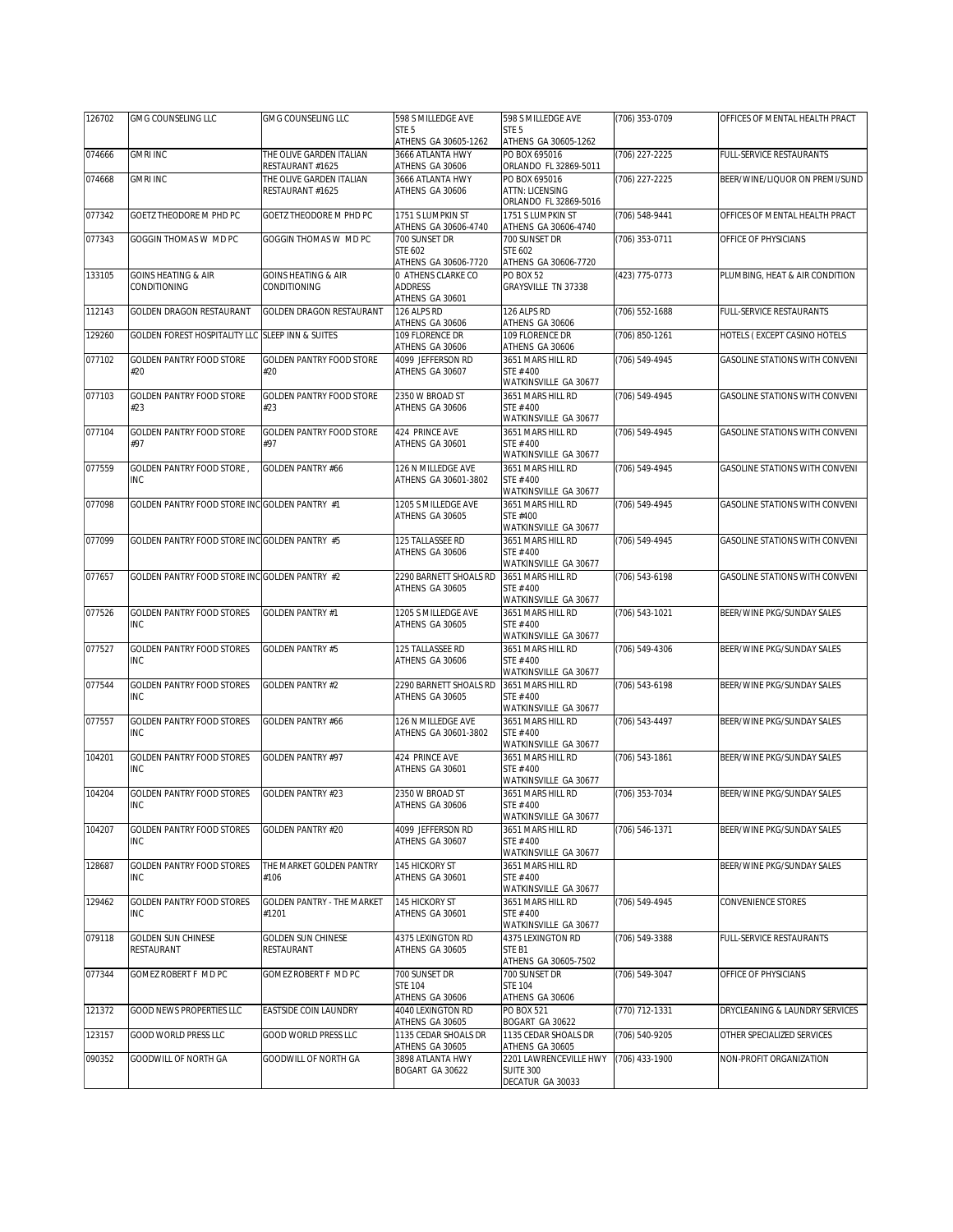| 108930 | GOODWILL OF NORTH GEORGIA                                     | GOODWILL OF NORTH GEORGIA                                    | 4070 LEXINGTON RD                                           | 2201 LAWRENCEVILLE HWY                                              | (706) 395-1553 | NON-PROFIT ORGANIZATION         |
|--------|---------------------------------------------------------------|--------------------------------------------------------------|-------------------------------------------------------------|---------------------------------------------------------------------|----------------|---------------------------------|
|        |                                                               |                                                              | ATHENS GA 30606                                             | <b>SUITE 300</b><br>DECATUR GA 30033                                |                |                                 |
| 133494 | GOODWIN CARS AND CUSTOMS<br>LLC                               | GOODWIN CARS AND CUSTOMS<br>LLC                              | 1 HUNTINGTON RD<br>STE 202 ROOM 4<br>ATHENS GA 30606-7206   | 211 FOWLER MILL RD<br>BOGART GA 30622                               | (706) 850-1146 | <b>USED CAR DEALERS</b>         |
| 129290 | GPS HOSPITALITY HUTS LLC                                      | PIZZA HUT #36063                                             | 680 US 29 HWY N<br>#215<br>ATHENS GA 30601                  | 251 LITTLE FALLS DR<br>WILMINGTON DE 19808                          | (770) 738-8807 | FULL-SERVICE RESTAURANTS        |
| 129291 | <b>GPS HOSPITALITY HUTS LLC</b>                               | PIZZA HUT #36041                                             | 1995 BARNETT SHOALS RD<br>ATHENS GA 30605                   | 251 LITTLE FALLS DR<br>WILMINGTON DE 19808                          | (770) 738-8807 | <b>FULL-SERVICE RESTAURANTS</b> |
| 121411 | GPS HOSPITALITY LLC                                           | BURGER KING #4183                                            | 1960 BARNETT SHOALS RD<br>ATHENS GA 30605-3626              | 2100 RIVEREDGE PKWY<br><b>SUITE 850</b><br>ATLANTA GA 30328         | (706) 400-6353 | LIMITED-SERVICE EATING PLACE    |
| 121412 | <b>GPS HOSPITALITY LLC</b>                                    | BURGER KING #3646                                            | 3740 ATLANTA HWY<br>ATHENS GA 30606                         | 2100 RIVEREDGE PKWY<br><b>SUITE 850</b><br>ATLANTA GA 30328         | (706) 400-6351 | LIMITED-SERVICE EATING PLACE    |
| 121413 | GPS HOSPITALITY LLC                                           | BURGER KING #3123                                            | 999 HAWTHORNE AVE<br>ATHENS GA 30606-2139                   | 251 LITTLE FALLS DR<br>ATTN BUSINESS LICENSE<br>WILMINGTON DE 19808 | (770) 738-8807 | LIMITED-SERVICE EATING PLACE    |
| 121414 | GPS HOSPITALITY LLC                                           | BURGER KING #9691                                            | 600 US HIGHWAY 29 N<br>ATHENS GA 30601                      | 251 LITTLE FALLS DR<br>WILMINGTON DE 19808                          | (770) 933-5023 | LIMITED-SERVICE EATING PLACE    |
| 114093 | GRAHL CONSTRUCTION LLC                                        | GRAHL CONSTRUCTION LLC                                       | 594 OCONEE ST<br><b>SUITE 112</b><br>ATHENS GA 30605        | 594 OCONEE ST<br><b>SUITE 112</b><br>ATHENS GA 30605                | (706) 850-4848 | RESIDENTIAL BUILDING CONSTRUCT  |
| 128454 | GRAIL BRA SPECIALISTS LLC                                     | GRAIL BRA SPECIALISTS LLC                                    | 1055 GAINES SCHOOL RD<br><b>STE 110</b><br>ATHENS GA 30605  | 165 RAVENWOOD RUN<br>ATHENS GA 30605-3345                           | (706) 540-2415 | ALL OTHER MISCELLANEOUS STORE   |
| 132518 | LLC                                                           | GRANDMA'S SWEETS AND DECOR GRANDMA'S SWEETS AND DECOR<br>LLC | 2500 W BROAD ST<br>STE 613<br>ATHENS GA 30606               | 1201 SUMMERBROOK CIR<br>APT 1225<br>ATHENS GA 30606                 | (706) 201-4780 | OTHER SPECIALIZED SERVICES      |
| 129100 | GRAY PANNELL & WOODWARD<br><b>LLP</b>                         | GRAY PANNELL & WOODWARD<br>ЦP                                | 347 W HANCOCK AVE<br><b>STE 100</b><br>ATHENS GA 30601      | 347 W HANCOCK AVE<br><b>STE 100</b><br>ATHENS GA 30601              | (678) 705-6280 | OFFICES OF LAWYERS              |
| 078881 |                                                               | GREATER ATHENS PHYSICIANS INC GREATER ATHENS PHYSICIANS INC  | 1450 BARNETT SHOALS RD<br><b>SUITE B</b><br>ATHENS GA 30605 | PO BOX 409<br>WATKINSVILLE GA 30677                                 | (706) 543-6443 | OFFICE OF PHYSICIANS            |
| 125245 | GREEN & KOZAK LLC                                             | <b>CROSSFIT LIBERATE</b>                                     | 425 E DOUGHERTY ST<br>ATHENS GA 30601                       | 425 E DOUGHERTY ST<br>ATHENS GA 30601                               | (706) 490-3017 | FITNESS & RECREATIONAL SPORTS   |
| 121753 | GREEN HARBOR BUILDING<br>SYSTEMS LLC                          | GREEN HARBOR BUILDING<br>SYSTEMS LLC                         | 545 ST IVES DR<br>ATHENS GA 30606                           | 545 ST IVES DR<br>ATHENS GA 30606                                   | (706) 850-6995 | OTHER SPECIALIZED SERVICES      |
|        | GREEN HEART DHARMA                                            | GREEN HEART DHARMA                                           | 606 WHITEHALL RD                                            | 606 WHITEHALL RD                                                    | (706) 587-0211 | OTHER SPECIALIZED SERVICES      |
| 132047 |                                                               |                                                              |                                                             |                                                                     |                |                                 |
| 125460 | <b>GREEN LIGHT SMOKE</b>                                      | <b>GREEN LIGHT SMOKE</b>                                     | ATHENS GA 30605<br>3970 ATLANTA HWY<br>SUITE <sub>C</sub>   | ATHENS GA 30605<br>PO BOX 7761<br>ATHENS GA 30604                   | (678) 935-6258 | ALL OTHER MISCELLANEOUS STORE   |
| 127459 | GREEN NAILS & SPA LLC                                         | GREEN NAILS & SPA LLC                                        | ATHENS GA 30606<br>3650 ATLANTA HWY<br>STE 3654 A           | 3650 ATLANTA HWY<br>STE 3654 A                                      | (706) 546-1738 | HAIR, NAIL, AND SKIN CARE SERV  |
| 133298 | <b>GREEN PROPERTIES</b><br>MANAGEMENT INC                     | <b>GREEN PROPERTIES</b><br>MANAGEMENT INC                    | ATHENS GA 30606<br>350 RIVERBEND PKWY<br>APT B1             | ATHENS GA 30606<br>195 GENTRY DR<br>ATHENS GA 30605-3921            | (706) 543-8505 | REAL ESTATE PROPERTY MANAGERS   |
| 130484 | GREEN SOURCE ENVIRONMENTAL<br><b>INC</b>                      | GREEN SOURCE ENVIRONMENTAL<br><b>INC</b>                     | ATHENS GA 30605<br>4035 DANIELSVILLE RD                     | 4035 DANIELSVILLE RD                                                | (706) 224-7901 | OTHER SERVICES TO BLDG & DWELL  |
| 108925 | GREEN SOURCE HOMES INC                                        | GREEN SOURCE HOMES INC                                       | ATHENS GA 30601<br>4035-C DANIELSVILLE RD                   | ATHENS GA 30601<br>4035-C DANIELSVILLE RD                           | (706) 549-1001 | RESIDENTIAL BUILDING CONSTRUCT  |
| 131367 | <b>GREEN'S ORGANIC HERBAL</b><br><b>SUPPLY LLC</b>            | <b>GREEN'S ORGANIC HERBAL</b><br>SUPPLY LLC                  | ATHENS GA 30601<br>50 GAINES SCHOOL RD<br>STE 6             | ATHENS GA 30601<br>661 WYNBROOKE PKWY<br>STONE MOUTAIN GA 30087     | (470) 244-5631 | ALL OTHER MISCELLANEOUS STORE   |
| 132709 | GREENE UPSCALE PROPERTIES LLC GREENE UPSCALE PROPERTIES       |                                                              | ATHENS GA 30605<br>213 RUTHERFORD ST                        | 213 RUTHERFORD ST                                                   | (706) 254-2713 | REAL ESTATE PROPERTY MANAGERS   |
| 104164 | GREENSCAPES SHRUB & TURF INC                                  | GREENSCAPES SHRUB & TURF INC                                 | ATHENS GA 30605<br>3090 DANIELSVILLE RD                     | ATHENS GA 30605<br>PO BOX 80965                                     | (706) 543-8517 | <b>LANDSCAPING SERVICES</b>     |
| 117232 | GREER AMPS LLC                                                | GREER AMPS LLC                                               | ATHENS GA 30601<br>160 WINSTON DR<br>SUITE <sub>11</sub>    | ATHENS GA 30608<br>8775 SW BRIDLETRAIL AVE<br>BEAVERTON OR 97008    | (706) 510-1418 | OTHER SPECIALIZED SERVICES      |
| 077975 | <b>GREGORY A GARCIA &amp;</b>                                 | ATTORNEYS/CPA                                                | ATHENS GA 30607<br>565 RESEARCH DR                          | 565 RESEARCH DR                                                     | (706) 548-1128 | OFFICES OF LAWYERS              |
| 132835 | ASSOCIATES LLC<br><b>GRELLER / PATRICK ENTERPRISES</b><br>LLC | <b>GRELLER / PATRICK ENTERPRISES</b><br>LLC                  | ATHENS GA 30605<br>855 SUNSET DR<br>STE <sub>3</sub>        | ATHENS GA 30605<br>855 SUNSET DR<br>STE <sub>3</sub>                | (706) 340-7383 | OFFICES OF CHIROPRACTORS        |
| 129674 | GRESHAM CLEANING SERVICE                                      | GRESHAM CLEANING SERVICE                                     | ATHENS GA 30606-2285<br>221 CABERNET ST                     | ATHENS GA 30606-2285<br>221 CABERNET ST                             | (706) 296-2965 | JANITORIAL SERVICES             |
| 077712 | GRIFFIN KAREN B                                               | <b>GRIFFIN KAREN B</b>                                       | ATHENS GA 30601<br>290 OLD ELBERTON RD                      | ATHENS GA 30601<br>290 OLD ELBERTON RD                              | (706) 742-7459 | ALL OTHER SPECIAL TRADE CONTRA  |
| 077763 | GRIFFITH AUTOMOTIVE INC.                                      | GRIFFITH AUTOMOTIVE INC.                                     | ATHENS GA 30601<br>455 HAWTHORNE AVE                        | ATHENS GA 30601<br>455 HAWTHORNE AVE                                | (706) 548-7007 | USED CAR DEALERS                |
| 109740 | GRINDHOUSE 3 LLC                                              | <b>GRINDHOUSE KILLER BURGERS</b>                             | ATHENS GA 30606<br>1553 S LUMPKIN ST<br>ATHENS GA 30605     | ATHENS GA 30606<br>273 PROSPECT PL NE<br>ATLANTA GA 30312           | (706) 612-9327 | BEER/WINE/LIQUOR ON PREMI/SUND  |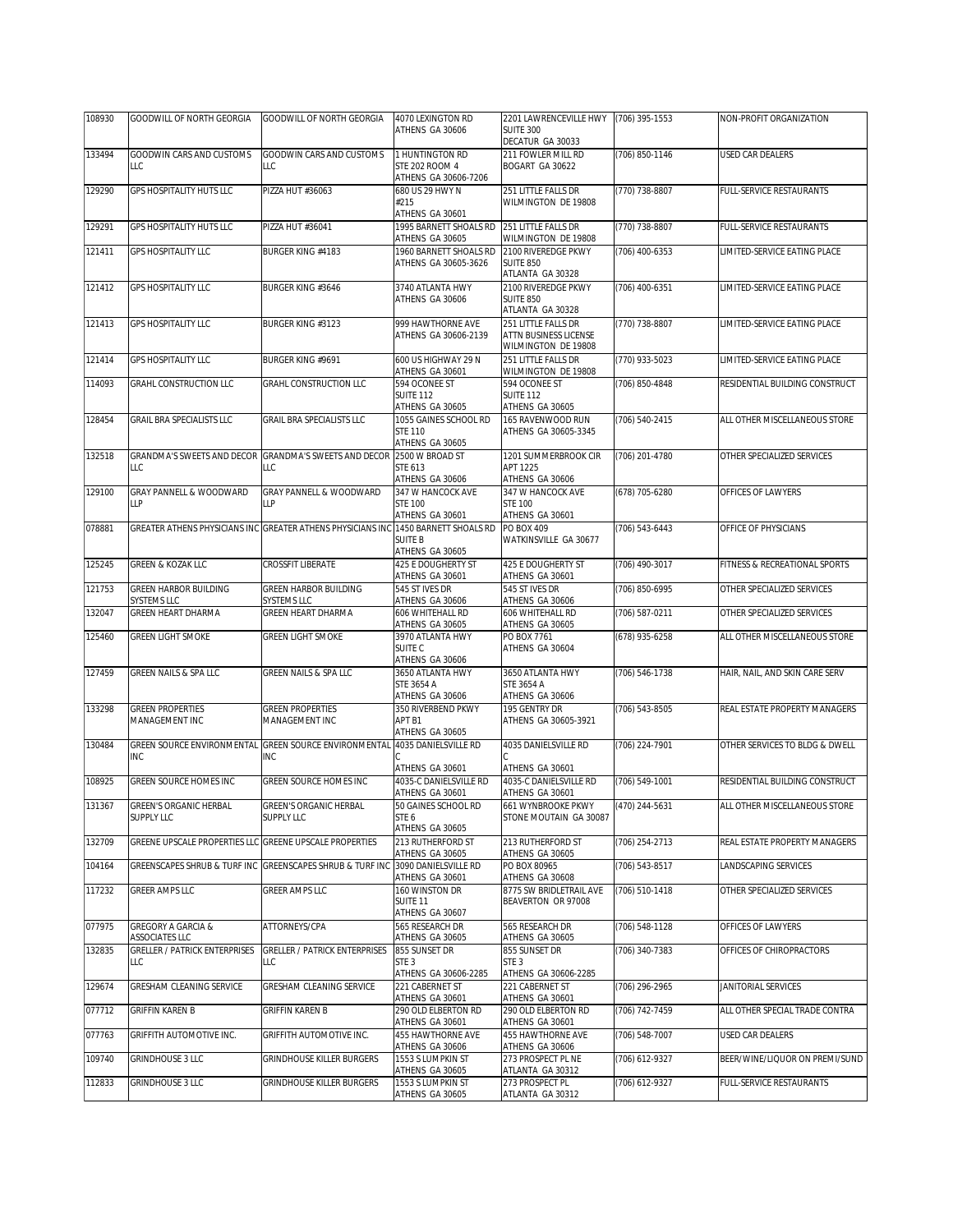| 077433 | <b>GRIT INC</b>                                | THE GRIT                                                                 | 199 PRINCE AVE<br>ATHENS GA 30601                        | <b>PO BOX 148</b><br>ATHENS GA 30603                     | (706) 543-6592   | BEER/WINE ON PREMISES/SUNDAY S  |
|--------|------------------------------------------------|--------------------------------------------------------------------------|----------------------------------------------------------|----------------------------------------------------------|------------------|---------------------------------|
| 077441 | <b>GRIT INC</b>                                | THE GRIT                                                                 | 199 PRINCE AVE<br>ATHENS GA 30601                        | <b>PO BOX 148</b><br>ATHENS GA 30603                     | (706) 543-6592   | FULL-SERVICE RESTAURANTS        |
| 129974 | GRIZZLY DELIVERY LLC                           | GRIZZLY DELIVERY LLC                                                     | 118 WOODHAVEN TER<br>ATHENS GA 30601-6404                | <b>PO BOX 7242</b><br>ATHENS GA 30604                    | (706) 352-3638   | OTHER SPECIALIZED SERVICES      |
| 101724 | <b>GROOME TRANSPORTATION OF</b>                | <b>GROOME TRANSPORTATION OF</b>                                          | 3190 ATLANTA HWY                                         | 251 LITTLE FALLS DR                                      | $(706)$ 612-1155 | OTHER TRANSIT & GROUND PASSENG  |
|        | TENNESSEE INC                                  | TENNESSEE INC                                                            | SUITE <sub>22</sub><br>ATHENS GA 30606                   | ATTN BUSINESS LICENSE<br>WILMINGTON DE 19808             |                  |                                 |
| 131845 | GROUND PENETRATING RADAR<br><b>SYSTEMS LLC</b> | GROUND PENETRATING RADAR<br><b>SYSTEMS LLC</b>                           | 0 ATHENS CLARKE CO<br><b>ADDRESS</b>                     | 5217 MONROE ST<br><b>TOLEDO OH 43623</b>                 | (419) 843-9804   | OTHER SPECIALIZED SERVICES      |
|        |                                                |                                                                          | ATHENS GA 30601                                          |                                                          |                  |                                 |
| 132107 | GROUP BSBIZTOGO LLC                            | <b>BSBIZ AFRICAN GROCERY ONLINE</b><br>(BAGO)                            | 135 ONYX PL<br>ATHENS GA 30605                           | PO BOX 243<br>ATHENS GA 30603                            | (706) 363-1210   | ELECTRONIC SHOPPING & MAIL-ORD  |
| 133047 | GRUPO ALIMAR LLC                               | GRUPO ALIMAR LLC                                                         | 163 COMMERCE DR<br>ATHENS GA 30604                       | 163 COMMERCE DR<br>ATHENS GA 30604                       | (770) 503-4122   | ALL OTHER PROF., SCIENTIFIC, &  |
| 134199 | GSD ELECTRIC INC                               | <b>GSD ELECTRIC INC</b>                                                  | 285 JOHNSON DR<br>ATHENS GA 30605                        | 285 JOHNSON DR<br>ATHENS GA 30605                        | (706) 540-9485   | ELECTRICAL CONTRACTORS          |
| 125540 | <b>GUARDIAN ROOFERS</b>                        | <b>GUARDIAN ROOFERS</b>                                                  | 245 LAKELAND DR<br>ATHENS GA 30607                       | 245 LAKELAND DR<br>ATHENS GA 30607                       | (706) 207-4805   | ROOFING, SIDING, AND INSULATIO  |
| 128216 | <b>GUC LLC</b>                                 | D92 KOREAN BBQ                                                           | 1080 BAXTER ST                                           | 1080 BAXTER ST                                           | (706) 850-7990   | BEER/WINE/LIQUOR ON PREMI/SUND  |
| 128697 | <b>GUC LLC</b>                                 | D92 KOREAN BBQ                                                           | ATHENS GA 30606<br>1080 BAXTER ST                        | ATHENS GA 30606<br>1080 BAXTER ST                        | (404) 514-6759   | FULL-SERVICE RESTAURANTS        |
| 133463 | <b>GUIDON MJE</b>                              | CRAWL SPACE NINJA ATHENS                                                 | ATHENS GA 30606<br>168 COMMERCE BLVD                     | ATHENS GA 30606<br>4534 DEER CREEK CT                    | (706) 255-9980   | DISABLED VETERAN                |
|        |                                                |                                                                          | STE <sub>B</sub><br>ATHENS GA 30606                      | FLOWERY BRANCH GA<br>30542                               |                  |                                 |
| 119345 | <b>GUILDWATER GROUP LLC</b>                    | <b>GUILDWATER GEAR</b>                                                   | 337 S MILLEDGE AVE<br><b>SUITE 125</b>                   | 337 S MILLEDGE AVE<br><b>SUITE 125</b>                   | (706) 331-0828   | MUSICAL INSTRUMENTS & SUPPLIES  |
|        |                                                |                                                                          | ATHENS GA 30605                                          | ATHENS GA 30605                                          |                  |                                 |
| 127633 | <b>GUNNAR TARSA</b>                            | <b>GUNNAR TARSA</b>                                                      | 285 1/2 BARBER ST<br>ATHENS GA 30601                     | 285 1/2 BARBER ST<br>ATHENS GA 30601                     | (770) 609-5084   | INDEPENDENT ARTISTS, WRITERS,   |
| 126372 | GUTTERDAWGS OF ATHENS LLC                      | GUTTERDAWGS OF ATHENS LLC                                                | 275 BROOKSTONE DR<br>ATHENS GA 30605-4370                | 175 WILCOX ST<br>ATHENS GA 30605-1323                    | (706) 548-1757   | OTHER SERVICES TO BLDG & DWELL  |
| 123005 |                                                | GWENDOLYN'S CLEANING SERVICE GWENDOLYN'S CLEANING SERVICE 325 ROBERTS RD | ATHENS GA 30606-1227                                     | 325 ROBERTS RD<br>ATHENS GA 30606-1227                   | (678) 914-3392   | JANITORIAL SERVICES             |
| 129540 | <b>H &amp; C AUTO REPAIR LLC</b>               | H & C AUTO REPAIR LLC                                                    | 2252 COMMERCE RD<br>ATHENS GA 30607                      | 2252 COMMERCE RD<br>ATHENS GA 30607                      | (706) 850-0888   | OTHER AUTO REPAIR & MAINTENANC  |
| 132610 | H & H INDUSTRIES LLC                           | H & H INDUSTRIES LLC                                                     | 510 MACON HWY<br>ATHENS GA 30606                         | 510 MACON HWY<br>ATHENS GA 30606                         | (706) 255-1243   | OTHER SERVICES TO BLDG & DWELL  |
| 077613 | H & H MOTOR SALES INC                          | H & H MOTOR SALES                                                        | 1355 DANIELSVILLE RD                                     | 669 BELMONT ST                                           | (706) 543-2921   | USED CAR DEALERS                |
| 079027 | H AND S GROUP INC                              | SMOOTHIE KING                                                            | ATHENS GA 30601<br>1591 S LUMPKIN ST                     | COMMERCE GA 30529<br>1591 S LUMPKIN ST                   | (706) 613-2600   | LIMITED-SERVICE EATING PLACE    |
|        |                                                |                                                                          | STE B<br>ATHENS GA 30605-6727                            | STE B<br>ATHENS GA 30605-6727                            |                  |                                 |
| 121332 | HFD NO 55 INC                                  | J CREW FACTORY                                                           | 169 W CLAYTON ST<br>ATHENS GA 30601                      | 225 LIBERTY ST<br>17TH FLOOR<br>NEW YORK NY 10281        | (212) 209-2782   | OTHER CLOTHING STORES           |
| 133533 | <b>H J RUSSELL &amp; COMPANY</b>               | <b>H J RUSSELL &amp; COMPANY</b>                                         | 230 N FINLEY ST<br>ATHENS GA 30601                       | 171 17TH ST NW<br><b>SUITE 1600</b><br>ATLANTA GA 30363  | (404) 330-1000   | RESIDENTIAL BUILDING CONSTRUCT  |
| 128645 | H T A MARTIAL ARTS ACADEMY                     | H T A MARTIAL ARTS ACADEMY                                               | 3700 ATLANTA HWY<br><b>STE17</b>                         | 224 CHEYENNE WAY<br>AUBURN GA 30011                      | (678) 437-4829   | FITNESS & RECREATIONAL SPORTS   |
|        |                                                |                                                                          | ATHENS GA 30606-3155                                     |                                                          |                  |                                 |
| 125826 | HABLE CONSTRUCTION INC                         | HABLE CONSTRUCTION INC                                                   | 185 MILLEDGE HTS<br>ATHENS GA 30606                      | 196 ALPS RD<br>#218                                      | (917) 685-5215   | OFFICE ADMINISTRATION SERVICES  |
| 121496 | HAIR BY ARIANA LLC                             | HAIR BY ARIANA LLC                                                       | 697 S MILLEDGE AVE                                       | ATHENS GA 30606<br>697 S MILLEDGE AVE                    | (706) 296-3763   | HAIR, NAIL, AND SKIN CARE SERV  |
|        |                                                |                                                                          | <b>SUITE 102</b><br>ATHENS GA 30605                      | <b>SUITE 102</b><br>ATHENS GA 30605                      |                  |                                 |
| 129515 | HAIR BY JUANA                                  | HAIR BY JUANA                                                            | 5230 ATLANTA HWY<br>BOGART GA 30622                      | PO BOX 701<br>ATHENS GA 30603                            | (706) 201-3938   | HAIR, NAIL, AND SKIN CARE SERV  |
| 132579 | HAL WRIGHT ATTORNEY AT LAW<br>LLC              | HAL WRIGHT ATTORNEY AT LAW<br>.LC                                        | 260 SOUTHVIEW DR<br>ATHENS GA 30605-1434                 | 260 SOUTHVIEW DR<br>ATHENS GA 30605-1434                 | (404) 694-7789   | OFFICES OF LAWYERS              |
| 128212 | HALF LOADED PIZZA INC                          | FULLY LOADED PIZZA                                                       | 1255 S MILLEDGE AVE<br>ATHENS GA 30605                   | 310 RESEARCH DR<br>502<br>ATHENS GA 30605                | (706) 215-9348   | BEER/WINE/LIQUOR ON PREMI/SUND  |
| 129023 | HALF LOADED PIZZA INC                          | FULLY LOADED PIZZA                                                       | 1255 S MILLEDGE AVE                                      | 1255 S MILLEDGE AVE                                      | (706) 215-9348   | <b>FULL-SERVICE RESTAURANTS</b> |
| 081515 | HALF-MOON OUTFITTERS INC                       | HALF-MOON OUTFITTERS INC                                                 | ATHENS GA 30606<br>394 PRINCE AVE                        | ATHENS GA 30606<br>1084 EAST MONTAGUE AVE                | (706) 548-7225   | FAMILY CLOTHING STORES          |
|        |                                                |                                                                          | ATHENS GA 30601-2447                                     | NORTH CHARLESTON SC<br>29405                             |                  |                                 |
| 127746 | HALF-SHEPHERD MARKET LLC                       | HALF-SHEPHERD MARKET LLC                                                 | 1238 PRINCE AVE<br>SUITE B<br>ATHENS GA 30606-2732       | 1238 PRINCE AVE<br>SUITE B<br>ATHENS GA 30606-2732       | (706) 850-2955   | SUPERMARKETS & OTHER GROCERY (  |
| 127917 | HALF-SHEPHERD MARKET LLC                       | HALF-SHEPHERD MARKET                                                     | 1238 PRINCE AVE                                          | 1238 PRINCE AVE                                          |                  | BEER, WINE PACKAGE, WINE TASTE  |
|        |                                                |                                                                          | ATHENS GA 30606-2732                                     | ATHENS GA 30606-2732                                     |                  |                                 |
| 107891 | HALL & COLLINS INJURY LAW LLC                  | HALL & COLLINS INJURY LAW LLC                                            | 648 S MILLEDGE AVE<br>ATHENS GA 30605                    | 648 S MILLEDGE AVE<br>ATHENS GA 30605                    | (706) 351-6055   | OFFICES OF LAWYERS              |
| 080095 | HALL BOOTH SMITH, PC                           | HALL BOOTH SMITH, PC                                                     | 440 COLLEGE AVE N<br><b>SUITE 120</b><br>ATHENS GA 30601 | 440 COLLEGE AVE N<br><b>SUITE 120</b><br>ATHENS GA 30601 | (706) 316-0231   | OFFICES OF LAWYERS              |
|        |                                                |                                                                          |                                                          |                                                          |                  |                                 |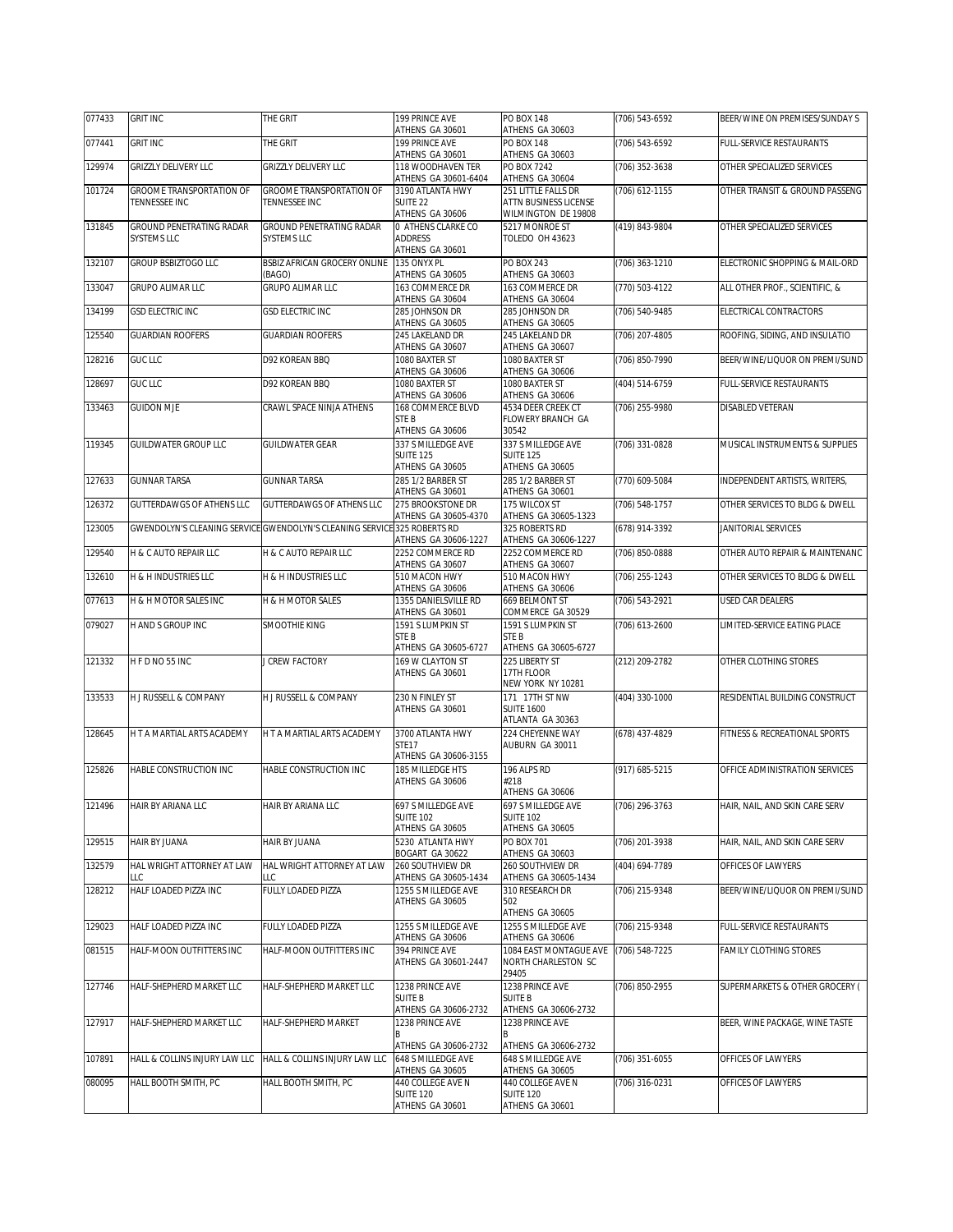| 078708 | HALLORAN MASONRY INC                                  | HALLORAN MASONRY INC                             | 3100 LEXINGTON RD<br>ATHENS GA 30605-2445                        | 3100 LEXINGTON RD<br>ATHENS GA 30605-2445                                            | (706) 549-4241 | MASONARY AND STONE<br>CONTRACTORS |
|--------|-------------------------------------------------------|--------------------------------------------------|------------------------------------------------------------------|--------------------------------------------------------------------------------------|----------------|-----------------------------------|
| 079216 | <b>HALLS CHEVRON</b>                                  | <b>HALLS CHEVRON</b>                             | 2495 JEFFERSON RD<br>ATHENS GA 30607                             | 2495 JEFFERSON RD<br>ATHENS GA 30607                                                 | (706) 546-8651 | AUTOMOTIVE MECHANICAL/ELECTRIC    |
| 078793 | HAMBY-HEINTZ ENTERPRISES INC                          | ALPS BARBER AND THE SALON                        | 1310 BAXTER ST<br>ATHENS GA 30606                                | 1310 BAXTER ST<br>ATHENS GA 30606                                                    | (706) 354-0360 | HAIR, NAIL, AND SKIN CARE SERV    |
| 121559 | HAMRICK CONSULTING LLC                                | HAMRICK CONSULTING LLC                           | 3950 BARNETT SHOALS RD                                           | 3950 BARNETT SHOALS RD                                                               | (404) 909-4514 | ALL OTHER PROF., SCIENTIFIC, &    |
| 079616 | HANA FOODS INC                                        | QUICK STOP #6                                    | ATHENS GA 30605<br>4000 LEXINGTON RD                             | ATHENS GA 30605<br>4000 LEXINGTON RD                                                 | (678) 521-9862 | GASOLINE STATIONS WITH CONVENI    |
| 079624 | HANA FOODS INC                                        | QUICK STOP #6                                    | ATHENS GA 30605<br>4000 LEXINGTON RD                             | ATHENS GA 30605<br>4000 LEXINGTON RD                                                 | (706) 549-0080 | BEER/WINE PKG/SUNDAY SALES        |
|        |                                                       |                                                  | ATHENS GA 30605                                                  | ATHENS GA 30605                                                                      |                |                                   |
| 127087 | HANDYWOMAN HOME<br>SOLUTIONS LLC                      | HANDYWOMAN HOME<br>SOLUTIONS LLC                 | 105 HIDDEN HILLS PL<br>ATHENS GA 30605-4202                      | 1860 BARNETT SHOALS RD<br><b>SUITE 103-554</b><br>ATHENS GA 30605                    | (706) 247-0277 | OTHER SPECIALIZED SERVICES        |
| 077528 | <b>HANGER INC</b>                                     | <b>HANGER PROSTHETICS &amp;</b><br>ORTHOTICS INC | 1075 PRINCE AVE<br>ATHENS GA 30606                               | PO BOX 81753<br>AUSTIN TX 78708-1753                                                 | (706) 369-1071 | ALL OTHER MISCELLANEOUS STORE     |
| 131837 | HANNAH & SONS LAWNCARE LLC                            | HANNAH & SONS LAWNCARE                           | 1315 ATHENS RD<br>WINTERVILLE GA<br>30683-9704                   | 1315 ATHENS RD<br>WINTERVILLE GA<br>30683-9704                                       | (706) 254-1563 | LANDSCAPING SERVICES              |
| 123288 | HANNAH BETZEL FINE ART                                | HANNAH BETZEL FINE ART                           | 160 CATAWBA AVE<br>ATHENS GA 30606                               | PO BOX 1054<br>ATHENS GA 30601                                                       | (706) 818-2792 | ART DEALERS                       |
| 132974 | HANNAH CAISON                                         | <b>HANNAH CAISON</b>                             | 100 N JACKSON ST<br>ATHENS GA 30601                              | 1005 MACON HWY<br>APT 1213                                                           | (678) 787-5105 | ALL OTHER PERSONAL SERVICES       |
|        |                                                       |                                                  |                                                                  | ATHENS GA 30605<br>1135 CEDAR SHOALS DR                                              |                |                                   |
| 078530 | HANSFORD PHARMACY SERVICES ATHENS INFUSION & PHARMACY |                                                  | 1135 CEDAR SHOALS DR<br><b>BLDG 6 SUITE A</b><br>ATHENS GA 30605 | <b>BLDG 6 SUITE A</b><br>ATHENS GA 30605                                             | (706) 369-0583 | HOME HEALTH CARE SERVICES         |
| 077837 | HARBIN BLDG SUPPLIES OF<br><b>ATHENS</b>              | HARBIN BLDG SUPPLIES OF<br>ATHENS                | 1508 HIGHWAY 29 N<br>ATHENS GA 30601                             | 560 SMITH RD<br>LAVONIA GA 30553                                                     | (706) 543-4363 | LUMBER, PLYWOOD, MILLWORK, & W    |
| 074568 | HARDEMAN-HOBSON WASTE                                 | HARDEMAN-HOBSON WASTE                            | 122 PRODUCE LN                                                   | 122 PRODUCE LN                                                                       | (706) 549-1036 | WASTE COLLECTIONS                 |
| 122955 | <b>SERVS LL</b><br>HARDEMAN-SAMS HOUSE AND            | <b>SERVS LL</b><br>HARDEMAN-SAMS HOUSE AND       | ATHENS GA 30605<br>255 S MILLEDGE AVE                            | ATHENS GA 30605<br>PO BOX 5181                                                       | (706) 549-1116 | LESSORS OF NONRESIDENTIAL BLDG    |
| 123100 | <b>GARDENS LLC</b><br>HARDEMAN-SAMS HOUSE AND         | <b>GARDENS LLC</b><br>HARDEMAN-SAMS HOUSE AND    | ATHENS GA 30605<br>255 S MILLEDGE AVE                            | ATHENS GA 30604<br>255 S MILLEDGE AVE                                                | (706) 549-1116 | BEER/WINE/LIQUOR ON PREMISES C    |
| 091607 | <b>GARDENS LLC</b><br>HARDWICK WINDOW CLEANING        | GARDENS<br>HARDWICK WINDOW CLEANING              | ATHENS GA 30605<br>420 GREYSTONE TER                             | ATHENS GA 30605<br>420 GREYSTONE TER                                                 | (706) 248-7051 | JANITORIAL SERVICES               |
| 110169 | HARI ONE GA INC                                       | MARUTI FOOD MART                                 | ATHENS GA 30606<br><b>115 ILA RD</b>                             | ATHENS GA 30606<br><b>115 ILA RD</b>                                                 | (706) 353-8384 | GASOLINE STATIONS WITH CONVENI    |
|        |                                                       |                                                  | ATHENS GA 30601                                                  | ATHENS GA 30601                                                                      |                |                                   |
| 110366 | HARI ONE GA INC.                                      | MARUTI FOOD MART                                 | <b>115 ILA RD</b><br>ATHENS GA 30601                             | <b>115 ILA RD</b><br>ATHENS GA 30601                                                 | (706) 353-8384 | BEER/WINE PKG/SUNDAY SALES        |
| 106793 | HARO DEL REAL LLC                                     | TAQUERIA LA PARRILLA                             | 855 GAINES SCHOOL RD<br><b>SUITE B</b><br>ATHENS GA 30605        | 855 GAINES SCHOOL RD<br><b>SUITE B</b><br>ATHENS GA 30605                            | (706) 548-5040 | BEER/WINE/LIQUOR ON PREMI/SUND    |
| 108309 | HARO DEL REAL LLC                                     | TAQUERIA LA PARRILLA                             | 855 GAINES SCHOOL RD<br><b>SUITE B-E</b><br>ATHENS GA 30605      | 855 GAINES SCHOOL RD<br><b>SUITE B-E</b><br>ATHENS GA 30605                          | (706) 549-4977 | FULL-SERVICE RESTAURANTS          |
| 076170 | HAROLD HENDERSON JR                                   | FOOD FOR THE SOUL                                | 1965 W BROAD ST<br>ATHENS GA 30606                               | 1965 W BROAD ST<br>ATHENS GA 30606                                                   | (706) 546-0052 | LIMITED-SERVICE EATING PLACE      |
| 130584 | HARRIS VENTURES INC                                   | STAFF ZONE                                       | 1054 BAXTER ST<br>ATHENS GA 30606                                | 863 HOLCOMB BRIDGE RD<br>ROSWELL GA 30076                                            | (706) 850-2270 | EMPLOYMENT PLACEMENT AGENCIES     |
| 077156 | HARRISON & HARRISON INC                               | HARRISON & HARRISON INC                          | 102 NEWTON BRIDGE RD<br>ATHENS GA 30607-1163                     | PO BOX 5635<br>ATHENS GA 30604-5635                                                  | (706) 549-2555 | ALL OTHER HEAVY CONSTRUCTION      |
| 103416 | HARRON EYE CARE                                       | HARRON EYE CARE                                  | 4375 LEXINGTON RD<br>ATHENS GA 30605                             | 4375 LEXINGTON RD<br>ATHENS GA 30605                                                 | (706) 355-3142 | OFFICES OF OPTOMETRISTS           |
| 128904 | HARRYS ATHENS LLC                                     | <b>HARRY'S LIQUOR</b>                            | 4388 LEXINGTON RD<br>ATHENS GA 30605                             | 4388 LEXINGTON RD<br>ATHENS GA 30605                                                 | (706) 583-4066 | BEER/WINE/LIQUOR PACKAGE          |
| 129351 | HARRYS ATHENS LLC                                     | HARRY'S LIQUOR                                   | 4388 LEXINGTON RD                                                | 4388 LEXINGTON RD                                                                    | (551) 237-4333 | BEER, WINE, & LIQUOR STORES       |
| 075361 | HART LAURIE E                                         | HART LAURIE E                                    | ATHENS GA 30605<br>295 UNIVERSITY DR                             | ATHENS GA 30605<br>295 UNIVERSITY DR                                                 | (706) 546-1107 | ALL OTHER PERSONAL SERVICES       |
| 075255 | HASLER JAMES A CPA PC                                 | HASLER JAMES A CPA PC                            | ATHENS GA 30605<br>565 RESEARCH DR                               | ATHENS GA 30605<br>565 RESEARCH DR                                                   | (706) 548-1128 | ACCOUNTING, TAX PREPARATION, B    |
| 078971 | HAT WORLD INC                                         | HAT SHACK INC #6508                              | ATHENS GA 30605<br>3700 ATLANTA HWY<br>ATHENS GA 30606-3155      | ATHENS GA 30605<br>7676 INTERACTIVE WAY<br><b>SUITE 300</b><br>INDIANAPOLIS IN 46278 | (706) 227-1774 | ALL OTHER MISCELLANEOUS STORE     |
| 076126 | HATHAWAY RICHARD                                      | <b>HATHAWAY PROPERTIES</b>                       | 490 N MILLEDGE                                                   | 490 N MILLEDGE                                                                       | (706) 714-4486 | ALL OTHER SPECIAL TRADE CONTRA    |
| 077795 | HAVERTY FURNITURE CO INC                              | HAVERTY FURNITURE CO INC                         | ATHENS GA 30601<br>4120 ATLANTA HWY                              | ATHENS GA 30601<br>4120 ATLANTA HWY                                                  | (706) 546-6831 | <b>FURNITURE STORES</b>           |
| 075117 | HAWG PEN OF ATHENS INC THE                            | HAWG PEN OF ATHENS INC THE                       | ATHENS GA 30606<br>395 OLD COMMERCE RD<br><b>SUITE B</b>         | ATHENS GA 30606<br>1021 CASTLE CT<br>WATKINSVILLE GA 30677                           | (706) 369-9007 | MOTORCYCLE, BOAT, & OTHER MOTO    |
| 077944 | HAWKINS CHARTER SERV                                  | HAWKINS CHARTER SERV                             | ATHENS GA 30607<br>225 HAWKINS LN                                | 225 HAWKINS LN                                                                       | (706) 208-9525 | OTHER TRANSIT & GROUND PASSENG    |
| 128621 | HAWTHORNE ANIMAL HOSPITAL                             | HAWTHORNE ANIMAL HOSPITAL                        | ATHENS GA 30601<br>530 HAWTHORNE AVE                             | ATHENS GA 30601<br>530 HAWTHORNE AVE                                                 | (706) 613-7877 | VETERINARY SERVICES               |
| 131608 | LLC<br>HAWTHORNE COMPOUNDING                          | LLC<br>HAWTHORNE COMPOUNDING                     | ATHENS GA 30606<br>100 HAWTHORNE LN                              | ATHENS GA 30606<br>100 HAWTHORNE LN                                                  | (706) 521-0272 | PHARMACIES & DRUG STORES          |
|        | PHARMACY LLC                                          | PHARMACY LLC                                     | <b>SUITE A</b><br>ATHENS GA 30606                                | <b>SUITE A</b><br>ATHENS GA 30606                                                    |                |                                   |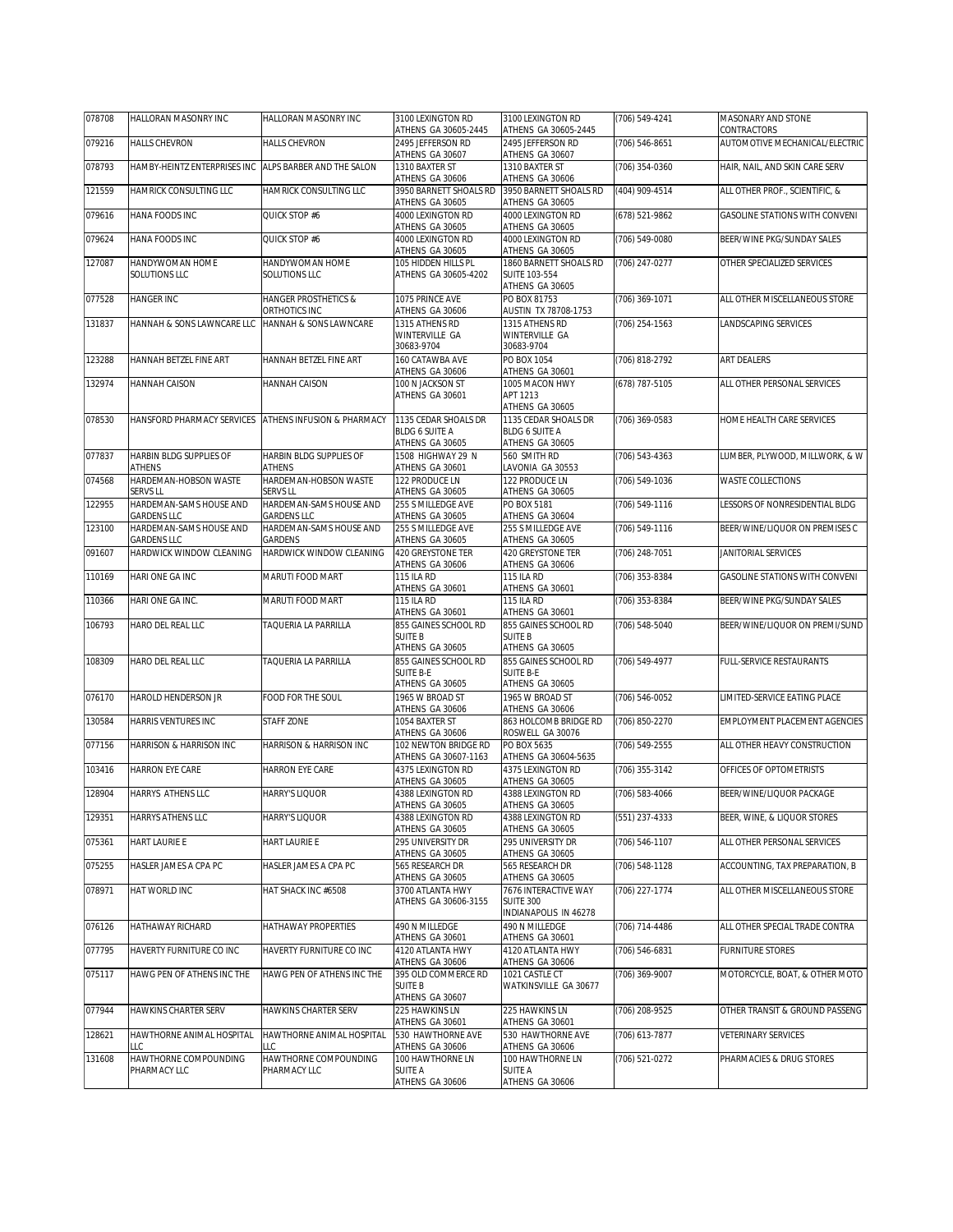| 074588 | HAWTHORNE HOUSE INC                           | HAWTHORNE HOUSE INC                                                         | 1075 BAXTER ST                          | 1075 BAXTER ST                           | (706) 227-3560   | <b>USED MERCHANDISE STORES</b> |
|--------|-----------------------------------------------|-----------------------------------------------------------------------------|-----------------------------------------|------------------------------------------|------------------|--------------------------------|
|        |                                               |                                                                             | <b>SUITE 101</b>                        | <b>SUITE 101</b>                         |                  |                                |
| 122382 | HAWTHORNE SURGERY CENTER                      | HAWTHORNE SURGERY CENTER                                                    | ATHENS GA 30606<br>1000 HAWTHORNE AVE   | ATHENS GA 30606<br>1000 HAWTHORNE AVE    | (706) 247-0004   | OTHER OUTPATIENT CARE CENTERS  |
|        | LLC                                           | LLC                                                                         | STE U                                   | STE U                                    |                  |                                |
|        |                                               |                                                                             | ATHENS GA 30606                         | ATHENS GA 30606                          |                  |                                |
| 127641 | HD TRUCKING LLC                               | HD TRUCKING LLC                                                             | 201 SWEETGUM WAY                        | 201 SWEETGUM WAY                         | (706) 340-2404   | LOCAL GENERAL FREIGHT TRUCKING |
|        |                                               |                                                                             | ATHENS GA 30601                         | ATHENS GA 30601                          |                  |                                |
| 132844 | HEALTH WEALTH SAFE INC                        | HEALTH WEALTH SAFE INC                                                      | 2005 PRINCE AVE<br>ATHENS GA 30606-6032 | 2005 PRINCE AVE<br>ATHENS GA 30606-6032  | (706) 202-0425   | OTHER SPECIALIZED SERVICES     |
| 121337 | <b>HEARING CONSULTANTS OF</b>                 | HEARING CONSULTANTS OF                                                      | 1000 HAWTHORNE AVE                      | 1255 FRIENDSHIP RD                       | (678) 710-3004   | OTHER HEALTH & PERSONAL CARE S |
|        | <b>GEORGIA</b>                                | <b>GEORGIA</b>                                                              | STE O                                   | <b>SUITE 110</b>                         |                  |                                |
|        |                                               |                                                                             | ATHENS GA 30606                         | BRASELTON GA 30517                       |                  |                                |
| 131199 | HEART STONE THERAPEUTIC<br><b>HEALING LLC</b> | HEART STONE THERAPEUTIC<br>HEALING LLC                                      | 834 PRINCE AVE<br>ATHENS GA 30606       | 834 PRINCE AVE<br>ATHENS GA 30606        | (770) 331-4246   | OUTPATIENT MENTAL HEALTH & SUB |
| 124380 | <b>HEARTSONG HERBS LLC</b>                    | <b>HEARTSONG HERBS LLC</b>                                                  | 477 RUTH ST                             | 477 RUTH ST                              | (706) 254-4346   | OTHER DIRECT SELLING ESTABLISH |
|        |                                               |                                                                             | ATHENS GA 30601-2101                    | ATHENS GA 30601-2101                     |                  |                                |
| 132570 | HEAVEN VIEW HEALTH SERVICES                   | HEAVEN VIEW HEALTH SERVICES                                                 | 975 GAINES SCHOOL RD                    | 975 GAINES SCHOOL RD                     | (706) 621-3338   | OFFICE ADMINISTRATION SERVICES |
|        | LLC                                           | LLC                                                                         | ATHENS GA 30605-3133                    | ATHENS GA 30605-3133                     |                  |                                |
| 111848 | HEAVEN'S RAINBOW LEARNING<br>CENTER           | HEAVEN'S RAINBOW LEARNING<br>CENTER                                         | 490 CLOVER ST<br>ATHENS GA 30606-2608   | 490 CLOVER ST<br>ATHENS GA 30606-2608    | (706) 424-3178   | CHILD DAY CARE SERVICES        |
| 133591 |                                               | HEAVENLY DESIGNS BY EBONY LLC HEAVENLY DESIGNS BY EBONY LLC 2151 W BROAD ST |                                         | 2151 W BROAD ST                          | (706) 990-0688   | ELECTRONIC & PRECISION EQUIP R |
|        |                                               |                                                                             | ATHENS GA 30606                         | ATHENS GA 30606                          |                  |                                |
| 096003 | HEAVENLY SUNSHINE HEALTH                      | HEAVENLY SUNSHINE HEALTH                                                    | 1137 CEDAR SHOALS DR                    | 1137 CEDAR SHOALS DR                     | (706) 549-2289   | OTHER HEALTH & PERSONAL CARE S |
|        | SERVICES LLC                                  | <b>SERVICES LLC</b>                                                         | BLDG 1<br>ATHENS GA 30605               | BLDG <sub>1</sub><br>ATHENS GA 30605     |                  |                                |
| 083841 | <b>HECTOR LOPEZ</b>                           | <b>HECTOR LOPEZ</b>                                                         | 975 FOWLER MILL RD                      | 975 FOWLER MILL RD                       | (706) 296-3267   | RESIDENTIAL BUILDING CONSTRUCT |
|        |                                               |                                                                             | BOGART GA 30622                         | BOGART GA 30622                          |                  |                                |
| 075067 | HEERY INTERNATIONAL INC                       | HEERY INTERNATIONAL INC                                                     | 3550 LENOX RD NE                        | 3550 LENOX RD NE                         | (404) 881-9880   | <b>ENGINEERING SERVICES</b>    |
|        |                                               |                                                                             | <b>SUITE 2300</b>                       | <b>SUITE 2300</b>                        |                  |                                |
|        |                                               |                                                                             | ATLANTA GA 30326<br>195 COLLEGE AVE     | ATLANTA GA 30326<br>195 COLLEGE AVE      |                  |                                |
| 077122 | HEERY'S CLOTHES CLOSET INC                    | HEERY'S CLOTHES CLOSET INC                                                  | ATHENS GA 30601-2804                    | ATHENS GA 30601-2804                     | (706) 543-0702   | WOMEN'S CLOTHING STORES        |
| 131502 | HEIDI HEWETT COUNSELING LLC                   | HEIDI HEWETT COUNSELING LLC                                                 | 485 HUNTINGTON RD                       | 485 HUNTINGTON RD                        | $(706)$ 363-3352 | OFFICES OF MENTAL HEALTH PRACT |
|        |                                               |                                                                             | <b>STE 197</b>                          | <b>STE 197</b>                           |                  |                                |
|        |                                               |                                                                             | ATHENS GA 30606-1845                    | ATHENS GA 30606-1845                     |                  |                                |
| 101471 | HEIRLOOM CAFE & FRESH<br>MARKET LLC           | HEIRLOOM CAFE                                                               | 815 N CHASE ST<br>ATHENS GA 30601       | 815 N CHASE ST<br>ATHENS GA 30601        | (706) 354-7901   | BEER/WINE/LIQUOR ON PREM/CATER |
| 102039 | HEIRLOOM CAFE & FRESH                         | HEIRLOOM CAFE                                                               | 815 N CHASE ST                          | 815 N CHASE ST                           | (706) 354-7901   | FULL-SERVICE RESTAURANTS       |
|        | MARKET LLC                                    |                                                                             | ATHENS GA 30601                         | ATHENS GA 30601                          |                  |                                |
| 129440 | <b>HEISMAN STUDIOS</b>                        | <b>HEISMAN STUDIOS</b>                                                      | 401 WOODHAVEN DR                        | 401 WOODHAVEN DR                         | (678) 523-6886   | INDEPENDENT ARTISTS, WRITERS,  |
|        |                                               |                                                                             | ATHENS GA 30606-1959                    | ATHENS GA 30606-1959                     |                  |                                |
| 125333 | HELEN HUNSINGER                               | HELEN HUNSINGER                                                             | 100 ATHENS TOWN BLVD<br><b>STE 500</b>  | 277 W 1ST AVE<br>COLBERT GA 30628        | (678) 863-6895   | HAIR, NAIL, AND SKIN CARE SERV |
|        |                                               |                                                                             | ATHENS GA 30606                         |                                          |                  |                                |
| 130661 | HELEN NAILS 8872 LLC                          | <b>HELEN NAILS</b>                                                          | 2361 W BROAD ST                         | 1572 E PRINCETON DR                      | $(770)$ 337-9790 | HAIR, NAIL, AND SKIN CARE SERV |
|        |                                               |                                                                             | #9                                      | BOGART GA 30622                          |                  |                                |
| 104180 | HELIOS DENTAL LAB INC                         | HELIOS DENTAL LAB INC                                                       | ATHENS GA 30606<br>342 OAK ST           | 342 OAK ST                               | (706) 353-1279   | ALL OTHER PERSONAL SERVICES    |
|        |                                               |                                                                             | ATHENS GA 30601                         | ATHENS GA 30601                          |                  |                                |
| 130797 | <b>HELP SPECIALIST LLC</b>                    | HELP SPECIALIST LLC                                                         | 2005 S MILLEDGE AVE                     | PO BOX 81485                             | (706) 389-9809   | OTHER SPECIALIZED SERVICES     |
|        |                                               |                                                                             | #107                                    | ATHENS GA 30608                          |                  |                                |
|        |                                               |                                                                             | ATHENS GA 30605                         |                                          |                  |                                |
| 117052 | HEMAT EAST INC                                | UNIVERSITY TIRE                                                             | 3128 LEXINGTON RD<br>ATHENS GA 30605    | PO BOX 5487<br>ATHENS GA 30604           | (706) 548-2224   | <b>TIRE DEALERS</b>            |
| 096301 | <b>HEMAT INC</b>                              | UNIVERSITY TIRE                                                             | 1180 MITCHELL BRIDGE RD                 | PO BOX 5487                              | (706) 543-6725   | <b>TIRE DEALERS</b>            |
|        |                                               |                                                                             | ATHENS GA 30605                         | ATHENS GA 30604                          |                  |                                |
| 130340 | <b>HEMMA PROFESSIONAL</b>                     | <b>HEMMA PROFESSIONAL</b>                                                   | 115 WILLOW RUN                          | 115 WILLOW RUN                           | (912) 656-2349   | OTHER SPECIALIZED SERVICES     |
|        | ORGANIZING LLC                                | ORGANIZING LLC                                                              | ATHENS GA 30606                         | ATHENS GA 30606                          |                  |                                |
| 132325 | HENDERSON SOLUTION SERVICES                   | HENDERSON SOLUTION SERVICES                                                 | 36 PINE LANE DR<br>ATHENS GA 30601      | 36 PINE LANE DR<br>ATHENS GA 30601       | (706) 254-4984   | JANITORIAL SERVICES            |
| 120093 | HENRY OBESE OPPONG                            | HENRY AUTO PARTS                                                            | 150 CAMBRIDGE DR                        | 150 CAMBRIDGE DR                         | (614) 397-1628   | ALL OTHER MISCELLANEOUS STORE  |
|        |                                               |                                                                             | ATHENS GA 30606                         | ATHENS GA 30606                          |                  |                                |
| 077509 | HENSON DOUGLAS C DDS PC                       | HENSON DOUGLAS C DDS PC                                                     | 600 OGLETHORPE AVE                      | 600 OGLETHORPE AVE                       | (706) 353-2575   | OFFICES OF DENTISTS            |
|        |                                               |                                                                             | ATHENS GA 30606                         | STE <sub>1</sub><br>ATHENS GA 30606-2263 |                  |                                |
| 126375 | HEPWORTH FIBER ARTS AND                       | HEPWORTH FIBER ARTS AND                                                     | 340 PICCADILLY SQ                       | 340 PICCADILLY SQ                        | (801) 864-9348   | ELECTRONIC SHOPPING & MAIL-ORD |
|        | HEPWORTH TRANSCRIPTION                        | HEPWORTH TRANSCRIPTION                                                      | APT G8                                  | APT G8                                   |                  |                                |
|        |                                               |                                                                             | ATHENS GA 30605-3063                    | ATHENS GA 30605-3063                     |                  |                                |
| 080498 | HER FIT FIX LLC                               | HER FIT FIX LLC                                                             | 301 OLD KINGS XING                      | 301 OLD KINGS XING                       | (706) 227-3953   | FITNESS & RECREATIONAL SPORTS  |
| 078869 | <b>HERBERT BOND</b>                           | HERBERT BOND REALTY &                                                       | ATHENS GA 30605<br>110 MCWHORTER DR     | ATHENS GA 30605<br>625 W CLOVERHURST AVE | (706) 548-1910   | OFFICES OF REAL ESTATE AGENTS  |
|        |                                               | INVESTME                                                                    | ATHENS GA 30606                         | ATHENS GA 30606                          |                  |                                |
| 078651 | HERC RENTALS INC                              | HERC RENTALS INC                                                            | 1750 MONROE HWY                         | 27500 RIVERVIEW CENTER                   | (239) 301-1511   | CONSTRUCTION, TRANS., MINI., F |
|        |                                               |                                                                             | ATHENS GA 30606                         | <b>BLVD</b>                              |                  |                                |
|        |                                               |                                                                             |                                         | BONITA SPRINGS FL 34134                  |                  |                                |
| 130768 | HERIC'S ROARING FORK LLC                      | HERIC'S ROARING FORK LLC                                                    | 305 OLD COMMERCE RD                     | PO BOX 891                               | (919) 699-2696   | REAL ESTATE PROPERTY MANAGERS  |
| 125073 | HERNANDEZ AUTO                                | HERNANDEZ AUTO                                                              | ATHENS GA 30607<br>1415 DANIELSVILLE RD | ATHENS GA 30603<br>1415 DANIELSVILLE RD  | (706) 207-8475   | OTHER AUTO REPAIR & MAINTENANC |
|        |                                               |                                                                             | ATHENS GA 30601                         | ATHENS GA 30601                          |                  |                                |
| 068350 | HERRON TODD M PC                              | ATHENS FAMILY FOOT CARE                                                     | 230 CEDAR POINTE DR                     | 230 CEDAR POINTE DR                      | (706) 540-6134   | OFFICE OF PHYSICIANS           |
|        |                                               |                                                                             | ATHENS GA 30605                         | ATHENS GA 30605                          |                  |                                |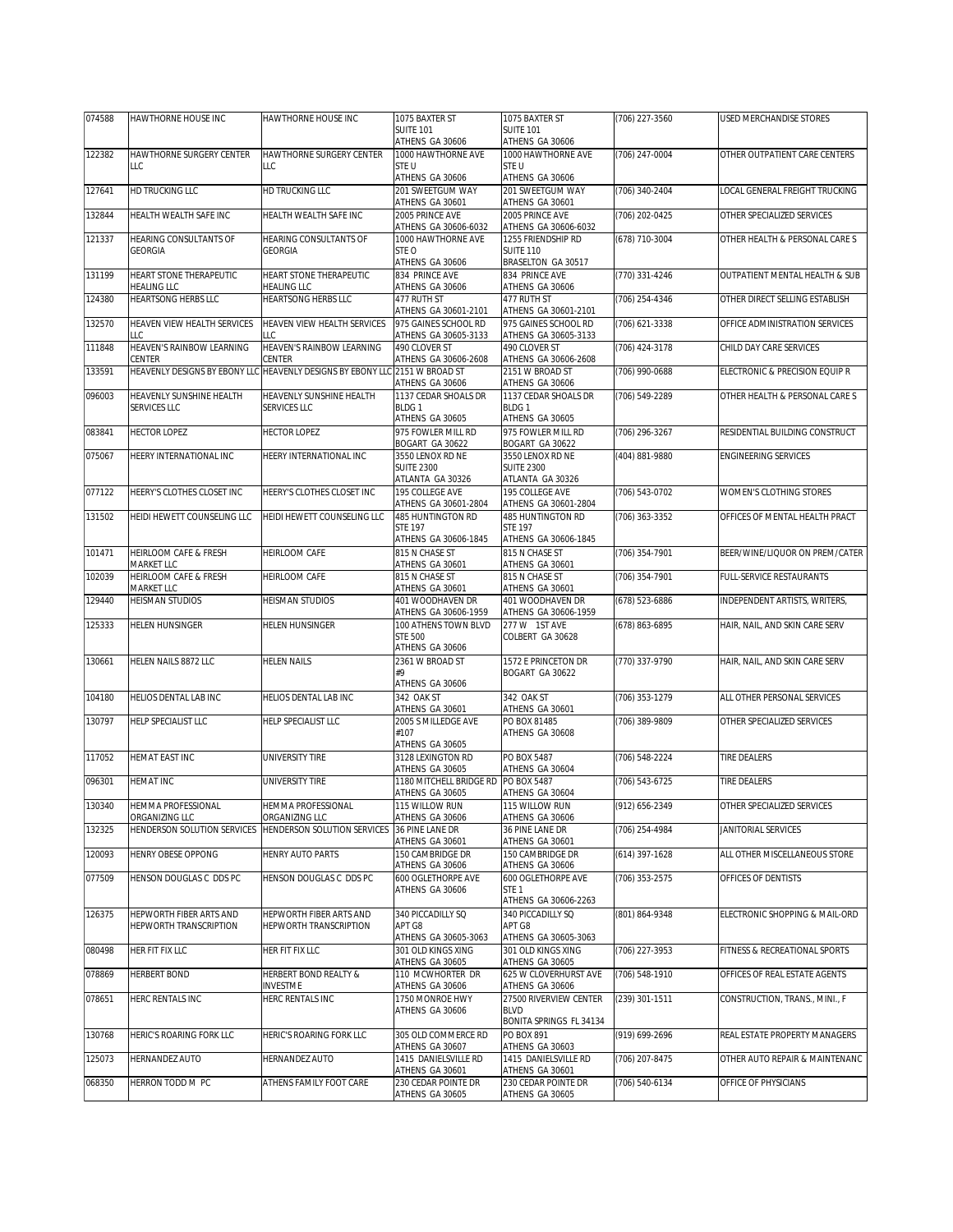| 077663 | HEYWARD ALLEN MOTOR CO INC HEYWARD ALLEN MOTOR CO INC |                                              | 2590 ATLANTA HWY<br>ATHENS GA 30606           | 2590 ATLANTA HWY<br>ATHENS GA 30606           | (706) 549-8580     | NEW CAR DEALERS                |
|--------|-------------------------------------------------------|----------------------------------------------|-----------------------------------------------|-----------------------------------------------|--------------------|--------------------------------|
| 127526 | HG RETAIL GROUP LLC                                   | HG RETAIL GROUP LLC                          | 238 MADISON HTS<br>ATHENS GA 30601            | <b>PO BOX 402</b><br>ATHENS GA 30603          | (770) 655-4022     | ELECTRONIC SHOPPING & MAIL-ORD |
| 125951 | HIBACHI GRILL 168 INC                                 | HIBACHI GRILL SUPREME BUFFET                 | 2020 BARNETT SHOALS RD                        | 2020 BARNETT SHOALS RD                        | (706) 546-8777     | FULL-SERVICE RESTAURANTS       |
| 078285 | HIBBETT SPORTING GOODS INC                            | HIBBETT SPORTING GOODS INC                   | ATHENS GA 30605<br>3700 ATLANTA HWY           | ATHENS GA 30605<br>2700 MILAN CT              | $(706)$ 353-0696   | SPORTING GOODS STORES          |
|        | #72                                                   | #72                                          | ATHENS GA 30606-3155                          | BIRMINGHAM AL<br>35211-6919                   |                    |                                |
| 095977 | HIDDEN HILLS STUDIO                                   | <b>HIDDEN HILLS STUDIO</b>                   | 190 HIDDEN HILLS LN<br>ATHENS GA 30605        | 190 HIDDEN HILLS LN<br>ATHENS GA 30605        | (706) 549-5813     | PHOTOGRAPHIC SERVICES          |
| 123574 | HIGH COUNTRY INC                                      | HIGH COUNTRY INC                             | 238 E CLAYTON ST<br>ATHENS GA 30601           | 3906 ROSWELL RD<br>ATLANTA GA 30342           | (404) 483-0526     | OTHER CLOTHING STORES          |
| 116171 | <b>HIGH M INTERIORS</b>                               | HIGH M INTERIORS                             | 180 TRADE ST                                  | 695 MILLEDGE CIR                              | (706) 613-9444     | INTERIOR DESIGNS SERVICES      |
| 122232 | HIGHLAND TRUST PARTNERS LLC                           | <b>HIGHLAND TRUST PARTNERS LLC</b>           | BOGART GA 30622<br>1077 BAXTER ST             | ATHENS GA 30606-4367<br>1077 BAXTER ST        | (706) 850-4965     | ALL OTHER PROF., SCIENTIFIC, & |
|        |                                                       |                                              | <b>STE 600</b><br>ATHENS GA 30606             | <b>STE 600</b><br>ATHENS GA 30606             |                    |                                |
| 103810 | HIGHNESS ENTERPRISES LLC                              | CHEVRON FOOD MART                            | 2030 S MILLEDGE AVE<br>ATHENS GA 30605        | 2030 S MILLEDGE AVE<br>ATHENS GA 30605        | (706) 353-4704     | BEER/WINE PKG/SUNDAY SALES     |
| 103912 | <b>HIGHNESS ENTERPRISES LLC</b>                       | CHEVRON FOOD MART                            | 2030 S MILLEDGE AVE<br>ATHENS GA 30605        | 2030 S MILLEDGE AVE<br>ATHENS GA 30605        | (706) 353-4704     | GASOLINE STATIONS WITH CONVENI |
| 079947 | HILL AND ASSOCIATES P.C.                              | HILL AND ASSOCIATES                          | 1160 S MILLEDGE AVE                           | 1160 S MILLEDGE AVE                           | (706) 353-7272     | OFFICES OF LAWYERS             |
|        |                                                       |                                              | <b>STE 140</b><br>ATHENS GA 30605             | <b>STE 140</b><br>ATHENS GA 30605             |                    |                                |
| 107209 | HILL CAIN COMPANY                                     | HILL CAIN COMPANY                            | 130 DEERFIELD RD<br>BOGART GA 30622           | 130 DEERFIELD RD<br>BOGART GA 30622           | (229) 344-0494     | ALL OTHER PROF., SCIENTIFIC, & |
| 077997 | <b>HILL JERRY</b>                                     | <b>HILL JERRY</b>                            | 150 SECURITY CIR<br>ATHENS GA 30605-4320      | 150 SECURITY CIR<br>ATHENS GA 30605-4320      | $(706) 549-9193$   | ACCOUNTING. TAX PREPARATION. B |
| 120916 | HILTON & BUTLER FITNESS LLC                           | HILTON & BUTLER FITNESS LLC                  | 196 ALPS RD                                   | 196 ALPS RD                                   | (404) 273-4099     | FITNESS & RECREATIONAL SPORTS  |
|        |                                                       |                                              | SUITE <sub>21</sub><br>ATHENS GA 30606        | SUITE <sub>21</sub><br>ATHENS GA 30606        |                    |                                |
| 125552 | HILTON FITNESS LLC                                    | ORANGE THEORY FITNESS II                     | 265 OCONEE ST<br>ATHENS GA 30601              | 196 AI PS RD<br>SUITE <sub>21</sub>           | (404) 273-4099     | FITNESS & RECREATIONAL SPORTS  |
|        |                                                       | HINES PAINTING AND MORE                      | 535 RUSTWOOD DR                               | ATHENS GA 30606<br>535 RUSTWOOD DR            |                    |                                |
| 100393 | HINES PAINTING AND MORE                               |                                              | ATHENS GA 30606                               | ATHENS GA 30606                               | (706) 353-3902     | PAINTING AND WALL COVERING CON |
| 127809 | HIRDESH INC                                           | TASTE OF INDIA                               | 1040 GAINES SCHOOL RD<br><b>STE 119</b>       | 1040 GAINES SCHOOL RD<br><b>STE 119</b>       | $(706) 559 - 0000$ | BEER/WINE ON PREMISES/SUNDAY S |
| 127904 | HIRDESH INC                                           | TASTE OF INDIA                               | ATHENS GA 30605-6335<br>1040 GAINES SCHOOL RD | ATHENS GA 30605-6335<br>1040 GAINES SCHOOL RD | (706) 559-0000     | FULL-SERVICE RESTAURANTS       |
|        |                                                       |                                              | <b>STE 119</b><br>ATHENS GA 30605-6335        | <b>STE 119</b><br>ATHENS GA 30605-6335        |                    |                                |
| 133100 | HISPANIC CITY TAX AND SERVICE                         | HISPANIC CITY TAX AND SERVICE                | 1720 COMMERCE RD                              | 1720 COMMERCE RD                              | (706) 461-1568     | ACCOUNTING, TAX PREPARATION, B |
| 076869 | HJS SERVICES LLC                                      | HOWARD JANITORIAL SERVICES                   | ATHENS GA 30607<br>855 SUNSET DR              | ATHENS GA 30607<br>PO BOX 80054               | (706) 351-1300     | JANITORIAL SERVICES            |
|        |                                                       |                                              | SUITE 19<br>ATHENS GA 30606                   | ATHENS GA 30608                               |                    |                                |
| 129717 | <b>HMK EXPRESS LLC</b>                                | <b>EXPRESS</b>                               | 790 HAWTHORNE AVE<br>ATHENS GA 30606          | 790 HAWTHORNE AVE<br>ATHENS GA 30606          | (678) 982-0809     | BEER/WINE PKG/SUNDAY SALES     |
| 130242 | HMK EXPRESS LLC                                       | <b>EXPRESS</b>                               | 790 HAWTHORNE AVE<br>ATHENS GA 30606          | 790 HAWTHORNE AVE<br>ATHENS GA 30606          | (678) 982-0809     | CONVENIENCE STORES             |
| 079760 | HMV SALES INC                                         | QUICK PANTRY                                 | 495 NEWTON BRIDGE RD                          | 495 NEWTON BRIDGE RD                          | (706) 425-0555     | GASOLINE STATIONS WITH CONVENI |
| 079793 | HMV SALES INC                                         | <b>QUICK PANTRY</b>                          | ATHENS GA 30607<br>495 NEWTON BRIDGE RD       | ATHENS GA 30607<br>495 NEWTON BRIDGE RD       | (706) 765-6029     | BEER/WINE PKG/SUNDAY SALES     |
| 114317 | HOLIDAY AL MANAGEMENT SUB                             | HOLIDAY AL MANAGEMENT SUB                    | ATHENS GA 30607<br>755 EPPS BRIDGE PKWY       | ATHENS GA 30607<br>631 W MORSE BLVD           | (706) 425-0301     | REAL ESTATE PROPERTY MANAGERS  |
|        | LLC                                                   | LLC                                          | ATTN LICENSING<br>ATHENS GA 30606             | <b>ATTN LICENSING</b><br>WINTER PARK FL 32789 |                    |                                |
| 128108 | HOLISTIC CARE LLC                                     | CBD STORE OF ATHENS                          | 3701 ATLANTA HWY<br><b>STE 10</b>             | 3701 ATLANTA HWY<br><b>STE 10</b>             | (404) 989-9919     | ALL OTHER MISCELLANEOUS STORE  |
|        |                                                       |                                              | ATHENS GA 30606                               | ATHENS GA 30606                               |                    |                                |
| 101843 | HOLLAND SHIELD LTD                                    | <b>CLOCKED</b>                               | 259 W WASHINGTON ST<br>ATHENS GA 30601-2754   | 259 W WASHINGTON ST<br>ATHENS GA 30601-2754   | (706) 548-9175     | BEER/WINE/LIQUOR ON PREMI/SUND |
| 079467 | HOLLANDSHIELD LTD                                     | CLOCKED                                      | 259 W WASHINGTON ST<br>ATHENS GA 30601-2754   | 259 W WASHINGTON ST<br>ATHENS GA 30601-2754   | (706) 201-1919     | FULL-SERVICE RESTAURANTS       |
| 125592 | HOLLIS APPRAISAL SERVICES LLC                         | HOLLIS APPRAISAL SERVICES LLC                | 210 GLORIA ST<br>ATHENS GA 30606              | 210 GLORIA ST<br>ATHENS GA 30606              | (706) 215-9094     | OFFICE OF REAL ESTATE APPRAISE |
| 079971 | <b>HOLMES CAROLYN</b>                                 | CERTIFIED MEDICAL ILLUSTRATION 155 MARION DR |                                               | 155 MARION DR                                 | (706) 354-0505     | <b>GRAPHIC DESIGN SERVICES</b> |
| 122921 | HOLOGRAM SALON                                        | <b>HOLOGRAM SALON</b>                        | ATHENS GA 30606<br>1480 BAXTER ST             | ATHENS GA 30606<br>1480 BAXTER ST             | (706) 850-5250     | HAIR, NAIL, AND SKIN CARE SERV |
|        |                                                       |                                              | SUITE B<br>ATHENS GA 30606                    | <b>SUITE B</b><br>ATHENS GA 30606             |                    |                                |
| 125203 | <b>HOLT &amp; ASSOCIATES</b>                          | <b>HOLT &amp; ASSOCIATES</b>                 | 262 MOSS SIDE DR<br>ATHENS GA 30607           | 262 MOSS SIDE DR<br>ATHENS GA 30607           | (706) 765-8392     | OTHER SPECIALIZED SERVICES     |
| 122724 | HOLY CREPE LLC                                        | HOLY CREPE LLC                               | 197 PARK AVE                                  | 197 PARK AVE                                  | (706) 765-7087     | FOOD SERVICE CONTRACTORS       |
| 132455 | HOME GROWN BODIES                                     | HOME GROWN BODIES                            | ATHENS GA 30601<br>270 SEAGRAVES DR           | ATHENS GA 30601<br>270 SEAGRAVES DR           | (706) 714-9000     | FITNESS & RECREATIONAL SPORTS  |
| 129609 | HOME-GROWN INDUSTRIES OF                              | MELLOW MUSHROOM                              | ATHENS GA 30605<br>320 E CLAYTON ST           | ATHENS GA 30605<br>150 GREAT SOUTHWEST        | (706) 613-0892     | BEER/WINE/LIQUOR ON PREMI/SUND |
|        | NORTH GA LLC                                          |                                              | <b>STE 100</b><br>ATHENS GA 30601             | PKWY SW<br>ATLANTA GA 30336                   |                    |                                |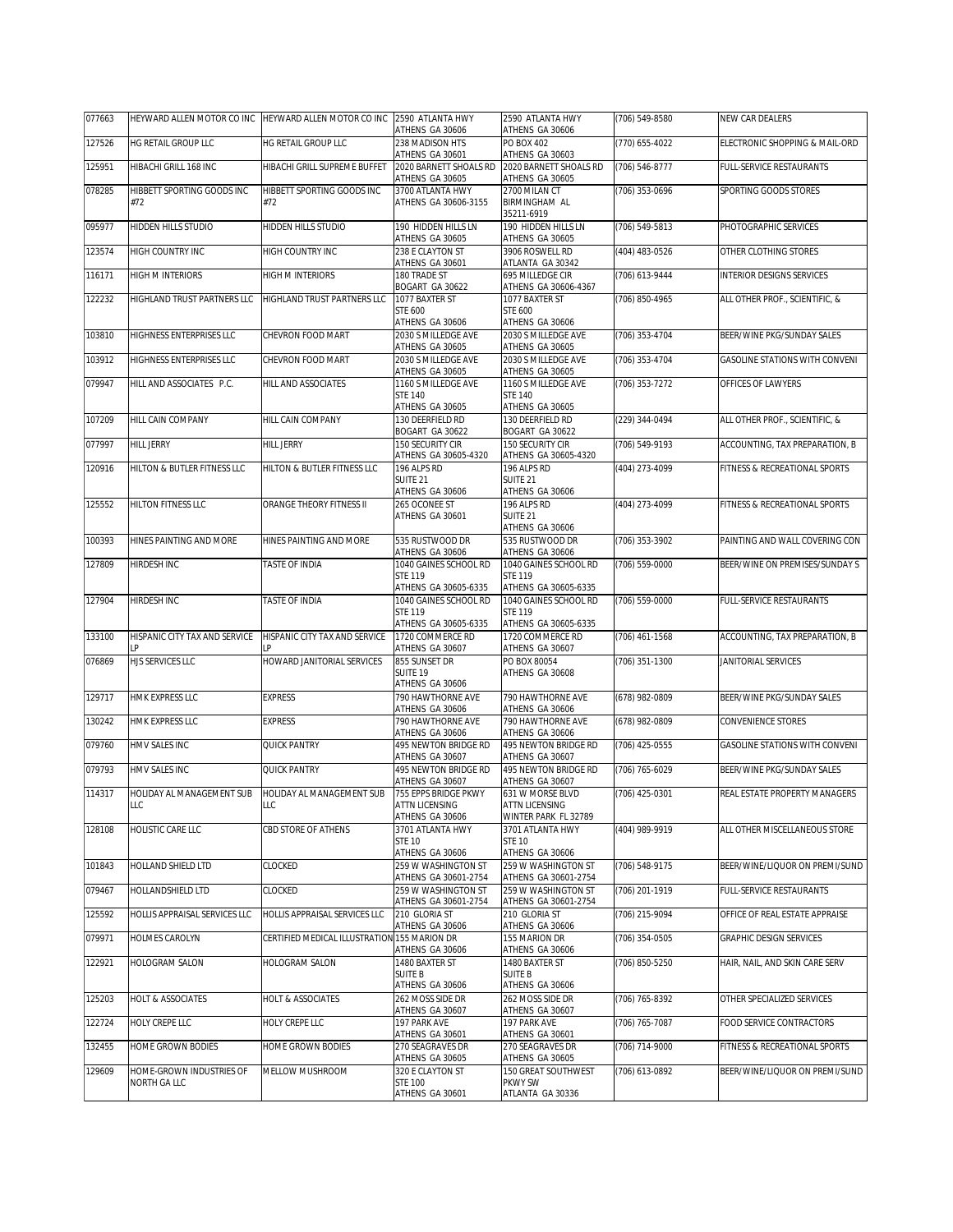| 129739 | HOME-GROWN INDUSTTRIES OF                       | MELLOW MUSHROOM                               | 320 E CLAYTON ST                           | 150 GREAT SOUTHWEST                           | (706) 613-0892     | FULL-SERVICE RESTAURANTS                        |
|--------|-------------------------------------------------|-----------------------------------------------|--------------------------------------------|-----------------------------------------------|--------------------|-------------------------------------------------|
|        | NORTH GA LLC                                    |                                               | ATHENS GA 30601                            | PKWY SW<br>ATLANTA GA 30336                   |                    |                                                 |
| 075947 | HOMEMADE FROM SCRATCH LLC HOMEMADE FROM SCRATCH |                                               | 1072 BAXTER ST                             | 1072 BAXTER ST                                | (706) 206-9216     | ALL OTHER PERSONAL SERVICES                     |
|        |                                                 |                                               | UNIT A                                     | UNIT A                                        |                    |                                                 |
|        |                                                 |                                               | ATHENS GA 30606-6341                       | ATHENS GA 30606-6341                          |                    |                                                 |
| 105741 | HOMESTAR FINANCIAL                              | HOMESTAR FINANCIAL                            | 182 BEN BURTON CIR                         | 4170 TANNERS CREEK DR                         | (770) 503-4122     | MORTGAGE & NONMORTGAGE LOAN                     |
|        | CORPORATION                                     | CORPORATION                                   | SUITE 400A<br>BOGART GA 30622              | ATTN: MADDIE KNICKEL<br>FLOWERY BRANCH GA     |                    | <b>BR</b>                                       |
|        |                                                 |                                               |                                            | 30542                                         |                    |                                                 |
| 121445 | HONEYCOMB INC                                   | HONEYCOMB INC                                 | 290 B NORTH MILLEDGE                       | 290 B NORTH MILLEDGE AVE (706) 621-2858       |                    | HAIR, NAIL, AND SKIN CARE SERV                  |
|        |                                                 |                                               | AVE                                        | ATHENS GA 30601                               |                    |                                                 |
|        |                                                 |                                               | ATHENS GA 30601                            |                                               |                    |                                                 |
| 127443 | <b>HONIOTES THE GREEK</b>                       | <b>HONIOTES THE GREEK</b>                     | 940 OGLETHORPE AVE                         | 940 OGLETHORPE AVE                            | (678) 551-9124     | <b>JANITORIAL SERVICES</b>                      |
| 078979 | HOPE ANIMAL MEDICAL CENTER                      | HOPE ANIMAL MEDICAL CENTER                    | ATHENS GA 30606<br>1150 MITCHELL BRIDGE RD | ATHENS GA 30606<br>1150 MITCHELL BRIDGE RD    | (706) 546-7879     | <b>VETERINARY SERVICES</b>                      |
|        | LLC                                             | LLC                                           | ATHENS GA 30606                            | ATHENS GA 30606                               |                    |                                                 |
| 120329 | HOPE HAVEN OF NEGA INC                          | HOPE HAVEN OF NEGA INC                        | 795 NEWTON BRIDGE RD                       | 795 NEWTON BRIDGE RD                          | (706) 548-4361     | NON-PROFIT ORGANIZATION                         |
|        |                                                 |                                               | ATHENS GA 30607                            | ATHENS GA 30607                               |                    |                                                 |
| 134171 | HOPKINS AUTO BROKERS LLC                        | HOPKINS AUTO BROKERS LLC                      | 1355 DANIELSVILLE RD                       | 1355 DANIELSVILLE RD                          | (706) 549-2722     | USED CAR DEALERS                                |
| 088925 | HOPP MOBILE DETAILING                           | HOPP MOBILE DETAILING                         | ATHENS GA 30601<br>179 LAVENDER RD         | ATHENS GA 30601<br>179 LAVENDER RD            | (706) 714-8679     | OTHER AUTO REPAIR & MAINTENANC                  |
|        |                                                 |                                               | ATHENS GA 30606                            | ATHENS GA 30606                               |                    |                                                 |
| 099488 | HORNE CONSTRUCTION SERVICES                     | HORNE CONSTRUCTION SERVICES 130 HIGH RIDGE DR |                                            | PO BOX 7923                                   | (706) 208-0722     | RESIDENTIAL BUILDING CONSTRUCT                  |
|        | INC                                             | INC                                           | ATHENS GA 30606                            | ATHENS GA 30604                               |                    |                                                 |
| 125597 | <b>HORTICULT LLC</b>                            | HORTICULT LLC                                 | <b>435 RIVERMONT RD</b>                    | PO BOX 190285                                 | (404) 825-6504     | ELECTRONIC SHOPPING & MAIL-ORD                  |
|        |                                                 |                                               | ATHENS GA 30606                            | ATLANTA GA 31119-0285                         |                    |                                                 |
| 077126 | HORTON DRUG INC                                 | HORTON DRUG INC                               | 101 E CLAYTON ST<br>ATHENS GA 30601-2702   | 8612 MAIN ST<br>WOODSTOCK GA 30188            | (706) 543-3454     | PHARMACIES & DRUG STORES                        |
| 134344 | HOSPICE CARE OF GEORGIA LLC                     | AGAPE CARE                                    | 650 OGLETHORPE AVE                         | 110 DILLON DR                                 | (864) 327-4147     | OTHER SPECIALIZED SERVICES                      |
|        |                                                 |                                               | UNIT#3                                     | SPARTANBURG SC 29307                          |                    |                                                 |
|        |                                                 |                                               | ATHENS GA 30606                            |                                               |                    |                                                 |
| 095840 | HOUSE ELECTRIC LLC                              | HOUSE ELECTRIC LLC                            | 1045 BAXTER ST                             | 1045 BAXTER ST                                | (706) 543-5280     | OTHER ELECTRONIC PARTS & EQUIP                  |
|        |                                                 |                                               | ATHENS GA 30606                            | ATHENS GA 30606                               |                    |                                                 |
| 122848 | HOWARD BROTHERS INC                             | HOWARD BROTHERS INC                           | 1675 COMMERCE RD<br>ATHENS GA 30607        | PO BOX 5044<br>DULUTH GA 30096                | (404) 557-8779     | <b>OUTDOOR POWER EQUIPMENT</b><br><b>STORES</b> |
| 077315 | HOWARD EUGENE H                                 | HOWARD PROPERTIES                             | 721 S MILLEDGE AVE                         | PO BOX 5582                                   | (706) 546-0300     | REAL ESTATE PROPERTY MANAGERS                   |
|        |                                                 |                                               | ATHENS GA 30605                            | ATHENS GA 30604                               |                    |                                                 |
| 125699 | HP ATHENS F&B LLC                               | HYATT PLACE ATHENS                            | 412 N THOMAS ST                            | 412 N THOMAS ST                               | (678) 386-8235     | HOTELS (EXCEPT CASINO HOTELS                    |
|        |                                                 |                                               | ATHENS GA 30601                            | ATHENS GA 30601                               |                    |                                                 |
| 133169 | <b>HPC AUTO SERVICES</b>                        | HPC AUTO SERVICES                             | 1600 HWY 29 N<br>ATHENS GA 30601           | 7356 HWY 106 S<br>HULL GA 30646               | (706) 549-7409     | MOTOR VEHICLE TOWING                            |
| 120737 | HRB TAX GROUP INC                               | <b>H&amp;R BLOCK</b>                          | 3190 ATLANTA HWY                           | 1 H & R BLOCK WAY                             | (877) 880-5222 x 6 | ACCOUNTING, TAX PREPARATION, B                  |
|        |                                                 |                                               | <b>STE 15 A</b>                            | KANSAS CITY MO 64105                          |                    |                                                 |
|        |                                                 |                                               | ATHENS GA 30606                            |                                               |                    |                                                 |
| 078229 | HRB TAX GROUP INC 10879                         | HRB TAX GROUP INC 10879                       | 128 ALPS RD                                | 0 ONE H & R BLOCK WAY                         | (816) 504-1827     | ACCOUNTING, TAX PREPARATION, B                  |
|        |                                                 |                                               | ATHENS GA 30606<br>2301 COLLEGE STATION RD | KANSAS CITY MO 64105                          |                    |                                                 |
| 078230 | HRB TAX GROUP INC 10881                         | HRB TAX GROUP INC 10881                       | ATHENS GA 30605-3619                       | O ONE H & R BLOCK WAY<br>KANSAS CITY MO 64105 | (706) 310-9523     | ACCOUNTING, TAX PREPARATION, B                  |
|        |                                                 |                                               |                                            |                                               |                    |                                                 |
| 076622 | HRB TAX GROUP INC 11612                         | HRB TAX GROUP INC 11612                       | 4375 LEXINGTON RD                          | 0 ONE H & R BLOCK WAY                         | (706) 543-5282     | ACCOUNTING, TAX PREPARATION, B                  |
|        |                                                 |                                               | STE <sub>C3</sub>                          | KANSAS CITY MO 64105                          |                    |                                                 |
|        |                                                 |                                               | ATHENS GA 30605-7501                       | 1590 LEXINGTON RD                             |                    |                                                 |
| 090839 | HRP OIL COMPANY                                 | LEXINGTON MARATHON FOOD<br><b>MART</b>        | 1590 LEXINGTON RD<br>ATHENS GA 30605       | ATHENS GA 30605                               | (706) 369-9065     | BEER PACKAGE SUNDAY SALES                       |
| 090971 | HRP OIL COMPANY                                 | LEXINGTON MARATHON FOOD                       | 1590 LEXINGTON RD                          | 1590 LEXINGTON RD                             | (404) 935-3358     | GASOLINE STATIONS WITH CONVENI                  |
|        |                                                 | MART                                          | ATHENS GA 30605                            | ATHENS GA 30605                               |                    |                                                 |
| 121205 | HSB FOOD MART LLC                               | CHEVRON 4450                                  | 4450 ATLANTA HWY                           | 4450 ATLANTA HWY                              | (706) 254-6009     | BEER PACKAGE SUNDAY SALES                       |
|        |                                                 |                                               | STE #B                                     | STE #B                                        |                    |                                                 |
| 121261 | HSB FOOD MART LLC                               | CHEVRON 4450                                  | ATHENS GA 30606<br>4450 ATLANTA HWY        | ATHENS GA 30606<br>4450 ATLANTA HWY           | (706) 254-6009     | <b>GASOLINE STATIONS WITH CONVENI</b>           |
|        |                                                 |                                               | B                                          |                                               |                    |                                                 |
|        |                                                 |                                               | ATHENS GA 30606                            | ATHENS GA 30606                               |                    |                                                 |
| 121206 | <b>HSB PACKAGE LLC</b>                          | LIQUOR EXPRESS                                | 4450 ATLANTA HWY                           | 4450 ATLANTA HWY                              | (706) 521-8589     | BEER/WINE/LIQUOR PKG/SUNDAY SA                  |
|        |                                                 |                                               | STE A                                      | STE A                                         |                    |                                                 |
| 125151 |                                                 | <b>LIQUOR EXPRESS</b>                         | ATHENS GA 30606<br>4450 ATLANTA HWY        | ATHENS GA 30606<br>4450 ATLANTA HWY           |                    |                                                 |
|        | HSB PACKAGE LLC                                 |                                               | STE A                                      | STE A                                         | (706) 254-5285     | CONVENIENCE STORES                              |
|        |                                                 |                                               | ATHENS GA 30606                            | ATHENS GA 30606                               |                    |                                                 |
| 127702 | HSGA REAL ESTATE GROUP LLC                      | BHHS GEORGIA PROPERTIES                       | 650 OGLETHORPE AVE                         | 100 MANSELL COURT EAST                        |                    | OFFICES OF REAL ESTATE AGENTS                   |
|        |                                                 |                                               | STE 6                                      | <b>STE 600</b>                                |                    |                                                 |
|        |                                                 | HUDSON MONTGOMERY                             | ATHENS GA 30606-2216                       | ROSWELL GA 30076                              |                    |                                                 |
| 077394 | HUDSON AND MONTGOMERY PC<br>D/B/A               | KALIVODA AND CONNELLY                         | 183 W CLAYTON ST<br>ATHENS GA 30601        | PO BOX 8068<br>ATHENS GA 30603                | (706) 549-9823     | OFFICES OF LAWYERS                              |
| 132664 | HUDSON MUSIC & MEDIA WORKS                      | HUDSON MUSIC & MEDIA WORKS 350 BURKLAND DR    |                                            | 650 KIMBERLY CIR                              | (706) 206-5398     | OTHER SPECIALIZED SERVICES                      |
|        |                                                 |                                               | ATHENS GA 30601                            | ATHENS GA 30646                               |                    |                                                 |
| 074646 | HUGHES ALFRED PHD PC                            | CORRECTIONAL TREATMENT CON                    | 485 HUNTINGTON RD                          | 485 HUNTINGTON RD                             | (706) 546-8440     | OFFICES OF MENTAL HEALTH PRACT                  |
|        |                                                 |                                               | <b>STE 201</b>                             | <b>STE 201</b>                                |                    |                                                 |
| 118909 | <b>HULL ATHENS LLC</b>                          | JERSEY MIKES SUB                              | ATHENS GA 30606-1845<br>690 US HWY 29 N    | ATHENS GA 30606-1845<br>PO BOX 121            | (252) 714-4826     | FULL-SERVICE RESTAURANTS                        |
|        |                                                 |                                               | <b>STE 125</b>                             | GREENVILLE NC 27835                           |                    |                                                 |
|        |                                                 |                                               | ATHENS GA 30601                            |                                               |                    |                                                 |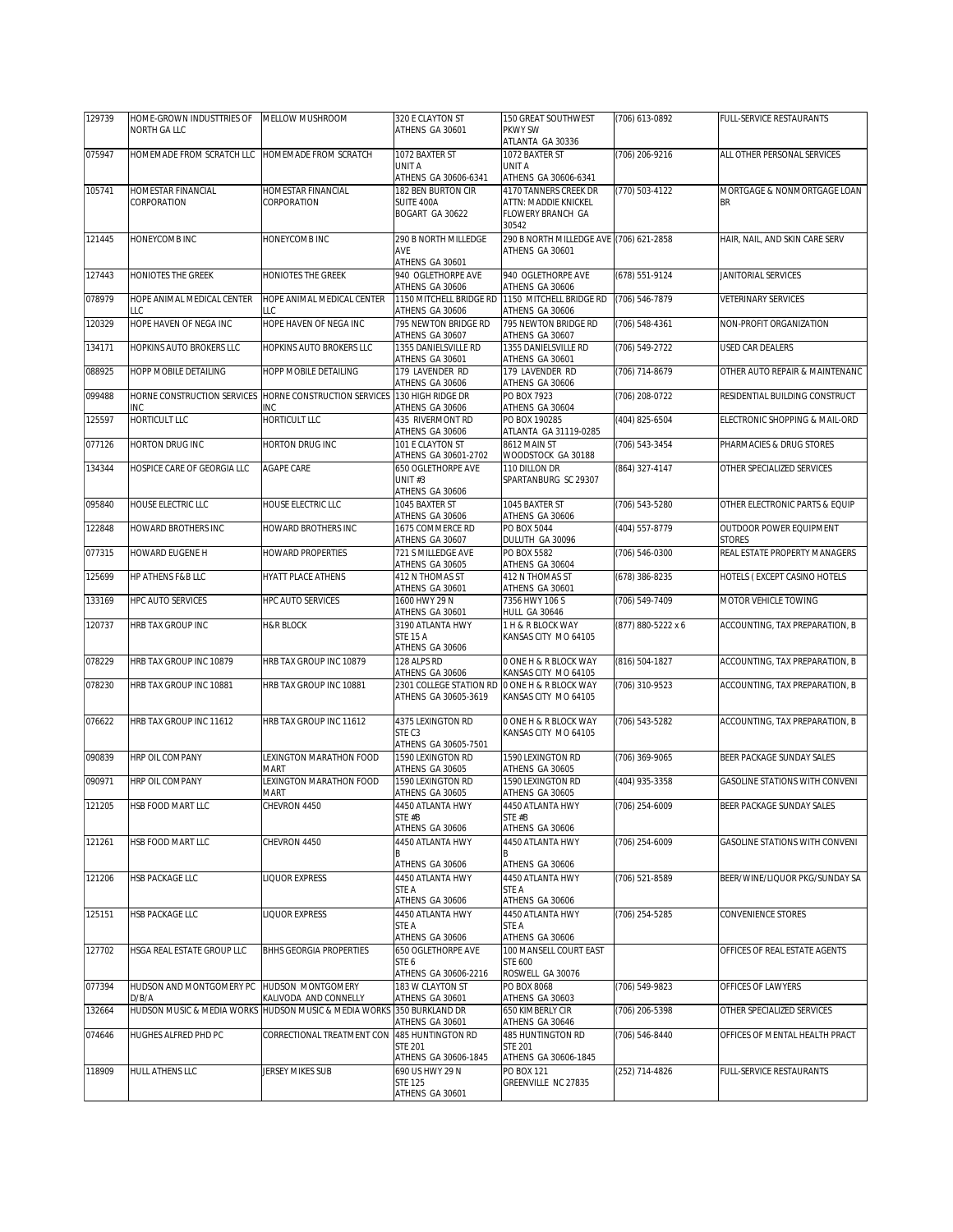| 077348 | HULSEY DAVID DDS PC                                 | HULSEY DAVID DDS PC                                                   | 1761 S LUMPKIN ST<br>ATHENS GA 30606                   | 1761 S LUMPKIN ST<br>ATHENS GA 30606                   | (706) 543-0767   | OFFICES OF DENTISTS                         |
|--------|-----------------------------------------------------|-----------------------------------------------------------------------|--------------------------------------------------------|--------------------------------------------------------|------------------|---------------------------------------------|
| 079247 | HULUND E RIDEN                                      | H E RIDEN HEATING AND COOLING 118 FAIRFIELD CIR                       | ATHENS GA 30606                                        | 118 FAIRFIELD CIR<br>ATHENS GA 30606                   | (770) 725-1435   | PLUMBING, HEATING, & AIR-CONDITI            |
| 129303 | HUMBLE WARRIOR WELLNESS &                           | HUMBLE WARRIOR WELLNESS &                                             | 118 RUTH DR                                            | 196 ALPS RD                                            | (404) 831-2409   | NON-PROFIT ORGANIZATION                     |
|        | YOGA INC                                            | YOGA INC                                                              | <b>UNIT 610</b><br>ATHENS GA 30601                     | <b>SUITE 2-228</b><br>ATHENS GA 30606                  |                  |                                             |
| 107396 |                                                     | HUNGRY GNOME GARDENSCAPES HUNGRY GNOME GARDENSCAPES 140 CLEVELAND AVE | ATHENS GA 30601                                        | 140 CLEVELAND AVE<br>ATHENS GA 30601                   | (706) 206-3858   | LANDSCAPING SERVICES                        |
| 077131 | HUNT BOB MACHINE SHOP                               | HUNT BOB MACHINE SHOP                                                 | 120 PARADISE BLVD<br>ATHENS GA 30607                   | 120 PARADISE BLVD<br>ATHENS GA 30607                   | $(706)$ 353-1210 | MACHINE SHOP                                |
| 091031 |                                                     | HUNT MOUNTAIN SOFTWARE LLC HUNT MOUNTAIN SOFTWARE LLC                 | 965 RIVERBEND PKWY                                     | 965 RIVERBEND PKWY                                     | (706) 613-9745   | ALL OTHER PROF., SCIENTIFIC, &              |
| 132553 | HUNT REFINING COMPANY                               | HUNT REFINING COMPANY                                                 | ATHENS GA 30605<br>3460 JEFFERSON RD                   | ATHENS GA 30605<br>PO BOX 038995                       | $(205)$ 391-3243 | PETROLEUM & PETROLEUM                       |
| 077514 | HUPPERT MICHAEL DR                                  | FIVE POINTS CHIROPRACTIC                                              | ATHENS GA 30607<br>920 S MILLEDGE AVE                  | TUSCALOOSA AL 35403<br><b>PO BOX 227</b>               | (706) 546-7700   | <b>PRODUCTS</b><br>OFFICES OF CHIROPRACTORS |
| 077395 | HURLEY FUNERAL HOME                                 | HURLEY FUNERAL HOME                                                   | ATHENS GA 30605<br>346 ATHENS AVE                      | WATKINSVILLE GA 30677<br>PO BOX 1069                   | (706) 548-5671   | FUNERAL HOMES & FUNERAL SERVIC              |
| 129488 | HVP OF GEORGIA PC                                   | <b>GAINES SCHOOL ANIMAL</b>                                           | ATHENS GA 30601<br>513 GAINES SCHOOL RD                | ATHENS GA 30603<br>10 S LA SALLE                       | (706) 549-1708   | <b>VETERINARY SERVICES</b>                  |
|        |                                                     | <b>HOSPITAL</b>                                                       | ATHENS GA 30605                                        | #2120<br>CHICAGO IL 60603                              |                  |                                             |
| 129537 | HVP OF GEORGIA PC                                   | SHOALS CREEK ANIMMAL                                                  | 2226 BARNETT SHOALS RD                                 | 10 S LASALLE                                           | (706) 369-0962   | VETERINARY SERVICES                         |
|        |                                                     | <b>HOSPITAL</b>                                                       | ATHENS GA 30605                                        | #2120<br>CHICAGO IL 60603                              |                  |                                             |
| 131193 | <b>HYDRALIVE HOLDINGS LC</b>                        | HYDRALIVE THERAPY OF ATHENS                                           | 1737-A SOUTH LUMPKIN ST<br>ATHENS GA 30605             | 422 RIDGEMOOR PASS<br>CANTON GA 30115                  | (706) 850-5515   | OTHER HEALTH & PERSONAL CARE S              |
| 131645 | <b>DO I DO BRIDAL BOUTIQUE INC</b>                  | I DO I DO BRIDAL BOUTIQUE                                             | 2045 W BROAD ST<br>ATHENS GA 30606                     | 2045 W BROAD ST<br>ATHENS GA 30606                     | (706) 546-8586   | WOMEN'S CLOTHING STORES                     |
| 133353 | I.G.N.I.T.E THE FLAME TUTORING                      | I.G.N.I.T.E THE FLAME TUTORING                                        | 2153 W BROAD ST<br>ATHENS GA 30606-3545                | 110 PINYON PINE CIR<br><b>UNIT 6107</b>                | (909) 782-1805   | OTHER SPECIALIZED SERVICES                  |
|        |                                                     |                                                                       |                                                        | ATHENS GA 30606                                        |                  |                                             |
| 129748 | <b>IB LLC</b>                                       | <b>IB LLC</b>                                                         | 999 BAXTER ST<br>ATHENS GA 30606                       | 551 B WILSON RD<br>COMMERCE GA 30529                   | (706) 255-4453   | HAIR, NAIL, AND SKIN CARE SERV              |
| 110493 | <b>IBARRA'S BODY SHOP</b>                           | <b>IBARRA'S BODY SHOP</b>                                             | 1521 DANIELSVILLE RD<br>ATHENS GA 30601-1311           | 1521 DANIELSVILLE RD<br>ATHENS GA 30601-1311           | (706) 286-0263   | OTHER AUTO REPAIR & MAINTENANC              |
| 120839 | <b>IBERIAN PUBLISHING</b>                           | <b>IBERIAN PUBLISHING</b>                                             | 548 CEDAR CREEK DR<br>ATHENS GA 30605                  | 548 CEDAR CREEK DR<br>ATHENS GA 30605                  | (706) 546-6740   | ELECTRONIC SHOPPING & MAIL-ORD              |
| 116306 | ICOOK_IEFORYOU                                      | ICOOK_IEFORYOU                                                        | 1053 SPRING VALLEY RD                                  | 1053 SPRING VALLEY RD                                  | (706) 207-9953   | BREAD AND BAKERY PRODUCT MANUF              |
| 078635 | ICU SERVICES LLC                                    | ICU SERVICES LLC                                                      | ATHENS GA 30605<br>195 ROLLINGWOOD DR                  | ATHENS GA 30605<br>195 ROLLINGWOOD DR                  | (706) 613-9332   | ALL OTHER PROF., SCIENTIFIC, &              |
| 127421 | IDM GLOBAL HOLDINGS LLC                             | IDM GLOBAL HOLDINGS LLC                                               | ATHENS GA 30605-3327<br>132 BRANFORD PL                | ATHENS GA 30605-3327<br>11369 OKEECHOBEE BLVD          | (561) 798-6645   | ALL OTHER SUPPORT SERVICES                  |
|        |                                                     |                                                                       | ATHENS GA 30606                                        | #100<br>WEST PALM BEACH FL                             |                  |                                             |
| 130366 | <b>IGNITION PRO LLC</b>                             | <b>IGNITION PRO LLC</b>                                               | 1521 DANIELSVILLE RD                                   | 33411<br>1521 DANIELSVILLE RD                          | (706) 424-3405   | AUTOMOTIVE MECHANICAL/ELECTRIC              |
|        |                                                     |                                                                       | ATHENS GA 30601-1311                                   | ATHENS GA 30601-1311                                   |                  |                                             |
| 133644 | IGUANA'S MEXICAN GRILL INC                          | <b>IGUANA'S MEXICAN GRILL</b>                                         | 2024 S MILLEDGE AVE<br>ATHENS GA 30605                 | 24634 GA-59<br>COMMERCE GA 30530                       | (706) 850-5324   | FULL-SERVICE RESTAURANTS                    |
| 132100 | <b>IKON AT ATHENS</b>                               | <b>IKON AT ATHENS</b>                                                 | 314 BARNETT SHOALS RD<br>ATHENS GA 30605-1808          | 314 BARNETT SHOALS RD<br>ATHENS GA 30605-1808          | (706) 850-8352   | REAL ESTATE PROPERTY MANAGERS               |
| 133587 | ILLUSTRIOUS HAIR & LASH BAR                         | ILLUSTRIOUS HAIR & LASH BAR                                           | 132 ALPS RD<br>ATHENS GA 30606                         | 132 ALPS RD<br>ATHENS GA 30606                         | (706) 247-6996   | ALL OTHER MISCELLANEOUS STORE               |
| 132125 | IMAGING HEALTHCARE<br>SPECIALISTS LLC               | IMAGING HEALTHCARE<br><b>SPECIALISTS</b>                              | 3061 ATLANTA HWY<br>SUITES A & B                       | 150 W WASHINGTON ST<br>SAN DIEGO CA 92103              | (866) 558-4320   | TELEPHONE CALL CENTERS                      |
|        |                                                     |                                                                       | ATHENS GA 30606                                        |                                                        |                  |                                             |
| 098866 | <b>IMERY &amp; CO LLC</b>                           | <b>IMERY GROUP</b>                                                    | 168 RUSSELL WAY<br>ATHENS GA 30606                     | 168 RUSSELL WAY<br>ATHENS GA 30606                     | (770) 294-1014   | RESIDENTIAL BUILDING CONSTRUCT              |
| 124134 | <b>IMERY RATINGS LLC</b>                            | <b>IMERY RATINGS LLC</b>                                              | 168 RUSSELL WAY<br>ATHENS GA 30606                     | 168 RUSSELL WAY<br>ATHENS GA 30606                     | (678) 425-8308   | ALL OTHER SUPPORT SERVICES                  |
| 077133 | <b>IMPACT REALTY-MELTON &amp;</b><br>ASSOCIATES INC | <b>IMPACT REALTY-MELTON &amp;</b><br>ASSOCIATES INC                   | 855 SUNSET DR<br><b>STE 11</b><br>ATHENS GA 30606-2273 | 855 SUNSET DR<br><b>STE 11</b><br>ATHENS GA 30606-2273 | (706) 549-1799   | OFFICES OF REAL ESTATE AGENTS               |
| 121448 | IMPACT RTO GEORGIA LLC                              | IMPACT RTO GEORGIA LLC                                                | 2177 W BROAD ST                                        | 1051 S FALKENBURG RD                                   | (706) 549-0341   | OTHER CONSUMER GOODS RENTAL                 |
| 107888 | <b>IMPORT CAR DOCTORS</b>                           | <b>IMPORT CAR DOCTORS</b>                                             | ATHENS GA 30606<br>1900 W BROAD ST                     | TAMPA FL 33619<br>1900 W BROAD ST                      | (706) 353-6006   | OTHER AUTO REPAIR & MAINTENANC              |
| 077962 | AUTOMOTIVE REPAIR<br><b>IMPORT SPECIALIST</b>       | AUTOMOTIVE REPAIR<br>ATHENS IMPORT AUTO REPAIR                        | ATHENS GA 30606<br>835 WINTERVILLE RD                  | ATHENS GA 30606-3542<br>835 WINTERVILLE RD             | (706) 353-3880   | AUTOMOTIVE MECHANICAL/ELECTRIC              |
| 079644 | IN THE SHADE LANDSCAPES LLC                         | IN THE SHADE LANDSCAPES LLC                                           | ATHENS GA 30605-2041<br>1101 OLD CREEK RD              | ATHENS GA 30605-2041<br>PO BOX 1613                    | (706) 425-0033   | LANDSCAPING SERVICES                        |
|        |                                                     |                                                                       | STE C-1<br>ATHENS GA 30605                             | WATKINSVILLE GA 30677                                  |                  |                                             |
| 124378 | <b>INBOOKS PLUS LLC</b>                             | <b>BOOKS R BOOKS</b>                                                  | 3701 ATLANTA HWY                                       | 1096 ORCHARD CT                                        | (706) 254-5688   | ELECTRONIC SHOPPING & MAIL-ORD              |
|        |                                                     |                                                                       | STE 9<br>ATHENS GA 30606                               | WATKINSVILLE GA 30677                                  |                  |                                             |
| 104516 | INDEPENDENCE MEDICAL<br>SERVICES LLC                | INDEPENDENCE MEDICAL<br>SERVICES LLC                                  | 3722 ATLANTA HWY<br>STE <sub>1</sub>                   | 3722 ATLANTA HWY<br>STE <sub>1</sub>                   | (706) 425-8545   | JANITORIAL SERVICES                         |
|        |                                                     |                                                                       |                                                        |                                                        |                  |                                             |
| 123216 | INDIE SOUTH                                         | <b>INDIE SOUTH</b>                                                    | ATHENS GA 30606-1863<br>470 HAWTHORNE AVE              | ATHENS GA 30606-1863<br>649 N MILLEDGE AVE             | (706) 612-5654   | ALL OTHER MISCELLANEOUS STORE               |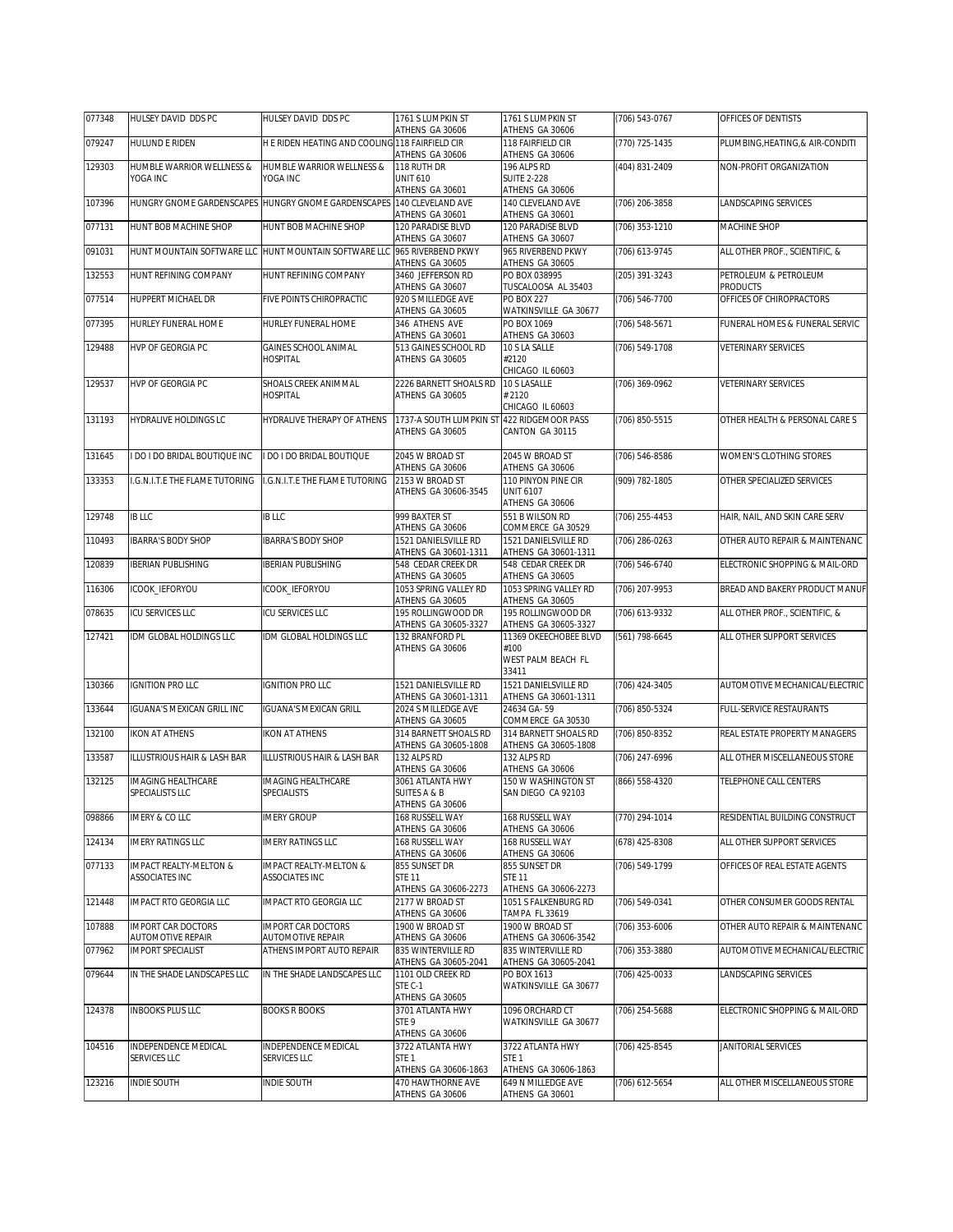| 115180 | INDIGO LANDSCAPE LLC                                   | INDIGO LANDSCAPE LLC                              | 5445 OLD LEXINGTON RD<br>ATHENS GA 30605                       | 5445 OLD LEXINGTON RD<br>ATHENS GA 30605                             | (706) 410-5678     | LANDSCAPE ARCHITECTURAL SERVIC    |
|--------|--------------------------------------------------------|---------------------------------------------------|----------------------------------------------------------------|----------------------------------------------------------------------|--------------------|-----------------------------------|
| 130961 | <b>INDOOR SCIENCES LLC</b>                             | <b>GEORGIA HEALTHY HOMES</b>                      | 575 N HARRIS ST<br>ATHENS GA 30601                             | 120 RIVER CT<br>ATHENS GA 30606                                      | (706) 202-5259     | OTHER SERVICES TO BLDG & DWELL    |
| 130216 | INFANT AND EARLY CHILDHOOD<br>MENTAL HEALTH OF GA      | INFANT AND EARLY CHILDHOOD<br>MENTAL HEALTH OF GA | 190 MOSS SIDE DR<br>ATHENS GA 30607-2107                       | 190 MOSS SIDE DR<br>ATHENS GA 30607-2107                             | (505) 795-4829     | OFFICES OF MENTAL HEALTH PRACT    |
| 116054 | <b>INFECTIOUS DISEASE</b>                              | <b>INFECTIOUS DISEASE</b>                         | 1270 PRINCE AVE                                                | 5400 LANSEL SPRINGS PKWY (770) 670-7231                              |                    | OFFICE OF PHYSICIANS              |
|        | CONSULTANTS PC                                         | <b>CONSULTANTS PC</b>                             | <b>SUITE 301</b><br>ATHENS GA 30606                            | SUWANEE GA 30024                                                     |                    |                                   |
| 099095 | INFORMATIVE ANALYTICS LLC                              | INFORMATIVE ANALYTICS LLC                         | 262 SILVERWOOD CT<br>ATHENS GA 30605                           | 262 SILVERWOOD CT<br>ATHENS GA 30605                                 | (706) 224-1899     | ALL OTHER PROF., SCIENTIFIC, &    |
| 079047 | <b>INFRA-METALS CO</b>                                 | <b>ATHENS STEEL</b>                               | 200 DAIRY PAK RD<br>ATHENS GA 30607                            | 580 MIDDLETOWN BLVD<br>SUITE D-100<br>LANGHORNE PA 19047             | (706) 552-3850     | METAL SERVICE CENTERS & OFFICE    |
| 079934 | <b>INFUSIA INC</b>                                     | <b>BUDDHA BAR</b>                                 | 431 E BROAD ST<br>ATHENS GA 30601                              | 431 E BROAD ST<br>ATHENS GA 30601                                    | (706) 208-7017     | LIMITED-SERVICE EATING PLACE      |
| 087357 | <b>INFUSIA INC</b>                                     | <b>BUDDHA BAR</b>                                 | 431 E BROAD ST<br>ATHENS GA 30601                              | 431 E BROAD ST<br>ATHENS GA 30601                                    | (706) 208-7017     | BEER/WINE/LIQUOR ON PREMISES C    |
| 128127 | <b>INK 9 TATTOOS</b>                                   | <b>INK 9 TATTOOS</b>                              | 3701 ATLANTA HWY<br>UNIT 31 & 32<br>ATHENS GA 30062            | 2673 ABELINE TRL<br>SNELLVILLE GA 30078                              | (678) 332-7931     | OTHER PERSONAL CARE SERVICES      |
| 083824 | <b>INKAMAYA FARM LLC</b>                               | INKAMAYA FARM LLC                                 | 1365 CHEROKEE RD<br>WINTERVILLE GA 30683                       | 1365 CHEROKEE RD<br>WINTERVILLE GA 30683                             | (706) 352-4521     | PRODUCE/FRESH, MERCHANT<br>WHOLES |
| 128674 | INNER PATH HOLDINGS LLC                                | <b>INNER PATH SANCTUARIES</b>                     | 1001 WINTERVILLE RD<br>ATHENS GA 30605                         | 1001 WINTERVILLE RD<br>ATHENS GA 30605                               | (706) 340-9184     | REAL ESTATE PROPERTY MANAGERS     |
| 129251 | <b>INNERGIES YOGA LTD</b>                              | <b>INNERGIES YOGA LTD</b>                         | 1920 S LUMPKIN ST                                              | PO BOX 82352                                                         | (706) 540-8461     | FITNESS & RECREATIONAL SPORTS     |
| 131473 | INNOVATIVE AUDIOLOGY OF                                | INNOVATIVE AUDIOLOGY                              | ATHENS GA 30606<br>2005 S MILLEDGE AVE                         | ATHENS GA 30608<br>2005 S MILLEDGE AVE                               | (706) 850-3691     | ALL OTHER MISCELLANEOUS STORE     |
|        | <b>GEORGIA LLC</b>                                     |                                                   | <b>STE 105</b><br>ATHENS GA 30605                              | <b>STE 105</b><br>ATHENS GA 30605                                    |                    |                                   |
| 113760 | <b>INNOVATIVE HEALTH CARE</b><br><b>INSTITUTE LLC</b>  | INNOVATIVE HEALTH CARE<br><b>INSTITUTE LLC</b>    | 100 SEAGRAVES DR<br>STE <sub>1</sub>                           | 100 SEAGRAVES DR<br>STE <sub>1</sub>                                 | (706) 705-2033     | OTHER HEALTH & PERSONAL CARE S    |
| 130997 | INSATIABLE BIRDIE LLC                                  | <b>THE LARK</b>                                   | ATHENS GA 30605-2492<br>493 PRINCE AVE                         | ATHENS GA 30605-2492<br><b>493 PRINCE AVE</b>                        | (404) 435-2880     | WINE PKG/WINE TAST/SUNDAY SALE    |
| 132043 | <b>INSATIABLE BIRDIE LLC</b>                           | THE LARK                                          | ATHENS GA 30601<br>493 PRINCE AVE                              | ATHENS GA 30601<br>493 PRINCE AVE                                    | (404) 435-2880     | BEER/WINE/LIQUOR PACKAGE          |
|        |                                                        |                                                   | ATHENS GA 30601                                                | ATHENS GA 30601                                                      |                    |                                   |
| 074826 | <b>INSPIRING MINDS</b>                                 | MONTESSORI PRE-SCHOOL                             | 150 E RUTHERFORD ST<br>ATHENS GA 30605-1314                    | PO BOX 48046<br>ATHENS GA 30604-8046                                 | (706) 543-0200     | CHILD DAY CARE SERVICES           |
| 082802 | INSTITUTE FOR COMMUNITY &<br>ORGANIZATIONAL DEVELOPMEN | ICOD INC                                          | 337 S MILLEDGE AVE<br><b>STE 114</b><br>ATHENS GA 30605-7207   | 337 S MILLEDGE AVE<br><b>STE 114</b><br>ATHENS GA 30605-7207         | (706) 255-4390     | NON-PROFIT ORGANIZATION           |
| 128514 | INTEGRAL COUNSELING &<br>THERAPY SERVICES LLC          | INTEGRAL COUNSELING &<br>THERAPY SERVICES LLC     | 337 S MILLEDGE AVE<br><b>SUITE 209-4</b><br>ATHENS GA 30605    | 337 S MILLEDGE AVE<br><b>SUITE 209-4</b><br>ATHENS GA 30605          | $(404)$ 484-5929   | ALL OTHER PROF., SCIENTIFIC, &    |
| 120818 | INTEGRITY FOODS INC                                    | <b>INTEGRITY FOODS INC</b>                        | 525 OLD HULL RD<br>ATHENS GA 30601                             | PO BOX 81272<br>ATHENS GA 30608-1272                                 | $(706) 543 - 3431$ | POULTRY & POULTRY PRODUCT         |
| 120819 | <b>INTEGRITY FOODS INC</b>                             | <b>INTEGRITY FOODS INC</b>                        | 575 OLD HULL RD<br>ATHENS GA 30601                             | PO BOX 81272<br>ATHENS GA 30608-1272                                 | (706) 543-2502     | POULTRY & POULTRY PRODUCT         |
| 129752 | INTERNATIONAL DELIGHTS LLC                             | INTERNATIONAL GRILL AND BAR                       | 1155 MITCHELL BRIDGE RD<br>ATHENS GA 30606                     | 1155 MITCHELL BRIDGE RD                                              | (706) 850-1509     | BEER/WINE/LIQUOR ON PREMI/SUND    |
| 129776 | INTERNATIONAL DELIGHTS LLC                             | INTERNATIONAL GRILL AND BAR                       | 1155 MITCHELL BRIDGE RD                                        | ATHENS GA 30606<br>1155 MITCHELL BRIDGE RD                           | (575) 405-6429     | FULL-SERVICE RESTAURANTS          |
| 087118 | <b>INTOWN SUITES ATHENS</b>                            | <b>INTOWN SUITES ATHENS</b>                       | ATHENS GA 30606-6411<br>2044 S MILLEDGE AVE<br>ATHENS GA 30605 | ATHENS GA 30606-6411<br>980 HAMMOND DR NE<br><b>SUITE 1400</b>       | (706) 355-3121     | HOTELS (EXCEPT CASINO HOTELS      |
| 132877 | <b>IONX3 TECHNOLOGIES INC</b>                          | IONX3 TECHNOLOGIES INC                            | 337 S MILLEDGE AVE                                             | ATLANTA GA 30328-8144<br>337 S MILLEDGE AVE                          | (706) 850-2352     | ALL OTHER PROF., SCIENTIFIC, &    |
|        |                                                        |                                                   | <b>STE 203</b><br>ATHENS GA 30605-1061                         | <b>STE 203</b><br>ATHENS GA 30605-1061                               |                    |                                   |
| 115587 | <b>IRIS PLACE</b>                                      | <b>IRIS PLACE</b>                                 | 755 EPPS BRIDGE PKWY<br>ATHENS GA 30606                        | 631 WEST MORSE BLVD<br><b>ATTN LICENSING</b><br>WINTER PARK FL 32789 | (706) 425-0301     | ASSISTED-LIVING FACILITIES        |
| 115216 | <b>IRON FACTORY INC</b>                                | <b>IRON FACTORY</b>                               | 255 W WASHINGTON ST<br>ATHENS GA 30601                         | 255 W WASHINGTON ST<br>ATHENS GA 30601                               | (706) 395-6877     | BEER/WINE/LIQUOR ON PREMI/SUND    |
| 116411 | <b>IRON FACTORY INC</b>                                | <b>IRON FACTORY</b>                               | 255 W WASHINGTON ST<br>ATHENS GA 30601                         | 255 W WASHINGTON ST<br>ATHENS GA 30601                               | (706) 395-6877     | FULL-SERVICE RESTAURANTS          |
| 132445 | <b>IRT CARRIERS LLC</b>                                | <b>IRT CARRIERS</b>                               | 220 PROVIDENCE RD                                              | 220 PROVIDENCE RD                                                    | (706) 224-1189     | LOCAL GENERAL FREIGHT TRUCKING    |
| 100455 | <b>IS3D LLC</b>                                        | <b>IS3D LLC</b>                                   | ATHENS GA 30606-1930<br>320 E CLAYTON ST                       | ATHENS GA 30606-1930<br>110 FRONTIER CT                              | (706) 549-6875     | SOFTWARE PUBLISHERS               |
|        |                                                        |                                                   | <b>STE 504</b><br>ATHENS GA 30601-4544                         | ATHENS GA 30605                                                      |                    |                                   |
| 078724 | <b>ISAIAH ELLISON</b>                                  | ELLISON INCOME TAX SERVICES                       | 1711 PRINCE AVE<br>ATHENS GA 30606                             | <b>PO BOX 822</b><br>ATHENS GA 30603                                 | (706) 369-7147     | ACCOUNTING, TAX PREPARATION, B    |
| 133730 | <b>ISYNC INC</b>                                       | <b>ISYNC INC</b>                                  | 540 GREENLEE RD<br>ATHENS GA 30606                             | 540 GREENLEE RD<br>ATHENS GA 30606                                   | (706) 908-7504     | OTHER SPECIALIZED SERVICES        |
| 129393 | IT REMODELING                                          | IT REMODELING                                     | 142 CHADDS CT<br>ATHENS GA 30606                               | 142 CHADDS CT<br>ATHENS GA 30606                                     | (706) 621-1410     | RESIDENTIAL BUILDING CONSTRUCT    |
| 127692 | ITS ALL CONNECTED LLC                                  | ITS ALL CONNECTED LLC                             | 290 FAIRWAY DR<br>ATHENS GA 30607                              | 290 FAIRWAY DR<br>ATHENS GA 30607                                    | (706) 431-3719     | ALL OTHER SUPPORT SERVICES        |
| 075560 | <b>ITW LABELS</b>                                      | <b>ITW LABELS</b>                                 | 235 CONWAY DR<br>BOGART GA 30622                               | 1 RESEARCH PARK DR<br>ST CHARLES MO 63304                            | (636) 800-2080     | PACKAGING & LABELING SERVICES     |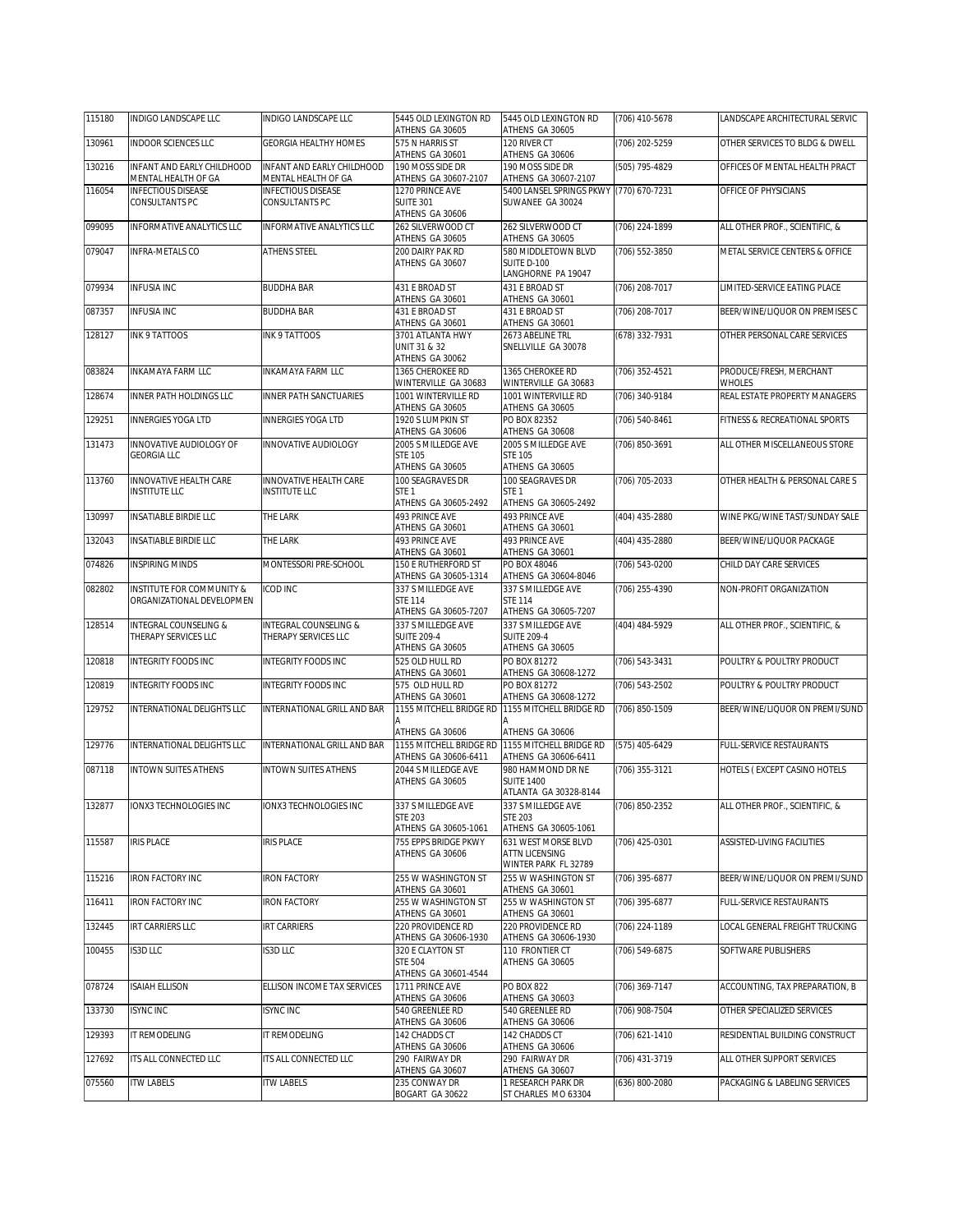| 083799 | <b>IZU ONUNKWO</b>                      | <b>IZU ONUNKWO</b>                         | 376 NASSAU LN                                  | 376 NASSAU LN                                 | (706) 247-4504     | ELECTRONIC & PRECISION EQUIP R        |
|--------|-----------------------------------------|--------------------------------------------|------------------------------------------------|-----------------------------------------------|--------------------|---------------------------------------|
| 082799 | <b>&amp; F BUSINESS CORPORATION</b>     | PERFUM PLACE                               | ATHENS GA 30607<br>3700 ATLANTA HWY            | ATHENS GA 30607<br>3700 ATLANTA HWY           |                    | OTHER MISCELLANEOUS                   |
|        |                                         |                                            | # 69<br>ATHENS GA 30606-3155                   | #69<br>ATHENS GA 30606-3155                   |                    | NONDURABLE                            |
| 132280 | <b>J &amp; H PARHAM LLC</b>             | FISH WINDOW CLEANING 3246                  | 150 COLLINS INDUSTRIAL                         | 263 BROOKWOOD DR                              | (404) 702-4255     | JANITORIAL SERVICES                   |
|        |                                         |                                            | <b>BLVD</b><br>SUITE F                         | MAXEYS GA 30667-1704                          |                    |                                       |
|        |                                         |                                            | ATHENS GA 30601                                |                                               |                    |                                       |
| 133446 | <b>8 M PRODUCTS LLC</b>                 | J & M PRODUCTS LLC                         | 130 KNOB LICK DR<br>ATHENS GA 30605-3426       | 130 KNOB LICK DR<br>ATHENS GA 30605-3426      | (513) 250-0873     | ELECTRONIC SHOPPING & MAIL-ORD        |
| 130494 | J & S ELECTRICAL & LIGHTING             | J & S ELECTRICAL & LIGHTING                | 1895 COMMERCE RD                               | 1895 COMMERCE RD                              | (706) 546-8887     | OTHER BUILDING MATERIAL DEALER        |
|        | <b>SUPPLY LLC</b>                       | SUPPLY LLC                                 | ATHENS GA 30607                                | ATHENS GA 30607                               |                    |                                       |
| 123838 | <b>BRIDGES SKINCARE LLC</b>             | J BRIDGES SKINCARE LLC                     | 2350 PRINCE AVE                                | 173 CHILDS ST                                 | (706) 248-4550     | HAIR, NAIL, AND SKIN CARE SERV        |
|        |                                         |                                            | SUITE 19<br>ATHENS GA 30606-6031               | ATHENS GA 30601-2315                          |                    |                                       |
| 077498 | J C NASH TRUCK PARTS INC                | J C NASH TRUCK PARTS INC                   | 1051 WINTERVILLE RD<br>ATHENS GA 30605         | 1051 WINTERVILLE RD<br>ATHENS GA 30605        | (706) 549-7914     | AUTOMOTIVE MECHANICAL/ELECTRIC        |
| 077015 | J CHASTAIN INC                          | CHASTAINS                                  | 375 PONDEROSA DR                               | 1860 BARNETT SHOALS RD                        | (706) 546-0590     | OFFICE SUPPLIES AND STATIONARY        |
|        |                                         |                                            | ATHENS GA 30605                                | STE 103-507<br>ATHENS GA 30605                |                    |                                       |
| 115675 | J CHRISTOPHERS ATHENS LLC               | J CHRISTOPHER'S                            | 1650 S LUMPKIN ST                              | 550 GREENVIEW TER                             | (706) 850-3520     | FULL-SERVICE RESTAURANTS              |
| 076747 | J D KIM INC                             | <b>SHOKITINI</b>                           | ATHENS GA 30605<br>251 W CLAYTON ST            | ALPHARETTA GA 30004<br>251 W CLAYTON ST       | (404) 580-4774     | FULL-SERVICE RESTAURANTS              |
|        |                                         |                                            | ATHENS GA 30601                                | <b>UNIT 117</b><br>ATHENS GA 30601-2711       |                    |                                       |
| 133201 | J DOUGLAS CUMMINGS                      | J DOUGLAS CUMMINGS                         | 2033 W BROAD ST                                | 2033 W BROAD ST                               | $(864) 642 - 8735$ | RESIDENTIAL BUILDING CONSTRUCT        |
|        |                                         | J H BARRETT PROPERTIES INC                 | ATHENS GA 30606                                | ATHENS GA 30606                               |                    |                                       |
| 078780 | J H BARRETT PROPERTIES INC              |                                            | 1744 S LUMPKIN ST<br>ATHENS GA 30606           | 1744 S LUMPKIN ST<br>ATHENS GA 30606          | (706) 353-7627     | REAL ESTATE PROPERTY MANAGERS         |
| 134203 | J HAWES REAL ESTATE LLC                 | J HAWES REAL ESTATE LLC                    | 499 LITTLE OAK ST<br>ATHENS GA 30601           | 2017 STONE WATER CT<br>HOSCHTON GA 30548      | (706) 267-2703     | REAL ESTATE PROPERTY MANAGERS         |
| 089078 | <b><i>I KNOWLTON INC</i></b>            | J KNOWLTON INC                             | 1820 CRESCENT LN                               | 1820 CRESCENT LN                              | (706) 353-3933     | ALL OTHER PROF., SCIENTIFIC, &        |
| 077897 | J L MOSS INC                            | <b>GUARANTEED INSULATION</b>               | ATHENS GA 30607<br>580 NEWTON BRIDGE RD        | ATHENS GA 30607<br>PO BOX 5181                | (706) 353-6716     | DRYWALL, PLASTERING, ACOUSTICAL,      |
|        |                                         |                                            | ATHENS GA 30607                                | ATHENS GA 30604                               |                    |                                       |
| 077875 | J L R PROPERTIES                        | <b>WRIGHT &amp; WRIGHT</b><br>HOMEBUILDERS | 598 S MILLEDGE AVE<br>SUITE <sub>7</sub>       | PO BOX 7518<br>ATHENS GA 30604                | (706) 546-6742     | RESIDENTIAL BUILDING CONSTRUCT        |
|        |                                         |                                            | ATHENS GA 30605                                |                                               |                    |                                       |
| 134036 | J MOE GARDENS                           | J MOE GARDENS                              | 118 WINDING BROOK TRL<br>WINTERVILLE GA 30683  | 118 WINDING BROOK TRL<br>WINTERVILLE GA 30683 | (706) 207-8835     | VEGETABLE AND MELON FARMING           |
| 078190 | J P HERBS INC                           | BATTERIES PLUS OF ATHENS                   | 3149 ATLANTA HWY<br>ATHENS GA 30606-3332       | 3149 ATLANTA HWY<br>ATHENS GA 30606-3332      | (706) 795-5582     | ALL OTHER MISCELLANEOUS STORE         |
| 079295 | <b>PHILLIP BOSTON LLC</b>               | LAW OFFICE OF J PHILLIP BOSTON             | 598 S MILLEDGE AVE                             | 598 S MILLEDGE AVE                            | (706) 549-9500     | OFFICES OF LAWYERS                    |
|        |                                         |                                            | SUITE 4<br>ATHENS GA 30605                     | SUITE 4<br>ATHENS GA 30605                    |                    |                                       |
| 077670 | J R TACOS INC                           | THE TACO STAND EASTSIDE                    | 2230 BARNETT SHOALS RD                         | 442 FOREST HGTS DR                            | (706) 549-5481     | LIMITED-SERVICE EATING PLACE          |
| 077851 | J T & SONS ELECTRIC INC                 | TUCKER ELECTRIC CO                         | ATHENS GA 30605-3606<br>1110 NEWTON BRIDGE RD  | ATHENS GA 30606<br>1110 NEWTON BRIDGE RD      | (706) 548-0986     | ELECTRICAL CONTRACTORS                |
| 078156 | J W R JEWELERS INC                      | J W R JEWELERS INC                         | ATHENS GA 30607-1312<br>196 ALPS RD            | ATHENS GA 30607-1312<br>196 ALPS RD           | (706) 769-7346     | <b>JEWELRY STORES</b>                 |
|        |                                         |                                            | <b>STE 25</b>                                  | <b>STE 25</b>                                 |                    |                                       |
| 074665 | J W SHUMAN SERVS INC                    | SHUMAN SERVICES                            | ATHENS GA 30606<br>1563 S LUMPKIN ST           | ATHENS GA 30606<br>1563 S LUMPKIN ST          | (706) 543-4349     | MOTOR VEHICLE TOWING                  |
|        |                                         |                                            | ATHENS GA 30605-1363                           | ATHENS GA 30605-1363                          |                    |                                       |
| 089712 | J W YORK PROPERTIES LLC                 | JW YORK HOMES                              | 1021 BAXTER ST<br><b>SUITE B</b>               | PO BOX 107<br>ATHENS GA 30603                 | (706) 850-1449     | RESIDENTIAL BUILDING CONSTRUCT        |
|        |                                         |                                            | ATHENS GA 30606                                |                                               |                    |                                       |
| 131391 | J&J PORTABLE SANITATION<br>PRODUCTS LLC | J&J PORTABLE SANITATION<br>PRODUCTS LLC    | 3420 OLD JEFFERSON RD<br>ATHENS GA 30607       | PO BOX 614<br>CRAWFORD GA 30630               | (706) 743-1900     | OTHER SPECIALIZED SERVICES            |
| 107473 | J'S VARIETY INC                         | MR J'S CHECK CASHING                       | 290 HWY 29 N<br>ATHENS GA 30601                | 1051 LIBERTY LN<br>BOGART GA 30622            | (706) 355-3155     | ALL OTHER MISCELLANEOUS STORE         |
| 132192 | J.M. DIXEN, PH.D.                       | J.M. DIXEN, PH.D.                          | 220 PRINCE AVE                                 | 190 TAKEDA WAY                                | (650) 302-7289     | INDEPENDENT ARTISTS, WRITERS,         |
| 134098 | JABAL INVESTMENTS LLC                   | CHEVRON 2285                               | ATHENS GA 30601-2473<br>2285 BARNETT SHOALS RD | ATHENS GA 30605<br>2285 BARNETT SHOALS RD     | (770) 363-6132     | <b>GASOLINE STATIONS WITH CONVENI</b> |
|        |                                         |                                            | ATHENS GA 30605-3605                           | ATHENS GA 30605-3605                          |                    |                                       |
| 077490 | JACK G. NEWMAN DMD PA                   | JACK G. NEWMAN DMD PA                      | 595 N MILLEDGE AVE<br>ATHENS GA 30601-3809     | 595 N MILLEDGE AVE<br>ATHENS GA 30601-3809    | (706) 549-2672     | OFFICES OF DENTISTS                   |
| 122227 | JACK S FRIERSON, P.C.                   | JACK S FRIERSON, P.C.                      | 524 HILL ST<br>ATHENS GA 30606                 | 612 HOLMAN AVE<br>ATHENS GA 30606             | (706) 353-6585     | OFFICES OF LAWYERS                    |
| 096843 | JACK W PASCHAL P C                      | JACK W PASCHAL P C                         | 460 MILLSTONE CIR                              | 460 MILLSTONE CIR                             | (706) 227-3450     | OTHER HEALTH & PERSONAL CARE S        |
| 120390 | JACKSON CLIMATE CONTROL LLC             | JACKSON CLIMATE CONTROL LLC                | ATHENS GA 30605<br>401 CALDWELL CIR            | ATHENS GA 30605<br>401 CALDWELL CIR           | (706) 247-3693     | PLUMBING, HEATING, & AIR-CONDITI      |
|        |                                         |                                            | ATHENS GA 30605                                | ATHENS GA 30605                               |                    |                                       |
| 074835 | JACKSON SPALDING INC                    | JACKSON SPALDING INC                       | 125 W WASHINGTON ST<br><b>STE 775</b>          | 1100 PEACHTREE ST NE<br><b>STE 1800</b>       | (706) 354-0470     | PUBLIC RELATIONS AGENCIES             |
|        |                                         |                                            | ATHENS GA 30601                                | ATLANTA GA 30309                              |                    |                                       |
| 129836 | JACOB BRYCE FINCHER                     | JACOB FINCHER AGENCY                       | 675 PULASKI ST<br><b>SUITE 2400</b>            | 675 PULASKI ST<br><b>SUITE 2400</b>           | (706) 395-0741     | INSURANCE AGENCIES & BROKERAGE        |
| 126434 | JACOB MAAS                              | <b>JACOB MAAS</b>                          | ATHENS GA 30601<br>160 WESLEY DR               | ATHENS GA 30601<br>160 WESLEY DR              | (709) 206-8892     | OTHER SPECIALIZED SERVICES            |
|        |                                         |                                            | ATHENS GA 30605                                | ATHENS GA 30605                               |                    |                                       |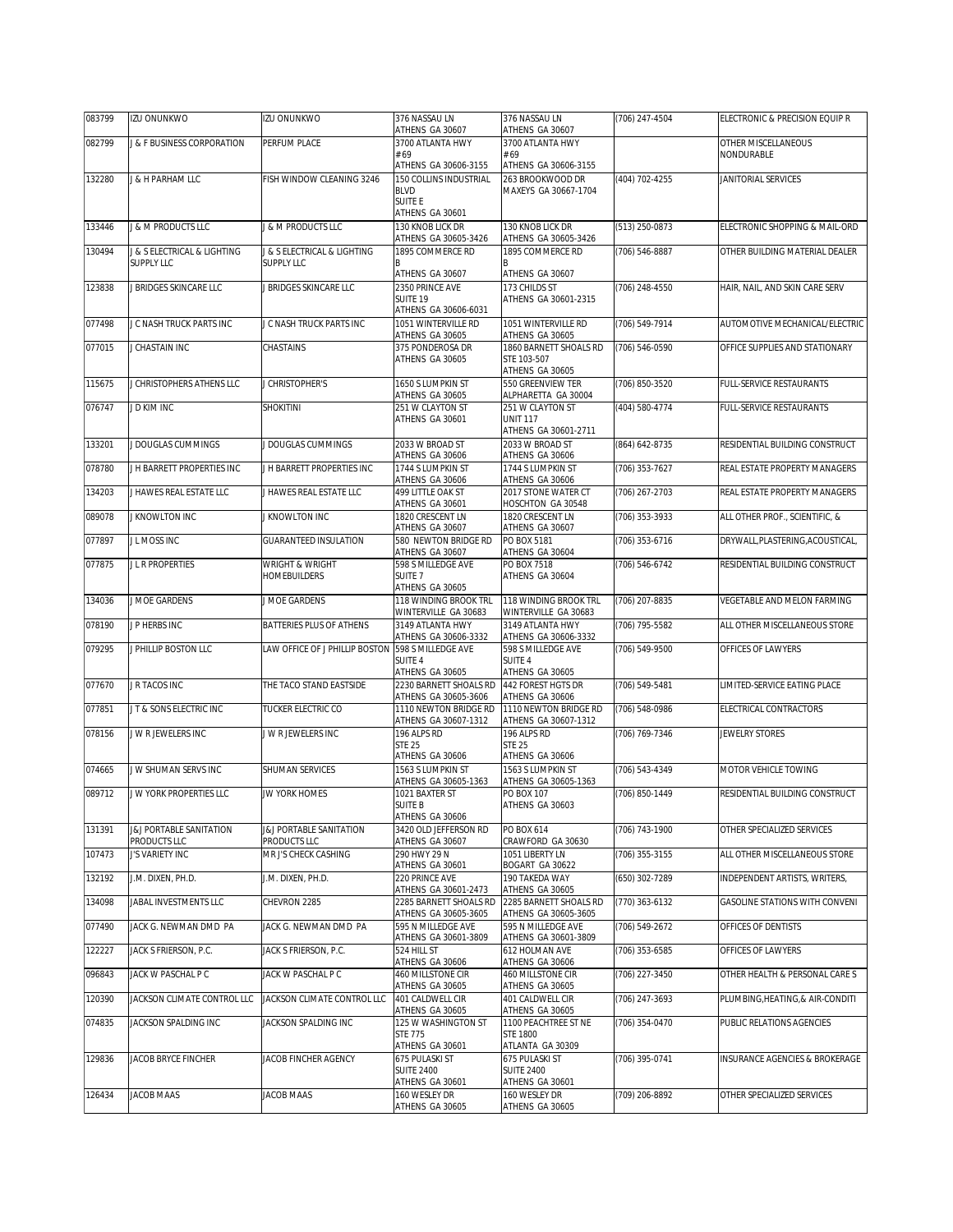| 099955 |                                                    | JACOBS ENGINEERING GROUP INC JACOBS ENGINEERING GROUP INC 301 COLLEGE AVE |                                                         | 9191 S JAMAICA ST                              | (626) 578-3500 | <b>ENGINEERING SERVICES</b>    |
|--------|----------------------------------------------------|---------------------------------------------------------------------------|---------------------------------------------------------|------------------------------------------------|----------------|--------------------------------|
|        |                                                    |                                                                           | <b>SUITE 101</b><br>ATHENS GA 30603                     | ATT TAX DEPT<br>ENGLEWOOD CO 80112             |                |                                |
| 099960 | JACOBS PROJECT MANAGEMENT                          | JACOBS PROJECT MANAGEMENT                                                 | <b>OATHENS/CL CO</b>                                    | 9191 S JAMAICA ST                              | (626) 578-3500 | MANAGEMENT CONSULTING SERVICES |
| 077051 | CO<br>JACON OF ATHENS INC                          | DIXIE MOBILE HOME SUPPLY                                                  | ATHENS GA 30601<br>1505 MORTON RD                       | ENGLEWOOD CO 80112<br>1505 MORTON RD           | (706) 543-2400 | ALL OTHER MISCELLANEOUS STORE  |
|        |                                                    |                                                                           | SUITE <sub>2</sub>                                      | SUITE <sub>2</sub>                             |                |                                |
| 133003 | JADE COLLIER                                       | <b>JADE COLLIER</b>                                                       | ATHENS GA 30605<br>100 N JACKSON ST                     | ATHENS GA 30605<br><b>BOO CRAWFORDVILLE RD</b> | (706) 817-9603 | ALL OTHER PERSONAL SERVICES    |
|        |                                                    |                                                                           | ATHENS GA 30601                                         | UNION POINT GA 30669                           |                |                                |
| 133870 | JADEN WOOLF                                        | JADEN WOOLF                                                               | 100 N JACKSON ST<br>ATHENS GA 30601                     | 8122 TOWN CREEK DR<br>HOUSTON TX 77095         | (706) 613-0504 | ALL OTHER PERSONAL SERVICES    |
| 133764 | JADOREME INC                                       | FOR U DRESSES                                                             | 3700 ATLANTA HWY<br>STE 15                              | 3700 ATLANTA HWY<br><b>STE 15</b>              | (425) 585-8900 | FORMAL WEAR & COSTUME RENTAL   |
|        |                                                    |                                                                           | ATHENS GA 30606                                         | ATHENS GA 30606                                |                |                                |
| 120525 | JAI BHOLENATH LLC                                  | TALL BOY BEVERAGE CO                                                      | 2095 S MILLEDGE AVE<br>UNIT B-1<br>ATHENS GA 30605-1607 | 1182 BENT TREE LN<br>WATKINSVILLE GA 30677     | (706) 353-1007 | BEER/WINE/LIQUOR PKG/SUNDAY SA |
| 125146 | JAI BHOLENATH LLC                                  | TALL BOY BEVERAGE CO                                                      | 2095 S MILLEDGE AVE<br>UNIT B-1                         | 1182 BENT TREE LN<br>WATKINSVILLE GA 30677     | (706) 353-1007 | CONVENIENCE STORES             |
| 078018 | JAI REMEDY LTD                                     | JAI REMEDY LTD                                                            | ATHENS GA 30605-1607<br>834 PRINCE AVE                  | 834 PRINCE AVE                                 | (706) 616-1626 | ALL OTHER MISCELLANEOUS STORE  |
| 076575 | JAI VARAI INVESTMENTS INC                          | LAST CHANCE PACKAGE STORE                                                 | ATHENS GA 30606<br>435 MACON HWY                        | ATHENS GA 30606<br>435 MACON HWY               | (706) 543-8806 | BEER/WINE/LIQUOR PKG/SUNDAY SA |
|        |                                                    |                                                                           | ATHENS GA 30606                                         | ATHENS GA 30606                                |                |                                |
| 125173 | JAI VARAI INVESTMENTS INC                          | LAST CHANCE PACKAGE STORE                                                 | 435 MACON HWY<br>ATHENS GA 30606                        | 435 MACON HWY<br>ATHENS GA 30606               | (706) 543-8806 | CONVENIENCE STORES             |
| 132465 | JAIKAL PHOTOGRAPHY LLC                             | JAIKAL PHOTOGRAPHY LLC                                                    | 134 FAIRVIEW ST<br>ATHENS GA 30601                      | 134 FAIRVIEW ST<br>ATHENS GA 30601             | (706) 621-1199 | PHOTOGRAPHIC SERVICES          |
| 120792 | JAKE'S FIREWORKS INC                               | JAKE'S FIREWORKS INC                                                      | 3855 ATLANTA HWY                                        | 1500 E 27TH TER                                | (620) 231-2264 | ALL OTHER MISCELLANEOUS STORE  |
| 112784 | JAM BRANDS LLC                                     | <b>WONDER BAR</b>                                                         | ATHENS GA 30606<br>240 E WASHINGTON ST                  | PITTSBURG KS 66762<br><b>PO BOX 265</b>        | (706) 207-0576 | BEER/WINE/LIQUOR ON PREMISES/C |
| 113597 | JAM BRANDS LLC                                     | <b>WONDER BAR</b>                                                         | ATHENS GA 30601<br>240 E WASHINGTON ST                  | ATHENS GA 30603<br><b>PO BOX 265</b>           | (706) 207-0576 | DRINKING PLACE ( ALCOHOLIC BEV |
|        |                                                    |                                                                           | ATHENS GA 30601                                         | ATHENS GA 30603                                |                |                                |
| 131117 | JAMAICA JONES                                      | GEORGIA D DAWGS SUPER CLEAN<br>CAR WASH                                   | 220 OAK ST<br>ATHENS GA 30601                           | 220 OAK ST<br>ATHENS GA 30601                  | (706) 614-2709 | OTHER SERVICES TO BLDG & DWELL |
| 127190 | JAMES MAINTENANCE                                  | JAMES MAINTENANCE                                                         | 110 KENTUCKY CIR<br>ATHENS GA 30605                     | PO BOX 1015<br>ATHENS GA 30603                 | (706) 338-7718 | OTHER SPECIALIZED SERVICES     |
| 077134 | JAMES D INGRAM CONSTRUCTION INGRAM CONSTRUCTION CO |                                                                           | 190 ANDERSON ST                                         | PO BOX 80061                                   | (706) 548-3231 | COMMERCIAL & INSTITUTIONAL BLD |
| 078768 | COMPANY<br>JAMES H FINGER                          | <b>FINGER TAX SERV</b>                                                    | WINTERVILLE GA 30683<br>346 IDYLWOOD DR                 | ATHENS GA 30608<br>346 IDYLWOOD DR             | (706) 543-1177 | ACCOUNTING, TAX PREPARATION, B |
| 112373 | JAMES J BASON                                      | <b>BASON RESEARCH</b>                                                     | ATHENS GA 30605<br>100 E WHITEHEAD RD                   | ATHENS GA 30605<br>100 E WHITEHEAD RD          | (706) 714-7824 | ALL OTHER PROF., SCIENTIFIC, & |
|        |                                                    |                                                                           | ATHENS GA 30606                                         | ATHENS GA 30606                                |                |                                |
| 079199 | JAMES R FLANIGAN                                   | FLANIGAN'S COUNSELING                                                     | 700 SUNSET DR<br>BLDG 200 STE 202                       | 700 SUNSET DR<br>BLDG 200 STE 202              | (706) 548-8846 | OTHER BUSINESS SUPPORT SERVICE |
|        |                                                    |                                                                           | ATHENS GA 30606                                         | ATHENS GA 30606                                |                |                                |
| 079150 | JAMES R SMITH                                      | J & R SERVICES                                                            | 201 RHODES DR<br>ATHENS GA 30606-4511                   | 201 RHODES DR<br>ATHENS GA 30606-4511          | (706) 546-7534 | LANDSCAPING SERVICES           |
| 132847 | JAMES SEAFOOD LLC                                  | THE CRAB HUT                                                              | 1860 BARNETT SHOALS RD<br>ATHENS GA 30605               | 1070 TERRAPIN CT<br>WATKINSVILLE GA 30677      | (678) 477-4930 | FULL-SERVICE RESTAURANTS       |
| 078217 | JAMES T BOSWELL                                    | BOSWELL INSURANCE GROUP                                                   | 788 PRINCE AVE                                          | 788 PRINCE AVE                                 | (706) 546-8100 | OFFICES OF REAL ESTATE AGENTS  |
| 096408 | JAMES TRANSMISSION                                 | <b>JAMES TRANSMISSION</b>                                                 | ATHENS GA 30606<br>1195 DANIELSVILLE RD                 | ATHENS GA 30606<br>1195 DANIELSVILLE RD        | (706) 353-1877 | AUTOMOTIVE MECHANICAL/ELECTRIC |
| 077137 | JAMES VELEZ                                        | J V GENERAL CONTRACTOR &                                                  | ATHENS GA 30601<br>1635 W BROAD ST                      | ATHENS GA 30601<br>PO BOX 7985                 | (706) 296-0842 | PLUMBING.HEATING.& AIR-CONDITI |
|        |                                                    | PLUMB                                                                     | ATHENS GA 30606                                         | ATHENS GA 30604                                |                |                                |
| 132895 | R-LLP                                              | JAMES-BATES-BRANNAN-GROOVE JAMES-BATES-BRANNAN-GROOVE 1 PRESS PL<br>R-LLP | <b>SUITE 200</b>                                        | 3399 PEACHTREE RD NE<br>STE 1700               | (404) 997-6022 | OFFICES OF LAWYERS             |
|        |                                                    |                                                                           | ATHENS GA 30601                                         | ATLANTA GA 30326                               |                |                                |
| 126270 | JAMMIN CLEANING SERVICES                           | JAMMIN CLEANING SERVICES                                                  | 205 JOCKEY CLUB DR<br>ATHENS GA 30605                   | 205 JOCKEY CLUB DR<br>ATHENS GA 30605          | (706) 207-2525 | JANITORIAL SERVICES            |
| 076844 | JAMMOUL ENTERPRISES INC                            | <b>DOS PALMAS</b>                                                         | 3523 ATLANTA HWY<br>ATHENS GA 30606-3152                | 3523 ATLANTA HWY<br>ATHENS GA 30606-3152       | (706) 353-7771 | BEER/WINE/LIQUOR ON PREMI/SUND |
| 080670 | JAMMOUL ENTERPRISES INC                            | <b>DOS PALMAS</b>                                                         | 3523 ATLANTA HWY                                        | 3523 ATLANTA HWY                               | (706) 353-7771 | LIMITED-SERVICE EATING PLACE   |
| 132870 | JANE G KILGO LCSW                                  | JANE G KILGO LCSW                                                         | ATHENS GA 30606<br>345 MILLEDGE HTS                     | ATHENS GA 30606<br>345 MILLEDGE HTS            | (706) 207-7402 | OFFICES OF MENTAL HEALTH PRACT |
| 123576 | JANSSEN PHARMACEUTICALS INC                        | JANSSEN PHARMACEUTICALS INC                                               | ATHENS GA 30606-4929<br>1440 OLYMPIC DR                 | ATHENS GA 30606-4929<br>1440 OLYMPIC DR        | (706) 353-4518 | PHARMACEUTICAL AND MEDICINE MA |
| 078072 | JAPANESE MOTORWORKS INC                            | JAPANESE MOTORWORKS INC                                                   | ATHENS GA 30601<br>200 FIREFIGHTER CT                   | ATHENS GA 30601<br>200 FIREFIGHTER CT          | (706) 549-5222 | AUTOMOTIVE MECHANICAL/ELECTRIC |
| 131477 | JARED BAILEY                                       | JARED BAILEY                                                              | ATHENS GA 30607<br>145 MARSHA CT                        | ATHENS GA 30607<br>145 MARSHA CT               |                |                                |
|        |                                                    |                                                                           | ATHENS GA 30606-2114                                    | ATHENS GA 30606-2114                           | (706) 338-9019 | OTHER SPECIALIZED SERVICES     |
| 129854 |                                                    | JART HOUSING INVESTMENTS LLC JART HOUSING INVESTMENTS LLC                 | 250 WESTWOOD DR<br>ATHENS GA 30606-1468                 | 250 WESTWOOD DR<br>ATHENS GA 30606-1468        | (706) 202-1881 | OTHER ACTIVITIES RELATED TO RE |
| 118399 | <b>JASON BAILEY</b>                                | A TOUCH OF CLASS CLEANING &<br>MORE                                       | 180 ANNA DR<br>ATHENS GA 30606                          | PO BOX 49741<br>ATHENS GA 30604                | (706) 347-6677 | JANITORIAL SERVICES            |
| 124386 | JAY CHEHAR LLC                                     | OGLETHORPE PACKAGE STORE                                                  | 712 OGLETHORPE AVE                                      | 712 OGLETHORPE AVE                             | (706) 546-6211 | BEER/WINE/LIQUOR PKG/SUNDAY SA |
| 125161 | JAY CHEHAR LLC                                     | OGLETHORPE PACKAGE STORE                                                  | ATHENS GA 30606<br>712 OGLETHORPE AVE                   | ATHENS GA 30606<br>712 OGLETHORPE AVE          | (706) 546-6211 | CONVENIENCE STORES             |
|        |                                                    |                                                                           | ATHENS GA 30606                                         | ATHENS GA 30606                                |                |                                |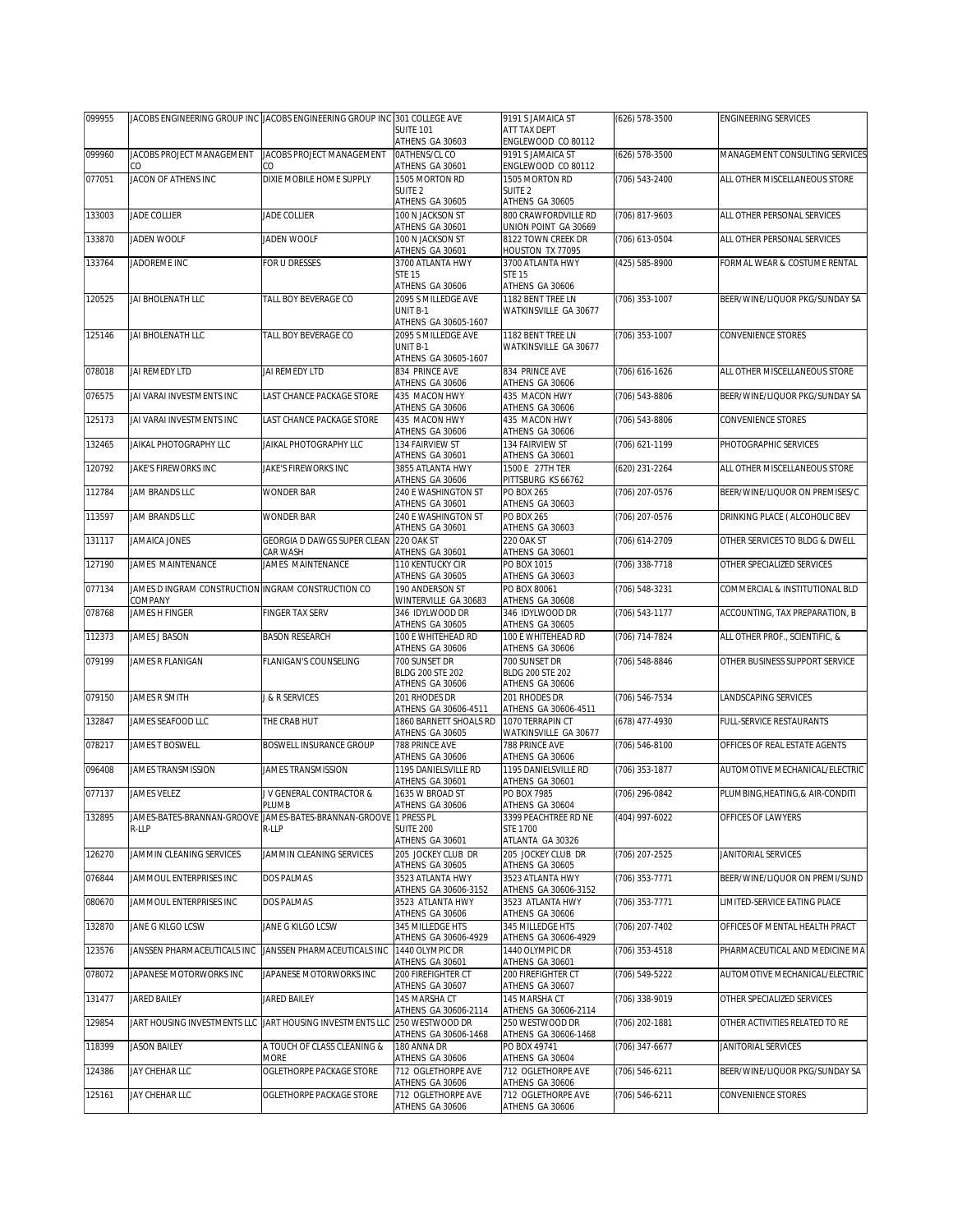| 113029 | JAY'S BARBER & BEAUTY SUPPLY | JAY'S BARBER & BEAUTY SUPPLY                                                  | 1037 BAXTER ST                            | 1037 BAXTER ST                                | (678) 634-9854   | ELECTRONIC SHOPPING & MAIL-ORD |
|--------|------------------------------|-------------------------------------------------------------------------------|-------------------------------------------|-----------------------------------------------|------------------|--------------------------------|
|        |                              |                                                                               | ATHENS GA 30606                           | ATHENS GA 30606                               |                  |                                |
| 133255 |                              | JAY'S PROFESSIONAL ENTERPRISES JAY'S PROFESSIONAL ENTERPRISES 191 SYCAMORE LN |                                           | 191 SYCAMORE LN                               | (706) 410-5126   | LANDSCAPING SERVICES           |
|        | LLC                          | LC                                                                            | ATHENS GA 30605                           | ATHENS GA 30605                               |                  |                                |
| 133585 | JB BASKETBALL SERVICES LLC   | JB BASKETBALL SERVICES LLC                                                    | 150 BEDFORD DR                            | 150 BEDFORD DR                                | (706) 372-3781   | SPORTS & RECREATION INSTRUCTI  |
| 127434 | JB MARKET LLC                | <b>INSTANT AUTO FINANCE</b>                                                   | ATHENS GA 30606<br>115 SPRINGTREE RD      | ATHENS GA 30606<br>115 SPRINGTREE RD          | (706) 850-6114   | USED CAR DEALERS               |
|        |                              |                                                                               | ATHENS GA 30605                           | ATHENS GA 30605                               |                  |                                |
| 124799 | <b>JC'S GARAGE</b>           | <b>JC'S GARAGE</b>                                                            | 1215 DANIELSVILLE RD                      | 1215 DANIELSVILLE RD                          | (706) 612-4201   | OTHER AUTO REPAIR & MAINTENANC |
| 076497 | JD & SONS LLC                | UNION STORE                                                                   | ATHENS GA 30601<br>151 NELLIE B AVE       | ATHENS GA 30601<br>1110 PORTER CREEK DR       | (706) 353-3248   | BEER/WINE/LIQUOR PKG/SUNDAY SA |
|        |                              |                                                                               | ATHENS GA 30601-3371                      | WATKINSVILL GA 30677                          |                  |                                |
| 125179 | JD & SONS LLC                | UNION STORE                                                                   | 151 NELLIE B AVE                          | 1110 PORTER CREEK DR                          | (706) 353-3248   | CONVENIENCE STORES             |
|        | JD KIM INC                   |                                                                               | ATHENS GA 30601-3371<br>251 W CLAYTON ST  | WATKINSVILLE GA 30677<br>251 W CLAYTON ST     |                  | BEER/WINE/LIQUOR ON PREMI/SUND |
| 076726 |                              | <b>SHOKITINI</b>                                                              | <b>STE 117</b>                            | <b>STE 117</b>                                | (706) 353-7933   |                                |
|        |                              |                                                                               | ATHENS GA 30601                           | ATHENS GA 30601                               |                  |                                |
| 120564 | <b>JDHMD LLC</b>             | <b>SALON DM3</b>                                                              | 1059 BAXTER ST                            | 175 STONE CREEK DR                            | (706) 613-3777   | HAIR, NAIL, AND SKIN CARE SERV |
|        |                              |                                                                               | STED2<br>ATHENS GA 30606                  | <b>HULL GA 30646</b>                          |                  |                                |
| 077789 | JDT ENTERPRISES              | <b>THORNTONS</b>                                                              | 2830 LEXINGTON RD                         | 2830 LEXINGTON RD                             | (706) 548-1632   | REGULATORY/PAWNBROKERS         |
|        |                              |                                                                               | ATHENS GA 30605-2408                      | ATHENS GA 30605-2408                          |                  |                                |
| 077286 | JEFFREY WILKS                | UP 'N AWAY BALLOONS                                                           | 280 FREDERICK DR<br>ATHENS GA 30607-1602  | PO BOX 5183<br>ATHENS GA 30604                | (706) 543-8622   | INDEPENDENT ARTISTS, WRITERS,  |
| 078030 | JENKINS ALLYN R              | JENKINS ALLYN R TYPOGRAPHY                                                    | 450 PROVIDENCE RD                         | 450 PROVIDENCE RD                             | (706) 548-5387   | <b>PRINTING</b>                |
|        |                              |                                                                               | ATHENS GA 30606-1934                      | ATHENS GA 30606-1934                          |                  |                                |
| 132953 | <b>JENNIFER DOYLE</b>        | <b>JENNIFER DOYLE</b>                                                         | 100 N JACKSON ST                          | 270 THIRD ST                                  | $(678)$ 425-4987 | ALL OTHER PERSONAL SERVICES    |
| 122768 | JENNIFER H PETERSON DVM PC   | FIREHALL 4 ANIMAL HOSPITAL                                                    | ATHENS GA 30601<br>815 HAWTHORNE AVE      | STATHAM GA 30666<br>815 HAWTHORNE AVE         | (706) 583-9191   | <b>VETERINARY SERVICES</b>     |
|        |                              |                                                                               | ATHENS GA 30606-2115                      | ATHENS GA 30606-2115                          |                  |                                |
| 077633 | JENNIFER WENNER REALTY       | JENNIFER WENNER REALTY                                                        | 170 SNAPFINGER DR                         | 170 SNAPFINGER DR                             | (706) 353-2058   | OFFICES OF REAL ESTATE AGENTS  |
| 114907 | JEREMY DIXON                 | ATHENS LOCKOUT SERVICES                                                       | ATHENS GA 30605-4431<br>580 FOREST RD     | ATHENS GA 30605-4431<br>580 FOREST RD         | (706) 386-1275   | OTHER SPECIALIZED SERVICES     |
|        |                              |                                                                               | ATHENS GA 30605                           | ATHENS GA 30605                               |                  |                                |
| 076810 | JEREMY FRIEDMAN              | SUNRISE FARM                                                                  |                                           | 150 ROCK AND SHOALS DR 150 ROCK AND SHOALS DR | (706) 353-3466   | VEGETABLE AND MELON FARMING    |
|        |                              |                                                                               | ATHENS GA 30605                           | ATHENS GA 30605                               |                  |                                |
| 113639 | JERIS FARMER LLC             | <b>BOMBSHELL CREATIONS</b>                                                    | 159 ONETA ST BLD 4                        | 151 SCOTTWOOD DR                              | (706) 714-1907   | OTHER PERSONAL CARE SERVICES   |
|        |                              |                                                                               | SUITE 8                                   | ATHENS GA 30607-1338                          |                  |                                |
|        |                              |                                                                               | ATHENS GA 30601                           |                                               |                  |                                |
| 077396 | JERKINS LOWE AND CO          | JERKINS LOWE AND CO                                                           | 700 OGLETHORPE AVE<br>A-4                 | PO BOX 1632<br>ATHENS GA 30603                | (706) 543-8205   | ACCOUNTING, TAX PREPARATION, B |
|        |                              |                                                                               | ATHENS GA 30606-2221                      |                                               |                  |                                |
| 077280 | <b>JERRY TATE</b>            | TRADE SHOP THE                                                                | 190 PARK AVE                              | 190 PARK AVE                                  | (706) 548-4921   | <b>USED MERCHANDISE STORES</b> |
|        |                              |                                                                               | ATHENS GA 30601                           | ATHENS GA 30601                               |                  |                                |
| 133042 | JERRY'S AUTO SALES LLC       | JERRY'S AUTO SALES LLC                                                        | 1215 DANIELSVILLE RD<br><b>SUITE B</b>    | 1215 DANIELSVILLE RD<br><b>SUITE B</b>        | (706) 850-9809   | USED CAR DEALERS               |
|        |                              |                                                                               | ATHENS GA 30601                           | ATHENS GA 30601                               |                  |                                |
| 077920 | JERRYS LOCK & KEY            | JERRYS LOCK & KEY                                                             | 50 GAINES SCHOOL RD                       | 50 GAINES SCHOOL RD                           | (706) 543-1998   | SECURITY SYSTEMS SERVICES      |
|        |                              |                                                                               | #10<br>ATHENS GA 30605                    | #10<br>ATHENS GA 30605                        |                  |                                |
| 123850 | JESAMAX INC                  | JESAMAX INC                                                                   | 125 WOOD LAKE DR                          | 196 ALPS RD                                   | (706) 227-6299   | ALL OTHER PROF., SCIENTIFIC, & |
|        |                              |                                                                               | 310                                       | ST 2 PMB 325                                  |                  |                                |
|        |                              |                                                                               | ATHENS GA 30606                           | ATHENS GA 30606                               |                  |                                |
| 085008 | <b>JESH INC</b>              | DRY CLEAN CITY                                                                | 116 ALPS RD<br>ATHENS GA 30606            | 116 ALPS RD<br>ATHENS GA 30606                | (706) 353-6789   | DRYCLEANING & LAUNDRY SERVICES |
| 131666 | JESSFLO2 TRANSPORTATION      | JESSFLO2 TRANSPORTATION                                                       | 130 KIRBY LN                              | PO BOX 82146                                  | (706) 818-1595   | OTHER SPECIALIZED SERVICES     |
|        |                              |                                                                               | ATHENS GA 30606                           | ATHENS GA 30608                               |                  |                                |
| 076945 | JESSICA LONON                | J SHOT CONNECTION                                                             | 235 FLOYD DR<br>ATHENS GA 30607-1469      | PO BOX 81483<br>ATHENS GA 30608-1483          | (912) 690-1050   | ALL OTHER PERSONAL SERVICES    |
| 123344 | <b>JESSICA PARKER LCSW</b>   | <b>JESSICA PARKER LCSW</b>                                                    | 985 GAINES SCHOOL RD                      | PO BOX 483                                    | (706) 614-3132   | OFFICES OF MENTAL HEALTH PRACT |
|        |                              |                                                                               | SUITE C                                   | WINTERVILLE GA 30683                          |                  |                                |
|        |                              |                                                                               | ATHENS GA 30605                           |                                               |                  |                                |
| 134139 | JESUS GAVE IT ALL            | JESUS GAVE IT ALL                                                             | 1000 LAKESIDE DR<br>APT 201               | 1000 LAKESIDE DR<br><b>APT 201</b>            | (706) 338-0695   | ELECTRONIC SHOPPING & MAIL-ORD |
|        |                              |                                                                               | ATHENS GA 30605                           | ATHENS GA 30605                               |                  |                                |
| 132703 | <b>JFP GAMING</b>            | <b>JFP GAMING</b>                                                             | 160 WYNTER CT                             | 160 WYNTER CT                                 | (586) 556-0024   | ELECTRONIC SHOPPING & MAIL-ORD |
|        |                              |                                                                               | APT C15<br>ATHENS GA 30601                | APT C15<br>ATHENS GA 30601                    |                  |                                |
| 133160 | JG DELIVERY LLC              | JG DELIVERY LLC                                                               | 147 SAYEMORE DR                           | 147 SAYEMORE DR                               | (470) 547-1276   | LONG-DISTANCE GENERAL FREIGHT  |
|        |                              |                                                                               | ATHENS GA 30601-1352                      | ATHENS GA 30601-1352                          |                  |                                |
| 124486 | <b>JGC PROPERTIES LLC</b>    | <b>JGC PROPERTIES LLC</b>                                                     | 1995 LEXINGTON RD                         | 591 MILLEDGE TER                              | (706) 254-2156   | REAL ESTATE PROPERTY MANAGERS  |
| 125981 | JIL AUTOMOTIVE MAINTENANCE   | CAR CRAFT OF ATHENS                                                           | ATHENS GA 30605-2333<br>350 HAWTHORNE AVE | ATHENS GA 30606-4943<br>350 HAWTHORNE AVE     | (706) 564-6695   | OTHER AUTO REPAIR & MAINTENANC |
|        | AND REPAIR LLC               |                                                                               | ATHENS GA 30606                           | ATHENS GA 30606                               |                  |                                |
| 093953 | JILL CAUDILL                 | JILL CAUDILL                                                                  | 1528 PRINCE AVE                           | 1528 PRINCE AVE                               | (706) 227-1669   | ALL OTHER PERSONAL SERVICES    |
|        |                              | <b>TALLEYS TURNINGS</b>                                                       | ATHENS GA 30606<br>180 DEVONSHIRE DR      | ATHENS GA 30606<br>180 DEVONSHIRE DR          |                  |                                |
| 075177 | <b>JIM B TALLEY</b>          |                                                                               | ATHENS GA 30606                           | ATHENS GA 30606                               | (706) 353-7675   | CARPENTRY CONTRACTORS          |
| 075929 | <b>JIM BAUGUS</b>            | JIM'S LAWN SERV                                                               | 290 CLASSIC RD                            | 290 CLASSIC RD                                | (706) 202-8900   | LANDSCAPING SERVICES           |
|        |                              |                                                                               | ATHENS GA 30606                           | ATHENS GA 30606                               |                  |                                |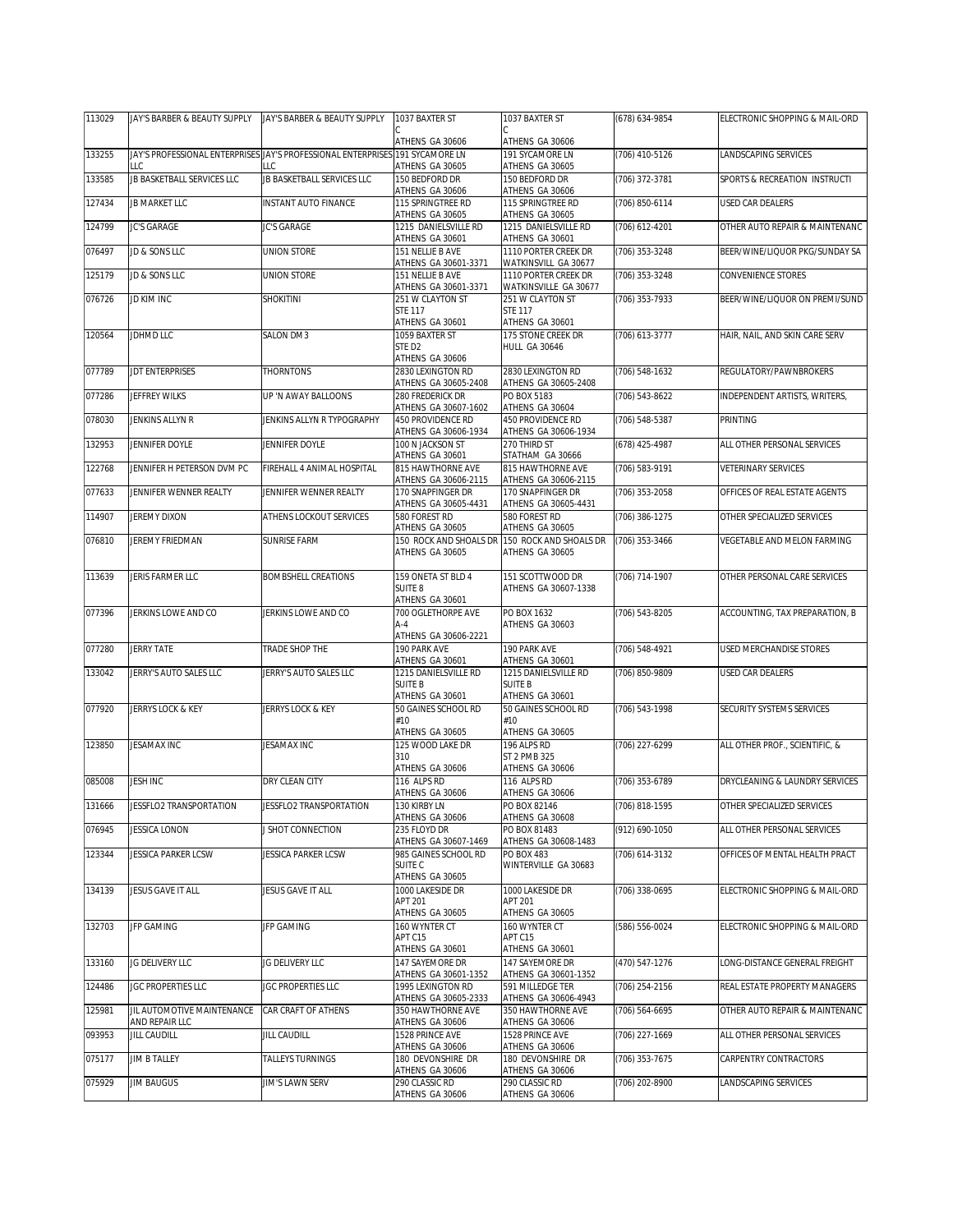| 114009 | JIM COOPER CONSTRUCTION                           | JIM COOPER CONSTRUCTION                    | O ATHENS/CLARKE CO.                         | 5004 5TH AVE SOUTH                        | (205) 567-8586   | COMMERCIAL & INSTITUTIONAL BLD |
|--------|---------------------------------------------------|--------------------------------------------|---------------------------------------------|-------------------------------------------|------------------|--------------------------------|
|        | COMPANY INC                                       | COMPANY INC                                | <b>ADDRESS</b><br>ATHENS GA 30606           | BIRMINGHAM AL 35212                       |                  |                                |
| 126500 | JIM DYSON MASSAGE LLC                             | JIM DYSON MASSAGE LLC                      | 790 QUAILWOOD DR                            | 790 QUAILWOOD DR                          | (706) 338-2178   | OTHER HEALTH & PERSONAL CARE S |
| 077059 | <b>JIM HAWKINS</b>                                | ELECTRO-ACOUSTIC SYSTEMS                   | ATHENS GA 30606<br>1093 BOULEVARD AVE       | ATHENS GA 30606<br>1093 BOULEVARD AVE     | (706) 353-1283   | SOUND RECORDING STUDIOS        |
|        |                                                   |                                            | ATHENS GA 30601-1759                        | ATHENS GA 30601-1759                      |                  |                                |
| 120851 | JIM NORTON JEWELRY                                | JIM NORTON JEWELRY                         | 235 W RUTHERFORD ST<br>ATHENS GA 30605      | 235 W RUTHERFORD ST<br>ATHENS GA 30605    | (706) 338-3068   | OTHER DIRECT SELLING ESTABLISH |
| 075386 | JIM TROTOCHAUD                                    | PAINTING BY TROTO                          | 245 NACOOCHEE AVE<br>ATHENS GA 30601        | 245 NACOOCHEE AVE<br>ATHENS GA 30601      | (706) 353-3893   | PAINTING AND WALL COVERING CON |
| 078802 | <b>JIMBINO INC</b>                                | <b>BLIND PIG TAVERN</b>                    | 312 E WASHINGTON ST                         | 312 E WASHINGTON ST                       | (706) 548-3442   | FULL-SERVICE RESTAURANTS       |
| 121306 | <b>JIMBINO INC</b>                                | <b>BLIND PIG TAVERN</b>                    | ATHENS GA 30601<br>312 E WASHINGTON ST      | ATHENS GA 30601<br>312 E WASHINGTON ST    | (706) 548-3442   | BEER/WINE/LIQUOR ON PREMI/SUND |
|        |                                                   |                                            | ATHENS GA 30601                             | ATHENS GA 30601                           |                  |                                |
| 133478 | <b>JIMENEZ IRRIGATION</b>                         | JIMENEZ IRRIGATION                         | 550 BURKLAND DR<br>ATHENS GA 30601          | 550 BURKLAND DR<br>ATHENS GA 30601        | (706) 247-6271   | WATER SUPPLY AND IRRIGATION SY |
| 128668 | JIMI SMITH PHOTOGRAPHY LLC                        | JIMI SMITH PHOTOGRAPHY LLC                 | 1957 W BROAD ST<br>ATHENS GA 30606          | 1957 W BROAD ST<br>ATHENS GA 30606        | (706) 424-0678   | PHOTOGRAPHIC SERVICES          |
| 078401 | JIMMY D JOHNSON                                   | JOHNSON & SON                              | 410 NORWOOD CIR                             | PO BOX 81851                              | (706) 546-0673   | <b>WASTE COLLECTIONS</b>       |
| 127073 | JINAN CORPORATION                                 | DAIRY QUEEN #44621                         | ATHENS GA 30601<br>900 HIGHWAY 29 N         | ATHENS GA 30608<br>900 HIGHWAY 29 N       | (706) 521-5009   | LIMITED-SERVICE EATING PLACE   |
| 075804 | JING DONG MD PC                                   | <b>GEORGIA CENTER FOR SIGHT</b>            | ATHENS GA 30601<br>651 S MILLEDGE AVE       | ATHENS GA 30601<br>651 S MILLEDGE AVE     | (706) 546-9290   | OFFICES OF ALL OTHER HEALTH PR |
|        |                                                   |                                            | ATHENS GA 30605                             | ATHENS GA 30605                           |                  |                                |
| 124684 | JJ ATHENS LLC                                     | <b>BUFFALO</b>                             | 196 ALPS RD<br>STE#4                        | 196 ALPS RD<br>STE#4                      | (404) 421-2284   | FULL-SERVICE RESTAURANTS       |
|        |                                                   |                                            | ATHENS GA 30606                             | ATHENS GA 30606                           |                  |                                |
| 133749 | JJ'S AERIAL PHOTOGRAPHY                           | JJ'S AERIAL PHOTOGRAPHY                    | 500 BRICKLEBERRY RDG<br>ATHENS GA 30605     | 500 BRICKLEBERRY RDG<br>ATHENS GA 30605   | $(706)$ 714-9148 | PHOTOGRAPHIC SERVICES          |
| 132834 | JLT HEALING LLC                                   | JLT HEALING LLC                            | 2535 RIVERBEND RD<br>ATHENS GA 30605-2646   | 2535 RIVERBEND RD<br>ATHENS GA 30605-2646 | (404) 714-3649   | OFFICES OF MENTAL HEALTH PRACT |
| 102419 | JMC MAINTENANCE LLC                               | JMC MAINTENANCE LLC                        | 370 LOMBARDY CIR                            | PO BOX 80991                              | (706) 202-1583   | LANDSCAPING SERVICES           |
| 126277 | JMO CONSULTING SERVICES INC                       | JMO CONSULTING SERVICES INC                | ATHENS GA 30601-1068<br>365 CRYSTAL CT      | ATHENS GA 30608<br>365 CRYSTAL CT         | (706) 521-8992   | OTHER SCIENTIFIC & TECHNICAL C |
|        |                                                   |                                            | ATHENS GA 30606                             | ATHENS GA 30606                           |                  |                                |
| 122852 | JMS COUNSELING LLC                                | <b>JMS COUNSELING LLC</b>                  | 1 HUNTINGTON RD<br>SUITE 204                | PO BOX 497<br>WATKINSVILLE GA 30677       | (706) 202-6880   | OFFICES OF MENTAL HEALTH PRACT |
|        | JOANNA'S INC                                      |                                            | ATHENS GA 30606-7206<br>489 E CLAYTON ST    | 489 E CLAYTON ST                          |                  |                                |
| 126741 |                                                   | AHI HIBACHI AND POKE                       | ATHENS GA 30601                             | ATHENS GA 30601                           | (601) 955-0282   | FULL-SERVICE RESTAURANTS       |
|        |                                                   |                                            |                                             |                                           |                  |                                |
| 074680 | JOEL T GROFT                                      | ATHENS CHIROPRACTIC                        | 623 N MILLEDGE AVE                          | 623 N MILLEDGE AVE                        | (706) 227-3292   | OFFICES OF CHIROPRACTORS       |
|        |                                                   | HEALTHCARE                                 | STE A<br>ATHENS GA 30606                    | STE A<br>ATHENS GA 30606                  |                  |                                |
| 132794 | JOGI NIVAS LLC                                    | JOGI NIVAS LLC                             | 340 VISTA DR                                | 340 VISTA DR                              | (706) 255-1557   | REAL ESTATE PROPERTY MANAGERS  |
| 132795 | JOGI NIVAS LLC                                    | JOGI NIVAS LLC                             | ATHENS GA 30605-3736<br>340 VISTA DR        | ATHENS GA 30605-3736<br>340 VISTA DR      | (706) 255-1557   | ELECTRONIC SHOPPING & MAIL-ORD |
| 078029 | JOHN ELLIOTT                                      | AARON BONDING CO                           | ATHENS GA 30605-3736<br>130 SOUTHVIEW DR    | ATHENS GA 30605-3736<br>130 SOUTHVIEW DR  | (706) 353-3190   | ALL OTHER PERSONAL SERVICES    |
|        |                                                   |                                            | ATHENS GA 30605-1432                        | ATHENS GA 30605-1432                      |                  |                                |
| 102899 | JOHN HOLDRIDGE ATTORNEY AT<br>AW                  | JOHN HOLDRIDGE ATTORNEY AT<br><b>AW</b>    | 153 BOULEVARD HTS<br>ATHENS GA 30601        | 153 BOULEVARD HTS<br>ATHENS GA 30601      | (917) 496-4267   | OFFICES OF LAWYERS             |
| 077152 | JOHN KEANE                                        | KEANE RECORDING LTD                        | 1150 NOWHERE RD                             | 1150 NOWHERE RD                           | (706) 247-5572   | SOUND RECORDING STUDIOS        |
| 078045 | JOHN LORD & ASSOCIATES INC                        | JOHN LORD & ASSOCIATES INC                 | ATHENS GA 30606<br><b>405 HUNTINGTON RD</b> | ATHENS GA 30606<br>PO BOX 6081            | (706) 549-8569   | ACCOUNTING, TAX PREPARATION, B |
|        |                                                   |                                            | <b>STE 105</b><br>ATHENS GA 30606           | ATHENS GA 30604                           |                  |                                |
| 077187 | JOHN MCLEOD CONSTRUCTION JOHN MCLEOD CONSTRUCTION |                                            | 650 COBB ST                                 | 650 COBB ST                               | (706) 543-0108   | RESIDENTIAL BUILDING CONSTRUCT |
| 077339 | <b>INC</b><br>JOHN P FULLER CPA PC                | <b>INC</b><br>JOHN P FULLER CPA PC         | ATHENS GA 30606<br>220 COLLEGE AVE          | ATHENS GA 30606<br>PO BOX 1986            | (706) 543-3666   | ACCOUNTING, TAX PREPARATION, B |
|        |                                                   |                                            | #508                                        | ATHENS GA 30603                           |                  |                                |
| 133968 | JOHN PHILLIPS TRIANGLE                            | JOHN PHILLIPS TRIANGLE                     | ATHENS GA 30601<br>546 EPPS BRIDGE PKWY     | 1201 RUTH JACKSON RD                      | (706) 988-1344   | REAL ESTATE PROPERTY MANAGERS  |
| 132206 | PROPERTY INVESTORS INC<br>JOHN R TRANSPORT LLC    | PROPERTY INVESTORS INC<br>JOHN R TRANSPORT | ATHESN GA 30606<br>620 TIMOTHY RD           | BOGART GA 30622<br>620 TIMOTHY RD         | (706) 340-8345   | LONG-DISTANCE GENERAL FREIGHT  |
|        |                                                   |                                            | ATHENS GA 30606-4438                        | ATHENS GA 30606-4438                      |                  |                                |
| 123196 | JOHN S NOELL JR ATTORNEY                          | JOHN S NOELL JR ATTORNEY                   | 155 SKYLINE WAY<br>ATHENS GA 30606          | 155 SKYLINE WAY<br>ATHENS GA 30606        | (706) 614-7260   | OFFICES OF LAWYERS             |
| 079242 | JOHNNY B CARTER JR                                | CARTERS DISTRIBUTING CO                    | 155 OAK MEADOW DR<br>ATHENS GA 30605        | 155 OAK MEADOW DR<br>ATHENS GA 30605      | (706) 369-9714   | OTHER DIRECT SELLING ESTABLISH |
| 078574 | <b>JOHNSON INSURANCE SERVICES</b>                 | JOHNSON INSURANCE SERVICES                 | 250 GAINES SCHOOL RD                        | 250 GAINES SCHOOL RD                      | (706) 208-1708   | INSURANCE AGENCIES & BROKERAGE |
| 111694 | INC<br>JOHNSON MARLOWE LLP                        | INC<br>JOHNSON MARLOWE LLP                 | ATHENS GA 30605-3120<br>335B OCONEE ST      | ATHENS GA 30605-3120<br>335B OCONEE ST    | (706) 425-8740   | OFFICES OF LAWYERS             |
| 078610 | JOINER AND ASSOCIATES                             | JOINER AND ASSOCIATES                      | ATHENS GA 30601<br>1490 PRINCE AVE          | ATHENS GA 30601<br>1490 PRINCE AVE        | (706) 549-7371   | REAL ESTATE PROPERTY MANAGERS  |
|        | REALTORS                                          | REALTORS                                   | ATHENS GA 30606                             | ATHENS GA 30606                           |                  |                                |
| 126890 | JOMA COMMERCIAL<br>CONSTRUCTION LLC               | JOMA COMMERCIAL<br>CONSTRUCTION LLC        | 344 MOOSE CLUB DR<br>ATHENS GA 30606        | 344 MOOSE CLUB DR<br>ATHENS GA 30606      | (706) 410-7068   | COMMERCIAL & INSTITUTIONAL BLD |
| 076147 | JOMA PROPERTIES LLC                               | JOMA PROPERTIES LLC                        | 344 MOOSE CLUB DR<br>ATHENS GA 30606        | 344 MOOSE CLUB DR<br>ATHENS GA 30606      | (706) 534-8662   | OTHER ACTIVITIES RELATED TO RE |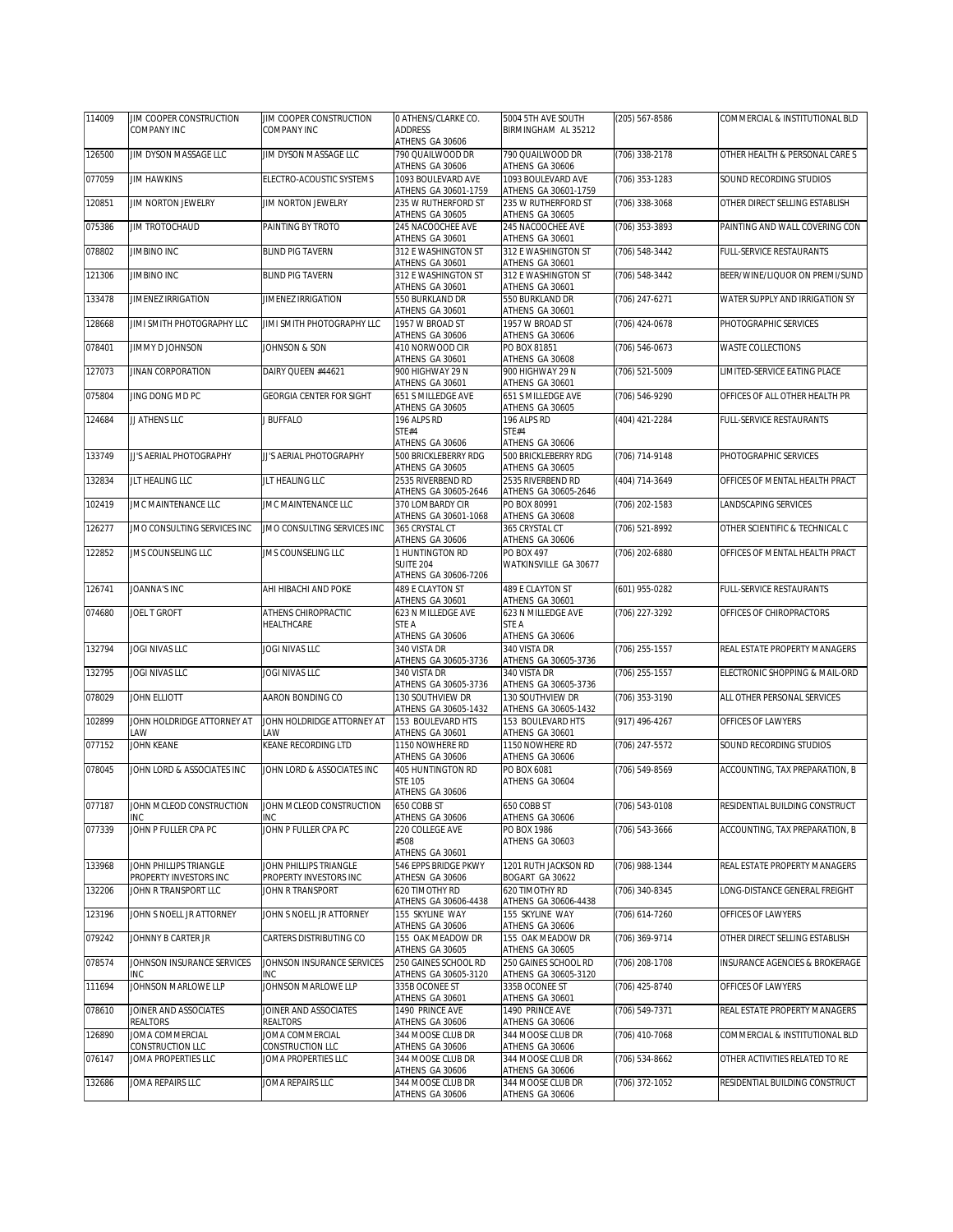| 089769 | JOMA RESIDENTIAL             | JOMA RESIDENTIAL                                                           | 344 MOOSE CLUB DR                                              | 344 MOOSE CLUB DR                                                 | (706) 372-1052 | RESIDENTIAL BUILDING CONSTRUCT   |
|--------|------------------------------|----------------------------------------------------------------------------|----------------------------------------------------------------|-------------------------------------------------------------------|----------------|----------------------------------|
|        | CONSTRUCTION LLC             | CONSTRUCTION LLC                                                           | ATHENS GA 30606                                                | ATHENS GA 30606                                                   |                |                                  |
| 122673 | JONATHAN DIXON               | J & M U'NEIK                                                               | 1457 SPRING VALLEY RD<br>ATHENS GA 30605                       | <b>PO BOX 802</b><br>WINTERVILLE GA 30638                         | (706) 575-2269 | ALL OTHER MISCELLANEOUS STORE    |
| 128631 | JONATHAN WOODALL             | JONATHAN WOODALL                                                           | 1101 OLD CREEK DR                                              | 105 OAK HILL DR                                                   | (330) 592-2265 | ELECTRONIC SHOPPING & MAIL-ORD   |
|        |                              |                                                                            | #A2<br>ATHENS GA 30607                                         | ATHENS GA 30601-4429                                              |                |                                  |
| 079364 | JONES DAVID ALAN             | JONES DAVID ALAN                                                           | 120 WEDGEWOOD CT<br>BOGART GA 30622-1758                       | 120 WEDGEWOOD CT                                                  | (706) 353-8279 | OTHER DIRECT SELLING ESTABLISH   |
| 120498 | JONI TAYLOR BASKETBALL CAMP  | JONI TAYLOR BASKETBALL CAMP                                                | 719 W VINCENT DR                                               | BOGART GA 30622-1758<br>PO BOX 1472                               | (706) 542-8338 | OTHER SPECIALIZED SERVICES       |
| 075185 | JOR FOODS INC                | ZAXBY'S OF SYLVA NC                                                        | ATHENS GA 30607<br>385 SAINT GEORGE DR                         | ATHENS GA 30603<br>385 SAINT GEORGE DR                            | (706) 549-7466 | ALL OTHER SUPPORT SERVICES       |
| 133797 | JORDAN AIR INC               | JORDAN AIR INC                                                             | ATHENS GA 30606<br>115 S HARRIS ST                             | ATHENS GA 30606<br>1165 ATHENS RD                                 | (706) 621-0979 | PLUMBING, HEATING, & AIR-CONDITI |
|        |                              |                                                                            | ATHENS GA 30605                                                | CRAWFORD GA 30630                                                 |                |                                  |
| 075321 | JOS A BANK CLOTHIERS INC     | JOS A BANK CLOTHIERS INC                                                   | 196 ALPS RD<br>SUITE 39<br>ATHENS GA 30606                     | 120 S CENTRAL AVE<br><b>SUITE 350 % CT-BL</b><br>CLAYTON MO 63105 | (443) 508-4853 | MEN'S CLOTHING STORES            |
| 079187 | JOSEPH HILLSMAN              | MARTHA'S BEAUTY SALON                                                      | 1970 WINTERVILLE RD<br>ATHENS GA 30605                         | 1970 WINTERVILLE RD<br>ATHENS GA 30605                            | (706) 543-3125 | HAIR, NAIL, AND SKIN CARE SERV   |
| 077810 | JOSEPH J SCALISE             | JOSEPH J SCALISE                                                           | 700 SUNSET DR<br><b>UNIT 201</b><br>ATHENS GA 30606-2293       | 700 SUNSET DR<br><b>UNIT 201</b><br>ATHENS GA 30606-2293          | (706) 613-2799 | OFFICES OF MENTAL HEALTH PRACT   |
| 075864 | JOSEPH JEKYLL ADVISERS LLC   | JOSEPH JEKYLL ADVISERS LLC                                                 | 110 MOSS SIDE DR                                               | 110 MOSS SIDE DR                                                  | (706) 255-9469 | <b>INVESTMENT ADVICE</b>         |
| 078218 | JOSEPH NAPOLI                | ATHENS WHOLESALE NURSERY                                                   | ATHENS GA 30607<br>495 BELMONT RD                              | ATHENS GA 30607<br>495 BELMONT RD                                 | (706) 546-6638 | FLOWER, NURSERY STOCK, & FLORI   |
|        |                              |                                                                            | ATHENS GA 30605                                                | ATHENS GA 30605                                                   |                |                                  |
| 078953 | JOSEPH R FREEMAN             | <b>LIFEWORK</b>                                                            | 470 VINCENT DR<br>ATHENS GA 30607-1508                         | 470 VINCENT DR<br>ATHENS GA 30607-1508                            | (706) 549-3853 | OTHER PERSONAL CARE SERVICES     |
| 077984 | JOSEPHINE KING               | MONOGRAM BY JO KING                                                        | 225 LOYS FARM RD<br>ATHENS GA 30605                            | 225 LOYS FARM RD<br>ATHENS GA 30605                               |                | OTHER PERSONAL & HOUSE GOODS R   |
| 132138 | <b>JOSH TROWELL</b>          | LAWN HERO                                                                  | 1090 BARNETT SHOALS RD<br>APT 303                              | 1090 BARNETT SHOALS RD<br>APT 303                                 | (678) 461-6048 | LANDSCAPING SERVICES             |
|        |                              |                                                                            | ATHENS GA 30605                                                | ATHENS GA 30605                                                   |                |                                  |
| 127008 |                              | JOSHUA PFEFFER GRAPHIC DESIGN JOSHUA PFEFFER GRAPHIC DESIGN 275 WILLOW RUN | ATHENS GA 30606-2756                                           | 275 WILLOW RUN<br>ATHENS GA 30606-2756                            | (415) 505-3839 | <b>GRAPHIC DESIGN SERVICES</b>   |
| 111256 | JOURNEY JUICERY & MARKET LLC | <b>JOURNEY JUICE</b>                                                       | 1428 PRINCE AVE<br>STE <sub>B</sub>                            | 1428 PRINCE AVE<br>STE B                                          | (706) 765-4808 | OTHER SPECIALTY FOOD STORES      |
|        |                              |                                                                            | ATHENS GA 30606-2210                                           | ATHENS GA 30606-2210                                              |                |                                  |
| 074634 | JOY B CHASTAIN MD            | JOY B CHASTAIN MD                                                          | 1500 OGLETHORPE AVE<br><b>STE 3000</b><br>ATHENS GA 30606-2190 | 1500 OGLETHORPE AVE<br><b>STE 3000</b><br>ATHENS GA 30606-2190    | (706) 543-9203 | OFFICES OF ALL OTHER HEALTH PR   |
| 079182 | JOY OF TRAVEL INC THE        | JOY OF TRAVEL INC THE                                                      | 1307 CLEVELAND RD<br>BOGART GA 30622-1639                      | 1307 CLEVELAND RD<br>BOGART GA 30622-1639                         | (706) 552-3300 | TRAVEL AGENCIES                  |
| 133263 | JOY VENTURES LLC             | <b>BLACK JOY DRIP</b>                                                      | 320 E CLAYTON ST<br>SUITE 425 A<br>ATHENS GA 30601             | 320 E CLAYTON ST<br>SUITE 425 A<br>ATHENS GA 30601                | (678) 284-2500 | ALL OTHER MISCELLANEOUS STORE    |
| 134248 | JOY VILLAGE LLC              | JOY VILLAGE LLC                                                            | 320 RESEARCH DR                                                | 165 THICKET CT                                                    | (256) 710-9878 | EDUCATIONAL SUPPORT SERVICES     |
| 133131 | JOY WAY LOGISTICS LLC        | JOY WAY LOGISTICS LLC                                                      | ATHENS GA 30605<br>690 FOURTH ST                               | ATHENS GA 30601<br>PO BOX 81821                                   | (706) 224-8201 | OTHER SPECIALIZED SERVICES       |
|        |                              |                                                                            | #3301<br>ATHENS GA 30601                                       | ATHENS GA 30608                                                   |                |                                  |
| 133129 | JOY WAY SERVICES LLC         | JOY WAY SERVICES LLC                                                       | 690 FOURTH ST<br>#3301<br>ATHENS GA 30601                      | 690 FOURTH ST<br>#3301<br>ATHENS GA 30601                         | (706) 224-8201 | JANITORIAL SERVICES              |
| 133872 | JP SMITH LAW                 | JP SMITH LAW                                                               | 148 VINF ST<br>ATHENS GA 30601                                 | PO BOX 81507<br>ATHENS GA 30608                                   | (706) 202-8197 | OFFICES OF LAWYERS               |
| 124661 | JP'S LAWN MAINTENANCE        | JP'S LAWN MAINTENANCE                                                      | 1580 TALLASSEE RD                                              | 1580 TALLASSEE RD                                                 | (706) 248-9443 | LANDSCAPING SERVICES             |
| 133549 | JQF ROYALTY LLC              | Q'S SELFIE PALACE                                                          | ATHENS GA 30606<br>3700 ATLANTA HWY                            | ATHENS GA 30606<br>575 OLYMPIC DR                                 | (706) 308-1059 | PHOTOGRAPHIC SERVICES            |
|        |                              |                                                                            | <b>STE 62</b><br>ATHENS GA 30606                               | <b>UNIT 80134</b><br>ATHENS GA 30608                              |                |                                  |
| 078370 | JRG DEVELOPMENTS INC         | JRG DEVELOPMENTS INC                                                       | 721 S MILLEDGE AVE<br>ATHENS GA 30605                          | PO BOX 5582<br>ATHENS GA 30604                                    | (706) 546-0300 | LAND SUBDIVISION                 |
| 067843 | JRG ENTERPRISES LLC          | <b>GEORGIA CYCLE SPORT</b>                                                 | 1029 BAXTER ST                                                 | 1029 BAXTER ST                                                    | (706) 549-2453 | SPORTING & RECREATION GOODS &    |
| 127000 | JRP COMMUNICATIONS           | ATHENS VIDEO TECHNICIANS                                                   | ATHENS GA 30606-3707<br>109 MINT PL                            | ATHENS GA 30606-3707<br>109 MINT PL                               | (678) 617-2288 | OTHER SPECIALIZED SERVICES       |
| 125519 | JUBILANT DRAXIMAGE           | JUBILANT RADIOPHARMA                                                       | ATHENS GA 30606<br>810 HAWTHORNE AVE                           | ATHENS GA 30606<br>810 HAWTHORNE AVE                              | (706) 316-2344 | PHARMACIES & DRUG STORES         |
|        | RADIOPHARMACIES INC          |                                                                            | SUITE A<br>ATHENS GA 30606                                     | <b>SUITE A</b><br>ATHENS GA 30606                                 |                |                                  |
| 079485 | JUDITH JONES                 | MELODIEWORKS                                                               | 345 BROOKWOOD DR<br>ATHENS GA 30605                            | 345 BROOKWOOD DR<br>ATHENS GA 30605                               | (706) 548-7664 | INDEPENDENT ARTISTS, WRITERS,    |
| 078539 | JUDSON D MALLARD             | VISION FINANCIAL CONCEPTS                                                  | 855 SUNSET DR<br>STE <sub>7</sub><br>ATHENS GA 30606-7717      | 855 SUNSET DR<br>STE <sub>7</sub><br>ATHENS GA 30606-7717         | (706) 613-2474 | <b>INVESTMENT ADVICE</b>         |
| 133841 | JULIA RAPHAEL GREENBERG      | JULIA RAPHAEL GREENBERG                                                    | 100 N JACKSON ST<br>ATHENS GA 30601                            | 1986 SUMMERVIEW CT<br>MORROW GA 30260                             | (404) 268-0146 | ALL OTHER PERSONAL SERVICES      |
| 078472 | JUNIOR LEAGUE OF ATHENS INC  | JUNIOR LEAGUE OF ATHENS INC                                                | 634 PRINCE AVE<br>ATHENS GA 30601-2453                         | 634 PRINCE AVE<br>ATHENS GA 30601-2453                            | (706) 549-8688 | NON-PROFIT ORGANIZATION          |
| 103412 | JUNK IN THE TRUNK ON OLYMPIC | JUNK IN THE TRUNK ON OLYMPIC                                               | 590 OLYMPIC DR                                                 | 590 OLYMPIC DR                                                    | (706) 548-3036 | ALL OTHER MISCELLANEOUS STORE    |
|        | DR LLC                       | DR LLC                                                                     | ATHENS GA 30601                                                | ATHENS GA 30601                                                   |                |                                  |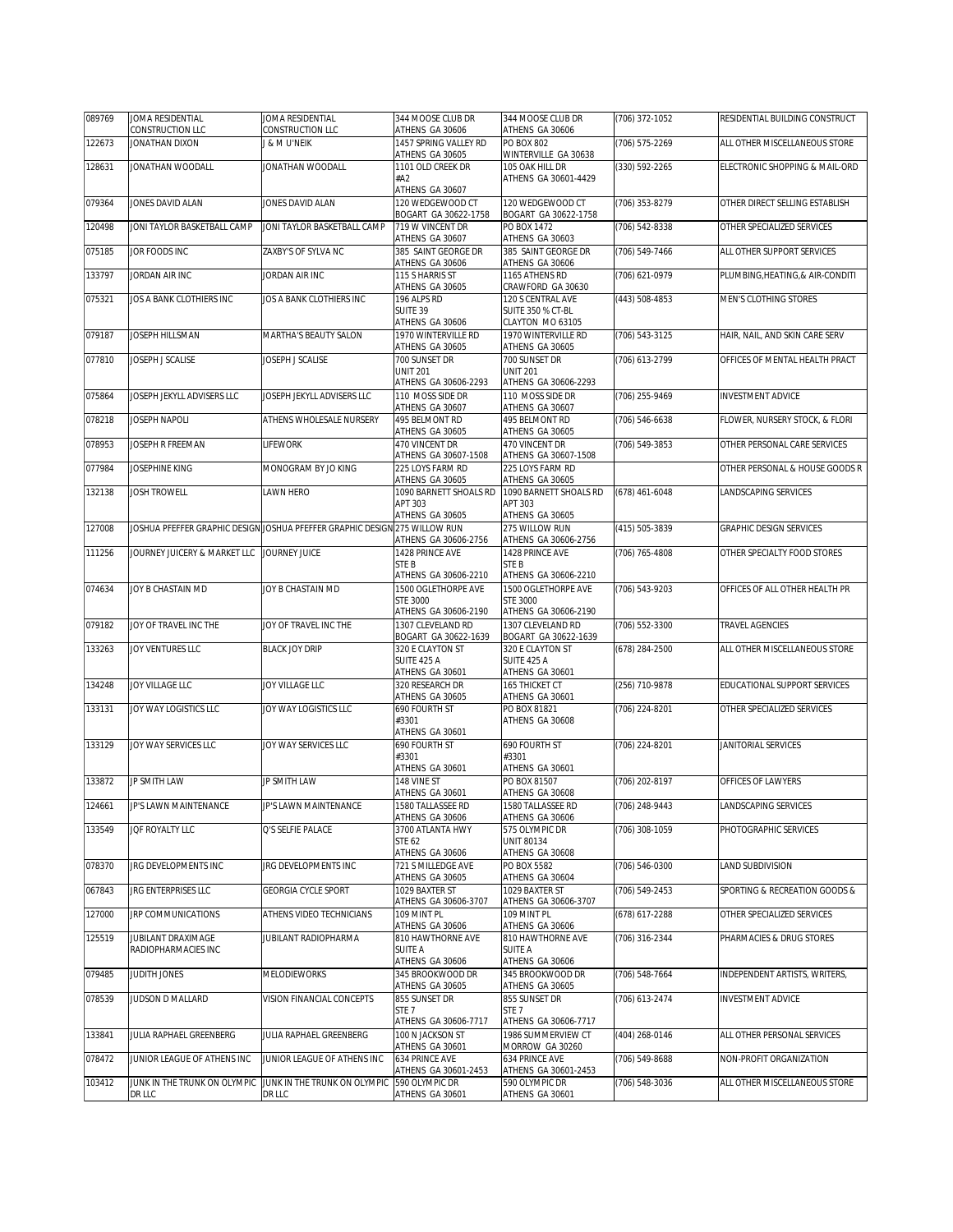| 132680 | <b>JUST PEACHY EVENTS</b>                                             | <b>JUST PEACHY EVENTS</b>                                               | 155 THICKET CT                                                | 155 THICKET CT                                            | (706) 248-8047 | OTHER SPECIALIZED SERVICES      |
|--------|-----------------------------------------------------------------------|-------------------------------------------------------------------------|---------------------------------------------------------------|-----------------------------------------------------------|----------------|---------------------------------|
| 089629 | JUST PHO AND MORE LLC                                                 | JUST PHO AND MORE LLC                                                   | ATHENS GA 30601<br>1063 BAXTER ST                             | ATHENS GA 30601<br>1063 BAXTER ST                         |                | <b>FULL-SERVICE RESTAURANTS</b> |
|        |                                                                       |                                                                         | <b>SUITE 100</b>                                              | <b>SUITE 100</b>                                          |                |                                 |
|        |                                                                       |                                                                         | ATHENS GA 30606                                               | ATHENS GA 30606                                           |                |                                 |
| 080089 | JUST RIGHT CLEANING SERV                                              | JUST RIGHT CLEANING SERV                                                | 200 WINTER CIR<br>WINTERVILLE GA 30683                        | PO BOX 82135<br>ATHENS GA 30608                           | (706) 899-0399 | JANITORIAL SERVICES             |
| 134000 | JUST STAY SOBER HOUSE LLLP                                            | JUST STAY SOBER HOUSE LLLP                                              | 225 BURKLAND DR<br>ATHENS GA 30601                            | 225 BURKLAND DR<br>ATHENS GA 30601                        | (706) 308-3606 | OTHER SPECIALIZED SERVICES      |
| 130700 | <b>JUST WRIGHT</b>                                                    | <b>JUST WRIGHT</b>                                                      | 430 HAMPTON CT<br>ATHENS GA 30605                             | 430 HAMPTON CT<br>ATHENS GA 30605                         | (706) 549-3518 | REAL ESTATE PROPERTY MANAGERS   |
| 130422 | <b>JUSTIN BRATCHER</b>                                                | A TO Z HOME LANDSCAPES AND<br>DESIGN                                    | 1419 NEWTON BRIDGE RD<br>ATHENS GA 30607                      | 1419 NEWTON BRIDGE RD<br>ATHENS GA 30607                  | (706) 540-4626 | LANDSCAPING SERVICES            |
| 128715 | <b>JUSTIN JEFFERY MEDIA</b>                                           | JUSTIN JEFFERY MEDIA                                                    | 335 HADDEN CT<br>ATHENS GA 30606                              | 335 HADDEN CT<br>ATHENS GA 30606                          | (209) 313-2862 | OTHER SPECIALIZED SERVICES      |
| 098105 | JUSTIN REYNOLDS MUSIC INC                                             | JUSTIN REYNOLDS MUSIC INC                                               | 554 CHESTERFIELD RD<br>BOGART GA 30622                        | 554 CHESTERFIELD RD<br>BOGART GA 30622                    |                | MUSICAL GROUPS & ARTISTS        |
| 125799 | JW CELL PHONE LLC                                                     | JW CELL PHONE LLC                                                       | 4054 LEXINGTON RD<br>ATHENS GA 30605                          | 4054 LEXINGTON RD<br>ATHENS GA 30605                      |                | ALL OTHER MISCELLANEOUS STORE   |
| 109768 | JWM RENTALS LLC                                                       | JWM RENTALS LLC                                                         | 215 PARADISE BLVD<br>ATHENS GA 30607                          | PO BOX 5218<br>ATHENS GA 30604                            | (706) 769-6770 | <b>GENERAL RENTAL CENTERS</b>   |
| 133373 | K & D AUTOMOTIVES LLC                                                 | K & D AUTOMOTIVES LLC                                                   | 2500 W BROAD ST<br><b>STE 512</b><br>ATHENS GA 30606          | 170 FAWN DR<br>ATHENS GA 30605                            | (706) 850-8869 | USED CAR DEALERS                |
| 078991 | K & M TRUCKING INC                                                    | K & M CONSTRUCTION/KAREN F                                              | 430 JESSICA WAY<br>ATHENS GA 30606-1393                       | 430 JESSICA WAY<br>ATHENS GA 30606-1393                   | (706) 208-0240 | ALL OTHER SPECIAL TRADE CONTRA  |
| 080400 | K & N AUTO GLASS                                                      | K & N AUTO GLASS                                                        | 1121 DR MARTIN LUTHER<br>KING JR<br>ATHENS GA 30601           | 1121 DR MARTIN LUTHER<br>KING JR<br>ATHENS GA 30601       | (706) 850-5017 | AUTOMOTIVE BODY, PAINT, & GLAS  |
| 130172 | K & S 786 FINANCE INC                                                 | DAWGS FOOD MART                                                         | 350 MACON HWY<br>STE A                                        | 350 MACON HWY<br>STE A                                    | (678) 294-3809 | CONVENIENCE STORES              |
|        |                                                                       |                                                                         | ATHENS GA 30606                                               | ATHENS GA 30606                                           |                |                                 |
| 077208 | K B PARKER & ASSOCIATES INC                                           | K B PARKER & ASSOCIATES INC                                             | 1290 S LUMPKIN ST<br>ATHENS GA 30605                          | 1290 S LUMPKIN ST<br>ATHENS GA 30605                      | (706) 546-0600 | OFFICES OF REAL ESTATE AGENTS   |
| 127025 | K COOK ENTERPRISES LLC                                                | K COOK ENTERPRISES LLC                                                  | 268 GRIFFETH ST<br>ATHENS GA 30601-2909                       | 268 GRIFFETH ST<br>ATHENS GA 30601-2909                   | (404) 661-6108 | ALL OTHER PROF., SCIENTIFIC, &  |
| 124321 | K R CAR WASHES, LLC                                                   | JET EXPRESS CAR WASH                                                    | 796 US HWY 29 N<br>ATHENS GA 30601                            | 3655 RIDGEWOOD RD<br>NE.<br>ATLANTA GA 30327              | (678) 429-2198 | OTHER SERVICES TO BLDG & DWELL  |
| 131493 | K&S 786 FINANCE INC                                                   | DAWGS FOOD MART & U-HAUL                                                | 350 MACON HWY<br><b>SUITE A</b><br>ATHENS GA 30606            | 350 MACON HWY<br>SUITE A<br>ATHENS GA 30606               | (678) 294-3809 | <b>GENERAL RENTAL CENTERS</b>   |
| 122120 | K. R. LOVE QUANTITATIVE<br>CONSULTING AND COLLABORATIO CONSULTING AND | K. R. LOVE QUANTITATIVE<br>COLLABORATION, LLC                           | 337 S MILLEDGE AVE<br><b>STE 208</b><br>ATHENS GA 30605       | 337 S MILLEDGE AVE<br><b>STE 208</b><br>ATHENS GA 30605   | (706) 850-2210 | ALL OTHER PROF., SCIENTIFIC, &  |
| 103984 | KAISER FOUNDATION HEALTH<br>PLAN OF GA INC                            | KAISER PERMANENTE PHARMACY 2142 W BROAD ST                              | <b>BLDG 200 STE 100</b><br>ATHENS GA 30606                    | 2142 W BROAD ST<br>BLDG 200 STE 100<br>ATHENS GA 30606    | (706) 583-5040 | NON-PROFIT ORGANIZATION         |
| 103985 | KAISER FOUNDATION HEALTH<br>PLAN OF GA INC                            | KAISER PERMANENTE                                                       | 2142 W BROAD ST<br><b>BLDG 200 STE 100</b><br>ATHENS GA 30606 | 2142 W BROAD ST<br>BLDG 200 STE 100<br>ATHENS GA 30606    | (706) 583-5040 | NON-PROFIT ORGANIZATION         |
| 107883 | KAITIE BRYANT PHOTOGRAPHY<br>LC                                       | KAITIE BRYANT PHOTOGRAPHY<br>LLC                                        | 4130 OLD LEXINGTON RD<br>ATHENS GA 30605                      | 4130 OLD LEXINGTON RD<br>ATHENS GA 30605                  | (706) 461-1167 | PHOTOGRAPHIC SERVICES           |
| 131801 | KAITLYN PFANNKUCHE LMSW                                               | KAITLYN PFANNKUCHE LMSW                                                 | 735 S MILLEDGE AVE<br><b>SUITE 204</b><br>ATHENS GA 30605     | 735 S MILLEDGE AVE<br><b>SUITE 204</b><br>ATHENS GA 30605 | (706) 237-8307 | OFFICES OF MENTAL HEALTH PRACT  |
| 079756 | KAJAL RANI INC                                                        | HOWARD JOHNSONS                                                         | 2465 W BROAD ST<br>ATHENS GA 30606-3419                       | 2465 W BROAD ST<br>ATHENS GA 30606-3419                   | (706) 548-1111 | HOTELS (EXCEPT CASINO HOTELS    |
| 123415 |                                                                       | KALEIDOSCOPE MONTESSORI INC KALEIDOSCOPE MONTESSORI INC 393 N FINLEY ST | STUDIO C<br>ATHENS GA 30601-2409                              | 393 N FINLEY ST<br>STUDIO C<br>ATHENS GA 30601-2409       |                | ALL OTHER SCHOOLS & INSTRUCTIO  |
| 127992 | KALPAK & ASSOCIATES TRAVEL<br>INC                                     | KALPAK & ASSOCIATES TRAVEL<br>INC                                       | 406 FALLING SHOALS TRL<br>ATHENS GA 30605                     | 406 FALLING SHOALS TRL<br>ATHENS GA 30605                 | (706) 395-6789 | <b>TRAVEL AGENCIES</b>          |
| 122216 | KANDRA LUMPKIN VIRGIN HAIR<br>CONNECT                                 | KANDRA LUMPKIN VIRGIN HAIR<br>CONNECT                                   | 244 CHESTERTON DR<br>ATHENS GA 30607                          | 244 CHESTERTON DR<br>ATHENS GA 30607                      | (706) 521-4310 | OTHER INFORMATION SERVICES      |
| 078127 | KANTA ENTERPRISE INC                                                  | ONE PRICE DRY CLEANING                                                  | 1300 BAXTER ST<br>ATHENS GA 30606                             | 205 WATERFORD WAY<br>ATHENS GA 30606                      | (706) 206-8839 | DRYCLEANING & LAUNDRY SERVICES  |
| 133393 | KARA WATERS MUSIC LLC                                                 | KARA WATERS MUSIC LLC                                                   | 320 E CLAYTON ST<br>SUITE 425 A<br>ATHENS GA 30601            | 320 E CLAYTON ST<br>SUITE 425 A<br>ATHENS GA 30601        | (678) 284-2500 | MUSICAL GROUPS & ARTISTS        |
| 087839 | <b>KAREN DEAN</b>                                                     | #1 EXPRESS TAX SERVICE                                                  | 590 GAINES SCHOOL RD<br>ATHENS GA 30605                       | 590 GAINES SCHOOL RD<br>ATHENS GA 30605                   | (706) 714-1375 | ACCOUNTING. TAX PREPARATION. B  |
| 075416 | <b>KAREN FISHER</b>                                                   | ANTIQUES & JEWELS                                                       | 290 N MILLEDGE AVE<br>ATHENS GA 30606                         | 290 N MILLEDGE AVE<br>ATHENS GA 30606                     | (706) 340-3717 | <b>USED MERCHANDISE STORES</b>  |
| 122707 | KARLA A ARGUETA                                                       | ARGUETA CLEANING SERVICE                                                | 108 MINT PL<br>ATHENS GA 30606                                | 108 MINT PL<br>ATHENS GA 30606                            |                | JANITORIAL SERVICES             |
| 133189 | KATE AGEL LLC                                                         | KATE AGEL COUNSELING                                                    | 140 ANNA DR<br>ATHENS GA 30606-3136                           | 140 ANNA DR<br>ATHENS GA 30606-3136                       | (470) 236-1182 | OUTPATIENT MENTAL HEALTH & SUB  |
| 127941 | KATE MORRISSEY LLC                                                    | KATE MORRISSEY LLC                                                      | 675 PULASKI ST<br><b>STE 1400</b>                             | 675 PULASKI ST<br><b>STE 1400</b>                         | (706) 224-7497 | OFFICES OF MENTAL HEALTH PRACT  |
|        |                                                                       |                                                                         | ATHENS GA 30601-2384                                          | ATHENS GA 30601-2384                                      |                |                                 |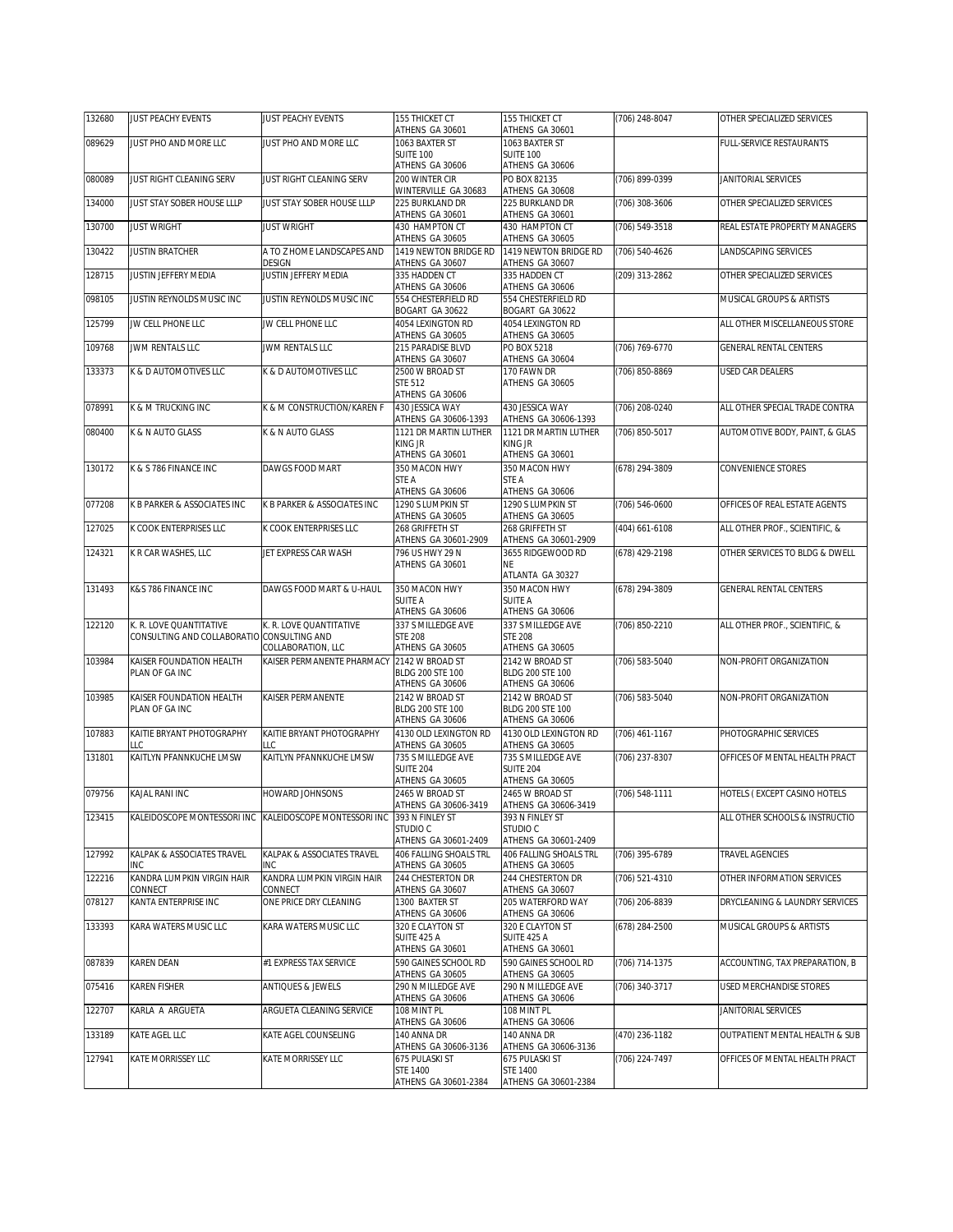| 126275 | KATE S WOODS LPC                            | KATE S WOODS LPC                            | 2047 PRINCE AVE                           | 2047 PRINCE AVE                          | (706) 395-5262     | OTHER INDIVIDUAL & FAMILY SERV   |
|--------|---------------------------------------------|---------------------------------------------|-------------------------------------------|------------------------------------------|--------------------|----------------------------------|
|        |                                             |                                             | STE C<br>ATHENS GA 30606                  | STE C<br>ATHENS GA 30606                 |                    |                                  |
| 133665 | KATHERINE R BYRNE                           | KATHERINE R BYRNE                           | 392 FRANKLIN ST                           | 595 HILL ST                              | (706) 296-7344     | REAL ESTATE PROPERTY MANAGERS    |
| 079400 | KATHERYN DAVIS                              | CMC SERVS                                   | ATHENS GA 30606<br>101 WOODHAVEN CIR      | ATHENS GA 30606-3031<br>PO BOX 49582     | (706) 296-4823     | OTHER INDIVIDUAL & FAMILY SERV   |
|        |                                             |                                             | ATHENS GA 30606-1952                      | ATHENS GA 30604                          |                    |                                  |
| 118557 | KATHYS PROFESSIONAL                         | KATHYS PROFESSIONAL                         | 260 CAROLINE AVE                          | PO BOX 463                               | (770) 356-4851     | SEWING, NEEDLEWORK, & PIECE GO   |
| 112283 | ALTERATIONS INC<br>KAYAKALP ACUPUNCTURE LLC | ALTERATIONS INC<br>KAYAKALP ACUPUNCTURE LLC | ATHENS GA 30606-1206<br>485 HUNTINGTON RD | ATHENS GA 30603<br><b>PO BOX 713</b>     |                    | OTHER HEALTH & PERSONAL CARE S   |
|        |                                             |                                             | SUITE 195                                 | AUBURN GA 30011                          |                    |                                  |
| 113089 | KDI ATHENS MALL LLC                         | KDI ATHENS MALL LLC                         | ATHENS GA 30606<br>3700 ATLANTA HWY       | 3445 PEACHTREE RD                        | (706) 543-7908     | REAL ESTATE PROPERTY MANAGERS    |
|        |                                             |                                             | <b>SUITE 212</b>                          | <b>STE 465</b>                           |                    |                                  |
|        |                                             |                                             | ATHENS GA 30606-3155                      | ATLANTA GA 30326                         |                    |                                  |
| 119325 | KDI ATHENS OUTPARCELS LLC                   | KDI ATHENS OUTPARCELS LLC                   | 3700 ATLANTA HWY<br><b>STE 212</b>        | 3445 PEACHTREE RD<br><b>STF 465</b>      | (706) 543-7908     | REAL ESTATE PROPERTY MANAGERS    |
|        |                                             |                                             | ATHENS GA 30606-3155                      | ATLANTA GA 30326                         |                    |                                  |
| 079675 | KEEPIN' IT REAL HAIR STUDIO                 | KEEPIN' IT REAL HAIR STUDIO                 | <b>401 NORTH AVE</b><br>ATHENS GA 30601   | 401 NORTH AVE<br>ATHENS GA 30601         | (706) 369-0676     | HAIR, NAIL, AND SKIN CARE SERV   |
| 085593 | KELBOURNE CODLING                           | KELLY'S AUTHENTIC FOOD                      | 1583 S LUMPKIN ST                         | 1583 S LUMPKIN ST                        | (706) 208-0000     | <b>FULL-SERVICE RESTAURANTS</b>  |
|        |                                             |                                             | ATHENS GA 30605                           | ATHENS GA 30605                          |                    |                                  |
| 088168 | KELBOURNE CODLING                           | KELLY'S AUTHENTIC JAMAICAN<br>FOOD          | 1583 S LUMPKIN ST<br>ATHENS GA 30605      | 1583 S LUMPKIN ST<br>ATHENS GA 30605     | (706) 208-0000     | BEER ON PREMISES/SUNDAY SALES    |
| 078109 | KELLEY PATRICK D                            | PATRICK D KELLEY                            | 330 DOGWOOD DR                            | 330 DOGWOOD DR                           | (706) 543-1147     | ACCOUNTING, TAX PREPARATION, B   |
| 122306 | KELLY SERVICES GLOBAL LLC                   | KELLY SERVICES GLOBAL LLC                   | ATHENS GA 30606-4608<br>3190 ATLANTA HWY  | ATHENS GA 30606-4608<br>PO BOX 331179    | (248) 244-4277     | TEMPORARY HELP SERVICES          |
|        |                                             |                                             | ATHENS GA 30606                           | ATT TAX DEPT                             |                    |                                  |
|        |                                             |                                             |                                           | DETROIT MI 48266                         |                    |                                  |
| 122305 | KELLY SERVICES USA LLC                      | KELLY SERVICES USA LLC                      | 3190 ATLANTA HWY<br><b>STE 23</b>         | PO BOX 331179<br>ATT TAX DEPT            | (248) 244-4277     | TEMPORARY HELP SERVICES          |
|        |                                             |                                             | ATHENS GA 30606                           | DETROIT MI 48266                         |                    |                                  |
| 077868 | KELLY SERVS INC                             | KELLY SERVS INC                             | 3190 ATLANTA HWY<br><b>STE 23</b>         | PO BOX 331179<br>ATT TAX DEPT            | (706) 369-7221     | TEMPORARY HELP SERVICES          |
|        |                                             |                                             | ATHENS GA 30606                           | DETROIT MI 48266                         |                    |                                  |
| 107640 | KELLY SIMONSON LLC                          | FIVE POINTS ACUPUNCTURE                     | 2027 S MILLEDGE AVE                       | 2027 S MILLEDGE AVE                      | (706) 389-8161     | OFFICES OF MENTAL HEALTH PRACT   |
| 102922 | KELLY'S AUTHENTIC JAMAICAN                  | KELLY'S AUTHENTIC JAMAICAN                  | ATHENS GA 30605<br>145 EPPS BRIDGE RD     | ATHENS GA 30605<br>145 EPPS BRIDGE RD    | (706) 208-0000     | <b>FULL-SERVICE RESTAURANTS</b>  |
|        | FOOD                                        | FOOD                                        | ATHENS GA 30606                           | ATHENS GA 30606                          |                    |                                  |
| 078726 | KEM VENDING SALES & SERV IN                 | KEM VENDING SALES & SERV IN                 | 1130 NEWTON BRIDGE RD<br>ATHENS GA 30607  | 1130 NEWTON BRIDGE RD<br>ATHENS GA 30607 | (706) 543-3921     | VENDING MACHINE OPERATORS        |
| 133992 | <b>KEN MAULDIN</b>                          | <b>KEN MAULDIN</b>                          | 373 HAMPTON CT                            | 373 HAMPTON CT                           | (706) 296-0585     | REAL ESTATE PROPERTY MANAGERS    |
| 080597 | KENA MANAGEMENT INC                         | PERRY'S LIQUOR #2                           | ATHENS GA 30605<br>265 NORTH AVE          | ATHENS GA 30605<br>265 NORTH AVE         | (706) 543-0005     | BEER/WINE/LIQUOR PKG/SUNDAY SA   |
|        |                                             |                                             | ATHENS GA 30601-2279                      | ATHENS GA 30601-2279                     |                    |                                  |
| 125188 | KENA MANAGEMENT INC                         | PERRY'S LIQUOR #2                           | 265 NORTH AVE                             | 265 NORTH AVE<br>ATHENS GA 30601-2279    | (706) 543-0005     |                                  |
| 125675 | KENDALL P WEINBERG                          | KENDALL P WEINBERG                          | ATHENS GA 30601-2279<br>2047 PRINCE AVE   | 380 CLOVER ST                            | (404) 434-1243     | OFFICES OF MENTAL HEALTH PRACT   |
|        | COUNSELING LLC                              | COUNSELING LLC                              | STE C                                     | ATHENS GA 30601-2606                     |                    |                                  |
| 133621 | KEPHAS CONSTRUCTION GROUP                   | <b>KEPHAS CONSTRUCTION GROUP</b>            | ATHENS GA 30606<br>153 SPRING LAKE DR     | 1860 BARNETT SHOALS RD                   | (706) 255-0322     | RESIDENTIAL BUILDING CONSTRUCT   |
|        |                                             |                                             | ATHENS GA 30605                           | SUITE103-415                             |                    |                                  |
|        |                                             |                                             |                                           | ATHENS GA 30605<br>189 ASHBROOK DR       |                    |                                  |
| 132118 | KEPPER BOXING FRANCHISES<br>CORP            | KEPPER BOXING FRANCHISES                    | 189 ASHBROOK DR<br>ATHENS GA 30605-3955   | ATHENS GA 30605-3955                     | (706) 818-4542     | OFFICE ADMINISTRATION SERVICES   |
| 109247 | KEPPNER BOXING                              | <b>KEPPNER BOXING</b>                       | 1550 LEXINGTON RD                         | 189 ASHBROOK DR                          | (706) 201-4713     | FITNESS & RECREATIONAL SPORTS    |
|        |                                             |                                             | STE A<br>ATHENS GA 30605                  | ATHENS GA 30605-3955                     |                    |                                  |
| 074589 | KESARI INVESTMENT INC                       | <b>BULLDOG CORNER</b>                       | 320 BAXTER ST                             | 320 BAXTER ST                            | (706) 548-0234     | GASOLINE STATIONS WITH CONVENI   |
|        |                                             |                                             | ATHENS GA 30605                           | ATHENS GA 30605                          | $(706) 546 - 5999$ |                                  |
| 074600 | KESARI INVESTMENT INC                       | <b>BULLDOG CORNER</b>                       | 320 BAXTER ST<br>ATHENS GA 30605          | 320 BAXTER ST<br>ATHENS GA 30605         |                    | BEER/WINE PKG/SUNDAY SALES       |
| 123008 | KESHAV533 LLC                               | <b>HANDY PANTRY</b>                         | 2275 BARNETT SHOALS RD                    | 2275 BARNETT SHOALS RD                   | (706) 543-3515     | BEER/WINE PKG/SUNDAY SALES       |
|        |                                             |                                             | ATHENS GA 30605                           | ATHENS GA 30605                          |                    |                                  |
| 123788 | KESHAV533 LLC                               | DBA HANDY PANTRY                            | 2275 BARNETT SHOALS RD                    | 2275 BARNETT SHOALS RD                   | (706) 543-3515     | GASOLINE STATIONS WITH CONVENI   |
|        |                                             |                                             | ATHENS GA 30605                           | ATHENS GA 30605                          |                    |                                  |
| 120330 | KEVIN KING PLUMBING LLC                     | KING'S PLUMBING                             | 1360 DANIELSVILLE RD                      | 1360 DANIELSVILLE RD                     | (706) 224-4414     | PLUMBING, HEATING, & AIR-CONDITI |
|        |                                             |                                             | ATHENS GA 30601-1308                      | ATHENS GA 30601-1308                     |                    |                                  |
| 077161 | KEVIN LEE                                   | LEES WIGS                                   | 1089 BAXTER ST<br>ATHENS GA 30606         | 1089 BAXTER ST<br>ATHENS GA 30606        | (706) 549-2392     | WOMEN'S CLOTHING STORES          |
| 132666 | <b>KEY FIT NUTRITION</b>                    | KEY FIT NUTRITION                           | 3701 ATLANTA HWY                          | PO BOX 48736                             | $(706)$ 247-4850   | OTHER HEALTH & PERSONAL CARE S   |
|        |                                             |                                             | UNIT 37<br>ATHENS GA 30606                | ATHENS GA 30604                          |                    |                                  |
| 114061 | KEYSTONE CUSTOM HOMES LLC                   | KEYSTONE CUSTOM HOMES LLC                   | 315 OCONEE ST                             | 315 OCONEE ST                            | (404) 234-1385     | RESIDENTIAL BUILDING CONSTRUCT   |
|        |                                             |                                             | ATHENS GA 30601                           | ATHENS GA 30601                          |                    |                                  |
| 077501 | KIAS THOMAS N MD PC                         | THOMAS N KIAS                               | 1000 HAWTHORNE AVE<br>STE H               | 1000 HAWTHORNE AVE<br>STE H              | (706) 546-0832     | OFFICE OF PHYSICIANS             |
|        |                                             |                                             | ATHENS GA 30606-2168                      | ATHENS GA 30606-2168                     |                    |                                  |
| 078835 | KIDS FOOT LOCKER #6874                      | KIDS FOOT LOCKER #6874                      | 3700 ATLANTA HWY<br>ATHENS GA 30606-3155  | PO BOX 2731<br>HARRISBURG PA 17105       | (717) 972-3209     | <b>SHOE STORES</b>               |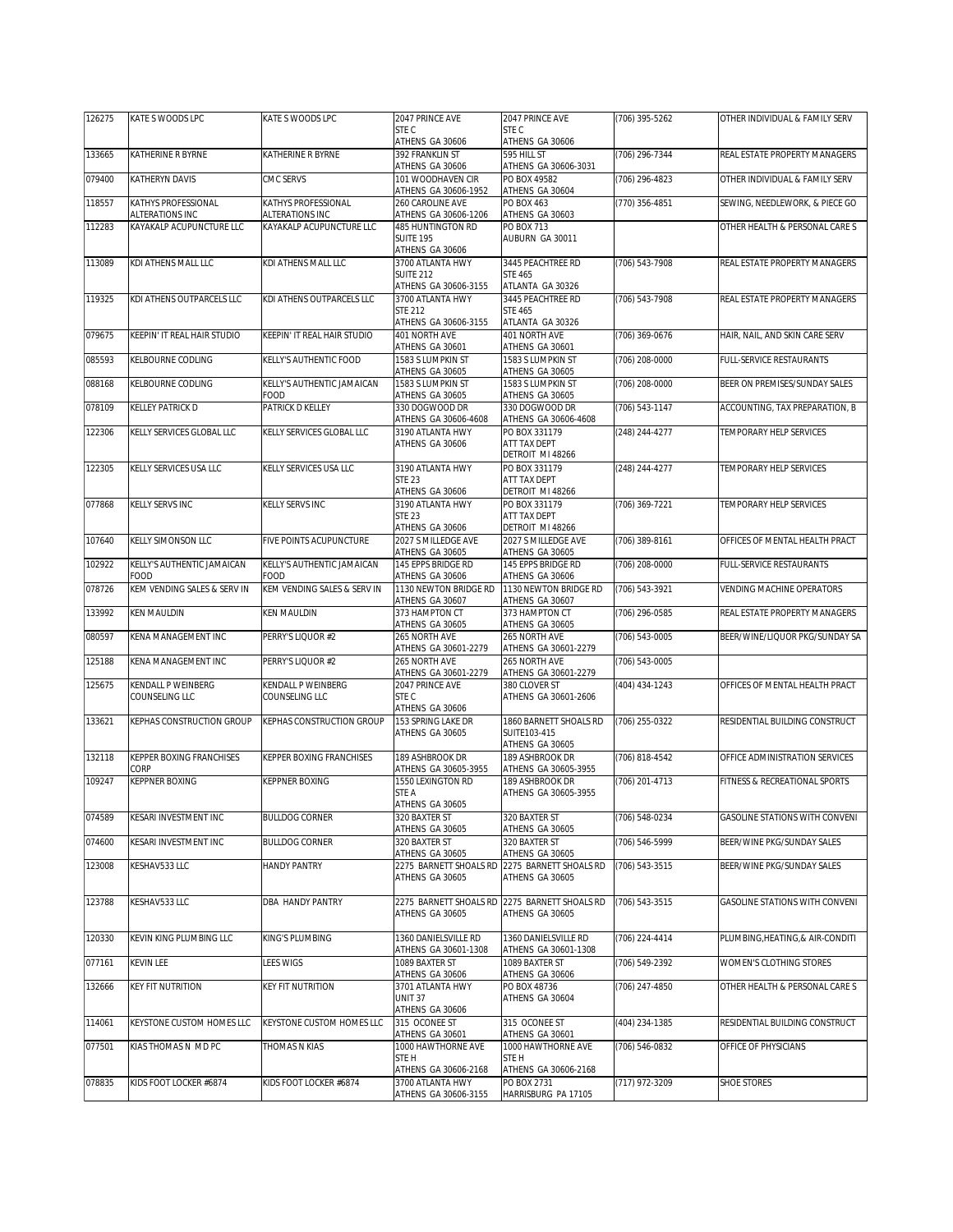| 074811 | KIM CHANDLER INC                  | KIM CHANDLER INC                                                             | 526 HIGHLAND FOREST RD<br>CLEVELAND GA 30528            | 526 HIGHLAND FOREST RD<br>CLEVELAND GA 30528             | (706) 433-2085 | OFFICES OF REAL ESTATE AGENTS            |
|--------|-----------------------------------|------------------------------------------------------------------------------|---------------------------------------------------------|----------------------------------------------------------|----------------|------------------------------------------|
| 111552 | KIM F TURNER M.ED, LPC, LLC       | KIM F TURNER M.ED, LPC, LLC                                                  | 500 N MILLEDGE AVE<br>ATHENS GA 30601                   | 500 N MILLEDGE AVE<br>ATHENS GA 30601                    |                | ALL OTHER PROF., SCIENTIFIC, &           |
| 079457 | KIM RANSOM                        | RANSOM                                                                       | 2935 OLD JEFFERSON RD<br>ATHENS GA 30607                | 2935 OLD JEFFERSON RD<br>ATHENS GA 30607                 | (706) 613-8081 | LANDSCAPING SERVICES                     |
| 126553 | KIM T STEPHENS LLC                | KIM T STEPHENS LLC                                                           | 1143 PRINCE AVE                                         | PO BOX 1601<br>ATHENS GA 30603                           | (706) 548-3933 | OFFICES OF LAWYERS                       |
| 079194 | KIMBERLY'S JEWELRY INC            | DUNCAN & CO FINE JEWELRY                                                     | ATHENS GA 30606<br>3810 ATLANTA HWY<br>ATHENS GA 30606  | 3810 ATLANTA HWY<br>ATHENS GA 30606                      | (706) 543-9700 | JEWELRY STORES                           |
| 130820 | KIMCHI & GRITS LLC                | PAULEY'S CREPE BAR                                                           | 134 E CLAYTON ST                                        | 134 E CLAYTON ST                                         | (706) 549-0034 | FULL-SERVICE RESTAURANTS                 |
| 130468 | KIMCHI AND GRITS LLC              | PAULEY'S CREPE BAR                                                           | ATHENS GA 30601-2703<br>134 E CLAYTON ST                | ATHENS GA 30601-2703<br>134 E CLAYTON ST                 | (706) 548-2426 | BEER/WINE/LIQUOR/CATERER/SUNDA           |
| 132249 | KIND RECOVERY LLC                 | KIND RECOVERY LLC                                                            | ATHENS GA 30601-2703<br>675 PULASKI ST                  | ATHENS GA 30601-2703<br>106 TRINITY POND RD              | (706) 308-7664 | OFFICES OF MENTAL HEALTH PRACT           |
|        |                                   |                                                                              | <b>STE 1400</b><br>ATHENS GA 30601-2384                 | WINTERVILLE GA 30683                                     |                |                                          |
| 075522 | KINDER MORGAN SOUTHEAST<br>TERMIN | KINDER MORGAN SOUTHEAST<br><b>TERMIN</b>                                     | 3460 JEFFERSON RD<br>ATHENS GA 30607                    | 1001 LOUISIANA ST<br><b>STE 1000</b><br>HOUSTON TX 77002 | (713) 369-8871 | PETROLEUM & PETROLEUM<br><b>PRODUCTS</b> |
| 125212 | KINDERCORE VINYL LLC              | KINDERCORE VINYL LLC                                                         | 147 FRITZ MAR LN<br>ATHENS GA 30606                     | 147 FRITZ MAR LN<br>ATHENS GA 30606                      | (706) 372-6762 | ALL OTHER MISCELLANEOUS MANUFA           |
| 132557 | KING TIRE SHOP                    | KING TIRE SHOP                                                               | 1530 DANIELSVILLE RD<br>ATHENS GA 30601                 | 1530 DANIELSVILLE RD<br>ATHENS GA 30601                  | (706) 612-6343 | TIRE DEALERS                             |
| 076995 | KINGFISH ENTERPRISES INC          | BIRCHMORE/ ALL ABOUT POOLS & 154 ONETA ST<br>SPAS                            | ATHENS GA 30601                                         | 154 ONETA ST<br>ATHENS GA 30601                          | (706) 548-1378 | ALL OTHER MISCELLANEOUS STORE            |
| 133251 | KIOTI OUTFITTERS LLC              | KIOTI OUTFITTERS LLC                                                         | 1791 HWY 29 N<br>SUITE C                                | 1791 HWY 29 N<br>SUITE <sub>C</sub>                      | (706) 340-1982 | ALL OTHER MISCELLANEOUS STORE            |
|        |                                   |                                                                              | ATHENS GA 30601                                         | ATHENS GA 30601                                          |                |                                          |
| 075589 | KIRAN ENTERPRISES INC             | WINGATE BY WYNDHAM                                                           | 255 NORTH AVE<br>ATHENS GA 30601-2279                   | 255 NORTH AVE<br>ATHENS GA 30601-2279                    | (718) 288-7274 | HOTELS (EXCEPT CASINO HOTELS             |
| 078972 | KISSANE JOHN A                    | HISTORIC PRESERVATION CONS                                                   | 526 HIGHLAND AVE<br>ATHENS GA 30606-4318                | 526 HIGHLAND AVE<br>ATHENS GA 30606-4318                 | (706) 613-7307 | OTHER BUSINESS SUPPORT SERVICE           |
| 118338 | KITCHEN TABLE PRODUCTIONS         | THE SWEET LIFE                                                               | 550 RIVERHILL DR<br>ATHENS GA 30606-4046                | 550 RIVERHILL DR<br>ATHENS GA 30606-4046                 | (678) 596-7097 | BREAD AND BAKERY PRODUCT MANUF           |
| 075257 | KJM INC                           | KJM INC                                                                      | 624 S MILLEDGE AVE<br><b>STE 101</b><br>ATHENS GA 30605 | 155 BEL AIR DR<br>ATHENS GA 30606-1515                   | (706) 340-3867 | BUILDING INSPECTION SERVICES             |
| 078010 | KLEIN ELLEN P MSW                 | KLEIN ELLEN P MSW                                                            | 390 SOUTHVIEW DR                                        | 390 SOUTHVIEW DR                                         | (706) 369-0697 | OFFICES OF MENTAL HEALTH PRACT           |
| 121725 |                                   | KLH SPECIALTY CARDS & GIFTS LLC KLH SPECIALTY CARDS & GIFTS LLC 175 HOLLY LN | ATHENS GA 30605-1546                                    | ATHENS GA 30605-1546<br>175 HOLLY LN                     | (706) 369-9098 | ELECTRONIC SHOPPING & MAIL-ORD           |
| 078695 | KM VISION INC                     | PEARLE VISION                                                                | ATHENS GA 30606<br>3700 ATLANTA HWY                     | ATHENS GA 30606<br>3700 ATLANTA HWY                      | (706) 543-5788 | OPTICAL GOODS STORES                     |
|        |                                   |                                                                              | #141<br>ATHENS GA 30606-3155                            | #141<br>ATHENS GA 30606-3155                             |                |                                          |
| 133758 | KMC ACQUISITION LLC               | <b>KMC RUBBER</b>                                                            | 215 ONETA ST<br>ATHENS GA 30601-1839                    | 215 ONETA ST<br>ATHENS GA 30601-1839                     | (706) 202-9749 | OTHER RUBBER PRODUCT<br>MANUFACTU        |
| 124592 | KNIGHTS BRIDGE LLC                | KNIGHTS BRIDGE                                                               | 205 LONE STAR RD<br>BOGART GA 30622                     | 205 LONE STAR RD<br>BOGART GA 30622                      | (678) 848-6775 | REAL ESTATE PROPERTY MANAGERS            |
| 077229 | KNOCKDOWN FRAMEWORKS INC          | KNOCKDOWN FRAMEWORKS                                                         | 400 DAIRY PAK RD<br>STE B<br>ATHENS GA 30607            | 400 DAIRY PAK RD<br><b>STEB</b><br>ATHENS GA 30607       | (706) 543-9397 | OFFICE FURNITURE (INCL. FIXTUR           |
| 127101 | KOALA WASH LLC                    | KOALA WASH LLC                                                               | 1560 LEXINGTON RD<br>ATHENS GA 30605                    | PO BOX 452<br>ATHENS GA 30603                            | (706) 372-3158 | OTHER SERVICES TO BLDG & DWELL           |
| 133578 | KOOL'S CAKE SHOP LLC              | CECILIA'S CAKE SHOP                                                          | 610 N MILLEDGE AVE                                      | 610 N MILLEDGE AVE                                       | (706) 543-3308 | BREAD AND BAKERY PRODUCT MANUF           |
| 076536 | <b>INC</b>                        | KOONS ENVIRONMENTAL DESIGN KOONS ENVIRONMENTAL DESIGN 675 PULASKI ST<br>INC  | ATHENS GA 30601<br><b>SUITE 2000</b>                    | ATHENS GA 30601<br>675 PULASKI ST<br><b>STE 2000</b>     | (706) 353-3838 | ARCHITECTURAL SERVICES                   |
| 133396 | KRAZY KATCH SEAFOOD               | <b>B &amp; T FRESH SEAFOOD</b>                                               | ATHENS GA 30601<br>4988 OLD LEXINGTON RD                | ATHENS GA 30601-2385<br>4988 OLD LEXINGTON RD            | (706) 340-3224 | MOBILE FOOD SERVICES                     |
| 131095 | KRG FOOD SERVICE GROUP INC        | KRG FOOD SERVICE GROUP INC                                                   | ATHENS GA 30605<br>280 WOODRIDGE DR                     | ATHENS GA 30605<br>280 WOODRIDGE DR                      | (787) 903-0345 | CATERERS                                 |
| 124997 | KRISHVI LLC                       | <b>BYPASS PACKAGE STORE</b>                                                  | ATHENS GA 30601<br>110 COMMERCE RD                      | ATHENS GA 30601<br>110 COMMERCE RD                       | (706) 543-8838 | BEER/WINE/LIQUOR PKG/SUNDAY SA           |
| 125169 | KRISHVI LLC                       | BYPASS PACKAGE STORE                                                         | ATHENS GA 30607<br>110 COMMERCE RD                      | ATHENS GA 30607<br>110 COMMERCE RD                       | (706) 543-8838 | <b>CONVENIENCE STORES</b>                |
| 091991 | KRISTA COLEMAN-SILVERS            | THREE SQUARE STUDIO                                                          | ATHENS GA 30607<br>530 TALMADGE DR                      | ATHENS GA 30607<br>530 TALMADGE DR                       | (706) 255-4258 | <b>JEWELRY STORES</b>                    |
| 117888 | KRISTEN ASHLEY ARTIST LLC         | K A ARTIST SHOP                                                              | ATHENS GA 30606<br>127 N JACKSON ST                     | ATHENS GA 30606<br>127 N JACKSON ST                      | (706) 850-1224 | INDEPENDENT ARTISTS, WRITERS,            |
| 131127 | KRISTEN STEVENS                   | HAPPY MOUSE GRAPHIC DESIGN                                                   | ATHENS GA 30601<br>117 CHADD'S LN                       | ATHENS GA 30601<br>117 CHADD'S LN                        | (229) 854-2647 | GRAPHIC DESIGN SERVICES                  |
|        | KRISTI JUNEAU CPA LLC             |                                                                              | ATHENS GA 30606                                         | ATHENS GA 30606                                          |                | ACCOUNTING. TAX PREPARATION. B           |
| 133695 |                                   | KRISTI JUNEAU CPA, TAX &<br><b>ACCOUNTING</b>                                | 296 W BROAD ST<br>STE 2<br>ATHENS GA 30601-2811         | 1111 FERNCREEK DR<br>BOGART GA 30622                     | (706) 431-0349 |                                          |
| 079666 | KRISTINA PEREZ                    | SIEMPRE SERVICES                                                             | 3866 JEFFERSON RD<br>ATHENS GA 30607                    | 3866 JEFFERSON RD<br>ATHENS GA 30607                     | (706) 224-3034 | TRANSLATION & INTERPRETATION S           |
| 128772 | <b>KRISTY PEPPERS</b>             | <b>KRISTY PEPPERS</b>                                                        | 100 N JACKSON ST<br>ATHENS GA 30601                     | 2395 VALLEY MILL DR<br>BUFORD GA 30519                   |                | ALL OTHER PERSONAL SERVICES              |
| 124651 | KRYSTAL ELLIOTT LMT               | KRYSTAL ELLIOTT LMT                                                          | 545 RESEARCH DR<br>STED                                 | 148 BLAKE WAY<br>ATHENS GA 30605                         | (706) 338-0946 | OTHER HEALTH & PERSONAL CARE S           |
|        |                                   |                                                                              | ATHENS GA 30605                                         |                                                          |                |                                          |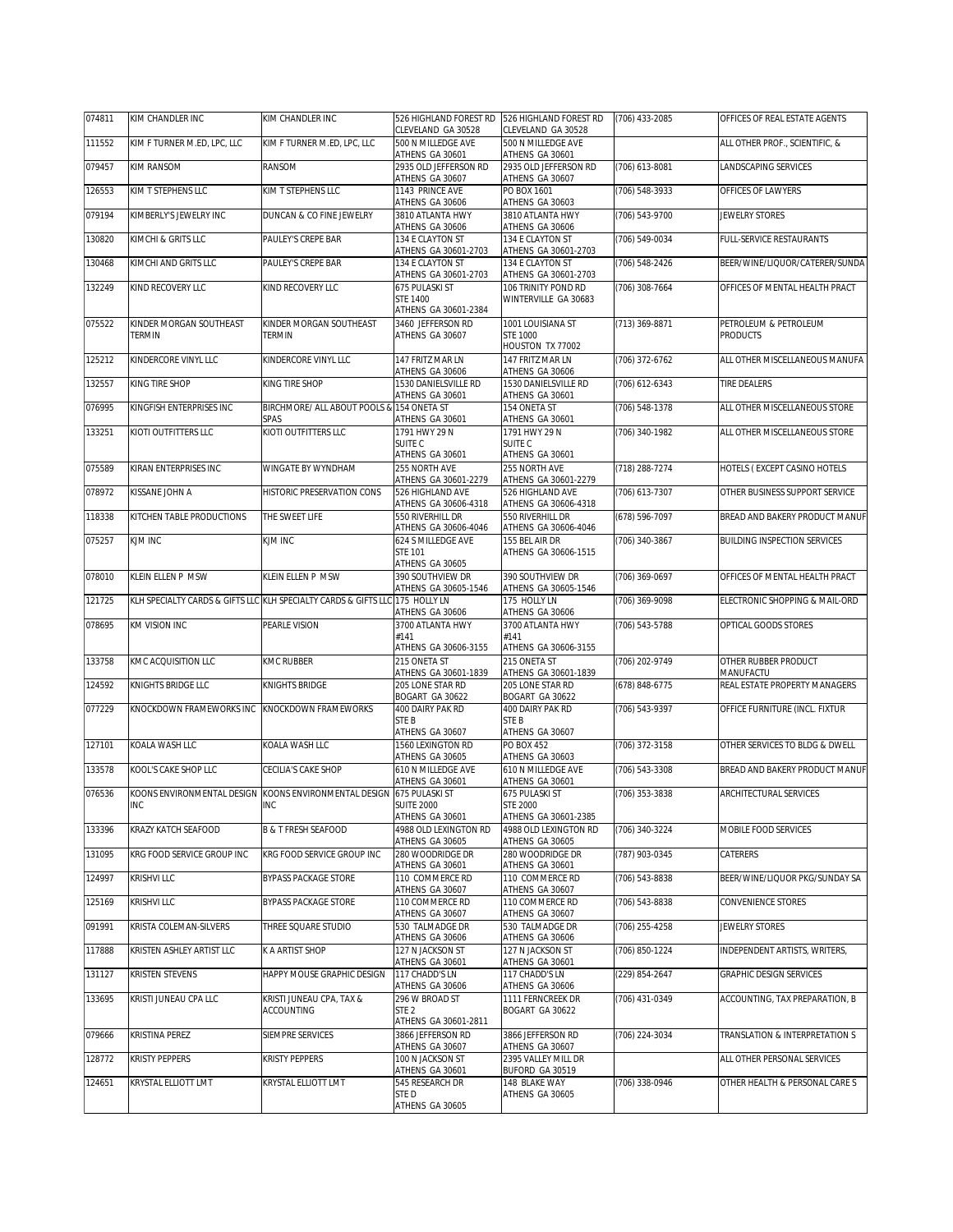| 126439 | KSK ATHENS LLC                                  | <b>INOKO EXPRESS</b>                                                          | 3190 ATLANTA HWY                                       | 3190 ATLANTA HWY                                                   | (630) 290-0342     | FULL-SERVICE RESTAURANTS                  |
|--------|-------------------------------------------------|-------------------------------------------------------------------------------|--------------------------------------------------------|--------------------------------------------------------------------|--------------------|-------------------------------------------|
|        |                                                 |                                                                               | STE 7<br>ATHENS GA 30606                               | STE <sub>7</sub><br>ATHENS GA 30606                                |                    |                                           |
| 128329 | KTO ENTERPRISES LLC                             | <b>EMPORIUM SALON</b>                                                         | 187 N LUMPKIN ST<br>ATHENS GA 30601-2808               | 5376 CABOT CREEK DR<br>BUFORD GA 30518                             | (706) 546-7598     | HAIR, NAIL, AND SKIN CARE SERV            |
| 077155 | KUM'S FASHIONS I INC                            | KUM'S FASHIONS I INC                                                          | 115 E CLAYTON ST<br>ATHENS GA 30601-2702               | 115 E CLAYTON ST<br>ATHENS GA 30601-2702                           | (706) 546-6945     | OTHER CLOTHING STORES                     |
| 078641 | KUM'S FASHIONS II INC                           | KUM'S FASHIONS II INC                                                         | 401 NORTH AVE<br>ATHENS GA 30601                       | 401 NORTH AVE<br>ATHENS GA 30601                                   | (706) 254-2074     | COSMETICS, BEAUTY SUPPLIES, &             |
| 131672 | KUTIE'S BOUTIQUE                                | KUTIE'S BOUTIQUE                                                              | 283 N ROCKSPRINGS ST<br>ATHENS GA 30606-2935           | 283 N ROCKSPRINGS ST<br>ATHENS GA 30606-2935                       | (706) 338-9222     | INDEPENDENT ARTISTS, WRITERS,             |
| 133888 | KYLA PEAVEY                                     | <b>KYLA PEAVEY</b>                                                            | 100 N JACKSON ST<br>ATHENS GA 30601                    | 227 SANDY LANE CT<br>JEFFERSON GA 30549                            | (443) 603-2679     | ALL OTHER PERSONAL SERVICES               |
| 127895 | L & K CLEANING AND<br>MAINTENANCE SERVICE       | L & K CLEANING AND<br>MAINTENANCE SERVICE                                     | 121 BUCKEYE BR<br>ATHENS GA 30605-5711                 | 121 BUCKEYE BR<br>ATHENS GA 30605-5711                             |                    | JANITORIAL SERVICES                       |
| 075307 | L & P MESSER LLC                                | <b>MCDONALDS</b>                                                              | 475 HIGHWAY 29 N<br>ATHENS GA 30601                    | PO BOX 1568<br>WINDER GA 30680                                     | (706) 549-0867     | LIMITED-SERVICE EATING PLACE              |
| 078384 | C FORT & ASSOCIATES INC                         | L C FORT & ASSOCIATES INC                                                     | 115 SYCAMORE DR<br>STE B1<br>ATHENS GA 30606           | PO BOX 6214<br>ATHENS GA 30604-6214                                | (706) 548-7121     | OFFICES OF REAL ESTATE AGENTS             |
| 075256 | . F DAVIDSON & ASSOC LLC                        | L F DAVIDSON & ASSOC LLC                                                      | 2500 W BROAD ST<br>BLDG 600 STE 608<br>ATHENS GA 30606 | PO BOX 407<br><b>HULL GA 30646</b>                                 | (706) 549-6689     | OFFICES OF LAWYERS                        |
| 068354 | L H LEATHERS INC                                | L H LEATHERS INC                                                              | 530 NEWTON BRIDGE RD<br>ATHENS GA 30607                | PO BOX 1765<br>ATHENS GA 30603                                     | (706) 549-5000     | ALL OTHER MISCELLANEOUS MANUFA            |
| 068036 | LA FAYETTE SQUARE                               | LA FAYETTE SQUARE                                                             | 620 HILL ST<br>ATHENS GA 30606                         | 195 COLLEGE AVE<br>ATHENS GA 30601-2804                            | (706) 543-0702     | REAL ESTATE PROPERTY MANAGERS             |
| 077551 | LA FIESTA INC                                   | LA FIESTA MEXICAN RESTAURANT<br>#2                                            | ATHENS GA 30605                                        | 1395 COLLEGE STATION RD 1395 COLLEGE STATION RD<br>ATHENS GA 30605 | (706) 549-5933     | BEER/WINE/LIQUOR ON PREMI/SUND            |
| 077854 | LA FIESTA INC                                   | LA FIESTA MEXICAN RESTAURANT                                                  | ATHENS GA 30605                                        | 1395 COLLEGE STATION RD 1395 COLLEGE STATION RD<br>ATHENS GA 30605 | (706) 549-5933     | <b>FULL-SERVICE RESTAURANTS</b>           |
| 121237 | LA JALISCO OF ATHENS LLC                        | LA JALISCO OF ATHENS LLC                                                      | 3750 OLD JEFFERSON RD<br>ATHENS GA 30607               | 3750 OLD JEFFERSON RD<br>ATHENS GA 30607                           | (706) 316-3560     | SUPERMARKETS & OTHER GROCERY (            |
| 131799 | LA OFICINA INSURANCE AGENCY                     | LA OFICINA INSURANCE AGENCY                                                   | 121 ROWE RD<br>ATHENS GA 30601                         | 121 ROWE RD<br>ATHENS GA 30601                                     | (706) 956-6928     | <b>INSURANCE AGENCIES &amp; BROKERAGE</b> |
| 099301 | LA PASADITA SUPERMARKET INC                     | LA PASADITA SUPERMARKET INC                                                   | 1880 HIGHWAY 29 N<br>SUITE A<br>ATHENS GA 30601        | 1880 HIGHWAY 29 N<br><b>SUITE A</b><br>ATHENS GA 30601             | (706) 436-0772     | SUPERMARKETS & OTHER GROCERY (            |
| 130992 | LA VIE EST BELLE SALON                          | LA VIE EST BELLE SALON                                                        | 100 ATHENS TOWN BLVD<br>ATHENS GA 30606                | 100 ATHENS TOWN BLVD<br>ATHENS GA 30606                            | (706) 371-7256     | HAIR, NAIL, AND SKIN CARE SERV            |
| 132262 | LABOR WITH LOVE CLEANING<br>SERVICE LLC         | LABOR WITH LOVE CLEANING<br><b>SERVICE</b>                                    | 730 DEARING ST<br>ATHENS GA 30606                      | 2001 SUMMERBROOK CIR<br><b>UNIT 2015</b><br>ATHENS GA 30606        | (706) 201-5515     | JANITORIAL SERVICES                       |
| 077232 | LABORATORY CORP OF AMERICA<br>HOL               | LABORATORY CORP OF AMERICA<br>HOL                                             | 1000 HAWTHORNE AVE<br>ATHENS GA 30606                  | 231 MAPLE AVE<br>ATTN TAX DEPT<br>BURLINGTON NC 27215              | (706) 546-9822     | MEDICAL & DIAGNOSTIC LABORATOR            |
| 133166 | LABS MADE SIMPLE                                | LABS MADE SIMPLE                                                              | 250 CHADDS WALK<br>ATHENS GA 30606                     | PO BOX 80684<br>ATHENS GA 30608                                    | (706) 427-4957     | OTHER SPECIALIZED SERVICES                |
| 077696 | LACY JOHNSON                                    | FOREST LODGE                                                                  | 5000 SMOKEY RD<br>ATHENS GA 30601                      | 4000 SMOKEY RD<br>ATHENS GA 30601                                  | (706) 548-6199     | ALL OTHER AMUSEMENT & RECREATI            |
| 133148 | LADY LIKE PRODUCTIONS LLC                       | LADY LIKE PRODUCTIONS LLC                                                     | 100 ATHENS TOWN BLVD<br>ATHENS GA 30606                | 100 ATHENS TOWN BLVD<br>ATHENS GA 30606                            | (706) 207-3522     | HAIR, NAIL, AND SKIN CARE SERV            |
| 127573 | <b>LAGOM COUNSELING SERVICES</b><br>LC          | <b>LAGOM COUNSELING SERVICES</b><br>TC                                        | 119 SYCAMORE DR<br>ATHENS GA 30606                     | 119 SYCAMORE DR<br>ATHENS GA 30606                                 | (706) 340-6944     | OTHER HEALTH & PERSONAL CARE S            |
| 132496 | LAKESHIA JORDAN                                 | LAKESHIA JORDAN                                                               | 100 KINGWOOD DR<br>ATHENS GA 30606                     | PO BOX 82462<br>ATHENS GA 30608                                    | (706) 351-3510     | JANITORIAL SERVICES                       |
| 107224 |                                                 | LAKEWOOD HILLS SENIOR VILLAGE LAKEWOOD HILLS SENIOR VILLAGE 1025 BARNETT SHLS | ATHENS GA 30605                                        | 1025 BARNETT SHLS<br>ATHENS GA 30605                               | (706) 543-5080     | REAL ESTATE PROPERTY MANAGERS             |
| 068225 | <b>LALIT ENTERPRISES</b>                        | PERIMETER INN ATHENS                                                          | 3791 ATLANTA HWY<br>ATHENS GA 30606                    | 3791 ATLANTA HWY<br>ATHENS GA 30606                                | (706) 548-3000 100 | HOTELS (EXCEPT CASINO HOTELS              |
| 094908 | LAMAIN INC                                      | BAXTER ST CAR WASH                                                            | 1064 BAXTER ST<br>ATHENS GA 30606                      | 130 PIONEER DR<br>ATHENS GA 30601-4016                             | (706) 543-2831     | OTHER AUTO REPAIR & MAINTENANC            |
| 102925 | LAMAR CONSULTING LLC                            | LAMAR CONSULTING LLC                                                          | 1575 CLEVELAND RD<br>BOGART GA 30622                   | 1575 CLEVELAND RD<br>BOGART GA 30622                               | $(404) 895 - 1970$ | ALL OTHER PROF., SCIENTIFIC, &            |
| 089064 | LANDMARK CHRYSLER DODGE<br>JEEP OF MONROE LLC   | ATHENS DODGE CHRYSLER JEEP                                                    | 4145 ATLANTA HWY<br>ATHENS GA 30606                    | 4145 ATLANTA HWY<br>ATHENS GA 30606                                | (706) 549-7555     | NEW CAR DEALERS                           |
| 118467 | LANDMARK CONSTRUCTION LLC                       | LANDMARK URBAN<br>CONSTRUCTION GA LLC                                         | 315 OCONEE ST<br>ATHENS GA 30601                       | 315 OCONEE ST<br>ATHENS GA 30601                                   | (706) 543-1910     | RESIDENTIAL BUILDING CONSTRUCT            |
| 131319 | LANDMARK COTTAGE                                | LANDMARK COTTAGE                                                              | 315 OCONEE ST                                          | 315 OCONEE ST<br>ATHENS GA 30601                                   | (706) 543-1910     | REAL ESTATE PROPERTY MANAGERS             |
| 074870 | CONSTRUCTION GA LLC<br>LANDMARK PROPERTIES INC  | CONSTRUCTION GA LLC<br>LANDMARK PROPERTIES INC                                | ATHENS GA 30601<br>315 OCONEE ST                       | 315 OCONEE ST                                                      | (706) 543-1910     | OFFICES OF REAL ESTATE AGENTS             |
| 110970 | LANDMARK PROPERTIES INC/                        | LANDMARK PROPERTIES INC/                                                      | ATHENS GA 30606<br>1557 S LUMPKIN ST                   | ATHENS GA 30606<br>315 OCONEE ST                                   | (706) 548-8308     | REAL ESTATE PROPERTY MANAGERS             |
| 132358 | PROPERTY MANAGMENT<br>LANDMARK PROPERTIES REAL  | PROPERTY MANAGMENT<br>LANDMARK PROPERTIES REAL                                | ATHENS GA 30605-1363<br>315 OCONEE ST                  | ATHENS GA 30601<br>315 OCONEE ST                                   | (706) 543-1910     | OFFICES OF REAL ESTATE AGENTS             |
| 131540 | ESTATE PARTNERS LLC<br>LANDMARK URBAN           | <b>ESTATE PARTNERS</b><br>LANDMARK URBAN                                      | ATHENS GA 30606<br>315 OCONEE ST                       | ATHENS GA 30606<br>315 OCONEE ST                                   | (706) 543-1910     | RESIDENTIAL BUILDING CONSTRUCT            |
| 124324 | CONSTRUCTION ATHENS LLC<br>LANDROD HOLDINGS LLC | CONSTRUCTION ATHENS LLC<br><b>EASY OFFICE SUITES</b>                          | ATHENS GA 30601<br>182 BEN BURTON CIR                  | ATHENS GA 30601<br>182 BEN BURTON CIR                              | (770) 503-4122     | REAL ESTATE PROPERTY MANAGERS             |
|        |                                                 |                                                                               | STE 500-1<br>BOGART GA 30622                           | STE 500-1<br>BOGART GA 30622                                       |                    |                                           |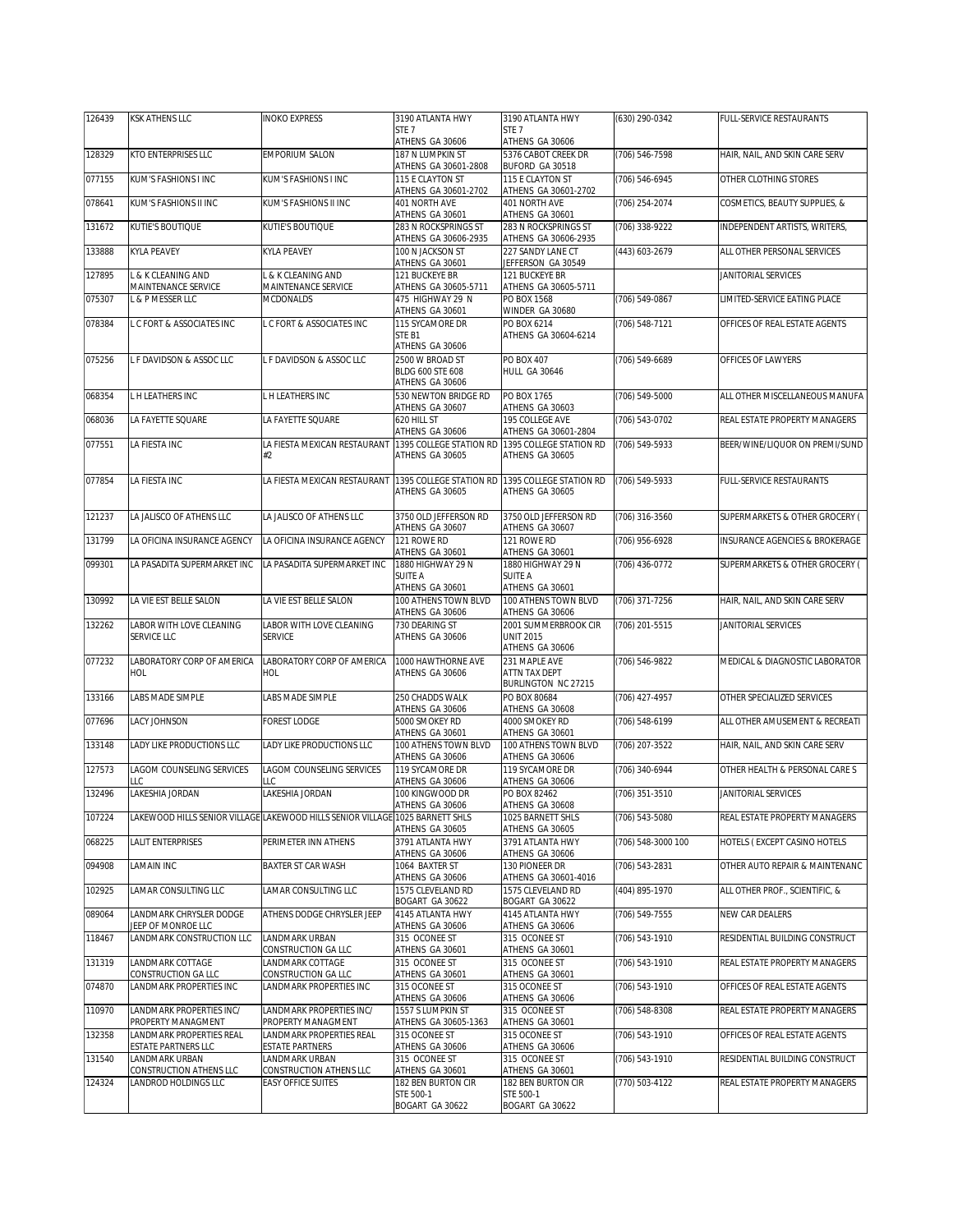| 068218 | <b>LANE PROPERTIES</b>                | CEDAR VILLAGE APARTMENTS              | 575 GAINES SCHOOL RD                                              | 575 GAINES SCHOOL RD                                              | (706) 769-5990     | REAL ESTATE PROPERTY MANAGERS    |
|--------|---------------------------------------|---------------------------------------|-------------------------------------------------------------------|-------------------------------------------------------------------|--------------------|----------------------------------|
| 131612 | LAP INVESTIMENTS LLC                  | LAP INVESTIMENTS LLC                  | ATHENS GA 30605<br>320 COLLINS AVE<br>ATHENS GA 30606-3732        | ATHENS GA 30605-3125<br>PO BOX 5353<br>ATHENS GA 30606            | (706) 372-3489     | REAL ESTATE PROPERTY MANAGERS    |
| 132458 | LAPKA CONSTRUCTION LLC                | LAPKA CONSTRUCTION LLC                | 135 DEVONSHIRE DR<br>ATHENS GA 30606-3913                         | 135 DEVONSHIRE DR<br>ATHENS GA 30606-3913                         | (706) 224-5451     | RESIDENTIAL BUILDING CONSTRUCT   |
| 129579 | LAQUIDIA HILL                         | LAQUIDIA HILL                         | 271 TIMBER CREEK DR                                               | 271 TIMBER CREEK DR                                               | (706) 410-8521     | OTHER SPECIALIZED SERVICES       |
| 068033 | LARKINS PRINTING SERVS INC            | LARKINS PRINTING SERVS INC            | ATHENS GA 30605<br>1135-D CEDAR SHOALS DR<br>ATHENS GA 30605      | ATHENS GA 30605<br><b>PO BOX 414</b>                              | (706) 543-9871     | PRINTING                         |
| 076988 | LARRY BAUMWALD INS AGENCY             | LARRY BAUMWALD INS AGENCY             | 260 N MILLEDGE AVE<br>ATHENS GA 30601                             | WATKINSVILLE GA 30677<br>PO BOX 8025<br>ATHENS GA 30603           | (706) 353-8444     | INSURANCE AGENCIES & BROKERAGE   |
| 078074 | <b>LARRY BRIDGES</b>                  | LARRY BRIDGES PLUMBING                | 565 J T ELROD RD<br>ATHENS GA 30607                               | PO BOX 6711<br>ATHENS GA 30604                                    | (706) 338-8363     | PLUMBING, HEATING, & AIR-CONDITI |
| 077533 | LARRY CRAIG                           | LARRY CRAIG LAWN SERVICE              | 200 MARTIN CIR<br>ATHENS GA 30601-3423                            | 148 ANGUS LN<br>ATHENS GA 30607-1522                              |                    | LANDSCAPING SERVICES             |
| 127638 | LARRY JOHNSON TRUCKING LLC            | LARRY JOHNSON TRUCKING LLC            | 980 NOWHERE RD<br>ATHENS GA 30601                                 | 980 NOWHERE RD<br>ATHENS GA 30601                                 | (706) 410-5833     | LOCAL GENERAL FREIGHT TRUCKING   |
| 132467 | LARRY M FOSTER                        | LARRY M FOSTER                        | 1290 OCONEE ST<br>ATHENS GA 30605                                 | 1290 OCONEE ST<br>ATHENS GA 30605                                 | (470) 778-7439     | OTHER SERVICES TO BLDG & DWELL   |
| 133846 | LARRY VALENTINE                       | LARRY VALENTINE                       | 324 FAIRVIEW ST<br>ATHENS GA 30601                                | 324 FAIRVIEW ST<br>ATHENS GA 30601                                | (762) 400-2490     | RESIDENTIAL BUILDING CONSTRUCT   |
| 117011 | LAS LLC                               | VILLAGE WINE & SPIRITS                | 1860 BARNETT SHOALS RD<br><b>UNIT 301</b><br>ATHENS GA 30605-6811 | 1860 BARNETT SHOALS RD<br><b>UNIT 301</b><br>ATHENS GA 30605-6811 | (706) 353-1461     | BEER/WINE/LIQUOR PKG/SUNDAY SA   |
| 125140 | LAS LLC                               | <b>VILLAGE WINE &amp; SPIRITS</b>     | 1860 BARNETT SHOALS RD<br>301                                     | 1860 BARNETT SHOALS RD                                            | (706) 353-1461     | CONVENIENCE STORES               |
|        |                                       |                                       | ATHENS GA 30605                                                   | 301<br>ATHENS GA 30605                                            |                    |                                  |
| 133436 | LAS VALES DONINICAN HAIR<br>SALON     | LAS VALES DONINICAN HAIR<br>SALON     | 1802 LEXINGTON RD<br>ATHENS GA 30605                              | 1802 LEXINGTON RD<br>ATHENS GA 30605                              | (706) 559-4610     | HAIR, NAIL, AND SKIN CARE SERV   |
| 094839 | LAST MINUTE CUTS & STYLE. LLC         | LAST MINUTE CUTS & STYLE              | 105B NORWOOD DR<br>ATHENS GA 30601                                | 105B NORWOOD DR<br>ATHENS GA 30601                                | (706) 254-0045     | HAIR, NAIL, AND SKIN CARE SERV   |
| 078071 | LAST RESORT GRILL INC                 | LAST RESORT GRILL                     | 174 W CLAYTON ST<br>ATHENS GA 30601-2710                          | 174 W CLAYTON ST<br>ATHENS GA 30601-2710                          | (706) 549-0810     | BEER/WINE/LIQUOR ON PREM/CATER   |
| 078075 | LAST RESORT GRILL INC                 | LAST RESORT GRILL                     | 174 W CLAYTON ST<br>ATHENS GA 30601-2710                          | 174 W CLAYTON ST<br>184<br>ATHENS GA 30601                        | $(706) 543 - 0810$ | FULL-SERVICE RESTAURANTS         |
| 079170 | LAT BAMBA CORP                        | LAT BAMBA CORP                        | 800 CLEVELAND RD<br>BOGART GA 30622                               | 800 CLEVELAND RD<br>BOGART GA 30622                               | (706) 369-0934     | DRYWALL, PLASTERING, ACOUSTICAL, |
| 105497 | LAUGHTER ON WATER                     | LAUGHTER ON WATER                     | 354 GLENWOOD DR.<br>ATHENS GA 30606                               | PO BOX 7367<br>ATHENS GA 30604                                    | (706) 354-8866     | ALL OTHER PROF., SCIENTIFIC, &   |
| 124639 | LAURA MEEKS INTERIOR DESIGN           | LAURA MEEKS INTERIOR DESIGN           | 145 STANTON WAY<br>ATHENS GA 30606                                | 145 STANTON WAY<br>ATHENS GA 30606                                | (706) 206-3879     | INTERIOR DESIGNS SERVICES        |
| 131529 | LAUREL MAGNOLIA COUNSELING            | LAUREL MAGNOLIA COUNSELING<br>LLC     | 367 PRINCE AVE<br>SUITE G                                         | 367 PRINCE AVE<br><b>SUITE G</b>                                  | (706) 363-0680     | OUTPATIENT MENTAL HEALTH & SUB   |
|        | LLC                                   |                                       |                                                                   |                                                                   |                    |                                  |
| 105801 | LAUREN HILL                           | RELIC SALON                           | ATHENS GA 30601<br>160 TRACY ST                                   | ATHENS GA 30601<br><b>PO BOX 221</b>                              | (706) 247-2187     | HAIR, NAIL, AND SKIN CARE SERV   |
| 132522 | LAUREN T TERRIS                       | LAUREN T TERRIS                       | ATHENS GA 30601-1979<br>210 WOLFE LN                              | ATHENS GA 30603<br>210 WOLFE LN                                   | (941) 929-3521     | FITNESS & RECREATIONAL SPORTS    |
| 132314 | LAUREN TERRIS                         | <b>LAUREN TERRIS</b>                  | ATHENS GA 30605-4441<br>210 WOLFE LN                              | ATHENS GA 30605-4441<br>210 WOLFE LN                              | (941) 929-3521     | ALL OTHER PROF., SCIENTIFIC, &   |
| 127983 | LAVONIA ORTHO CALL LLC                | LAVONIA ORTHO CALL LLC                | ATHENS GA 30605-4441<br>1765 OLD WEST BROAD ST                    | ATHENS GA 30605-4441<br>725 MILLEDGE CIR                          | $(706)$ 255-5506   | OFFICE OF PHYSICIANS             |
| 126592 | LAW OFFICE OF MICHAEL S               | LAW OFFICE OF MICHAEL S               | ATHENS GA 30606<br>1143 PRINCE AVE                                | ATHENS GA 30606-4367<br>1143 PRINCE AVE                           | (678) 234-4719     | OFFICES OF LAWYERS               |
| 117669 | BROWN<br>LAW OFFICES OF ADAM CAIN LLC | BROWN<br>LAW OFFICES OF ADAM CAIN     | ATHENS GA 30606<br>297 PRINCE AVE                                 | ATHENS GA 30606<br>297 PRINCE AVE                                 | (706) 206-5892     | OFFICES OF LAWYERS               |
|        |                                       |                                       | SUITE 24<br>ATHENS GA 30601                                       | SUITE 24<br>ATHENS GA 30601                                       |                    |                                  |
| 124801 | LAW OFFICES OF J LEE WEBB             | LAW OFFICES OF J LEE WEBB             | 1055 PRINCE AVE<br>SUITE <sub>2</sub><br>ATHENS GA 30606          | 1055 PRINCE AVE<br>SUITE <sub>2</sub><br>ATHENS GA 30606          |                    | OFFICES OF LAWYERS               |
| 077502 | LAW OFFICES OF SHERRY L<br>JACKSON PC | LAW OFFICES OF SHERRY L<br>JACKSON PC | 1711 PRINCE AVE<br>ATHENS GA 30606                                | 1711 PRINCE AVE<br>ATHENS GA 30606                                | (706) 369-7147     | OFFICES OF LAWYERS               |
| 074625 | LAWRENCE J EDMONDS                    | <b>EDMONDS ENTERPRISES</b>            | 1127 W HANCOCK AVE                                                | PO BOX 49386                                                      | (706) 247-8384     | ACCOUNTING, TAX PREPARATION, B   |
| 121604 | LAWRENCE WEIDEL                       | PRIMERICA                             | ATHENS GA 30606<br>283 E BROAD ST                                 | ATHENS GA 30604<br>PO BOX 1432                                    | (706) 850-7868     | OTHER SPECIALIZED SERVICES       |
| 078373 | LAWSON FAMILY CHIROPRACTIC<br>РC      | LAWSON FAMILY CHIROPRACTIC            | ATHENS GA 30601<br>775 GAINES SCHOOL RD                           | ATHENS GA 30603<br>775 GAINES SCHOOL RD<br>ATHENS GA 30605-3129   | (706) 546-4488     | OFFICES OF CHIROPRACTORS         |
| 124430 | LAY-Z SHOPPER CONVENIENCE             | LAY-Z SHOPPER CONVENIENCE             | ATHENS GA 30605-3129<br>351 E CLAYTON ST                          | 351 E CLAYTON ST                                                  | (706) 351-5894     | CONVENIENCE STORES               |
| 132841 | STORE LLC<br>LAZY SUMMER FARM LLC     | <b>STORE</b><br>LAZY SUMMER FARM LLC  | ATHENS GA 30601<br>405 OLD PRINCETON RD                           | ATHENS GA 30601<br>405 OLD PRINCETON RD<br>ATHENS GA 30606-4825   | (720) 400-1213     | VEGETABLE AND MELON FARMING      |
| 107512 | LCD                                   | LCD                                   | ATHENS GA 30606-4825<br>725 MILLEDGE CIR                          | 725 MILLEDGE CIR                                                  | (706) 227-3276     | INTERIOR DESIGNS SERVICES        |
| 131317 | LCD MANAGEMENT LLC                    | LCD MANAGEMENT LLC                    | ATHENS GA 30606-4367<br>315 OCONEE ST                             | ATHENS GA 30606-4367<br>315 OCONEE ST                             | (706) 543-1910     | REAL ESTATE PROPERTY MANAGERS    |
| 134169 | LCD MANAGEMENT LLC                    | LCD MANAGEMENT LLC                    | ATHENS GA 30601<br>135 KENTUCKY CIR<br>ATHENS GA 30605            | ATHENS GA 30601<br>315 OCONEE ST<br>ATHENS GA 30601               | (706) 543-1910     | REAL ESTATE PROPERTY MANAGERS    |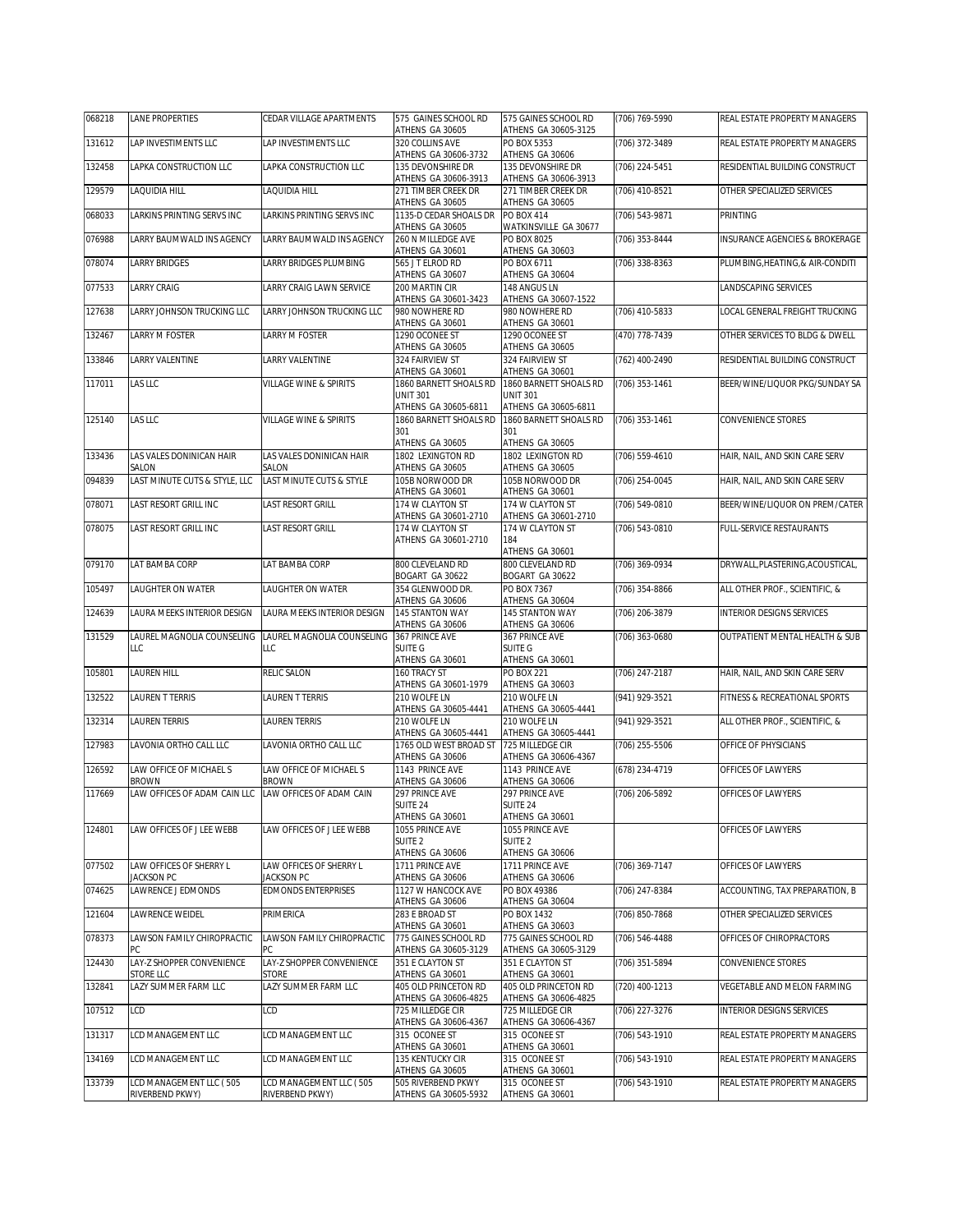| 134021 | LCD MANAGEMENT LLC (1557 S<br>LUMPKIN ST)     | LCD MANAGEMENT LLC (1557 S<br>UMPKIN ST)  | 1557 S LUMPKIN ST<br>ATHENS GA 30605                        | 315 OCONEE ST<br>ATHENS GA 30601                                   | (706) 543-1910     | REAL ESTATE PROPERTY MANAGERS       |
|--------|-----------------------------------------------|-------------------------------------------|-------------------------------------------------------------|--------------------------------------------------------------------|--------------------|-------------------------------------|
| 133738 | LCD MANAGEMENT LLC (2555 S                    | LCD MANAGEMENT LLC (2555 S                | 2555 S MILLEDGE AVE<br>ATHENS GA 30605                      | 315 OCONEE ST                                                      | (706) 543-1910     | REAL ESTATE PROPERTY MANAGERS       |
| 131877 | MILLEDGE AVE)<br>LCD MARK DEVELOPMENT LLC     | MILLEDGE AVE)<br>LCD MARK DEVELOPMENT LLC | 315 OCONEE ST                                               | ATHENS GA 30601<br>315 OCONEE ST                                   | (706) 543-1910     | REAL ESTATE PROPERTY MANAGERS       |
| 131431 | LCD RETREAT DEVELOPER LLC                     | LCD RETREAT DEVELOPER LLC                 | ATHENS GA 30601<br>315 OCONEE ST                            | ATHENS GA 30601<br>315 OCONEE ST                                   | (706) 543-1910     | LAND SUPERVISION AND LAND DEVE      |
| 132786 | LEAFFILTER NORTH OF GEORGIA                   | LEAFFILTER NORTH OF GEORGIA               | ATHENS GA 30601<br>400 COMMERCE BLVD                        | ATHENS GA 30601<br>1595 GEORGETOWN RD                              | (800) 290-6106     | MARKETING RESEARCH & PUBLIC OP      |
|        | LLC                                           | LLC                                       | <b>SUITED</b><br>BOGART GA 30622                            | HUDSON OH 44236                                                    |                    |                                     |
| 119259 | LEAH MCKELLOP ROLFING LLC                     | LEAH MCKELLOP ROLFING LLC                 | 2080 PRINCE AVE<br>ATHENS GA 30606-6047                     | 2080 PRINCE AVE<br>ATHENS GA 30606                                 | (203) 770-1474     | OTHER SPECIALIZED SERVICES          |
| 076981 | LEE BROOKS                                    | AUTO GLASS CENTER                         | 2198 LEXINGTON RD<br>ATHENS GA 30605                        | 2198 LEXINGTON RD<br>ATHENS GA 30605                               | (706) 543-5060     | AUTOMOTIVE BODY, PAINT, & GLAS      |
| 078465 | LEE EPTING CATERING INC                       | <b>EPTING EVENTS</b>                      | 1430 N CHASE ST<br>ATHENS GA 30601-1850                     | 1430 N CHASE ST<br>ATHENS GA 30601-1850                            | (706) 353-1913     | CATERERS                            |
| 116927 | LEE EPTING CATERING INC                       | <b>EPTING EVENTS</b>                      | 1430 N CHASE ST<br>ATHENS GA 30601-1850                     | 1430 N CHASE ST<br>ATHENS GA 30601-1850                            | (706) 353-1913     | BEER/WINE/LIQUOR/CATERER/SUNDA      |
| 126824 | LEE SMITH                                     | LEE SMITH                                 | 530 PULASKI ST<br>ATHENS GA 30601                           | 530 PULASKI ST<br>ATHENS GA 30601                                  | (706) 461-5152     | RESIDENTIAL BUILDING CONSTRUCT      |
| 078833 | LEE SWINDLE                                   | <b>SILVER WORKS</b>                       | 1665 COMMERCE RD                                            | 186 HANOVER DR                                                     | (706) 549-9200     | CLOTHING ACCESSORIES STORES         |
| 134020 | LEGACY HOLDINGS OF GEORGIA                    | LEGACY HOLDINGS OF GEORGIA                | ATHENS GA 30607-1015<br>320 E CLAYTON ST                    | BOGART GA 30622-1732<br>320 E CLAYTON ST                           | (404) 965-2350     | REAL ESTATE INVESTMENT TRUSTS       |
|        |                                               |                                           | SUITE 425 A<br>ATHENS GA 30601                              | SUITE 425 A<br>ATHENS GA 30601                                     |                    |                                     |
| 131670 | LEGENDS PROPERTIES LLC                        | LEGENDS PROPERTIES LLC                    | 840 SUNSET DR<br>APT 14                                     | 840 SUNSET DR<br>APT <sub>14</sub>                                 | (678) 719-1739     | REAL ESTATE PROPERTY MANAGERS       |
|        |                                               |                                           | ATHENS GA 30606                                             | ATHENS GA 30606                                                    |                    |                                     |
| 115918 | LEGGETT INSPECTION SERVICES<br>LLC            | THE BRICK KICKER                          | 120 RIVER CT<br>ATHENS GA 30606                             | 120 RIVER CT<br>ATHENS GA 30606                                    | (706) 202-5259     | <b>BUILDING INSPECTION SERVICES</b> |
| 077650 | LEHIGH HANSON CORP                            | HANSON AGGREGATES<br>SOUTHEAST            | 1300 WINTERVILLE RD<br>ATHENS GA 30605                      | PO BOX 660225<br>PROPERTY TAX DEPT<br>DALLAS TX 75266              | (972) 657-4202     | OTHER NONMETALLIC MINERAL MINI      |
| 133421 | LENE ON ME HOME HEALTHCARE<br><b>SERVICES</b> | LENE ON ME HOME HEALTHCARE<br>SERVICES    | 157 CABIN CREEK RD<br>ATHENS GA 30605                       | 157 CABIN CREEK RD<br>ATHENS GA 30605                              | (678) 993-4132     | OTHER HEALTH & PERSONAL CARE S      |
| 076301 | LENORE KATZ LPC                               | COLLEGE ADVISING &                        | 500 N MILLEDGE AVE                                          | <b>420 SOUTHVIEW DR</b>                                            | (770) 855-9485     | ALL OTHER PERSONAL SERVICES         |
| 078256 | LENSCRAFTERS #293                             | COUNSELING<br>LENSCRAFTERS #293           | ATHENS GA 30601<br>3654 ATLANTA HWY<br><b>SUITE B</b>       | ATHENS GA 30605<br>PO BOX 8509<br>MASON OH 45040                   | (706) 543-3500     | OPTICAL GOODS STORES                |
| 133090 | LEO QUALITY TRUCKING LLC                      | LEO QUALITY TRUCKING LLC                  | ATHENS GA 30606-6979<br>280 MARLBOROUGH                     | 280 MARLBOROUGH DOWNS (706) 818-9977                               |                    | LONG-DISTANCE GENERAL FREIGHT       |
|        |                                               |                                           | DOWNS RD<br>ATHENS GA 30606                                 | <b>RD</b><br>ATHENS GA 30606                                       |                    |                                     |
| 077759 | LEON FARMER & CO                              | LEON FARMER & CO                          | 100 RAIL RIDGE RD                                           | PO BOX 1352                                                        | (706) 353-1166     | BEER & ALE WHOLESALERS              |
| 077409 | LEON FARMER & COMPANY                         | LEON FARMER & COMPANY                     | ATHENS GA 30607<br>100 RAIL RIDGE RD                        | ATHENS GA 30603<br>PO BOX 1352                                     | (706) 353-1166     | WHOLESALE BEER/WINE/LIQUOR          |
| 079494 | LEROY ANDERSON JR                             | LCA GENERAL CONTRACTORS                   | ATHENS GA 30607<br>105 SKYLINE PKWY                         | ATHENS GA 30603<br>105 SKYLINE PKWY                                | $(706) 546 - 4050$ | ALL OTHER SPECIAL TRADE CONTRA      |
| 131107 | LES HOYT CONTRACTORS LLC                      | LES HOYT CONTRACTORS LLC                  | ATHENS GA 30606<br>160 BEXLEY HEATH DR                      | ATHENS GA 30606<br>160 BEXLEY HEATH DR                             | (770) 843-8632     | OTHER SCIENTIFIC & TECHNICAL C      |
| 079505 | LESLIE ANDREWS                                | <b>CLASSIC HAIR</b>                       | ATHENS GA 30607<br>1528 PRINCE AVE                          | ATHENS GA 30607<br>1528 PRINCE AVE                                 | (706) 227-1669     | HAIR, NAIL, AND SKIN CARE SERV      |
|        |                                               |                                           | ATHENS GA 30606<br>135 WINTERSETT PL                        | ATHENS GA 30606<br>135 WINTERSETT PL                               |                    |                                     |
| 120351 | LESSIE RENEE                                  | <b>LESSIE RENEE</b>                       | WINTERVILLE GA 30683                                        | WINTERVILLE GA 30683                                               | (706) 742-5667     | ELECTRONIC SHOPPING & MAIL-ORD      |
| 077805 | LESTER WAYNE A                                | LESTER WAYNE A / ACCOUNTANT               | 465 HUNTINGTON RD<br><b>STE 140</b><br>ATHENS GA 30606-1857 | <b>465 HUNTINGTON RD</b><br><b>STE 140</b><br>ATHENS GA 30606-1857 | (706) 543-7008     | ACCOUNTING, TAX PREPARATION, B      |
| 085074 | LESTER'S SERVICES INC                         | LESTER'S SERVICES INC                     | 123 WAGES BRIDGE RD                                         | 123 WAGES BRIDGE RD                                                | (706) 546-1951     | LANDSCAPING SERVICES                |
| 104399 | LEVEL 5 PERFORMANCE                           | LEVEL 5 PERFORMANCE                       | ATHENS GA 30607<br>400E COMMERCE BLVD                       | ATHENS GA 30607<br>1061 RICHWOOD TRL                               |                    | SPORTS & RECREATION INSTRUCTI       |
| 076579 | CORPORATION<br>LEVI ROMANS                    | CORPORATION<br>ORIGINAL CHIMNEY SWEEP THE | BOGART GA 30622<br>175 PRODUCE LN                           | BOGART GA 30622<br>219 RHODES DR                                   | (404) 348-6633     | ALL OTHER SPECIAL TRADE CONTRA      |
| 116545 | LEVY PREMIUM FOODSERVICE LP                   | LEVY (CLASSIC CENTER)                     | ATHENS GA 30605<br>300 N THOMAS ST                          | ATHENS GA 30606<br>300 N THOMAS ST                                 | (706) 357-4444     | BEER/WINE/LIQUOR/CATERER/SUNDA      |
|        |                                               |                                           | ATHENS GA 30601                                             | ATHENS GA 30601                                                    |                    |                                     |
| 116625 | LEVY PREMIUM FOODSERVICE LP                   | LEVY (CLASSIC CENTER)                     | 300 N THOMAS ST<br>ATHENS GA 30601                          | 300 N THOMAS ST<br>ATHENS GA 30601                                 | (706) 357-4444     | <b>FULL-SERVICE RESTAURANTS</b>     |
| 106874 | LEX BEAUTY INC                                | <b>SUNNY BEAUTY</b>                       | 4064 LEXINGTON RD<br>#B-C<br>ATHENS GA 30605                | 2476 PLEASANT HILL RD<br><b>SUITE 204</b><br>DULUTH GA 30096       | (770) 261-1238     | COSMETICS, BEAUTY SUPPLIES, &       |
| 117789 | <b>LEXINGTON VINTAGE LLC</b>                  | LEXINGTON VINTAGE LLC                     | 1743 LEXINGTON RD                                           | 1743 LEXINGTON RD                                                  |                    | USED MERCHANDISE STORES             |
| 133496 | LEZA MONE BOUTIQUE                            | LEZA MONE BOUTIQUE                        | ATHENS GA 30605<br>125 ROSSITER CT                          | ATHENS GA 30605<br>125 ROSSITER CT                                 |                    | WOMEN'S CLOTHING STORES             |
| 121751 | LGOFF MOVING SERVICES LLC                     | LGOFF MOVING SERVICES LLC                 | ATHENS GA 30606-2485<br>10 HUNTCLIFF WAY                    | ATHENS GA 30606-2485<br>10 HUNTCLIFF WAY                           | (706) 612-8308     | OTHER SPECIALIZED SERVICES          |
|        |                                               |                                           | ATHENS GA 30606                                             | ATHENS GA 30606                                                    |                    |                                     |
| 084168 | LGTSOTR LLC                                   | OLD GUARD GRAPHICS                        | 290 DAIRY PAK RD<br>ATHENS GA 30607                         | 290 DAIRY PAK RD<br>ATHENS GA 30607                                | (706) 549-5058     | GRAPHIC DESIGN SERVICES             |
| 100004 | LI'S SAKURA INC                               | SAKURA STEAK HOUSE                        | 3557 ATLANTA HWY<br>ATHENS GA 30606                         | 3557 ATLANTA HWY<br>ATHENS GA 30606                                | (706) 227-0001     | FULL-SERVICE RESTAURANTS            |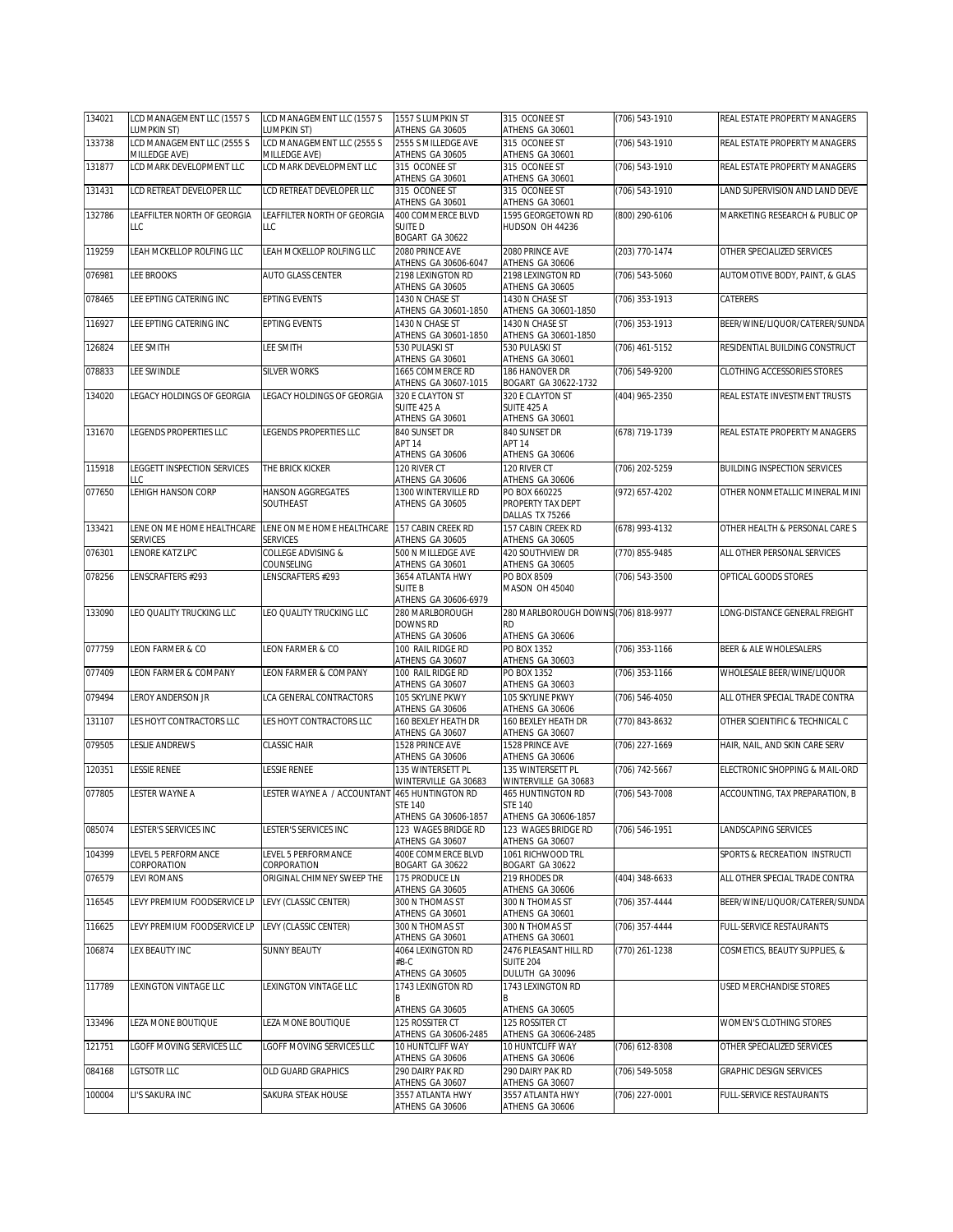| 435 HAWTHORNE AVE<br>PO BOX 80182<br>130334<br>IBERTY BONDING COMPANY LLC<br>LIBERTY BONDING COMPANY LLC<br>(706) 613-2000<br>OTHER SPECIALIZED SERVICES<br>SUITE 400<br>ATHENS GA 30608<br>ATHENS GA 30606<br>LIBERTY STORAGE SOLUTIONS OF<br>LIBERTY STORAGE SOLUTIONS OF<br>457 HWY 29 N<br>2491 HWY 184 W<br>(864) 379-3333<br>ALL OTHER MISCELLANEOUS STORE<br>129243<br>ATHENS GA 30601<br>DUE WEST SC 29639<br>SC<br>SC<br>128917<br>377 OAK ST<br>125 HOL-MAR CT<br>FULL-SERVICE RESTAURANTS<br>LICKIN' CHICKEN LLC<br>LICKIN' CHICKEN<br>(706) 850-6722<br>ATHENS GA 30601<br>MCDONOUGH GA 30253<br>LIEN LE<br>ATHENS NAILS AND SPA<br>2301 COLLEGE STATION RD 2301 COLLEGE STATION RD<br>HAIR, NAIL, AND SKIN CARE SERV<br>123866<br>(404) 966-3424<br>#A7<br>#A7<br>ATHENS GA 30606<br>ATHENS GA 30606<br>LIFE ALIVE LLC<br>LIFE ALIVE LLC<br>675 PULASKI ST<br>675 PULASKI ST<br>(706) 201-2486<br>125293<br>OFFICES OF CHIROPRACTORS<br><b>STE 2600</b><br><b>STE 2600</b><br>ATHENS GA 30601-2387<br>ATHENS GA 30601-2387<br>1363 S MILLEDGE AVE<br>1100 BEVERLY DR<br>133419<br>LIFE BY DESIGN<br>LIFE BY DESIGN<br>(802) 223-0069<br>OTHER SPECIALIZED SERVICES<br>ATHENS GA 30605-1447<br>ATHENS GA 30606<br>598 PRINCE AVE<br>660 WASHINGTON ST<br>(706) 543-4952<br>OFFICES OF DENTISTS<br>130724<br>LIFE POINT DENTAL ATHENS LLC<br>LIFE POINT DENTAL ATHENS LLC<br>JEFFERSON GA 30549<br>ATHENS GA 30601<br>LIFE QUEST EMS LLC<br>LIFE QUEST EMS LLC<br>205 CLEVELAND RD<br>205 CLEVELAND RD<br>(404) 502-4914<br>ALL OTHER AMBULATORY HEALTH CA<br>134130<br>STE A<br>STE A<br>BOGART GA 30622-6821<br>BOGART GA 30622-6821<br>LIFESPAN MONTESSORI OF<br>LIFESPAN MONTESSORI OF<br>570 RESEARCH DR<br>570 RESEARCH DR<br>(706) 424-3861<br>CHILD DAY CARE SERVICES<br>091562<br>ATHENS INC<br>ATHENS GA 30605<br>ATHENS INC<br>ATHENS GA 30605<br>LIGHT MARK MEDIA LLC<br>LIGHT MARK MEDIA LLC<br>523 1/2 PRINCE AVE<br>523 1/2 PRINCE AVE<br>116445<br>(706) 603-4077<br>MARKETING RESEARCH & PUBLIC OP<br>ATHENS GA 30601-2450<br>ATHENS GA 30601-2450<br>LIGHTNING GAMES LLC<br>LIGHTNING GAMES LLC<br>190 EMERALD DR<br>(706) 714-5702<br>ALL OTHER PROF., SCIENTIFIC, &<br>114685<br>190 EMERALD DR<br>ATHENS GA 30605<br>ATHENS GA 30605<br>129271<br>LIL ICE CREAM DUDE<br>LIL ICE CREAM DUDE'S COOL<br>1040 GAINES SCHOOL RD<br>1040 GAINES SCHOOL RD<br>OTHER SPECIALTY FOOD STORES<br>(706) 308-8885<br><b>WORLD</b><br>218<br>218<br>ATHENS GA 30605<br>ATHENS GA 30605<br>LIL ICE CREAM DUDE LLC<br>LIL ICE CREAM DUDE LLC<br>140 NOKFTCHFF DR<br>140 NOKFTCHFF DR<br>(706) 255-7450<br>MOBILE FOOD SERVICES<br>116333<br>ATHENS GA 30601<br>ATHENS GA 30601<br>LIL WONDERS OF THE WORLD<br>LIL WONDERS OF THE WORLD<br>110077<br>140 FAIRWAY CIR<br>140 FAIRWAY CIR<br>(706) 461-0277<br>CHILD DAY CARE SERVICES<br>CHILDCARE<br>CHILDCARE<br>ATHENS GA 30607<br>ATHENS GA 30607<br>LILLIE'S HATS<br>LILLIE'S HATS<br>119872<br>230 CABERNET ST<br>230 CABERNET ST<br>(706) 224-1130<br>ALL OTHER MISCELLANEOUS STORE<br>ATHENS GA 30601<br>ATHENS GA 30601<br>LILU ATHENS LLC<br>2095 S MILLEDGE AVE<br>225 KNOTTINGHAM DR<br>(706) 340-9861<br>ALL OTHER MISCELLANEOUS STORE<br>133874<br>CBD+<br>ATHENS GA 30606-2107<br>SUITE B5<br>ATHENS GA 30605<br><b>LILY STREALY</b><br><b>LILY STREALY</b><br>100 N JACKSON ST<br>2780 DAVID HOME CHURCH<br>(706) 340-1522<br>ALL OTHER PERSONAL SERVICES<br>133856<br>ATHENS GA 30601<br>RD<br><b>COMER GA 30629</b><br>1989 WINTERVILLE RD<br><b>GASOLINE STATIONS WITH CONVENI</b><br>068380<br>LINA ENTERPRISES INC<br><b>AIRPORT MINIT MARKET</b><br>1989 WINTERVILLE RD<br>(706) 546-6422<br>ATHENS GA 30605<br>WINTERVILLE GA 30683<br>LINCARE INC<br>128523<br>LINCARE INC<br>5095 JEFFERSON RD<br>PO BOX 9004<br>(727) 530-7700<br>MEDICAL, DENTAL, & HOSPITALS E<br><b>SUITE 100</b><br>ATTN TAX DEPT (B-1)<br>ATHENS GA 30607-1752<br>CLEARWATER FL 33758<br>1244 HULL RD<br>076901<br>LINDA CHAMBERS<br><b>FRANCES FLORIST</b><br>PO BOX 7393<br>(706) 543-3819<br><b>FLORIST</b><br>ATHENS GA 30604<br>ATHENS GA 30601<br>LINDA CLOFINE LCSW INC<br>LINDA CLOFINE LCSW INC<br>598 S MILLEDGE AVE<br>598 S MILLEDGE AVE<br>(706) 353-0709<br>OTHER INDIVIDUAL & FAMILY SERV<br>108428<br>STE <sub>5</sub><br>STE <sub>5</sub><br>ATHENS GA 30605-1262<br>ATHENS GA 30605-1262<br>077721<br>LINDSEY GRESSON<br>PINEWOOD ESTATES NORTH<br>1465 US HWY 29 N<br><b>PO BOX 587</b><br>REAL ESTATE PROPERTY MANAGERS<br>(706) 353-1888<br>WINDER GA 30680<br>ATHENS GA 30601<br>076224<br>LINDSEY PAYNE<br>LINDSEY'S CULINARY MARKET<br>520 N THOMAS ST<br>520 N THOMAS ST<br>(706) 353-0558<br>CATERERS<br>ATHENS GA 30601<br>ATHENS GA 30601<br>159 ONETA ST<br>208 N BURSON AVE<br>133259<br>LINDSEY RIFT SKIN CARE LLC<br>ONYX SKIN & HAIR STUDIO<br>(678) 963-8139<br>HAIR, NAIL, AND SKIN CARE SERV<br>SUITE 11 BLDG 4<br>BOGART GA 30622<br>ATHENS GA 30601<br>LINDSEY'S CULINARY MARKET LLC LINDSEY'S<br>(706) 353-0558<br>BEER & WINE ON PREMISES CONSUM<br>127575<br>520 N THOMAS ST<br>520 N THOMAS ST<br>ATHENS GA 30601<br>ATHENS GA 30601<br>LINE-X PRO COATINGS INC<br>LINE-X PRO COATINGS INC<br>ALL OTHER MISCELLANEOUS STORE<br>077934<br>590 OLD COMMERCE RD<br>590 OLD COMMERCE RD<br>(706) 543-4696<br>ATHENS GA 30607<br>ATHENS GA 30607<br>ALL OTHER PROF., SCIENTIFIC, &<br>132055<br>LION & RAYE MEDIA SOLUTIONS<br>LION & RAYE MEDIA SOLUTIONS<br>111 OAK PARK CT<br>111 OAK PARK CT<br>(706) 248-4903<br>ATHENS GA 30605-5212<br>ATHENS GA 30605-5212<br>LLC<br>LC<br>LISA KVIKLYS HAIR STUDIO LLC<br>ATHENS HAIR COMPANY<br><b>468 N MILLEDGE AVE</b><br>530 EDGEWOOD DR<br>124987<br>(609) 634-3054<br>HAIR, NAIL, AND SKIN CARE SERV<br><b>SUITE 102 B</b><br>ATHENS GA 30606<br>ATHENS GA 30601<br>115 HAMPTON PARK DR<br>ALL OTHER PERSONAL SERVICES<br>079272<br>LISENBEE KIM L<br>LISENBEE KIM L<br>115 HAMPTON PARK DR<br>(706) 613-0467<br>ATHENS GA 30606<br>ATHENS GA 30606<br>123091<br>LITTLE ANGELS DAYCARE 2<br>LITTLE ANGELS DAYCARE 2<br>205 BRAY ST<br>205 BRAY ST<br>(706) 521-5517<br>CHILD DAY CARE SERVICES<br><b>BLDG 100</b><br><b>BLDG 100</b><br>ATHENS GA 30601<br>ATHENS GA 30601<br>LITTLE CLOUD LLC<br>LITTLE CLOUD LLC<br>OTHER DIRECT SELLING ESTABLISH<br>075391<br>957 DR MARTIN LUTHER<br>PO BOX 385<br>(706) 850-0491<br>KING PKW<br>ATHENS GA 30603<br>ATHENS GA 30601<br>LITTLE FOXGLOVE JOINERS LLC<br>129990<br>LITTLE FOXGLOVE JOINERS LLC<br>157 HOLMAN AVE<br>PO BOX 444<br>(706) 255-6957<br>RESIDENTIAL BUILDING CONSTRUCT<br>ATHENS GA 30606-2821<br>ATHENS GA 30603<br>LITTLE SEA ACADEMY LLC<br>LITTLE SEA ACADEMY LLC<br>3180 ATLANTA HWY<br>3180 ATLANTA HWY<br>(706) 850-0843<br>CHILD DAY CARE SERVICES<br>134073<br>ATHENS GA 30606<br>ATHENS GA 30606 | 099299 | LI'S SAKURA, INC | SAKURA STEAK HOUSE | 3557 ATLANTA HWY | 3557 ATLANTA HWY | (706) 227-0001 | BEER/WINE/LIQUOR ON PREMI/SUND |
|----------------------------------------------------------------------------------------------------------------------------------------------------------------------------------------------------------------------------------------------------------------------------------------------------------------------------------------------------------------------------------------------------------------------------------------------------------------------------------------------------------------------------------------------------------------------------------------------------------------------------------------------------------------------------------------------------------------------------------------------------------------------------------------------------------------------------------------------------------------------------------------------------------------------------------------------------------------------------------------------------------------------------------------------------------------------------------------------------------------------------------------------------------------------------------------------------------------------------------------------------------------------------------------------------------------------------------------------------------------------------------------------------------------------------------------------------------------------------------------------------------------------------------------------------------------------------------------------------------------------------------------------------------------------------------------------------------------------------------------------------------------------------------------------------------------------------------------------------------------------------------------------------------------------------------------------------------------------------------------------------------------------------------------------------------------------------------------------------------------------------------------------------------------------------------------------------------------------------------------------------------------------------------------------------------------------------------------------------------------------------------------------------------------------------------------------------------------------------------------------------------------------------------------------------------------------------------------------------------------------------------------------------------------------------------------------------------------------------------------------------------------------------------------------------------------------------------------------------------------------------------------------------------------------------------------------------------------------------------------------------------------------------------------------------------------------------------------------------------------------------------------------------------------------------------------------------------------------------------------------------------------------------------------------------------------------------------------------------------------------------------------------------------------------------------------------------------------------------------------------------------------------------------------------------------------------------------------------------------------------------------------------------------------------------------------------------------------------------------------------------------------------------------------------------------------------------------------------------------------------------------------------------------------------------------------------------------------------------------------------------------------------------------------------------------------------------------------------------------------------------------------------------------------------------------------------------------------------------------------------------------------------------------------------------------------------------------------------------------------------------------------------------------------------------------------------------------------------------------------------------------------------------------------------------------------------------------------------------------------------------------------------------------------------------------------------------------------------------------------------------------------------------------------------------------------------------------------------------------------------------------------------------------------------------------------------------------------------------------------------------------------------------------------------------------------------------------------------------------------------------------------------------------------------------------------------------------------------------------------------------------------------------------------------------------------------------------------------------------------------------------------------------------------------------------------------------------------------------------------------------------------------------------------------------------------------------------------------------------------------------------------------------------------------------------------------------------------------------------------------------------------------------------------------------------------------------------------------------------------------------------------------------------------------------------------------------------------------------------------------------------------------------------------------------------------------------------------------------------------------------------------------------------------------------------------------------------------------------------------------------------------------------------------------------------------------------------------------------------------------------------------------------------------------------------------------------------------------------------------------------------------------------------------------------------------------------------------------------------------------------------------------------------------------------------------------------------------------------------------------------------------------------------------------------------------------------|--------|------------------|--------------------|------------------|------------------|----------------|--------------------------------|
|                                                                                                                                                                                                                                                                                                                                                                                                                                                                                                                                                                                                                                                                                                                                                                                                                                                                                                                                                                                                                                                                                                                                                                                                                                                                                                                                                                                                                                                                                                                                                                                                                                                                                                                                                                                                                                                                                                                                                                                                                                                                                                                                                                                                                                                                                                                                                                                                                                                                                                                                                                                                                                                                                                                                                                                                                                                                                                                                                                                                                                                                                                                                                                                                                                                                                                                                                                                                                                                                                                                                                                                                                                                                                                                                                                                                                                                                                                                                                                                                                                                                                                                                                                                                                                                                                                                                                                                                                                                                                                                                                                                                                                                                                                                                                                                                                                                                                                                                                                                                                                                                                                                                                                                                                                                                                                                                                                                                                                                                                                                                                                                                                                                                                                                                                                                                                                                                                                                                                                                                                                                                                                                                                                                                                                                                                                                                                                                                                                                                                                                                                                                                                                                                                                                                                                                                                            |        |                  |                    | ATHENS GA 30606  | ATHENS GA 30606  |                |                                |
|                                                                                                                                                                                                                                                                                                                                                                                                                                                                                                                                                                                                                                                                                                                                                                                                                                                                                                                                                                                                                                                                                                                                                                                                                                                                                                                                                                                                                                                                                                                                                                                                                                                                                                                                                                                                                                                                                                                                                                                                                                                                                                                                                                                                                                                                                                                                                                                                                                                                                                                                                                                                                                                                                                                                                                                                                                                                                                                                                                                                                                                                                                                                                                                                                                                                                                                                                                                                                                                                                                                                                                                                                                                                                                                                                                                                                                                                                                                                                                                                                                                                                                                                                                                                                                                                                                                                                                                                                                                                                                                                                                                                                                                                                                                                                                                                                                                                                                                                                                                                                                                                                                                                                                                                                                                                                                                                                                                                                                                                                                                                                                                                                                                                                                                                                                                                                                                                                                                                                                                                                                                                                                                                                                                                                                                                                                                                                                                                                                                                                                                                                                                                                                                                                                                                                                                                                            |        |                  |                    |                  |                  |                |                                |
|                                                                                                                                                                                                                                                                                                                                                                                                                                                                                                                                                                                                                                                                                                                                                                                                                                                                                                                                                                                                                                                                                                                                                                                                                                                                                                                                                                                                                                                                                                                                                                                                                                                                                                                                                                                                                                                                                                                                                                                                                                                                                                                                                                                                                                                                                                                                                                                                                                                                                                                                                                                                                                                                                                                                                                                                                                                                                                                                                                                                                                                                                                                                                                                                                                                                                                                                                                                                                                                                                                                                                                                                                                                                                                                                                                                                                                                                                                                                                                                                                                                                                                                                                                                                                                                                                                                                                                                                                                                                                                                                                                                                                                                                                                                                                                                                                                                                                                                                                                                                                                                                                                                                                                                                                                                                                                                                                                                                                                                                                                                                                                                                                                                                                                                                                                                                                                                                                                                                                                                                                                                                                                                                                                                                                                                                                                                                                                                                                                                                                                                                                                                                                                                                                                                                                                                                                            |        |                  |                    |                  |                  |                |                                |
|                                                                                                                                                                                                                                                                                                                                                                                                                                                                                                                                                                                                                                                                                                                                                                                                                                                                                                                                                                                                                                                                                                                                                                                                                                                                                                                                                                                                                                                                                                                                                                                                                                                                                                                                                                                                                                                                                                                                                                                                                                                                                                                                                                                                                                                                                                                                                                                                                                                                                                                                                                                                                                                                                                                                                                                                                                                                                                                                                                                                                                                                                                                                                                                                                                                                                                                                                                                                                                                                                                                                                                                                                                                                                                                                                                                                                                                                                                                                                                                                                                                                                                                                                                                                                                                                                                                                                                                                                                                                                                                                                                                                                                                                                                                                                                                                                                                                                                                                                                                                                                                                                                                                                                                                                                                                                                                                                                                                                                                                                                                                                                                                                                                                                                                                                                                                                                                                                                                                                                                                                                                                                                                                                                                                                                                                                                                                                                                                                                                                                                                                                                                                                                                                                                                                                                                                                            |        |                  |                    |                  |                  |                |                                |
|                                                                                                                                                                                                                                                                                                                                                                                                                                                                                                                                                                                                                                                                                                                                                                                                                                                                                                                                                                                                                                                                                                                                                                                                                                                                                                                                                                                                                                                                                                                                                                                                                                                                                                                                                                                                                                                                                                                                                                                                                                                                                                                                                                                                                                                                                                                                                                                                                                                                                                                                                                                                                                                                                                                                                                                                                                                                                                                                                                                                                                                                                                                                                                                                                                                                                                                                                                                                                                                                                                                                                                                                                                                                                                                                                                                                                                                                                                                                                                                                                                                                                                                                                                                                                                                                                                                                                                                                                                                                                                                                                                                                                                                                                                                                                                                                                                                                                                                                                                                                                                                                                                                                                                                                                                                                                                                                                                                                                                                                                                                                                                                                                                                                                                                                                                                                                                                                                                                                                                                                                                                                                                                                                                                                                                                                                                                                                                                                                                                                                                                                                                                                                                                                                                                                                                                                                            |        |                  |                    |                  |                  |                |                                |
|                                                                                                                                                                                                                                                                                                                                                                                                                                                                                                                                                                                                                                                                                                                                                                                                                                                                                                                                                                                                                                                                                                                                                                                                                                                                                                                                                                                                                                                                                                                                                                                                                                                                                                                                                                                                                                                                                                                                                                                                                                                                                                                                                                                                                                                                                                                                                                                                                                                                                                                                                                                                                                                                                                                                                                                                                                                                                                                                                                                                                                                                                                                                                                                                                                                                                                                                                                                                                                                                                                                                                                                                                                                                                                                                                                                                                                                                                                                                                                                                                                                                                                                                                                                                                                                                                                                                                                                                                                                                                                                                                                                                                                                                                                                                                                                                                                                                                                                                                                                                                                                                                                                                                                                                                                                                                                                                                                                                                                                                                                                                                                                                                                                                                                                                                                                                                                                                                                                                                                                                                                                                                                                                                                                                                                                                                                                                                                                                                                                                                                                                                                                                                                                                                                                                                                                                                            |        |                  |                    |                  |                  |                |                                |
|                                                                                                                                                                                                                                                                                                                                                                                                                                                                                                                                                                                                                                                                                                                                                                                                                                                                                                                                                                                                                                                                                                                                                                                                                                                                                                                                                                                                                                                                                                                                                                                                                                                                                                                                                                                                                                                                                                                                                                                                                                                                                                                                                                                                                                                                                                                                                                                                                                                                                                                                                                                                                                                                                                                                                                                                                                                                                                                                                                                                                                                                                                                                                                                                                                                                                                                                                                                                                                                                                                                                                                                                                                                                                                                                                                                                                                                                                                                                                                                                                                                                                                                                                                                                                                                                                                                                                                                                                                                                                                                                                                                                                                                                                                                                                                                                                                                                                                                                                                                                                                                                                                                                                                                                                                                                                                                                                                                                                                                                                                                                                                                                                                                                                                                                                                                                                                                                                                                                                                                                                                                                                                                                                                                                                                                                                                                                                                                                                                                                                                                                                                                                                                                                                                                                                                                                                            |        |                  |                    |                  |                  |                |                                |
|                                                                                                                                                                                                                                                                                                                                                                                                                                                                                                                                                                                                                                                                                                                                                                                                                                                                                                                                                                                                                                                                                                                                                                                                                                                                                                                                                                                                                                                                                                                                                                                                                                                                                                                                                                                                                                                                                                                                                                                                                                                                                                                                                                                                                                                                                                                                                                                                                                                                                                                                                                                                                                                                                                                                                                                                                                                                                                                                                                                                                                                                                                                                                                                                                                                                                                                                                                                                                                                                                                                                                                                                                                                                                                                                                                                                                                                                                                                                                                                                                                                                                                                                                                                                                                                                                                                                                                                                                                                                                                                                                                                                                                                                                                                                                                                                                                                                                                                                                                                                                                                                                                                                                                                                                                                                                                                                                                                                                                                                                                                                                                                                                                                                                                                                                                                                                                                                                                                                                                                                                                                                                                                                                                                                                                                                                                                                                                                                                                                                                                                                                                                                                                                                                                                                                                                                                            |        |                  |                    |                  |                  |                |                                |
|                                                                                                                                                                                                                                                                                                                                                                                                                                                                                                                                                                                                                                                                                                                                                                                                                                                                                                                                                                                                                                                                                                                                                                                                                                                                                                                                                                                                                                                                                                                                                                                                                                                                                                                                                                                                                                                                                                                                                                                                                                                                                                                                                                                                                                                                                                                                                                                                                                                                                                                                                                                                                                                                                                                                                                                                                                                                                                                                                                                                                                                                                                                                                                                                                                                                                                                                                                                                                                                                                                                                                                                                                                                                                                                                                                                                                                                                                                                                                                                                                                                                                                                                                                                                                                                                                                                                                                                                                                                                                                                                                                                                                                                                                                                                                                                                                                                                                                                                                                                                                                                                                                                                                                                                                                                                                                                                                                                                                                                                                                                                                                                                                                                                                                                                                                                                                                                                                                                                                                                                                                                                                                                                                                                                                                                                                                                                                                                                                                                                                                                                                                                                                                                                                                                                                                                                                            |        |                  |                    |                  |                  |                |                                |
|                                                                                                                                                                                                                                                                                                                                                                                                                                                                                                                                                                                                                                                                                                                                                                                                                                                                                                                                                                                                                                                                                                                                                                                                                                                                                                                                                                                                                                                                                                                                                                                                                                                                                                                                                                                                                                                                                                                                                                                                                                                                                                                                                                                                                                                                                                                                                                                                                                                                                                                                                                                                                                                                                                                                                                                                                                                                                                                                                                                                                                                                                                                                                                                                                                                                                                                                                                                                                                                                                                                                                                                                                                                                                                                                                                                                                                                                                                                                                                                                                                                                                                                                                                                                                                                                                                                                                                                                                                                                                                                                                                                                                                                                                                                                                                                                                                                                                                                                                                                                                                                                                                                                                                                                                                                                                                                                                                                                                                                                                                                                                                                                                                                                                                                                                                                                                                                                                                                                                                                                                                                                                                                                                                                                                                                                                                                                                                                                                                                                                                                                                                                                                                                                                                                                                                                                                            |        |                  |                    |                  |                  |                |                                |
|                                                                                                                                                                                                                                                                                                                                                                                                                                                                                                                                                                                                                                                                                                                                                                                                                                                                                                                                                                                                                                                                                                                                                                                                                                                                                                                                                                                                                                                                                                                                                                                                                                                                                                                                                                                                                                                                                                                                                                                                                                                                                                                                                                                                                                                                                                                                                                                                                                                                                                                                                                                                                                                                                                                                                                                                                                                                                                                                                                                                                                                                                                                                                                                                                                                                                                                                                                                                                                                                                                                                                                                                                                                                                                                                                                                                                                                                                                                                                                                                                                                                                                                                                                                                                                                                                                                                                                                                                                                                                                                                                                                                                                                                                                                                                                                                                                                                                                                                                                                                                                                                                                                                                                                                                                                                                                                                                                                                                                                                                                                                                                                                                                                                                                                                                                                                                                                                                                                                                                                                                                                                                                                                                                                                                                                                                                                                                                                                                                                                                                                                                                                                                                                                                                                                                                                                                            |        |                  |                    |                  |                  |                |                                |
|                                                                                                                                                                                                                                                                                                                                                                                                                                                                                                                                                                                                                                                                                                                                                                                                                                                                                                                                                                                                                                                                                                                                                                                                                                                                                                                                                                                                                                                                                                                                                                                                                                                                                                                                                                                                                                                                                                                                                                                                                                                                                                                                                                                                                                                                                                                                                                                                                                                                                                                                                                                                                                                                                                                                                                                                                                                                                                                                                                                                                                                                                                                                                                                                                                                                                                                                                                                                                                                                                                                                                                                                                                                                                                                                                                                                                                                                                                                                                                                                                                                                                                                                                                                                                                                                                                                                                                                                                                                                                                                                                                                                                                                                                                                                                                                                                                                                                                                                                                                                                                                                                                                                                                                                                                                                                                                                                                                                                                                                                                                                                                                                                                                                                                                                                                                                                                                                                                                                                                                                                                                                                                                                                                                                                                                                                                                                                                                                                                                                                                                                                                                                                                                                                                                                                                                                                            |        |                  |                    |                  |                  |                |                                |
|                                                                                                                                                                                                                                                                                                                                                                                                                                                                                                                                                                                                                                                                                                                                                                                                                                                                                                                                                                                                                                                                                                                                                                                                                                                                                                                                                                                                                                                                                                                                                                                                                                                                                                                                                                                                                                                                                                                                                                                                                                                                                                                                                                                                                                                                                                                                                                                                                                                                                                                                                                                                                                                                                                                                                                                                                                                                                                                                                                                                                                                                                                                                                                                                                                                                                                                                                                                                                                                                                                                                                                                                                                                                                                                                                                                                                                                                                                                                                                                                                                                                                                                                                                                                                                                                                                                                                                                                                                                                                                                                                                                                                                                                                                                                                                                                                                                                                                                                                                                                                                                                                                                                                                                                                                                                                                                                                                                                                                                                                                                                                                                                                                                                                                                                                                                                                                                                                                                                                                                                                                                                                                                                                                                                                                                                                                                                                                                                                                                                                                                                                                                                                                                                                                                                                                                                                            |        |                  |                    |                  |                  |                |                                |
|                                                                                                                                                                                                                                                                                                                                                                                                                                                                                                                                                                                                                                                                                                                                                                                                                                                                                                                                                                                                                                                                                                                                                                                                                                                                                                                                                                                                                                                                                                                                                                                                                                                                                                                                                                                                                                                                                                                                                                                                                                                                                                                                                                                                                                                                                                                                                                                                                                                                                                                                                                                                                                                                                                                                                                                                                                                                                                                                                                                                                                                                                                                                                                                                                                                                                                                                                                                                                                                                                                                                                                                                                                                                                                                                                                                                                                                                                                                                                                                                                                                                                                                                                                                                                                                                                                                                                                                                                                                                                                                                                                                                                                                                                                                                                                                                                                                                                                                                                                                                                                                                                                                                                                                                                                                                                                                                                                                                                                                                                                                                                                                                                                                                                                                                                                                                                                                                                                                                                                                                                                                                                                                                                                                                                                                                                                                                                                                                                                                                                                                                                                                                                                                                                                                                                                                                                            |        |                  |                    |                  |                  |                |                                |
|                                                                                                                                                                                                                                                                                                                                                                                                                                                                                                                                                                                                                                                                                                                                                                                                                                                                                                                                                                                                                                                                                                                                                                                                                                                                                                                                                                                                                                                                                                                                                                                                                                                                                                                                                                                                                                                                                                                                                                                                                                                                                                                                                                                                                                                                                                                                                                                                                                                                                                                                                                                                                                                                                                                                                                                                                                                                                                                                                                                                                                                                                                                                                                                                                                                                                                                                                                                                                                                                                                                                                                                                                                                                                                                                                                                                                                                                                                                                                                                                                                                                                                                                                                                                                                                                                                                                                                                                                                                                                                                                                                                                                                                                                                                                                                                                                                                                                                                                                                                                                                                                                                                                                                                                                                                                                                                                                                                                                                                                                                                                                                                                                                                                                                                                                                                                                                                                                                                                                                                                                                                                                                                                                                                                                                                                                                                                                                                                                                                                                                                                                                                                                                                                                                                                                                                                                            |        |                  |                    |                  |                  |                |                                |
|                                                                                                                                                                                                                                                                                                                                                                                                                                                                                                                                                                                                                                                                                                                                                                                                                                                                                                                                                                                                                                                                                                                                                                                                                                                                                                                                                                                                                                                                                                                                                                                                                                                                                                                                                                                                                                                                                                                                                                                                                                                                                                                                                                                                                                                                                                                                                                                                                                                                                                                                                                                                                                                                                                                                                                                                                                                                                                                                                                                                                                                                                                                                                                                                                                                                                                                                                                                                                                                                                                                                                                                                                                                                                                                                                                                                                                                                                                                                                                                                                                                                                                                                                                                                                                                                                                                                                                                                                                                                                                                                                                                                                                                                                                                                                                                                                                                                                                                                                                                                                                                                                                                                                                                                                                                                                                                                                                                                                                                                                                                                                                                                                                                                                                                                                                                                                                                                                                                                                                                                                                                                                                                                                                                                                                                                                                                                                                                                                                                                                                                                                                                                                                                                                                                                                                                                                            |        |                  |                    |                  |                  |                |                                |
|                                                                                                                                                                                                                                                                                                                                                                                                                                                                                                                                                                                                                                                                                                                                                                                                                                                                                                                                                                                                                                                                                                                                                                                                                                                                                                                                                                                                                                                                                                                                                                                                                                                                                                                                                                                                                                                                                                                                                                                                                                                                                                                                                                                                                                                                                                                                                                                                                                                                                                                                                                                                                                                                                                                                                                                                                                                                                                                                                                                                                                                                                                                                                                                                                                                                                                                                                                                                                                                                                                                                                                                                                                                                                                                                                                                                                                                                                                                                                                                                                                                                                                                                                                                                                                                                                                                                                                                                                                                                                                                                                                                                                                                                                                                                                                                                                                                                                                                                                                                                                                                                                                                                                                                                                                                                                                                                                                                                                                                                                                                                                                                                                                                                                                                                                                                                                                                                                                                                                                                                                                                                                                                                                                                                                                                                                                                                                                                                                                                                                                                                                                                                                                                                                                                                                                                                                            |        |                  |                    |                  |                  |                |                                |
|                                                                                                                                                                                                                                                                                                                                                                                                                                                                                                                                                                                                                                                                                                                                                                                                                                                                                                                                                                                                                                                                                                                                                                                                                                                                                                                                                                                                                                                                                                                                                                                                                                                                                                                                                                                                                                                                                                                                                                                                                                                                                                                                                                                                                                                                                                                                                                                                                                                                                                                                                                                                                                                                                                                                                                                                                                                                                                                                                                                                                                                                                                                                                                                                                                                                                                                                                                                                                                                                                                                                                                                                                                                                                                                                                                                                                                                                                                                                                                                                                                                                                                                                                                                                                                                                                                                                                                                                                                                                                                                                                                                                                                                                                                                                                                                                                                                                                                                                                                                                                                                                                                                                                                                                                                                                                                                                                                                                                                                                                                                                                                                                                                                                                                                                                                                                                                                                                                                                                                                                                                                                                                                                                                                                                                                                                                                                                                                                                                                                                                                                                                                                                                                                                                                                                                                                                            |        |                  |                    |                  |                  |                |                                |
|                                                                                                                                                                                                                                                                                                                                                                                                                                                                                                                                                                                                                                                                                                                                                                                                                                                                                                                                                                                                                                                                                                                                                                                                                                                                                                                                                                                                                                                                                                                                                                                                                                                                                                                                                                                                                                                                                                                                                                                                                                                                                                                                                                                                                                                                                                                                                                                                                                                                                                                                                                                                                                                                                                                                                                                                                                                                                                                                                                                                                                                                                                                                                                                                                                                                                                                                                                                                                                                                                                                                                                                                                                                                                                                                                                                                                                                                                                                                                                                                                                                                                                                                                                                                                                                                                                                                                                                                                                                                                                                                                                                                                                                                                                                                                                                                                                                                                                                                                                                                                                                                                                                                                                                                                                                                                                                                                                                                                                                                                                                                                                                                                                                                                                                                                                                                                                                                                                                                                                                                                                                                                                                                                                                                                                                                                                                                                                                                                                                                                                                                                                                                                                                                                                                                                                                                                            |        |                  |                    |                  |                  |                |                                |
|                                                                                                                                                                                                                                                                                                                                                                                                                                                                                                                                                                                                                                                                                                                                                                                                                                                                                                                                                                                                                                                                                                                                                                                                                                                                                                                                                                                                                                                                                                                                                                                                                                                                                                                                                                                                                                                                                                                                                                                                                                                                                                                                                                                                                                                                                                                                                                                                                                                                                                                                                                                                                                                                                                                                                                                                                                                                                                                                                                                                                                                                                                                                                                                                                                                                                                                                                                                                                                                                                                                                                                                                                                                                                                                                                                                                                                                                                                                                                                                                                                                                                                                                                                                                                                                                                                                                                                                                                                                                                                                                                                                                                                                                                                                                                                                                                                                                                                                                                                                                                                                                                                                                                                                                                                                                                                                                                                                                                                                                                                                                                                                                                                                                                                                                                                                                                                                                                                                                                                                                                                                                                                                                                                                                                                                                                                                                                                                                                                                                                                                                                                                                                                                                                                                                                                                                                            |        |                  |                    |                  |                  |                |                                |
|                                                                                                                                                                                                                                                                                                                                                                                                                                                                                                                                                                                                                                                                                                                                                                                                                                                                                                                                                                                                                                                                                                                                                                                                                                                                                                                                                                                                                                                                                                                                                                                                                                                                                                                                                                                                                                                                                                                                                                                                                                                                                                                                                                                                                                                                                                                                                                                                                                                                                                                                                                                                                                                                                                                                                                                                                                                                                                                                                                                                                                                                                                                                                                                                                                                                                                                                                                                                                                                                                                                                                                                                                                                                                                                                                                                                                                                                                                                                                                                                                                                                                                                                                                                                                                                                                                                                                                                                                                                                                                                                                                                                                                                                                                                                                                                                                                                                                                                                                                                                                                                                                                                                                                                                                                                                                                                                                                                                                                                                                                                                                                                                                                                                                                                                                                                                                                                                                                                                                                                                                                                                                                                                                                                                                                                                                                                                                                                                                                                                                                                                                                                                                                                                                                                                                                                                                            |        |                  |                    |                  |                  |                |                                |
|                                                                                                                                                                                                                                                                                                                                                                                                                                                                                                                                                                                                                                                                                                                                                                                                                                                                                                                                                                                                                                                                                                                                                                                                                                                                                                                                                                                                                                                                                                                                                                                                                                                                                                                                                                                                                                                                                                                                                                                                                                                                                                                                                                                                                                                                                                                                                                                                                                                                                                                                                                                                                                                                                                                                                                                                                                                                                                                                                                                                                                                                                                                                                                                                                                                                                                                                                                                                                                                                                                                                                                                                                                                                                                                                                                                                                                                                                                                                                                                                                                                                                                                                                                                                                                                                                                                                                                                                                                                                                                                                                                                                                                                                                                                                                                                                                                                                                                                                                                                                                                                                                                                                                                                                                                                                                                                                                                                                                                                                                                                                                                                                                                                                                                                                                                                                                                                                                                                                                                                                                                                                                                                                                                                                                                                                                                                                                                                                                                                                                                                                                                                                                                                                                                                                                                                                                            |        |                  |                    |                  |                  |                |                                |
|                                                                                                                                                                                                                                                                                                                                                                                                                                                                                                                                                                                                                                                                                                                                                                                                                                                                                                                                                                                                                                                                                                                                                                                                                                                                                                                                                                                                                                                                                                                                                                                                                                                                                                                                                                                                                                                                                                                                                                                                                                                                                                                                                                                                                                                                                                                                                                                                                                                                                                                                                                                                                                                                                                                                                                                                                                                                                                                                                                                                                                                                                                                                                                                                                                                                                                                                                                                                                                                                                                                                                                                                                                                                                                                                                                                                                                                                                                                                                                                                                                                                                                                                                                                                                                                                                                                                                                                                                                                                                                                                                                                                                                                                                                                                                                                                                                                                                                                                                                                                                                                                                                                                                                                                                                                                                                                                                                                                                                                                                                                                                                                                                                                                                                                                                                                                                                                                                                                                                                                                                                                                                                                                                                                                                                                                                                                                                                                                                                                                                                                                                                                                                                                                                                                                                                                                                            |        |                  |                    |                  |                  |                |                                |
|                                                                                                                                                                                                                                                                                                                                                                                                                                                                                                                                                                                                                                                                                                                                                                                                                                                                                                                                                                                                                                                                                                                                                                                                                                                                                                                                                                                                                                                                                                                                                                                                                                                                                                                                                                                                                                                                                                                                                                                                                                                                                                                                                                                                                                                                                                                                                                                                                                                                                                                                                                                                                                                                                                                                                                                                                                                                                                                                                                                                                                                                                                                                                                                                                                                                                                                                                                                                                                                                                                                                                                                                                                                                                                                                                                                                                                                                                                                                                                                                                                                                                                                                                                                                                                                                                                                                                                                                                                                                                                                                                                                                                                                                                                                                                                                                                                                                                                                                                                                                                                                                                                                                                                                                                                                                                                                                                                                                                                                                                                                                                                                                                                                                                                                                                                                                                                                                                                                                                                                                                                                                                                                                                                                                                                                                                                                                                                                                                                                                                                                                                                                                                                                                                                                                                                                                                            |        |                  |                    |                  |                  |                |                                |
|                                                                                                                                                                                                                                                                                                                                                                                                                                                                                                                                                                                                                                                                                                                                                                                                                                                                                                                                                                                                                                                                                                                                                                                                                                                                                                                                                                                                                                                                                                                                                                                                                                                                                                                                                                                                                                                                                                                                                                                                                                                                                                                                                                                                                                                                                                                                                                                                                                                                                                                                                                                                                                                                                                                                                                                                                                                                                                                                                                                                                                                                                                                                                                                                                                                                                                                                                                                                                                                                                                                                                                                                                                                                                                                                                                                                                                                                                                                                                                                                                                                                                                                                                                                                                                                                                                                                                                                                                                                                                                                                                                                                                                                                                                                                                                                                                                                                                                                                                                                                                                                                                                                                                                                                                                                                                                                                                                                                                                                                                                                                                                                                                                                                                                                                                                                                                                                                                                                                                                                                                                                                                                                                                                                                                                                                                                                                                                                                                                                                                                                                                                                                                                                                                                                                                                                                                            |        |                  |                    |                  |                  |                |                                |
|                                                                                                                                                                                                                                                                                                                                                                                                                                                                                                                                                                                                                                                                                                                                                                                                                                                                                                                                                                                                                                                                                                                                                                                                                                                                                                                                                                                                                                                                                                                                                                                                                                                                                                                                                                                                                                                                                                                                                                                                                                                                                                                                                                                                                                                                                                                                                                                                                                                                                                                                                                                                                                                                                                                                                                                                                                                                                                                                                                                                                                                                                                                                                                                                                                                                                                                                                                                                                                                                                                                                                                                                                                                                                                                                                                                                                                                                                                                                                                                                                                                                                                                                                                                                                                                                                                                                                                                                                                                                                                                                                                                                                                                                                                                                                                                                                                                                                                                                                                                                                                                                                                                                                                                                                                                                                                                                                                                                                                                                                                                                                                                                                                                                                                                                                                                                                                                                                                                                                                                                                                                                                                                                                                                                                                                                                                                                                                                                                                                                                                                                                                                                                                                                                                                                                                                                                            |        |                  |                    |                  |                  |                |                                |
|                                                                                                                                                                                                                                                                                                                                                                                                                                                                                                                                                                                                                                                                                                                                                                                                                                                                                                                                                                                                                                                                                                                                                                                                                                                                                                                                                                                                                                                                                                                                                                                                                                                                                                                                                                                                                                                                                                                                                                                                                                                                                                                                                                                                                                                                                                                                                                                                                                                                                                                                                                                                                                                                                                                                                                                                                                                                                                                                                                                                                                                                                                                                                                                                                                                                                                                                                                                                                                                                                                                                                                                                                                                                                                                                                                                                                                                                                                                                                                                                                                                                                                                                                                                                                                                                                                                                                                                                                                                                                                                                                                                                                                                                                                                                                                                                                                                                                                                                                                                                                                                                                                                                                                                                                                                                                                                                                                                                                                                                                                                                                                                                                                                                                                                                                                                                                                                                                                                                                                                                                                                                                                                                                                                                                                                                                                                                                                                                                                                                                                                                                                                                                                                                                                                                                                                                                            |        |                  |                    |                  |                  |                |                                |
|                                                                                                                                                                                                                                                                                                                                                                                                                                                                                                                                                                                                                                                                                                                                                                                                                                                                                                                                                                                                                                                                                                                                                                                                                                                                                                                                                                                                                                                                                                                                                                                                                                                                                                                                                                                                                                                                                                                                                                                                                                                                                                                                                                                                                                                                                                                                                                                                                                                                                                                                                                                                                                                                                                                                                                                                                                                                                                                                                                                                                                                                                                                                                                                                                                                                                                                                                                                                                                                                                                                                                                                                                                                                                                                                                                                                                                                                                                                                                                                                                                                                                                                                                                                                                                                                                                                                                                                                                                                                                                                                                                                                                                                                                                                                                                                                                                                                                                                                                                                                                                                                                                                                                                                                                                                                                                                                                                                                                                                                                                                                                                                                                                                                                                                                                                                                                                                                                                                                                                                                                                                                                                                                                                                                                                                                                                                                                                                                                                                                                                                                                                                                                                                                                                                                                                                                                            |        |                  |                    |                  |                  |                |                                |
|                                                                                                                                                                                                                                                                                                                                                                                                                                                                                                                                                                                                                                                                                                                                                                                                                                                                                                                                                                                                                                                                                                                                                                                                                                                                                                                                                                                                                                                                                                                                                                                                                                                                                                                                                                                                                                                                                                                                                                                                                                                                                                                                                                                                                                                                                                                                                                                                                                                                                                                                                                                                                                                                                                                                                                                                                                                                                                                                                                                                                                                                                                                                                                                                                                                                                                                                                                                                                                                                                                                                                                                                                                                                                                                                                                                                                                                                                                                                                                                                                                                                                                                                                                                                                                                                                                                                                                                                                                                                                                                                                                                                                                                                                                                                                                                                                                                                                                                                                                                                                                                                                                                                                                                                                                                                                                                                                                                                                                                                                                                                                                                                                                                                                                                                                                                                                                                                                                                                                                                                                                                                                                                                                                                                                                                                                                                                                                                                                                                                                                                                                                                                                                                                                                                                                                                                                            |        |                  |                    |                  |                  |                |                                |
|                                                                                                                                                                                                                                                                                                                                                                                                                                                                                                                                                                                                                                                                                                                                                                                                                                                                                                                                                                                                                                                                                                                                                                                                                                                                                                                                                                                                                                                                                                                                                                                                                                                                                                                                                                                                                                                                                                                                                                                                                                                                                                                                                                                                                                                                                                                                                                                                                                                                                                                                                                                                                                                                                                                                                                                                                                                                                                                                                                                                                                                                                                                                                                                                                                                                                                                                                                                                                                                                                                                                                                                                                                                                                                                                                                                                                                                                                                                                                                                                                                                                                                                                                                                                                                                                                                                                                                                                                                                                                                                                                                                                                                                                                                                                                                                                                                                                                                                                                                                                                                                                                                                                                                                                                                                                                                                                                                                                                                                                                                                                                                                                                                                                                                                                                                                                                                                                                                                                                                                                                                                                                                                                                                                                                                                                                                                                                                                                                                                                                                                                                                                                                                                                                                                                                                                                                            |        |                  |                    |                  |                  |                |                                |
|                                                                                                                                                                                                                                                                                                                                                                                                                                                                                                                                                                                                                                                                                                                                                                                                                                                                                                                                                                                                                                                                                                                                                                                                                                                                                                                                                                                                                                                                                                                                                                                                                                                                                                                                                                                                                                                                                                                                                                                                                                                                                                                                                                                                                                                                                                                                                                                                                                                                                                                                                                                                                                                                                                                                                                                                                                                                                                                                                                                                                                                                                                                                                                                                                                                                                                                                                                                                                                                                                                                                                                                                                                                                                                                                                                                                                                                                                                                                                                                                                                                                                                                                                                                                                                                                                                                                                                                                                                                                                                                                                                                                                                                                                                                                                                                                                                                                                                                                                                                                                                                                                                                                                                                                                                                                                                                                                                                                                                                                                                                                                                                                                                                                                                                                                                                                                                                                                                                                                                                                                                                                                                                                                                                                                                                                                                                                                                                                                                                                                                                                                                                                                                                                                                                                                                                                                            |        |                  |                    |                  |                  |                |                                |
|                                                                                                                                                                                                                                                                                                                                                                                                                                                                                                                                                                                                                                                                                                                                                                                                                                                                                                                                                                                                                                                                                                                                                                                                                                                                                                                                                                                                                                                                                                                                                                                                                                                                                                                                                                                                                                                                                                                                                                                                                                                                                                                                                                                                                                                                                                                                                                                                                                                                                                                                                                                                                                                                                                                                                                                                                                                                                                                                                                                                                                                                                                                                                                                                                                                                                                                                                                                                                                                                                                                                                                                                                                                                                                                                                                                                                                                                                                                                                                                                                                                                                                                                                                                                                                                                                                                                                                                                                                                                                                                                                                                                                                                                                                                                                                                                                                                                                                                                                                                                                                                                                                                                                                                                                                                                                                                                                                                                                                                                                                                                                                                                                                                                                                                                                                                                                                                                                                                                                                                                                                                                                                                                                                                                                                                                                                                                                                                                                                                                                                                                                                                                                                                                                                                                                                                                                            |        |                  |                    |                  |                  |                |                                |
|                                                                                                                                                                                                                                                                                                                                                                                                                                                                                                                                                                                                                                                                                                                                                                                                                                                                                                                                                                                                                                                                                                                                                                                                                                                                                                                                                                                                                                                                                                                                                                                                                                                                                                                                                                                                                                                                                                                                                                                                                                                                                                                                                                                                                                                                                                                                                                                                                                                                                                                                                                                                                                                                                                                                                                                                                                                                                                                                                                                                                                                                                                                                                                                                                                                                                                                                                                                                                                                                                                                                                                                                                                                                                                                                                                                                                                                                                                                                                                                                                                                                                                                                                                                                                                                                                                                                                                                                                                                                                                                                                                                                                                                                                                                                                                                                                                                                                                                                                                                                                                                                                                                                                                                                                                                                                                                                                                                                                                                                                                                                                                                                                                                                                                                                                                                                                                                                                                                                                                                                                                                                                                                                                                                                                                                                                                                                                                                                                                                                                                                                                                                                                                                                                                                                                                                                                            |        |                  |                    |                  |                  |                |                                |
|                                                                                                                                                                                                                                                                                                                                                                                                                                                                                                                                                                                                                                                                                                                                                                                                                                                                                                                                                                                                                                                                                                                                                                                                                                                                                                                                                                                                                                                                                                                                                                                                                                                                                                                                                                                                                                                                                                                                                                                                                                                                                                                                                                                                                                                                                                                                                                                                                                                                                                                                                                                                                                                                                                                                                                                                                                                                                                                                                                                                                                                                                                                                                                                                                                                                                                                                                                                                                                                                                                                                                                                                                                                                                                                                                                                                                                                                                                                                                                                                                                                                                                                                                                                                                                                                                                                                                                                                                                                                                                                                                                                                                                                                                                                                                                                                                                                                                                                                                                                                                                                                                                                                                                                                                                                                                                                                                                                                                                                                                                                                                                                                                                                                                                                                                                                                                                                                                                                                                                                                                                                                                                                                                                                                                                                                                                                                                                                                                                                                                                                                                                                                                                                                                                                                                                                                                            |        |                  |                    |                  |                  |                |                                |
|                                                                                                                                                                                                                                                                                                                                                                                                                                                                                                                                                                                                                                                                                                                                                                                                                                                                                                                                                                                                                                                                                                                                                                                                                                                                                                                                                                                                                                                                                                                                                                                                                                                                                                                                                                                                                                                                                                                                                                                                                                                                                                                                                                                                                                                                                                                                                                                                                                                                                                                                                                                                                                                                                                                                                                                                                                                                                                                                                                                                                                                                                                                                                                                                                                                                                                                                                                                                                                                                                                                                                                                                                                                                                                                                                                                                                                                                                                                                                                                                                                                                                                                                                                                                                                                                                                                                                                                                                                                                                                                                                                                                                                                                                                                                                                                                                                                                                                                                                                                                                                                                                                                                                                                                                                                                                                                                                                                                                                                                                                                                                                                                                                                                                                                                                                                                                                                                                                                                                                                                                                                                                                                                                                                                                                                                                                                                                                                                                                                                                                                                                                                                                                                                                                                                                                                                                            |        |                  |                    |                  |                  |                |                                |
|                                                                                                                                                                                                                                                                                                                                                                                                                                                                                                                                                                                                                                                                                                                                                                                                                                                                                                                                                                                                                                                                                                                                                                                                                                                                                                                                                                                                                                                                                                                                                                                                                                                                                                                                                                                                                                                                                                                                                                                                                                                                                                                                                                                                                                                                                                                                                                                                                                                                                                                                                                                                                                                                                                                                                                                                                                                                                                                                                                                                                                                                                                                                                                                                                                                                                                                                                                                                                                                                                                                                                                                                                                                                                                                                                                                                                                                                                                                                                                                                                                                                                                                                                                                                                                                                                                                                                                                                                                                                                                                                                                                                                                                                                                                                                                                                                                                                                                                                                                                                                                                                                                                                                                                                                                                                                                                                                                                                                                                                                                                                                                                                                                                                                                                                                                                                                                                                                                                                                                                                                                                                                                                                                                                                                                                                                                                                                                                                                                                                                                                                                                                                                                                                                                                                                                                                                            |        |                  |                    |                  |                  |                |                                |
|                                                                                                                                                                                                                                                                                                                                                                                                                                                                                                                                                                                                                                                                                                                                                                                                                                                                                                                                                                                                                                                                                                                                                                                                                                                                                                                                                                                                                                                                                                                                                                                                                                                                                                                                                                                                                                                                                                                                                                                                                                                                                                                                                                                                                                                                                                                                                                                                                                                                                                                                                                                                                                                                                                                                                                                                                                                                                                                                                                                                                                                                                                                                                                                                                                                                                                                                                                                                                                                                                                                                                                                                                                                                                                                                                                                                                                                                                                                                                                                                                                                                                                                                                                                                                                                                                                                                                                                                                                                                                                                                                                                                                                                                                                                                                                                                                                                                                                                                                                                                                                                                                                                                                                                                                                                                                                                                                                                                                                                                                                                                                                                                                                                                                                                                                                                                                                                                                                                                                                                                                                                                                                                                                                                                                                                                                                                                                                                                                                                                                                                                                                                                                                                                                                                                                                                                                            |        |                  |                    |                  |                  |                |                                |
|                                                                                                                                                                                                                                                                                                                                                                                                                                                                                                                                                                                                                                                                                                                                                                                                                                                                                                                                                                                                                                                                                                                                                                                                                                                                                                                                                                                                                                                                                                                                                                                                                                                                                                                                                                                                                                                                                                                                                                                                                                                                                                                                                                                                                                                                                                                                                                                                                                                                                                                                                                                                                                                                                                                                                                                                                                                                                                                                                                                                                                                                                                                                                                                                                                                                                                                                                                                                                                                                                                                                                                                                                                                                                                                                                                                                                                                                                                                                                                                                                                                                                                                                                                                                                                                                                                                                                                                                                                                                                                                                                                                                                                                                                                                                                                                                                                                                                                                                                                                                                                                                                                                                                                                                                                                                                                                                                                                                                                                                                                                                                                                                                                                                                                                                                                                                                                                                                                                                                                                                                                                                                                                                                                                                                                                                                                                                                                                                                                                                                                                                                                                                                                                                                                                                                                                                                            |        |                  |                    |                  |                  |                |                                |
|                                                                                                                                                                                                                                                                                                                                                                                                                                                                                                                                                                                                                                                                                                                                                                                                                                                                                                                                                                                                                                                                                                                                                                                                                                                                                                                                                                                                                                                                                                                                                                                                                                                                                                                                                                                                                                                                                                                                                                                                                                                                                                                                                                                                                                                                                                                                                                                                                                                                                                                                                                                                                                                                                                                                                                                                                                                                                                                                                                                                                                                                                                                                                                                                                                                                                                                                                                                                                                                                                                                                                                                                                                                                                                                                                                                                                                                                                                                                                                                                                                                                                                                                                                                                                                                                                                                                                                                                                                                                                                                                                                                                                                                                                                                                                                                                                                                                                                                                                                                                                                                                                                                                                                                                                                                                                                                                                                                                                                                                                                                                                                                                                                                                                                                                                                                                                                                                                                                                                                                                                                                                                                                                                                                                                                                                                                                                                                                                                                                                                                                                                                                                                                                                                                                                                                                                                            |        |                  |                    |                  |                  |                |                                |
|                                                                                                                                                                                                                                                                                                                                                                                                                                                                                                                                                                                                                                                                                                                                                                                                                                                                                                                                                                                                                                                                                                                                                                                                                                                                                                                                                                                                                                                                                                                                                                                                                                                                                                                                                                                                                                                                                                                                                                                                                                                                                                                                                                                                                                                                                                                                                                                                                                                                                                                                                                                                                                                                                                                                                                                                                                                                                                                                                                                                                                                                                                                                                                                                                                                                                                                                                                                                                                                                                                                                                                                                                                                                                                                                                                                                                                                                                                                                                                                                                                                                                                                                                                                                                                                                                                                                                                                                                                                                                                                                                                                                                                                                                                                                                                                                                                                                                                                                                                                                                                                                                                                                                                                                                                                                                                                                                                                                                                                                                                                                                                                                                                                                                                                                                                                                                                                                                                                                                                                                                                                                                                                                                                                                                                                                                                                                                                                                                                                                                                                                                                                                                                                                                                                                                                                                                            |        |                  |                    |                  |                  |                |                                |
|                                                                                                                                                                                                                                                                                                                                                                                                                                                                                                                                                                                                                                                                                                                                                                                                                                                                                                                                                                                                                                                                                                                                                                                                                                                                                                                                                                                                                                                                                                                                                                                                                                                                                                                                                                                                                                                                                                                                                                                                                                                                                                                                                                                                                                                                                                                                                                                                                                                                                                                                                                                                                                                                                                                                                                                                                                                                                                                                                                                                                                                                                                                                                                                                                                                                                                                                                                                                                                                                                                                                                                                                                                                                                                                                                                                                                                                                                                                                                                                                                                                                                                                                                                                                                                                                                                                                                                                                                                                                                                                                                                                                                                                                                                                                                                                                                                                                                                                                                                                                                                                                                                                                                                                                                                                                                                                                                                                                                                                                                                                                                                                                                                                                                                                                                                                                                                                                                                                                                                                                                                                                                                                                                                                                                                                                                                                                                                                                                                                                                                                                                                                                                                                                                                                                                                                                                            |        |                  |                    |                  |                  |                |                                |
|                                                                                                                                                                                                                                                                                                                                                                                                                                                                                                                                                                                                                                                                                                                                                                                                                                                                                                                                                                                                                                                                                                                                                                                                                                                                                                                                                                                                                                                                                                                                                                                                                                                                                                                                                                                                                                                                                                                                                                                                                                                                                                                                                                                                                                                                                                                                                                                                                                                                                                                                                                                                                                                                                                                                                                                                                                                                                                                                                                                                                                                                                                                                                                                                                                                                                                                                                                                                                                                                                                                                                                                                                                                                                                                                                                                                                                                                                                                                                                                                                                                                                                                                                                                                                                                                                                                                                                                                                                                                                                                                                                                                                                                                                                                                                                                                                                                                                                                                                                                                                                                                                                                                                                                                                                                                                                                                                                                                                                                                                                                                                                                                                                                                                                                                                                                                                                                                                                                                                                                                                                                                                                                                                                                                                                                                                                                                                                                                                                                                                                                                                                                                                                                                                                                                                                                                                            |        |                  |                    |                  |                  |                |                                |
|                                                                                                                                                                                                                                                                                                                                                                                                                                                                                                                                                                                                                                                                                                                                                                                                                                                                                                                                                                                                                                                                                                                                                                                                                                                                                                                                                                                                                                                                                                                                                                                                                                                                                                                                                                                                                                                                                                                                                                                                                                                                                                                                                                                                                                                                                                                                                                                                                                                                                                                                                                                                                                                                                                                                                                                                                                                                                                                                                                                                                                                                                                                                                                                                                                                                                                                                                                                                                                                                                                                                                                                                                                                                                                                                                                                                                                                                                                                                                                                                                                                                                                                                                                                                                                                                                                                                                                                                                                                                                                                                                                                                                                                                                                                                                                                                                                                                                                                                                                                                                                                                                                                                                                                                                                                                                                                                                                                                                                                                                                                                                                                                                                                                                                                                                                                                                                                                                                                                                                                                                                                                                                                                                                                                                                                                                                                                                                                                                                                                                                                                                                                                                                                                                                                                                                                                                            |        |                  |                    |                  |                  |                |                                |
|                                                                                                                                                                                                                                                                                                                                                                                                                                                                                                                                                                                                                                                                                                                                                                                                                                                                                                                                                                                                                                                                                                                                                                                                                                                                                                                                                                                                                                                                                                                                                                                                                                                                                                                                                                                                                                                                                                                                                                                                                                                                                                                                                                                                                                                                                                                                                                                                                                                                                                                                                                                                                                                                                                                                                                                                                                                                                                                                                                                                                                                                                                                                                                                                                                                                                                                                                                                                                                                                                                                                                                                                                                                                                                                                                                                                                                                                                                                                                                                                                                                                                                                                                                                                                                                                                                                                                                                                                                                                                                                                                                                                                                                                                                                                                                                                                                                                                                                                                                                                                                                                                                                                                                                                                                                                                                                                                                                                                                                                                                                                                                                                                                                                                                                                                                                                                                                                                                                                                                                                                                                                                                                                                                                                                                                                                                                                                                                                                                                                                                                                                                                                                                                                                                                                                                                                                            |        |                  |                    |                  |                  |                |                                |
|                                                                                                                                                                                                                                                                                                                                                                                                                                                                                                                                                                                                                                                                                                                                                                                                                                                                                                                                                                                                                                                                                                                                                                                                                                                                                                                                                                                                                                                                                                                                                                                                                                                                                                                                                                                                                                                                                                                                                                                                                                                                                                                                                                                                                                                                                                                                                                                                                                                                                                                                                                                                                                                                                                                                                                                                                                                                                                                                                                                                                                                                                                                                                                                                                                                                                                                                                                                                                                                                                                                                                                                                                                                                                                                                                                                                                                                                                                                                                                                                                                                                                                                                                                                                                                                                                                                                                                                                                                                                                                                                                                                                                                                                                                                                                                                                                                                                                                                                                                                                                                                                                                                                                                                                                                                                                                                                                                                                                                                                                                                                                                                                                                                                                                                                                                                                                                                                                                                                                                                                                                                                                                                                                                                                                                                                                                                                                                                                                                                                                                                                                                                                                                                                                                                                                                                                                            |        |                  |                    |                  |                  |                |                                |
|                                                                                                                                                                                                                                                                                                                                                                                                                                                                                                                                                                                                                                                                                                                                                                                                                                                                                                                                                                                                                                                                                                                                                                                                                                                                                                                                                                                                                                                                                                                                                                                                                                                                                                                                                                                                                                                                                                                                                                                                                                                                                                                                                                                                                                                                                                                                                                                                                                                                                                                                                                                                                                                                                                                                                                                                                                                                                                                                                                                                                                                                                                                                                                                                                                                                                                                                                                                                                                                                                                                                                                                                                                                                                                                                                                                                                                                                                                                                                                                                                                                                                                                                                                                                                                                                                                                                                                                                                                                                                                                                                                                                                                                                                                                                                                                                                                                                                                                                                                                                                                                                                                                                                                                                                                                                                                                                                                                                                                                                                                                                                                                                                                                                                                                                                                                                                                                                                                                                                                                                                                                                                                                                                                                                                                                                                                                                                                                                                                                                                                                                                                                                                                                                                                                                                                                                                            |        |                  |                    |                  |                  |                |                                |
|                                                                                                                                                                                                                                                                                                                                                                                                                                                                                                                                                                                                                                                                                                                                                                                                                                                                                                                                                                                                                                                                                                                                                                                                                                                                                                                                                                                                                                                                                                                                                                                                                                                                                                                                                                                                                                                                                                                                                                                                                                                                                                                                                                                                                                                                                                                                                                                                                                                                                                                                                                                                                                                                                                                                                                                                                                                                                                                                                                                                                                                                                                                                                                                                                                                                                                                                                                                                                                                                                                                                                                                                                                                                                                                                                                                                                                                                                                                                                                                                                                                                                                                                                                                                                                                                                                                                                                                                                                                                                                                                                                                                                                                                                                                                                                                                                                                                                                                                                                                                                                                                                                                                                                                                                                                                                                                                                                                                                                                                                                                                                                                                                                                                                                                                                                                                                                                                                                                                                                                                                                                                                                                                                                                                                                                                                                                                                                                                                                                                                                                                                                                                                                                                                                                                                                                                                            |        |                  |                    |                  |                  |                |                                |
|                                                                                                                                                                                                                                                                                                                                                                                                                                                                                                                                                                                                                                                                                                                                                                                                                                                                                                                                                                                                                                                                                                                                                                                                                                                                                                                                                                                                                                                                                                                                                                                                                                                                                                                                                                                                                                                                                                                                                                                                                                                                                                                                                                                                                                                                                                                                                                                                                                                                                                                                                                                                                                                                                                                                                                                                                                                                                                                                                                                                                                                                                                                                                                                                                                                                                                                                                                                                                                                                                                                                                                                                                                                                                                                                                                                                                                                                                                                                                                                                                                                                                                                                                                                                                                                                                                                                                                                                                                                                                                                                                                                                                                                                                                                                                                                                                                                                                                                                                                                                                                                                                                                                                                                                                                                                                                                                                                                                                                                                                                                                                                                                                                                                                                                                                                                                                                                                                                                                                                                                                                                                                                                                                                                                                                                                                                                                                                                                                                                                                                                                                                                                                                                                                                                                                                                                                            |        |                  |                    |                  |                  |                |                                |
|                                                                                                                                                                                                                                                                                                                                                                                                                                                                                                                                                                                                                                                                                                                                                                                                                                                                                                                                                                                                                                                                                                                                                                                                                                                                                                                                                                                                                                                                                                                                                                                                                                                                                                                                                                                                                                                                                                                                                                                                                                                                                                                                                                                                                                                                                                                                                                                                                                                                                                                                                                                                                                                                                                                                                                                                                                                                                                                                                                                                                                                                                                                                                                                                                                                                                                                                                                                                                                                                                                                                                                                                                                                                                                                                                                                                                                                                                                                                                                                                                                                                                                                                                                                                                                                                                                                                                                                                                                                                                                                                                                                                                                                                                                                                                                                                                                                                                                                                                                                                                                                                                                                                                                                                                                                                                                                                                                                                                                                                                                                                                                                                                                                                                                                                                                                                                                                                                                                                                                                                                                                                                                                                                                                                                                                                                                                                                                                                                                                                                                                                                                                                                                                                                                                                                                                                                            |        |                  |                    |                  |                  |                |                                |
|                                                                                                                                                                                                                                                                                                                                                                                                                                                                                                                                                                                                                                                                                                                                                                                                                                                                                                                                                                                                                                                                                                                                                                                                                                                                                                                                                                                                                                                                                                                                                                                                                                                                                                                                                                                                                                                                                                                                                                                                                                                                                                                                                                                                                                                                                                                                                                                                                                                                                                                                                                                                                                                                                                                                                                                                                                                                                                                                                                                                                                                                                                                                                                                                                                                                                                                                                                                                                                                                                                                                                                                                                                                                                                                                                                                                                                                                                                                                                                                                                                                                                                                                                                                                                                                                                                                                                                                                                                                                                                                                                                                                                                                                                                                                                                                                                                                                                                                                                                                                                                                                                                                                                                                                                                                                                                                                                                                                                                                                                                                                                                                                                                                                                                                                                                                                                                                                                                                                                                                                                                                                                                                                                                                                                                                                                                                                                                                                                                                                                                                                                                                                                                                                                                                                                                                                                            |        |                  |                    |                  |                  |                |                                |
|                                                                                                                                                                                                                                                                                                                                                                                                                                                                                                                                                                                                                                                                                                                                                                                                                                                                                                                                                                                                                                                                                                                                                                                                                                                                                                                                                                                                                                                                                                                                                                                                                                                                                                                                                                                                                                                                                                                                                                                                                                                                                                                                                                                                                                                                                                                                                                                                                                                                                                                                                                                                                                                                                                                                                                                                                                                                                                                                                                                                                                                                                                                                                                                                                                                                                                                                                                                                                                                                                                                                                                                                                                                                                                                                                                                                                                                                                                                                                                                                                                                                                                                                                                                                                                                                                                                                                                                                                                                                                                                                                                                                                                                                                                                                                                                                                                                                                                                                                                                                                                                                                                                                                                                                                                                                                                                                                                                                                                                                                                                                                                                                                                                                                                                                                                                                                                                                                                                                                                                                                                                                                                                                                                                                                                                                                                                                                                                                                                                                                                                                                                                                                                                                                                                                                                                                                            |        |                  |                    |                  |                  |                |                                |
|                                                                                                                                                                                                                                                                                                                                                                                                                                                                                                                                                                                                                                                                                                                                                                                                                                                                                                                                                                                                                                                                                                                                                                                                                                                                                                                                                                                                                                                                                                                                                                                                                                                                                                                                                                                                                                                                                                                                                                                                                                                                                                                                                                                                                                                                                                                                                                                                                                                                                                                                                                                                                                                                                                                                                                                                                                                                                                                                                                                                                                                                                                                                                                                                                                                                                                                                                                                                                                                                                                                                                                                                                                                                                                                                                                                                                                                                                                                                                                                                                                                                                                                                                                                                                                                                                                                                                                                                                                                                                                                                                                                                                                                                                                                                                                                                                                                                                                                                                                                                                                                                                                                                                                                                                                                                                                                                                                                                                                                                                                                                                                                                                                                                                                                                                                                                                                                                                                                                                                                                                                                                                                                                                                                                                                                                                                                                                                                                                                                                                                                                                                                                                                                                                                                                                                                                                            |        |                  |                    |                  |                  |                |                                |
|                                                                                                                                                                                                                                                                                                                                                                                                                                                                                                                                                                                                                                                                                                                                                                                                                                                                                                                                                                                                                                                                                                                                                                                                                                                                                                                                                                                                                                                                                                                                                                                                                                                                                                                                                                                                                                                                                                                                                                                                                                                                                                                                                                                                                                                                                                                                                                                                                                                                                                                                                                                                                                                                                                                                                                                                                                                                                                                                                                                                                                                                                                                                                                                                                                                                                                                                                                                                                                                                                                                                                                                                                                                                                                                                                                                                                                                                                                                                                                                                                                                                                                                                                                                                                                                                                                                                                                                                                                                                                                                                                                                                                                                                                                                                                                                                                                                                                                                                                                                                                                                                                                                                                                                                                                                                                                                                                                                                                                                                                                                                                                                                                                                                                                                                                                                                                                                                                                                                                                                                                                                                                                                                                                                                                                                                                                                                                                                                                                                                                                                                                                                                                                                                                                                                                                                                                            |        |                  |                    |                  |                  |                |                                |
|                                                                                                                                                                                                                                                                                                                                                                                                                                                                                                                                                                                                                                                                                                                                                                                                                                                                                                                                                                                                                                                                                                                                                                                                                                                                                                                                                                                                                                                                                                                                                                                                                                                                                                                                                                                                                                                                                                                                                                                                                                                                                                                                                                                                                                                                                                                                                                                                                                                                                                                                                                                                                                                                                                                                                                                                                                                                                                                                                                                                                                                                                                                                                                                                                                                                                                                                                                                                                                                                                                                                                                                                                                                                                                                                                                                                                                                                                                                                                                                                                                                                                                                                                                                                                                                                                                                                                                                                                                                                                                                                                                                                                                                                                                                                                                                                                                                                                                                                                                                                                                                                                                                                                                                                                                                                                                                                                                                                                                                                                                                                                                                                                                                                                                                                                                                                                                                                                                                                                                                                                                                                                                                                                                                                                                                                                                                                                                                                                                                                                                                                                                                                                                                                                                                                                                                                                            |        |                  |                    |                  |                  |                |                                |
|                                                                                                                                                                                                                                                                                                                                                                                                                                                                                                                                                                                                                                                                                                                                                                                                                                                                                                                                                                                                                                                                                                                                                                                                                                                                                                                                                                                                                                                                                                                                                                                                                                                                                                                                                                                                                                                                                                                                                                                                                                                                                                                                                                                                                                                                                                                                                                                                                                                                                                                                                                                                                                                                                                                                                                                                                                                                                                                                                                                                                                                                                                                                                                                                                                                                                                                                                                                                                                                                                                                                                                                                                                                                                                                                                                                                                                                                                                                                                                                                                                                                                                                                                                                                                                                                                                                                                                                                                                                                                                                                                                                                                                                                                                                                                                                                                                                                                                                                                                                                                                                                                                                                                                                                                                                                                                                                                                                                                                                                                                                                                                                                                                                                                                                                                                                                                                                                                                                                                                                                                                                                                                                                                                                                                                                                                                                                                                                                                                                                                                                                                                                                                                                                                                                                                                                                                            |        |                  |                    |                  |                  |                |                                |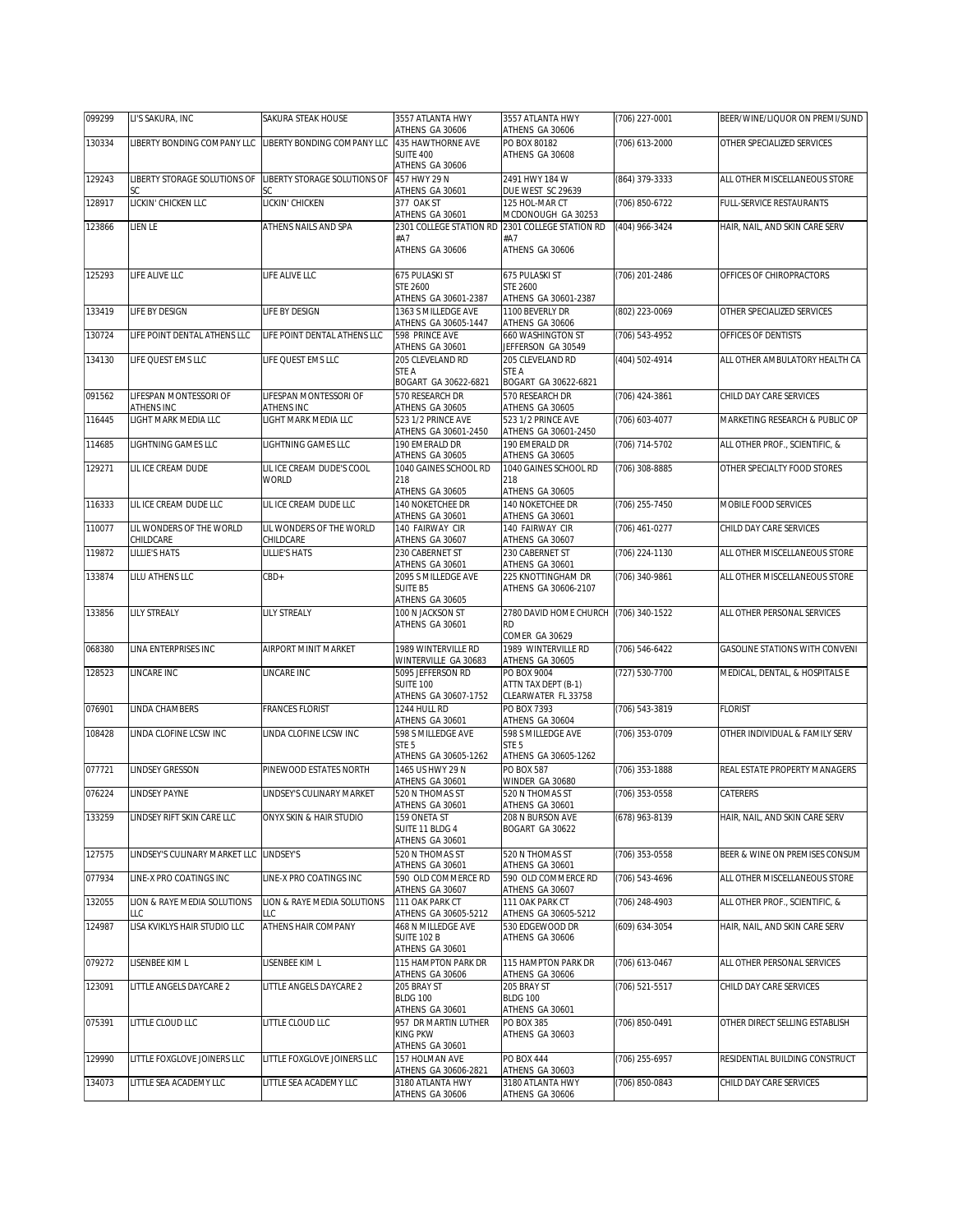| 131121 | LIVE CONNECTED                  | LIVE CONNECTED                                 | 165 THE PLZ<br>ATHENS GA 30606                          | 165 THE PLZ<br>ATHENS GA 30606                                    | (770) 490-4957     | OTHER SPECIALIZED SERVICES                |
|--------|---------------------------------|------------------------------------------------|---------------------------------------------------------|-------------------------------------------------------------------|--------------------|-------------------------------------------|
| 075486 | LIVE OAK MARTIAL ARTS INC       | LIVE OAK MARTIAL ARTS INC                      | 400 COMMERCE BLVD                                       | 400 COMMERCE BLVD                                                 | (770) 725-6576     | SPORTS & RECREATION INSTRUCTI             |
|        |                                 |                                                | STE C                                                   | STE C                                                             |                    |                                           |
| 118171 | LIVE WIRE SOUNDS INC            | LIVE WIRE ATHENS                               | ATHENS GA 30606<br>227 W DOUGHERTY ST                   | ATHENS GA 30606<br>227 W DOUGHERTY ST                             | (706) 543-8283     | BEER/WINE/LIQUOR ON PREMISES/C            |
|        |                                 |                                                | ATHENS GA 30601                                         | ATHENS GA 30601                                                   |                    |                                           |
| 119049 | LIVE WIRE SOUNDS INC            | LIVE WIRE ATHENS                               | 227 W DOUGHERTY ST<br>ATHENS GA 30601                   | 227 W DOUGHERTY ST<br>ATHENS GA 30601                             | (706) 543-8283     | DRINKING PLACE ( ALCOHOLIC BEV            |
| 111126 | LIVE WIRE TECHNOLOGIES INC      | SOUTHLAND ORGANICS                             | 189 LUKE RD                                             | 189 LUKE RD                                                       | (706) 614-7508     | OTHER SPECIALIZED SERVICES                |
| 127794 | LIVEN DESIGN                    | LIVEN DESIGN                                   | BOGART GA 30622<br>125 JENNINGS MILL PKWY               | BOGART GA 30622<br>125 JENNINGS MILL PKWY                         | (706) 347-2400     | <b>INTERIOR DESIGNS SERVICES</b>          |
|        |                                 |                                                | 4312<br>ATHENS GA 30606                                 | 4312<br>ATHENS GA 30606                                           |                    |                                           |
| 132018 | LIVIN STYLEZ BOUTIQUE LLC       | LIVIN STYLEZ BOUTIQUE LLC                      | 203 LINDA AVE<br>ATHENS GA 30601                        | 1010 BROOKSHIRE CT<br>BOGART GA 30622                             | (770) 688-6862     | OTHER CLOTHING STORES                     |
| 111005 | <b>LKO SOUTHEAST INC</b>        | LKO EVANS HEAVY TRUCK PARTS                    | 1510 HIGHWAY 29 N                                       | 5846 CROSSING BLVD                                                | (800) 248-8889     | <b>AUTOMOTIVE PARTS &amp; ACCESSORIES</b> |
| 074722 | LO AUTOMOTIVE LLC               | LO AUTOMOTIVE LLC                              | ATHENS GA 30601<br>1435 CHASE ST<br>ATHENS GA 30601     | ANTIOCH TN 37013-3129<br>6190 OLD JEFFERSON RD<br>ATHENS GA 30607 | $(706) 549-1100$   | USED CAR DEALERS                          |
| 130552 | LOADSTAR LLC                    | OADSTAR LLC                                    | 180 TIMBER CREEK DR                                     | 180 TIMBER CREEK DR                                               | (706) 340-3601     | OTHER SPECIALIZED SERVICES                |
| 130948 | LOCAL 706 LLC                   | LOCAL 706                                      | ATHENS GA 30605<br>1676 S LUMPKIN ST                    | ATHENS GA 30605<br>1676 S LUMPKIN ST                              | (404) 472-7363     | BEER/WINE/LIQUOR ON PREMI/SUND            |
|        |                                 |                                                | ATHENS GA 30606                                         | ATHENS GA 30606                                                   |                    |                                           |
| 131553 | LOCAL 706 LLC                   | LOCAL 706                                      | 1676 S LUMPKIN ST<br>ATHENS GA 30606                    | 1676 S LUMPKIN ST<br>ATHENS GA 30606                              | (404) 472-7363     | FULL-SERVICE RESTAURANTS                  |
| 132479 | LOCAL FINANCE CO OF GEORGIA     | LOCAL FINANCE CO OF GEORGIA                    | 2440 W BROAD ST                                         | PO BOX 908238                                                     | (706) 549-0305     | MORTGAGE & NONMORTGAGE LOAN               |
|        | LLC                             | LLC                                            | <b>STE 14</b><br>ATHENS GA 30606-3428                   | GAINESVILLE GA 30501                                              |                    | <b>BR</b>                                 |
| 078089 | LOCK NEST HAIR STUDIO INC       | LOCK NEST HAIR STUDIO INC                      | 160 LANDOR DR                                           | 160 LANDOR DR                                                     | (706) 546-7288     | HAIR, NAIL, AND SKIN CARE SERV            |
| 129333 | <b>LOCKS BY LYSS</b>            | <b>LOCKS BY LYSS</b>                           | ATHENS GA 30606<br>2500 W BROAD ST                      | ATHENS GA 30606<br>105 MINERAL SPRINGS DR                         | (706) 380-0052     | HAIR, NAIL, AND SKIN CARE SERV            |
|        |                                 |                                                | <b>SUTIE 205</b><br>ATHENS GA 30606                     | ATHENS GA 30601                                                   |                    |                                           |
| 076496 | <b>LOCOS INC</b>                | LOCOS GRILL & PUB - TIMOTHY RD 2020 TIMOTHY RD |                                                         | 365 GAINES SCHOOL RD                                              | (706) 548-7277     | BEER/WINE/LIQUOR ON PREMI/SUND            |
|        |                                 |                                                | ATHENS GA 30606                                         | ATHENS GA 30605                                                   |                    |                                           |
| 077999 | LOCOS INC                       | LOCOS GRILL & PUB                              | 1985 BARNETT SHOALS RD                                  | 365 GAINES SCHOOL RD                                              | (706) 548-7277     | BEER/WINE/LIQUOR ON PREMI/SUND            |
|        |                                 |                                                | ATHENS GA 30605                                         | ATHENS GA 30605                                                   |                    |                                           |
| 078002 | LOCOS INC                       | LOCOS GRILL & PUB                              | 1985 BARNETT SHOALS RD                                  | 365 GAINES SCHOOL RD                                              | (706) 208-9011     | FULL-SERVICE RESTAURANTS                  |
|        |                                 |                                                | ATHENS GA 30605                                         | ATHENS GA 30605                                                   |                    |                                           |
| 078294 | LOCOS INC                       | LOCOS GRILL & PUB - TIMOTHY RD 2020 TIMOTHY RD |                                                         | 365 GAINES SCHOOL RD                                              | (706) 949-7700     | FULL-SERVICE RESTAURANTS                  |
|        |                                 |                                                | ATHENS GA 30606                                         |                                                                   |                    |                                           |
| 113242 | LOGAN AND SHOEMAKER             | ATHENS CAMPER STORAGE                          | 930 NEWTON BRIDGE RD                                    | ATHENS GA 30605<br>930 NEWTON BRIDGE RD                           | (706) 340-7598     | GENERAL WAREHOUSING & STORAGE             |
|        | PROPERTIES LLC                  |                                                | ATHENS GA 30607                                         | ATHENS GA 30607                                                   |                    |                                           |
| 077538 | LOGAN OPTICIANS INC             | LOGAN OPTICIANS                                | 740 PRINCE AVE<br><b>STE 12</b><br>ATHENS GA 30606-5903 | 740 PRINCE AVE<br><b>STE 12</b><br>ATHENS GA 30606-5903           | $(706) 543 - 7222$ | OPTICAL GOODS STORES                      |
| 085977 | LOGO & LAPEL                    | LOGO & LAPEL                                   | 150 MEADOWVIEW RD                                       | 150 MEADOWVIEW RD                                                 | (305) 588-4127     | ALL OTHER MISCELLANEOUS STORE             |
| 094261 | LONE STAR REI                   | LONE STAR BUILDERS                             | ATHENS GA 30606-4224<br>630 HAWTHORNF AVF               | ATHENS GA 30606-4224<br>630 HAWTHORNE AVE                         | (706) 296-0619     | RESIDENTIAL BUILDING CONSTRUCT            |
|        |                                 |                                                | ATHENS GA 30606                                         | ATHENS GA 30606                                                   |                    |                                           |
| 133158 | LONE TREE COMPANY LLC           | ANKLE AND FOOT CENTERS OF<br><b>GEORGIA</b>    | 644 N CHASE ST<br><b>SUITE 100</b>                      | 644 N CHASE ST<br><b>SUITE 100</b>                                | (706) 613-4934     | OFFICE OF PHYSICIANS                      |
| 074466 | LONESTAR CONSTRUCTION INC       | LONESTAR CONSTRUCTION                          | ATHENS GA 30601<br>270 FERNCLIFF DR                     | ATHENS GA 30601<br>270 FERNCLIFF DR                               | (706) 548-1032     | RESIDENTIAL BUILDING CONSTRUCT            |
|        | LONG RANGE VENTURES LLC         |                                                | ATHENS GA 30606                                         | ATHENS GA 30606                                                   |                    |                                           |
| 076051 |                                 | <b>GO MINI'S</b>                               | 1629 DANIELSVILLE RD<br>ATHENS GA 30601-1313            | 180 TRADE ST<br>BOGART GA 30622                                   | (706) 549-1697     | ESSORS OF MINIWAREHOUSES & SE             |
| 077599 | LONG ROBERT W                   | LONG ROBERT W                                  | 555 GAINES SCHOOL RD<br>ATHENS GA 30605-3125            | 555 GAINES SCHOOL RD<br>ATHENS GA 30605-3125                      | (706) 353-7570     | INSURANCE AGENCIES & BROKERAGE            |
| 128765 | LONGCHAMPS LLC                  | LONGCHAMPS                                     | 824 S MILLEDGE AVE<br><b>STF 207</b>                    | 824 S MILLEDGE AVE<br><b>STE 207</b>                              | (706) 850-2112     | ALL OTHER PROF SCIENTIFIC. &              |
|        |                                 |                                                | ATHENS GA 30605                                         | ATHENS GA 30605                                                   |                    |                                           |
| 078681 | LOOMIS ARMORED US LLC           | LOOMIS ARMORED US LLC                          | 265 COMMERCE BLVD                                       | 120 S CENTRAL AVE                                                 | (713) 435-6700     | INVESTIGATION, GUARD, & ARMORE            |
|        |                                 |                                                | # 14<br>BOGART GA 30622                                 | <b>STE 350</b><br>CLAYTON MO 63105                                |                    |                                           |
| 077869 | LORD AND STEPHENS FUNERAL       | LORD AND STEPHENS FUNERAL                      | 4355 LEXINGTON RD                                       | 4355 LEXINGTON RD                                                 | (706) 546-1587     | FUNERAL HOMES & FUNERAL SERVIC            |
| 079443 | HOME<br>LORETTA PALUCK          | HOME<br>DYNAMITE CLOTHING                      | ATHENS GA 30605<br>143 N JACKSON ST                     | ATHENS GA 30605<br>143 N JACKSON ST                               | (706) 543-1243     | FAMILY CLOTHING STORES                    |
|        |                                 |                                                | ATHENS GA 30601                                         | ATHENS GA 30601                                                   |                    |                                           |
| 079508 | LORRAINE COMMUNICATIONS<br>INC. | LORRAINE COMMUNICATIONS<br>INC.                | 425 GLENWOOD DR<br>ATHENS GA 30606                      | 425 GLENWOOD DR<br>ATHENS GA 30606                                | (706) 549-4941     | PUBLIC RELATIONS AGENCIES                 |
| 078262 | OS COMPADRES INC                | LOS COMPADRES INC                              | 1380 PRINCE AVE<br>ATHENS GA 30606-2734                 | 1380 PRINCE AVE<br>UNIT <sub>1</sub>                              | (706) 543-0772     | SUPERMARKETS & OTHER GROCERY (            |
|        |                                 |                                                |                                                         | ATHENS GA 30606-2734                                              |                    |                                           |
| 078490 | LOS COMPADRES INC               | LOS COMPADRES                                  | 1380 PRINCE AVE<br>ATHENS GA 30606-2734                 | 1380 PRINCE AVE<br>ATHENS GA 30606-2734                           | (706) 543-6777     | BEER PACKAGE SUNDAY SALES                 |
|        |                                 |                                                |                                                         |                                                                   |                    |                                           |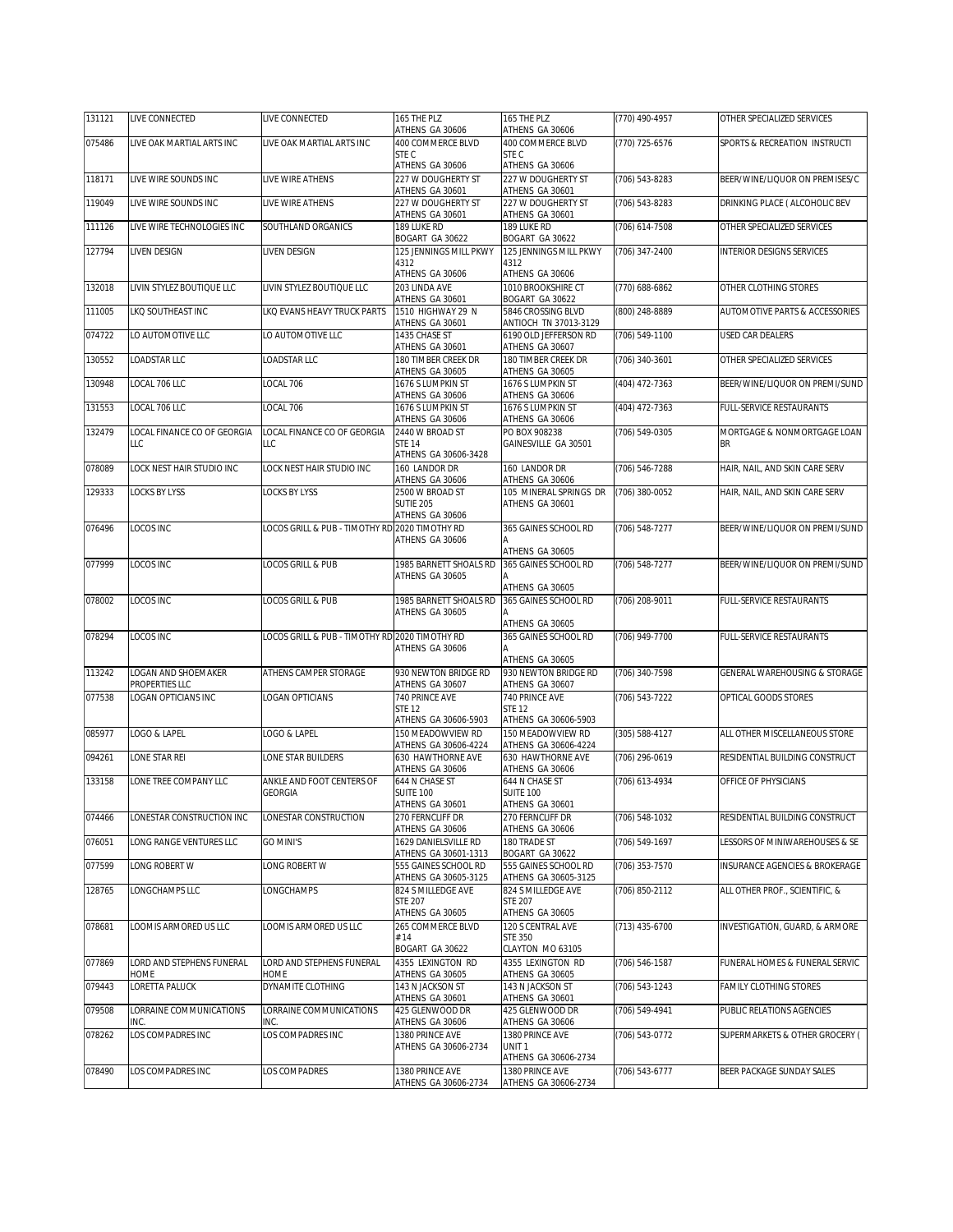| 127789 |                                  | LOS REYES MEXICAN RESTAURANT LOS REYES MEXICAN RESTAURANT 1880 HWY 29 NORTH |                                                | 1880 HWY 29 NORTH                              |                  | BEER/WINE/LIQUOR ON PREMI/SUND   |
|--------|----------------------------------|-----------------------------------------------------------------------------|------------------------------------------------|------------------------------------------------|------------------|----------------------------------|
|        | <b>GROUP LLC</b>                 |                                                                             | STE C<br>ATHENS GA 30601                       | STE C<br>ATHENS GA 30601                       |                  |                                  |
| 128023 |                                  | LOS REYES MEXICAN RESTAURANT LOS REYES MEXICAN RESTAURANT                   | 1880 HWY 29 NORTH                              | 1880 HWY 29 NORTH                              | (706) 227-8308   | LIMITED-SERVICE EATING PLACE     |
|        | <b>GROUP LLC</b>                 |                                                                             | STE C<br>ATHENS GA 30601                       | STE C<br>ATHENS GA 30601                       |                  |                                  |
| 078763 | LOTUS INTERNATIONAL INC          | LOTUS INTERNATIONAL INC                                                     | 5 DAIRY PAK RD                                 | 5 DAIRY PAK RD                                 | (706) 543-9703   | OTHER MISCELLANEOUS DURABEL GO   |
|        |                                  |                                                                             | ATHENS GA 30607                                | ATHENS GA 30607                                |                  |                                  |
| 077702 | LOUIE SMITH                      | SMITH PLUMBING                                                              | 355 CALHOUN DR<br>ATHENS GA 30601              | 355 CALHOUN DR<br>ATHENS GA 30601              | (706) 762-7300   | PLUMBING, HEATING, & AIR-CONDITI |
| 079143 | LOUIS WILD                       | LOUIS WILD LMT                                                              | 834 PRINCE AVE<br>ATHENS GA 30606              | 834 PRINCE AVE<br>ATHENS GA 30606              | (706) 340-6144   | ALL OTHER PERSONAL SERVICES      |
| 125955 | LOUISE NORRELL                   | LOUISE NORRELL JEWELRY                                                      | 160 DAVIS ESTATES RD                           | 160 DAVIS ESTATES RD                           | $(706)$ 372-5323 | OTHER SPECIALIZED SERVICES       |
|        |                                  |                                                                             | ATHENS GA 30606-5008                           | ATHENS GA 30606-5008                           |                  |                                  |
| 133308 | LOVE HARMONY AND SUCCESS         | LOVE HARMONY AND SUCCESS                                                    | 2360 W BROAD ST<br>APT Q4<br>ATHENS GA 30606   | 2360 W BROAD ST<br>APT Q4<br>ATHENS GA 30606   | (706) 410-5271   | ELECTRONIC SHOPPING & MAIL-ORD   |
| 078451 | LOVE N STITCHES                  | LOVE N STITCHES                                                             | 111 WHIPPOORWILL PL                            | 111 WHIPPOORWILL PL                            | (706) 549-1351   | BOOK, PERIODICAL, & NEWSPAPER    |
| 132505 | LOVE'S CLEANING SERVICES         | LOVE'S CLEANING SERVICES                                                    | ATHENS GA 30605-3442<br>1531 DANIELSVILLE RD   | ATHENS GA 30605-3442<br>1531 DANIELSVILLE RD   | (404) 621-6715   | JANITORIAL SERVICES              |
|        |                                  |                                                                             | APT D-1                                        | APT D-1                                        |                  |                                  |
|        |                                  |                                                                             | ATHENS GA 30601                                | ATHENS GA 30601                                |                  |                                  |
| 076218 | LOVEAPPLE ENTERPRISES            | MAMA'S BOY                                                                  | 197 OAK ST<br>ATHENS GA 30601                  | 8851 MACON HWY<br><b>STE 403</b>               | (706) 548-6249   | FULL-SERVICE RESTAURANTS         |
|        |                                  |                                                                             |                                                | ATHENS GA 30606                                |                  |                                  |
| 098530 | LOW YO YO STUFF                  | LOW YO YO STUFF                                                             | 261 W WASHINGTON ST                            | PO BOX 611                                     | (706) 207-7014   | PRERECORDED TAPE, COMPACT DISC   |
|        | LOWE ELECTRIC SUPPLY             |                                                                             | ATHENS GA 30601                                | ROYSTON GA 30662                               |                  |                                  |
| 080141 |                                  | LOWE ELECTRIC SUPPLY                                                        | 490 OLD HULL RD<br>ATHENS GA 30601             | PO BOX 4767<br>MACON GA 31208                  | (478) 743-8661   | WHOLESALE DURABLE GOODS - TRAD   |
| 075598 | OWES HOMES CENTERS LLC           | LOWES OF ATHENS #2204/TAX                                                   | 3341 LEXINGTON RD                              | 1000 LOWES BLVD--TAX                           | (704) 758-2751   | HARDWARE STORES                  |
|        |                                  |                                                                             | ATHENS GA 30605-2450                           | <b>DEPT</b>                                    |                  |                                  |
| 078680 | <b>I PS ENTERPRISES INC.</b>     | <b>BUSINESS SERVICES</b>                                                    | 1496 PRINCE AVE                                | MOORESVILLE NC 28117<br>1496 PRINCE AVE        | (706) 353-3353   | <b>BUSINESS SERVICES CENTERS</b> |
|        |                                  |                                                                             | ATHENS GA 30606                                | ATHENS GA 30606                                |                  |                                  |
| 130214 | <b>LRK BLINDS LLC</b>            | MORE THAN BLINDS                                                            | 105 OLD EPPS BRIDGE RD                         | PO BOX 6021                                    | (706) 206-5251   | OTHER SPECIALIZED SERVICES       |
|        |                                  |                                                                             | STE E<br>ATHENS GA 30606                       | ATHENS GA 30604                                |                  |                                  |
| 131555 | LTG PROJECTS LLC                 | LTG PROJECTS LLC                                                            | 149 ONETA ST                                   | 149 ONETA ST                                   | (205) 281-0890   | OTHER DIRECT SELLING ESTABLISH   |
|        |                                  |                                                                             | STE 6A 2-B                                     | STE 6A 2-B                                     |                  |                                  |
|        |                                  |                                                                             | ATHENS GA 30601                                | ATHENS GA 30601                                |                  |                                  |
| 068418 | LTL CEMETERY MANAGEMENT<br>CORPO | ATHENS MEMORY GARDEN                                                        | 5195 LEXINGTON RD<br>ATHENS GA 30605           | 4355 LEXINGTON RD<br>ATHENS GA 30605           | (706) 543-1076   | CEMETERIES & CREMATORIES         |
| 133864 | LUCKY DOG AIR B&B LLC            | LUCKY DOG AIR B&B LLC                                                       | 320 LOGMONT TRCE                               | 320 LOGMONT TRCE                               | (706) 362-5571   | REAL ESTATE PROPERTY MANAGERS    |
|        |                                  |                                                                             | ATHENS GA 30606<br>140 W BROAD ST              | ATHENS GA 30606                                |                  |                                  |
| 132291 | LUCKY TRIO 3 LLC                 | SUB ZERO NITROGEN ICE CREAM                                                 | SUITE <sub>222</sub>                           | 140 W BROAD ST<br>SUITE <sub>222</sub>         | (706) 850-1668   | LIMITED-SERVICE EATING PLACE     |
|        |                                  |                                                                             | ATHENS GA 30601                                | ATHENS GA 30601                                |                  |                                  |
| 125427 | LUEDER LARKIN & HUNTER LLC       | LUEDER LARKIN & HUNTER LLC                                                  | 1045 S MILLEDGE AVE                            | 5900 WINDWARD PKWY                             | (762) 499-5831   | OFFICES OF LAWYERS               |
|        |                                  |                                                                             | <b>SUITE 100</b><br>ATHENS GA 30605            | <b>SUITE 390</b><br>ALPHARETTA GA 30005        |                  |                                  |
| 125428 | LUEDER LARKIN & HUNTER LLC       | LUEDER LARKIN & HUNTER LLC                                                  | 320 F CLAYTON ST                               | 5900 WINDWARD PKWY                             | (678) 205-8832   | OFFICES OF LAWYERS               |
|        |                                  |                                                                             | <b>STF 418</b>                                 | SUITE 390                                      |                  |                                  |
| 123601 | LUIS'S AUTO REPAIR SHOP          | LUIS'S AUTO REPAIR SHOP                                                     | ATHENS GA 30601<br>1355 DANIELSVILLE RD        | ALPHARETTA GA 30005<br>2235 CHEROKEE RD        | (706) 461-7631   | OTHER AUTO REPAIR & MAINTENANC   |
|        |                                  |                                                                             | ATHENS GA 30601                                | WINTERVILLE GA 30683                           |                  |                                  |
| 123030 | LUKE BUILT INC                   | LUKE BUILT INC                                                              | 29 RIVER RIDGE DR                              | 29 RIVER RIDGE DR                              | (706) 713-0132   | COMMERCIAL & INSTITUTIONAL BLD   |
| 122272 |                                  | LULULEMON USA INC                                                           | ATHENS GA 30606                                | ATHENS GA 30606<br>1818 CORNWALL AVE           |                  |                                  |
|        | LULULEMON USA INC                |                                                                             | 327 PRINCE AVE<br><b>BLDGG</b>                 | VANCOUVER BC V6J1C7                            | (604) 732-6124   | ALL OTHER MISCELLANEOUS STORE    |
|        |                                  |                                                                             | ATHENS GA 30601                                |                                                |                  |                                  |
| 128209 | LUMBERJAXE ATHENS LLC            | LUMBERJAXE                                                                  | 510 N LUMPKIN ST<br>ATHENS GA 30601            | 510 N LUMPKIN ST<br>ATHENS GA 30601            | (706) 820-8293   | BEER & WINE ON PREMISES CONSUM   |
| 128610 | LUMBERJAXE ATHENS LLC            | LUMBERJAXE                                                                  | 510 N LUMPKIN ST                               | 510 N LUMPKIN ST                               | (706) 850-8293   | DRINKING PLACE ( ALCOHOLIC BEV   |
| 133460 | <b>LUMPKIN ARTS</b>              | <b>LUMPKIN ARTS</b>                                                         | ATHENS GA 30601<br>170 OLIVER CIR              | ATHENS GA 30601<br>170 OLIVER CIR              | (706) 614-2951   | INDEPENDENT ARTISTS, WRITERS,    |
|        |                                  |                                                                             | ATHENS GA 30601-3502                           | ATHENS GA 30601-3502                           |                  |                                  |
| 077960 | LUXOTTICA RETAIL NORTH           | SUNGLASS HUT #4248                                                          | 3700 ATLANTA HWY                               | PO BOX 8509                                    | (706) 543-9191   | ALL OTHER MISCELLANEOUS STORE    |
|        | AMERICA INC                      |                                                                             | SUITE <sub>72</sub><br>ATHENS GA 30606-3155    | MASON OH 45040                                 |                  |                                  |
| 132913 | LUXURY HAIR BY MADDIE KAYE       | LUXURY HAIR BY MADDIE KAYE                                                  | 3701 ATLANTA HWY                               | 3701 ATLANTA HWY                               |                  | ALL OTHER MISCELLANEOUS STORE    |
|        | LLC                              | LLC                                                                         | UNIT 34                                        | <b>UNIT 34</b>                                 |                  |                                  |
|        |                                  | LUZ'S LOVELY DESIGNS LLC                                                    | ATHENS GA 30606<br>2390 DANIELSVILLE RD        | ATHENS GA 30606                                |                  |                                  |
| 133835 | LUZ'S LOVELY DESIGNS LLC         |                                                                             | ATHENS GA 30601-4036                           | 2390 DANIELSVILLE RD<br>ATHENS GA 30601-4036   | (706) 308-5660   | OTHER DIRECT SELLING ESTABLISH   |
| 102645 | LV NAILS BM LLC                  | LV NAILS BM LLC                                                             | 191 ALPS RD                                    | 191 ALPS RD                                    | (404) 966-3424   | HAIR, NAIL, AND SKIN CARE SERV   |
|        |                                  |                                                                             | <b>STE 10</b>                                  | <b>STE 10</b>                                  |                  |                                  |
| 117660 | LV NAILS SALON                   | LV NAILS SALON                                                              | ATHENS GA 30606-4001<br>1860 BARNETT SHOALS RD | ATHENS GA 30606-4001<br>1860 BARNETT SHOALS RD |                  | HAIR, NAIL, AND SKIN CARE SERV   |
|        |                                  |                                                                             | <b>SUITE 404</b>                               | <b>SUITE 404</b>                               |                  |                                  |
|        |                                  |                                                                             | ATHENS GA 30605                                | ATHENS GA 30605                                |                  |                                  |
| 124916 | LWIN FAMILY CO LLC               | HISSHO SUSHI                                                                | 1689 S LUMPKIN ST<br>ATHENS GA 30606-4742      | 11949 STEELE CREEK RD<br>CHARLOTTE NC 28273    | (704) 926-2200   | ALL OTHER MISCELLANEOUS STORE    |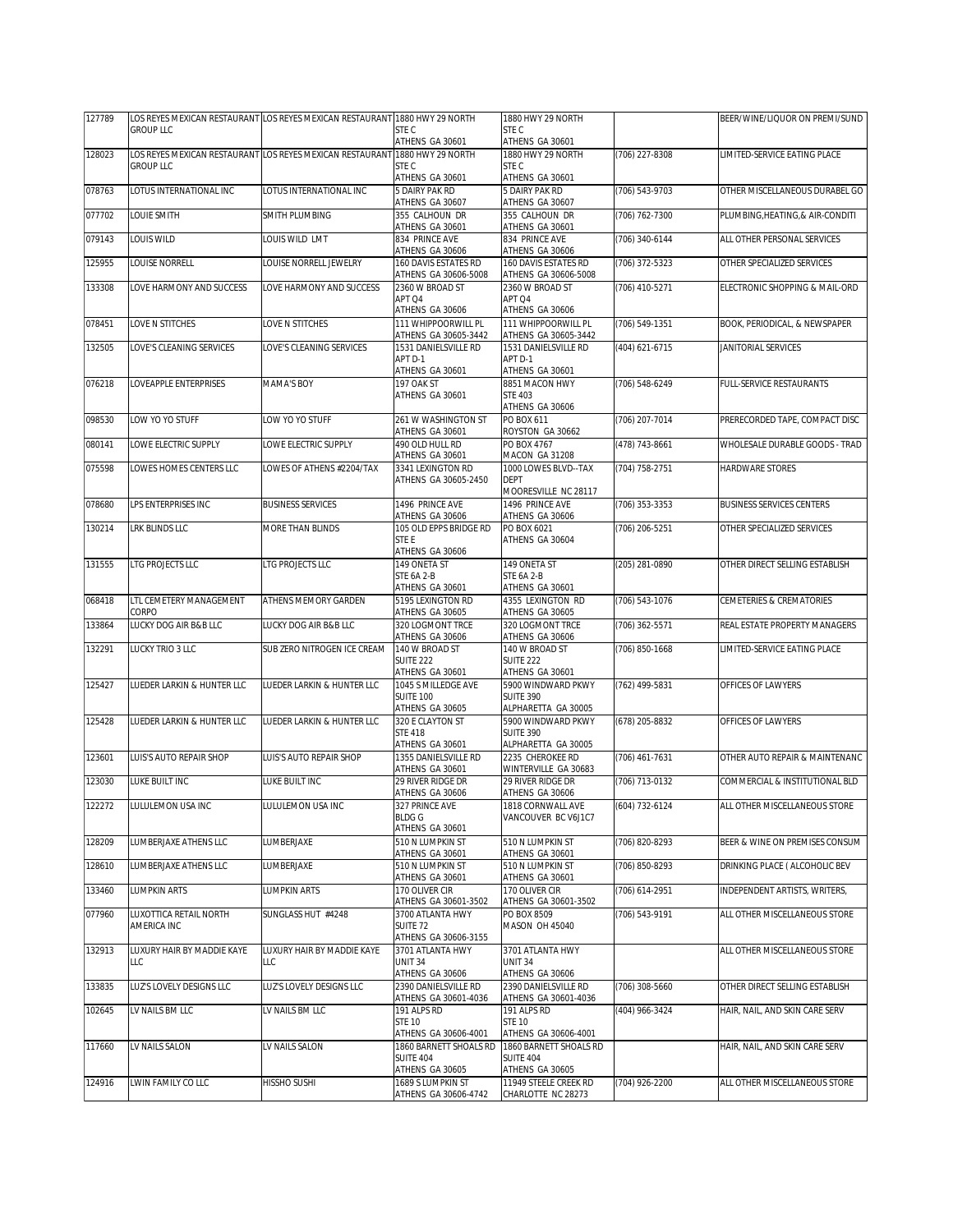| 079519 | LWW INC                                                       | LWW INC                                               | 2405 W BROAD ST                                | 233 UNIVERSITY DR                                               | (706) 543-3800   | OFFICES OF REAL ESTATE AGENTS         |
|--------|---------------------------------------------------------------|-------------------------------------------------------|------------------------------------------------|-----------------------------------------------------------------|------------------|---------------------------------------|
|        |                                                               |                                                       | 150<br>ATHENS GA 30606                         | ATHENS GA 30605-1437                                            |                  |                                       |
| 077482 | LYNDON JOHN F                                                 | LYNDON JOHN F/LAW OFFICES OF                          | 272 W HANCOCK AVE                              | PO BOX 1931                                                     | (706) 546-7953   | OFFICES OF LAWYERS                    |
|        |                                                               |                                                       | STE 300-C                                      | ATHENS GA 30603                                                 |                  |                                       |
|        |                                                               |                                                       | ATHENS GA 30601                                |                                                                 |                  |                                       |
| 076367 | LYNFORD BENNETT                                               | LYNFORD BENNETT HOME<br>REPAIRS I                     | 190 GATEWOOD CIR<br>ATHENS GA 30607            | 190 GATEWOOD CIR<br>ATHENS GA 30607                             | $(706)$ 613-2585 | ALL OTHER SPECIAL TRADE CONTRA        |
| 119651 | LYNN'S LITTLE LADYBUGS                                        | LYNN'S LITTLE LADYBUGS                                | 225 JENNINGS MILL PKWY                         | 225 JENNINGS MILL PKWY                                          | (706) 853-0770   | ALL OTHER MISCELLANEOUS STORE         |
|        |                                                               |                                                       | APT 615                                        | APT 615                                                         |                  |                                       |
|        |                                                               |                                                       | ATHENS GA 30606<br>422 UNIVERSITY DR           | ATHENS GA 30606<br>422 UNIVERSITY DR                            |                  |                                       |
| 078646 | LYNN-ROCK APARTMENTS LLC                                      | LYNN-ROCK APARTMENTS LLC                              | ATHENS GA 30605-1554                           | ATHENS GA 30605-1554                                            | (706) 543-2615   | REAL ESTATE PROPERTY MANAGERS         |
| 077318 | LYONS APARTMENTS LLC                                          | LYONS APARTMENTS LLC                                  | 1050 S LUMPKIN ST                              | 1050 S LUMPKIN ST                                               | $(706)$ 353-1905 | REAL ESTATE PROPERTY MANAGERS         |
|        |                                                               |                                                       | ATHENS GA 30605-5131                           | ATHENS GA 30605                                                 |                  |                                       |
| 075612 | M & A TOWING                                                  | M & A TOWING                                          | <b>45 CAROLINE AVE</b><br>ATHENS GA 30606-1201 | 45 CAROLINE AVE<br>ATHENS GA 30606-1201                         | (706) 215-5598   | MOTOR VEHICLE TOWING                  |
| 119200 | M & M ELITE LIMOUSINE SVC INC                                 | M & M ELITE LIMOUSINE SVC INC                         | 510 MAPLE FORGE DR                             | 510 MAPLE FORGE DR                                              | (706) 353-4643   | OTHER TRANSIT & GROUND PASSENG        |
|        |                                                               |                                                       | ATHENS GA 30606                                | ATHENS GA 30606                                                 |                  |                                       |
| 122185 | M & M FITBOX LLC                                              | M & M FITBOX LLC                                      | 1860 BARNETT SHOALS RD<br><b>STE 407</b>       | 2546 ROLLING MEADOWS LN (706) 850-4999<br>WATKINSVILLE GA 30677 |                  | FITNESS & RECREATIONAL SPORTS         |
|        |                                                               |                                                       | ATHENS GA 30605                                |                                                                 |                  |                                       |
| 132825 | M & M FITBOX LLC                                              | M & M FITBOX LLC                                      | 2080 TIMOTHY RD                                | 2080 TIMOTHY RD                                                 | (706) 353-6999   | FITNESS & RECREATIONAL SPORTS         |
|        |                                                               |                                                       | <b>SUITE B</b><br>ATHENS GA 30606              | <b>SUITE B</b><br>ATHENS GA 30606                               |                  |                                       |
| 113864 | M & M TIRE                                                    | M & M TIRE                                            | 1820 COMMERCE RD                               | 1820 COMMERCE RD                                                | (706) 713-1550   | TIRE DEALERS                          |
|        |                                                               |                                                       | ATHENS GA 30607                                | ATHENS GA 30607                                                 |                  |                                       |
| 130964 | M & P LLC                                                     | ON THE WAY                                            | 1097 BAXTER ST                                 | 1097 BAXTER ST                                                  |                  | BEER PACKAGE SUNDAY SALES             |
| 131042 | M & P LLC                                                     | ON THE WAY                                            | ATHENS GA 30606-6313<br>1097 BAXTER ST         | ATHENS GA 30606-6313<br>1097 BAXTER ST                          | (706) 549-2021   | CONVENIENCE STORES                    |
|        |                                                               |                                                       | ATHENS GA 30606-6313                           | ATHENS GA 30606-6313                                            |                  |                                       |
| 077167 | M E DIVERSIFIED ELECTRONICS IN M E DIVERSIFIED ELECTRONICS IN |                                                       | 200 VAUGHN RD                                  | PO BOX 81065                                                    | (706) 353-1853   | REAL ESTATE PROPERTY MANAGERS         |
| 120533 | M WILLIAMSON REALTY LLC                                       | M WILLIAMSON REALTY LLC                               | ATHENS GA 30606<br>180 PLUM NELLY RD           | ATHENS GA 30608<br>180 PLUM NELLY RD                            | (706) 424-1538   | OFFICES OF REAL ESTATE AGENTS         |
|        |                                                               |                                                       | ATHENS GA 30606                                | ATHENS GA 30606                                                 |                  |                                       |
| 126733 | M&B IMAGING PC                                                | M&B IMAGING PC                                        | 2485 JEFFERSON RD                              | 2200 CENTURY PKWY NE                                            | (706) 534-6006   | OTHER OUTPATIENT CARE CENTERS         |
|        |                                                               |                                                       | ATHENS GA 30606                                | <b>STE 600</b>                                                  |                  |                                       |
| 107933 | M.L.E. LLC                                                    | <b>FIVE</b>                                           | 269 N HULL ST                                  | ATLANTA GA 30345<br>2324 6TH ST                                 | (706) 543-5515   | BEER/WINE/LIQUOR ON PREMI/SUND        |
|        |                                                               |                                                       | STE 101                                        | TUSCALOOSA AL 35401                                             |                  |                                       |
|        |                                                               |                                                       | ATHENS GA 30601                                |                                                                 |                  |                                       |
| 077431 | MACK AND PAYNE FUNERAL<br>HOME                                | MACK AND PAYNE FUNERAL<br>HOME                        | 625 NELLIE B AVE<br>ATHENS GA 30601            | 625 NELLIE B AVE<br>ATHENS GA 30601                             | (706) 543-8213   | FUNERAL HOMES & FUNERAL SERVIC        |
| 113384 | MACKS HARDWARE ATHENS LLC                                     | ACE HARDWARE ATHENS                                   | 4250 ATLANTA HWY                               | 25 BROWNING SHOALS RD                                           | $(706)$ 369-8000 | ALL OTHER MISCELLANEOUS STORE         |
|        |                                                               |                                                       | BOGART GA 30622                                | SOCIAL CIRCLE GA 30025                                          |                  |                                       |
| 105214 | MACKS LAWN CARE                                               | MACKS LAWN CARE                                       | 190 FAIRFIELD CIR                              | 190 FAIRFIELD CIR                                               | (706) 338-8317   | LANDSCAPING SERVICES                  |
| 118870 | MACLEOD HOLDINGS INC                                          | ATHENS POOL AND SPA                                   | ATHENS GA 30606<br>2656 ATLANTA HWY            | ATHENS GA 30606<br>2656 ATLANTA HWY                             | (706) 316-3323   | ALL OTHER MISCELLANEOUS STORE         |
|        |                                                               |                                                       | SUITE C                                        | SUITE C                                                         |                  |                                       |
|        |                                                               |                                                       | ATHENS GA 30606-3341                           | ATHENS GA 30606-3341                                            |                  |                                       |
| 113730 | MACRO INSIGHT GLOBAL INC                                      | MACRO INSIGHT GLOBAL INC                              | 141 BEN BURTON CIR<br>BOGART GA 30622          | 1909 S MILLEDGE AVE #6<br>ATHENS GA 30605                       | (706) 461-4351   | ELECTRONIC SHOPPING & MAIL-ORD        |
| 104296 | MADD-DEALZ                                                    | MADD-DEALZ                                            | 130 PARADISE BLVD                              | 192 NORTH FORT CT                                               | (706) 254-3821   | ELECTRONIC SHOPPING & MAIL-ORD        |
|        |                                                               |                                                       | ATHENS GA 30607                                | ATHENS GA 30606                                                 |                  |                                       |
| 078183 | MADHAV INC                                                    | JIMBO'S #3                                            | 520 MACON HWY<br>ATHENS GA 30606               | 520 MACON HWY<br>ATHENS GA 30606                                | (706) 548-3517   | BEER/WINE PKG/SUNDAY SALES            |
| 078203 | MADHAV INC                                                    | JIMBO'S #3                                            | 520 MACON HWY                                  | 520 MACON HWY                                                   | (706) 548-3517   | <b>GASOLINE STATIONS WITH CONVENI</b> |
|        |                                                               |                                                       | ATHENS GA 30606                                | ATHENS GA 30606                                                 |                  |                                       |
| 133854 | <b>MADISON BRYANT</b>                                         | MADISON BRYANT                                        | 100 N JACKSON ST                               | 1011 WHITE ST<br>MADISON GA 30650                               | (706) 818-8788   | ALL OTHER PERSONAL SERVICES           |
| 125345 | MADISON INSURERS INC                                          | MADISON INSURERS INC                                  | ATHENS GA 30601<br>890 OLD HULL RD             | PO BOX 188                                                      | (706) 549-0043   | INSURANCE AGENCIES & BROKERAGE        |
|        |                                                               |                                                       | ATHENS GA 30601                                | <b>HULL GA 30646</b>                                            |                  |                                       |
| 133858 | MADISON LEE                                                   | MADISON LEE                                           | 100 N JACKSON ST                               | 175 GLEN CARRIE RD                                              | (470) 539-1321   | ALL OTHER PERSONAL SERVICES           |
| 133203 | MADTOWN MUSIC LLC                                             | MADTOWN MUSIC LLC                                     | ATHENS GA 30601<br>387 OLD COMMERCE RD         | <b>HULL GA 30646</b><br>387 OLD COMMERCE RD                     | (706) 623-1356   | INDEPENDENT ARTISTS, WRITERS,         |
|        |                                                               |                                                       | STED                                           | STED                                                            |                  |                                       |
|        |                                                               |                                                       | ATHENS GA 30607                                | ATHENS GA 30607                                                 |                  |                                       |
| 127225 | MAEPOLE CHASE LLC                                             | MAEPOLE                                               | 1021 N CHASE ST<br>ATHENS GA 30601             | 1021 N CHASE ST<br>ATHENS GA 30601                              | (706) 850-3600   | <b>FULL-SERVICE RESTAURANTS</b>       |
| 124143 | MAGNOLIA SALON                                                | MAGNOLIA SALON                                        | 1021 BAXTER ST                                 | 49 HANNAH WAY                                                   | (706) 540-6493   | HAIR, NAIL, AND SKIN CARE SERV        |
|        |                                                               |                                                       | ATHENS GA 30605                                | COMMERCE GA 30529                                               |                  |                                       |
| 124585 |                                                               | MAHALO THERAPEUTIC MASSAGE MAHALO THERAPEUTIC MASSAGE | 174 CLEVELAND AVE                              | 174 CLEVELAND AVE                                               | (706) 801-7760   | OTHER HEALTH & PERSONAL CARE S        |
| 133658 | LLC<br>MAI KAI KAVA LOUNGE LLC                                | MAI KAI KAVA LOUNGE LLC                               | ATHENS GA 30601<br>1035 BAXTER ST              | ATHENS GA 30601<br>1035 BAXTER ST                               | (706) 850-0813   | CONVENIENCE STORES                    |
|        |                                                               |                                                       |                                                |                                                                 |                  |                                       |
|        |                                                               |                                                       | ATHENS GA 30606                                | ATHENS GA 30606                                                 |                  |                                       |
| 130712 | MAI UYEN NAILS INC                                            | MAI UYEN NAILS INC                                    | 2260 BARNETT SHOALS RD                         | 2260 BARNETT SHOALS RD                                          | (404) 388-2623   | HAIR, NAIL, AND SKIN CARE SERV        |
| 133565 | MALIYHA INC                                                   | MALIYHA INC                                           | ATHENS GA 30605<br>3865 JEFFERSON RD           | ATHENS GA 30605<br>3865 JEFFERSON RD                            | (706) 227-6220   | ALL OTHER MISCELLANEOUS STORE         |
|        |                                                               |                                                       | ATHENS GA 30607                                | ATHENS GA 30607                                                 |                  |                                       |
| 077587 | MAMA SID'S INC                                                | MAMA SID'S INC                                        | 2240 BARNETT SHOALS RD                         | 2240 BARNETT SHOALS RD                                          | (706) 549-6100   | FULL-SERVICE RESTAURANTS              |
|        |                                                               |                                                       | ATHENS GA 30605-3606                           | ATHENS GA 30605-3606                                            |                  |                                       |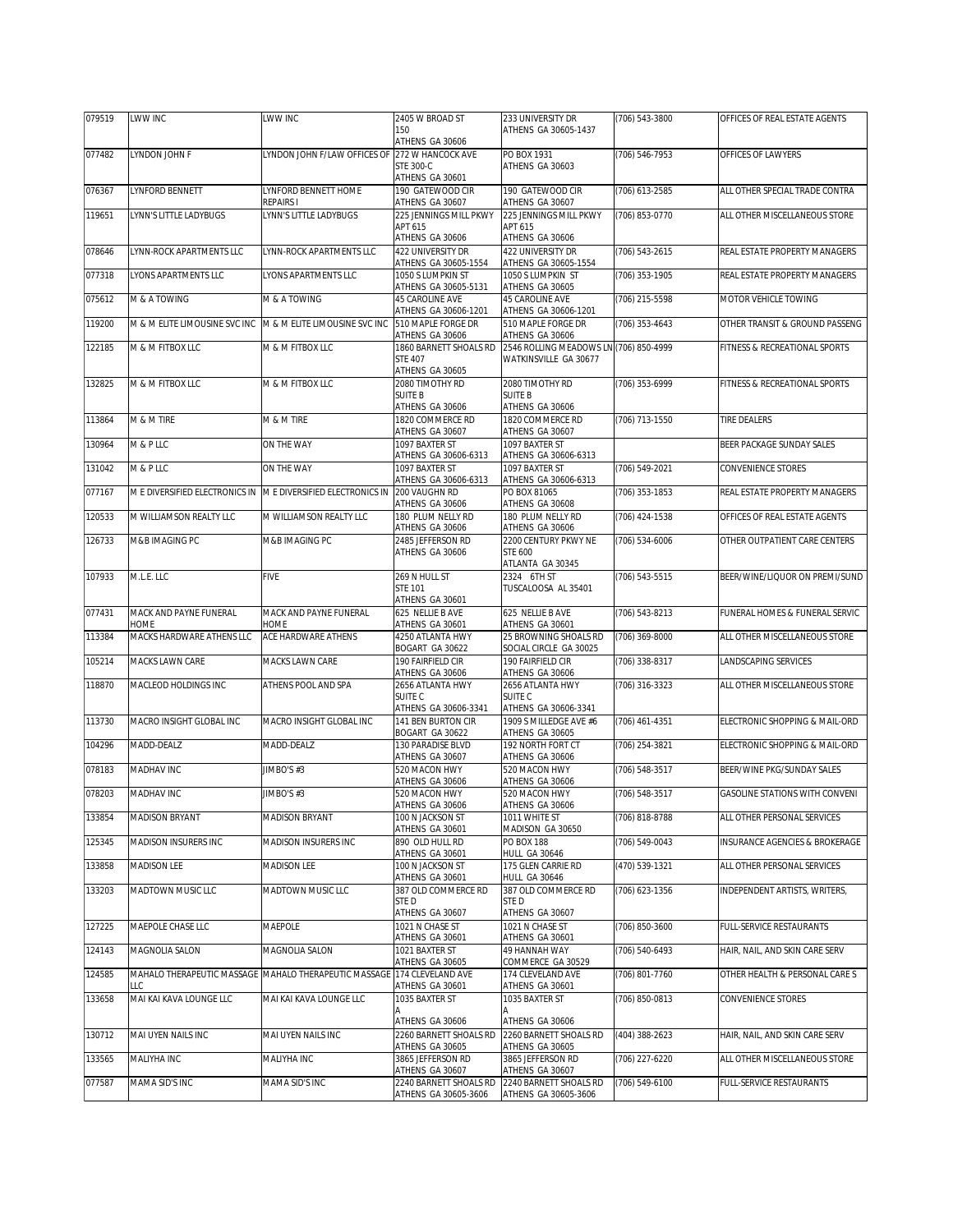| 078598 | <b>MAN STYLE</b>                               | <b>MAN STYLE</b>                                                             | 3700 ATLANTA HWY                                                | 3700 ATLANTA HWY                                                | (706) 227-3911   | MEN'S CLOTHING STORES            |
|--------|------------------------------------------------|------------------------------------------------------------------------------|-----------------------------------------------------------------|-----------------------------------------------------------------|------------------|----------------------------------|
|        |                                                |                                                                              | ATHENS GA 30606-3155                                            | <b>STE 201</b><br>ATHENS GA 30606-3155                          |                  |                                  |
| 079499 | MAN STYLE INC                                  | <b>JEANS STOP</b>                                                            | 3700 ATLANTA HWY                                                | 3700 ATLANTA HWY                                                | $(706)$ 369-3112 | MEN'S CLOTHING STORES            |
|        |                                                |                                                                              | ATHENS GA 30606-3155                                            | <b>STE 212</b><br>ATHENS GA 30606-3155                          |                  |                                  |
| 080652 | MANAGED IT SYSTEMS INC                         | MANAGED IT SYSTEMS INC                                                       | 1 HUNTINGTON RD                                                 | 1 HUNTINGTON RD                                                 | (706) 621-7415   | COMPUTER SYSTEMS DESIGNS & REL   |
|        |                                                |                                                                              | <b>STE 803</b>                                                  | <b>STE 803</b>                                                  |                  |                                  |
| 075072 | MANDARIN HOLDINGS LP                           | MANDARIN EXPRESS                                                             | ATHENS GA 30606-7216<br>3700 ATLANTA HWY                        | ATHENS GA 30606-7216<br>3600 AMERICAN BLVD W                    | (310) 207-6466   | FULL-SERVICE RESTAURANTS         |
|        |                                                |                                                                              | $FC-3$                                                          | <b>SUITE 165</b><br>BLOOMINGTON MN 55431                        |                  |                                  |
| 074743 | MANHATTAN CAFE INC                             | THE SHUFFLE CLUB                                                             | ATHENS GA 30606-3155<br>223 W HANCOCK AVE                       | 337 N HULL ST                                                   | (706) 207-5564   | BEER/WINE/LIQUOR ON PREMISES C   |
|        |                                                |                                                                              | ATHENS GA 30601                                                 | ATHENS GA 30601-2731                                            |                  |                                  |
| 074746 | MANHATTAN CAFE INC                             | THE SHUFFLE CLUB                                                             | 223 W HANCOCK AVE<br>ATHENS GA 30601                            | 337 N HULL ST<br>ATHENS GA 30601-2731                           | (706) 207-5564   | DRINKING PLACE ( ALCOHOLIC BEV   |
| 078359 | MANHATTAN CAFE INC                             | MANHATTAN CAFE                                                               | 337 N HULL ST<br>ATHENS GA 30601-2731                           | 337 N HULL ST<br>ATHENS GA 30601-2731                           | (706) 369-9767   | BEER/WINE/LIQUOR ON PREMISES C   |
| 078360 | MANHATTAN CAFE INC                             | MANHATTAN CAFE                                                               | 337 N HULL ST<br>ATHENS GA 30601-2731                           | 337 N HULL ST<br>ATHENS GA 30601-2731                           | (706) 207-5564   | DRINKING PLACE ( ALCOHOLIC BEV   |
| 106181 | <b>MANN PATRICIA</b>                           | MORNING STAR CHRISTIAN                                                       | 182 BEN BURTON CIR                                              | 190 CHRISTA LN                                                  |                  | ALL OTHER SUPPORT SERVICES       |
|        |                                                | COUNSELING                                                                   | BLDG 300 STE 11                                                 | ATHENS GA 30606                                                 |                  |                                  |
| 132957 | MANNA GROCERIES LLC                            | MANNA GROCERIES LLC                                                          | BOGART GA 30622<br>2024 S MILLEDGE AVE                          | 7623 JEFFERSON RIVER RD                                         | (740) 731-3442   | SUPERMARKETS & OTHER GROCERY (   |
|        |                                                |                                                                              | ATHENS GA 30605                                                 | ATHENS GA 30607                                                 |                  |                                  |
| 121020 | MANNAWEENTA ETHIOPIAN /<br>ERITREAN RESTAURANT | MANNAWEENTA ETHIOPIAN /<br>ERITREAN RESTAURANT                               | 1055 GAINES SCHOOL RD<br><b>STF 107</b><br>ATHENS GA 30605-3164 | 1055 GAINES SCHOOL RD<br><b>STE 107</b><br>ATHENS GA 30605-3164 | (706) 850-8422   | <b>FULL-SERVICE RESTAURANTS</b>  |
| 077169 | MANNING BROTHERS FOOD<br>EQUIP CO              | MANNING BROTHERS FOOD<br>EQUIP CO                                            | 210 SANDY CREEK RD<br>ATHENS GA 30607                           | 210 SANDY CREEK RD<br>ATHENS GA 30607                           | (706) 549-7088   | ALL OTHER MISCELLANEOUS STORE    |
| 130569 | MANOR LAKE ATHENS ASSISTED                     | MANOR LAKE ATHENS ASSISTED                                                   | 933 US HWY 29 NORTH                                             | 5035 WALLACE DR                                                 | (706) 770-6646   | OFFICE ADMINISTRATION SERVICES   |
|        | IVING & MEMORY CARE                            | IVING & MEMORY CARE                                                          | ATHENS GA 30601<br>798 BAXTER ST                                | CUMMING GA 30041                                                |                  |                                  |
| 119153 | MANTOOTH INC                                   | <b>BULLDOG LAUNDRY</b>                                                       | ATHENS GA 30605                                                 | 798 BAXTER ST<br>ATHENS GA 30605                                | (706) 207-3098   | DRYCLEANING & LAUNDRY SERVICES   |
| 117426 | MARATHON PETROLEUM                             | MARATHON PETROLEUM                                                           | 3460 JEFFERSON RD                                               | 539 SOUTH MAIN ST                                               | (419) 421-3017   | PETROLEUM & PETROLEUM            |
|        | COMPANY LP                                     | COMPANY LP                                                                   | ATHENS GA 30607                                                 | RM K-07-008<br>FINDLAY OH 45840                                 |                  | <b>PRODUCTS</b>                  |
| 077917 | MARCIA S GAZINSKI                              | CALIFORNIA CREATIONS - ATHENS 426 EPPS BRIDGE PKWY                           |                                                                 | 426 EPPS BRIDGE PKWY                                            | (706) 353-1787   | HAIR, NAIL, AND SKIN CARE SERV   |
| 099347 |                                                | MARGO SILVER JEWELRY & BEADS MARGO SILVER JEWELRY & BEADS 224 E CLAYTON ST   | ATHENS GA 30606-1418                                            | ATHENS GA 30606-1418<br>224 E CLAYTON ST                        | (706) 543-1995   | JEWELRY STORES                   |
|        |                                                |                                                                              | ATHENS GA 30601                                                 | ATHENS GA 30601                                                 |                  |                                  |
|        |                                                |                                                                              |                                                                 |                                                                 |                  |                                  |
| 077581 | <b>MARIE MARKS</b>                             | SISTER MARIE PALM READER                                                     | 4502 ATLANTA HWY<br>ATHENS GA 30606                             | 4502 ATLANTA HWY<br>ATHENS GA 30606                             | (706) 548-8598   | ASTROLOGY, PALM READER           |
| 078745 | <b>MARIE MARKS</b>                             | SISTER MARIE #2 PSYCHIC READ                                                 | 1965 LEXINGTON RD                                               | 4502 ATLANTA HWY                                                | (706) 548-8598   | ASTROLOGY, PALM READER           |
| 078956 | MARINA S COLLINS                               | NO LIMIT HAIR STYLES                                                         | ATHENS GA 30605<br>115 JOE CAREY RD                             | ATHENS GA 30606<br>115 JOE CAREY RD                             | (706) 549-6438   | HAIR, NAIL, AND SKIN CARE SERV   |
| 079503 | <b>MARIO PENA</b>                              | RUTHS HAIR SALON                                                             | WINTERVILLE GA 30683<br>2365 DANIELSVILLE RD                    | WINTERVILLE GA 30683<br>2365 DANIELSVILLE RD                    | (706) 227-6088   | HAIR, NAIL, AND SKIN CARE SERV   |
|        |                                                |                                                                              | ATHENS GA 30601                                                 | ATHENS GA 30601                                                 |                  |                                  |
| 077066 | MARION A STROUD                                | <b>FAMILY RESTAURANT</b>                                                     | 1387 W BROAD ST<br>ATHENS GA 30605                              | 1423 W BROAD ST<br>ATHENS GA 30606-3055                         | (706) 340-6369   | FULL-SERVICE RESTAURANTS         |
| 077415 | MARION A STROUD                                | FAMILY RESTAURANT                                                            | 1387 W BROAD ST                                                 | 1423 W BROAD ST                                                 | (706) 340-6369   | BEER ON PREMISES CONSUMPTION     |
| 077416 | MARION A STROUD                                | ARMELLS                                                                      | ATHENS GA 30605<br>1423 W BROAD ST                              | ATHENS GA 30606-3055<br>1423 W BROAD ST                         | (706) 340-6369   | BEER/WINE/LIQUOR PACKAGE         |
|        |                                                |                                                                              | ATHENS GA 30606-3055                                            | ATHENS GA 30606-3055                                            |                  |                                  |
| 077548 | MARION A STROUD                                | HAWAIIAN HA-LE                                                               | 2685 DANIELSVILLE RD<br>ATHENS GA 30601                         | 1423 W BROAD ST<br>ATHENS GA 30606                              | (706) 340-6369   | BEER ON PREMISES CONSUMPTION     |
| 078181 | MARION A STROUD                                | HAWAIIAN HA LE                                                               | 2685 DANIELSVILLE RD                                            | 1423 W BROAD ST                                                 | (706) 340-6369   | LESSORS OF NONRESIDENTIAL BLDG   |
| 125126 | MARION A STROUD                                | ARMELL'S                                                                     | ATHENS GA 30601<br>1423 W BROAD ST                              | ATHENS GA 30606-3055<br>1423 W BROAD ST                         | (706) 340-6369   | CONVENIENCE STORES               |
| 074850 | <b>MARION C TERRELL SR</b>                     | TERRELL COMMUNICATIONS                                                       | ATHENS GA 30606-3055<br>420 PROVIDENCE RD                       | ATHENS GA 30606-3055<br>420 PROVIDENCE RD                       | (706) 543-1760   | ELECTRONIC & PRECISION EQUIP R   |
| 077202 | <b>MARION STROUD</b>                           | ONE STOP                                                                     | ATHENS GA 30606-1934<br>1423 W BROAD ST                         | ATHENS GA 30606-1934<br>1423 W BROAD ST                         | (706) 340-6369   | AUTOMOTIVE MECHANICAL/ELECTRIC   |
|        |                                                |                                                                              | ATHENS GA 30606-3055                                            | ATHENS GA 30606-3055                                            |                  |                                  |
| 074754 | MARK BONE PLUMBING LLC                         | MARK BONE PLUMBING LLC                                                       | 190 CAVALIER RD<br>ATHENS GA 30606-1808                         | PO BOX 636<br>BOGART GA 30622                                   | (706) 425-8835   | PLUMBING, HEATING, & AIR-CONDITI |
| 130549 | MARK E FRANKLIN AND<br>ASSOCIATES LLC          | MARK E FRANKLIN AND<br>ASSOCIATES LLC                                        | 1711 PRINCE AVE<br>ATHENS GA 30606                              | 1711 PRINCE AVE<br>ATHENS GA 30606                              | (706) 369-7147   | OFFICES OF LAWYERS               |
| 110820 | LLC                                            | MARK H. MITCHELL INVESTMENTS MARK H. MITCHELL INVESTMENTS 595 S MILLEDGE AVE |                                                                 | 595 S MILLEDGE AVE                                              |                  | INVESTMENT ADVICE                |
| 077175 | MARK MAXWELL                                   | LLC<br>MAXWELL SOUND RECORDING                                               | ATHENS GA 30605<br>148 BEST DR                                  | ATHENS GA 30605<br>148 BEST DR                                  | (706) 353-1308   | SOUND RECORDING STUDIOS          |
| 128401 | MARK TOWNS PLUMBING LLC                        | Studio<br>MARK TOWNS PLUMBING LLC                                            | ATHENS GA 30606-2810<br>320 N MILLEDGE AVE                      | ATHENS GA 30606-2810<br>PO BOX 412                              | (706) 354-6148   | PLUMBING, HEATING, & AIR-CONDITI |
|        |                                                |                                                                              | ATHENS GA 30601<br>1195 S MILLEDGE AVE                          | HULL GA 30646<br>1195 S MILLEDGE AVE                            |                  |                                  |
| 108600 | MARKER 7 LLC                                   | MARKER 7 COASTAL GRILL                                                       | ATHENS GA 30605                                                 | ATHENS GA 30605                                                 | (706) 850-3451   | BEER/WINE/LIQUOR ON PREMI/SUND   |
| 110027 | MARKER 7 LLC                                   | MARKER 7 COASTAL GRILL                                                       | 1195 S MILLEDGE AVE<br>ATHENS GA 30605                          | 1195 S MILLEDGE AVE<br>ATHENS GA 30605                          | (706) 850-3451   | FULL-SERVICE RESTAURANTS         |
| 127741 | MARKET STREET PARTNERS PLLC                    | MARKET STREET PARTNERS PLLC                                                  | 824 S MILLEDGE AVE<br>SUITE 100                                 | 824 S MILLEDGE AVE<br><b>SUITE 100</b>                          | (706) 450-6500   | ACCOUNTING, TAX PREPARATION, B   |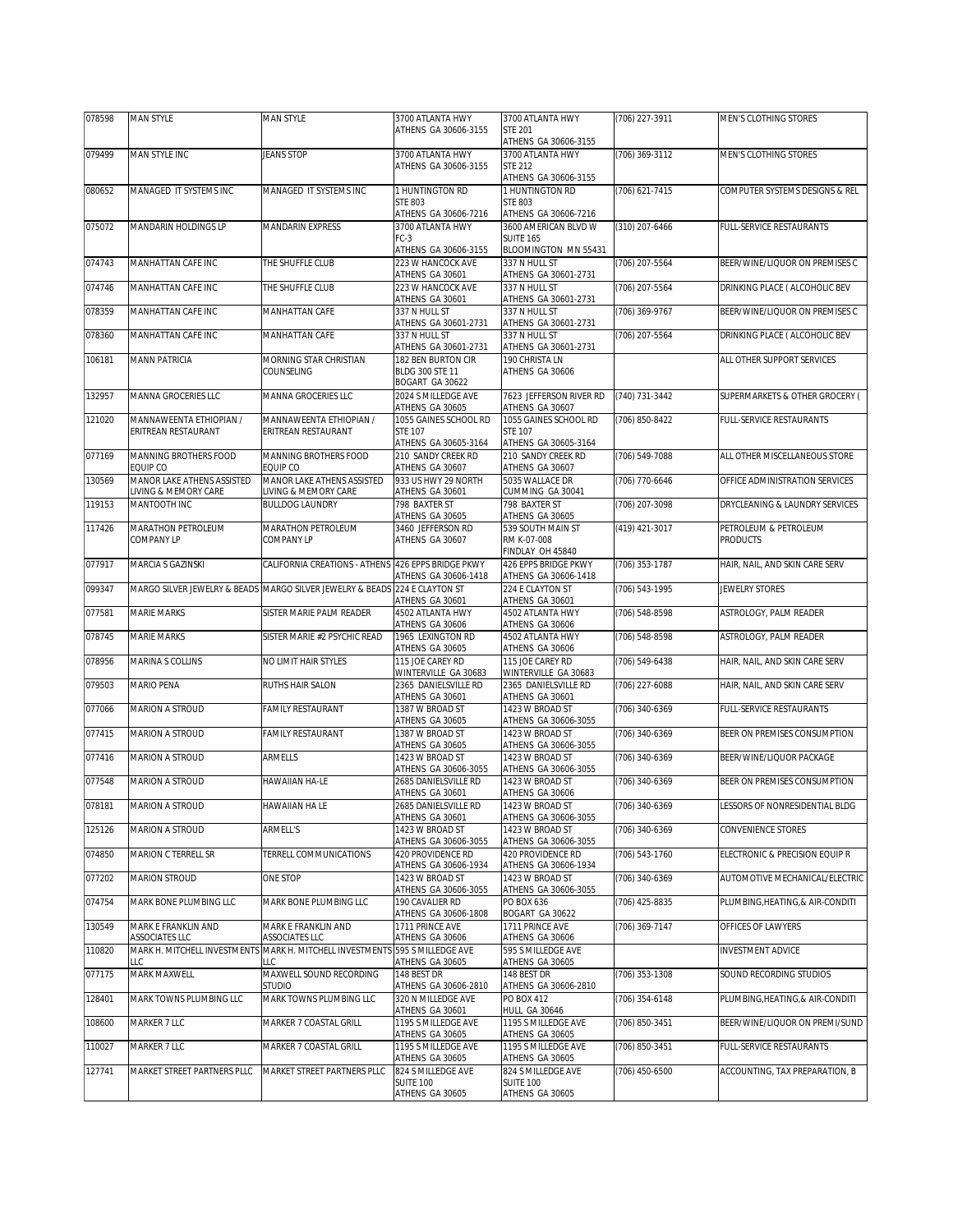| 122960 | MARMALADE POTTERY LLC                              | SOUTHERN STAR STUDIO                                                   | 180 CLEVELAND AVE<br>ATHENS GA 30601                               | 180 CLEVELAND AVE<br>ATHENS GA 30601                    |                  | INDEPENDENT ARTISTS, WRITERS,             |
|--------|----------------------------------------------------|------------------------------------------------------------------------|--------------------------------------------------------------------|---------------------------------------------------------|------------------|-------------------------------------------|
| 132751 | MARMALADE POTTERY LLC                              | SOUTHERN STAR STUDIO                                                   | 140 CLEVELAND AVE                                                  | 140 CLEVELAND AVE                                       | (706) 248-6899   | POTTERY, CERAMICS, & PLUMBING FIX         |
| 129011 |                                                    | MARQUEE INSURANCE GROUP LLC MARQUEE INSURANCE GROUP LLC 297 PRINCE AVE | ATHENS GA 30601                                                    | ATHENS GA 30601<br>1000 HOLCOMB WOODS                   | (678) 483-8151   | <b>INSURANCE AGENCIES &amp; BROKERAGE</b> |
|        |                                                    |                                                                        | <b>STE 11</b><br>ATHENS GA 30601-2475                              | <b>PKWY</b><br><b>SUITE 315-A</b><br>ROSWELL GA 30075   |                  |                                           |
| 132038 | MARSHALL HAMMETT                                   | MARSHALL HAMMETT                                                       | 238 YONAH AVE<br>ATHENS GA 30606                                   | 238 YONAH AVE<br>ATHENS GA 30606                        | (678) 644-9702   | REAL ESTATE PROPERTY MANAGERS             |
| 079016 | MARTHA ELIZABETH INC                               | MARTI'S AT MIDDAY                                                      | 1280 PRINCE AVE<br>ATHENS GA 30606                                 | 1280 PRINCE AVE<br>ATHENS GA 30606                      | (706) 543-3541   | LIMITED-SERVICE EATING PLACE              |
| 074706 | MARTIN & MARTIN VENTURES LLC PET SUPPLIES PLUS     |                                                                        | 191 ALPS RD<br><b>STE 15</b><br>ATHENS GA 30606-4092               | 191 ALPS RD<br><b>STE 15</b><br>ATHENS GA 30606-4092    | (706) 353-0650   | PET & PET SUPPLIES STORE                  |
| 115858 | MARTIN MANAGEMENT INC                              | <b>MARTIN MANAGEMENT</b><br><b>INVESTMENTS LP</b>                      | 113 ROWE RD<br>ATHENS GA 30601                                     | PO BOX 7968<br>ATHENS GA 30604                          | (706) 548-6666   | REAL ESTATE PROPERTY MANAGERS             |
| 077171 | MARTIN MECHANICAL<br>CONTRACTORS INC               | MARTIN MECHANICAL<br>CONTRACTORS INC                                   | 160 MAXEY BLVD<br>ATHENS GA 30601                                  | PO BOX 1726<br>ATHENS GA 30603                          | (706) 543-8251   | PLUMBING, HEATING, & AIR-CONDITI          |
| 131051 | MARTIN'S ON THE SPOT CARPET<br>CLEANING & SERVICES | MARTIN'S ON THE SPOT CARPET<br>CLEANING & SERVICES                     | 150 WINTERWOOD DR<br>WINTERVILLE GA 30683                          | 150 WINTERWOOD DR<br>WINTERVILLE GA 30683               | (706) 612-8098   | JANITORIAL SERVICES                       |
| 078520 | MARY G JONES                                       | MGJ HAIR/BEFORE-N-AFTER                                                | 3620 ATLANTA HWY<br><b>STE 200</b>                                 | 276 SPRATLIN PONDS DR<br><b>HULL GA 30646</b>           | (706) 296-0456   | HAIR, NAIL, AND SKIN CARE SERV            |
| 119800 | MARY GERUNTINO HAIR SALON                          | MARY GERUNTINO HAIR SALON                                              | ATHENS GA 30606-3163<br>153 HIDDEN TIMBER LN                       | 153 HIDDEN TIMBER LN                                    | (706) 207-2725   | HAIR, NAIL, AND SKIN CARE SERV            |
| 078094 | <b>MARY HART</b>                                   | <b>BAR B QUE SHACK</b>                                                 | ATHENS GA 30605<br>4320 LEXINGTON RD                               | ATHENS GA 30605<br>4320 LEXINGTON RD                    | (706) 245-7748   | <b>FULL-SERVICE RESTAURANTS</b>           |
| 075281 | MARY MCGUIRE                                       | SPIRITUAL MOM LITTLE ANGELS                                            | ATHENS GA 30605<br>1455 TIMOTHY RD                                 | ATHENS GA 30605<br>1455 TIMOTHY RD                      | (706) 621-9913   | CHILD DAY CARE SERVICES                   |
|        | MARY SAMS FINE ART LLC                             | MARY SAMS FINE ART LLC                                                 | ATHENS GA 30606<br>120 MAPLE LN                                    | ATHENS GA 30606<br>120 MAPLE LN                         | (706) 202-5503   | MUSICAL GROUPS & ARTISTS                  |
| 133646 |                                                    |                                                                        | ATHENS GA 30606-4816                                               | ATHENS GA 30606-4816                                    |                  |                                           |
| 134078 | MARY W ZITTROUER                                   | MARY W ZITTROUER                                                       | 535 HAMPTON CT<br>ATHENS GA 30605-1517                             | 1623 CAPE FEAR CT<br>MATTHEWS NC 28105                  | (704) 906-4703   | REAL ESTATE PROPERTY MANAGERS             |
| 077980 | <b>MARY WARREN</b>                                 | <b>HERITAGE PAPERS</b>                                                 | 750 GLENWOOD DR<br>ATHENS GA 30606-4628                            | 750 GLENWOOD DR<br>ATHENS GA 30606-4628                 | (706) 549-1264   | PERIODICAL PUBLISHERS                     |
| 111090 | MARY'S BEAUTY CONSULTING                           | MARY'S BEAUTY CONSULTING                                               | 139 CANDY CIR<br>WINTERVILLE GA                                    | 139 CANDY CIR<br>WINTERVILLE GA                         |                  | HAIR, NAIL, AND SKIN CARE SERV            |
| 132851 | MARYS MODS LLC                                     | MARYS MODS LLC                                                         | 30683-9509<br>2500 W BROAD ST<br><b>STE 205</b><br>ATHENS GA 30606 | 30683-9509<br>425 HWY 106 SOUTH<br><b>HULL GA 30646</b> | (678) 525-9204   | HAIR, NAIL, AND SKIN CARE SERV            |
| 078099 | MASCIADRI ROSANNA DR                               | MASCIADRI ROSANNA DR                                                   | 1175 OGLETHORPE AVE                                                | 1175 OGLETHORPE AVE                                     | (706) 546-6055   | OFFICES OF DENTISTS                       |
|        |                                                    |                                                                        | #A<br>ATHENS GA 30606                                              | #A<br>ATHENS GA 30606                                   |                  |                                           |
| 081039 | MASON AND SON DESIGN AND<br>BUILD LLC              | MASON AND SON DESIGN AND<br><b>BUILD LLC</b>                           | 175 HIDDEN HILLS LN<br>ATHENS GA 30605-4202                        | 175 HIDDEN HILLS LN<br>ATHENS GA 30605-4202             | (706) 202-1212   | RESIDENTIAL BUILDING CONSTRUCT            |
| 103440 | MASSAGE & BODYWORK BY CINDY                        | MASSAGE & BODYWORK BY CINDY 1751 MERIWEATHER DR                        | APT #B-1                                                           | 107 HEARTHSTONE CT<br>ATHENS GA 30605                   | (706) 818-9561   | ALL OTHER PERSONAL SERVICES               |
|        |                                                    |                                                                        |                                                                    |                                                         |                  |                                           |
| 125566 | MASSAGE AND BODY WORK OF<br><b>ATHENS</b>          | MASSAGE AND BODY WORK OF<br><b>ATHENS</b>                              | BOGART GA 30622<br>489 N MILLEDGE AVE<br>STE B                     | 210 POPLAR RIDGE DR<br>MONROE GA 30655                  | (706) 818-2139   | OTHER PERSONAL CARE SERVICES              |
| 108995 | MASSAGE ANGEL ATHENS INC                           | MASSAGE ANGEL                                                          | ATHENS GA 30601<br>3810 ATLANTA HWY<br><b>SUITE A</b>              | 3451 TIOGA LAKE CV<br>LAWRENCEVILLE GA 30044            | (678) 788-3076   | OFFICES OF ALL OTHER HEALTH PR            |
| 077681 | MASSEYS USED CARS INC                              | MASSEYS USED CARS INC                                                  | BOGART GA 30622<br>1215 DANIELSVILLE RD                            | 1215 DANIELSVILLE RD                                    | (706) 543-4249   | USED CAR DEALERS                          |
| 129635 | MASTEC ADVANCED                                    | MASTEC ADVANCED                                                        | ATHENS GA 30601-1328<br>190 BEN BURTON CIR                         | ATHENS GA 30601-1328<br>806 S DOUGLAS 10TH FL           | $(305)$ 447-6477 | OTHER SPECIALIZED SERVICES                |
| 119212 | TECHNOLOGIES<br>MASTER CUTZ & STYLES               | TECHNOLOGIES<br><b>MASTER CUTZ &amp; STYLES</b>                        | BOGART GA 30622<br>1037C BAXTER ST                                 | CORAL GABLES FL 33134<br>1037C BAXTER ST                | (706) 338-6667   | HAIR, NAIL, AND SKIN CARE SERV            |
| 126377 | MASTERCO LLC                                       | MASTER'S GARAGE                                                        | ATHENS GA 30606<br>1275 COMMERCE RD                                | ATHENS GA 30606<br>1275 COMMERCE RD                     | (706) 543-6837   | AUTOMOTIVE MECHANICAL/ELECTRIC            |
| 081727 | MASTERS TAX & FINANCIAL<br><b>SERVICES LLC</b>     | MASTERS TAX & FINANCIAL<br>SERVICES LLC                                | ATHENS GA 30607<br>3020 LEXINGTON RD<br>APT A                      | ATHENS GA 30607<br>3020 LEXINGTON RD<br>APT A           |                  | ACCOUNTING. TAX PREPARATION. B            |
| 133783 | MATANAH GILMORE                                    | MATANAH GILMORE                                                        | ATHENS GA 30605<br>100 N JACKSON ST                                | ATHENS GA 30605<br>275 HIGHLAND PARK DR                 | (706) 498-2199   | ALL OTHER PERSONAL SERVICES               |
| 109922 | MATCHLESS TRANSCRIPTION LLC                        | MATCHLESS TRANSCRIPTION LLC                                            | ATHENS GA 30601<br>230 MAPLE FORGE DR                              | ATHENS GA 30605<br>230 MAPLE FORGE DR                   | (910) 853-4181   | OFFICE ADMINISTRATION SERVICES            |
| 115834 | MATHIS LAWN MAINTENANCE                            | MATHIS LAWN MAINTENANCE                                                | ATHENS GA 30606<br>230 HAWTHORNE EXT                               | ATHENS GA 30606<br>230 HAWTHORNE EXT                    | (706) 338-3196   | LANDSCAPING SERVICES                      |
| 077319 | MATHIS MANAGEMENT INC                              | MATHIS MANAGEMENT INC                                                  | ATHENS GA 30606-2514<br>1050 S LUMPKIN ST                          | ATHENS GA 30606-2514<br>1050 S LUMPKIN ST               | (706) 353-1905   | REAL ESTATE PROPERTY MANAGERS             |
| 076932 | MATICO LLC                                         | THE NATIONAL                                                           | ATHENS GA 30605-5131<br>232 W HANCOCK AVE                          | ATHENS GA 30605-5131<br>232 W HANCOCK AVE               | (706) 549-3450   | BEER/WINE/LIQUOR ON PREMISES/C            |
| 080440 | MATICO LLC                                         | THE NATIONAL                                                           | ATHENS GA 30601<br>232 W HANCOCK AVE                               | ATHENS GA 30601<br>232 W HANCOCK AVE                    | (706) 549-3450   | FULL-SERVICE RESTAURANTS                  |
| 117709 | MATRIX CONCRETE SYSTEMS LLC<br>MATTHEW HOGAN       | MATRIX CONCRETE SYSTEMS LLC                                            | ATHENS GA 30601<br>113 WINDING BROOK TRL<br>WINTERVILLE GA 30683   | ATHENS GA 30601<br>PO BOX 324<br>WINTERVILLE GA 30683   | (706) 899-0277   | CONCRETE CONTRACTORS                      |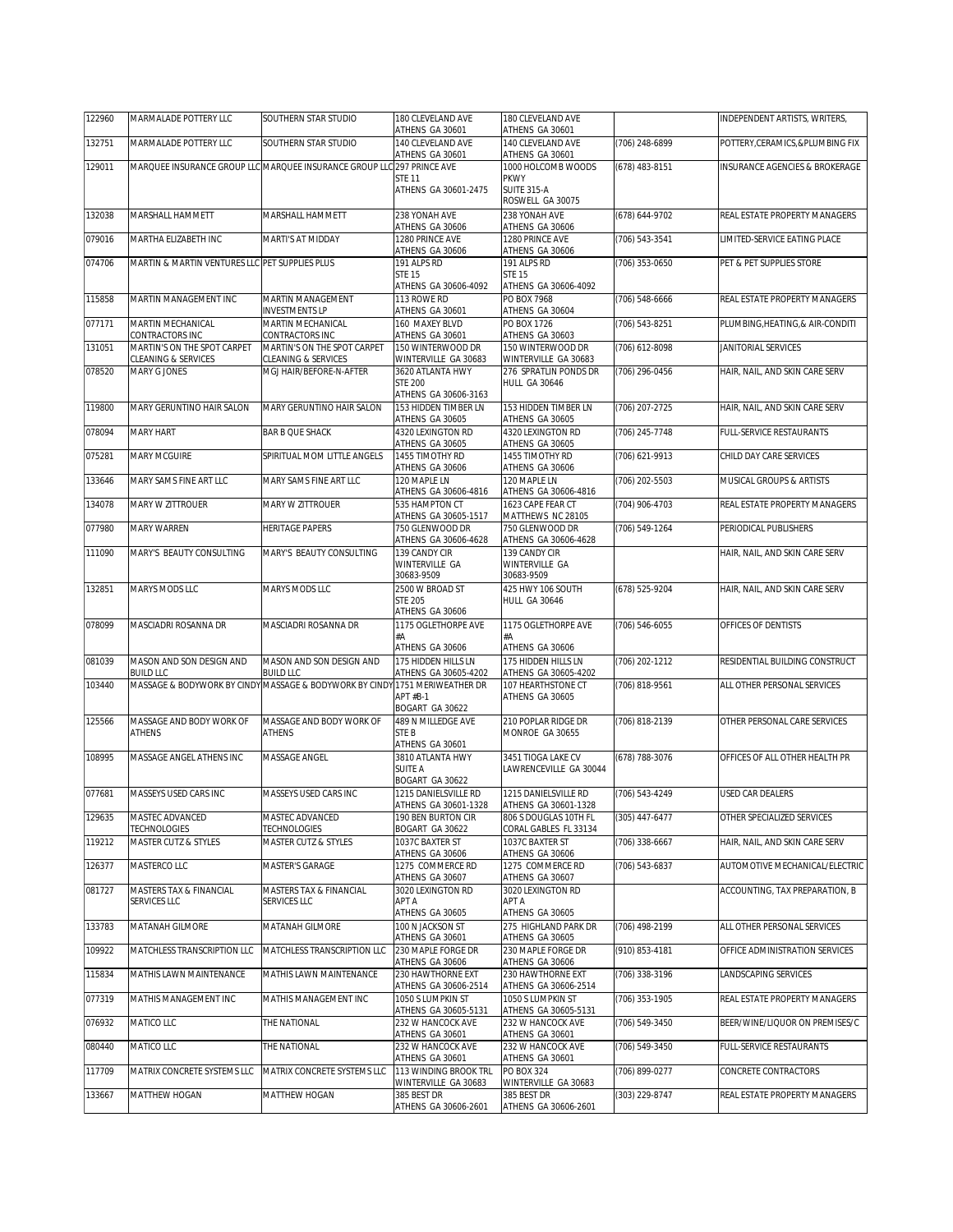| 133139 | MATTHEW THOMAS SMITH              | MATTHEW THOMAS SMITH                     | 163 MILLEDGE TER<br>ATHENS GA 30606                        | 163 MILLEDGE TER<br>ATHENS GA 30606                            | (706) 206-0598   | ALL OTHER PROF., SCIENTIFIC, &    |
|--------|-----------------------------------|------------------------------------------|------------------------------------------------------------|----------------------------------------------------------------|------------------|-----------------------------------|
| 133617 | MATTRESS BY NED LLC               | MATTRESS BY APPOINTMENT<br><b>ATHENS</b> | 2475 JEFFERSON RD<br>ATHENS GA 30607                       | 2150 MASSEY LN<br>WINDER GA 30680                              | (706) 389-0513   | ALL OTHER MISCELLANEOUS STORE     |
| 100496 | MATTRESS FIRM INC                 | MATTRESS FIRM #7062                      | 3690 ATLANTA HWY                                           | 10201 SOUTH MAIN ST                                            | (713) 923-1090   | ALL OTHER MISCELLANEOUS STORE     |
| 130796 | MAVIS TIRE SUPPLY LLC             | MAVIS TIRES AND BRAKES                   | ATHENS GA 30606<br>1326 JORDAN DR                          | HOUSTON TX 77025<br>358 SAW MILL RIVER RD                      | (914) 984-2500   | TIRE DEALERS                      |
| 129452 | MAXWELL & CROOK INC               | <b>GRIGGS FICKLER INSURANCE</b>          | ATHENS GA 30606<br>2425 W BROAD ST                         | MILLWOOD NY 10546<br>PO BOX 339                                | (706) 678-2223   | INSURANCE AGENCIES & BROKERAGE    |
| 078154 | MBARE LTD                         | MBARE LTD                                | ATHENS GA 30606<br>118 COMMERCE BLVD                       | WASHINGTON GA 30673<br>118 COMMERCE BLVD                       | (706) 354-1445   | OTHER MISCELLANEOUS               |
|        |                                   |                                          | ATHENS GA 30606                                            | STE <sub>2</sub><br>ATHENS GA 30606                            |                  | NONDURABLE                        |
| 079896 | <b>MBO INC</b>                    | <b>GREAT CLIPS</b>                       | 1951 BARNETT SHOALS RD<br>ATHENS GA 30605                  | 2650 BRAFFINGTON CT<br>ATLANTA GA 30350                        | (706) 613-9459   | HAIR, NAIL, AND SKIN CARE SERV    |
| 068035 | <b>MC WILSON</b>                  | WILSON BARBER SHOP                       | 343 N HULL ST<br>ATHENS GA 30601                           | 343 N HULL ST<br>ATHENS GA 30601                               | (706) 543-2080   | HAIR, NAIL, AND SKIN CARE SERV    |
| 078009 | MCARTHUR & MCARTHUR<br>ATTORNEYS  | MCARTHUR & MCARTHUR<br>ATTORNEYS         | 269 N JACKSON ST<br>ATHENS GA 30601                        | PO BOX 893<br>ATHENS GA 30603                                  | (706) 353-7736   | OFFICES OF LAWYERS                |
| 079747 | MCCORMICK TRAVEL LLC              | MCCORMICK TRAVEL LLC                     | 250 HIGH RIDGE DR<br>ATHENS GA 30606-1965                  | 196 ALPS RD<br><b>STE 2 PMB 193</b><br>ATHENS GA 30606         | (770) 972-0875   | TRAVEL AGENCIES                   |
| 077485 | MCDONALD THOMAS R DMD             | MEDICAL CTR OF ATHENS-EAST               | 1500 OGLETHORPE AVE<br>STE 2300<br>ATHENS GA 30606-2188    | 1500 OGLETHORPE AVE<br><b>STE 2300</b><br>ATHENS GA 30606-2188 | (706) 543-8208   | OFFICES OF DENTISTS               |
| 079266 | MCELHANNON CONSTRUCTION           | MCELHANNON CONSTRUCTION                  | 1190 BELMONT RD                                            | 1190 BELMONT RD                                                | (706) 713-0026   | ALL OTHER SPECIAL TRADE CONTRA    |
| 133625 | AND GR<br>MCFADDEN TRANSPORTATION | AND GR<br>MCFADDEN TRANSPORTATION        | ATHENS GA 30605<br>985 MORTON RD                           | ATHENS GA 30605<br>985 MORTON RD                               | $(706)$ 354-1911 | REAL ESTATE PROPERTY MANAGERS     |
| 077432 | LLC<br>MCGARTY MAUREEN PHD P.C.   | LC<br>MAUREEN MCGARTY PHD P.C.           | ATHENS GA 30605<br>337 S MILLEDGE AVE                      | ATHENS GA 30605<br>337 S MILLEDGE AVE                          | (706) 549-8518   | OFFICES OF MENTAL HEALTH PRACT    |
|        |                                   |                                          | <b>STE 100</b><br>ATHENS GA 30605-1083                     | <b>STE 100</b><br>ATHENS GA 30605-1083                         |                  |                                   |
| 076023 | MCGINN-WILKINS INC                | MCGINN-WILKINS AUTOMATION                | 328 COMMERCE BLVD<br>SUITE 8<br>ATHENS GA 30606            | PO BOX 333<br>BOGART GA 30622                                  | (706) 549-2207   | <b>INDUSTRIAL DESIGN SERVICES</b> |
| 077647 | MCLANE COMPANY INC                | MCLANE SOUTHEAST                         | 300 HIGHWAY 29 N<br>ATHENS GA 30603                        | PO BOX 80208<br>ATHENS GA 30608                                | (706) 549-4520   | GENERAL LINE GROCERY WHOLESALE    |
| 122277 | MCLANE COMPANY INC                | MCLANE/SOUTHEAST                         | 555 OLD HULL RD<br>ATHENS GA 30601-1571                    | PO BOX 80208<br>ATHENS GA 30608                                | (706) 549-4520   | GENERAL LINE GROCERY WHOLESALE    |
| 124338 | MCLANE COMPANY INC                | MCLANE SOUTHEAST                         | 310 ATHENA DRVE<br>ATHENS GA 30601                         | PO BOX 80208<br>ATHENS GA 30601                                | (710) 549-4520   | GENERAL LINE GROCERY WHOLESALE    |
| 077188 | MCLEROY PLUMBING SERV INC         | MCLEROY PLUMBING SERV INC                | 173 PARADISE BLVD<br>ATHENS GA 30607                       | PO BOX 80086<br>ATHENS GA 30608                                | (706) 543-8407   | PLUMBING, HEATING, & AIR-CONDITI  |
| 121463 | MCNEILL HOTEL COMPANY LLC         | MCNEILL HOTEL COMPANY LLC                | 2220 W BROAD ST<br>ATHENS GA 30606                         | 1468 KIMBROUGH RD<br>STE #103                                  | (706) 548-9600   | HOTELS (EXCEPT CASINO HOTELS      |
| 130318 | MCRAE DENTAL OF TRAIL CK          | MCRAE DENTAL OF TRAIL CK                 | 680 N HWY 29<br><b>SUITE 240</b>                           | GERMANTOWN TN 38138<br>680 N HWY 29<br><b>SUITE 240</b>        | (706) 546-9562   | OFFICES OF DENTISTS               |
| 077354 | MCRAE FAMILY DENTAL PC            | MCRAE FAMILY DENTAL PC                   | ATHENS GA 30601<br>995 BAXTER ST                           | ATHENS GA 30601<br>995 BAXTER ST                               | (706) 546-8480   | OFFICES OF DENTISTS               |
| 124271 | MDIG LLC                          | <b>BUTT HUTT</b>                         | ATHENS GA 30606<br>480 MACON HWY                           | ATHENS GA 30606<br>PO BOX 80305                                | (706) 850-8511   | FULL-SERVICE RESTAURANTS          |
| 124472 | MDIG LLC                          | <b>BUTT HUTT</b>                         | ATHENS GA 30606<br>480 MACON HWY                           | ATHENS GA 30608<br>PO BOX 80305                                | (706) 850-8511   | BEER/WINE/LIQUOR ON PREMI/SUND    |
| 125693 | MDT TRUCKING                      | MDT TRUCKING                             | ATHENS GA 30606<br>238 EVANS ST                            | ATHENS GA 30608<br>238 EVANS ST                                | (706) 621-1303   | LOCAL GENERAL FREIGHT TRUCKING    |
| 100069 | ME BIG MONKEY LLC                 | TED'S MOST BEST                          | ATHENS GA 30606<br>254 W WASHINGTON ST                     | ATHENS GA 30606<br>PO BOX 148                                  | (706) 543-1523   | BEER/WINE ON PREMISES/SUNDAY S    |
|        |                                   |                                          | ATHENS GA 30601                                            | ATHENS GA 30603                                                |                  |                                   |
| 100190 | ME BIG MONKEY LLC                 | TED'S                                    | 254 W WASHINGTON ST<br>ATHENS GA 30601                     | PO BOX 148<br>ATHENS GA 30603                                  | (706) 543-1523   | FULL-SERVICE RESTAURANTS          |
| 126866 | MEAD AND HUNT INC                 | MEAD AND HUNT INC                        | O ATHENS/CLARKE ADDRESS 2440 DEMING WAY<br>ATHENS GA 30601 | MIDDLETON WI 53562                                             | (608) 443-0485   | ALL OTHER PROF., SCIENTIFIC, &    |
| 078579 | MEADOWLAND APARTMENTS<br>#8112    | MEADOWLAND APARTMENTS<br>#8112           | 200 CRANE DR<br>61<br>BOGART GA 30622                      | 590 W KENNEDY BLVD<br>LAKEWOOD NJ 08701                        | (706) 548-8712   | REAL ESTATE PROPERTY MANAGERS     |
| 079465 | MEDIA EMPIRE LLC                  | MEDIA EMPIRE LLC                         | 221 HIDDEN SPRING WAY<br>ATHENS GA 30605                   | PO BOX 1583<br>ATHENS GA 30603                                 | (706) 548-9824   | GRAPHIC DESIGN SERVICES           |
| 078392 | MEDICAL CENTER<br>ANESTHESIOLOGY  | MEDICAL CENTER<br>ANESTHESIOLOGY         | 1199 PRINCE AVE<br>ATHENS GA 30606-2185                    | PO BOX 1767<br>ATHENS GA 30603                                 | (706) 354-3666   | OFFICE OF PHYSICIANS              |
| 134335 | MEDICAL OFFICE FORCE LLC          | MEDICAL OFFICE FORCE LLC                 | 2005 PRINCE AVE<br>ATHENS GA 30606-6032                    | 2005 PRINCE AVE<br>ATHENS GA 30606-6032                        | (706) 202-0425   | OFFICE ADMINISTRATION SERVICES    |
| 124711 | MEDICINEWHEEL-ATHENS LLC          | MEDICINEWHEEL-ATHENS LLC                 | 190 WYNBURN AVE                                            | 190 WYNBURN AVE                                                | (843) 442-2090   | LANDSCAPING SERVICES              |
| 077561 | MEDIKE LLC                        | MEDIKE LLC                               | ATHENS GA 30601<br>1720 LEXINGTON RD<br>STE D              | ATHENS GA 30601<br>1720 LEXINGTON RD<br>STED                   | (706) 543-9744   | ALL OTHER MISCELLANEOUS MANUFA    |
| 121252 | MEDITERRANEAN GRILL INC           | MEDITERRANEAN GRILL INC                  | ATHENS GA 30605<br>1591 S LUMPKIN ST                       | ATHENS GA 30605<br>1591 S LUMPKIN ST                           | (678) 230-3252   | FULL-SERVICE RESTAURANTS          |
| 128474 | MEDSPEED LLC                      | MEDSPEED LLC                             | ATHENS GA 30605<br>1500 OGLETHORPE AVE                     | ATHENS GA 30605<br>251 LITTLE FALLS DR                         | (630) 600-4900   | OTHER SPECIALIZED SERVICES        |
|        |                                   |                                          | <b>SUITE 3700</b><br>ATHENS GA 30606                       | WILMINGTON DE 19808                                            |                  |                                   |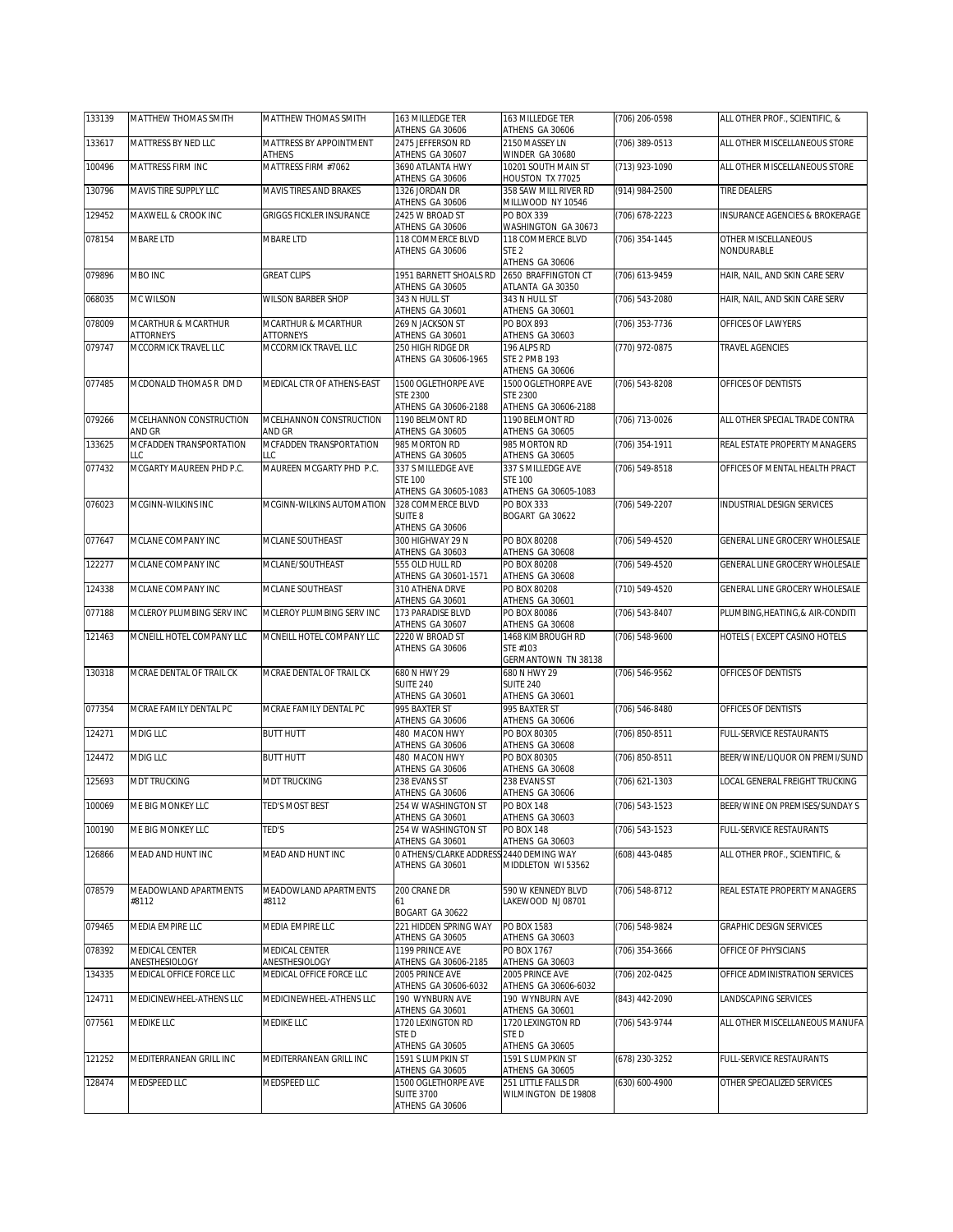| 126323 | MEGAN L ABBOTT                             | MEGAN L ABBOTT                                               | 2047 PRINCE AVE                                              | 2047 PRINCE AVE                                                                 | (678) 661-1042     | OTHER SPECIALIZED SERVICES                |
|--------|--------------------------------------------|--------------------------------------------------------------|--------------------------------------------------------------|---------------------------------------------------------------------------------|--------------------|-------------------------------------------|
|        |                                            |                                                              | STE C<br>ATHENS GA 30606                                     | STE C<br>ATHENS GA 30606                                                        |                    |                                           |
| 076221 | MEGHAN GARRARD INTERIORS                   | MEGHAN GARRARD INTERIORS                                     | 114 CHESTNUT LN<br>ATHENS GA 30606-4602                      | 114 CHESTNUT LN<br>ATHENS GA 30606-4602                                         | (706) 296-5240     | <b>INTERIOR DESIGNS SERVICES</b>          |
| 128713 | MEILANDIA LLC                              | MEILANDIA LLC                                                | 148 ASHBROOK DR<br>ATHENS GA 30605                           | 148 ASHBROOK DR<br>ATHENS GA 30605                                              | (706) 543-9465     | ELECTRONIC SHOPPING & MAIL-ORD            |
| 123907 | MELANIE MORGAN                             | MELANIE MORGAN JEWELRY                                       | 180 QUEENS RD<br>ATHENS GA 30606-3130                        | 180 QUEENS RD<br>ATHENS GA 30606-3130                                           | (706) 208-1623     | INDEPENDENT ARTISTS, WRITERS,             |
| 125672 | MELANIE VILLALTA LCSW LLC                  | MELANIE VILLALTA LCSW LLC                                    | <b>485 HUNTINGTON RD</b><br>#197                             | <b>485 HUNTINGTON RD</b><br>#197                                                | (706) 363-3352     | OTHER INDIVIDUAL & FAMILY SERV            |
| 075367 | MELINDA HAWLEY                             | AWARENESS TO WELLNESS                                        | ATHENS GA 30606<br>1 HUNTINGTON RD                           | ATHENS GA 30606<br>PO BOX 6996                                                  | (706) 340-1336     | OFFICES OF ALL OTHER HEALTH PR            |
|        |                                            | COUNSELING                                                   | <b>SUITE 101</b><br>ATHENS GA 30606-7205                     | ATHENS GA 30604-6996                                                            |                    |                                           |
| 126711 | MELISSA MCGILL LLC                         | <b>DBA FABRIK ATHENS</b>                                     | 142 E CLAYTON ST<br>ATHENS GA 30601                          | 142 E CLAYTON ST<br>ATHENS GA 30601                                             | (706) 353-8005     | WOMEN'S CLOTHING STORES                   |
| 075794 | MELISSA PEPIN PHOTOGRAPHY<br>LLC           | MELISSA PEPIN PHOTOGRAPHY<br>LLC                             | 165 ROCKY BRANCH RD<br>ATHENS GA 30605                       | 165 ROCKY BRANCH RD<br>ATHENS GA 30605                                          | (706) 308-7092     | PHOTOGRAPHIC SERVICES                     |
| 124187 | MELISSA T PARKER REALTY INC                | MELISSA T PARKER REALTY INC                                  | 136 CARLTON TER<br>ATHENS GA 30606-4702                      | 136 CARLTON TER<br>ATHENS GA 30606                                              | $(678)$ 386-2615   | OFFICES OF REAL ESTATE AGENTS             |
| 078531 | MELS DISCOUNT NUTRITION<br>CENTER          | ALPS NUTRITION CENTER                                        | 191 ALPS RD<br><b>STE 11</b><br>ATHENS GA 30606-4093         | 191 ALPS RD<br><b>STE 11</b><br>ATHENS GA 30606-4093                            | (706) 369-0700     | ALL OTHER MISCELLANEOUS STORE             |
| 077356 | MELTZER ANGELA D CPA                       | MELTZER ANGELA D CPA                                         | 117 WESTVIEW DR<br>ATHENS GA 30606-4709                      | 117 WESTVIEW DR<br>ATHENS GA 30606-4709                                         | (706) 548-6803     | ACCOUNTING, TAX PREPARATION, B            |
| 077471 | MELVIN H COWN                              | ATHENS ANIMAL HOSPITAL                                       | 1400 N CHASE ST                                              | 1400 N CHASE ST                                                                 | (706) 549-4320     | <b>VETERINARY SERVICES</b>                |
| 128763 | MENZ CARE INC                              | MENZ CARE                                                    | ATHENS GA 30601<br>3700 ALANTA HWY<br><b>SUITE #68</b>       | ATHENS GA 30601<br>3700 ALANTA HWY<br><b>SUITE #68</b>                          | (706) 546-0075     | ALL OTHER MISCELLANEOUS STORE             |
| 132846 | MEP BROKER LLC                             | MEP BROKER LLC                                               | ATHENS GA 30606<br>182 BEN BURTON CIR                        | ATHENS GA 30606<br>1252 ATLANTA HWY                                             | (770) 374-8599     | REAL ESTATE PROPERTY MANAGERS             |
|        |                                            |                                                              | #500-52<br>BOGART GA 30622                                   | GAINESVILLE GA 30501                                                            |                    |                                           |
| 132233 | MERCYFUL TOUCH HOMECARE<br>LLC             | MERCYFUL TOUCH HOMECARE                                      | 265 TOWNS WALK DR<br>ATHENS GA 30606                         | 265 TOWNS WALK DR<br>ATHENS GA 30606                                            | (757) 383-0346     | HOME HEALTH CARE SERVICES                 |
| 130085 | MERE SAI INC                               | PJ FOOD MART                                                 | 245 EPPS BRIDGE RD<br>ATHENS GA 30606                        | 245 EPPS BRIDGE RD<br>ATHENS GA 30606                                           | (706) 553-0095     | BEER/WINE PKG/SUNDAY SALES                |
| 130223 | MERE SAI INC                               | PJ FOODMART                                                  | 245 EPPS BRIDGE RD<br>ATHENS GA 30606                        | 245 EPPS BRIDGE RD<br>ATHENS GA 30606                                           | (678) 600-9655     | GASOLINE STATIONS WITH CONVENI            |
| 123018 | MEREDITH NEEDLE COUNSELING<br>LLC          | MEREDITH NEEDLE COUNSELING<br>LLC                            | 500 N MILLEDGE AVE<br><b>SUITE 209</b><br>ATHENS GA 30601    | 500 N MILLEDGE AVE<br><b>SUITE 209</b><br>ATHENS GA 30601                       | (706) 540-3610     | OFFICES OF MENTAL HEALTH PRACT            |
| 126347 | MERIDIAN CORPORATE<br>HEALTHCARE OF GA PC  | OCCUPATIONAL HEALTH SERVICES                                 | 1730 OLYMPIC DR<br>ATHENS GA 30601                           | 5500 MARYLAND WAY<br>STE 120 (ATTN COMPLIANCE)<br>BRENTWOOD TN 37027            | $(615)$ 468-5507   | OFFICES OF ALL OTHER HEALTH PR            |
| 077177 | MERRILL LYNCH PIERCE FENNER &<br>SMITH INC | MERRILL LYNCH PIERCE FENNER & 272 W HANCOCK AVE<br>SMITH INC | ATHENS GA 30601-4552                                         | 401 N TRYON ST<br>NC1-021-06-01<br>CHARLOTTE NC 28255                           | (706) 548-4281     | <b>INVESTMENT BANKING &amp; SECURITIE</b> |
| 077185 | MESSER PAUL                                | MCDONALDS #553                                               | 1124 PRINCE AVE<br>ATHENS GA 30606                           | PO BOX 1568<br>WINDER GA 30680                                                  | (706) 543-0522     | LIMITED-SERVICE EATING PLACE              |
| 077186 | MESSER PAUL                                | MCDONALDS #3410                                              | 2230 W BROAD ST<br>ATHENS GA 30606                           | PO BOX 1568<br>WINDER GA 30680                                                  | $(706) 549 - 7313$ | LIMITED-SERVICE EATING PLACE              |
| 077690 | MESSER PAUL                                | MCDONALDS #3379                                              | 150 GAINES SCHOOL RD<br>ATHENS GA 30605                      | PO BOX 1568<br>WINDER GA 30680                                                  | (706) 543-8010     | LIMITED-SERVICE EATING PLACE              |
| 129803 |                                            | METACEL PHARMACEUTICALS LLC METACEL PHARMACEUTICALS LLC      | 244 E WASHINGTON ST<br><b>SUITE 203</b><br>ATHENS GA 30601   | 244 E WASHINGTON ST<br><b>SUITE 203</b><br>ATHENS GA 30601                      | (762) 847-0420     | OTHER DIRECT SELLING ESTABLISH            |
| 123452 | METAL AND PETAL LLC                        | METAL + PETAL                                                | 1068 BAXTER ST<br>ATHENS GA 30606                            | 1068 BAXTER ST<br>ATHENS GA 30606                                               | (706) 202-5201     | ALL OTHER MISCELLANEOUS STORE             |
| 083464 | METICULOUS CLEANING SERVICE                | METICULOUS CLEANING SERVICE                                  | 115 ASHBROOK PL<br>ATHENS GA 30605-3961                      | 115 ASHBROOK PL<br>ATHENS GA 30605-3961                                         | (706) 372-2842     | JANITORIAL SERVICES                       |
| 113555 | METRO JANITORIAL                           | METRO JANITORIAL                                             | 337 S MILLEDGE AVE<br><b>SUITE 209-3</b><br>ATHENS GA 30605  | 337 S MILLEDGE AVE<br><b>SUITE 209-3</b><br>ATHENS GA 30605                     | (706) 202-7510     | JANITORIAL SERVICES                       |
| 076687 | METRO MORTGAGE OF GA INC                   | METRO MORTGAGE OF GA INC                                     | 3722 ATLANTA HWY<br>STE <sub>2</sub><br>ATHENS GA 30606-1862 | 3722 ATLANTA HWY<br>STE <sub>2</sub><br>ATHENS GA 30606-1862                    | (706) 543-8820     | MORTGAGE & NONMORTGAGE LOAN<br><b>BR</b>  |
| 130566 | MFIB AZ LLC                                | MFRG-ICON CONSTRUCTION                                       | 0 ATHENS CLARKE CO<br><b>ADDRESS</b><br>ATHENS GA 30601      | 15721 N GREENWAY<br><b>HAYDEN LOOP</b><br><b>STE 200</b><br>SCOTTSDALE AZ 85260 | (480) 747-2755     | RESIDENTIAL BUILDING CONSTRUCT            |
| 133669 | MG SITE SERVICES                           | MG SITE SERVICES                                             | 148 MELLWOOD DR<br>ATHENS GA 30606                           | 148 MELLWOOD DR<br>ATHENS GA 30606                                              | (706) 461-4259     | LANDSCAPING SERVICES                      |
| 077778 | MGD ENTERPRISES INC.                       | <b>BADCOCK HOME FURNISHINGS</b>                              | 2215 LEXINGTON RD<br>ATHENS GA 30605                         | 2215 LEXINGTON RD<br>ATHENS GA 30605                                            | (706) 549-5540     | FURNITURE STORES                          |
| 128828 | MH ATHENS LLC                              | SWIFTY CAR WASH                                              | 2434 W BROAD ST<br>ATHENS GA 30606                           | PO BOX 19762<br>ATLANTA GA 30325                                                | (770) 457-7303     | OTHER SERVICES TO BLDG & DWELL            |
| 130009 | MHI - ATHENS HI OPCO LLC                   | <b>HAMPTON INN</b>                                           | 2220 W BROAD ST<br>ATHENS GA 30606                           | 1468 KIMBROUGH RD<br><b>STE 103</b><br>GERMANTOWN TN 38138                      | (901) 208-8206     | BEER/WINE ON PREM/HOTEL/SUNDAY            |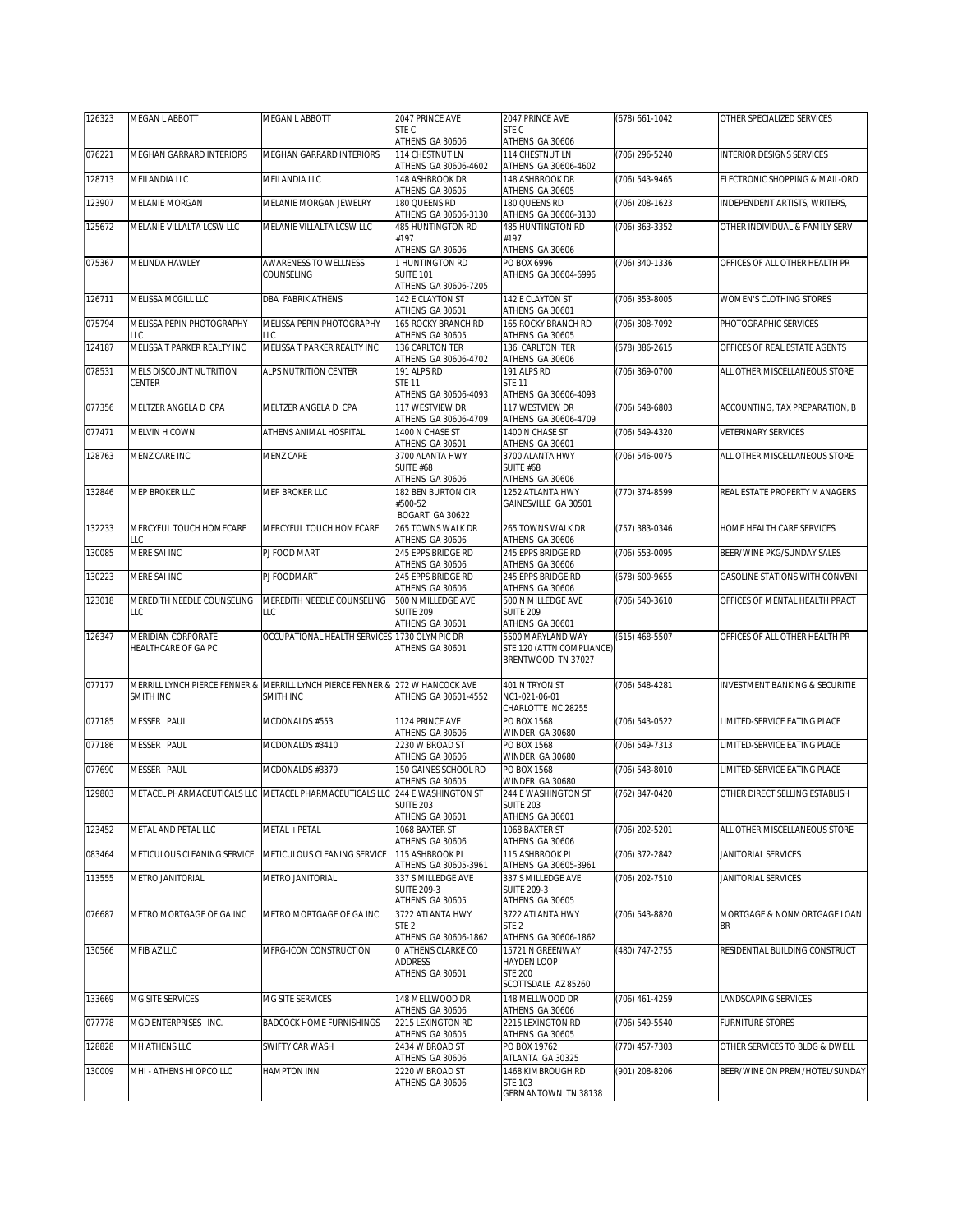| ATHENS GA 30601<br>GERMANTOWN TN 38138<br>MHI ATHENS HS OPCO LLC<br>HOMEWOOD SUITES BY HILTON<br>(706) 548-3500<br>HOTELS (EXCEPT CASINO HOTELS<br>127798<br>750 E BROAD ST<br>1468 KIMBROUGH ST<br><b>ATHENS</b><br>ATHENS GA 30601<br>STE#103 ATTN R CLINE<br>GERMANTOWN TN 38138<br>127498<br>MHI-ATHENS HI OPCO LLC<br>HAMPTON INN ATHENS<br>2220 W BROAD ST<br>7700 WOLF RIVER BLVD<br>(706) 548-9600<br>HOTELS (EXCEPT CASINO HOTELS<br>ATHENS GA 30606<br><b>SUITE 103</b><br>GERMANTOWN TN 38138<br>133713<br>MIAMI RESTORATION CORP<br>MIAMI RESTORATION CORP<br>100 ROLLING RIDGE DR<br>100 ROLLING RIDGE DR<br>(305) 337-9637<br>OTHER SPECIALIZED SERVICES<br>APT #155<br>APT #155<br>ATHENS GA 30607<br>ATHENS GA 30607<br>078748<br>MICHAEL A COVINGTON<br>COVINGTON INNOVATIONS<br>285 SAINT GEORGE DR<br>285 SAINT GEORGE DR<br>(706) 549-4633<br><b>GRAPHIC DESIGN SERVICES</b><br>ATHENS GA 30606<br>ATHENS GA 30606<br>129118<br>MICHAEL BROTHERS BLDG LLC<br><b>NELSON PROPERTIES</b><br>320 E CLAYTON ST<br>320 E CLAYTON ST<br>(706) 543-3101<br>REAL ESTATE PROPERTY MANAGERS<br><b>STE 514</b><br><b>STE 514</b><br>ATHENS GA 30601-4545<br>ATHENS GA 30601-4545<br>MR CLEAN TRUCK AND CAR WASH 106 ROWE RD<br>106 ROWE RD<br>078112<br>MICHAEL D MALLON<br>(706) 614-0404<br>OTHER AUTO REPAIR & MAINTENANC<br>ATHENS GA 30601-1852<br>ATHENS GA 30601-1852<br>90 SPRINGDALE ST<br>MICHAEL E JOYCE<br>MICHAEL E JOYCE<br>1075 BAXTER ST<br>(706) 549-8074<br>HAIR, NAIL, AND SKIN CARE SERV<br>128419<br>ATHENS GA 30605<br>ATHENS GA 30605<br>106490<br>MICHAEL K HILL DESIGN SERVICES MICHAEL K HILL DESIGN SERVICES<br>255 HOLCOMB DR<br>255 HOLCOMB DR<br>(706) 613-5524<br>ALL OTHER PROF., SCIENTIFIC, &<br>ATHENS GA 30605-3942<br>ATHENS GA 30605-3942<br>MICHAEL SHAFFER<br>076582<br>MICHAEL SHAFFER DESIGNS<br>175 TARA PL<br>175 TARA PL<br>(706) 227-9561<br>LANDSCAPING SERVICES<br>ATHENS GA 30605-3843<br>ATHENS GA 30605-3843<br>MICHAEL SMITH<br><b>BIG MIKES BARBER SHOP</b><br>401 NORTH AVE<br>401 NORTH AVE<br>HAIR, NAIL, AND SKIN CARE SERV<br>075650<br>(706) 372-4099<br>ATHENS GA 30601<br>ATHENS GA 30601<br>MICHAEL SONGSTER<br>MICHAEL SONGSTER<br>RESIDENTIAL BUILDING CONSTRUCT<br>074787<br>1450 W HANCOCK VE<br>1450 W HANCOCK AVE<br>(706) 543-5520<br>CONSTRUCTION<br>ATHENS GA 30606<br>CONSTRUCTION<br>ATHENS GA 30606<br>MICHAELS ARTS AND CRAFTS<br>MICHAELS ARTS AND CRAFTS<br>196 ALPS RD<br>3939 W JOHN CARNEY FWY<br>078145<br>(706) 995-6565<br>HOBBY, TOY, & GAME STORES<br>ATHENS GA 30606<br>IRVING TX 75063<br>#5157<br>#5157<br>MICHAELS TREE SERVICES<br>2560 DANIELSVILLE RD<br>2560 DANIELSVILLE RD<br>133708<br>MICHAELS TREE SERVICES<br>(706) 351-3985<br>LANDSCAPING SERVICES<br>ATHENS GA 30601-1034<br>ATHENS GA 30601-1034<br>MICHALEK BROTHERS<br>MICHALEK BROTHERS<br>683 BOULEVARD<br>ALL OTHER PROF., SCIENTIFIC, &<br>122426<br>683 BOULEVARD<br><b>INVESTMENT MGMT</b><br><b>INVESTMENT MGMT</b><br>ATHENS GA 30601<br>ATHENS GA 30601<br>160 WINSTON DR<br>160 WINSTON DR<br>MICHAR LLC<br>OTHER SPECIALIZED SERVICES<br>132423<br><b>BEE NATURAL</b><br>SUITE <sub>8</sub><br><b>SUITE 8</b><br>ATHENS GA 30607<br>ATHENS GA 30607<br>175 PRODUCE LN<br>219 RHODES DR<br>125377<br>MICHELE HOUSTON<br>MICHELE HOUSTON<br>(706) 801-7038<br>PHOTOGRAPHIC SERVICES<br>PHOTOGRAPHY<br>PHOTOGRAPHY<br>ATHENS GA 30601<br>ATHENS GA 30606<br>104829<br>MICHELLE WISENBAKER<br>MERIDIAN MASSAGE & SKIN CARE 430 MAPLE FORGE DR<br>430 MAPLE FORGE DR<br>ALL OTHER SUPPORT SERVICES<br>(706) 424-2720<br>LLC<br>ATHENS GA 30606<br>ATHENS GA 30606<br>MICHELLE'S MULTI SERVICES<br>MICHELLE'S MULTI SERVICES<br>2475 COMMERCE RD<br>2475 COMMERCE RD<br>111478<br>(706) 713-6635<br>OTHER SPECIALIZED SERVICES<br>ATHENS GA 30607<br>ATHENS GA 30607<br>MICHELLE'S MULTI SERVICES (<br>MICHELLE'S MULTI SERVICES (<br>127262<br>401 NORTH AVE<br>401 NORTH AVE<br>(706) 713-6635<br>OTHER SPECIALIZED SERVICES<br>STE <sub>8</sub><br>STE <sub>8</sub><br>NORTH AVE)<br>NORTH AVE)<br>ATHENS GA 30601-2256<br>ATHENS GA 30601-2256<br>500 N MILLEDGE AVE<br>PO BOX 461<br>114631<br>MICKLE CORPORATION<br>MICKLE CORPORATION<br>(706) 206-8500<br>PAINTING AND WALL COVERING CON<br>ATHENS GA 30603<br>ATHENS GA 30601<br>MICRO MACRO INTERNATIONAL<br>MICRO MACRO INTERNATIONAL<br>183 PARADISE BLVD<br>111851<br>183 PARADISE BLVD<br>(706) 614-9467<br><b>TESING LABORATORIES</b><br><b>STE 108</b><br><b>STE 108</b><br>ATHENS GA 30607-1174<br>ATHENS GA 30607-1174<br>183 PARADISE BLVD<br><b>183 PARADISE BLVD</b><br>078331<br>MICRO-MACRO ENVIRONMENTAL<br>MICRO-MACRO ENVIRONMENTAL<br>(706) 548-4557<br>TESING LABORATORIES<br><b>INC</b><br><b>INC</b><br>ATHENS GA 30607<br><b>STE 108</b><br>ATHENS GA 30607-1174<br>MIDTOWN REALTY SOLUTIONS<br>MIDTOWN REALTY SOLUTIONS<br>2500 W BROAD ST<br>ALL OTHER PROF., SCIENTIFIC, &<br>126907<br>2500 W BROAD ST<br>(678) 306-2239<br>STE 603<br>STE 603<br>ATHENS GA 30606<br>ATHENS GA 30606<br>129474<br>MIERZWAK WOODWORKS LLC<br>MIERZWAK WOODWORKS LLC<br>397 TOWNSHIP LN<br>1720 EPPS BRIDG PKWY<br>(916) 521-2676<br>ALL OTHER WOOD PRODUCT<br>ATHENS GA 30606<br>108-101<br>MANUFAC<br>ATHENS GA 30606<br>MIGHTY FINE TREE CARE<br>MIGHTY FINE TREE CARE<br>160 MCKEY CT<br>(706) 347-8733<br>LANDSCAPING SERVICES<br>121919<br>160 MCKEY CT<br>ATHENS GA 30605<br>ATHENS GA 30605<br>MIGUEL E STUBBS<br>OFFICE OF PHYSICIANS<br>127332<br>STUBBS MEDICAL & WELLNESS<br>100 SEAGRAVES DR<br>4760 AUSTELL RD<br>(404) 205-3986<br>STE <sub>2</sub><br>STE <sub>1</sub><br>ATHENS GA 30605-2492<br>AUSTELL GA 30331<br>077264<br>MIKE MCCARTHY<br>SPECTAGRAPHICS<br>600 W BROAD ST<br>600 W BROAD ST<br>(706) 354-4036<br>PRINTING<br>UNIT <sub>2</sub><br>UNIT <sub>2</sub><br>ATHENS GA 30601<br>ATHENS GA 30601<br>117712<br>MILESTONE CONSTRUCTION LLC<br>MILESTONE CONSTRUCTION LLC<br>345 W HANCOCK AVE<br>345 W HANCOCK AVE<br>RESIDENTIAL BUILDING CONSTRUCT<br><b>STE 100</b><br><b>STE 100</b><br>ATHENS GA 30601<br>ATHENS GA 30601<br>PLANET EARTH ROCKS AND<br>130235<br>MILL CENTER WEST LLC<br>135 MILL CENTER BLVD<br>1131 RUTH JACKSON RD<br>(706) 202-1664<br>ALL OTHER MISCELLANEOUS STORE<br>CRYSTAL<br>BOGART GA 30622<br>В<br>ATHENS GA 30606<br>MILLER 320 TRANSPORTATION<br>133134<br>MILLER 320 TRANSPORTATION<br>450 VINCENT DR<br>450 VINCENT DR<br>(706) 362-4512<br>OTHER SPECIALIZED SERVICES<br>AND SERVICES LLC<br>AND SERVICES LLC<br>ATHENS GA 30607-1508<br>ATHENS GA 30607-1508<br>077902<br>MARKS AND SON USED CARS<br>4502 ATLANTA HWY<br>4502 ATLANTA HWY<br>MILLER MARKS<br>(706) 353-8574<br>USED CAR DEALERS<br>ATHENS GA 30606<br>ATHENS GA 30606<br>119978<br>MILLER MCBRIDE LLC<br>WASHINGTON SQUARE STUDIO<br>251 W WASHINGTON ST<br>251 W WASHINGTON ST<br>HAIR, NAIL, AND SKIN CARE SERV<br>ATHENS GA 30601-2754<br>ATHENS GA 30601-2754<br>077108<br>MILTON GRESHAM<br>GRESHAM'S DISCO LOUNGE<br>(706) 548-4389<br>DRINKING PLACE ( ALCOHOLIC BEV<br>1495 W BROAD ST<br>1495 W BROAD ST<br>ATHENS GA 30606-3055<br>ATHENS GA 30606-3055 | 128041 | MHI - ATHENS HS OPCO, LLC | HOMEWOOD SUITES | 750 E BROAD ST | 1468 KIMBROUGH RD | (706) 548-3500 | BEER/WINE/LIQUOR ON PREMI/SUND |
|------------------------------------------------------------------------------------------------------------------------------------------------------------------------------------------------------------------------------------------------------------------------------------------------------------------------------------------------------------------------------------------------------------------------------------------------------------------------------------------------------------------------------------------------------------------------------------------------------------------------------------------------------------------------------------------------------------------------------------------------------------------------------------------------------------------------------------------------------------------------------------------------------------------------------------------------------------------------------------------------------------------------------------------------------------------------------------------------------------------------------------------------------------------------------------------------------------------------------------------------------------------------------------------------------------------------------------------------------------------------------------------------------------------------------------------------------------------------------------------------------------------------------------------------------------------------------------------------------------------------------------------------------------------------------------------------------------------------------------------------------------------------------------------------------------------------------------------------------------------------------------------------------------------------------------------------------------------------------------------------------------------------------------------------------------------------------------------------------------------------------------------------------------------------------------------------------------------------------------------------------------------------------------------------------------------------------------------------------------------------------------------------------------------------------------------------------------------------------------------------------------------------------------------------------------------------------------------------------------------------------------------------------------------------------------------------------------------------------------------------------------------------------------------------------------------------------------------------------------------------------------------------------------------------------------------------------------------------------------------------------------------------------------------------------------------------------------------------------------------------------------------------------------------------------------------------------------------------------------------------------------------------------------------------------------------------------------------------------------------------------------------------------------------------------------------------------------------------------------------------------------------------------------------------------------------------------------------------------------------------------------------------------------------------------------------------------------------------------------------------------------------------------------------------------------------------------------------------------------------------------------------------------------------------------------------------------------------------------------------------------------------------------------------------------------------------------------------------------------------------------------------------------------------------------------------------------------------------------------------------------------------------------------------------------------------------------------------------------------------------------------------------------------------------------------------------------------------------------------------------------------------------------------------------------------------------------------------------------------------------------------------------------------------------------------------------------------------------------------------------------------------------------------------------------------------------------------------------------------------------------------------------------------------------------------------------------------------------------------------------------------------------------------------------------------------------------------------------------------------------------------------------------------------------------------------------------------------------------------------------------------------------------------------------------------------------------------------------------------------------------------------------------------------------------------------------------------------------------------------------------------------------------------------------------------------------------------------------------------------------------------------------------------------------------------------------------------------------------------------------------------------------------------------------------------------------------------------------------------------------------------------------------------------------------------------------------------------------------------------------------------------------------------------------------------------------------------------------------------------------------------------------------------------------------------------------------------------------------------------------------------------------------------------------------------------------------------------------------------------------------------------------------------------------------------------------------------------------------------------------------------------------------------------------------------------------------------------------------------------------------------------------------------------------------------------------------------------------------------------------------------------------------------------------------------------------------------------------------------------------------------------------------------------------------------------------------------------------------------------------------------------------------------------------------------------------------------------------------------------------------------------------|--------|---------------------------|-----------------|----------------|-------------------|----------------|--------------------------------|
|                                                                                                                                                                                                                                                                                                                                                                                                                                                                                                                                                                                                                                                                                                                                                                                                                                                                                                                                                                                                                                                                                                                                                                                                                                                                                                                                                                                                                                                                                                                                                                                                                                                                                                                                                                                                                                                                                                                                                                                                                                                                                                                                                                                                                                                                                                                                                                                                                                                                                                                                                                                                                                                                                                                                                                                                                                                                                                                                                                                                                                                                                                                                                                                                                                                                                                                                                                                                                                                                                                                                                                                                                                                                                                                                                                                                                                                                                                                                                                                                                                                                                                                                                                                                                                                                                                                                                                                                                                                                                                                                                                                                                                                                                                                                                                                                                                                                                                                                                                                                                                                                                                                                                                                                                                                                                                                                                                                                                                                                                                                                                                                                                                                                                                                                                                                                                                                                                                                                                                                                                                                                                                                                                                                                                                                                                                                                                                                                                                                                                                                                                                                                                                                                                                                                                                                                                                                                                                                                                                                                                                                                                                                                                |        |                           |                 |                | STE #103          |                |                                |
|                                                                                                                                                                                                                                                                                                                                                                                                                                                                                                                                                                                                                                                                                                                                                                                                                                                                                                                                                                                                                                                                                                                                                                                                                                                                                                                                                                                                                                                                                                                                                                                                                                                                                                                                                                                                                                                                                                                                                                                                                                                                                                                                                                                                                                                                                                                                                                                                                                                                                                                                                                                                                                                                                                                                                                                                                                                                                                                                                                                                                                                                                                                                                                                                                                                                                                                                                                                                                                                                                                                                                                                                                                                                                                                                                                                                                                                                                                                                                                                                                                                                                                                                                                                                                                                                                                                                                                                                                                                                                                                                                                                                                                                                                                                                                                                                                                                                                                                                                                                                                                                                                                                                                                                                                                                                                                                                                                                                                                                                                                                                                                                                                                                                                                                                                                                                                                                                                                                                                                                                                                                                                                                                                                                                                                                                                                                                                                                                                                                                                                                                                                                                                                                                                                                                                                                                                                                                                                                                                                                                                                                                                                                                                |        |                           |                 |                |                   |                |                                |
|                                                                                                                                                                                                                                                                                                                                                                                                                                                                                                                                                                                                                                                                                                                                                                                                                                                                                                                                                                                                                                                                                                                                                                                                                                                                                                                                                                                                                                                                                                                                                                                                                                                                                                                                                                                                                                                                                                                                                                                                                                                                                                                                                                                                                                                                                                                                                                                                                                                                                                                                                                                                                                                                                                                                                                                                                                                                                                                                                                                                                                                                                                                                                                                                                                                                                                                                                                                                                                                                                                                                                                                                                                                                                                                                                                                                                                                                                                                                                                                                                                                                                                                                                                                                                                                                                                                                                                                                                                                                                                                                                                                                                                                                                                                                                                                                                                                                                                                                                                                                                                                                                                                                                                                                                                                                                                                                                                                                                                                                                                                                                                                                                                                                                                                                                                                                                                                                                                                                                                                                                                                                                                                                                                                                                                                                                                                                                                                                                                                                                                                                                                                                                                                                                                                                                                                                                                                                                                                                                                                                                                                                                                                                                |        |                           |                 |                |                   |                |                                |
|                                                                                                                                                                                                                                                                                                                                                                                                                                                                                                                                                                                                                                                                                                                                                                                                                                                                                                                                                                                                                                                                                                                                                                                                                                                                                                                                                                                                                                                                                                                                                                                                                                                                                                                                                                                                                                                                                                                                                                                                                                                                                                                                                                                                                                                                                                                                                                                                                                                                                                                                                                                                                                                                                                                                                                                                                                                                                                                                                                                                                                                                                                                                                                                                                                                                                                                                                                                                                                                                                                                                                                                                                                                                                                                                                                                                                                                                                                                                                                                                                                                                                                                                                                                                                                                                                                                                                                                                                                                                                                                                                                                                                                                                                                                                                                                                                                                                                                                                                                                                                                                                                                                                                                                                                                                                                                                                                                                                                                                                                                                                                                                                                                                                                                                                                                                                                                                                                                                                                                                                                                                                                                                                                                                                                                                                                                                                                                                                                                                                                                                                                                                                                                                                                                                                                                                                                                                                                                                                                                                                                                                                                                                                                |        |                           |                 |                |                   |                |                                |
|                                                                                                                                                                                                                                                                                                                                                                                                                                                                                                                                                                                                                                                                                                                                                                                                                                                                                                                                                                                                                                                                                                                                                                                                                                                                                                                                                                                                                                                                                                                                                                                                                                                                                                                                                                                                                                                                                                                                                                                                                                                                                                                                                                                                                                                                                                                                                                                                                                                                                                                                                                                                                                                                                                                                                                                                                                                                                                                                                                                                                                                                                                                                                                                                                                                                                                                                                                                                                                                                                                                                                                                                                                                                                                                                                                                                                                                                                                                                                                                                                                                                                                                                                                                                                                                                                                                                                                                                                                                                                                                                                                                                                                                                                                                                                                                                                                                                                                                                                                                                                                                                                                                                                                                                                                                                                                                                                                                                                                                                                                                                                                                                                                                                                                                                                                                                                                                                                                                                                                                                                                                                                                                                                                                                                                                                                                                                                                                                                                                                                                                                                                                                                                                                                                                                                                                                                                                                                                                                                                                                                                                                                                                                                |        |                           |                 |                |                   |                |                                |
|                                                                                                                                                                                                                                                                                                                                                                                                                                                                                                                                                                                                                                                                                                                                                                                                                                                                                                                                                                                                                                                                                                                                                                                                                                                                                                                                                                                                                                                                                                                                                                                                                                                                                                                                                                                                                                                                                                                                                                                                                                                                                                                                                                                                                                                                                                                                                                                                                                                                                                                                                                                                                                                                                                                                                                                                                                                                                                                                                                                                                                                                                                                                                                                                                                                                                                                                                                                                                                                                                                                                                                                                                                                                                                                                                                                                                                                                                                                                                                                                                                                                                                                                                                                                                                                                                                                                                                                                                                                                                                                                                                                                                                                                                                                                                                                                                                                                                                                                                                                                                                                                                                                                                                                                                                                                                                                                                                                                                                                                                                                                                                                                                                                                                                                                                                                                                                                                                                                                                                                                                                                                                                                                                                                                                                                                                                                                                                                                                                                                                                                                                                                                                                                                                                                                                                                                                                                                                                                                                                                                                                                                                                                                                |        |                           |                 |                |                   |                |                                |
|                                                                                                                                                                                                                                                                                                                                                                                                                                                                                                                                                                                                                                                                                                                                                                                                                                                                                                                                                                                                                                                                                                                                                                                                                                                                                                                                                                                                                                                                                                                                                                                                                                                                                                                                                                                                                                                                                                                                                                                                                                                                                                                                                                                                                                                                                                                                                                                                                                                                                                                                                                                                                                                                                                                                                                                                                                                                                                                                                                                                                                                                                                                                                                                                                                                                                                                                                                                                                                                                                                                                                                                                                                                                                                                                                                                                                                                                                                                                                                                                                                                                                                                                                                                                                                                                                                                                                                                                                                                                                                                                                                                                                                                                                                                                                                                                                                                                                                                                                                                                                                                                                                                                                                                                                                                                                                                                                                                                                                                                                                                                                                                                                                                                                                                                                                                                                                                                                                                                                                                                                                                                                                                                                                                                                                                                                                                                                                                                                                                                                                                                                                                                                                                                                                                                                                                                                                                                                                                                                                                                                                                                                                                                                |        |                           |                 |                |                   |                |                                |
|                                                                                                                                                                                                                                                                                                                                                                                                                                                                                                                                                                                                                                                                                                                                                                                                                                                                                                                                                                                                                                                                                                                                                                                                                                                                                                                                                                                                                                                                                                                                                                                                                                                                                                                                                                                                                                                                                                                                                                                                                                                                                                                                                                                                                                                                                                                                                                                                                                                                                                                                                                                                                                                                                                                                                                                                                                                                                                                                                                                                                                                                                                                                                                                                                                                                                                                                                                                                                                                                                                                                                                                                                                                                                                                                                                                                                                                                                                                                                                                                                                                                                                                                                                                                                                                                                                                                                                                                                                                                                                                                                                                                                                                                                                                                                                                                                                                                                                                                                                                                                                                                                                                                                                                                                                                                                                                                                                                                                                                                                                                                                                                                                                                                                                                                                                                                                                                                                                                                                                                                                                                                                                                                                                                                                                                                                                                                                                                                                                                                                                                                                                                                                                                                                                                                                                                                                                                                                                                                                                                                                                                                                                                                                |        |                           |                 |                |                   |                |                                |
|                                                                                                                                                                                                                                                                                                                                                                                                                                                                                                                                                                                                                                                                                                                                                                                                                                                                                                                                                                                                                                                                                                                                                                                                                                                                                                                                                                                                                                                                                                                                                                                                                                                                                                                                                                                                                                                                                                                                                                                                                                                                                                                                                                                                                                                                                                                                                                                                                                                                                                                                                                                                                                                                                                                                                                                                                                                                                                                                                                                                                                                                                                                                                                                                                                                                                                                                                                                                                                                                                                                                                                                                                                                                                                                                                                                                                                                                                                                                                                                                                                                                                                                                                                                                                                                                                                                                                                                                                                                                                                                                                                                                                                                                                                                                                                                                                                                                                                                                                                                                                                                                                                                                                                                                                                                                                                                                                                                                                                                                                                                                                                                                                                                                                                                                                                                                                                                                                                                                                                                                                                                                                                                                                                                                                                                                                                                                                                                                                                                                                                                                                                                                                                                                                                                                                                                                                                                                                                                                                                                                                                                                                                                                                |        |                           |                 |                |                   |                |                                |
|                                                                                                                                                                                                                                                                                                                                                                                                                                                                                                                                                                                                                                                                                                                                                                                                                                                                                                                                                                                                                                                                                                                                                                                                                                                                                                                                                                                                                                                                                                                                                                                                                                                                                                                                                                                                                                                                                                                                                                                                                                                                                                                                                                                                                                                                                                                                                                                                                                                                                                                                                                                                                                                                                                                                                                                                                                                                                                                                                                                                                                                                                                                                                                                                                                                                                                                                                                                                                                                                                                                                                                                                                                                                                                                                                                                                                                                                                                                                                                                                                                                                                                                                                                                                                                                                                                                                                                                                                                                                                                                                                                                                                                                                                                                                                                                                                                                                                                                                                                                                                                                                                                                                                                                                                                                                                                                                                                                                                                                                                                                                                                                                                                                                                                                                                                                                                                                                                                                                                                                                                                                                                                                                                                                                                                                                                                                                                                                                                                                                                                                                                                                                                                                                                                                                                                                                                                                                                                                                                                                                                                                                                                                                                |        |                           |                 |                |                   |                |                                |
|                                                                                                                                                                                                                                                                                                                                                                                                                                                                                                                                                                                                                                                                                                                                                                                                                                                                                                                                                                                                                                                                                                                                                                                                                                                                                                                                                                                                                                                                                                                                                                                                                                                                                                                                                                                                                                                                                                                                                                                                                                                                                                                                                                                                                                                                                                                                                                                                                                                                                                                                                                                                                                                                                                                                                                                                                                                                                                                                                                                                                                                                                                                                                                                                                                                                                                                                                                                                                                                                                                                                                                                                                                                                                                                                                                                                                                                                                                                                                                                                                                                                                                                                                                                                                                                                                                                                                                                                                                                                                                                                                                                                                                                                                                                                                                                                                                                                                                                                                                                                                                                                                                                                                                                                                                                                                                                                                                                                                                                                                                                                                                                                                                                                                                                                                                                                                                                                                                                                                                                                                                                                                                                                                                                                                                                                                                                                                                                                                                                                                                                                                                                                                                                                                                                                                                                                                                                                                                                                                                                                                                                                                                                                                |        |                           |                 |                |                   |                |                                |
|                                                                                                                                                                                                                                                                                                                                                                                                                                                                                                                                                                                                                                                                                                                                                                                                                                                                                                                                                                                                                                                                                                                                                                                                                                                                                                                                                                                                                                                                                                                                                                                                                                                                                                                                                                                                                                                                                                                                                                                                                                                                                                                                                                                                                                                                                                                                                                                                                                                                                                                                                                                                                                                                                                                                                                                                                                                                                                                                                                                                                                                                                                                                                                                                                                                                                                                                                                                                                                                                                                                                                                                                                                                                                                                                                                                                                                                                                                                                                                                                                                                                                                                                                                                                                                                                                                                                                                                                                                                                                                                                                                                                                                                                                                                                                                                                                                                                                                                                                                                                                                                                                                                                                                                                                                                                                                                                                                                                                                                                                                                                                                                                                                                                                                                                                                                                                                                                                                                                                                                                                                                                                                                                                                                                                                                                                                                                                                                                                                                                                                                                                                                                                                                                                                                                                                                                                                                                                                                                                                                                                                                                                                                                                |        |                           |                 |                |                   |                |                                |
|                                                                                                                                                                                                                                                                                                                                                                                                                                                                                                                                                                                                                                                                                                                                                                                                                                                                                                                                                                                                                                                                                                                                                                                                                                                                                                                                                                                                                                                                                                                                                                                                                                                                                                                                                                                                                                                                                                                                                                                                                                                                                                                                                                                                                                                                                                                                                                                                                                                                                                                                                                                                                                                                                                                                                                                                                                                                                                                                                                                                                                                                                                                                                                                                                                                                                                                                                                                                                                                                                                                                                                                                                                                                                                                                                                                                                                                                                                                                                                                                                                                                                                                                                                                                                                                                                                                                                                                                                                                                                                                                                                                                                                                                                                                                                                                                                                                                                                                                                                                                                                                                                                                                                                                                                                                                                                                                                                                                                                                                                                                                                                                                                                                                                                                                                                                                                                                                                                                                                                                                                                                                                                                                                                                                                                                                                                                                                                                                                                                                                                                                                                                                                                                                                                                                                                                                                                                                                                                                                                                                                                                                                                                                                |        |                           |                 |                |                   |                |                                |
|                                                                                                                                                                                                                                                                                                                                                                                                                                                                                                                                                                                                                                                                                                                                                                                                                                                                                                                                                                                                                                                                                                                                                                                                                                                                                                                                                                                                                                                                                                                                                                                                                                                                                                                                                                                                                                                                                                                                                                                                                                                                                                                                                                                                                                                                                                                                                                                                                                                                                                                                                                                                                                                                                                                                                                                                                                                                                                                                                                                                                                                                                                                                                                                                                                                                                                                                                                                                                                                                                                                                                                                                                                                                                                                                                                                                                                                                                                                                                                                                                                                                                                                                                                                                                                                                                                                                                                                                                                                                                                                                                                                                                                                                                                                                                                                                                                                                                                                                                                                                                                                                                                                                                                                                                                                                                                                                                                                                                                                                                                                                                                                                                                                                                                                                                                                                                                                                                                                                                                                                                                                                                                                                                                                                                                                                                                                                                                                                                                                                                                                                                                                                                                                                                                                                                                                                                                                                                                                                                                                                                                                                                                                                                |        |                           |                 |                |                   |                |                                |
|                                                                                                                                                                                                                                                                                                                                                                                                                                                                                                                                                                                                                                                                                                                                                                                                                                                                                                                                                                                                                                                                                                                                                                                                                                                                                                                                                                                                                                                                                                                                                                                                                                                                                                                                                                                                                                                                                                                                                                                                                                                                                                                                                                                                                                                                                                                                                                                                                                                                                                                                                                                                                                                                                                                                                                                                                                                                                                                                                                                                                                                                                                                                                                                                                                                                                                                                                                                                                                                                                                                                                                                                                                                                                                                                                                                                                                                                                                                                                                                                                                                                                                                                                                                                                                                                                                                                                                                                                                                                                                                                                                                                                                                                                                                                                                                                                                                                                                                                                                                                                                                                                                                                                                                                                                                                                                                                                                                                                                                                                                                                                                                                                                                                                                                                                                                                                                                                                                                                                                                                                                                                                                                                                                                                                                                                                                                                                                                                                                                                                                                                                                                                                                                                                                                                                                                                                                                                                                                                                                                                                                                                                                                                                |        |                           |                 |                |                   |                |                                |
|                                                                                                                                                                                                                                                                                                                                                                                                                                                                                                                                                                                                                                                                                                                                                                                                                                                                                                                                                                                                                                                                                                                                                                                                                                                                                                                                                                                                                                                                                                                                                                                                                                                                                                                                                                                                                                                                                                                                                                                                                                                                                                                                                                                                                                                                                                                                                                                                                                                                                                                                                                                                                                                                                                                                                                                                                                                                                                                                                                                                                                                                                                                                                                                                                                                                                                                                                                                                                                                                                                                                                                                                                                                                                                                                                                                                                                                                                                                                                                                                                                                                                                                                                                                                                                                                                                                                                                                                                                                                                                                                                                                                                                                                                                                                                                                                                                                                                                                                                                                                                                                                                                                                                                                                                                                                                                                                                                                                                                                                                                                                                                                                                                                                                                                                                                                                                                                                                                                                                                                                                                                                                                                                                                                                                                                                                                                                                                                                                                                                                                                                                                                                                                                                                                                                                                                                                                                                                                                                                                                                                                                                                                                                                |        |                           |                 |                |                   |                |                                |
|                                                                                                                                                                                                                                                                                                                                                                                                                                                                                                                                                                                                                                                                                                                                                                                                                                                                                                                                                                                                                                                                                                                                                                                                                                                                                                                                                                                                                                                                                                                                                                                                                                                                                                                                                                                                                                                                                                                                                                                                                                                                                                                                                                                                                                                                                                                                                                                                                                                                                                                                                                                                                                                                                                                                                                                                                                                                                                                                                                                                                                                                                                                                                                                                                                                                                                                                                                                                                                                                                                                                                                                                                                                                                                                                                                                                                                                                                                                                                                                                                                                                                                                                                                                                                                                                                                                                                                                                                                                                                                                                                                                                                                                                                                                                                                                                                                                                                                                                                                                                                                                                                                                                                                                                                                                                                                                                                                                                                                                                                                                                                                                                                                                                                                                                                                                                                                                                                                                                                                                                                                                                                                                                                                                                                                                                                                                                                                                                                                                                                                                                                                                                                                                                                                                                                                                                                                                                                                                                                                                                                                                                                                                                                |        |                           |                 |                |                   |                |                                |
|                                                                                                                                                                                                                                                                                                                                                                                                                                                                                                                                                                                                                                                                                                                                                                                                                                                                                                                                                                                                                                                                                                                                                                                                                                                                                                                                                                                                                                                                                                                                                                                                                                                                                                                                                                                                                                                                                                                                                                                                                                                                                                                                                                                                                                                                                                                                                                                                                                                                                                                                                                                                                                                                                                                                                                                                                                                                                                                                                                                                                                                                                                                                                                                                                                                                                                                                                                                                                                                                                                                                                                                                                                                                                                                                                                                                                                                                                                                                                                                                                                                                                                                                                                                                                                                                                                                                                                                                                                                                                                                                                                                                                                                                                                                                                                                                                                                                                                                                                                                                                                                                                                                                                                                                                                                                                                                                                                                                                                                                                                                                                                                                                                                                                                                                                                                                                                                                                                                                                                                                                                                                                                                                                                                                                                                                                                                                                                                                                                                                                                                                                                                                                                                                                                                                                                                                                                                                                                                                                                                                                                                                                                                                                |        |                           |                 |                |                   |                |                                |
|                                                                                                                                                                                                                                                                                                                                                                                                                                                                                                                                                                                                                                                                                                                                                                                                                                                                                                                                                                                                                                                                                                                                                                                                                                                                                                                                                                                                                                                                                                                                                                                                                                                                                                                                                                                                                                                                                                                                                                                                                                                                                                                                                                                                                                                                                                                                                                                                                                                                                                                                                                                                                                                                                                                                                                                                                                                                                                                                                                                                                                                                                                                                                                                                                                                                                                                                                                                                                                                                                                                                                                                                                                                                                                                                                                                                                                                                                                                                                                                                                                                                                                                                                                                                                                                                                                                                                                                                                                                                                                                                                                                                                                                                                                                                                                                                                                                                                                                                                                                                                                                                                                                                                                                                                                                                                                                                                                                                                                                                                                                                                                                                                                                                                                                                                                                                                                                                                                                                                                                                                                                                                                                                                                                                                                                                                                                                                                                                                                                                                                                                                                                                                                                                                                                                                                                                                                                                                                                                                                                                                                                                                                                                                |        |                           |                 |                |                   |                |                                |
|                                                                                                                                                                                                                                                                                                                                                                                                                                                                                                                                                                                                                                                                                                                                                                                                                                                                                                                                                                                                                                                                                                                                                                                                                                                                                                                                                                                                                                                                                                                                                                                                                                                                                                                                                                                                                                                                                                                                                                                                                                                                                                                                                                                                                                                                                                                                                                                                                                                                                                                                                                                                                                                                                                                                                                                                                                                                                                                                                                                                                                                                                                                                                                                                                                                                                                                                                                                                                                                                                                                                                                                                                                                                                                                                                                                                                                                                                                                                                                                                                                                                                                                                                                                                                                                                                                                                                                                                                                                                                                                                                                                                                                                                                                                                                                                                                                                                                                                                                                                                                                                                                                                                                                                                                                                                                                                                                                                                                                                                                                                                                                                                                                                                                                                                                                                                                                                                                                                                                                                                                                                                                                                                                                                                                                                                                                                                                                                                                                                                                                                                                                                                                                                                                                                                                                                                                                                                                                                                                                                                                                                                                                                                                |        |                           |                 |                |                   |                |                                |
|                                                                                                                                                                                                                                                                                                                                                                                                                                                                                                                                                                                                                                                                                                                                                                                                                                                                                                                                                                                                                                                                                                                                                                                                                                                                                                                                                                                                                                                                                                                                                                                                                                                                                                                                                                                                                                                                                                                                                                                                                                                                                                                                                                                                                                                                                                                                                                                                                                                                                                                                                                                                                                                                                                                                                                                                                                                                                                                                                                                                                                                                                                                                                                                                                                                                                                                                                                                                                                                                                                                                                                                                                                                                                                                                                                                                                                                                                                                                                                                                                                                                                                                                                                                                                                                                                                                                                                                                                                                                                                                                                                                                                                                                                                                                                                                                                                                                                                                                                                                                                                                                                                                                                                                                                                                                                                                                                                                                                                                                                                                                                                                                                                                                                                                                                                                                                                                                                                                                                                                                                                                                                                                                                                                                                                                                                                                                                                                                                                                                                                                                                                                                                                                                                                                                                                                                                                                                                                                                                                                                                                                                                                                                                |        |                           |                 |                |                   |                |                                |
|                                                                                                                                                                                                                                                                                                                                                                                                                                                                                                                                                                                                                                                                                                                                                                                                                                                                                                                                                                                                                                                                                                                                                                                                                                                                                                                                                                                                                                                                                                                                                                                                                                                                                                                                                                                                                                                                                                                                                                                                                                                                                                                                                                                                                                                                                                                                                                                                                                                                                                                                                                                                                                                                                                                                                                                                                                                                                                                                                                                                                                                                                                                                                                                                                                                                                                                                                                                                                                                                                                                                                                                                                                                                                                                                                                                                                                                                                                                                                                                                                                                                                                                                                                                                                                                                                                                                                                                                                                                                                                                                                                                                                                                                                                                                                                                                                                                                                                                                                                                                                                                                                                                                                                                                                                                                                                                                                                                                                                                                                                                                                                                                                                                                                                                                                                                                                                                                                                                                                                                                                                                                                                                                                                                                                                                                                                                                                                                                                                                                                                                                                                                                                                                                                                                                                                                                                                                                                                                                                                                                                                                                                                                                                |        |                           |                 |                |                   |                |                                |
|                                                                                                                                                                                                                                                                                                                                                                                                                                                                                                                                                                                                                                                                                                                                                                                                                                                                                                                                                                                                                                                                                                                                                                                                                                                                                                                                                                                                                                                                                                                                                                                                                                                                                                                                                                                                                                                                                                                                                                                                                                                                                                                                                                                                                                                                                                                                                                                                                                                                                                                                                                                                                                                                                                                                                                                                                                                                                                                                                                                                                                                                                                                                                                                                                                                                                                                                                                                                                                                                                                                                                                                                                                                                                                                                                                                                                                                                                                                                                                                                                                                                                                                                                                                                                                                                                                                                                                                                                                                                                                                                                                                                                                                                                                                                                                                                                                                                                                                                                                                                                                                                                                                                                                                                                                                                                                                                                                                                                                                                                                                                                                                                                                                                                                                                                                                                                                                                                                                                                                                                                                                                                                                                                                                                                                                                                                                                                                                                                                                                                                                                                                                                                                                                                                                                                                                                                                                                                                                                                                                                                                                                                                                                                |        |                           |                 |                |                   |                |                                |
|                                                                                                                                                                                                                                                                                                                                                                                                                                                                                                                                                                                                                                                                                                                                                                                                                                                                                                                                                                                                                                                                                                                                                                                                                                                                                                                                                                                                                                                                                                                                                                                                                                                                                                                                                                                                                                                                                                                                                                                                                                                                                                                                                                                                                                                                                                                                                                                                                                                                                                                                                                                                                                                                                                                                                                                                                                                                                                                                                                                                                                                                                                                                                                                                                                                                                                                                                                                                                                                                                                                                                                                                                                                                                                                                                                                                                                                                                                                                                                                                                                                                                                                                                                                                                                                                                                                                                                                                                                                                                                                                                                                                                                                                                                                                                                                                                                                                                                                                                                                                                                                                                                                                                                                                                                                                                                                                                                                                                                                                                                                                                                                                                                                                                                                                                                                                                                                                                                                                                                                                                                                                                                                                                                                                                                                                                                                                                                                                                                                                                                                                                                                                                                                                                                                                                                                                                                                                                                                                                                                                                                                                                                                                                |        |                           |                 |                |                   |                |                                |
|                                                                                                                                                                                                                                                                                                                                                                                                                                                                                                                                                                                                                                                                                                                                                                                                                                                                                                                                                                                                                                                                                                                                                                                                                                                                                                                                                                                                                                                                                                                                                                                                                                                                                                                                                                                                                                                                                                                                                                                                                                                                                                                                                                                                                                                                                                                                                                                                                                                                                                                                                                                                                                                                                                                                                                                                                                                                                                                                                                                                                                                                                                                                                                                                                                                                                                                                                                                                                                                                                                                                                                                                                                                                                                                                                                                                                                                                                                                                                                                                                                                                                                                                                                                                                                                                                                                                                                                                                                                                                                                                                                                                                                                                                                                                                                                                                                                                                                                                                                                                                                                                                                                                                                                                                                                                                                                                                                                                                                                                                                                                                                                                                                                                                                                                                                                                                                                                                                                                                                                                                                                                                                                                                                                                                                                                                                                                                                                                                                                                                                                                                                                                                                                                                                                                                                                                                                                                                                                                                                                                                                                                                                                                                |        |                           |                 |                |                   |                |                                |
|                                                                                                                                                                                                                                                                                                                                                                                                                                                                                                                                                                                                                                                                                                                                                                                                                                                                                                                                                                                                                                                                                                                                                                                                                                                                                                                                                                                                                                                                                                                                                                                                                                                                                                                                                                                                                                                                                                                                                                                                                                                                                                                                                                                                                                                                                                                                                                                                                                                                                                                                                                                                                                                                                                                                                                                                                                                                                                                                                                                                                                                                                                                                                                                                                                                                                                                                                                                                                                                                                                                                                                                                                                                                                                                                                                                                                                                                                                                                                                                                                                                                                                                                                                                                                                                                                                                                                                                                                                                                                                                                                                                                                                                                                                                                                                                                                                                                                                                                                                                                                                                                                                                                                                                                                                                                                                                                                                                                                                                                                                                                                                                                                                                                                                                                                                                                                                                                                                                                                                                                                                                                                                                                                                                                                                                                                                                                                                                                                                                                                                                                                                                                                                                                                                                                                                                                                                                                                                                                                                                                                                                                                                                                                |        |                           |                 |                |                   |                |                                |
|                                                                                                                                                                                                                                                                                                                                                                                                                                                                                                                                                                                                                                                                                                                                                                                                                                                                                                                                                                                                                                                                                                                                                                                                                                                                                                                                                                                                                                                                                                                                                                                                                                                                                                                                                                                                                                                                                                                                                                                                                                                                                                                                                                                                                                                                                                                                                                                                                                                                                                                                                                                                                                                                                                                                                                                                                                                                                                                                                                                                                                                                                                                                                                                                                                                                                                                                                                                                                                                                                                                                                                                                                                                                                                                                                                                                                                                                                                                                                                                                                                                                                                                                                                                                                                                                                                                                                                                                                                                                                                                                                                                                                                                                                                                                                                                                                                                                                                                                                                                                                                                                                                                                                                                                                                                                                                                                                                                                                                                                                                                                                                                                                                                                                                                                                                                                                                                                                                                                                                                                                                                                                                                                                                                                                                                                                                                                                                                                                                                                                                                                                                                                                                                                                                                                                                                                                                                                                                                                                                                                                                                                                                                                                |        |                           |                 |                |                   |                |                                |
|                                                                                                                                                                                                                                                                                                                                                                                                                                                                                                                                                                                                                                                                                                                                                                                                                                                                                                                                                                                                                                                                                                                                                                                                                                                                                                                                                                                                                                                                                                                                                                                                                                                                                                                                                                                                                                                                                                                                                                                                                                                                                                                                                                                                                                                                                                                                                                                                                                                                                                                                                                                                                                                                                                                                                                                                                                                                                                                                                                                                                                                                                                                                                                                                                                                                                                                                                                                                                                                                                                                                                                                                                                                                                                                                                                                                                                                                                                                                                                                                                                                                                                                                                                                                                                                                                                                                                                                                                                                                                                                                                                                                                                                                                                                                                                                                                                                                                                                                                                                                                                                                                                                                                                                                                                                                                                                                                                                                                                                                                                                                                                                                                                                                                                                                                                                                                                                                                                                                                                                                                                                                                                                                                                                                                                                                                                                                                                                                                                                                                                                                                                                                                                                                                                                                                                                                                                                                                                                                                                                                                                                                                                                                                |        |                           |                 |                |                   |                |                                |
|                                                                                                                                                                                                                                                                                                                                                                                                                                                                                                                                                                                                                                                                                                                                                                                                                                                                                                                                                                                                                                                                                                                                                                                                                                                                                                                                                                                                                                                                                                                                                                                                                                                                                                                                                                                                                                                                                                                                                                                                                                                                                                                                                                                                                                                                                                                                                                                                                                                                                                                                                                                                                                                                                                                                                                                                                                                                                                                                                                                                                                                                                                                                                                                                                                                                                                                                                                                                                                                                                                                                                                                                                                                                                                                                                                                                                                                                                                                                                                                                                                                                                                                                                                                                                                                                                                                                                                                                                                                                                                                                                                                                                                                                                                                                                                                                                                                                                                                                                                                                                                                                                                                                                                                                                                                                                                                                                                                                                                                                                                                                                                                                                                                                                                                                                                                                                                                                                                                                                                                                                                                                                                                                                                                                                                                                                                                                                                                                                                                                                                                                                                                                                                                                                                                                                                                                                                                                                                                                                                                                                                                                                                                                                |        |                           |                 |                |                   |                |                                |
|                                                                                                                                                                                                                                                                                                                                                                                                                                                                                                                                                                                                                                                                                                                                                                                                                                                                                                                                                                                                                                                                                                                                                                                                                                                                                                                                                                                                                                                                                                                                                                                                                                                                                                                                                                                                                                                                                                                                                                                                                                                                                                                                                                                                                                                                                                                                                                                                                                                                                                                                                                                                                                                                                                                                                                                                                                                                                                                                                                                                                                                                                                                                                                                                                                                                                                                                                                                                                                                                                                                                                                                                                                                                                                                                                                                                                                                                                                                                                                                                                                                                                                                                                                                                                                                                                                                                                                                                                                                                                                                                                                                                                                                                                                                                                                                                                                                                                                                                                                                                                                                                                                                                                                                                                                                                                                                                                                                                                                                                                                                                                                                                                                                                                                                                                                                                                                                                                                                                                                                                                                                                                                                                                                                                                                                                                                                                                                                                                                                                                                                                                                                                                                                                                                                                                                                                                                                                                                                                                                                                                                                                                                                                                |        |                           |                 |                |                   |                |                                |
|                                                                                                                                                                                                                                                                                                                                                                                                                                                                                                                                                                                                                                                                                                                                                                                                                                                                                                                                                                                                                                                                                                                                                                                                                                                                                                                                                                                                                                                                                                                                                                                                                                                                                                                                                                                                                                                                                                                                                                                                                                                                                                                                                                                                                                                                                                                                                                                                                                                                                                                                                                                                                                                                                                                                                                                                                                                                                                                                                                                                                                                                                                                                                                                                                                                                                                                                                                                                                                                                                                                                                                                                                                                                                                                                                                                                                                                                                                                                                                                                                                                                                                                                                                                                                                                                                                                                                                                                                                                                                                                                                                                                                                                                                                                                                                                                                                                                                                                                                                                                                                                                                                                                                                                                                                                                                                                                                                                                                                                                                                                                                                                                                                                                                                                                                                                                                                                                                                                                                                                                                                                                                                                                                                                                                                                                                                                                                                                                                                                                                                                                                                                                                                                                                                                                                                                                                                                                                                                                                                                                                                                                                                                                                |        |                           |                 |                |                   |                |                                |
|                                                                                                                                                                                                                                                                                                                                                                                                                                                                                                                                                                                                                                                                                                                                                                                                                                                                                                                                                                                                                                                                                                                                                                                                                                                                                                                                                                                                                                                                                                                                                                                                                                                                                                                                                                                                                                                                                                                                                                                                                                                                                                                                                                                                                                                                                                                                                                                                                                                                                                                                                                                                                                                                                                                                                                                                                                                                                                                                                                                                                                                                                                                                                                                                                                                                                                                                                                                                                                                                                                                                                                                                                                                                                                                                                                                                                                                                                                                                                                                                                                                                                                                                                                                                                                                                                                                                                                                                                                                                                                                                                                                                                                                                                                                                                                                                                                                                                                                                                                                                                                                                                                                                                                                                                                                                                                                                                                                                                                                                                                                                                                                                                                                                                                                                                                                                                                                                                                                                                                                                                                                                                                                                                                                                                                                                                                                                                                                                                                                                                                                                                                                                                                                                                                                                                                                                                                                                                                                                                                                                                                                                                                                                                |        |                           |                 |                |                   |                |                                |
|                                                                                                                                                                                                                                                                                                                                                                                                                                                                                                                                                                                                                                                                                                                                                                                                                                                                                                                                                                                                                                                                                                                                                                                                                                                                                                                                                                                                                                                                                                                                                                                                                                                                                                                                                                                                                                                                                                                                                                                                                                                                                                                                                                                                                                                                                                                                                                                                                                                                                                                                                                                                                                                                                                                                                                                                                                                                                                                                                                                                                                                                                                                                                                                                                                                                                                                                                                                                                                                                                                                                                                                                                                                                                                                                                                                                                                                                                                                                                                                                                                                                                                                                                                                                                                                                                                                                                                                                                                                                                                                                                                                                                                                                                                                                                                                                                                                                                                                                                                                                                                                                                                                                                                                                                                                                                                                                                                                                                                                                                                                                                                                                                                                                                                                                                                                                                                                                                                                                                                                                                                                                                                                                                                                                                                                                                                                                                                                                                                                                                                                                                                                                                                                                                                                                                                                                                                                                                                                                                                                                                                                                                                                                                |        |                           |                 |                |                   |                |                                |
|                                                                                                                                                                                                                                                                                                                                                                                                                                                                                                                                                                                                                                                                                                                                                                                                                                                                                                                                                                                                                                                                                                                                                                                                                                                                                                                                                                                                                                                                                                                                                                                                                                                                                                                                                                                                                                                                                                                                                                                                                                                                                                                                                                                                                                                                                                                                                                                                                                                                                                                                                                                                                                                                                                                                                                                                                                                                                                                                                                                                                                                                                                                                                                                                                                                                                                                                                                                                                                                                                                                                                                                                                                                                                                                                                                                                                                                                                                                                                                                                                                                                                                                                                                                                                                                                                                                                                                                                                                                                                                                                                                                                                                                                                                                                                                                                                                                                                                                                                                                                                                                                                                                                                                                                                                                                                                                                                                                                                                                                                                                                                                                                                                                                                                                                                                                                                                                                                                                                                                                                                                                                                                                                                                                                                                                                                                                                                                                                                                                                                                                                                                                                                                                                                                                                                                                                                                                                                                                                                                                                                                                                                                                                                |        |                           |                 |                |                   |                |                                |
|                                                                                                                                                                                                                                                                                                                                                                                                                                                                                                                                                                                                                                                                                                                                                                                                                                                                                                                                                                                                                                                                                                                                                                                                                                                                                                                                                                                                                                                                                                                                                                                                                                                                                                                                                                                                                                                                                                                                                                                                                                                                                                                                                                                                                                                                                                                                                                                                                                                                                                                                                                                                                                                                                                                                                                                                                                                                                                                                                                                                                                                                                                                                                                                                                                                                                                                                                                                                                                                                                                                                                                                                                                                                                                                                                                                                                                                                                                                                                                                                                                                                                                                                                                                                                                                                                                                                                                                                                                                                                                                                                                                                                                                                                                                                                                                                                                                                                                                                                                                                                                                                                                                                                                                                                                                                                                                                                                                                                                                                                                                                                                                                                                                                                                                                                                                                                                                                                                                                                                                                                                                                                                                                                                                                                                                                                                                                                                                                                                                                                                                                                                                                                                                                                                                                                                                                                                                                                                                                                                                                                                                                                                                                                |        |                           |                 |                |                   |                |                                |
|                                                                                                                                                                                                                                                                                                                                                                                                                                                                                                                                                                                                                                                                                                                                                                                                                                                                                                                                                                                                                                                                                                                                                                                                                                                                                                                                                                                                                                                                                                                                                                                                                                                                                                                                                                                                                                                                                                                                                                                                                                                                                                                                                                                                                                                                                                                                                                                                                                                                                                                                                                                                                                                                                                                                                                                                                                                                                                                                                                                                                                                                                                                                                                                                                                                                                                                                                                                                                                                                                                                                                                                                                                                                                                                                                                                                                                                                                                                                                                                                                                                                                                                                                                                                                                                                                                                                                                                                                                                                                                                                                                                                                                                                                                                                                                                                                                                                                                                                                                                                                                                                                                                                                                                                                                                                                                                                                                                                                                                                                                                                                                                                                                                                                                                                                                                                                                                                                                                                                                                                                                                                                                                                                                                                                                                                                                                                                                                                                                                                                                                                                                                                                                                                                                                                                                                                                                                                                                                                                                                                                                                                                                                                                |        |                           |                 |                |                   |                |                                |
|                                                                                                                                                                                                                                                                                                                                                                                                                                                                                                                                                                                                                                                                                                                                                                                                                                                                                                                                                                                                                                                                                                                                                                                                                                                                                                                                                                                                                                                                                                                                                                                                                                                                                                                                                                                                                                                                                                                                                                                                                                                                                                                                                                                                                                                                                                                                                                                                                                                                                                                                                                                                                                                                                                                                                                                                                                                                                                                                                                                                                                                                                                                                                                                                                                                                                                                                                                                                                                                                                                                                                                                                                                                                                                                                                                                                                                                                                                                                                                                                                                                                                                                                                                                                                                                                                                                                                                                                                                                                                                                                                                                                                                                                                                                                                                                                                                                                                                                                                                                                                                                                                                                                                                                                                                                                                                                                                                                                                                                                                                                                                                                                                                                                                                                                                                                                                                                                                                                                                                                                                                                                                                                                                                                                                                                                                                                                                                                                                                                                                                                                                                                                                                                                                                                                                                                                                                                                                                                                                                                                                                                                                                                                                |        |                           |                 |                |                   |                |                                |
|                                                                                                                                                                                                                                                                                                                                                                                                                                                                                                                                                                                                                                                                                                                                                                                                                                                                                                                                                                                                                                                                                                                                                                                                                                                                                                                                                                                                                                                                                                                                                                                                                                                                                                                                                                                                                                                                                                                                                                                                                                                                                                                                                                                                                                                                                                                                                                                                                                                                                                                                                                                                                                                                                                                                                                                                                                                                                                                                                                                                                                                                                                                                                                                                                                                                                                                                                                                                                                                                                                                                                                                                                                                                                                                                                                                                                                                                                                                                                                                                                                                                                                                                                                                                                                                                                                                                                                                                                                                                                                                                                                                                                                                                                                                                                                                                                                                                                                                                                                                                                                                                                                                                                                                                                                                                                                                                                                                                                                                                                                                                                                                                                                                                                                                                                                                                                                                                                                                                                                                                                                                                                                                                                                                                                                                                                                                                                                                                                                                                                                                                                                                                                                                                                                                                                                                                                                                                                                                                                                                                                                                                                                                                                |        |                           |                 |                |                   |                |                                |
|                                                                                                                                                                                                                                                                                                                                                                                                                                                                                                                                                                                                                                                                                                                                                                                                                                                                                                                                                                                                                                                                                                                                                                                                                                                                                                                                                                                                                                                                                                                                                                                                                                                                                                                                                                                                                                                                                                                                                                                                                                                                                                                                                                                                                                                                                                                                                                                                                                                                                                                                                                                                                                                                                                                                                                                                                                                                                                                                                                                                                                                                                                                                                                                                                                                                                                                                                                                                                                                                                                                                                                                                                                                                                                                                                                                                                                                                                                                                                                                                                                                                                                                                                                                                                                                                                                                                                                                                                                                                                                                                                                                                                                                                                                                                                                                                                                                                                                                                                                                                                                                                                                                                                                                                                                                                                                                                                                                                                                                                                                                                                                                                                                                                                                                                                                                                                                                                                                                                                                                                                                                                                                                                                                                                                                                                                                                                                                                                                                                                                                                                                                                                                                                                                                                                                                                                                                                                                                                                                                                                                                                                                                                                                |        |                           |                 |                |                   |                |                                |
|                                                                                                                                                                                                                                                                                                                                                                                                                                                                                                                                                                                                                                                                                                                                                                                                                                                                                                                                                                                                                                                                                                                                                                                                                                                                                                                                                                                                                                                                                                                                                                                                                                                                                                                                                                                                                                                                                                                                                                                                                                                                                                                                                                                                                                                                                                                                                                                                                                                                                                                                                                                                                                                                                                                                                                                                                                                                                                                                                                                                                                                                                                                                                                                                                                                                                                                                                                                                                                                                                                                                                                                                                                                                                                                                                                                                                                                                                                                                                                                                                                                                                                                                                                                                                                                                                                                                                                                                                                                                                                                                                                                                                                                                                                                                                                                                                                                                                                                                                                                                                                                                                                                                                                                                                                                                                                                                                                                                                                                                                                                                                                                                                                                                                                                                                                                                                                                                                                                                                                                                                                                                                                                                                                                                                                                                                                                                                                                                                                                                                                                                                                                                                                                                                                                                                                                                                                                                                                                                                                                                                                                                                                                                                |        |                           |                 |                |                   |                |                                |
|                                                                                                                                                                                                                                                                                                                                                                                                                                                                                                                                                                                                                                                                                                                                                                                                                                                                                                                                                                                                                                                                                                                                                                                                                                                                                                                                                                                                                                                                                                                                                                                                                                                                                                                                                                                                                                                                                                                                                                                                                                                                                                                                                                                                                                                                                                                                                                                                                                                                                                                                                                                                                                                                                                                                                                                                                                                                                                                                                                                                                                                                                                                                                                                                                                                                                                                                                                                                                                                                                                                                                                                                                                                                                                                                                                                                                                                                                                                                                                                                                                                                                                                                                                                                                                                                                                                                                                                                                                                                                                                                                                                                                                                                                                                                                                                                                                                                                                                                                                                                                                                                                                                                                                                                                                                                                                                                                                                                                                                                                                                                                                                                                                                                                                                                                                                                                                                                                                                                                                                                                                                                                                                                                                                                                                                                                                                                                                                                                                                                                                                                                                                                                                                                                                                                                                                                                                                                                                                                                                                                                                                                                                                                                |        |                           |                 |                |                   |                |                                |
|                                                                                                                                                                                                                                                                                                                                                                                                                                                                                                                                                                                                                                                                                                                                                                                                                                                                                                                                                                                                                                                                                                                                                                                                                                                                                                                                                                                                                                                                                                                                                                                                                                                                                                                                                                                                                                                                                                                                                                                                                                                                                                                                                                                                                                                                                                                                                                                                                                                                                                                                                                                                                                                                                                                                                                                                                                                                                                                                                                                                                                                                                                                                                                                                                                                                                                                                                                                                                                                                                                                                                                                                                                                                                                                                                                                                                                                                                                                                                                                                                                                                                                                                                                                                                                                                                                                                                                                                                                                                                                                                                                                                                                                                                                                                                                                                                                                                                                                                                                                                                                                                                                                                                                                                                                                                                                                                                                                                                                                                                                                                                                                                                                                                                                                                                                                                                                                                                                                                                                                                                                                                                                                                                                                                                                                                                                                                                                                                                                                                                                                                                                                                                                                                                                                                                                                                                                                                                                                                                                                                                                                                                                                                                |        |                           |                 |                |                   |                |                                |
|                                                                                                                                                                                                                                                                                                                                                                                                                                                                                                                                                                                                                                                                                                                                                                                                                                                                                                                                                                                                                                                                                                                                                                                                                                                                                                                                                                                                                                                                                                                                                                                                                                                                                                                                                                                                                                                                                                                                                                                                                                                                                                                                                                                                                                                                                                                                                                                                                                                                                                                                                                                                                                                                                                                                                                                                                                                                                                                                                                                                                                                                                                                                                                                                                                                                                                                                                                                                                                                                                                                                                                                                                                                                                                                                                                                                                                                                                                                                                                                                                                                                                                                                                                                                                                                                                                                                                                                                                                                                                                                                                                                                                                                                                                                                                                                                                                                                                                                                                                                                                                                                                                                                                                                                                                                                                                                                                                                                                                                                                                                                                                                                                                                                                                                                                                                                                                                                                                                                                                                                                                                                                                                                                                                                                                                                                                                                                                                                                                                                                                                                                                                                                                                                                                                                                                                                                                                                                                                                                                                                                                                                                                                                                |        |                           |                 |                |                   |                |                                |
|                                                                                                                                                                                                                                                                                                                                                                                                                                                                                                                                                                                                                                                                                                                                                                                                                                                                                                                                                                                                                                                                                                                                                                                                                                                                                                                                                                                                                                                                                                                                                                                                                                                                                                                                                                                                                                                                                                                                                                                                                                                                                                                                                                                                                                                                                                                                                                                                                                                                                                                                                                                                                                                                                                                                                                                                                                                                                                                                                                                                                                                                                                                                                                                                                                                                                                                                                                                                                                                                                                                                                                                                                                                                                                                                                                                                                                                                                                                                                                                                                                                                                                                                                                                                                                                                                                                                                                                                                                                                                                                                                                                                                                                                                                                                                                                                                                                                                                                                                                                                                                                                                                                                                                                                                                                                                                                                                                                                                                                                                                                                                                                                                                                                                                                                                                                                                                                                                                                                                                                                                                                                                                                                                                                                                                                                                                                                                                                                                                                                                                                                                                                                                                                                                                                                                                                                                                                                                                                                                                                                                                                                                                                                                |        |                           |                 |                |                   |                |                                |
|                                                                                                                                                                                                                                                                                                                                                                                                                                                                                                                                                                                                                                                                                                                                                                                                                                                                                                                                                                                                                                                                                                                                                                                                                                                                                                                                                                                                                                                                                                                                                                                                                                                                                                                                                                                                                                                                                                                                                                                                                                                                                                                                                                                                                                                                                                                                                                                                                                                                                                                                                                                                                                                                                                                                                                                                                                                                                                                                                                                                                                                                                                                                                                                                                                                                                                                                                                                                                                                                                                                                                                                                                                                                                                                                                                                                                                                                                                                                                                                                                                                                                                                                                                                                                                                                                                                                                                                                                                                                                                                                                                                                                                                                                                                                                                                                                                                                                                                                                                                                                                                                                                                                                                                                                                                                                                                                                                                                                                                                                                                                                                                                                                                                                                                                                                                                                                                                                                                                                                                                                                                                                                                                                                                                                                                                                                                                                                                                                                                                                                                                                                                                                                                                                                                                                                                                                                                                                                                                                                                                                                                                                                                                                |        |                           |                 |                |                   |                |                                |
|                                                                                                                                                                                                                                                                                                                                                                                                                                                                                                                                                                                                                                                                                                                                                                                                                                                                                                                                                                                                                                                                                                                                                                                                                                                                                                                                                                                                                                                                                                                                                                                                                                                                                                                                                                                                                                                                                                                                                                                                                                                                                                                                                                                                                                                                                                                                                                                                                                                                                                                                                                                                                                                                                                                                                                                                                                                                                                                                                                                                                                                                                                                                                                                                                                                                                                                                                                                                                                                                                                                                                                                                                                                                                                                                                                                                                                                                                                                                                                                                                                                                                                                                                                                                                                                                                                                                                                                                                                                                                                                                                                                                                                                                                                                                                                                                                                                                                                                                                                                                                                                                                                                                                                                                                                                                                                                                                                                                                                                                                                                                                                                                                                                                                                                                                                                                                                                                                                                                                                                                                                                                                                                                                                                                                                                                                                                                                                                                                                                                                                                                                                                                                                                                                                                                                                                                                                                                                                                                                                                                                                                                                                                                                |        |                           |                 |                |                   |                |                                |
|                                                                                                                                                                                                                                                                                                                                                                                                                                                                                                                                                                                                                                                                                                                                                                                                                                                                                                                                                                                                                                                                                                                                                                                                                                                                                                                                                                                                                                                                                                                                                                                                                                                                                                                                                                                                                                                                                                                                                                                                                                                                                                                                                                                                                                                                                                                                                                                                                                                                                                                                                                                                                                                                                                                                                                                                                                                                                                                                                                                                                                                                                                                                                                                                                                                                                                                                                                                                                                                                                                                                                                                                                                                                                                                                                                                                                                                                                                                                                                                                                                                                                                                                                                                                                                                                                                                                                                                                                                                                                                                                                                                                                                                                                                                                                                                                                                                                                                                                                                                                                                                                                                                                                                                                                                                                                                                                                                                                                                                                                                                                                                                                                                                                                                                                                                                                                                                                                                                                                                                                                                                                                                                                                                                                                                                                                                                                                                                                                                                                                                                                                                                                                                                                                                                                                                                                                                                                                                                                                                                                                                                                                                                                                |        |                           |                 |                |                   |                |                                |
|                                                                                                                                                                                                                                                                                                                                                                                                                                                                                                                                                                                                                                                                                                                                                                                                                                                                                                                                                                                                                                                                                                                                                                                                                                                                                                                                                                                                                                                                                                                                                                                                                                                                                                                                                                                                                                                                                                                                                                                                                                                                                                                                                                                                                                                                                                                                                                                                                                                                                                                                                                                                                                                                                                                                                                                                                                                                                                                                                                                                                                                                                                                                                                                                                                                                                                                                                                                                                                                                                                                                                                                                                                                                                                                                                                                                                                                                                                                                                                                                                                                                                                                                                                                                                                                                                                                                                                                                                                                                                                                                                                                                                                                                                                                                                                                                                                                                                                                                                                                                                                                                                                                                                                                                                                                                                                                                                                                                                                                                                                                                                                                                                                                                                                                                                                                                                                                                                                                                                                                                                                                                                                                                                                                                                                                                                                                                                                                                                                                                                                                                                                                                                                                                                                                                                                                                                                                                                                                                                                                                                                                                                                                                                |        |                           |                 |                |                   |                |                                |
|                                                                                                                                                                                                                                                                                                                                                                                                                                                                                                                                                                                                                                                                                                                                                                                                                                                                                                                                                                                                                                                                                                                                                                                                                                                                                                                                                                                                                                                                                                                                                                                                                                                                                                                                                                                                                                                                                                                                                                                                                                                                                                                                                                                                                                                                                                                                                                                                                                                                                                                                                                                                                                                                                                                                                                                                                                                                                                                                                                                                                                                                                                                                                                                                                                                                                                                                                                                                                                                                                                                                                                                                                                                                                                                                                                                                                                                                                                                                                                                                                                                                                                                                                                                                                                                                                                                                                                                                                                                                                                                                                                                                                                                                                                                                                                                                                                                                                                                                                                                                                                                                                                                                                                                                                                                                                                                                                                                                                                                                                                                                                                                                                                                                                                                                                                                                                                                                                                                                                                                                                                                                                                                                                                                                                                                                                                                                                                                                                                                                                                                                                                                                                                                                                                                                                                                                                                                                                                                                                                                                                                                                                                                                                |        |                           |                 |                |                   |                |                                |
|                                                                                                                                                                                                                                                                                                                                                                                                                                                                                                                                                                                                                                                                                                                                                                                                                                                                                                                                                                                                                                                                                                                                                                                                                                                                                                                                                                                                                                                                                                                                                                                                                                                                                                                                                                                                                                                                                                                                                                                                                                                                                                                                                                                                                                                                                                                                                                                                                                                                                                                                                                                                                                                                                                                                                                                                                                                                                                                                                                                                                                                                                                                                                                                                                                                                                                                                                                                                                                                                                                                                                                                                                                                                                                                                                                                                                                                                                                                                                                                                                                                                                                                                                                                                                                                                                                                                                                                                                                                                                                                                                                                                                                                                                                                                                                                                                                                                                                                                                                                                                                                                                                                                                                                                                                                                                                                                                                                                                                                                                                                                                                                                                                                                                                                                                                                                                                                                                                                                                                                                                                                                                                                                                                                                                                                                                                                                                                                                                                                                                                                                                                                                                                                                                                                                                                                                                                                                                                                                                                                                                                                                                                                                                |        |                           |                 |                |                   |                |                                |
|                                                                                                                                                                                                                                                                                                                                                                                                                                                                                                                                                                                                                                                                                                                                                                                                                                                                                                                                                                                                                                                                                                                                                                                                                                                                                                                                                                                                                                                                                                                                                                                                                                                                                                                                                                                                                                                                                                                                                                                                                                                                                                                                                                                                                                                                                                                                                                                                                                                                                                                                                                                                                                                                                                                                                                                                                                                                                                                                                                                                                                                                                                                                                                                                                                                                                                                                                                                                                                                                                                                                                                                                                                                                                                                                                                                                                                                                                                                                                                                                                                                                                                                                                                                                                                                                                                                                                                                                                                                                                                                                                                                                                                                                                                                                                                                                                                                                                                                                                                                                                                                                                                                                                                                                                                                                                                                                                                                                                                                                                                                                                                                                                                                                                                                                                                                                                                                                                                                                                                                                                                                                                                                                                                                                                                                                                                                                                                                                                                                                                                                                                                                                                                                                                                                                                                                                                                                                                                                                                                                                                                                                                                                                                |        |                           |                 |                |                   |                |                                |
|                                                                                                                                                                                                                                                                                                                                                                                                                                                                                                                                                                                                                                                                                                                                                                                                                                                                                                                                                                                                                                                                                                                                                                                                                                                                                                                                                                                                                                                                                                                                                                                                                                                                                                                                                                                                                                                                                                                                                                                                                                                                                                                                                                                                                                                                                                                                                                                                                                                                                                                                                                                                                                                                                                                                                                                                                                                                                                                                                                                                                                                                                                                                                                                                                                                                                                                                                                                                                                                                                                                                                                                                                                                                                                                                                                                                                                                                                                                                                                                                                                                                                                                                                                                                                                                                                                                                                                                                                                                                                                                                                                                                                                                                                                                                                                                                                                                                                                                                                                                                                                                                                                                                                                                                                                                                                                                                                                                                                                                                                                                                                                                                                                                                                                                                                                                                                                                                                                                                                                                                                                                                                                                                                                                                                                                                                                                                                                                                                                                                                                                                                                                                                                                                                                                                                                                                                                                                                                                                                                                                                                                                                                                                                |        |                           |                 |                |                   |                |                                |
|                                                                                                                                                                                                                                                                                                                                                                                                                                                                                                                                                                                                                                                                                                                                                                                                                                                                                                                                                                                                                                                                                                                                                                                                                                                                                                                                                                                                                                                                                                                                                                                                                                                                                                                                                                                                                                                                                                                                                                                                                                                                                                                                                                                                                                                                                                                                                                                                                                                                                                                                                                                                                                                                                                                                                                                                                                                                                                                                                                                                                                                                                                                                                                                                                                                                                                                                                                                                                                                                                                                                                                                                                                                                                                                                                                                                                                                                                                                                                                                                                                                                                                                                                                                                                                                                                                                                                                                                                                                                                                                                                                                                                                                                                                                                                                                                                                                                                                                                                                                                                                                                                                                                                                                                                                                                                                                                                                                                                                                                                                                                                                                                                                                                                                                                                                                                                                                                                                                                                                                                                                                                                                                                                                                                                                                                                                                                                                                                                                                                                                                                                                                                                                                                                                                                                                                                                                                                                                                                                                                                                                                                                                                                                |        |                           |                 |                |                   |                |                                |
|                                                                                                                                                                                                                                                                                                                                                                                                                                                                                                                                                                                                                                                                                                                                                                                                                                                                                                                                                                                                                                                                                                                                                                                                                                                                                                                                                                                                                                                                                                                                                                                                                                                                                                                                                                                                                                                                                                                                                                                                                                                                                                                                                                                                                                                                                                                                                                                                                                                                                                                                                                                                                                                                                                                                                                                                                                                                                                                                                                                                                                                                                                                                                                                                                                                                                                                                                                                                                                                                                                                                                                                                                                                                                                                                                                                                                                                                                                                                                                                                                                                                                                                                                                                                                                                                                                                                                                                                                                                                                                                                                                                                                                                                                                                                                                                                                                                                                                                                                                                                                                                                                                                                                                                                                                                                                                                                                                                                                                                                                                                                                                                                                                                                                                                                                                                                                                                                                                                                                                                                                                                                                                                                                                                                                                                                                                                                                                                                                                                                                                                                                                                                                                                                                                                                                                                                                                                                                                                                                                                                                                                                                                                                                |        |                           |                 |                |                   |                |                                |
|                                                                                                                                                                                                                                                                                                                                                                                                                                                                                                                                                                                                                                                                                                                                                                                                                                                                                                                                                                                                                                                                                                                                                                                                                                                                                                                                                                                                                                                                                                                                                                                                                                                                                                                                                                                                                                                                                                                                                                                                                                                                                                                                                                                                                                                                                                                                                                                                                                                                                                                                                                                                                                                                                                                                                                                                                                                                                                                                                                                                                                                                                                                                                                                                                                                                                                                                                                                                                                                                                                                                                                                                                                                                                                                                                                                                                                                                                                                                                                                                                                                                                                                                                                                                                                                                                                                                                                                                                                                                                                                                                                                                                                                                                                                                                                                                                                                                                                                                                                                                                                                                                                                                                                                                                                                                                                                                                                                                                                                                                                                                                                                                                                                                                                                                                                                                                                                                                                                                                                                                                                                                                                                                                                                                                                                                                                                                                                                                                                                                                                                                                                                                                                                                                                                                                                                                                                                                                                                                                                                                                                                                                                                                                |        |                           |                 |                |                   |                |                                |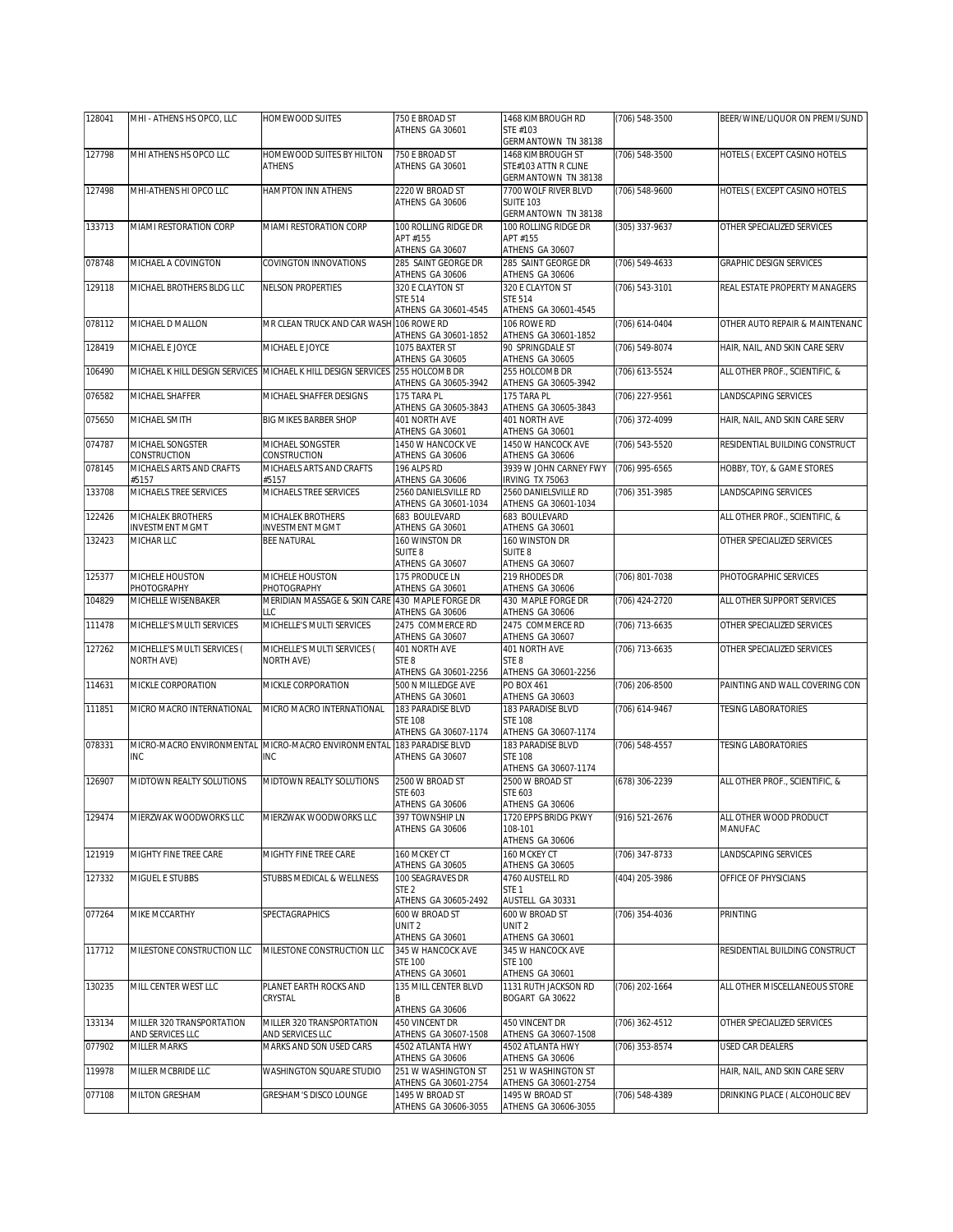| 077109 | <b>MILTON GRESHAM</b>                       | GRESHAM & SON BODY & PAINT<br>SHOP                               | 1495 W BROAD ST<br>ATHENS GA 30606-3055                                            | 1495 W BROAD ST<br>ATHENS GA 30606-3055                                | (706) 548-4389 | AUTOMOTIVE MECHANICAL/ELECTRIC  |
|--------|---------------------------------------------|------------------------------------------------------------------|------------------------------------------------------------------------------------|------------------------------------------------------------------------|----------------|---------------------------------|
| 077411 | MILTON GRESHAM                              | GRESHAM'S BAR ROOM                                               | 1495 W BROAD ST<br>ATHENS GA 30606-3055                                            | 1495 W BROAD ST<br>ATHENS GA 30606-3055                                | (706) 548-4389 | BEER ON PREMISES CONSUMPTION    |
| 089440 | MIND THE GAP INC                            | THE ROYAL PEASANT                                                | 1675 S LUMPKIN ST                                                                  | 1040 RED FOX TRL<br>BISHOP GA 30621                                    | (706) 549-7920 | BEER/WINE/LIQUOR ON PREMI/SUND  |
| 090438 | MIND THE GAP INC                            | THE ROYAL PEASANT                                                | ATHENS GA 30605<br>1675 S LUMPKIN ST                                               | 1040 RED FOX TRL                                                       |                | FULL-SERVICE RESTAURANTS        |
| 121635 | MINDFUL LIVING CENTER LLC                   | MINDFUL LIVING CENTER LLC                                        | ATHENS GA 30606<br>235 MCDUFFIE DR<br>ATHENS GA 30605-3936                         | BISHOP GA 30621<br>235 MCDUFFIF DR<br>ATHENS GA 30605-3936             | (706) 543-0162 | OTHER SPECIALIZED SERVICES      |
| 133737 | MINES FAMILY TRUCKING LLC                   | MINES FAMILY TRUCKING LLC                                        | 265 HANOVER DR                                                                     | 265 HANOVER DR                                                         | (404) 391-6289 | LOCAL GENERAL FREIGHT TRUCKING  |
| 078427 | MINGLEDORFFS INC                            | MINGLEDORFFS INC                                                 | BOGART GA 30622<br>105 WHITETAIL WAY<br>BOGART GA 30622                            | BOGART GA 30622<br>6675 JONES MILL CT<br>NORCROSS GA 30092             | (706) 548-4019 | HVAC EQUIPMENT & SUPPLIES WHOL  |
| 085423 | LLC                                         | MITCH HARRIS ATTORNEY AT LAW MITCH HARRIS ATTORNEY AT LAW<br>LLC | 1160 S MILLEDGE AVE<br><b>SUITE 220</b>                                            | PO BOX 1269<br>ATHENS GA 30603                                         | (866) 553-4918 | OFFICES OF LAWYERS              |
| 077970 | MITCHELL BRIDGE DENTAL II LLC               | MITCHELL BRIDGE DENTAL II LLC                                    | ATHENS GA 30605<br>1171 MITCHELL BRIDGE RD<br>ATHENS GA 30606-6411                 | 1171 MITCHELL BRIDGE RD<br>UNIT A<br>ATHENS GA 30606-6411              | (706) 548-2651 | OFFICES OF DENTISTS             |
| 077158 | MITCHELL BRIDGE RD CAR WASH                 | MITCHELL BRIDGE RD CAR WASH                                      | 110 MITCHELL BRIDGE RD<br>ATHENS GA 30606                                          | 130 PIONEER DR<br>ATHENS GA 30605                                      | (706) 548-6040 | OTHER AUTO REPAIR & MAINTENANC  |
| 126172 | MITCHELL TRUCKING SERVICES<br>LLC           | MITCHELL TRUCKING SERVICES                                       | 1006 CAMPBELL DR<br>ATHENS GA 30605                                                | 1006 CAMPBELL DR<br>ATHENS GA 30605                                    | (706) 224-8715 | LANDSCAPING SERVICES            |
| 124005 | MITCHELL-FIELDS POST NO 2872<br>VFW OF US   | MITCHELL-FIELDS POST NO 2872<br>VFW OF US                        | 835 SUNSET DR<br>ATHENS GA 30606                                                   | 835 SUNSET DR<br>ATHENS GA 30606                                       | (706) 543-5940 | BEER/WINE/LIQUOR ON PREMISES C  |
| 127400 | MK SUPERIOR SERVICES LLC                    | MK SUPERIOR SERVICES LLC                                         | 109 CFI LAR CT<br>ATHENS GA 30607                                                  | PO BOX 402<br>BOGART GA 30622                                          |                | OFFICE ADMINISTRATION SERVICES  |
| 109351 | MLE, LLC                                    | <b>FIVE</b>                                                      | 269 N HULL ST<br><b>STE 100</b>                                                    | 269 N HULL ST<br><b>STE 100</b>                                        | (706) 543-5515 | <b>FULL-SERVICE RESTAURANTS</b> |
| 076535 | MLKB RESTAURANTS LLC                        | BRETT'S CASUAL AMERICAN<br>RESTAURANT                            | ATHENS GA 30601-2791<br>3190 ATLANTA HWY<br>SUITE <sub>11</sub><br>ATHENS GA 30606 | ATHENS GA 30601-2791<br>1171 CREEK HOLLOW RUN<br>WATKINSVILLE GA 30677 | (706) 354-6898 | BEER & WINE ON PREMISES CONSUM  |
| 076685 | MLKB RESTAURANTS LLC                        | BRETTS CASUAL AMERICAN RES                                       | 3190 ATLANTA HWY<br>SUITE 11<br>ATHENS GA 30606                                    | 1171 CREEK HOLLOW RUN<br>WATKINSVILLE GA 30677                         | (706) 354-6898 | FULL-SERVICE RESTAURANTS        |
| 076173 | MLU SERVS INC                               | MLU SERVS INC                                                    | 573 HAWTHORNE AVE<br>ATHENS GA 30606                                               | 573 HAWTHORNE AVE<br>ATHENS GA 30606                                   | (706) 369-7300 | ALL OTHER SPECIAL TRADE CONTRA  |
| 131810 | MNM LLC                                     | SALON 220                                                        | 220 PRINCE AVE<br><b>SUITE B</b><br>ATHENS GA 30601-2473                           | 220 PRINCE AVE<br><b>SUITE B</b><br>ATHENS GA 30601-2473               | (919) 824-1818 | HAIR, NAIL, AND SKIN CARE SERV  |
| 126669 | MOBILE COMMUNICATIONS<br>AMERICA INC        | MOBILE COMMUNICATIONS<br>AMERICA INC                             | 110 NEWTON BRIDGE RD<br>BLDG B STE 100<br>ATHENS GA 30607-1163                     | 100 DUNBAR ST<br><b>SUITE 304</b><br>SPARTANBURG SC<br>29306-5186      | (678) 496-3450 | RADIO & TV BROADCAST & WIRELES  |
| 128906 | MOBILE DETAIL GA LLC                        | MOBILE DETAIL GA LLC                                             | 345 MONTY DR<br>ATHENS GA 30601-1486                                               | 345 MONTY DR<br>ATHENS GA 30601-1486                                   | (404) 678-8073 | OTHER SERVICES TO BLDG & DWELL  |
| 105506 | MODEL CITIZEN SALON                         | MODEL CITIZEN SALON                                              | 497 PRINCE AVE<br>ATHENS GA 30601                                                  | 497 PRINCE AVE<br>ATHENS GA 30601                                      | (706) 543-3656 | HAIR, NAIL, AND SKIN CARE SERV  |
| 078706 | MODERN AGE INC                              | <b>SMOKERS DEN</b>                                               | 289 COLLEGE AVE<br>ATHENS GA 30601                                                 | 3125 ATLANTA HWY<br>ATHENS GA 30606-3332                               | (706) 546-8787 | ALL OTHER MISCELLANEOUS STORE   |
| 078067 | MODERN AGE TOBACCO & GIFTS                  | MODERN AGE TOBACCO & GIFTS                                       | 3125 ATLANTA HWY<br>ATHENS GA 30606-3332                                           | 3125 ATLANTA HWY<br>ATHENS GA 30606-3332                               | (706) 549-6360 | ALL OTHER MISCELLANEOUS STORE   |
| 074924 | MODERN BODY AND FRAME<br>ALIGNMEN           | MODERN BODY AND FRAME<br>ALIGNMEN                                | 1105 HULL RD<br>ATHENS GA 30601-3920                                               | 1105 HULL RD<br>ATHENS GA 30601-3920                                   | (706) 548-1169 | AUTOMOTIVE BODY, PAINT, & GLAS  |
| 131414 | MODERN MIDWAYS INC                          | MODERN MIDWAYS                                                   | 3700 ATLANTA HWY<br>ATHENS GA 30606-3193                                           | 22901 SHERMAN RD<br>STEGER IL 60475                                    | (708) 670-7449 | ALL OTHER AMUSEMENT & RECREATI  |
| 132510 | MODERN PATHWAYS TO<br>RECOVERY              | MODERN PATHWAYS TO<br>RECOVERY                                   | 410 CLUB DR<br>ATHENS GA 30607                                                     | 410 CLUB DR<br>ATHENS GA 30607                                         |                | OFFICE ADMINISTRATION SERVICES  |
| 076890 | MOHAN N IYER                                | ATHENS RETINA CENTER PC                                          | 2705 JEFFERSON RD<br>ATHENS GA 30607                                               | 2705 JEFFERSON RD<br>ATHENS GA 30607                                   | (706) 543-3200 | OFFICES OF ALL OTHER HEALTH PR  |
| 132962 | MOLLEY ISABELLA PEEPLES                     | MOLLEY ISABELLA PEEPLES                                          | 100 N JACKSON ST<br>ATHENS GA 30601                                                | 3725 GEORGE BUSBEE PKWY<br>NW<br>APT 1108<br>KENNESAW GA 30144         |                | ALL OTHER PERSONAL SERVICES     |
| 127700 | MOMIN A & R LLC                             | FOOD EXPRESS                                                     | 151 NELLIE B AVE<br>ATHENS GA 30601-3371                                           | 1190 AVALON CIR<br>BOGART GA 30622                                     | (706) 353-7156 | SUPERMARKETS & OTHER GROCERY (  |
| 133389 | MONDRAGON TRANSPORTATION<br><b>SERVICES</b> | MONDRAGON TRANSPORTATION<br><b>SERVICES</b>                      | 157 GLENDALE HTS<br>WINTERVILLE GA<br>30683-9778                                   | 157 GLENDALE HTS<br>WINTERVILLE GA<br>30683-9778                       | (706) 247-2716 | ONG-DISTANCE GENERAL FREIGHT    |
| 129542 | MONICA'S BODY WAX LLC                       | MONICA'S BODY WAX LLC                                            | 100 BLOOMFIELD ST                                                                  | 100 BLOOMFIELD ST                                                      | (706) 521-5730 | OTHER SPECIALIZED SERVICES      |
| 124435 | MONKS MEADERY INC                           | <b>MONKS MEADERY</b>                                             | ATHENS GA 30605<br>231 COLLINS INDUSTRIAL<br><b>BLVD</b>                           | ATHENS GA 30605<br>15 LAKE VIEW DR SE<br>ATLANTA GA 30317              | (404) 931-5356 | WINE MANUFACTURER               |
| 125583 | MONKS MEADERY INC                           | MONKS MEADERY                                                    | ATHENS GA 30601<br>231 COLLINS IND BLVD                                            | 15 LAKE VIEW DR SE                                                     | (404) 931-5356 | WINE MANUFACTURER               |
| 079202 | MONOPOLY PROPERTIES INC                     | POOL SERVICES                                                    | ATHENS GA 30601<br>180 PARK AVE<br>ATHENS GA 30601                                 | ATLANTA GA 30317<br>180 PARK AVE<br>UNIT B                             | (706) 548-9797 | OTHER SPECIALIZED SERVICES      |
| 075550 | MONSIGNOR DONOVAN                           | MONSIGNOR DONOVAN                                                | 590 LAVENDER RD                                                                    | ATHENS GA 30601-1722<br>590 LAVENDER RD                                | (706) 433-0223 | NON-PROFIT ORGANIZATION         |
|        | CATHOLIC HIGH SCHOOL                        | CATHOLIC HIGH SCHOOL                                             | ATHENS GA 30606                                                                    | ATHENS GA 30606                                                        |                |                                 |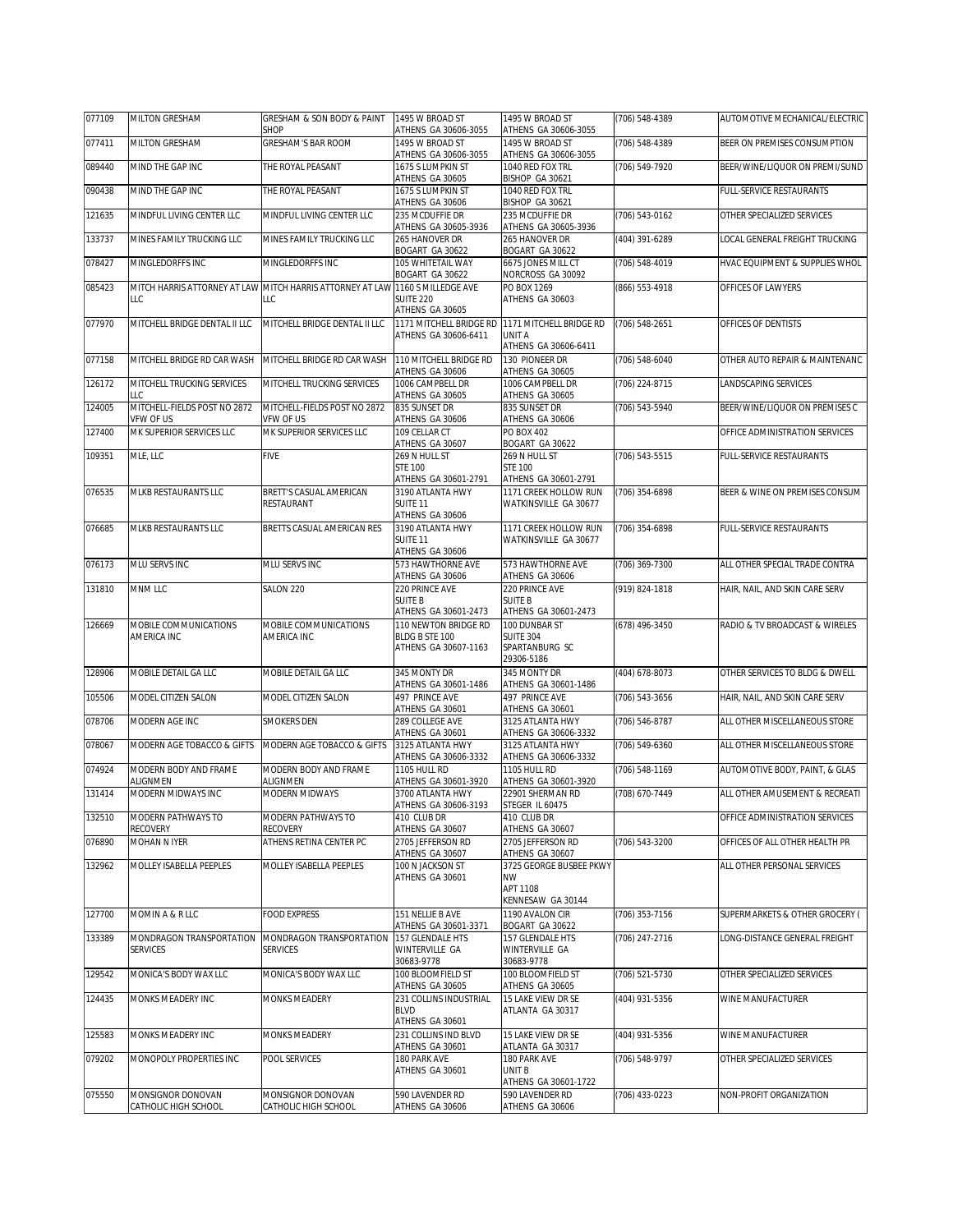| 119585 | MONTESSORI OASIS                       | MONTESSORI OASIS                                                                 | 1465 HWY 29 N                                          | PO BOX 824                                                | (706) 284-5862     | CHILD DAY CARE SERVICES          |
|--------|----------------------------------------|----------------------------------------------------------------------------------|--------------------------------------------------------|-----------------------------------------------------------|--------------------|----------------------------------|
|        |                                        |                                                                                  | LOT G-15<br>ATHENS GA 30601                            | ATHENS GA 30603                                           |                    |                                  |
| 125080 | MOORE DESIGN FOR LESS                  | MOORE DESIGN FOR LESS                                                            | 70 SPRINGDALE ST                                       | 70 SPRINGDALE ST                                          | (706) 595-4495     | <b>INTERIOR DESIGNS SERVICES</b> |
|        |                                        |                                                                                  | ATHENS GA 30605-1236                                   | ATHENS GA 30605-1236                                      |                    |                                  |
| 098508 | MOORE DEVELOPMENT &                    | MOORE DEVELOPMENT &                                                              | 13 OAK GROVE RD                                        | 1041 SHORELINE DR                                         |                    | RESIDENTIAL BUILDING CONSTRUCT   |
| 080211 | CONSTRUCTION INC<br>MOPSY INC          | CONSTRUCTION INC<br>REPUBLIC SALON                                               | ATHENS GA 30607<br>312 E BROAD ST                      | MADISON GA 30650<br>330 DEKLE DR                          |                    | HAIR, NAIL, AND SKIN CARE SERV   |
|        |                                        |                                                                                  | 3RD FL<br>ATHENS GA 30601                              | ATHENS GA 30605                                           |                    |                                  |
| 111234 | MOPSY INC                              | REPUBLIC SALON                                                                   | 312 E BROAD ST                                         | 330 DEKLE DR                                              | (706) 208-5222     | BEER & WINE ON PREMISES CONSUM   |
|        |                                        |                                                                                  | 3 FL                                                   | ATHENS GA 30605                                           |                    |                                  |
| 077487 | MORANG JAMES E DDS PC                  | MORANG JAMES E DDS PC                                                            | ATHENS GA 30601<br>181 UNIVERSITY DR                   | 181 UNIVERSITY DR                                         | $(706) 549 - 5224$ | OFFICES OF DENTISTS              |
|        |                                        |                                                                                  | ATHENS GA 30605-1435                                   | ATHENS GA 30605-1435                                      |                    |                                  |
| 078227 | MORGAN CONCRETE CO                     | MORGAN CONCRETE CO                                                               | 1004 WINTERVILLE RD<br>ATHENS GA 30605                 | PO BOX 246<br>TOCCOA GA 30577-1404                        | (706) 886-0431     | CONCRETE PIPE, BRICK, AND BLOC   |
| 090392 | LLC                                    | MORGAN STANLEY SMITH BARNEY MORGAN STANLEY SMITH BARNEY 225 S MILLEDGE AVE<br>ΤC | ATHENS GA 30605                                        | 225 S MILLEDGE AVE<br>ATHENS GA 30605                     | (212) 762-1236     | SECURITIES BROKERAGE             |
| 119026 | MORIARTY LAW PC                        | MORIARTY LAW PC                                                                  | 298 E WASHINGTON ST                                    | 298 E WASHINGTON ST                                       |                    | OFFICES OF LAWYERS               |
|        |                                        |                                                                                  | SUITE <sub>C</sub>                                     | SUITE <sub>C</sub>                                        |                    |                                  |
| 075136 | MORNING STAR WORLDWIDE INC ALLUX GROUP |                                                                                  | ATHENS GA 30601-2316<br>280 BEDFORD DR                 | ATHENS GA 30601-2316<br>280 BEDFORD DR                    | (706) 621-7169     | OTHER SCIENTIFIC & TECHNICAL C   |
|        |                                        |                                                                                  | ATHENS GA 30606                                        | ATHENS GA 30606                                           |                    |                                  |
| 129943 | MORRIS & MCDANIEL INC                  | MORRIS & MCDANIEL INC                                                            | 0 ATHENS CLARKE CO                                     | 117 S ST ASAPH ST                                         | (703) 836-3600     | ALL OTHER PROF., SCIENTIFIC, &   |
|        |                                        |                                                                                  | ADDRESS<br>ATHENS GA 30601                             | ALEXANDRIA VA 22314                                       |                    |                                  |
| 123166 | MORSCO SUPPLY LLC                      | DEVORE & JOHNSON                                                                 | 904 N CHASE ST                                         | 15850 DALLAS PKWY                                         | (817) 870-2227     | HVAC EQUIPMENT & SUPPLIES WHOL   |
|        |                                        |                                                                                  | ATHENS GA 30601                                        | 2ND FLOOR                                                 |                    |                                  |
|        | MOTEL ENTERPRISES INC                  |                                                                                  |                                                        | DALLAS TX 75248<br>PO BOX 1666                            |                    |                                  |
| 068034 |                                        | HOLIDAY INN ATHENS                                                               | 197 E BROAD ST<br>ATHENS GA 30601                      | ATHENS GA 30603                                           | (706) 549-4433     | HOTELS (EXCEPT CASINO HOTELS     |
| 128808 | MOTHER PHO INC                         | MOTHER PHO                                                                       | 167 F BROAD ST                                         | 167 E BROAD ST                                            | (706) 354-6006     | BEER ON PREMISES CONSUMPTION     |
| 121903 | MOTHER PHO VIETNAMESE                  | MOTHER PHO VIETNAMESE                                                            | ATHENS GA 30601<br>167 E BROAD ST                      | ATHENS GA 30601<br>167 E BROAD ST                         | (706) 534-6006     | FULL-SERVICE RESTAURANTS         |
|        | RESTAURANT                             | RESTAURANT                                                                       | ATHENS GA 30601                                        | ATHENS GA 30601                                           |                    |                                  |
| 121916 | MOTHERSHIP TATTOO                      | MOTHERSHIP TATTOO                                                                | 1377 PRINCE AVE<br>ATHENS GA 30606                     | 1377 PRINCE AVE<br>ATHENS GA 30606                        | (706) 850-1028     | ALL OTHER PERSONAL SERVICES      |
| 132939 | MOVE READY MOVERS                      | MOVE READY MOVERS                                                                | 420 RUTH ST                                            | 420 RUTH ST                                               | (706) 351-8587     | OTHER SPECIALIZED SERVICES       |
| 126207 | MOVEMENT MORTGAGE LLC                  | MOVEMENT MORTGAGE LLC                                                            | ATHENS GA 30601-2146<br>525 S MILLEDGE AVE             | ATHENS GA 30601-2146<br>8024 CALVIN HALL RD               | (803) 619-6052     | MORTGAGE & NONMORTGAGE LOAN      |
|        |                                        |                                                                                  | ATHENS GA 30605                                        | INDIAN LAND SC 29707                                      |                    | BR                               |
| 090587 | MPD DESIGNS                            | MPD DESIGNS                                                                      | 119 HUNTERS CROSSING RD PO BOX 7314<br>ATHENS GA 30606 | ATHENS GA 30604                                           |                    | JEWELRY STORES                   |
| 129426 | MPG PARKWAY BLVD LLC                   | MPG PARKWAY BLVD LLC                                                             | 1021 PARKWAY BLVD                                      | 23B SHELTER COVE LN                                       | (843) 694-7146     | REAL ESTATE PROPERTY MANAGERS    |
|        |                                        |                                                                                  | ATHENS GA 30606                                        | <b>SUITE 202</b><br>HILTON HEAD SC 29928                  |                    |                                  |
| 079990 | MPRINT DESIGN STUDIO INC               | MPRINT DESIGN STUDIO INC                                                         | 675 PULASKI ST                                         | PO BOX 405                                                | (706) 549-7173     | <b>GRAPHIC DESIGN SERVICES</b>   |
|        |                                        |                                                                                  | STE 1600<br>ATHENS GA 30601-2384                       | ATHENS GA 30603                                           |                    |                                  |
| 129482 | MR FIX IT WAYNE LLC                    | MR FIX IT WAYNE LLC                                                              | 620 HILL ST                                            | 620 HILL ST                                               | (770) 380-5844     | RESIDENTIAL BUILDING CONSTRUCT   |
|        |                                        |                                                                                  | STE 6                                                  | STE <sub>6</sub>                                          |                    |                                  |
| 131329 | MS KIRRENA'S LLC                       | MS KIRRENA'S LLC                                                                 | ATHENS GA 30606<br>325 BRAY ST                         | ATHENS GA 30606<br>325 BRAY ST                            | $(706)$ 352-0540   | CHILD DAY CARE SERVICES          |
|        |                                        |                                                                                  | ATHENS GA 30601                                        | ATHENS GA 30601                                           |                    |                                  |
| 129881 | MSM HEALTH SERVICES LLC                | MSM HEALTH SERVICES LLC                                                          | 115 JOE CAREY RD<br>WINTERVILLE GA 30683               | 115 JOE CAREY RD<br>WINTERVILLE GA 30683                  | (706) 338-6763     | OFFICE ADMINISTRATION SERVICES   |
| 077181 | MUFFLER CENTERS INC                    | MUFFLER CENTERS INC                                                              | 2445 W BROAD ST                                        | 2445 W BROAD ST                                           | (706) 548-9334     | AUTOMOTIVE MECHANICAL/ELECTRIC   |
| 078787 | MULTI TARGETING SYSTEMS                | MULTI TARGETING SYSTEMS                                                          | ATHENS GA 30606<br>365 MCDUFFIE DR                     | ATHENS GA 30606<br>365 MCDUFFIE DR                        | (706) 548-7268     | OTHER SCIENTIFIC & TECHNICAL C   |
|        | MULTIFAMILY SPECIALTIES LLC            |                                                                                  | ATHENS GA 30605                                        | ATHENS GA 30605                                           |                    |                                  |
| 121243 |                                        | D12 SERVICES                                                                     | 2740 ATLANTA HWY<br>ATHENS GA 30606                    | 2740 ATLANTA HWY<br>ATHENS GA 30606                       | (726) 728-9195     | HOUSEHOLD & ISNSTITUTION FURNI   |
| 133013 | MUNCH HUT DELI AND STORE               | MUNCH HUT DELI AND STORE                                                         | 175 E BROAD ST<br>ATHENS GA 30601                      | 175 E BROAD ST<br>ATHENS GA 30601                         | (706) 850-7150     | FULL-SERVICE RESTAURANTS         |
| 101539 | MUNDO OF COMMUNICATIONS<br>LLC         | MUNDO OF COMMUNICATIONS<br>LLC                                                   | 2461 JEFFERSON RD<br>ATHENS GA 30607                   | 2461 JEFFERSON RD<br>ATHENS GA 30607                      | (706) 850-0211     | OTHER TELECOMMUNICATIONS         |
| 098197 | MURPHY OIL USA INC                     | MURPHY EXPRESS #8577                                                             | 4400 LEXINGTON RD                                      | PO BOX 7300                                               |                    | GASOLINE STATIONS WITH CONVENI   |
|        |                                        |                                                                                  | ATHENS GA 30605-2502                                   | EL DORADO AR 71731                                        |                    |                                  |
| 098330 | MURPHY OIL USA, INC                    | MURPHY EXPRESS #8577                                                             | 4400 LEXINGTON RD<br>ATHENS GA 30605-2502              | PO BOX 7300<br><b>ATTN: PERMITS</b><br>EL DORADO AR 71731 | (706) 316-2740     | BEER/WINE PKG/SUNDAY SALES       |
| 123257 | MUSCENTI MUSIC                         | MUSCENTI MUSIC                                                                   | 260 CLIFTON DR                                         | 260 CLIFTON DR<br>ATHENS GA 30606-1633                    | (434) 826-9623     | OTHER SPECIALIZED SERVICES       |
| 129693 | MUSIC WITH NATALIE                     | MUSIC WITH NATALIE                                                               | ATHENS GA 30606-1633<br>315 FOREST RD                  | 315 FOREST RD                                             | (706) 424-1331     | EDUCATIONAL SUPPORT SERVICES     |
|        |                                        |                                                                                  | ATHENS GA 30605-3819                                   | ATHENS GA 30605-3819                                      |                    |                                  |
| 129492 | MVN ENTERPRISES LLC                    | MVN ENTERPRISES LLC                                                              | 160 LAUREL DR<br>ATHENS GA 30606-1641                  | 160 LAUREL DR<br>ATHENS GA 30606-1641                     | (706) 201-9064     | OTHER DIRECT SELLING ESTABLISH   |
| 132749 | MW AUTO BROKERS LLC                    | MW AUTO BROKERS LLC                                                              | 159 ONETA ST                                           | 124 SPRING LEAF TRL                                       | (706) 850-7818     | USED CAR DEALERS                 |
|        |                                        |                                                                                  | UNIT 4 SUITE 2<br>ATHENS GA 30601                      | WINTERVILLE GA 30683                                      |                    |                                  |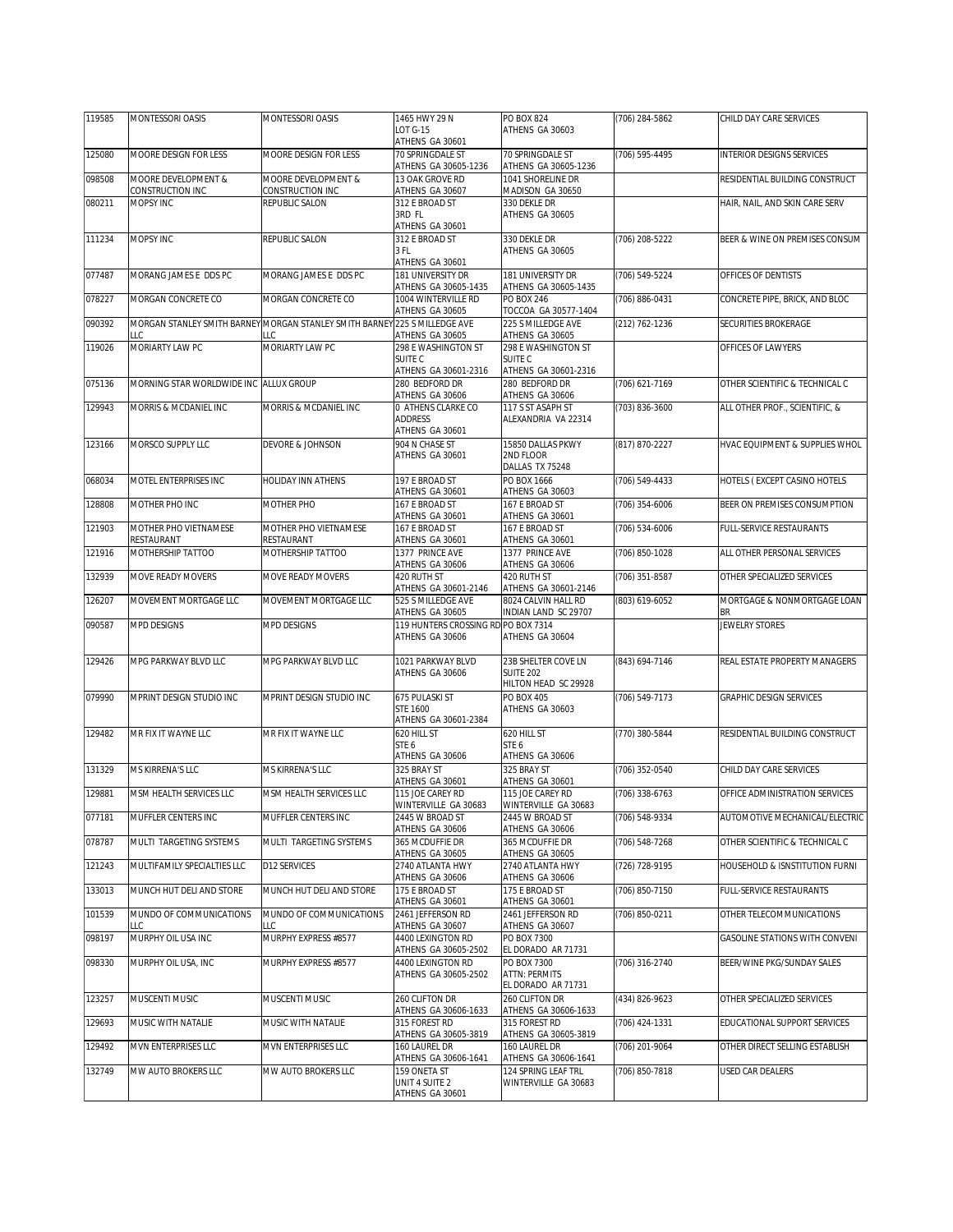| 132762 | MWP ENTERTAINMENT LLC                     | MIX WIRE PRODUCTIONS                                                                        | 105 WESTCHESTER DR                                          | 105 WESTCHESTER DR                                                     | (678) 595-6164 | OTHER SPECIALIZED SERVICES        |
|--------|-------------------------------------------|---------------------------------------------------------------------------------------------|-------------------------------------------------------------|------------------------------------------------------------------------|----------------|-----------------------------------|
|        |                                           |                                                                                             | B <sub>3</sub><br>ATHENS GA 30606                           | B <sub>3</sub><br>ATHENS GA 30606                                      |                |                                   |
| 134255 | MY HEART SALON STUDIO                     | MY HEART SALON STUDIO                                                                       | 174 CLEVELAND AVE<br>ATHENS GA 30601                        | 174 CLEVELAND AVE<br>ATHENS GA 30601                                   | (347) 481-2977 | HAIR, NAIL, AND SKIN CARE SERV    |
| 093857 | <b>MINISTRIES</b>                         | MY ORDERED FOOTSTEPS BY GOD MY ORDERED FOOTSTEPS BY GOD 600 TIMOTHY RD<br><b>MINISTRIES</b> | ATHENS GA 30606-4438                                        | 600 TIMOTHY RD<br>ATHENS GA 30606-4438                                 |                | ALL OTHER PERSONAL SERVICES       |
| 075935 | <b>MYRICK ENTERPRISES</b>                 | <b>MYRICK ENTERPRISES</b>                                                                   | <b>422 FAIRWAY DR</b><br>ATHENS GA 30607                    | PO BOX 82514<br>ATHENS GA 30608-2514                                   | (706) 540-4217 | DISABLED VETERAN                  |
| 077489 | N E GEORGIA ENT HEAD & NECK               | N E GEORGIA ENT HEAD & NECK                                                                 | 700 SUNSET DR                                               | 700 SUNSET DR                                                          | (706) 546-0144 | OFFICE OF PHYSICIANS              |
|        | <b>SURGERY</b>                            | <b>SURGERY</b>                                                                              | <b>SUITE 103</b><br>ATHENS GA 30606-2287                    | <b>SUITE 103</b><br>ATHENS GA 30606-2287                               |                |                                   |
| 134162 | N&H CONTRACTORS GROUP LLC                 | N&H CONTRACTORS GROUP LLC                                                                   | 235 SYCAMORE DR.<br>APT Y2                                  | 235 SYCAMORE DR.<br>APT Y2                                             | (706) 380-0941 | RESIDENTIAL BUILDING CONSTRUCT    |
|        |                                           |                                                                                             | ATHENS GA 30606                                             | ATHENS GA 30606                                                        |                |                                   |
| 128978 | <b>N2ATHENS LLC</b>                       | N2ATHENS LLC                                                                                | 118 RUTH DR<br>#810                                         | PO BOX 1282<br>ATHENS GA 30603                                         | (678) 362-5033 | REAL ESTATE INVESTMENT TRUSTS     |
|        |                                           |                                                                                             | ATHENS GA 30601                                             |                                                                        |                |                                   |
| 075293 | NACKASHI DESIGN &<br>CONSTRUCTION COMPANY | NACKASHI DESIGN &<br>CONSTRUCTION COMPANY                                                   | 225 THREE OAKS DR<br>ATHENS GA 30607                        | 225 THREE OAKS DR<br>ATHENS GA 30607                                   | (706) 372-0144 | RESIDENTIAL BUILDING CONSTRUCT    |
| 077160 | NAGUL INC                                 | LAYS FOOD MART #1                                                                           | 100 MACON HWY<br>ATHENS GA 30606-5149                       | 100 MACON HWY<br>ATHENS GA 30606-5149                                  | (706) 354-8090 | GASOLINE STATIONS WITH CONVENI    |
| 078297 | NAGUL INC                                 | LAYS FOOD MART #1                                                                           | 100 MACON HWY                                               | 100 MACON HWY                                                          | (706) 354-8090 | BEER/WINE PKG/SUNDAY SALES        |
| 075608 | NAIL FIRST SALON INC                      | NAIL 1ST                                                                                    | ATHENS GA 30606-5149<br>3700 ATLANTA HWY                    | ATHENS GA 30606-5149<br>3700 ATLANTA HWY                               | (706) 208-0003 | HAIR, NAIL, AND SKIN CARE SERV    |
|        |                                           |                                                                                             | SUITE 83<br>ATHENS GA 30606-3155                            | SUITE 83<br>ATHENS GA 30606-3155                                       |                |                                   |
| 127507 | NAILS CARE SALON & SPA                    | NAILS CARE SALON & SPA                                                                      | 120 AI PS RD                                                | 120 ALPS RD                                                            | (678) 469-0018 | HAIR, NAIL, AND SKIN CARE SERV    |
| 130233 | NAILS SO DEP!                             | NAILS SO DEP!                                                                               | ATHENS GA 30606<br>1063 BAXTER ST                           | ATHENS GA 30606<br>1063 BAXTER ST                                      | (706) 850-7000 | HAIR, NAIL, AND SKIN CARE SERV    |
|        |                                           |                                                                                             | #800                                                        | #800                                                                   |                |                                   |
| 077873 | NAKANISHI MANUFACTURING                   | NAKANISHI MANUFACTURING                                                                     | ATHENS GA 30606<br>1225 VOYLES RD                           | ATHENS GA 30606<br>1225 VOYLES RD                                      | (706) 353-0006 | ALL OTHER FABRICATED METAL PRO    |
|        | CORP                                      | CORP                                                                                        | WINTERVILLE GA 30683                                        | WINTERVILLE GA 30683                                                   |                |                                   |
| 076891 | NAMCO ENTERTAINMENT INC<br>(84032)        | NAMCO ENTERTAINMENT INC<br>(84032)                                                          | 4375 LEXINGTON RD<br>ATHENS GA 30605                        | 712 N CENTRAL AVE<br>SUITE B<br>WOOD DALE IL 60191-1253                | (630) 238-2200 | AMUSEMENT ARCADES                 |
| 129629 | NAMVAC LLC                                | CLEAN HOME VACUUMS                                                                          | 2030 W BROAD ST<br>ATHENS GA 30606                          | 2030 W BROAD ST<br>ATHENS GA 30606                                     | (706) 353-2800 | APPLIANCE, TV, & OTHER ELECTRO    |
| 083931 | NANCEE TOMLINSON LLC                      | NANCEE TOMLINSON LLC                                                                        | 264 N JACKSON ST<br>ATHENS GA 30601                         | PO BOX 102<br>ATHENS GA 30603                                          | (706) 559-4875 | OFFICES OF LAWYERS                |
| 128462 | NAO & NAO TRANSPORTATION<br><b>INC</b>    | NAO & NAO TRANSPORTATION<br><b>INC</b>                                                      | 1655 OLYMPIC DR<br>ATHENS GA 30601                          | 6442 BONNER AVE<br>NORTH HOLLYWOOD CA                                  | (818) 381-2137 | OTHER SPECIALIZED SERVICES        |
|        |                                           |                                                                                             |                                                             | 91606                                                                  |                |                                   |
| 119944 | NAOMI DENBY                               | NAOMI DENBY                                                                                 | 100 N JACKSON TOPPERS<br>ATHENS GA 30601                    | PO BOX 6855<br>ATHENS GA 30604                                         | (404) 387-3726 | ALL OTHER PERSONAL SERVICES       |
| 101895 | NASH RV SERVICE LLC                       | NASH RV SERVICE LLC                                                                         | 375 OLD COMMERCE RD<br>ATHENS GA 30607-1045                 | 375 OLD COMMERCE RD<br>ATHENS GA 30607-1045                            | (706) 543-8410 | AUTOMOTIVE MECHANICAL/ELECTRIC    |
| 130286 | NATALIE BUTLER                            | NATALIE BUTLER                                                                              | 357 NOKETCHEE DR<br>ATHENS GA 30601-4085                    | 357 NOKETCHEE DR<br>ATHENS GA 30601-4085                               | (706) 461-1687 | ELECTRONIC SHOPPING & MAIL-ORD    |
| 132945 | NATALIE OVERTON                           | NATALIE OVERTON                                                                             | 100 N JACKSON ST<br>ATHENS GA 30601                         | 1271 TOWNE SQUARE CT<br>ATHENS GA 30607                                | (805) 256-9949 | ALL OTHER PERSONAL SERVICES       |
| 133518 | NATE AND SUTTON HOMES LLC                 | NATE AND SUTTON HOMES LLC                                                                   | 110 VICTORY ESTATES DR                                      | 1098 LIBERTY PARK DR                                                   | (404) 309-4492 | REAL ESTATE PROPERTY MANAGERS     |
| 077503 | NATION WIDE FOOT & ANKLE                  | FOOT AND LEG HEALTH CARE C                                                                  | ATHENS GA 30605<br>170 HAWTHORNE PARK                       | BRASELTON GA 30517<br>PO BOX 7727                                      | (706) 548-2544 | OFFICE OF PHYSICIANS              |
|        | SURGEONS LLC                              |                                                                                             | ATHENS GA 30606                                             | ATHENS GA 30604                                                        |                |                                   |
| 115715 | NATIONAL EMS INC                          | NATIONAL EMS INC                                                                            | 23200 N PIMA RD<br><b>SUITE 210</b>                         | 23200 N PIMA RD<br><b>SUITE 210</b>                                    | (706) 286-7007 | ALL OTHER AMBULATORY HEALTH CA    |
| 077191 | NATIONAL TAX INC                          | THE TAX SHELTER                                                                             | SCOTTSDALE AZ 85255<br>630 HAWTHORNE AVE                    | SCOTTSDALE AZ 85255<br>630 HAWTHORNE AVE                               | (706) 353-1711 | ACCOUNTING, TAX PREPARATION, B    |
| 078433 | NATIVE AMERICA GALLERY INC                | NATIVE AMERICA GALLERY INC                                                                  | ATHENS GA 30606-2508<br>195 F CLAYTON ST                    | ATHENS GA 30606-2508<br><b>PO BOX 188</b>                              |                | ALL OTHER MISCELLANEOUS STORE     |
|        |                                           |                                                                                             | ATHENS GA 30601-2702                                        | ATHENS GA 30603                                                        | (706) 543-8425 |                                   |
| 131604 | NATURAL HOLISTIC HEALTH LLC               | NATURAL HOLISTIC HEALTH LLC                                                                 | 145 ZATELLA LN<br>ATHENS GA 30601                           | 145 ZATELLA LN<br>ATHENS GA 30601                                      | (706) 255-3841 | ALL OTHER PROF., SCIENTIFIC, &    |
| 132755 | NATURALLY ALMONE                          | NATURALLY ALMONE                                                                            | 681 W VINCENT DR<br>ATHENS GA 30607                         | 681 W VINCENT DR<br>ATHENS GA 30607                                    | (706) 202-8309 | ELECTRONIC SHOPPING & MAIL-ORD    |
| 130069 | NATURE'S EGO LLC                          | NATURE'S EGO LLC                                                                            | 3701 ATLANTA HWY<br><b>STE 38</b><br>ATHENS GA 30606        | 3701 ATLANTA HWY<br><b>STE 38</b><br>ATHENS GA 30606                   | (706) 215-8038 | ALL OTHER MISCELLANEOUS STORE     |
| 087345 | NAWKAW CORPORATION                        | NAWKAW CORPORATION                                                                          | 380 COMMERCE BLVD                                           | PO BOX 69                                                              | (706) 355-3217 | MASONARY AND STONE                |
| 087348 | NAWKAW INC                                | NAWKAW INC                                                                                  | ATHENS GA 30606<br>380 COMMERCE BLVD                        | BOGART GA 30622<br>PO BOX 69                                           | (706) 355-3217 | CONTRACTORS<br>MASONARY AND STONE |
|        |                                           |                                                                                             | ATHENS GA 30606                                             | BOGART GA 30622                                                        |                | CONTRACTORS                       |
| 120474 | NCR CORPORATION                           | NCR CORPORATION                                                                             | 110 E CLAYTON ST<br><b>FLR 8 &amp; 9</b><br>ATHENS GA 30605 | 864 SPRING ST NW<br>ATTN:TAX DEPT ERIC<br>MANTONDO<br>ATLANTA GA 30308 | (678) 808-7909 | SOFTWARE PUBLISHERS               |
| 077196 | NE GA TEMPORARY SERVICE INC               | NE GA TEMPORARY SERVICE INC                                                                 | 220 COLLEGE AVE                                             | 220 COLLEGE AVE                                                        | (706) 549-0704 | TEMPORARY HELP SERVICES           |
|        |                                           |                                                                                             | <b>STE 521</b><br>ATHENS GA 30601                           | <b>STE 521</b><br>ATHENS GA 30601                                      |                |                                   |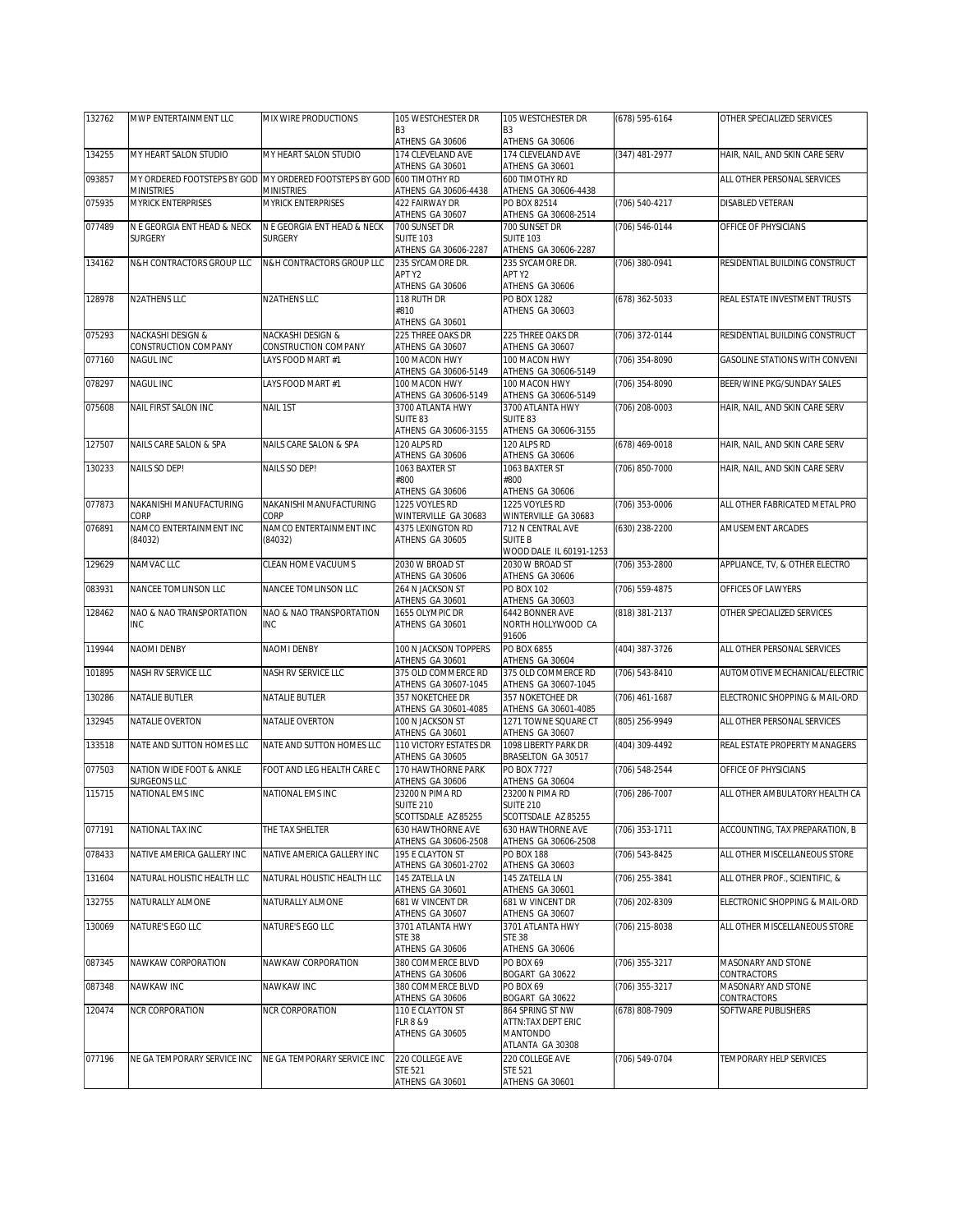| 078197 | NE GA VISION CARE LLC                                  | JENKINS VISION CARE                                                    | 850 PRINCE AVE                                           | 850 PRINCE AVE                                                       | (706) 353-2520     | OFFICES OF OPTOMETRISTS        |
|--------|--------------------------------------------------------|------------------------------------------------------------------------|----------------------------------------------------------|----------------------------------------------------------------------|--------------------|--------------------------------|
|        |                                                        |                                                                        | STE B<br>ATHENS GA 30606                                 | STE B<br>ATHENS GA 30606                                             |                    |                                |
| 077090 | NE GEORGIA HEARING CENTER                              | <b>GEORGIA HEARING CENTER</b>                                          | 150 NACOOCHEE AVE<br>ATHENS GA 30601                     | 150 NACOOCHEE AVE<br>ATHENS GA 30601                                 | (706) 546-5689     | OTHER HEALTH & PERSONAL CARE S |
| 131594 | NEDZA'S LLC                                            | NEDZAS                                                                 | 1591 S LUMPKIN ST<br>STE A                               | 1591 S LUMPKIN ST<br>STE A                                           | (678) 936-3794     | FULL-SERVICE RESTAURANTS       |
| 082867 | NEEDLES & THREADS OF ATHENS                            | NEEDLES & THREADS OF ATHENS                                            | ATHENS GA 30606<br>172 HICKORY PTE DR<br>ATHENS GA 30605 | ATHENS GA 30606<br>172 HICKORY PTE DR<br>ATHENS GA 30605             | (706) 548-0027     | SEWING, NEEDLEWORK, & PIECE GO |
| 074450 | NELSNICK ENTERPRISES INC                               | NELSNICK ENTERPRISES                                                   | 385 PRICE AVE<br>ATHENS GA 30606                         | 196 ALPS RD<br><b>SUITE 2-232</b><br>ATHENS GA 30606-4085            | (706) 340-5479     | OTHER SCIENTIFIC & TECHNICAL C |
| 078585 | NELSON ANNETTE A CPA                                   | NELSON ANNETTE A CPA                                                   | 320 E CLAYTON ST<br>STE 514<br>ATHENS GA 30601-4545      | 320 E CLAYTON ST<br><b>STE 514</b><br>ATHENS GA 30601-4545           | $(706) 543-3101$   | ACCOUNTING, TAX PREPARATION, B |
| 124072 | NEPHRON CORPORATION /<br>KIDNEY HYPERTENSION CLINIC PC | NEPHRON CORPORATION /<br>KIDNEY HYPERTENSION CLINIC PC                 | 210 HAWTHORNE PARK<br>ATHENS GA 30606                    | 605 OLD NORCROSS RD<br>LAWRENCEVILLE GA 30046                        | (678) 957-9030     | OFFICE OF PHYSICIANS           |
| 129858 | NEW GROWTH MEDIA LLC                                   | NEW GROWTH<br>COMMUNICATIONS                                           | 181 TIMBERLANE DR<br>ATHENS GA 30606-2461                | 181 TIMBERLANE DR<br>ATHENS GA 30606-2461                            | (706) 340-3140     | ALL OTHER PROF., SCIENTIFIC, & |
| 131464 | NEW LANE TRUCKING LLC                                  | NEW LANE TRUCKING LLC                                                  | 225 ROSE ST<br>ATHENS GA 30606                           | 225 ROSE ST<br>ATHENS GA 30606                                       | (706) 255-6966     | RESIDENTIAL BUILDING CONSTRUCT |
| 086279 | NEW RUE 21 LLC                                         | RUE 21 #720                                                            | 3700 ATLANTA HWY<br>#234<br>ATHENS GA 30606              | 800 COMMONWEALTH DR<br>STE 100 ATTN: TAX #720<br>WARRENDALE PA 15086 | (724) 776-9780     | FAMILY CLOTHING STORES         |
| 131557 | NEW URBAN FORESTRY<br>ACQUISITION LLC                  | NEW URBAN FORESTRY LLC                                                 | 1002 WINTERVILLE RD<br>ATHENS GA 30605                   | PO BOX 82036<br>ATHENS GA 30608                                      | (706) 389-0398 8   | LANDSCAPING SERVICES           |
| 077243 | NEW WALK LLC                                           | NEW WALK LLC                                                           | 625 HAWTHORNE AVE<br>ATHENS GA 30606                     | 625 HAWTHORNE AVE<br>ATHENS GA 30606                                 | (706) 546-7934     | HAIR, NAIL, AND SKIN CARE SERV |
| 088820 | NEW WEST RECORDS                                       | NEW WEST RECORDS                                                       | 399 MEIGS ST<br>ATHENS GA 30601                          | 2923 BERRY HILL DR<br>NASHVILLE TN 37204                             | (706) 548-3913     | RECORD PRODUCTION              |
| 077530 | NEW WORLD GRAPHICS INC                                 | NEW WORLD GRAPHICS INC                                                 | 145 COILE DR<br>ATHENS GA 30606                          | 145 COILE DR<br>ATHENS GA 30606                                      | (706) 353-2517     | PRINTING                       |
| 108909 | <b>NEXT STEP</b>                                       | <b>NEXT STEP</b>                                                       | 260 WOODHAVEN PKWY<br>ATHENS GA 30606-1915               | 260 WOODHAVEN PKWY<br>ATHENS GA 30606-1915                           | (706) 353-8799     | FITNESS & RECREATIONAL SPORTS  |
| 091994 | NGMT INC                                               | <b>NGMT INC</b>                                                        | 2026 S MILLEDGE AVE<br>STE C<br>ATHENS GA 30605          | PO BOX 2795<br>GAINESVILLE GA 30503                                  | $(706) 543 - 1200$ | ALL OTHER AMBULATORY HEALTH CA |
| 120913 | NIGHTLIGHT CHRISTIAN<br><b>ADOPTIONS</b>               | NIGHTLIGHT CHRISTIAN<br><b>ADOPTIONS</b>                               | 2340 PRINCE AVE<br>UNIT B<br>ATHENS GA 30606             | 2340 PRINCE AVE<br>UNIT B<br>ATHENS GA 30606                         | (706) 750-9119     | NON-PROFIT ORGANIZATION        |
| 133124 | NIGHTSCAPES BY DAN                                     | NIGHTSCAPES BY DAN                                                     | 140 VALLEY RD<br>ATHENS GA 30606                         | 140 VALLEY RD<br>ATHENS GA 30606                                     | (941) 321-8976     | LANDSCAPING SERVICES           |
| 074552 | NILESH C PATEL                                         | OAK STREET PACKAGE                                                     | 367 OAK ST<br>ATHENS GA 30601                            | 367 OAK ST<br>ATHENS GA 30601                                        | (706) 543-2003     | BEER/WINE/LIQUOR PKG/SUNDAY SA |
| 125138 | NILESH C PATEL                                         | OAK STREET PACKAGE                                                     | 367 OAK ST<br>ATHENS GA 30601                            | 367 OAK ST<br>ATHENS GA 30601                                        | (706) 543-2003     | CONVENIENCE STORES             |
| 106317 | NIMA IMPEX LLC                                         | NIMA IMPEX                                                             | 205 HAWTHORNE AVE<br>ATHENS GA 30606                     | 205 HAWTHORNE AVE<br>ATHENS GA 30606                                 | (706) 549-7535     | BEER PACKAGE SUNDAY SALES      |
| 107021 | NIMA IMPEX LLC                                         | NIMA IMPEX                                                             | 205 HAWTHORNE AVE<br>ATHENS GA 30606                     | 205 HAWTHORNE AVE<br>ATHENS GA 30606                                 |                    | CONVENIENCE STORES             |
| 112725 | NINA BORREMANS TAX &<br>ACCOUNTING                     | NINA BORREMANS TAX &<br>ACCOUNTING                                     | 142 FEATHERWOOD CT                                       | 142 FEATHERWOOD CT                                                   | (706) 340-7535     | ACCOUNTING, TAX PREPARATION, B |
| 126052 | NITRO JOE LLC                                          | NITRO JOE LLC                                                          | ATHENS GA 30601<br>1480 BAXTER ST<br>STE C               | ATHENS GA 30601<br>1480 BAXTER ST<br>STE C                           | (706) 353-3130     | ALL OTHER MISCELLANEOUS STORE  |
|        |                                                        |                                                                        | ATHENS GA 30606                                          | ATHENS GA 30606                                                      |                    |                                |
| 129031 | NO FUSS CLEANING SERVICES                              | NO FUSS CLEANING SERVICES                                              | 172 SCANDIA CIR<br>APT. 1<br>ATHENS GA 30605             | 172 SCANDIA CIR<br>APT. 1<br>ATHENS GA 30605                         | (706) 206-4730     | JANITORIAL SERVICES            |
| 129035 | NO LIMITATIONS SOUNDS                                  | NO LIMITATIONS SOUNDS                                                  | 164 RAMBLE HILLS DR<br>ATHENS GA 30606                   | 164 RAMBLE HILLS DR<br>ATHENS GA 30606                               | (706) 870-2069     | MUSIC PUBLISHERS               |
| 132417 | LLC                                                    | NOAH'S PLACE LEARNING CENTER NOAH'S PLACE LEARNING CENTER              | 350 B TIMOTHY RD<br>ATHENS GA 30606                      | 350 B TIMOTHY RD<br>ATHENS GA 30606                                  | (706) 850-7100     | OTHER HEALTH & PERSONAL CARE S |
| 078090 | NOKETCHEE INC                                          | J & B ENTERPRISES                                                      | 4000 SMOKEY RD<br>ATHENS GA 30601                        | 4000 SMOKEY RD<br>ATHENS GA 30601                                    | (706) 548-4334     | LAND SUBDIVISION               |
| 074636 | NOMAD SOUTH INC                                        | ALLGOOD LOUNGE                                                         | 256 E CLAYTON ST<br>ATHENS GA 30601                      | <b>PO BOX 227</b><br>ATHENS GA 30603                                 | (706) 549-0166     | DRINKING PLACE ( ALCOHOLIC BEV |
| 074658 | NOMAD SOUTH INC                                        | ALLGOOD LOUNGE                                                         | 256 E CLAYTON ST<br>ATHENS GA 30601                      | 3691 ROWAN OAK ESTATES<br>WAY                                        | (706) 549-0166     | BEER/WINE/LIQUOR ON PREMISES C |
| 127781 | NORIS DIAZ AGENCY INC                                  | NORIS DIAZ AGENCY INC                                                  | 2026 S MILLEDGE AVE<br>C4<br>ATHENS GA 30605             | WATKINSVILLE GA 30677<br>4767 WHITLOW RIDGE DR<br>BISHOP GA 30621    | (706) 760-4800     | INSURANCE AGENCIES & BROKERAGE |
| 133942 |                                                        | NORMAL GOODS MERCANTILE LLC NORMAL GOODS MERCANTILE LLC 540 HOLMAN AVE | ATHENS GA 30606-2626                                     | 540 HOLMAN AVE<br>ATHENS GA 30606-2626                               | (770) 289-3128     | ELECTRONIC SHOPPING & MAIL-ORD |
| 077193 | NORMAL HARDWARE CO INC                                 | NORMAL HARDWARE CO INC                                                 | 1328 PRINCE AVE<br>ATHENS GA 30606                       | 1328 PRINCE AVE<br>ATHENS GA 30606                                   | (706) 543-5238     | HARDWARE STORES                |
| 126902 | NORMAL LANDSCAPE<br>COOPERATIVE                        | NORMAL LANDSCAPE<br>COOPERATIVE                                        | 205 EDGEWOOD DR<br>ATHENS GA 30606-1417                  | 205 EDGEWOOD DR<br>ATHENS GA 30606-1417                              | (678) 773-5914     | LANDSCAPING SERVICES           |
| 093613 | NORMAL LOCAL INC                                       | NORMAL BAR                                                             | 1365 PRINCE AVE                                          | 1365 PRINCE AVE                                                      | (706) 548-6186     | BEER/WINE/LIQUOR ON PREMISES C |
|        |                                                        |                                                                        | STE C<br>ATHENS GA 30606                                 | STE C<br>ATHENS GA 30606                                             |                    |                                |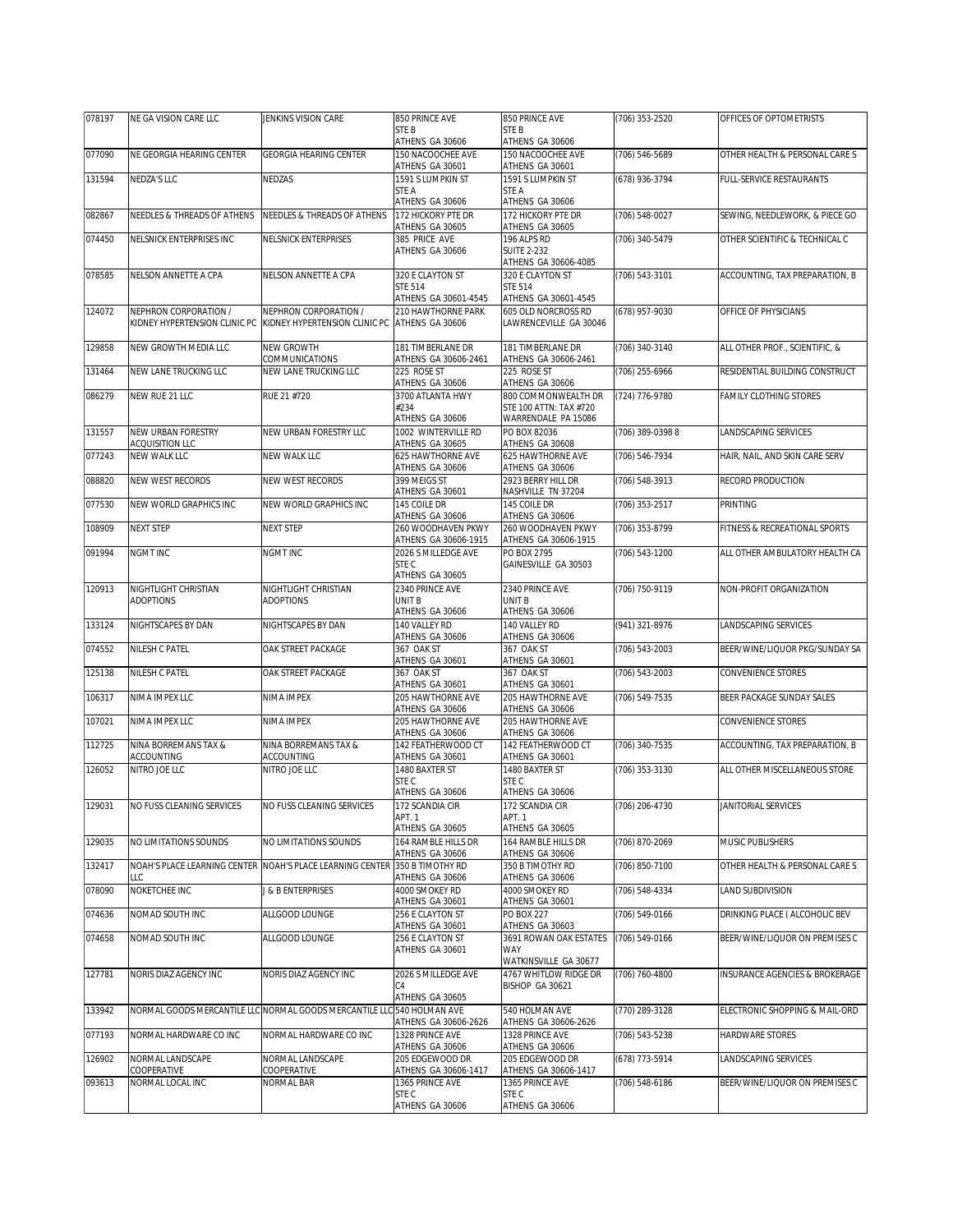| 095528 | NORMAL LOCAL INC                                        | NORMAL BAR                                                                                | 1365 PRINCE AVE<br>ATHENS GA 30606                      | 1365 PRINCE AVE<br>ATHENS GA 30606                                                                      | (706) 548-6187      | DRINKING PLACE ( ALCOHOLIC BEV |
|--------|---------------------------------------------------------|-------------------------------------------------------------------------------------------|---------------------------------------------------------|---------------------------------------------------------------------------------------------------------|---------------------|--------------------------------|
| 116549 | NORMAL SOAP COMPANY LLC                                 | NORMAL SOAP COMPANY LLC                                                                   | 170 ROBERTS RD<br>ATHENS GA 30606-1224                  | 170 ROBERTS RD<br>ATHENS GA 30606-1224                                                                  | (706) 363-0295      | OTHER SPECIALIZED SERVICES     |
| 127651 | NORMALTOWN BREWING CO LLC                               | NORMALTOWN BREWING<br>COMPANY                                                             | 149 ONETA ST<br>STE 6B2                                 | 149 ONETA ST<br>STE 6B2                                                                                 | (706) 850-8996      | BREWER, MANF OF MALT BEVERAGES |
| 130178 | NORMALTOWN BREWING CO LLC                               | NORMALTOWN BREWING CO LLC                                                                 | ATHENS GA 30601<br>149 ONETA ST<br>6B2                  | ATHENS GA 30601<br>149 ONETA ST<br>6B2                                                                  | (706) 850-8996      | <b>BREWERIES</b>               |
| 109904 | NORTH ATHENS IMPLANT &                                  | NORTH ATHENS IMPLANT &                                                                    | ATHENS GA 30601<br>485 NEWTON BRIDGE RD                 | ATHENS GA 30601<br>485 NEWTON BRIDGE RD                                                                 | (706) 850-3325      | OFFICES OF DENTISTS            |
| 078344 | FAMILY DENTISTRY LLC<br>NORTH GA MANAGEMENT             | FAMILY DENTISTRY LLC<br>NORTH GA MANAGEMENT                                               | ATHENS GA 30607<br>110 NEWTON BRIDGE RD                 | ATHENS GA 30607<br>PO BOX 8046                                                                          | (706) 548-8170      | COLLECTION AGENCIES            |
|        | SYSTEMS IN                                              | SYSTEMS IN                                                                                | ATHENS GA 30607                                         | ATHENS GA 30603                                                                                         |                     |                                |
| 080025 | NORTH GA NEPHROLOGY<br>CONSULTANT                       | NORTH GA NEPHROLOGY<br>CONSULTANT                                                         | 5105 JEFFERSON RD<br><b>SUITE B</b><br>ATHENS GA 30607  | 5105 JEFFERSON RD<br><b>SUITE B</b><br>ATHENS GA 30607                                                  | (706) 227-4075      | OFFICE OF PHYSICIANS           |
| 077195 | NORTH GEORGIA PECAN CO INC                              | NORTH GEORGIA PECAN CO INC                                                                | 154 ONETA ST<br>ATHENS GA 30601                         | 154 ONETA ST<br>ATHENS GA 30601                                                                         | (706) 543-1525      | ALL OTHER MISCELLANEOUS STORE  |
| 132436 | SERVICES INC                                            | NORTH GEORGIA PROGRAMS AND NORTH GEORGIA PROGRAMS AND 525 SANDSTONE DR<br><b>SERVICES</b> | ATHENS GA 30605                                         | 525 SANDSTONE DR<br>ATHENS GA 30605                                                                     | (845) 527-5757      | ALL OTHER PROF., SCIENTIFIC, & |
| 129800 | NORTH GEORGIA SIGNATORY<br><b>SERVICES</b>              | NORTH GEORGIA SIGNATORY<br><b>SERVICES</b>                                                | 9 CHESTNUT OAK RUN<br>ATHENS GA 30607                   | 9 CHESTNUT OAK RUN<br>ATHENS GA 30607                                                                   | (706) 768-1753      | ALL OTHER SUPPORT SERVICES     |
| 120794 | NORTH GROVE LP, NORTH GROVE                             | NORTH GROVE LP, NORTH GROVE 198 OLD HULL RD                                               |                                                         | 198 OLD HULL RD                                                                                         | (706) 369-6992      | REAL ESTATE PROPERTY MANAGERS  |
| 080084 | APARTMENTS                                              | APARTMENTS<br>NORTHEAST GA CRANE & RIGGING NORTHEAST GA CRANE & RIGGING 440 ATHENA DR     | ATHENS GA 30601                                         | ATHENS GA 30601<br>1855 DICKERSON DR SE                                                                 | (404) 696-1522      | ALL OTHER HEAVY CONSTRUCTION   |
| 077753 | NORTHEAST GA LIVESTOCK LLC                              | NORTHEAST GA LIVESTOCK                                                                    | ATHENS GA 30605<br>1200 WINTERVILLE RD                  | MABLETON GA 30126<br>PO BOX 80062                                                                       | (706) 549-4790      | LIVESTOCK WHOLESALERS          |
| 102339 | NORTHEAST GEORGIA LIVESTOCK                             | NORTHEAST GEORGIA LIVESTOCK                                                               | ATHENS GA 30605<br>1200 WINTERVILLE RD                  | ATHENS GA 30608<br>PO BOX 80062                                                                         | (706) 549-4790      | LIVESTOCK WHOLESALERS          |
| 076973 | LLC                                                     | ТC                                                                                        | ATHENS GA 30605                                         | ATHENS GA 30608                                                                                         |                     |                                |
|        | NORTHSIDE HOSPITAL INC                                  | <b>GEORGIA CANCER SPECIALISTS</b>                                                         | 125 KING AVE<br><b>STE 200</b><br>ATHENS GA 30606       | 1835 SAVOY DR<br><b>STE 300</b><br>ATLANTA GA 30341                                                     | (706) 369-4478      | NON-PROFIT ORGANIZATION        |
| 121052 | NORTHSIDE HOSPITAL INC                                  | MRI & IMAGING OF ATHENS                                                                   | 845 PRINCE AVE<br>ATHENS GA 30606                       | 1000 JOHNSON FERRY RD NE (706) 549-1118<br>ACCT DEPT 915<br><b>VLASZ/BROWN</b><br>ATLANTA GA 30342-1611 |                     | NON-PROFIT ORGANIZATION        |
| 126359 | NORTHSTAR CONSTRUCTION<br>MANAGEMENT CO INC             | <b>BURMAN COMPANIES</b>                                                                   | 0 ATHENS CLARKE CO<br><b>ADDRESS</b><br>ATHENS GA 30601 | 3885 N 20TH ST<br><b>OZARK MO 65721</b>                                                                 | (417) 581-0304      | RESIDENTIAL BUILDING CONSTRUCT |
| 124532 | NORWOOD CARWASH LLC                                     | NORWOOD CARWASH LLC                                                                       | 125 ILA RD<br>ATHENS GA 30601                           | 970 DIAMOND HILL NEESE<br><b>RD</b><br>COLBERT GA 30628                                                 | (706) 540-0060      | OTHER SERVICES TO BLDG & DWELL |
| 133103 | NOVA ENGINEERING AND<br>ENVIRONMENTAL LLC               | NOVA ENGINEERING AND<br>ENVIRONMENTAL LLC                                                 | 255 COMMERCE DR<br>SUITE 8<br>BOGART GA 30622           | 3900 KENNESAW 75 PKWY<br>SUITE 100<br>KENNESAW GA 30144                                                 | (770) 425-0777      | <b>ENGINEERING SERVICES</b>    |
| 129442 | NOVAYEN & CO LLC                                        | NOVAYEN & CO BEAUTY LOFT                                                                  | 585 VINE ST<br>STE 2<br>ATHENS GA 30601-3347            | 585 VINE ST<br>STE <sub>2</sub><br>ATHENS GA 30601-3347                                                 | (706) 431-5779      | OTHER SPECIALIZED SERVICES     |
| 125706 | NU AGE HORIZON LLC                                      | <b>WESTSIDE GROWLER</b>                                                                   | 3687 ATI ANTA HWY<br>ATHENS GA 30606                    | 3685 ATI ANTA HWY<br>ATHENS GA 30606-3150                                                               | (706) 316-2369      | BEER PACKAGE SUNDAY SALES      |
| 125707 | NU AGE HORIZON LLC                                      | <b>WESTSIDE BOTTLE SHOP</b>                                                               | 3685 ATLANTA HWY                                        | 3685 ATLANTA HWY                                                                                        | (706) 316-2337      | BEER/WINE/LIQUOR PKG/SUNDAY SA |
| 125717 | NU AGE HORIZON LLC                                      | <b>WESTSIDE GROWLER</b>                                                                   | ATHENS GA 30606-3150<br>3687 ATLANTA HWY                | ATHENS GA 30606-3150<br>3685 ATLANTA HWY                                                                | (706) 248-2432      | ALL OTHER MISCELLANEOUS STORE  |
| 125718 | NU AGE HORIZON LLC                                      | WESTSIDE BOTTLE SHOP                                                                      | ATHENS GA 30606<br>3685 ATLANTA HWY                     | ATHENS GA 30606-3150<br>3685 ATLANTA HWY                                                                | (706) 346-2337      | CONVENIENCE STORES             |
| 127825 | NU AGE HORIZON LLC                                      | NORTHSIDE BOTTLE SHOP                                                                     | ATHENS GA 30606-3150<br>950 US HWY 29 N                 | ATHENS GA 30606-3150<br>3685 ATLANTA HWY                                                                | (706) 316-2337      | BEER/WINE/LIQUOR PKG/SUNDAY SA |
| 129934 | NU AGE HORIZON LLC                                      | NORTHSIDE BOTTLE SHOP                                                                     | ATHENS GA 30606<br>950 US HWY 29 N                      | ATHENS GA 30606-3150<br>3685 ATLANTA HWY                                                                | (706) 248-2432      | BEER/WINE/LIQUOR PACKAGE       |
| 079024 | NUCI PHILLIPS MEMORIAL                                  | <b>NUCIS SPACE</b>                                                                        | ATHENS GA 30606<br>396 OCONEE ST                        | ATHENS GA 30606-3150<br>396 OCONEE ST                                                                   | (706) 227-1515      | OTHER SPECIALIZED SERVICES     |
| 078968 | FOUNDATION<br>NUTTER & ASSOCIATES INC                   | NUTTER & ASSOCIATES INC                                                                   | ATHENS GA 30601<br>360 HAWTHORNE LN                     | ATHENS GA 30601<br>360 HAWTHORNE LN                                                                     | (706) 354-7925      | ENVIRONMENTAL CONSULTING SERVI |
| 075065 | NUWAVE SECURITY &                                       | <b>NUWAVE SECURITY &amp;</b>                                                              | ATHENS GA 30606-2152<br>0 ATHENS/CLARKE CO              | ATHENS GA 30606-2152<br>910 ATHENS HWY                                                                  | (706) 224-7618      | ALL OTHER SPECIAL TRADE CONTRA |
|        | COMMUNICATION SYSTEMS LLC                               | COMMUNICATION SYSTEMS LLC                                                                 | ADDRESS<br>ATHENS GA 30601                              | SUITE K131<br>LOGANVILLE GA 30052                                                                       |                     |                                |
| 079792 | O'GRADY LAUREN                                          | O'GRADY LAUREN                                                                            | 675 PULASKI ST<br>STE 1600<br>ATHENS GA 30601-2384      | 675 PULASKI ST<br><b>STE 1600</b><br>ATHENS GA 30601-2384                                               | (706) 206-0101      | OTHER PERSONAL CARE SERVICES   |
| 077359 | O'REAR SHAUN P MD                                       | O'REAR SHAUN P MD                                                                         | 1230 BAXTER ST<br>ATHENS GA 30606-3712                  | 1440 TANGLEBROOK DR<br>ATHENS GA 30606                                                                  | (706) 546-6421      | OFFICE OF PHYSICIANS           |
| 081205 | O'REILLY AUTOMOTIVE INC                                 | O'REILLY AUTO PARTS #1916                                                                 | 4405 ATLANTA HWY<br>BOGART GA 30622                     | PO BOX 9167<br>TAX DEPT<br>SPRINGFIELD MO 65801                                                         | (706) 425-2029      | AUTOMOTIVE PARTS & ACCESSORIES |
| 124945 | O'REILLY AUTOMOTIVE STORE INC O'REILLY AUTO PARTS #5203 |                                                                                           | 725 HWY 29 N<br>ATHENS GA 30601                         | PO BOX 9167<br><b>TAX DEPT</b><br>SPRINGFIELD MO 65801                                                  | (417) 862-2674 4683 | ALL OTHER MISCELLANEOUS STORE  |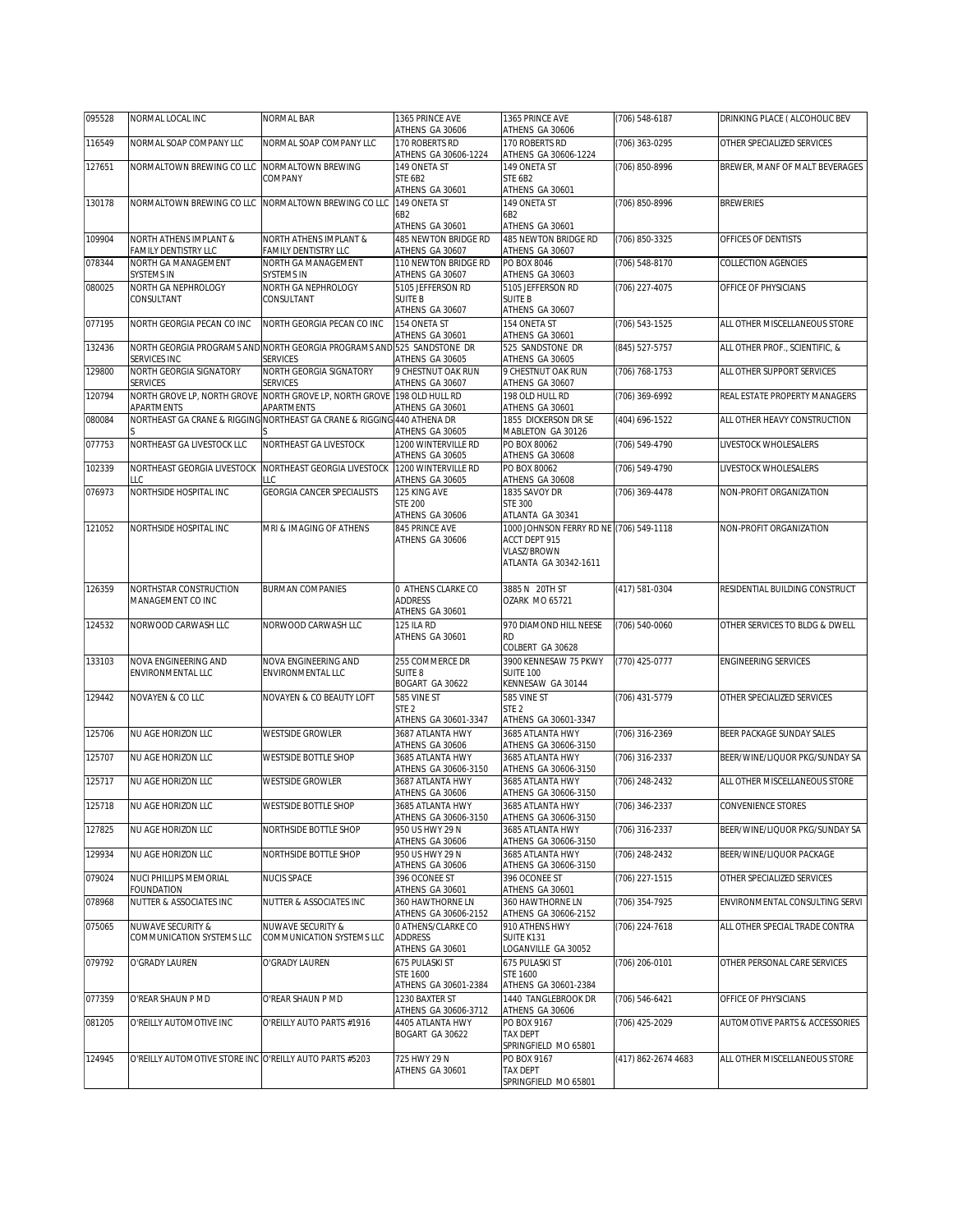| 126779 | O'REILLY SUTOMOTIVE STORES                          | O'REILLY AUTO PARTS #5308                                             | 230 HAWTHORNE AVE                             | PO BOX 9167                                   | (762) 499-4712     | AUTOMOTIVE PARTS & ACCESSORIES           |
|--------|-----------------------------------------------------|-----------------------------------------------------------------------|-----------------------------------------------|-----------------------------------------------|--------------------|------------------------------------------|
|        | <b>INC</b>                                          |                                                                       | ATHENS GA 30606                               | TAX DEPT<br>SPRINGFIELD MO 65801              |                    |                                          |
| 131361 | O'SCRUBISH LLC                                      | O'SCRUBISH                                                            | 553 GREENLEE RD                               | 553 GREENLEE RD                               | (470) 685-8209     | JANITORIAL SERVICES                      |
| 111220 | OAK CREEK FARMS LLC                                 | OAK CREEK FARMS LLC                                                   | ATHENS GA 30606<br>188 S MILLEDGE AVE         | ATHENS GA 30606<br>188 S MILLEDGE AVE         | (706) 621-8969     | OTHER SPECIALIZED SERVICES               |
|        |                                                     |                                                                       | STE <sub>1</sub>                              | STE <sub>1</sub>                              |                    |                                          |
|        |                                                     |                                                                       | ATHENS GA 30605                               | ATHENS GA 30605                               |                    |                                          |
| 074423 | OAKBEND ENTERPRISES INC                             | MAACO AUTO PAINTING & BODY                                            | 100 COMMERCE BLVD<br>ATHENS GA 30606          | 100 COMMERCE BLVD<br>ATHENS GA 30606          | (706) 546-4664     | AUTOMOTIVE BODY, PAINT, & GLAS           |
| 107895 | OASIS COUNSELING CENTER LLC                         | OASIS COUNSELING CENTER LLC                                           | 1720 LEXINGTON RD                             | 1720 LEXINGTON RD                             |                    | OFFICES OF MENTAL HEALTH PRACT           |
|        |                                                     |                                                                       | STE A<br>ATHENS GA 30605                      | STE A<br>ATHENS GA 30605                      |                    |                                          |
| 078254 |                                                     | OASIS LANDSCAPE MANAGEMENT OASIS LANDSCAPE MANAGEMENT 113 DEERTREE DR |                                               | 113 DEERTREE DR                               | (706) 548-8422     | LANDSCAPING SERVICES                     |
|        | INC                                                 | <b>NC</b>                                                             | ATHENS GA 30605-4501                          | ATHENS GA 30605-4501                          |                    |                                          |
| 129632 | OCCUPATIONAL HEALTH CENTERS CONCENTRA<br>OF GEORGIA |                                                                       | 1001 PRINCE AVE<br>ATHENS GA 30606-5801       | 4717 GETTYSBURG RD<br>MECHANICSBURG PA 17055  | (404) 506-6866     | OTHER HEALTH & PERSONAL CARE S           |
| 076326 | OCONEE AREA HOME CARE                               | OCONEE AREA HOME CARE                                                 | 405 GAINES SCHOOL RD                          | 405 GAINES SCHOOL RD                          | (706) 613-5494     | HOME HEALTH CARE SERVICES                |
|        | SERVICES INC                                        | SERVICES INC                                                          | <b>SUITE A</b><br>ATHENS GA 30605-3103        | <b>SUITE A</b><br>ATHENS GA 30605-3103        |                    |                                          |
| 110205 | OCONEE CO DOUGHBOYS LLC                             | DUNKIN DONUTS / BASKIN                                                | 1045 GAINES SCHOOL RD                         | <b>PO BOX 478</b>                             | (706) 353-7166     | LIMITED-SERVICE EATING PLACE             |
|        |                                                     | <b>ROBBINS</b>                                                        | STE A<br>ATHENS GA 30605                      | WATKINSVILLE GA 30677                         |                    |                                          |
| 076588 | OCONEE RIVER LAND TRUST                             | OCONEE RIVER LAND TRUST                                               | 675 PULASKI ST                                | 675 PULASKI ST                                | (706) 552-3138     | NON-PROFIT ORGANIZATION                  |
|        |                                                     |                                                                       | <b>STE 2300</b>                               | <b>STE 2300</b>                               |                    |                                          |
| 133253 | OCONEE SPEECH LANGUAGE                              | OCONEE SPEECH LANGUAGE                                                | ATHENS GA 30601-2386<br>1175 OGLETHORPE AVE   | ATHENS GA 30601-2386<br>1011 DANIELL CT       | (706) 202-1141     | OFFICES OF PHYSICAL/SPEECH THE           |
|        | <b>SOLUTIONS</b>                                    | <b>SOLUTIONS</b>                                                      | <b>SUITE B</b>                                | WATKINSVILLE GA                               |                    |                                          |
| 077796 | <b>OCONEE TRIM SHOP</b>                             | <b>OCONEE TRIM SHOP</b>                                               | ATHENS GA 30606<br>910 HULL RD                | 30677-2092<br>910 HULL RD                     | (706) 543-5467     | AUTOMOTIVE MECHANICAL/ELECTRIC           |
|        |                                                     |                                                                       | ATHENS GA 30601-1536                          | ATHENS GA 30601-1536                          |                    |                                          |
| 120254 | OCONEE WOUND CARE                                   | OCONEE WOUND CARE                                                     | 4017 ATLANTA HWY                              | PO BOX 48708                                  | (706) 389-3065     | OFFICE OF PHYSICIANS                     |
| 130055 | <b>SPECIALISTS</b><br>OCTAPHARMA PLASMA INC         | SPECIALISTS<br>OCTAPHARMA PLASMA INC                                  | ATHENS GA 30606<br>1055 GAINES SCHOOL RD      | ATHENS GA 30604<br>10644 WESTLAKE DR          | (704) 654-4628     | OTHER SPECIALIZED SERVICES               |
|        |                                                     |                                                                       | 105                                           | CHARLOTTE NC 28273                            |                    |                                          |
| 074492 | <b>ODYSSEY HEALTHCARE</b>                           | KINDRED HOSPICE                                                       | ATHENS GA 30605<br>575 RESEARCH DR            | PO BOX 4060                                   | $(704) 662 - 0416$ | HOME HEALTH CARE SERVICES                |
|        | OPERATING B LP                                      |                                                                       | STE A                                         | ATTN REGULATORY                               |                    |                                          |
|        |                                                     |                                                                       | ATHENS GA 30605                               | MOORESVILLE NC 28117                          |                    |                                          |
| 118348 | OFF THE VINE PRODUCE LLC                            | OFF THE VINE PRODUCE LLC                                              | 302 ATHENS RD<br>WINTERVILLE GA<br>30683-9702 | 302 ATHENS RD<br>WINTERVILLE GA<br>30683-9702 |                    | PRODUCE/FRESH, MERCHANT<br><b>WHOLES</b> |
| 078176 | OFFICE DEPOT INC #2236                              | OFFICE DEPOT INC #2236                                                | 3045 ATLANTA HWY                              | PO BOX 5029                                   | (706) 208-3666     | OFFICE SUPPLIES AND STATIONARY           |
| 115538 | OFFICE WORLD SERVICES                               | OFFICE WORLD SERVICES                                                 | ATHENS GA 30606<br>2461 JEFFERSON RD          | BOCA RATON FL 33431<br>2461 JEFFERSON RD      | (706) 248-8009     | OFFICE ADMINISTRATION SERVICES           |
|        |                                                     |                                                                       | ATHENS GA 30607                               | ATHENS GA 30607                               |                    |                                          |
| 130438 | OGLETHORPE GARAGE                                   | OGLETHORPE GARAGE                                                     | 1560 OGLETHORPE AVE<br>ATHENS GA 30606        | 1560 OGLETHORPE AVE<br>ATHENS GA 30606        | (706) 850-8810     | FULL-SERVICE RESTAURANTS                 |
| 129760 | OGLETHORPE GARAGE LTD                               | OGLETHORPE GARAGE                                                     | 1560 OGLETHORPE AVE<br>ATHENS GA 30606        | 1560 OGLETHORPE AVE<br>ATHENS GA 30606        |                    | BEER/WINE/LIQUOR ON PREMISES C           |
| 133766 | OGLETHORPE OAKS VILLAGE LLC                         | OGLETHORPE OAKS VILLAGE LLC                                           | 888 S OGLETHORPE AVE                          | PO BOX 48376                                  | (706) 296-5587     | REAL ESTATE PROPERTY MANAGERS            |
| 134321 | OK EXPRESS 389 LLC                                  | PINEAPPLE EXPRESS                                                     | ATHENS GA 30606<br>710 OGLETHORPE AVE         | ATHENS GA 30604<br>710 OGLETHORPE AVE         | (678) 982-0809     | ALL OTHER MISCELLANEOUS STORE            |
|        |                                                     |                                                                       | ATHENS GA 30606                               | ATHENS GA 30606                               |                    |                                          |
| 074495 | OKELLEY AND SOROHAN LLC                             | OKELLEY AND SOROHAN LLC                                               | 272 W HANCOCK AVE<br><b>STE 300 D</b>         | 2170 SATELLITE BLVD<br><b>STE 375</b>         | (706) 543-1920     | OFFICES OF LAWYERS                       |
|        |                                                     |                                                                       | ATHENS GA 30601-4552                          | DULUTH GA 30097-4983                          |                    |                                          |
| 077200 | OLDHAM'S PAINT & BODY SHOP                          | OLDHAM'S PAINT & BODY SHOP                                            | 384 OAK ST                                    | 384 OAK ST                                    | (706) 543-5101     | AUTOMOTIVE BODY, PAINT, & GLAS           |
| 133471 | INC<br>OLIVER FLORAL WHOLESALE LLC                  | INC<br>OLIVER FLORAL WHOLESALE LLC                                    | ATHENS GA 30601-3623<br>200 CLEVELAND RD      | ATHENS GA 30601-3623<br>200 CLEVELAND RD      | (919) 763-7021     | FLOWER, NURSERY STOCK, & FLORI           |
|        |                                                     |                                                                       | STE <sub>3</sub>                              | STE 3                                         |                    |                                          |
| 121388 | OLLIE'S BARGAIN OUTLET INC                          | OLLIE'S BARGAIN OUTLET INC                                            | BOGART GA 30622-1782<br>4050 LEXINGTON RD     | BOGART GA 30622-1782<br>6295 ALLENTOWN BLVD   | (706) 549-3710     | ALL OTHER MISCELLANEOUS STORE            |
|        |                                                     |                                                                       |                                               | SUITE 1                                       |                    |                                          |
|        |                                                     |                                                                       | ATHENS GA 30605                               | HARRISBURG PA 17112                           |                    |                                          |
| 075787 | OM MANAGEMENT INC                                   | CHEERS PACKAGE STORE                                                  | 2545 ATLANTA HWY<br>SUITE C                   | 2545 ATLANTA HWY<br>SUITE C                   | (706) 354-8707     | BEER/WINE/LIQUOR PKG/SUNDAY SA           |
|        |                                                     |                                                                       | ATHENS GA 30606-6919                          | ATHENS GA 30606-6919                          |                    |                                          |
| 125166 | OM MANAGEMENT INC                                   | CHEERS PACKAGE STORE                                                  | 2545 ATLANTA HWY<br>SUITE C                   | 2545 ATLANTA HWY<br>SUITE C                   | (706) 354-8707     | CONVENIENCE STORES                       |
|        |                                                     |                                                                       | ATHENS GA 30606                               | ATHENS GA 30606                               |                    |                                          |
| 075192 | OM PARTNERS LLC                                     | J'S BOTTLE SHOP                                                       | 1452-A PRINCE AVE                             | 1452-A PRINCE AVE<br>ATHENS GA 30606          | (706) 353-8881     | BEER/WINE/LIQUOR PKG/SUNDAY SA           |
| 121330 | OM PARTNERS LLC                                     | NORMAL BAZAAR                                                         | ATHENS GA 30606<br>1452-C PRINCE AVE          | 1452-C PRINCE AVE                             | (706) 338-5746     | WINE PKG/WINE TAST/SUNDAY SALE           |
|        |                                                     |                                                                       | ATHENS GA 30606                               | ATHENS GA 30606                               |                    |                                          |
| 121613 | OM PARTNERS LLC                                     | NORMAL BAZAAR                                                         | 1452-C PRINCE AVE<br>ATHENS GA 30606          | 1452-C PRINCE AVE<br>ATHENS GA 30606          | (706) 338-5746     | CONVENIENCE STORES                       |
| 125163 | OM PARTNERS LLC                                     | J'S BOTTLE SHOP                                                       | 1452-A PRINCE AVE                             | 1452-A PRINCE AVE                             | (706) 353-8881     | CONVENIENCE STORES                       |
| 079497 | OMEKA INC                                           | <b>APEX EXPRESS</b>                                                   | ATHENS GA 30606<br>470 NORTH AVE              | ATHENS GA 30606<br>470 NORTH AVE              | (706) 548-8043     | GASOLINE STATIONS WITH CONVENI           |
|        |                                                     |                                                                       | ATHENS GA 30601                               | ATHENS GA 30601                               |                    |                                          |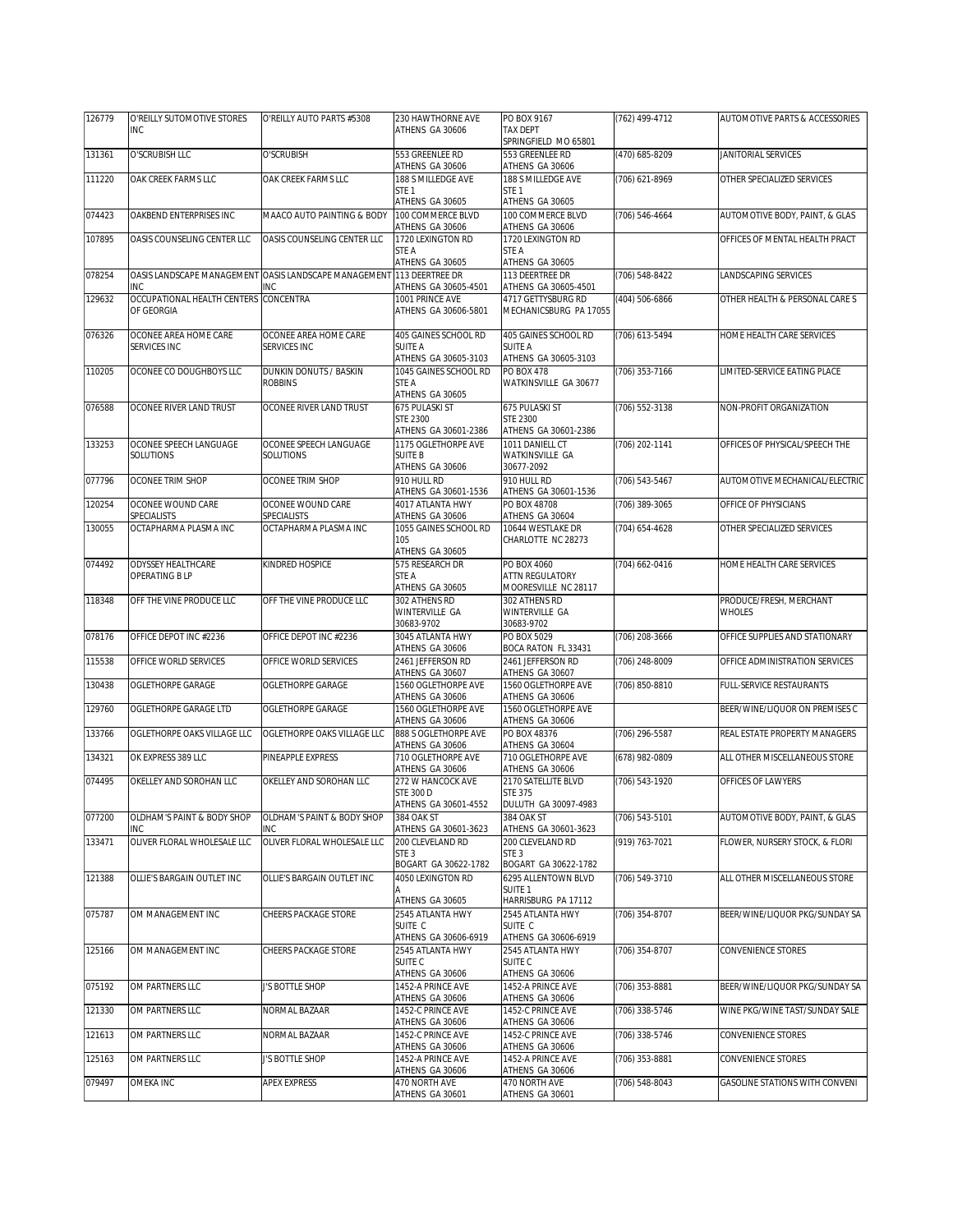| 079556 | OMEKA INC                                    | <b>APEX EXPRESS</b>                                       | 470 NORTH AVE<br>ATHENS GA 30601                            | 470 NORTH AVE<br>ATHENS GA 30601                                     | (706) 548-8043 | BEER PACKAGE SUNDAY SALES         |
|--------|----------------------------------------------|-----------------------------------------------------------|-------------------------------------------------------------|----------------------------------------------------------------------|----------------|-----------------------------------|
| 133902 | OMNI RENOVATION INC                          | OMNI RENOVATION INC                                       | 225 N PETER ST<br>ATHENS GA 30601                           | 225 N PETER ST<br>ATHENS GA 30601                                    | (770) 255-8555 | RESIDENTIAL BUILDING CONSTRUCT    |
| 077981 | ON LINE INSTRUMENT SYSTEMS<br>INC            | ON LINE INSTRUMENT SYSTEMS<br>INC                         | 335 WHITEHEAD RD<br>ATHENS GA 30606                         | 335 WHITEHEAD RD<br>ATHENS GA 30606                                  | (706) 353-6547 | COMPUTER SYSTEMS DESIGNS & REL    |
| 126340 | ON MY WATCH II INC                           | ON MY WATCH II INC                                        | 1711 PRINCE AVE                                             | 1711 PRINCE AVE                                                      | (706) 369-7147 | ALL OTHER PROF., SCIENTIFIC, &    |
| 124820 | ON MY WATCH INC                              | ON MY WATCH INC                                           | ATHENS GA 30606<br>1711 PRINCE AVE<br>ATHENS GA 30606       | ATHENS GA 30606<br>1711 PRINCE AVE<br>ATHENS GA 30606                | (706) 369-7147 | OTHER SPECIALIZED SERVICES        |
| 124703 | ON THE SIDE LAWN<br>MAINTENANCE              | ON THE SIDE LAWN<br>MAINTENANCE                           | 490 COOPER RD<br>ATHENS GA 30605-2240                       | PO BOX 692<br>WINTERVILLE GA 30683                                   | (706) 608-4967 | LANDSCAPING SERVICES              |
| 131834 | ON-BRAND GRAPHICS LLC                        | VIEWPOINT SIGNS & GRAPHICS                                | 400 RIVER BOTTOM RD                                         | 1720 EPPS BRIDGE PKWY                                                | (678) 362-3181 | GRAPHIC DESIGN SERVICES           |
|        |                                              |                                                           | ATHENS GA 30606                                             | SUITE 108 - #105<br>ATHENS GA 30606                                  |                |                                   |
| 121322 | ONCE LIKE A SPARK<br>PHOTOGRAPHY LLC         | ONCE LIKE A SPARK<br>PHOTOGRAPHY LLC                      | 337 S MILLEDGE AVE<br>117<br>ATHENS GA 30605                | PO BOX 1435<br>DACULA GA 30019                                       | (888) 452-4026 | PHOTOGRAPHIC SERVICES             |
| 123011 | ONE BREATH CNA LLC                           | ONE BREATH CNA LLC                                        | 205 CLEVELAND RD<br><b>SUITE B</b><br>BOGART GA 30622       | 205 CLEVELAND RD<br><b>SUITE B</b><br>BOGART GA 30622                | (612) 661-0443 | OTHER SPECIALIZED SERVICES        |
| 121668 |                                              | ONE MAIN FINANCIAL GROUP LLC ONE MAIN FINANCIAL GROUP LLC | 1860 BARNETT SHOALS RD<br><b>STE 405</b><br>ATHENS GA 30605 | 100 INTERNATIONAL DR<br>16TH FLOOR<br>BALTIMORE MD 21202             | (706) 549-5360 | OTHER NONDEPOSITORY CREDIT INT    |
| 112046 | ONE REP SALES LLC                            | ORS COMPANIES                                             | 1 HUNTINGTON RD<br><b>SUITE 201</b>                         | 1 HUNTINGTON RD<br><b>SUITE 201</b>                                  | (706) 850-9650 | ALL OTHER PROF., SCIENTIFIC, &    |
|        |                                              |                                                           | ATHENS GA 30606-7206                                        | ATHENS GA 30606-7206                                                 |                |                                   |
| 109558 | ONETA DESIGN AND FABRICATION ONETA WOODWORKS |                                                           | 120 ONETA ST<br>ATHENS GA 30601-1862                        | 120 ONETA ST<br>ATHENS GA 30601-1862                                 | (706) 224-3860 | ALL OTHER WOOD PRODUCT<br>MANUFAC |
| 102564 | ONWARD RESERVE ATHENS LLC                    | ONWARD RESERVE ATHENS LLC                                 | 146 E CLAYTON ST<br>ATHENS GA 30601                         | 116 BENNETT ST<br>ATLANTA GA 30309                                   | (706) 618-0751 | OTHER DIRECT SELLING ESTABLISH    |
| 128101 | OPEN CALL COMPETITION                        | OPEN CALL COMPETITION                                     | 396 FOUNDRY ST<br>ATHENS GA 30601-2621                      | 396 FOUNDRY ST<br>ATHENS GA 30601-2621                               | (770) 364-4728 | FITNESS & RECREATIONAL SPORTS     |
| 130789 | OPTIMAL HEARING SYSTEMS LLC                  | OPTIMAL HEARING SYSTEMS LLC                               | 1060 GAINES SCHOOL RD<br>A4<br>ATHENS GA 30605              | PO BOX 6686<br>ATHENS GA 30604                                       | (706) 850-9660 | OTHER HEALTH & PERSONAL CARE S    |
| 129446 | OR BOURBON CELLAR LLC                        | ONWARD RESERVE BOURBON<br>CELLAR                          | 140 E CLAYTON ST<br>ATHENS GA 30601                         | 116 BENNETT ST., NW<br>ATLANTA GA 30309                              |                | BEER/WINE/LIQUOR ON PREMISES C    |
| 129695 | OR BOURBON CELLAR LLC                        | OR BOURBON CELLAR LLC                                     | 140 E CLAYTON ST                                            | 116 BENNETT ST NW                                                    | (404) 618-0751 | DRINKING PLACE ( ALCOHOLIC BEV    |
| 079249 | ORAL SURGERY ASSOCIATES &                    | ORAL SURGERY ASSOCIATES &                                 | ATHENS GA 30601-2703<br>740 PRINCE AVE                      | ATLANTA GA 30309<br>1463 KLONDIKE RD                                 | (706) 549-9711 | OFFICES OF DENTISTS               |
|        | DENTAL IMPLANT CENTERS PC                    | DENTAL IMPLANT CENTERS PC                                 | STE <sub>1A</sub><br>ATHENS GA 30606-5903                   | STE C<br>CONYERS GA 30094                                            |                |                                   |
| 074935 | ORATILE M BRANCH                             | A PLUS ALTERATIONS                                        | 2440 W BROAD ST<br>SUITE <sub>3</sub><br>ATHENS GA 30606    | 2440 W BROAD ST<br>SUITE <sub>3</sub><br>ATHENS GA 30606             | (706) 549-6591 | OTHER PERSONAL & HOUSE GOODS R    |
| 078836 | ORBIT TRAVEL AGENCY LLC                      | ORBIT TRAVEL AGENCY LLC                                   | 385 KINGS RD<br>ATHENS GA 30606-3113                        | 385 KINGS RD<br>ATHENS GA 30606                                      | (706) 549-1930 | TRAVEL AGENCIES                   |
| 131197 | ORCHARD AT ATHENS LLC                        | ORCHARD AT ATHENS LLC                                     | 2750 ATLANTA HWY<br>ATHENS GA 30606-3366                    | 983 NOTTINGHAM LN<br>ATLANTA GA 30319                                | (706) 521-8888 | ASSISTED-LIVING FACILITIES        |
| 075780 | OREILLY AUTO PARTS #1443                     | OREILLY AUTO PARTS #1443                                  | 2950 LEXINGTON RD<br>ATHENS GA 30605                        | PO BOX 9167<br><b>TAX DEPT</b>                                       | (417) 874-7114 | AUTOMOTIVE PARTS & ACCESSORIES    |
| 104522 | ORIENT INC                                   | ORIENT INC                                                | 335 ATHENA DR                                               | SPRINGFIELD MO 65801<br>335 ATHENA DR                                |                | GENERAL WAREHOUSING & STORAGE     |
|        |                                              |                                                           | ATHENS GA 30601-1616                                        | ATTN: SHRADHA PATEL<br>ATHENS GA 30601-1616                          |                |                                   |
| 075189 | ORLANDO HARRIS                               | NUMBER ONE CLEANING SERVICE 2194 LEXINGTON RD             | ATHENS GA 30605                                             | PO BOX 80113<br>ATHENS GA 30608                                      | (706) 254-3207 | <b>JANITORIAL SERVICES</b>        |
| 132390 | OROZCO HEATING & AIR INC                     | OROZCO HEATING & AIR                                      | 405 HUNTINGTON RD<br><b>STE 100</b>                         | 405 HUNTINGTON RD<br><b>STE 100</b>                                  | (706) 340-0238 | PLUMBING, HEATING, & AIR-CONDITI  |
| 129860 | OSBORNE DJ ENTERTAINMENT                     | OSBORNE DJ ENTERTAINMENT                                  | ATHENS GA 30606-1843<br>130 BIRCH VALLEY DR                 | ATHENS GA 30606-1843<br>130 BIRCH VALLEY DR                          | (706) 461-3283 | OTHER SPECIALIZED SERVICES        |
| 126379 | OSCOPE LLC                                   | OSCOPE LLC                                                | ATHENS GA 30605<br>186 BEST DR                              | ATHENS GA 30605<br>186 BEST DR                                       | (404) 694-2432 | OTHER SPECIALIZED SERVICES        |
| 130038 | OSTERIA ATHENA                               | OSTERIA ATHENA                                            | ATHENS GA 30606<br>323 E BROAD ST                           | ATHENS GA 30606<br>323 E BROAD ST                                    | (706) 255-4102 | FULL-SERVICE RESTAURANTS          |
| 129830 | OSTERIA ATHENA LLC                           | OSTERIA ATHENA                                            | ATHENS GA 30601<br>323 E BROAD ST                           | ATHENS GA 30601<br>323 E BROAD ST                                    | (706) 353-1911 | BEER/WINE/LIQUOR ON PREMI/SUND    |
|        |                                              |                                                           | ATHENS GA 30601<br>160 TRACY ST                             | ATHENS GA 30601<br>1720 EPPS BRIDGE PKWY                             | (706) 850-5426 |                                   |
| 130052 | OTPM LLC                                     | OTPM LLC                                                  | SUITE B1<br>ATHENS GA 30601                                 | <b>SUITE 108-425</b><br>ATHENS GA 30606                              |                | REAL ESTATE PROPERTY MANAGERS     |
| 078260 | <b>OUTBACK STEAKHOUSE OF</b><br>FLORIDA LLC  | <b>OUTBACK STEAKHOUSE</b>                                 | 3585 ATLANTA HWY<br>ATHENS GA 30606                         | 2202 N WEST SHORE BLVD<br>5TH FLOOR ATTN LICENSING<br>TAMPA FL 33607 | (706) 613-6015 | BEER/WINE/LIQUOR ON PREMI/SUND    |
| 078114 | OUTBACK STEAKHOUSE OF<br><b>FLORIDA LLC</b>  | <b>OUTBACK STEAKHOUSE #1116</b>                           | 3585 ATLANTA HWY<br>ATHENS GA 30606                         | 2202 N WEST SHORE BLVD<br>5TH FLOOR<br>TAMPA FL 33607                | (813) 282-1225 | FULL-SERVICE RESTAURANTS          |
| 130050 | OUTDOORLINK INC                              | OUTDOORLINK INC                                           | 0 ATHENS CLARKE CO<br><b>ADDRESS</b><br>ATHENS GA 30601     | 3058 LEEMAN FERRY RD<br>HUNTSVILLE AL 35801                          | (256) 509-3024 | OTHER SPECIALIZED SERVICES        |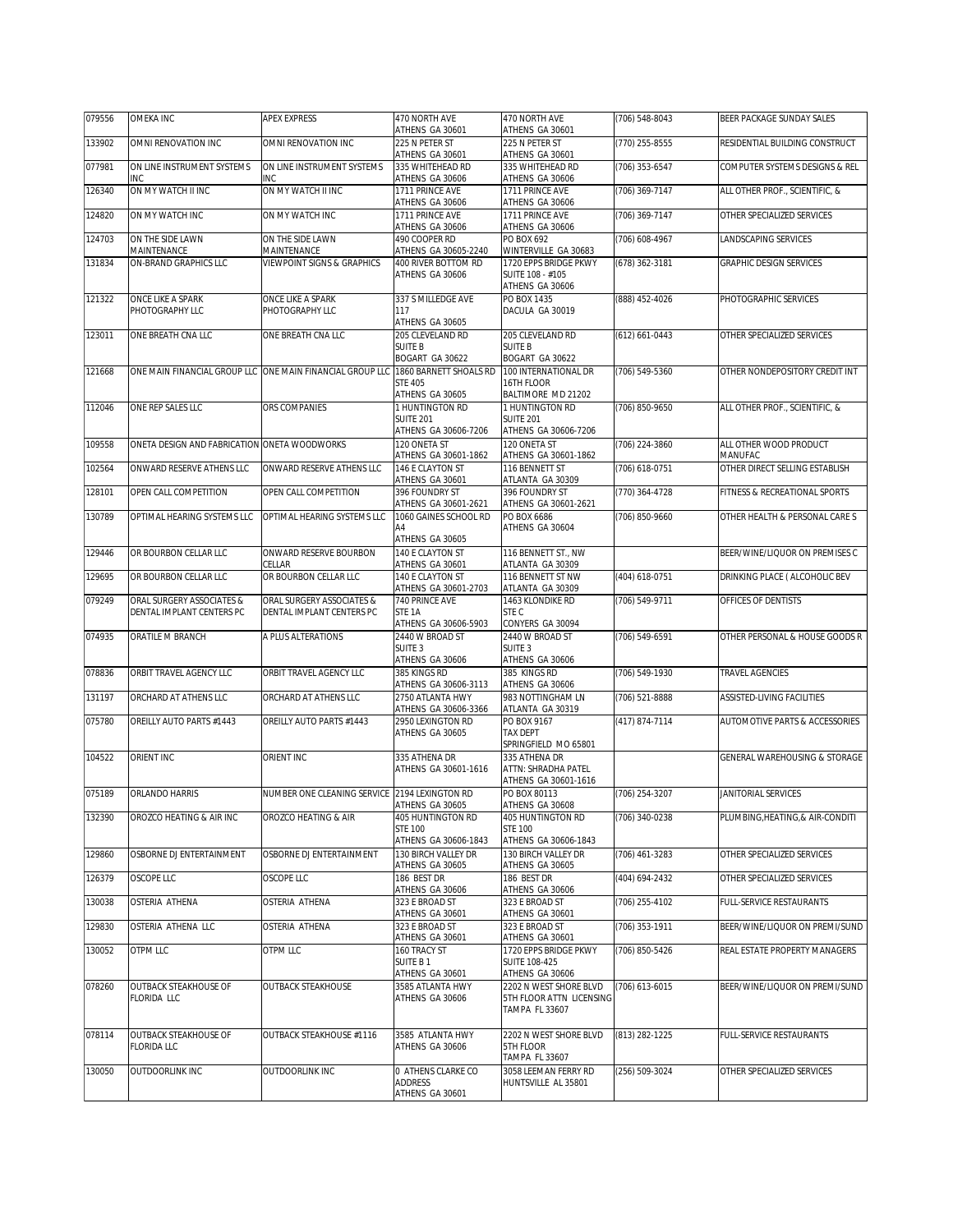| 106750 | OVER SPREAD LOVE MINISTRIES          | OVER SPREAD LOVE MINISTRIES                                                       | 600 TIMOTHY RD<br>ATHENS GA 30606-4438                         | 600 TIMOTHY RD<br>ATHENS GA 30606-4438                         |                  | ALL OTHER PERSONAL SERVICES      |
|--------|--------------------------------------|-----------------------------------------------------------------------------------|----------------------------------------------------------------|----------------------------------------------------------------|------------------|----------------------------------|
| 124947 | OWEN ELECTRIC STEEL COMPANY          | <b>CMC RECYCLING</b>                                                              | 590 OLD HULL RD                                                | 590 OLD HULL RD                                                | (706) 613-5201   | METAL SERVICE CENTERS & OFFICE   |
| 133019 | OF SC<br>OZONE MEDIA DESIGN LLC      | OZONE MEDIA DESIGN LLC                                                            | ATHENS GA 30601<br>337 S MILLEDGE AVE<br><b>STE 226</b>        | ATHENS GA 30601<br>337 S MILLEDGE AVE<br><b>STE 226</b>        | $(706)$ 338-3608 | <b>GRAPHIC DESIGN SERVICES</b>   |
| 100211 | P & P TRU CARE                       | P & P TRU CARE                                                                    | ATHENS GA 30605-5640<br>1300 SPRING VALLEY RD                  | ATHENS GA 30605-5640<br>1300 SPRING VALLEY RD                  | (706) 372-2494   | LANDSCAPING SERVICES             |
| 096382 | P & Y TRUCKING LLC                   | <b>P &amp; Y TRUCKING LLC</b>                                                     | WINTERVILLE GA 30683<br>217 SAXON WOODS DR                     | WINTERVILLE GA 30683<br>217 SAXON WOODS DR                     | (706) 543-3220   | LOCAL GENERAL FREIGHT TRUCKING   |
| 079636 | P VICKERY DESIGNS                    | P VICKERY DESIGNS                                                                 | ATHENS GA 30607-1609<br>190 HAWTHORNE PARK                     | ATHENS GA 30607-1609<br>190 HAWTHORNE PARK                     | (706) 224-7707   | <b>INTERIOR DESIGNS SERVICES</b> |
| 129385 | PACO'S PAINTING LLC                  | PACO'S PAINTING LLC                                                               | ATHENS GA 30606<br>328 GROVE ST                                | ATHENS GA 30606<br>328 GROVE ST                                | (706) 247-3889   | PAINTING AND WALL COVERING CON   |
| 077206 | PADGETT BUSINESS SERV OF             | PADGETT BUSINESS SERV OF                                                          | ATHENS GA 30605-1836<br>160 HAWTHORNE PARK                     | ATHENS GA 30605-1836<br>PO BOX 6024                            | (706) 548-6843   | MANAGEMENT CONSULTING SERVICES   |
| 133092 | <b>ATHENS</b><br>PADGETT LLC         | <b>ATHENS</b><br>FLORIDA SHADE COMPANY                                            | ATHENS GA 30606-2147<br>0 ATHENS CLARKE CO                     | ATHENS GA 30604<br>1920 S PALMETTO AVE                         | (404) 474-5427   | <b>INTERIOR DESIGNS SERVICES</b> |
|        |                                      |                                                                                   | <b>ADDRESS</b><br>ATHENS GA 30601                              | SANFORD FL 32771                                               |                  |                                  |
| 132629 | PAIGE MCKEEN                         | PAIGE MCKEEN                                                                      | 337 S MILLEDGE AVE<br><b>STE 102-C</b><br>ATHENS GA 30605-7219 | 337 S MILLEDGE AVE<br><b>STE 102-C</b><br>ATHENS GA 30605-7219 | (844) 284-3671   | OFFICES OF MENTAL HEALTH PRACT   |
| 132701 | PAINTED VISION LLC                   | PAINTED VISION LLC                                                                | 945 TIMOTHY RD                                                 | 945 TIMOTHY RD                                                 | (770) 313-3129   | OTHER SPECIALIZED SERVICES       |
| 100105 | <b>PALLAS INC</b>                    | PALLAS LANDSCAPE SUPPLY                                                           | ATHENS GA 30606<br>4598 ATLANTA HWY                            | ATHENS GA 30606<br>PO BOX 48530                                | (706) 850-8555   | LANDSCAPING SERVICES             |
| 094752 | PALM BEACH TAN INC ATL020            | PALM BEACH TAN INC ATL020                                                         | ATHENS GA 30606<br>130 ALPS RD                                 | ATHENS GA 30604<br>633 E STATE HWY 121 S                       | (706) 548-4054   | OTHER PERSONAL CARE SERVICES     |
|        |                                      |                                                                                   | ATHENS GA 30606                                                | <b>STE 500</b><br>COPPELL TX 75019                             |                  |                                  |
| 094753 | PALM BEACH TAN INC ATL021            | PALM BEACH TAN INC ATL021                                                         | 1860 BARNETT SHOALS RD<br>300                                  | 633 E STATE HIGHWAY 121 S (972) 966-5300<br><b>STE 500</b>     |                  | OTHER PERSONAL CARE SERVICES     |
|        |                                      |                                                                                   | ATHENS GA 30605                                                | COPPELL TX 75019                                               |                  |                                  |
| 121135 | INC                                  | PALM HOUSE RECOVERY CENTERS PALM HOUSE RECOVERY CENTERS 610 OGLETHORPE AVE<br>INC | ATHENS GA 30606                                                | 610 OGLETHORPE AVE<br>ATHENS GA 30606                          | (706) 543-0087   | OTHER INDIVIDUAL & FAMILY SERV   |
| 107006 | PALMORE BOENIG AND<br>ASSOCIATES P C | PALMORE BOENIG AND<br>ASSOCIATES P C                                              | 575 RESEARCH DR<br>STE C                                       | 575 RESEARCH DR<br>STE C<br>ATHENS GA 30605-2779               | (706) 421-1806   | OFFICES OF LAWYERS               |
| 133009 | PALOMA PARK LLC                      | PALOMA PARK                                                                       | ATHENS GA 30605-2779<br>235 W WASHINGTON ST                    | 235 W WASHINGTON ST                                            | (404) 271-8440   | FULL-SERVICE RESTAURANTS         |
| 129842 | PALTAS SKATE COMPANY                 | PALTAS SKATE COMPANY                                                              | ATHENS GA 30601<br>155 PEBBLE CREEK DR                         | ATHENS GA 30601<br>155 PEBBLE CREEK DR                         | (706) 248-5450   | ALL OTHER MISCELLANEOUS STORE    |
| 078302 | PAM MULLINS                          | MR HAIRCUT                                                                        | ATHENS GA 30605<br>295 E BROAD ST                              | ATHENS GA 30605<br>295 E BROAD ST                              | (706) 548-6072   | HAIR, NAIL, AND SKIN CARE SERV   |
| 079220 | PAMELA ADKINS-RAMEY                  | APPLES AND SPICE HOMEMADE                                                         | ATHENS GA 30601<br>140 CHALICE CT                              | ATHENS GA 30601<br>140 CHALICE CT                              | (706) 614-0268   | OTHER DIRECT SELLING ESTABLISH   |
| 079292 | PAMELA FAVORS                        | HERBALS & FINE ART<br>MYSTIQUE HAIR SALON                                         | ATHENS GA 30606<br>225 MORNINGVIEW DR                          | ATHENS GA 30606<br>225 MORNINGVIEW DR                          | (706) 340-3035   | HAIR, NAIL, AND SKIN CARE SERV   |
| 078571 | PAMELA R GILCHRIST                   | INTEGRATED HEALTH SERVS                                                           | ATHENS GA 30605-2259<br>5050 OLD JEFFERSON RD                  | ATHENS GA 30605-2259<br>5050 OLD JEFFERSON RD                  | (706) 546-6549   | ALL OTHER PERSONAL SERVICES      |
| 133660 | PANDORA                              | PANDORA                                                                           | ATHENS GA 30607<br>100 N JACKSON ST                            | ATHENS GA 30607<br>235 SYCAMORE DR                             | (770) 412-2293   | ALL OTHER PERSONAL SERVICES      |
|        |                                      |                                                                                   | ATHENS GA 30601                                                | APT <sub>N5</sub><br>ATHENS GA 30606                           |                  |                                  |
| 120574 | PAPA JOHN'S USA INC #197             | PAPA JOHN'S PIZZA                                                                 | 1860 BARNETT SHOALS RD<br><b>SUITE 602</b>                     | PO BOX 8000<br>ATTN: BUSINESS LICENSES                         | (502) 261-7272   | LIMITED-SERVICE EATING PLACE     |
|        |                                      |                                                                                   | ATHENS GA 30605                                                | LLC<br>MONSEY NY 10952                                         |                  |                                  |
| 120576 | PAPA JOHN'S USA INC #210             | PAPA JOHN'S PIZZA                                                                 | 498 BAXTER ST                                                  | PO BOX 8000                                                    | (502) 261-7272   | LIMITED-SERVICE EATING PLACE     |
|        |                                      |                                                                                   | ATHENS GA 30605-1104                                           | <b>ATTN: BUSINESS LICENSES</b><br>LLC                          |                  |                                  |
| 120575 | PAPA JOHN'S USA INC #407             | PAPA JOHN'S PIZZA                                                                 | 3620 ATLANTA HWY                                               | MONSEY NY 10952<br>PO BOX 8000                                 |                  | LIMITED-SERVICE EATING PLACE     |
|        |                                      |                                                                                   | <b>STE 300</b><br>ATHENS GA 30606-7219                         | ATTN: BUSINESS LICENSES<br>LLC                                 |                  |                                  |
| 133773 | PARADISE SENIOR LIVING LLC           | PARADISE SENIOR LIVING LLC                                                        | 1060 HULL RD                                                   | MONSEY NY 10952<br><b>PO BOX 726</b>                           | (706) 255-3268   | HOME HEALTH CARE SERVICES        |
| 075961 | PARK HILLSIDE APARTMENTS LLC         | THE PARK AT ATHENS-HILLSIDE                                                       | ATHENS GA 30601-3901<br>425 RIVERBEND PKWY                     | <b>HULL GA 30646</b><br>425 RIVERBEND PKWY                     | (706) 715-3900   | REAL ESTATE PROPERTY MANAGERS    |
| 128790 | PARKER AND HUNT LLC                  | SARAH PARKER TEXTILES                                                             | ATHENS GA 30605<br>124 WHISPERING SPGS                         | ATHENS GA 30605<br>124 WHISPERING SPGS                         | (773) 896-6692   | OTHER SPECIALIZED SERVICES       |
| 125051 | PARKER FAMILY FURNITURE              | ATHENS FURNITURE WAREHOUSE 1942 LEXINGTON RD                                      | ATHENS GA 30605-5718                                           | ATHENS GA 30605-5718<br>1942 LEXINGTON RD                      | (706) 612-8004   | OTHER HOME FURNISHINGS STORE     |
| 117686 | PARKER PROPERTY AND                  | PARKER PROPERTY AND                                                               | ATHENS GA 30605<br>650 OGLETHORPE AVE                          | ATHENS GA 30605<br>650 OGLETHORPE AVE                          | (706) 248-1433   | OFFICE OF REAL ESTATE APPRAISE   |
|        | APPRAISALS INC                       | APPRAISALS INC                                                                    | UNIT <sub>1</sub><br>ATHENS GA 30606-2216                      | UNIT <sub>1</sub><br>ATHENS GA 30606-2216                      |                  |                                  |
| 133779 | PARKING MANAGEMENT<br>COMPANY LLC    | PARKING MANAGEMENT<br>COMPANY LLC                                                 | 750 E BROAD ST<br>ATHENS GA 30601                              | 3713 CHARLOTTE AVE<br>NASHVILLE TN 37209                       | (615) 352-0415   | PARKING LOTS & GARAGES           |
| 075036 | PARRILLA HARO LLC                    | TAQUERIA LA PARRILLA                                                              | 2439 JEFFERSON RD<br>ATHENS GA 30607-1202                      | 2439 JEFFERSON RD<br>ATHENS GA 30607-1202                      | (706) 549-4977   | BEER/WINE/LIQUOR ON PREMI/SUND   |
| 075060 | PARRILLA HARO LLC                    | TAQUERIA LA PARRILLA                                                              | 2439 JEFFERSON RD<br>ATHENS GA 30607-1202                      | 2439 JEFFERSON RD<br>ATHENS GA 30607-1202                      | (706) 549-4977   | FULL-SERVICE RESTAURANTS         |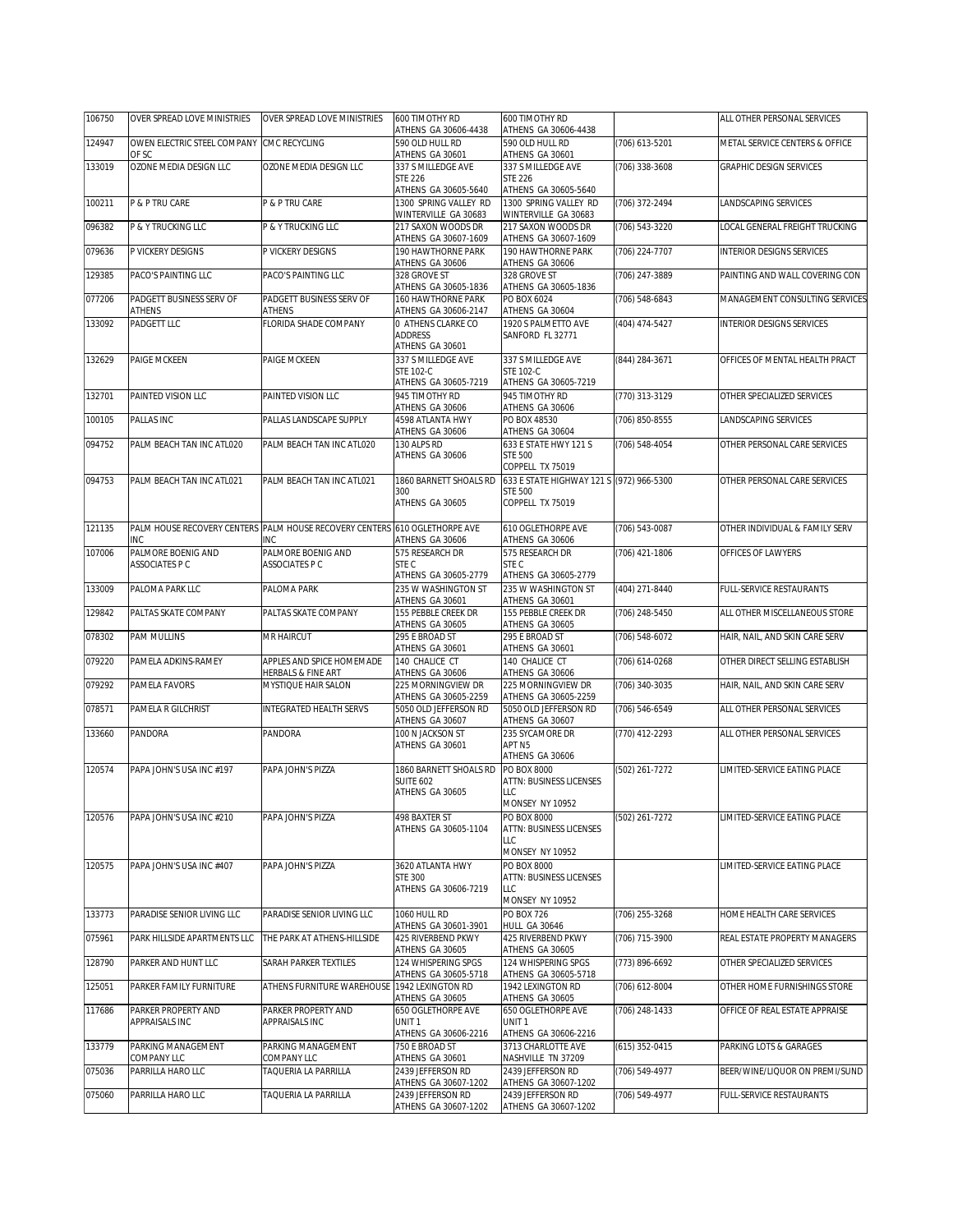| 074638 | PARRIS GROUP INC THE                     | PARRIS GROUP INC THE                           | 295 MILLEDGE HTS<br>ATHENS GA 30606                                    | 295 MILLEDGE HTS<br>ATHENS GA 30606                            | (706) 613-1986      | MANAGEMENT CONSULTING SERVICES |
|--------|------------------------------------------|------------------------------------------------|------------------------------------------------------------------------|----------------------------------------------------------------|---------------------|--------------------------------|
| 075096 | PARRISH CHRIS                            | PARRISH LAWN MAINTENANCE                       | 130 LAKE FOREST DR                                                     | 130 LAKE FOREST DR                                             | (706) 202-1563      | LANDSCAPING SERVICES           |
| 078634 | PARTNER SOFTWARE INC                     | PARTNER SOFTWARE INC                           | ATHENS GA 30607<br>125 WEST WASHINGTON ST                              | ATHENS GA 30607<br>125 WEST WASHINGTON ST                      | (706) 354-1833      | COMPUTER SYSTEMS DESIGNS & REL |
|        |                                          |                                                | <b>SUITE 700</b><br>ATHENS GA 30601                                    | SUITE 700<br>ATHENS GA 30601                                   |                     |                                |
| 074994 | PARTNER TECHNOLOGY SYSTEMS<br><b>INC</b> | PARTNER TECHNOLOGY SYSTEMS<br><b>INC</b>       | 182 BEN BURTON CIR<br><b>SUITE 800</b><br>BOGART GA 30622              | 182 BEN BURTON CIR<br><b>SUITE 800</b><br>BOGART GA 30622      | (706) 425-0474      | ELECTRICAL CONTRACTORS         |
| 131003 | PARTNERS IN MOBILITY LLC                 | PARTNERS IN MOBILITY                           | 2080 PRINCE AVE<br>ATHENS GA 30606                                     | 680 HILL ST<br>#15<br>ATHENS GA 30606                          |                     | OTHER SPECIALIZED SERVICES     |
| 133961 | PASS THE PROJECT LLC                     | PASS THE PROJECT LLC                           | 540 HOLMAN AVE<br>ATHENS GA 30606-2626                                 | 540 HOLMAN AVE<br>ATHENS GA 30606-2626                         | (770) 757-2011      | OTHER SPECIALIZED SERVICES     |
| 134062 | PASSCO JENNINGS MILL MT LLC              | LULLWATER AT JENNING MILL                      | 225 JENNINGS MILL PKWY<br>ATHENS GA 30606                              | 2050 MAIN ST<br>#650<br>IRVINE CA 92614                        | (949) 263-7984      | REAL ESTATE PROPERTY MANAGERS  |
| 100114 | PATHWAYS TO LEARNING INC                 | PATHWAYS TO LEARNING INC                       | 160 CARLISLE CT<br>BOGART GA 30622                                     | 160 CARLISLE CT<br>BOGART GA 30622                             | (706) 543-9409      | ALL OTHER SCHOOLS & INSTRUCTIO |
| 129027 | PATRICK D RETTERBUSH MD LLC              | UNIVERSITY DERMATOLOGY &<br><b>SKIN CENTER</b> | 1500 OGLETHORPE AVE<br><b>STE 300 A</b><br>ATHENS GA 30606             | 1500 OGLETHORPE AVE<br><b>STE 300 A</b><br>ATHENS GA 30606     | (706) 614-1750      | OFFICE OF PHYSICIANS           |
| 077261 | PATTON BROTHERS BODY &<br>FRAME I        | PATTON BROTHERS BODY &<br>FRAME I              | 130 OLD EPPS BRIDGE RD<br>ATHENS GA 30606                              | 130 OLD EPPS BRIDGE RD<br>ATHENS GA 30606                      | (706) 354-0019      | AUTOMOTIVE BODY, PAINT, & GLAS |
| 078735 | PAUL DELLARIA                            | COMPUTER RELATED SERVS                         | 116 RIVER BOTTOM CIR                                                   | 116 RIVER BOTTOM CIR<br>ATHENS GA 30606                        | (706) 549-5712      | COMPUTER SYSTEMS DESIGNS & REL |
| 078223 | PAUL J CARDOZO                           | PCAP, INC                                      | ATHENS GA 30606<br>215 HAWTHORNE PARK<br>STE A<br>ATHENS GA 30606-2164 | 215 HAWTHORNE PARK<br>STE A                                    | (706) 546-9880      | OFFICES OF MENTAL HEALTH PRACT |
| 068234 | PAUL MESSER                              | MCDONALDS #11470                               | 3825 ATLANTA HWY                                                       | ATHENS GA 30606-2164<br>PO BOX 1568                            | (706) 613-0340      | LIMITED-SERVICE EATING PLACE   |
| 123120 | PAULDOE REDEVELOPMENT                    | COLUMBIA BROOKSIDE CLASSIC                     | BOGART GA 30622<br>2801 GREEN LN                                       | WINDER GA 30680<br>1718 PEACHTREE ST NW                        | (706) 850-9675      | REAL ESTATE PROPERTY MANAGERS  |
|        | PHASE II LP                              |                                                | ATHENS GA 30606                                                        | <b>STE 684</b><br>ATLANTA GA 30309                             |                     |                                |
| 079986 | PAVANSUT INVESTMENT LLC                  | ON THE WAY SELF MINI STORAGE 150 COILE DR      | MITCHELL BRIDGE RD<br>ATHENS GA 30606                                  | 1097 BAXTER ST<br>ATHENS GA 30606-6313                         | (706) 548-0234      | LESSORS OF MINIWAREHOUSES & SE |
| 113484 | PAWTROPOLIS                              | PAWTROPOLIS                                    | 130 WHITETAIL WAY<br>BOGART GA 30622                                   | 1372 STANLEY AVE<br>BOGART GA 30622                            | (706) 227-7887      | PET CARE (X VETERINARY) SERV   |
| 079506 | PAWTROPOLIS INC                          | PAWTROPOLIS INC                                | 670 OLYMPIC DR<br>ATHENS GA 30601                                      | 1372 STANLEY AVE<br>BOGART GA 30622                            | (706) 227-7887      | PET CARE (X VETERINARY) SERV   |
| 111046 | PAXEN LEARNING SERVICES, LLC             | PAXEN LEARNING SERVICES, LLC                   | 840 HAWTHORNE AVE<br>#B<br>ATHENS GA 30606                             | 100 N STARCREST DR<br>CLEARWATER FL 33765                      | (727) 461-2990      | ALL OTHER PROF., SCIENTIFIC, & |
| 078686 | PAYNE CONSTRUCTION GROUP                 | PAYNE CONSTRUCTION GROUP                       | 110 WALKER DR<br>ATHENS GA 30601                                       | 110 WALKER DR<br>ATHENS GA 30601                               | (706) 552-3911      | COMMERCIAL & INSTITUTIONAL BLD |
| 075320 | PBR INC                                  | <b>SKAPS INDUSTRIES</b>                        | 335 ATHENA DR<br>ATHENS GA 30601-1616                                  | 335 ATHENA DR<br>ATTN: SHRADHA PATEL<br>ATHENS GA 30601-1616   | (706) 613-7382      | KNIT FABRIC MILLS              |
| 075591 | PCS INC                                  | PET CONTAINMENT SYSTEMS INC                    | 116 WHITEHEAD RD<br>ATHENS GA 30606-1504                               | 225 SAINT GEORGE DR<br>ATHENS GA 30606                         | (706) 714-1100      | ALL OTHER SPECIAL TRADE CONTRA |
| 106689 | PCS PARTNERS INC                         | <b>METRO PCS</b>                               | 2235 W BROAD ST<br>ATHENS GA 30606                                     | <b>PO BOX 282</b>                                              | (706) 354-8077      | ALL OTHER MISCELLANEOUS STORE  |
| 127283 | PEACHTREE IMMEDIATE CARE FP<br>LLC       | PEACHTREE IMMEDIATE CARE FP<br>LLC             | 1480 BAXTER ST<br>SUITE A                                              | GRAYSON GA 30017<br>2675 PACES FERRY RD SE<br><b>SUITE 200</b> | (706) 543-0228      | OFFICE OF PHYSICIANS           |
| 078463 | PEACHTREE PLANNING CORP                  | PEACHTREE PLANNING                             | ATHENS GA 30606<br>649-7 S MILLEDGE AVE                                | ATLANTA GA 30339<br>PO BOX 5457                                | (706) 354-8302      | INSURANCE AGENCIES & BROKERAGE |
| 120943 | PEACHY GREEN CLEAN<br>COOPERATIVE        | PEACHY GREEN CLEAN<br>COOPERATIVE              | ATHENS GA 30606<br>1057 BAXTER ST<br><b>SUITE 201</b>                  | ATHENS GA 30604<br>PO BOX 49406<br>ATHENS GA 30604-9406        | (706) 248-4601      | JANITORIAL SERVICES            |
| 128671 | PEAK INDUSTRIAL MAINTENANCE<br>LLC       | PEAK INDUSTRIAL MAINTENANCE<br>LLC             | ATHENS GA 30606<br>175 BEN BURTON RD<br>STE B                          | 175 BEN BURTON RD<br>STE B                                     | (706) 769-3432      | ELECTRICAL CONTRACTORS         |
| 128677 | PEAK INDUSTRIES LLC                      | PEAK INDUSTRIES LLC                            | BOGART GA 30622<br>175 BEN BURTON RD                                   | BOGART GA 30622<br>175 BEN BURTON RD                           | (706) 769-3430      | ELECTRICAL CONTRACTORS         |
| 133812 | PEAUVIAN PRODUCTS                        | PEAUVIAN PRODUCTS                              | BOGART GA 30622<br>3020 LEXINGTON RD                                   | BOGART GA 30622<br>3020 LEXINGTON RD                           | (706) 534-7042      | OTHER GROCERY & RELATED PRODUC |
|        | DISTRIBUTORS LLC                         | <b>DISTRIBUTORS LLC</b>                        | ATHENS GA 30605                                                        | ATHENS GA 30605                                                |                     |                                |
| 124848 | PEDIATRIX MEDICAL GROUP OF<br>GEORGIA PC | ATLANTA NORTHSIDE WOMENS                       | 700 SUNSET DR<br><b>STE 301</b><br>ATHENS GA 30606-7721                | 1301 CONCORD TER<br>SUNRISE FL 33323                           | (800) 243-3839 6354 | OFFICE OF PHYSICIANS           |
| 132972 | PELLICANO CO INC                         | PELLICANO CO INC                               | 540 BAXTER ST<br><b>SUITE A</b><br>ATHENS GA 30605                     | 415 PINE AVE<br>SUITE 200<br>ALBANY GA 31701                   | (770) 766-0076      | INDUSTRIAL BUILDING CONSTRUCTI |
| 079816 | PELOQUINS                                | PELOQUINS                                      | 500 HARVE MATHIS RD<br>ATHENS GA 30601                                 | 500 HARVE MATHIS RD<br>ATHENS GA 30601                         | (706) 613-5339      | OTHER DIRECT SELLING ESTABLISH |
| 119641 | PENFLIGHT BOOKS                          | PENFLIGHT BOOKS                                | 185 WILLIAMSBURG LN<br>ATHENS GA 30605-4528                            | PO BOX 857<br>WINTERVILLE GA 30683                             | (706) 206-6801      | OTHER SPECIALIZED SERVICES     |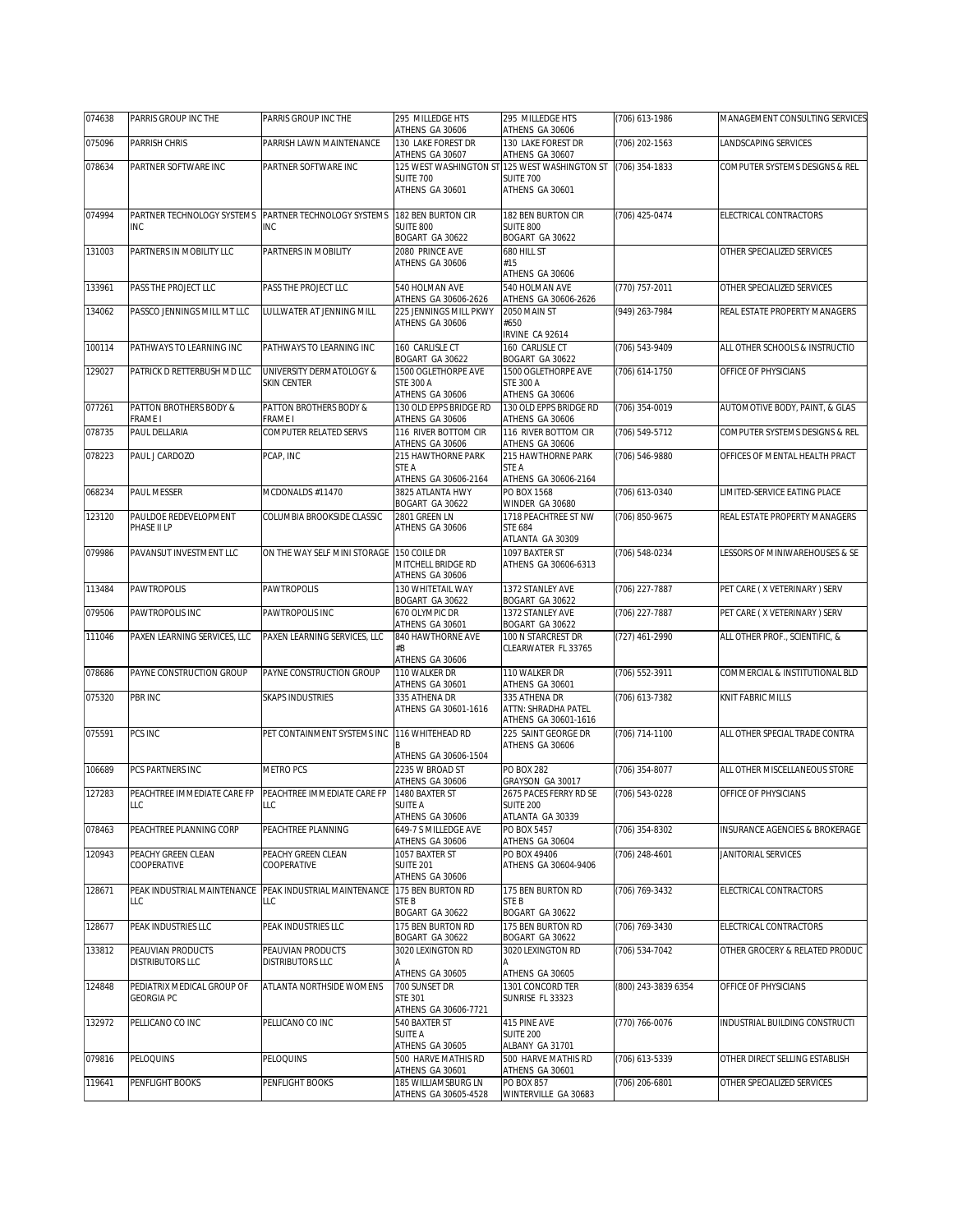| 079942 | PENLAND ENTERPRISES INC                     | UPTOWN TINT AND SOUND                                               | 3705 ATLANTA HWY<br>ATHENS GA 30606         | 3705 ATLANTA HWY<br>ATHENS GA 30606         | (706) 543-6399   | AUTOMOTIVE MECHANICAL/ELECTRIC       |
|--------|---------------------------------------------|---------------------------------------------------------------------|---------------------------------------------|---------------------------------------------|------------------|--------------------------------------|
| 079715 | PENNELLOYD PROPERTIES                       | <b>HILLTOP GRILLE</b>                                               | 2310 W BROAD ST                             | 2310 W BROAD ST                             | (706) 353-7667   | BEER/WINE/LIQUOR ON PREMI/SUND       |
| 079789 | PENNELLOYD PROPERTIES                       | <b>HILLTOP GRILLE</b>                                               | ATHENS GA 30606<br>2310 W BROAD ST          | ATHENS GA 30606<br>2310 W BROAD ST          | (706) 369-1320   | FULL-SERVICE RESTAURANTS             |
| 123955 | PEOPLEREADY                                 | PEOPLEREADY                                                         | ATHENS GA 30606<br>1063 BAXTER ST           | ATHENS GA 30606<br>PO BOX 2910              | (253) 680-8355   | <b>EMPLOYMENT PLACEMENT AGENCIES</b> |
|        |                                             |                                                                     | #500<br>ATHENS GA 30606                     | TACOMA WA 98401                             |                  |                                      |
| 123848 | PEP SH MANAGEMENT LLC                       | PEP SH MANAGEMENT LLC                                               | 175 INTERNATIONAL DR.<br>ATHENS GA 30605    | 8880 RIO SAN DIEGO DR<br><b>STE 750</b>     | $(619)$ 297-0400 | REAL ESTATE PROPERTY MANAGERS        |
|        |                                             |                                                                     |                                             | SAN DIEGO CA 92108                          |                  |                                      |
| 127326 | PEP-ATHENS LLC                              | THE CONNECTIONS AT ATHENS                                           | 255 THE PRESERVE DR<br>ATHENS GA 30606      | 8880 RIO SAN DIEGO DR<br><b>STE 750</b>     | (706) 548-2400   | REAL ESTATE PROPERTY MANAGERS        |
| 127325 | PEP-TH MANAGEMENT LLC                       | PEP-TH MANAGEMENT LLC                                               | 255 THE PRESERVE DR                         | SAN DIEGO CA 92108<br>8880 RIO SAN DIEGO DR | (619) 297-0400   | REAL ESTATE PROPERTY MANAGERS        |
|        |                                             |                                                                     | ATHENS GA 30606                             | <b>STE 750</b><br>SAN DIEGO CA 92108        |                  |                                      |
| 116875 | PERFECT PITCH CONCEPTS LLC                  | PERFECT PITCH CONCEPTS LLC                                          | 445 SUNSET DR<br>ATHENS GA 30606-2635       | 445 SUNSET DR<br>ATHENS GA 30606-2635       | (423) 503-6363   | COMPUTER SYSTEMS DESIGNS & REL       |
| 122555 | PERFECTLY POLISHED, INC                     | THE ETIQUETTE SCHOOL                                                | 721 S MILLEDGE AVE                          | PO BOX 6073                                 | (706) 769-4191   | CIVIC & SOCIAL ORGANIZATIONS         |
| 079536 | PERLERA INC                                 | JP'S AUTOMOTIVE                                                     | ATHENS GA 30605<br>1981 WINTERVILLE RD      | ATHENS GA 30604<br>1981 WINTERVILLE RD      | (706) 227-2565   | AUTOMOTIVE MECHANICAL/ELECTRIC       |
| 130600 | PERRY AQUISITIONS LLC                       | CRITTER CONTROL                                                     | ATHENS GA 30605<br>2500 W BROAD ST          | ATHENS GA 30605<br>PO BOX 5874              | (706) 406-8663   | OTHER SPECIALIZED SERVICES           |
|        |                                             |                                                                     | <b>SUITE 418</b><br>ATHENS GA 30606         | ATHENS GA 30604                             |                  |                                      |
| 087731 | PERRY MCCRACKIN                             | PERRY MCCRACKIN                                                     | 2500 W BROAD ST<br>BLDG 200 STE 211         | 304 DOUBLE SPLIT RD                         | (706) 202-6655   | HAIR, NAIL, AND SKIN CARE SERV       |
|        |                                             |                                                                     | ATHENS GA 30606                             | DANIELSVILLE GA 30633                       |                  |                                      |
| 132779 | PERRY PLANNING LLC                          | PERRY PLANNING LLC                                                  | 355 DEERTRIGER LNDG<br>ATHENS GA 30605      | 355 DEERTRIGER LNDG<br>ATHENS GA 30605      | $(706)$ 255-5962 | LANDSCAPING SERVICES                 |
| 127028 | PERSONAL RECOVERY NETWORK<br>LLC            | <b>GEORGIA BEHAVIORAL HEALTH</b><br>PROFESSIONALS                   | 745 S MILLEDGE AVE<br>SUITE 1A              | 745 S MILLEDGE AVE<br>SUITE 1A              | (470) 795-7681   | OFFICES OF MENTAL HEALTH PRACT       |
|        |                                             |                                                                     | ATHENS GA 30605                             | ATHENS GA 30605                             |                  |                                      |
| 079648 | PET PALS                                    | PET PALS                                                            | 165 HEATHERWOOD LN<br>ATHENS GA 30606       | 165 HEATHERWOOD LN<br>ATHENS GA 30606       | (706) 255-5992   | PET CARE (X VETERINARY) SERV         |
| 077214 | PETALS ON PRINCE INC.                       | PETALS ON PRINCE INC.                                               | 1470 PRINCE AVE<br>ATHENS GA 30606          | 1470 PRINCE AVE<br>ATHENS GA 30606          | $(706)$ 353-2760 | <b>FLORIST</b>                       |
| 078725 | PETER V O BARKELEW                          | <b>BARK MARKETING</b>                                               | 169 TUXEDO RD<br>ATHENS GA 30606-3133       | 169 TUXEDO RD<br>ATHENS GA 30606-3133       | (706) 546-5058   | <b>GRAPHIC DESIGN SERVICES</b>       |
| 077653 | PETERSON SPRING-GA PLANT                    | PETERSON AMERICAN CORP                                              | 600 OLD HULL RD                             | PO BOX 5859                                 | (706) 549-3400   | SPRIG & WIRE PRODUCT MANUFACTU       |
| 067876 | PHAM HANH-NGUYEN                            | <b>STAR NAILS</b>                                                   | ATHENS GA 30601<br>3701 ATLANTA HWY         | ATHENS GA 30604<br>3701 ATLANTA HWY         | (770) 614-9020   | HAIR, NAIL, AND SKIN CARE SERV       |
|        |                                             |                                                                     | <b>STE 18</b><br>ATHENS GA 30606            | <b>STE 18</b><br>ATHENS GA 30606            |                  |                                      |
| 079759 | <b>INC</b>                                  | PHARAOHS TRUCKING& STORAGE PHARAOHS TRUCKING& STORAGE<br><b>INC</b> | 165 COLLINS INDUSTRIAL<br><b>BLVD</b>       | PO BOX 80466<br>ATHENS GA 30608             | (706) 543-2278   | TRUCK, UTILITY TRAILER, & RV R       |
| 126180 | PHARMACEUTICAL SPECIALTIES                  |                                                                     | ATHENS GA 30601-1515<br>150 CLEVELAND RD    | 320 SOUTH POLK                              |                  |                                      |
|        | LLC                                         | MAXOR SPECIALTY PHARMACY                                            | <b>SUITE B</b>                              | <b>STE 800</b>                              | (469) 613-2254   | PHARMACEUTICAL AND MEDICINE MA       |
| 122170 | PHAZE I LLC                                 | PHAZE I LLC                                                         | BOGART GA 30622<br>120 MANDY DR             | AMARILLO TX 79101<br>120 MANDY DR           | (706) 296-4147   | ELECTRONIC SHOPPING & MAIL-ORD       |
| 077612 | PHIL HUGHES AUTO SALES INC                  | PHIL HUGHES HONDA                                                   | ATHENS GA 30601-2117<br>3200 ATLANTA HWY    | ATHENS GA 30601-2117<br>3200 ATLANTA HWY    | (706) 549-3530   | NEW CAR DEALERS                      |
| 077705 | PHIL HUGHES AUTO SALES INC                  | <b>ATHENS BMW</b>                                                   | ATHENS GA 30606-3329<br>3040 ATLANTA HWY    | ATHENS GA 30606-3329<br>3040 ATLANTA HWY    | (706) 549-5340   | NEW CAR DEALERS                      |
|        |                                             |                                                                     | ATHENS GA 30606                             | ATHENS GA 30606                             |                  |                                      |
| 077731 | PHIL HUGHES RENTAL&LEASING<br>INC           | PHIL HUGHES RENTAL&LEASING<br>INC                                   | 3200 ATLANTA HWY<br>ATHENS GA 30606-3329    | 3200 ATLANTA HWY<br>ATHENS GA 30606-3329    | (706) 549-3530   | PASSENGER CAR RENTAL & LEASING       |
| 075104 | PHILIP JURAS                                | LITTLE BLUESTEM PRESS                                               | 233 DUBOSE AVE<br>ATHENS GA 30601           | 233 DUBOSE AVE<br>ATHENS GA 30601           | (706) 227-0422   | INDEPENDENT ARTISTS, WRITERS,        |
| 113744 | PHOTO STORK INC                             | PHOTO STORK INC                                                     | 1165 MITCHELL BRIDGE RD<br>STE B            | 1165 MITCHELL BRIDGE RD<br>STE B            | (706) 850-1390   | OTHER SPECIALIZED SERVICES           |
|        |                                             |                                                                     | ATHENS GA 30606                             | ATHENS GA 30606                             |                  |                                      |
| 075278 | PHYSIOTHERAPY ASSOCIATES                    | PHYSIOTHERAPY ASSOCIATES                                            | 723 BAXTER ST<br>ATHENS GA 30605            | 4714 GETTYSBURG RD<br>ATTN: TAX DEPT        | (901) 685-7227   | OFFICES OF PHYSICAL/SPEECH THE       |
|        |                                             |                                                                     |                                             | MECHANICSBURG PA 17055                      |                  |                                      |
| 126634 | PIEDMONT ATHENS CT AMSP                     | PIEDMONT ATHENS CT AMSP                                             | 3320 OLD JEFFERSON RD<br>BLDG 200 2ND FLOOR | 1199 PRINCE AVE<br>ATTN: RANDY BETHEA DEPT  | (706) 475-5338   | OFFICE OF PHYSICIANS                 |
|        |                                             |                                                                     | ATHENS GA 30606                             | OF RAD                                      |                  |                                      |
| 074842 | PIEDMONT ATHENS PRIMARY                     | PIEDMONT ATHENS ADMIN                                               | 1500 OGLETHORPE AVE                         | ATHENS GA 30606-2185<br>2727 PACES FERRY RD | (706) 475-4920   | OFFICE OF PHYSICIANS                 |
|        | <b>CARE LLC</b>                             | OFFICE                                                              | SUITE 600A<br>ATHENS GA 30606-2185          | BLDG 1-1100<br>ATLANTA GA 30339             |                  |                                      |
| 123321 | PIEDMONT ATHENS REGIONAL                    | COMMUNITY CARE CLINIC                                               | 1270 PRINCE AVE<br><b>STE 201</b>           | 2727 PACES FERRY RD<br><b>BLDG 1-1100</b>   | (706) 475-7055   | OFFICE OF PHYSICIANS                 |
|        |                                             | REGIONAL OUTREACH MEDICAL                                           | ATHENS GA 30606-2762                        | ATLANTA GA 30339                            |                  |                                      |
| 126629 | PIEDMONT ATHENS REGIONAL<br><b>HOSPITAL</b> | SPECIALTIES                                                         | 3320 OLD JEFFERSON RD<br>BLDG 200 STEC      | 1199 PRINCE AVE<br>ATTN: S MORRISON DIR/LAB | (706) 475-4175   | OFFICE OF PHYSICIANS                 |
|        |                                             |                                                                     | ATHENS GA 30607                             | <b>SERV</b><br>ATHENS GA 30606-2185         |                  |                                      |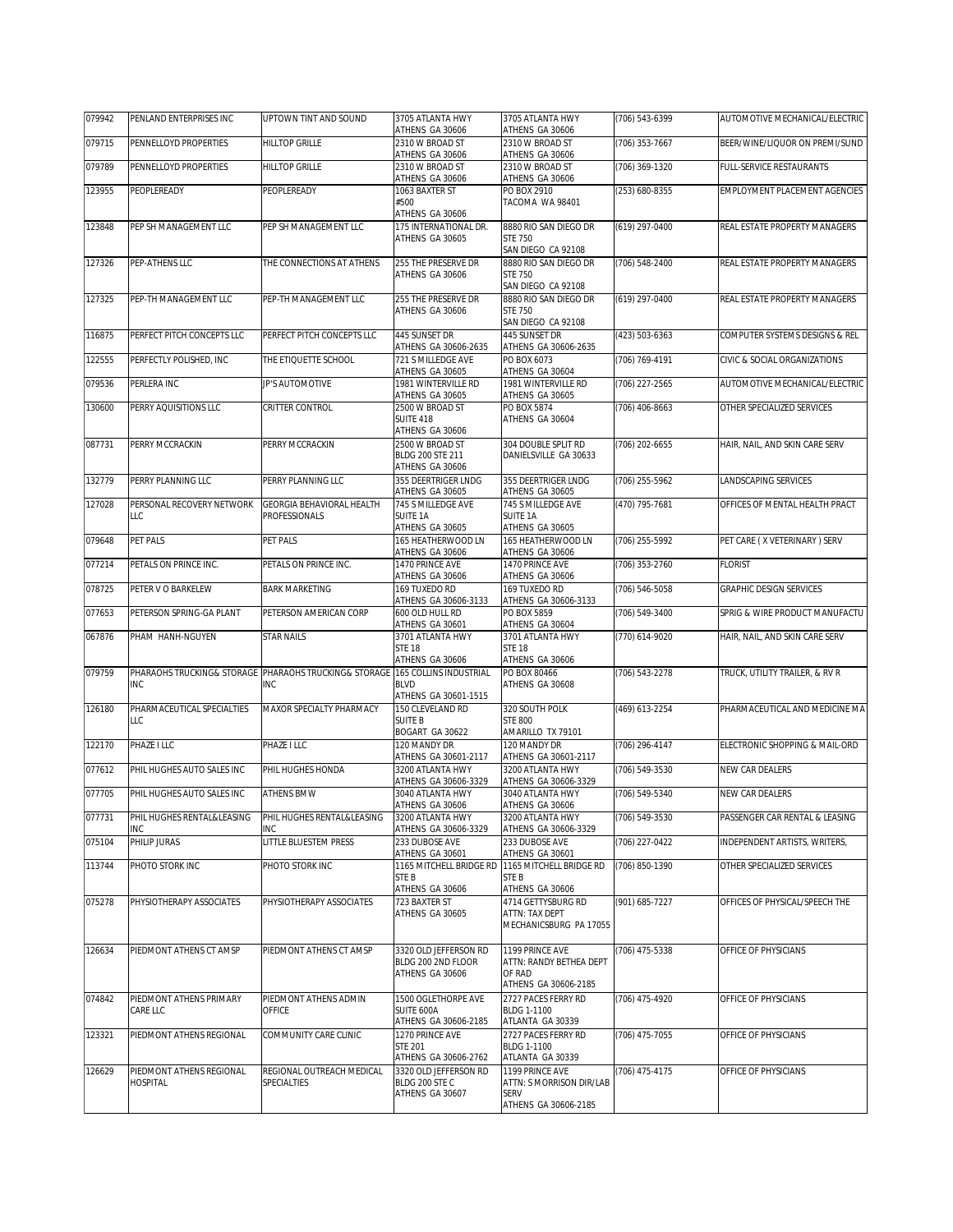| 130706 | PIEDMONT ATHENS REGIONAL                              | REGIONAL OUTREACH ATHENS                           | 1086 1/2 BAXTER ST                         | 1086 1/2 BAXTER ST                          | (706) 475-4175 | OFFICE OF PHYSICIANS           |
|--------|-------------------------------------------------------|----------------------------------------------------|--------------------------------------------|---------------------------------------------|----------------|--------------------------------|
|        | HOSPITAL                                              | NEUROLOGY                                          | ATHENS GA 30606                            | ATHENS GA 30606                             |                |                                |
| 130708 | PIEDMONT ATHENS REGIONAL                              | REGIONAL OUTREACH RESOURCE                         | 1500 OGLETHORPE AVE                        | 1500 OGLETHORPE AVE                         | (706) 475-3463 | OFFICE OF PHYSICIANS           |
|        | <b>HOSPITAL</b>                                       | <b>MEDICAL</b>                                     | <b>SUITE 3700</b>                          | <b>SUITE 3700</b>                           |                |                                |
|        |                                                       |                                                    | ATHENS GA 30606                            | ATHENS GA 30606                             |                |                                |
| 130709 | PIEDMONT ATHENS REGIONAL                              | REGIONAL OUTREACH SHOLES                           | 1000 HAWTHORNE AVE                         | 1000 HAWTHORNE AVE                          | (706) 475-4175 | OFFICE OF PHYSICIANS           |
|        | <b>HOSPITAL</b>                                       |                                                    | STE K<br>ATHENS GA 30606                   | <b>STEK</b><br>ATHENS GA 30606              |                |                                |
| 130710 | PIEDMONT ATHENS REGIONAL                              | REGIONAL OUTREACH                                  | 120 HAWTHORNE PARK                         | 120 HAWTHORNE PARK                          | (706) 475-4175 | OFFICE OF PHYSICIANS           |
|        | <b>HOSPITAL</b>                                       | HAWTHORNE MEDICAL                                  | ATHENS GA 30606-2185                       | ATHENS GA 30606-2185                        |                |                                |
| 124990 | PIEDMONT ATHENS REGIONAL                              | <b>BEAUTIFUL YOU</b>                               | 1199 PRINCE AVE                            | 1199 PRINCE AVE                             | (706) 475-4811 | ALL OTHER MISCELLANEOUS STORE  |
|        | MEDICAL CENTER INC                                    |                                                    | MSB                                        | <b>MSB</b>                                  |                |                                |
|        |                                                       |                                                    | ATHENS GA 30606-2185                       | ATHENS GA 30606-2185                        |                |                                |
| 126674 | PIEDMONT ATHENS REGIONAL<br>MEDICAL CENTER W BROAD LO | PIEDMONT ATHENS REGIONAL<br>MEDICAL CENTER W BROAD | 2142 W BROAD ST<br>BLDG 200 2ND FLOOR      | 1199 PRINCE AVE<br>ATHENS GA 30606-2185     | (706) 475-5338 | OFFICE OF PHYSICIANS           |
|        |                                                       | LOCATION                                           | ATHENS GA 30606                            |                                             |                |                                |
| 078746 | PIEDMONT ATHENS REGIONAL                              | PIEDMONT HOME HEALTH                               | 1550 TIMOTHY RD                            | 1550 TIMOTHY RD                             | (706) 475-5500 | HOME HEALTH CARE SERVICES      |
|        | MEDICAL CENTER, INC.                                  |                                                    | <b>STE 201 B</b>                           | <b>STE 201 B</b>                            |                |                                |
|        |                                                       |                                                    | ATHENS GA 30606                            | ATHENS GA 30606                             |                |                                |
| 099039 | PIEDMONT ATHENS SPECIALTY                             | PIEDMONT SURG SPEC ATHENS                          | 740 PRINCE AVE                             | 2727 PACES FERRY RD                         | (706) 353-1630 | OFFICE OF PHYSICIANS           |
|        | CARE                                                  |                                                    | <b>BLDG 8AB</b><br>ATHENS GA 30606-5903    | STE 1-1100<br>ATLANTA GA 30339              |                |                                |
| 132710 | PIEDMONT ATHENS SPECIALTY                             | PIEDMONT RESOURCE MED                              | 1500 OGLETHORPE AVE                        | 2727 PACES FERRY RD                         | (705) 548-0991 | OFFICE OF PHYSICIANS           |
|        | CARE LLC                                              | SURGICAL SPECIALISTS                               | <b>STE 500 B</b>                           | BLDG 1-1100                                 |                |                                |
|        |                                                       |                                                    | ATHENS GA 30606                            | ATLANTA GA 30339                            |                |                                |
| 133466 | PIEDMONT ATHENS SPECIALTY                             | PPG ATHENS ENDOCRINOLOGY                           | 1500 OGLETHORPE AVE                        | 2727 PACES FERRY RD                         | (404) 804-5579 | OFFICE OF PHYSICIANS           |
|        | CARE LLC                                              |                                                    | <b>STE 500B</b>                            | STE 1-1100                                  |                |                                |
|        |                                                       |                                                    | ATHENS GA 30606-2184                       | ATLANTA GA 30339                            |                |                                |
| 134002 | PIEDMONT ATHENS SPECIALTY<br>CARE LLC                 | PPG BREAST SURGERY ATHENS                          | 1010 PRINCE AVE<br><b>SUITE 300</b>        | 2727 PACES FERRY RD<br>BLDG 1-1100          |                | OFFICE OF PHYSICIANS           |
|        |                                                       |                                                    | ATHENS GA 30606                            | ATLANTA GA 30339                            |                |                                |
| 134003 | PIEDMONT ATHENS SPECIALTY                             | PPG SURGICAL SPECIALISTS                           | 1010 PRINCE AVE                            | 2727 PACES FERRY RD                         |                | OFFICE OF PHYSICIANS           |
|        | CARE LLC                                              | <b>ATHENS</b>                                      | <b>STE 400</b>                             | BLDG 1-1100                                 |                |                                |
|        |                                                       |                                                    | ATHENS GA 30606                            | ATLANTA GA 30339                            |                |                                |
| 134004 | PIEDMONT ATHENS SPECIALTY                             | PPG COLORECTAL ATHENS                              | 1010 PRINCE AVE                            | 2727 PACES FERRY RD                         |                | OFFICE OF PHYSICIANS           |
|        | CARE LLC                                              |                                                    | <b>STE 100</b>                             | BLDG 1-1100                                 |                |                                |
| 078473 | PIEDMONT COLLEGE                                      | PIEDMONT COLLEGE                                   | ATHENS GA 30606<br>595 PRINCE AVE          | ATLANTA GA 30339<br>PO BOX 10               | (706) 776-0121 | NON-PROFIT ORGANIZATION        |
|        |                                                       |                                                    | ATHENS GA 30606                            | DEMOREST GA 30535                           |                |                                |
| 095421 | PIEDMONT HEART INSTITUTE                              | PIEDMONT HEART INSTITUTE                           | 1199 PRINCE AVE                            | 2727 PACES FERRY RD                         | (706) 475-4929 | OFFICE OF PHYSICIANS           |
|        |                                                       |                                                    | ATHENS GA 30606-2185                       | 1-1100                                      |                |                                |
|        |                                                       |                                                    |                                            | ATLANTA GA 30075                            |                |                                |
| 130611 | PIEDMONT JR LANDSCAPING LLC                           | PIEDMONT JR LANDSCAPING LLC                        | 150 BURKLAND DR                            | 150 BURKLAND DR                             |                | LANDSCAPING SERVICES           |
| 131558 | PIEDMONT MEDICAL CARE                                 | ATHENS SURGICAL ONCOLOGY                           | ATHENS GA 30601-4088<br>242 KING AVE       | ATHENS GA 30601-4088<br>2727 PACES FERRY RD | (706) 475-7110 | GENERAL MEDICAL & SURGICAL HOS |
|        | CORPORATION                                           |                                                    | <b>SUITE 220</b>                           | BLDG 1-1100                                 |                |                                |
|        |                                                       |                                                    | ATHENS GA 30606                            | ATLANTA GA 30339                            |                |                                |
| 132053 | PIEDMONT MEDICAL CARE                                 | PIEDMONT ORTHOPEDIC TRAUMA 242 KING AVE            |                                            | 2727 PACES FERRY RD                         | (706) 613-5880 | GENERAL MEDICAL & SURGICAL HOS |
|        | CORPORATION                                           |                                                    | <b>SUITE 130</b>                           | BLDG 1-1100                                 |                |                                |
|        |                                                       |                                                    | ATHENS GA 30606                            | ATLANTA GA 30339                            |                |                                |
| 076074 | PIEDMONT PROPANE SERVICES<br>LLC                      | PIEDMONT PROPANE                                   | 275 ATHENA DR<br>ATHENS GA 30601           | 1225 LINCOLNTON RD<br>WASHINGTON GA 30673   | (706) 546-8181 | NATURAL GAS DISTRIBUTION       |
| 075885 | PILGRIMS PRIDE CORP FEEDMILL                          | PILGRIMS PRIDE CORP FEEDMILL                       | 130 MILL DR                                | PO BOX 336910                               | (903) 434-1829 | ANIMAL FOOD MANUFACTURING      |
|        |                                                       |                                                    | ATHENS GA 30606                            | GREELEY CO 80634                            |                |                                |
| 075882 | PILGRIMS PRIDE CORP HATCHERY                          | PILGRIMS PRIDE CORP HATCHERY                       | 120 MILL DR                                | PO BOX 336910                               | (706) 583-4071 | POULTRY HATCHERIES             |
|        |                                                       |                                                    | ATHENS GA 30606                            | GREELEY CO 80633                            |                |                                |
| 075887 | PILGRIMS PRIDE CORP                                   | PILGRIMS PRIDE CORP                                | 898 BARBER ST                              | PO BOX 336910                               | (706) 425-7500 | ANIMAL SLAUGHTERING AND PROCES |
|        | <b>PROCESSING</b>                                     | PROCESSING                                         | ATHENS GA 30601                            | GREELEY CO 80633                            | (706) 354-0970 |                                |
| 079965 | PINAL CORP                                            | QUICK PANTRY                                       | 115 NORTH AVE<br>ATHENS GA 30601           | 115 NORTH AVE<br>ATHENS GA 30601            |                | GASOLINE STATIONS WITH CONVENI |
| 079992 | PINAL CORPORATION                                     | QUICK PANTRY                                       | 115 NORTH AVE                              | <b>115 NORTH AVE</b>                        | (706) 354-0970 | BEER/WINE PKG/SUNDAY SALES     |
|        |                                                       |                                                    | ATHENS GA 30601                            | ATHENS GA 30601                             |                |                                |
| 131143 | PINE CREEK BUILDERS INC                               | PINE CREEK BUILDERS INC                            | 660 W LAKE DR                              | PO BOX 681707                               | (678) 382-8292 | RESIDENTIAL BUILDING CONSTRUCT |
|        |                                                       |                                                    | ATHENS GA 30606                            | PRATTVILLE AL 36068                         |                |                                |
| 078466 | PINEAPPLE INC D/B/A                                   | SOUTHEAST REALTY                                   | 435 HAWTHORNE AVE<br><b>STE 100</b>        | PO BOX 6295<br>ATHENS GA 30604              | (706) 613-1533 | OFFICES OF REAL ESTATE AGENTS  |
|        |                                                       |                                                    | ATHENS GA 30606                            |                                             |                |                                |
| 111803 | PINECREST MEDIA GROUP                                 | PINECREST MEDIA GROUP                              | 240 PINFCREST DR                           | 240 PINECREST DR                            | (706) 395-4874 | GRAPHIC DESIGN SERVICES        |
|        |                                                       |                                                    | ATHENS GA 30605                            | ATHENS GA 30605                             |                |                                |
| 123035 | PINK GOBLIN TATTOO                                    | PINK GOBLIN TATTOO                                 | 149 ONETA ST                               | 149 ONETA ST                                | (423) 202-4052 | OTHER PERSONAL CARE SERVICES   |
|        |                                                       |                                                    | SUITE 6C8                                  | SUITE 6C8                                   |                |                                |
|        |                                                       |                                                    | ATHENS GA 30601                            | ATHENS GA 30601                             |                |                                |
| 128399 | PINK LOTUS SVCS LLC                                   | PINK LOTUS SVCS LLC                                | 320 N MILLEDGE AVE<br>ATHENS GA 30601-3806 | PO BOX 412<br>HULL GA 30646                 | (706) 543-1010 | ALL OTHER MISCELLANEOUS STORE  |
| 132605 | PINPOINT COVID TESTING INC                            | PINPOINT COVID TESTING INC                         | 2090 PRINCE AVE                            | 2107 N DECATUR RD                           | (678) 799-4399 | OTHER SPECIALIZED SERVICES     |
|        |                                                       |                                                    | ATHENS GA 30606                            | #514                                        |                |                                |
|        |                                                       |                                                    |                                            | DECATUR GA 30033                            |                |                                |
| 130717 | PIONEER COMMUNITY CARE LLC                            | PIONEER COMMUNITY CARE LLC                         | 367 PRINCE AVE                             | 367 PRINCE AVE                              | (706) 389-5513 | OFFICES OF ALL OTHER HEALTH PR |
|        |                                                       |                                                    | SUITE 3R<br>ATHENS GA 30601                | <b>SUITE 3R</b><br>ATHENS GA 30601          |                |                                |
| 110553 | PIONEER RUBBER & GASKET CO                            | CLARKE INDUSTRIAL SUPPLY                           | 171 PARADISE BLVD                          | PO BOX 1015                                 | (706) 548-3136 | INDUSTRIAL SUPPLIES WHOLESALER |
|        | INC                                                   |                                                    | ATHENS GA 30607                            | TUCKER GA 30085-1015                        |                |                                |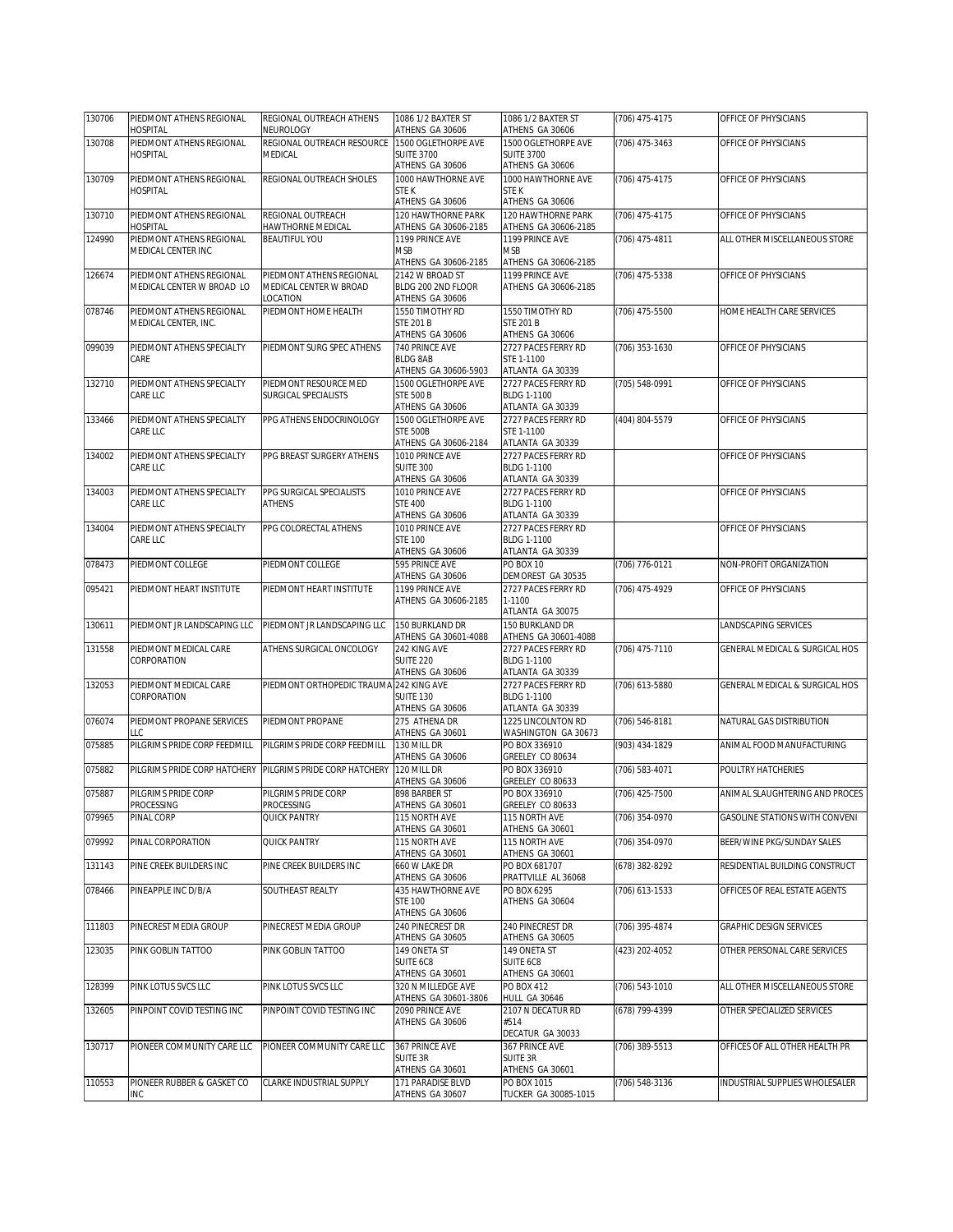| 074815 | PITAYA INC                                      | PITAYA                                                                                  | 282 E CLAYTON ST<br>ATHENS GA 30601-2705                    | 5824 N COLLEGE AVE<br>INDIANAPOLIS IN 46220                         | (706) 425-8880 | WOMEN'S CLOTHING STORES          |
|--------|-------------------------------------------------|-----------------------------------------------------------------------------------------|-------------------------------------------------------------|---------------------------------------------------------------------|----------------|----------------------------------|
| 078719 | PITCH A TENT RECORDS                            | PITCH A TENT RECORDS                                                                    | 619 HILL ST                                                 | 619 HILL ST                                                         | (706) 549-2740 | RECORD PRODUCTION                |
| 076421 | PIZZA THE PIE LLC                               | DOMINO'S PIZZA #4100                                                                    | ATHENS GA 30606-3033<br>3190 ATLANTA HWY                    | ATHENS GA 30606-3033<br>4034 ENTERPRISE WAY                         | (770) 867-2201 | LIMITED-SERVICE EATING PLACE     |
|        |                                                 |                                                                                         | ATHENS GA 30606                                             | <b>STE 180</b><br>FLOWRY BRANCH GA 30542                            |                |                                  |
| 076422 | PIZZA THE PIE LLC                               | DOMINO'S PIZZA #5750                                                                    | 396 BAXTER ST<br>ATHENS GA 30605                            | 4034 ENTERPRISE WAY<br><b>STE 180</b><br>FLOWERY BRANCH GA<br>30542 | (706) 543-3460 | LIMITED-SERVICE EATING PLACE     |
| 114393 | PIZZA THE PIE LLC                               | DOMINO'S PIZZA #5753                                                                    | 2824 LEXINGTON RD<br>ATHENS GA 30605                        | 4034 ENTERPRISE WAY<br><b>STE 180</b><br>FLOWERY BRANCH GA<br>30542 | (770) 967-6967 | LIMITED-SERVICE EATING PLACE     |
| 078665 | PLAIN JANE DESIGNS INC                          | PLAIN JANE DESIGNS INC                                                                  | 1059 B BAXTER ST<br>ATHENS GA 30606                         | 1059 B BAXTER ST<br>ATHENS GA 30606                                 | (706) 369-8398 | OFFICE SUPPLIES AND STATIONARY   |
| 077218 | PLANTATION BUFFET INC                           | PLANTATION BUFFET INC                                                                   | 1119 DR MLK PKWY<br>ATHENS GA 30601                         | 1119 DR MLK PKWY<br>ATHENS GA 30601                                 | (706) 353-3663 | <b>FULL-SERVICE RESTAURANTS</b>  |
| 078131 | PLASTIC SURGERY OF ATHENS PC                    | PLASTIC SURGERY OF ATHENS PC                                                            | 3320 OLD JEFFERSON RD<br># 100<br>ATHENS GA 30607           | 3320 OLD JEFFERSON RD<br><b>BLDG 100</b><br>ATHENS GA 30607         | (706) 353-3600 | OFFICE OF PHYSICIANS             |
| 133673 | PLATINUM HAULING LLC                            | PLATINUM HAULING LLC                                                                    | 105 BEAVERDAM DR<br>WINTERVILLE GA 30683                    | 105 BEAVERDAM DR<br>WINTERVILLE GA 30683                            | (678) 314-0258 | TRUCK, UTILITY TRAILER, & RV R   |
| 127056 | PLAYLIVE MUSIC LLC                              | PLAYLIVE MUSIC LLC                                                                      | 180 GREYSTONE TER<br>ATHENS GA 30606                        | 180 GREYSTONE TER<br>ATHENS GA 30606                                | (478) 447-0999 | OTHER PERFORMING ARTS COMPANIE   |
| 079035 | PLAYTIME UNLIMITED INC                          | PLAYTIME UNLIMITED                                                                      | 160 HICKORY POINTE DR<br>ATHENS GA 30605                    | 160 HICKORY POINTE DR<br>ATHENS GA 30605                            | (706) 549-7076 | OTHER CONSUMER GOODS RENTAL      |
| 130522 | PLEBIAN LLC                                     | PLEBIAN LLC                                                                             | 585 BARBER ST<br>STE G<br>ATHENS GA 30601-2390              | 585 BARBER ST<br>STE G<br>ATHENS GA 30601-2390                      | (404) 247-0512 | OTHER BUSINESS SUPPORT SERVICE   |
| 132452 | PLUM NELLY INVESTMENTS LLC                      | PLUM NELLY INVESTMENTS LLC                                                              | 855 SUNSET DR<br><b>STE 15</b><br>ATHENS GA 30606           | PO BOX 1523<br>ATHENS GA 30603                                      | (706) 353-1010 | REAL ESTATE PROPERTY MANAGERS    |
| 129114 | LLC                                             | PLUMBER PRO SERVICES & DRAIN PLUMBER PRO SERVICES & DRAIN<br>LLC                        | 265 COMMERCE BLVD<br>SUITE 14<br>ATHENS GA 30606            | PO BOX 1583<br>WATKINSVILLE GA 30677                                | (706) 769-7761 | PLUMBING, HEATING, & AIR-CONDITI |
| 132906 | PMA CONSTRUCTION LLC                            | PMA CONSTRUCTION LLC                                                                    | 0 ATHENS CLARKE CO<br><b>ADDRESS</b><br>ATHENS GA 30601     | 99 WEATHERSTONE DR<br><b>SUITE 920</b><br>WOODSTOCK GA 30188        | (404) 906-5061 | COMMERCIAL & INSTITUTIONAL BLD   |
| 078498 | PMA INC                                         | PHILIP MORRIS AND ASSOCIATES                                                            | 1195 OLYMPIC DR<br>ATHENS GA 30601                          | 1195 OLYMPIC DR<br>ATHENS GA 30601                                  | (706) 549-1439 | OTHER BUSINESS SUPPORT SERVICE   |
| 132246 | PMP AUTOMOTIVE GROUP LLC                        | PMP AUTOMOTIVE GROUP                                                                    | 160 TRACY ST<br>F-1<br>ATHENS GA 30601                      | 1720 EPPS BRIDGE PKWY<br><b>SUITE 108-425</b><br>ATHENS GA 30606    | (706) 850-3470 | USED CAR DEALERS                 |
| 132310 | POETIC ROOTZ LLC                                | POETIC ROOTZ                                                                            | 3970 ATLANTA HWY<br>STE B1<br>ATHENS GA 30606               | 3970 ATLANTA HWY<br>STE B1<br>ATHENS GA 30606                       | (404) 353-3262 | HAIR, NAIL, AND SKIN CARE SERV   |
| 130761 | POLIAS LLC                                      | POLIAS LLC                                                                              | 296 W BROAD ST<br>STE <sub>3</sub><br>ATHENS GA 30601-2811  | 296 W BROAD ST<br>STE <sub>3</sub><br>ATHENS GA 30601-2811          | (706) 614-2172 | OTHER ACTIVITIES RELATED TO RE   |
| 132660 | POMEROY TECHNOLOGIES LLC                        | POMEROY TECHNOLOGIES LLC                                                                | 0 ATHENS CLARKE CO<br><b>ADDRESS</b><br>ATHENS GA 30601     | 1020 PETERSBURG RD<br>HEBRON KY 41048                               | (859) 586-0600 | ALL OTHER MISCELLANEOUS STORE    |
| 120570 | POOL & SPA CLEARANCE CENTER                     | POOL & SPA CLEARANCE CENTER                                                             | 120 OAK ST<br>ATHENS GA 30601                               | 108 FAULKNER RD<br>COMMERCE GA 30529                                | (770) 899-2760 | ALL OTHER MISCELLANEOUS STORE    |
| 117715 | POOL KING CO                                    | POOL KING CO                                                                            | 215 JAMES RD<br>ATHENS GA 30606                             | 215 JAMES RD<br>ATHENS GA 30606                                     | (404) 399-9867 | ALL OTHER SPECIAL TRADE CONTRA   |
| 132827 | PORKY GOODNESS LLC                              | PORKY GOODNESS LLC                                                                      | 175 SUNSET DR<br>ATHENS GA 30606                            | 175 SUNSET DR<br>ATHENS GA 30606                                    | (706) 255-9235 | ELECTRONIC SHOPPING & MAIL-ORD   |
| 078852 | PORTER CHARLES M                                | PORTER CHARLES M ARCHITECT                                                              | 175 HANCOCK LN<br>ATHENS GA 30605-4747                      | PO BOX 1001<br>ATHENS GA 30603-1001                                 | (706) 548-4229 | ARCHITECTURAL SERVICES           |
| 079460 | POSITIVE OUTCOMES<br>PSYCHOLOGICA               | POSITIVE OUTCOMES<br>PSYCHOLOGICA                                                       | 485 HUNTINGTON RD<br><b>STE 199</b><br>ATHENS GA 30606-1845 | 485 HUNTINGTON RD<br><b>STE 199</b><br>ATHENS GA 30606-1845         | (706) 546-8440 | OFFICES OF MENTAL HEALTH PRACT   |
| 080011 | POWER PARTNERS LLC                              | POWER PARTNERS LLC                                                                      | 200 NEWTON BRIDGE RD<br>ATHENS GA 30607                     | 200 NEWTON BRIDGE RD<br>ATHENS GA 30607                             | (706) 548-3121 | SEMICONDUCTOR & OTHER ELECT. C   |
| 077982 | POWER PLUMBING & GENERAL<br>CONTR INC           | POWER PLUMBING & GENERAL<br>CONTR INC                                                   | 1206 MOORES GROVE RD<br>WINTERVILLE GA 30683                | 1206 MOORES GROVE RD<br>WINTERVILLE GA 30683                        | (706) 742-7001 | PLUMBING, HEATING, & AIR-CONDITI |
| 109396 | POWERLOAD ELECTRIC LLC                          | POWERLOAD ELECTRIC LLC                                                                  | 105 ESTELLE AVE<br>ATHENS GA 30606-2143                     | 105 ESTELLE AVE<br>ATHENS GA 30606-2143                             | (706) 248-9959 | ELECTRICAL CONTRACTORS           |
| 077219 | PPG ARCHITECTURAL FINISHES INC PPG PAINTS #9212 |                                                                                         | 3816 ATLANTA HWY<br>ATHENS GA 3060                          | 400 BERTHA LAMME DR<br>ATTN: PERMIT DEPT<br>CRANBERRY TWP PA 16066  | (706) 548-2486 | PAINT & WALLPAPER STORES         |
| 077350 | PPG ATHENS PEDIATRICS                           | PPG ATHENS PEDIATRICS                                                                   | 1500 OGLETHORPE AVE<br>600CID<br>ATHENS GA 30606            | 2727 PACES FERRY RD<br>STE 1-1100<br>ATLANTA GA 30339               | (706) 559-4171 | OFFICE OF PHYSICIANS             |
| 099044 | AVE IB)                                         | PPG SURGICAL SPECIALTY (PRINCE PPG SURGICAL SPECIALTY (PRINCE 740 PRINCE AVE<br>AVE IB) | SUITE I-B<br>ATHENS GA 30606-5903                           | 2727 PACES FERRY RD<br>1-1100<br>ATLANTA GA 30075                   | (706) 475-7000 | OFFICE OF PHYSICIANS             |
| 082214 | PPI PARKING LLC                                 | PRESTIGE PARKING                                                                        | 345 W HANCOCK AVE<br>ATHENS GA 30601                        | 345 W HANCOCK AVE<br>ATHENS GA 30601                                | (706) 201-1569 | PARKING LOTS & GARAGES           |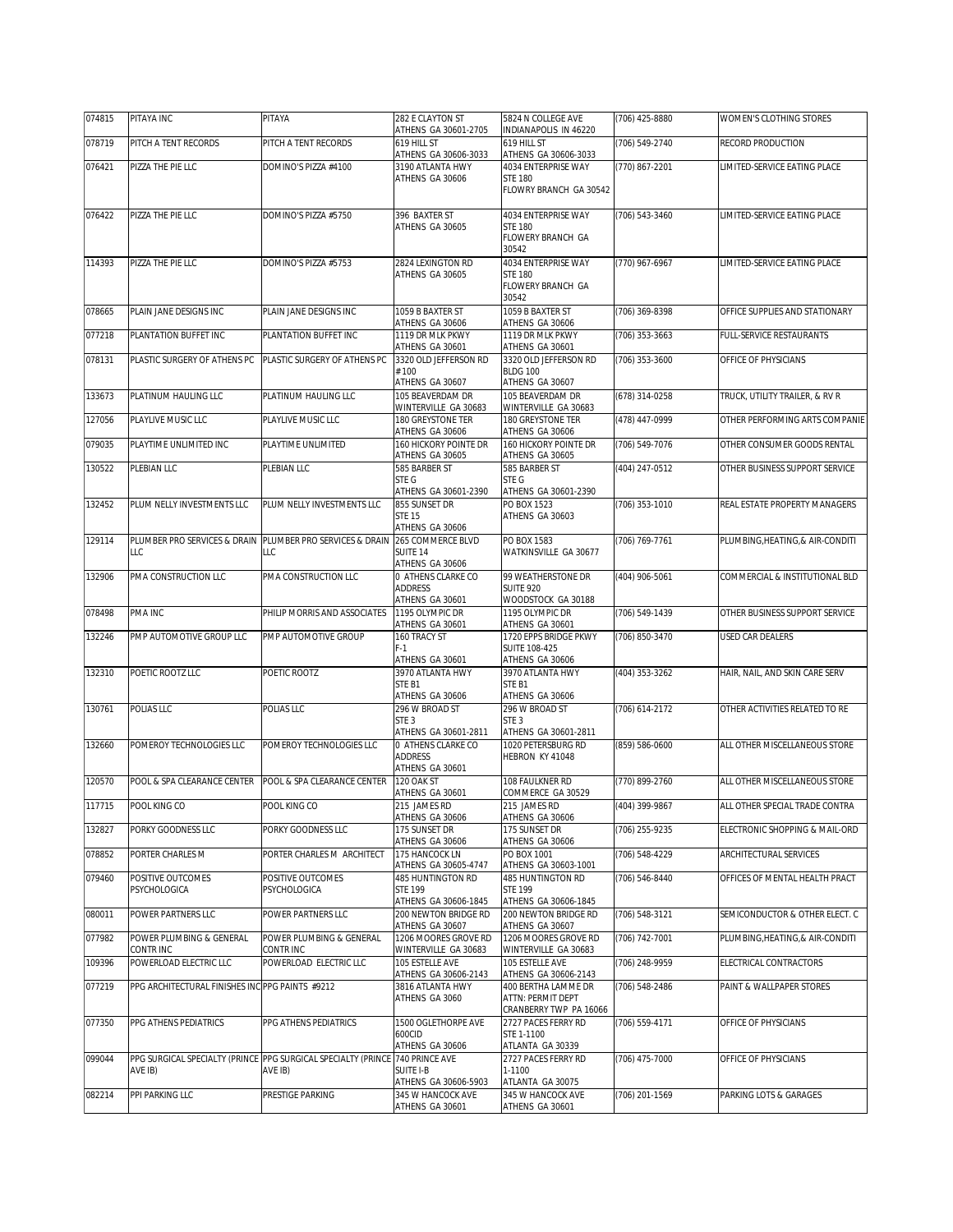| 132960 | PR CONTRACTORS LLC                                | PR CONTRACTORS LLC                                                  | 0 ATHENS CLARKE CO                                                       | 25 DRAPER ST                                                           | (864) 568-5433      | RESIDENTIAL BUILDING CONSTRUCT |
|--------|---------------------------------------------------|---------------------------------------------------------------------|--------------------------------------------------------------------------|------------------------------------------------------------------------|---------------------|--------------------------------|
|        |                                                   |                                                                     | <b>ADDRESS</b><br>ATHENS GA 30601                                        | GREENVILLE SC 29611                                                    |                     |                                |
| 078702 | PRECISION EQUIPMENT SERV OF<br><b>GA INC</b>      | PRECISION EQUIPMENT SERV OF<br><b>GA INC</b>                        | 230 FELTON CIR<br>ATHENS GA 30605                                        | 1860 BARNETT SHOALS RD<br><b>SUITE 103-560</b><br>ATHENS GA 30605-3619 | (706) 613-1464      | ELECTRONIC & PRECISION EQUIP R |
| 084375 | PREMIER ACADEMIC SOLUTIONS                        | PREMIER ACADEMIC SOLUTIONS                                          | 1395 CEDAR SHOALS DR<br>APT <sub>2</sub><br>ATHENS GA 30605              | 1395 CEDAR SHOALS DR<br>APT <sub>2</sub><br>ATHENS GA 30605            | $(706)$ 353-2564    | ALL OTHER PROF., SCIENTIFIC, & |
| 127981 | PREMIER-SOCCER LLC                                | PREMIER-SOCCER LLC                                                  | 125 MILL CENTER BLVD<br>ATHENS GA 30606                                  | 125 MILL CENTER BLVD<br>ATHENS GA 30606                                | (678) 294-4590      | SPORTS & RECREATION INSTRUCTI  |
| 132377 | PREMIUM BRANDS OPCO LLC                           | LOFT #1378                                                          | 196 ALPS RD<br>ATHENS GA 30606                                           | PO BOX 165001<br><b>CORPORATE TAX</b><br>DULUTH MN 55816               | (218) 491-2376      | WOMEN'S CLOTHING STORES        |
| 124852 | PREMIUM DISTRIBUTORS INC                          | PREMIUM DISTRIBUTORS INC                                            | 539 OLYMPIC DR<br>ATHENS GA 30601                                        | 330 FRANKLIN GTWY SE<br>MARIETTA GA 30067                              | (770) 424-8723      | PACKAGED FROZEN FOOD WHOLESALE |
| 077595 | PRESCHOOL ACADEMY INC                             | PRESCHOOL ACADEMY INC                                               | 2800 ATLANTA HWY<br>ATHENS GA 30606-3337                                 | 2800 ATLANTA HWY<br>ATHENS GA 30606-3337                               | (706) 353-8183      | CHILD DAY CARE SERVICES        |
| 078316 | PRESTIGE SOLAR TINTING INC                        | PRESTIGE SOLAR TINTING INC                                          | 2920 ATLANTA HWY<br>STE B<br>ATHENS GA 30606-3335                        | 2920 ATLANTA HWY<br>STE <sub>B</sub><br>ATHENS GA 30606-3335           | (706) 369-7882      | AUTOMOTIVE BODY, PAINT, & GLAS |
| 127286 | PRESTIGIOUS CLEANING                              | PRESTIGIOUS CLEANING                                                | 115 BACH DR<br>WINTERVILLE GA 30683                                      | 1350 SCENIC HWY<br>SNELLVILLE GA 30078                                 | (706) 248-5142      | JANITORIAL SERVICES            |
| 081978 | PRESTON DIVERSIFIED<br>AUTOMOTIVE INC             | PRESTON DIVERSIFIED<br>AUTOMOTIVE INC                               | 1981 COMMERCE RD<br>ATHENS GA 30607                                      | 1981 COMMERCE RD<br>ATHENS GA 30607                                    | (706) 583-9501      | USED CAR DEALERS               |
| 132770 | PRIME COMMS RETAIL LLC                            | AT&T AUTHORIZED RETAILER                                            | 191 ALPS RD<br>SUITE 18<br>ATHENS GA 30606                               | PO BOX 80600<br>C/O DMA<br>INDIANAPOLIS IN 46280                       | (317) 596-3260 2489 | APPLIANCE, TV, & OTHER ELECTRO |
| 120098 | PRIME COMMUNICATIONS LP                           | AT&T AUTHORIZED RETAILER 0454 690 US HWY 29 N                       | <b>STE 145</b><br>ATHENS GA 30601                                        | 12550 REED RD<br><b>STE 100</b><br>SUGAR LAND TX 77478-2867            | (706) 510-6779      | APPLIANCE, TV, & OTHER ELECTRO |
| 080674 | PRIME ENGINEERING<br><b>INCORPORATED</b>          | PRIME ENGINEERING<br>INCORPORATED                                   | 0 ATHENS CLARKE CO<br>ADDRESS<br>ATHENS GA 30601                         | 3715 NORTHSIDE PKWY NW<br>BLDG 300 STE 200<br>ATLANTA GA 30327-2806    | (404) 617-0099      | SURVEYING & MAPPING (X GEOPHYS |
| 078572 | PRIME FINANCIAL MANAGEMENT<br>INC                 | PRIME FINANCIAL MANAGEMENT<br>INC                                   | 320 UNIVERSITY DR<br>ATHENS GA 30605                                     | PO BOX 5578<br>ATHENS GA 30604-5578                                    | (706) 552-0075      | ACCOUNTING, TAX PREPARATION, B |
| 102861 | PRIME TIRE LLC                                    | PRIME TIRE LLC                                                      | 1293 W BROAD ST<br>ATHENS GA 30606                                       | 1293 W BROAD ST<br>ATHENS GA 30606                                     | (770) 885-0687      | <b>TIRE DEALERS</b>            |
| 078804 | PRINCE AVENUE PRIMARY CARE                        | PRINCE AVENUE PRIMARY CARE                                          | 892 PRINCE AVE<br>ATHENS GA 30606                                        | 892 PRINCE AVE<br>ATHENS GA 30606                                      | $(706)$ 227-2027    | OFFICE OF PHYSICIANS           |
| 113100 | PRINCE HI-LO LLC                                  | HI-LO LOUNGE                                                        | 1354 PRINCE AVE<br>ATHENS GA 30606                                       | 1354 PRINCE AVE<br>ATHENS GA 30606                                     | (706) 850-8561      | BEER/WINE/LIQUOR ON PREMI/SUND |
| 113606 | PRINCE HI-LO LLC                                  | HI-LO                                                               | 1354 PRINCE AVE<br>ATHENS GA 30606                                       | 1354 PRINCE AVE<br>ATHENS GA 30606                                     | (706) 850-8561      | FULL-SERVICE RESTAURANTS       |
| 077220 | PRINCETON CORP THE                                | PRINCETON CORP THE                                                  | 256 HAMILTON RD<br>ATHENS GA 30606-5082                                  | PO BOX 5192<br>ATHENS GA 30604                                         | (706) 549-5859      | RESIDENTIAL BUILDING CONSTRUCT |
| 133555 | PRISSY N PINK BOUTIQUE LLC                        | PRISSY N PINK BOUTIQUE LLC                                          | 1875 COMMERCE RD<br>STE A<br>ATHENS GA 30607-1082                        | 2007 KIRKLAND CIR<br>STATHAM GA 30666                                  | (706) 853-8184      | ELECTRONIC SHOPPING & MAIL-ORD |
| 068502 | PRO CLEAN ENTERPRISES INC                         | CARPETS UNLIMITED                                                   | 4135 ATLANTA HWY<br>ATHENS GA 30606                                      | 4135 ATLANTA HWY<br>ATHENS GA 30606                                    | (706) 353-6086      | <b>FLOOR COVERING STORES</b>   |
| 132804 | PRO NAILS ATHENS NT LLC                           | PRO NAILS                                                           | 4375 LEXINGTON RD<br>$C-1$<br>ATHENS GA 30605-2525                       | 4375 LEXINGTON RD<br>$C-1$<br>ATHENS GA 30605-2525                     | (762) 425-0900      | HAIR, NAIL, AND SKIN CARE SERV |
| 076798 | PRO NURSE LLC                                     | INDEPENDENCE ANESTHESIA SV                                          | 3722 ATLANTA HWY<br>STE <sub>1</sub><br>ATHENS GA 30606-1863             | 3722 ATLANTA HWY<br>STE 1<br>ATHENS GA 30606-1863                      | (770) 725-8545      | EMPLOYMENT PLACEMENT AGENCIES  |
| 128256 | PRO SCAPES LLC                                    | PRO SCAPES LLC                                                      | 175 PRODUCE LN<br>ATHENS GA 30601                                        | 219 RHODES DR<br>ATHENS GA 30606                                       | (404) 348-6633      | LANDSCAPING SERVICES           |
| 079172 | PRODUCT PARTNERS LLC                              | PRODUCT PARTNERS LLC                                                | 310 HOLMAN AVE                                                           | 310 HOLMAN AVE                                                         | (706) 613-2897      | COMPUTER SYSTEMS DESIGNS & REL |
| 078851 | PROFESSIONAL FINANCIAL<br>SERVICES OF GEORGIA LLC | PROFESSIONAL FINANCIAL<br>SERVICES #1060                            | ATHENS GA 30606-2826<br>112 ATHENS WEST PKWY<br>STE B<br>ATHENS GA 30606 | ATHENS GA 30606-2826<br>PO BOX 811<br>SPARTANBURG SC 29304             | (706) 552-1288      | OTHER NONDEPOSITORY CREDIT INT |
| 110454 | PROFESSIONAL PROPERTY<br>APPRAISALS               | PROFESSIONAL PROPERTY<br><b>APPRAISALS</b>                          | 410 ST IVES TRCE<br>ATHENS GA 30606                                      | 1720 EPPS BRIDGE PKWY<br>SUITE 108 #346<br>ATHENS GA 30606             | (706) 395-3383      | OFFICE OF REAL ESTATE APPRAISE |
| 132745 | PROFINISH COATINGS INC                            | PROFINISH COATINGS INC                                              | 0 ATHENS CLARKE CO<br><b>ADDRESS</b><br>ATHENS GA 30601                  | 5700 CHAPEL HILL RD<br>RALEIGH NC 27607                                | (915) 854-2600      | PAINTING AND WALL COVERING CON |
| 076149 | PROJECT FAMILY                                    | PROJECT FAMILY                                                      | 330 RESEARCH DR<br><b>SUITE 210</b><br>ATHENS GA 30605                   | 330 RESEARCH DR<br><b>SUITE 210</b><br>ATHENS GA 30605                 | (706) 202-6563      | ALL OTHER PERSONAL SERVICES    |
| 075379 | PROJECT SAFE THRIFT STORE                         | PROJECT SAFE THRIFT STORE                                           | 955 HAWTHORNE AVE<br>ATHENS GA 30606                                     | PO BOX 7532<br>ATHENS GA 30604                                         | (706) 425-8863      | USED MERCHANDISE STORES        |
| 129908 | PROMED TRANSPORT                                  | PROMED TRANSPORT                                                    | 1720 LEXINGTON RD<br>#B<br>ATHENS GA 30605                               | 1325 SATELLITE BLVD NW<br>BLDG 600 STE 603<br>SUWANEE GA 30024         | (770) 800-8007      | OTHER SPECIALIZED SERVICES     |
| 074869 | <b>INC</b>                                        | PROMOTIONAL MARKETING SERV PROMOTIONAL MARKETING SERV<br><b>INC</b> | 1020 NOWHERE RD.<br>ATHENS GA 30601                                      | 196 ALPS RD<br><b>STE 2 PMB 309</b><br>ATHENS GA 30606-4098            | (706) 546-6287      | OTHER DIRECT SELLING ESTABLISH |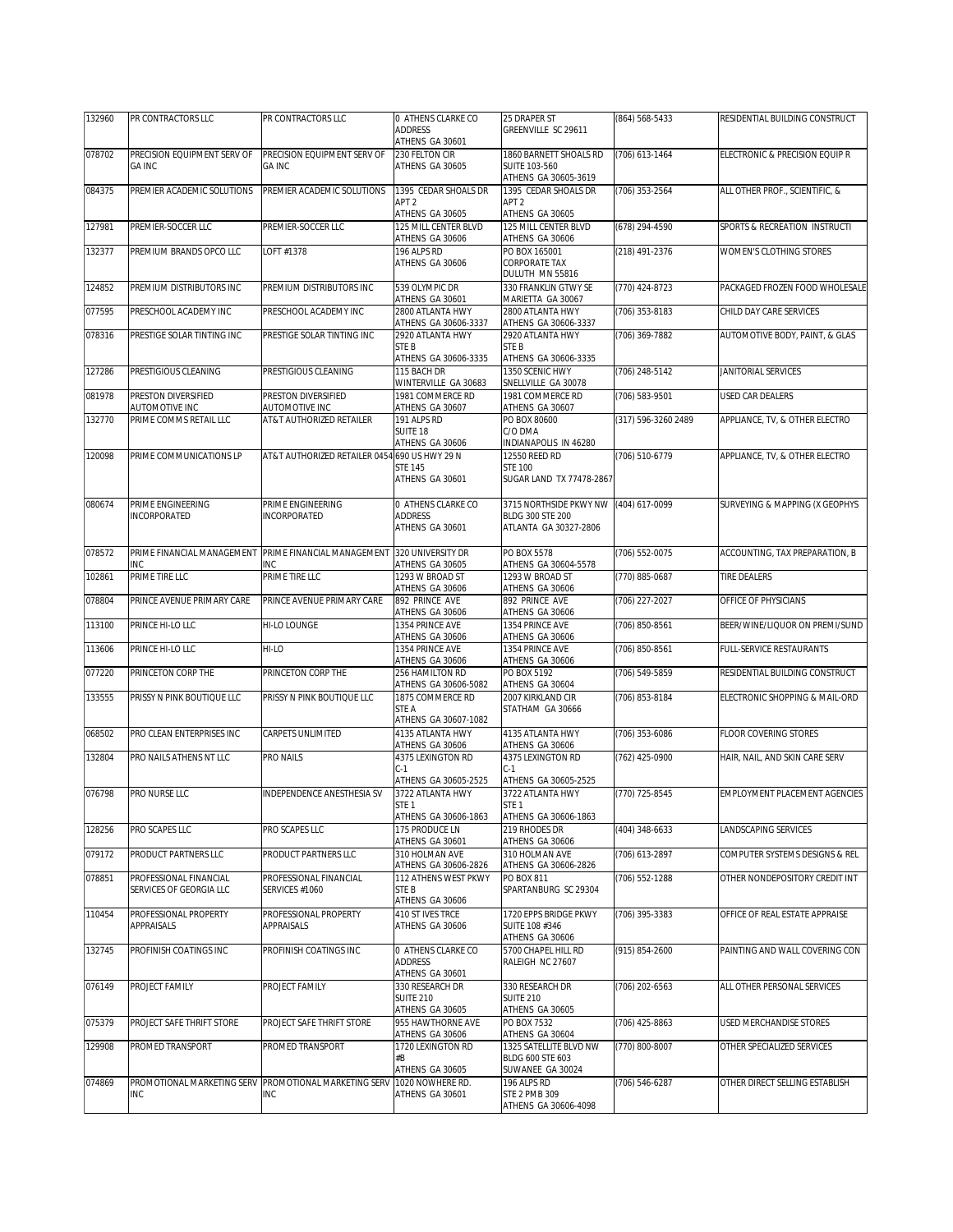| 107426 | PRONTO TIRES NEW & USED LLC                                                  | PRONTO TIRES NEW & USED LLC               | 4643 ATLANTA HWY<br>ATHENS GA 30606       | 4643 ATLANTA HWY<br>ATHENS GA 30606                       | (678) 760-9451     | TIRE DEALERS                   |
|--------|------------------------------------------------------------------------------|-------------------------------------------|-------------------------------------------|-----------------------------------------------------------|--------------------|--------------------------------|
| 127268 | PROOF OF THE PUDDING BY MGR                                                  | PROOF OF THE PUDDING AT                   | 110 FIELD ST                              | 1175 CHATTAHOOCHEE AVE                                    | (678) 654-8841     | BEER & WINE ON PREMISES CONSUM |
|        | <b>INC</b>                                                                   | SANFORD STADIUM                           | ATHENS GA 30602                           | <b>NW</b><br><b>BLDG A</b>                                |                    |                                |
|        |                                                                              |                                           |                                           | ATLANTA GA 30318                                          |                    |                                |
| 127519 | PROOF OF THE PUDDING BY MGR                                                  | PROOF OF THE PUDDING AT                   | 110 FIELD ST                              | 1175 CHATTAHOOCHEE AVE                                    |                    | CATERERS                       |
|        | <b>INC</b>                                                                   | SANFORD STADIUM                           | ATHENS GA 30602                           | <b>NW</b><br><b>BLDG A</b>                                |                    |                                |
|        |                                                                              |                                           |                                           | ATLANTA GA 30318                                          |                    |                                |
| 130466 | PROOF OF THE PUDDING BY MGR<br>INC                                           | PROOF OF THE PUDDING AT<br>FOLEY FIELD    | 1 E RUTHERFORD ST<br>ATHENS GA 30605      | 1175 CHATTAHOOCHEE AVE<br><b>NW</b>                       |                    | BEER & WINE ON PREMISES CONSUM |
|        |                                                                              |                                           |                                           | <b>BLDG A</b>                                             |                    |                                |
| 130628 | PROOF OF THE PUDDING BY MGR                                                  | PROOF OF THE PUDDING AT                   | 1 EAST RUTHERFORD ST                      | ATLANTA GA 30318<br>1175 CHATTAHOOCHEE AVE (404) 731-6658 |                    | LIMITED-SERVICE EATING PLACE   |
|        | <b>INC</b>                                                                   | FOLEY FIELD                               | ATHENS GA 30605                           | <b>NW</b>                                                 |                    |                                |
|        |                                                                              |                                           |                                           | <b>BLDG A</b><br>ATLANTA GA 30318                         |                    |                                |
| 134063 | PROOF OF THE PUDDING BY MGR                                                  | PROOF OF THE PUDDING AT                   | 100 SMITH ST                              | 1175 CHATTAHOOCHEE AVE (404) 892-2359                     |                    | <b>CATERERS</b>                |
|        | <b>INC</b>                                                                   | STEGEMAN COLISEUM                         | ATHENS GA 30602                           | <b>NW</b><br><b>BLDG A</b>                                |                    |                                |
|        |                                                                              |                                           |                                           | ATLANTA GA 30318                                          |                    |                                |
| 131512 | PROSPECT STUDENT LIVING LLC                                                  | PROSPECT STUDENT LIVING LLC               | 325 TALLASSEE RD                          | PO BOX 6982                                               | (706) 395-5804 701 | REAL ESTATE PROPERTY MANAGERS  |
| 111357 | PROSPEREVER INCORPORATED                                                     | PRETZEL TWISTER                           | ATHENS GA 30606<br>3700 ATLANTA HWY       | ATHENS GA 30604<br>112 BUTTONWOOD LOOP                    | $(706)$ 613-2162   | LIMITED-SERVICE EATING PLACE   |
|        |                                                                              |                                           | ATHENS GA 30606-3193                      | ATHENS GA 30605                                           |                    |                                |
| 133955 | PROSSER WILBERT<br>CONSTRUCTION INC                                          | PROSSER WILBERT<br>CONSTRUCTION INC       | 0 ATHENS CLARKE CO<br><b>ADDRESS</b>      | 13730 W 108TH ST<br>LENEXA KS 66215                       | (913) 906-0104     | COMMERCIAL & INSTITUTIONAL BLD |
|        |                                                                              |                                           | ATHENS GA 30601                           |                                                           |                    |                                |
| 120613 | PROSTHETIC CARE INC                                                          | PROCARE PROSTHETICS &<br><b>ORTHOTICS</b> | 1135 PRINCE AVE<br>ATHENS GA 30606        | 4460 COMMERCE DR<br>BUFORD GA 30518                       | (706) 850-5668     | OTHER HEALTH & PERSONAL CARE S |
| 130520 | PRUITT DESIGN LLC                                                            | PRUITT DESIGN LLC                         | 585 BARBER ST                             | 585 BARBER ST                                             | (404) 247-0512     | ENGINEERING SERVICES           |
|        |                                                                              |                                           | STE G<br>ATHENS GA 30601-2390             | STE G<br>ATHENS GA 30601-2390                             |                    |                                |
| 077242 | PRUITT HEALTH GRANDVIEW                                                      | PRUITT HEALTH GRANDVIEW                   | 165 WINSTON DR                            | 1626 JEURGENS CT                                          | (706) 886-8493     | NURSING CARE FACILITIES        |
| 074416 | PRUITTHEALTH - ATHENS                                                        | PRUITTHEALTH - ATHENS                     | ATHENS GA 30607-1123<br>960 HAWTHORNE AVE | NORCROSS GA 30093<br>1626 JEURGENS CT                     | (706) 886-8493     | NURSING CARE FACILITIES        |
|        | <b>HERITAGE LLC</b>                                                          | HERITAGE                                  | ATHENS GA 30606-2140                      | NORCROSS GA 30093                                         |                    |                                |
| 107238 | PRYOR DESIGN LLC                                                             | PRYOR DESIGN LLC                          | 655 MILLEDGE CIR<br>ATHENS GA 30606-4365  | 655 MILLEDGE CIR<br>ATHENS GA 30606-4365                  | (706) 248-9985     | INTERIOR DESIGNS SERVICES      |
| 077360 | PSYCHHEALTH PC                                                               | PSYCHHEALTH PC                            | 700 SUNSET DR                             | 700 SUNSET DR                                             | (706) 613-2799     | OFFICES OF MENTAL HEALTH PRACT |
|        |                                                                              |                                           | <b>STE 201</b><br>ATHENS GA 30606-7722    | <b>STE 201</b><br>ATHENS GA 30606-7722                    |                    |                                |
| 124656 | PT LIVE IT LLC                                                               | PT LIVE IT LLC                            | 395 MORTON FARM LN                        | 395 MORTON FARM LN                                        |                    | ALL OTHER PROF., SCIENTIFIC, & |
| 123628 | PT SOLUTIONS HOLDINGS LLC                                                    | PT SOLUTIONS                              | ATHENS GA 30605<br>8851 MACON HWY         | ATHENS GA 30605<br>PO BOX 724557                          | (678) 403-3555     | OFFICES OF PHYSICAL/SPEECH THE |
|        |                                                                              |                                           | SUITE 305-307                             | ATLANTA GA 31139                                          |                    |                                |
|        | PUBLIX SUPER MARKETS INC                                                     | PUBLIX SUPER MARKETS #451                 | ATHENS GA 30606                           |                                                           | (706) 208-3700     | BEER/WINE PKG/SUNDAY SALES     |
| 078159 |                                                                              |                                           | 3620 ATLANTA HWY<br>ATHENS GA 30606-7219  | PO BOX 32027<br>ATTEN: BAR/LICENSES                       |                    |                                |
|        |                                                                              |                                           |                                           | LAKELAND FL 33802                                         |                    |                                |
| 080424 | PUBLIX SUPER MARKETS INC                                                     | PUBLIX SUPER MARKETS # 1146               | 1860 BARNETT SHOALS RD<br><b>STE</b>      | PO BOX 32027<br><b>BAR--LICENSES</b>                      | (706) 227-6260     | BEER/WINE PKG/SUNDAY SALES     |
|        |                                                                              |                                           | ATHENS GA 30605                           | LAKELAND FL 33802                                         |                    |                                |
| 080541 | PUBLIX SUPER MARKETS INC                                                     | PUBLIX SUPER MARKETS INC<br>#1146         | 1860 BARNETT SHOALS RD<br><b>STE 301</b>  | PO BOX 32027<br>BAR-JENKINS-LICENSES                      | (706) 227-6360     | SUPERMARKETS & OTHER GROCERY ( |
|        |                                                                              |                                           | ATHENS GA 30605                           | LAKELAND FL 33802-2018                                    |                    |                                |
| 078137 | PUBLIX SUPER MARKETS INC #451 PUBLIX SUPER MARKETS INC #451 3620 ATLANTA HWY |                                           | ATHENS GA 30606-7219                      | PO BOX 32027<br>BAR-JENKINS-LICENSES                      | (706) 208-3700     | SUPERMARKETS & OTHER GROCERY ( |
|        |                                                                              |                                           |                                           | LAKELAND FL 33802-2018                                    |                    |                                |
| 130946 | PUCCI ENTERPRISES LLC                                                        | STANLEY STEEMER                           | 0 ATHENS CLARKE CO<br>ADDRESS             | 710-B BUCKNER RD<br>COLUMBIA SC 29203                     | (803) 754-2219     | FLOOR LAYING & FLOOR CONTRACTO |
|        |                                                                              |                                           | ATHENS GA 30601                           |                                                           |                    |                                |
| 108927 | PULASKI HEIGHTS BARBECUE LLC                                                 | PULASKI HEIGHTS BARBECUE                  | 675 PULASKI ST<br>100                     | 675 PULASKI ST<br>100                                     | (706) 583-9600     | FULL-SERVICE RESTAURANTS       |
|        |                                                                              |                                           | ATHENS GA 30601                           | ATHENS GA 30601                                           |                    |                                |
| 078462 | PULLIAM ENTERPRISES CO                                                       | PULLIAM ENTERPRISES CO                    | 348 KNOTTINGHAM DR                        | PO BOX 454                                                | (706) 543-7993     | OTHER DIRECT SELLING ESTABLISH |
| 129595 | PUNTA CANA LATIN GRILL LLC                                                   | PUNTA CANA LATIN GRILL                    | ATHENS GA 30606-2110<br>367 PRINCE AVE    | ATHENS GA 30603<br>367 PRINCE AVE                         |                    | BEER/WINE/LIQUOR ON PREMI/SUND |
|        |                                                                              |                                           | STE <sub>1</sub>                          | STE <sub>1</sub>                                          |                    |                                |
| 129684 | PUNTA CANA LATIN GRILL LLC                                                   | PUNTA CANA LATIN GRILL                    | ATHENS GA 30601<br>367 PRINCE AVE         | ATHENS GA 30601<br>367 PRINCE AVE                         | (706) 380-0062     | FULL-SERVICE RESTAURANTS       |
|        |                                                                              |                                           | STE 1                                     | STE <sub>1</sub>                                          |                    |                                |
| 127523 | PURE BALANCE PILATES                                                         | PURE BALANCE PILATES                      | ATHENS GA 30601<br>1075 BAXTER ST         | ATHENS GA 30601<br>703 GIVE CT                            | (706) 424-9742     | FITNESS & RECREATIONAL SPORTS  |
|        |                                                                              |                                           | A103                                      | ATHENS GA 30606                                           |                    |                                |
| 130150 | <b>PURISYS LLC</b>                                                           | PURISYS LLC                               | ATHENS GA 30606<br>1550 OLYMPIC DR        | 1550 OLYMPIC DR                                           | (706) 286-8241     | PHARMACEUTICAL AND MEDICINE MA |
|        |                                                                              |                                           | ATHENS GA 30601                           | ATHENS GA 30601                                           |                    |                                |
| 129567 | PURVELO LLC                                                                  | PURVELO LLC                               | 235 OCONEE ST<br>STE J                    | 1932 ARLINGTON BLVD<br>STE <sub>2</sub>                   | (716) 628-6883     | FITNESS & RECREATIONAL SPORTS  |
|        |                                                                              |                                           | ATHENS GA 30601                           | CHARLOTTESVILLE VA 22903                                  |                    |                                |
|        |                                                                              |                                           |                                           |                                                           |                    |                                |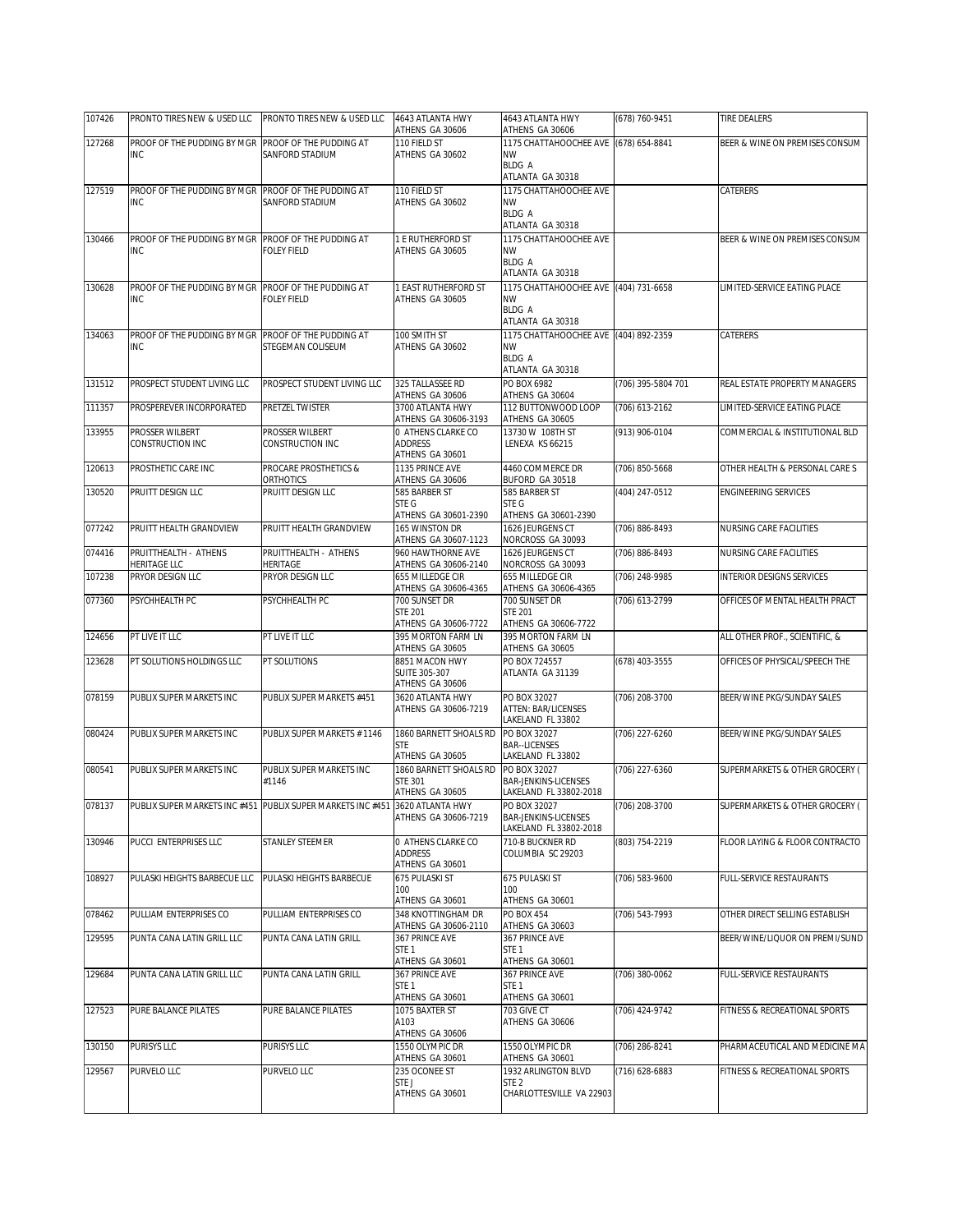| 097853 | PUSHPA DISCOUNT STORE INC          | <b>AUTHENTIKS</b>                                                           | 3700 ATLANTA HWY                                | 749 ALBRIGHT RD                            | (706) 549-0771   | OTHER CLOTHING STORES            |
|--------|------------------------------------|-----------------------------------------------------------------------------|-------------------------------------------------|--------------------------------------------|------------------|----------------------------------|
|        |                                    |                                                                             | SUITE 50<br>ATHENS GA 30606                     | ROCK HILL SC 29730                         |                  |                                  |
| 101692 | PWA CAMBRIDGE APARTMENTS           | CAMBRIDGE APARTMENTS                                                        | 360 PICCADILLY SQ                               | 360 PICCADILLY SQ                          | (706) 548-1199   | REAL ESTATE PROPERTY MANAGERS    |
| 077511 | PYLANT F NEAL DMD PC               | <b>F NEAL PYLANT</b>                                                        | ATHENS GA 30605<br>375 HAWTHORNE LN             | ATHENS GA 30605<br>375 HAWTHORNE LN        | (706) 543-0026   | OFFICES OF DENTISTS              |
|        |                                    |                                                                             | ATHENS GA 30606                                 | ATHENS GA 30606                            |                  |                                  |
| 132986 | Q'S SCRUB WORLD                    | Q'S SCRUB WORLD                                                             | 2360 W BROAD ST<br>APT C-14                     | 2360 W BROAD ST<br>APT C-14                | (706) 425-9013   | ELECTRONIC SHOPPING & MAIL-ORD   |
|        |                                    |                                                                             | ATHENS GA 30606                                 | ATHENS GA 30606                            |                  |                                  |
| 115821 | QC & LK INTERESTS LLC              | <b>SIPS</b>                                                                 | 1390 PRINCE AVE<br>ATHENS GA 30606              | 1390 PRINCE AVE<br>ATHENS GA 30606         |                  | LIMITED-SERVICE EATING PLACE     |
| 132197 | <b>QDA ENTERPRISE LLC</b>          | <b>ODA ENTERPRISE LLC</b>                                                   | 195 SPRING CIR                                  | 195 SPRING CIR                             | (678) 510-6498   | JANITORIAL SERVICES              |
| 075012 | QTN CORP                           | <b>RUSAN</b>                                                                | ATHENS GA 30601-3432<br>196 ALPS RD             | ATHENS GA 30601-3432<br>3775 VENTURE DR    | (770) 279-9777   | FULL-SERVICE RESTAURANTS         |
|        |                                    |                                                                             | SUITE <sub>22</sub>                             | <b>BLDGE</b>                               |                  |                                  |
| 121346 | QTN CORPORATION                    | <b>RU SAN'S</b>                                                             | ATHENS GA 30604<br>196 ALPS RD                  | DULUTH GA 30096<br>3775 VENTURE DR         | (770) 279-9777   | BEER/WINE/LIQUOR ON PREMI/SUND   |
|        |                                    |                                                                             | SUITE <sub>22</sub>                             | <b>BLDGE</b>                               |                  |                                  |
| 078320 |                                    | QUALITY CONCRETE BLOCK CO INC QUALITY CONCRETE BLOCK CO INC 940 COLLEGE AVE | ATHENS GA 30604                                 | DULUTH GA 30096<br>PO BOX 1110             | (706) 283-1464   | BRICK, STONE, & RELATED CONSTR   |
|        |                                    |                                                                             | ATHENS GA 30601                                 | ELBERTON GA 30635                          |                  |                                  |
| 078394 | QUALITY GLASS CO INC               | QUALITY GLASS CO INC                                                        | 234 OLD EPPS BRIDGE RD<br>ATHENS GA 30606       | PO BOX 7397<br>ATHENS GA 30604             | (706) 548-4481   | ALL OTHER SPECIAL TRADE CONTRA   |
| 125021 | <b>QUALITY HAIR &amp; SOLUTION</b> | QUALITY HAIR & SOLUTION                                                     | 3701 ATLANTA HWY<br>SUITE <sub>11</sub>         | 190 OAKWOOD TER                            | (706) 296-0454   | ALL OTHER MISCELLANEOUS STORE    |
|        |                                    |                                                                             | ATHENS GA 30606                                 | ATHENS GA 30607                            |                  |                                  |
| 132808 | QUALITY PRIMARY CARE LLC           | QUALITY PRIMARY CARE LLC                                                    | 1175 MITCHELL BRIDGE RD 1175 MITCHELL BRIDGE RD |                                            | (706) 534-4637   | OFFICE OF PHYSICIANS             |
| 079165 | <b>QUALITY PROPERTY MGMT LLC</b>   | QUALITY PROPERTY MGMT LLC                                                   | ATHENS GA 30606<br>196 ALPS RD                  | ATHENS GA 30606<br>196 ALPS RD             | (706) 354-0202   | REAL ESTATE PROPERTY MANAGERS    |
|        |                                    |                                                                             | 2-393                                           | 2-393                                      |                  |                                  |
| 078083 | <b>QUALITY SYNTHETICS</b>          | QUALITY SYNTHETICS                                                          | ATHENS GA 30606<br>125 EDGEWOOD DR              | ATHENS GA 30606<br>125 EDGEWOOD DR         | (706) 338-7805   | PETROLEUM & PETROLEUM            |
|        |                                    |                                                                             | ATHENS GA 30606<br>702 GIRE CT                  | ATHENS GA 30606                            |                  | PRODUCTS                         |
| 125024 | QUEEN AUNTIE'S ACADEMY             | <b>QUEEN AUNTIE'S ACADEMY</b>                                               | ATHENS GA 30606                                 | 702 GIRE CT<br>ATHENS GA 30606             | (706) 347-4298   | OTHER SPECIALIZED SERVICES       |
| 125758 | QUEENS CANDY SHOP                  | QUEENS CANDY SHOP                                                           | 107 JARNIGAN DR                                 | 107 JARNIGAN DR                            | (413) 687-8088   | FOOD SERVICE CONTRACTORS         |
| 132911 | QUELLO PROPERTY LLC                | QUELLO PROPERTY LLC                                                         | ATHENS GA 30605<br>330 THREE OAKS DR            | ATHENS GA 30605<br>330 THREE OAKS DR       | (706) 208-8817   | REAL ESTATE PROPERTY MANAGERS    |
| 079256 | QUEST DIAGNOSTICS CLINICAL         | QUEST DIAGNOSTICS CLINICAL                                                  | ATHENS GA 30607<br>1000 HAWTHORNE AVE           | ATHENS GA 30607<br>1000 HAWTHORNE AVE      |                  |                                  |
|        | LAB                                | LAB                                                                         | SUITE Q                                         | SUITE Q                                    | (610) 454-4294   | MEDICAL & DIAGNOSTIC LABORATOR   |
| 132817 | QUEST MEDICAL                      | QUEST MEDICAL                                                               | ATHENS GA 30606<br>115 SYCAMORE DR              | ATHENS GA 30606<br>115 SYCAMORE DR         | (706) 714-0071   | OTHER SPECIALIZED SERVICES       |
|        | TRANSPORTATION                     | TRANSPORTATION                                                              | <b>SUITE 202</b>                                | <b>SUITE 202</b>                           |                  |                                  |
| 132806 | QUI TRENDZ                         | QUI TRENDZ                                                                  | ATHENS GA 30606<br>115 BERLIN ST                | ATHENS GA 30606<br>115 BERLIN ST           | (706) 510-4202   | ELECTRONIC SHOPPING & MAIL-ORD   |
|        |                                    |                                                                             | APT <sub>13</sub>                               | APT <sub>13</sub>                          |                  |                                  |
| 079204 | QUICK SERVE ENTERPRISES            | AMOCO FOOD SHOP                                                             | ATHENS GA 30601<br>4020 ATLANTA HWY             | ATHENS GA 30601<br>4020 ATLANTA HWY        | (678) 793-2504   | GASOLINE STATIONS WITH CONVENI   |
|        |                                    |                                                                             | ATHENS GA 30606                                 | ATHENS GA 30606                            |                  |                                  |
| 079129 | QUICK SERVE ENTERPRISES INC        | AMOCO FOOD SHOP                                                             | 4020 ATLANTA HWY<br>ATHENS GA 30606             | 4020 ATLANTA HWY<br>ATHENS GA 30606        | (706) 549-5336   | BEER/WINE PKG/SUNDAY SALES       |
| 118289 | R & R HEATING & AIR INC            | R & R HEATING & AIR INC                                                     | 545 MORTON RD                                   | 545 MORTON RD                              | (706) 202-8765   | PLUMBING, HEATING, & AIR-CONDITI |
| 121893 | R & R SUPPORT SERVICES             | BRENDAN A STEPHENS THERAPY                                                  | ATHENS GA 30605-5009<br>337 S MILLEDGE AVE      | ATHENS GA 30605-5009<br>337 S MILLEDGE AVE | (706) 510-5108   | OFFICES OF MENTAL HEALTH PRACT   |
|        |                                    | AND CONSULTING                                                              | STE 209-2                                       | STE 209-2                                  |                  |                                  |
| 106115 |                                    | R A C PROPERTIES OF ATHENS INC R A C PROPERTIES OF ATHENS INC               | ATHENS GA 30605-5668<br>149 BEN BURTON CIR      | ATHENS GA 30605-5668<br>149 BEN BURTON CIR | (706) 355-3178   | DISABLED VETERAN                 |
|        |                                    |                                                                             | BOGART GA 30622                                 | BOGART GA 30622                            |                  |                                  |
| 076289 | R C CAPITAL LLC                    | RAISING CANE'S CHICKEN FIN                                                  | 795 BAXTER ST<br>ATHENS GA 30605                | 6800 BISHOP RD<br><b>PLANO TX 75024</b>    | $(706)$ 548-2008 | LIMITED-SERVICE EATING PLACE     |
| 077608 | R E S ENTERPRISES INC              | HERTZ SYSTEM MEMBER                                                         | 1020 BEN EPPS DR                                | 1020 BEN EPPS DR                           | (706) 543-5984   | PASSENGER CAR RENTAL & LEASING   |
| 080302 | R ROSS RUSSELL DMD MS PC           | RUSSELL ORTHODONTICS                                                        | ATHENS GA 30605<br>705 OGLETHORPE AVE           | ATHENS GA 30605<br>705 OGLETHORPE AVE      | (706) 549-0110   | OFFICES OF DENTISTS              |
|        | R W ALLEN CONSTRUCTION LLC         | R W ALLEN CONSTRUCTION LLC                                                  | ATHENS GA 30606                                 | ATHENS GA 30606                            |                  | COMMERCIAL & INSTITUTIONAL BLD   |
| 078117 |                                    |                                                                             | 1865 W BROAD ST<br>STE A                        | PO BOX 2406<br>AUGUSTA GA 30903            | (706) 546-5887   |                                  |
| 119589 | R&R ATLANTA LLC                    | TACO BELL #30595                                                            | ATHENS GA 30606-3539<br>2197 W BROAD ST         | 2530 RIVA RD                               | (706) 548-7160   | LIMITED-SERVICE EATING PLACE     |
|        |                                    |                                                                             | ATHENS GA 30606                                 | SUITE 400                                  |                  |                                  |
|        |                                    |                                                                             |                                                 | ANNAPOLIS MD 21401-7436                    |                  |                                  |
| 119591 | R&R ATLANTA LLC                    | TACO BELL #30609                                                            | 2075 BARNETT SHOALS RD                          | 2530 RIVA RD                               | (706) 543-5355   | LIMITED-SERVICE EATING PLACE     |
|        |                                    |                                                                             | ATHENS GA 30605                                 | #400<br>ANNAPOLIS MD 21401                 |                  |                                  |
| 126757 | R&R ATLANTA LLC                    | TACO BELL #34232                                                            | 620 US 29 N HWY                                 | 2530 RIVA RD                               | (762) 499-2915   | LIMITED-SERVICE EATING PLACE     |
|        |                                    |                                                                             | ATHENS GA 30601                                 | SUITE 400<br>ANNAPOLIS MD 21401-7436       |                  |                                  |
|        |                                    |                                                                             |                                                 |                                            |                  |                                  |
| 131617 | RA1 USA INC                        | TRU BUY SHELL                                                               | 1290 OCONEE ST<br>ATHENS GA 30605               | 1290 OCONEE ST<br>ATHENS GA 30605          | (678) 907-7222   | BEER/WINE PKG/SUNDAY SALES       |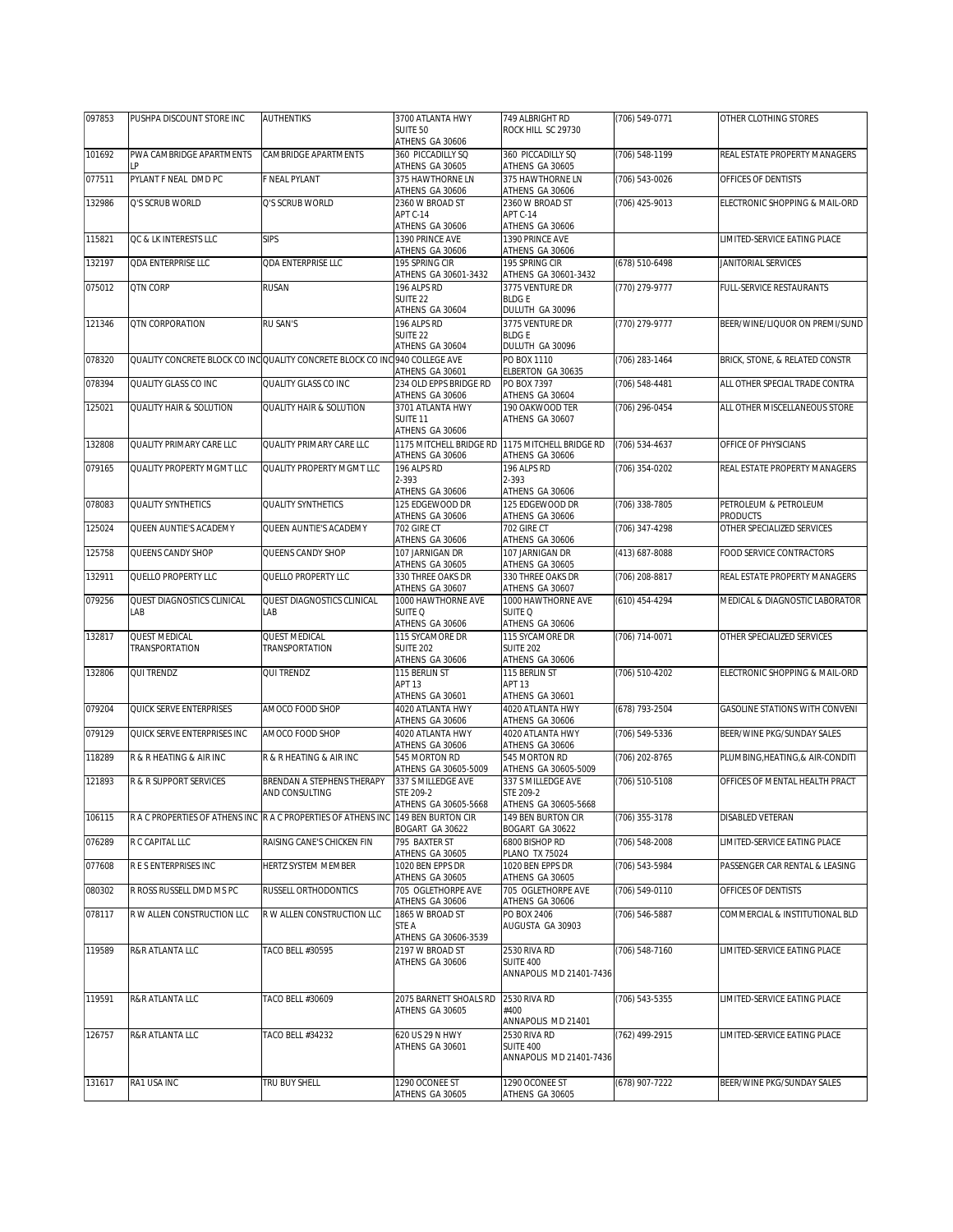| 131967 | RA1 USA INC                             | TRU BUY SHELL                                                                  | 1290 OCONEE ST<br>ATHENS GA 30605                                       | 1290 OCONEE ST<br>ATHENS GA 30605                                                    | (678) 907-7222 | GASOLINE STATIONS WITH CONVENI        |
|--------|-----------------------------------------|--------------------------------------------------------------------------------|-------------------------------------------------------------------------|--------------------------------------------------------------------------------------|----------------|---------------------------------------|
| 128856 | RAC DEALERSHIP LLC                      | AMERICAN CAR CENTER                                                            | 4750 ATLANTA HWY                                                        | 6775 LENOX CENTER CT                                                                 | (470) 449-2499 | USED CAR DEALERS                      |
|        |                                         |                                                                                | ATHENS GA 30606                                                         | #100<br>MEMPHIS TN 38115                                                             |                |                                       |
| 126768 | RACE IMPRESSIONS LLC                    | RACE IMPRESSIONS                                                               | 494 PINECREST CT<br>ATHENS GA 30605                                     | PO BOX 81767<br>ATHENS GA 30608                                                      | (404) 569-6688 | OTHER SPECIALIZED SERVICES            |
| 077555 | RACETRAC INC                            | RACETRAC #285                                                                  | 3790 ATLANTA HWY<br>BOGART GA 30622                                     | 200 GALLERIA S PKWY E<br>STE 900 LICENSING DEPT<br>ATLANTA GA 30339-6408             | (706) 549-9247 | BEER/WINE PKG/SUNDAY SALES            |
| 077736 | RACETRAC INC                            | RACETRAC INC #285                                                              | 3790 ATLANTA HWY<br>ATHENS GA 30606                                     | 200 GALLERIA PKWY SE<br>SUITE 900 ATTN: LICENSING<br><b>DEPT</b><br>ATLANTA GA 30339 | (706) 549-9247 | GASOLINE STATIONS WITH CONVENI        |
| 108194 | RACETRAC INC                            | RACETRAC #643                                                                  | 2625 ATLANTA HWY<br>ATHENS GA 30606                                     | 200 GALLERIA PKWY SE<br>SUITE 900 ATTN: LICENSING<br><b>DEPT</b><br>ATLANTA GA 30339 | (706) 353-6169 | BEER/WINE PKG/SUNDAY SALES            |
| 108519 | RACETRAC INC                            | RACETRAC #643                                                                  | 2625 ATLANTA HWY<br>ATHENS GA 30606                                     | 200 GALLERIA PKWY SE<br>SUITE 900 ATTN: LICENSING<br><b>DEPT</b><br>ATLANTA GA 30339 | (706) 353-6169 | <b>GASOLINE STATIONS WITH CONVENI</b> |
| 130088 | RACETRAC INC                            | RACETRAC #2564                                                                 | 1321 OCONEE ST<br>ATHENS GA 30605                                       | 200 GALLERIA PKWY SE<br>SUITE 900 ATTN: LICENSING<br><b>DEPT</b><br>ATLANTA GA 30339 |                | BEER/WINE PKG/SUNDAY SALES            |
| 130691 | RACETRAC INC                            | RACETRAC #2564                                                                 | 1321 OCONEE ST<br>ATHENS GA 30605                                       | 200 GALLERIA S PKWY E<br>STE 900 LICENSING DEPT<br>ATLANTA GA 30339-6408             | (706) 613-5876 | <b>GASOLINE STATIONS WITH CONVENI</b> |
| 133023 | RACHEAL PAUL                            | RACHEAL PAUL                                                                   | 100 N JACKSON ST                                                        | 185 MERLIN DR.                                                                       | (229) 314-2165 | ALL OTHER PERSONAL SERVICES           |
| 128826 | RACHEL F GOTTLIEB PHD LLC               | RACHEL F GOTTLIEB PHD LLC                                                      | ATHENS GA 30601<br>1751 S LUMPKIN ST<br>ATHENS GA 30606                 | ATHENS GA 30606<br>1751 S LUMPKIN ST<br>ATHENS GA 30606                              | (706) 395-2525 | OFFICES OF MENTAL HEALTH PRACT        |
| 111857 |                                         | RACHELE C GIBSON ATTORNEY LLC RACHELE C GIBSON ATTORNEY LLC                    | 190 TREMONT CIR                                                         | 190 TREMONT CIR                                                                      | (706) 714-2271 | OFFICES OF LAWYERS                    |
| 107550 | RACK ROOM SHOES INC                     | RACK ROOM SHOES #636                                                           | ATHENS GA 30606<br>196 ALPS RD<br><b>STE 27</b>                         | ATHENS GA 30606<br>8310 TECHNOLOGY DR<br>ATT: LEGAL                                  | (706) 425-8960 | <b>SHOE STORES</b>                    |
| 075315 | RACKLEY DENTAL INC                      | RACKLEY DENTAL INC                                                             | ATHENS GA 30606<br>700 OGLETHORPE AVE<br>STE A1<br>ATHENS GA 30606-2221 | CHARLOTTE NC 28262<br>700 OGLETHORPE AVE<br>STE A1<br>ATHENS GA 30606-2221           | (706) 549-8282 | MEDICAL EQUIPMENT & SUPPLIES M        |
| 113106 | RADHE SUPERMARKET LLC                   | PIGGLY WIGGLY                                                                  | 484 NORTH AVE                                                           | 484 NORTH AVE                                                                        | (706) 548-4171 | SUPERMARKETS & OTHER GROCERY (        |
| 113737 | RADHE SUPERMARKET LLC                   | PIGGLY WIGGLY                                                                  | ATHENS GA 30601<br>484 NORTH AVE<br>ATHENS GA 30601                     | ATHENS GA 30601<br>484 NORTH AVE<br>ATHENS GA 30601                                  | (706) 548-4171 | BEER/WINE PKG/SUNDAY SALES            |
| 130640 | RAFAL TUTORING AND<br>CONSULTING LLC    | RAFAL TUTORING AND<br>CONSULTING LLC                                           | 1060 GAINES SCHOOL RD<br>SUITE A4-D<br>ATHENS GA 30605                  | 1060 GAINES SCHOOL RD<br><b>SUITE A4-D</b><br>ATHENS GA 30605                        | (706) 353-9843 | OTHER SPECIALIZED SERVICES            |
| 078152 | RAFFERTY'S INC                          | RAFFERTY'S RESTAURANT OF<br><b>ATHENS</b>                                      | 15 HUNTINGTON RD<br>ATHENS GA 30606                                     | 1750 SCOTTSVILLE RD<br>STE <sub>2</sub><br><b>BOWLING GREEN KY</b><br>42104-3375     | (706) 613-0045 | FULL-SERVICE RESTAURANTS              |
| 078158 | RAFFERTY'S INC                          | RAFFERTYS RESTAURANT & BAR                                                     | <b>15 HUNTINGTON RD</b><br>ATHENS GA 30606                              | 1750 SCOTTSVILLE RD<br>STE <sub>2</sub><br><b>BOWLING GREEN KY</b><br>42104-3375     | (706) 613-0045 | BEER/WINE/LIQUOR ON PREMI/SUND        |
| 129808 | RAH DEV LLC                             | RAH DEV LLC                                                                    | 330 RESEARCH DR<br><b>STE 110</b><br>ATHENS GA 30605                    | 330 RESEARCH DR<br><b>STE 110</b><br>ATHENS GA 30605                                 | (800) 554-5948 | GRAPHIC DESIGN SERVICES               |
| 101188 |                                         | RAI INDUSTRIAL FABRICATORS LLC RAI INDUSTRIAL FABRICATORS LLC 2005 COMMERCE RD | ATHENS GA 30607                                                         | PO BOX 5340<br>ATHENS GA 30604                                                       | (706) 425-5111 | COMMERCIAL & INDUSTRIAL MACH &        |
| 126761 | RAIN & SHINE LLC                        | RAIN & SHINE LLC                                                               | 220 BEN BURTON CIR<br>STE A                                             | 220 BEN BURTON CIR<br>STE A                                                          | (678) 644-0280 | OTHER SPECIALIZED SERVICES            |
| 080023 | RAINBOW USA INC                         | RAINBOW #103                                                                   | BOGART GA 30622<br>3700 ATLANTA HWY<br>ATHENS GA 30606-3155             | BOGART GA 30622<br>1000 PENNSYLVANIA AVE<br>BROOKLYN NY 11207                        | (706) 613-5288 | WOMEN'S CLOTHING STORES               |
| 124888 | RAINBOW USA INC                         | RAINBOW APPAREL #1193                                                          | 4375 LEXINGTON RD<br>UNIT 1-5<br>ATHENS GA 30605                        | 1000 PENNSYLVANIA AVE<br>BROOKLYN NY 11207                                           | (718) 485-3000 | WOMEN'S CLOTHING STORES               |
| 117585 | RAINDROPS MASSAGE BY<br><b>JENNIFER</b> | RAINDROPS MASSAGE BY<br><b>JENNIFER</b>                                        | 975 GAINES SCHOOL RD<br><b>SUITE B</b><br>ATHENS GA 30605               | 145 CANNON DR<br>ATHENS GA 30601                                                     | (727) 557-5930 | OTHER HEALTH & PERSONAL CARE S        |
| 128717 | RALLY CAP CREATIVE LLC                  | RALLY CAP CREATIVE LLC                                                         | 160 BROCKETT DR<br>ATHENS GA 30606                                      | 160 BROCKETT DR<br>ATHENS GA 30606                                                   | (804) 356-0746 | GRAPHIC DESIGN SERVICES               |
| 079225 | RALPH SHEATS                            | SHEATS HOBBY CRAFTS                                                            | 1405 MURRELL RD<br>WINTERVILLE GA 30683                                 | 1405 MURRELL RD<br>WINTERVILLE GA 30683                                              | (706) 224-7994 | ALL OTHER PERSONAL SERVICES           |
| 080899 | RAMAT ENTERPRISES INC                   | AMNA FOOD MART                                                                 | 3875 JEFFERSON RD<br>ATHENS GA 30607                                    | 3875 JEFFERSON RD<br>ATHENS GA 30607                                                 | (706) 227-6220 | <b>GASOLINE STATIONS WITH CONVENI</b> |
| 080970 | RAMAT ENTERPRISES INC                   | AMNA FOOD MART                                                                 | 3875 JEFFERSON RD<br>ATHENS GA 30607                                    | 3875 JEFFERSON RD<br>ATHENS GA 30607                                                 | (706) 227-6220 | BEER/WINE PKG/SUNDAY SALES            |
| 131037 | RAMBO GENERAL CONTRACTORS<br>LLC        | RAMBO GENERAL CONTRACTORS<br>LLC                                               | 120 ASHLEY CIR<br>APT <sub>4</sub><br>ATHENS GA 30605                   | 4040 BRYANWOOD RD<br>N CHESTERFIELD VA 23234                                         | (804) 334-0590 | RESIDENTIAL BUILDING CONSTRUCT        |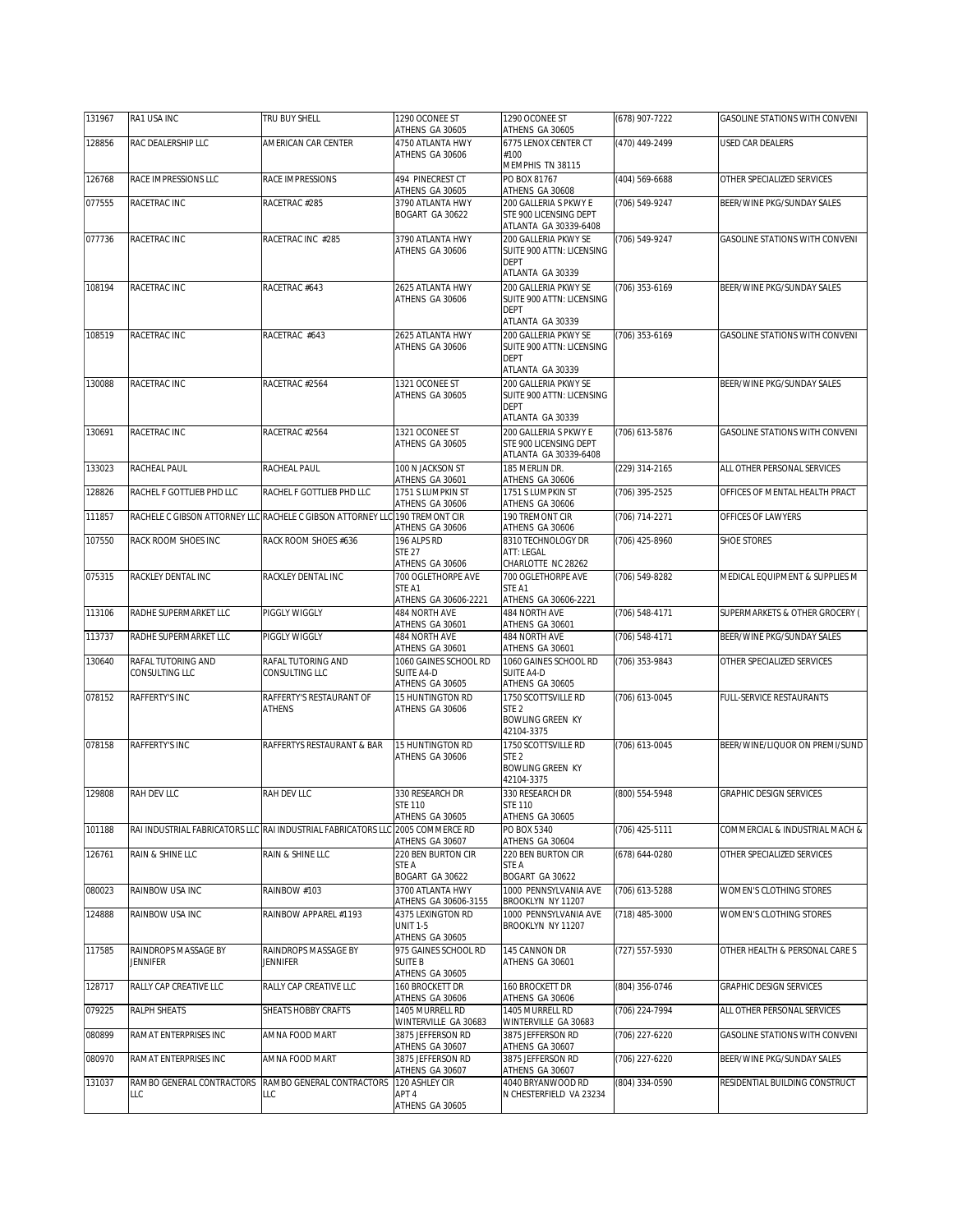| 076375 | RAMDUT CORP                                  | ON THE WAY PACKAGE STORE                    | 1097-B BAXTER ST<br>ATHENS GA 30606-6313                                   | 1097-B BAXTER ST<br>ATHENS GA 30606-6313                                          | (706) 353-2246 | BEER/WINE/LIQUOR PKG/SUNDAY SA |
|--------|----------------------------------------------|---------------------------------------------|----------------------------------------------------------------------------|-----------------------------------------------------------------------------------|----------------|--------------------------------|
| 125172 | RAMDUT CORP                                  | ON THE WAY PACKAGE STORE                    | 1097-B BAXTER ST<br>ATHENS GA 30606-6313                                   | 1097-B BAXTER ST<br>ATHENS GA 30606-6313                                          | (706) 353-2246 | CONVENIENCE STORES             |
| 122748 | RANDALL C WATKINS                            | FIVE STAR SPORTS ACADEMY OF<br>ATHENS GA    | 535 MAPLE FORGE DR<br>ATHENS GA 30606                                      | 535 MAPLE FORGE DR<br>ATHENS GA 30606                                             | (706) 372-1179 | OTHER SPECIALIZED SERVICES     |
| 077365 | RANDALL JR DONALD A PH D PC                  | RANDALL JR DONALD A PH D PC                 | 598 S MILLEDGE AVE<br>ATHENS GA 30605-1262                                 | 598 S MILLEDGE AVE<br>STE <sub>5</sub><br>ATHENS GA 30605-1262                    | (706) 353-0709 | OTHER INDIVIDUAL & FAMILY SERV |
| 078271 | RANDSTAD US I I C                            | RANDSTAD US LLC                             | 196 ALPS RD<br>SUITE 8                                                     | 150 PRESIDENTIAL WAY<br>FL <sub>4</sub>                                           | (706) 548-9590 | TEMPORARY HELP SERVICES        |
| 128830 | RANDY GRULKE FABRICATION &<br>SERVICES INC   | RANDY GRULKE FABRICATION &<br>SERVICES INC  | ATHENS GA 30606<br>0 ATHENS CLARKE CO<br><b>ADDRESS</b><br>ATHENS GA 30601 | WOBURN MA 01801<br>5 LINCOLN AVE<br>LAKE WALES FL 33853                           | (863) 332-9045 | STRUCTURAL STEEL ERECTION CONT |
| 074405 | <b>RANEL PARKS</b>                           | ATHENS FRAMING GALLERY                      | 430 HAWTHORNF AVF<br>ATHENS GA 30606-2504                                  | <b>430 HAWTHORNE AVE</b><br>ATHENS GA 30606-2504                                  | (706) 543-7263 | OTHER HOME FURNISHINGS STORE   |
| 104414 | RAPI SERVICES LLC                            | DANIEL AHART TAX SERVICE                    | 3701 ATLANTA HWY<br><b>UNIT 21</b><br>ATHENS GA 30606                      | 3701 ATLANTA HWY<br><b>UNIT 21</b><br>ATHENS GA 30606                             | (678) 661-0555 | ACCOUNTING, TAX PREPARATION, B |
| 078189 | RAPID LUBE INC                               | RAPID LUBE INC                              | 4079 LEXINGTON RD<br>ATHENS GA 30605                                       | 4079 LEXINGTON RD<br>ATHENS GA 30605                                              | (706) 549-5476 | AUTOMOTIVE MECHANICAL/ELECTRIC |
| 077988 | RARE HOSPITALITY<br>INTERNATIONAL            | LONGHORN STEAKHOUSE #5413                   | 2170 W BROAD ST<br>ATHENS GA 30606                                         | PO BOX 695016<br>ATTN: LICENSING<br>ORLANDO FL 32869-5016                         | (770) 399-9595 | FULL-SERVICE RESTAURANTS       |
| 108052 | RARE HOSPITALITY<br><b>INTERNATIONAL INC</b> | LONGHORN STEAKHOUSE #5413                   | 2170 W BROAD ST<br>ATHENS GA 30606                                         | PO BOX 695016<br><b>ATTN: LICENSING</b><br>ORLANDO FL 32869-5016                  | (706) 548-0054 | BEER/WINE/LIQUOR ON PREMI/SUND |
| 112942 | RASHE'S CUISINE LLC                          | RASHE'S CUISINE LLC                         | 135 CHALICE LN<br>ATHENS GA 30606                                          | 135 CHALICE LN<br>ATHENS GA 30606                                                 | (706) 850-4164 | OTHER SPECIALIZED SERVICES     |
| 131586 | RASHE'S CUISINE LLC                          | RASHE'S CUISINE                             | 585 VINE ST<br>STE <sub>3</sub><br>ATHENS GA 30601-3347                    | 135 CHALICE LN<br>ATHENS GA 30606                                                 | (706) 850-4164 | FULL-SERVICE RESTAURANTS       |
| 126451 | RATHBONE HOME SERVICES LLC                   | RATHBONE HOME SERVICES LLC                  | 288 RHODES DR<br>ATHENS GA 30606                                           | 288 RHODES DR<br>ATHENS GA 30606                                                  |                | RESIDENTIAL BUILDING CONSTRUCT |
| 124981 | RAY OF HOPE COUNSELING<br><b>SERVICES</b>    | RAY OF HOPE COUNSELING<br><b>SERVICES</b>   | 1060 GAINES SCHOOL RD<br>B <sub>3</sub><br>ATHENS GA 30605                 | 4255 WADE GREEN RD<br>#414<br>KENNESAW GA 30144                                   | (678) 213-2194 | OTHER HEALTH & PERSONAL CARE S |
| 111065 | RAYMOND JAMES AND<br><b>ASSOCIATES</b>       | RAYMOND JAMES AND<br>ASSOCIATES             | 101 TRINITY PL<br>ATHENS GA 30607                                          | 880 CARILLON PKWY<br>ST PETERSBURG FL 33216                                       | (727) 567-4100 | <b>SECURITIES BROKERAGE</b>    |
| 126286 | RBW2 LLC                                     | <b>HIRE QUEST</b>                           | 1037 BAXTER ST<br>ATHENS GA 30606                                          | 556 COLLEGE PARK RD<br>LADSON SC 29456                                            | (706) 850-1730 | TEMPORARY HELP SERVICES        |
| 129722 | RCI SYSTEMS LLC                              | <b>JAN-PRO</b>                              | 320 E CLAYTON ST<br><b>SUITE #434</b><br>ATHENS GA 30601                   | 105 ROSSMORE PL<br>AUGUSTA GA 30909                                               | (706) 447-8658 | JANITORIAL SERVICES            |
| 133801 | RDS OF VIRGINIA LLC                          | RDS OF VIRGINIA LLC                         | 0 ATHENS CLARKE CO<br><b>ADDRESS</b><br>ATHENS GA 30601                    | 632 N WITCHDUCK RD<br><b>STE 108</b><br>VIRGINIA BEACH VA 23455                   | (757) 763-9268 | WASTE COLLECTIONS              |
| 067969 | READY AND FORWARD ENT LLC                    | MIRACLE EAR ATLANTA                         | 2440 W BROAD ST<br>STE <sub>1</sub><br>ATHENS GA 30606-3429                | 7291 NORTHPOINT PKWY<br>STE 1710<br>ALPHARETTA GA 30022                           | (706) 354-6770 | OTHER HEALTH & PERSONAL CARE S |
| 130307 | REAL ESTATE ACQUISITIONS<br>REALTY LLC       | REAL ESTATE ACQUISITIONS<br>REALTY LLC      | 4250 LEXINGTON RD<br>ATHENS GA 30605                                       | 4250 LEXINGTON RD<br>ATHENS GA 30605                                              | (706) 850-5422 | OFFICES OF REAL ESTATE AGENTS  |
| 124876 | REAL SOLUTIONZ MOBILE<br>DETAILING LLC       | REAL SOLUTIONZ MOBILE<br>DETAILING LLC      | 410 CLUB DR<br>ATHENS GA 30607-1420                                        | 410 CLUB DR<br>ATHENS GA 30607-1420                                               | (706) 340-4098 | OTHER SERVICES TO BLDG & DWELL |
| 131668 | REBECCA VAN DAMM                             | REBECCA VAN DAMM                            | 595 NANTAHALA AVE<br>APT A<br>ATHENS GA 30601                              | 595 NANTAHALA AVE<br>APT A<br>ATHENS GA 30601                                     | (770) 313-5036 | ALL OTHER PROF., SCIENTIFIC, & |
| 078935 | REBECCA WOOD                                 | R WOOD STUDIO                               | 450 GEORGIA DR<br>ATHENS GA 30605                                          | 450 GEORGIA DR<br>ATHENS GA 30605                                                 | (706) 613-8525 | INDEPENDENT ARTISTS, WRITERS,  |
| 133593 | REBEL DIVINE HAIRSALON LLC                   | REBEL DIVINE HAIRSALON LLC                  | 198 OLD HULL RD<br>1202                                                    | 198 OLD HULL RD<br>1202                                                           | (678) 532-4487 | HAIR, NAIL, AND SKIN CARE SERV |
| 098848 | <b>REBLOSSOM</b>                             | REBLOSSOM                                   | ATHENS GA 30601<br>220 N MILLEDGE AVE<br>ATHENS GA 30601-3804              | ATHENS GA 30601<br>220 N MILLEDGE AVE                                             | (706) 549-8900 | USED MERCHANDISE STORES        |
| 112615 | REBOOT COMPUTER COMPANY                      | REBOOT COMPUTER COMPANY                     | 1383 PRINCE AVE<br>ATHENS GA 30606                                         | ATHENS GA 30601-3804<br>PO BOX 695<br>BETHLEHEM GA 30620                          | (706) 850-4141 | COMPUTER & SOFTWARE STORES     |
| 111787 | <b>RECIPE FOR PRESS</b>                      | <b>RECIPE FOR PRESS</b>                     | 347 W HANCOCK AVE<br>ATHENS GA 30601                                       | PO BOX 82<br>ATHENS GA 30603-0082                                                 | (706) 255-2546 | ALL OTHER PROF., SCIENTIFIC, & |
| 077226 | RED & BLACK PUBLISHING CO INC                | RED & BLACK PUBLISHING CO INC 540 BAXTER ST | ATHENS GA 30605                                                            | 540 BAXTER ST<br>ATHENS GA 30605                                                  | (706) 433-3009 | NEWSPAPER PUBLISHERS           |
| 075463 | RED DRESS BOUTIQUE LLC                       | RED DRESS BOUTIQUE LLC                      | 240 COLLINS INDUSTRIAL<br><b>BLVD</b><br><b>SUITE A</b>                    | 240 COLLINS INDUSTRIAL<br><b>BLVD</b><br>SUITE A                                  | (706) 425-8707 | WOMEN'S CLOTHING STORES        |
| 079160 | RED KING LLC                                 | ELF POWER                                   | ATHENS GA 30601<br>290 KING AVE                                            | ATHENS GA 30601<br>290 KING AVE                                                   | (706) 202-7754 | MUSICAL GROUPS & ARTISTS       |
| 116907 | RED LOBSTER RESTAURANTS LLC                  | RED LOBSTER #0036                           | ATHENS GA 30606<br>1956 W BROAD ST<br>ATHENS GA 30606                      | ATHENS GA 30606<br>450 S ORANGE AVE<br>LICENSING DEPT STE#800<br>ORLANDO FL 32801 | (706) 549-5376 | BEER/WINE/LIQUOR ON PREMI/SUND |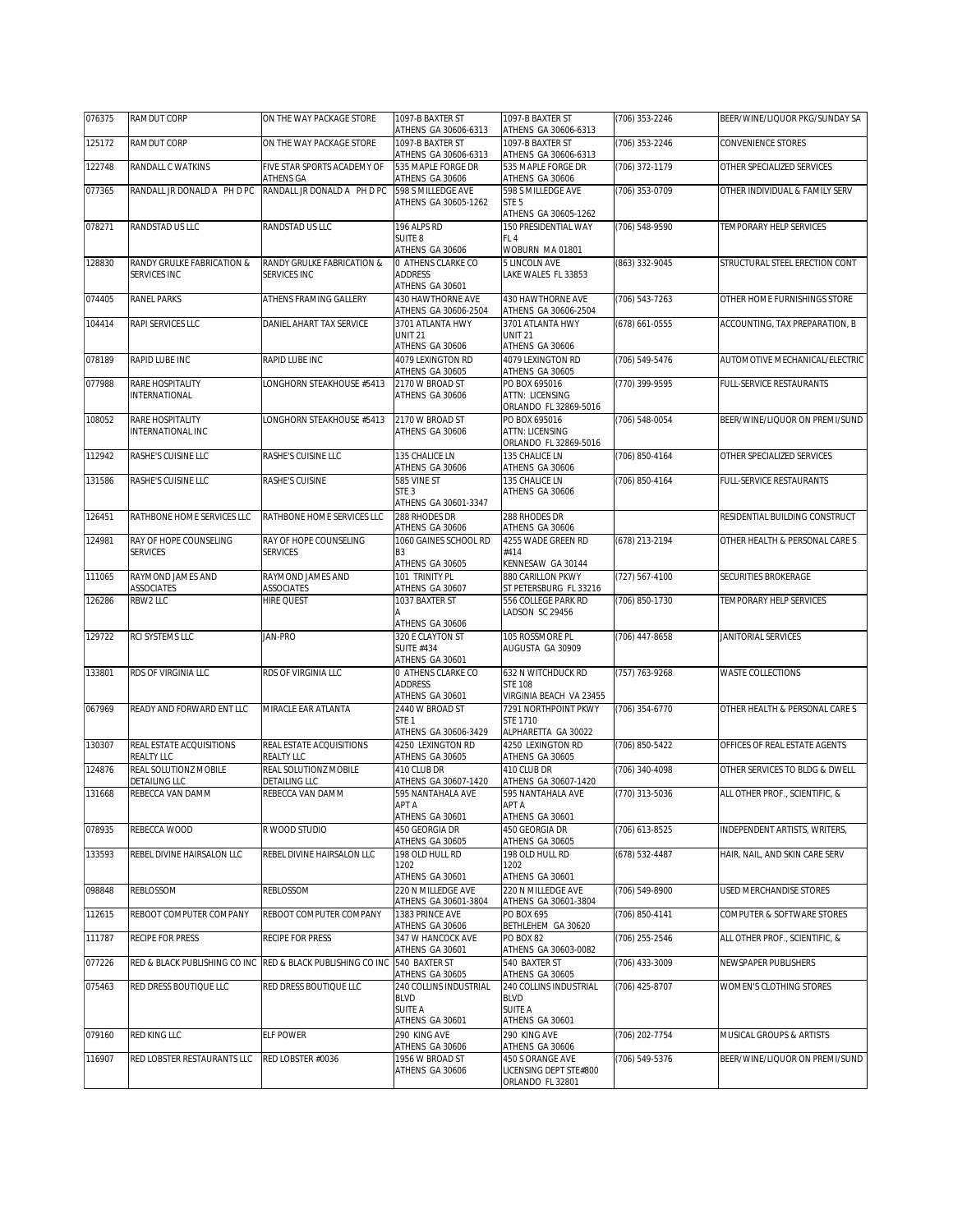| 117431 | RED LOBSTER RESTAURANTS LLC                     | RED LOBSTER #0036                                                        | 1956 W BROAD ST<br>ATHENS GA 30606        | PO BOX 6508<br>ATTN LICENSING DEPT                    | (706) 549-5376       | FULL-SERVICE RESTAURANTS            |
|--------|-------------------------------------------------|--------------------------------------------------------------------------|-------------------------------------------|-------------------------------------------------------|----------------------|-------------------------------------|
|        |                                                 |                                                                          |                                           | ORLANDO FL 32802-6508                                 |                      |                                     |
| 121617 | RED MULE CONSTRUCTION INC                       | RED MULE CONSTRUCTION INC                                                | 229 DAVIS ESTATES RD.<br>ATHENS GA 30606  | 229 DAVIS ESTATES RD.<br>ATHENS GA 30606              | (706) 461-6341       | RESIDENTIAL BUILDING CONSTRUCT      |
| 111128 | <b>RED NAILS</b>                                | <b>RED NAILS</b>                                                         | 2463 JEFFERSON RD<br>ATHENS GA 30607-1202 | 2463 JEFFERSON RD<br>ATHENS GA 30607-1202             | (706) 546-5817       | HAIR, NAIL, AND SKIN CARE SERV      |
| 074510 | RED ZONE THE                                    | RED ZONE THE                                                             | 186 E CLAYTON ST<br>ATHENS GA 30601-2702  | 186 E CLAYTON ST<br>ATHENS GA 30601-2702              | (706) 769-2118       | GIFT, NOVELTY, & SOUVENIR STOR      |
| 107963 | REDBOX AUTOMATED RETAIL                         | REDBOX PRINCE                                                            | 990 PRINCE AVE                            | 1 TOWER LN                                            | (630) 756-8978       | VIDEO TAPE & DISC RENTAL            |
|        |                                                 |                                                                          | ATHENS GA 30606                           | <b>STE 900</b><br>OAKBROOK TERRACE IL<br>60181        |                      |                                     |
| 108619 | REDBOX AUTOMATED RETAIL                         | REDBOX BARNETT SHOALS                                                    | 1860 BARNETT SHOALS RD                    | 1 TOWER LN                                            | (630) 756-8978       | <b>VIDEO TAPE &amp; DISC RENTAL</b> |
|        |                                                 |                                                                          | ATHENS GA 30605                           | <b>STE 800</b><br>OAKBROOK TERRACE IL<br>60181        |                      |                                     |
| 115716 | REDBOX AUTOMATED RETAIL                         | REDBOX ALPS B                                                            | 191 ALPS RD                               | 1 TOWER LN<br><b>STE 900</b>                          | (630) 756-8021       | VIDEO TAPE & DISC RENTAL            |
|        |                                                 |                                                                          | ATHENS GA 30605                           | OAKBROOK TERRACE IL<br>60181                          |                      |                                     |
| 089943 | REDBOX AUTOMATED RETAIL LLC REDBOX HAWTHORNE A  |                                                                          | 110 HAWTHORNE AVE                         | 1 TOWER LN                                            | (630) 756-8978       | ALL OTHER MISCELLANEOUS STORE       |
|        |                                                 |                                                                          | ATHENS GA 30606                           | SUITE 800<br>OAKBROOK TERRACE IL<br>60181             |                      |                                     |
| 093076 | REDBOX AUTOMATED RETAIL LLC                     | REDBOX ALPS A                                                            | 191 ALPS RD                               | 1 TOWER LN                                            | (630) 756-8978       | VIDEO TAPE & DISC RENTAL            |
|        |                                                 |                                                                          | ATHENS GA 30603-4001                      | <b>SUITE 900</b><br>OAKBROOK TERRACE IL<br>60181      |                      |                                     |
| 100358 | REDBOX AUTOMATED RETAIL LLC                     | REDBOX LEXINGTON A                                                       | 4375 LEXINGTON RD                         | 1 TOWER LN                                            | (630) 756-8978       | VIDEO TAPE & DISC RENTAL            |
|        |                                                 |                                                                          | ATHENS GA 30605                           | <b>STE 800</b><br><b>OAKBROOK TERRACE IL</b><br>60181 |                      |                                     |
| 100359 | REDBOX AUTOMATED RETAIL LLC                     | REDBOX COLL STATION A                                                    | 2301 COLLEGE STATION RD                   | 1 TOWER LN                                            | (630) 756-8978       | VIDEO TAPE & DISC RENTAL            |
|        |                                                 |                                                                          | ATHENS GA 30605-3619                      | SUITE 800<br>OAKBROOK TERRACE IL<br>60181             |                      |                                     |
| 102420 | REDBOX AUTOMATED RETAIL LLC                     | REDBOX LEXINGTON                                                         | 3355 LEXINGTON RD                         | 1 TOWER LN                                            | (630) 756-8978       | VIDEO TAPE & DISC RENTAL            |
|        |                                                 |                                                                          | ATHENS GA 30605                           | <b>STE 800</b><br>OAKBROOK TERRACE IL<br>60181        |                      |                                     |
| 108620 | REDBOX AUTOMATED RETAIL LLC REDBOX ATL HWY      |                                                                          | 3620 ATLANTA HWY                          | 1 TOWER LN                                            | (630) 756-8978       | VIDEO TAPE & DISC RENTAL            |
|        |                                                 |                                                                          | ATHENS GA 30606-7219                      | <b>STE 800</b><br>OAKBROOK TERRACE IL<br>60181        |                      |                                     |
| 108621 | REDBOX AUTOMATED RETAIL LLC REDBOX 3800 ALT HWY |                                                                          | 3800 ATLANTA HWY                          | 1 TOWER LN                                            |                      | VIDEO TAPE & DISC RENTAL            |
|        |                                                 |                                                                          | BOGART GA 30622                           | <b>STE 800</b><br>OAKBROOK TERRACE IL<br>60181        |                      |                                     |
| 115717 | REDBOX AUTOMATED RETAIL LLC                     | RED BOX COLLEGE STATION ST B                                             | 2301 COLLEGE STATION RD 1 TOWER LN        |                                                       | (630) 756-8978       | VIDEO TAPE & DISC RENTAL            |
|        |                                                 |                                                                          | ATHENS GA 30605-3619                      | <b>STE 800</b><br><b>OAKBROOK TERRACE IL</b><br>60181 |                      |                                     |
| 115719 | REDBOX AUTOMATED RETAIL LLC                     | REDBOX LEXINGTON B                                                       | 4375 LEXINGTON RD                         | 1 TOWER LN                                            | (630) 756-8978       | VIDEO TAPE & DISC RENTAL            |
|        |                                                 |                                                                          | ATHENS GA 30605                           | <b>STE 900</b><br>OAKBROOK TERRACE IL<br>60181        |                      |                                     |
| 115720 | REDBOX AUTOMATED RETAIL LLC REDBOX HAWTHORNE B  |                                                                          | 110 HAWTHORNE AVE                         | 1 TOWER LN                                            | (630) 756-8978       | VIDEO TAPE & DISC RENTAL            |
|        |                                                 |                                                                          | ATHENS GA 30606                           | <b>STE 800</b><br>OAKBROOK TERRACE IL<br>60181        |                      |                                     |
| 116995 | REDBOX AUTOMATED RETAIL LLC                     | REDBOX AUTOMATED RETAIL LLC                                              | 700 HWY 29 N                              | 1 TOWER LN                                            | (630) 756-8978       | VIDEO TAPE & DISC RENTAL            |
|        |                                                 |                                                                          | ATHENS GA 30601                           | <b>STE 900</b><br>OAKBROOK TERRACE IL<br>60181        |                      |                                     |
| 123696 |                                                 | REDBOX AUTOMATED RETAIL LLC REDBOX AUTOMATED RETAIL LLC 3130 ATLANTA HWY |                                           | 1 TOWER LN                                            | (630) 756-8112       | VIDEO TAPE & DISC RENTAL            |
|        |                                                 |                                                                          | ATHENS GA 30606-3331                      | <b>STE 800</b><br>OAKBROOK TERRACE IL<br>60181        |                      |                                     |
| 129275 | REDBOX AUTOMATED RETAIL LLC REDBOX              |                                                                          | 995 WINTERVILLE RD                        | 1 TOWER LN                                            | (630) 756-8112       | VIDEO TAPE & DISC RENTAL            |
|        |                                                 |                                                                          | ATHENS GA 30601                           | SUITE 800<br>OAKBROOK TERRACE IL<br>60181             |                      |                                     |
| 128840 | REDDISH EXECUTIVE SEARCH<br>ASSOCIATES LLC      | REDDISH EXECUTIVE SEARCH<br><b>ASSOCIATES</b>                            | 107 INDIGO LN<br>ATHENS GA 30606          | 107 INDIGO LN<br>ATHENS GA 30606                      | (706) 614-4961       | ALL OTHER PROF., SCIENTIFIC, &      |
| 122630 | REDDY URGENT CARE BROAD ST                      | REDDY URGENT CARE BROAD ST                                               | 909 E BROAD ST                            | 1061 DOWDY RD                                         | (706) 621-7575       | OFFICES OF ALL OTHER HEALTH PR      |
|        |                                                 |                                                                          | <b>SUITE 400</b><br>ATHENS GA 30601       | ATHENS GA 30606                                       |                      |                                     |
| 127339 | REDDY URGENT CARE LLC                           | EASTSIDE REDDY URGENT CARE                                               | 4038 LEXINGTON RD<br>ATHENS GA 30605      | 1061 DOWDY RD<br>ATHENS GA 30606                      | (706) 621-7575       | OFFICE OF PHYSICIANS                |
| 132448 | REDWOOD DENTAL OF GEORGIA<br>PC                 | <b>ATHENS SMILES</b>                                                     | 1289 CEDAR SHOALS DR<br>ATHENS GA 30605   | 800 KIRTS BLVD<br>#650                                | (248) 429-2229 x3040 | OFFICES OF DENTISTS                 |
|        |                                                 |                                                                          |                                           | TROY MI 48098                                         |                      |                                     |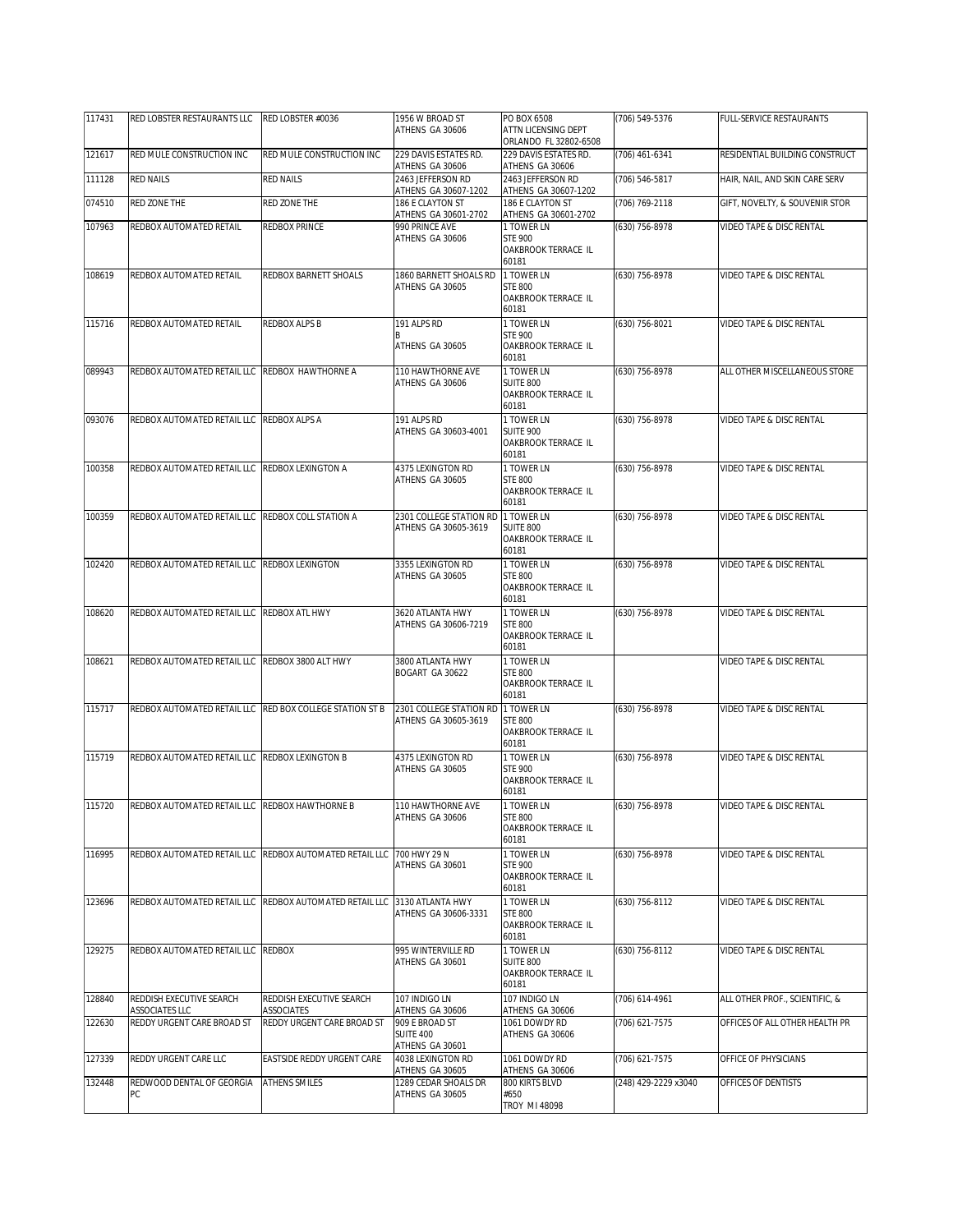| 108321 | REEF BALL FOUNDATION                         | REEF BALL FOUNDATION                                                          | 890 HILL ST<br>ATHENS GA 30606                                             | 890 HILL ST<br>ATHENS GA 30606                                                 | (706) 714-4399 | ALL OTHER PROF., SCIENTIFIC, & |
|--------|----------------------------------------------|-------------------------------------------------------------------------------|----------------------------------------------------------------------------|--------------------------------------------------------------------------------|----------------|--------------------------------|
| 129648 | REEVES 1348 LLC                              | REEVES 1348 LLC                                                               | 615 HAWTHORNE AVE<br>ATHENS GA 30606                                       | 615 HAWTHORNE AVE<br>ATHENS GA 30606                                           | (706) 369-0000 | REGULATORY/PAWNBROKERS         |
| 108305 | REFRIGERATION SOLUTIONS LLC                  | REFRIGERATION SOLUTIONS                                                       | 190 FIRST ST                                                               | <b>PO BOX 723</b>                                                              | (706) 367-4576 | PERSONAL & HOUSEHOLD EQUIP/APP |
| 127890 | REGENCY SOUTHERNCARE                         | REGENCY SOUTHERNCARE                                                          | ATHENS GA 30601<br>825 BAXTER ST                                           | ATHENS GA 30603<br>PO BOX 4060                                                 | (706) 549-5558 | OTHER HEALTH & PERSONAL CARE S |
|        |                                              |                                                                               | ATHENS GA 30605                                                            | <b>ATTN: REGULATORY</b><br>MOORESVILLE NC<br>28117-4060                        |                |                                |
| 078955 | REGGIE C OGG                                 | <b>FIDDLER'S GREEN</b><br>CONDOMINIUMS                                        | 285 OLD WILL HUNTER RD<br><b>B1</b><br>ATHENS GA 30606-5185                | PO BOX 6343<br>ATHENS GA 30604                                                 | (706) 549-6848 | REAL ESTATE PROPERTY MANAGERS  |
| 121487 | <b>GEORGIA LLC</b>                           | REGIONAL FINANCE COMPANY OF REGIONAL FINANCE COMPANY OF<br><b>GEORGIA LLC</b> | 690 HIGHWAY 29 N<br>#135<br>ATHENS GA 30601                                | 979 BATESVILLE RD<br><b>SUITE B</b><br>GREER SC 29651                          | (864) 448-7000 | OTHER NONDEPOSITORY CREDIT INT |
| 126382 | REGIONAL FIRST CARE INC                      | PPG OCUP MED ATHENS                                                           | 485 HWY 29 N<br>ATHENS GA 30601                                            | 2727 PACES FERRY RD<br>STE 1-1100<br>ATLANTA GA 30339                          | (706) 475-4920 | OFFICE OF PHYSICIANS           |
| 078819 | REGIONAL FIRSTCARE INC                       | PPG RFC ATHENS                                                                | 485 HIGHWAY 29 N<br>ATHENS GA 30601                                        | 2727 PACES FERRY RD<br>1-1100<br>ATLANTA GA 30075                              | (706) 353-6000 | OFFICE OF PHYSICIANS           |
| 131369 | REID'S ARTS AND CREATIONS LLC                | REID'S ARTS AND CREATIONS LLC                                                 | 184 MERLIN DR<br>ATHENS GA 30606                                           | 184 MERLIN DR<br>ATHENS GA 30606                                               | (706) 296-6553 | ELECTRONIC SHOPPING & MAIL-ORD |
| 128119 | REILLY LANDSCAPING INC                       | REILLY LANDSCAPING INC                                                        | 200 WYNDFIELD PL<br>ATHENS GA 30605                                        | 200 WYNDFIELD PL<br>ATHENS GA 30605                                            | (770) 639-0667 | LANDSCAPING SERVICES           |
| 078664 | REINICKE ATHENS INC                          | REINICKE ATHENS INC                                                           | 2005 COMMERCE RD<br>ATHENS GA 30607                                        | PO BOX 5340<br>ATHENS GA 30604                                                 | (706) 425-5111 | INDUSTRIAL BUILDING CONSTRUCTI |
| 078661 | REM ATHENS LLC                               | REM ATHENS LLC                                                                | 678 PULASKI ST<br>500                                                      | PO BOX 8032<br>ATHENS GA 30603                                                 | (706) 353-6689 | MUSICAL GROUPS & ARTISTS       |
| 105105 | REMAIN AT HOME SENIOR CARE                   | REMAIN AT HOME SENIOR CARE                                                    | ATHENS GA 30601<br>330 RESEARCH DR<br><b>STE 110</b>                       | 330 RESEARCH DR<br><b>STE 110</b>                                              | (706) 621-9519 | HOME HEALTH CARE SERVICES      |
| 128031 | <b>RENDITIONS LLC</b>                        | <b>MARY'S TFP</b>                                                             | ATHENS GA 30605<br>4860 ATI ANTA HWY                                       | ATHENS GA 30605<br>4860 ATLANTA HWY                                            | (770) 725-1977 | ALL OTHER PROF SCIENTIFIC. &   |
| 127753 | RENECARTS INC                                | MOVING TO ATHENS REAL ESTATE 133 STAFFORD DR                                  | ATHENS GA 30606                                                            | ATHENS GA 30606<br>133 STAFFORD DR                                             | (706) 296-4395 | OFFICES OF REAL ESTATE AGENTS  |
| 080727 | RENEWAL COUNSELING &<br>CONSULTING LLC       | RENEWAL COUNSELING &<br>CONSULTING LLC                                        | ATHENS GA 30605-3717<br>188 S MILLEDGE AVE<br>STE <sub>1</sub>             | ATHENS GA 30605-3717<br>188 S MILLEDGE AVE<br>STE <sub>1</sub>                 | (706) 424-5888 | OTHER INDIVIDUAL & FAMILY SERV |
| 077227 | <b>RENRAW INC</b>                            | WARNER BROTHERS REALTY                                                        | ATHENS GA 30605<br>515 SPRINGDALE ST                                       | ATHENS GA 30605<br>515 SPRINGDALE ST                                           | (706) 543-2151 | OFFICE OF REAL ESTATE APPRAISE |
| 129387 | RENT ATHENS LLC                              | RENT ATHENS LLC                                                               | ATHENS GA 30606-4241<br>247 E WASHINGTON ST<br><b>STE 102</b>              | ATHENS GA 30606-4241<br>247 E WASHINGTON ST<br><b>STE 102</b>                  | (706) 389-1700 | REAL ESTATE PROPERTY MANAGERS  |
| 129977 | RENTOKIL NORTH AMERICA INC                   | ACTIVE PEST CONTROL                                                           | ATHENS GA 30601<br>0 ATHENS CLARKE CO<br><b>ADDRESS</b><br>ATHENS GA 30601 | ATHENS GA 30601<br>1125 BERKSHIRE BLVD<br><b>SUITE 150</b><br>READING PA 19610 | (800) 488-9495 | EXTERMINATING & PEST SERVICES  |
| 112496 | REPUBLIC FINANCE                             | REPUBLIC FINANCE                                                              | 3190 ATLANTA HWY<br><b>STE 13</b><br>ATHENS GA 30606                       | 7031 COMMERCE CIR<br><b>SUITE 100</b><br>BATON ROUGE LA 70809                  | (706) 552-1616 | OTHER SPECIALIZED SERVICES     |
| 126859 | RES-CARE                                     | OPTIONS FOR SUPPORTED LIVING                                                  | 105 WESTPARK DR<br><b>SUITE A</b><br>ATHENS GA 30606-3174                  | 105 WESTPARK DR<br>SUITE A<br>ATHENS GA 30606-3174                             |                | OTHER PERSONAL CARE SERVICES   |
| 131643 | RESONANT SPEECH & VOICE<br><b>CENTER LLC</b> | RESONANT SPEECH & VOICE<br>CENTER LLC                                         | 105 WESTPARK DR<br><b>SUITE 2B</b><br>ATHENS GA 30606                      | 105 WESTPARK DR<br>SUITE 2B<br>ATHENS GA 30606                                 | (765) 967-1255 | OFFICES OF PHYSICAL/SPEECH THE |
| 099838 | RESOURCE MANAGEMENT<br>STRATEGIES            | RESOURCE MANAGEMENT<br>STRATEGIES                                             | 465 SNAPFINGER DR<br>ATHENS GA 30605                                       | 465 SNAPFINGER DR<br>ATHENS GA 30605                                           | (706) 338-2646 | ALL OTHER PROF., SCIENTIFIC, & |
| 078559 | RESOURCE RECOVERY SYSTEMS<br>LLC             | RESOURCE RECOVERY SYSTEMS<br>LLC                                              | 699 HANCOCK INDUSTRIAL<br>WAY<br>ATHENS GA 30605                           | 5691 SOUTH RICHLAND<br>CREEK RD<br>BUFORD GA 30518                             | (706) 548-9808 | WASTE COLLECTIONS              |
| 133937 | RESPONSIVE TECHNOLOGY<br>PARTNERS INC        | RESPONSIVE TECHNOLOGY<br>PARTNERS INC                                         | 675 PULASKI ST<br><b>UNIT 900</b><br>ATHENS GA 30601                       | PO BOX 667<br>METTER GA 30439                                                  | (919) 832-5553 | ALL OTHER MISCELLANEOUS STORE  |
| 134127 | RESTORATHENS LLC                             | RESTOR METABOLIX ATHENS                                                       | 394 MILLEDGE AVE<br><b>SUITE 101</b><br>ATHENS GA 30605                    | 1230 ALLGOOD RD<br>ATHENS GA 30606                                             | (937) 545-1218 | OTHER SPECIALIZED SERVICES     |
| 111481 | RESTORATIVE THERAPY &<br>CONSULTING          | RESTORATIVE THERAPY &<br>CONSULTING                                           | 1 HUNTINGTON RD<br>#204<br>ATHENS GA 30606-1638                            | PO BOX 49647<br>ATHENS GA 30604                                                |                | OTHER INDIVIDUAL & FAMILY SERV |
| 131321 | RETREAT ON MILLEDGE LLC                      | RETREAT ON MILLEDGE LLC                                                       | 2555 SOUTH MILLEDGE AVE 315 OCONEE ST<br>ATHENS GA 30605                   | ATHENS GA 30601                                                                | (706) 543-1910 | REAL ESTATE PROPERTY MANAGERS  |
| 120422 | RETRO AGE INC                                | RETRO AGE                                                                     | 3700 ATLANTA HWY<br>H 19<br>ATHENS GA 30606                                | 1223 WHITE OAK DR<br>ATHENS GA 30606                                           | (706) 356-0080 | HOBBY, TOY, & GAME STORES      |
| 130607 | REVAMP ATHENS ELECTRICAL CO<br>LLC           | REVAMP ATHENS ELECTRICAL CO<br>LLC                                            | 215 CLARKE DR<br>ATHENS GA 30605-3907                                      | 215 CLARKE DR<br>ATHENS GA 30605-3907                                          | (706) 248-1131 | ELECTRICAL CONTRACTORS         |
| 114756 | REVIVAL YARNS LLC                            | REVIVAL YARNS                                                                 | 297 PRINCE AVE<br>SUITE 17<br>ATHENS GA 30601-2475                         | 297 PRINCE AVE<br>Suite 17<br>ATHENS GA 30601-2475                             | (706) 850-1354 | ALL OTHER MISCELLANEOUS STORE  |
|        |                                              |                                                                               |                                                                            |                                                                                |                |                                |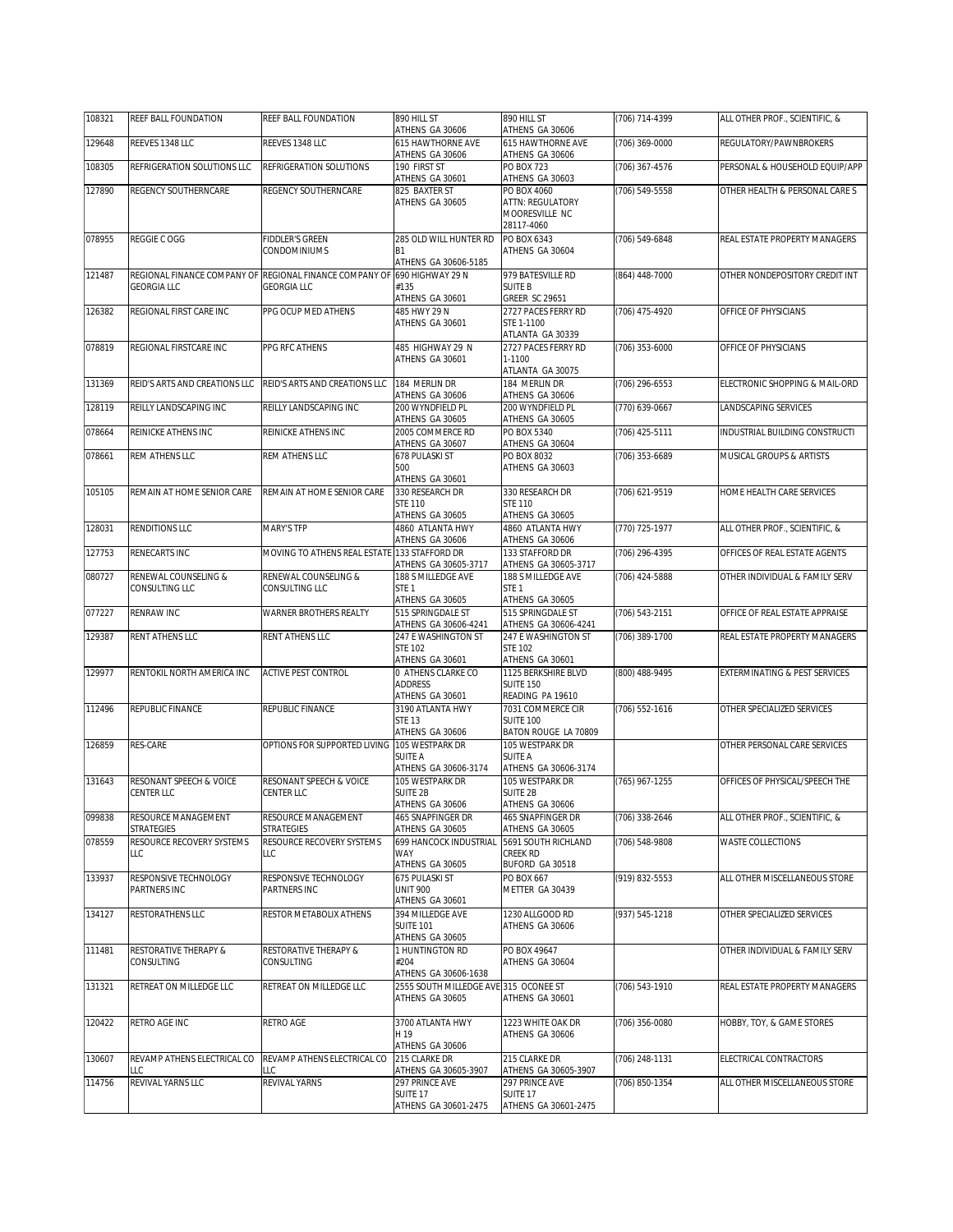| 129960 | REVIVE SKINCARE AND MASSAGE                | REVIVE SKINCARE AND MASSAGE                                 | 485 HUNTINGTON RD                                               | PO BOX 947                                                      | (770) 307-6711   | OTHER HEALTH & PERSONAL CARE S |
|--------|--------------------------------------------|-------------------------------------------------------------|-----------------------------------------------------------------|-----------------------------------------------------------------|------------------|--------------------------------|
|        | LLC                                        | LLC                                                         | STE 193 & 194<br>ATHENS GA 30606-1845                           | STATHAM GA 30666                                                |                  |                                |
| 130822 | REYES CLEANERS & ALTERATIONS               | REYES CLEANERS & ALTERATIONS                                | 400 HAWTHORNE AVE<br>UNIT#3<br>ATHENS GA 30606                  | 110 DEER CREEK CT<br>ATHENS GA 30607                            | (706) 255-8376   | OTHER SPECIALIZED SERVICES     |
| 079403 | REYNOLDS LANDSCAPE                         | REYNOLDS LANDSCAPE                                          | 125 HANCOCK LN                                                  | 125 HANCOCK LN                                                  | (706) 353-0810   | LANDSCAPING SERVICES           |
| 123483 | CONTRACTORS<br>RHP TRADING LLC             | CONTRACTORS<br><b>FAST FARE FOODS</b>                       | ATHENS GA 30605-4747<br>145 GAINES SCHOOL RD<br>ATHENS GA 30605 | ATHENS GA 30605-4747<br>145 GAINES SCHOOL RD<br>ATHENS GA 30605 | (706) 543-9155   | BEER PACKAGE SUNDAY SALES      |
| 123686 | <b>RHP TRADING LLC</b>                     | <b>FAST FARE FOODS</b>                                      | 145 GAINES SCHOOL RD<br>ATHENS GA 30605                         | 145 GAINES SCHOOL RD<br>ATHENS GA 30605                         | (706) 850-7466   | CONVENIENCE STORES             |
| 132572 | RHS ROBBINS HANDYMAN                       | RHS ROBBINS HANDYMAN                                        | 240 EAST PACES DR<br>ATHENS GA 30605                            | 240 EAST PACES DR<br>ATHENS GA 30605                            | (706) 908-7122   | RESIDENTIAL BUILDING CONSTRUCT |
| 111000 | RICE AND BEANS INC                         | CALI - N - TITO'S #2                                        | 1245 CEDAR SHOALS DR<br>ATHENS GA 30605                         | 152 LAKE FOREST CIR<br>ATHENS GA 30607                          | (706) 369-0083   | BEER/WINE/LIQUOR ON PREMI/SUND |
| 118227 | RICE AND BEANS INC                         | CALI-N-TITO'S #2                                            | 1245 CEDAR SHOALS DR<br>ATHENS GA 30605                         | 152 LAKE FOREST CIR<br>ATHENS GA 30607                          | (706) 355-7087   | FULL-SERVICE RESTAURANTS       |
| 117746 | RICE PLUMBING LLC                          | RICE PLUMBING LLC                                           | 1880 COMMERCE RD<br><b>STE 208</b><br>ATHENS GA 30607           | 112 WILLIAM DR<br>ATHENS GA 30606-2036                          | (706) 286-4656   | PLUMBING, HEAT & AIR CONDITION |
| 077402 | RICE WILLIAM G DDS                         | RICE WILLIAM G DDS                                          | 140 HAWTHORNE PARK<br>ATHENS GA 30606                           | 140 HAWTHORNE PARK<br>ATHENS GA 30606                           | (706) 543-4060   | OFFICES OF DENTISTS            |
| 080288 | RICHARD BANK PSY PC                        | RICHARD BANK PSY PC                                         | 485 HUNTINGTON RD<br><b>STE 201</b><br>ATHENS GA 30606          | 485 HUNTINGTON RD<br><b>STE 201</b><br>ATHENS GA 30606          | (706) 546-8440   | OFFICES OF MENTAL HEALTH PRACT |
| 078628 | RICHARD DEAN                               | CLASSIC DESIGN & FABRICATION                                | 125 COLLINS INDUSTRIAL<br><b>BLVD</b>                           | 125 COLLINS INDUSTRIAL<br><b>BLVD</b>                           | (706) 354-6700   | AUTOMOTIVE BODY, PAINT, & GLAS |
| 077145 | RICHARD HAWKINS                            | JAVA/MACGARAGE                                              | ATHENS GA 30601<br>215 BRYAN ST                                 | ATHENS GA 30601<br>215 BRYAN ST                                 | (706) 354-0988   | OTHER SPECIALIZED SERVICES     |
| 077221 | RICHARD HAWKINS                            | PRINT SHOP THE                                              | ATHENS GA 30601<br>376 OCONEE ST                                | ATHENS GA 30601<br>215 BRYAN ST                                 | (706) 354-0988   | <b>PRINTING</b>                |
|        |                                            |                                                             | ATHENS GA 30601                                                 | ATHENS GA 30601                                                 |                  |                                |
| 124936 | RICHARD WILLIAM MUELLER                    | <b>TWISTED MINK</b>                                         | 4020 ATLANTA HWY<br>ATHENS GA 30606                             | 4020 ATLANTA HWY<br>ATHENS GA 30606                             | (706) 549-2255   | OTHER SPECIALIZED SERVICES     |
| 074962 | RICHARDS TRANSPORT                         | RICHARDS TRANSPORT                                          | 280 BRICKLEBERRY RDG<br>ATHENS GA 30605-5715                    | 280 BRICKLEBERRY RDG<br>ATHENS GA 30605-5715                    | (706) 340-8344   | OCAL GENERAL FREIGHT TRUCKING  |
| 077839 | RICHIER SHERRYL LPC INC                    | RICHIER SHERRYL LPC INC                                     | 700 SUNSET DR<br><b>BLDG 200</b><br>ATHENS GA 30606-2293        | 700 SUNSET DR<br><b>BLDG 200</b><br>ATHENS GA 30606-2293        | (706) 613-2799   | OFFICES OF MENTAL HEALTH PRACT |
| 079094 | RICKY CHASTAIN                             | CHASTAIN REALTY                                             | 246 W HANCOCK AVE<br>ATHENS GA 30601                            | PO BOX 1908<br>ATHENS GA 30603                                  | (706) 543-2575   | OFFICES OF REAL ESTATE AGENTS  |
| 076238 | RICKY SMITH                                | SMITHS LAWN CARE                                            | 170 KEVIN LN<br>ATHENS GA 30601                                 | PO BOX 082101<br>ATHENS GA 30601                                | (706) 227-0151   | LANDSCAPING SERVICES           |
| 121968 | RICKY SMITH                                | RICKY SMITH                                                 | 1297 S MILLEDGE AVE<br>ATHENS GA 30605-1471                     | 1297 S MILLEDGE AVE<br>ATHENS GA 30605-1471                     | (678) 770-3442   | HAIR, NAIL, AND SKIN CARE SERV |
| 077515 | RICKY W VAUGHN                             | MAYFLOWER RESTAURANT                                        | 171 E BROAD ST<br>ATHENS GA 30601-2801                          | 171 E BROAD ST<br>ATHENS GA 30601-2801                          | (706) 548-1692   | FULL-SERVICE RESTAURANTS       |
| 126527 | RICO'S AUTO REPAIR                         | RICO'S AUTO REPAIR                                          | 7095 SMOKEY RD<br>ATHENS GA 30601                               | 7095 SMOKEY RD<br>ATHENS GA 30601                               | (706) 765-7162   | OTHER AUTO REPAIR & MAINTENANC |
| 125382 | RIDGELINE EXTERIORS LLC                    | RIDGELINE EXTERIORS LLC                                     | 320 E CLAYTON<br><b>STE 442</b><br>ATHENS GA 30601              | 1360 OAK RIDGE CT<br>BISHOP GA 30621                            | (706) 340-4201   | OTHER SPECIALIZED SERVICES     |
| 100707 | RIDLEY PAINTING &<br>MAINTENANCE SOLUTIONS | RIDLEY PAINTING &<br>MAINTENANCE SOLUTIONS                  | 206 BRIARCLIFF LN<br>ATHENS GA 30605                            | 206 BRIARCLIFF LN<br>ATHENS GA 30605                            | (706) 227-9586   | RESIDENTIAL BUILDING CONSTRUCT |
| 133516 | RIDRESSEDU LLC                             | RIDRESSEDU LLC                                              | 155 TIMOTHY CT<br>ATHENS GA 30606-3236                          | 155 TIMOTHY CT<br>ATHENS GA 30606-3236                          | $(706)$ 424-0976 | OTHER CLOTHING STORES          |
| 074797 | RIGGUY INC                                 | <b>RIGGUY INC</b>                                           | 255 RIVERBOTTOM RD<br>ATHENS GA 30605                           | 255 RIVERBOTTOM RD<br>ATHENS GA 30605                           | (706) 208-8009   | ELECTRONIC SHOPPING & MAIL-ORD |
| 133642 |                                            | RIGHT CHOICE CLEANING SERVICE RIGHT CHOICE CLEANING SERVICE | 180 BUNKER DR<br>ATHENS GA 30601-1427                           | 180 BUNKER DR<br>ATHENS GA 30601-1427                           | (706) 340-6723   | JANITORIAL SERVICES            |
| 080044 | RIGSBY AND SAUNDERS INC                    | <b>TUCKER IRON WORKS</b>                                    | 225 HAWTHORNE AVE<br>ATHENS GA 30606                            | 225 HAWTHORNF AVF<br>ATHENS GA 30606                            | (706) 543-5632   | ALL OTHER SPECIAL TRADE CONTRA |
| 133339 | RING LAWN MAINTENANCE                      | RING LAWN MAINTENANCE                                       | 920 FOWLER MILL RD<br>BOGART GA 30622                           | 920 FOWLER MILL RD<br>BOGART GA 30622                           | (706) 206-9067   | LANDSCAPING SERVICES           |
| 079746 | RINNE ALLEN PHOTOGRAPHS                    | RINNE ALLEN                                                 | 543 PULASKI ST<br>ATHENS GA 30601                               | 543 PULASKI ST<br>ATHENS GA 30601                               | (706) 714-2129   | INDEPENDENT ARTISTS, WRITERS,  |
| 122981 | RINSE BEAUTY SALON LLC                     | RINSE BEAUTY SALON LLC                                      | 740 PRINCE AVE<br>#7                                            | 740 PRINCE AVE<br>#7                                            | (706) 850-7333   | HAIR, NAIL, AND SKIN CARE SERV |
| 102960 | RIO BRAZILIAN WAX LLC                      | RIO BODYWAX                                                 | ATHENS GA 30601<br>2113 W BROAD ST                              | ATHENS GA 30601<br>2113 W BROAD ST                              | (706) 548-7777   | OTHER HEALTH & PERSONAL CARE S |
| 102859 | RIPP-ABS SHIRT BY DOUGLAS                  | RIPP-ABS SHIRT BY DOUGLAS                                   | ATHENS GA 30606<br>125 KEVIN LN                                 | ATHENS GA 30606<br>PO BOX 6966                                  | (706) 254-4284   | ALL OTHER MISCELLANEOUS STORE  |
| 129247 | RISE SALON LLC                             | RISE SALON LLC                                              | ATHENS GA 30601<br>2500 W BROAD ST                              | ATHENS GA 30604<br>2500 W BROAD ST                              | (706) 380-0052   | HAIR, NAIL, AND SKIN CARE SERV |
|        |                                            |                                                             | <b>SUITE 205</b><br>ATHENS GA 30606                             | <b>SUITE 205</b><br>ATHENS GA 30606                             |                  |                                |
| 114058 | RITCHEY ENTERPRISES INC                    | RITCHEY ENTERPRISES INC                                     | 1057 BAXTER ST<br>#200<br>ATHENS GA 30606                       | 1057 BAXTER ST<br>#200<br>ATHENS GA 30606                       | (706) 395-6776   | RESIDENTIAL BUILDING CONSTRUCT |
| 133246 | RITUAL SPA LLC                             | RITUAL SPA LLC                                              | 468 N MILLEDGE AVE<br><b>SUITE 101</b><br>ATHENS GA 30606       | 185 GLENHAVEN AVE<br>ATHENS GA 30606                            | (404) 310-3779   | OTHER HEALTH & PERSONAL CARE S |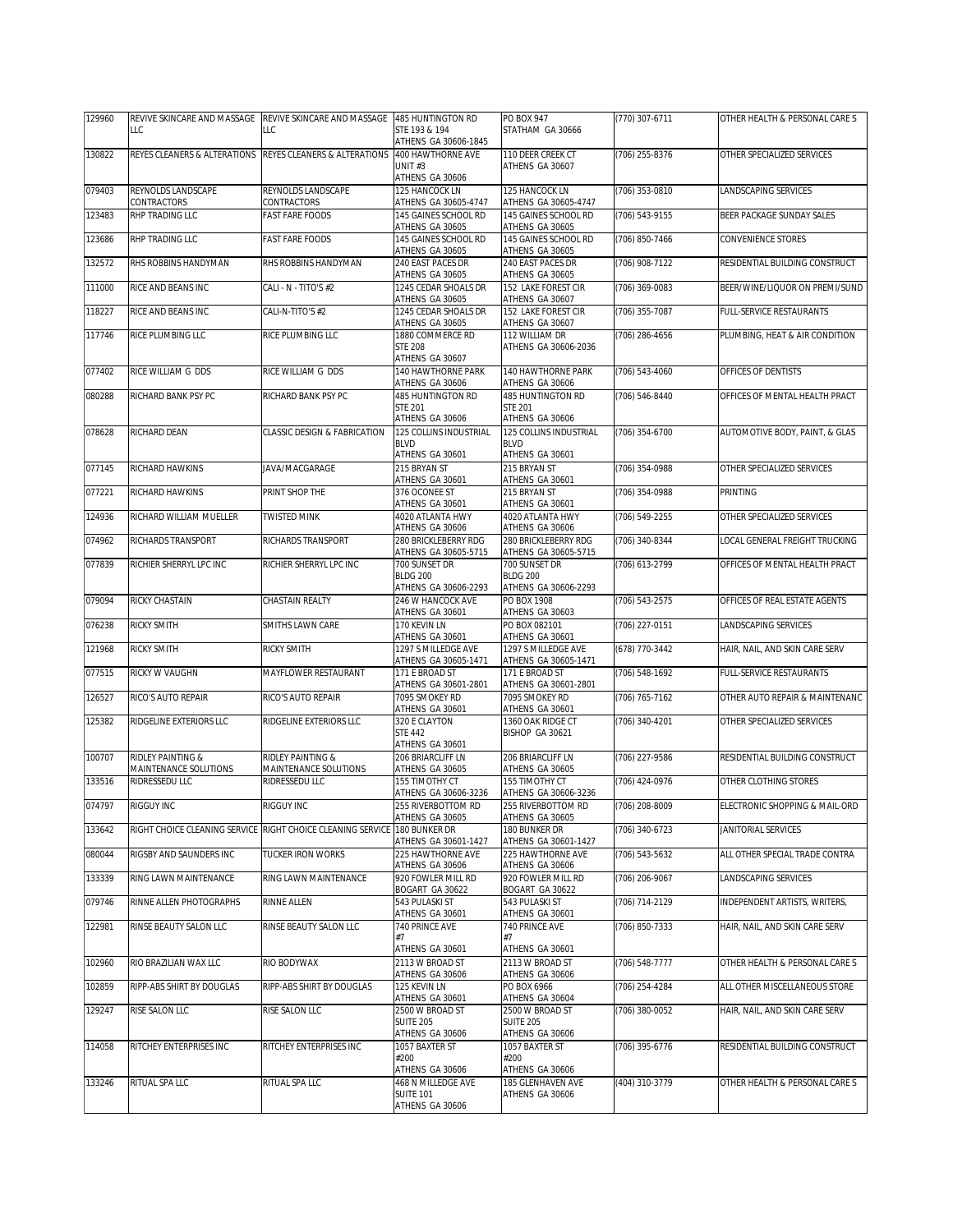| 105289 | RIVER CLUB APARTMENTS LLC             | RIVER CLUB APARTMENTS LLC                | 1005 MACON HWY<br>ATHENS GA 30606                                           | 444 NORTH MICHIGAN AVE<br><b>STE 2600</b>                                   | (706) 543-4400     | REAL ESTATE PROPERTY MANAGERS            |
|--------|---------------------------------------|------------------------------------------|-----------------------------------------------------------------------------|-----------------------------------------------------------------------------|--------------------|------------------------------------------|
|        |                                       |                                          |                                                                             | CHICAGO IL 60611                                                            |                    |                                          |
| 105291 | RIVER WALK TOWNHOMES LLC              | RIVER WALK TOWNHOMES LLC                 | 400 TIMOTHY RD<br>ATHENS GA 30606-7915                                      | 444 NORTH MICHIGAN AVE<br><b>STE 2600</b><br>CHICAGO IL 60611               | (706) 543-4400     | REAL ESTATE PROPERTY MANAGERS            |
| 078477 | RIVERBEND CLUB APARTMENTS             | RIVERBEND CLUB APARTMENTS                | 355 RIVERBEND PKWY<br>ATHENS GA 30605-5913                                  | 1744 S LUMPKIN ST<br>ATHENS GA 30606                                        | (706) 369-0772     | REAL ESTATE PROPERTY MANAGERS            |
| 133897 | RIVERHILL BUILDING GROUP              | RIVERHILL BUILDING GROUP                 | 1720 S LUMPKIN ST<br>OFFICE D<br>ATHENS GA 30605                            | 1720 S LUMPKIN ST<br>OFFICE D<br>ATHENS GA 30605                            | (706) 340-1777     | RESIDENTIAL BUILDING CONSTRUCT           |
| 133607 | RJ FLOORING INCORPORATED              | RJ FLOORING INCORPORATED                 | 222 BRANCH ST<br>ATHENS GA 30601-3172                                       | 222 BRANCH ST<br>ATHENS GA 30601-3172                                       | (404) 732-5144     | FLOOR LAYING & FLOOR CONTRACTO           |
| 121767 | RJ MARTIN NATIONAL<br>CONTRACTING INC | RJ MARTIN NATIONAL<br>CONTRACTING INC    | O ATHENS/CLARKE ADDRESS 225 SEVEN FARMS DR<br>ATHENS GA 30606               | <b>SUITE 203</b><br>DANIEL ISLAND SC 29492                                  | (843) 352-9820     | RESIDENTIAL BUILDING CONSTRUCT           |
| 074756 | RMS CLAY INC                          | <b>GOOD DIRT</b>                         | 485 MACON HWY<br>ATHENS GA 30606-5154                                       | 135 SNAPFINGER DR<br>ATHENS GA 30605                                        | (706) 355-3161     | FINE ARTS SCHOOLS                        |
| 132768 | ROB MARETT INC                        | ROB MARETT CUSTOM HOMES                  | 285 HAMPTON CT<br>ATHENS GA 30605-1403                                      | 285 HAMPTON CT<br>ATHENS GA 30605-1403                                      | (912) 399-3626     | RESIDENTIAL BUILDING CONSTRUCT           |
| 077173 | ROBERT EBERHART                       | MARVIN'S SHOE SERV                       | 156 COLLEGE AVE<br>ATHENS GA 30601                                          | 156 COLLEGE AVE<br>ATHENS GA 30601                                          | (706) 546-5090     | FOOTWEAR & LEATHER GOODS REPAI           |
| 078492 | ROBERT M DONALD                       | DONALD INS SERVS                         | 285 SKYLINE PKWY<br>ATHENS GA 30606-3842                                    | 285 SKYLINE PKWY<br>ATHENS GA 30606-3842                                    | (706) 354-6004     | INSURANCE AGENCIES & BROKERAGE           |
| 112822 | ROBERT RIGBY                          | OPA'S ROBBY'S MARKET                     | 3129 ATLANTA HWY<br>ATHENS GA 30606                                         | 3129 ATLANTA HWY<br>ATHENS GA 30606                                         |                    | PRODUCE/FRESH, MERCHANT<br><b>WHOLES</b> |
| 082174 | ROBERTSON ONLINE TRADING              | ROBERTSON ONLINE TRADING                 | 110 FRONTIER CT<br>ATHENS GA 30605                                          | 110 FRONTIER CT<br>ATHENS GA 30605                                          | (706) 549-6875     | ELECTRONIC SHOPPING & MAIL-ORD           |
| 074874 | ROBIN STAUB RD LD                     | <b>HEALTHY HABITS NUTRITION</b><br>CONSU | 240 E BERKESHIRE CT<br>ATHENS GA 30606                                      | 240 E BERKESHIRE CT<br>ATHENS GA 30606                                      | (706) 546-7136     | OFFICES OF ALL OTHER HEALTH PR           |
| 068209 | ROBYN MCDONALD LCSW                   | MCDONALD ROBYN LCSW                      | 1 HUNTINGTON RD<br><b>STE 204</b><br>ATHENS GA 30606-7206                   | 1 HUNTINGTON RD<br><b>STE 204</b><br>ATHENS GA 30606-7206                   | (706) 543-4948     | OFFICES OF MENTAL HEALTH PRACT           |
| 075675 | ROCKET SALON                          | ROCKET SALON                             | 2500 W BROAD ST<br><b>STE 220</b><br>ATHENS GA 30606-3438                   | 139 SYLVIA CIR<br>ATHENS GA 30601                                           | (706) 353-0500     | HAIR, NAIL, AND SKIN CARE SERV           |
| 131658 | ROCKWELL SURVEIL LLC                  | ROCKWELL SURVEIL LLC                     | 745 S MILLEDGE AVE<br>STE <sub>2</sub> -A<br>ATHENS GA 30606                | 745 S MILLEDGE AVE<br>STE 2-A<br>ATHENS GA 30606                            | (706) 705-4088     | OTHER SPECIALIZED SERVICES               |
| 086376 | ROD BURDETTE LAWN CARE                | ROD BURDETTE LAWN CARE                   | 428 WOOD LN<br>ATHENS GA 30605                                              | PO BOX 6102<br>ATHENS GA 30604                                              | (706) 543-8375     | LANDSCAPING SERVICES                     |
| 095744 | RODGERS FAMILY HOLDING LLC            | RODGERS FAMILY HOLDING LLC               | 385 ST GEORGE DR<br>ATHENS GA 30606-3909                                    | 385 ST GEORGE DR<br>ATHENS GA 30606-3909                                    | (706) 549-7466     | ALL OTHER SUPPORT SERVICES               |
| 132657 | RODNEY'S CLOTHING                     | RODNEY'S CLOTHING                        | 170 BURKLAND DR<br>ATHENS GA 30601                                          | 170 BURKLAND DR<br>ATHENS GA 30601                                          | $(706)$ 351-1773   | OTHER CLOTHING STORES                    |
| 123047 | RODRIGUEZ TIRES                       | RODRIGUEZ TIRES                          | 2575 COMMERCE RD<br>ATHENS GA 30607                                         | 2575 COMMERCE RD<br>ATHENS GA 30607                                         | (706) 768-2517     | <b>TIRE DEALERS</b>                      |
| 077536 | ROGER SCOGGINS                        | KITCHEN TABLE STEREO                     | 130 BEVERLY DR<br>ATHENS GA 30606-1522                                      | 130 BEVERLY DR<br>ATHENS GA 30606-1522                                      | (706) 355-3071     | OTHER PERSONAL & HOUSE GOODS R           |
| 127939 | ROGER STAHL LLC                       | ROGER STAHL LLC                          | 675 PULASKI ST<br><b>STE 1400</b><br>ATHENS GA 30601-2384                   | 675 PULASKI ST<br><b>STE 1400</b><br>ATHENS GA 30601-2384                   | (706) 224-7497     | REAL ESTATE PROPERTY MANAGERS            |
| 132409 | ROGER'S HAULING INC                   | ROGER'S HAULING                          | 176 SHEATS DR<br>ATHENS GA 30606                                            | PO BOX 651<br>BOGART GA 30622                                               | (706) 206-4081     | OTHER SPECIALIZED SERVICES               |
| 128096 | ROLLIN KOHLE LLC                      | ROLLIN KOHLE LLC                         | 5242 ATLANTA HWY<br>BOGART GA 30622-2107                                    | 5242 ATLANTA HWY<br>BOGART GA 30622-2107                                    | $(954) 650 - 8493$ | OTHER AUTO REPAIR & MAINTENANC           |
| 100462 | ROLLING HILL BLUFF LLC                | 755 BROAD A GEORGIA<br>TRADITION         | 755 E BROAD ST<br>ATHENS GA 30601                                           | 2 RAVINIA DR<br><b>SUITE 610</b><br>ATLANTA GA 30346                        | (706) 850-6787     | REAL ESTATE PROPERTY MANAGERS            |
| 077614 | ROLLING RIDGE APTS LTD                | ROLLING RIDGE APARTMENTS                 | 100 ROLLING RIDGE DR<br>ATHENS GA 30607                                     | 171 17TH ST NW<br><b>SUITE 1600</b><br>ATLANTA GA 30363                     | (404) 330-1000     | REAL ESTATE PROPERTY MANAGERS            |
| 127248 | ROMAN TOWER SERVICES                  | ROMAN TOWER SERVICES                     | 115 WEXFORD PL<br>ATHENS GA 30606-3912                                      | 115 WEXFORD PL<br>ATHENS GA 30606-3912                                      | (404) 401-1214     | OTHER SPECIALIZED SERVICES               |
| 133832 | ROME FOOD LLC                         | MCALISTER'S DELI ATHENS GA               | 2033 W BROAD ST<br>ATHENS GA 30606                                          | 2264 HUNTCREST WAY<br>LAWRENCEVILLE GA 30043                                | (678) 860-3368     | FULL-SERVICE RESTAURANTS                 |
| 125625 | ROMERO'S CLEANING SERVICES<br>LLC     | ROMERO'S CLEANING SERVICES<br>LLC        | 188 PEPPERIDGE LN<br>ATHENS GA 30607                                        | 188 PEPPERIDGE LN<br>ATHENS GA 30607                                        | (706) 372-4588     | JANITORIAL SERVICES                      |
| 129524 | ROOTS SALON & COMPANY LLC             | ROOTS SALON & COMPANY LLC                | 999 BAXTER ST                                                               | 999 BAXTER ST                                                               | (706) 621-9085     | HAIR, NAIL, AND SKIN CARE SERV           |
| 123252 | ROSCOES CLASSIC CITY                  | TWO MAIDS & A MOP ATHENS                 | ATHENS GA 30606<br>435 HAWTHORNE AVE<br><b>SUITE 500</b><br>ATHENS GA 30606 | ATHENS GA 30606<br>435 HAWTHORNE AVE<br><b>SUITE 500</b><br>ATHENS GA 30606 | (706) 389-4822     | JANITORIAL SERVICES                      |
| 116781 | ROSEMARY E MYERS PC                   | ROSEMARY E MYERS PC                      | 585 WHITE CIR<br><b>UNIT 504</b><br>ATHENS GA 30605                         | 585 WHITE CIR<br><b>UNIT 504</b><br>ATHENS GA 30605                         | (706) 540-5979     | OFFICES OF LAWYERS                       |
| 077234 | ROWLAND CHEMICAL CO                   | ROWLAND CHEMICAL CO                      | 379 OAK ST<br>ATHENS GA 30601                                               | 379 OAK ST<br>ATHENS GA 30601                                               | (706) 548-9399     | PESTICIDE AND OTHER AGRICUL. C           |
| 128053 | ROYAL ATHENS MASSAGE LLC              | ROYAL ATHENS MASSAGE LLC                 | 2109 W BROAD ST<br>ATHENS GA 30606                                          | 2109 W BROAD ST<br>ATHENS GA 30606                                          | (706) 870-9420     | OTHER PERSONAL CARE SERVICES             |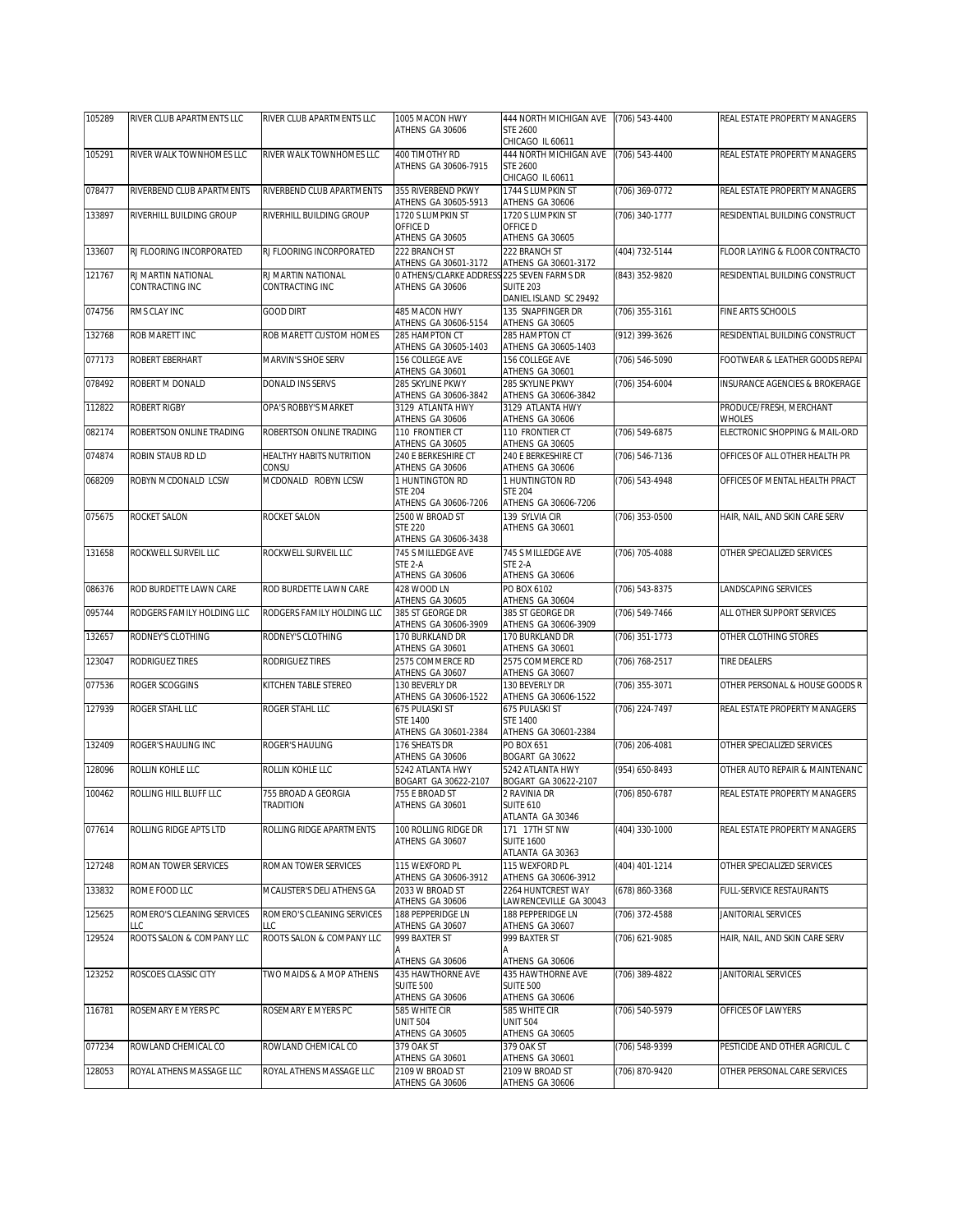| 133970 | ROYAL COUNTESS TRUCKING LLC | ROYAL COUNTESS TRUCKING LLC                                                     | 401 SUMMERBROOK CIR                         | 401 SUMMERBROOK CIR                           | (678) 979-2484     | LONG-DISTANCE GENERAL FREIGHT  |
|--------|-----------------------------|---------------------------------------------------------------------------------|---------------------------------------------|-----------------------------------------------|--------------------|--------------------------------|
|        |                             |                                                                                 | <b>UNIT 433</b><br>ATHENS GA 30606          | <b>UNIT 433</b><br>ATHENS GA 30606            |                    |                                |
| 094911 | ROYAL CUP INC               | ROYAL CUP INC                                                                   | 4125 ATLANTA HWY                            | PO BOX 170971                                 | (205) 271-6042     | OTHER DIRECT SELLING ESTABLISH |
|        |                             |                                                                                 |                                             | BIRMINGHAM AL 35217                           |                    |                                |
|        |                             |                                                                                 | BOGART GA 30622                             |                                               |                    |                                |
| 077235 | ROYAL JEWELS                | ROYAL JEWELS                                                                    | 325 PINECREST DR                            | 325 PINECREST DR                              | $(706) 546 - 6641$ | OTHER DIRECT SELLING ESTABLISH |
| 131201 | ROYAL LANDSCAPE & GARDENS   | ROYAL LANDSCAPE & GARDENS                                                       | ATHENS GA 30605-1423<br>1010 WINTERVILLE RD | ATHENS GA 30605-1423<br>115 E HANCOCK AVE     | (706) 224-7860     | LANDSCAPING SERVICES           |
|        |                             |                                                                                 | ATHENS GA 30605                             | <b>STE 1825</b>                               |                    |                                |
|        |                             |                                                                                 |                                             | ATHENS GA 30601                               |                    |                                |
| 077086 | RTM GEORGIA LLC             | ARBYS RESTAURANT GROUP #255 2362 W BROAD ST                                     | ATHENS GA 30606                             | 3 GLENLAKE PKWY NE<br>ATLANTA GA 30328        | (678) 514-4199     | LIMITED-SERVICE EATING PLACE   |
| 077831 | RTM GEORGIA LLC             | ARBY'S #1681                                                                    | 2010 BARNETT SHOALS RD                      | 3 GLENLAKE PKWY NE                            | (706) 353-3154     | LIMITED-SERVICE EATING PLACE   |
|        |                             |                                                                                 | ATHENS GA 30605                             | ATLANTA GA 30328                              |                    |                                |
| 131504 | RU-WOOD INC                 | RU-WOOD INC                                                                     | 386 COMMERCE BLVD                           | PO BOX 16                                     | (706) 769-2400     | LUMBER, PLYWOOD, MILLWORK, & W |
| 130237 | RUBBER SOUL YOGA COLLECTIVE | REVOLUTION THEROPY AND YOGA                                                     | ATHENS GA 30606<br>675 PULASKI ST           | WATKINSVILLE GA 30677<br>675 PULASKI ST       | (706) 224-7497     | FITNESS & RECREATIONAL SPORTS  |
|        | LLC                         |                                                                                 | <b>STE 1400</b>                             | <b>STE 1400</b>                               |                    |                                |
|        |                             |                                                                                 | ATHENS GA 30601-2384                        | ATHENS GA 30601-2384                          |                    |                                |
| 134013 | RUBHU BIOLOGICS             | RUBHU BIOLOGICS                                                                 | 111 RIVERBEND RD                            | 111 RIVERBEND RD                              | (858) 212-6632     | OTHER SPECIALIZED SERVICES     |
|        |                             |                                                                                 | <b>STE 275</b><br>ATHENS GA 30602           | <b>STE 275</b><br>ATHENS GA 30602             |                    |                                |
| 133557 | RUBY'S HELPING HANDS HEALTH | RUBY'S HELPING HANDS HEALTH                                                     | 240 BENTWOOD TRL                            | 240 BENTWOOD TRL                              | (706) 988-4061     | OTHER SPECIALIZED SERVICES     |
|        | CAR SERVICES                | CAR SERVICES                                                                    | WINTERVILLE GA                              | WINTERVILLE GA                                |                    |                                |
|        |                             |                                                                                 | 30683-9539                                  | 30683-9539                                    |                    |                                |
| 128776 | RUDE FIT BOUTIQUE           | RUDE FIT BOUTIQUE                                                               | 115 E HANCOCK<br>ATHENS GA 30601            | 115 E HANCOCK<br>ATHENS GA 30601              | (706) 201-1617     | ELECTRONIC SHOPPING & MAIL-ORD |
| 123665 | RUPPERT LANDSCAPE INC       | RUPPERT LANDSCAPE INC                                                           | 310 COMMERCE BLVD                           | 23601 LAYTONSVILLE RD                         | (301) 482-0300     | LANDSCAPING SERVICES           |
|        |                             |                                                                                 | BOGART GA 30622                             | AYTONSVILLE MD 20882                          |                    |                                |
| 077698 | RUSSELL J JOHNSON           | R J BODY & PAINT SHOP                                                           | 5000 SMOKEY RD                              | 5000 SMOKEY RD                                | (706) 548-8156     | AUTOMOTIVE BODY, PAINT, & GLAS |
|        |                             |                                                                                 | 11<br>ATHENS GA 30601                       | 11<br>ATHENS GA 30601                         |                    |                                |
| 131621 | RWDC INDUSTRIES LLC         | RWDC INDUSTRIES LLC                                                             | 110 VOYLES RD                               | 2500 DANIELS BRIDGE RD                        | (706) 363-3365 113 | ALL OTHER MISCELLANEOUS MANUFA |
|        |                             |                                                                                 | ATHENS GA 30601-3907                        | ATHENS GA 30606                               |                    |                                |
| 077586 | RYDER TRUCK RENTALS         | <b>RYDER TRUCK RENTALS</b>                                                      | 615 HANCOCK INDUSTRIAL                      | PO BOX 25719                                  | (706) 548-6301     | TRUCK, UTILITY TRAILER, & RV R |
|        |                             |                                                                                 | WAY<br>ATHENS GA 30605                      | MIAMI FL 33102                                |                    |                                |
| 116050 | S & V UNIVERSAL INC         | JIMBO'S #1                                                                      | 697 BAXTER ST                               | 724 LINCOLN DR                                | (706) 548-1521     | CONVENIENCE STORES             |
|        |                             |                                                                                 | ATHENS GA 30605                             | WINDER GA 30680                               |                    |                                |
| 076374 |                             | S R K BEECHWOOD ASSOCIATES LP S R K BEECHWOOD ASSOCIATES LP 110 PINYON PINE CIR | ATHENS GA 30606-5675                        | 4053 MAPLE RD<br>AMHERST NY 14226             | $(716)$ 833-4986   | REAL ESTATE PROPERTY MANAGERS  |
| 120372 | S&J ROADSIDE SERVICE LLC    | S&J ROADSIDE SERVICE LLC                                                        | 145 NEWTON BRIDGE                           | 145 NEWTON BRIDGE                             | (706) 614-9664     | OTHER SPECIALIZED SERVICES     |
|        |                             |                                                                                 | <b>INDUSTRIAL W</b>                         | <b>INDUSTRIAL W</b>                           |                    |                                |
|        |                             |                                                                                 | ATHENS GA 30607                             | ATHENS GA 30607                               |                    |                                |
| 132681 | S&S RELIABLE TRANSPORT LLC  | S&S RELIABLE TRANSPORT LLC                                                      | 149 DEER CREEK DR<br>ATHENS GA 30607        | 149 DEER CREEK DR<br>ATHENS GA 30607          | (706) 247-3045     | LONG-DISTANCE GENERAL FREIGHT  |
| 114750 | S&V UNIVERSAL INC           | JIMBO'S #1                                                                      | 697 BAXTER ST                               | 724 LINCOLN DR                                | (706) 548-1521     | BEER/WINE PKG/SUNDAY SALES     |
|        |                             |                                                                                 | ATHENS GA 30605                             | WINDER GA 30680                               |                    |                                |
| 078778 | SAAB MEDICAL                | SAAB MEDICAL                                                                    | 2005 PRINCE AVE                             | 2005 PRINCE AVE                               | (706) 208-9700     | OFFICES OF ALL OTHER HEALTH PR |
| 133651 | SABOR LATINO ATHENS INC     | SABOR LATINO ATHENS                                                             | ATHENS GA 30606-6032<br>1550 OGLETHORPE AVE | ATHENS GA 30606-6032<br>1550 OGLETHORPE AVE   | (706) 850-8299     | FULL-SERVICE RESTAURANTS       |
|        |                             |                                                                                 | ATHENS GA 30606                             | ATHENS GA 30606                               |                    |                                |
| 074659 | SABRIN INC                  | DAIRY QUEEN                                                                     | 376 OAK ST                                  | 376 OAK ST                                    | (706) 208-0507     | LIMITED-SERVICE EATING PLACE   |
| 131858 | SACRED HEART AWAKENING      | SACRED HEART AWAKENING                                                          | ATHENS GA 30601<br>1001 WINTERVILLE RD      | ATHENS GA 30601<br>1160 SAFFOLD RD            | (706) 818-4534     | OTHER SPECIALIZED SERVICES     |
|        |                             |                                                                                 | ATHENS GA 30605                             | BUCKHEAD GA 30625                             |                    |                                |
| 077921 |                             | SAFELITE FULFILLMENT INC #6040 SAFELITE FULFILLMENT INC #6040 1040 US HWY 29 N  |                                             | PO BOX 182000                                 | (706) 354-1535     | AUTOMOTIVE BODY, PAINT, & GLAS |
|        |                             |                                                                                 | ATHENS GA 30601                             | COLUMBUS OH 43218                             |                    |                                |
| 077237 | SAFETY SERV OF GA INC       | SAFETY SERV OF GA INC                                                           | 186 BEN BURTON CIR<br><b>STE 300</b>        | <b>PO BOX 70</b><br>BOGART GA 30622           | (706) 215-1090     | SECURITY SYSTEMS SERVICES      |
|        |                             |                                                                                 | BOGART GA 30622-6801                        |                                               |                    |                                |
| 132573 | SAG GA LLC                  | ACURA OF ATHENS & VOLVO CARS 2890 ATLANTA HWY                                   |                                             | 2890 ATLANTA HWY                              | (585) 509-0634     | NEW CAR DEALERS                |
| 127323 | SAI CELL LLC                | ATHENS<br>CELLAIRIS                                                             | ATHENS GA 30606<br>3700 ATLANTA HWY         | ATHENS GA 30606                               |                    | ALL OTHER MISCELLANEOUS STORE  |
|        |                             |                                                                                 | SUITE K-11                                  | 5161 BROOK HOLLOW PKWY (706) 450-0442<br>#205 |                    |                                |
|        |                             |                                                                                 | ATHENS GA 30606                             | NORCROSS GA 30071                             |                    |                                |
|        |                             |                                                                                 |                                             |                                               |                    |                                |
| 075808 | SAI QING HUANG              | CHINA WOK                                                                       | 2475 JEFFERSON RD<br><b>STE 500</b>         | 2475 JEFFERSON RD<br><b>STE 500</b>           | (706) 353-3399     | FULL-SERVICE RESTAURANTS       |
|        |                             |                                                                                 | ATHENS GA 30607-1241                        | ATHENS GA 30607-1241                          |                    |                                |
| 095227 | SAIAMOTOR FREIGHTLINE LLC   | SAIAMOTOR FREIGHTLINE LLC                                                       | 2710 DANIELSVILLE RD                        | 11465 JOHNS CREEK PKWY                        | (706) 353-8343     | LOCAL GENERAL FREIGHT TRUCKING |
|        |                             |                                                                                 | ATHENS GA 30601-1030                        | SUITE 400                                     |                    |                                |
| 132095 | SAINT ANTHONYS ENTERPRISES  | DANIELSVILLE FOOD MART                                                          | 645 DANIELSVILLE RD                         | JOHNS CREEK GA 30097<br>645 DANIELSVILLE RD   |                    | BEER/WINE PKG/SUNDAY SALES     |
|        | LLC                         |                                                                                 | STE C                                       | STE C                                         |                    |                                |
|        |                             |                                                                                 | ATHENS GA 30601                             | ATHENS GA 30601                               |                    |                                |
| 132323 | SAINT ANTHONYS ENTERPRISES  | DANIELSVILLE FOOD MART                                                          | 645 DANIELSVILLE RD                         | 645 DANIELSVILLE RD                           | $(678)$ 900-3189   | GASOLINE STATIONS WITH CONVENI |
| 102883 | LC<br>SAINT UDIO LLC        | SAINT UDIO LLC                                                                  | ATHENS GA 30601<br>120 ONETA ST             | ATHENS GA 30601<br>120 ONETA ST               | (706) 206-3833     | INDEPENDENT ARTISTS, WRITERS,  |
|        |                             |                                                                                 | ATHENS GA 30601-1862                        | ATHENS GA 30601-1862                          |                    |                                |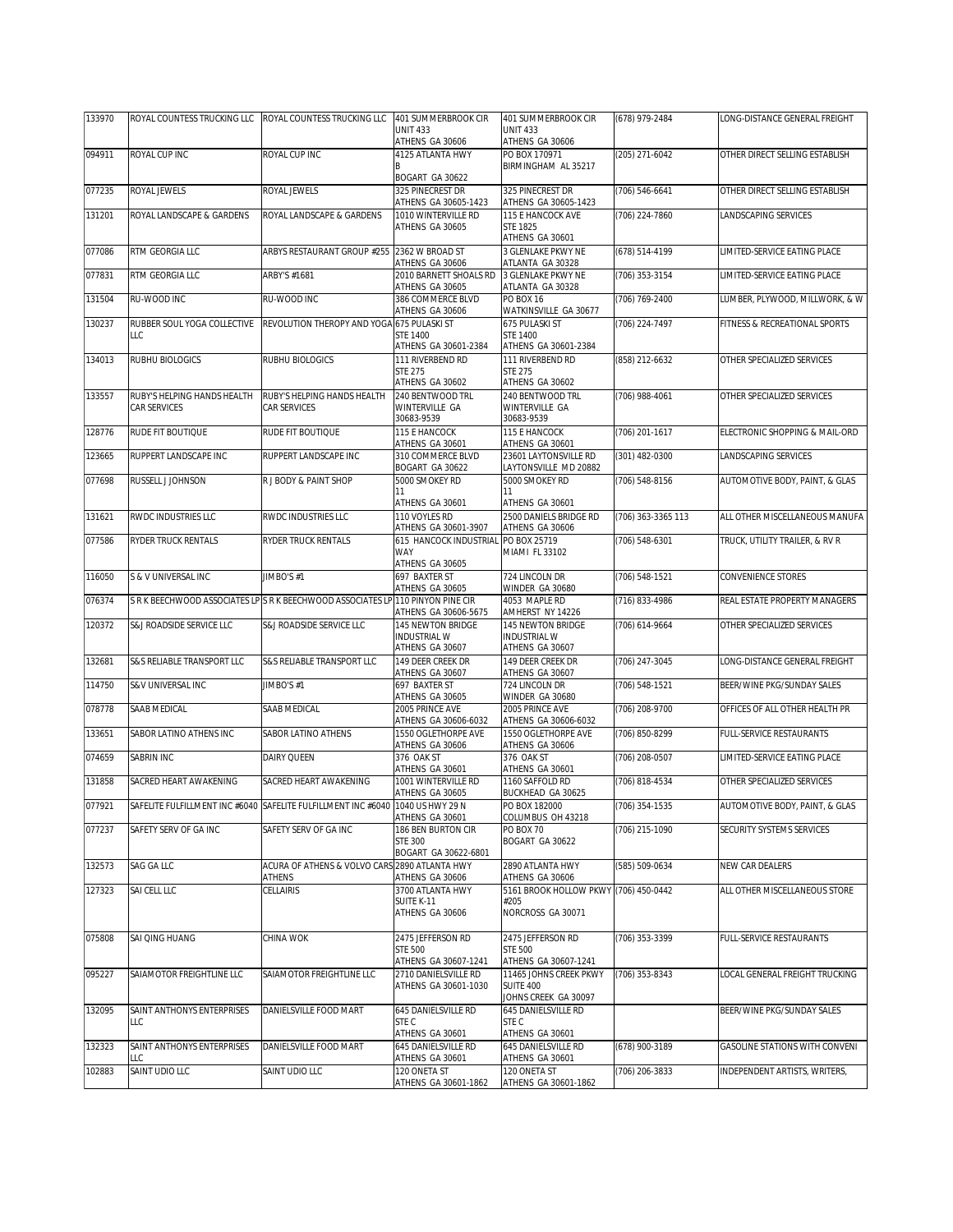| 078264 | SALLY BEAUTY SUPPLY #1816        | SALLY BEAUTY SUPPLY #1816        | 2301 COLLEGE STATION RD PO BOX 90220                                  |                                                                                             | (706) 548-5435 | COSMETICS, BEAUTY SUPPLIES, &  |
|--------|----------------------------------|----------------------------------|-----------------------------------------------------------------------|---------------------------------------------------------------------------------------------|----------------|--------------------------------|
|        |                                  |                                  | B-7<br>ATHENS GA 30605-3619                                           | ATTN TAX DEPT<br>DENTON TX 76202                                                            |                |                                |
| 077752 | SALLY BEAUTY SUPPLY #94          | SALLY BEAUTY SUPPLY #94          | 3563 ATLANTA HWY<br>ATHENS GA 30606-3152                              | PO BOX 90220<br>ATTN: TAX DEPT<br>DENTON TX 76202                                           | (706) 354-0268 | COSMETICS, BEAUTY SUPPLIES, &  |
| 127646 | <b>SALON 4:13</b>                | <b>SALON 4:13</b>                | 3701 ATLANTA HWY<br>SUITE 6<br>ATHENS GA 30606                        | 3701 ATLANTA HWY<br>SUITE 6<br>ATHENS GA 30606                                              |                | HAIR, NAIL, AND SKIN CARE SERV |
| 122072 | SALON CENTRIC                    | <b>SALON CENTRIC</b>             | 1063 BAXTER ST<br><b>STE 200</b><br>ATHENS GA 30606-3773              | PO BOX 8000<br><b>MONSEY NY 10952</b>                                                       | (706) 549-1928 | ALL OTHER MISCELLANEOUS STORE  |
| 133503 | SALON ELEMENT INC                | SALON ELEMENT INC                | 126 S MILLEDGE AVE<br>ATHENS GA 30605-5666                            | 113 LAUREL SPRINGS DR                                                                       | (706) 949-3792 | HAIR, NAIL, AND SKIN CARE SERV |
| 109938 | <b>SALON RDA LLC</b>             | SALON RDA LLC                    | 100 ATHENS TOWN BLVD<br>ATHENS GA 30606                               | ATHENS GA 30606-1855<br>PO BOX 7191<br>ATHENS GA 30604                                      | (706) 338-4299 | HAIR, NAIL, AND SKIN CARE SERV |
| 125206 | SALON TWO THIRTEEN INC           | SALON TWO THIRTEEN INC           | 1040 GAINES SCHOOL RD<br>SUITE 213 BOX 8<br>ATHENS GA 30605           | 1040 GAINES SCHOOL RD<br><b>SUITE 213 BOX 8</b><br>ATHENS GA 30605                          | (706) 850-4247 | HAIR, NAIL, AND SKIN CARE SERV |
| 110394 | <b>SALON ZACHARY</b>             | SALON ZACHARY                    | 1528 PRINCE AVE<br>ATHENS GA 30606                                    | 1528 PRINCE AVE<br>ATHENS GA 30606                                                          | (706) 338-5062 | HAIR, NAIL, AND SKIN CARE SERV |
| 132859 | SALSA MUSIC WITH RAUL<br>ROSALES | SALSA MUSIC WITH RAUL<br>ROSALES | 255 PINE FOREST DR<br>ATHENS GA 30606                                 | 255 PINE FOREST DR<br>ATHENS GA 30606                                                       | (706) 540-0392 | RADIO & TV BROADCAST & WIRELES |
| 131406 | SALT PROFESSIONAL SERVICES LLC   | SALT PROFESSIONAL SERVICES LLC   | 325 BURKLAND LN<br>ATHENS GA 30601                                    | 325 BURKLAND LN<br>ATHENS GA 30601                                                          | (706) 765-8307 | JANITORIAL SERVICES            |
| 133343 | SALVATION & FAITH TRUCKING       | SALVATION & FAITH TRUCKING       | 2975 SMOKEY RD<br>ATHENS GA 30601                                     | 2975 SMOKEY RD<br>ATHENS GA 30601                                                           | (706) 983-1428 | OTHER SPECIALIZED SERVICES     |
| 123836 | SAM EVANS CO                     | SAM EVANS CO                     | 975 GAINES SCHOOL RD<br>BLDG 5B<br>ATHENS GA 30605                    | 365 CRESTWOOD DR<br>ATHENS GA 30605-3913                                                    | (706) 549-5523 | OFFICES OF ALL OTHER HEALTH PR |
| 125116 | SAM'S EAST INC                   | TOM'S LIQUOR #8194               | 4365 ATLANTA HWY<br>SUITE A<br>ATHENS GA 30606                        | 702 SW 8TH ST<br><b>DEPT 8916</b><br><b>BENTONVILLE AR</b><br>72716-6209                    | (706) 548-3666 | CONVENIENCE STORES             |
| 133844 | SAMANTHA CHASTAIN                | SAMANTHA CHASTAIN                | 100 N JACKSON ST<br>ATHENS GA 30601                                   | 324 JENNY LN<br>CORNELIA GA 30531                                                           | (706) 436-4185 | ALL OTHER PERSONAL SERVICES    |
| 132918 | SAMANTHA LACK                    | SAMANTHA LACK                    | 100 N JACKSON ST                                                      | 240 HIDDEN CT                                                                               | (678) 748-1404 | ALL OTHER PERSONAL SERVICES    |
| 129331 | SAMI JOHNSON HAIR COMPANY        | SAMI JOHNSON HAIR COMPANY        | ATHENS GA 30601<br>2500 W BROAD ST<br>#401                            | WINDER GA 30680<br>2500 W BROAD ST<br>#401                                                  | (706) 614-6887 | HAIR, NAIL, AND SKIN CARE SERV |
| 079864 | SAMMY'S AUTO SALES INC           | SAMMY'S AUTO SALES INC           | ATHENS GA 30606<br>108 ROWE RD                                        | ATHENS GA 30606<br>124 ROWE RD                                                              | (706) 353-3080 | <b>USED CAR DEALERS</b>        |
| 077556 | SAMS EAST INC                    | TOM'S LIQUOR #8194               | ATHENS GA 30601-1852<br>4365 ATLANTA HWY<br>STE #A<br>ATHENS GA 30606 | ATHENS GA 30601<br>702 SW 8TH ST<br><b>DEPT 8916</b><br><b>BENTONVILLE AR</b><br>72716-6209 | (706) 548-3666 | IQUOR PACKAGE/SUNDAY SALES     |
| 077935 | <b>SAMS EAST INC</b>             | SAMS CLUB #8194                  | 4365 ATLANTA HWY<br>ATHENS GA 30606                                   | 702 SW 8TH ST<br><b>DEPT 8916</b><br>BENTONVILLE AR<br>72716-6209                           | (479) 204-2233 | ALL OTHER GENERAL MERCHANDISE  |
| 078119 | SAMS EAST INC.                   | SAMS CLUB #8194                  | 4365 ATLANTA HWY<br>ATHENS GA 30606                                   | 702 SW 8TH ST<br><b>DEPT 8916</b><br>BENTONVILLE AR<br>72716-6209                           | (706) 548-3666 | BEER/WINE PKG/SUNDAY SALES     |
| 077238 | SAMS INVESTMENTS INC             | SAMS INVESTMENTS INC             | 598 S MILLEDGE AVE<br>ATHENS GA 30605-1262                            | 598 - B S MILLEDGE AVE<br>STE 6<br>ATHENS GA 30605-1249                                     | (706) 354-0057 | REAL ESTATE PROPERTY MANAGERS  |
| 074566 | SAMUEL R EVANS                   | PERSON CENTERED THERAPY          | 365 CRESTWOOD DR<br>ATHENS GA 30605-3913                              | 365 CRESTWOOD DR<br>ATHENS GA 30605-3913                                                    | (706) 543-3969 | OFFICES OF MENTAL HEALTH PRACT |
| 074485 | SANCHEZ AUTO SERV                | SANCHEZ AUTO SERV                | 645C WINTERVILLE RD<br>ATHENS GA 30605                                | <b>645C WINTERVILLE RD</b><br>ATHENS GA 30605                                               | (770) 725-9355 | AUTOMOTIVE MECHANICAL/ELECTRIC |
| 127644 | SANCHEZ M CONSTRUCTION LLC       | SANCHEZ M CONSTRUCTION LLC       | 345 BURKLAND LN<br>ATHENS GA 30601                                    | 345 BURKLAND LN<br>ATHENS GA 30601                                                          | (706) 207-7063 | RESIDENTIAL BUILDING CONSTRUCT |
| 107653 | SANCHEZ MAINTENANCE              | SANCHEZ MAINTENANCE              | 115 ERWIN CT<br>ATHENS GA 30607                                       | 115 ERWIN CT<br>ATHENS GA 30607                                                             | (706) 351-3358 | ALL OTHER SUPPORT SERVICES     |
| 080157 | SANDBAR ATHENS LLC               | SANDBAR ATHENS                   | 220 COLLEGE AVE<br><b>SUITE 101</b><br>ATHENS GA 30601                | 220 COLLEGE AVE<br><b>SUITE 101</b><br>ATHENS GA 30601                                      | (706) 548-1988 | DRINKING PLACE ( ALCOHOLIC BEV |
| 080279 | SANDBAR ATHENS LLC               | SANDBAR                          | 220 COLLEGE AVE<br><b>SUITE 101</b><br>ATHENS GA 30601                | 220 COLLEGE AVE<br><b>SUITE 101</b><br>ATHENS GA 30601                                      | (706) 548-1988 | BEER/WINE/LIQUOR ON PREMISES/C |
| 103755 | SANDRA'S SALON & SHOP            | SANDRA'S SALON & SHOP            | 3075 DANIELSVILLE RD<br>ATHENS GA 30601                               | 229 PALOMA TRL<br>ATHENS GA 30601                                                           | (706) 850-6240 | HAIR, NAIL, AND SKIN CARE SERV |
| 079056 | SANDY CREEK NATURE CENTER<br>INC | SANDY CREEK NATURE CENTER<br>INC | 205 OLD COMMERCE RD<br>ATHENS GA 30607                                | 205 OLD COMMERCE RD<br>ATHENS GA 30607                                                      | (706) 613-3615 | GIFT, NOVELTY, & SOUVENIR STOR |
| 093507 | SANGHI INC                       | AMERICAN DELI                    | 3700 ATLANTA HWY<br>STE FC4                                           | 3700 ATLANTA HWY<br>STE FC4                                                                 | (706) 543-3009 | FULL-SERVICE RESTAURANTS       |
| 079329 | SANTORA ALBERT HEARN PC          | SANTORA ALBERT HEARN PC          | ATHENS GA 30606-7220<br>1230 BAXTER ST<br>ATHENS GA 30606-3712        | ATHENS GA 30606-7220<br>1165 CEDAR SHOALS DR<br>ATHENS GA 30605-3592                        | (706) 389-2100 | OFFICE OF PHYSICIANS           |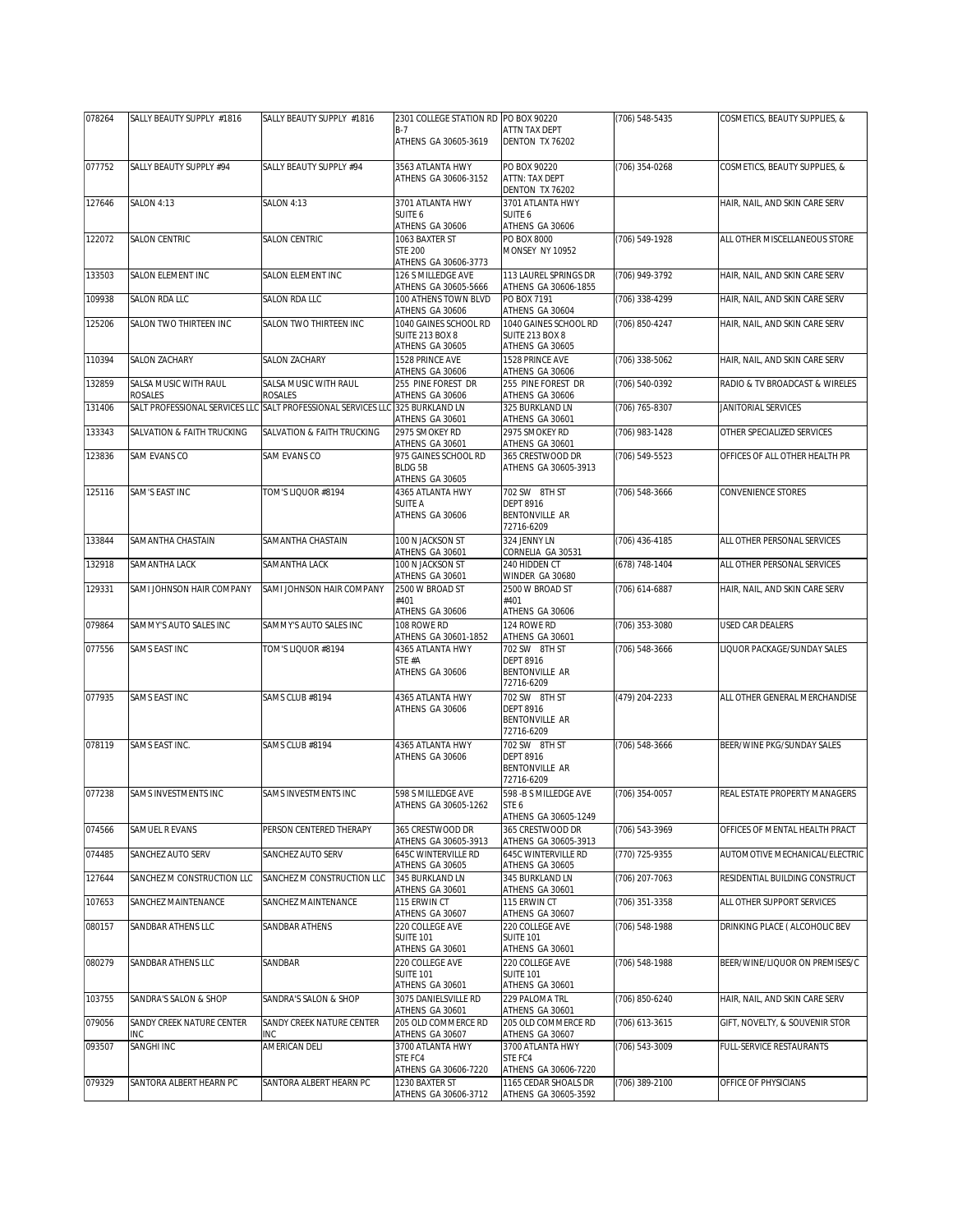| 131325 | <b>SARA CHASTAIN LLC</b>                  | SARA CHASTAIN LLC                                | 940 PRINCE AVE                                           | 1 HUNTCLIFF WAY                                          | (706) 559-4520 | OFFICES OF REAL ESTATE AGENTS         |
|--------|-------------------------------------------|--------------------------------------------------|----------------------------------------------------------|----------------------------------------------------------|----------------|---------------------------------------|
|        |                                           |                                                  | SUITE C<br>ATHENS GA 30606                               | ATHENS GA 30606-3804                                     |                |                                       |
| 077927 | <b>SARAH BURGESS</b>                      | REFLECTIONS HAIR SALON                           | 3045 DANIELSVILLE RD<br>ATHENS GA 30601                  | 3045 DANIELSVILLE RD<br>ATHENS GA 30601                  | (706) 546-6009 | HAIR, NAIL, AND SKIN CARE SERV        |
| 090250 | SARAH EUBANKS PHOTOGRAPHY                 | SARAH EUBANKS PHOTOGRAPHY                        | 225 LOST TREE TRL<br>ATHENS GA 30605                     | 225 LOST TREE TRL<br>ATHENS GA 30605                     | (678) 975-1518 | PHOTOGRAPHIC SERVICES                 |
| 132725 | SARAH HEAD COUNSELING LLC                 | SARAH HEAD COUNSELING LLC                        | 500 N MILLEDGE AVE<br><b>SUITE 204</b>                   | 215 SHERWOOD DR<br>ATHENS GA 30606-2331                  | (706) 389-5358 | OFFICES OF MENTAL HEALTH PRACT        |
|        |                                           |                                                  | ATHENS GA 30601                                          |                                                          |                |                                       |
| 116405 | SARAH K CHATFIELD LLC                     | SARAH K CHATFIELD LLC                            | 1150 S MILLEDGE AVE<br>SUITE 4                           | 1150 S MILLEDGE AVE<br><b>SUITE 4</b>                    | (706) 621-3716 | OTHER HEALTH & PERSONAL CARE S        |
| 128264 | <b>SARRAS HEALTH</b>                      | SARRAS HEALTH                                    | ATHENS GA 30605-6723<br>244 E WASHINGTON ST              | ATHENS GA 30605-6723<br><b>244 F WASHINGTON ST</b>       | (762) 847-0428 | ALL OTHER PROF., SCIENTIFIC, &        |
|        |                                           |                                                  | <b>SUITE 202</b><br>ATHENS GA 30601                      | SUITE 202<br>ATHENS GA 30601                             |                |                                       |
| 121761 | SAS WOMEN'S HEALTHCARE                    | SAS WOMEN'S HEALTHCARE                           | 1000 HAWTHORNE AVE                                       | 1000 HAWTHORNE AVE                                       | (706) 353-2550 | OFFICE OF PHYSICIANS                  |
|        |                                           |                                                  | SUITE J<br>ATHENS GA 30606                               | <b>SUITE J</b><br>ATHENS GA 30606                        |                |                                       |
| 103169 | SASSAFRAS GARDENING                       | SASSAFRAS GARDENING                              | 150 1/2 PARKWAY DR<br>ATHENS GA 30606                    | 150 1/2 PARKWAY DR<br>ATHENS GA 30606                    | (404) 281-4290 | LANDSCAPING SERVICES                  |
| 133957 | SATISFIED FOOD CO                         | SATISFIED FOOD CO                                | 650 W BROAD ST<br>ATHENS GA 30601                        | 7 SOUTH MAIN ST<br>WATKINSVILLE GA 30677                 | (404) 788-8516 | FOOD SERVICE CONTRACTORS              |
| 133938 | SATIVA'S DEN LLC                          | SATIVA'S DEN LLC                                 | 585 VINE ST<br>SUITE <sub>5</sub>                        | 585 VINE ST<br>SUITE <sub>5</sub>                        | (470) 277-3464 | ALL OTHER MISCELLANEOUS STORE         |
|        |                                           |                                                  | ATHENS GA 30601-3347                                     | ATHENS GA 30601-3347                                     |                |                                       |
| 115792 | <b>SAUCY LLC</b>                          | <b>SAUCEHOUSE</b>                                | 830 W BROAD ST<br>ATHENS GA 30606                        | 830 W BROAD ST<br>ATHENS GA 30606                        | (706) 363-3351 | BEER/WINE/LIQUOR/SUN/AFTER HOU        |
| 118232 | <b>SAUCY LLC</b>                          | SAUCEHOUSE                                       | 830 W BROAD ST<br>ATHENS GA 30601                        | 830 W BROAD ST<br>ATHENS GA 30601                        | (706) 363-3351 | FULL-SERVICE RESTAURANTS              |
| 074805 | SAVITA ENTERPRISE LLC                     | LAY'S FOOD MART #2                               | 4360 ATLANTA HWY<br>ATHENS GA 30606                      | 4360 ATLANTA HWY<br>ATHENS GA 30606                      | (706) 546-8191 | <b>GASOLINE STATIONS WITH CONVENI</b> |
| 074822 | SAVITA ENTERPRISES LLC                    | LAY'S FOOD MART #2                               | 4360 ATLANTA HWY<br>ATHENS GA 30606                      | 4360 ATLANTA HWY<br>ATHENS GA 30606                      | (706) 546-8191 | BEER/WINE PKG/SUNDAY SALES            |
| 132235 | SCALE UP MANAGEMENT FIRM<br>LLP           | SCALE UP MANAGEMENT FIRM                         | 156 SILVERBELL TRCE<br>ATHENS GA 30606-6525              | 156 SILVERBELL TRCE<br>ATHENS GA 30606-6525              | (706) 247-5098 | ALL OTHER PROF., SCIENTIFIC, &        |
| 115806 | SCENE THREE LLC                           | SOUTH KITCHEN AND BAR                            | 247 E WASHINGTON ST                                      | 247 E WASHINGTON ST                                      | (706) 395-6125 | BEER/WINE/LIQUOR/CATERER/SUNDA        |
|        |                                           |                                                  | <b>STE 101</b><br>ATHENS GA 30601                        | <b>STE 101</b><br>ATHENS GA 30601                        |                |                                       |
| 116107 | <b>SCENE THREE LLC</b>                    | SOUTH KITCHEN AND BAR                            | 247 E WASHINGTON ST<br><b>STE 101</b><br>ATHENS GA 30601 | 247 E WASHINGTON ST<br><b>STE 101</b><br>ATHENS GA 30601 | (706) 395-6125 | FULL-SERVICE RESTAURANTS              |
| 079741 | SCHAD DEIDRA L PC                         | SCHAD DEIDRA L PC                                | 210 OAKLAND WAY<br>ATHENS GA 30606-4346                  | 210 OAKLAND WAY<br>ATHENS GA 30606-4346                  | (706) 255-0194 | OFFICES OF LAWYERS                    |
| 079589 | SCHIMMEL ENT INC                          | NORTH AVE LAUNDRY                                | 474 NORTH AVE<br>ATHENS GA 30601                         | 30 CHAIRING CROSS LN<br>ATHENS GA 30607                  | (706) 543-5630 | COIN-OPERATED LAUNDRIES & DRYC        |
| 081742 | SCHIMMEL ENTERPRISES INC                  | <b>BELLS LAUNDROMAT</b>                          | 995 HAWTHORNE AVE<br>ATHENS GA 30606-2139                | 30 CHAIRING CROSS LN<br>ATHENS GA 30607                  | (706) 543-5630 | COIN-OPERATED LAUNDRIES & DRYC        |
| 081745 | SCHIMMEL ENTERPRISES INC                  | CAROL'S LAUNDROMAT                               | 245 HAWTHORNE AVE<br>ATHENS GA 30606                     | 30 CHAIRING CROSS LN<br>ATHENS GA 30607                  | (706) 369-7765 | COIN-OPERATED LAUNDRIES & DRYC        |
| 134319 | SCHMIDT & SATTERFIELD<br>CONSTRUCTION LLC | SCHMIDT & SATTERFIELD<br><b>CONSTRUCTION LLC</b> | 1720 S LUMPKIN ST<br>OFFICE D                            | 1720 S LUMPKIN ST<br>OFFICE D                            | (706) 340-1777 | RESIDENTIAL BUILDING CONSTRUCT        |
|        |                                           |                                                  | ATHENS GA 30605                                          | ATHENS GA 30605                                          |                |                                       |
| 100956 | SCHOLARLY SOLUTIONS                       | SCHOLARLY SOLUTIONS                              | 180 BRENTWOOD DR<br>ATHENS GA 30605                      | 180 BRENTWOOD DR<br>ATHENS GA 30605                      | (706) 224-1248 | ALL OTHER PROF., SCIENTIFIC, &        |
| 127203 | SCHULTE CATERING ATHENS LLC               | <b>GRADUATE ATHENS HOTEL</b>                     | 295 E DOUGHERTY ST<br>ATHENS GA 30601                    | 2000 HIGH WICKHAM PL<br><b>STE 300</b>                   | (706) 549-7020 | BEER/WINE/LIQ/CATER/SUN/HOTEL         |
| 127244 | SCHULTE CATERING ATHENS LLC               | <b>GRADUATE ATHENS</b>                           | 295 E DOUGHERTY ST                                       | LOUISVILLE KY 40245<br>2000 HIGH WICKHAM PL              | (502) 489-3737 | MANAGEMENT OF COMPANIES &             |
|        |                                           |                                                  | ATHENS GA 30601                                          | <b>SUITE 300</b><br>LOUISVILLE KY 40245                  |                | ENTE                                  |
| 077809 | SCI GEORGIA FUNERAL SERVICES<br>LLC       | EVERGREEN MEMORIAL PARK                          | 3655 ATLANTA HWY<br>ATHENS GA 30606                      | PO BOX 130548<br>9TH FLOOR<br>HOUSTON TX 77219           | (706) 543-6235 | CEMETERIES & CREMATORIES              |
| 126245 | <b>SCI OPERATIONS LLC</b>                 | <b>SCI OPERATIONS LLC</b>                        | 468 N MILLEDGE AVE<br><b>STE 101</b><br>ATHENS GA 30601  | PO BOX 1745<br>ATHENS GA 30603                           | (706) 956-4654 | OTHER SPECIALIZED SERVICES            |
| 118959 | SCIENCE GUYZ LLC                          | <b>SCIENCE GUYZ LLC</b>                          | 250 W BROAD ST<br><b>SUITE 102</b>                       | 250 W BROAD ST<br><b>SUITE 102</b>                       | (706) 552-0777 | OTHER SPECIALIZED SERVICES            |
|        |                                           |                                                  | ATHENS GA 30601                                          | ATHENS GA 30601                                          |                |                                       |
| 076738 | SCOTT AND BJ'S BBQ LLC                    | SCOTT AND BJ'S BBQ LLC                           | 4007 DANIELSVILLE RD<br>ATHENS GA 30601                  | PO BOX 243<br>HULL GA 30646-0243                         | (706) 546-1005 | FULL-SERVICE RESTAURANTS              |
| 078444 | SCOTT D CRYMES                            | CRYMES CONSTRUCTION CO                           | 730 BAXTER ST<br>ATHENS GA 30606                         | 320 CHADDS WALK<br>ATHENS GA 30606                       | (706) 540-9313 | RESIDENTIAL BUILDING CONSTRUCT        |
| 132438 | SCOVILLE RESTAURANT GROUP<br>LLC          | SCOVILLE HOT CHICKEN                             | 311 E BROAD ST<br>ATHENS GA 30601                        | 3651 PEACHTREE PKWY<br>#E272<br>SUWANEE GA 30024         | (678) 710-4447 | LIMITED-SERVICE EATING PLACE          |
| 133094 | SDL SERVICES LLC                          | SDL SERVICES LLC                                 | 148 PINENUT LN                                           | 148 PINENUT LN                                           | (860) 222-4562 | MANAGEMENT CONSULTING SERVICES        |
| 115559 | SEABEAR LLC                               | SEABEAR OYSTER BAR                               | BOGART GA 30622-1660<br>297 PRINCE AVE                   | BOGART GA 30622-1660<br>297 PRINCE AVE                   | (706) 850-4367 | BEER/WINE/LIQUOR ON PREMI/SUND        |
|        |                                           |                                                  | 10<br>ATHENS GA 30601                                    | 10 <sup>°</sup><br>ATHENS GA 30601                       |                |                                       |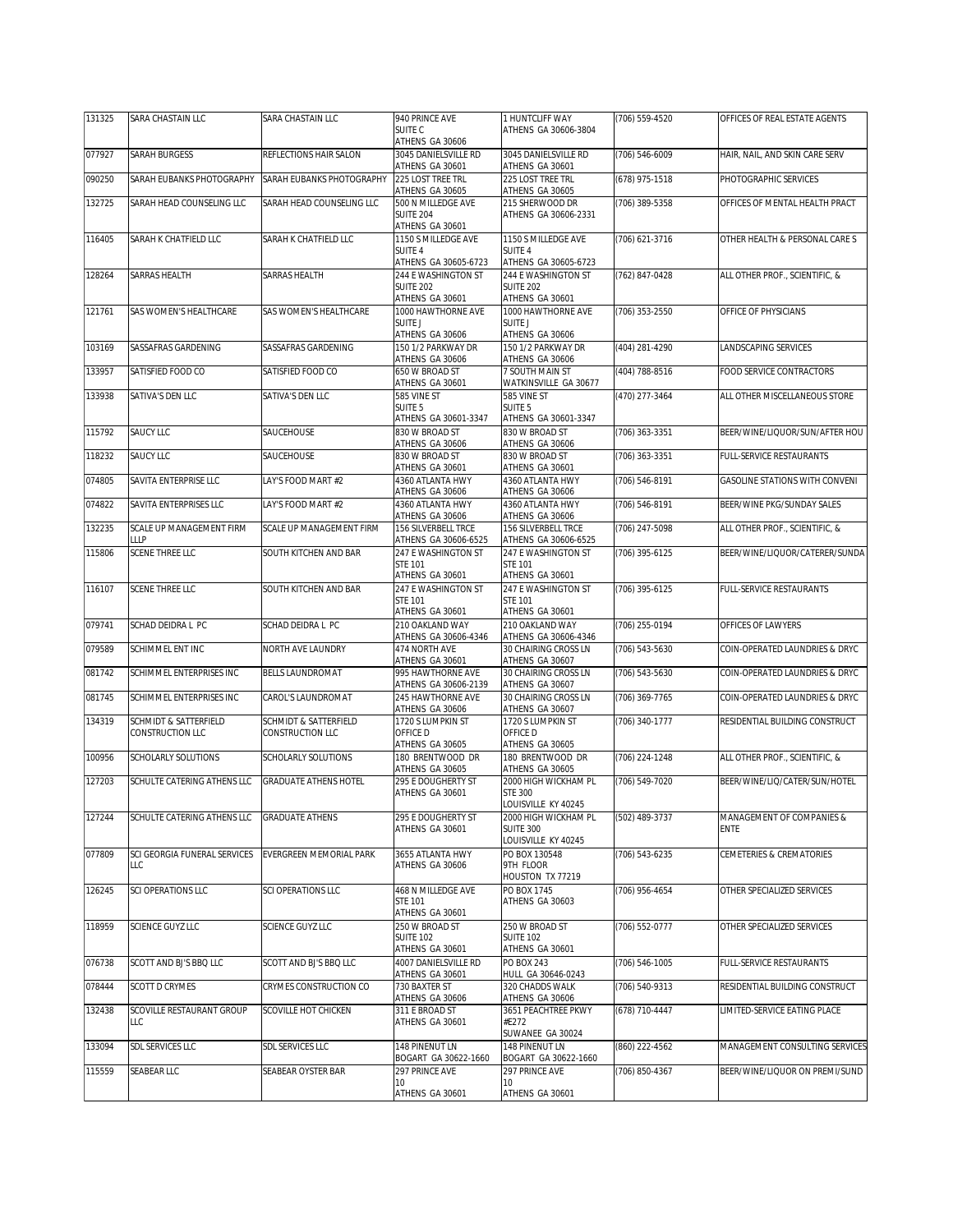| 116619 | <b>SEABEAR LLC</b>          | SEABEAR OYSTER BAR          | 297 PRINCE AVE                                            | 297 PRINCE AVE                                                                      | (706) 850-4367 | FULL-SERVICE RESTAURANTS         |
|--------|-----------------------------|-----------------------------|-----------------------------------------------------------|-------------------------------------------------------------------------------------|----------------|----------------------------------|
|        |                             |                             | <b>STE 10</b><br>ATHENS GA 30601                          | <b>STE 10</b><br>ATHENS GA 30601                                                    |                |                                  |
| 121889 | SECOND CHANCE RECOVERY      | SECOND CHANCE RECOVERY      | 760 N CHASE ST                                            | PO BOX 5655                                                                         | (706) 850-9880 | OTHER HEALTH & PERSONAL CARE S   |
| 127019 | CENTER<br>SECUR AMERICA LLC | CENTER<br>SECUR AMERICA LLC | ATHENS GA 30601<br>3700 ATLANTA HWY                       | ATHENS GA 30604<br>2226 ENCOMPASS DR                                                | (423) 899-2753 | OTHER SPECIALIZED SERVICES       |
|        |                             |                             | ATHENS GA 30606-3155                                      | <b>SUITE 116</b><br>CHATTANOOGA TN 37421                                            |                |                                  |
| 133522 | SECURE CHOICE MARKETING INC | SECURE CHOICE MARKETING INC | 186 BEN BURTON CIR                                        | 186 BEN BURTON CIR                                                                  | (706) 850-7500 | INSURANCE AGENCIES & BROKERAGE   |
|        |                             |                             | 400<br>BOGART GA 30622                                    | 400<br>BOGART GA 30622                                                              |                |                                  |
| 133776 | SECURE YOU ENTRY            | SECURE YOU ENTRY            | 117 LAURIE DR<br>ATHENS GA 30605                          | 117 LAURIE DR<br>ATHENS GA 30605                                                    | (706) 308-6903 | ALL OTHER MISCELLANEOUS STORE    |
| 077240 | SECURITY FINANCE OF GEORGIA | SECURITY FINANCE            | 3579 ATI ANTA HWY                                         | <b>PO BOX 811</b>                                                                   | (706) 548-2270 | OTHER NONDEPOSITORY CREDIT INT   |
| 132434 | LLC #409<br>SELECT STAY LLC | <b>SELECT STAY</b>          | ATHENS GA 30606<br><b>664 HOLLY SPRINGS CT</b>            | SPARTANBURG SC 29304<br>664 HOLLY SPRINGS CT                                        | (425) 943-0892 | REAL ESTATE PROPERTY MANAGERS    |
| 126354 | SELF MADE STREET            | SELF MADE STREET            | ATHENS GA 30606<br>2637 DANIELSVILLE RD                   | ATHENS GA 30606<br>2637 DANIELSVILLE RD                                             | (706) 351-7741 | <b>GRAPHIC DESIGN SERVICES</b>   |
|        | ENTERTAINMENT               | ENTERTAINMENT               | ATHENS GA 30601                                           | ATHENS GA 30601                                                                     |                |                                  |
| 128833 | SELLER LABS LLC             | <b>SELLER LABS LLC</b>      | 1 PRESS PL<br><b>STE 200</b>                              | 1860 BARNETT SHOALS RD<br>103-595                                                   | (404) 909-8251 | SOFTWARE PUBLISHERS              |
| 131662 | SENSATION MEDITATION LLC    | SENSATION MEDITATION LLC    | ATHENS GA 30601<br>120 WINDY HILL PL                      | ATHENS GA 30605<br>1720 EPPS BRIDGE PKWY                                            | (706) 338-6879 | ELECTRONIC SHOPPING & MAIL-ORD   |
|        |                             |                             | ATHENS GA 30606-3318                                      | STE 108 #380<br>ATHENS GA 30606                                                     |                |                                  |
| 129305 | <b>SEP THERAPY</b>          | <b>SEP THERAPY</b>          | 362 PINEWOOD CIR<br>ATHENS GA 30606-3813                  | 362 PINEWOOD CIR                                                                    | (706) 352-9471 | OUTPATIENT MENTAL HEALTH & SUB   |
| 130384 | <b>SEREIS LLC</b>           | SEREIS LLC                  |                                                           | ATHENS GA 30606-3813<br>119 CREEK PLANTATION DR 119 CREEK PLANTATION DR             | (706) 206-3693 | RESIDENTIAL BUILDING CONSTRUCT   |
|        |                             |                             | ATHENS GA 30606                                           | ATHENS GA 30606                                                                     |                |                                  |
| 125763 | SERENITY GROVE LLC          | SERENITY GROVE LLC          | 315 NEWTON BRIDGE RD<br>ATHENS GA 30607                   | PO BOX 81485<br>ATHENS GA 30608                                                     | (706) 389-5157 | OTHER SPECIALIZED SERVICES       |
| 132951 | SERLENA TULLOSS             | SERLENA TULLOSS             | 100 N JACKSON ST<br>ATHENS GA 30601                       | 3635 ZINGARARD NE<br>CONYERS GA 30012                                               | (407) 501-0088 | ALL OTHER PERSONAL SERVICES      |
| 074647 | SERV LOAN CO                | SERV LOAN CO                | 4036 LEXINGTON RD<br>ATHENS GA 30605                      | PO BOX 2935<br>GAINESVILLE GA 30503                                                 | (770) 534-1094 | OTHER NONDEPOSITORY CREDIT INT   |
| 126532 | SEW SOMETHING WITH AMANDA   | SEW SOMETHING WITH AMANDA   | 310 BIG OAK CIR                                           | 310 BIG OAK CIR                                                                     | (706) 325-5283 | SEWING, NEEDLEWORK, & PIECE GO   |
|        | WHITSEL                     | WHITSEL                     | ATHENS GA 30605                                           | ATHENS GA 30605                                                                     |                |                                  |
| 115479 | SEWCRAFTIC                  | SEWCRAFTIC                  | 249 RHODES DR<br>ATHENS GA 30606                          | 249 RHODES DR<br>ATHENS GA 30606                                                    | (706) 338-8860 | SEWING, NEEDLEWORK, & PIECE GO   |
| 134209 | <b>SG MARTIN LLC</b>        | SG MARTIN LLC               | 116 BRISTOL WOODS DR<br>ATHENS GA 30606                   | 116 BRISTOL WOODS DR<br>ATHENS GA 30606                                             | (706) 224-2887 | ELECTRONIC SHOPPING & MAIL-ORD   |
| 123514 | SH CAPITAL GAT-4 LLC        | <b>ANYTIME FITNESS</b>      | 3190 ATLANTA HWY<br>SUITE <sub>1</sub><br>ATHENS GA 30606 | 31 S CENTER ST<br><b>SUITE 2A&amp;B</b><br>WINDER GA 30680                          | (706) 353-6455 | FITNESS & RECREATIONAL SPORTS    |
| 126526 | SH CAPITAL GAT-5 LLC        | <b>ANYTIME FITNESS</b>      | 4050 LEXINGTON RD                                         | 31 S CENTER ST                                                                      | (706) 850-8882 | FITNESS & RECREATIONAL SPORTS    |
| 095746 | SH COFFEE LLC               | HENDERSHOT'S COFFEE BAR     | ATHENS GA 30605<br>237 PRINCE AVE                         | WINDER GA 30680<br>237 PRINCE AVE                                                   | (706) 353-3050 | ALL OTHER MISCELLANEOUS STORE    |
| 111985 | SH COFFEE LLC               | HENDERSHOTS COFFEE          | ATHENS GA 30601-2444<br>237 PRINCE AVE                    | ATHENS GA 30601-2444<br>237 PRINCE AVE                                              | (706) 353-3050 | BEER/WINE/LIQUOR ON PREM/CATER   |
|        |                             |                             | ATHENS GA 30601                                           | ATHENS GA 30601                                                                     |                |                                  |
| 078431 | SHACKELFORD A.D. JR DMD PC  | SHACKELFORD A.D. JR DMD PC  | 600 OGLETHORPE AVE                                        | 600 OGLETHORPE AVE                                                                  | (706) 353-2298 | OFFICES OF DENTISTS              |
| 131001 | SHAFER GROUP INC            | SHAFER GROUP INC            | ATHENS GA 30606<br>0 ATHENS CLARKE CO                     | ATHENS GA 30606<br><b>PO BOX 597</b>                                                | (843) 821-1300 | RESIDENTIAL BUILDING CONSTRUCT   |
|        |                             |                             | <b>ADDRESS</b><br>ATHENS GA 30601                         | SUMMERVILLE SC 29483                                                                |                |                                  |
| 077483 | SHAH KAUSHIK MD             | SHAH KAUSHIK MD             | 1000 HAWTHORNE AVE                                        | 1000 HAWTHORNE AVE                                                                  | (706) 548-8010 | OFFICE OF PHYSICIANS             |
|        |                             |                             | STE M<br>ATHENS GA 30606                                  | STE M<br>ATHENS GA 30606                                                            |                |                                  |
| 124247 | SHAKTI POWER YOGA ATHENS    | SHAKTI POWER YOGA ATHENS    | 940 PRINCE AVE                                            | 940 PRINCE AVE                                                                      | (706) 850-7792 | FITNESS & RECREATIONAL SPORTS    |
|        |                             |                             | SUITE D<br>ATHENS GA 30606                                | SUITE D<br>ATHENS GA 30606                                                          |                |                                  |
| 119375 | SHAMROCK PROSTHETICS INC    | SHAMROCK PROSTHETICS        | 825 KING AVE                                              | 825 KING AVE                                                                        | (706) 850-4544 | OTHER SPECIALIZED SERVICES       |
| 128468 | SHANNON MATHIS              | SHANNON MATHIS              | ATHENS GA 30606<br>100 ATHENS TOWN BLVD                   | ATHENS GA 30606<br>100 ATHENS TOWN BLVD                                             | (706) 296-7869 | HAIR, NAIL, AND SKIN CARE SERV   |
|        |                             |                             | <b>STE 500</b><br>ATHENS GA 30606                         | <b>STE 500</b><br>ATHENS GA 30606                                                   |                |                                  |
| 123927 | SHAO SHI BROTHERS INC       | NEW RED BOWL ASIAN BISTRO   | 1935 BARNETT SHOALS RD<br>ATHENS GA 30605                 | 1935 BARNETT SHOALS RD<br>ATHENS GA 30605                                           | (706) 227-7888 | BEER/WINE ON PREMISES/SUNDAY S   |
| 124649 | SHAO SHI BROTHERS INC       | NEW RED BOWL ASIAN BISTRO   | 1935 BARNETT SHOALS RD                                    | 1935 BARNETT SHOALS RD                                                              | (706) 227-7888 | FULL-SERVICE RESTAURANTS         |
|        |                             |                             | ATHENS GA 30605                                           | ATHENS GA 30605                                                                     |                |                                  |
| 075164 | SHARON HALL                 | RED RACKET TENNIS           | 3090 DANIELSVILLE RD                                      | 3090 DANIELSVILLE RD                                                                | (706) 353-4720 | SPORTING GOODS STORES            |
| 132295 | SHARON STROUD               | SHARON STROUD               | ATHENS GA 30601<br>ATHENS GA 30606                        | ATHENS GA 30601<br>201 CLAYSTONE WOODS DR 201 CLAYSTONE WOODS DR<br>ATHENS GA 30606 | (706) 424-9016 | CHILD DAY CARE SERVICES          |
| 105272 | SHARP ELECTRONICS           | SHARP BUSINESS SYSTEMS      | 125 S MILLEDGE AVE                                        | 100 PARAGON DR                                                                      | (770) 663-8400 | <b>BUSINESS SERVICES CENTERS</b> |
|        | CORPORATION                 |                             | ATHENS GA 30605-5660                                      | MONTVALE NJ 07645                                                                   |                |                                  |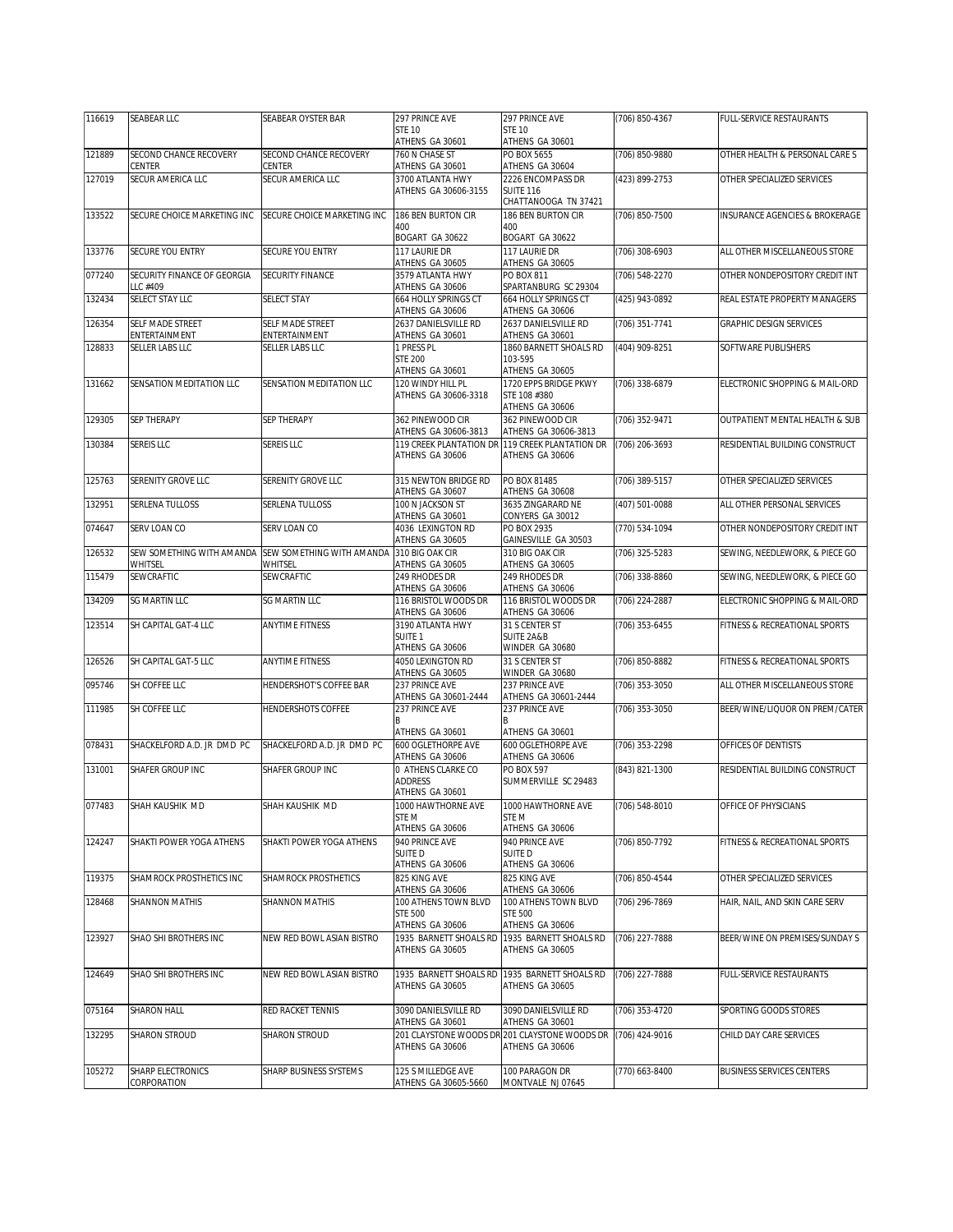| 134323 | SHAWANDA'S KITCHEN                             | SHAWANDA'S KITCHEN                                                                | 1635 BEAVERDAM RD                         | 1635 BEAVERDAM RD                         | (706) 254-3756 | OTHER SPECIALIZED SERVICES     |
|--------|------------------------------------------------|-----------------------------------------------------------------------------------|-------------------------------------------|-------------------------------------------|----------------|--------------------------------|
|        |                                                |                                                                                   | WINTERVILLE GA<br>30683-9504              | WINTERVILLE GA<br>30683-9504              |                |                                |
| 133895 | SHEAD TRANSPORT LLC                            | SHEAD TRANSPORT LLC                                                               | 393 TOWNSHIP LN                           | 393 TOWNSHIP LN                           | (229) 364-4740 | LOCAL GENERAL FREIGHT TRUCKING |
| 079964 | <b>SHEATS BARBER &amp; BEAUTY</b>              | SHEATS BARBER & BEAUTY                                                            | ATHENS GA 30606<br>1296 W HANCOCK AVE     | ATHENS GA 30606<br>1296 W HANCOCK AVE     | (706) 548-1237 | HAIR, NAIL, AND SKIN CARE SERV |
|        |                                                |                                                                                   | ATHENS GA 30606                           | ATHENS GA 30606                           |                |                                |
| 074563 | SHEILA A BOUDINOT                              | SHEILA A BOUDINOT INTERIORS                                                       | 560 BROOKWOOD DR<br>ATHENS GA 30605       | 560 BROOKWOOD DR<br>ATHENS GA 30605       | (706) 207-3707 | INTERIOR DESIGNS SERVICES      |
| 129852 | SHEILA COLLINS / SHEILA WRAPS<br><b>STONES</b> | SHEILA COLLINS / SHEILA WRAPS<br>STONES                                           | 355 CARRINGTON DR<br>ATHENS GA 30605      | 355 CARRINGTON DR<br>ATHENS GA 30605      | (256) 783-8891 | INDEPENDENT ARTISTS, WRITERS,  |
| 076852 | SHELLY M PRESCOTT                              | SOUTHERN GARDENS                                                                  | 4620 BARNETT SHOALS RD                    | 4620 BARNETT SHOALS RD<br>ATHENS GA 30605 | (706) 559-9556 | LANDSCAPE ARCHITECTURAL SERVIC |
| 078982 | SHELNUTT OBSTETRICS AND                        | CONSULTING<br>SHELNUTT OBSTETRICS AND                                             | ATHENS GA 30605<br>1500 OGLETHORPE AVE    | 1500 OGLETHORPE AVE                       | (706) 227-1164 | OFFICE OF PHYSICIANS           |
|        | GYNECOLOGY                                     | <b>GYNECOLOGY</b>                                                                 | ATHENS GA 30606-2185                      | <b>STE 200B</b><br>ATHENS GA 30606-2165   |                |                                |
| 126215 | SHERRY B TAX SERVICE                           | SHERRY B TAX SERVICE                                                              | 180 JOE CAREY RD                          | 180 JOE CAREY RD                          | (706) 351-0661 | ACCOUNTING, TAX PREPARATION, B |
|        |                                                |                                                                                   | WINTERVILLE GA<br>30683-4708              | WINTERVILLE GA<br>30683-4708              |                |                                |
| 075249 | SHERWIN WILLIAMS CO                            | DURON PAINT AND<br>WALLCOVERING #3673                                             | 4390 ATLANTA HWY                          | PO BOX 6027                               | (706) 543-5586 | PAINT & WALLPAPER STORES       |
|        |                                                |                                                                                   | BOGART GA 30622-2207                      | TAX DEPT #3673<br>CLEVELAND OH 44101      |                |                                |
| 077244 | SHERWIN-WILLIAMS CO THE<br>#2006               | SHERWIN-WILLIAMS CO THE<br>#2006                                                  | 2181 W BROAD ST<br>ATHENS GA 30606-3545   | PO BOX 6027<br><b>TAX DEPT #2006</b>      | (706) 549-9930 | PAINT & WALLPAPER STORES       |
|        |                                                |                                                                                   |                                           | CLEVELAND OH 44101                        |                |                                |
| 130995 | ТC                                             | SHERWOOD FOREST TREE SERVICE SHERWOOD FOREST TREE SERVICE 825 WHITEHALL RD<br>LLC | ATHENS GA 30605-4222                      | 295 SHADOW MOSS DR<br>ATHENS GA 30605     | (770) 324-8313 | LANDSCAPING SERVICES           |
| 133173 | SHIELDS TRUCKING LLC                           | SHIELDS TRUCKING LLC                                                              | 340 WASHINGTON DR<br>ATHENS GA 30601      | 340 WASHINGTON DR<br>ATHENS GA 30601      | (706) 201-3148 | LONG-DISTANCE GENERAL FREIGHT  |
| 114158 | SHIRAZ CONCEPTS LLC                            | SHIRAZ                                                                            | 675 PULASKI ST                            | 675 PULASKI ST                            | (706) 208-0010 | WINE PACKAGE/WINE TASTE        |
|        |                                                |                                                                                   | 400<br>ATHENS GA 30606                    | 400<br>ATHENS GA 30606                    |                |                                |
| 114312 | SHIRAZ CONCEPTS LLC                            | SHIRAZ                                                                            | 675 PULASKI ST                            | 675 PULASKI ST                            |                | OTHER SPECIALTY FOOD STORES    |
|        |                                                |                                                                                   | 400<br>ATHENS GA 30606                    | 400<br>ATHENS GA 30606                    |                |                                |
| 079240 | SHIREY CO INC                                  | SINGLETRACK SOLUTIONS                                                             | 132 RIDGEWOOD PL<br>ATHENS GA 30606       | 132 RIDGEWOOD PL<br>ATHENS GA 30606       | (706) 548-6670 | SPORTING & RECREATION GOODS &  |
| 079359 | SHIRLEY DEVAUGHN                               | DEVAUGHN REALTY                                                                   | 175 TAWNYBERRY LN                         | 175 TAWNYBERRY LN                         | (404) 304-0322 | OFFICES OF REAL ESTATE AGENTS  |
| 128902 | SHIV SHANTI ATHENS LLC                         | HARRY'S #35                                                                       | ATHENS GA 30606<br>4390 LEXINGTON RD      | ATHENS GA 30606<br>4390 LEXINGTON RD      | (706) 546-8151 | BEER/WINE PKG/SUNDAY SALES     |
|        |                                                |                                                                                   | ATHENS GA 30605                           | ATHENS GA 30605                           |                |                                |
| 129352 | SHIV SHANTI ATHENS LLC                         | HARRY'S #35                                                                       | 4390 LEXINGTON RD<br>ATHENS GA 30605      | 4390 LEXINGTON RD<br>ATHENS GA 30605      | (551) 237-4333 | CONVENIENCE STORES             |
| 127341 | SHOALS HAT LAP LLC                             | 1287 SHOALS APARTMENTS                                                            | 1287 CEDAR SHOALS DR.<br>ATHENS GA 30605  | 1287 CEDAR SHOALS DR<br>ATHENS GA 30605   | (706) 227-3017 | REAL ESTATE PROPERTY MANAGERS  |
| 078208 | SHOE DEPT ENCORE #372                          | SHOE SHOW INC #372 THE                                                            | 3700 ATLANTA HWY<br>ATHENS GA 30606-3155  | PO BOX 648<br>CONCORD NC 28026            | (704) 782-4143 | SHOE STORES                    |
| 079221 | SHOE SHOW INC                                  | SHOE SHOW #733                                                                    | 4052 LEXINGTON RD                         | <b>PO BOX 648</b>                         | (704) 782-4143 | SHOE STORES                    |
| 115427 | SHORE WEBSTER GROUP LLC                        | ARGO APARTMENTS                                                                   | ATHENS GA 30605<br>2085 S MILLEDGE AVE    | CONCORD NC 28026<br>PO BOX 7881           | (703) 353-1111 | REAL ESTATE PROPERTY MANAGERS  |
|        |                                                |                                                                                   | <b>OFC 114</b><br>ATHENS GA 30605         | ATHENS GA 30604                           |                |                                |
| 128262 |                                                | SHOW MANAGEMENT SOLUTIONS SHOW MANAGEMENT SOLUTIONS 304 MEELER CIR                |                                           | 304 MEELER CIR                            | (301) 785-7668 | ALL OTHER PROF., SCIENTIFIC, & |
| 077247 | INC<br>SHOW TIME BOWL INC                      | INC<br>SHOW TIME BOWL INC                                                         | BOGART GA 30622<br>555 MACON HWY          | BOGART GA 30622<br>555 MACON HWY          | (706) 548-1028 | <b>BOWLING CENTERS</b>         |
|        |                                                |                                                                                   | ATHENS GA 30606                           | ATHENS GA 30606                           |                |                                |
| 125870 | SHREE KESRINANDAN LLC                          | ATHENS PHARMACY                                                                   | 1086 BAXTER ST<br>ATHENS GA 30606         | 1086 BAXTER ST<br>ATHENS GA 30606         | (706) 850-5553 | PHARMACIES & DRUG STORES       |
| 122548 | SHREEJI SALES INC                              | QUICK PANTRY                                                                      | 1285 HWY 29 N                             | 1285 HWY 29 N<br>ATHENS GA 30601          | (706) 543-8825 | BEER PACKAGE SUNDAY SALES      |
| 122766 | SHREEJI SALES INC                              | <b>QUICK PANTRY</b>                                                               | ATHENS GA 30601<br>1285 HWY 29 N          | 1285 HWY 29 N                             | (706) 543-8825 | CONVENIENCE STORES             |
| 128177 | SHUBHMAHIR ENTERPIRSE INC                      | THE CELLAR WINE & SPIRITS                                                         | ATHENS GA 30601<br>2405 JEFFERSON RD      | ATHENS GA 30601<br>2405 JEFFERSON RD      | (678) 622-7607 | CONVENIENCE STORES             |
|        |                                                |                                                                                   | STE #1                                    | <b>STE #1</b>                             |                |                                |
| 127820 | SHUBHMAHIR ENTERPRISE INC                      | THE CELLAR WINE SPIRITS                                                           | ATHENS GA 30607-1238<br>2405 JEFFERSON RD | ATHENS GA 30607-1238<br>2405 JEFFERSON RD | (706) 549-2720 | BEER/WINE/LIQUOR PKG/SUNDAY SA |
|        |                                                |                                                                                   | STE #1                                    | <b>STE #1</b>                             |                |                                |
| 133036 | SHUJUAN HOLDINGS LLC                           | WHISPERING PINES PERSONAL                                                         | ATHENS GA 30607-1238<br>100 E PACES DR    | ATHENS GA 30607-1238<br>100 E PACES DR    | (706) 270-1605 | NURSING CARE FACILITIES        |
| 133095 | SHUJUAN HOLDINGS LLC                           | CARE HOME I<br>WHISPERING PINES PERSONAL                                          | ATHENS GA 30605-5217<br>110 E PACES DR    | ATHENS GA 30605-5217<br>110 E PACES DR    | (706) 270-1605 | ASSISTED-LIVING FACILITIES     |
|        |                                                | CARE HOME II                                                                      | ATHENS GA 30605-5217                      | ATHENS GA 30605-5217                      |                |                                |
| 116920 |                                                | SIGNATURE CARE OF GEORGIA LLC SIGNATURE CARE OF GEORGIA LLC 172 HERRING ST        | ATHENS GA 30601                           | PO BOX 80044<br>ATHENS GA 30608           | (706) 224-4531 | OTHER HEALTH & PERSONAL CARE S |
| 123207 |                                                | SIGNATURE CARE OF GEORGIA LLC SIGNATURE CARE OF GEORGIA LLC 162 LEXINGTON HTS     | ATHENS GA 30604                           | PO BOX 80044<br>ATHENS GA 30608           | (706) 224-4531 | OFFICE ADMINISTRATION SERVICES |
| 128681 | SIGNATURE REAL ESTATE OF                       | SIGNATURE REAL ESTATE OF                                                          | 3149 ATLANTA HWY                          | 3149 ATLANTA HWY                          | (706) 549-1717 | OFFICES OF REAL ESTATE AGENTS  |
|        | ATHENS LLC                                     | <b>ATHENS LLC</b>                                                                 | STE #B<br>ATHENS GA 30606                 | STE #B<br>ATHENS GA 30606                 |                |                                |
| 078807 |                                                | SILGAN WHITE CAP CORPORATION SILGAN WHITE CAP CORPORATION 150 VOYLES RD           |                                           | 150 VOYLES RD                             | (706) 552-3411 | ALL OTHER MISCELLANEOUS MANUFA |
| 098117 | SILVER & ARCHIBALD LLP                         | SILVER & ARCHIBALD LLP                                                            | ATHENS GA 30601-3907<br>1670 PRINCE AVE   | ATHENS GA 30601-3907<br>PO BOX 909        | (706) 543-6043 | OFFICES OF LAWYERS             |
|        |                                                |                                                                                   | ATHENS GA 30606                           | ATHENS GA 30603                           |                |                                |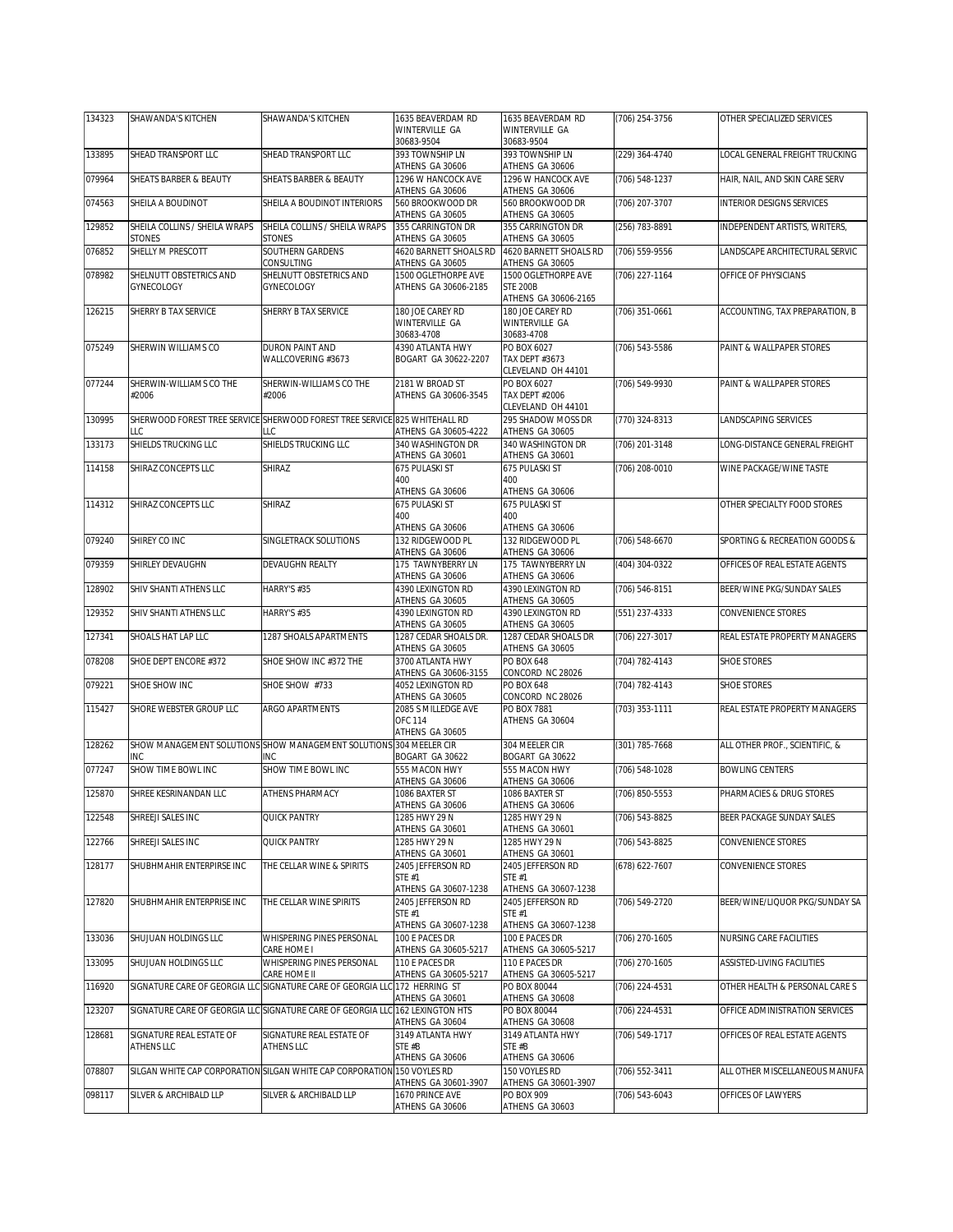| 079238 | SILVER AND ARCHIBALD LLP                          | SILVER AND ARCHIBALD LLP                                                                   | 225 HILL ST<br>ATHENS GA 30601                              | PO BOX 909<br>ATHENS GA 30603                                       | (706) 548-6869 | OFFICES OF LAWYERS                    |
|--------|---------------------------------------------------|--------------------------------------------------------------------------------------------|-------------------------------------------------------------|---------------------------------------------------------------------|----------------|---------------------------------------|
| 079237 | SILVER AND ARCHIBALD LLP                          | SILVER AND ARCHIBALD LLP                                                                   | 997 S MILLEDGE AVE<br>ATHENS GA 30605                       | PO BOX 909<br>ATHENS GA 30603                                       | (706) 548-6869 | OFFICES OF LAWYERS                    |
| 120403 | SILVER TREASURES LLC                              | <b>SILVER TREASURES</b>                                                                    | 3700 ATLANTA HWY                                            | 1662 TAYLOR OAKS RDG                                                | (706) 286-9562 | JEWELRY STORES                        |
|        |                                                   |                                                                                            | #108<br>ATHENS GA 30606-3193                                | LAWRENCEVILLE GA 30043                                              |                |                                       |
| 118230 | SILVER UNLIMITED INC                              | <b>FACTORY DIRECT MATTRESS</b><br>4-YOU!                                                   | 1791 HIGHWAY 29 SOUTH<br>ATHENS GA 30601                    | PO BOX 421<br><b>HULL GA 30646</b>                                  | (706) 347-4814 | ALL OTHER MISCELLANEOUS STORE         |
| 075205 |                                                   | SILVERLEAF ALZHEIMER'S CARE OF SILVERLEAF ALZHEIMER'S CARE OF 705 WHITEHEAD RD             |                                                             | PO BOX 1110                                                         | (706) 978-9595 | ASSISTED-LIVING FACILITIES            |
| 093949 | SILVERTHORN FARM                                  | SILVERTHORN FARM                                                                           | ATHENS GA 30606-1605<br>665 JEFFERSON RIVER RD              | JEFFERSON GA 30549<br>665 JEFFERSON RIVER RD                        | (706) 714-1466 | PET CARE (X VETERINARY) SERV          |
| 130760 | SIMISTER TRANSPORTATION LLC                       | SIMISTER TRANSPORTATION LLC                                                                | ATHENS GA 30607<br>103 OLD FORT RD                          | ATHENS GA 30607<br>103 OLD FORT RD                                  | (706) 338-9984 | LOCAL GENERAL FREIGHT TRUCKING        |
| 133771 | SIMPLE & SWANK PROPERTY                           | SIMPLE & SWANK PROPERTY                                                                    | ATHENS GA 30606-1435<br>112 MAGNOLIA TER                    | ATHENS GA 30606-1435<br>112 MAGNOLIA TER                            | (404) 428-4961 | REAL ESTATE PROPERTY MANAGERS         |
| 132823 | <b>GROUP</b>                                      | <b>GROUP</b><br>SIMPLY ELECTRICAL & HANDYMAN SIMPLY ELECTRICAL & HANDYMAN 320 NOKETCHEE DR | ATHENS GA 30606                                             | ATHENS GA 30606<br>320 NOKETCHEE DR                                 | (706) 401-4887 | RESIDENTIAL BUILDING CONSTRUCT        |
| 130563 | QUALIFIED LLC<br>SIMPLY GOTH BOUTIQUE LLC         | SIMPLY GOTH BOUTIQUE LLC                                                                   | ATHENS GA 30601-6203<br>196 ALPS RD                         | ATHENS GA 30601-6203<br>196 ALPS RD                                 | (706) 766-6263 | ELECTRONIC SHOPPING & MAIL-ORD        |
|        |                                                   |                                                                                            | <b>SUITE 2-189</b><br>ATHENS GA 30606                       | <b>SUITE 2-189</b><br>ATHENS GA 30606                               |                |                                       |
| 131466 | <b>SIMPLY MUSCLES</b>                             | SIMPLY MUSCLES                                                                             | 405 GAINES SCHOOL RD                                        | 405 GAINES SCHOOL RD                                                | (762) 499-4144 | OTHER HEALTH & PERSONAL CARE S        |
|        |                                                   |                                                                                            | C1/C2<br>ATHENS GA 30605-3123                               | C1/C2<br>ATHENS GA 30605-3123                                       |                |                                       |
| 113195 | SIMS AND COMPANY SALON INC                        | <b>SIMS SALON</b>                                                                          | 2005 S MILLEDGE AVE<br><b>STE 103</b><br>ATHENS GA 30605    | 2005 S MILLEDGE AVE<br><b>STE 103</b><br>ATHENS GA 30605            | (404) 680-7944 | HAIR, NAIL, AND SKIN CARE SERV        |
| 115658 | SINALOA SUPERMARKET LLC                           | SINALOA SUPERMARKET LLC                                                                    | 3077 DANIELSVILLE RD<br>ATHENS GA 30601                     | 3077 DANIELSVILLE RD<br>ATHENS GA 30601                             | (706) 208-1930 | SUPERMARKETS & OTHER GROCERY (        |
| 133432 | SINGER NL LLC                                     | SINGER T & L                                                                               | 501 DW BROOKS DR                                            | 933 ROBESON ST                                                      | (910) 484-1128 | OTHER COMMERCIAL EQUIPMENT            |
| 108413 | SIRI THAI CUISINE INC                             | SIRI THAI CUISINE                                                                          | ATHENS GA 30602<br>1040 GAINES SCHOOL RD                    | FAYETTEVILLE NC 28305<br>1040 GAINES SCHOOL RD                      | (706) 850-3500 | WHO<br>BEER/WINE ON PREMISES/SUNDAY S |
|        |                                                   |                                                                                            | 211<br>ATHENS GA 30605                                      | 211<br>ATHENS GA 30605                                              |                |                                       |
| 108846 | SIRIWAT THIENGWONGS                               | SIRI THAI CUISINE INC #2                                                                   | 1040 GAINES SCHOOL RD<br>STE 211                            | 1040 GAINES SCHOOL RD<br><b>STE 211</b>                             | (678) 753-1658 | FULL-SERVICE RESTAURANTS              |
|        |                                                   |                                                                                            | ATHENS GA 30605-6335                                        | ATHENS GA 30605-6335                                                |                |                                       |
| 111089 | SKB INVESTMENTS LLC                               | SKB INVESTMENTS LLC                                                                        | 3070 WINDWARD PLZ<br><b>STE 410</b>                         | 3070 WINDWARD PLZ<br><b>STE 410</b>                                 | (678) 735-0576 | REAL ESTATE PROPERTY MANAGERS         |
| 108956 | SKY'S OVER ATHENS INC                             | <b>NOWHERE BAR</b>                                                                         | ALPHARETTA GA 30005<br>240 N LUMPKIN ST                     | ALPHARETTA GA 30005<br>240 N LUMPKIN ST                             | (706) 546-4742 | BEER & LIQUOR ON PREMISES CONS        |
| 078155 | SKYS OVER ATHENS INC                              | NOWHERE BAR                                                                                | ATHENS GA 30601<br>240 N LUMPKIN ST                         | ATHENS GA 30601<br>240 N LUMPKIN ST                                 | (706) 546-4742 | DRINKING PLACE ( ALCOHOLIC BEV        |
| 104891 | SKYWATER CONSTRUCTION                             | SKYWATER CONSTRUCTION                                                                      | ATHENS GA 30601-2742<br>1015 BAXTER ST                      | ATHENS GA 30601-2742<br>PO BOX 5456                                 | (228) 881-1641 | RESIDENTIAL BUILDING CONSTRUCT        |
|        |                                                   |                                                                                            | ATHENS GA 30606                                             | ATHENS GA 30604                                                     |                |                                       |
| 105680 | <b>SKYWATER REALTY</b>                            | <b>SKYWATER REALTY</b>                                                                     | 1015 BAXTER ST<br>ATHENS GA 30606                           | PO BOX 5456<br>ATHENS GA 30604                                      |                | REAL ESTATE PROPERTY MANAGERS         |
| 086448 | SLEEP MEDICINE ASSOCIATES OF<br><b>ATHENS INC</b> | ATHENA MEDICAL CLINIC                                                                      | 1500 OGLETHORPE AVE<br><b>SUITE 3100</b><br>ATHENS GA 30606 | 1500 OGLETHORPE AVE<br><b>SUITE 3100</b><br>ATHENS GA 30606         | (706) 850-6383 | OFFICES OF ALL OTHER HEALTH PR        |
| 075499 | SLIP GUARD INC                                    | <b>SLIP GUARD INC</b>                                                                      | 217 WILDE TRL                                               | 217 WILDE TRL                                                       | (706) 540-2849 | FLOOR LAYING & FLOOR CONTRACTO        |
| 119528 | SM BEAUTY SUPPLY LLC                              | <b>LINDA'S FASHION &amp; BEAUTY</b>                                                        | ATHENS GA 30606<br>2405 JEFFERSON RD                        | ATHENS GA 30606<br><b>4195 PLEASANT HILL RD</b>                     | (770) 670-8656 | COSMETICS, BEAUTY SUPPLIES, &         |
|        |                                                   | <b>SUPPLY</b>                                                                              | STE 6<br>ATHENS GA 30607-1222                               | <b>STE 302</b><br>DULUTH GA 30096                                   |                |                                       |
| 077205 | SMALLBIZPROS INC                                  | PADGETT BUSINESS SERV                                                                      | 150 HAWTHORNE PARK<br>ATHENS GA 30606                       | 160 HAWTHORNE PARK<br>ATHENS GA 30606-2147                          | (706) 548-1040 | ALL OTHER SUPPORT SERVICES            |
| 131537 | SMART MOBILE TAX SERVICE LLC                      | SMART MOBILE TAX SERVICE                                                                   | 2500 W BROAD ST<br><b>STE 510</b>                           | 256 WHITE CIR<br>WINTERVILLE GA 30683                               | (706) 206-1046 | ACCOUNTING, TAX PREPARATION, B        |
| 122299 | SMART SHOP INC                                    | SMART SHOP INC                                                                             | ATHENS GA 30606<br>159 NELLIE B AVE                         | 159 NELLIE B AVE                                                    | (706) 380-7578 | ALL OTHER MISCELLANEOUS STORE         |
| 133710 | SMC TRANSPORT SOLUTIONS                           | SMC TRANSPORT SOLUTIONS                                                                    | ATHENS GA 30601<br>211 ACADIA DR                            | ATHENS GA 30601<br>211 ACADIA DR                                    | (770) 896-7397 | LOCAL GENERAL FREIGHT TRUCKING        |
| 077372 | SMITH ADCOCK AND CO                               | SMITH ADCOCK AND CO                                                                        | ATHENS GA 30607<br>400 HAWTHORNE LN                         | ATHENS GA 30607<br>400 HAWTHORNE LN                                 | (706) 353-8600 | ACCOUNTING. TAX PREPARATION. B        |
|        |                                                   |                                                                                            | STE A<br>ATHENS GA 30606-2173                               | STE A<br>ATHENS GA 30606-2173                                       |                |                                       |
| 127871 | SMITH DENTAL CARE OF ATHENS<br><b>INC</b>         | SMITH DENTAL CARE OF ATHENS<br><b>INC</b>                                                  | 910 US HWY 29 NORTH<br>ATHENS GA 30601                      | 3700 ATLANTA HWY<br>SUITE 10<br>ATHENS GA 30606                     | (706) 376-2345 | OFFICES OF DENTISTS                   |
| 110470 | SMITH TEMPEL BLAHA LLC                            | SMITH TEMPEL BLAHA LLC                                                                     | 1055 PRINCE AVE<br>ATHENS GA 30606                          | 50 GLENLAKE PKWY<br><b>SUITE 340</b><br>ATLANTA GA 30328            | (770) 853-4230 | OFFICES OF LAWYERS                    |
| 130792 | SMITH'S LAWN CARE                                 | SMITH'S LAWN CARE                                                                          | 184 FOX HALL TRL<br>ATHENS GA 30601-6365                    | 184 FOX HALL TRL<br>ATHENS GA 30601-6365                            | (706) 201-0907 | LANDSCAPING SERVICES                  |
| 076052 | SMV III LLC                                       | CHASE STREET SELF STORAGE                                                                  | 1150 N CHASE ST<br>ATHENS GA 30601                          | 1138 N GERMANTOWN<br><b>PKWY</b><br>STE 101-371<br>CORDOVA TN 38016 | (901) 412-3512 | LESSORS OF MINIWAREHOUSES & SE        |
| 130735 | SNH GEORGIA TENANT LLC                            | MORNINGSIDE OF ATHENS                                                                      | 1291 CEDAR SHOALS DR<br>ATHENS GA 30605                     | 1291 CEDAR SHOALS DR<br>ATHENS GA 30605                             | (706) 227-0919 | ASSISTED-LIVING FACILITIES            |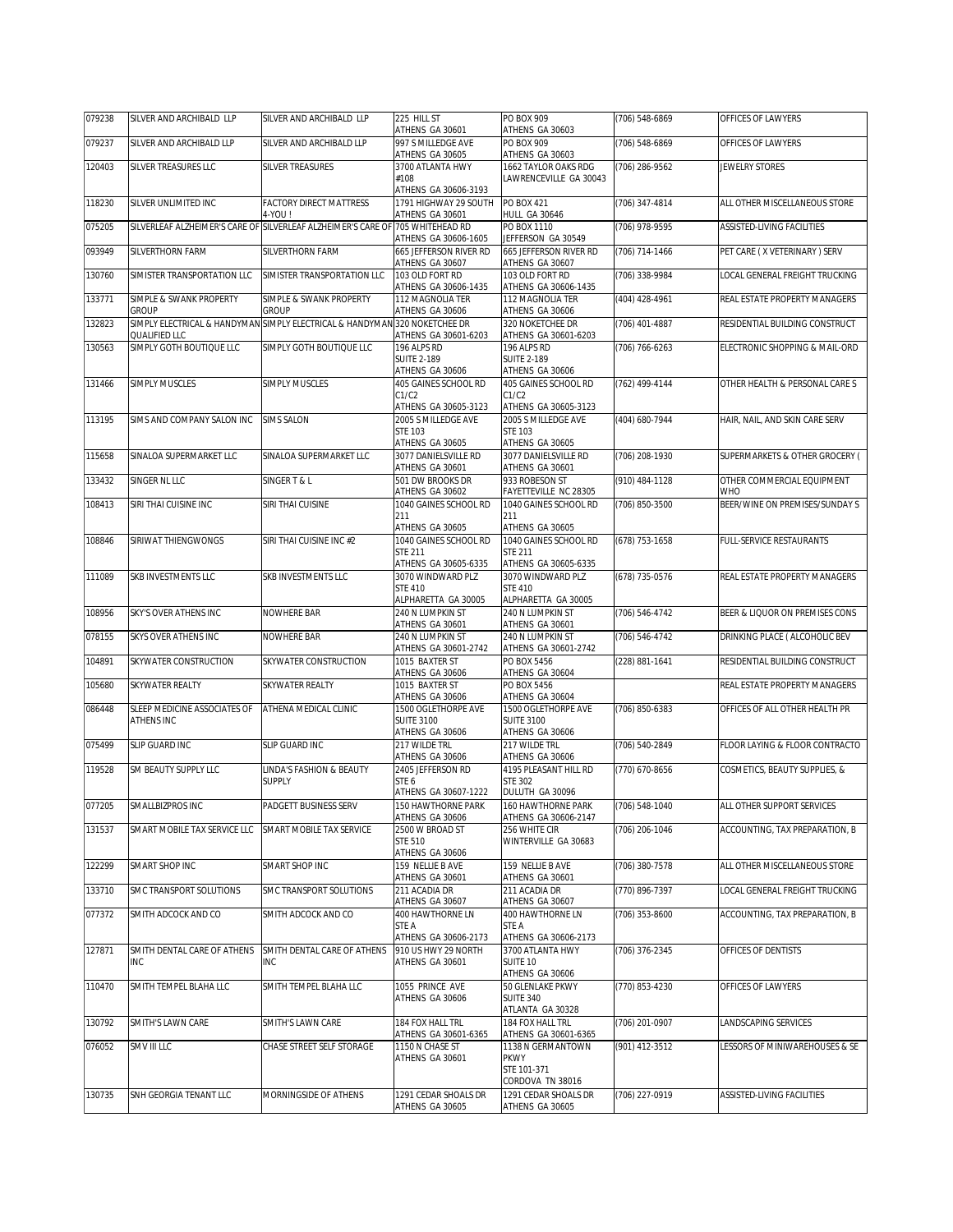| 077373 | SNYDER SCOTT MD                           | SNYDER SCOTT MD                               | 700 SUNSET DR                            | 700 SUNSET DR                            | (706) 543-0059   | OFFICE OF PHYSICIANS             |
|--------|-------------------------------------------|-----------------------------------------------|------------------------------------------|------------------------------------------|------------------|----------------------------------|
|        |                                           |                                               | BLDG 200 SUITE 202<br>ATHENS GA 30606    | BLDG 200 SUITE 202<br>ATHENS GA 30606    |                  |                                  |
| 119156 | SODEXO AT BOEHRINGER                      | SODEXO AT BOFHRINGER                          | 1730 OLYMPIC DR                          | <b>PO BOX 352</b>                        | (914) 645-0096   | FOOD SERVICE CONTRACTORS         |
|        | <b>LNGELHEIM</b>                          | NGELHEIM                                      | ATHENS GA 30601                          | BUFFALO NY 14240                         |                  |                                  |
| 131423 | SOLDERING IRONY LLC                       | SOLDERING IRONY LLC                           | 940 W BROAD ST                           | 940 W BROAD ST                           | (706) 215-9673   | OTHER SPECIALIZED SERVICES       |
|        |                                           |                                               | <b>SUITE B</b><br>ATHENS GA 30601-2514   | <b>SUITE B</b><br>ATHENS GA 30601-2514   |                  |                                  |
| 131684 | SOLOMON PLUMBING CO                       | SOLOMON PLUMBING CO                           | 2429 S MILLEDGE AVE                      | 29665 WK SMITH DR                        | (248) 486-6200   | PLUMBING, HEATING, & AIR-CONDITI |
|        |                                           |                                               | ATHENS GA 30605                          | STE A                                    |                  |                                  |
|        |                                           |                                               |                                          | NEW HUDSON MI 48165                      |                  |                                  |
| 129981 | SOLUX USA LLC                             | SOLUX USA LLC                                 | 1945 COMMERCE RD                         | 1945 COMMERCE RD                         | (706) 850-8487   | COMPUTER & SOFTWARE STORES       |
| 111332 | SOMOS ON EXITO                            | SOMOS ON EXITO                                | ATHENS GA 30607<br>50 GAINES SCHOOL RD   | ATHENS GA 30607<br>50 GAINES SCHOOL RD   | $(706)$ 351-9321 | OTHER HEALTH & PERSONAL CARE S   |
|        |                                           |                                               | 8-A                                      | 8-A                                      |                  |                                  |
|        |                                           |                                               | ATHENS GA 30605                          | ATHENS GA 30605                          |                  |                                  |
| 119085 | SONAMOR MUSIC                             | SONAMOR MUSIC                                 | 1540 TALLASSEE RD                        | 1540 TALLASSEE RD                        | (706) 289-9009   | MUSIC PUBLISHERS                 |
| 074439 | SONIA SAYS INC                            | SONIA SAYS                                    | ATHENS GA 30606<br>798 PRINCE AVE        | ATHENS GA 30606<br>798 PRINCE AVE        | (706) 353-8955   | WOMEN'S CLOTHING STORES          |
|        |                                           |                                               | <b>SUITE A</b>                           | <b>SUITE A</b>                           |                  |                                  |
|        |                                           |                                               | ATHENS GA 30606-5907                     | ATHENS GA 30606-5907                     |                  |                                  |
| 109601 | SONIC ATHENS EAST LLC                     | SONIC DRIVE IN                                | 4340 LEXINGTON RD                        | 100 A KATELYN CIR                        | (706) 208-0210   | FULL-SERVICE RESTAURANTS         |
|        |                                           |                                               | ATHENS GA 30605-2561                     | WARNER ROBINS GA 31088                   |                  |                                  |
| 077258 | SOPHISTICATED SHAPES INC                  | THE ARBOR SALON AND SPA                       | 1155 B MITCHELL BRIDGE                   | 1155 B MITCHELL BRIDGE RD (706) 543-2418 |                  | HAIR, NAIL, AND SKIN CARE SERV   |
|        |                                           |                                               | <b>RD</b>                                | ATHENS GA 30606-6411                     |                  |                                  |
|        | SOQUILI VET SERVICES LLC                  |                                               | ATHENS GA 30606-6411                     |                                          |                  |                                  |
| 127577 |                                           | SYCAMORE VETERINARY SERVICES 1785 US 29 N HWY | ATHENS GA 30601                          | 1785 US 29 N HWY<br>ATHENS GA 30601      | $(706)$ 353-2696 | <b>VETERINARY SERVICES</b>       |
| 123292 | SORELLA SUITES LLC                        | SORELLA SUITES                                | 100 ATHENS TOWN BLVD                     | 100 ATHENS TOWN BLVD                     | (706) 850-2751   | HAIR, NAIL, AND SKIN CARE SERV   |
|        |                                           |                                               | <b>STE 500</b>                           | <b>STE 500</b>                           |                  |                                  |
|        |                                           |                                               | ATHENS GA 30606                          | ATHENS GA 30606                          |                  |                                  |
| 089634 | SORRELL'S MOBILE PRESSURE<br>WASHING      | SORRELL'S MOBILE PRESSURE<br><b>WASHING</b>   | 165 RAMBLE HILLS DR<br>ATHENS GA 30606   | 165 RAMBLE HILLS DR<br>ATHENS GA 30606   | (706) 372-2864   | OTHER SERVICES TO BLDG & DWELL   |
| 133137 | SORTING STUFF WITH MY'LEKA                | SORTING STUFF WITH MY'LEKA                    | 186 CROSS CREEK PL                       | 2482 JOHN STOWE RD                       | (770) 369-4655   | OTHER SPECIALIZED SERVICES       |
|        | LLC                                       | LLC                                           | APT <sub>2</sub>                         | MONROE GA 30655                          |                  |                                  |
|        |                                           |                                               | ATHENS GA 30605                          |                                          |                  |                                  |
| 075352 | SOSBEE VENTURES LLC                       | SOSBEE VENTURES LLC                           | 105 OLD EPPS BRIDGE RD<br>STED           | 105 OLD EPPS BRIDGE RD<br>STED           | (706) 425-0777   | RESIDENTIAL BUILDING CONSTRUCT   |
|        |                                           |                                               | ATHENS GA 30606                          | ATHENS GA 30606                          |                  |                                  |
| 077458 | SOTTER WILLIAM R PC/LAW                   | SOTTER WILLIAM R PC/LAW                       | 230 COLLEGE AVE                          | <b>PO BOX 708</b>                        | (706) 548-7994   | OFFICES OF LAWYERS               |
|        | OFFICE                                    | OFFICE                                        | ATHENS GA 30601-2714                     | ATHENS GA 30603                          |                  |                                  |
| 132849 | SOUL MINERS COMPANY                       | SOUL MINERS EDEN                              | 189 LUKE RD<br>BOGART GA 30622           | 189 LUKE RD<br>BOGART GA 30622           | (706) 614-7508   | VEGETABLE AND MELON FARMING      |
| 130880 | SOULFUL SEAFOOD & SWEETS                  | SOULFUL SEAFOOD & SWEETS                      | 223 E PACES DR                           | 223 E PACES DR                           | (706) 206-3840   | OTHER SPECIALIZED SERVICES       |
|        |                                           |                                               | ATHENS GA 30605-5206                     | ATHENS GA 30605-5206                     |                  |                                  |
| 126909 | SOUND REAL ESTATE INC                     | SOUND REAL ESTATE                             | 298 SEMINOLE AVE                         | 298 SEMINOLE AVE                         | (706) 296-7255   | REAL ESTATE PROPERTY MANAGERS    |
| 075982 | SOURCE CARE MANAGEMENT LLC INEXTSTEP CARE |                                               | ATHENS GA 30601<br>1865 W BROAD ST       | ATHENS GA 30601<br>PO BOX 952            | (478) 621-2070   | MANAGEMENT CONSULTING SERVICES   |
|        |                                           |                                               | SUITE C                                  | HAWKINSVILLE GA 31036                    |                  |                                  |
|        |                                           |                                               | ATHENS GA 30606-3539                     |                                          |                  |                                  |
| 077374 | SOUTH ATHENS ANIMAL CLINIC                | SOUTH ATHENS ANIMAL CLINIC                    | 2040 S MILLEDGE AVE<br>ATHENS GA 30605   | 2040 S MILLEDGE AVE<br>ATHENS GA 30605   | (706) 353-8970   | <b>VETERINARY SERVICES</b>       |
| 127490 | SOUTH WESTERN                             | SOUTH WESTERN                                 | 0 ATHENS CLARKE CO                       | 1608 CHURCH ST                           | (256) 898-3723   | ELECTRICAL CONTRACTORS           |
|        | COMMUNICATIONS INC                        | COMMUNICATIONS INC                            | <b>ADDRESS</b>                           | SE                                       |                  |                                  |
|        |                                           |                                               | ATHENS GA 30601                          | DECATUR AL 35601                         |                  |                                  |
| 079281 | SOUTHEAST RETINA CENTER                   | SOUTHEAST RETINA CENTER                       | 650 OGLETHORPE AVE<br>UNIT <sub>2</sub>  | 3685 WHEELER RD<br><b>STE 201</b>        | (706) 227-3822   | OFFICE OF PHYSICIANS             |
|        |                                           |                                               | ATHENS GA 30606-2216                     | AUGUSTA GA 30909-6440                    |                  |                                  |
| 075610 | SOUTHEAST SOLUTIONS INC                   | SOUTHEAST SOLUTIONS INC                       | 630 OLYMPIC DR                           | 630 OLYMPIC DR                           | (706) 353-7211   | COMPUTER & PERIPHERAL EQUIP &    |
|        |                                           |                                               | SUITE C                                  | SUITE <sub>C</sub>                       |                  |                                  |
| 077259 | SOUTHEASTERN ARCHEOLOGICAL                | SOUTHEASTERN ARCHEOLOGICAL                    | ATHENS GA 30601<br>565 N MILLEDGE AVE    | ATHENS GA 30601<br>PO BOX 8086           | (706) 546-1850   | R & D IN THE SOCIAL SCIENCE &    |
|        | SER                                       | <b>SER</b>                                    | ATHENS GA 30601                          | ATHENS GA 30603                          |                  |                                  |
| 079950 | SOUTHEASTERN AUTOMOTIVE                   | SOUTHEASTERN AUTOMOTIVE                       | 312 COMMERCE BLVD                        | 460 DECATUR ST SE                        | (706) 548-1744   | MOTOR VEHICLE SUPPLIES & NEW P   |
|        | WAREHOUSE INC                             | WAREHOUSE INC                                 | ATHENS GA 30603                          | ATLANTA GA 30312                         |                  |                                  |
| 077260 | SOUTHEASTERN COLOR<br>LITHOGRAPHERS INC   | SOUTHEASTERN COLOR INC                        | 195 NEWTON BRIDGE RD<br>ATHENS GA 30607  | 195 NEWTON BRIDGE RD<br>ATHENS GA 30607  | (706) 353-1817   | <b>PRINTING</b>                  |
| 129193 | SOUTHEASTERN MATERIALS                    | SOUTHEASTERN MATERIALS                        | 1 HUNTINGTON RD                          | 1 HUNTINGTON RD                          | (770) 906-0388   | OTHER SPECIALIZED SERVICES       |
|        | <b>TESTING LLC</b>                        | <b>TESTING LLC</b>                            | <b>SUITE 201</b>                         | <b>SUITE 201</b>                         |                  |                                  |
|        |                                           |                                               | ATHENS GA 30606-7206                     | ATHENS GA 30606-7206                     |                  |                                  |
| 124081 | SOUTHEASTERN MINERAL<br>SPECIMENS         | SOUTHEASTERN MINERAL<br>SPECIMENS             | 515 TALLASSEE RD<br>ATHENS GA 30606-1305 | 515 TALLASSEE RD<br>ATHENS GA 30606-1305 | (706) 296-9467   | OTHER SPECIALIZED SERVICES       |
| 077659 | SOUTHEASTERN OF ATHENS INC                | COMPUTER ALARM                                | 1037 COLLEGE STATION RD                  | 1037 COLLEGE STATION RD                  | (706) 354-1727   | SECURITY SYSTEMS SERVICES        |
|        |                                           |                                               | ATHENS GA 30605-3611                     | ATHENS GA 30605-3611                     |                  |                                  |
|        |                                           |                                               |                                          |                                          |                  |                                  |
| 119701 | SOUTHERN BREWING COMPANY<br><b>INC</b>    | SOUTHERN BREWING COMPANY                      | 231 COLLINS INDUSTRIAL<br><b>BLVD</b>    | 231 COLLINS INDUSTRIAL<br><b>BLVD</b>    | (706) 548-7183   | BREWER, MANF OF MALT BEVERAGES   |
|        |                                           |                                               | ATHENS GA 30601                          | ATHENS GA 30601                          |                  |                                  |
| 119922 | SOUTHERN BREWING COMPANY                  | SOUTHERN BREWING COMPANY                      | 231 COLLINS BLVD                         | 231 COLLINS BLVD                         | (770) 725-7917   | <b>BREWERIES</b>                 |
|        | INC                                       |                                               | ATHENS GA 30601                          | ATHENS GA 30601                          |                  |                                  |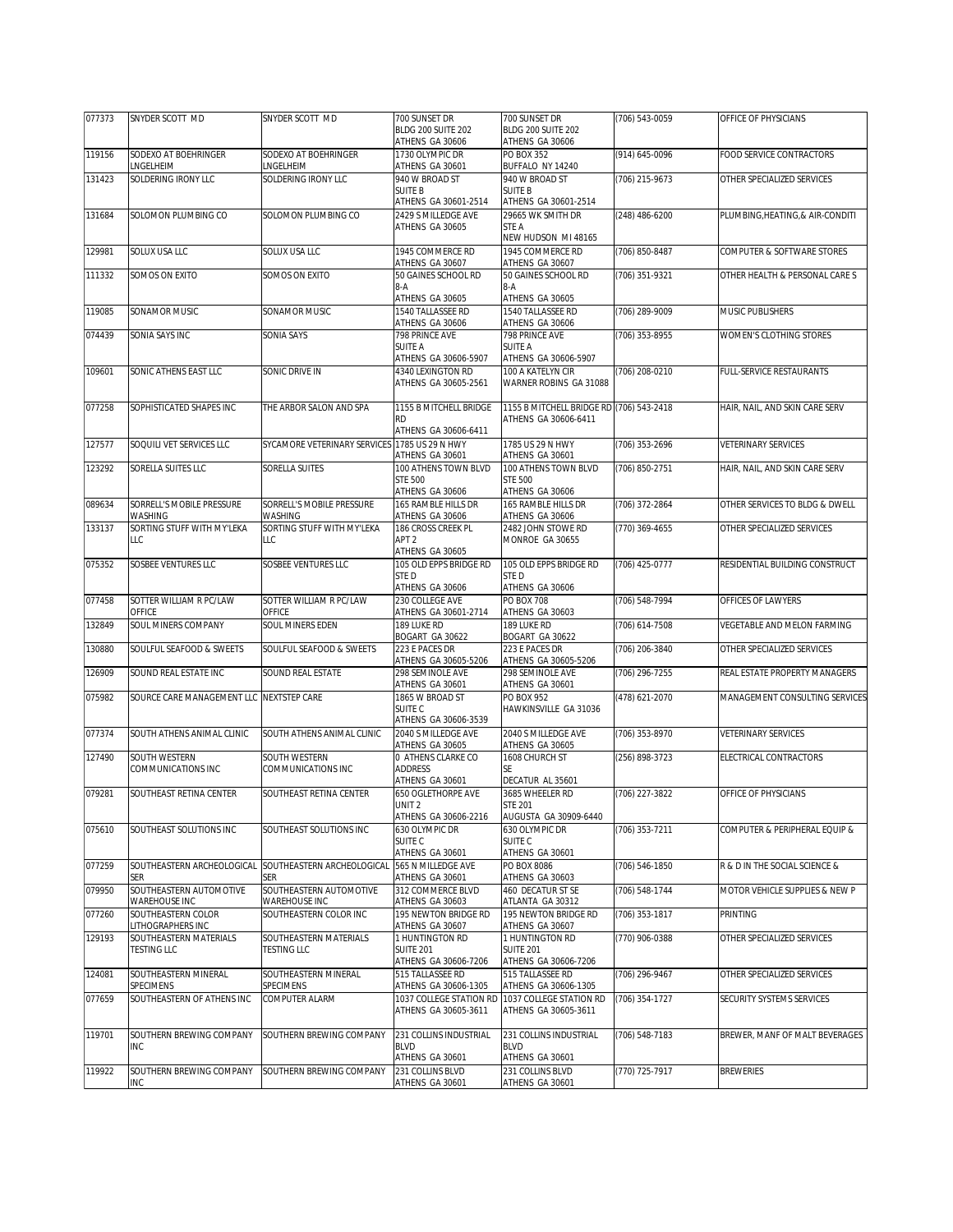| 133482 | SOUTHERN CAPITAL INVESTMENT HONEST ABE ROOFING ATHENS                  |                                                                | 2092 PRINCE AVE                                 | 2092 PRINCE AVE                             | (404) 330-7676 | OTHER SPECIALIZED SERVICES      |
|--------|------------------------------------------------------------------------|----------------------------------------------------------------|-------------------------------------------------|---------------------------------------------|----------------|---------------------------------|
|        | <b>GROUP INC</b>                                                       |                                                                | <b>BLDGB</b><br>ATHENS GA 30607                 | <b>BLDGB</b><br>ATHENS GA 30607             |                |                                 |
| 134173 |                                                                        | SOUTHERN COURIER INC SERVICE SOUTHERN COURIER INC SERVICE      | 690 FOURTH ST                                   | 690 FOURTH ST                               | (706) 363-2087 | <b>COURIERS</b>                 |
|        |                                                                        |                                                                | APT# 9204                                       | APT# 9204                                   |                |                                 |
| 132958 | SOUTHERN CULTURE FISH AND                                              | SOUTHERN CULTURE FISH AND                                      | ATHENS GA 30601<br>810 HAWTHORNE AVE            | ATHENS GA 30601<br>810 HAWTHORNE AVE        | (706) 201-8384 | FULL-SERVICE RESTAURANTS        |
|        | <b>GRITS LC</b>                                                        | <b>GRITS LC</b>                                                | STE B                                           | STE <sub>B</sub>                            |                |                                 |
|        |                                                                        |                                                                | ATHENS GA 30606                                 | ATHENS GA 30606                             |                |                                 |
| 077262 | SOUTHERN DESIGNS OF ATHENS<br>INC.                                     | SOUTHERN DESIGNS<br>LANDSCAPING                                | 735 KINGS RD<br>ATHENS GA 30606-3158            | PO BOX 7216<br>ATHENS GA 30604              | (706) 207-2113 | LANDSCAPE ARCHITECTURAL SERVIC  |
| 130106 | SOUTHERN ENTERTAINMENT                                                 | 1785 BAR AND GRILL                                             | 420 E CLAYTON ST                                | 420 E CLAYTON ST                            | (443) 579-5566 | BEER/WINE/LIQUOR ON PREM/CATER  |
|        | CONCEPTS LLC                                                           |                                                                | ATHENS GA 30601                                 | ATHENS GA 30601                             |                |                                 |
| 130192 | SOUTHERN ENTERTAINMENT<br>CONCEPTS LLC                                 | 1785 BAR & GRILL                                               | 420 E CLAYTON ST<br>ATHENS GA 30601             | 420 E CLAYTON ST<br>ATHENS GA 30601         | (443) 463-1919 | <b>FULL-SERVICE RESTAURANTS</b> |
| 128629 | SOUTHERN FESTIVAL                                                      | SOUTHERN FESTIVAL                                              | 420 E CLAYTON ST                                | 420 E CLAYTON ST                            | (706) 591-4664 | ALL OTHER AMUSEMENT & RECREATI  |
| 128575 | MANAGEMENT LLC<br>SOUTHERN HOME CARE SERVICES ALL WAYS CARING HOMECARE | MANAGEMENT LLC                                                 | ATHENS GA 30601<br>105 WESTPARK DR              | ATHENS GA 30601<br>105 WESTPARK DR          | (706) 353-6444 | OTHER PERSONAL CARE SERVICES    |
|        | <b>INC</b>                                                             |                                                                | <b>SUITE A</b>                                  | SUITE A                                     |                |                                 |
|        |                                                                        |                                                                | ATHENS GA 30606-3174                            | ATHENS GA 30606-3174                        |                |                                 |
| 125570 | SOUTHERN ROAD DENT REPAIR<br>LLC                                       | <b>EZ DENT</b>                                                 | 4015 ATLANTA HWY<br>ATHENS GA 30606             | PO BOX 704<br>WATKINSVILLE GA 30677         | (706) 340-6826 | AUTOMOTIVE BODY, PAINT, & GLAS  |
| 133539 | SOUTHERN ROSE EVENTS                                                   | SOUTHERN ROSE EVENTS                                           | 315 ANSLEY DR                                   | 315 ANSLEY DR                               | (678) 603-5549 | OTHER SPECIALIZED SERVICES      |
|        |                                                                        |                                                                | ATHENS GA 30605                                 | ATHENS GA 30605                             |                |                                 |
| 079223 | SOUTHERN SPLASH POOLS INC                                              | SOUTHERN SPLASH POOLS INC                                      | 197 SANDWOOD CIR<br>ATHENS GA 30607             | 197 SANDWOOD CIR<br>ATHENS GA 30607         | (706) 227-2910 | ALL OTHER SPECIAL TRADE CONTRA  |
| 078253 | SOUTHERN SURPLUS INC                                                   | SOUTHERN SURPLUS INC                                           | 3900 ATLANTA HWY                                | 3900 ATLANTA HWY                            | (706) 369-0800 | OTHER BUILDING MATERIAL DEALER  |
| 131029 | SOUTHERN TREE COMPANY                                                  | SOUTHERN TREE COMPANY                                          | ATHENS GA 30606<br>479 VINCENT DR               | ATHENS GA 30606<br>479 VINCENT DR           | (706) 206-2851 | LANDSCAPING SERVICES            |
|        |                                                                        |                                                                | ATHENS GA 30607-1507                            | ATHENS GA 30607-1507                        |                |                                 |
| 077735 | SOUTHERN WATERBEDS &                                                   | SOUTHERN WATERBEDS &                                           | 3775 ATLANTA HWY                                | 3775 ATLANTA HWY                            | (706) 543-4323 | FURNITURE STORES                |
| 126914 | <b>FUTONS IN</b><br>SOUTHPOINTE PUBLICATIONS LLC                       | <b>FUTONS IN</b><br>SOUTHPOINTE PUBLICATIONS LLC 341 BOULEVARD | ATHENS GA 30606                                 | ATHENS GA 30606<br>PO BOX 81485             | (706) 548-7488 | OTHER SPECIALIZED SERVICES      |
|        |                                                                        |                                                                | APT A                                           | ATHENS GA 30608                             |                |                                 |
|        |                                                                        |                                                                | ATHENS GA 30601                                 |                                             |                |                                 |
| 117365 | SOW ATHENS LLC                                                         | SPIRITS ON WASHINGTON                                          | 318 E WASHINGTON ST<br>ATHENS GA 30601          | 318 E WASHINGTON ST<br>ATHENS GA 30601      | (706) 521-5172 | BEER/WINE/LIQUOR PKG/SUNDAY SA  |
| 125137 | SOW ATHENS LLC                                                         | SPIRITS ON WASHINGTON                                          | 318 E WASHINGTON ST                             | 318 E WASHINGTON ST                         | (706) 521-5172 | CONVENIENCE STORES              |
| 117354 | SP ATHENS LLC                                                          | PINEWOOD APARTMENTS                                            | ATHENS GA 30601<br>288 BAILEY ST                | ATHENS GA 30601<br>1916 64TH AVE WEST       |                | REAL ESTATE PROPERTY MANAGERS   |
|        |                                                                        |                                                                | ATHENS GA 30605-1858                            | TACOMA WA 98466                             |                |                                 |
| 107792 | SP PLUS HEALTHCARE SERVICES                                            | SP PLUS HEALTHCARE SERVICES                                    | 1199 PRINCE AVE                                 | 1199 PRINCE AVE                             | (706) 475-7335 | PARKING LOTS & GARAGES          |
|        |                                                                        |                                                                | <b>TALMADGE HEIGHTS</b><br>ATHENS GA 30606      | TALMADGE HEIGHTS<br>ATHENS GA 30606         |                |                                 |
| 081500 | SP07 DBA ATHENA MANAGEMENT ATHENA MANAGEMENT                           |                                                                | 855 SUNSET DR                                   | 855 SUNSET DR                               | (706) 549-6070 | REAL ESTATE PROPERTY MANAGERS   |
|        |                                                                        |                                                                | STE <sub>3</sub>                                | STE <sub>3</sub>                            |                |                                 |
| 118299 | SP2 HOSPITALITY LLC                                                    | THE PINE                                                       | ATHENS GA 30606-2285<br>1235 S MILLEDGE AVE     | ATHENS GA 30606-2285<br>1235 S MILLEDGE AVE | (706) 208-0059 | BEER/WINE/LIQUOR ON PREMI/SUND  |
|        |                                                                        |                                                                | ATHENS GA 30605                                 | ATHENS GA 30605                             |                |                                 |
| 118931 | SP2 HOSPITALITY LLC                                                    | THE PINE                                                       | 1235 S MILLEDGE AVE                             | 1235 S MILLEDGE AVE<br>ATHENS GA 30605-1445 | (706) 208-0059 | DRINKING PLACE ( ALCOHOLIC BEV  |
| 123597 | SPA COLLECTIVE                                                         | SPA COLLECTIVE                                                 | ATHENS GA 30605-1445<br>2350 PRINCE AVE         | 2350 PRINCE AVE                             | (706) 215-9565 | HAIR, NAIL, AND SKIN CARE SERV  |
|        |                                                                        |                                                                | <b>STE 19</b>                                   | <b>STE 19</b>                               |                |                                 |
| 108373 | SPARK ! COMMUNICATIONS                                                 | SPARK ! COMMUNICATIONS                                         | ATHENS GA 30606<br>250 N MILLEDGE AVE           | ATHENS GA 30606<br>PO BOX 49745             | (706) 714-2387 | PUBLIC RELATIONS AGENCIES       |
|        | <b>GROUP LLC</b>                                                       | <b>GROUP LLC</b>                                               | ATHENS GA 30601                                 | ATHENS GA 30604-0745                        |                |                                 |
| 077263 | SPARKLE CAR WASH                                                       | SPARKLE CAR WASH                                               | 3 THRASHER DR                                   | 3 THRASHER DR                               | (706) 769-8910 | OTHER AUTO REPAIR & MAINTENANC  |
| 077828 | SPARKLE CARWASHES INC                                                  | SPARKLE CARWASHES INC                                          | WATKINSVILLE GA 30677<br>4000 LEXINGTON RD      | WATKINSVILLE GA 30677<br>3 THRASHER DR      | (706) 769-6954 | OTHER AUTO REPAIR & MAINTENANC  |
|        |                                                                        |                                                                | ATHENS GA 30605                                 | WATKINSVILLE GA 30677                       |                |                                 |
| 133975 | SPARKY LIGHTS LLC                                                      | SPARKY LIGHTS LLC                                              | 105 MARK TWAIN CIR<br>D                         | 105 MARK TWAIN CIR                          | (678) 615-9144 | OTHER SPECIALIZED SERVICES      |
|        |                                                                        |                                                                | ATHENS GA 30605                                 | ATHENS GA 30605                             |                |                                 |
| 123431 | SPECIALTY PAINT & BODY REPAIR                                          | SPECIALTY PAINT & BODY REPAIR                                  | 1170 MITCHELL BRIDGE RD 1170 MITCHELL BRIDGE RD |                                             | (706) 521-8930 | AUTOMOTIVE BODY, PAINT, & GLAS  |
|        |                                                                        |                                                                | ATHENS GA 30606                                 | ATHENS GA 30606                             |                |                                 |
| 126047 | SPECTRUM ATHENS                                                        | SPECTRUM ATHENS                                                | 2047 PRINCE AVE                                 | 2047 PRINCE AVE                             | (706) 813-4265 | OUTPATIENT MENTAL HEALTH & SUB  |
|        |                                                                        |                                                                | SUITE <sub>C</sub><br>ATHENS GA 30606-6004      | SUITE C<br>ATHENS GA 30606-6004             |                |                                 |
| 078995 | SPEEDY REPORTING INC                                                   | SPEEDY REPORTING INC                                           | 110 KARA DR                                     | 110 KARA DR                                 | (706) 353-2049 | OTHER BUSINESS SUPPORT SERVICE  |
|        |                                                                        |                                                                | ATHENS GA 30606                                 | ATHENS GA 30606                             |                |                                 |
| 077566 | SPENCER GIFTS LLC #428                                                 | SPENCER GIFTS LLC #428                                         | 3700 ATLANTA HWY                                | 6826 BLACK HORSE PIKE                       | (706) 549-7419 | ALL OTHER MISCELLANEOUS STORE   |
|        |                                                                        |                                                                | ATHENS GA 30606-3155                            | EGG HARBOR TOWNSHIP NJ<br>08234-4132        |                |                                 |
| 077734 | SPENCERS JEWELERS                                                      | SPENCERS JEWELERS                                              | 3553 ATLANTA HWY                                | 3553 ATLANTA HWY                            | (706) 769-6110 | <b>JEWELRY STORES</b>           |
|        |                                                                        |                                                                | ATHENS GA 30606-3152                            | ATHENS GA 30606-3152                        |                |                                 |
| 077236 | SPFS INC                                                               | CAPTAIN D'S SEAFOOD #17                                        | 425 PRINCE AVE<br>ATHENS GA 30601               | PO BOX 1537<br>MADISON TN 37116             | (706) 548-8380 | LIMITED-SERVICE EATING PLACE    |
| 077884 | SPFS INC                                                               | CAPTAIN D'S SEAFOOD #6                                         | 3597 ATLANTA HWY                                | PO BOX 1537                                 | (706) 548-8395 | LIMITED-SERVICE EATING PLACE    |
| 130757 | SPIDER GRILLS LLC                                                      | SPIDER GRILLS LLC                                              | ATHENS GA 30606<br>585 BARBER ST                | MADISON TN 37116<br>585 BARBER ST           | (404) 247-0512 | OTHER DIRECT SELLING ESTABLISH  |
|        |                                                                        |                                                                | STE G                                           | STE G                                       |                |                                 |
|        |                                                                        |                                                                | ATHENS GA 30601-2390                            | ATHENS GA 30601-2390                        |                |                                 |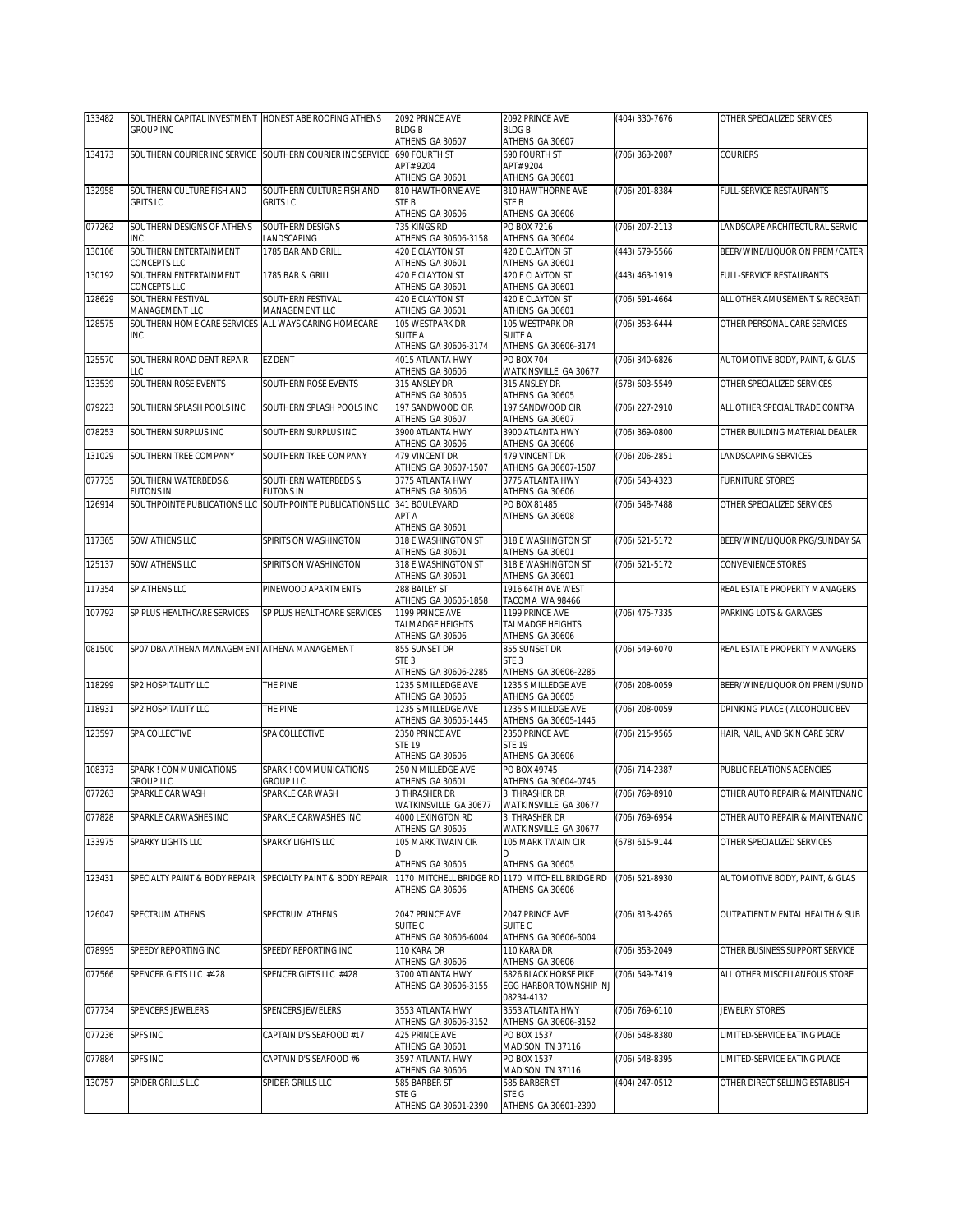| 133381 | SPIFFOMADEIT                       | SPIFFOMADEIT                                                                | 190 JOE CAREY RD                              | 190 JOE CAREY RD                                         | (706) 207-9023   | RECORD PRODUCTION              |
|--------|------------------------------------|-----------------------------------------------------------------------------|-----------------------------------------------|----------------------------------------------------------|------------------|--------------------------------|
|        |                                    |                                                                             | WINTERVILLE GA 30683                          | WINTERVILLE GA 30683                                     |                  |                                |
| 075306 | SPINE DYNAMICS P C                 | SPINE DYNAMICS                                                              | <b>788 PRINCE AVE</b><br>STE C                | 788 PRINCE AVE<br>STE C                                  | (706) 543-2111   | OFFICES OF PHYSICAL/SPEECH THE |
|        |                                    |                                                                             | ATHENS GA 30606-5912                          | ATHENS GA 30606-5912                                     |                  |                                |
| 131434 | LLC                                | SPIRIT HALLOWEEN SUPERSTORES SPIRIT HALLOWEEN SUPERSTORES<br>LLC            | 3654 ATLANTA HWY<br>ATHENS GA 30606-6979      | 6826 BLACK HORSE PIKE<br>EGG HARBOR TOWNSHIP NJ<br>08234 | (609) 645-5585   | ALL OTHER MISCELLANEOUS STORE  |
| 123567 | SPIRITUAL LOVING & CARING<br>HOME  | SPIRITUAL LOVING & CARING<br>HOME                                           | 300 JOE CAREY DR<br>WINTERVILLE GA 30683      | 300 JOE CAREY DR<br>WINTERVILLE GA 30683                 | (706) 395-6568   | OTHER HEALTH & PERSONAL CARE S |
| 077922 | SPORT PROPERTIES INC               | SPORT PROPERTIES INC                                                        | 585 RESEARCH DR                               | 585 RESEARCH DR                                          | (706) 546-8666   | REAL ESTATE PROPERTY MANAGERS  |
|        |                                    |                                                                             | #C                                            | #C<br>ATHENS GA 30605-2788                               |                  |                                |
| 131531 | SPOTLESS CLEANING &                | SPOTLESS CLEANING &                                                         | ATHENS GA 30605-2788<br>2500 W BROAD ST       | 1171 HOLCOMB CT                                          | (706) 338-5595   | <b>JANITORIAL SERVICES</b>     |
|        | RESTORATION LLC                    | RESTORATION LLC                                                             | <b>STE 514</b><br>ATHENS GA 30606             | BOGART GA 30622                                          |                  |                                |
| 124912 | SPOTLESS COMMERCIAL                | SPOTLESS COMMERCIAL                                                         | 298 OAKLAND AVE                               | 298 OAKLAND AVE                                          | (850) 251-9643   | JANITORIAL SERVICES            |
| 124715 | CLEANING LLC                       | CLEANING LLC<br>SPRATLIN INSURANCE AGENCY LLC SPRATLIN INSURANCE AGENCY LLC | ATHENS GA 30606-4340<br>105 CEDAR ROCK TRCE   | ATHENS GA 30606-4340<br>105 CEDAR ROCK TRCE              | (706) 715-9014   | INSURANCE AGENCIES & BROKERAGE |
|        |                                    |                                                                             | UNIT A SUITE 3<br>ATHENS GA 30605             | <b>UNIT A SUITE 3</b><br>ATHENS GA 30605                 |                  |                                |
| 131520 | SPRAYWELL EDD LLC                  | SPRAYWELL EDD LLC                                                           | 865 W BROAD ST                                | 865 W BROAD ST                                           | (706) 254-1679   | ALL OTHER SUPPORT SERVICES     |
|        |                                    |                                                                             | ATHENS GA 30606                               | ATHENS GA 30606                                          |                  |                                |
| 127830 | SPUTNIK LLC                        | FIVE POINTS BOTTLE SHOP                                                     | 1655 S LUMPKIN ST<br>ATHENS GA 30601-4742     | 1655 S LUMPKIN ST<br>ATHENS GA 30601-4742                | (706) 543-6989   | BEER/WINE/LIQUOR PKG/SUNDAY SA |
| 128626 | SPUTNIK LLC                        | FIVE POINTS BOTTLE SHOP                                                     | 1655 S LUMPKIN ST                             | 1655 S LUMPKIN ST                                        | (706) 254-4199   | ALL OTHER MISCELLANEOUS STORE  |
|        |                                    |                                                                             | ATHENS GA 30606                               | ATHENS GA 30606                                          |                  |                                |
| 103148 | SR SOL MEXICAN RESTAURANT 2<br>INC | SR SOL MEXICAN RESTAURANT 2                                                 | 2455 W BROAD ST<br>ATHENS GA 30606            | 175 - B TALLASSEE RD<br>ATHENS GA 30606-1609             | (706) 850-7112   | BEER/WINE/LIQUOR ON PREMI/SUND |
| 103437 | SR SOL MEXICAN RESTAURANT 2        | SR SOL MEXICAN RESTAURANT 2                                                 | 2455 W BROAD ST                               | 2455 W BROAD ST                                          | (706) 850-7112   | FULL-SERVICE RESTAURANTS       |
|        | INC                                | INC                                                                         | ATHENS GA 30606                               | ATHENS GA 30606                                          |                  |                                |
| 086347 | SR SOL MEXICAN RESTAURANT          | SR SOL MEXICAN RESTAURANT                                                   | 175 TALLASSEE RD                              | 175 TALLASSEE RD                                         | (706) 546-1570   | FULL-SERVICE RESTAURANTS       |
|        | <b>INC</b>                         |                                                                             | STE B<br>ATHENS GA 30606-1609                 | STE B<br>ATHENS GA 30606-1609                            |                  |                                |
| 087443 | SR SOL MEXICAN RESTAURANT          | SR SOL MEXICAN RESTAURANT                                                   | 175 TALLASSEE RD                              | 175 TALLASSEE RD                                         | (706) 546-1570   | BEER/LIQUOR ON PREMISES/SUNDAY |
|        | INC.                               |                                                                             | STE B                                         | STE B                                                    |                  |                                |
| 074765 | SRIVASTAVA ATUL KUMAR              | QUALITY DRY CLEANERS                                                        | ATHENS GA 30606-1609<br>1055 GAINES SCHOOL RD | ATHENS GA 30606-1609<br>1055 GAINES SCHOOL RD            |                  | DRYCLEANING & LAUNDRY SERVICES |
|        |                                    |                                                                             | <b>STE 106</b>                                | <b>STE 106</b>                                           | (706) 353-2006   |                                |
|        |                                    |                                                                             | ATHENS GA 30605-3164                          | ATHENS GA 30605-3164                                     |                  |                                |
| 133868 | SRS ATHENS LLC                     | SHANES RIB SHACK                                                            | 680 HWY 29 N                                  | 829 FAIRWAYS CT<br><b>STE 200</b>                        | (770) 853-1803   | FULL-SERVICE RESTAURANTS       |
|        |                                    |                                                                             | <b>SUITE 200</b><br>ATHENS GA 30601           | STOCKBRIDGE GA 30281                                     |                  |                                |
| 131674 | SRS DISTRIBUTION INC               | <b>SUPERIOR DISTRIBUTION</b>                                                | 375 COMMERCE BLVD<br>STE B                    | 7440 STATE HWY 121<br>MCKINNEY TX 75070                  | (469) 270-2782   | ALL OTHER MISCELLANEOUS STORE  |
| 123429 | SRT ATHENS HOLDINGS LLC            | <b>DINNER PARTY</b>                                                         | ATHENS GA 30606<br>1664 S LUMPKIN ST          | PO BOX 1864                                              | (770) 402-6500   | BEER/WINE/LIQUOR ON PREMI/SUND |
|        |                                    |                                                                             | ATHENS GA 30606                               | ATHENS GA 30603                                          |                  |                                |
| 123465 | SRT ATHENS HOLDINGS LLC            | <b>DINNER PARTY</b>                                                         | 1664 S LUMPKIN ST<br>ATHENS GA 30606          | PO BOX 1864<br>ATHENS GA 30603                           | (706) 215-9100   | FULL-SERVICE RESTAURANTS       |
| 134262 | SRT ATHENS HOLDINGS LLC            | ZZ & SIMONES                                                                | 1540 S LUMPKIN ST<br>STE <sub>4</sub>         | PO BOX 1864<br>ATHENS GA 30603                           | (706) 395-6556   | FULL-SERVICE RESTAURANTS       |
|        |                                    |                                                                             | ATHENS GA 30606                               |                                                          |                  |                                |
| 098891 | <b>SSCRD LLC</b>                   | GEORGE'S LOW COUNTRY TABLE                                                  | 420 MACON HWY<br>ATHENS GA 30606              | PO BOX 243<br>WATKINSVILLE GA 30677                      | (706) 548-3359   | FULL-SERVICE RESTAURANTS       |
| 131740 | <b>SSCRD LLC</b>                   | <b>GEORGE'S LOWCOUNTRY TABLE</b>                                            | 420 MACON HWY                                 | PO BOX 243                                               | (706) 548-3359   | BEER/WINE/LIQUOR ON PREMI/SUND |
| 129056 | SSG FREIGHT LLC                    | SSG FREIGHT LLC                                                             | ATHENS GA 30606<br>401 BEAVER POINTE DR       | WATKINSVILLE GA 30677<br>401 BEAVER POINTE DR            | (706) 351-1835   | LOCAL GENERAL FREIGHT TRUCKING |
|        |                                    |                                                                             | WINTERVILLE GA 30683                          | WINTERVILLE GA 30683                                     |                  |                                |
| 129347 | SSRG II LLC                        | CHICKEN SALAD CHICK                                                         | 196 ALPS RD<br>STE 42A                        | 2839 PACES FERRY RD<br>SE #500                           | (334) 595-8575   | FULL-SERVICE RESTAURANTS       |
|        |                                    |                                                                             | ATHENS GA 30606                               | ATLANTA GA 30339                                         |                  |                                |
| 111661 | ST MARYS INDUSTRIAL MEDICINE       | ST MARYS INDUSTRIAL MEDICINE                                                | 4017 ATLANTA HWY                              | 4017 ATLANTA HWY                                         | (706) 389-2222   | PHARMACEUTICAL AND MEDICINE MA |
|        |                                    |                                                                             | R                                             |                                                          |                  |                                |
| 105282 | ST MARYS MEDICAL GROUP             | ATHENS GENERAL & COLORECTAL                                                 | ATHENS GA 30606<br>1500 OGLETHORPE AVE        | ATHENS GA 30606<br>1500 OGLETHORPE AVE                   | (706) 548-5488   | OFFICE OF PHYSICIANS           |
|        |                                    | <b>SURGEONS</b>                                                             | <b>STE 2000</b>                               | <b>STE 2000</b>                                          |                  |                                |
|        |                                    |                                                                             | ATHENS GA 30606-2188                          | ATHENS GA 30606-2188                                     |                  |                                |
| 115211 | ST MARYS MEDICAL GROUP             | <b>INFECTIOUS DISEASE SPECIALIST</b><br>OF ATHENS                           | 1500 OGLETHORPE AVE<br>200 D                  | 1500 OGLETHORPE AVE<br>200 D                             | $(706)$ 389-3879 | OFFICE OF PHYSICIANS           |
|        |                                    |                                                                             | ATHENS GA 30606                               | ATHENS GA 30606                                          |                  |                                |
| 105471 | ST MARYS MEDICAL GROUP INC         | ATHENS INTERNAL MEDICINE                                                    | 1500 OGLETHORPE AVE                           | 1500 OGLETHORPE AVE                                      | (706) 548-8600   | OFFICE OF PHYSICIANS           |
|        |                                    | <b>ASSOCIATES</b>                                                           | <b>STE 400A</b>                               | <b>STE 400A</b>                                          |                  |                                |
| 120837 | ST MARYS MEDICAL GROUP INC         | COMMUNITY INTERNAL MEDICINE                                                 | ATHENS GA 30606-2182<br>1500 OGLETHORPE AVE   | ATHENS GA 30606-2182<br>1500 OGLETHORPE AVE              | (706) 389-3875   | OFFICE OF PHYSICIANS           |
|        |                                    | OF ATHENS                                                                   | SUITE 200C                                    | SUITE 200C                                               |                  |                                |
|        |                                    |                                                                             | ATHENS GA 30606                               | ATHENS GA 30606                                          |                  |                                |
| 129257 | ST MARYS MEDICAL GROUP INC         | JOHNSON & MURTHY FAMILY<br>PRACTICE                                         | 1500 OGLETHORPE AVE<br>200A                   | 1500 OGLETHORPE AVE<br>200A                              | (706) 548-5833   | OFFICE OF PHYSICIANS           |
|        |                                    |                                                                             | ATHENS GA 30606                               | ATHENS GA 30606                                          |                  |                                |
| 083079 | ST MORTIZ BUILDING SERVICES        | ST MORTIZ BUILDING SERVICES                                                 | 150 PARADISE BLVD                             | <b>4616 CLAIRTON BLVD</b>                                | (706) 354-4645   | JANITORIAL SERVICES            |
|        | <b>INC</b>                         |                                                                             | <b>BLDG C STE B</b><br>ATHENS GA 30601        | PITTSBURGH PA 15236                                      |                  |                                |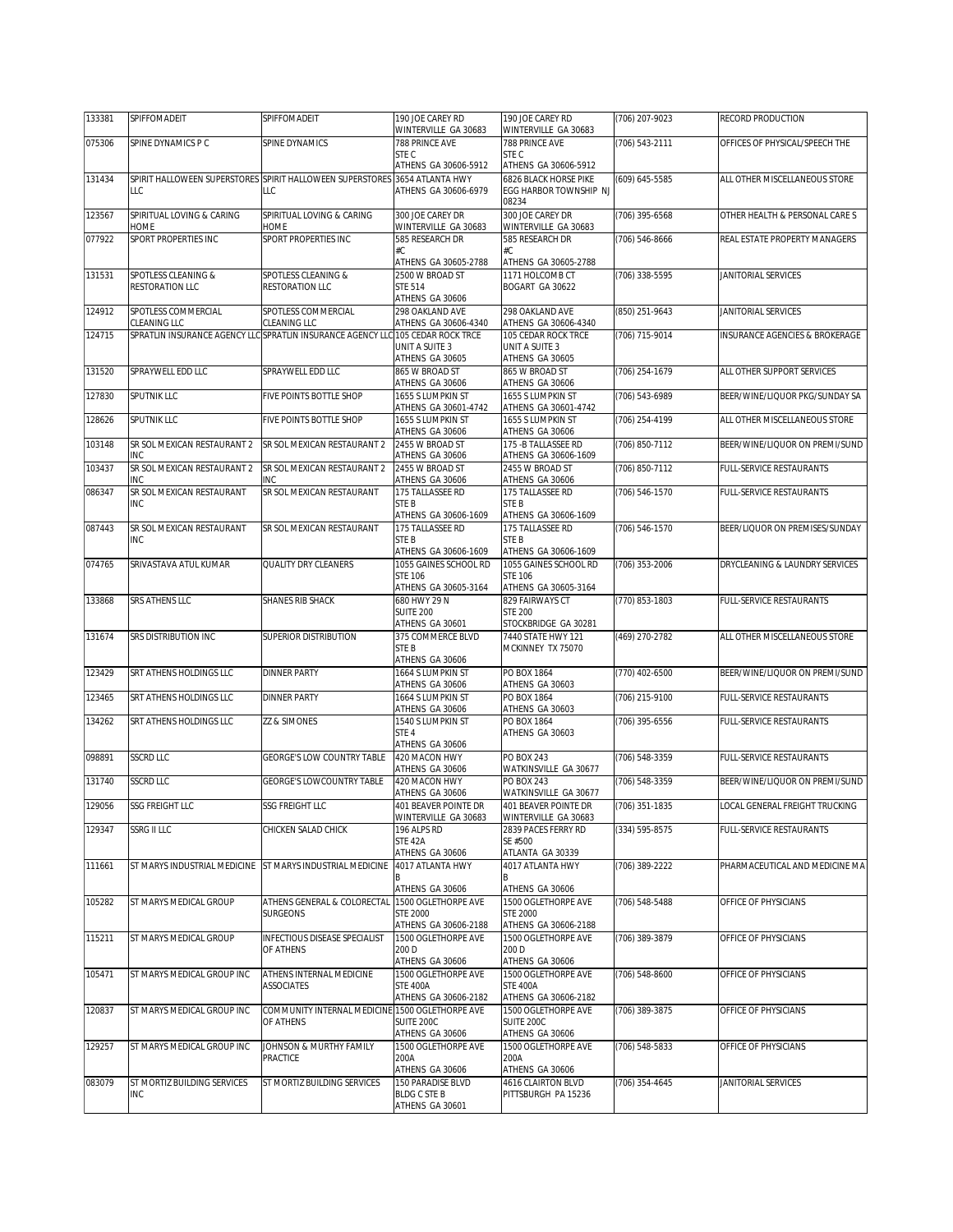| 127814 | STABLE WATERS FINANCIAL                                            | STABLE WATERS FINANCIAL                                                           | 1160 S MILLEDGE AVE                       | 1160 S MILLEDGE AVE                                              | (770) 377-9834 | <b>INVESTMENT ADVICE</b>                 |
|--------|--------------------------------------------------------------------|-----------------------------------------------------------------------------------|-------------------------------------------|------------------------------------------------------------------|----------------|------------------------------------------|
|        |                                                                    |                                                                                   | <b>STE 210</b><br>ATHENS GA 30605         | <b>STE 210</b><br>ATHENS GA 30605                                |                |                                          |
| 078070 | STACY D EBERHART                                                   | <b>EBERHART'S BARBER SHOP</b>                                                     | 975 DANIELSVILLE RD<br>ATHENS GA 30601    | 615 VINCENT DR<br>ATHENS GA 30607-1511                           | (706) 338-2315 | HAIR, NAIL, AND SKIN CARE SERV           |
| 078019 | STACY L PATMAN                                                     | EXPERTISE JANITORIAL SERVS                                                        | 1800 COMMERCE RD<br>#234                  | 1805 PINEHURST VIEW DR<br>GRAYSON GA 30017                       | (706) 369-9444 | JANITORIAL SERVICES                      |
| 131203 |                                                                    | STADTLANDER AND COMPANY LLC STADTLANDER AND COMPANY LLC                           | ATHENS GA 30601<br>494 BAXTER ST          | 494 BAXTER ST                                                    | (202) 655-7585 | ALL OTHER PROF., SCIENTIFIC, &           |
|        |                                                                    |                                                                                   | #43                                       | #43                                                              |                |                                          |
| 121882 | STAMPED AND FINCH                                                  | STAMPED AND FINCH                                                                 | ATHENS GA 30605<br>205 COLONIAL DR        | ATHENS GA 30605<br>205 COLONIAL DR                               | (770) 634-2320 | INDEPENDENT ARTISTS, WRITERS,            |
|        |                                                                    |                                                                                   | ATHENS GA 30606-4017                      | ATHENS GA 30606-4017                                             |                |                                          |
| 077715 | <b>STAN MIZE</b>                                                   | <b>STANS BEAUTY SALON</b>                                                         | 50 GAINES SCHOOL RD<br>STE <sub>5</sub>   | 50 GAINES SCHOOL RD<br>STE <sub>5</sub>                          | (706) 548-6166 | HAIR, NAIL, AND SKIN CARE SERV           |
|        |                                                                    |                                                                                   | ATHENS GA 30605-3143                      | ATHENS GA 30605-3143                                             |                |                                          |
| 078563 | STAN MULLINS INC                                                   | STAN MULLINS INC                                                                  | 650 PULASKI ST<br>ATHENS GA 30601         | 650 PULASKI ST<br>ATHENS GA 30601                                | (706) 227-2335 | INDEPENDENT ARTISTS, WRITERS,            |
| 112610 | <b>STANDARD POUR LLC</b>                                           | THE OLD PAL                                                                       | 1320 PRINCE AVE<br>ATHENS GA 30606        | PO BOX 1443<br>ATHENS GA 30603                                   | (706) 843-4350 | BEER/WINE/LIQUOR ON PREMISES C           |
| 113024 | STANDARD POUR LLC                                                  | THE OLD PAL                                                                       | 1320 PRINCE AVE<br>ATHENS GA 30606-2734   | PO BOX 1443<br>ATHENS GA 30603                                   | (706) 850-4340 | DRINKING PLACE ( ALCOHOLIC BEV           |
| 077368 | STANLEY D SATTERFIELD                                              | ATHENS ORAL & MAXILLOFACIAL                                                       | 2000 PRINCE AVE                           | 2000 PRINCE AVE                                                  | (706) 543-8377 | OFFICES OF DENTISTS                      |
|        |                                                                    | <b>SURGERY</b>                                                                    | BLDG <sub>1</sub><br>ATHENS GA 30606-6016 | BLDG <sub>1</sub><br>ATHENS GA 30606-6016                        |                |                                          |
| 122594 | STANLEY L BEASLEY                                                  | STANLEY'S TRACTOR SERVICE                                                         | 250 SHADOW MOSS DR<br>ATHENS GA 30605     | 250 SHADOW MOSS DR<br>ATHENS GA 30605                            | (706) 546-4728 | LANDSCAPING SERVICES                     |
| 079080 | STARBUCKS COFFEE #8327                                             | STARBUCKS COFFEE #8327                                                            | 100 COLLEGE AVE                           | PO BOX 34442                                                     | (206) 318-8705 | LIMITED-SERVICE EATING PLACE             |
|        |                                                                    |                                                                                   | ATHENS GA 30601-2805                      | TAX <sub>2</sub><br>SEATTLE WA 98124                             |                |                                          |
| 076163 | <b>STARBUCKS CORP</b>                                              | STARBUCKS COFFEE #11174                                                           | 10 HUNTINGTON RD                          | PO BOX 34442                                                     | (206) 318-8705 | LIMITED-SERVICE EATING PLACE             |
|        |                                                                    |                                                                                   | ATHENS GA 30606                           | TAX <sub>2</sub>                                                 |                |                                          |
| 125782 | STARBUCKS CORPORATION                                              | STARBUCKS COFFEE #29212                                                           | 196 ALPS RD                               | SEATTLE WA 98124<br>PO BOX 34442                                 | (206) 318-8705 | LIMITED-SERVICE EATING PLACE             |
|        |                                                                    |                                                                                   | ATHENS GA 30606                           | $TAX-2$                                                          |                |                                          |
| 128535 | STATE THE LABEL LLC                                                | STATE THE LABEL LLC                                                               | 585 BARBER ST                             | SEATTLE WA 98124<br>585 BARBER ST                                | (206) 653-4000 | OTHER CLOTHING STORES                    |
|        |                                                                    |                                                                                   | SUITE E<br>ATHENS GA 30601                | <b>SUITE E</b><br>ATHENS GA 30601                                |                |                                          |
| 132644 | STATEN PLUMBING INC                                                | STATEN PLUMBING INC                                                               | 0 ATHENS CLARKE CO                        | 109 MILLER RD                                                    | (864) 520-1138 | PLUMBING, HEAT & AIR CONDITION           |
|        |                                                                    |                                                                                   | <b>ADDRESS</b><br>ATHENS GA 30601         | MAULDIN SC 29662                                                 |                |                                          |
| 134023 | STAYLOCK STORAGE ACQUISITION STAYLOCK STORAGE ACQUISITION<br>I LLC | ILLC                                                                              | 3750 OLD JEFFERSON RD<br>ATHENS GA 30607  | 324 DATURA ST<br><b>SUITE 338</b><br>WEST PALM BEACH FL<br>33401 | (561) 708-1575 | GENERAL WAREHOUSING & STORAGE            |
| 134024 |                                                                    | STAYLOCK STORAGE ACQUISITION STAYLOCK STORAGE ACQUISITION 2515 ATLANTA HWY        |                                           | 324 DATURA ST                                                    | (561) 708-1575 | GENERAL WAREHOUSING & STORAGE            |
|        | <b>ILLC</b>                                                        | <b>LLC</b>                                                                        | ATHENS GA 30606                           | #338<br>WEST PALM BEACH FL                                       |                |                                          |
|        |                                                                    |                                                                                   |                                           | 33401                                                            |                |                                          |
| 134025 | I LLC                                                              | STAYLOCK STORAGE ACQUISITION STAYLOCK STORAGE ACQUISITION 1034 HULL RD<br>I LLC   | ATHENS GA 30605                           | 324 DATURA ST<br>#338<br>WEST PALM BEACH FL<br>33401             | (561) 708-1575 | GENERAL WAREHOUSING & STORAGE            |
| 134026 |                                                                    | STAYLOCK STORAGE ACQUISITION STAYLOCK STORAGE ACQUISITION                         | 1224 COMMERCE RD                          | 324 DATURA ST                                                    | (561) 708-1575 | <b>GENERAL WAREHOUSING &amp; STORAGE</b> |
|        | <b>ILLC</b>                                                        | ILLC                                                                              | ATHENS GA 30607                           | #338<br><b>WEST PALM BEACH FL</b><br>33401                       |                |                                          |
| 126820 | STEADFAST FABRICATION &                                            | STEADFAST FABRICATION &                                                           | 315 CLOVER ST                             | 315 CLOVER ST                                                    | (706) 340-2104 | OTHER SPECIALIZED SERVICES               |
| 133576 | INSTALLATION LLC<br>STEADFAST USA LLC                              | INSTALLATION LLC<br>STEADFAST USA LLC                                             | ATHENS GA 30606<br>299 KENNINGTON DR      | ATHENS GA 30606<br>299 KENNINGTON DR                             | (770) 861-9096 | ENVIRONMENTAL CONSULTING SERVI           |
|        |                                                                    |                                                                                   | ATHENS GA 30606-4505                      | ATHENS GA 30606-4505                                             |                |                                          |
| 079044 | STEPHANIE FIELD                                                    | FIELD AGENCY THE                                                                  | 1135 CEDAR SHOALS DR<br>ATHENS GA 30605   | 1135 CEDAR SHOALS DR<br>STE A                                    | (706) 548-2215 | INSURANCE AGENCIES & BROKERAGE           |
| 125557 | РC                                                                 | STEPHEN LOBER PLASTIC SURGERY STEPHEN LOBER PLASTIC SURGERY 2325 PRINCE AVE       | ATHENS GA 30606                           | ATHENS GA 30605-5299<br>2325 PRINCE AVE<br>ATHENS GA 30606       |                | OFFICE OF PHYSICIANS                     |
| 098749 | STEPHENS LIMOUSINE SERVICE                                         | STEPHENS LIMOUSINE SERVICE                                                        | 2525 ATLANTA HWY                          | 2525 ATLANTA HWY                                                 | (706) 353-6248 | LIMOUSINE SERVICE                        |
| 075968 | STEPHENS STORAGE LLC                                               | STEPHENS STORAGE LLC                                                              | ATHENS GA 30606<br>2525 ATLANTA HWY       | ATHENS GA 30606<br>2525 ATLANTA HWY                              | (706) 546-0848 | LESSORS OF MINIWAREHOUSES & SE           |
|        |                                                                    |                                                                                   | ATHENS GA 30606                           | ATHENS GA 30606                                                  |                |                                          |
| 077518 | STEPHENS THOMAS F CPA PC                                           | STEPHENS THOMAS F CPA PC                                                          | 855 SUNSET DR<br>STE <sub>5</sub>         | 855 SUNSET DR<br>STE <sub>2</sub>                                | (706) 769-9671 | ACCOUNTING, TAX PREPARATION, B           |
| 133952 | STEPPING OUTSIDE THE BOX                                           | STEPPING OUTSIDE THE BOX                                                          | ATHENS GA 30606<br>110 SMOKEY PT          | ATHENS GA 30606-2285<br>110 SMOKEY PT                            | (706) 206-9697 | INDEPENDENT ARTISTS, WRITERS,            |
| 079398 |                                                                    | STERLING INC/KAY JEWELERS #662 STERLING INC/KAY JEWELERS #662 1121 GEORGIA SQUARE | ATHENS GA 30601                           | ATHENS GA 30601<br>375 GHENT RD                                  | (706) 543-0427 | JEWELRY STORES                           |
|        |                                                                    |                                                                                   | MALL<br>ATHENS GA 30606                   | ATTN: TAX DEPT<br>AKRON OH 44333-4601                            |                |                                          |
| 077995 | STEVE BALL                                                         | <b>B &amp; B CONSTRUCTION</b>                                                     | 88 JT ELROD RD                            | 88 JT ELROD RD                                                   | (706) 613-0442 | ALL OTHER SPECIAL TRADE CONTRA           |
|        |                                                                    |                                                                                   | ATHENS GA 30607                           | ATHENS GA 30607                                                  |                |                                          |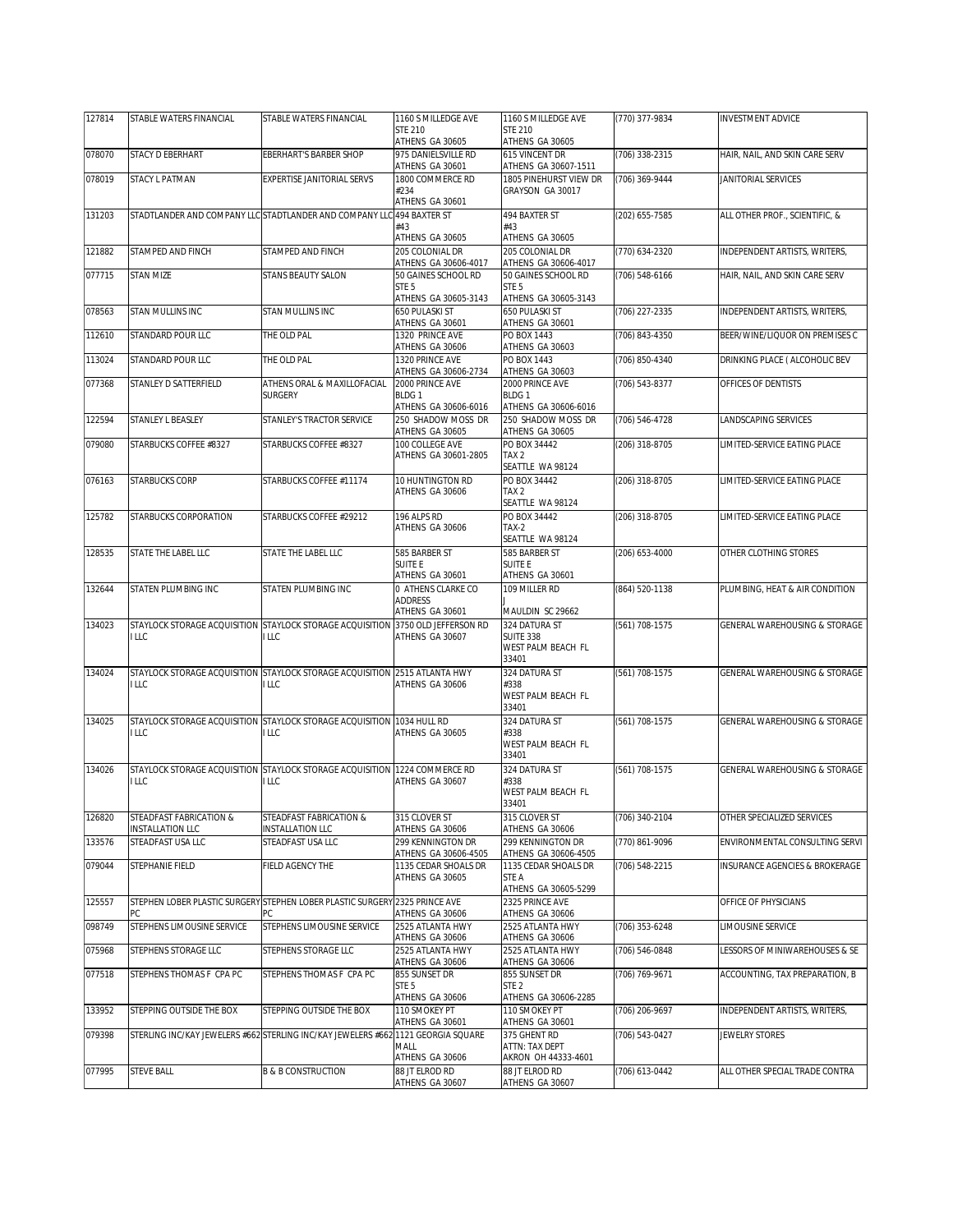| 078691 | <b>STEVE RIGBY</b>                           | RIGBY HOMES                                                                          | 2006 KARL DR                                | 2006 KARL DR                                          | (478) 256-3977 | RESIDENTIAL BUILDING CONSTRUCT |
|--------|----------------------------------------------|--------------------------------------------------------------------------------------|---------------------------------------------|-------------------------------------------------------|----------------|--------------------------------|
|        |                                              |                                                                                      |                                             | WARNER ROBINS GA 31088 WARNER ROBINS GA 31088         |                |                                |
| 077941 | <b>STEVE RUECHEL</b>                         | S R HOME PLAN SERV                                                                   | 185 N ARCADIA DR<br>BOGART GA 30622         | 185 N ARCADIA DR<br>BOGART GA 30622                   | (770) 725-7825 | OTHER BUSINESS SUPPORT SERVICE |
| 067832 | <b>STEVE SHELTON</b>                         | SONNYS SUPPLY CO                                                                     | 1171 PINE HILL CIR<br>WATKINSVILLE GA 30677 | 1171 PINE HILL CIR<br>WATKINSVILLE GA 30677           | (706) 769-5856 | SPECIAL SALES--ITINERANT DOOR  |
| 077758 | <b>STEVEN BUSH</b>                           | ATHENS SELF STORAGE                                                                  | 170 SECURITY CIR<br>ATHENS GA 30605-3328    | 170 SECURITY CIR<br>ATHENS GA 30605-3328              | (706) 353-7368 | LESSORS OF MINIWAREHOUSES & SE |
| 132713 | LLC                                          | STEWART LOGISTICAL INDUSTRIES STEWART LOGISTICAL INDUSTRIES 488 RIVER CHASE DR<br>LC | ATHENS GA 30606-4570                        | 488 RIVER CHASE DR<br>ATHENS GA 30606-4570            | (786) 651-4937 | LOCAL GENERAL FREIGHT TRUCKING |
| 077620 | STILES HEATING & COOLING INC                 | STILES HEATING & COOLING INC                                                         | 140 BEN BURTON RD<br>BOGART GA 30622        | PO BOX 6166<br>ATHENS GA 30604                        | (706) 548-1328 | ALL OTHER SPECIAL TRADE CONTRA |
| 133530 | STITT PROFESSIONAL LAWN CARE                 | STITT PROFESSIONAL LAWN CARE                                                         | 137 FALLING SHOALS DR                       | 137 FALLING SHOALS DR                                 | (706) 202-7256 | LANDSCAPING SERVICES           |
| 127451 | <b>SERVICE</b><br>STOKIENT ENTERPRISES LLC   | SERVICE<br>STOKIENT ENTERPRISES LLC                                                  | ATHENS GA 30605<br>201 LINDA AVE            | ATHENS GA 30605<br>201 LINDA AVE                      | (706) 389-9855 | OUTPATIENT MENTAL HEALTH & SUB |
| 125590 | STOREPRO SELF STORAGE LLC                    | <b>STORE PRO</b>                                                                     | ATHENS GA 30601<br>4025 LEXINGTON RD        | ATHENS GA 30601<br>4025 LEXINGTON RD                  | (706) 548-0044 | LESSORS OF MINIWAREHOUSES & SE |
| 076038 |                                              | STRATEGIC VENTURES GROUP LLC STRATEGIC VENTURES GROUP LLC                            | ATHENS GA 30605<br>1819 S LUMPKIN ST        | ATHENS GA 30605<br>1819 S LUMPKIN ST                  | (706) 353-7123 | ALL OTHER PROF., SCIENTIFIC, & |
|        |                                              |                                                                                      | #4<br>ATHENS GA 30606                       | #4<br>ATHENS GA 30606                                 |                |                                |
| 124882 | STRENGTH AND STRIKE FITNESS                  | STRENGTH AND STRIKE FITNESS                                                          | 2440 W BROAD ST<br>#12                      | 2440 W BROAD ST<br>#12                                | (323) 610-7247 | FITNESS & RECREATIONAL SPORTS  |
|        |                                              |                                                                                      | ATHENS GA 30606                             | ATHENS GA 30606                                       |                |                                |
| 129438 | STRENGTH IN MOTION PHYSICAL<br>THERAPY       | STRENGTH IN MOTION PHYSICAL<br>THERAPY                                               | 1337 W HANCOCK AVE<br>ATHENS GA 30606       | 1041 FRIAR RD<br>WATKINSVILLE GA 30677                | (706) 389-0170 | OFFICES OF PHYSICAL/SPEECH THE |
| 098918 | <b>STRESS CARE</b>                           | <b>STRESS CARE</b>                                                                   | 1 HUNTINGTON RD SOUTH<br><b>SUITE 704</b>   | 1 HUNTINGTON RD SOUTH<br>SUITE 704                    | (706) 552-0706 | OFFICES OF MENTAL HEALTH PRACT |
|        |                                              |                                                                                      | ATHENS GA 30606                             | ATHENS GA 30606                                       |                |                                |
| 077788 | STRICKLAND VAN N                             | STRICKLAND VAN N                                                                     | 135 HIDDEN HILLS LN<br>ATHENS GA 30605      | 135 HIDDEN HILLS LN<br>ATHENS GA 30605                | (706) 208-9543 | RESIDENTIAL BUILDING CONSTRUCT |
| 078789 | STRICKLANDS RESTAURANT                       | STRICKLANDS RESTAURANT                                                               | 4723 ATLANTA HWY<br>ATHENS GA 30606         | 4723 ATLANTA HWY<br>ATHENS GA 30606                   | (706) 548-7003 | FULL-SERVICE RESTAURANTS       |
| 080071 | STRICTLY BUSINESS LEGACY<br><b>GROUP LLC</b> | STRICTLY BUSINESS BARBER &<br><b>BEAUTY SALON</b>                                    | 50 GAINES SCHOOL RD<br>$B-11$               | 370 ATHENS RD<br>WINTERVILLE GA 30683                 | (706) 613-8559 | HAIR, NAIL, AND SKIN CARE SERV |
|        |                                              |                                                                                      | ATHENS GA 30605                             |                                                       |                |                                |
| 133630 | STRIKE 1ST SOCCER LLC                        | STRIKE 1ST SOCCER LLC                                                                | 1276 TOWNE SQUARE CT<br>ATHENS GA 30607     | 1276 TOWNE SQUARE CT<br>ATHENS GA 30607               | (425) 761-5636 | FITNESS & RECREATIONAL SPORTS  |
| 132353 | STRONG BASKETBALL LLC                        | STRONG BASKETBALL                                                                    | 150 MERCER LN<br>ATHENS GA 30601            | 150 MERCER LN<br>ATHENS GA 30601                      | (706) 248-8121 | OTHER SPECIALIZED SERVICES     |
| 133647 | STROTHER INC                                 | STROTHER INC                                                                         | 155 SECOND ST<br>ATHENS GA 30601-2918       | 155 SECOND ST<br>ATHENS GA 30601-2918                 | (706) 612-3393 | OFFICE ADMINISTRATION SERVICES |
| 131410 | STRUCTURAL RESOURCES INC                     | STRUCTURAL RESOURCES INC                                                             | 105 WEST PARK DR<br>STE B-2                 | <b>PO BOX 575</b>                                     | (706) 521-4740 | RESIDENTIAL BUILDING CONSTRUCT |
|        |                                              |                                                                                      | ATHENS GA 30606                             | ATHENS GA 30603                                       |                |                                |
| 130688 | STRUCTURE BUILDING COMPANY                   | STRUCTURE BUILDING COMPANY                                                           | 305 OLD COMMERCE RD<br><b>SUITE A</b>       | 305 OLD COMMERCE RD<br><b>SUITE A</b>                 | (706) 425-9626 | RESIDENTIAL BUILDING CONSTRUCT |
| 081565 | STUART ELECTRICAL SERVICES                   | STUART ELCTRICAL SERVICES                                                            | ATHENS GA 30607<br>207 WOODY DR             | ATHENS GA 30607<br>165 TUXEDO RD                      | (706) 338-9061 | ELECTRICAL CONTRACTORS         |
| 075431 | STUDIO 21 INTERIORS INC                      | STUDIO 21 INTERIORS INC                                                              | ATHENS GA 30606-3231<br>675 PULASKI ST      | ATHENS GA 30606<br>675 PULASKI ST                     | (706) 474-6188 | INTERIOR DESIGNS SERVICES      |
|        |                                              |                                                                                      | <b>SUITE 2100</b><br>ATHENS GA 30601        | <b>SUITE 2100</b><br>ATHENS GA 30601                  |                |                                |
| 116955 | <b>STUDIO BNA INC</b>                        | STUDIO BNA INC                                                                       | 675 PULASKI ST                              | 675 PULASKI ST                                        | (706) 850-4224 | <b>ARCHITECTURAL SERVICES</b>  |
|        |                                              |                                                                                      | <b>STE 600</b><br>ATHENS GA 30601           | <b>STE 600</b><br>ATHENS GA 30601                     |                |                                |
| 123205 | STUDIO M HAIR SALON LLC                      | STUDIO M HAIR SALON LLC                                                              | 100 ATHENS TOWN BLVD                        | 100 ATHENS TOWN BLVD (770) 868-9559<br><b>STE 500</b> |                | HAIR, NAIL, AND SKIN CARE SERV |
|        |                                              |                                                                                      | <b>STE 500</b><br>ATHENS GA 30606           | ATHENS GA 30606                                       |                |                                |
| 089926 | STUDIO MDS LLC                               | STUDIO MDS LLC                                                                       | 125 HOLLY FALLS DR<br>ATHENS GA 30606-3801  | 125 HOLLY FALLS DR<br>ATHENS GA 30606-3801            | (706) 424-2728 | GRAPHIC DESIGN SERVICES        |
| 132984 | STUDIO MICHAEL ROSS LLC                      | STUDIO MICHAEL ROSS LLC                                                              | 140 SPRINGDALE ST<br>#20                    | 140 SPRINGDALE ST<br>#20                              | (706) 424-9920 | INDEPENDENT ARTISTS, WRITERS,  |
|        |                                              |                                                                                      | ATHENS GA 30605                             | ATHENS GA 30605                                       |                |                                |
| 078450 | STYLE LINE CORP INTL                         | STYLE LINE CORP INTL                                                                 | 200 CUSTOM PL<br>ATHENS GA 30606            | 200 CUSTOM PL<br>ATHENS GA 30606                      | (706) 354-6782 | ALL OTHER FABRICATED METAL PRO |
| 129428 | STYLES AT FIVE HAIR SALON LLC                | STYLES AT FIVE HAIR SALON LLC                                                        | 675 PULASKI ST<br>800                       | 675 PULASKI ST<br>800                                 | (631) 745-6581 | HAIR, NAIL, AND SKIN CARE SERV |
| 079671 | STYLN' AT THE GARDEN                         | STYLN' AT THE GARDEN                                                                 | ATHENS GA 30601<br>801 RIVERHILL DR         | ATHENS GA 30601<br>311 CENTENNIAL RD                  | (706) 546-1480 | HAIR, NAIL, AND SKIN CARE SERV |
|        |                                              |                                                                                      | ATHENS GA 30606-4067                        | RUTLEDGE GA 30663                                     |                |                                |
| 127404 | SUBURBAN RESORT                              | SUBURBAN RESORT                                                                      | 2005 DANIELSVILLE RD<br>ATHENS GA 30601     | 2005 DANIELSVILLE RD<br>ATHENS GA 30601               |                | ALL OTHER AMUSEMENT & RECREATI |
| 117677 | SUCCENTRIX BUSINESS ADVISORS<br>INC          | SUCCENTRIX BUSINESS ADVISORS<br><b>INC</b>                                           | 1 HUNTINGTON RD<br>702                      | 1 HUNTINGTON RD<br>702                                | (706) 621-5224 | ALL OTHER PROF., SCIENTIFIC, & |
|        |                                              |                                                                                      | ATHENS GA 30606                             | ATHENS GA 30606                                       |                |                                |
| 112870 | SUGAR MAGNOLIA MASSAGE                       | SUGAR MAGNOLIA MASSAGE                                                               | 465 HUNTINGTON RD<br>#160                   | 465 HUNTINGTON RD<br>#160                             | (413) 230-1576 | OTHER PERSONAL CARE SERVICES   |
| 126368 | SUGAR POLISH NAIL BAR LLC                    | SUGAR POLISH NAIL BAR LLC                                                            | ATHENS GA 30605<br>125 HICKORY ST           | ATHENS GA 30605<br>2106 STERLING PARK                 | (404) 545-2999 | HAIR, NAIL, AND SKIN CARE SERV |
|        |                                              |                                                                                      | ATHENS GA 30601                             | BUFORD GA 30518                                       |                |                                |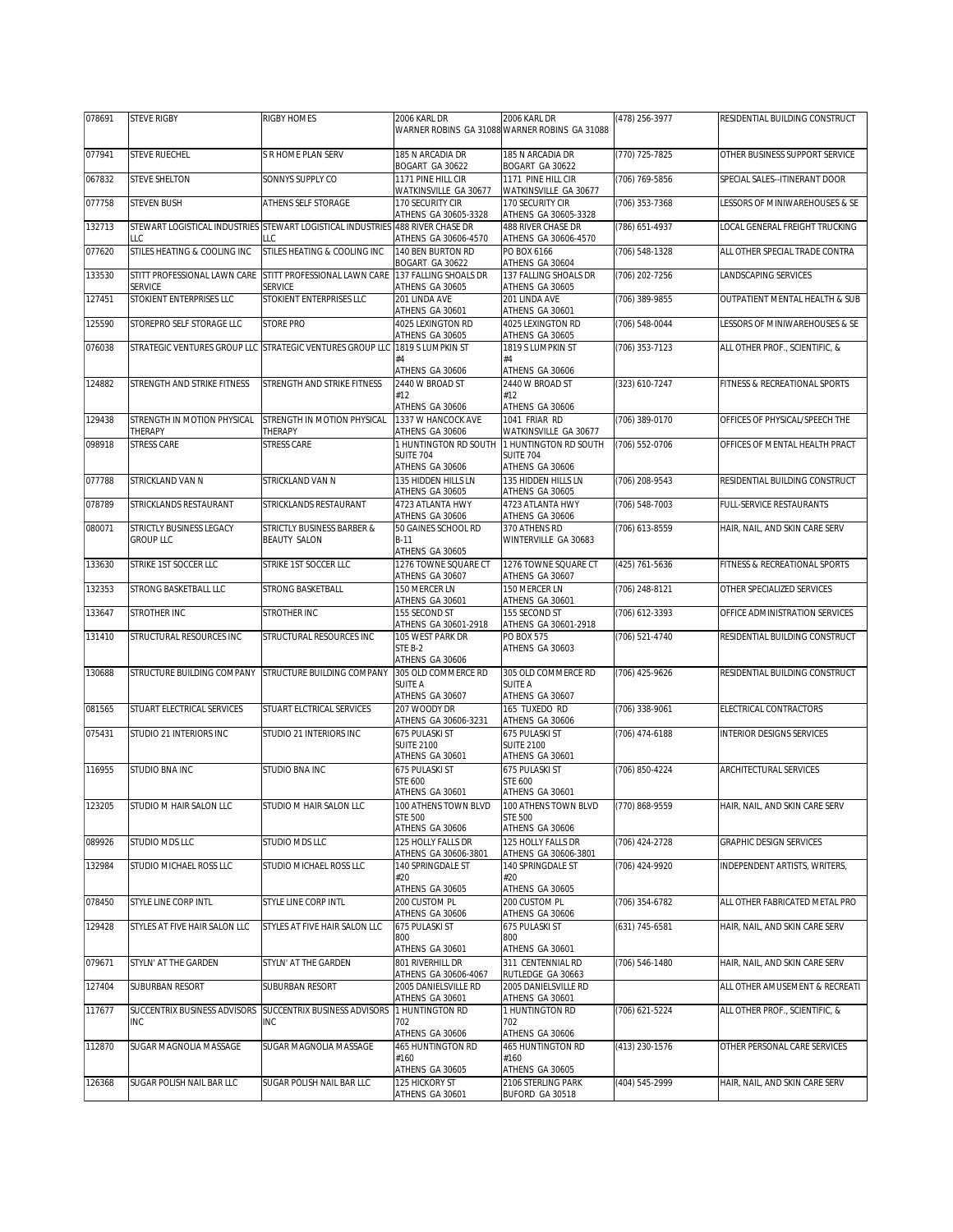| 125446 | SUITABLE FOR THE PEOPLE              | SUITABLE FOR THE PEOPLE                                   | 975 GAINES SCHOOL RD                        | 975 GAINES SCHOOL RD                         | (706) 850-6109     | OFFICE ADMINISTRATION SERVICES   |
|--------|--------------------------------------|-----------------------------------------------------------|---------------------------------------------|----------------------------------------------|--------------------|----------------------------------|
|        | <b>HEALTH SERVICE</b>                | <b>HEALTH SERVICE</b>                                     | BLDG #4 RMD<br>ATHENS GA 30605              | BLDG #4 RMD<br>ATHENS GA 30605               |                    |                                  |
| 129582 | SUITE 5 GROUP LLC                    | SUITE 5 GROUP LLC                                         | 598 S MILLEDGE AVE                          | 598 S MILLEDGE AVE                           | (706) 353-0709     | MANAGEMENT OF COMPANIES &        |
|        |                                      |                                                           | STE <sub>5</sub><br>ATHENS GA 30605-1262    | STE <sub>5</sub><br>ATHENS GA 30605-1262     |                    | <b>ENTE</b>                      |
| 074773 | SUITE FIVE LLC                       | <b>SUITE FIVE LLC</b>                                     | 598 S MILLEDGE AVE<br>STE <sub>5</sub>      | 598 S MILLEDGE AVE<br>STE <sub>5</sub>       | (706) 353-0709     | REAL ESTATE PROPERTY MANAGERS    |
|        |                                      |                                                           | ATHENS GA 30605-1262                        | ATHENS GA 30605-1262                         |                    |                                  |
| 110209 | SUKAR & SONS OF ATLANTA INC          | <b>XCELL COMMUNICATIONS</b>                               | 645 DANIELSVILLE RD<br>#A                   | 3166 BUFORD HWY<br>STE C                     | (706) 850-3131     | ALL OTHER MISCELLANEOUS STORE    |
|        |                                      |                                                           | ATHENS GA 30603                             | DULUTH GA 30096                              |                    |                                  |
| 133733 | SULLINS ONLINE RETAIL LLC            | SULLINS ONLINE RETAIL LLC                                 | 170 HIDDEN COVE DR<br>BOGART GA 30622       | 170 HIDDEN COVE DR<br>BOGART GA 30622        | (706) 773-3849     | ELECTRONIC SHOPPING & MAIL-ORD   |
| 125215 | SUMMIT BHC MONROE LLC                | TWIN LAKES RECOVERY CENTER                                | 723 BAXTER ST                               | 389 HIGHWAY 11 SW                            | (770) 241-1593     | OTHER OUTPATIENT CARE CENTERS    |
|        |                                      |                                                           | SUITE <sub>C</sub><br>ATHENS GA 30605       | MONROE GA 30655                              |                    |                                  |
| 125359 | <b>SUMMIT RESTAURANT</b>             | HARDEES #1506361                                          | 4365 LEXINGTON RD                           | 7490 CLUBHOUSE RD                            | (706) 395-2496     | LIMITED-SERVICE EATING PLACE     |
|        | DEVELOPMENT LLC                      |                                                           | ATHENS GA 30605                             | 2ND FLOOR<br>BOULDER CO 80301-3720           |                    |                                  |
| 126187 | <b>SUMMIT RESTAURANT</b>             | HARDEES #1506396                                          | 3075 ATLANTA HWY                            | 3075 ATLANTA HWY                             | (706) 247-7716     | FULL-SERVICE RESTAURANTS         |
| 077136 | DEVELOPMENTS LLC<br>SUN H CHOI       | J C LAUNDRY MAT                                           | ATHENS GA 30606<br>1323 W HANCOCK AVE       | ATHENS GA 30606<br>1323 W HANCOCK AVE        | (706) 353-1621     | COIN-OPERATED LAUNDRIES & DRYC   |
| 078280 | SUN H CHOI                           | J C FOOD STORE                                            | ATHENS GA 30606<br>1323 W HANCOCK AVE       | ATHENS GA 30606<br>1323 W HANCOCK AVE        | (706) 543-5818     | SUPERMARKETS & OTHER GROCERY (   |
|        |                                      |                                                           | ATHENS GA 30606                             | ATHENS GA 30606                              |                    |                                  |
| 120850 | SUNBELT RENTALS INC                  | SUNBELT RENTALS INC                                       | 4645 ATLANTA HWY<br>BOGART GA 30622         | 2341 DEERFIELD DR<br><b>ATT LICENSING</b>    | (706) 548-7588     | ALL OTHER MISCELLANEOUS STORE    |
|        |                                      |                                                           |                                             | FORT MILL SC 29715                           |                    |                                  |
| 129362 | SUNDAY JEWELERS LLC                  | SUNDAY JEWELERS LLC                                       | 305 IRON WOOD WAY<br>ATHENS GA 30605        | 305 IRON WOOD WAY<br>ATHENS GA 30605         | (954) 540-7594     | ELECTRONIC SHOPPING & MAIL-ORD   |
| 129478 | SUNDOG TRADING                       | <b>SUNDOG TRADING</b>                                     | 515 KING AVE                                | 515 KING AVE                                 | (478) 394-3414     | OTHER DIRECT SELLING ESTABLISH   |
| 103955 | SUNDOWN ENTERTAINMENT LLC            | <b>SUNDOWN SALOON</b>                                     | ATHENS GA 30606-2971<br>50 GAINES SCHOOL RD | ATHENS GA 30606-2971<br>3675 SMITHONIA RD    | $(706)$ 850-1180   | BEER & LIQUOR ON PREMISES CONS   |
|        |                                      |                                                           | <b>STE 14</b>                               | <b>COMER GA 30629</b>                        |                    |                                  |
| 104061 | SUNDOWN ENTERTAINMENT LLC            | SUNDOWN SALOON                                            | ATHENS GA 30605-7401<br>50 GAINES SCHOOL RD | 3675 SMITHONIA RD                            | (706) 850-1180     | DRINKING PLACE ( ALCOHOLIC BEV   |
|        |                                      |                                                           | <b>STE 14</b>                               | <b>COMER GA 30629</b>                        |                    |                                  |
| 120590 | SUNFLOWER HAIR SALON AND             | SUNFLOWER HAIR SALON AND                                  | ATHENS GA 30605-7401<br>400 HAWTHORNE AVE   | 2505 W BROAD ST                              | (706) 224-3989     | HAIR, NAIL, AND SKIN CARE SERV   |
|        | SPA LLC                              | SPA LLC                                                   | <b>SUITE II</b><br>ATHENS GA 30606          | APT 813<br>ATHENS GA 30606                   |                    |                                  |
| 132941 | SUNRISE NURSERY LLC                  | SUNRISE NURSERY LLC                                       | 550 ATHENS RD                               | 550 ATHENS RD                                | (706) 901-7082     | FLOWER, NURSERY STOCK, & FLORI   |
| 101456 | <b>SUNSET FINANCE</b>                | <b>FLIGHT FINANCE</b>                                     | WINTERVILLE GA 30683<br>3701 ATLANTA HWY    | WINTERVILLE GA 30683<br>510 MOUNTAIN VIEW DR | (706) 354-8854     | OTHER NONDEPOSITORY CREDIT INT   |
|        |                                      |                                                           | UNIT <sub>2</sub>                           | <b>STE 500</b>                               |                    |                                  |
| 075121 | SUNSET FINANCE CO OF MONROE          | SUNSET FINANCE COMPANY OF                                 | BOGART GA 30622<br>2205 LEXINGTON RD        | SENECA SC 29672<br>510 MOUNTAIN VIEW DR      | (706) 546-5953     | OTHER NONDEPOSITORY CREDIT INT   |
|        | LLC                                  | <b>ATHENS</b>                                             | STE A                                       | <b>STE 500</b>                               |                    |                                  |
| 091313 | SUPER MARKET EL CAMINO REAL          | SUPER MARKET EL CAMINO REAL                               | ATHENS GA 30605<br>401 NORTH AVE            | SENECA SC 29672<br>401 NORTH AVE             | (706) 850-7750     | SUPERMARKETS & OTHER GROCERY (   |
|        |                                      |                                                           | SUITE #2                                    | SUITE #2<br>ATHENS GA 30601                  |                    |                                  |
| 129872 | SUPERCUTS CORPORATE SHOPS            | SUPERCUTS #90622                                          | ATHENS GA 30601<br>1860 BARNETT SHOALS RD   | 3701 WAYZATA BLVD                            | (952) 947-7262     | HAIR, NAIL, AND SKIN CARE SERV   |
|        | INC                                  |                                                           | <b>STE 410</b><br>ATHENS GA 30605           | <b>STE 500</b><br>MINNEAPOLIS MN             |                    |                                  |
|        |                                      |                                                           |                                             | 55416-0019                                   |                    |                                  |
| 074998 | SUPERIOR AIR MANAGEMENT              | SUPERIOR AIR MANAGEMENT                                   | 230 FLOYD DR<br>ATHENS GA 30607             | PO BOX 7743<br>ATHENS GA 30604               | (706) 543-2141     | PLUMBING, HEATING, & AIR-CONDITI |
| 079602 | SUPERIOR CAR CARE INC                | SUPERIOR CAR CARE INC                                     | 110 FLORENCE DR<br>ATHENS GA 30606          | 110 FLORENCE DR<br>ATHENS GA 30606           | (706) 316-1400     | AUTOMOTIVE MECHANICAL/ELECTRIC   |
| 131334 | SUPERIOR FENCE & RAIL OF             | SUPERIOR FENCE & RAIL OF                                  | 125 TRADE ST                                | 125 TRADE ST                                 | (706) 534-6677     | ALL OTHER MISCELLANEOUS STORE    |
| 126350 | NORTHEAST GA LLC<br>SUPERMERCADO LLC | NORTHEAST GA LLC<br>LOS AMIGOS                            | BOGART GA 30622<br>109 ROWE RD              | BOGART GA 30622<br>109 ROWE RD               | $(706) 543 - 9637$ | SUPERMARKETS & OTHER GROCERY (   |
|        |                                      |                                                           | ATHENS GA 30601                             | ATHENS GA 30601                              |                    |                                  |
| 122710 | SUPREME CAR CARE LLC                 | SUPREME CAR CARE LLC                                      | 3155 ATLANTA HWY<br>STE B                   | 3155 ATLANTA HWY<br>STE B                    |                    | AUTOMOTIVE MECHANICAL/ELECTRIC   |
|        |                                      |                                                           | ATHENS GA 30606-6980                        | ATHENS GA 30606-6980                         |                    |                                  |
| 076184 | SURESHOT INC                         | LUNA BAKING CO                                            | 815 W BROAD ST<br>STE B&C                   | 815 W BROAD ST<br>STE B&C                    | (706) 548-8100     | OTHER SPECIALTY FOOD STORES      |
|        |                                      |                                                           | ATHENS GA 30601                             | ATHENS GA 30601                              |                    |                                  |
| 112884 | SURESHOT INC                         | <b>IDEAL BAGEL CO</b>                                     | 815 W BROAD ST<br>STE B                     | 815 W BROAD ST<br>STE B                      | (706) 380-4472     | OTHER SPECIALTY FOOD STORES      |
|        |                                      |                                                           | ATHENS GA 30601                             | ATHENS GA 30601                              |                    |                                  |
| 127012 | SURFACE DRAINAGE SOLUTIONS<br>LLC    | SURFACE DRAINAGE SOLUTIONS<br>LC                          | 120 JULIA ANN CIR<br>ATHENS GA 30606        | 120 JULIA ANN CIR<br>ATHENS GA 30606         | (706) 418-1313     | OTHER SPECIALIZED SERVICES       |
| 128936 | SURGERY CENTER OF ATHENS LLC         | SURGERY CENTER OF ATHENS                                  | 2142 W BROAD ST                             | 2142 W BROAD ST                              | (423) 649-3300     | ALL OTHER AMBULATORY HEALTH CA   |
|        |                                      |                                                           | <b>BLDG 100 STE 100</b><br>ATHENS GA 30606  | <b>BLDG 100 STE 100</b><br>ATHENS GA 30606   |                    |                                  |
| 078944 | SUSAN HENDERSON                      | <b>HENDERSONS</b>                                         | 265 MILLEDGE TER                            | 265 MILLEDGE TER                             | (706) 247-6634     | ELECTRONIC SHOPPING & MAIL-ORD   |
| 133088 |                                      | SUTHERLIN HYUNDAI ATHENS LLC SUTHERLIN HYUNDAI ATHENS LLC | ATHENS GA 30606-4937<br>4160 ATLANTA HWY    | ATHENS GA 30606-4937<br>3520 HWY 20          | (678) 714-4069     | NEW CAR DEALERS                  |
|        |                                      |                                                           | ATHENS GA 30606                             | BUFORD GA 30519                              |                    |                                  |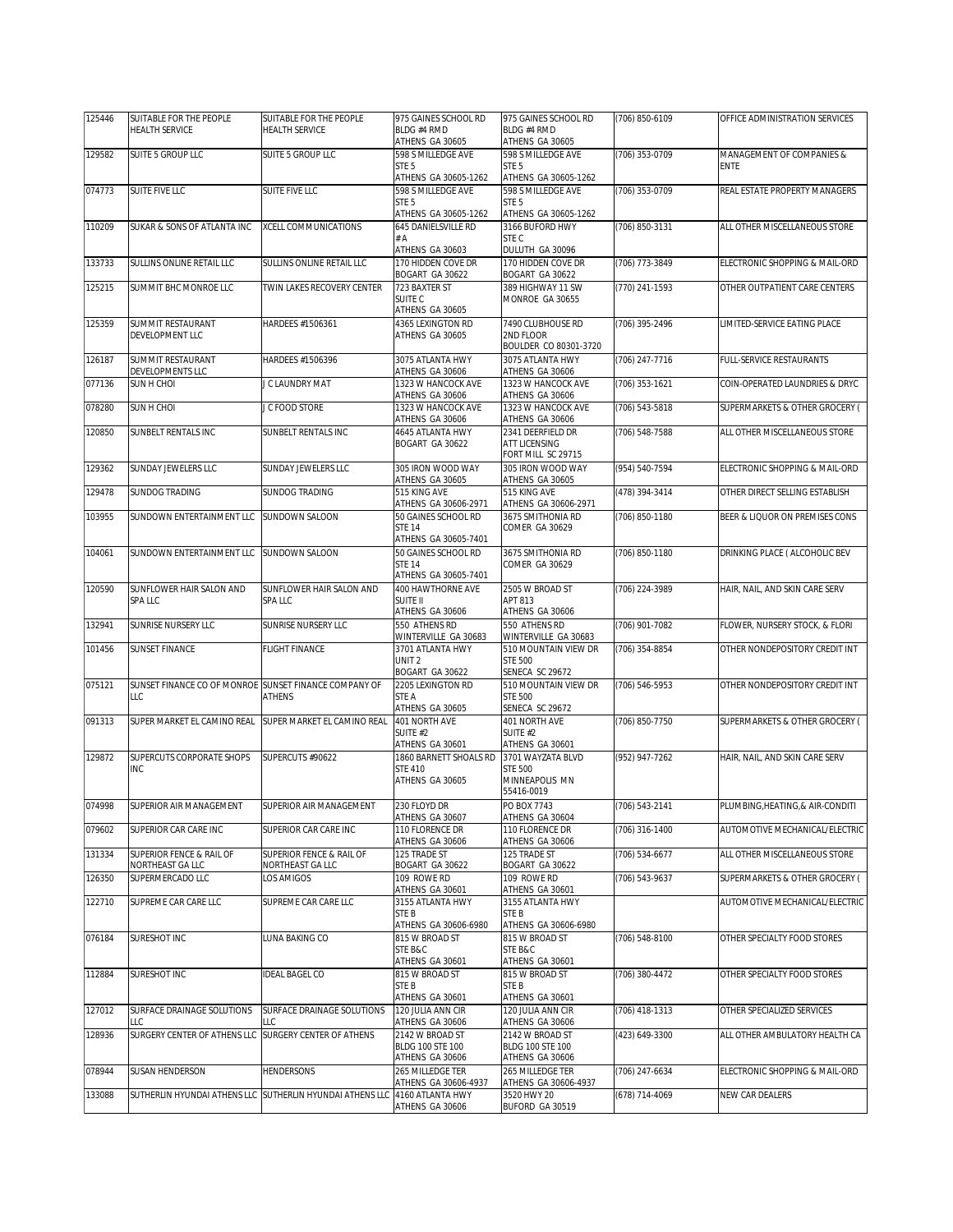| 079533 | SUZANNE ALLEN DESIGN LLC               | SUZANNE ALLEN DESIGN LLC                              | 580 FORTSON RD<br>ATHENS GA 30606                         | 580 FORTSON RD<br>ATHENS GA 30606                         | (706) 543-4333 | <b>INTERIOR DESIGNS SERVICES</b> |
|--------|----------------------------------------|-------------------------------------------------------|-----------------------------------------------------------|-----------------------------------------------------------|----------------|----------------------------------|
| 124809 | SUZY HOLCOMBE MASSAGE                  | SUZY HOLCOMBE MASSAGE                                 | 2350 PRINCE AVE                                           | 175 SHERWOOD DR                                           | (864) 680-5523 | OTHER SPECIALIZED SERVICES       |
|        | THERAPY LLC                            | THERAPY LLC                                           | 19<br>ATHENS GA 30606-6031                                | ATHENS GA 30606                                           |                |                                  |
| 127996 | SVASTHA HOLDINGS LLC                   | <b>CLUB PILATES</b>                                   | 290 ALPS RD<br>ATHENS GA 30606                            | 1500 OGLETHORPE AVE<br>SUITE 500 D<br>ATHENS GA 30606     | (706) 406-1710 | FITNESS & RECREATIONAL SPORTS    |
| 076402 | SWAGLER MICHELLE A PHD                 | SWAGLER MICHELLE A PHD                                | 1150 S MILLEDGE AVE<br>STE 4<br>ATHENS GA 30605-6723      | 1150 S MILLEDGE AVE<br>STE 4<br>ATHENS GA 30605-6723      | (706) 548-6744 | OFFICES OF MENTAL HEALTH PRACT   |
| 133005 | SWAINS EXTERIOR CLEANING               | SWAINS EXTERIOR CLEANING                              | 6230 OLD JEFFERSON RD<br>ATHENS GA 30607                  | 6230 OLD JEFFERSON RD<br>ATHENS GA 30607                  | (706) 247-4251 | OTHER SERVICES TO BLDG & DWELL   |
| 120808 | SWEETIE PIE BY SAVIE LLC               | SWEETIE PIE BY SAVIE LLC                              | 150 E WHITEHALL RD<br>ATHENS GA 30606                     | 150 E WHITEHALL RD<br>ATHENS GA 30606                     | (706) 850-9255 | BREAD AND BAKERY PRODUCT MANUF   |
| 077275 | SWINFORDS CARPETS & FLOOR<br>COVER     | SWINFORDS CARPETS & FLOOR<br>COVER                    | 125 ROWE RD<br>ATHENS GA 30601                            | 125 ROWE RD<br>ATHENS GA 30601                            | (706) 353-8865 | FLOOR COVERING STORES            |
| 111631 | SWISSAUSTRAL USA LLC                   | SWISSAUSTRAL USA LLC                                  | 111 RIVERBEND RD<br>#271<br>ATHENS GA 30602               | 111 RIVERBEND RD<br>#271<br>ATHENS GA 30602               | (706) 224-2752 | ALL OTHER PROF., SCIENTIFIC, &   |
| 108301 | SYDNEY FELKER-ROSS PH D                | SYDNEY FELKER-ROSS PH D                               | 1150 S MILLEDGE AVE<br>STE 4<br>ATHENS GA 30605-6723      | 1150 S MILLEDGE AVE<br>STE 4<br>ATHENS GA 30605-6723      | (706) 548-6744 | OFFICES OF MENTAL HEALTH PRACT   |
| 125003 | SYLVIA SCHAEFER                        | FLYING PARROT QUILTS                                  | 208 EAST CREEK BND<br>ATHENS GA 30605                     | 208 EAST CREEK BND<br>ATHENS GA 30605                     | (706) 247-5753 | ELECTRONIC SHOPPING & MAIL-ORD   |
| 078683 | SYNOVUS SECURITIES INC                 | SYNOVUS SECURITIES INC                                | 150 W HANCOCK AVE<br>ATHENS GA 30601                      | PO BOX 2628<br>COLUMBUS GA 31902                          | (706) 649-2558 | SECURITIES BROKERAGE             |
| 080047 | SYNOVUS TRUST CO N.A.                  | SYNOVUS TRUST CO N.A.                                 | 150 W HANCOCK AVE<br>FLOOR 1<br>ATHENS GA 30601           | 1111 BAY AVE<br><b>STE 200</b><br>COLUMBUS GA 31901       | (706) 557-7115 | ALL OTHER FINANCIAL INVESTMENT   |
| 080112 | T & G'S CLEANING SERVICES              | T & G'S CLEANING SERVICES                             | <b>148 GRETCHEN LN</b><br>WINTERVILLE GA 30683            | 148 GRETCHEN LN<br>WINTERVILLE GA 30683                   | (706) 202-8632 | <b>JANITORIAL SERVICES</b>       |
| 133434 | <b>T &amp; R CONSTRUCTION</b>          | <b>E&amp; R CONSTRUCTION</b>                          | 228 PITTARD RD<br>ATHENS GA 30601                         | 228 PITTARD RD<br>ATHENS GA 30601                         | (706) 286-2777 | ROOFING, SIDING, & SHEET METAL   |
| 132997 | T & T DEALS                            | <b>B</b> T DEALS                                      | 645 DANIELSVILLE RD<br><b>SUITE F</b><br>ATHENS GA 30601  | 113 MARIO CIR<br>ATHENS GA 30606                          | (706) 286-0575 | OTHER CLOTHING STORES            |
| 078412 | T D E INC CONSTRUCTION AND<br>PAINTING | T D E INC CONSTRUCTION AND<br>PAINTING                | 340 COMMERCE BLVD<br><b>STE 105</b><br>ATHENS GA 30606    | 340 COMMERCE BLVD<br><b>STE 105</b><br>ATHENS GA 30606    | (706) 369-6861 | RESIDENTIAL BUILDING CONSTRUCT   |
| 077787 | T K ANDERSON JEWELRY LTD               | T K ANDERSON JEWELRY                                  | 1 HUNTINGTON RD<br><b>STE 705</b><br>ATHENS GA 30606      | PO BOX 6503<br>ATHENS GA 30604                            | (706) 549-5286 | <b>JEWELRY STORES</b>            |
| 125510 | T-MOBILE FINANCIAL LLC                 | T-MOBILE FINANCIAL LLC                                | 124 ALPS RD<br>ATHENS GA 30606                            | 12920 SE 38TH ST<br>BELLEVUE WA 98006-1350                | (302) 636-8910 | OTHER SPECIALIZED SERVICES       |
| 127126 | T-MOBILE FINANCIAL LLC                 | T-MOBILE FINANCIAL LLC                                | 1055 GAINES SCHOOL RD<br>109<br>ATHENS GA 30605           | 12920 SE 38TH ST<br>SALES/LICENSES<br>BELLEVUE WA 98006   | (630) 857-2106 | OTHER SPECIALIZED SERVICES       |
| 127256 | T-MOBILE FINANCIAL LLC                 | T-MOBILE FINANCIAL LLC                                | 3727 ATLANTA HWY<br>BOGART GA 30622                       | 12920 SE 38TH ST<br>BELLEVUE WA 98006-1350                | (630) 857-2106 | ALL OTHER MISCELLANEOUS STORE    |
| 125509 | T-MOBILE LEASING LLC                   | T-MOBILE LEASING LLC                                  | 124 ALPS RD<br>ATHENS GA 30606                            | 12920 SE 38TH ST<br>BELLEVUE WA 98006-1350                |                | OTHER SPECIALIZED SERVICES       |
| 127127 | T-MOBILE LEASING LLC                   | T-MOBILE LEASING LLC                                  | 1055 GAINES SCHOOL RD<br>109<br>ATHENS GA 30605           | 12920 SE 38TH ST<br>SALES/LICENSES<br>BELLEVUE WA 98006   | (630) 857-2106 | OTHER SPECIALIZED SERVICES       |
| 127258 | T-MOBILE LEASING LLC                   | T-MOBILE LEASING LLC                                  | 3727 ATLANTA HWY<br>BOGART GA 30622                       | 12920 SE 38TH ST<br>SALES/LICENSES<br>BELLEVUE WA 98006   | (630) 857-2106 | ALL OTHER MISCELLANEOUS STORE    |
| 079304 | T-MOBILE SOUTH LLC                     | T-MOBILE SOUTH LLC                                    | 124 ALPS RD<br>ATHENS GA 30606                            | 12920 SE 38TH ST<br>BELLEVUE WA 98006                     | (706) 645-2000 | APPLIANCE, TV, & OTHER ELECTRO   |
| 127125 | T-MOBILE SOUTH LLC                     | T-MOBILE SOUTH LLC                                    | 1055 GAINES SCHOOL RD<br>109<br>ATHENS GA 30605           | 12920 SE 38TH ST<br>SALES/LICENSES<br>BELLEVUE WA 98006   | (630) 857-2106 | OTHER SPECIALIZED SERVICES       |
| 127255 | T-MOBILE SOUTH LLC                     | T-MOBILE SOUTH LLC                                    | 3727 ATLANTA HWY<br>BOGART GA 30622                       | 12920 SE 38TH ST<br>SALES/LICENSES<br>BELLEVUE WA 98006   | (630) 857-2106 | ALL OTHER MISCELLANEOUS STORE    |
| 077456 | TA DAH INC                             | TA DAH INC                                            | 3145 ATLANTA HWY<br>ATHENS GA 30606                       | 3145 ATLANTA HWY<br>ATHENS GA 30606                       | (706) 310-9945 | GIFT, NOVELTY, & SOUVENIR STOR   |
| 128593 | TACOS LOS PLEBES LLC                   | TACOS LOS PLEBES LLC                                  | 675 DANIELSVILLE RD<br>ATHENS GA 30601                    | 675 DANIELSVILLE RD<br>ATHENS GA 30601                    | (706) 850-8077 | FULL-SERVICE RESTAURANTS         |
| 128969 | TAI AND KYO INC                        | INOKO HIBACHI EXPRESS EASTSIDE 1860 BARNETT SHOALS RD | #304<br>ATHENS GA 30605                                   | 1860 BARNETT SHOALS RD<br>#304<br>ATHENS GA 30605         | (706) 546-5662 | FULL-SERVICE RESTAURANTS         |
| 133997 | TAICHI BUBBLE TEA                      | TAICHI BUBBLE TEA                                     | 151 E BROAD ST<br>ATHENS GA 30601                         | 151 E BROAD ST<br>ATHENS GA 30601                         | (706) 395-6483 | FULL-SERVICE RESTAURANTS         |
| 079501 | TALBOTS INC #622                       | TALBOTS INC #622                                      | 196 ALPS RD<br>SUITE 8<br>ATHENS GA 30606                 | 175 BEAL ST<br>HINGHAM MA 02043                           | (781) 741-4784 | FAMILY CLOTHING STORES           |
| 125952 | TAN ATHENS LLC                         | TAN ATHENS                                            | 2361 W BROAD ST<br>STE <sub>3</sub>                       | 2361 W BROAD ST<br>STE <sub>3</sub>                       | (706) 224-2876 | OTHER PERSONAL CARE SERVICES     |
| 075615 | TANNIS LICKLITER                       | <b>TANNIS LICKLITER</b>                               | ATHENS GA 30606<br>235 JOHNSON DR<br>ATHENS GA 30605-2307 | ATHENS GA 30606<br>235 JOHNSON DR<br>ATHENS GA 30605-2307 | (706) 248-0199 | SINGLE FAMILY HOUSING CONSTRUC   |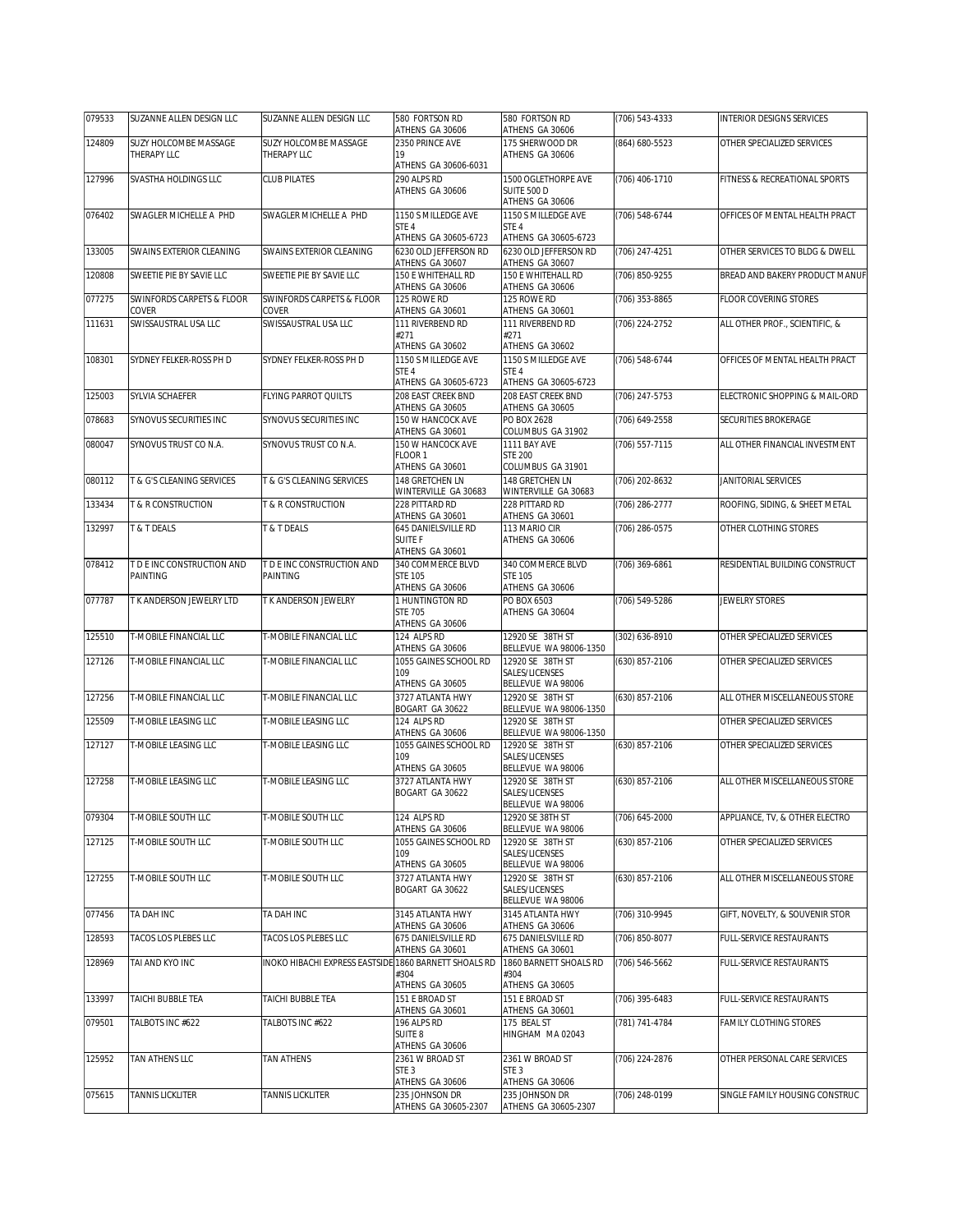| 126576 | TANYA'S BASKETS & DESIGNS                             | TANYA'S BASKETS & DESIGNS                                 | 235 SYCAMORE DR                                                         | 235 SYCAMORE DR                                                 | (706) 351-1096 | OTHER SPECIALIZED SERVICES     |
|--------|-------------------------------------------------------|-----------------------------------------------------------|-------------------------------------------------------------------------|-----------------------------------------------------------------|----------------|--------------------------------|
|        |                                                       |                                                           | R6<br>ATHENS GA 30606                                                   | R6<br>ATHENS GA 30606                                           |                |                                |
| 074717 | <b>TARGET CORPORATION</b>                             | TARGET STORES T-1453                                      | 3065 ATLANTA HWY<br>ATHENS GA 30606                                     | PO BOX 9471<br>MINNEAPOLIS MN<br>55440-9471                     | (612) 761-2282 | ALL OTHER GENERAL MERCHANDISE  |
| 091005 | <b>TARGET CORPORATION</b>                             | TARGET STORE T-1453                                       | 3065 ATLANTA HWY<br>ATHENS GA 30606                                     | PO BOX 9471<br>MINNEAPOLIS MN<br>55440-9471                     | (706) 208-9379 | BEER/WINE PKG/SUNDAY SALES     |
| 132896 | TARGET CORPORATION                                    | TARGET STORE T-3362                                       | 127 E BROAD ST<br>ATHENS GA 30601-2852                                  | PO BOX 9471<br>MINNEAPOLIS MN<br>55440-9471                     | (706) 715-3851 | ALL OTHER GENERAL MERCHANDISE  |
| 123093 | TARGET OPTICAL #4816                                  | TARGET OPTICAL #4816                                      | 3065 ATLANTA HWY                                                        | PO BOX 8509<br>MASON OH 45040                                   | (706) 395-0400 | ALL OTHER MISCELLANEOUS STORE  |
| 131521 | <b>TASHEENA JONES</b>                                 | <b>TASHEENA JONES</b>                                     | ATHENS GA 30606<br>2500 W BROAD ST                                      | 150 FLANNIGANS PL                                               | (404) 520-0993 | ALL OTHER PERSONAL SERVICES    |
|        |                                                       |                                                           | #201<br>ATHENS GA 30601                                                 | ATHENS GA 30605                                                 |                |                                |
| 128492 |                                                       | TAX RETURN CENTER OF GEORGIA TAX RETURN CENTER OF GEORGIA | 188 BEN BURTON CIR<br><b>SUITE 300</b><br>BOGART GA 30622               | 188 BEN BURTON CIR<br><b>SUITE 300</b><br>BOGART GA 30622       | (706) 255-2911 | ACCOUNTING, TAX PREPARATION, B |
| 126259 | TAX SERVICES OF AMERICA INC                           | JACKSON HEWITT TAX SERVICE                                | 4375 LEXINGTON RD                                                       | PO BOX 941290                                                   | (407) 691-0004 | ACCOUNTING, TAX PREPARATION, B |
| 128447 | TAX SERVICES OF AMERICA INC                           | JACKSON HEWITT TAX SERVICE                                | ATHENS GA 30605<br>760 HAWTHORNE AVE                                    | MAITLAND FL 32794<br>PO BOX 941290                              | (407) 691-0004 | ACCOUNTING, TAX PREPARATION, B |
|        |                                                       |                                                           | UNIT B<br>ATHENS GA 30606                                               | MAITLAND FL 32794                                               |                |                                |
| 132350 | TAX SERVICES OF AMERICA INC                           | JACKSON HEWITT TAX SERVICE                                | 1860 S BARNETT SHOALS<br><b>RD</b><br><b>STE 403</b><br>ATHENS GA 30605 | PO BOX 941290<br>MAITLAND FL 32794                              | (407) 691-0004 | ACCOUNTING, TAX PREPARATION, B |
| 131049 | TBL DISTRIBUTORS LLC                                  | TBL DISTRIBUTORS LLC                                      | 151 BEN BURTON CIR                                                      | PO BOX 509                                                      | (706) 215-2155 | OTHER DIRECT SELLING ESTABLISH |
| 085216 | TDS MANAGEMENT,                                       | <b>TAQUERIA DEL SOL</b>                                   | BOGART GA 30622<br>334 PRINCE AVE                                       | JEFFERSON GA 30549<br>2165 CHESHIRE BRIDGE RD                   | (706) 353-3890 | BEER/WINE/LIQUOR ON PREMISES C |
|        | INC/TAQUERIA DEL SOL-ATHENS<br>LLC                    |                                                           | ATHENS GA 30601-2447                                                    | ATLANTA GA 30324                                                |                |                                |
| 086957 | TDS MANAGEMENT,<br>INC/TAQUERIA DEL SOL-ATHENS<br>LLC | TAQUERIA DEL SOL                                          | 334 PRINCE AVE<br>ATHENS GA 30601-2447                                  | 2165 CHESHIRE BRIDGE RD<br>ATLANTA GA 30324                     | (706) 353-3890 | FULL-SERVICE RESTAURANTS       |
| 132788 | <b>TEAL ROSES BOUTIQUE</b>                            | <b>TEAL ROSES BOUTIQUE</b>                                | 162 CALVIN ST<br>ATHENS GA 30601                                        | <b>PO BOX 5954</b><br>ATHENS GA 30604-5954                      | (706) 224-1854 | ELECTRONIC SHOPPING & MAIL-ORD |
| 104334 | TEAM BISCUITS & BURGERS LLC                           | TEAM BISCUITS & BURGERS LLC                               | 745 DANIELSVILLE RD<br>ATHENS GA 30601-1403                             | 22 SUNNY HILLS DR<br>ATHENS GA 30601                            | (706) 543-8326 | FULL-SERVICE RESTAURANTS       |
| 074780 | <b>TEASTER PROPERTIES LLC</b>                         | CRAZY RAYS SELF STORAGE CE                                | 1040 HIGHWAY 29 N<br>ATHENS GA 30601                                    | 1040 HIGHWAY 29 N<br>ATHENS GA 30601                            | (706) 549-2222 | LESSORS OF MINIWAREHOUSES & SE |
| 128607 | <b>TEASTER PROPERTIES LLP</b>                         | THE CUTTING EDGE                                          | 2026 S MILLEDGE AVE<br>C5<br>ATHENS GA 30605                            | 1040 HWY 29 N<br>ATHENS GA 30601                                | (706) 549-1369 | HAIR, NAIL, AND SKIN CARE SERV |
| 078338 | TEAT BARBARA R                                        | <b>STANS</b>                                              | 50 GAINES SCHOOL RD                                                     | 50 GAINES SCHOOL RD                                             | (706) 353-6567 | HAIR, NAIL, AND SKIN CARE SERV |
| 133528 | TEDDI SHRINER LPC                                     | TEDDI SHRINER LPC                                         | ATHENS GA 30605-7401<br>345 W HANCOCK AVE                               | ATHENS GA 30605-7401<br>345 W HANCOCK AVE                       | (706) 766-5794 | OFFICES OF MENTAL HEALTH PRACT |
|        |                                                       |                                                           | SUITE 207<br>ATHENS GA 30601                                            | <b>SUITE 207</b><br>ATHENS GA 30601                             |                |                                |
| 122858 | TELECOM INNOVATIONS LLC                               | TELECOM INNOVATIONS LLC                                   | 745 S MILLEDGE AVE<br>STE <sub>2A</sub><br>ATHENS GA 30605-1252         | 745 S MILLEDGE AVE<br>STE <sub>2A</sub><br>ATHENS GA 30605-1252 | (706) 705-4088 | OTHER SPECIALIZED SERVICES     |
| 079863 | TELENET MARKETING SOLUTIONS<br>LLC                    | TELENET MARKETING SOLUTIONS<br>LLC                        | 1915 NEW JIMMY DANIEL<br>RD<br>ATHENS GA 30606                          | 1915 NEW JIMMY DANIEL RD (706) 353-1940<br>ATHENS GA 30606      |                | TELEPHONE CALL CENTERS         |
| 074571 | TELFAIR PLACE HOMEOWNERS                              | TELFAIR PLACE HOMEOWNERS                                  | 255 WATERFORD WAY                                                       | PO BOX 48285                                                    | (706) 613-7247 | OTHER SIMILAR ORGANIZATIONS    |
| 112175 | ASSOC<br>TELLA TO YOU ORGANIC HAIR                    | ASSOC<br>TELLA TO YOU ORGANIC HAIR                        | ATHENS GA 30606<br>220 N MILLEDGE AVE                                   | ATHENS GA 30604<br>220 N MILLEDGE AVE                           | (954) 675-8133 | HAIR, NAIL, AND SKIN CARE SERV |
|        | SALON                                                 | SALON                                                     | В<br>ATHENS GA 30601-3804                                               | ATHENS GA 30601-3804                                            |                |                                |
| 090528 | TENA'S FINE DIAMONDS &                                | TENA'S FINE DIAMONDS &                                    | 283 E CLAYTON ST                                                        | 283 E CLAYTON ST                                                | (706) 543-3473 | JEWELRY STORES                 |
| 078941 | JEWELRY<br>TENNIS FOR LIFE INC                        | Jewelry<br>TENNIS FOR LIFE INC                            | ATHENS GA 30601<br>290 NORMAL AVE                                       | ATHENS GA 30601<br>290 NORMAL AVE                               | (706) 769-2954 | ALL OTHER SCHOOLS & INSTRUCTIO |
|        |                                                       |                                                           | ATHENS GA 30606                                                         | ATHENS GA 30606                                                 |                |                                |
| 105983 | TERC                                                  | TERC                                                      | 160 COHEN ST<br>ATHENS GA 30601                                         | 160 COHEN ST<br>ATHENS GA 30601                                 |                | NON-PROFIT ORGANIZATION        |
| 076196 | TERESA BRIDGES                                        | TERESA'S GIFTS                                            | 180 HUNTERS CROSSING RI<br>ATHENS GA 30606-6500                         | 180 HUNTERS CROSSING RD<br>ATHENS GA 30606-6500                 | (706) 548-1609 | OTHER DIRECT SELLING ESTABLISH |
| 099020 | TERI HARRIS TRUCKING LLC                              | TERI HARRIS TRUCKING LLC                                  | 994 WINTERVILLE RD<br>ATHENS GA 30605                                   | 994 WINTERVILLE RD<br>ATHENS GA 30605                           | (706) 543-0061 | LONG-DISTANCE GENERAL FREIGHT  |
| 121233 | TERRA FIRMA AUTO GROUP LLC                            | <b>TERRA FIRMA</b>                                        | 357 OAK ST<br>ATHENS GA 30601                                           | 200 FEATHERWOOD HOLW<br>ATHENS GA 30601                         | (805) 450-4130 | ELECTRONIC SHOPPING & MAIL-ORD |
| 127035 | TERRACON CONSULTANTS INC                              | TERRACON CONSULTANTS INC                                  | 385 CREEK STONE CT<br>STE <sub>3</sub><br>ATHENS GA 30601               | 10841 S RIDGEVIEW RD<br>OLATHE KS 66061                         | (706) 715-7120 | ALL OTHER PROF., SCIENTIFIC, & |
| 079544 | TERRAPIN BEER CO                                      | TERRAPIN BEER CO                                          | 265 NEWTON BRIDGE RD<br>ATHENS GA 30607                                 | 250 S WACKER DR<br><b>STE 800</b><br>CHICAGO IL 60606           | (888) 557-2337 | <b>BREWERIES</b>               |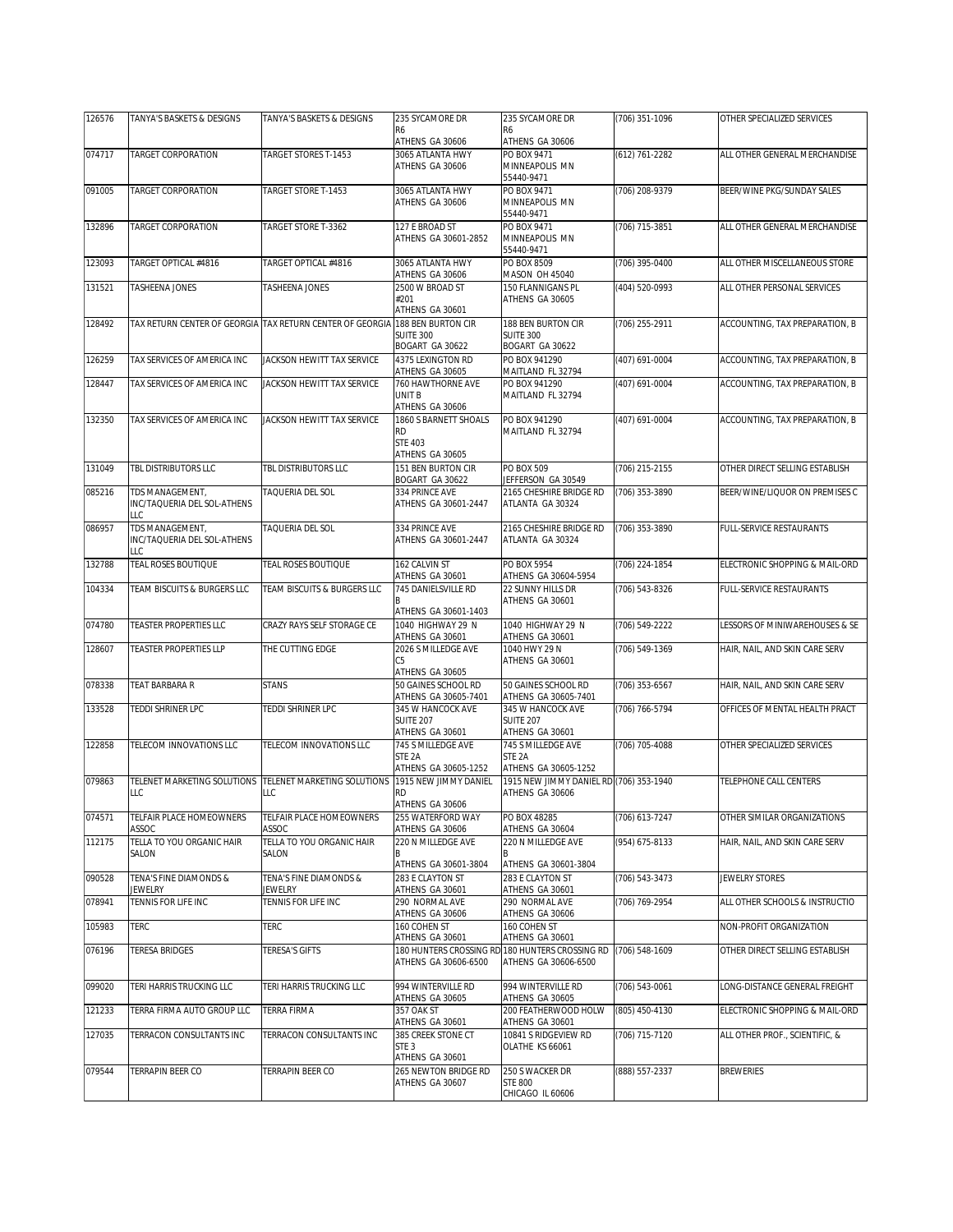| 080661 | TERRAPIN BEER COMPANY LLC                                       | TERRAPIN BEER COMPANY                    | 265 NEWTON BRIDGE RD                      | 250 S WACKER DR                                             | (706) 549-3377     | BREWER, MANF OF MALT BEVERAGES |
|--------|-----------------------------------------------------------------|------------------------------------------|-------------------------------------------|-------------------------------------------------------------|--------------------|--------------------------------|
|        |                                                                 |                                          | ATHENS GA 30607                           | ATTN LICENSE STE 800<br>CHICAGO IL 60606                    |                    |                                |
| 124653 | TERRELL MATTOX                                                  | <b>TIRE DEPOT</b>                        | 890 E BROAD ST                            | 890 E BROAD ST                                              | $(706)$ 613-9547   | <b>TIRE DEALERS</b>            |
|        |                                                                 |                                          | ATHENS GA 30601                           | ATHENS GA 30601                                             |                    |                                |
| 108613 | TERRELL'S PERSONAL CARE HOME DESIGNING MINDS ENTERPRISES<br>INC |                                          | 620 HAWTHORNE AVE<br>ATHENS GA 30606      | 620 HAWTHORNE AVE<br>ATHENS GA 30606                        | (706) 850-1444     | ALL OTHER SUPPORT SERVICES     |
| 077804 | TERRY TILLER                                                    | <b>CLOSET DESIGN</b>                     | 185 HOMESTEAD DR                          | 185 HOMESTEAD DR                                            | (706) 543-5082     | ALL OTHER SPECIAL TRADE CONTRA |
| 080026 | TEXT-TECH I I C                                                 | TEXT-TECH LLC                            | ATHENS GA 30605<br>125 RENFREW DR         | ATHENS GA 30605<br>125 RENFREW DR                           | (706) 549-5519     | ALL OTHER PROF SCIENTIFIC. &   |
|        |                                                                 |                                          | ATHENS GA 30606                           | ATHENS GA 30606                                             |                    |                                |
| 126745 | TGMI AUTO INC                                                   | WAWA AUTO SALES                          | 420 HAWTHORNE AVE<br>ATHENS GA 30606      | 420 HAWTHORNE AVE<br>ATHENS GA 30606                        | (706) 850-3331     | USED CAR DEALERS               |
| 084579 | THAI INTERTRADE CORP                                            | COZY BAR                                 | 179 N JACKSON ST                          | 179 N JACKSON ST<br>ATHENS GA 30601                         | $(706) 543 - 8898$ | BEER/WINE/LIQUOR ON PREMISES C |
| 085576 | THAI INTERTRADE CORP                                            | COZY BAR                                 | ATHENS GA 30601<br>179 N JACKSON ST       | 179 N JACKSON ST                                            | (470) 695-1859     | FULL-SERVICE RESTAURANTS       |
| 076499 | THAI SPOON INC                                                  | THAI SPOON                               | ATHENS GA 30601<br>149 N LUMPKIN ST       | ATHENS GA 30601<br>149 N LUMPKIN ST                         | (706) 548-9222     | BEER/WINE ON PREMISES/SUNDAY S |
| 076595 | THAI SPOON INC                                                  | THAI SPOON INC                           | ATHENS GA 30601<br>149 N LUMPKIN ST       | ATHENS GA 30601                                             | (706) 548-9222     | FULL-SERVICE RESTAURANTS       |
|        |                                                                 |                                          | ATHENS GA 30601                           | 149 N LUMPKIN ST<br>ATHENS GA 30601                         |                    |                                |
| 076866 | THANH TRAN                                                      | HAPPY NAILS SALON                        | 4058 LEXINGTON RD<br>ATHENS GA 30605      | 4058 LEXINGTON RD<br>ATHENS GA 30605                        | (706) 613-1511     | HAIR, NAIL, AND SKIN CARE SERV |
| 127016 | THAT PESKY CABBAGE LOOPER                                       | THAT PESKY CABBAGE LOOPER                | 310 VALLEYBROOK DR                        | 310 VALLEYBROOK DR                                          | (706) 614-7571     | VEGETABLE AND MELON FARMING    |
| 113394 | FARM<br>THE ABBY GROUP LLC                                      | FARM<br>TRAPPEZE PUB                     | ATHENS GA 30606-2470<br>269 N HULL ST     | ATHENS GA 30606-2470<br>269 N HULL ST                       | (706) 543-8997     | BEER/WINE/LIQUOR/CATERER/SUNDA |
|        |                                                                 |                                          | STE 5,6,7<br>ATHENS GA 30601              | STE 5,6,7<br>ATHENS GA 30601                                |                    |                                |
| 113817 | THE ABBY GROUP LLC                                              | TRAPPEZE PUB                             | 269 N HULL ST                             | 269 N HULL ST                                               | (706) 543-8997     | FULL-SERVICE RESTAURANTS       |
|        |                                                                 |                                          | STE 6<br>ATHENS GA 30601                  | STE 6<br>ATHENS GA 30601                                    |                    |                                |
| 130884 | THE ACADEMIC SOCIETY LLC                                        | THE ACADEMIC SOCIETY LLC                 | 350 WOOD LAKE DR                          | 350 WOOD LAKE DR                                            | (662) 518-1376     | OTHER SPECIALIZED SERVICES     |
|        |                                                                 |                                          | <b>UNIT 23</b><br>ATHENS GA 30606         | <b>UNIT 23</b><br>ATHENS GA 30606                           |                    |                                |
| 131506 | THE ALIX SHOP                                                   | THE ALIX SHOP                            | 230 BURNEY ST                             | 230 BURNEY ST                                               | (917) 497-0388     | HAIR, NAIL, AND SKIN CARE SERV |
| 131525 | THE ATHENS CHATTANOOGA                                          | <b>BEN &amp; JERRY'S</b>                 | ATHENS GA 30601-3121<br>105 COLLEGE AVE   | ATHENS GA 30601-3121<br>PO BOX 935                          | (919) 608-3754     | LIMITED-SERVICE EATING PLACE   |
|        | <b>GROUP LLC</b>                                                |                                          | ATHENS GA 30601                           | PITTSBORO NC 27312                                          |                    |                                |
| 113244 | THE ATHENS CRAFTSMAN LLC                                        | THE ATHENS CRAFTSMAN                     | 270 DAVIS ST<br>ATHENS GA 30606           | 270 DAVIS ST<br>ATHENS GA 30606                             |                    | RESIDENTIAL BUILDING CONSTRUCT |
| 099008 | THE BACOWENZ CORP                                               | BLIND PIG TAVERN WEST                    | 2440 W BROAD ST<br><b>STE 18</b>          | 310 RESEARCH DR<br>502                                      | (706) 208-7979     | BEER/WINE/LIQUOR ON PREM/CATER |
|        |                                                                 |                                          | ATHENS GA 30606                           | ATHENS GA 30605                                             |                    |                                |
| 100060 | THE BACOWENZ CORP                                               | <b>BLIND PIG TAVERN</b>                  | 2440 W BROAD ST<br>ATHENS GA 30606        | 2440 W BROAD ST<br>ATHENS GA 30606                          | (706) 850-4919     | FULL-SERVICE RESTAURANTS       |
| 133257 | THE BEARS COMPANY LLC                                           | <b>BEARS CONSTRUCTION</b>                | 260 TOWN WALK DR                          | 1720 EPPS BRDIGE PKWY                                       | (706) 248-2552     | RESIDENTIAL BUILDING CONSTRUCT |
|        |                                                                 |                                          | ATHENS GA 30606                           | <b>SUITE 108 BOX 342</b><br>ATHENS GA 30606                 |                    |                                |
| 076889 | THE BEAUTY UNIVERSE INC                                         | JOY JOY BEAUTY & PARTY                   | 224 HAWTHORNE AVE                         | 224 HAWTHORNE AVE                                           | (706) 548-7771     | COSMETICS, BEAUTY SUPPLIES, &  |
| 100208 | THE BEAUTY UNIVERSE INC                                         | JOY JOY BEAUTY                           | ATHENS GA 30606<br>2990 LEXINGTON RD      | ATHENS GA 30606<br>224 HAWTHORNE AVE                        | (706) 548-7712     | ALL OTHER MISCELLANEOUS STORE  |
| 130675 | THE BIGGER VISION OF ATHENS                                     | THE BIGGER VISION OF ATHENS              | ATHENS GA 30605<br>95 NORTH AVE           | ATHENS GA 30606<br>PO BOX 8022                              | (706) 340-6062 3   | NON-PROFIT ORGANIZATION        |
|        | INC                                                             | INC                                      | ATHENS GA 30601                           | ATHENS GA 30603                                             |                    |                                |
| 134010 | THE BRAID BOUTIQUE                                              | THE BRAID BOUTIQUE                       | 400 HAWTHORNE AVE<br>STE <sub>2</sub>     | 400 HAWTHORNE AVE<br>STE <sub>2</sub>                       | (706) 461-8637     | OTHER SPECIALIZED SERVICES     |
|        |                                                                 |                                          | ATHENS GA 30606-2556                      | ATHENS GA 30606-2556                                        |                    |                                |
| 103294 | THE BUSTER BOOTH COMPANY                                        | THE BUSTER BOOTH COMPANY                 | 109 N HOMEWOOD DR<br>ATHENS GA 30606-1701 | 109 N HOMEWOOD DR<br>ATHENS GA 30606-1701                   | (904) 610-2105     | PHOTOGRAPHIC SERVICES          |
| 131548 | THE CELLULAR STOP #5 LLC                                        | THE CELLULAR STOP #5 LLC                 | 2826 LEXINGTON RD                         | 235 GREENCASTLE RD                                          | (678) 364-9441     | ALL OTHER MISCELLANEOUS STORE  |
|        |                                                                 |                                          | ATHENS GA 30605                           | STE B<br>TYRONE GA 30290                                    |                    |                                |
| 095059 | THE CELLULAR STOP LLC                                           | THE CELLULAR SHOP / BOOST<br>MOBILE      | 760 HAWTHORNE AVE<br>#E                   | 235 GREENCASTLE RD<br>SUITE B                               | (706) 850-7800     | ALL OTHER MISCELLANEOUS STORE  |
|        |                                                                 |                                          | ATHENS GA 30606                           | TYRONE GA 30290                                             |                    |                                |
| 093999 | THE CHILDRENS PLACE INC                                         | THE CHILDRENS PLACE #1982                | 3700 ATLANTA HWY                          | 2920 N GREEN VALLEY PKWY (706) 548-4720<br><b>SUITE 722</b> |                    | CHILDREN'S & INFANTS' CLOTHING |
|        |                                                                 |                                          | SPACE 69<br>ATHENS GA 30606-3155          | HENDERSON NV 89014                                          |                    |                                |
|        | THE CLOVERLEAF GROUP                                            | THE CLOVERLEAF GROUP                     | 325 TALLASSEE RD                          | PO BOX 49820                                                | (706) 395-5804     | RESIDENTIAL BUILDING CONSTRUCT |
| 080713 |                                                                 |                                          | ATHENS GA 30607                           | ATHENS GA 30604                                             |                    |                                |
| 129996 | THE COTTAGES AT RIDGE POINTE                                    | THE COTTAGES AT RIDGE POINTE             | 805 ZELKOVA RDG<br>ATHENS GA 30606        | 805 ZELKOVA RDG<br>ATHENS GA 30606                          | (706) 715-5391     | REAL ESTATE PROPERTY MANAGERS  |
| 128082 | THE CULINARY KITCHEN ATHENS                                     | THE CULINARY KITCHEN ATHENS              | 585 RESEARCH DR                           | 135 CHALICE LN                                              | (910) 261-0769     | OTHER SPECIALIZED SERVICES     |
|        | <b>INC</b>                                                      | <b>INC</b>                               | STE D<br>ATHENS GA 30605                  | ATHENS GA 30606                                             |                    |                                |
| 094325 | THE DAWG HOUSE GROOMING,                                        | THE DAWG HOUSE GROOMING,                 | 380 MACON HWY                             | 380 MACON HWY                                               | (706) 355-9911     | PET CARE (X VETERINARY) SERV   |
| 078847 | BOARDING, DAYCARE INC<br>THE DESIGN FIRM                        | BOARDING, DAYCARE INC<br>THE DESIGN FIRM | ATHENS GA 30606<br>325 CLEVELAND RD       | ATHENS GA 30606<br>325 CLEVELAND RD                         | (706) 548-1588     | OTHER BUSINESS SUPPORT SERVICE |
|        |                                                                 |                                          | BOGART GA 30622-1766                      | BOGART GA 30622-1766                                        |                    |                                |
| 123845 | THE DIESEL AUTHORITY                                            | THE DIESEL AUTHORITY                     | 2585 COMMERCE RD<br>ATHENS GA 30607       | 2585 COMMERCE RD<br>ATHENS GA 30607                         |                    | AUTOMOTIVE PARTS & ACCESSORIES |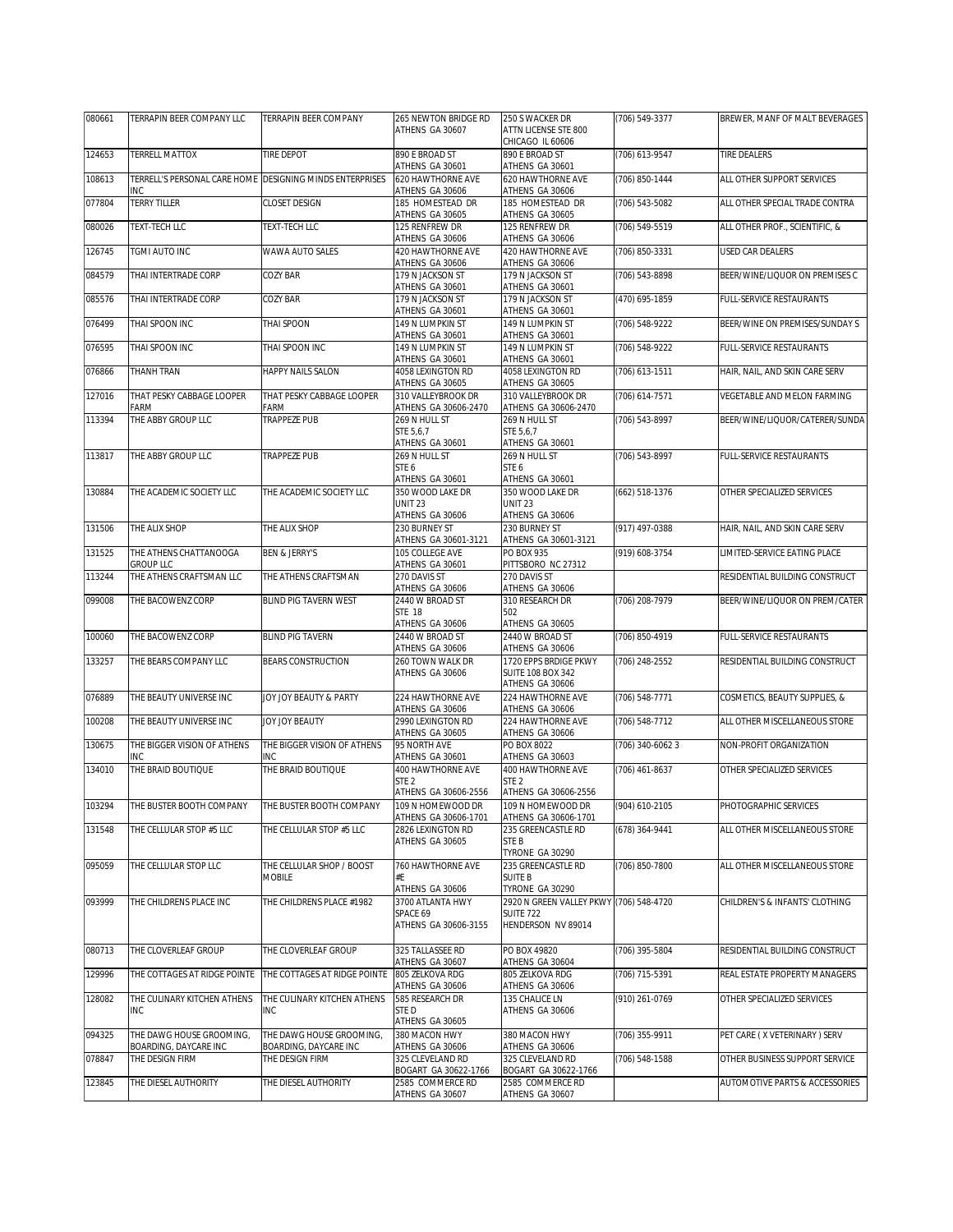| 122581 | THE DIRTY MUSKETEERS INC                           | <b>GENERALS</b>                                         | 164 E CLAYTON ST                           | 3681 SALEM RD                              | (678) 863-1792 | BEER & LIQUOR ON PREMISES CONS |
|--------|----------------------------------------------------|---------------------------------------------------------|--------------------------------------------|--------------------------------------------|----------------|--------------------------------|
|        |                                                    |                                                         | STE A<br>ATHENS GA 30601                   | WATKINSVILLE GA 30677                      |                |                                |
| 122728 | THE DIRTY MUSKETEERS INC                           | <b>GENERALS BEAUREGARDS</b>                             | 164 E CLAYTON ST                           | 164 E CLAYTON ST                           | (678) 863-1792 | DRINKING PLACE ( ALCOHOLIC BEV |
|        |                                                    |                                                         | STE A<br>ATHENS GA 30601                   | STE A<br>ATHENS GA 30601                   |                |                                |
| 108753 | THE DOUBLE BARREL ATHENS LLC                       | THE DOUBLE BARREL ATHENS                                | 429 E BROAD ST                             | 429 E BROAD ST                             | (678) 358-6822 | BEER/WINE/LIQUOR ON PREMISES/C |
|        |                                                    |                                                         | ATHENS GA 30601<br>429 E BROAD ST          | ATHENS GA 30601<br>429 F BROAD ST          |                |                                |
| 109166 | THE DOUBLE BARREL ATHENS LLC                       | THE DOUBLE BARREL ATHENS                                | ATHENS GA 30601                            | ATHENS GA 30601                            |                | DRINKING PLACE ( ALCOHOLIC BEV |
| 077060 | THE ELEPHANT TRUNK                                 | THE ELEPHANT TRUNK                                      | 1063 BAXTER ST                             | 1063 BAXTER ST                             | (706) 549-1887 | CHILDREN'S & INFANTS' CLOTHING |
|        |                                                    |                                                         | <b>SUITE A</b><br>ATHENS GA 30606          | SUITE A<br>ATHENS GA 30606                 |                |                                |
| 122553 | THE ETIQUETTE AND LEADERSHIP                       | THE ETIQUETTE AND LEADERSHIP                            | 721 S MILLEDGE AVE                         | PO BOX 6073                                | (706) 769-5150 | CIVIC & SOCIAL ORGANIZATIONS   |
| 126201 | INSTITUTE<br>THE EXPAT LLC                         | <b>NSTITUTE</b><br>THE EXPAT                            | ATHENS GA 30605<br>1680 S LUMPKIN ST       | ATHENS GA 30604<br>1680 S LUMPKIN ST       | (706) 521-5041 | BEER/WINE/LIQUOR ON PREMI/SUND |
|        |                                                    |                                                         | ATHENS GA 30606                            | ATHENS GA 30606                            |                |                                |
| 126766 | THE EXPAT LLC                                      | THE EXPAT                                               | 1680 S LUMPKIN ST<br>ATHENS GA 30606       | 1680 S LUMPKIN ST<br>ATHENS GA 30606       | (706) 521-5041 | FULL-SERVICE RESTAURANTS       |
| 108830 | THE FRESH MARKET INC                               | THE FRESH MARKET                                        | 196 ALPS RD                                | PO BOX 10368                               | (706) 543-6343 | SUPERMARKETS & OTHER GROCERY ( |
|        |                                                    |                                                         | <b>UNIT 50</b><br>ATHENS GA 30606          | LICENSING<br>GREENSBORO NC 27404           |                |                                |
| 122940 | THE FRESH MARKET INC                               | THE FRESH MARKET                                        | 196 ALPS RD                                | PO BOX 10368                               | (706) 543-6343 | BEER/WINE PKG/WINE TAST/SUNDAY |
|        |                                                    |                                                         | <b>STE 50</b><br>ATHENS GA 30606           | LICENSING<br>GREENSBORO NC 27404           |                |                                |
| 079594 | THE FRET SHOP                                      | THE FRET SHOP                                           | 100 LENOX RD                               | 100 LENOX RD                               | (706) 549-1567 | OTHER PERSONAL & HOUSE GOODS R |
|        |                                                    |                                                         | ATHENS GA 30606-3126                       | ATHENS GA 30606-3126                       |                |                                |
| 103835 | THE GEAR ATTIC                                     | THE GEAR ATTIC                                          | 1367 W BROAD ST<br>ATHENS GA 30606-3053    | 1367 W BROAD ST<br>ATHENS GA 30606-3053    | (407) 341-0882 | ALL OTHER MISCELLANEOUS STORE  |
| 129921 | THE GEORGIA VINEGAR COMPANY CHEROKEE MOON MIXOLOGY |                                                         | 159 ONETA ST                               | 159 ONETA ST                               | (770) 367-8591 | OTHER SPECIALTY FOOD STORES    |
|        | LLC                                                |                                                         | UNIT 3 SUITE 2<br>ATHENS GA 30601          | UNIT 3 SUITE 2<br>ATHENS GA 30601          |                |                                |
| 108354 | THE GOOCH GROUP LLC                                | THE GOOCH GROUP LLC                                     | 168 MILLEDGE HTS                           | 168 MILLEDGE HTS                           |                | LANDSCAPE ARCHITECTURAL SERVIC |
|        |                                                    |                                                         | ATHENS GA 30606-4926<br>1127 W HANCOCK AVE | ATHENS GA 30606-4926<br>PO BOX 49398       |                |                                |
| 078974 |                                                    | THE GREEN LAW FIRM ATTORNEY THE GREEN LAW FIRM ATTORNEY | ATHENS GA 30606                            | ATHENS GA 30604                            | (706) 227-4294 | OFFICES OF LAWYERS             |
| 117976 | THE GREENKEEPERS LLC                               | THE GROUNDS GUYS OF ATHENS                              | 125 TRADE ST                               | 125 TRADE ST                               | (706) 296-8150 | LANDSCAPING SERVICES           |
| 130067 | THE GROUND COLLECTIVE LLC                          | THE GROUND COLLECTIVE LLC                               | BOGART GA 30622<br>1022 JEFFERSON RIVER RD | BOGART GA 30622<br>1022 JEFFERSON RIVER RD | (205) 499-3298 | LANDSCAPING SERVICES           |
|        |                                                    |                                                         | ATHENS GA 30607                            | ATHENS GA 30607                            |                |                                |
| 087186 | THE HAIR SHOP                                      | THE HAIR SHOP                                           | 537 ODD ST<br>ATHENS GA 30605              | 537 ODD ST<br>ATHENS GA 30605              | (706) 338-8127 | HAIR, NAIL, AND SKIN CARE SERV |
| 079783 | THE HARDCORE GYM INC                               | <b>SBG ATHENS</b>                                       | 240 COLLINS INDUSTRIAL                     | 240 COLLINS INDUSTRIAL                     | (706) 714-8369 | SPORTS & RECREATION INSTRUCTI  |
|        |                                                    |                                                         | <b>BLVD</b><br>STE G                       | <b>BLVD</b><br>STE G                       |                |                                |
|        |                                                    |                                                         | ATHENS GA 30601-1518                       | ATHENS GA 30601-1518                       |                |                                |
| 133144 | THE HARMONY COLLECTIVE LLC                         | HARMONY SALON COMPANY                                   | 3149 ATLANTA HWY<br>ATHENS GA 30606-3332   | 3149 ATLANTA HWY<br>ATHENS GA 30606-3332   | (706) 850-8770 | HAIR, NAIL, AND SKIN CARE SERV |
| 130288 | THE HELLO HOUSE LLC                                | THE HELLO HOUSE LLC                                     | 1060 GAINES SCHOOL RD                      | 1060 GAINES SCHOOL RD                      | (706) 412-5100 | LANGUAGE SCHOOLS               |
|        |                                                    |                                                         | STE B4<br>ATHENS GA 30605                  | STE B4<br>ATHENS GA 30605                  |                |                                |
| 131747 | THE HOUSE OF GLAM                                  | THE HOUSE OF GLAM                                       | 205 FAIRWAY DR                             | 205 FAIRWAY DR                             | (412) 295-8161 | ALL OTHER PROF., SCIENTIFIC, & |
|        |                                                    |                                                         | ATHENS GA 30607                            | ATHENS GA 30607<br>1220 S MILLEDGE AVE     |                |                                |
| 125929 | THE HUB BICYCLES LLC                               | THE HUB BICYCLES                                        | 1220 S MILLEDGE AVE<br>ATHENS GA 30605     | ATHENS GA 30605                            | (706) 355-3989 | BEER ON PREMISES CONSUMPTION   |
| 091670 | THE HUTTON - VANDIVER CO INC                       | THE HUTTON - VANDIVER CO INC                            | 1625 DANIELSVILLE RD                       | 1625 DANIELSVILLE RD                       | (706) 549-9750 | COMMERCIAL & INSTITUTIONAL BLD |
| 119644 | THE IMPECCABLE PIG                                 | THE IMPECCABLE PIG                                      | ATHENS GA 30601<br>154 E CLAYTON ST        | ATHENS GA 30601<br>1352 CRAMPTON ST        | (706) 521-5195 | WOMEN'S CLOTHING STORES        |
|        |                                                    |                                                         | ATHENS GA 30601                            | DALLAS TX 75207                            |                |                                |
| 123281 | THE INDIGO CHILD                                   | THE INDIGO CHILD                                        | 264 E CLAYTON ST<br>ATHENS GA 30601-2705   | 264 E CLAYTON ST<br>ATHENS GA 30601-2705   |                | WOMEN'S CLOTHING STORES        |
| 125205 | THE INDIGO HOME CO                                 | THE INDIGO HOME CO                                      | 278 E CLAYTON ST                           | 278 E CLAYTON ST                           |                | ALL OTHER MISCELLANEOUS STORE  |
| 133379 | THE INFUSION INC                                   | THE INFUSION INC                                        | ATHENS GA 30601<br>1287 CEDAR SHOALS DR    | ATHENS GA 30601<br>1652 MCCONNELL RD       | (516) 847-4830 | OTHER SPECIALIZED SERVICES     |
|        |                                                    |                                                         | APT 1016                                   | GRAYSON GA 30017                           |                |                                |
| 124031 | THE KEELING GROUP LLC                              | TWO MEN AND A TRUCK                                     | ATHENS GA 30605<br>260 COMMERCE BLVD       | PO BOX 49552                               | (706) 227-4100 | ALL OTHER SUPPORT SERVICES     |
|        |                                                    |                                                         | ATHENS GA 30606                            | ATHENS GA 30604                            |                |                                |
| 077153 | THE KIMBROUGH COMPANY                              | SHERYL KIMBROUGH INTERIORS                              | 625 FORTSON RD                             | 625 FORTSON RD                             | (706) 549-0554 | INTERIOR DESIGNS SERVICES      |
| 076338 | THE KIMBROUGH LAW FIRM LLC                         | THE KIMBROUGH LAW FIRM LLC                              | ATHENS GA 30606<br>1077 BAXTER ST          | ATHENS GA 30606<br>1077 BAXTER ST          | (706) 856-6510 | OFFICES OF REAL ESTATE AGENTS  |
|        |                                                    |                                                         | <b>STE 700</b>                             | <b>STE 700</b>                             |                |                                |
| 116212 | THE KROGER CO                                      | KROGER #618                                             | ATHENS GA 30606<br>700 HWY 29 N            | ATHENS GA 30606<br>PO BOX 305103           | (706) 715-3738 | BEER/WINE PKG/WINE TAST/SUNDAY |
|        |                                                    |                                                         | ATHENS GA 30601                            | ATTN: BUSINESS LICENSE                     |                |                                |
| 116710 | THE KROGER CO                                      | KROGER #618                                             | 700 HWY 29 N                               | NASHVILLE TN 37230<br>PO BOX 305103        | (706) 715-3738 | SUPERMARKETS & OTHER GROCERY ( |
|        |                                                    |                                                         | ATHENS GA 30601                            | NASHVILLE TN 37230                         |                |                                |
| 074890 | THE KROGER COMPANY                                 | <b>KROGER #428</b>                                      | 191 ALPS RD<br>STE <sub>3</sub>            | PO BOX 305103<br>ATTN: BUSINESS LICENSE    | (706) 543-0209 | BEER/WINE PKG/WINE TAST/SUNDAY |
|        |                                                    |                                                         | ATHENS GA 30606-4093                       | NASHVILLE TN 37230                         |                |                                |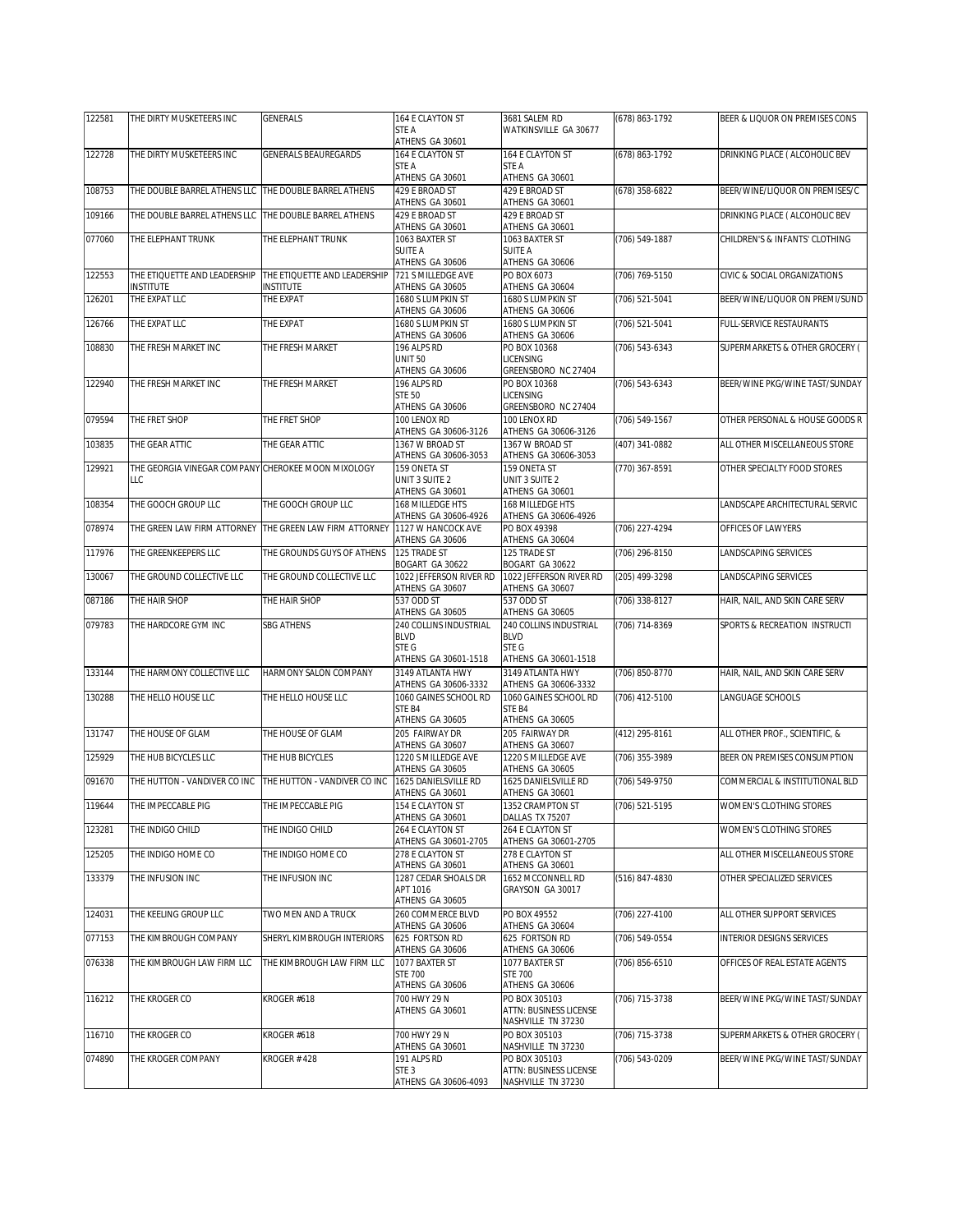| 074929 | THE KROGER COMPANY                                                  | KROGER STORE #428                          | 191 ALPS RD                                                                            | PO BOX 305103                                                                                 | (706) 543-0209 | SUPERMARKETS & OTHER GROCERY (           |
|--------|---------------------------------------------------------------------|--------------------------------------------|----------------------------------------------------------------------------------------|-----------------------------------------------------------------------------------------------|----------------|------------------------------------------|
|        |                                                                     |                                            | STE 3<br>ATHENS GA 30606-4093                                                          | ATT BUSINESS LICENSE<br>NASHVILLE TN 37230                                                    |                |                                          |
| 077550 | THE KROGER COMPANY                                                  | KROGER #255                                | 2301 COLLEGE STATION RD PO BOX 305103<br>ATHENS GA 30605-3619                          | ATTN: LICENSE DEPT<br>NASHVILLE TN 37230                                                      | (706) 353-8543 | BEER/WINE PKG/WINE TAST/SUNDAY           |
| 077573 | THE KROGER COMPANY                                                  | KROGER STORE #255                          | 2301 COLLEGE STATION RD PO BOX 305103<br>ATHENS GA 30605-3619                          | ATT BUSINESS LICENSE<br>NASHVILLE TN 37230                                                    | (706) 353-8543 | SUPERMARKETS & OTHER GROCERY (           |
| 125533 | THE KROGER COMPANY                                                  | KROGER FUEL CENTER #428                    | 1065 BAXTER ST<br>ATHENS GA 30606                                                      | PO BOX 305103<br>ATTN: LICENSE DEPT<br>NASHVILLE TN 37230                                     | (706) 543-0209 | BEER/WINE PKG/SUNDAY SALES               |
| 125690 | THE KROGER COMPANY                                                  | KROGER FUEL CENTER #428                    | 1065 BAXTER ST<br>ATHENS GA 30605                                                      | PO BOX 305103<br>ATTN: LICENSE DEPT<br>NASHVILLE TN 37230                                     | (706) 543-0209 | OTHER GASOLINE STATIONS                  |
| 123870 | THE LAIRD LOOK LLC                                                  | THE LAIRD LOOK LLC                         | 1528 PRINCE AVE<br>ATHENS GA 30606                                                     | 99 N CENTER ST<br>WINDER GA 30680                                                             | (706) 227-1669 | HAIR, NAIL, AND SKIN CARE SERV           |
| 132753 | THE LAW OFFICE OF BRIAN V<br>PATTERSON LLC                          | THE LAW OFFICE OF BRIAN V<br>PATTERSON LLC | 320 E CLAYTON ST<br><b>SUITE 412</b><br>ATHENS GA 30601                                | 320 E CLAYTON ST<br><b>SUITE 412</b><br>ATHENS GA 30601                                       | (706) 910-3858 | OFFICES OF LAWYERS                       |
| 122497 | THE LAW OFFICE OF JOSHUA W<br>BRANCH LLC                            | THE LAW OFFICE OF JOSHUA W<br>BRANCH LLC   | 648 S MILLEDGE AVE<br>ATHENS GA 30605                                                  | 648 S MILLEDGE AVE<br>ATHENS GA 30605                                                         | (706) 850-4994 | OFFICES OF LAWYERS                       |
| 119609 | THE LEFKOWITZ FIRM LLC                                              | THE LEFKOWITZ FIRM LLC                     | 648 S MILLEDGE AVE                                                                     | 648 S MILLEDGE AVE                                                                            | (404) 658-5000 | OFFICES OF LAWYERS                       |
| 081824 | THE LINEAGE GROUP LLC                                               | YOUR PIE                                   | ATHENS GA 30605<br>196 ALPS RD<br>STE <sub>3</sub>                                     | ATHENS GA 30605<br>13010 MORRIS RD<br><b>STE 100</b>                                          | (706) 549-3179 | BEER/WINE ON PREMISES/SUNDAY S           |
| 084420 | THE LINEAGE GROUP LLC                                               | YOUR PIE (ALPS)                            | ATHENS GA 30606<br>196 ALPS RD<br>STE <sub>3</sub><br>ATHENS GA 30606                  | ALPHARETTA GA 30004<br>13010 MORRIS RD<br><b>STE 100</b><br>ALPHARETTA GA 30004               | (706) 549-3179 | <b>FULL-SERVICE RESTAURANTS</b>          |
| 095888 | THE MAGIC GROUP LLC                                                 | THE MAGIC GROUP LLC                        | 115 RUTH DR                                                                            | 115 RUTH DR                                                                                   | (866) 440-8237 | REAL ESTATE PROPERTY MANAGERS            |
| 112729 | THE MEN'S WEARHOUSE INC                                             | MEN'S WEARHOUSE #3120                      | ATHENS GA 30601<br>3700 ATLANTA HWY<br><b>STE 112</b><br>ATHENS GA 30606-3155          | ATHENS GA 30601<br>120 S CENTRAL AVE<br>SUITE 350 %CT-BL<br>CLAYTON MO 63105                  | (706) 559-7341 | MEN'S CLOTHING STORES                    |
| 130898 | THE MERCER GROUP                                                    | THE MERCER GROUP                           | 107 INDIGO LN                                                                          | 107 INDIGO LN                                                                                 | (706) 614-4961 | ALL OTHER PROF., SCIENTIFIC, &           |
| 128545 | THE MODFATHER LLC                                                   | STARLITE SHOWROOM                          | ATHENS GA 30606<br>750 W BROAD ST                                                      | ATHENS GA 30606<br>750 W BROAD ST                                                             | (706) 395-6465 | ALL OTHER MISCELLANEOUS STORE            |
| 121246 | THE MOORE CENTER FOR PLASTIC MOORE CENTER MEDICAL SPA<br>SURGERY PC |                                            | ATHENS GA 30601-2510<br>798 PRINCE AVE<br><b>SUITE 200</b>                             | ATHENS GA 30601-2510<br>798 PRINCE AVE<br>SUITE 200                                           | (706) 850-3603 | OFFICE OF PHYSICIANS                     |
| 108738 | THE NARRATIVE THERAPY                                               | THE NARRATIVE THERAPY                      | ATHENS GA 30606<br>159 OAK RIDGE AVE                                                   | ATHENS GA 30606<br>159 OAK RIDGE AVE                                                          |                | OTHER INDIVIDUAL & FAMILY SERV           |
| 080063 | <b>INSTITUTE</b><br>THE NICK CANADA CORPORATION                     | INSTITUTE<br>SATISFACTORY                  | ATHENS GA 30601<br>1347 W BROAD ST                                                     | ATHENS GA 30601<br>1347 W BROAD ST                                                            | (706) 546-7814 | PRINTING                                 |
| 079306 | THE NUCI PHILLIPS MEMORIAL                                          | NUCIS SPACE                                | ATHENS GA 30606<br>396 OCONEE ST                                                       | ATHENS GA 30606<br>396 OCONEE ST                                                              | (706) 227-1515 | BEER & WINE ON PREMISES CONSUM           |
|        | FOUNDATION                                                          |                                            | ATHENS GA 30601                                                                        | ATHENS GA 30601                                                                               |                |                                          |
| 075585 | THE OAKS INC                                                        | <b>FAST TRAC</b>                           | 1428 PRINCE AVE<br>SUITE A<br>ATHENS GA 30606-2210                                     | 1428 PRINCE AVE<br><b>SUITE A</b><br>ATHENS GA 30606-2210                                     | (706) 549-3255 | <b>GASOLINE STATIONS WITH CONVENI</b>    |
| 075643 | THE OAKS INC                                                        | <b>FAST TRAC</b>                           | 1428 PRINCF AVF<br>STE A<br>ATHENS GA 30606-2210                                       | 1428 PRINCE AVE<br>STE A<br>ATHENS GA 30606-2210                                              | (706) 549-3255 | BEER/WINE PKG/SUNDAY SALES               |
| 074983 | THE OAKS-ATHENS                                                     | THE OAKS-ATHENS                            | 490 KATHWOOD DR<br>ATHENS GA 30607                                                     | 1626 JEURGENS CT<br>NORCROSS GA 30093                                                         | (706) 886-8493 | NURSING CARE FACILITIES                  |
| 125442 | THE OFFICE SPORTS BAR & GRILL<br>OF ATHENS                          | THE OFFICE SPORTS BAR & GRILL<br>OF ATHENS | 135 W WASHINGTON ST<br>ATHENS GA 30601                                                 | 7336 BEAR LN<br>COLUMBUS GA 31909                                                             | (706) 507-7200 | <b>FULL-SERVICE RESTAURANTS</b>          |
| 125269 | THE OFFICE SPORTS BAR AND                                           | THE OFFICE SPORTS BAR & GRILL              | 135 W WASHINGTON ST                                                                    | 7336 BEAR LN<br>COLUMBUS GA 31909                                                             | (706) 521-5898 | BEER, WINE, LIQUOR ON PREM/SUNDA         |
| 126637 | GRILL OF ATHENS LLC<br>THE OLIVE SPACE PSYCHIATRY LLC               | THE OLIVE SPACE PSYCHIATRY LLC             | ATHENS GA 30601<br>585 WHITE CIR<br>#511<br>ATHENS GA 30605                            | 585 WHITE CIR<br>#511<br>ATHENS GA 30605                                                      | (762) 233-0785 | OFFICES OF MENTAL HEALTH PRACT           |
| 111376 | THE PEARL GIRLS                                                     | THE PEARL GIRLS                            | 548 HAWTHORNE AVE                                                                      | 548 HAWTHORNE AVE                                                                             | (706) 850-5296 | ELECTRONIC SHOPPING & MAIL-ORD           |
| 130517 | THE PEAS AND CORN COMPANY<br>INC                                    | SHOELACES EXPRESS &<br>SHOESHINE EXPRESS   | ATHENS GA 30606<br>150 COLLINS INDUSTRIAL<br>BLVD<br><b>SUITE A</b><br>ATHENS GA 30601 | ATHENS GA 30606<br>150 COLLINS INDUSTRIAL<br><b>BLVD</b><br><b>SUITE A</b><br>ATHENS GA 30601 | (706) 543-3018 | ALL OTHER MISCELLANEOUS STORE            |
| 133141 | THE PEP BOYS - MANNY, MOE &<br>JACK LLC                             | THE PEP BOYS - MANNY, MOE &<br>JACK LLC    | 3702 ATLANTA HWY<br>ATHENS GA 30606                                                    | 112 TOWNPARK DR<br><b>SUITE 300</b>                                                           | (770) 707-5000 | AUTOMOTIVE PARTS & ACCESSORIES           |
| 134280 | THE PREP SALON                                                      | THE PREP SALON                             | 3720 ATLANTA HWY                                                                       | KENNESAW GA 30144<br>3720 ATLANTA HWY                                                         | (470) 629-9936 | HAIR, NAIL, AND SKIN CARE SERV           |
| 107546 | THE RAIL ATHENS                                                     | THE RAIL ATHENS                            | BOGART GA 30622-2246<br>1120 MITCHELL BRIDGE RD                                        | BOGART GA 30622-2246<br>1120 MITCHELL BRIDGE RD                                               | (706) 354-7829 | DRINKING PLACE ( ALCOHOLIC BEV           |
| 103730 | THE RAIL ATHENS LLC                                                 | THE RAIL ATHENS                            | ATHENS GA 30606<br>1120 MITCHELL BRIDGE RD                                             | ATHENS GA 30606<br>1120 MITCHELL BRIDGE RD                                                    | (706) 354-7829 | BEER/WINE/LIQUOR ON PREMI/SUND           |
| 121430 | THE RED DRESS BOUTIQUE INC                                          | THE RED DRESS BOUTIQUE INC                 | ATHENS GA 30606<br>147 COLLEGE AVE<br>ATHENS GA 30601                                  | ATHENS GA 30606<br>240 COLLINS INDUSTRIAL<br><b>BLVD</b><br><b>SUITE A</b><br>ATHENS GA 30601 | (706) 369-5823 | MANAGEMENT OF COMPANIES &<br><b>ENTE</b> |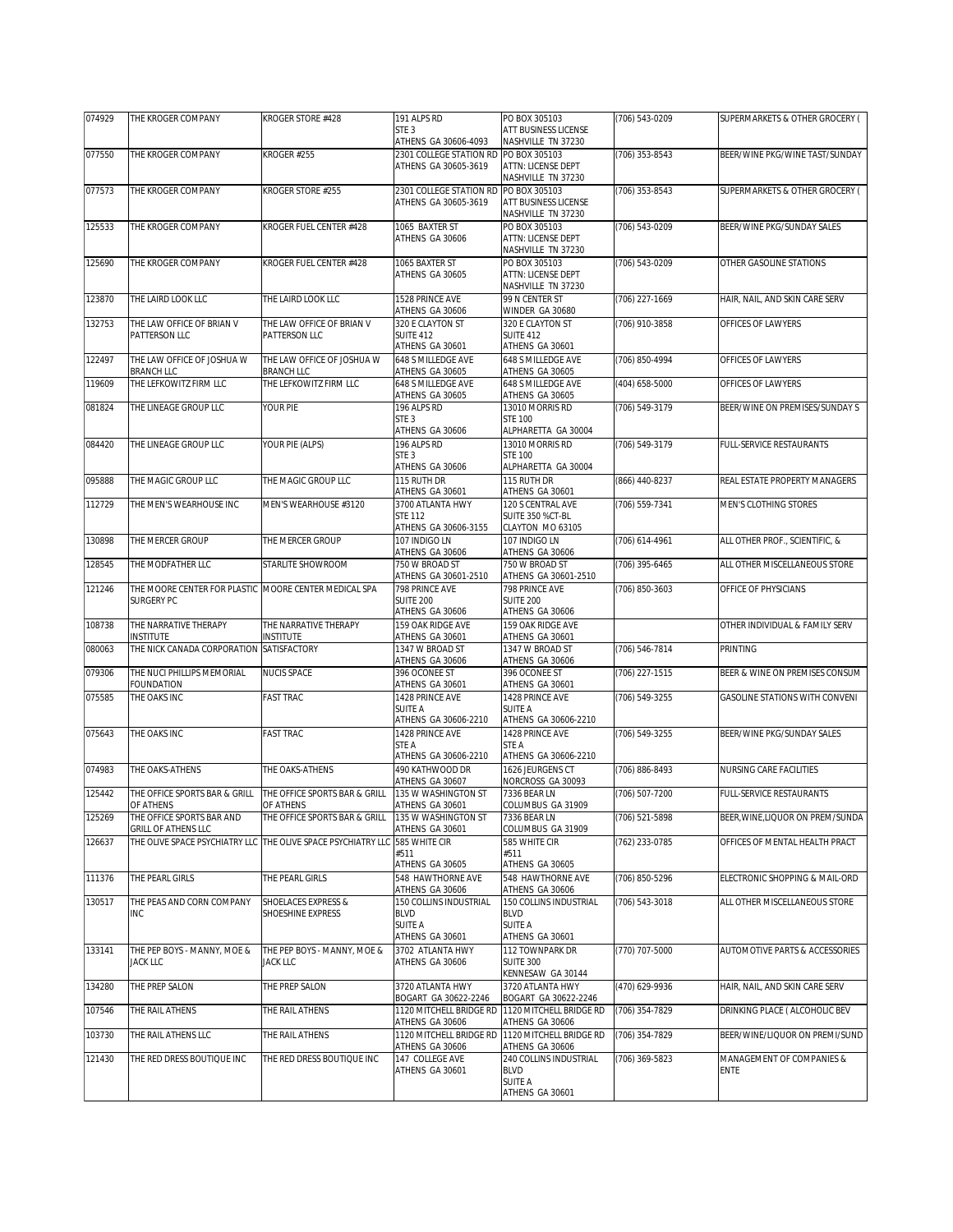| 119721 | THE ROOK AND PAWN LLC           | THE ROOK AND PAWN               | 294 W WASHINGTON ST<br><b>STE 300</b>    | 294 W WASHINGTON ST<br><b>STE 300</b>                     | (706) 543-5040 | BEER/WINE/LIQUOR ON PREMI/SUND           |
|--------|---------------------------------|---------------------------------|------------------------------------------|-----------------------------------------------------------|----------------|------------------------------------------|
|        |                                 |                                 | ATHENS GA 30601                          | ATHENS GA 30601                                           |                |                                          |
| 120766 | THE ROOK AND PAWN LLC           | THE ROOK AND PAWN               | 294 W WASHINGTON ST                      | 294 W WASHINGTON ST                                       | (706) 543-5040 | <b>FULL-SERVICE RESTAURANTS</b>          |
|        |                                 |                                 | <b>STE 300</b><br>ATHENS GA 30601        | <b>STE 300</b><br>ATHENS GA 30601                         |                |                                          |
| 131089 | THE ROWDY GOOSE LLC             | THE ROWDY GOOSE                 | 364 E BROAD ST                           | 162 HISTORY TRL                                           | (706) 455-7554 | BEER/WINE/LIQUOR ON PREMISES C           |
| 131150 | THE ROWDY GOOSE LLC             | THE ROWDY GOOSE                 | ATHENS GA 30601-2819<br>364 E BROAD ST   | WINTERVILLE GA 30683<br>364 E BROAD ST                    | (706) 455-1554 | DRINKING PLACE ( ALCOHOLIC BEV           |
|        |                                 |                                 | ATHENS GA 30601-2819                     | ATHENS GA 30601-2819                                      |                |                                          |
| 131103 | THE SAM MCGAUGHEY AGENCY<br>LLC | THE SAM MCGAUGHEY AGENCY<br>LLC | 2092 PRINCE AVE<br>ATHENS GA 30606       | 2092 PRINCE AVE<br>ATHENS GA 30606                        | (706) 296-9478 | INSURANCE AGENCIES & BROKERAGE           |
| 109808 | THE SIGN BROTHERS LLC           | THE SIGN BROTHERS LLC           | 195 BEN BURTON CIR<br>BOGART GA 30622    | 195 BEN BURTON CIR<br>BOGART GA 30622                     | (706) 850-6172 | SIGN MANUFACTURING                       |
| 103994 | THE SOUTHEAST PERMANENTE        | THE SOUTHEAST PERMANENTE        | 2142 W BROAD ST                          | 3495 PIEDMONT RD NE                                       |                | OFFICE OF PHYSICIANS                     |
|        | MEDICAL GROUP                   | MEDICAL GROUP                   | BLDG 200 STE 100<br>ATHENS GA 30606      | BLDG 9, 1ST FL<br>ATLANTA GA 30305                        |                |                                          |
| 076385 | THE SPEECH KEY INC              | THE SPEECH KEY INC              | 215 HAWTHORNE PARK                       | PO BOX 1157                                               | (706) 338-9597 | OFFICES OF PHYSICAL/SPEECH THE           |
|        |                                 |                                 | STE B<br>ATHENS GA 30606-2164            | WATKINSVILLE GA 30677                                     |                |                                          |
| 129421 | THE STANDARD AT ATHENS          | THE STANDARD AT ATHENS          | 600 N THOMAS ST<br>ATHENS GA 30601       | 600 N THOMAS ST<br>ATHENS GA 30601                        | (706) 355-9997 | REAL ESTATE PROPERTY MANAGERS            |
| 089006 | THE STEEDLEY FIRM INC           | THE STEEDLEY FIRM INC           | 182 CHILDS ST                            | 182 CHILDS ST                                             | (706) 521-5233 | INDEPENDENT ARTISTS, WRITERS,            |
|        |                                 |                                 | ATHENS GA 30601-2316                     | ATHENS GA 30601-2316                                      |                |                                          |
| 103712 | THE STEWART / PERRY CO INC      | THE STEWART / PERRY CO INC      | O ATHENS/CLARKE CO.<br><b>ADDRESS</b>    | 4855 OVERTON RD<br>BIRMINGHAM AL 35210                    | (205) 414-6235 | RESIDENTIAL BUILDING CONSTRUCT           |
|        |                                 |                                 | ATHENS GA 30606                          |                                                           |                |                                          |
| 077276 | THE TACO STAND                  | THE TACO STAND                  | 670 N MILLEDGE AVE<br>ATHENS GA 30601    | 245 THREE OAKS DR<br>ATHENS GA 30607-2288                 | (706) 549-2894 | LIMITED-SERVICE EATING PLACE             |
| 132618 | THE TERMINIX INTERNATIONAL      | THE TERMINIX INTERNATIONAL      | 110 NEWTON BRIDGE RD                     | 150 PEABODY PL                                            | (901) 597-8229 | <b>EXTERMINATING &amp; PEST SERVICES</b> |
|        | CO LP                           | CO LP                           | <b>STE 100</b><br>ATHENS GA 30607        | FAX-0020<br>MEMPHIS TN 38103                              |                |                                          |
| 132580 | THE WAREHOUSE ATHENS LLC        | THE WAREHOUSE ATHENS            | 346 E BROAD ST                           | 346 E BROAD ST                                            | (706) 455-1554 | DRINKING PLACE ( ALCOHOLIC BEV           |
|        |                                 |                                 | X 1                                      | X <sub>1</sub><br>ATHENS GA 30601                         |                |                                          |
| 133242 | THE WATERMARK ONE GROUP         | <b>WATERMARK ONE PROPERTIES</b> | ATHENS GA 30601<br>320 F CLAYTON ST      | 320 E CLAYTON ST                                          | (678) 540-1777 | REAL ESTATE INVESTMENT TRUSTS            |
|        |                                 |                                 | SUITE 425 A<br>ATHENS GA 30601           | SUITE 425 A<br>ATHENS GA 30601                            |                |                                          |
| 077285 | THE WAVELAND CORPORATION        | UNIFORMS UNLIMITED              | 850 PRINCE AVE                           | 850 PRINCE AVE                                            | (706) 546-1829 | OTHER CLOTHING STORES                    |
| 126283 | THE WHOLESALE HOOK UP           | THE WHOLESALE HOOK UP           | ATHENS GA 30606-2724<br>1685 COMMERCE RD | ATHENS GA 30606-2724<br>315 WINTERVILLE PARK LN           | (732) 299-8749 | ALL OTHER MISCELLANEOUS STORE            |
|        |                                 |                                 | STE 3 & 4<br>ATHENS GA 30607             | WINTERVILLE GA 30683                                      |                |                                          |
| 122265 | THE WYATT LAW FIRM LLC          | THE WYATT LAW FIRM LLC          | 125 LEXINGTON CIR<br>ATHENS GA 30605     | PO BOX 80294<br>ATHENS GA 30608                           | (706) 363-7331 | OFFICES OF LAWYERS                       |
| 132814 | THEDYCO & SON INC               | THEDYCO & SON INC               | 445 CLASSIC RD                           | 445 CLASSIC RD                                            | (803) 989-8633 | ONG-DISTANCE GENERAL FREIGHT             |
| 077002 | THEODORE BROWN                  | BROWN'S BARBER SHOP             | ATHENS GA 30606<br>325 N HULL ST         | ATHENS GA 30606<br>325 N HULL ST                          | (706) 353-9079 | HAIR, NAIL, AND SKIN CARE SERV           |
|        |                                 |                                 | ATHENS GA 30601                          | ATHENS GA 30601                                           |                |                                          |
| 116639 | THERAPY SOUTH ATHENS LLC        | THERAPY SOUTH ATHENS LLC        | 2319 PRINCE AVE<br>ATHENS GA 30606-6003  | 2823 GREYSTONE COMM<br><b>BLVD</b><br>BIRMINGHAM AL 35242 |                | OFFICES OF PHYSICAL/SPEECH THE           |
| 079133 | THOMAS CONCRETE OF GA           | THOMAS CONCRETE OF GA           | 1020 WINTERVILLE RD                      | 2500 CUMBERLAND PKWY SE (770) 431-3300 x891               |                | CONCRETE PIPE, BRICK, AND BLOC           |
|        |                                 |                                 | ATHENS GA 30605                          | <b>STE 200</b><br>ATLANTA GA 30339-3922                   |                |                                          |
| 077376 | THOMAS EYE CENTER               | THOMAS EYE CENTER               | 1077 BAXTER ST                           | 1077 BAXTER ST                                            | (706) 549-7757 | OPTICAL GOODS STORES                     |
|        |                                 |                                 | <b>STE 100</b><br>ATHENS GA 30606        | <b>STE 100</b><br>ATHENS GA 30606                         |                |                                          |
| 129112 | THOMAS L JONES JR               | RIPS COMPLETE CLEANING          | 222 LAKE VISTA WAY                       | PO BOX 1141                                               | (770) 550-0952 | JANITORIAL SERVICES                      |
| 077310 | THOMAS N EVANS                  | SERVICES<br>ATHENS PROPERTIES   | ATHENS GA 30607-2096<br>420 WESTVIEW DR  | ATHENS GA 30605<br>420 WESTVIEW DR                        | (706) 614-6359 | OFFICES OF REAL ESTATE AGENTS            |
| 076832 | THOMAS-HAMBY LLC                | <b>THOMAS PROPERTIES</b>        | ATHENS GA 30606<br>1077 BAXTER ST        | ATHENS GA 30606<br>1077 BAXTER ST                         | (706) 549-7757 | REAL ESTATE PROPERTY MANAGERS            |
|        |                                 |                                 | <b>SUITE 100</b>                         | <b>SUITE 100</b>                                          |                |                                          |
| 111069 | THOMS FAMILY ENTERPRISES LLC    | THOMS FAMILY ENTERPRISES LLC    | ATHENS GA 30606<br>250 N MILLEDGE AVE    | ATHENS GA 30606<br>PO BOX 49745                           | (706) 714-2387 | REAL ESTATE PROPERTY MANAGERS            |
|        |                                 |                                 | ATHENS GA 30601-3804                     | ATHENS GA 30604-0745                                      |                |                                          |
| 133886 | THOR'S WINE & SPIRITS           | THOR'S WINE & SPIRITS           | 1505 LEXINGTON RD<br>ATHENS GA 30605     | 1741 ATLANTA HWY<br>BOGART GA 30622                       | (770) 826-4280 | BEER, WINE, & LIQUOR STORES              |
| 079927 | THORNTON BROTHERS INC           | THORNTON BROTHERS INC           | 150 OLYMPIC PL<br>ATHENS GA 30601        | PO BOX 80366<br>ATHENS GA 30608                           | (706) 543-5204 | SERVICE ESABLISHMENT EQUIP & S           |
| 076300 | THOUSAND FACES LLC              | THOUSAND FACES LLC              | 510 N THOMAS ST<br>ATHENS GA 30601-2631  | 510 N THOMAS ST<br>ATHENS GA 30601-2631                   | (706) 534-8860 | COFFEE AND TEA MANUFACTURING             |
| 076137 | THRASHER PHOTO & DESIGN LLC     | THRASHER PHOTO & DESIGN LLC     | 125 WITHERSPOON RD                       | 125 WITHERSPOON RD                                        | (706) 372-2655 | COMPUTER SYSTEMS DESIGNS & REL           |
| 118355 | THREE BROTHERS INC              | PEKING RESTAURANT               | ATHENS GA 30606<br>2725 ATLANTA HWY      | ATHENS GA 30606<br>2725 ATLANTA HWY                       | (404) 513-6900 | BEER/WINE ON PREMISES/SUNDAY S           |
| 121400 | THREE BROTHERS INC              | PEKING RESTAURANT               | ATHENS GA 30606<br>2725 ATLANTA HWY      | ATHENS GA 30606<br>2725 ATLANTA HWY                       | (706) 549-9333 | <b>FULL-SERVICE RESTAURANTS</b>          |
|        |                                 |                                 | ATHENS GA 30606                          | ATHENS GA 30606                                           |                |                                          |
| 077306 | THREE RIVERS FARM LLC           | ATHENS MOBILE HOME COURT        | 218 NORTH AVE<br>ATHENS GA 30601-2244    | 218 NORTH AVE<br>ATHENS GA 30601-2244                     | (706) 543-6143 | LESSORS OF OTHER REAL ESTATE P           |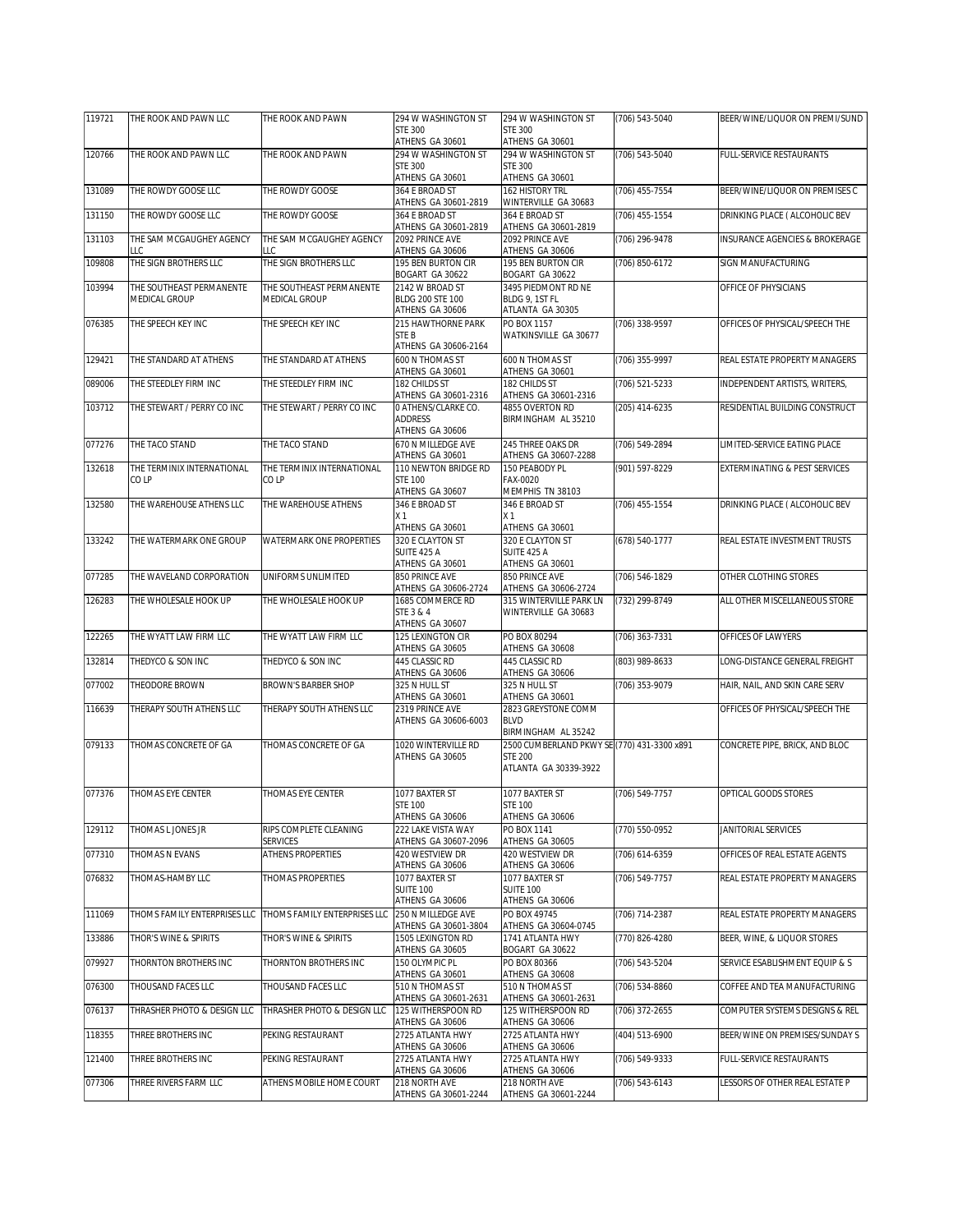| 078501 | THRIFT HOUSE EMMANUEL<br>CHURCH                    | THRIFT HOUSE EMMANUEL<br>CHURCH                           | 540 PRINCE AVE<br>ATHENS GA 30601                              | 498 PRINCE AVE<br>ATHENS GA 30601-2449                       | (706) 543-1294     | <b>USED MERCHANDISE STORES</b> |
|--------|----------------------------------------------------|-----------------------------------------------------------|----------------------------------------------------------------|--------------------------------------------------------------|--------------------|--------------------------------|
| 109592 | THRIVE INTEGRATIVE MEDICINE<br>LLC                 | THRIVE INTEGRATIVE MEDICINE<br>LLC                        | 2080 PRINCE AVE<br>ATHENS GA 30606                             | 2080 PRINCE AVE<br>ATHENS GA 30606                           |                    | ALL OTHER SUPPORT SERVICES     |
| 132474 | THRIVEWORKS LLC                                    | <b>THRIVEWORKS</b>                                        | 67 PRINCE AVE<br>STE #3-I<br>ATHENS GA 30601                   | 1000 JEFFERSON ST<br>STE <sub>2C</sub><br>LYNCHBURG VA 24504 | (617) 765-2036     | OFFICES OF MENTAL HEALTH PRACT |
| 125880 | THU LUU LAM                                        | <b>NAIL DADDY</b>                                         | 3061 ATLANTA HWY<br><b>SUITED</b><br>ATHENS GA 30606           | 3061 ATLANTA HWY<br>SUITE D<br>ATHENS GA 30606               | (706) 549-1212     | HAIR, NAIL, AND SKIN CARE SERV |
| 078455 | TIEN H PHAM                                        | L A NAILS                                                 | 3190 ATLANTA HWY<br>STE <sub>9</sub><br>ATHENS GA 30606-6994   | 3190 ATLANTA HWY<br>STE 9<br>ATHENS GA 30606-6994            | (706) 354-2992     | HAIR, NAIL, AND SKIN CARE SERV |
| 127095 | TIENDA MEXICANA EL BAJIO LLC                       | TIENDA MEXICANA EL BAJIO LLC                              | 395 OLD COMMERCE RD<br>STE D<br>ATHENS GA 30607                | <b>495 KIMBERLY CIR</b><br>HULL GA 30646                     | $(706)$ 248-4653   | SUPERMARKETS & OTHER GROCERY ( |
| 107886 | <b>TIGER LILY STUDIO LLC</b>                       | <b>TIGER LILY STUDIO LLC</b>                              | 700 OGLETHORPE AVE<br>STE 5-B<br>ATHENS GA 30606               | 700 OGLETHORPE AVE<br>STE 5-B<br>ATHENS GA 30606             |                    | OTHER HEALTH & PERSONAL CARE S |
| 078164 | TILE CONTRACTORS SUPPLY                            | TRADITIONS IN TILE                                        | 200 CLEVELAND RD<br>STE <sub>1</sub><br>BOGART GA 30622-1782   | 3065 TROTTERS PKWY<br>ALPHARETTA GA 30004                    | (706) 543-0500     | BRICK, STONE, & RELATED CONSTR |
| 131404 | TILIA DESIGN STUDIOS                               | TILIA DESIGN STUDIOS                                      | 199 BARBER ST<br>APT <sub>2</sub><br>ATHENS GA 30601           | 199 BARBER ST<br>APT <sub>2</sub><br>ATHENS GA 30601         | (404) 432-1764     | LANDSCAPING SERVICES           |
| 075817 | <b>TILLER TAMMY</b>                                | TILLER TAMMY                                              | 185 HOMESTEAD DR<br>ATHENS GA 30605                            | 185 HOMESTEAD DR<br>ATHENS GA 30605                          | $(706) 543 - 5082$ | JANITORIAL SERVICES            |
| 132797 | TILLMAN GOVERNMENTAL &<br>NONPROFIT CONSULTING INC | TILLMAN GOVERNMENTAL &<br>NONPROFIT CONSULTING INC        | 101 INVERNESS RD<br>ATHENS GA 30606                            | 101 INVERNESS RD<br>ATHENS GA 30606                          | (229) 563-0947     | ALL OTHER PROF., SCIENTIFIC, & |
| 079065 | TILLMAN SECURITY INC                               | TILLMAN SECURITY INC                                      | 145 VALLEYWOOD DR<br>ATHENS GA 30606-1720                      | 145 VALLEYWOOD DR<br>ATHENS GA 30606-1720                    | (706) 546-1718     | SECURITY SYSTEMS SERVICES      |
| 079651 | TIM ROGAN DESIGN INC                               | TIM ROGAN DESIGN INC                                      | 130 MOCKINGBIRD CIR<br>ATHENS GA 30605-3338                    | 130 MOCKINGBIRD CIR<br>ATHENS GA 30605-3338                  | (706) 548-4543     | <b>GRAPHIC DESIGN SERVICES</b> |
| 107475 | TIMBERLANE CONSTRUCTION                            | TIMBERLANE CONSTRUCTION                                   | 355 ONETA ST<br>SUITE D 400 B<br>ATH4ENS GA 30601              | 355 ONETA ST<br>SUITE D 400 B<br>ATH4ENS GA 30601            | (770) 367-9878     | RESIDENTIAL BUILDING CONSTRUCT |
| 078640 | TIMMONS LAW PRACTICE LLC                           | TIMMONS LAW PRACTICE LLC                                  | 244 E WASHINGTON ST<br>ATHENS GA 30601                         | 244 E WASHINGTON ST<br>ATHENS GA 30601                       | $(706) 548-8668$   | OFFICES OF LAWYERS             |
| 068427 | TIMOTHY MCGOUGH LLC                                | MCGOUGH LAWN MAINTENANCE                                  | 185 BROOKWOOD DR<br>ATHENS GA 30601                            | 185 BROOKWOOD DR<br>ATHENS GA 30605                          | (706) 353-3606     | LANDSCAPING SERVICES           |
| 120741 | TIN CUP                                            | TIN CUP                                                   | 225 BEULAH AVE<br>ATHENS GA 30601-1926                         | 225 BEULAH AVE<br>ATHENS GA 30601-1926                       | (843) 364-4608     | ALL OTHER MISCELLANEOUS STORE  |
| 078425 | TINA ECKARD                                        | <b>BELLA</b>                                              | 1749 S LUMPKIN ST<br>ATHENS GA 30606                           | 1749 S LUMPKIN ST<br>ATHENS GA 30606                         | (706) 316-0364     | HAIR, NAIL, AND SKIN CARE SERV |
| 121398 |                                                    | TIPTONS FINE TUNED CARPENTRY TIPTONS FINE TUNED CARPENTRY | 100 PIONEER DR<br>ATHENS GA 30605                              | 100 PIONEER DR<br>ATHENS GA 30605                            | (706) 461-2041     | RESIDENTIAL BUILDING CONSTRUCT |
| 132303 | TIRE DISCOUNTERS INC                               | TIRE DISCOUNTERS                                          | 1190 MITCHELL BRIDGE RD<br>ATHENS GA 30606-6405                | 1E 4TH ST<br><b>4TH FLOOR</b><br>CINNCINNATI OH 45202        | (513) 618-7322     | TIRE DEALERS                   |
| 111863 | TISHA LOU GOOD EATING LLC                          | AUNTEES HOME COOKING                                      | 645 DANIELSVILLE RD<br>ATHENS GA 30601                         | 150 PLANTATION DR<br>ATHENS GA 30605                         | (706) 227-0834     | FULL-SERVICE RESTAURANTS       |
| 076229 | TITLE MAX OF GA INC                                | TITLE MAX OF ATHENS #2                                    | 115 GAINES SCHOOL RD<br>ATHENS GA 30605                        | 15 BULL ST<br><b>STE 200</b><br>SAVANNAH GA 31401-2615       | $(706) 549 - 5155$ | FINANCIAL PROCESSING, RESERVE, |
| 079932 | TITLE MAX OF GEORGIA INC                           | TITLE MAX OF ATHENS #1                                    | 2225 W BROAD ST<br>ATHENS GA 30606                             | 15 BULL ST<br><b>STE 200</b><br>SAVANNAH GA 31401-2615       | (706) 227-0113     | FINANCIAL PROCESSING, RESERVE, |
| 075011 | TITLEBUCK OF ATHENS #1                             | TITLEBUCK OF ATHENS #1                                    | 1855 W BROAD ST<br>ATHENS GA 30606                             | 15 BULL ST<br><b>STE 200</b><br>SAVANNAH GA 31401-2615       | (706) 548-7884     | OTHER FINANCIAL VEHICLES       |
| 077909 | TJX COMPANIES THE                                  | T J MAXX #679/SALES TAX DE                                | 196 ALPS RD<br><b>SUITE 8</b><br>ATHENS GA 30606               | PO BOX 9358<br>FRAMINGHAM MA 01701                           | (774) 308-3511     | FAMILY CLOTHING STORES         |
| 091344 | TLALOC EL MEXICANO<br>RESTAURANT                   | TLALOC EL MEXICANO<br>RESTAURANT                          | 1225 N CHASE ST<br>ATHENS GA 30601                             | 1225 N CHASE ST<br>ATHENS GA 30601                           | (706) 613-9301     | FULL-SERVICE RESTAURANTS       |
| 093658 | TLALOC EL MEXICANO<br>RESTAURANT LLC               | TLALOC EL MEXICANO<br>RESTAURANT                          | 1225 N CHASE ST<br>ATHENS GA 30601-1845                        | 1225 N CHASE ST<br>ATHENS GA 30601-1845                      | (706) 613-9301     | BEER/WINE/LIQUOR ON PREMI/SUND |
| 127315 | TLC INVESTMENTS LLC                                | STONES RIVER ELECTRIC                                     | <b>0 ATHENS CLARKE CO</b><br><b>ADDRESS</b><br>ATHENS GA 30601 | 1244 GALLATIN PIKES<br>MADISON TN 37115                      | $(615) 885 - 0019$ | ELECTRICAL CONTRACTORS         |
| 117047 | TLC OF GEORGIA LLC                                 | TLC OF GEORGIA LLC                                        | 700 HWY 29 N<br>ATHENS GA 30601                                | 2620 ELM HILL PIKE<br>NASHVILLE TN 37214                     | (706) 715-3746     | OFFICES OF ALL OTHER HEALTH PR |
| 094804 | TMB HOLDINGS LLC                                   | AUTO TOWN INSURANCE                                       | 400 HAWTHORNE AVE<br>STE <sub>1</sub><br>ATHENS GA 30606-2556  | 2690 BUFORD HWY<br>ATLANTA GA 30924                          | (706) 227-4995     | INSURANCE AGENCIES & BROKERAGE |
| 114539 | TMC OF ATHENS LLC                                  | TAZIKI'S MEDITERRANEAN CAFE                               | 227 PRINCE AVE<br>STE B<br>ATHENS GA 30601                     | 227 PRINCE AVE<br>STE <sub>B</sub><br>ATHENS GA 30601        | (706) 247-7619     | BEER/WINE ON PREMISES/SUNDAY S |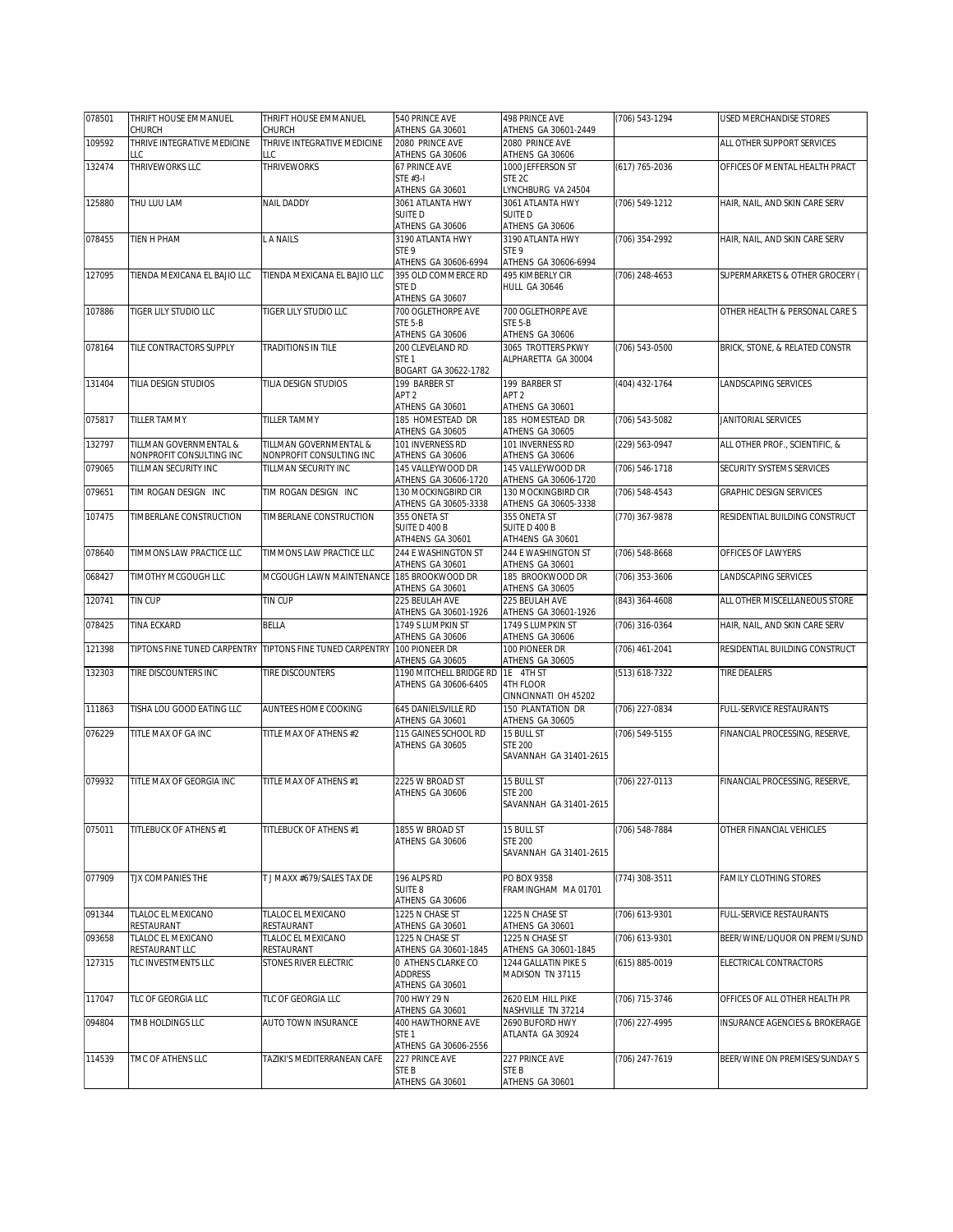| 116074 | TMC OF ATHENS LLC                      | TAZIKI'S MEDITERRANEAN CAFE        | 227 PRINCE AVE                                                | 227 PRINCE AVE                                                |                    | FULL-SERVICE RESTAURANTS            |
|--------|----------------------------------------|------------------------------------|---------------------------------------------------------------|---------------------------------------------------------------|--------------------|-------------------------------------|
|        |                                        |                                    | STE B<br>ATHENS GA 30601                                      | ATHENS GA 30601-2444                                          |                    |                                     |
| 134285 | TMM LOGISTICS LLC                      | <b>TMM LOGISTICS LLC</b>           | 113 WINDING BROOK TRL<br>WINTERVILLE GA 30683                 | PO BOX 324<br>WINTERVILLE GA 30683                            | (706) 899-0278     | OTHER TRANSIT & GROUND PASSENG      |
| 090087 | TMS SERVICES                           | TMS SERVICES                       | 303 FIRST ST                                                  | <b>PO BOX 823</b>                                             | (706) 338-6564     | ACCOUNTING, TAX PREPARATION, B      |
| 118954 | TNE CLIPS LLC                          | TNE CLIPS LLC                      | ATHENS GA 30601-3027<br>690 US HWY 29 N<br><b>SUITE 120</b>   | ATHENS GA 30603<br>1641 HEIDI TRL<br>BUCKHEAD GA 30625        | (706) 353-6007     | HAIR, NAIL, AND SKIN CARE SERV      |
| 078666 | TNT ELECTRIC INC                       | TNT ELECTRIC                       | ATHENS GA 30601<br>115 FAIRLANE DR<br>ATHENS GA 30607-1329    | PO BOX 81862<br>ATHENS GA 30608                               | (706) 549-8889     | ELECTRICAL CONTRACTORS              |
| 128586 | TODAYS ECOLOGICAL SOLUTIONS            | TODAYS ECOLOGICAL SOLUTIONS        | 237 HIGHLAND AVE                                              | 237 HIGHLAND AVE                                              | (706) 255-9082     | ALL OTHER PROF., SCIENTIFIC, &      |
| 079128 | LLC<br>TODD BRATCHER                   | LLC<br>A TO Z HOME IMPROVEMENTS    | ATHENS GA 30606<br>1419 NEWTON BRIDGE RD                      | ATHENS GA 30606<br>1419 NEWTON BRIDGE RD                      | (706) 540-1979     | ALL OTHER SPECIAL TRADE CONTRA      |
|        |                                        |                                    | ATHENS GA 30607<br>690 HWY 29 N                               | ATHENS GA 30607                                               |                    |                                     |
| 122494 | TOKYO EXPRESS WENG LLC                 | TOKYO EXPRESS WENG LLC             | <b>SUITE 130</b><br>ATHENS GA 30601                           | 690 HWY 29 N<br><b>SUITE 130</b><br>ATHENS GA 30601           | $(706) 543 - 8833$ | FULL-SERVICE RESTAURANTS            |
| 078237 | TOKYO SPA                              | TOKYO SPA                          | 195 COMMERCE BLVD<br>ATHENS GA 30606                          | 195 COMMERCE BLVD<br>ATHENS GA 30606                          | (706) 353-7876     | ALL OTHER PERSONAL SERVICES         |
| 132831 | TOLBERT MANAGEMENT CO INC              | TOLBERT MANAGEMENT CO INC          | 111 ROCK GLEN RD<br>ATHENS GA 30606-4347                      | 111 ROCK GLEN RD<br>ATHENS GA 30606-4347                      | (706) 369-9228     | REAL ESTATE PROPERTY MANAGERS       |
| 074428 | TOM ELLIS CONSTRUCTION LLC             | TOM ELLIS CONSTRUCTION             | 321 DUBOSE AVE                                                | 1 HUNTCLIFF WAY<br>ATHENS GA 30606-3804                       | (706) 540-2432     | RESIDENTIAL BUILDING CONSTRUCT      |
| 074940 | TON, TAM MINH                          | REGAL NAIL                         | ATHENS GA 30601<br>4375 LEXINGTON RD<br>ATHENS GA 30605       | 225 WOODGROVE DR<br>ATHENS GA 30605                           | (706) 354-4949     | HAIR, NAIL, AND SKIN CARE SERV      |
| 123246 | TONIC ARTISTIC CREATIONS               | TONIC ARTISTIC CREATIONS           | 240 GREAT OAK DR<br>ATHENS GA 30605                           | 240 GREAT OAK DR<br>ATHENS GA 30605                           | (706) 202-7247     | INDEPENDENT ARTISTS, WRITERS,       |
| 077465 | <b>TONY LETT</b>                       | TONY'S CLASSIC CLEANING<br>SERVICE | 242 SAVANNAH AVE<br>ATHENS GA 30601                           | 242 SAVANNAH AVE<br>ATHENS GA 30601                           | (706) 548-5899     | <b>JANITORIAL SERVICES</b>          |
| 078448 | <b>TONY SIMPSON</b>                    | SIMPSON CHIROPRACTIC CENTER        | 700 HAWTHORNE AVE<br>ATHENS GA 30606                          | 700 HAWTHORNE AVE<br>ATHENS GA 30606                          | (706) 543-1900     | OFFICES OF CHIROPRACTORS            |
| 107609 | TOOT TOOT TUTORIAL                     | TOOT TOOT TUTORIAL                 | 230 CHAMPIONSHIP DR                                           | 230 CHAMPIONSHIP DR                                           |                    | ALL OTHER SCHOOLS & INSTRUCTIO      |
| 128641 | TOPO INDUSTIRES LLC                    | TOPO INDUSTIRES LLC                | ATHENS GA 30601-1414<br>1010 WINTERVILLE RD                   | ATHENS GA 30607<br>115 E HANCOCK AVE                          | (706) 224-2701     | OTHER SPECIALIZED SERVICES          |
|        |                                        |                                    | ATHENS GA 30605                                               | #1826<br>ATHENS GA 30601                                      |                    |                                     |
| 075027 | TOPPERS INTERNATIONAL INC              | TOPPERS INTERNATIONAL<br>SHOWBAR   | 100 N JACKSON ST<br>ATHENS GA 30601                           | 1050 OLD WAVERLY WAY<br>WATKINSVILLE GA 30677                 | (706) 613-0504     | BEER/WINE/LIQUOR ON PREMISES C      |
| 075410 | TOPPERS INTERNATIONAL INC              | TOPPERS INTERNATIONAL<br>SHOWBAR   | 100 N JACKSON ST<br>ATHENS GA 30601                           | 1050 OLD WAVERLY WAY<br>WATKINSVILLE GA 30677                 | (706) 613-0504     | DRINKING PLACE ( ALCOHOLIC BEV      |
| 080469 | TORBETT ANTIQUES LLC                   | TORBETT ANTIQUES LLC               | 101 KALEN HOLLOW<br>ATHENS GA 30606                           | 101 KALEN HOLLOW<br>ATHENS GA 30606                           | (706) 613-6866     | USED MERCHANDISE STORES             |
| 132899 | TORENA'S IFA SEMILORE<br>BOTANICA      | TORENA'S IFA SEMILORE<br>BOTANICA  | 281 BIRCHVALLEY DR<br>ATHENS GA 30605                         | 281 BIRCHVALLEY DR<br>ATHENS GA 30605                         | (706) 308-3590     | OTHER INFORMATION SERVICES          |
| 080775 | TOTAL RENAL CARE INC                   | ATHENS EAST DIALYSIS #2281         | 2026 S MILLEDGE AVE                                           | 5200 VIRGINIA WAY                                             | (706) 549-3082     | OTHER OUTPATIENT CARE CENTERS       |
|        |                                        | 5995                               | А2<br>ATHENS GA 30605                                         | ATTN: LCC DEPT<br>BRENTWOOD TN<br>37027-7569                  |                    |                                     |
| 079370 | TOTAL TECHNOLOGY SOLUTIONS             | TOTAL TECHNOLOGY SOLUTIONS         | 115 TRADE ST                                                  | 115 TRADE ST                                                  | (706) 227-2382     | COMPUTER SYSTEMS DESIGNS & REL      |
| 133371 | INC<br>TOUCH OF BEAUTY                 | INC<br>TOUCH OF BEAUTY             | BOGART GA 30622-1723<br>130 BUNKER DR<br>ATHENS GA 30607-1406 | BOGART GA 30622-1723<br>130 BUNKER DR<br>ATHENS GA 30607-1406 | (706) 255-9893     | HAIR, NAIL, AND SKIN CARE SERV      |
| 074783 | TOWN AND GOWN PLAYERS INC              | TOWN AND GOWN PLAYERS INC          | 115 GRADY AVE                                                 | PO BOX 565                                                    | (706) 548-3854     | THEATER COMPANIES & DINNER THE      |
| 109141 | TOWNE PARK LLC                         | TOWNE PARK LLC                     | ATHENS GA 30601<br>1230 BAXTER ST                             | ATHENS GA 30603<br>555 E NORTHLANE                            | (410) 295-4583     | PARKING LOTS & GARAGES              |
|        |                                        |                                    | ATHENS GA 30606-3712                                          | #5020<br>CONSHOHOCKEN PA 19428                                |                    |                                     |
| 088779 | <b>TRACTOR SUPPLY COMPANY</b><br>#1361 | TRACTOR SUPPLY COMPANY<br>#1361    | 4420 LEXINGTON RD<br>ATHENS GA 30605                          | 5401 VIRGINIA WAY<br>ATTN: JESSICA RICE,                      | (706) 425-8524     | <b>NURSERY &amp; GARDEN CENTERS</b> |
|        |                                        |                                    |                                                               | <b>LICENSING</b><br>BRENTWOOD TN<br>37027-7536                |                    |                                     |
| 077720 | TRADEMARK DENTAL CERAMICS              | TRADEMARK DENTAL CERAMICS          | 700 OGLETHORPE AVE                                            | 700 OGLETHORPE AVE                                            | (706) 549-9961     | MEDICAL & DIAGNOSTIC LABORATOR      |
|        | INC                                    | INC                                | SUITE B6<br>ATHENS GA 30606                                   | <b>SUITE B6</b><br>ATHENS GA 30606                            |                    |                                     |
| 079944 | TRADING POST INC                       | TRADING POST INC                   | 50 GAINES SCHOOL RD<br><b>BLDG 1A</b>                         | 50 GAINES SCHOOL RD<br><b>BLDG 1A</b>                         | (706) 208-8500     | REGULATORY/PAWNBROKERS              |
| 126718 | TRADITIONS SURVEYING LLC               | BEN MCLEROY AND ASSOCIATES         | ATHENS GA 30605-3143<br>140 MILL CENTER BLVD                  | ATHENS GA 30605-3143<br>140 MILL CENTER BLVD                  | (706) 543-5630     | SURVEYING & MAPPING (X GEOPHYS      |
| 120861 | TRANSFIT ATHENS                        | TRANSFIT ATHENS                    | ATHENS GA 30606<br>1737 S LUMPKIN ST                          | ATHENS GA 30606<br>1011 CLUBVIEW CIR                          | (706) 614-0177     | OTHER SPECIALIZED SERVICES          |
|        |                                        |                                    | #B<br>ATHENS GA 30606                                         | WATKINSVILLE GA 30677                                         |                    |                                     |
| 133097 | TRANSFORMED SALON                      | TRANSFORMED SALON                  | 2500 W BROAD ST<br>ATHENS GA 30606                            | 290 COOK DR<br>ATHENS GA 30601                                | (706) 351-1533     | HAIR, NAIL, AND SKIN CARE SERV      |
| 123312 | TRANSMONTAIGNE OPERATING               | TRANSMONTAIGNE OPERATING           | 3450 JEFFERSON RD                                             | PO BOX 5660                                                   | (706) 543-2254     | PETROLEUM & PETROLEUM               |
| 131841 | COMPANY LP<br>TRAVELING DIME           | COMPANY LP<br>TRAVELING DIME       | ATHENS GA 30607-1477<br>335 COOK DR                           | DENVER CO 80217-5660<br>PO BOX 82398                          | (678) 835-8120     | PRODUCTS<br>TRAVEL AGENCIES         |
|        |                                        |                                    | ATHENS GA 30601                                               | ATHENS GA 30608                                               |                    |                                     |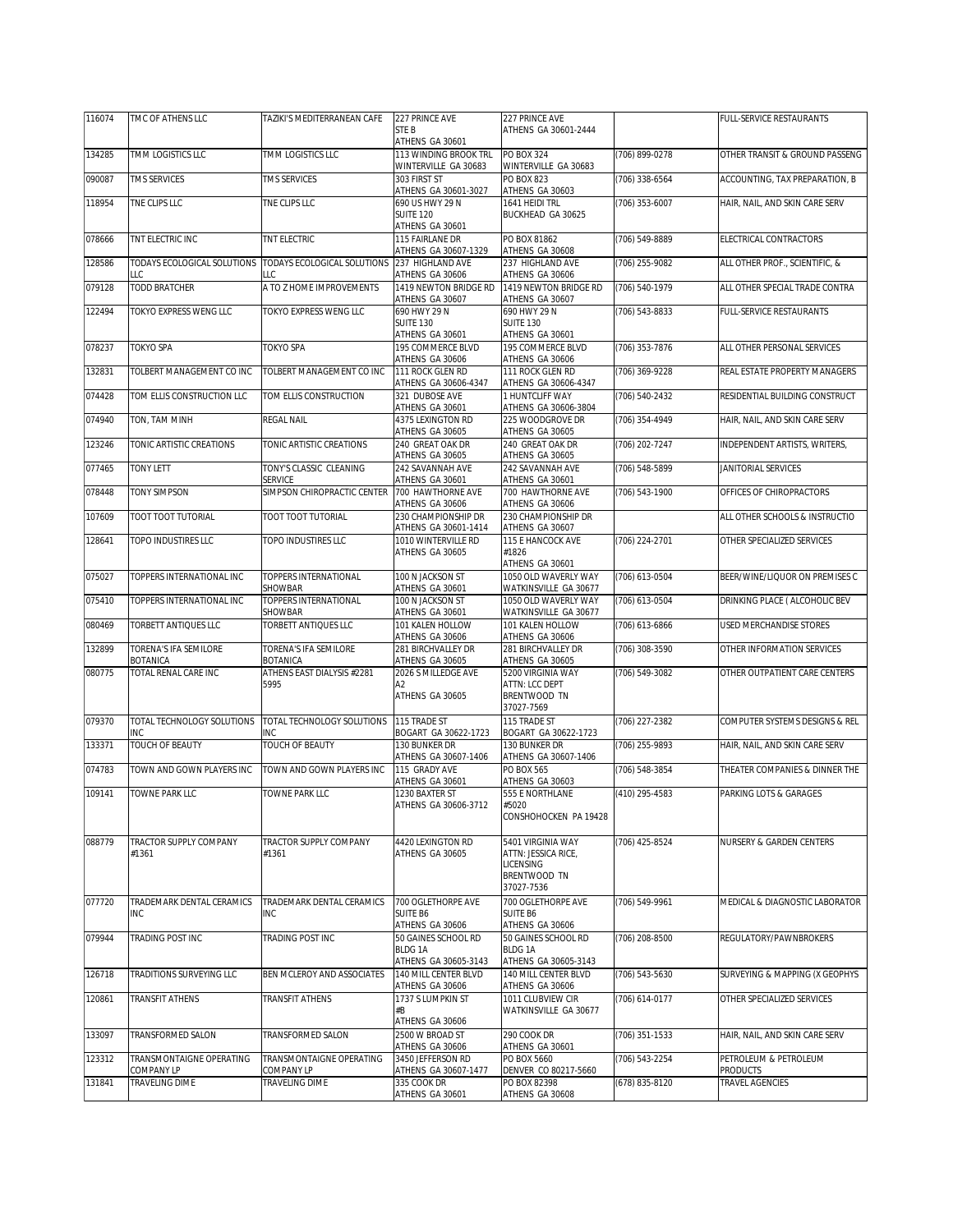| 079262 | TREASURED MEMORIES                  | TREASURED MEMORIES                       | 135 NEW HAVEN DR<br>ATHENS GA 30606                            | PO BOX 7118<br>ATHENS GA 30604                             | (706) 549-4334     | PHOTOGRAPHIC SERVICES            |
|--------|-------------------------------------|------------------------------------------|----------------------------------------------------------------|------------------------------------------------------------|--------------------|----------------------------------|
| 077905 | TREDIT TIRE & WHEEL CO INC          | TREDIT TIRE & WHEEL CO INC               | 465 OLD HULL RD<br>ATHENS GA 30601                             | 3305 CHARLOTTE AVE<br>ELKHART IN 46517                     | (706) 548-8333     | <b>TIRE DEALERS</b>              |
| 097449 | TREEHOUSE KID AND CRAFT             | TREEHOUSE KID AND CRAFT                  | 815 W BROAD ST<br><b>SUITE A</b>                               | 815 W BROAD ST<br><b>SUITE A</b>                           | (706) 850-8226     | ALL OTHER MISCELLANEOUS STORE    |
| 124913 | TREEMAN                             | TREEMAN                                  | ATHENS GA 30601<br>394 KNOTTINGHAM DR                          | ATHENS GA 30601<br>PO BOX 7081                             | (770) 883-7026     | LANDSCAPING SERVICES             |
| 079328 | TRI GLOBAL TECHNOLOGIES LLC         | TRI GLOBAL TECHNOLOGIES                  | ATHENS GA 30606<br>3724 ATLANTA HWY                            | ATHENS GA 30604<br>3724 ATLANTA HWY                        | (706) 549-0869     | OTHER BUSINESS SUPPORT SERVICE   |
|        |                                     |                                          | STE <sub>3</sub><br>ATHENS GA 30606-1863                       | STE <sub>3</sub><br>ATHENS GA 30606-1863                   |                    |                                  |
| 133562 | TRIBE HAIR COMPANY LLC              | TRIBE HAIR COMPANY LLC                   | 1238 PRINCE AVE                                                | 1238 PRINCE AVE                                            | (706) 850-8711     | HAIR, NAIL, AND SKIN CARE SERV   |
|        |                                     |                                          | ATHENS GA 30606-2732                                           | ATHENS GA 30606-2732                                       |                    |                                  |
| 127229 | TRIDENT MEDICAL CENTERS PC          | TRIDENT MEDICAL CENTERS PC               | 1500 OGLETHORPE AVE<br><b>STE 2300</b><br>ATHENS GA 30606-2188 | 2133 HWY 317<br><b>SUITE 12-345</b><br>SUWANEE GA 30024    | (470) 339-0200     | OFFICE OF PHYSICIANS             |
| 078108 | TRINITY ACCOUNTING GROUP<br>P.C     | TRINITY ACCOUNTING GROUP<br>P.C          | 1550 TIMOTHY RD<br><b>STE 203</b><br>ATHENS GA 30606           | PO BOX 1983<br>ATHENS GA 30603                             | (706) 546-1422     | ACCOUNTING, TAX PREPARATION, B   |
| 075576 | TRINITY CAR CARE INC                | MODERN BODY & FRAME ALIGN                | 1105 HULL RD                                                   | 1105 HULL RD                                               | (706) 548-1169     | AUTOMOTIVE BODY, PAINT, & GLAS   |
| 124903 | TRIPLE J CONSTRUCTION LLC           | TRIPLE J CONSTRUCTION LLC                | ATHENS GA 30601-3920<br>165 PEACH ST                           | ATHENS GA 30601-3920<br>4373 COLMFERRY RD                  |                    | RESIDENTIAL BUILDING CONSTRUCT   |
| 131382 | TRIYA DESIGNS                       | TRIYA DESIGNS                            | ATHENS GA 30606<br>124 MEADOW CREEK DR                         | WATKINSVILLE GA 30677<br>124 MEADOW CREEK DR               | (706) 201-1857     | INDEPENDENT ARTISTS, WRITERS,    |
|        |                                     |                                          | ATHENS GA 30605                                                | ATHENS GA 30605                                            |                    |                                  |
| 134301 | TROPICAL SHADE TINTING LLC          | TROPICAL SHADE TINTING LLC               | 2525 ATLANTA LHWY<br><b>SUITE B</b>                            | 2525 ATLANTA LHWY<br><b>SUITE B</b>                        | (706) 424-5846     | OTHER SPECIALIZED SERVICES       |
| 076081 | TROY DAVIDSON                       | TROY DAVIDSON REALTY                     | ATHENS GA 30606<br>2500 W BROAD ST                             | ATHENS GA 30606<br>2500 W BROAD ST                         | (706) 549-4727     | OFFICES OF REAL ESTATE AGENTS    |
|        |                                     |                                          | <b>STE 219</b>                                                 | <b>STE 219</b>                                             |                    |                                  |
| 077689 | TRS LABS INC                        | TRS LABS INC                             | ATHENS GA 30606<br>215 PARADISE BLVD                           | ATHENS GA 30606<br>PO BOX 5112                             | (706) 548-7755     | OTHER BUSINESS SUPPORT SERVICE   |
| 129296 | TRU ENTERPRISES INC                 | TRU ENTERPRISES INC                      | ATHENS GA 30607<br>0 ATHENS CLARKE CO                          | ATHENS GA 30604<br>PO BOX 8385                             | (303) 419-0450     | PLUMBING, HEATING, & AIR-CONDITI |
|        |                                     |                                          | <b>ADDRESS</b><br>ATHENS GA 30601                              | CHATTANOOGA TN 37414                                       |                    |                                  |
| 123114 | TRUTHS & ROSES LLC                  | TRUTHS & ROSES LLC                       | 149 ONETA ST<br><b>UNIT 6C-1</b><br>ATHENS GA 30601            | 149 ONETA ST<br><b>UNIT 6C-1</b><br>ATHENS GA 30601        | (443) 928-8250     | OTHER PERSONAL CARE SERVICES     |
| 105628 | <b>TSC TEAM SPORTS</b>              | <b>TSC TEAM SPORTS</b>                   | 3450 JEFFERSON RD                                              | 3450 JEFFERSON RD                                          | (706) 546-8859     | SPORTING GOODS STORES            |
|        |                                     |                                          |                                                                |                                                            |                    |                                  |
| 121081 | TSUNAMI WAVE ATHENS                 | TAQUERIA TSUNAMI                         | ATHENS GA 30607-1477<br>320 E CLAYTON ST                       | ATHENS GA 30607-1477<br>161 AUSTIN AVE NE                  | (706) 621-7999     | BEER/WINE/LIQUOR ON PREMI/SUND   |
|        | DOWNTOWN LLC                        |                                          | <b>STE 102</b><br>ATHENS GA 30601                              | MARIETTA GA 30060                                          |                    |                                  |
| 121220 | TSUNAMI WAVE ATHENS<br>DOWNTOWN LLC | TAQUERIA TSUNAMI                         | 320 E CLAYTON ST<br>#202<br>ATHENS GA 30601                    | 161 AUSTIN AVE NE<br>MARIETTA GA 30060                     | (678) 903-6243     | FULL-SERVICE RESTAURANTS         |
| 106487 | TT OF ATLANTA INC                   | <b>ATHENS FORD</b>                       | 4260 ATLANTA HWY                                               | 4260 ATLANTA HWY                                           | (706) 354-1130     | NEW CAR DEALERS                  |
| 103146 | TT OF GEORGIA INC                   | NISSAN OF ATHENS                         | ATHENS GA 30606<br>4735 ATLANTA HWY                            | ATHENS GA 30606<br>4735 ATLANTA HWY                        | $(706) 549 - 6600$ | NEW CAR DEALERS                  |
| 132705 | TTB CUSTOMS LLC                     | TTB CUSTOMS LLC                          | ATHENS GA 30606<br>140 KENNEDY CIR                             | ATHENS GA 30606<br>140 KENNEDY CIR                         | (706) 612-8850     | OTHER AUTO REPAIR & MAINTENANC   |
|        |                                     |                                          | ATHENS GA 30601-3444                                           | ATHENS GA 30601-3444                                       |                    |                                  |
| 078453 | TUESDAY MORNING INC #329            | TUESDAY MORNING INC #329                 | 191 ALPS RD<br><b>SUITE 138</b>                                | 6250 LBJ FWY<br>DALLAS TX 75240                            | (972) 387-3562     | GIFT, NOVELTY, & SOUVENIR STOR   |
| 127505 | TULIP MAGNOLIA DESIGN LLC           | TULIP MAGNOLIA DESIGN LLC                | ATHENS GA 30606<br>210 UNIVERSITY DR                           | 210 UNIVERSITY DR                                          | (770) 361-7908     | INDEPENDENT ARTISTS, WRITERS,    |
| 131154 | TULLIETTA WILSON                    | TULLIETTA WILSON                         | ATHENS GA 30605<br><b>160 DEVONSHIRE DR</b>                    | ATHENS GA 30605<br>160 DEVONSHIRE DR                       | (706) 296-4992     | OTHER PERSONAL CARE SERVICES     |
| 076801 | TUMBLIN CO                          | CICI'S PIZZA                             | ATHENS GA 30606-3914<br>3190 ATLANTA HWY                       | ATHENS GA 30606-3914<br>3190 ATLANTA HWY                   | (706) 613-2424     | LIMITED-SERVICE EATING PLACE     |
|        |                                     |                                          | SUITE <sub>5</sub><br>ATHENS GA 30606-3377                     | SUITE <sub>5</sub><br>ATHENS GA 30606-3377                 |                    |                                  |
| 125961 | TUNING FORK PRODUCTIONS LLC         | TUNING FORK PRODUCTION                   | 135 HABFRSHAM DR                                               | 135 HABFRSHAM DR                                           | (770) 833-7969     | PROMOTERS OF PERF ARTS, SPORTS   |
| 077976 | TURNER AND PATAT PC                 | COMPANY<br>TURNER AND PATAT PC           | ATHENS GA 30606<br>1165 CEDAR SHOALS DR                        | ATHENS GA 30606<br>1165 CEDAR SHOALS DR                    | (706) 354-1212     | ACCOUNTING, TAX PREPARATION, B   |
| 077531 | TURNER AUTOMOTIVE INC               | HOPEWELL TIRE & AUTOMOTIVE               | ATHENS GA 30605-3592<br>3500 JEFFERSON RD                      | ATHENS GA 30605-3592<br>235 FLOYD DR                       | (706) 543-2893     | AUTOMOTIVE MECHANICAL/ELECTRIC   |
| 096355 | TURNER'S HEATING & AIR              | INC<br><b>TURNER'S HEATING &amp; AIR</b> | ATHENS GA 30607<br>255 RUMSON RD                               | ATHENS GA 30607-1469<br>255 RUMSON RD                      | (706) 612-7884     | PLUMBING. HEAT & AIR CONDITION   |
| 120929 | TUYET HANH THI PHAM                 | DIAMOND NAILS                            | ATHENS GA 30605<br>1055 GAINES SCHOOL RD                       | ATHENS GA 30605<br>1055 GAINES SCHOOL RD                   | (706) 850-2138     | HAIR, NAIL, AND SKIN CARE SERV   |
|        |                                     |                                          | <b>STE 103</b><br>ATHENS GA 30605-3164                         | <b>STE 103</b><br>ATHENS GA 30605-3164                     |                    |                                  |
| 115457 | TWA ENTERPRISES LLC                 | TWA ENTERPRISES LLC                      | 2005 S MILLEDGE AVE<br>ATHENS GA 30605                         | 3070 WINDWARD PLZ<br><b>STE 410</b><br>ALPHARETTA GA 30005 | (678) 735-0576     | REAL ESTATE PROPERTY MANAGERS    |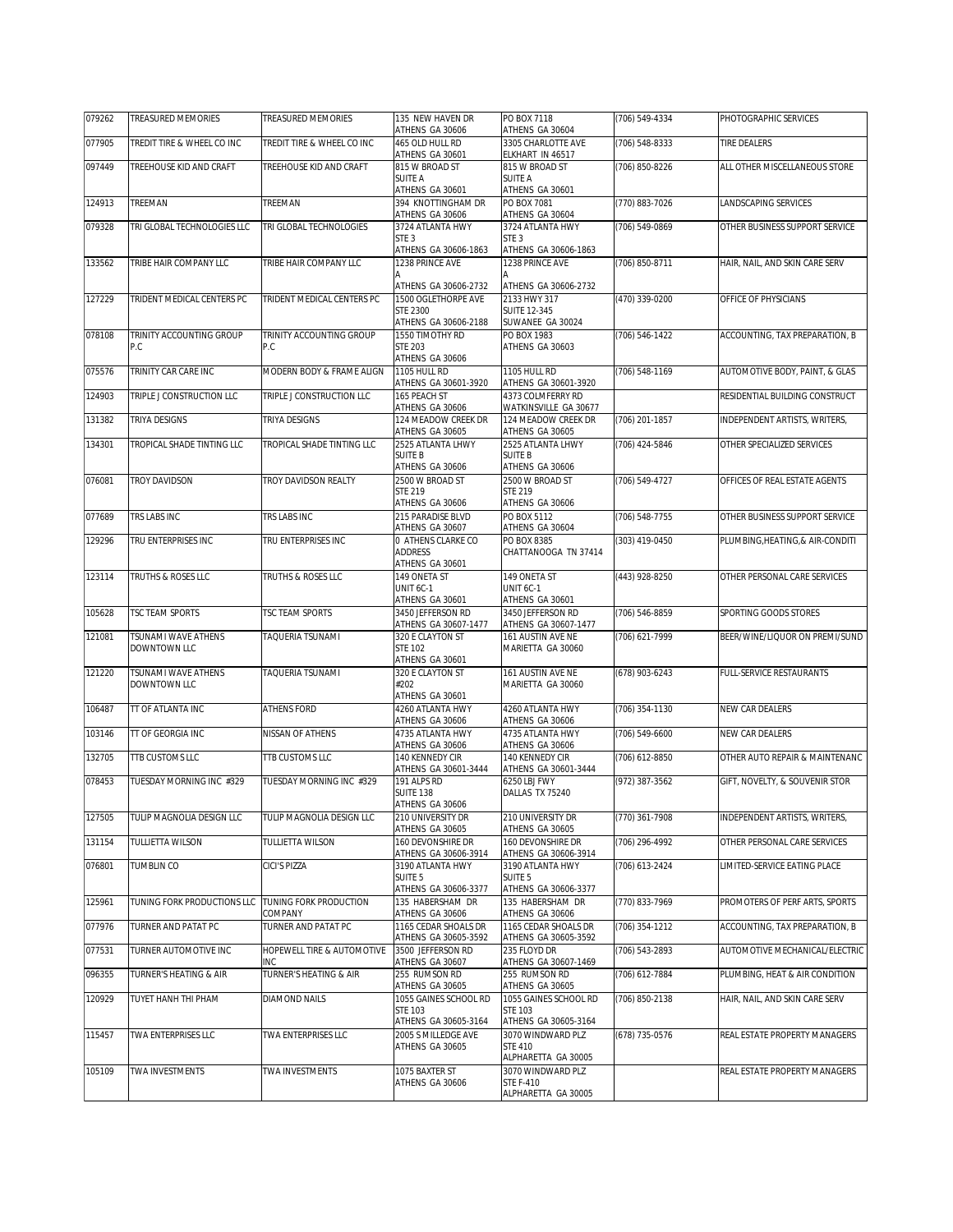| 110053 | TWF INC                              | THE WORLD FAMOUS                                                                  | 351 N HULL ST<br>ATHENS GA 30601                                                   | 351 N HULL ST<br>ATHENS GA 30601                                         | (706) 543-4002   | DRINKING PLACE ( ALCOHOLIC BEV   |
|--------|--------------------------------------|-----------------------------------------------------------------------------------|------------------------------------------------------------------------------------|--------------------------------------------------------------------------|------------------|----------------------------------|
| 108871 | TWF INCORPORATED                     | THE WORLD FAMOUS                                                                  | 351 N HULL ST<br>ATHENS GA 30601                                                   | 351 N HULL ST<br>ATHENS GA 30601                                         | (706) 543-4002   | BEER/WINE/LIQUOR ON PREMI/SUND   |
| 078328 | TWIN TEES INC                        | <b>SHIRTWORKS</b>                                                                 | 1797 OLD W BROAD ST<br>ATHENS GA 30606                                             | 1797 OLD W BROAD ST<br>ATHENS GA 30606                                   | (706) 353-1060   | ALL OTHER MISCELLANEOUS STORE    |
| 078711 | TYCHE'S GAMES LLC                    | <b>TYCHE'S GAMES LLC</b>                                                          | 1056 S LUMPKIN ST<br>ATHENS GA 30605                                               | 1056 S LUMPKIN ST<br>ATHENS GA 30605                                     | (706) 354-4500   | ALL OTHER MISCELLANEOUS STORE    |
| 078171 | U HAUL CO OF GEORGIA                 | U HAUL CO OF GEORGIA                                                              | 2900 ATLANTA HWY<br>ATHENS GA 30606                                                | PO BOX 21517<br>PHOENIX AZ 85036                                         | (602) 263-6745   | LESSORS OF MINIWAREHOUSES & SE   |
| 126060 | U HAUL CO OF GEORGIA INC             | U HAUL CO OF GEORGIA INC                                                          | 484 NORTH AVE<br>STE #494<br>ATHENS GA 30601                                       | PO BOX 21517<br>PHOENIX AZ 85036                                         | (602) 263-6577   | <b>GENERAL RENTAL CENTERS</b>    |
| 123439 | U S FORMLINER INC                    | U S FORMLINER INC                                                                 | 380 COMMERCE BLVD                                                                  | 380 COMMERCE BLVD                                                        | (706) 549-6787   | ALL OTHER MISCELLANEOUS MANUFA   |
| 132989 | U-HAUL CO OF GEORGIA                 | U-HAUL CO OF GEORGIA                                                              | ATHENS GA 30606<br>2230 LEXINGTON RD<br>ATHENS GA 30601                            | ATHENS GA 30606<br>PO BOX 21517<br>PHONENIX AZ 85036                     | (602) 263-6577   | <b>GENERAL RENTAL CENTERS</b>    |
| 132990 | U-HAUL CO OF GEORGIA                 | U-HAUL CO OF GEORGIA                                                              | 350 MACON HWY<br>ATHENS GA 30606                                                   | PO BOX 21517<br>PHOENIX AZ 85036                                         | (602) 263-6577   | <b>GENERAL RENTAL CENTERS</b>    |
| 132991 | U-HAUL CO OF GEORGIA                 | U-HAUL CO OF GEORGIA                                                              | 4390 LEXINGTON RD<br>ATHENS GA 30605                                               | PO BOX 21517<br>PHOENIX AZ 85036                                         | (602) 263-6577   | <b>GENERAL RENTAL CENTERS</b>    |
| 132992 | U-HAUL CO OF GEORGIA                 | U-HAUL CO OF GEORGIA                                                              | 1097 BAXTER ST<br>ATHENS GA 30606-6313                                             | PO BOX 21517<br>PHOENIX AZ 85036                                         | (602) 263-6577   | GENERAL RENTAL CENTERS           |
| 126261 | UAR DIRECT LLC                       | UAR DIRECT LLC                                                                    | 190 PRODUCE LN                                                                     | 311 MOORE LN<br>COLLIERVILLE TN 38017                                    | (901) 370-4109   | OTHER SPECIALIZED SERVICES       |
| 094296 | UBERPRINTS INC                       | UBERPRINTS INC                                                                    | ATHENS GA 30605<br>115 RUTH DR                                                     | 115 RUTH DR                                                              | (866) 440-8237   | ELECTRONIC SHOPPING & MAIL-ORD   |
| 109643 | <b>UBERPRINTS, INC.</b>              | UBERPRINTS, INC                                                                   | ATHENS GA 30601<br><b>240 COLLINS INDUSTRIAL</b><br><b>BLVD</b>                    | ATHENS GA 30601<br>115 RUTH DR<br>ATHENS GA 30605                        | $(866)$ 440-8237 | ELECTRONIC SHOPPING & MAIL-ORD   |
| 132482 | UGLY DUCKLING SERVICES LLC           | <b>UGLY DUCKLING SERVICES</b>                                                     | ATHENS GA 30601-1518<br>2500 ATLANTA HWY<br>BLDG 600, STE 605-A<br>ATHENS GA 30606 | 222 HIGHLAND PARK DR<br>ATHENS GA 30605                                  | (706) 521-8899   | BREAD AND BAKERY PRODUCT MANUF   |
| 109988 | UHS OF SUMMIT RIDGE LLC              | SUMMIT RIDGE HOSPITAL                                                             | 400 HAWTHORNE LN<br>SUITES B AND C<br>ATHENS GA 30606                              | 250 SCENIC HWY<br>LAWRENCEVILLE GA 30046                                 | (706) 850-2990   | OTHER OUTPATIENT CARE CENTERS    |
| 116480 | <b>UJM</b>                           | QUALITY INN                                                                       | 2715 ATLANTA HWY<br>ATHENS GA 30606                                                | 2715 ATLANTA HWY<br>ATHENS GA 30606                                      | (706) 549-1530   | HOTELS (EXCEPT CASINO HOTELS     |
| 128751 | UMA MEDICAL INC                      | MANAGED MOBILITY SOLUTIONS                                                        | 1385 BELMONT RD<br>ATHENS GA 30605                                                 | 1385 BELMONT RD<br>ATHENS GA 30605                                       | (706) 286-7056   | OTHER SPECIALIZED SERVICES       |
| 081456 |                                      | UMANAS CLEANING SERVICES LLC UMANAS CLEANING SERVICES LLC 155 CATALPA WAY         | ATHENS GA 30601                                                                    | 155 CATALPA WAY<br>ATHENS GA 30601                                       | (706) 206-3429   | JANITORIAL SERVICES              |
| 131076 | UNCOMMON GOURMET<br>ASSOCIATES LLC   | UNCOMMON GOURMET<br>ASSOCIATES LLC                                                | 511 WOODHAVEN WAY<br>ATHENS GA 30606                                               | 511 WOODHAVEN WAY<br>ATHENS GA 30606                                     | (404) 932-0232   | OTHER DIRECT SELLING ESTABLISH   |
| 130982 | UNCOMMON OAK HILL LLC                | ARCH AND VINE                                                                     | 105 OAK HILL DR<br>ATHENS GA 30601-4429                                            | 6525 THE CORNERS PKWY<br><b>STE 216</b><br>PEACHTREE CORNERS GA<br>30092 | (678) 894-3990   | REAL ESTATE PROPERTY MANAGERS    |
| 131195 | UNDER ARTURA RILEY                   | MEDUSA'S SALON                                                                    | 2500 W BROAD ST<br><b>STE 203</b><br>ATHENS GA 30606-3438                          | 2500 W BROAD ST<br><b>STE 203</b><br>ATHENS GA 30606-3438                | (706) 338-6010   | HAIR, NAIL, AND SKIN CARE SERV   |
| 082335 | UNIQUE CLEANING SERVICE              | UNIQUE CLEANING SERVICE                                                           | 160 NORTHSIDE DR<br>ATHENS GA 30601-2116                                           | 160 NORTHSIDE DR<br>ATHENS GA 30601-2116                                 |                  | JANITORIAL SERVICES              |
| 133208 | UNIT 10 LLLP (346 BROAD ST)          | UNIT 10 LLLP (346 BROAD ST)                                                       | 346 E BROAD ST<br>ATHENS GA 30601-2819                                             | 350 CHASE DR<br>LAWRENCEVILLE GA 30043                                   | (678) 896-0103   | VENDING MACHINE OPERATORS        |
| 133210 | UNIT 10 LLLP (364 E BROAD)           | UNIT 10 LLLP (364 E BROAD)                                                        | 364 E BROAD ST                                                                     | 350 CHASE DR                                                             | (678) 896-0103   | <b>VENDING MACHINE OPERATORS</b> |
| 133947 | UNIT 10 LLLP (137 N LUMPKIN)         | UNIT 10 LLLP (137 N LUMPKIN)                                                      | ATHENS GA 30601-2819<br>137 N LUMPKIN ST                                           | LAWRENCEVILLE GA 30043<br>350 CHASE DR                                   | (706) 266-9633   | <b>VENDING MACHINE OPERATORS</b> |
| 132473 | UNIT 10 LLLP (220 COLLEGE AVE)       | UNIT 10 LLLP (220 COLLEGE AVE)                                                    | ATHENS GA 30601<br>220 W COLLEGE AVE<br>ATHENS GA 30601                            | LAWRENCEVILLE GA 30043<br>4 S WALNUT ST<br>#10<br>STATESBORO GA 30458    | (678) 896-0103   | OTHER DIRECT SELLING ESTABLISH   |
| 133946 |                                      | UNIT 10 LLLP (260 E WASHINGTON UNIT 10 LLLP (260 E WASHINGTON 260 E WASHINGTON ST |                                                                                    | 350 CHASE DR                                                             | (678) 896-0103   | VENDING MACHINE OPERATORS        |
| 133209 | ST )<br>UNIT 10 LLLP (301 E CLAYTON) | ST )<br>UNIT 10 LLLP (301 E CLAYTON)                                              | ATHENS GA 30601<br>301 E CLAYTON ST                                                | LAWRENCEVILLE GA 30043<br>350 CHASE DR                                   | (706) 266-9633   | VENDING MACHINE OPERATORS        |
| 133197 | UNIT 10 LLLP (321 E CLAYTON)         | UNIT 10 LLLP (321 E CLAYTON)                                                      | ATHENS GA 30601-2706<br>364 E BROAD ST                                             | LAWRENCEVILLE GA 30043<br>350 CHASE DR                                   | (706) 266-9633   | VENDING MACHINE OPERATORS        |
| 132470 | UNIT 10 LLLP (E WASHINGTON)          | UNIT 10 LLLP (E WASHINGTON)                                                       | ATHENS GA 30601-2819<br>104 E WASHINGTON ST<br>ATHENS GA 30601                     | LAWRENCEVILLE GA 30043<br>4 S WALNUT ST<br>#10<br>STATESBORO GA 30458    | (706) 850-1329   | OTHER DIRECT SELLING ESTABLISH   |
| 077777 | UNITED PARCEL SERVICE OF<br>AMERI    | UNITED PARCEL SERVICE OF<br>AMERI                                                 | 215 CONWAY DR<br>ATHENS GA 30606                                                   | 660 FRITZ DR<br>ATTN TAX DEPT<br>COPPELL TX 75019                        | (706) 543-1367   | <b>BUSINESS SERVICES CENTERS</b> |
| 122596 | UNITED REFRIGERATION, INC.           | UNITED REFRIGERATION, INC.                                                        | 107 PARADISE BLVD<br>ATHENS GA 30607                                               | 11401 ROOSEVELT BLVD<br>ATTN: TAX DEPT<br>PHILADELPHIA PA 19154          | (706) 549-1483   | HVAC EQUIPMENT & SUPPLIES WHOL   |
| 078990 | UNITED RENTALS NORTH<br>AMERICA INC  | UNITED RENTALS NORTH<br>AMERICA INC                                               | 1460 N CHASE ST<br>ATHENS GA 30601                                                 | 140 GRAND ST<br><b>SUITE 300</b><br>WHITE PLAINS NY 10601                | (706) 354-0101   | OTHER COMMERCIAL & INDUST EQUI   |
| 114203 | UNIVERSE CYPRESS LLC                 | JNIVERSITY NURSING/REHAB CTR 180 EPPS BRIDGE RD                                   | ATHENS GA 30606                                                                    | 180 EPPS BRIDGE RD<br>ATHENS GA 30606                                    | (706) 549-5382   | NURSING CARE FACILITIES          |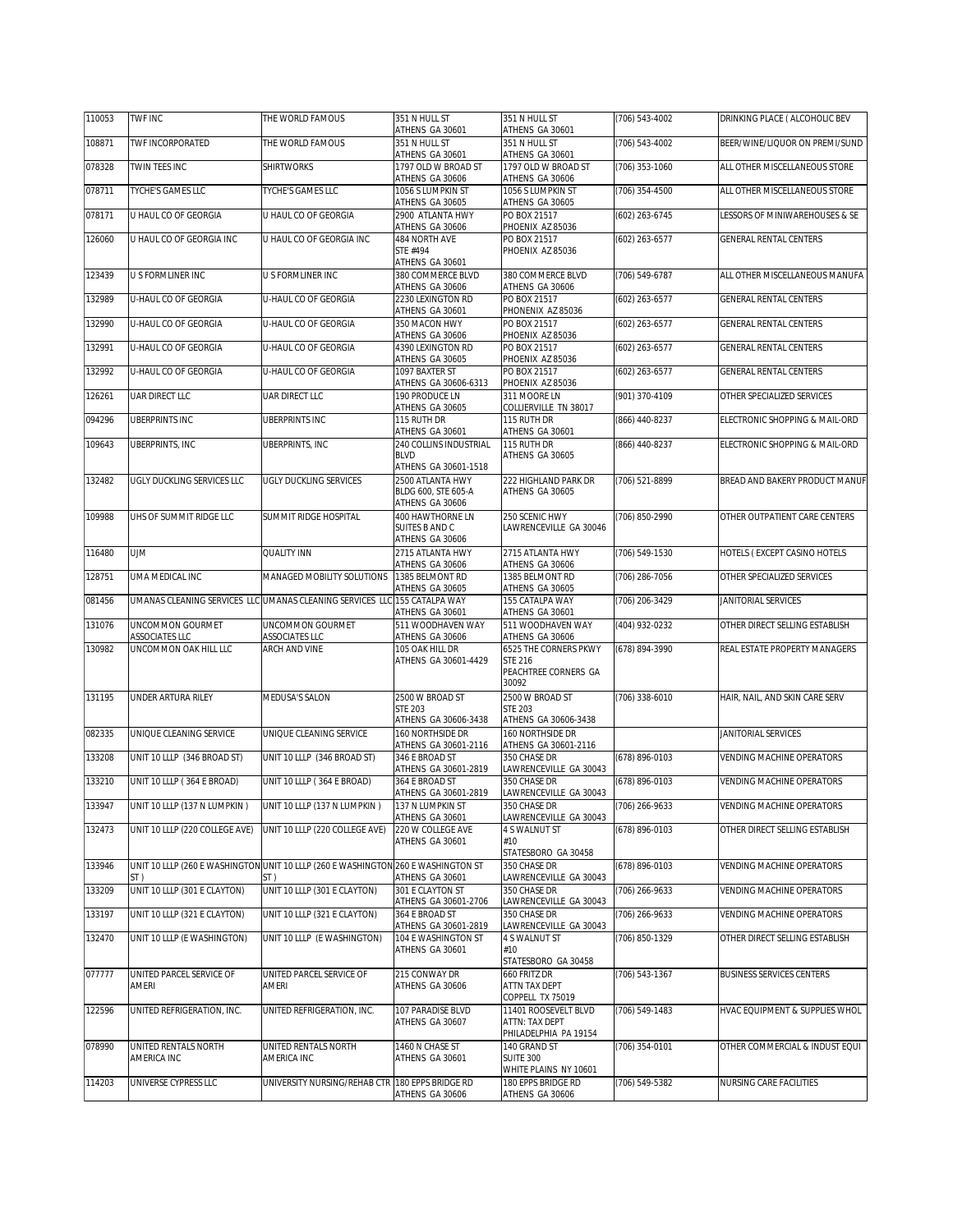| 130975 | UNIVERSITY CANCER & BLOOD                 | UNIVERSITY CANCER & BLOOD                 | 3320 OLD JEFFERSON RD                         | 3320 OLD JEFFERSON RD                                      | (706) 621-1576 | OFFICE OF PHYSICIANS           |
|--------|-------------------------------------------|-------------------------------------------|-----------------------------------------------|------------------------------------------------------------|----------------|--------------------------------|
|        | <b>CENTER</b>                             | CENTER 600                                | <b>BLDG 600</b><br>ATHENS GA 30607            | <b>BLDG 700</b><br>ATHENS GA 30607                         |                |                                |
| 130973 | UNIVERSITY CANCER & BLOOD                 | UNIVERSITY CANCER & BLOOD                 | 3320 OLD JEFFERSON RD                         | 3320 OLD JEFFERSON RD                                      | (706) 621-1576 | OFFICE OF PHYSICIANS           |
|        | <b>CENTER LLC</b>                         | CENTER 300                                | <b>BLDG 300</b>                               | <b>BLDG 700</b>                                            |                |                                |
|        |                                           |                                           | ATHENS GA 30607                               | ATHENS GA 30607                                            |                |                                |
| 075145 | UNIVERSITY CANCER AND BLOOD<br>CENTER LLC | UNIVERSITY CANCER AND BLOOD<br>CENTER 220 | 220 HAWTHORNE PARK<br>ATHENS GA 30606         | 3320 OLD JEFFERSON RD<br><b>STF 700</b>                    | (706) 548-0500 | OFFICE OF PHYSICIANS           |
|        |                                           |                                           |                                               | ATHENS GA 30607-1465                                       |                |                                |
| 075146 | UNIVERSITY CANCER AND BLOOD               | UNIVERSITY CANCER AND BLOOD               | 3320 OLD JEFFERSON RD                         | 3320 OLD JEFFERSON RD                                      | (706) 353-2990 | OFFICE OF PHYSICIANS           |
|        | CENTER LLC                                | CENTER 700                                | <b>STE 700</b>                                | <b>STE 700</b>                                             |                |                                |
| 103024 | UNIVERSITY CUTS SALON                     | UNIVERSITY CUTS SALON                     | ATHENS GA 30607-1465<br>510 BAXTER ST         | ATHENS GA 30607-1465<br>510 BAXTER ST                      |                | HAIR, NAIL, AND SKIN CARE SERV |
|        |                                           |                                           | ATHENS GA 30605                               | ATHENS GA 30605                                            | (706) 612-8431 |                                |
| 132925 | UNIVERSITY HOLDINGS                       | UNIVERSITY HOLDINGS                       | 248 PRINCE AVE                                | 248 PRINCE AVE                                             | (706) 353-1039 | REAL ESTATE PROPERTY MANAGERS  |
|        | MANAGEMENT LLC                            | MANAGEMENT LLC                            | ATHENS GA 30601                               | ATHENS GA 30601                                            |                |                                |
| 078730 | UNIVERSITY OF GEORGIA                     | GA CTR FOR CONTINUING ED                  | 1197 S LUMPKIN ST                             | 1197 S LUMPKIN ST                                          | (706) 542-1729 | BEER/WINE/LIQ/CATER/SUN/HOTEL  |
| 076983 | UNIVERSITY SPIRIT                         | HOTEL & CONF CTR<br>UNIVERSITY SPIRIT     | ATHENS GA 30602<br>700 BAXTER ST              | ATHENS GA 30602<br>700 BAXTER ST                           | (706) 353-2677 | ALL OTHER MISCELLANEOUS STORE  |
|        |                                           |                                           | ATHENS GA 30605                               | ATHENS GA 30605                                            |                |                                |
| 119333 | UNOBTAINIUM LLC                           | HOT BREATH BY BLUE RAT                    | 260 1/2 W CLAYTON ST                          | 2084 A CHESHIRE BRIDGE RD (706) 548-8030                   |                | ALL OTHER MISCELLANEOUS STORE  |
|        |                                           |                                           | ATHENS GA 30601-2712                          | ATLANTA GA 30324                                           |                |                                |
|        |                                           |                                           |                                               |                                                            |                |                                |
| 082069 | UPSCALE CUTS INC                          | <b>UPSCALE CUTS</b>                       | 4036 LEXINGTON RD<br>SUITE A                  | 4036 LEXINGTON RD<br>SUITE A                               | (706) 549-2750 | HAIR, NAIL, AND SKIN CARE SERV |
|        |                                           |                                           | ATHENS GA 30605                               | ATHENS GA 30605                                            |                |                                |
| 132195 | URBAN SANCTUARY HOLDINGS                  | URBAN SANCTUARY                           | 810 N CHASE ST                                | 810 N CHASE ST                                             | (706) 613-3947 | OTHER PERSONAL CARE SERVICES   |
|        | LLC                                       |                                           | ATHENS GA 30601                               | ATHENS GA 30601                                            |                |                                |
| 134212 | URGENT CARE OF OCONEE                     | URGENT CARE OF OCONEE                     | 2375 W BROAD ST<br>ATHENS GA 30606            | 2375 W BROAD ST<br>ATHENS GA 30606                         | (706) 567-6151 | OTHER OUTPATIENT CARE CENTERS  |
| 077390 | UROLOGY CLINIC P.C. THE                   | UROLOGY CLINIC P.C. THE                   | 120 TRINITY PL                                | 120 TRINITY PL                                             | (706) 543-2718 | OFFICE OF PHYSICIANS           |
|        |                                           |                                           | ATHENS GA 30607-2100                          | ATHENS GA 30607-2100                                       |                |                                |
| 078367 | UROLOGY GROUP OF ATHENS                   | UROLOGY GROUP OF ATHENS                   | 195 KING AVE                                  | 195 KING AVE                                               | (706) 543-6261 | OFFICE OF PHYSICIANS           |
|        |                                           |                                           | ATHENS GA 30606-2963                          | ATHENS GA 30606-2963<br>PO BOX 1433                        |                |                                |
| 094229 | US AUTO SALES INC                         | US AUTO SALES                             | 2705 ATLANTA HWY<br>ATHENS GA 30606           | AWRENCEVILLE GA 30046                                      | (706) 552-1236 | USED CAR DEALERS               |
| 125865 | US&S INC                                  | US&S INC                                  | 0 ATHENS CLARKE CO                            | 1200 WOODRUFF RD                                           | (864) 233-8035 | JANITORIAL SERVICES            |
|        |                                           |                                           | <b>ADDRESS</b>                                | STE C-6                                                    |                |                                |
|        |                                           |                                           | ATHENS GA 30601                               | GREENVILLE SC 29607                                        |                |                                |
| 128992 | UZIMA CLEAN WATER MISSION<br>LLC          | <b>UZIMA FILTERS</b>                      | 1101 OLD CREEK RD<br>$C-1$                    | 1101 OLD CREEK RD<br>$C-1$                                 | (404) 664-4766 | OTHER DIRECT SELLING ESTABLISH |
|        |                                           |                                           | ATHENS GA 30607                               | ATHENS GA 30607                                            |                |                                |
| 133520 | V CUBE LLC                                | FAIRFIELD INN AND SUITES                  | 175 OLD EPPS BRIDGE RD                        | 175 OLD EPPS BRIDGE RD                                     | (706) 549-5900 | HOTELS (EXCEPT CASINO HOTELS   |
|        |                                           |                                           | ATHENS GA 30606-2855                          | ATHENS GA 30606-2855                                       |                |                                |
| 128720 | VACATION BICYCLING LLC                    | VACATION BICYCLING LLC                    | 1335 WHIT DAVIS RD<br>ATHENS GA 30605         | 1860 BARNETT SHOALS RD<br>STE 103-514                      | (706) 353-0431 | <b>TOUR OPERATORS</b>          |
|        |                                           |                                           |                                               | ATHENS GA 30605                                            |                |                                |
| 078535 | <b>VALERIO PROPERTIES LLC</b>             | VALERIO PROPERTIES LLC                    | 475 N CHURCH ST                               | PO BOX 1683                                                | (706) 546-6900 | REAL ESTATE PROPERTY MANAGERS  |
|        |                                           |                                           | ATHENS GA 30601                               | ATHENS GA 30603                                            |                |                                |
| 112600 | VANHASSEL MERCHANDISING                   | VANHASSEL MERCHANDISING                   | 310 PINE FOREST DR<br>ATHENS GA 30606         | 310 PINE FOREST DR<br>ATHENS GA 30606                      |                | ELECTRONIC SHOPPING & MAIL-ORD |
| 131602 | VANYLICE EXPRESS LLC                      | VANYLICE EXPRESS LLC                      | 2500 W BROAD ST                               | 145 MERLIN DR                                              | (706) 372-2491 | OTHER SPECIALIZED SERVICES     |
|        |                                           |                                           | <b>STE 511</b>                                | ATHENS GA 30606-1219                                       |                |                                |
|        |                                           |                                           | ATHENS GA 30606                               |                                                            |                |                                |
| 129688 | <b>VAPED LLC</b>                          | VAPED LLC                                 | 386 OAK ST<br>STE A                           | 386 OAK ST<br>STE A                                        | (912) 660-1487 | ALL OTHER MISCELLANEOUS STORE  |
|        |                                           |                                           | ATHENS GA 30601                               | ATHENS GA 30601                                            |                |                                |
| 133632 | <b>VARIETY MART</b>                       | <b>VARIETY MART</b>                       | 400 HAWTHORNE AVE                             | 400 HAWTHORNE AVE                                          | (678) 773-7269 | SUPERMARKETS & OTHER GROCERY ( |
|        |                                           |                                           | STE 8                                         | STE <sub>8</sub>                                           |                |                                |
|        |                                           |                                           | ATHENS GA 30606-2556                          | ATHENS GA 30606-2556                                       |                |                                |
| 077289 | VARSITY DRIVE IN OF GA INC                | THE VARSITY                               | 1000 W BROAD ST<br>ATHENS GA 30606            | 3550 GEORGE BUSBEE PKWY (706) 548-6325<br><b>SUITE 210</b> |                | LIMITED-SERVICE EATING PLACE   |
|        |                                           |                                           |                                               | KENNESAW GA 30144                                          |                |                                |
|        |                                           |                                           |                                               |                                                            |                |                                |
| 121018 | VATAVA                                    | VATAVA                                    | 110 NICOLE CIR                                | 110 NICOLE CIR                                             | (706) 548-9478 | ELECTRONIC SHOPPING & MAIL-ORD |
| 127824 | <b>VED CORP</b>                           | BP FOODMART                               | ATHENS GA 30606-1137<br>790 BARNETT SHOALS RD | ATHENS GA 30606-1137<br>790 BARNETT SHOALS RD              |                | BEER/WINE PKG/SUNDAY SALES     |
|        |                                           |                                           | ATHENS GA 30605                               | ATHENS GA 30605                                            |                |                                |
| 127926 | <b>VED CORP</b>                           | BP FOODMART                               | 790 BARNETT SHOALS RD                         | 790 BARNETT SHOALS RD                                      | (706) 206-8400 | GASOLINE STATIONS WITH CONVENI |
|        |                                           |                                           | ATHENS GA 30605                               | ATHENS GA 30605                                            |                |                                |
| 109641 | VEESHEE, LLC                              | VEESHEE, LLC                              | 115 RUTH DR                                   | 115 RUTH DR                                                | (855) 833-7433 | APPAREL ACCESSORIES AND OTHER  |
| 077172 | VENT THE CRAWL                            | ATHENS DESIGN BUILD                       | ATHENS GA 30605<br>110 DOVE VALEY DR          | ATHENS GA 30605<br>110 DOVE VALEY DR                       | (706) 548-8985 | RESIDENTIAL BUILDING CONSTRUCT |
|        |                                           |                                           | ATHENS GA 30606                               | ATHENS GA 30606                                            |                |                                |
| 126755 | VEREEN COUNSELING SERVICES                | VEREEN COUNSELING SERVICES                | 2047 PRINCE AVE                               | 2047 PRINCE AVE                                            | (706) 372-1371 | OTHER HEALTH & PERSONAL CARE S |
|        | LLC                                       | LLC                                       | STE C                                         | STE C                                                      |                |                                |
| 133724 | VERENA FOREIGN HAIR                       | VERENA FOREIGN HAIR                       | ATHENS GA 30606<br>240 MILFORD DR             | ATHENS GA 30606<br>240 MILFORD DR                          | (706) 372-8739 | ALL OTHER MISCELLANEOUS STORE  |
|        | COLLECTION                                | COLLECTION                                | ATHENS GA 30605                               | ATHENS GA 30605                                            |                |                                |
| 078084 | <b>VHI INC</b>                            | <b>GRAND RENTAL STATION</b>               | 3765 ATLANTA HWY                              | 3765 ATLANTA HWY                                           | (706) 613-7368 | OTHER CONSUMER GOODS RENTAL    |
|        |                                           |                                           | ATHENS GA 30606                               | ATHENS GA 30606                                            |                |                                |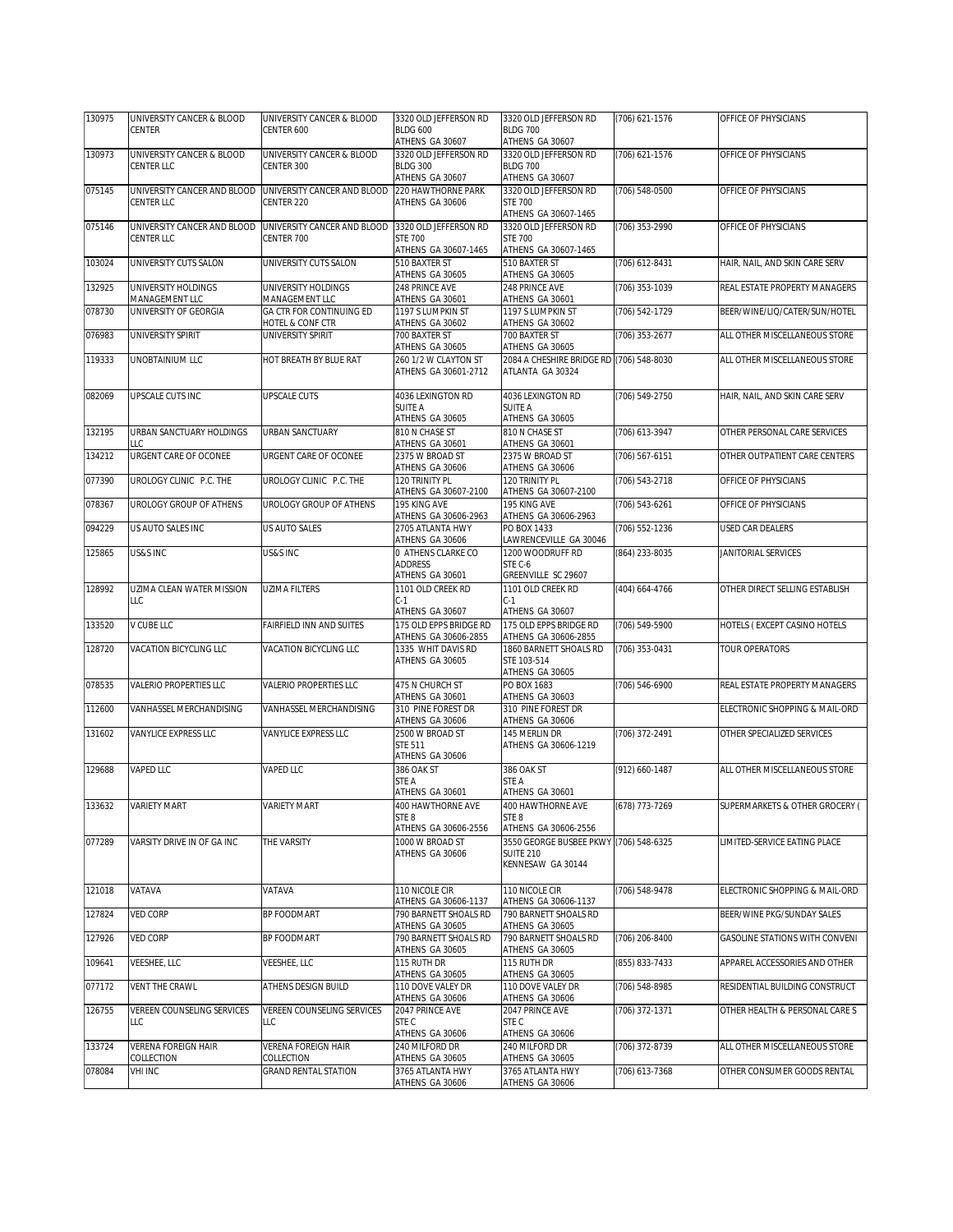| 078544           |                                            | VICKERY FINANCIAL SERVICES, INC VICKERY FINANCIAL SERVICES, INC 190 HAWTHORNE PARK |                                                           | 190 HAWTHORNE PARK                                    | (706) 353-2728                   | <b>INVESTMENT ADVICE</b>                                   |
|------------------|--------------------------------------------|------------------------------------------------------------------------------------|-----------------------------------------------------------|-------------------------------------------------------|----------------------------------|------------------------------------------------------------|
|                  |                                            |                                                                                    | STE B<br>ATHENS GA 30606                                  | STE B<br>ATHENS GA 30606                              |                                  |                                                            |
| 132626           | VICTORIA HIJAR & APRICITY                  | VICTORIA HIJAR & APRICITY                                                          | 1000 LAKESIDE DR                                          | 1000 LAKESIDE DR                                      | (706) 255-7941                   | ELECTRONIC SHOPPING & MAIL-ORD                             |
|                  | <b>BOUTIQUE</b>                            | <b>BOUTIQUE</b>                                                                    | APT 360                                                   | APT 360                                               |                                  |                                                            |
| 077907           | VICTORIA PENTLARGE                         | ANIMAL EYE CARE CLINIC                                                             | ATHENS GA 30605<br>1729 S LUMPKIN ST                      | ATHENS GA 30605<br>1729 S LUMPKIN ST                  | (706) 548-9102                   | <b>VETERINARY SERVICES</b>                                 |
|                  |                                            |                                                                                    | ATHENS GA 30606-4775                                      | ATHENS GA 30606-4775                                  |                                  |                                                            |
| 130587           | VICTORIA R UTZ                             | VICTORIA R UTZ                                                                     | 100 N JACKSON ST<br>ATHENS GA 30601                       | 115 CHERRY LN<br>ATHENS GA 30601-2102                 | (706) 296-1804                   | ALL OTHER PERSONAL SERVICES                                |
| 075081           | VIKTA INC / UNIVERSAL<br>DISTRIBUTING INC  | CORK & BOTTLE PACKAGE                                                              | 40 GAINES SCHOOL RD<br>ATHENS GA 30605-3116               | 40 GAINES SCHOOL RD<br>ATHENS GA 30605-3116           | (706) 543-0511                   | BEER/WINE/LIQUOR PKG/SUNDAY SA                             |
| 125132           | VIKTA INC / UNIVERSAL<br>DISTRIBUTING INC  | CORK & BOTTLE PACKAGE                                                              | 40 GAINES SCHOOL RD<br>ATHENS GA 30605-3116               | 40 GAINES SCHOOL RD<br>ATHENS GA 30605-3116           | (706) 543-0511                   | <b>CONVENIENCE STORES</b>                                  |
| 128679           | VILLA DE GRAN                              | VILLA DE GRAN                                                                      | 101 NEWTON BRIDGE<br>INDUSTRIAL WAY<br>ATHENS GA 30607    | 1031 RICHWOOD TRL<br>BOGART GA 30622                  | (706) 850-5761                   | ALL OTHER AMUSEMENT & RECREATI                             |
| 119942           | VILLAGE DRUG SHOP AT<br>ADVANTAGE LLC      | VILLAGE DRUG SHOP AT<br>ADVANTAGE LLC                                              | 240 MITCHELL BRIDGE RD<br>ATHENS GA 30606                 | 740 PRINCE AVE<br>ATHENS GA 30606                     | (706) 850-4955                   | PHARMACIES & DRUG STORES                                   |
| 077290           | VILLAGE DRUG SHOP INC                      | VILLAGE DRUG SHOP INC                                                              | 740 PRINCE AVE                                            | 740 PRINCE AVE                                        | $(706) 548 - 4444$               | PHARMACIES & DRUG STORES                                   |
| 078767           | <b>VINCENT SMITH</b>                       | S & S CLEANING SERV                                                                | ATHENS GA 30606<br>105 PEACHTREE LN                       | ATHENS GA 30606<br>105 PEACHTREE LN                   | (706) 543-9456                   | JANITORIAL SERVICES                                        |
| 076415           | VINTAGE HOSPITALITY GROUP LLC COMFORT INN  |                                                                                    | ATHENS GA 30607<br>3980 ATLANTA HWY                       | ATHENS GA 30607<br>3980 ATLANTA HWY                   | (706) 543-1633                   | HOTELS (EXCEPT CASINO HOTELS                               |
| 099978           | VIRGINIA P MCKENNA M ED                    | VIRGINIA P MCKENNA M ED                                                            | ATHENS GA 30606<br>1670 PRINCE AVE                        | ATHENS GA 30606<br>1670 PRINCE AVE                    | (706) 338-3688                   | OTHER HEALTH & PERSONAL CARE S                             |
| 075876           | VIRTUE AND VICE INC                        | PAIN AND WONDER TATTOO                                                             | ATHENS GA 30606<br>285 W WASHINGTON ST                    | ATHENS GA 30606<br>285 W WASHINGTON ST                | (678) 358-6331                   | ALL OTHER PERSONAL SERVICES                                |
|                  |                                            |                                                                                    | ATHENS GA 30601-2754                                      | ATHENS GA 30601-2754                                  |                                  |                                                            |
| 117166           | VISION FOODS OF PRINCE AVE                 | FIREHOUSE SUBS #948                                                                | 1226 PRINCE AVE<br>ATHENS GA 30606                        | 1051 SIMONTON WAY<br>WATKINSVILLE GA 30677            | (706) 357-4994                   | <b>FULL-SERVICE RESTAURANTS</b>                            |
| 120287           | VISION INCORPORATED                        | VISION INCORPORATED                                                                | 3000 DANIELSVILLE RD<br>ATHENS GA 30601                   | 3000 DANIELSVILLE RD<br>ATHENS GA 30601               | (706) 209-9906                   | OTHER DIRECT SELLING ESTABLISH                             |
| 131538           | VITAL SOURCE RESOURCES LLC                 | VITAL SOURCE RESOURCES LLC                                                         | 2500 W BROAD ST<br><b>STE 514</b>                         | 1171 HOLCOMB CT<br>BOGART GA 30622                    | $(706)$ 338-5595                 | OTHER SPECIALIZED SERVICES                                 |
|                  |                                            |                                                                                    | ATHENS GA 30606                                           |                                                       |                                  |                                                            |
| 100942           | VIVA GABY LLC                              | <b>VIVA! ARGENTINE CUISINE</b>                                                     | 247 PRINCE AVE<br>STE#C<br>ATHENS GA 30601                | <b>625 PULASKI ST</b><br>ATHENS GA 30601              | (706) 850-8284                   | FULL-SERVICE RESTAURANTS                                   |
| 113476           | VIVA GABY LLC                              | VIVA! ARGENTINE CUISINE                                                            | 247 PRINCE AVE<br>STE#C<br>ATHENS GA 30601                | 625 PULASKI ST<br>ATHENS GA 30601                     | (706) 850-8284                   | BEER/WINE/LIQUOR ON PREMI/SUND                             |
| 134106           | <b>VIVIAN LIDDELL</b>                      | <b>VIVIAN LIDDELL</b>                                                              | 130 THE PLZ                                               | 130 THE PLZ                                           | (347) 564-7161                   | REAL ESTATE PROPERTY MANAGERS                              |
| 079968           | VIVID MEDIA CREATIONS INC                  | EO STUDIOS                                                                         | ATHENS GA 30606-2926<br>675 PULASKI ST<br>#1600           | ATHENS GA 30606-2926<br>PO BOX 361<br>ATHENS GA 30603 | (706) 369-7606                   | COMPUTER SYSTEMS DESIGNS & REL                             |
| 133767           | <b>VYBES TRUCKING LLC</b>                  | <b>VYBES TRUCKING LLC</b>                                                          | ATHENS GA 30601<br>355 SARAH DR                           | 355 SARAH DR                                          | (706) 424-8173                   | LOCAL GENERAL FREIGHT TRUCKING                             |
| 078308           | W A BRAGG AND CO INC                       | W A BRAGG AND CO INC                                                               | ATHENS GA 30606<br>535 OLYMPIC DR                         | ATHENS GA 30606<br>2513 MIKE PADGETT HWY              | (706) 543-7676                   | PLUMBING, HEATING, & AIR-CONDITI                           |
| 123933           | W B H CONSULTING LLC                       | W B H CONSULTING                                                                   | ATHENS GA 30601<br>649 S MILLEDGE AVE                     | AUGUSTA GA 30906<br>PO BOX 451                        | (706) 549-7480                   | ACCOUNTING, TAX PREPARATION, B                             |
| 077972           | W EMORY LINDER JR DDS PA                   | W EMORY LINDER JR DDS PA                                                           | ATHENS GA 30605-1258<br>1060 GAINES SCHOOL RD             | ATHENS GA 30603<br>1060 GAINES SCHOOL RD              |                                  | OFFICES OF DENTISTS                                        |
|                  |                                            |                                                                                    | STE B1<br>ATHENS GA 30605-6323                            | STE B1<br>ATHENS GA 30605-6323                        | (706) 549-4244                   |                                                            |
| 068268           | W S BADCOCK CORP                           | W S BADCOCK CORP                                                                   | 4370 ATLANTA HWY<br>ATHENS GA 30605                       | PO BOX 232<br>MULBERRY FL 33860                       | (863) 425-4921                   | <b>FURNITURE STORES</b>                                    |
| 078413           | W W GRAINGER INC                           | W W GRAINGER INC                                                                   | 1205 COMMERCE RD<br>ATHENS GA 30607                       | 251 LITTLE FALLS DR<br>WILMINGTON DE 19808            | (847) 535-0946                   | OTHER MISCELLANEOUS DURABEL GO                             |
| 091706           | W&W SIGNS                                  | W&W SIGNS                                                                          | 2365 DANIELSVILLE RD<br>ATHENS GA 30601                   | 2365 DANIELSVILLE RD<br>ATHENS GA 30601               |                                  | SIGN MANUFACTURING                                         |
| 078001           | W-2 ACCOUNTING SERV INC                    | W-2 ACCOUNTING SERV INC                                                            | 182 BEN BURTON CIR                                        | 182 BEN BURTON CIR                                    | (706) 353-1766                   | ACCOUNTING, TAX PREPARATION, B                             |
|                  |                                            |                                                                                    |                                                           |                                                       |                                  |                                                            |
| 128397           |                                            |                                                                                    | <b>STE 900</b><br>BOGART GA 30622                         | <b>STE 900</b><br>BOGART GA 30622                     |                                  |                                                            |
|                  | W-H ACCOUNTING SERVICES                    | W-H ACCOUNTING SERVICES                                                            | 120 BRISTOL WOODS DR                                      | 120 BRISTOL WOODS DR                                  | (804) 731-3702                   | DISABLED VETERAN                                           |
| 128443           | W. JEFFREY HENDERSON PHD LLC               | W. JEFFREY HENDERSON PHD LLC                                                       | ATHENS GA 30606<br>515 FRANKLIN ST                        | ATHENS GA 30606<br>515 FRANKLIN ST                    | (478) 719-7593                   | OUTPATIENT MENTAL HEALTH & SUB                             |
| 131170           | W4 OPERATIONS LLC                          | W4 EXPRESS CAR WASH                                                                | ATHENS GA 30606<br>4475 ATLANTA HWY                       | ATHENS GA 30606<br><b>PO BOX 223</b>                  | (706) 202-4465                   | OTHER SERVICES TO BLDG & DWELL                             |
| 127718           | WADDELL TRIAD GROUP LLC                    | BROAD & MAIN REAL ESTATE                                                           | ATHENS GA 30606<br>710 S MILLEDGE AVE                     | BOGART GA 30622<br>710 S MILLEDGE AVE                 | (706) 765-4107                   | REAL ESTATE PROPERTY MANAGERS                              |
| 113813           | WADE SHELDON PHOTOGRAPHY                   | GROUP<br>WADE SHELDON PHOTOGRAPHY                                                  | ATHENS GA 30605-1253<br>365 BROOKSTONE DR                 | ATHENS GA 30605-1253<br>365 BROOKSTONE DR             | (706) 202-8034                   | PHOTOGRAPHIC SERVICES                                      |
| 074866           | & DESIGN<br>WADE ZANE K MD PC              | & DESIGN<br>WADE ZANE K MD PC                                                      | ATHENS GA 30605-4335<br>1230 BAXTER ST                    | ATHENS GA 30605-4335<br>104 MELBOURNE PL              | (706) 389-2484                   | OFFICES OF ALL OTHER HEALTH PR                             |
| 112256           | WAFFLE HOUSE #1905                         | WAFFLE HOUSE #1905                                                                 | ATHENS GA 30606-3712<br>4881 ATLANTA HWY                  | ATHENS GA 30606<br>PO BOX 6450                        | (770) 725-6322                   | FULL-SERVICE RESTAURANTS                                   |
|                  |                                            |                                                                                    | ATHENS GA 30606                                           | NORCROSS GA 30091<br>PO BOX 6450                      |                                  |                                                            |
| 104413<br>077724 | WAFFLE HOUSE INC<br>WAGES HOMEBUILDERS INC | WAFFLE HOUSE #1936<br>WAGES HOMEBUILDERS INC                                       | 140 W CLAYTON ST<br>ATHENS GA 30601<br>795 RIVERBEND PKWY | NORCROSS GA 30091<br>795 RIVERBEND PKWY               | (706) 353-2171<br>(706) 208-9812 | FULL-SERVICE RESTAURANTS<br>RESIDENTIAL BUILDING CONSTRUCT |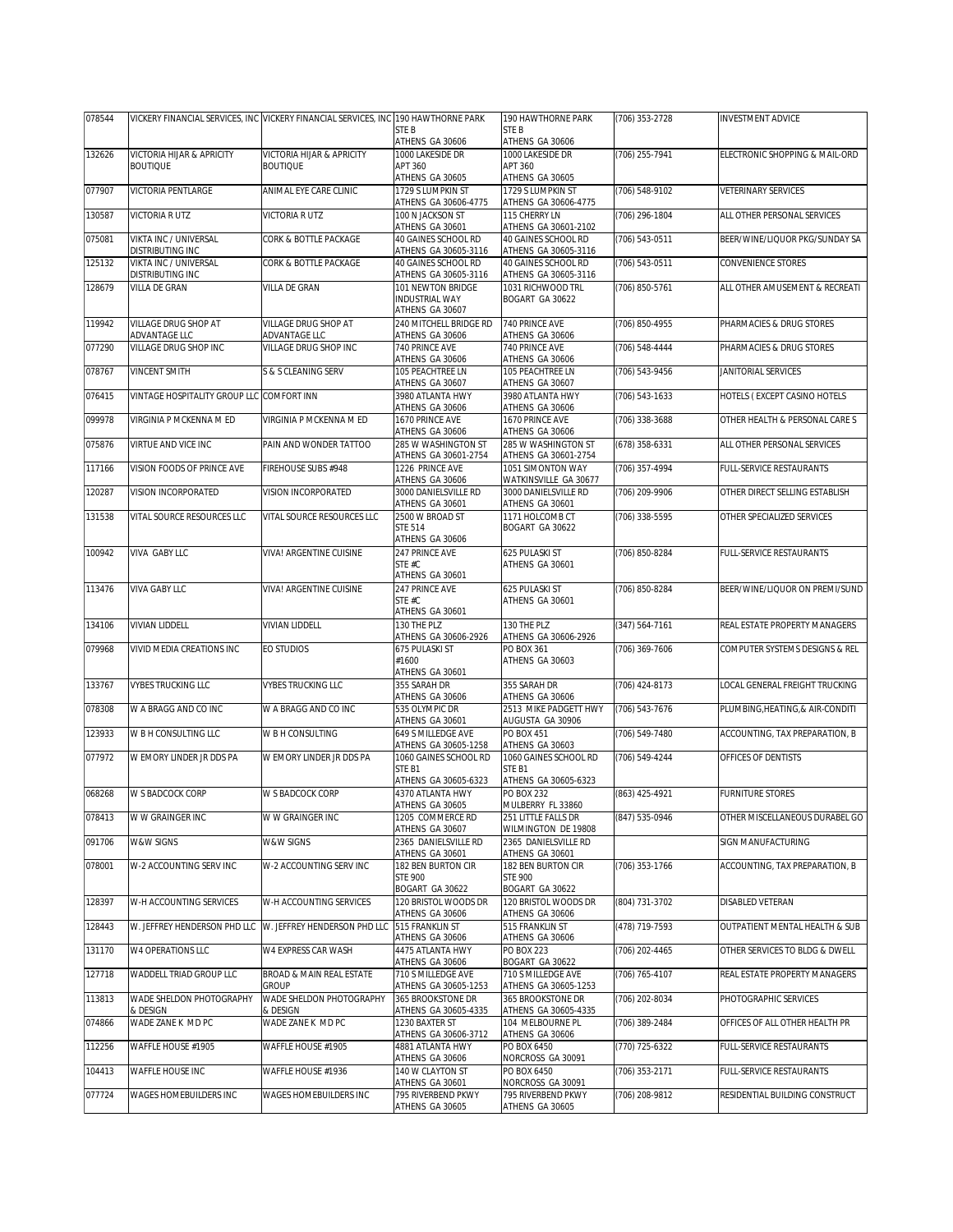| 077423           | WAKEFIELD C BRUNT VFW POST<br>3910                           | VFW POST 3910                                                | 136 GLENHAVEN AVE<br>ATHENS GA 30606-2904                             | 136 GLENHAVEN AVE<br>ATHENS GA 30606-2904                                | (706) 354-6942                   | BEER & LIQUOR ON PREMISES/PRIV                       |
|------------------|--------------------------------------------------------------|--------------------------------------------------------------|-----------------------------------------------------------------------|--------------------------------------------------------------------------|----------------------------------|------------------------------------------------------|
| 068466           | WAL-MART STORES EAST LP                                      | WAL-MART SUPERCENTER #2811                                   | 4375 LEXINGTON RD                                                     | 702 SW 8TH ST                                                            | (479) 204-2128                   | ALL OTHER GENERAL MERCHANDISE                        |
|                  |                                                              |                                                              | ATHENS GA 30605                                                       | <b>DEPT 8916</b><br><b>BENTONVILLE AR</b><br>72716-6209                  |                                  |                                                      |
| 079109           | WAL-MART STORES EAST LP                                      | WAL-MART SUPERCENTER #2811                                   | 4375 LEXINGTON RD                                                     | 702 SW 8TH ST                                                            | (706) 355-3966                   | BEER/WINE PKG/SUNDAY SALES                           |
|                  |                                                              |                                                              | ATHENS GA 30605                                                       | <b>DFPT 8916</b><br><b>BENTONVILLE AR</b><br>72716-6209                  |                                  |                                                      |
| 121680           | WAL-MART STORES EAST LP                                      | WAL-MART #5267 FUEL KIOSK                                    | 3140 ATLANTA HWY<br>ATHENS GA 30606-3331                              | 702 SW 8TH ST<br><b>DEPT 8916</b><br><b>BENTONVILLE AR</b><br>72716-6209 | (706) 715-6258                   | GASOLINE STATIONS WITH CONVENI                       |
| 121681           | WAL-MART STORES EAST LP                                      | WAL-MART NEIGHBORHOOD<br>MARKET#5267                         | 3130 ATLANTA HWY<br>ATHENS GA 30606-3331                              | 702 SW 8TH ST<br><b>DEPT 8916</b><br><b>BENTONVILLE AR</b><br>72716-6209 | (706) 715-6238                   | SUPERMARKETS & OTHER GROCERY (                       |
| 121736           | WAL-MART STORES EAST LP                                      | WAL-MART<br>NEIGHBORHOODMARKET#5267<br><b>FUEL CENTER</b>    | 3140 ATLANTA HWY<br>ATHENS GA 30606-3331                              | 702 SW 8TH ST<br><b>DEPT 8916</b><br><b>BENTONVILLE AR</b><br>72716-6209 | (706) 715-6238                   | BEER/WINE PKG/SUNDAY SALES                           |
| 121737           | WAL-MART STORES EAST LP                                      | WAL-MART NEIGHBORHOOD<br>MARKET#5267                         | 3130 ATLANTA HWY<br>ATHENS GA 30606-3331                              | 702 SW 8TH ST<br><b>DEPT 8916</b><br><b>BENTONVILLE AR</b><br>72716-6209 | (706) 715-6238                   | BEER/WINE PKG/SUNDAY SALES                           |
| 123124           | WALDEERS GROUP LLC                                           | <b>WALDEERS GROUP LLC</b>                                    | 1 HUNTINGTON RD<br><b>SUITE 202</b>                                   | 1 HUNTINGTON RD<br><b>SUITE 202</b>                                      | (706) 227-3702                   | REAL ESTATE PROPERTY MANAGERS                        |
| 074873           | WALGREEN CO                                                  | WALGREEN #7134                                               | ATHENS GA 30606-7206<br>110 HAWTHORNE AVE                             | ATHENS GA 30606-7206<br>PO BOX 901                                       | (847) 315-4618                   | PHARMACIES & DRUG STORES                             |
| 097919           | <b>WALGREEN CO</b>                                           | WALGREENS #12886                                             | ATHENS GA 30606<br>3355 LEXINGTON RD                                  | DEERFIELD IL 60015<br>PO BOX 901                                         | (706) 765-2000                   | PHARMACIES & DRUG STORES                             |
| 100596           | WALGREEN CO                                                  | WALGREENS #07134                                             | ATHENS GA 30605<br>110 HAWTHORNE AVE                                  | DEERFIELD IL 60015<br>PO BOX 901                                         | (706) 543-2951                   | BEER/WINE PKG/SUNDAY SALES                           |
|                  |                                                              |                                                              | ATHENS GA 30606                                                       | ATTN: ALCOHOL LICENSE<br>DEERFIELD IL 60015                              |                                  |                                                      |
| 102632           | <b>WALGREEN CO</b>                                           | WALGREENS #12886                                             | 3355 LEXINGTON RD<br>ATHENS GA 30605                                  | PO BOX 901<br>ATTN: T FRANKLIN<br>DEERFIELD IL 60015                     | (706) 765-2000                   | BEER/WINE PKG/SUNDAY SALES                           |
| 126125           | <b>WALGREEN CO</b>                                           | WALGREENS #17791                                             | 2435 JEFFERSON RD<br>ATHENS GA 30607                                  | PO BOX 901<br>ATTN: LICENSING DEPT<br>DEERFIELD IL 60015                 | (706) 549-8598                   | BEER/WINE PKG/SUNDAY SALES                           |
| 126311           | <b>WALGREEN CO</b>                                           | WALGREENS #17791                                             | 2435 JEFFERSON RD<br>ATHENS GA 30607                                  | PO BOX 901<br>DEERFIELD IL 60015                                         | (706) 549-8598                   | PHARMACIES & DRUG STORES                             |
|                  |                                                              |                                                              |                                                                       |                                                                          |                                  |                                                      |
| 127441           | WALGREEN CO                                                  | WALGREENS #17805                                             | 1850 BARNETT SHOALS RD                                                | PO BOX 901                                                               | (706) 549-3820                   | PHARMACIES & DRUG STORES                             |
| 076616           | WALK THE LINE TATTOOS                                        | WALK THE LINE TATTOOS                                        | ATHENS GA 30605<br>364 E BROAD ST                                     | DEERFIELD IL 60015<br>364 E BROAD ST                                     | (706) 369-9424                   | OTHER PERSONAL CARE SERVICES                         |
| 075240           | WALKERS PUB INC                                              | <b>WALKERS PUB</b>                                           | ATHENS GA 30601-2819<br>128 COLLEGE AVE                               | ATHENS GA 30601-2819<br>358 GREYSTONE TER                                | (706) 207-6593                   | BEER/WINE/LIQUOR ON PREMI/SUND                       |
| 075284           | WALKERS PUB INC                                              | WALKERS PUB AND COFFEE                                       | ATHENS GA 30601<br>128 COLLEGE AVE                                    | ATHENS GA 30606<br><b>PO BOX 227</b>                                     | (706) 543-1433                   | LIMITED-SERVICE EATING PLACE                         |
| 126895           | WALL & BROAD                                                 | WALL & BROAD                                                 | ATHENS GA 30601<br>345 E BROAD ST                                     | ATHENS GA 30603<br>345 E BROAD ST                                        | (706) 621-9766                   | OTHER SERVICES TO BLDG & DWELL                       |
| 124477           | WALTERS & MELGAR LLC                                         | <b>SELLER SMILE</b>                                          | ATHENS GA 30601<br>115 LILIAN DR                                      | ATHENS GA 30601<br>115 LILIAN DR                                         |                                  | OTHER SPECIALIZED SERVICES                           |
| 096924           | <b>WANG GE</b>                                               | ORIENTAL MINI-MART                                           | ATHENS GA 30606<br>1055 GAINES SCHOOL RD<br><b>SUITE 108</b>          | ATHENS GA 30606<br>1181 BROADLANDS DR<br>WATKINSVILLE GA 30677           | (706) 354-6762                   | SUPERMARKETS & OTHER GROCERY (                       |
| 079493           | WARD OF GA INC                                               | CALLAWAY & ASSOCIATES                                        | ATHENS GA 30601<br>279 MEIGS ST                                       | 279 MEIGS ST                                                             |                                  | ACCOUNTING, TAX PREPARATION, B                       |
|                  |                                                              |                                                              | ATHENS GA 30601                                                       | ATHENS GA 30601                                                          | (706) 353-1738                   |                                                      |
| 132721           | <b>WAREHOUSE ATHENS</b><br>ENTERTAINMENT LLC                 | <b>WAREHOUSE ATHENS</b><br>ENTERTAINMENT LLC                 | 346 E BROAD ST<br>ATHENS GA 30601-2819                                | 346 E BROAD ST<br>ATHENS GA 30601-2819                                   | (706) 455-1554                   | PROMOTERS OF PERF ARTS, SPORTS                       |
| 122699           | WARNER BROTHERS APPRAISAL                                    | WARNER BROTHERS APPRAISAL                                    | 182 BEN BURTON CIR<br>SUITE 200<br>BOGART GA 30622                    | 182 BEN BURTON CIR<br><b>SUITE 200</b><br>BOGART GA 30622                | (706) 850-9877                   | OFFICE OF REAL ESTATE APPRAISE                       |
| 075897           | WASTE PRO OF GA INC                                          | <b>WASTE PRO</b>                                             | 1405 DANIELSVILLE RD<br>ATHENS GA 30601-1309                          | 1405 DANIELSVILLE RD<br>ATHENS GA 30601-1309                             | (706) 227-3222                   | WASTE TREATMENT & DISPOSAL                           |
| 132982           | WASTED WILLOW LLC                                            | WASTED WILLOW LLC                                            | 100 N JACKSON ST                                                      | 4051 COYTE DR                                                            | (678) 468-1097                   | ALL OTHER PERSONAL SERVICES                          |
| 074477           | WATERMAN SPRING WATER                                        | WATERMAN SPRING WATER                                        | ATHENS GA 30601<br>145 FRITZ MAR LN                                   | MARIETTA GA 30062<br>PO BOX 412                                          | (706) 369-1486                   | OTHER DIRECT SELLING ESTABLISH                       |
| 133240           | WATERMARK ONE HOLDINGS                                       | WATERMARK ONE HOLDINGS                                       | ATHENS GA 30607-1166<br>320 E CLAYTON ST<br>SUITE 425 A               | LEXINGTON GA 30648<br>320 E CLAYTON ST<br>SUITE 425 A                    | (678) 201-1235                   | SOFTWARE PUBLISHERS                                  |
| 133663           | WATERMARK ONE VENTURES                                       | ELITE ACCESS AUTOMOTIVE<br><b>GROUP</b>                      | ATHENS GA 30601<br>320 E CLAYTON ST<br>SUITE 425 A                    | ATHENS GA 30601<br>320 E CLAYTON ST<br>SUITE 425 A                       | (678) 540-1777                   | PASSENGER CAR RENTAL & LEASING                       |
| 131439<br>118498 | WATKINS LAW AND MEDIATION<br>LC<br>WATKINS PRESSURE CLEANING | WATKINS LAW AND MEDIATION<br>LC<br>WATKINS PRESSURE CLEANING | ATHENS GA 30601<br>281 TOWNSHIP LN<br>ATHENS GA 30606<br>370 CAVALIER | ATHENS GA 30601<br>281 TOWNSHIP LN<br>ATHENS GA 30606<br>370 CAVALIER    | (404) 663-0538<br>(706) 224-0045 | OFFICES OF LAWYERS<br>OTHER SERVICES TO BLDG & DWELL |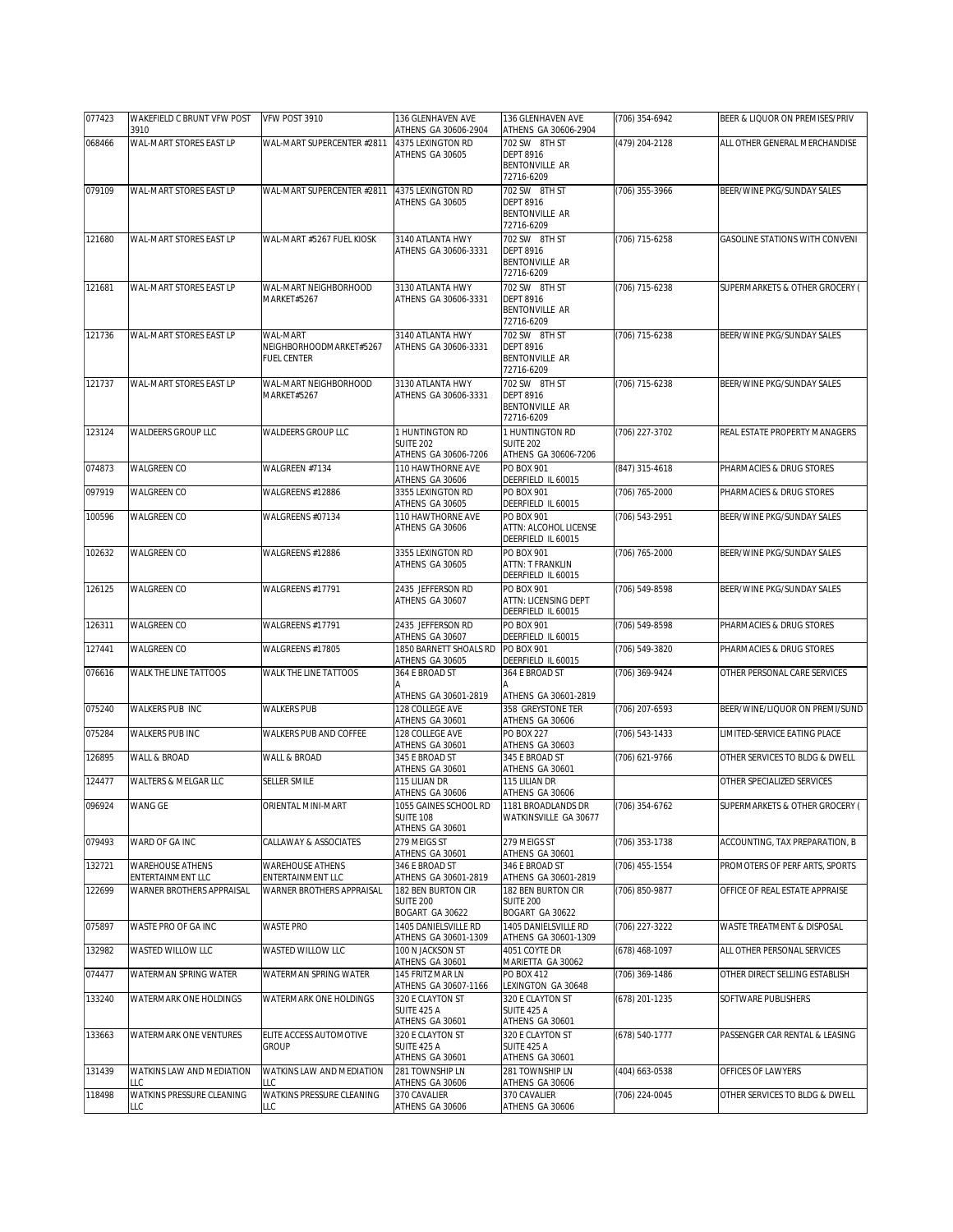| 095178 | WATSON TRUCKING INC                                     | WATSON TRUCKING INC                                                            | 150 MAXEY BLVD<br>ATHENS GA 30607             | PO BOX 12<br>BOGART GA 30622                  |                    | LOCAL GENERAL FREIGHT TRUCKING  |
|--------|---------------------------------------------------------|--------------------------------------------------------------------------------|-----------------------------------------------|-----------------------------------------------|--------------------|---------------------------------|
| 075061 | <b>WAYMON BONNER</b>                                    | <b>BONNER HOME IMP-REPAIRS</b>                                                 | 520 FOREST HEIGHTS DR<br>ATHENS GA 30606-2410 | 520 FOREST HEIGHTS DR<br>ATHENS GA 30606-2410 | (706) 207-8259     | OTHER SERVICES TO BLDG & DWELL  |
| 078325 | WAYNES CAR SALES LLC                                    | <b>WAYNES USED CARS</b>                                                        | 1225 DANIELSVILLE RD<br>ATHENS GA 30601       | 1225 DANIELSVILLE RD<br>ATHENS GA 30601       | (706) 353-3099     | USED CAR DEALERS                |
| 129490 | WE BELIEVE CLEANING SERVICES                            | WE BELIEVE CLEANING SERVICES                                                   | 172 FOX TRL                                   | 266 LAVENDER LAKES DR                         | $(706)$ 286-4006   | JANITORIAL SERVICES             |
|        | LLC                                                     | LLC                                                                            | LOT <sub>6</sub> A<br>ATHENS GA 30601         | ATHENS GA 30606                               |                    |                                 |
| 133963 | WE GET U THERE LLC                                      | WE GET U THERE LLC                                                             | 310 TIMBERIDGE CT<br>ATHENS GA 30605          | 310 TIMBERIDGE CT<br>ATHENS GA 30605          | (706) 612-8561     | OTHER SPECIALIZED SERVICES      |
| 079879 | WEATHERCOAT INC                                         | WEATHERCOAT INC                                                                | 2365 WINTERVILLE RD<br>ATHENS GA 30605-2142   | 2365 WINTERVILLE RD<br>ATHENS GA 30605-2142   | (706) 206-0987     | PAINTING AND WALL COVERING CON  |
| 077294 | WEAVER D INC                                            | WEAVER D INC                                                                   | 1016 E BROAD ST                               | 1016 E BROAD ST                               | $(706)$ 353-7797   | FULL-SERVICE RESTAURANTS        |
| 077928 | <b>WEAVER DISTRIBUTORS</b>                              | <b>WEAVER DISTRIBUTORS</b>                                                     | ATHENS GA 30601<br>4015 DANIELSVILLE RD       | ATHENS GA 30601<br>4015 DANIELSVILLE RD       | (706) 543-7394     | AUTOMOTIVE PARTS & ACCESSORIES  |
| 078998 | WEBSITE WORKER LLC                                      | WEBSITE WORKER LLC                                                             | ATHENS GA 30601<br>210 MARION DR              | ATHENS GA 30601<br>196 ALPS RD                | (706) 543-8721     | COMPUTER SYSTEMS DESIGNS & REL  |
|        |                                                         |                                                                                | ATHENS GA 30606-4924                          | STE 2 #154<br>ATHENS GA 30606-4098            |                    |                                 |
| 077725 | WEEKLEY CONSTRUCTION CO INC WEEKLEY CONSTRUCTION CO INC |                                                                                | 445 NEWTON BRIDGE RD                          | PO BOX 6022                                   | $(706) 548 - 1301$ | COMMERCIAL & INSTITUTIONAL BLD  |
| 077369 | WELLS AND MCELWEE PC                                    | WELLS AND MCELWEE PC                                                           | ATHENS GA 30607<br>255 E HANCOCK AVE          | ATHENS GA 30604<br>PO BOX 1232                | (706) 543-8596     | OFFICES OF LAWYERS              |
| 078696 | WELLS AND MCLEAN INC                                    | WELLS AND MCLEAN INC                                                           | ATHENS GA 30601<br>230 BARROW ST              | ATHENS GA 30603<br>230 BARROW ST              | (706) 542-6008     | PROMOTERS OF PERF ARTS, SPORTS, |
| 077147 | WELLS FARGO CLEARING SERVICES WELLS FARGO ADVISORS      |                                                                                | ATHENS GA 30601<br>315 HAWTHORNE LN           | ATHENS GA 30601<br>1 NORTH JEFFERSON          | (804) 787-6936     | SECURITIES BROKERAGE            |
|        | LLC.                                                    |                                                                                | ATHENS GA 30606                               | ATTN H0005-034                                |                    |                                 |
| 116997 | <b>WENDY GARFINKEL</b>                                  | WENDY GARFINKEL                                                                | 160-4A TRACY ST                               | ST LOUIS MO 63103<br>115 CEDAR SPRINGS DR     | (706) 614-3392     | PHOTOGRAPHIC SERVICES           |
|        | PHOTOGRAPHY LLC                                         | PHOTOGRAPHY LLC<br><b>WEST BROAD NUTRITION</b>                                 | ATHENS GA 30601                               | ATHENS GA 30605                               |                    |                                 |
| 133416 | WEST BROAD NUTRITION                                    |                                                                                | 2361 W BROAD ST<br>SUITE 11                   | 2361 W BROAD ST<br>SUITE <sub>11</sub>        | (762) 283-0594     | ALL OTHER MISCELLANEOUS STORE   |
| 131031 | WESTBERRY SOLUTIONS LLC                                 | WESTBERRY SOLUTIONS LLC                                                        | ATHENS GA 30606<br>1900 W BROAD ST            | ATHENS GA 30606<br>1900 W BROAD ST            | (706) 353-6006     | PASSENGER CAR RENTAL & LEASING  |
|        |                                                         |                                                                                | ATHENS GA 30606                               | ATHENS GA 30606                               |                    |                                 |
| 077856 | <b>WESTER MORGAN</b>                                    | NORTH GA DOOR CO                                                               | 100 DOVE VALLEY DR<br>ATHENS GA 30606-1414    | 100 DOVE VALLEY DR<br>ATHENS GA 30606-1414    | (706) 546-7360     | ALL OTHER SPECIAL TRADE CONTRA  |
| 126700 | WESTSIDE HOLDINGS LLC                                   | WESTSIDE HOLDINGS LLC                                                          | 205 WESTCHESTER DR<br>#1                      | 205 WESTCHESTER DR<br>#1                      | (706) 549-0180     | REAL ESTATE PROPERTY MANAGERS   |
|        |                                                         |                                                                                | ATHENS GA 30606                               | ATHENS GA 30606                               |                    |                                 |
| 104599 | WHA EQUIPMENT INC                                       | WHA EQUIPMENT INC                                                              | 355 HAWTHORNE LN<br>ATHENS GA 30606           | 355 HAWTHORNE LN<br>ATHENS GA 30606           | (706) 369-1881     | MEDICAL EQUIPMENT & SUPPLIES M  |
| 091749 | WHALEN JENNIFER                                         | ADVANCED CONSTRUCTION<br><b>SERVICES</b>                                       | 130 HIGH RIDGE DR<br>ATHENS GA 30606          | 130 HIGH RIDGE DR<br>ATHENS GA 30606          | (706) 208-0722     | ALL OTHER PROF., SCIENTIFIC, &  |
| 079576 | WHAT'S COOKING                                          | <b>WHAT'S COOKING</b>                                                          | 2546 COMMERCE RD<br>ATHENS GA 30607           | 2540 COMMERCE RD<br>ATHENS GA 30607           | (706) 850-0606     | FULL-SERVICE RESTAURANTS        |
| 126991 | WHETSEL LAW PC                                          | WHETSEL LAW PC                                                                 | 225 MALABAR TER                               | 1860 BARNETT SHOALS RD                        | (706) 510-5511     | OFFICES OF LAWYERS              |
|        |                                                         |                                                                                | ATHENS GA 30605                               | STE 103-408<br>ATHENS GA 30605                |                    |                                 |
| 129529 | WHISKEY STITCHED                                        | <b>WHISKEY STITCHED</b>                                                        | 2361 W BROAD ST<br>STE 6                      | 2361 W BROAD ST<br>STE 6                      | (404) 408-0219     | ALL OTHER TEXTILE PRODUCT MILL  |
|        |                                                         |                                                                                | ATHENS GA 30606-3421                          | ATHENS GA 30606-3421                          |                    |                                 |
| 134104 | WHITE A WAY 2017 LLC                                    | WHITE A WAY 2017 LLC                                                           | 117 BRISTOL WOODS DR<br>ATHENS GA 30606       | 117 BRISTOL WOODS DR<br>ATHENS GA 30606       | (706) 308-8602     | LOCAL GENERAL FREIGHT TRUCKING  |
| 124587 | WHITE RABBIT PRODUCTIONS LLC RABBIT HOLE STUDIOS        |                                                                                | 1001 WINTERVILLE RD<br>ATHENS GA 30605        | 1001 WINTERVILLE RD<br>ATHENS GA 30605        | (762) 499-4182     | INDEPENDENT ARTISTS, WRITERS,   |
| 076833 | СНО                                                     | WHITE TIGER GOURMET FOOD & WHITE TIGER GOURMET FOOD & 217 HIAWASSEE AVE<br>CHO | ATHENS GA 30601                               | 217 HIAWASSEE AVE<br>ATHENS GA 30601          | (404) 805-0319     | LIMITED-SERVICE EATING PLACE    |
| 131395 | WHITE WOLF BLOSSOMS                                     | WHITE WOLF BLOSSOMS                                                            | 645 PARISH POINTE DR<br>ATHENS GA 30606       | 645 PARISH POINTE DR<br>ATHENS GA 30606       | (229) 942-2188     | <b>FLORIST</b>                  |
| 078762 | WHITEHEAD ALBERT L                                      | WHITEHEAD ALBERT L                                                             | 210 HOWARD DR<br>ATHENS GA 30601              | 210 HOWARD DR                                 | (706) 354-4353     | JANITORIAL SERVICES             |
| 132684 |                                                         | WHITEHEAD LAND HOLDINGS LLC WHITEHEAD LAND HOLDINGS LLC                        | 335 WHITEHEAD RD                              | ATHENS GA 30601<br>335 WHITEHEAD RD           |                    | OTHER SPECIALIZED SERVICES      |
| 128503 | WHITNEY BANKS & WILLIAM                                 | WHITNEY BANKS JEWELRY                                                          | ATHENS GA 30606<br><b>462 HUNTINGTON RD</b>   | ATHENS GA 30606<br><b>462 HUNTINGTON RD</b>   | (706) 248-3635     | ELECTRONIC SHOPPING & MAIL-ORD  |
| 117704 | BANKS<br>WHITNEY SHOE JEWELRY                           | WHITNEY SHOE JEWELRY                                                           | ATHENS GA 30606<br>185 HUNNICUTT DR           | ATHENS GA 30606<br>185 HUNNICUTT DR           | (706) 296-9073     | OTHER SPECIALIZED SERVICES      |
| 078342 | WHITWORTH LAND CORP                                     | WHITWORTH LAND CORP                                                            | ATHENS GA 30606<br>126 S MILLEDGE AVE         | ATHENS GA 30606<br>126 S MILLEDGE AVE         | (706) 714-9300     | OFFICES OF REAL ESTATE AGENTS   |
|        |                                                         |                                                                                | STE A<br>ATHENS GA 30605-5666                 | SUITE A<br>ATHENS GA 30605                    |                    |                                 |
| 085352 | WHITWORTH RESIDENTIAL INC                               | ATHENA REAL ESTATE GROUP                                                       | 126 S MILLEDGE AVE                            | 126 S MILLEDGE AVE                            | (706) 552-2699     | REAL ESTATE PROPERTY MANAGERS   |
|        |                                                         |                                                                                | STE A<br>ATHENS GA 30605-5666                 | STE A<br>ATHENS GA 30605-5666                 |                    |                                 |
| 129691 | WICKED WORLD LLC                                        | WICKED WORLD LLC                                                               | 110 CURTIS DR<br>ATHENS GA 30605              | 110 CURTIS DR<br>ATHENS GA 30605              | (917) 399-8793     | ELECTRONIC SHOPPING & MAIL-ORD  |
| 132317 | WIGOBSESSIONS                                           | <b>WIGOBSESSIONS</b>                                                           | 50 GAINES SCHOOL RD                           | 50 GAINES SCHOOL RD                           | (706) 352-0517     | OTHER DIRECT SELLING ESTABLISH  |
|        |                                                         |                                                                                | UNIT#9<br>ATHENS GA 30605                     | UNIT#9<br>ATHENS GA 30605                     |                    |                                 |
| 127279 | WILD MOON STUDIO                                        | WILD MOON STUDIO                                                               | 468 N MILLEDGE AVE<br><b>SUITE 102 B</b>      | 468 N MILLEDGE AVE<br>SUITE 102 B             | (706) 850-9453     | HAIR, NAIL, AND SKIN CARE SERV  |
|        |                                                         |                                                                                | ATHENS GA 30601                               | ATHENS GA 30601                               |                    |                                 |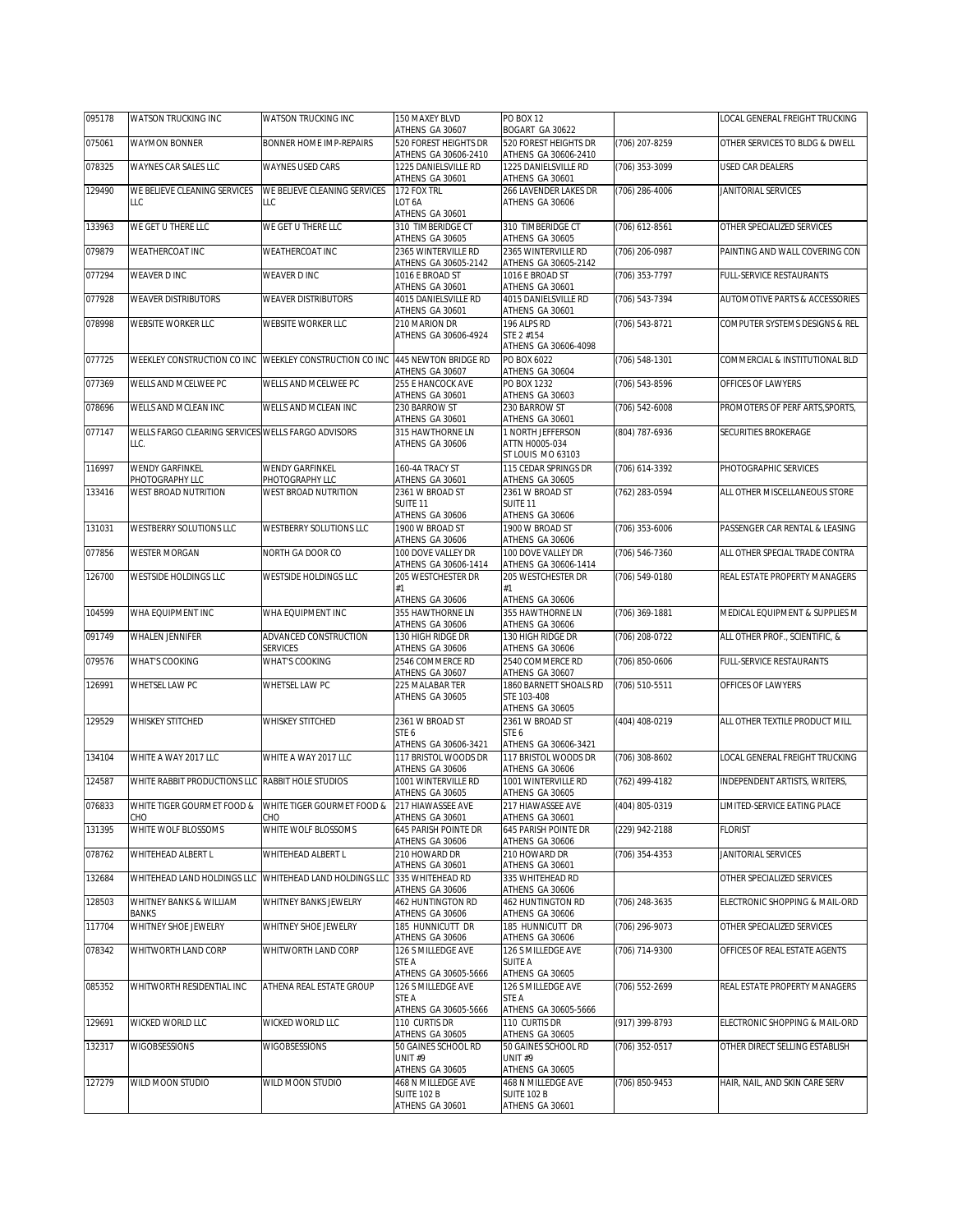| 133212 | WILDFLOWER TUTORING &<br>LEARNING COMMUNITY LLC        | WILDFLOWER TUTORING &<br>LEARNING COMMUNITY LLC        | 115 DEERTRIGER PL<br>ATHENS GA 30605                                    | 115 DEERTRIGER PL<br>ATHENS GA 30605                                                           | (706) 340-3335     | OTHER SPECIALIZED SERVICES     |
|--------|--------------------------------------------------------|--------------------------------------------------------|-------------------------------------------------------------------------|------------------------------------------------------------------------------------------------|--------------------|--------------------------------|
| 130979 | WILLIAM AND JAMES LLC                                  | THE CAFE ON LUMPKIN                                    | 1700 S LUMPKIN ST<br>ATHENS GA 30606-4739                               | 1700 S LUMPKIN ST<br>ATHENS GA 30606-4739                                                      | (706) 818-8252     | FULL-SERVICE RESTAURANTS       |
| 133383 | WILLIAM F MORANG DMD LLC                               | WILLIAM F MORANG DMD LLC                               | 700 SUNSET DR<br><b>STE 401</b>                                         | 700 SUNSET DR<br><b>STE 401</b>                                                                | $(706) 546 - 7149$ | OFFICES OF DENTISTS            |
| 077349 | WILLIAM JACKSON                                        | JACKSON-MCWHORTER FUNERAL                              | ATHENS GA 30606-2288<br>1253 W BROAD ST                                 | ATHENS GA 30606-2288<br>1253 W BROAD ST                                                        | (706) 543-3623     | FUNERAL HOMES & FUNERAL SERVIC |
| 075241 | WILLIAM L MOSS II                                      | HOME<br>WILLIAM L MOSS II                              | ATHENS GA 30606-3051<br>225 MOSS SIDE DR                                | ATHENS GA 30606-3051<br>225 MOSS SIDE DR                                                       | $(706)$ 548-7273   | LESSORS OF RESIDENTIAL BUILDIN |
| 125893 | WILLIAM R CROOK                                        | WILLIAM'S PC REPAIR                                    | ATHENS GA 30607<br>245 CAMELOT DR<br>ATHENS GA 30606                    | ATHENS GA 30607<br>750 GAINES SCHOOL RD<br>A-18                                                | (706) 248-5060     | COMPUTER & PERIPHERAL EQUIP &  |
| 130811 | WILLIAMANDJAMES LLC                                    | THE CAFE ON LUMPKIN                                    | 1700 S LUMPKIN ST                                                       | ATHENS GA 30605<br>1700 S LUMPKIN ST                                                           | (706) 828-8252     | BEER/WINE ON PREMISES/SUNDAY S |
| 130503 | WILLIAMS & ASSOCIATES LAND                             | W & A ENGINEERING                                      | ATHENS GA 30606-4739<br>355 ONETA ST                                    | ATHENS GA 30606-4739<br>355 ONETA ST                                                           | (706) 310-0400     | <b>ENGINEERING SERVICES</b>    |
|        | PLANNERS PC                                            |                                                        | SUITE D 100<br>ATHENS GA 30601                                          | SUITE D 100<br>ATHENS GA 30601                                                                 |                    |                                |
| 077379 | WILLIAMS & GUINED P.C.                                 | WILLIAMS & GUINED P.C.                                 | 375 GAINES SCHOOL RD<br>ATHENS GA 30605                                 | 375 GAINES SCHOOL RD<br>ATHENS GA 30605                                                        | (706) 546-5856     | ACCOUNTING, TAX PREPARATION, B |
| 133426 | WILLIAMS BROS LAWN CARE                                | WILLIAMS BROS LAWN CARE                                | 335 MCDUFFIE DR<br>ATHENS GA 30605                                      | 335 MCDUFFIE DR<br>ATHENS GA 30605                                                             | (229) 376-0915     | LANDSCAPING SERVICES           |
| 078259 | WILLIAMS CARPET CLEANING                               | PREMIER PLUS CARPET &<br>UPHOLSTERY CARE               | PO BOX 49227<br>ATHENS GA 30604                                         | 160 TWIN CREEK CT<br>ATHENS GA 30605-5720                                                      | (706) 613-7896     | CARPET & UPHOLSTERY CLEAING SE |
| 134142 | WILLIAMS CONCRETE FINISHING                            | WILLIAMS CONCRETE FINISHING                            | 141 SUMMERPLACE DR<br>WINTERVILLE GA 30683                              | 141 SUMMERPLACE DR<br>WINTERVILLE GA 30683                                                     | (706) 461-7968     | CONCRETE CONTRACTORS           |
| 078963 | <b>WILLIAMSON BROS REALTY &amp;</b><br>AUCTION CO INC  | WILLIAMSON BROS REALTY &                               | 1957 W BROAD ST                                                         | 1957 W BROAD ST                                                                                | (706) 202-2685     | OFFICES OF REAL ESTATE AGENTS  |
| 079542 | WILLIAMSON LANDSCAPE                                   | AUCTION CO INC<br><b>WLA STUDIO</b>                    | ATHENS GA 30606<br>675 PULASKI ST                                       | ATHENS GA 30606-3541<br>675 PULASKI ST                                                         | (770) 534-0506     | LANDSCAPE ARCHITECTURAL SERVIC |
|        | ARCHITECTURE LLC                                       |                                                        | STE 1000<br>ATHENS GA 30601-2383                                        | <b>STE 1000</b><br>ATHENS GA 30601-2383                                                        |                    |                                |
| 077257 | WILLIE MAE SMITH                                       | WILLIE MAE SMITH                                       | 283 GROVE ST EXT<br>ATHENS GA 30605                                     | 283 GROVE ST EXT<br>ATHENS GA 30605                                                            | (706) 543-4780     | HAIR, NAIL, AND SKIN CARE SERV |
| 079107 | WILLIS EUGENE SR                                       | BIG GENES CLEANING SERV                                | 180 HEMLOCK DR<br>ATHENS GA 30601                                       | 180 HEMLOCK DR<br>ATHENS GA 30601                                                              | (706) 543-9368     | JANITORIAL SERVICES            |
| 080599 | WILLYS MEXICANA GRILL INC                              | WILLYS MEXICANA GRILL                                  | 196 ALPS RD<br><b>STE 36-A</b>                                          | 1876 DEFOOR AVE<br>STE 6                                                                       | (706) 548-1920     | FULL-SERVICE RESTAURANTS       |
| 079737 | <b>WILMAS REMEDIES</b>                                 | <b>WILMAS REMEDIES</b>                                 | ATHENS GA 30606<br>115 GREYSTONE TER                                    | ATLANTA GA 30318<br>115 GREYSTONE TER                                                          | (706) 296-8000     | OTHER PERSONAL CARE SERVICES   |
| 132623 | <b>WILSON CLARKE PAINT</b>                             | <b>WILSON CLARKE PAINT</b>                             | ATHENS GA 30606<br>1238 PRINCE AVE                                      | ATHENS GA 30606<br>PO BOX 1064                                                                 | (706) 338-6679     | PAINTING AND WALL COVERING CON |
|        | CORPORATION                                            | CORPORATION                                            | ATHENS GA 30606                                                         | WATKINSVILLE GA 30677                                                                          |                    |                                |
| 077448 | WILSONS HAIR WORLD                                     | WILSONS HAIR WORLD                                     | 415 HAWTHORNE AVE<br>ATHENS GA 30606-2556                               | PO BOX 5622<br>ATHENS GA 30604                                                                 | (706) 613-9041     | HAIR, NAIL, AND SKIN CARE SERV |
| 076476 |                                                        | WINDOW WORLD OF ATHENS LLC WINDOW WORLD OF ATHENS LLC  | 1875 COMMERCE RD<br>STE B<br>ATHENS GA 30607-1082                       | 1875 COMMERCE RD<br>STE B<br>ATHENS GA 30607-1082                                              | (706) 543-7069     | ALL OTHER SPECIAL TRADE CONTRA |
| 123032 | WINDRIFT CENTER ONE                                    | EUROPEAN WAX CENTER                                    | 190 W BROAD ST<br><b>B200</b><br>ATHENS GA 30601                        | 210 LAKESIDE DR<br>NW<br>KENNESAW GA 30144                                                     | (404) 394-9672     | OTHER HEALTH & PERSONAL CARE S |
| 133162 | WINFIELD PRESSURE WASHING                              | WINFIELD PRESSURE WASHING                              | 556 GREENLEE RD<br>ATHENS GA 30606                                      | 556 GREENLEE RD<br>ATHENS GA 30606                                                             | (678) 334-4159     | OTHER SERVICES TO BLDG & DWELL |
| 077358 | WINFREYS MUTUAL FUNERAL<br>HOME I                      | WINFREYS MUTUAL FUNERAL<br>HOME I                      | 390 GLENHAVEN AVE<br>ATHENS GA 30606                                    | PO BOX 1521<br>ATHENS GA 30603                                                                 | (706) 548-4246     | FUNERAL HOMES & FUNERAL SERVIC |
| 132955 | WING HOUSE GRILL N.T. LLC                              | WING HOUSE GRILL                                       | 1307 PRINCE AVE<br>ATHENS GA 30606-2733                                 | 365 TRINITY POND<br>WINTERVILLE GA 30683                                                       | (706) 850-8250     | FULL-SERVICE RESTAURANTS       |
| 134081 | WINGFIELD REPAIR                                       | WINGFIELD REPAIR                                       | 165 ROUND TABLE CT<br>ATHENS GA 30606                                   | 165 ROUND TABLE CT                                                                             | (706) 296-6388     | RESIDENTIAL BUILDING CONSTRUCT |
| 133057 | WINGSTER LLC                                           | WINGSTER LLC                                           | 521 BAXTER ST                                                           | ATHENS GA 30606<br>521 BAXTER ST                                                               | (706) 583-9611     | FULL-SERVICE RESTAURANTS       |
| 129982 | WINTERVILLE CIVITAN CLUB                               | WINTERVILLE CIVITAN CLUB                               | ATHENS GA 30605<br>104 MARIGOLD LN                                      | ATHENS GA 30605<br>PO BOX 62                                                                   | (706) 340-5068     | CIVIC & SOCIAL ORGANIZATIONS   |
| 132639 | <b>WIRELESS VISION LLC</b>                             | <b>WIRELESS VISION LLC</b>                             | WINTERVILLE GA 30683<br>1055 GAINES SCHOOL RD<br>109<br>ATHENS GA 30605 | WINTERVILLE GA 30683<br>40700 WOODWARD AVE<br><b>SUITE 250</b><br>BLOOMFIELD HILLS MI<br>48304 | (248) 406-4630     | WIRELESS TELECOMMUNICATIONS CA |
| 132636 | WISDOM & STATURE<br>PHOTOGRAPHY                        | WISDOM & STATURE<br>PHOTOGRAPHY                        | 490 BARNETT SHOALS RD<br><b>UNIT 409</b><br>ATHENS GA 30605             | 490 BARNETT SHOALS RD<br><b>UNIT 409</b><br>ATHENS GA 30605                                    | (404) 702-5773     | PHOTOGRAPHIC SERVICES          |
| 085186 | WISER LAND MANAGEMENT LLC                              | WISER LAND MANAGEMENT LLC                              | 760 E CAMPUS RD<br>91                                                   | 2228 FOLLY RD<br>CHARLESTON SC 294124139                                                       | (843) 834-3825     | REAL ESTATE PROPERTY MANAGERS  |
| 129417 | WITCHER TALENT MANAGEMENT<br>LLC                       | CLEAR 2 SERVE                                          | ATHENS GA 30605<br>125 FALLING SHOALS DR<br>ATHENS GA 30605             | 125 FALLING SHOALS DR<br>ATHENS GA 30605                                                       | (706) 224-9820     | ALL OTHER PROF., SCIENTIFIC, & |
| 130630 | WNB FACTORY ATHENS EAST LLC                            | <b>WNB FACTORY</b>                                     | 4375 LEXINGTON RD<br>C-11<br>ATHENS GA 30605-2525                       | 4375 LEXINGTON RD<br>C-11<br>ATHENS GA 30605-2525                                              | (706) 308-8088     | FULL-SERVICE RESTAURANTS       |
| 122155 | WOMEN'S HEALTHCARE                                     | WOMEN'S HEALTHCARE                                     | 355 HAWTHORNE LN                                                        | 355 HAWTHORNE LN                                                                               | (706) 369-1881     | OFFICE OF PHYSICIANS           |
| 075758 | ASSOCIATES OF ATHENS LLC<br>WOMENS HEALTHCARE ASSOC PC | ASSOCIATES OF ATHENS LLC<br>WOMENS HEALTHCARE ASSOC PC | ATHENS GA 30606<br>355 HAWTHORNE LN<br>ATHENS GA 30606                  | ATHENS GA 30606<br>355 HAWTHORNE LN<br>ATHENS GA 30606                                         | (706) 369-0019     | OFFICE OF PHYSICIANS           |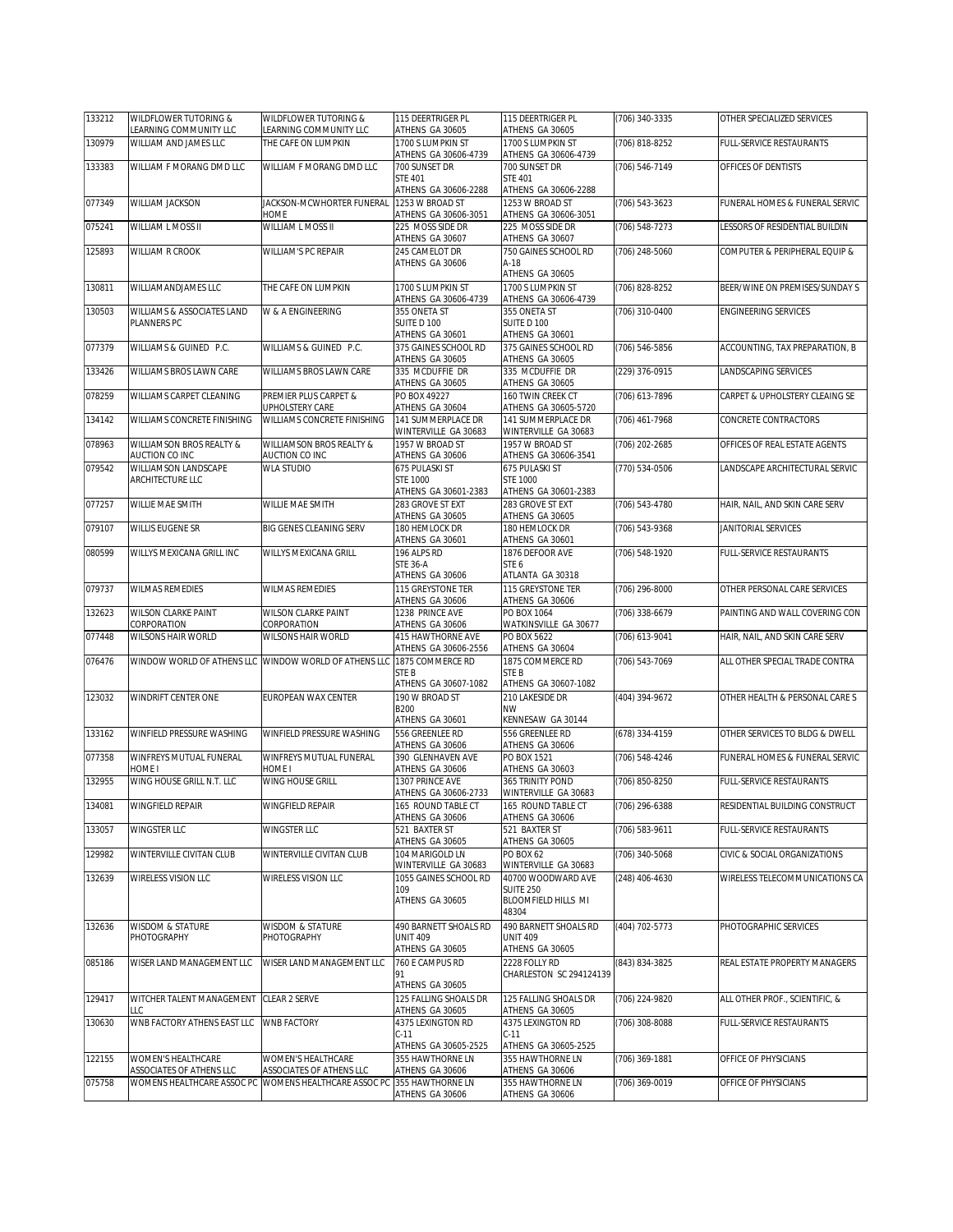| 123960 | WON-DOOR CORPORATION                       | WON-DOOR CORPORATION                                        | O ATHENS/CLARKE CO.                        | 1865 S 3480 W                              | (801) 973-7500      | OTHER SPECIALIZED SERVICES       |
|--------|--------------------------------------------|-------------------------------------------------------------|--------------------------------------------|--------------------------------------------|---------------------|----------------------------------|
|        |                                            |                                                             | <b>ADDRESS</b>                             | SALT LAKE CITY UT 84104                    |                     |                                  |
| 133152 | WOOD TRUCK LINES LLC                       | WOOD TRUCK LINES LLC                                        | ATHENS GA 30606<br>145 NEWTON BRIDGE IND   | 145 NEWTON BRIDGE IND                      | (706) 354-8948      | LOCAL GENERAL FREIGHT TRUCKING   |
|        |                                            |                                                             | <b>WAY</b>                                 | WAY                                        |                     |                                  |
|        |                                            |                                                             | ATHENS GA 30607                            | ATHENS GA 30607                            |                     |                                  |
| 128293 | WOODALL BRAIN & SPINE LLC                  | WOODALL BRAIN & SPINE LLC                                   | 2142 W BROAD ST                            | 2142 W BROAD ST                            | (706) 399-8354      | OFFICE OF PHYSICIANS             |
|        |                                            |                                                             | <b>BLDG 100 STE 200</b><br>ATHENS GA 30606 | <b>BLDG 100 STE 200</b><br>ATHENS GA 30606 |                     |                                  |
| 118845 | <b>WOODFORD ATHENS LLC</b>                 | <b>WOODFORD</b>                                             | 120 E WASHINGTON ST                        | 120 E WASHINGTON ST                        | (678) 358-6822      | BEER/WINE/LIQUOR ON PREMISES C   |
|        |                                            |                                                             | ATHENS GA 30601                            | ATHENS GA 30601                            |                     |                                  |
| 119167 | WOODFORD ATHENS LLC                        | WOODFORD                                                    | 120 E WASHINGTON ST                        | 120 E WASHINGTON ST                        | (678) 358-6822      | DRINKING PLACE ( ALCOHOLIC BEV   |
|        | WOODLAND GARDENS LLC                       | WOODLAND GARDENS LLC                                        | ATHENS GA 30601<br>1355 ATHENS RD          | ATHENS GA 30601<br>1355 ATHENS RD          | (706) 742-5382      | VEGETABLE AND MELON FARMING      |
| 114581 |                                            |                                                             | WINTERVILLE GA 30683                       | WINTERVILLE GA 30683                       |                     |                                  |
| 075007 | WOODLAND STABLES INC                       | WOODLAND STABLES INC                                        | 1400 CHEROKEE RD                           | 1400 CHEROKEE RD                           | (706) 742-2611      | SUPPORT ACTIVITIES FOR ANIMAL    |
|        |                                            |                                                             | WINTERVILLE GA 30683                       | WINTERVILLE GA 30683                       |                     |                                  |
| 123981 | WORK FOR IT LTD CO                         | WORK FOR IT LTD CO                                          | 205 WOODRIDGE CIR<br>ATHENS GA 30601-3505  | 205 WOODRIDGE CIR<br>ATHENS GA 30601-3505  | (706) 351-2759      | JANITORIAL SERVICES              |
| 127796 | WORKFORCE INNOVATORS OF                    | WORKFORCE INNOVATORS OF                                     | 840 HAWTHORNE AVE                          | 840 HAWTHORNE AVE                          |                     | ALL OTHER PROF., SCIENTIFIC, &   |
|        | AMERICA LLC                                | AMERICA LLC                                                 | ATHENS GA 30606-2116                       | ATHENS GA 30606-2116                       |                     |                                  |
| 119540 | <b>WORKOUT WARRIORS LLC</b>                | DBA WOW FITNESS GROUP                                       | 212 KELLI DR                               | 212 KELLI DR                               | (706) 201-5954      | OTHER HEALTH & PERSONAL CARE S   |
| 129358 | WORKTRANSPORT LLC                          | WORKTRANSPORT                                               | ATHENS GA 30606<br>315 LEXINGTON HTS       | ATHENS GA 30606<br>186 JAMES HOLCOMB RD    | (706) 244-8013      | OTHER SPECIALIZED SERVICES       |
|        |                                            |                                                             | ATHENS GA 30605-2321                       | ATHENS GA 30605                            |                     |                                  |
| 081874 | WORLD FINANCE COMPANY OF                   | <b>WORLD FINANCE</b>                                        | 3620 ATLANTA HWY                           | PO BOX 6429                                | (706) 613-5080      | ACCOUNTING, TAX PREPARATION, B   |
|        | <b>GEORGIA LLC</b>                         |                                                             | <b>SUITE 300</b>                           | GREENVILLE SC 29606                        |                     |                                  |
| 090085 | WORLD FINANCE COMPANY OF                   | <b>WORLD FINANCE</b>                                        | ATHENS GA 30606<br>680 US 29 HWY           | PO BOX 6429                                |                     | ACCOUNTING, TAX PREPARATION, B   |
|        | <b>GEORGIA LLC</b>                         |                                                             | <b>SUITE 225</b>                           | GREENVILLE SC 29606                        | (706) 353-6463      |                                  |
|        |                                            |                                                             | ATHENS GA 30601                            |                                            |                     |                                  |
| 132655 | WORLDWIDE FUGITIVE                         | WORLDWIDE FUGITIVE                                          | 489 VINCENT DR                             | 489 VINCENT DR                             | (706) 202-9658      | OTHER SPECIALIZED SERVICES       |
|        | APPREHENDING & PROTECTION<br><b>SERVIC</b> | APPREHENDING & PROTECTION<br><b>SERVICES</b>                | ATHENS GA 30607                            | ATHENS GA 30607                            |                     |                                  |
| 130062 | WORMWOOD AND HONEY                         | WORMWOOD AND HONEY                                          | 255 FERNCLIFF DR                           | 255 FERNCLIFF DR                           | (443) 844-7496      | INDEPENDENT ARTISTS, WRITERS,    |
|        | POTTERY                                    | POTTERY                                                     | ATHENS GA 30606                            | ATHENS GA 30606                            |                     |                                  |
| 105185 | WRIGHT & WRIGHT JANITORAL                  | WRIGHT & WRIGHT JANITORAL                                   | 360 COOK DR                                | PO BOX 81401                               | (706) 424-6094      | JANITORIAL SERVICES              |
|        | INC.                                       | INC                                                         | ATHENS GA 30601                            | ATHENS GA 30608                            |                     |                                  |
| 077304 | WUXTRY                                     | WUXTRY                                                      | 197 E CLAYTON ST<br>ATHENS GA 30601        | 197 E CLAYTON ST<br>ATHENS GA 30601        | (706) 369-9428      | PRERECORDED TAPE, COMPACT DISC   |
| 078437 | <b>WWF INC</b>                             | <b>WWF</b>                                                  | 660 HANCOCK INDUSTRIAL PO BOX 80435        |                                            | (706) 613-7339      | ALL OTHER FABRICATED METAL PRO   |
|        |                                            |                                                             | WAY                                        | ATHENS GA 30608                            |                     |                                  |
| 079822 | WXAG RADIO STATION                         | WXAG RADIO STATION                                          | ATHENS GA 30605<br>855 SUNSET DR           | 1797 TILLING WAY                           | (706) 552-1470      | RADIO BROADCASTING               |
|        |                                            |                                                             | STE <sub>5</sub>                           | STONE MOUNTAIN GA                          |                     |                                  |
|        |                                            |                                                             | ATHENS GA 30606                            | 30087                                      |                     |                                  |
| 130864 | X3S5 LLC                                   | X3 SPORTS ATHENS                                            | 2026 S MILLEDGE AVE                        | 2026 S MILLEDGE AVE                        | (678) 903-0100 1001 | FITNESS & RECREATIONAL SPORTS    |
|        |                                            |                                                             | $A-1$<br>ATHENS GA 30605                   | $A-1$<br>ATHENS GA 30605                   |                     |                                  |
| 134161 | <b>XCEED LLC</b>                           | XCEED LLC                                                   | 2500 W BROAD ST                            | PO BOX 5874                                | (912) 275-9814      | REAL ESTATE PROPERTY MANAGERS    |
|        |                                            |                                                             | SUITE 418                                  | ATHENS GA 30604                            |                     |                                  |
|        |                                            |                                                             | ATHENS GA 30606                            |                                            |                     |                                  |
| 130163 | XIAO CAN LLC                               | JINYA RAMEN BAR & RESTAURANT 351 E BROAD ST                 | ATHENS GA 30601-2818                       | PO BOX 420296<br>ATLANTA GA 30342          |                     | BEER/WINE/LIQUOR ON PREMI/SUND   |
| 130807 | XIAO CAN LLC                               | <b>JINYA RAMEN BAR</b>                                      | 351 E BROAD ST                             | PO BOX 420296                              | (404) 307-6874      | FULL-SERVICE RESTAURANTS         |
|        |                                            |                                                             | ATHENS GA 30601-2818                       | ATLANTA GA 30342                           |                     |                                  |
| 118934 | XIAOYING CAO                               | ROSE ALTERATIONS                                            | 50 GAINES SCHOOL RD                        | 140 CURTIS DR                              |                     | OTHER PERSONAL & HOUSE GOODS R   |
|        |                                            |                                                             | UNIT 3<br>ATHENS GA 30605                  | ATHENS GA 30605                            |                     |                                  |
| 132887 |                                            | XOTIC XTENTIONS UNLIMITED LLC XOTIC XTENTIONS UNLIMITED LLC | 2500 W BROAD ST                            | 1484 BOX CIR                               | (470) 893-4678      | ALL OTHER MISCELLANEOUS STORE    |
|        |                                            |                                                             | SUITE 117                                  | WINDER GA 30680                            |                     |                                  |
|        |                                            |                                                             | ATHENS GA 30606                            |                                            |                     |                                  |
| 127156 | XYTEX LABORATORIES INC                     | XYTEX LABORATORIES INC                                      | 740 PRINCE AVE<br>BLDG 10                  | 1100 EMMETT ST<br>AUGUSTA GA 30904         | (762) 444-6402      | OTHER SPECIALIZED SERVICES       |
|        |                                            |                                                             | ATHENS GA 30606                            |                                            |                     |                                  |
| 133300 | YANCEY BROS CO                             | YANCEY RENTS                                                | 50 TRADE ST                                | 330 LEE INDUSTRIAL BLVD                    | (770) 819-5279      | OTHER CONSUMER GOODS RENTAL      |
|        |                                            |                                                             | BOGART GA 30622                            | AUSTELL GA 30168                           |                     |                                  |
| 121418 | YASH BOTTLE LLC                            | RED & BLACK PACKAGE                                         | 1289 OCONEE ST<br>ATHENS GA 30605          | 1289 OCONEE ST<br>ATHENS GA 30605          | (706) 850-8484      | BEER/WINE/LIQUOR PKG/SUNDAY SA   |
| 125153 | YASH BOTTLE LLC                            | RED & BLACK PACKAGE STORE                                   | 1289 OCONEE ST                             | 1289 OCONEE ST                             | (706) 614-5806      | CONVENIENCE STORES               |
|        |                                            |                                                             | ATHENS GA 30605                            | ATHENS GA 30605                            |                     |                                  |
| 118127 | YEARBYS VENDING                            | YEARBYS VENDING                                             | 110 CHATHAM DR                             | 110 CHATHAM DR                             | (706) 354-0194      | <b>VENDING MACHINE OPERATORS</b> |
| 115847 | YOUNG DESIGN GROUP LLC                     | DECORATING DEN INTERIORS                                    | ATHENS GA 30607<br>184 BEN BURTON CIR      | ATHENS GA 30607<br>184 BEN BURTON CIR      | (706) 540-8925      | <b>INTERIOR DESIGNS SERVICES</b> |
|        |                                            |                                                             | <b>STE 100</b>                             | <b>STE 100</b>                             |                     |                                  |
|        |                                            |                                                             | BOGART GA 30622-6800                       | ATHENS GA 30622-6800                       |                     |                                  |
| 123904 | YOUR PIE FRANCHISING LLC                   | YOUR PIE FRANCHISING LLC                                    | 149 ONETA ST                               | 13010 MORRIS RD                            | (770) 377-7547      | BREAD AND BAKERY PRODUCT MANUF   |
|        |                                            |                                                             | UNIT 6E3<br>ATHENS GA 30601                | <b>STE 100</b><br>ALPHARETTA GA 30004      |                     |                                  |
| 132477 | YOUR THERAPIST COUNSELING                  | YOUR THERAPIST COUNSELING                                   | 201 LINDA AVE                              | 201 LINDA AVE                              | (803) 397-7088      | OFFICES OF MENTAL HEALTH PRACT   |
|        | SERVICES LLC                               | SERVICES LLC                                                | ATHENS GA 30601                            | ATHENS GA 30601                            |                     |                                  |
| 124919 | YOUTH IS LIFE                              | YOUTH IS LIFE                                               | 350 HUNTINGTON RD                          | 350 HUNTINGTON RD                          | (678) 768-8820      | NON-PROFIT ORGANIZATION          |
|        |                                            |                                                             | ATHENS GA 30606                            | ATHENS GA 30606                            |                     |                                  |